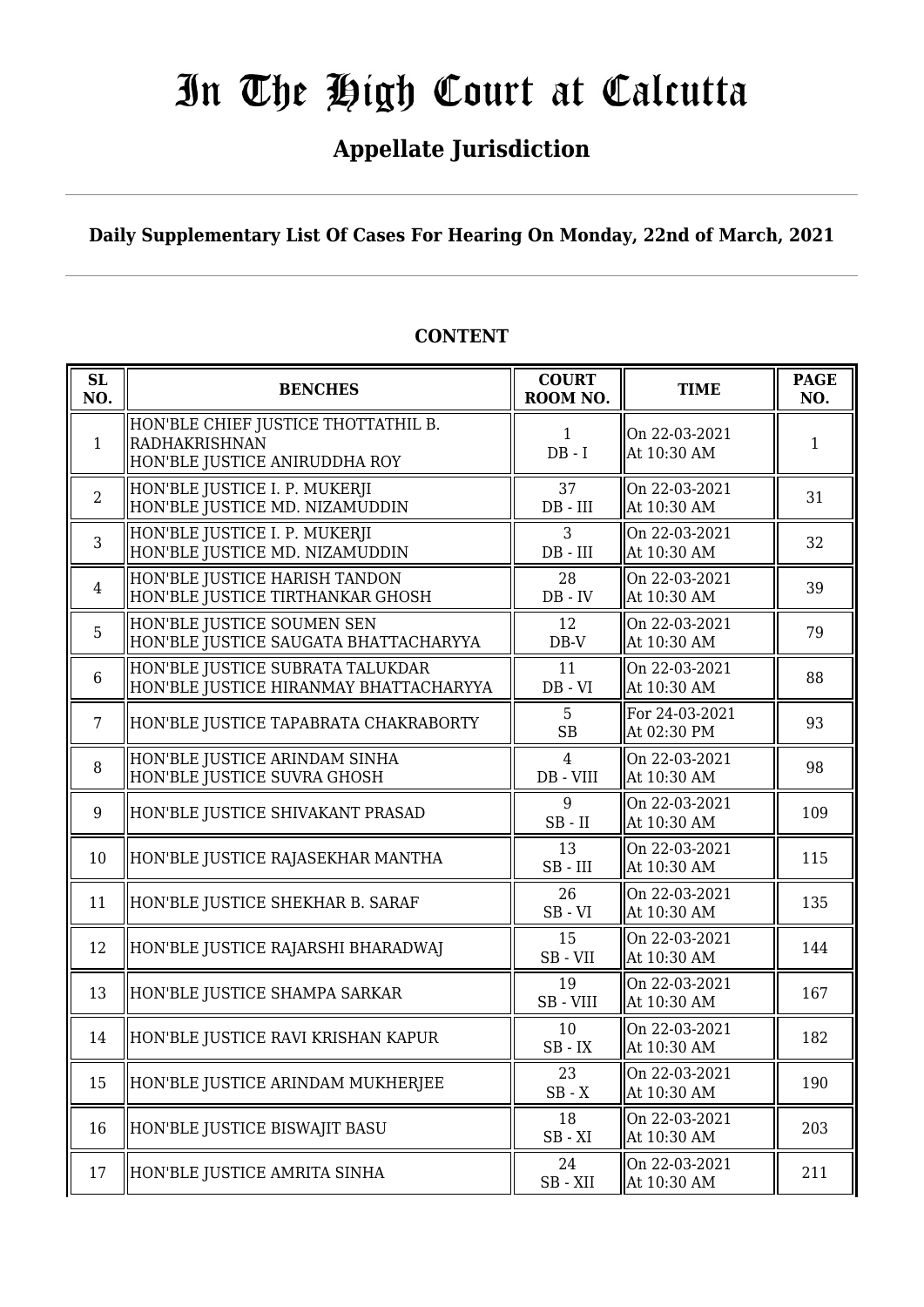| <b>SL NO.</b> | <b>BENCHES</b>                       | <b>COURT</b><br>ROOM NO. | <b>TIME</b>                    | <b>PAGE</b><br>NO. |
|---------------|--------------------------------------|--------------------------|--------------------------------|--------------------|
| 18            | HON'BLE JUSTICE ABHIJIT GANGOPADHYAY | 22<br>SB - XIII          | On 22-03-2021<br>  At 10:30 AM | 222                |
| 19            | HON'BLE JUSTICE JAY SENGUPTA         | 32<br>SB - XIV           | On 22-03-2021<br>  At 10:30 AM | 227                |
| 20            | HON'BLE JUSTICE BIBEK CHAUDHURI      | 30<br>$SB$ - $XV$        | On 22-03-2021<br>  At 10:30 AM | 249                |
| 21            | HON'BLE JUSTICE ANIRUDDHA ROY        | 16<br><b>SB</b>          | On 22-03-2021<br>At 02:00 PM   | 255                |
| 22            | LD. REGISTRAR ADMN. (L and OM)       | 50                       | On 22-03-2021<br>At 12:00 PM   | 259                |
| 23            | <b>WARNING LIST</b>                  | 10                       | On 22-03-2021                  | 260                |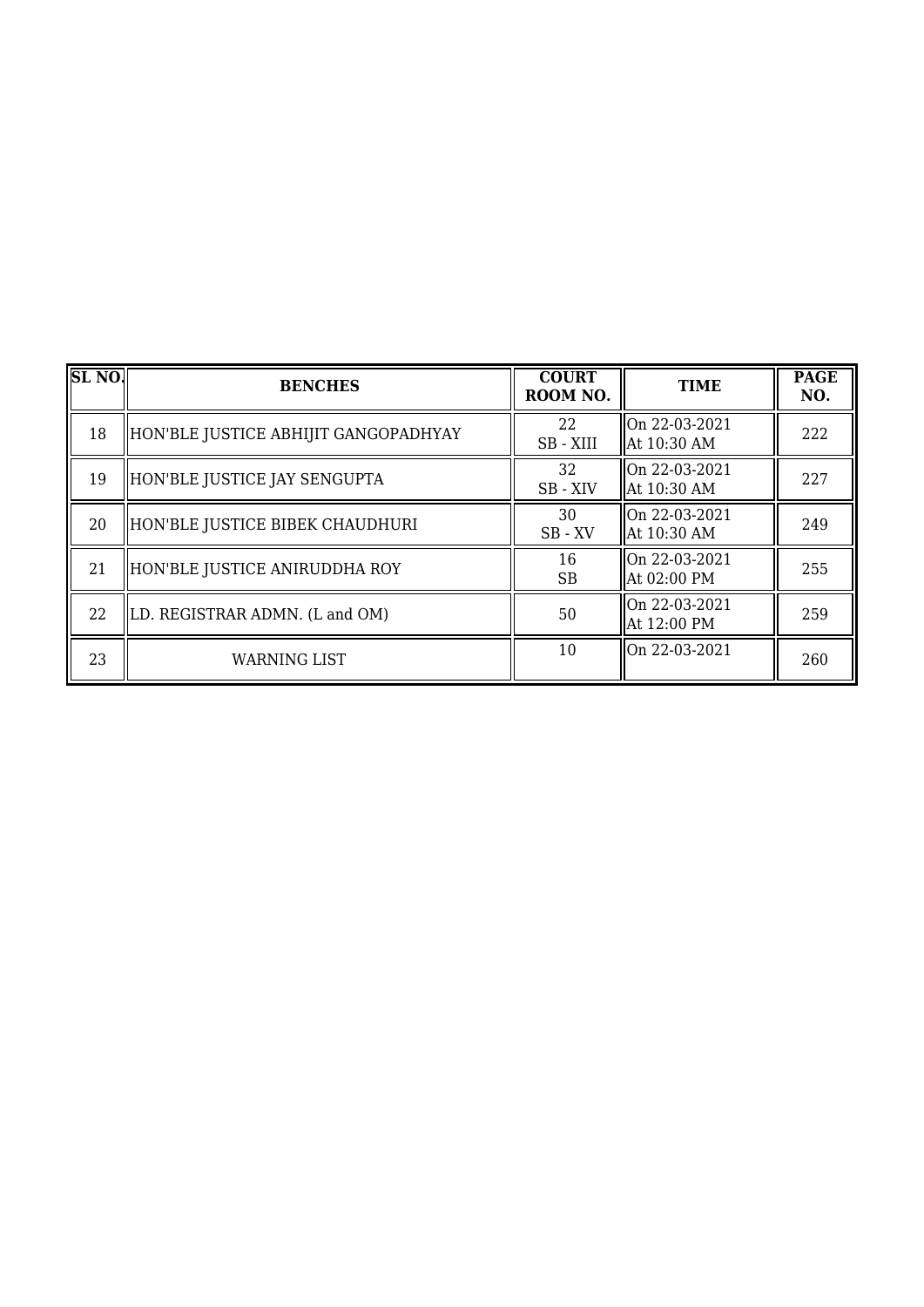

### **Appellate Side**

**DAILY CAUSELIST For Monday The 22nd March 2021**

**COURT NO. 1**

**DIVISION BENCH (DB - I)**

**AT 10:30 AM**

**HON'BLE CHIEF JUSTICE THOTTATHIL B. RADHAKRISHNAN HON'BLE JUSTICE ANIRUDDHA ROY (VIA VIDEO CONFERENCE)**

**ON AND FROM 08-03-2021 TO 22-03-2021**

**ON AND FROM WEDNESDAY, THE 13TH JANUARY, 2021 - APPEALS FROM ORDERS RELATING TO RESIDUARY UNDER GROUP IX INCLUDING APPLICATIONS CONNECTED THERETO;PUBLIC INTEREST LITIGATION;CRIMINAL CONTEMPT MATTERS; APPEALS UNDER SECTION 19(1)(a) OF THE CONTEMPT OF COURT'S ACT; APPLICATIONS UNDER SECTION 27 OF THE ELECTRICITY REGULATORY COMMISSION ACT, 1998, INCLUDING APPLICATIONS CONNECTED THERETO; HABEAS CORPUS; DEATH REFERENCE CASES ( INCLUDING ADMISSION OF CRIMINAL APPEALS RELATING TO SUCH REFERENCE AGAINST THE SAME CONVICTION ORDER);ADMISSION OF CRIMINAL APPEALS;**

**HEARING OF CRIMINAL APPEALS & APPLICATIONS CONNECTED THERETO INCLUDING APPLICATION FOR SUSPENSION OF SENTENCE IN PENDING APPEALS;**

**CRIMINAL APPEALS RELATING TO CRIMES AGAINST WOMEN. ANY OTHER MATTER, IRRESPECTIVE OF CLASSIFICATION, AS DIRECTED BY THE HON'BLE CHIEF JUSTICE.**

**AND**

**ON AND FROM MONDAY, 8TH MARCH, 2021 TO MONDAY, 22ND MARCH, 2021 - WILL SIT TOGETHER AND TAKE UP THE LIST AND DETERMINATION OF HON'BLE CHIEF JUSTICE THOTTATHIL B. RADHAKRISHNAN AND HON'BLE JUSTICE ARIJIT BANERJEE.**

**SPL. NOTE :**

**MONDAY : ASSIGNED MATTERS, ADMISSION OF CRIMINAL APPEALS, HABEAS CORPUS, CRIMINAL CONTEMPT MATTERS, APPEALS UNDER SECTION 19(1)(a) OF THE CONTEMPT OF COURT'S ACT.APPLICATIONS UNDER SECTION 27 OF THE ELECTRICITY REGULATORY COMMISSION ACT 1998 INCLUDING APPLICATIONS CONNECTED THERETO.**

**BAIL IN CONNECTION WITH APPEAL.**

**TUESDAY : HABEAS CORPUS, BAIL IN CONNECTION WITH APPEAL, ADMISSION OF CRIMINAL APPEALS.**

#### **WEDNESDAY : HEARING OF CRIMINAL APPEALS.**

**THURSDAY : APPEALS FROM ORDERS RELATING TO RESIDUARY UNDER GROUP - IX INCLUDING APPLICATIONS CONNECTED THERETO. THEREAFTER PIL MATTERS WILL BE TAKEN UP IF TIME PERMITS.**

#### **FRIDAY : PUBLIC INTEREST LITIGATION.**

**NOTE: MATTERS WILL BE TAKEN UP THROUGH PHYSICAL HEARING ONLY WHEN BOTH THE PARTIES ARE AGREED.**

#### **NO MENTIONING IN COURT**

|                |                               | <b>TOP</b>                                                                                                                  |     |                 |
|----------------|-------------------------------|-----------------------------------------------------------------------------------------------------------------------------|-----|-----------------|
|                | WPA(P)/27/2021                | THE COURT ON ITS OWN MOTION, IN<br>RE UTP DIPAK JOSHI, LODGED IN<br>DUM DUM CENTRAL CORRECTIONAL<br><b>HOME</b><br>VS<br>NA | NA. | SAIKAT BANERJEE |
|                |                               | <b>SPECIALLY FIXED MATTERS</b>                                                                                              |     |                 |
| $\overline{2}$ | WPA(P)/16/2020                | COURT ON ITS OWN MOTION IN RE<br>THE MAIDAN<br>VS<br>NA                                                                     | NA. |                 |
|                | IA NO: CAN/1/2021, CAN/2/2021 |                                                                                                                             |     |                 |

**FIXED MATTER**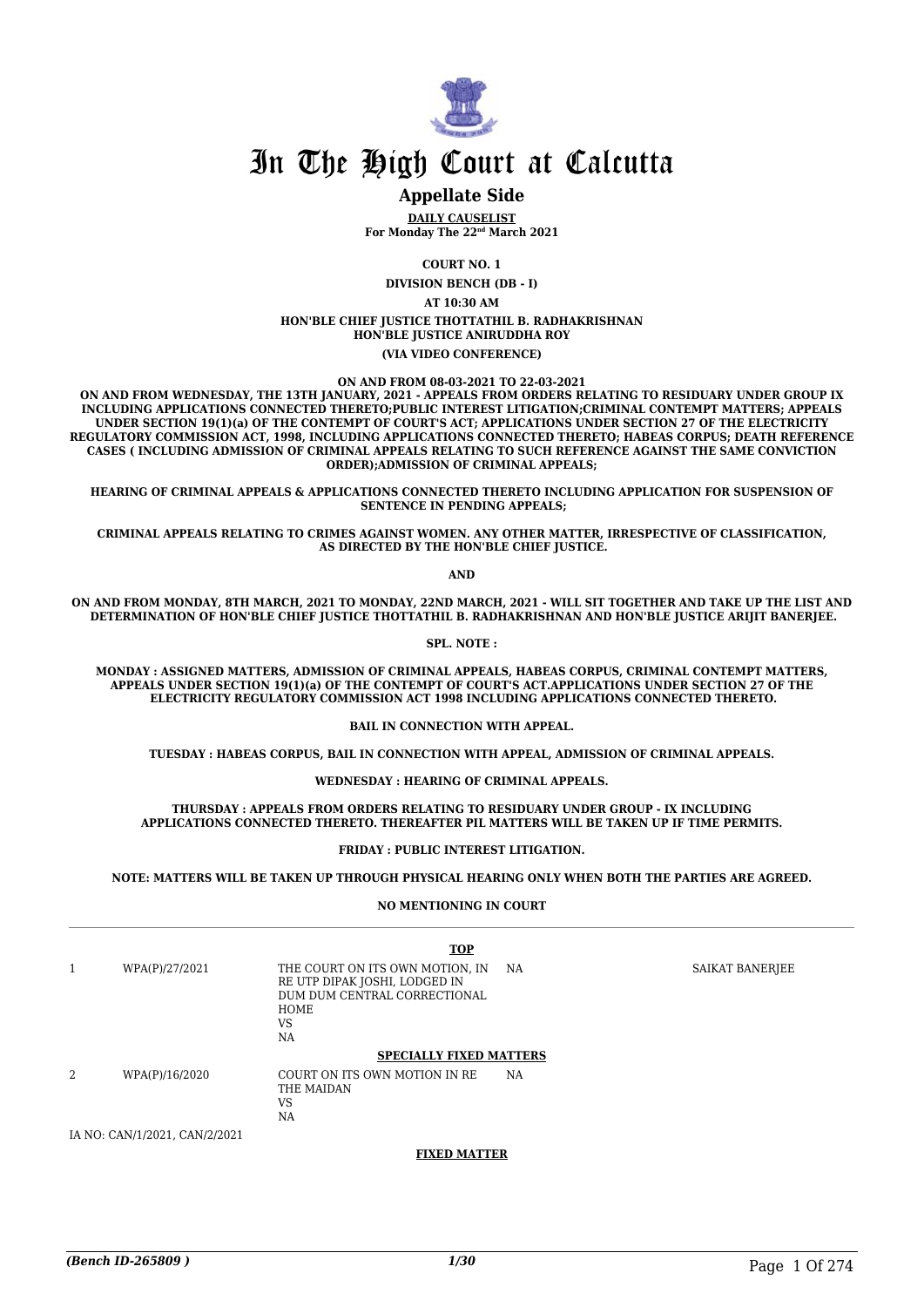### *DAILY CAUSELIST COURT NO 1-FOR MONDAY THE 22ND MARCH 2021 HIGH COURT OF CALCUTTA - 2 -*

| 3    | CRA/281/2020                                     | HARI SINGH<br>VS<br>State of West Bengal                                                                         | <b>NEIL BASU</b>                                                                                                              |
|------|--------------------------------------------------|------------------------------------------------------------------------------------------------------------------|-------------------------------------------------------------------------------------------------------------------------------|
|      | IA NO: CRAN/1/2021                               |                                                                                                                  |                                                                                                                               |
| 4    | CRA/240/2020                                     | <b>BINAY SINGH</b><br>VS                                                                                         | LOKESH SHARMA                                                                                                                 |
|      | IA NO: CRAN/1/2021                               | State of West Bengal                                                                                             |                                                                                                                               |
| 5    | CRA/278/2020                                     | <b>RAJKUMAR ROY</b>                                                                                              | SATADRU LAHIRI                                                                                                                |
|      |                                                  | VS<br>State of West Bengal                                                                                       |                                                                                                                               |
|      | IA NO: CRAN/1/2021                               |                                                                                                                  |                                                                                                                               |
| 6    | CRA/277/2020                                     | DIPANKAR BASU<br>VS<br>THE STATE OF WEST BENGAL                                                                  | DATTATREYA DUTTA                                                                                                              |
|      | IA NO: CRAN/1/2021                               |                                                                                                                  |                                                                                                                               |
| 7    | CRA/282/2020                                     | RADHU JAYA SHETTY                                                                                                | SANDIP CHAKRABORTY                                                                                                            |
|      |                                                  | <b>VS</b><br>State of West Bengal                                                                                |                                                                                                                               |
|      | IA NO: CRAN/1/2021                               |                                                                                                                  |                                                                                                                               |
| 8    | CRA/250/2020                                     | MONORANJAN ROY<br>VS                                                                                             | <b>MANAS DASGUPTA</b>                                                                                                         |
|      | IA NO: CRAN/1/2021                               | State of West Bengal                                                                                             |                                                                                                                               |
| 9    | CRA/254/2020                                     | ARUP THAKUR<br>VS                                                                                                | Saurav Basu                                                                                                                   |
|      |                                                  | State of West Bengal                                                                                             |                                                                                                                               |
|      | IA NO: CRAN/1/2021                               |                                                                                                                  |                                                                                                                               |
| 10   | WPA(P)/81/2021                                   | SAMRAT GHOSH<br>VS                                                                                               | DEBAPRIYA SAMANTA                                                                                                             |
|      |                                                  | UNION OF INDIA AND ORS.                                                                                          |                                                                                                                               |
| 11   | CRA/616/2010<br>[ Item No. 156 of<br>16.03.2021] | SFIK SK. @ SAFIQUE SK. & ORS.<br>VS<br>STATE OF WEST BENGAL                                                      | RUPA BANDYOPADHYAY                                                                                                            |
|      | CRAN/7/2015(Old No:CRAN/3722/2015), CRAN/8/2021  |                                                                                                                  | IA NO: CRAN/3/2013(Old No:CRAN/2090/2013), CRAN/5/2014(Old No:CRAN/3688/2014), CRAN/6/2015(Old No:CRAN/1876/2015),            |
| 12   | CRA/238/2015                                     | BISWANATH ADHIKARY @ BISHU<br>VS                                                                                 | S S SAHA                                                                                                                      |
|      |                                                  | UNION OF INDIA                                                                                                   |                                                                                                                               |
|      |                                                  |                                                                                                                  | IA NO: CRAN/2/2018(Old No:CRAN/1103/2018), CRAN/3/2019(Old No:CRAN/103/2019), CRAN/4/2020(Old No:CRAN/1411/2020), CRAN/5/2020 |
| wt13 | CRA/237/2015                                     | BAPI DEY @ BURO<br><b>VS</b><br>UNION OF INDIA                                                                   | S.S. SAHA                                                                                                                     |
| wt14 | CRA/247/2015                                     | GOPAL TELI & ANR<br>VS                                                                                           | A. CHAKRABORTY                                                                                                                |
|      |                                                  | UNION OF INDIA                                                                                                   |                                                                                                                               |
| wt15 | CRA/250/2015                                     | RABI SEKHAR PANDEY<br>VS.                                                                                        | A. CHAKRABORTY                                                                                                                |
|      |                                                  | UNION OF INDIA                                                                                                   |                                                                                                                               |
| 16   | FMA/441/2021<br>[MAT 561/2019]                   | SOMA PRATIHAR & ANR<br>VS                                                                                        | SANTANU MUKHERJEE                                                                                                             |
|      |                                                  | STATE BANK OF INDIA& ORS<br>IA NO: CAN/1/2019(Old No:CAN/4812/2019), CAN/2/2020(Old No:CAN/880/2020), CAN/3/2021 |                                                                                                                               |
| 17   | CRA/26/2021                                      | RABIUL SK                                                                                                        | KUSAL KUMAR MUKHERJEE                                                                                                         |
|      |                                                  | VS<br>STATE OF WEST BENGAL AND ORS.                                                                              |                                                                                                                               |
| 18   | CRM/12189/2017                                   | PRAMATHA NATH MANNA<br>VS<br>CBI & ANR                                                                           | D BHATTACHARYA                                                                                                                |
|      | IA NO: CRAN/1/2020(Old No:CRAN/1159/2020)        |                                                                                                                  |                                                                                                                               |
|      |                                                  | <b>ASSIGNED MATTERS</b>                                                                                          |                                                                                                                               |
| 19   | CRM/9431/2019                                    | DAYAMOY MAHATO<br><b>VS</b><br>C.B.I.                                                                            | AVISHEK BHANDARI                                                                                                              |
| 20   | CRM/1903/2020                                    | DEBJANI MUKHERJEE<br><b>VS</b>                                                                                   | HARERAM SINGH                                                                                                                 |
|      |                                                  | CENTRAL BUREAU OF<br><b>INVESTIGATION</b>                                                                        |                                                                                                                               |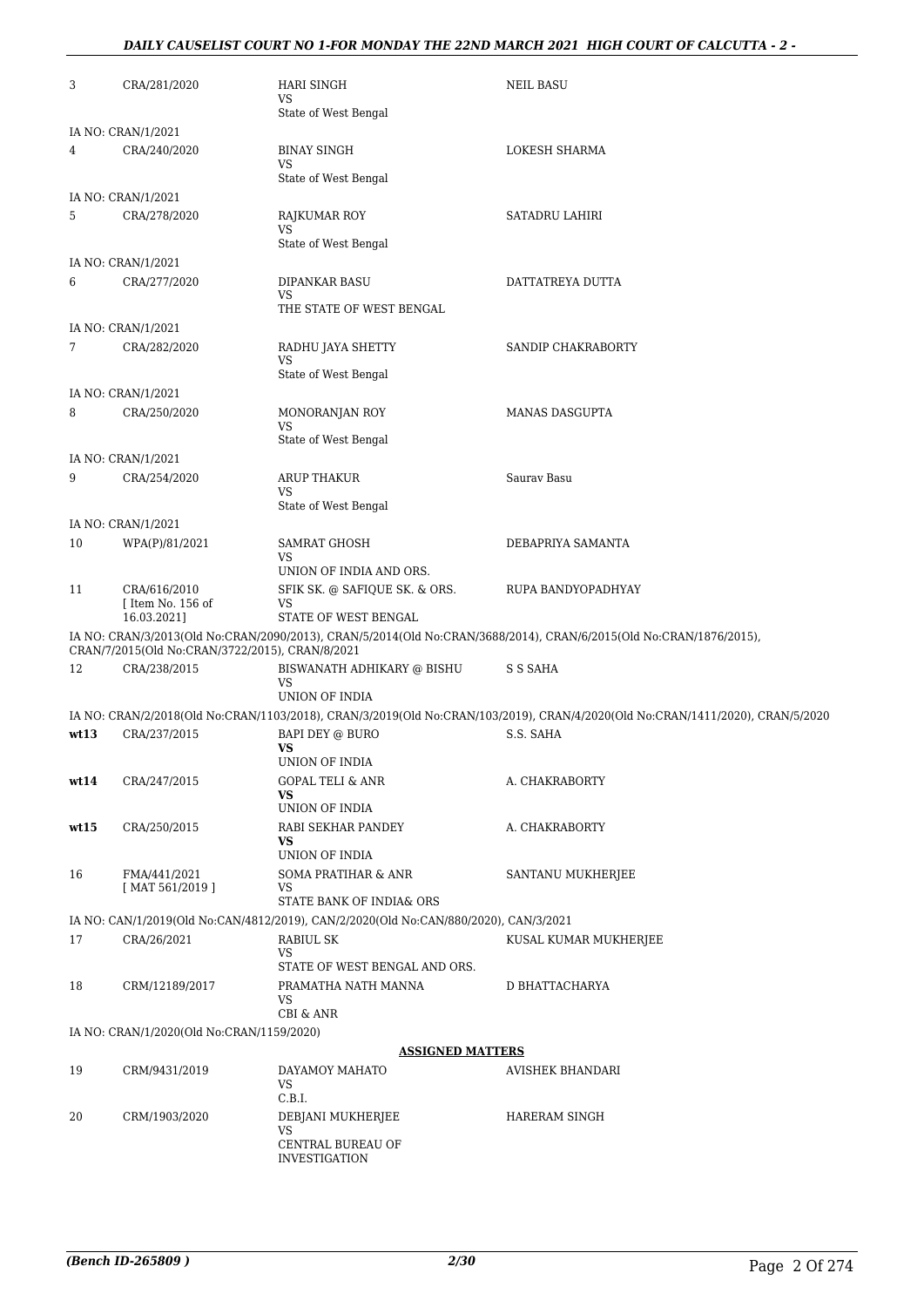| 21 | CRM/2776/2020                                           | TARUN BANERJEE @ TARUN KUMAR<br><b>BANERJEE</b><br>VS.      | VIJAY VERMA               |
|----|---------------------------------------------------------|-------------------------------------------------------------|---------------------------|
|    |                                                         | STATE OF WEST BENGAL                                        |                           |
| 22 | CRM/10153/2020                                          | RAVINDRA BIYANI<br>VS<br>State of West Bengal               | ASHOK KUMAR SINGH         |
| 23 | CRM/10155/2020                                          | RAVINDRA BIYANI                                             | ASHOK KUMAR SINGH         |
|    |                                                         | <b>VS</b>                                                   |                           |
| 24 |                                                         | State of West Bengal                                        |                           |
|    | CRM/10665/2020                                          | BUDDADEV MAHATA@BUDDADEV<br>@BUDHESWAR MAHATO<br>VS.        | ARIJIT BHUSAN BAGCHI      |
|    |                                                         | State of West Bengal                                        |                           |
| 25 | CRM/10936/2020                                          | RHYTHM DAS RAY @RHYTHM DAS<br>ROY<br>VS.                    | SEKHAR MUKHERJEE          |
|    |                                                         | INTELLIGENCE OFFICER NCB                                    |                           |
| 26 | CRM/371/2021                                            | SEIKH SADDIQUE AND ANR<br><b>VS</b>                         | DIPTANGSHU BASU           |
|    |                                                         | State of West Bengal                                        |                           |
| 27 | CRM/407/2021                                            | <b>MANTU MAHATO</b><br>VS                                   | MUNMUN GANGOPADHYAY       |
|    |                                                         | THE CENTRAL BUREAU<br><b>OFINVESIGATION</b>                 |                           |
| 28 | CRM/476/2021                                            | KAJAL MAHATO                                                | <b>RATAN DAS</b>          |
|    |                                                         | VS<br>State of West Bengal                                  |                           |
| 29 | CRM/570/2021                                            | AJAY KUMAR SINGHANIA AND ANR                                | PRITAM ROY                |
|    |                                                         | VS<br>State of West Bengal                                  |                           |
|    |                                                         | <b>ADMISSION OF APPEAL</b>                                  |                           |
| 30 | CRA/581/2019                                            | SIMA @SEEMA BAKSHI<br><b>CHAKRABORTY</b>                    | SOMA CHOWDHURY BANDHU     |
|    |                                                         | VS<br>STATE OF WEST BENGAL                                  |                           |
| 31 | CRA/601/2019                                            | SOUMITRA GHOSH                                              |                           |
|    |                                                         | <b>VS</b><br>STATE OF WEST BENGAL                           |                           |
| 32 | CRA/636/2019                                            | PRADIP KUMAR MONDAL @ KALA                                  |                           |
|    |                                                         | VS                                                          |                           |
| 33 |                                                         | STATE OF WEST BENGAL                                        |                           |
|    | CRA/643/2019                                            | KAJAL SINGHA<br>VS                                          |                           |
|    |                                                         | STATE OF WEST BENGAL                                        |                           |
| 34 | CRA/644/2019                                            | SAHIPAL INDOWAR<br>VS                                       |                           |
|    |                                                         | STATE OF WEST BENGAL                                        |                           |
| 35 | CRA/690/2019                                            | <b>SUMITA BERA</b>                                          | <b>BENOY KUMAR DAS</b>    |
|    |                                                         | VS<br><b>BABLU PAL &amp; ORS</b>                            |                           |
| 36 | CRA/696/2019                                            | RASAN@RAISAN HANSDA@RAISON<br>HANSDA                        | <b>SUMAN DAS ADHIKARI</b> |
|    |                                                         | VS<br>STATE OF WEST BENGAL                                  |                           |
|    | IA NO: CRAN/1/2019(Old No:CRAN/4605/2019)               |                                                             |                           |
| 37 | CRA/719/2019                                            | SAMIR GHOSH                                                 | TAPAN KUMAR JANA          |
|    |                                                         | VS<br>SAHIDULLA FAKURI & ORS                                |                           |
| 38 | CRA/751/2019                                            | JYOTSNA GHOSH                                               | <b>INDRAJEET DEY</b>      |
|    |                                                         | VS<br>STATE OF WEST BENGAL & ANR                            |                           |
|    | IA NO: CRAN/1/2019(Old No:CRAN/5037/2019)               |                                                             |                           |
| 39 | CRA/67/2020                                             | RAJINDAR SINGH@RAJENDRA SINGH<br>VS<br>STATE OF WEST BENGAL | ANKITA DAS CHAKRABORTY    |
|    | IA NO $\cdot$ CRAN/1/2020(Old No $\cdot$ CRAN/486/2020) |                                                             |                           |

N/1/2020(Old No:CRAN/486/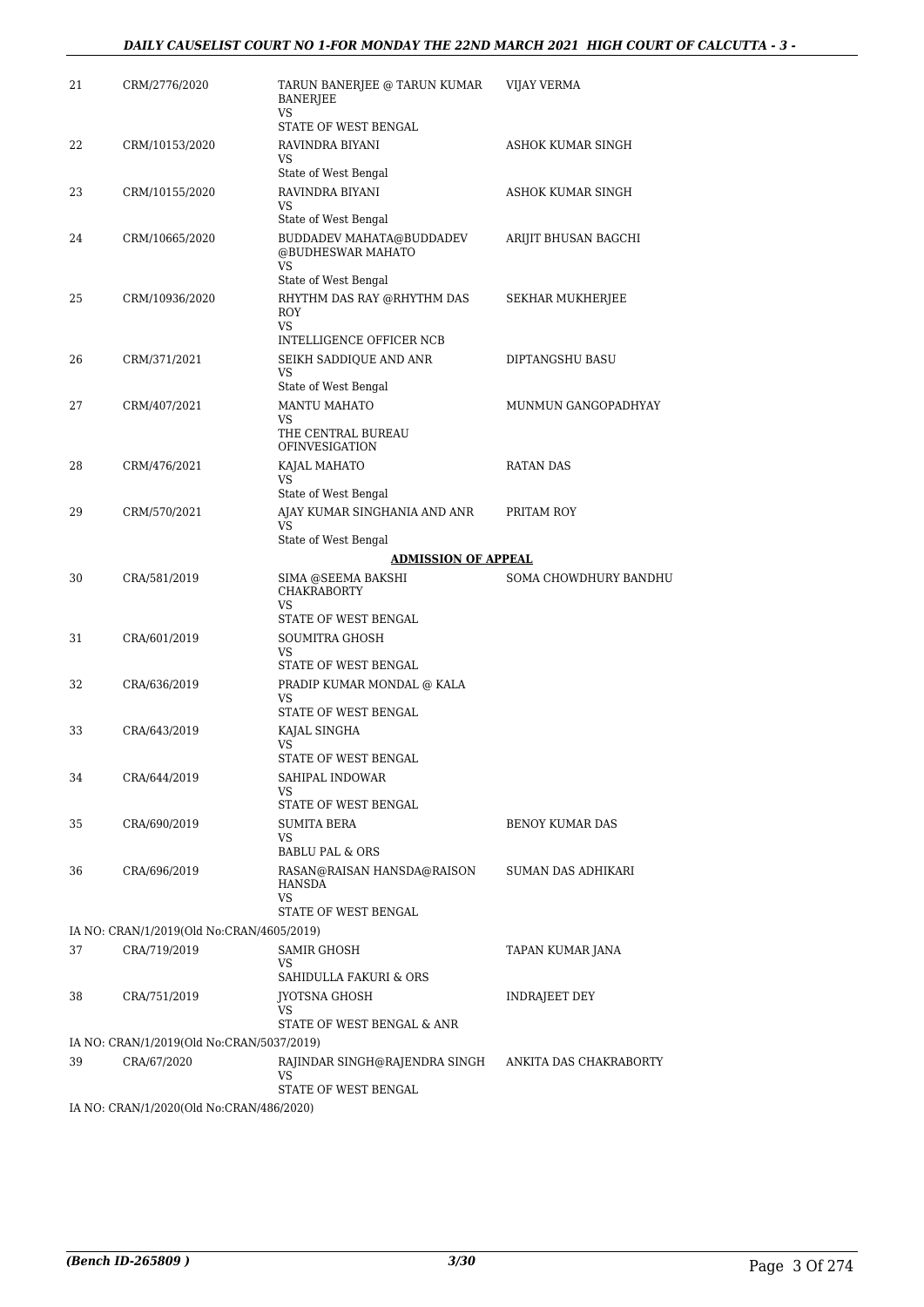| 40 | CRA/87/2020                               | <b>HIMAT SAHUJI &amp; ORS</b><br>VS                                                                 | SAFIKUL MANDAL                                                                                                                 |
|----|-------------------------------------------|-----------------------------------------------------------------------------------------------------|--------------------------------------------------------------------------------------------------------------------------------|
|    |                                           | STATE OF WEST BENGAL                                                                                |                                                                                                                                |
|    | IA NO: CRAN/1/2020, CRAN/2/2020           |                                                                                                     |                                                                                                                                |
| 41 | CRA/96/2020                               | ANUP NANDI @ ANUP KUMAR NANDI<br>VS                                                                 | SHIBAJI KUMAR DAS                                                                                                              |
|    |                                           | STATE OF WEST BENGAL & ANR                                                                          |                                                                                                                                |
|    | IA NO: CRAN/1/2020(Old No:CRAN/826/2020)  |                                                                                                     |                                                                                                                                |
| 42 | CRA/184/2020                              | SAMAR KR. MOOKERJEE<br>VS                                                                           | JAGANNATH GANGULY                                                                                                              |
|    |                                           | STATE OF WEST BENGAL & ORS.                                                                         |                                                                                                                                |
| 43 | CRA/185/2020                              | IA NO: CRAN/1/2020(Old No:CRAN/3796/2020), CRAN/2/2020(Old No:CRAN/3797/2020)<br><b>ARCHANA ROY</b> | SANJAY MUKHERJEE                                                                                                               |
|    |                                           | VS                                                                                                  |                                                                                                                                |
|    |                                           | STATE OF WEST BENGAL                                                                                |                                                                                                                                |
|    | IA NO: CRAN/1/2020(Old No:CRAN/3823/2020) |                                                                                                     |                                                                                                                                |
| 44 | CRA/188/2020                              | AVIJIT ROY<br>VS                                                                                    | HAMALAYA DAS                                                                                                                   |
|    |                                           | STATE OF WEST BENGAL                                                                                |                                                                                                                                |
|    |                                           |                                                                                                     | IA NO: CRAN/1/2020(Old No:CRAN/4061/2020), CRAN/2/2020(Old No:CRAN/4173/2020), CRAN/3/2020(Old No:CRAN/4174/2020), CRAN/4/2020 |
| 45 | CRA/191/2020                              | MOTI MAHATO                                                                                         | SUBRATA KARMAKAR                                                                                                               |
|    |                                           | VS<br>STATE OF WEST BENGAL                                                                          |                                                                                                                                |
|    | IA NO: CRAN/1/2020(Old No:CRAN/4310/2020) |                                                                                                     |                                                                                                                                |
| 46 | CRA/227/2020                              | JAMAT SK                                                                                            | <b>MANAS KUMAR DAS</b>                                                                                                         |
|    |                                           | VS                                                                                                  |                                                                                                                                |
|    |                                           | State of West Bengal                                                                                |                                                                                                                                |
| 47 | CRA/232/2020                              | SUMAN MONDAL@ KANU MONDAL<br>VS<br>State of West Bengal                                             | sahid uddin ahmed                                                                                                              |
|    | IA NO: CRAN/1/2020                        |                                                                                                     |                                                                                                                                |
| 48 | CRA/236/2020                              | NARAYAN YADAV@JADAB                                                                                 | KAUSHIK CHOUDHURY                                                                                                              |
|    |                                           | VS<br>State of West Bengal                                                                          |                                                                                                                                |
|    | IA NO: CRAN/1/2020                        |                                                                                                     |                                                                                                                                |
| 49 | CRA/246/2020                              | BABU SARKAR AND ANR<br>VS                                                                           | SABNAM DE                                                                                                                      |
|    |                                           | State of West Bengal                                                                                |                                                                                                                                |
|    | IA NO: CRAN/1/2020                        |                                                                                                     |                                                                                                                                |
| 50 | CRA/249/2020                              | JHOTON CHOWDHURY<br>VS                                                                              | <b>SACHIT TALUKDAR</b>                                                                                                         |
|    |                                           | STATE OF WEST BENGAL AND ORS.                                                                       | MAZHAR HOSSAIN                                                                                                                 |
| 51 | CRA/259/2020                              | SWAPAN MANDAL<br>VS                                                                                 | CHOWDHURY                                                                                                                      |
|    |                                           | State of West Bengal                                                                                |                                                                                                                                |
| 52 | CRA/261/2020                              | ABDUL KHALIL<br>VS                                                                                  | SK. ZAKIR HOSSAIN                                                                                                              |
|    |                                           | STATE OF WEST BENGAL AND ORS.                                                                       |                                                                                                                                |
|    | IA NO: CRAN/1/2020                        |                                                                                                     |                                                                                                                                |
| 53 | CRA/266/2020                              | SABITRI BHUNYA                                                                                      | MD SABIR AHMED                                                                                                                 |
|    |                                           | VS<br>STATE OF WEST BENGAL AND ORS.                                                                 |                                                                                                                                |
|    | IA NO: CRAN/1/2020                        |                                                                                                     |                                                                                                                                |
| 54 | CRA/268/2020                              | <b>BIJOY DAS</b>                                                                                    | <b>SUJAY KUMAR HALDER</b>                                                                                                      |
|    |                                           | VS<br>State of West Bengal                                                                          |                                                                                                                                |
|    | IA NO: CRAN/1/2020                        |                                                                                                     |                                                                                                                                |
| 55 | CRA/286/2020                              | BIBHUTI BHUSAN MANNA<br>VS                                                                          | HIRANMOY DUTTA                                                                                                                 |
|    |                                           | MAHADEV PAUL                                                                                        |                                                                                                                                |
|    | IA NO: CRAN/1/2020                        |                                                                                                     |                                                                                                                                |
| 56 | CRA/291/2020                              | NAZRUL LASKAR<br>VS<br>STATE OF WEST BENGAL AND ORS.                                                | ABDUL HAMID MOLLA                                                                                                              |
|    | IA NO: CRAN/1/2020                        |                                                                                                     |                                                                                                                                |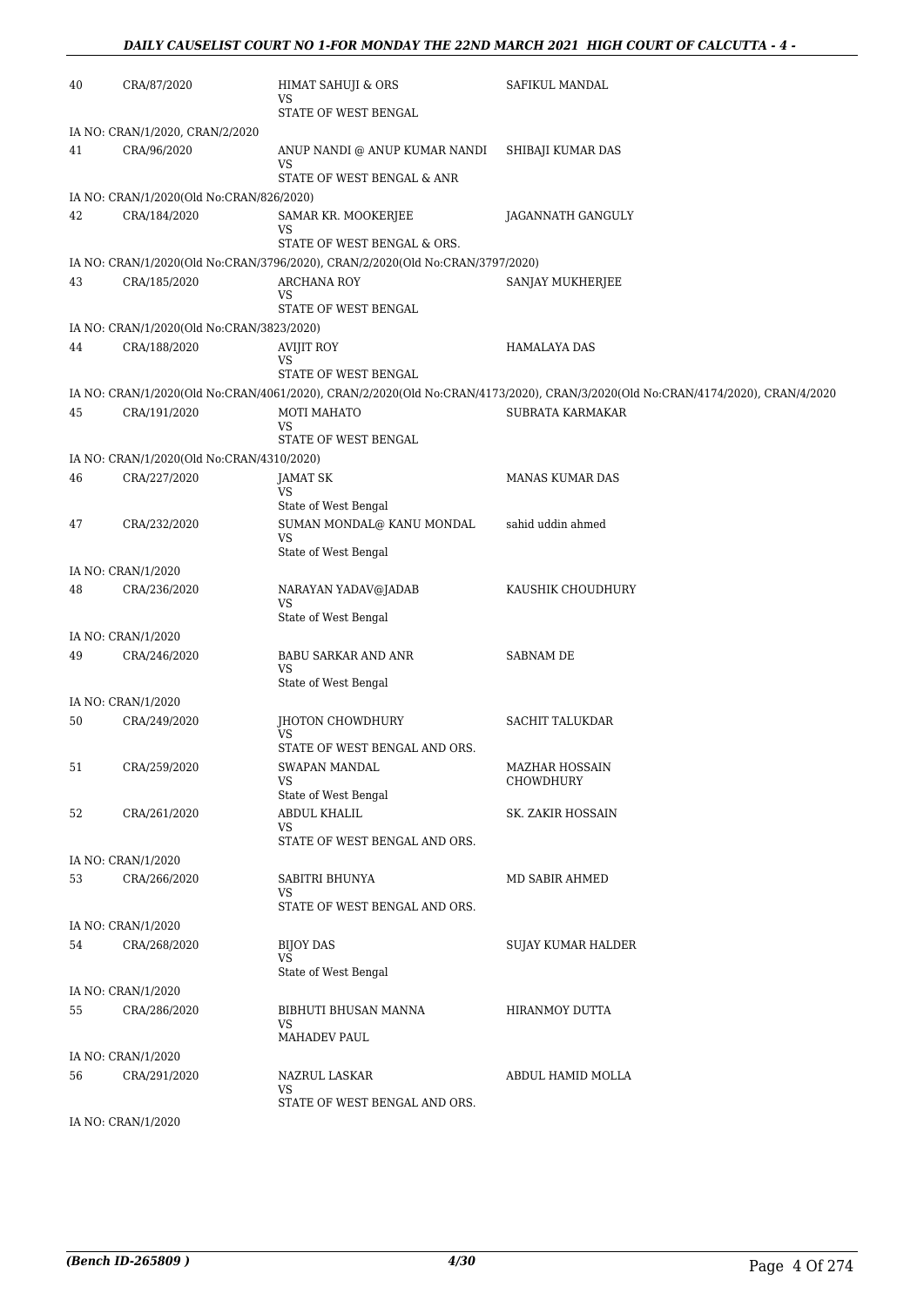#### *DAILY CAUSELIST COURT NO 1-FOR MONDAY THE 22ND MARCH 2021 HIGH COURT OF CALCUTTA - 5 -*

| 57 | CRA/293/2020                       | LODHARI SARDAR@RANJIT<br>VS                                                       | SANANDA BHATTACHARYA        |
|----|------------------------------------|-----------------------------------------------------------------------------------|-----------------------------|
|    |                                    | State of West Bengal                                                              |                             |
| 58 | IA NO: CRAN/1/2021<br>CRA/294/2020 | DIPANKAR GHOSH@DIPU<br>VS                                                         | PRABIR ADHYA                |
| 59 | CRA/3/2021                         | State of West Bengal<br>SUBRATA ROY@ LALU<br><b>VS</b>                            | SUBRATA BHATTACHARYA        |
| 60 | CRA/7/2021                         | STATE OF WEST BENGAL AND ORS.<br>HASMAT MOLLA AND ANR<br>VS                       | DHANANJAY BANERJEE          |
|    | IA NO: CRAN/1/2021                 | STATE OF WEST BENGAL AND ORS.                                                     |                             |
| 61 | CRA/11/2021                        | SAHABAN SK<br><b>VS</b><br>State of West Bengal                                   | ROBIUL ISLAM                |
| 62 | CRA/15/2021                        | <b>SUMIT BISWAS</b><br>VS<br>State of West Bengal                                 | MAZHAR HOSSAIN<br>CHOWDHURY |
| 63 | CRA/16/2021                        | AJAY SEN @ AJAY CHATTERJEE @<br><b>BAPI</b><br><b>VS</b>                          | NA                          |
| 64 | CRA/17/2021                        | State of West Bengal<br><b>SMT TULSI LOHAR</b><br><b>VS</b>                       | NA                          |
| 65 | CRA/18/2021                        | State of West Bengal<br><b>BABLU MALLICK</b><br><b>VS</b><br>State of West Bengal | SAFDAR AZAM                 |
| 66 | CRA/21/2021                        | ALOKE GHOSH ALIAS GOPAL GHOSH<br>VS<br>State of West Bengal                       | NA.                         |
| 67 | CRA/22/2021                        | <b>GANESH CHANDRA DAS</b><br>VS<br>State of West Bengal                           | NA                          |
| 68 | CRA/25/2021                        | ROJINA KHATUN<br>VS<br>STATE OF WEST BENGAL AND ORS.                              | KAZI M. RAHMAN              |
|    | IA NO: CRAN/1/2021                 |                                                                                   |                             |
| 69 | CRA/27/2021                        | AVIJIT CHAKRABORTY<br><b>VS</b><br>STATE OF WEST BENGAL                           | KAMAL KRISHNA GUHA          |
|    | IA NO: CRAN/1/2021                 |                                                                                   |                             |
| 70 | CRA/30/2021                        | MUTRU KISKU<br>VS<br>STATE OF WEST BENGAL AND ANR                                 | <b>BUSRA KHATUN</b>         |
|    | IA NO: CRAN/1/2021                 |                                                                                   |                             |
| 71 | CRA/39/2021                        | <b>BIMAL JANA</b><br>VS<br>STATE OF WEST BENGAL                                   | NA                          |
| 72 | CRA/40/2021                        | UDAYAN DAS<br>VS<br>STATE OF WEST BENGAL                                          | N.A.                        |
| 73 | CRA/42/2021                        | TATA MOTORS FINANCE LTD<br>VS<br>STATE OF WEST BENGAL AND ANR                     | Shraman Sarkar              |
|    | IA NO: CRAN/1/2021                 |                                                                                   |                             |
| 74 | CRA/44/2021                        | MD JAMIUL SK<br>VS<br>UION OF INDIA                                               | SACHIT TALUKDAR             |
| 75 | CRA/49/2021                        | DAYAMOY MONDAL<br>VS<br>STATE OF WEST BENGAL                                      | SANTANU DEB ROY             |
| 76 | CRA/78/2021                        | SUJOY SARDAR@SUJAY SARDAR<br>VS<br>STATE OF WEST BENGAL                           | ESHITA DUTTA                |

IA NO: CRAN/1/2021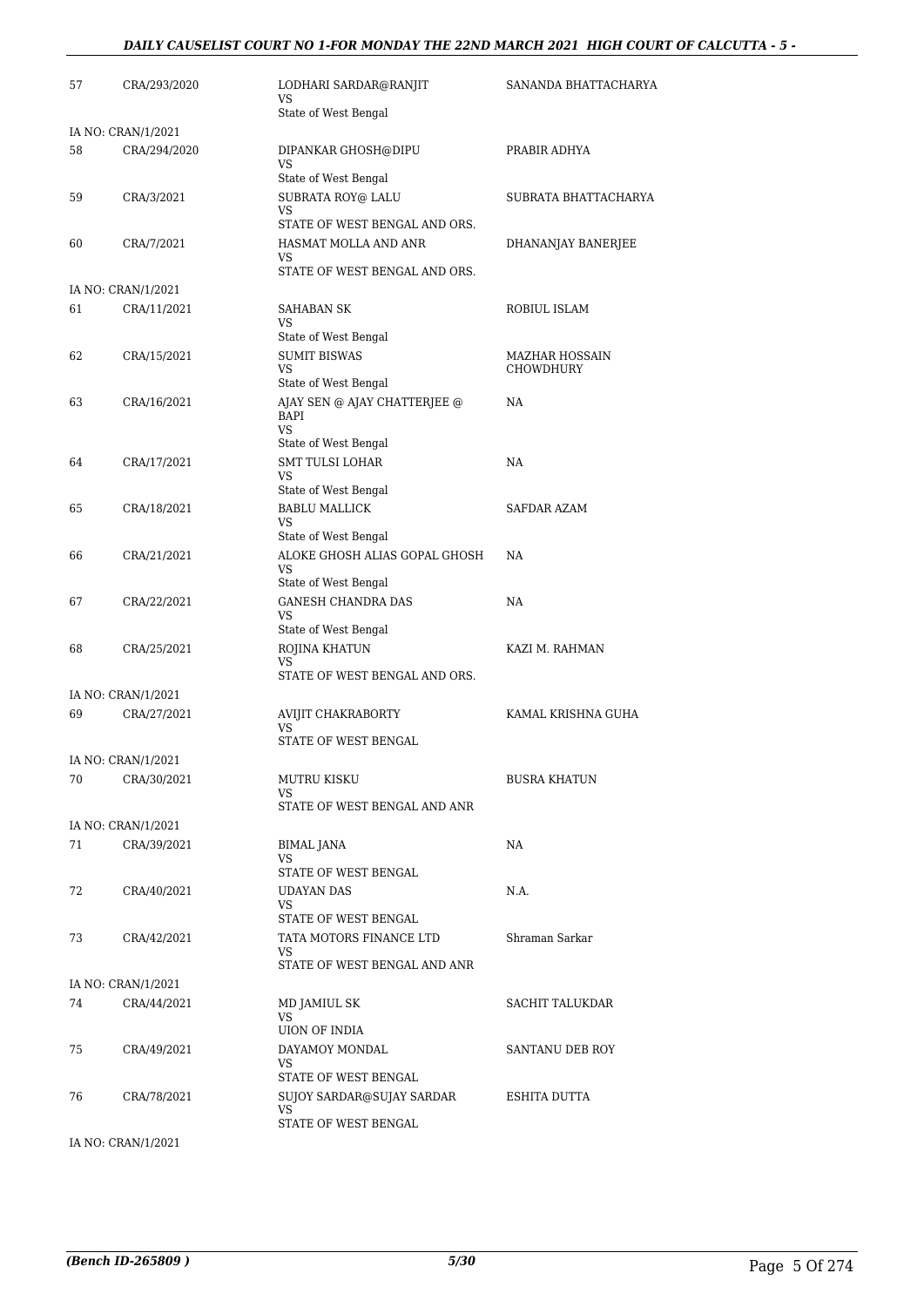#### *DAILY CAUSELIST COURT NO 1-FOR MONDAY THE 22ND MARCH 2021 HIGH COURT OF CALCUTTA - 6 -*

| 77   | CRA/95/2021        | SANJOY MAITY AND ANR<br>VS                                               | <b>SUMIT ROUTH</b>    |
|------|--------------------|--------------------------------------------------------------------------|-----------------------|
| 78   | CRA/97/2021        | <b>STATE OF WEST BENGAL</b><br>TAIJUDDIN SK. @ TAIJU                     | SANTANU TALUKDAR      |
|      |                    | VS.<br>STATE OF WEST BENGAL                                              |                       |
|      | IA NO: CRAN/1/2021 |                                                                          |                       |
| 79   | CRA/98/2021        | RAJKUMAR DAS AND OTHERS<br><b>VS</b><br><b>STATE OF WEST BENGAL</b>      | SANDIP CHAKRABORTY    |
|      | IA NO: CRAN/1/2021 |                                                                          |                       |
| 80   | CRA/115/2021       | MD HABIBUR RAHAMAN @HABLU                                                | ARNAB SAHA            |
|      |                    | <b>VS</b><br>STATE OF WEST BENGAL                                        |                       |
| 81   | CRA/118/2021       | AHMED ANSARI (MOMIN) AND<br><b>OTHERS</b><br>VS.                         | ARUP KUMAR BHOWMICK   |
|      |                    | STATE OF WEST BENGAL                                                     |                       |
|      |                    | <b>HABEAS CORPUS 1</b>                                                   |                       |
|      |                    | (FIXED MATTER)                                                           |                       |
| 82   | WPA/26005/2014     | RITA SAHA<br>VS<br>STATE OF WEST BENGAL & ORS                            | AMAJIT DE             |
| 83   | WPA/10945/2015     | <b>BEAUTY SARKAR</b>                                                     | PRATIK KUMAR          |
|      |                    | <b>VS</b><br>STATE OF WEST BENGAL & ORS                                  | <b>BHATTACHARYYA</b>  |
| 84   | WPA(H)/4/2021      | PARAMITA DAS                                                             | SUBRATA BHATTACHARJYA |
|      |                    | VS.<br>STATE OF WEST BENGAL AND ORS.                                     |                       |
| 85   | WPA/14102/2011     | <b>SMT. SWAPNA BARMAN</b><br>VS                                          | MRITYUNJOY CHATTERJEE |
|      |                    | STATE OF WEST BENGAL & ORS                                               |                       |
| 86   | WPA/20945/2011     | PRASENJIT MONDAL<br>VS.<br>STATE OF W B & ORS                            | GOPAL CHANDRA RAY     |
| 87   | WPA/8050/2012      | SK. ABDUL JABBAR ALI<br>VS                                               | AKHTAR HOSSAIN        |
|      |                    | STATE OF WEST BENGAL & ORS.                                              |                       |
| 88   | WPA/17714/2012     | SHYAMALI SAHA<br>VS.<br>STATE & ORS.                                     | DEBASISH KARMAKAR     |
| 89   | WPA/22477/2012     | NARAYAN SAHA @ NARAYAN<br><b>CHANDRA SAHA</b>                            | SOMNATH ROYCHOWDHURY  |
|      |                    | <b>VS</b><br><b>STATE OF WB &amp; ORS</b>                                |                       |
| 90   | WPA/23401/2012     | LATA MONDAL                                                              | JAYANTA BANERJEE      |
|      |                    | VS.<br>UNION OF INDIA & ORS.                                             |                       |
| 91   | WPA/6166/2016      | <b>SK JANE ALAM</b>                                                      | NILAY SENGUPTA        |
|      |                    | VS.<br>STATE OF WEST BENGAL & ORS                                        |                       |
| 92   | WPA/30301/2017     | PARBATI MONDAL                                                           | PARTHA SARATHI GHOSH  |
|      |                    | VS.<br>STATE OF WEST BENGAL & ORS                                        |                       |
| 93   | WPA/19785/2018     | RAJJAK SEIKH<br>VS.                                                      | DEBASHIS BANERJEE     |
| 94   | WPA/20950/2018     | STATE OF WEST BENGAL & ORS<br>JOY KRISHNA NAG @ JOY KUMAR<br>NAG @ ROHIT | ARNAB SAHA            |
|      |                    | VS.<br>STATE OF WEST BENGAL &ORS                                         |                       |
| 95   | WPA/23349/2018     | NAJER ALI                                                                | RIMA DAS              |
|      |                    | VS                                                                       |                       |
|      |                    | STATE OF WEST BENGAL & ORS                                               |                       |
| 96   | WPA/6316/2019      | PRASENJIT MONDAL<br>VS.                                                  | PRASENJIT MONDAL      |
|      |                    | STATE OF WEST BENGAL & ORS                                               |                       |
| wt97 | WPA/14706/2019     | SHYAMAL CHANDRA NASKAR<br>VS.                                            | GOPAL CHANDRA RAY     |
|      |                    | STATE OF WEST BENGAL & ORS                                               |                       |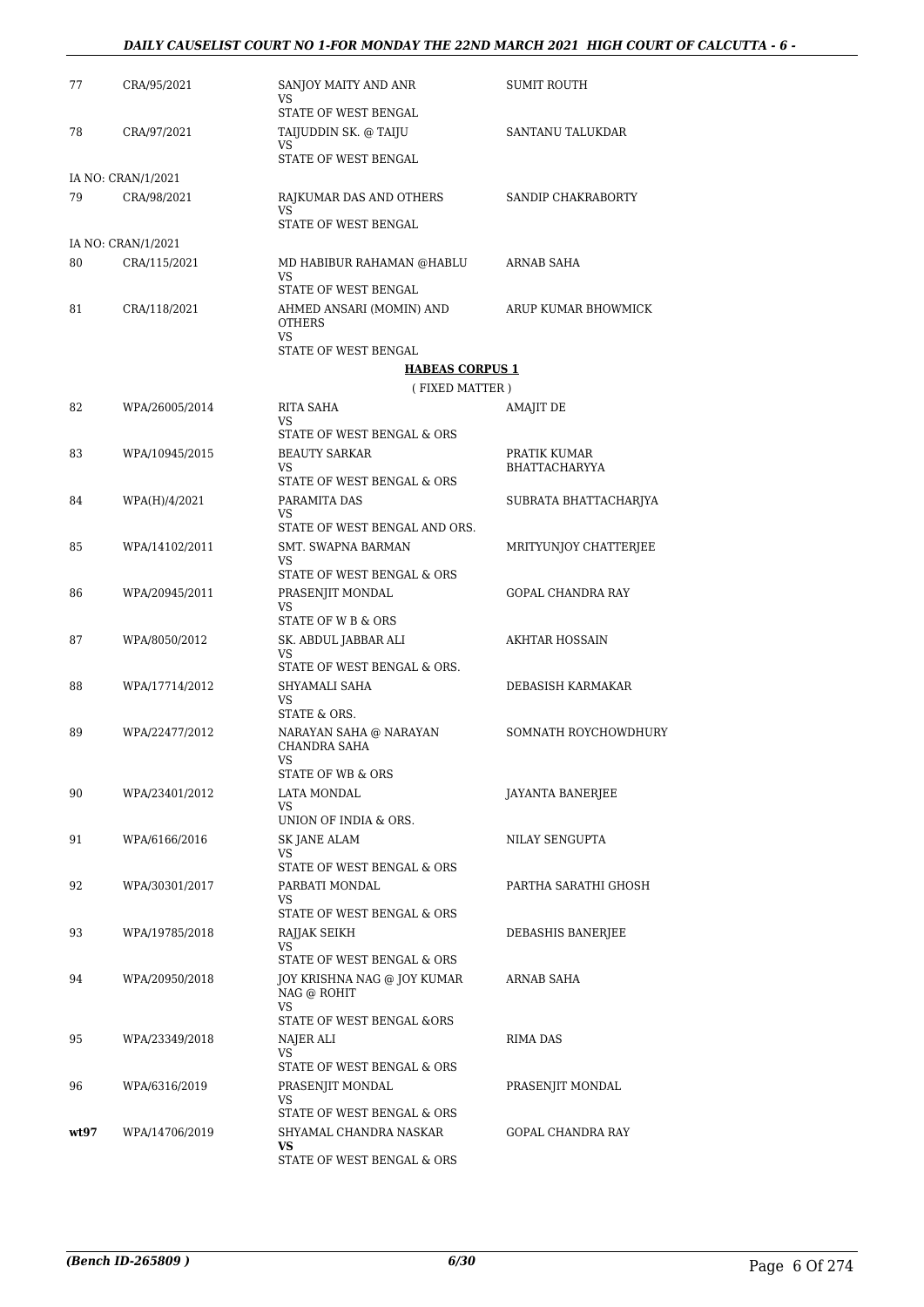#### *DAILY CAUSELIST COURT NO 1-FOR MONDAY THE 22ND MARCH 2021 HIGH COURT OF CALCUTTA - 7 -*

| 98  | WPA/19908/2019                          | <b>SUBRATA DAS</b><br>VS.                                     | SHIBASIS CHATTERJEE                |
|-----|-----------------------------------------|---------------------------------------------------------------|------------------------------------|
| 99  | WPA/6676/2020                           | STATE OF WEST BENGAL & ORS<br><b>SURYA KANT PRASAD</b><br>VS. | ARIJIT BAKSHI                      |
|     |                                         | STATE OF WEST BENGAL & ORS                                    |                                    |
|     | IA NO: CAN/1/2020(Old No:CAN/5547/2020) |                                                               |                                    |
| 100 | WPA/9888/2020                           | VANMALA GORAKH NANGARE AND<br>ANR<br><b>VS</b>                | RAMENDU AGARWAL                    |
|     |                                         | UNION OF INDIA AND ORS.                                       |                                    |
|     | IA NO: CAN/1/2021                       |                                                               |                                    |
|     |                                         | <b>HABEAS CORPUS</b>                                          |                                    |
| 101 | WPA/11504/2016                          | SANKAR SINGH<br>VS<br>THE STATE OF WEST BENGAL & ORS          | <b>MOHINOOR RAHAMAN</b>            |
| 102 | WPA/4250/2018                           | PRASENJIT MANDAL<br><b>VS</b>                                 | <b>GOPAL CHANDRA RAY</b>           |
|     |                                         | STATE OF WEST BENGAL & ORS                                    |                                    |
| 103 | WPA/5349/2018                           | PRIYANKA SUR<br>VS.<br>STATE OF WEST BENGAL & ORS.            | ANINDYA SUNDAR<br>CHATTERJEE       |
| 104 | WPA/9539/2018                           | SAGAR MAJHI                                                   | TAPAS MANNA                        |
|     |                                         | VS                                                            |                                    |
|     |                                         | STATE OF WEST BENGAL & ORS.                                   |                                    |
| 105 | WPA/3626/2019                           | CHANDESWAR THAKUR<br>VS                                       | SOMESH KUMAR GHOSH                 |
|     |                                         | STATE OF WEST BENGAL& ORS                                     |                                    |
| 106 | WPA/5439/2020                           | DR. SABYASACHI GHOSHRAY<br><b>VS</b>                          | SABYASACHI GHOSHRAY (IN<br>PERSON) |
|     |                                         | STATE OF WEST BENGAL & ORS.                                   |                                    |
|     | IA NO: CAN/1/2020(Old No:CAN/3146/2020) |                                                               |                                    |
| 107 | WPA/6049/2019                           | HASIBUL RAHAMAN<br>VS<br>STATE OF WEST BENGAL & ORS           | APURBA GHOSH                       |
| 108 | WPA/6926/2019                           | RAM PROSAD GHOSH                                              | <b>ASIF DEWAN</b>                  |
|     |                                         | <b>VS</b><br>STATE OF WEST BENGAL &ORS                        |                                    |
| 109 | WPA/7269/2019                           | <b>GAURAV JOHARI</b><br><b>VS</b>                             | SANTOSH KUMAR RAY                  |
|     |                                         | UNION OF INDIA & ORS                                          |                                    |
| 110 | WPA/7309/2020                           | <b>ISMAIL SEKH</b><br><b>VS</b>                               | DEEPAK PRAHLADKA                   |
|     |                                         | SILASH TOPPO                                                  |                                    |
|     | IA NO: CAN/1/2020                       |                                                               |                                    |
| 111 | WPA/7389/2020                           | CHANDRA SEKHAR JAISWAL<br><b>VS</b>                           | DEEPAK PRAHLADKA                   |
|     | IA NO: CAN/1/2020                       | SILASH TOPPO                                                  |                                    |
| 112 | WPA/7692/2020                           | SUBHAJIT MISTRY                                               | PRONAY BASAK                       |
|     |                                         | VS                                                            |                                    |
|     |                                         | State of West Bengal                                          |                                    |
| 113 | IA NO: CAN/1/2020<br>WPA/9091/2020      | DINESH KUMAR GUPTA                                            | <b>MANISHA DEBDAS</b>              |
|     |                                         | VS.<br>THE STATE OF WEST BENGAL AND                           |                                    |
|     |                                         | <b>ORS</b>                                                    |                                    |
| 114 | WPA(H)/8/2021                           | ANARUL SK. 2ANNA<br>VS<br>STATE OF WEST BENGAL AND            | TAPODIP GUPTA                      |
|     |                                         | ANOTHER                                                       |                                    |
| 115 | WPA(H)/10/2021                          | MD. LUTFUL MOLLA<br>VS<br>STATE OF WEST BENGAL AND ORS.       | Atis Kumar Biswas                  |
| 116 | WPA(H)/11/2021                          | SWAPAN BANIK                                                  | NILADRI SAHA                       |
|     |                                         | <b>VS</b><br>UNION OF INDIA AND ORS.                          |                                    |
| 117 | WPA(H)/12/2021                          | MALINI GHOSH AND ANR                                          | ARKA CHAKRABORTY                   |
|     |                                         |                                                               |                                    |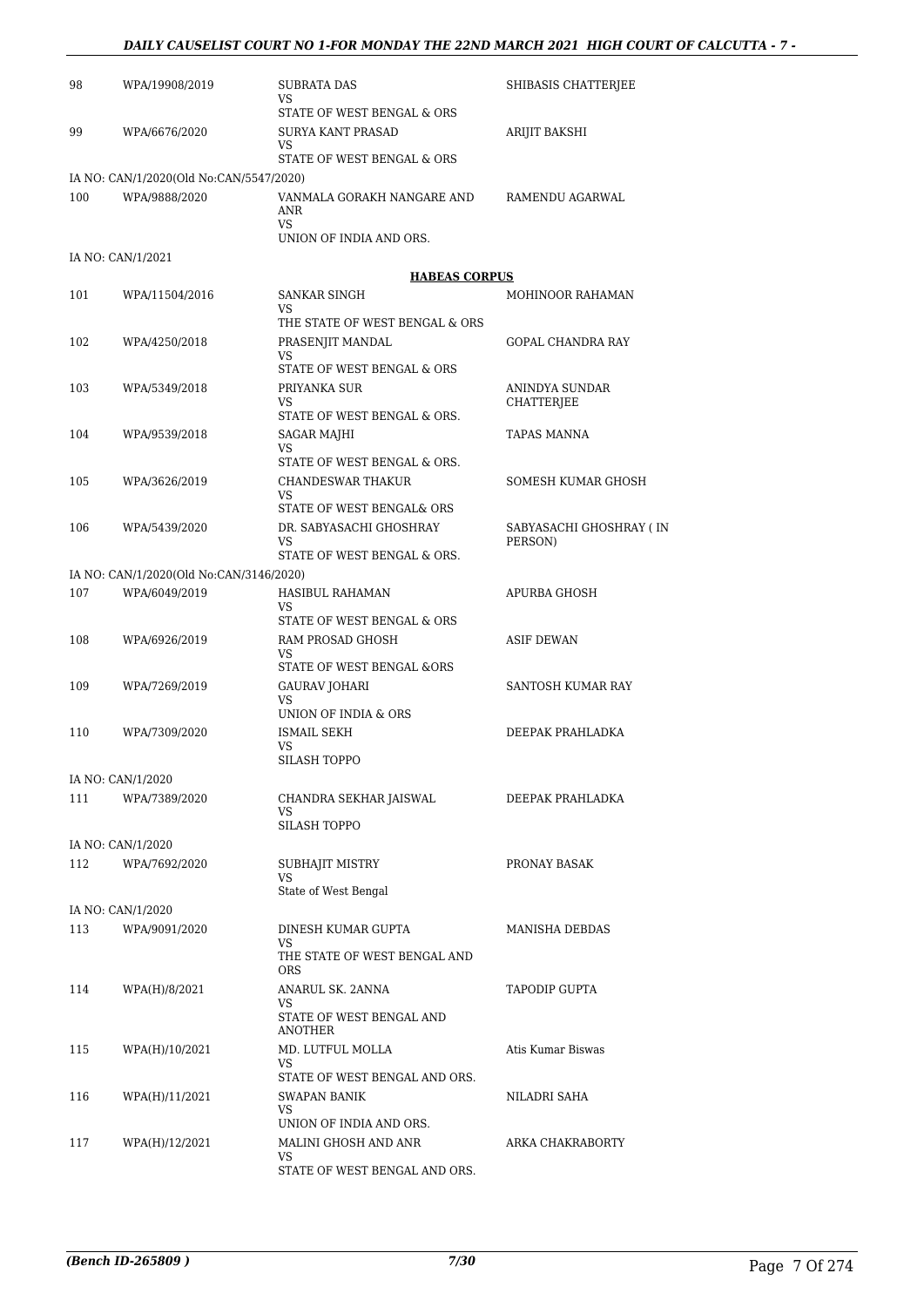#### *DAILY CAUSELIST COURT NO 1-FOR MONDAY THE 22ND MARCH 2021 HIGH COURT OF CALCUTTA - 8 -*

| 118   |                                                                         |                                                              |                       |
|-------|-------------------------------------------------------------------------|--------------------------------------------------------------|-----------------------|
|       | WPA(H)/13/2021                                                          | TAPAN HALDAR @TAPAN HALDER<br>VS                             | TAPODIP GUPTA         |
|       |                                                                         | STATE OF WEST BENGAL AND ANR                                 |                       |
| 119   | WPA(H)/14/2021                                                          | <b>MANOWAR MONDAL</b><br>VS                                  | TAPODIP GUPTA         |
|       |                                                                         | STATE OF WEST BENGAL AND ORS.                                |                       |
| 120   | WPA(H)/15/2021                                                          | ANIL KUMAR SAHA<br>VS                                        | SINTHIA BALA          |
| 121   | WPA(H)/16/2021                                                          | STATE OF WEST BENGAL AND ORS.<br>DEBLU DUTTA<br>VS           | <b>BALARAM PANDIT</b> |
| 122   | WPA(H)/18/2021                                                          | STATE OF WEST BENGAL AND ORS.<br>MD YUNUSH MANSURI@ MD YUNUS | SOFIA NESAR           |
|       |                                                                         | OJIR ALI<br><b>VS</b>                                        |                       |
|       |                                                                         | STATE OF WEST BENGAL AND ORS.                                |                       |
| 123   | WPA(H)/20/2021                                                          | BISWANATH GUIN<br>VS.                                        | PRONOJIT ROY          |
|       |                                                                         | STATE OF WEST BENGAL AND ORS.                                |                       |
| 124   | WPA(H)/21/2021                                                          | MD. USMAN SK. @ OSMAN SK.                                    | TAPODIP GUPTA         |
|       |                                                                         | <b>VS</b><br>THE STATE OF WEST BENGAL AND<br>ANR             |                       |
| 125   | WPA(H)/22/2021                                                          | RAHIM MONDAL                                                 | NAZIR AHMED           |
|       |                                                                         | VS<br>STATE OF WEST BENGAL AND ORS.                          |                       |
| 126   | WPA(H)/23/2021                                                          | <b>SUKUMAR GANTAIT</b>                                       | PRADIP PAUL           |
|       |                                                                         | VS.                                                          |                       |
| 127   |                                                                         | STATE OF WEST BENGAL AND ORS.<br>GOKUL CHANDRA MURA          |                       |
|       | WPA(H)/24/2021                                                          | <b>VS</b>                                                    | SK.SAHJAHAN ALI       |
|       |                                                                         | STATE OF WEST BENGAL AND ORS.                                |                       |
| 128   | WPA(H)/25/2021                                                          | NURUL ISLAM<br>VS.                                           | Kausik Biswas         |
|       |                                                                         | STATE OF WEST BENGAL AND ORS.                                |                       |
|       |                                                                         | <b>TO BE MENTIONED</b>                                       |                       |
| 129   | CRA/106/2015                                                            | BISWAJIT SENGUPTA @ BAPI<br>VS                               | M BAKSHI              |
|       |                                                                         |                                                              |                       |
|       |                                                                         | STATE OF WEST BENGAL                                         |                       |
| 130   | IA NO: CRAN/2/2021<br>CRA/258/2011                                      | ARJUN RAJBHAR                                                | SUKLA DAS CHANDRA     |
|       |                                                                         | VS                                                           |                       |
|       | IA NO: CRAN/1/2011(Old No:CRAN/942/2011), CRAN/3/2021                   | STATE OF WEST BENGAL                                         |                       |
| wt131 | CRA/715/2009                                                            | MITHU CHOWDHURY @ YADAV @<br>ANIL                            | <b>BRAJESH JHA</b>    |
|       |                                                                         | VS.                                                          |                       |
|       |                                                                         | STATE OF WEST BENGAL                                         |                       |
| 132   | IA NO: CRAN/4/2018(Old No:CRAN/3731/2018), CRAN/5/2021<br>CRR/3048/2016 | COURT ON ITS OWN MOTION                                      |                       |
|       | Arising out of                                                          | VS                                                           |                       |
|       | CRMSPL/3/2016]                                                          | SMT. SAMPA KABIRAJ                                           |                       |
| wt133 | CRMSPL/101/2016                                                         | M/S M K PRODUCTS<br>VS.                                      | <b>NAMRATA BASU</b>   |
|       |                                                                         | M/S BLUE OCEAN EXPORTS(P) LTD. &<br>ORS.                     |                       |
|       | IA NO: CRAN/1/2016(Old No:CRAN/3895/2016)                               |                                                              |                       |
| wt134 | CRMSPL/29/2015                                                          | <b>BABULAL MURMU</b>                                         | <b>UJJAL RAY</b>      |
|       |                                                                         | VS<br>SINGHARAY MURMU & ORS                                  |                       |
|       | IA NO: CRAN/1/2016(Old No:CRAN/170/2016)                                |                                                              |                       |
| wt135 | CRR/3049/2016                                                           | COURT ON ITS OWN MOTION<br>VS                                |                       |
|       |                                                                         | SINGHARAY MURMU & ORS                                        |                       |
| wt136 | CRR/3108/2016                                                           | SANKAR SARKAR<br>VS                                          | SHIV SANKAR BANERJEE  |
| wt137 | CRR/3433/2016                                                           | SMT SUBHARAJ<br>AZIMUDDIN MIA@AZIMUDDIN                      | ARNAB SAHA            |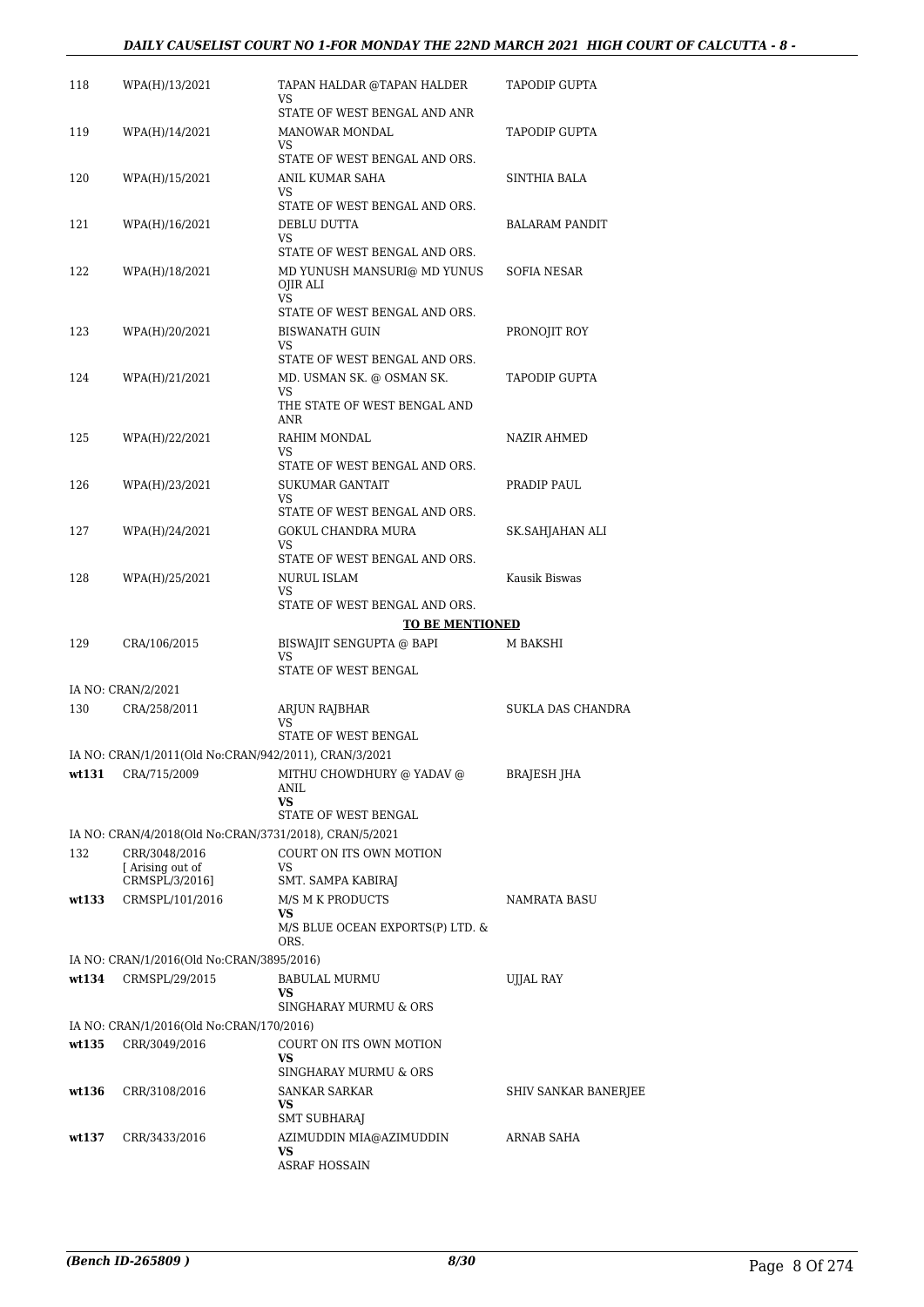| 138   | CRA/262/2018                                          | RASUL SK.<br>VS                                                               | <b>BENAJIR HASNA</b>        |  |
|-------|-------------------------------------------------------|-------------------------------------------------------------------------------|-----------------------------|--|
|       |                                                       | STATE OF WEST BENGAL                                                          |                             |  |
|       | IA NO: CRAN/1/2019(Old No:CRAN/2302/2019)             |                                                                               |                             |  |
| 139   | CRA/322/2019                                          | MAHABIR LAYEK<br>VS                                                           | SAIBAL KRISHNA DASGUPTA     |  |
|       |                                                       | STATE OF WEST BENGAL                                                          |                             |  |
|       | IA NO: CRAN/2/2019(Old No:CRAN/4059/2019)             |                                                                               |                             |  |
| 140   | CRA/730/2019                                          | MD ASHIKUR REJA & ANR<br>VS                                                   | <b>BENAJIR HASNA</b>        |  |
|       |                                                       | STATE OF WEST BENGAL                                                          |                             |  |
|       | IA NO: CRAN/1/2020(Old No:CRAN/347/2020)              |                                                                               |                             |  |
| 141   | CRA/731/2019                                          | MD ANIKUL ISLAM<br>VS                                                         | BENAJIR HASNA               |  |
|       |                                                       | STATE OF WEST BENGAL                                                          |                             |  |
|       | IA NO: CRAN/1/2020(Old No:CRAN/416/2020)              |                                                                               |                             |  |
| 142   | MAT/306/2018                                          | RUPA ROY                                                                      | MRS C ROY                   |  |
|       |                                                       | VS<br>SK NAZRUL HAQUE & ORS                                                   |                             |  |
|       | IA NO: CAN/1/2018(Old No:CAN/2010/2018), CAN/2/2021   |                                                                               |                             |  |
| 143   | CRA/268/1995                                          | <b>GHAT ROY &amp; ORS</b>                                                     | N.Y.A.<br>MR. ISLAM MOSTAFA |  |
|       |                                                       | VS<br>THE STATE OF WEST BENGAL                                                |                             |  |
|       | IA NO: CRAN/1/2000(Old No:CRAN/642/2000), CRAN/3/2020 |                                                                               |                             |  |
| 144   | CRA/320/2013                                          | <b>SAHEB DAS</b>                                                              | <b>B BHATTACHARYYA</b>      |  |
|       |                                                       | VS<br>STATE OF WEST BENGAL                                                    |                             |  |
|       |                                                       | IA NO: CRAN/3/2017(Old No:CRAN/1334/2017), CRAN/4/2020(Old No:CRAN/3439/2020) |                             |  |
| wt145 | CRA/219/2013                                          | SANDIP GHOSH                                                                  | ANTARIKHYA BASU             |  |
|       |                                                       | VS<br>STATE OF WEST BENGAL                                                    |                             |  |
| wt146 | CRA/338/2013                                          | <b>SUKUMAR KARMAKAR</b>                                                       | <b>V VERMA</b>              |  |
|       |                                                       | VS                                                                            |                             |  |
|       | IA NO: CRAN/3/2021                                    | STATE OF WEST BENGAL                                                          |                             |  |
| 147   | CRA/456/2014                                          | PINTU DAS                                                                     | SANJIB KUMAR DAN            |  |
|       |                                                       | VS                                                                            |                             |  |
| wt148 |                                                       | STATE OF WEST BENGAL                                                          |                             |  |
|       | CRA/459/2014                                          | UJJWAL TAPADAR<br>VS                                                          | ZEESHAN UDDIN               |  |
|       |                                                       | STATE OF WEST BENGAL                                                          |                             |  |
| wt149 | CRA/524/2014                                          | MONGAL SAHANI @ MANGALA<br>VS                                                 | S K DAN                     |  |
|       |                                                       | STATE OF WEST BENGAL                                                          |                             |  |
|       | IA NO: CRAN/4/2019(Old No:CRAN/3268/2019)             |                                                                               |                             |  |
| 150   | CRA/538/2015                                          | ASAN ALI SK.<br>VS                                                            | KUSAL KUMAR MUKHERJEE       |  |
|       |                                                       | STATE OF WEST BENGAL                                                          |                             |  |
|       | IA NO: CRAN/3/2020(Old No:CRAN/4122/2020)             |                                                                               |                             |  |
| wt151 | CRA/551/2015                                          | KALU SK. @ ARMAN SK.                                                          | PRABIR MAJUMDER             |  |
|       |                                                       | VS<br>STATE OF WEST BENGAL                                                    |                             |  |
| wt152 | CRA/673/2015                                          | SAHJAMAL SHEIKH & ANR.                                                        | KARABI ROY                  |  |
|       |                                                       | VS<br>STATE OF WEST BENGAL                                                    |                             |  |
|       |                                                       | IA NO: CRAN/4/2020(Old No:CRAN/2698/2020), CRAN/5/2020(Old No:CRAN/3592/2020) |                             |  |
| wt153 | CRA/779/2015                                          | KAJAL SEIKH                                                                   | S SARKAR                    |  |
|       |                                                       | VS                                                                            |                             |  |
|       | IA NO: CRAN/2/2017(Old No:CRAN/1320/2017)             | STATE OF WEST BENGAL                                                          |                             |  |
| wt154 | CRM/10425/2016                                        | AZAD SK @ AZATALI SEKH & ANR.                                                 | <b>SUBIR DEBNATH</b>        |  |
|       |                                                       | VS                                                                            |                             |  |
| 155   | CRA/715/2015                                          | STATE OF WEST BENGAL<br>NIL KAMAL GON                                         | D MAJUMDAR                  |  |
|       |                                                       | VS                                                                            |                             |  |
|       |                                                       | STATE OF WEST BENGAL                                                          |                             |  |
|       | IA NO: CRAN/3/2019(Old No:CRAN/2303/2019)             |                                                                               |                             |  |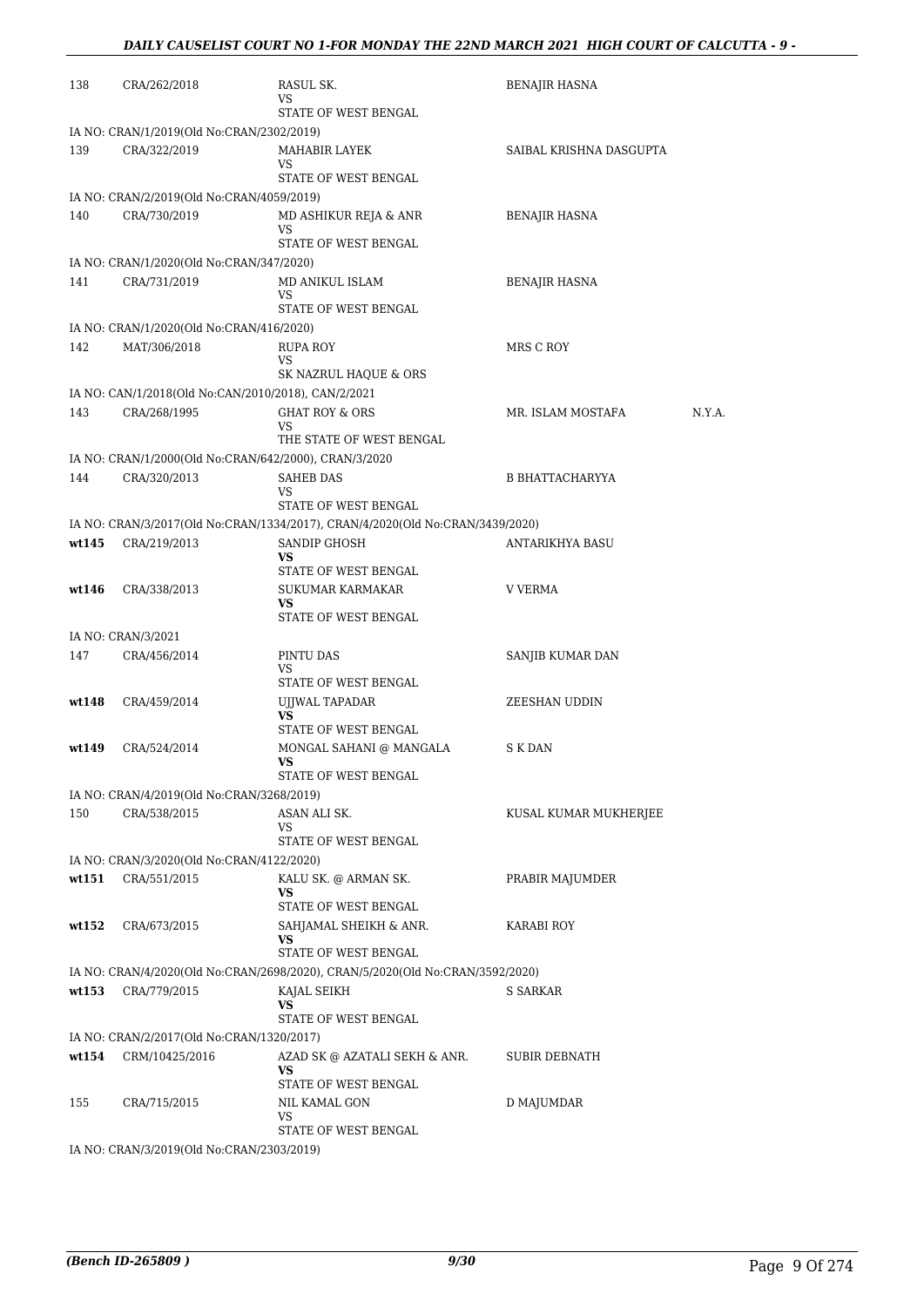| wt156 | CRA/559/2015                                              | <b>ABHIJIT DAS</b><br>VS<br>STATE OF WEST BENGAL                             | A MITRA                                                                                                          |
|-------|-----------------------------------------------------------|------------------------------------------------------------------------------|------------------------------------------------------------------------------------------------------------------|
| 157   | CRA/336/2017                                              | <b>GOBINDA SAHA &amp; ANR</b><br>VS                                          | SHASANKA SEKHAR SAHA                                                                                             |
|       |                                                           | STATE OF WEST BENGAL                                                         |                                                                                                                  |
|       |                                                           |                                                                              | IA NO: CRAN/1/2017(Old No:CRAN/2382/2017), CRAN/2/2017(Old No:CRAN/4987/2017), CRAN/3/2020(Old No:CRAN/277/2020) |
| wt158 | CRA/382/2017                                              | SUPRIYA MALLICK<br><b>VS</b><br>STATE OF WEST BENGAL                         | PUJA GOSWAMI                                                                                                     |
| 159   | CRA/55/2018                                               | SAHAJADI BIBI @ BEWA & ORS                                                   | K RAY                                                                                                            |
|       |                                                           | VS<br>STATE OF WEST BENGAL                                                   |                                                                                                                  |
|       | IA NO: CRAN/1/2019(Old No:CRAN/3324/2019)                 |                                                                              |                                                                                                                  |
| 160   | CRA/527/2018                                              | <b>ARNAB BISWAS</b><br>VS<br>STATE OF WEST BENGAL                            | <b>SOUBHIK MITTER</b>                                                                                            |
|       | IA NO: CRAN/2/2020(Old No:CRAN/396/2020)                  |                                                                              |                                                                                                                  |
| wt161 | CRA/525/2018                                              | JAYANTI BISWAS<br>VS                                                         | M MUKHERJEE                                                                                                      |
|       |                                                           | STATE OF WEST BENGAL                                                         |                                                                                                                  |
| 162   | CRA/576/2018                                              | SAHABUDDIN SHEIKH @<br>SAHABUDDIN SK & ANR<br><b>VS</b>                      | P ROY                                                                                                            |
|       |                                                           | STATE OF WEST BENGAL                                                         |                                                                                                                  |
|       |                                                           | IA NO: CRAN/1/2019(Old No:CRAN/541/2019), CRAN/2/2020(Old No:CRAN/2388/2020) |                                                                                                                  |
| 163   | CRA/380/2019                                              | TANIA MONDAL @ TANIA KHATOON<br>@ TANIA BEGUM @ HAZRA<br>VS                  | <b>AMIT ROY</b>                                                                                                  |
|       |                                                           | STATE OF WEST BENGAL & ANR                                                   |                                                                                                                  |
|       | IA NO: CRAN/1/2019(Old No:CRAN/2928/2019)                 |                                                                              |                                                                                                                  |
| 164   | CRA/531/2019                                              | MAHIMUDDIN<br>VS                                                             | <b>AMIT RAY</b>                                                                                                  |
|       |                                                           | STATE OF WEST BENGAL & ANR                                                   |                                                                                                                  |
| 165   | IA NO: CRAN/2/2019(Old No:CRAN/4659/2019)<br>CRA/217/2020 | SANOWARA BIBI AND ANR                                                        | AMRITA CHEL                                                                                                      |
|       |                                                           | VS<br>State of West Bengal                                                   |                                                                                                                  |
|       | IA NO: CRAN/1/2020, CRAN/2/2020                           |                                                                              |                                                                                                                  |
| 166   | CRA/238/2020                                              | <b>HOSSAIN SK</b><br>VS                                                      | <b>RAHUL GABGULY</b>                                                                                             |
|       |                                                           | THE STATE OF WEST BENGAL                                                     |                                                                                                                  |
|       | IA NO: CRAN/1/2021                                        |                                                                              |                                                                                                                  |
| 167   | CRA/692/2019<br>[PT I+OS+2ND COPY+PT<br>II)               | MINARUL ISLAM @ MINARUL SHA &<br>ORS<br><b>VS</b>                            | <b>ARUSHI RATHORE</b>                                                                                            |
|       |                                                           | STATE OF WEST BENGAL                                                         |                                                                                                                  |
|       | IA NO: CRAN/1/2020(Old No:CRAN/190/2020)                  |                                                                              |                                                                                                                  |
| 168   | CRA/640/2018                                              | <b>GOURAB MONDAL</b><br><b>VS</b><br>STATE OF WEST BENGAL & ANR              | SONALI DAS                                                                                                       |
|       | IA NO: CRAN/1/2018(Old No:CRAN/3682/2018)                 |                                                                              |                                                                                                                  |
| 169   | CRA/183/2019                                              | MD ALIB @ ALIB MOHAMMAD<br>VS                                                | SUMAN SANKAR CHATTERJEE                                                                                          |
|       |                                                           | STATE OF WEST BENGAL                                                         |                                                                                                                  |
|       | IA NO: CRAN/2/2020(Old No:CRAN/247/2020)                  |                                                                              |                                                                                                                  |
| 170   | CRA/95/2020                                               | CHAND SAUDAGAR @ CHAND<br>SWADAGAR & ANR<br>VS                               | NAVANIL DE                                                                                                       |
|       |                                                           | STATE OF WEST BENGAL                                                         |                                                                                                                  |
|       | IA NO: CRAN/1/2020(Old No:CRAN/1016/2020)                 |                                                                              |                                                                                                                  |
| 171   | CRA/388/2017                                              | SANJIB CHOWDHURY & ANR<br>VS                                                 | SOUMAJIT CHATTERJEE                                                                                              |
|       | IA NO: CRAN/3/2019(Old No:CRAN/2669/2019)                 | STATE OF WEST BENGAL & ANR                                                   |                                                                                                                  |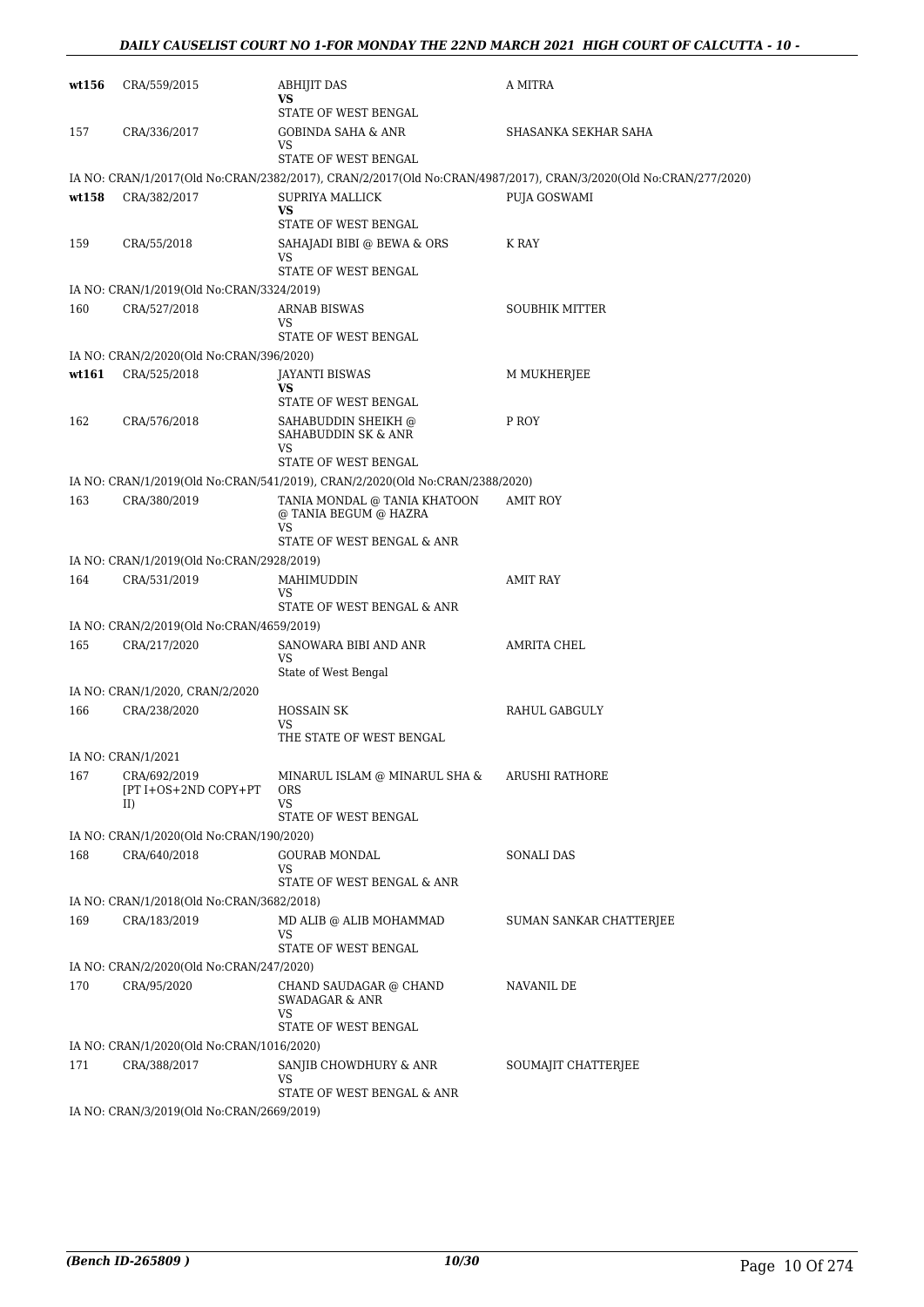| 172    | CRA/660/2017                              | ANOWAR MOLLA @ ANUAR<br>VS                                                    | <b>MANAS KUMAR DAS</b> |
|--------|-------------------------------------------|-------------------------------------------------------------------------------|------------------------|
|        |                                           | STATE OF WEST BENGAL                                                          |                        |
|        | IA NO: CRAN/1/2019(Old No:CRAN/2533/2019) |                                                                               |                        |
| 173    | CRA/248/2019                              | <b>GANESH ORANG</b><br>VS                                                     | MALAY BHATTACHARYYA    |
|        |                                           | STATE OF WEST BENGAL                                                          |                        |
|        | IA NO: CRAN/1/2019(Old No:CRAN/2848/2019) |                                                                               |                        |
| 174    | CRA/40/2019                               | MD IMTIAZ @ IMTIAZ ALAM<br>VS<br>STATE OF WEST BENGAL                         | <b>MD KHAIRUL</b>      |
|        | IA NO: CRAN/2/2019(Old No:CRAN/4144/2019) |                                                                               |                        |
| wt175  | CRA/350/2019                              | <b>SAMIR JANA</b>                                                             | JOYDEEP BHATTACHRJEE   |
|        |                                           | VS<br>STATE OF WEST BENGAL                                                    |                        |
|        | IA NO: CRAN/2/2020                        |                                                                               |                        |
| wt176  | CRA/55/2019                               | BHOLA SARDAR                                                                  | SK SAMIUL HAQUE        |
|        |                                           | <b>VS</b><br>STATE OF WEST BENGAL                                             |                        |
|        | IA NO: CRAN/2/2019(Old No:CRAN/2279/2019) |                                                                               |                        |
| wt.177 | CRA/652/2018                              | PAWAN KR TIWARI                                                               | DEEPAK KR PRAHLADKA    |
|        |                                           | VS<br>STATE OF WEST BENGAL, ACP, ANTI                                         |                        |
|        |                                           | ROWDY SEC, DD                                                                 |                        |
|        | IA NO: CRAN/1/2019(Old No:CRAN/2618/2019) |                                                                               |                        |
| wt178  | CRA/653/2018                              | PAWAN KR TIWARI<br><b>VS</b>                                                  | DEEPAK KR PRAHLADKA    |
|        |                                           | PANKAJ SINGH @ CHOTON SINGH                                                   |                        |
| wt179  | CRA/654/2018                              | PAWAN KR TIWARI                                                               | DEEPAK KR PRAHLADKA    |
|        |                                           | <b>VS</b><br>SAMAR BARAN CHAKRABORTY & ORS                                    |                        |
| wt180  | CRA/655/2018                              | PAWAN KR TIWARI                                                               | DEEPAK KR PRAHLADKA    |
|        |                                           | <b>VS</b><br>SAMAR BARAN CHARKRABORTY                                         |                        |
| wt181  | CRA/656/2018                              | PAWAN KR TIWARI                                                               | DEEPAK KR PRAHLADKA    |
|        |                                           | <b>VS</b>                                                                     |                        |
| wt182  | CRA/657/2018                              | SHYAM SUNDAR SINGH<br>PAWAN KR TIWARI                                         | DEEPAK KR PRAHLADKA    |
|        |                                           | <b>VS</b>                                                                     |                        |
|        |                                           | SAMAR BARAN CHAKRABORTY                                                       |                        |
| wt183  | CRR/1295/2018                             | PAWAN KUMAR TIWARI<br>VS                                                      | DEEPAK KUMAR PRAHLADKA |
|        |                                           | STATE OF WEST BENGAL                                                          |                        |
| wt184  | WPA/4008/2016                             | PAWAN KR TIWARI<br>VS.                                                        | D K PRAHLADKA          |
|        |                                           | RAJIV DE & ANR                                                                |                        |
| 185    | CRA/284/2018                              | NOOR MOHAMMAD MOLLA@KOCHI                                                     | DATTATREYA DUTTA       |
|        |                                           | VS.<br><b>STATE OF WEST BENGAL</b>                                            |                        |
|        |                                           | IA NO: CRAN/1/2019(Old No:CRAN/2846/2019), CRAN/2/2020(Old No:CRAN/4539/2020) |                        |
| 186    | CRA/538/2018                              | SABITRI CHAKRABORTY                                                           | RAHUL GANGULY          |
|        |                                           | VS<br>STATE OF WEST BENGAL & ORS                                              |                        |
|        |                                           | IA NO: CRAN/2/2019(Old No:CRAN/2685/2019), CRAN/3/2020(Old No:CRAN/4533/2020) |                        |
| 187    | CRA/163/2016                              | PARIKSHIT KANDER @ KANDAR &                                                   | AMIT BARAN DASH        |
|        |                                           | ORS.<br><b>VS</b>                                                             |                        |
|        | IA NO: CRAN/2/2021                        | STATE OF WEST BENGAL                                                          |                        |
| 188    | CRA/5/2020                                | SK. PACHA @ DUKHA                                                             | NAVANIL DE             |
|        |                                           | VS.                                                                           |                        |
|        | IA NO: CRAN/1/2020(Old No:CRAN/422/2020)  | STATE OF WEST BENGAL                                                          |                        |
| 189    | CRA/102/2020                              | PRITAM KARMAKAR @ DONKA                                                       | JONAKI SAHA            |
|        |                                           | VS.                                                                           |                        |
|        | IA NO: CRAN/2/2020                        | STATE OF WEST BENGAL                                                          |                        |
|        |                                           |                                                                               |                        |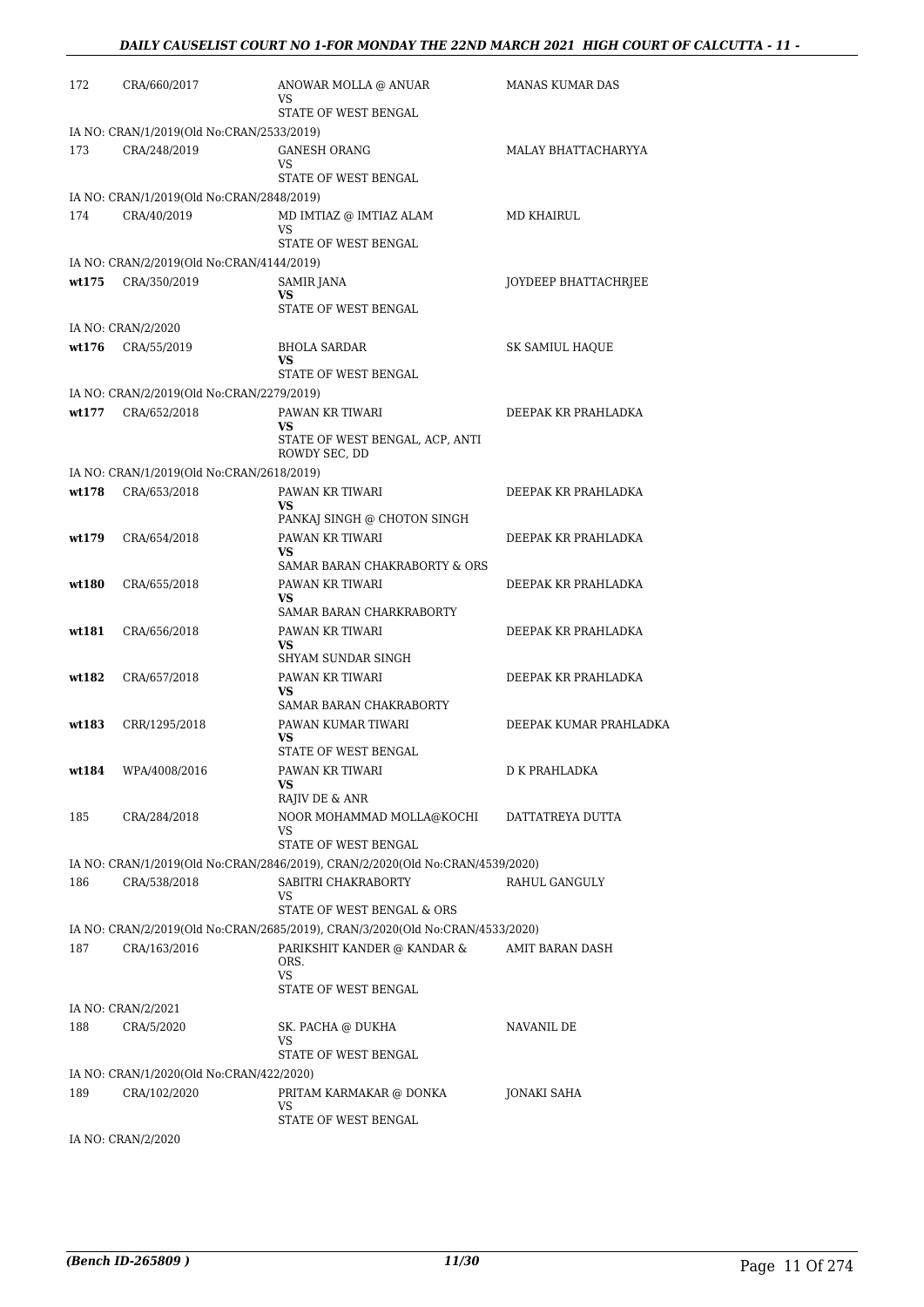| 190   | CRA/366/2019                                           | <b>BIJOY BARMAN</b><br>VS                                                                  | APURBA K CHAKRABARTTY                                                                                                                    |
|-------|--------------------------------------------------------|--------------------------------------------------------------------------------------------|------------------------------------------------------------------------------------------------------------------------------------------|
|       |                                                        | STATE OF WEST BENGAL                                                                       |                                                                                                                                          |
|       | IA NO: CRAN/1/2019(Old No:CRAN/3125/2019)              |                                                                                            |                                                                                                                                          |
| 191   | CRA/654/2017                                           | BABULAL GHOSH<br>VS                                                                        | SUDIP GUHA                                                                                                                               |
|       |                                                        | STATE OF WEST BENGAL                                                                       |                                                                                                                                          |
|       | IA NO: CRAN/2/2019(Old No:CRAN/2878/2019)              |                                                                                            |                                                                                                                                          |
| 192   | CRA/472/2015<br>[ INCOMPLETE PB + 4 LCR VS             | DHARMENDAR SINGH<br>STATE OF WEST BENGAL                                                   | <b>SUMAN DE</b>                                                                                                                          |
|       | IA NO: CRAN/2/2020                                     |                                                                                            |                                                                                                                                          |
| wt193 | CRA/503/2015                                           | <b>KARTIK SARKAR</b>                                                                       | ARIJIT GHOSH                                                                                                                             |
|       |                                                        | VS                                                                                         |                                                                                                                                          |
|       | IA NO: CRAN/1/2015(Old No:CRAN/2612/2015), CRAN/3/2021 | STATE OF WEST BENGAL                                                                       |                                                                                                                                          |
| wt194 | CRA/510/2015                                           | RABINDAR SHOW @ RABINDAR SAH                                                               | ROUSHAN KUMAR ROY                                                                                                                        |
|       |                                                        | VS<br>STATE OF WEST BENGAL                                                                 |                                                                                                                                          |
|       |                                                        | IA NO: CRAN/1/2016(Old No:CRAN/970/2016), CRAN/2/2019(Old No:CRAN/2744/2019)               |                                                                                                                                          |
| wt195 | CRA/608/2015                                           | SANJOY SHAW @ KALU                                                                         | PRASENJIT SARKAR                                                                                                                         |
|       |                                                        | <b>VS</b><br>STATE OF WEST BENGAL                                                          |                                                                                                                                          |
| 196   | CRA/243/2012                                           | SARBAR HOSSAIN @ SHERU ALI &<br><b>ORS</b>                                                 | RAMASHIS MUKHERJEE                                                                                                                       |
|       |                                                        | VS                                                                                         |                                                                                                                                          |
|       |                                                        | STATE OF WEST BENGAL                                                                       | IA NO: CRAN/2/2014(Old No:CRAN/1582/2014), CRAN/3/2014(Old No:CRAN/2832/2014), CRAN/5/2015(Old No:CRAN/2082/2015), CRAN/7/2021           |
| wt197 | CRA/502/2012                                           | RAJU WILSON @ MONI                                                                         | <b>SREYASHEE BISWAS</b>                                                                                                                  |
|       |                                                        | <b>VS</b>                                                                                  |                                                                                                                                          |
|       |                                                        | STATE OF WEST BENGAL                                                                       |                                                                                                                                          |
| 198   | CRA/78/2012                                            | KHOKAN MIA & ORS.                                                                          | IA NO: CRAN/2/2020(Old No:CRAN/1078/2020), CRAN/3/2020(Old No:CRAN/2576/2020), CRAN/4/2020(Old No:CRAN/2577/2020)<br><b>ASRAF MANDAL</b> |
|       |                                                        | VS                                                                                         |                                                                                                                                          |
|       |                                                        | STATE OF WEST BENGAL                                                                       |                                                                                                                                          |
|       |                                                        | IA NO: CRAN/6/2019(Old No:CRAN/4772/2019), CRAN/7/2019(Old No:CRAN/4775/2019)              |                                                                                                                                          |
| 199   | CRA/659/2018                                           | JATIN KUMAR SINGH<br>VS                                                                    | AMRITA CHEL                                                                                                                              |
|       |                                                        | STATE OF WEST BENGAL & ANR                                                                 |                                                                                                                                          |
|       | IA NO: CRAN/2/2020, CRAN/3/2020                        |                                                                                            |                                                                                                                                          |
| 200   | CRA/666/2019                                           | PABAN RAI @ PAWAN RAI<br>VS                                                                | <b>ASHOK HALDER</b>                                                                                                                      |
|       |                                                        | STATE OF WEST BENGAL                                                                       |                                                                                                                                          |
|       | IA NO: CRAN/1/2019(Old No:CRAN/4879/2019)              |                                                                                            |                                                                                                                                          |
| 201   | CRA/42/2018<br>[ CRAN 2511/2019]                       | ANARUL SK & ORS<br>VS                                                                      | MS E DUTTA                                                                                                                               |
|       |                                                        | STATE OF WEST BENGAL                                                                       |                                                                                                                                          |
|       | IA NO: CRAN/3/2019(Old No:CRAN/2511/2019)              |                                                                                            |                                                                                                                                          |
| 202   | CRA/630/2010                                           | SANYASHI SARDAR & ORS<br>VS                                                                | TIRTHANKAR DHALI                                                                                                                         |
|       |                                                        | STATE OF WEST BENGAL                                                                       |                                                                                                                                          |
| 203   | IA NO: CRAN/4/2021<br>CRA/413/2012                     | <b>BIDHAN SARDAR &amp; ORS</b>                                                             | AHINDRA KUMAR ADHYA                                                                                                                      |
|       |                                                        | VS                                                                                         |                                                                                                                                          |
|       |                                                        | STATE OF WEST BENGAL                                                                       |                                                                                                                                          |
|       |                                                        | IA NO: CRAN/2/2019(Old No:CRAN/3141/2019), CRAN/3/2020(Old No:CRAN/4123/2020), CRAN/4/2021 |                                                                                                                                          |
| 204   | CRA/635/2016                                           | DIPAK BARMAN<br>VS<br>STATE OF WEST BENGAL                                                 | <b>SUBIR DEBNATH</b>                                                                                                                     |
|       | IA NO: CRAN/2/2021                                     |                                                                                            |                                                                                                                                          |
| 205   | CRA/223/2017                                           | BASUDEB ROY @ BASU ROY & ANR<br>VS                                                         | S DEBNATH                                                                                                                                |
|       |                                                        | STATE OF WEST BENGAL                                                                       |                                                                                                                                          |
|       | IA NO: CRAN/2/2021                                     |                                                                                            |                                                                                                                                          |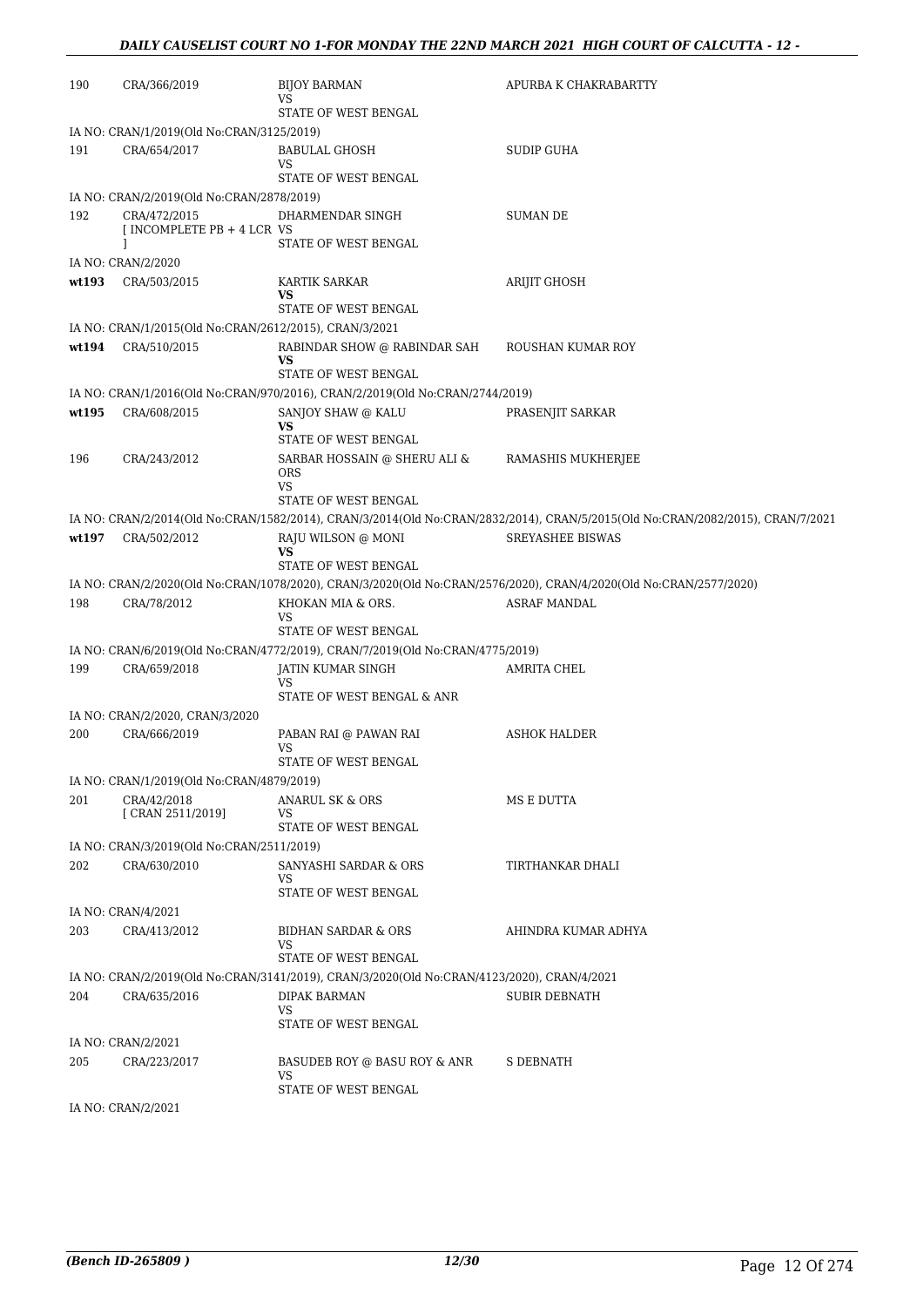| wt206 | CRA/259/2016                                              | PALANU ROY & ANR.<br>VS.                                                      | <b>SUBIR DEBNATH</b>                       |
|-------|-----------------------------------------------------------|-------------------------------------------------------------------------------|--------------------------------------------|
|       |                                                           | STATE OF WEST BENGAL                                                          |                                            |
|       | IA NO: CRAN/3/2021                                        |                                                                               |                                            |
| wt207 | CRA/499/2015                                              | BASU ROY@ BASUDEV ROY & ORS<br>VS                                             | S DAS                                      |
|       |                                                           | STATE OF WEST BENGAL                                                          |                                            |
| 208   | CRA/50/2018                                               | ANUPAM GHOSH<br>VS.                                                           | AMAL KRISHNA SAMANTA                       |
|       |                                                           | STATE OF WEST BENGAL                                                          |                                            |
|       | IA NO: CRAN/2/2018(Old No:CRAN/3523/2018), CRAN/3/2020    |                                                                               |                                            |
| 209   | CRA/596/2019                                              | <b>BIKASH GHOSH</b><br>VS                                                     | <b>UDAY SANKAR</b><br><b>CHATTOPADHYAY</b> |
|       |                                                           | SUPERINTENDENT, NCB(K.Z.U)                                                    |                                            |
| 210   | IA NO: CRAN/1/2020(Old No:CRAN/1020/2020)<br>CRA/689/2019 | BIMAL DOME & ANR.                                                             | <b>UDAY SANKAR</b>                         |
|       |                                                           | <b>VS</b><br>THE SUPDT. NARCOTICS CONTROL<br><b>BUREAU (K.Z.U)</b>            | <b>CHATTOPADHYAY</b>                       |
|       |                                                           | IA NO: CRAN/1/2019(Old No:CRAN/4547/2019), CRAN/2/2020(Old No:CRAN/996/2020)  |                                            |
| 211   | CRA/298/2020                                              | KETABUL SK @ KITABUL SK                                                       | <b>AMIT RANJAN PATI</b>                    |
|       |                                                           | VS<br>THE NATIONAL INVESTIGATION<br><b>AGENCY</b>                             |                                            |
| 212   | CRA/316/2019                                              | JAHID HUSSAIN & ANR                                                           | RAHUL GANGULY                              |
|       |                                                           | VS.<br>STATE OF WEST BENGAL                                                   |                                            |
|       | IA NO: CRAN/1/2019(Old No:CRAN/2470/2019)                 |                                                                               |                                            |
| 213   | CRA/224/2020                                              | ANANDITA PAL (DEY)                                                            | DR. JYOTIRMOY ADHIKARY                     |
|       |                                                           | VS                                                                            |                                            |
|       | IA NO: CRAN/1/2020                                        | THE STATE OF WEST BENGAL                                                      |                                            |
| 214   | CRA/285/2020                                              | SAGAR BACHAR                                                                  | AMRTITA MAJI                               |
|       |                                                           | VS                                                                            |                                            |
|       |                                                           | State of West Bengal                                                          |                                            |
| 215   | IA NO: CRAN/1/2020, CRAN/2/2021                           | <b>BINOY ROY &amp; ANR</b>                                                    | RITA DUTTA                                 |
|       | CRA/301/2000                                              | VS<br><b>STATE</b>                                                            |                                            |
|       |                                                           | IA NO: CRAN/2/2009(Old No:CRAN/1620/2009), CRAN/6/2019(Old No:CRAN/4288/2019) |                                            |
| 216   | CRA/650/2018                                              | TAPAN GHOSH & ORS                                                             | RAHUL GANGULY                              |
|       |                                                           | VS<br>STATE OF WEST BENGAL                                                    |                                            |
|       | IA NO: CRAN/2/2019(Old No:CRAN/473/2019)                  |                                                                               |                                            |
| 217   | CRA/361/2017                                              | <b>ARDHENDU ROY</b>                                                           | ARINDAM SEN                                |
|       |                                                           | VS<br>STATE OF WEST BENGAL                                                    |                                            |
|       |                                                           | IA NO: CRAN/4/2019(Old No:CRAN/4767/2019), CRAN/6/2020, CRAN/7/2021           |                                            |
| 218   | CRA/54/2019                                               | LALTU SK & ANR                                                                | TAPAN DUTTA GUPTA                          |
|       |                                                           | VS                                                                            |                                            |
|       | IA NO: CRAN/2/2019(Old No:CRAN/2812/2019)                 | STATE OF WEST BENGAL                                                          |                                            |
| 219   | CRA/132/2019                                              | <b>BIMAL MURMU &amp; ORS</b>                                                  | PARVEJ ANAM                                |
|       |                                                           | VS                                                                            |                                            |
|       |                                                           | STATE OF WEST BENGAL                                                          |                                            |
|       | IA NO: CRAN/2/2019(Old No:CRAN/2983/2019)                 |                                                                               |                                            |
| 220   | CRA/360/2019                                              | RAJIKUL SK & ANR<br>VS                                                        | PARVEJ ANAM                                |
|       |                                                           | STATE OF WEST BENGAL                                                          |                                            |
|       | IA NO: CRAN/2/2020(Old No:CRAN/301/2020)                  |                                                                               |                                            |
| 221   | CRA/137/2005                                              | AFROZ KHAN<br>VS<br>STATE                                                     | TAPAS KR. GHOSH                            |
|       | IA NO: CRAN/2/2021                                        |                                                                               |                                            |
| 222   | CRA/32/2013                                               | PABAN KUMAR GUPTA                                                             | ARINDAM JANA                               |
|       |                                                           | VS                                                                            |                                            |
|       |                                                           | STATE OF WEST BENGAL                                                          |                                            |
|       | IA NO: CRAN/2/2014(Old No:CRAN/2308/2014), CRAN/3/2021    |                                                                               |                                            |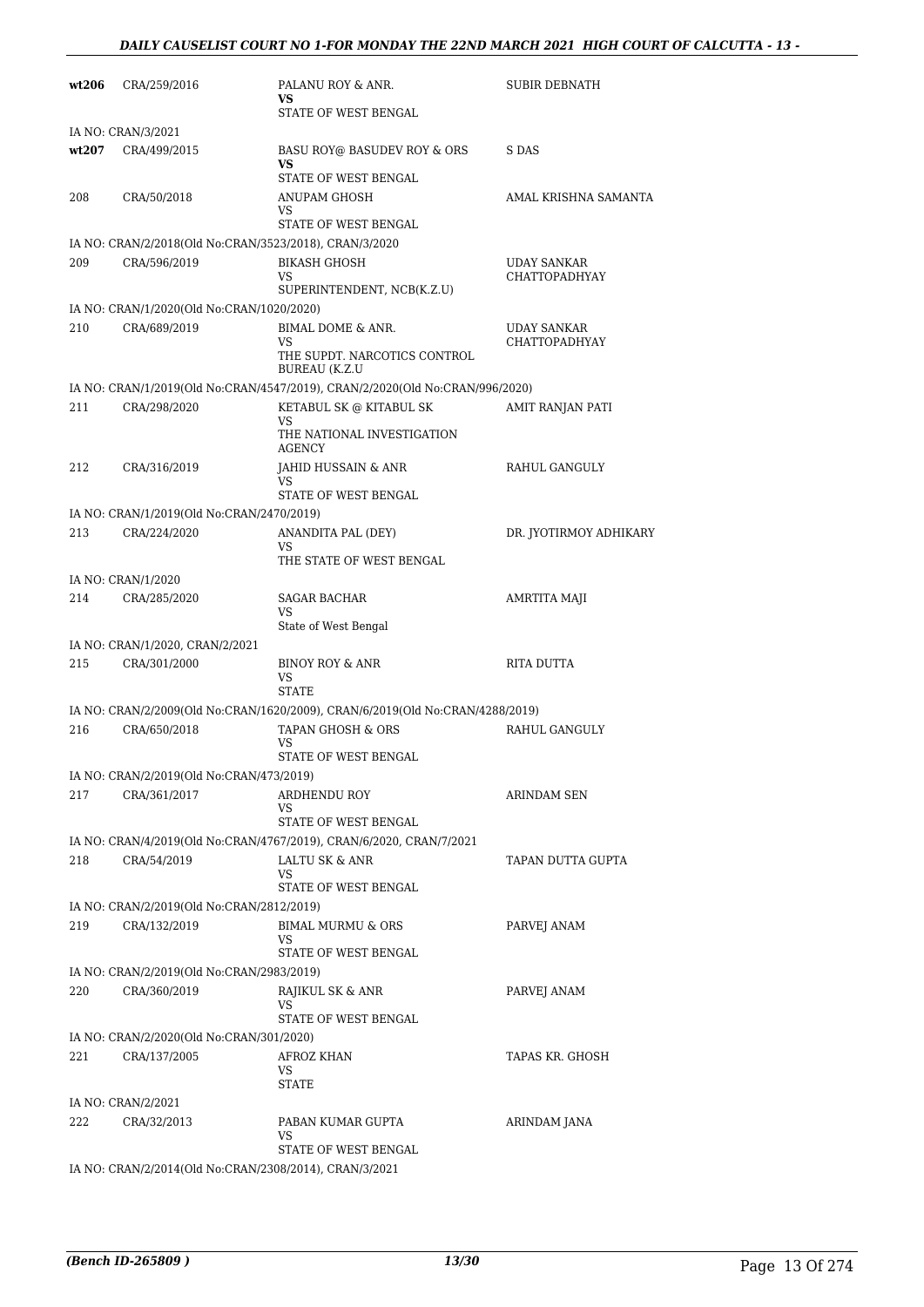| STATE OF WEST BENGAL & ORS.<br>IA NO: CRAN/1/2019(Old No:CRAN/86/2019)<br>224<br>CRA/749/2019<br>AMIT DUTTA & ORS<br>HILLOL SAHA PODDER<br>VS<br>STATE OF WEST BENGAL<br>IA NO: CRAN/1/2020(Old No:CRAN/249/2020)<br>225<br>CRA/747/2019<br>APAN SAHA<br>GOUTAM BARUI<br>VS<br>STATE OF WEST BENGAL<br>IA NO: CRAN/1/2020(Old No:CRAN/253/2020)<br>SHASHANKA SHEKHAR SAHA<br>226<br>CRA/342/2019<br>CHANDAN DUBEY<br>VS<br>STATE OF WEST BENGAL<br>IA NO: CRAN/1/2019(Old No:CRAN/2566/2019)<br>227<br>CRA/243/2014<br>A DAS<br>RAJESH SONAR<br>VS<br>STATE OF WEST BENGAL<br>IA NO: CRAN/2/2015(Old No:CRAN/3451/2015)<br>228<br>CRA/595/2019<br>MIRAJ @ MIRAJUL HAQUE SAGAR &<br><b>SOUVIK DAS</b><br><b>ANR</b><br><b>VS</b><br>STATE OF WEST BENGAL<br>IA NO: CRAN/2/2021<br>229<br>CRA/561/2019<br>JOYDEV CHAKRABORTY & ORS<br>SOUMYAJIT DAS MAHAPATRA<br><b>VS</b><br>STATE OF WEST BENGAL<br>IA NO: CRAN/1/2020(Old No:CRAN/454/2020), CRAN/2/2020(Old No:CRAN/460/2020)<br>230<br>CRA/622/2019<br>SACHINDRANATH DAS<br>SOUMYAJIT DAS MAHAPATRA<br>VS<br>STATE OF WEST BENGAL<br>IA NO: CRAN/1/2020(Old No:CRAN/89/2020)<br>231<br>CRA/90/2019<br>DHANANJAY @ DHANAN SARKAR<br>DEBAJIT KUNDU<br>VS<br>STATE OF WEST BENGAL<br>IA NO: CRAN/1/2019(Old No:CRAN/2516/2019)<br>232<br>CRA/596/2012<br>SANJIB BOSE @ POPPY<br>DEBAPRATIM GUHA<br>VS<br>STATE OF WEST BENGAL<br>IA NO: CRAN/3/2021<br>233<br>CRA/503/2019<br>MD IMTIAYAZ @ IMTIAZ @ MD.<br>DEBASHIS BANERJEE<br>IMTIAZ.<br>VS<br>STATE OF WEST BENGAL & ANR<br>IA NO: CRAN/1/2019(Old No:CRAN/4798/2019)<br>234<br>CRA/261/2019<br>NITYANANDA DAS<br>JAYANTA NARAYAN<br>VS<br><b>CHATTERIEE</b><br>STATE OF WEST BENGAL<br>IA NO: CRAN/1/2019(Old No:CRAN/2916/2019)<br>CRA/358/2018<br><b>D BANERJEE</b><br>235<br><b>BALBIR SINGH &amp; ANR</b><br>VS<br>STATE OF WEST BENGAL<br>IA NO: CRAN/1/2019(Old No:CRAN/2327/2019)<br>CRA/262/2020<br>236<br>RAJU JAISWAL<br>DIPANJAN CHATTERJEE<br>VS<br>State of West Bengal<br>IA NO: CRAN/1/2020, CRAN/2/2020<br>237<br>CRA/314/2019<br>NURUL ISLAM & ANR<br>MOHAN KUMAR SANYAL<br>VS<br>STATE OF WEST BENGAL<br>IA NO: CRAN/2/2019(Old No:CRAN/3885/2019)<br>238<br>CRA/472/2019<br>GITA MIDDAY & ANR<br>SHASHANKA SHEKHAR SAHA<br>VS<br>STATE OF WEST BENGAL<br>IA NO: CRAN/1/2019(Old No:CRAN/3703/2019), CRAN/2/2020(Old No:CRAN/1943/2020), CRAN/3/2020(Old No:CRAN/1944/2020), | 223 | CRA/589/2018 | DILIP BARMAN & ORS.<br>VS | HILLOL SAHA PODDER |
|-----------------------------------------------------------------------------------------------------------------------------------------------------------------------------------------------------------------------------------------------------------------------------------------------------------------------------------------------------------------------------------------------------------------------------------------------------------------------------------------------------------------------------------------------------------------------------------------------------------------------------------------------------------------------------------------------------------------------------------------------------------------------------------------------------------------------------------------------------------------------------------------------------------------------------------------------------------------------------------------------------------------------------------------------------------------------------------------------------------------------------------------------------------------------------------------------------------------------------------------------------------------------------------------------------------------------------------------------------------------------------------------------------------------------------------------------------------------------------------------------------------------------------------------------------------------------------------------------------------------------------------------------------------------------------------------------------------------------------------------------------------------------------------------------------------------------------------------------------------------------------------------------------------------------------------------------------------------------------------------------------------------------------------------------------------------------------------------------------------------------------------------------------------------------------------------------------------------------------------------------------------------------------------------------------------------------------------------------------------------------------------------------------|-----|--------------|---------------------------|--------------------|
|                                                                                                                                                                                                                                                                                                                                                                                                                                                                                                                                                                                                                                                                                                                                                                                                                                                                                                                                                                                                                                                                                                                                                                                                                                                                                                                                                                                                                                                                                                                                                                                                                                                                                                                                                                                                                                                                                                                                                                                                                                                                                                                                                                                                                                                                                                                                                                                                     |     |              |                           |                    |
|                                                                                                                                                                                                                                                                                                                                                                                                                                                                                                                                                                                                                                                                                                                                                                                                                                                                                                                                                                                                                                                                                                                                                                                                                                                                                                                                                                                                                                                                                                                                                                                                                                                                                                                                                                                                                                                                                                                                                                                                                                                                                                                                                                                                                                                                                                                                                                                                     |     |              |                           |                    |
|                                                                                                                                                                                                                                                                                                                                                                                                                                                                                                                                                                                                                                                                                                                                                                                                                                                                                                                                                                                                                                                                                                                                                                                                                                                                                                                                                                                                                                                                                                                                                                                                                                                                                                                                                                                                                                                                                                                                                                                                                                                                                                                                                                                                                                                                                                                                                                                                     |     |              |                           |                    |
|                                                                                                                                                                                                                                                                                                                                                                                                                                                                                                                                                                                                                                                                                                                                                                                                                                                                                                                                                                                                                                                                                                                                                                                                                                                                                                                                                                                                                                                                                                                                                                                                                                                                                                                                                                                                                                                                                                                                                                                                                                                                                                                                                                                                                                                                                                                                                                                                     |     |              |                           |                    |
|                                                                                                                                                                                                                                                                                                                                                                                                                                                                                                                                                                                                                                                                                                                                                                                                                                                                                                                                                                                                                                                                                                                                                                                                                                                                                                                                                                                                                                                                                                                                                                                                                                                                                                                                                                                                                                                                                                                                                                                                                                                                                                                                                                                                                                                                                                                                                                                                     |     |              |                           |                    |
|                                                                                                                                                                                                                                                                                                                                                                                                                                                                                                                                                                                                                                                                                                                                                                                                                                                                                                                                                                                                                                                                                                                                                                                                                                                                                                                                                                                                                                                                                                                                                                                                                                                                                                                                                                                                                                                                                                                                                                                                                                                                                                                                                                                                                                                                                                                                                                                                     |     |              |                           |                    |
|                                                                                                                                                                                                                                                                                                                                                                                                                                                                                                                                                                                                                                                                                                                                                                                                                                                                                                                                                                                                                                                                                                                                                                                                                                                                                                                                                                                                                                                                                                                                                                                                                                                                                                                                                                                                                                                                                                                                                                                                                                                                                                                                                                                                                                                                                                                                                                                                     |     |              |                           |                    |
|                                                                                                                                                                                                                                                                                                                                                                                                                                                                                                                                                                                                                                                                                                                                                                                                                                                                                                                                                                                                                                                                                                                                                                                                                                                                                                                                                                                                                                                                                                                                                                                                                                                                                                                                                                                                                                                                                                                                                                                                                                                                                                                                                                                                                                                                                                                                                                                                     |     |              |                           |                    |
|                                                                                                                                                                                                                                                                                                                                                                                                                                                                                                                                                                                                                                                                                                                                                                                                                                                                                                                                                                                                                                                                                                                                                                                                                                                                                                                                                                                                                                                                                                                                                                                                                                                                                                                                                                                                                                                                                                                                                                                                                                                                                                                                                                                                                                                                                                                                                                                                     |     |              |                           |                    |
|                                                                                                                                                                                                                                                                                                                                                                                                                                                                                                                                                                                                                                                                                                                                                                                                                                                                                                                                                                                                                                                                                                                                                                                                                                                                                                                                                                                                                                                                                                                                                                                                                                                                                                                                                                                                                                                                                                                                                                                                                                                                                                                                                                                                                                                                                                                                                                                                     |     |              |                           |                    |
|                                                                                                                                                                                                                                                                                                                                                                                                                                                                                                                                                                                                                                                                                                                                                                                                                                                                                                                                                                                                                                                                                                                                                                                                                                                                                                                                                                                                                                                                                                                                                                                                                                                                                                                                                                                                                                                                                                                                                                                                                                                                                                                                                                                                                                                                                                                                                                                                     |     |              |                           |                    |
|                                                                                                                                                                                                                                                                                                                                                                                                                                                                                                                                                                                                                                                                                                                                                                                                                                                                                                                                                                                                                                                                                                                                                                                                                                                                                                                                                                                                                                                                                                                                                                                                                                                                                                                                                                                                                                                                                                                                                                                                                                                                                                                                                                                                                                                                                                                                                                                                     |     |              |                           |                    |
|                                                                                                                                                                                                                                                                                                                                                                                                                                                                                                                                                                                                                                                                                                                                                                                                                                                                                                                                                                                                                                                                                                                                                                                                                                                                                                                                                                                                                                                                                                                                                                                                                                                                                                                                                                                                                                                                                                                                                                                                                                                                                                                                                                                                                                                                                                                                                                                                     |     |              |                           |                    |
|                                                                                                                                                                                                                                                                                                                                                                                                                                                                                                                                                                                                                                                                                                                                                                                                                                                                                                                                                                                                                                                                                                                                                                                                                                                                                                                                                                                                                                                                                                                                                                                                                                                                                                                                                                                                                                                                                                                                                                                                                                                                                                                                                                                                                                                                                                                                                                                                     |     |              |                           |                    |
|                                                                                                                                                                                                                                                                                                                                                                                                                                                                                                                                                                                                                                                                                                                                                                                                                                                                                                                                                                                                                                                                                                                                                                                                                                                                                                                                                                                                                                                                                                                                                                                                                                                                                                                                                                                                                                                                                                                                                                                                                                                                                                                                                                                                                                                                                                                                                                                                     |     |              |                           |                    |
|                                                                                                                                                                                                                                                                                                                                                                                                                                                                                                                                                                                                                                                                                                                                                                                                                                                                                                                                                                                                                                                                                                                                                                                                                                                                                                                                                                                                                                                                                                                                                                                                                                                                                                                                                                                                                                                                                                                                                                                                                                                                                                                                                                                                                                                                                                                                                                                                     |     |              |                           |                    |
|                                                                                                                                                                                                                                                                                                                                                                                                                                                                                                                                                                                                                                                                                                                                                                                                                                                                                                                                                                                                                                                                                                                                                                                                                                                                                                                                                                                                                                                                                                                                                                                                                                                                                                                                                                                                                                                                                                                                                                                                                                                                                                                                                                                                                                                                                                                                                                                                     |     |              |                           |                    |
|                                                                                                                                                                                                                                                                                                                                                                                                                                                                                                                                                                                                                                                                                                                                                                                                                                                                                                                                                                                                                                                                                                                                                                                                                                                                                                                                                                                                                                                                                                                                                                                                                                                                                                                                                                                                                                                                                                                                                                                                                                                                                                                                                                                                                                                                                                                                                                                                     |     |              |                           |                    |
|                                                                                                                                                                                                                                                                                                                                                                                                                                                                                                                                                                                                                                                                                                                                                                                                                                                                                                                                                                                                                                                                                                                                                                                                                                                                                                                                                                                                                                                                                                                                                                                                                                                                                                                                                                                                                                                                                                                                                                                                                                                                                                                                                                                                                                                                                                                                                                                                     |     |              |                           |                    |
|                                                                                                                                                                                                                                                                                                                                                                                                                                                                                                                                                                                                                                                                                                                                                                                                                                                                                                                                                                                                                                                                                                                                                                                                                                                                                                                                                                                                                                                                                                                                                                                                                                                                                                                                                                                                                                                                                                                                                                                                                                                                                                                                                                                                                                                                                                                                                                                                     |     |              |                           |                    |
|                                                                                                                                                                                                                                                                                                                                                                                                                                                                                                                                                                                                                                                                                                                                                                                                                                                                                                                                                                                                                                                                                                                                                                                                                                                                                                                                                                                                                                                                                                                                                                                                                                                                                                                                                                                                                                                                                                                                                                                                                                                                                                                                                                                                                                                                                                                                                                                                     |     |              |                           |                    |
|                                                                                                                                                                                                                                                                                                                                                                                                                                                                                                                                                                                                                                                                                                                                                                                                                                                                                                                                                                                                                                                                                                                                                                                                                                                                                                                                                                                                                                                                                                                                                                                                                                                                                                                                                                                                                                                                                                                                                                                                                                                                                                                                                                                                                                                                                                                                                                                                     |     |              |                           |                    |
|                                                                                                                                                                                                                                                                                                                                                                                                                                                                                                                                                                                                                                                                                                                                                                                                                                                                                                                                                                                                                                                                                                                                                                                                                                                                                                                                                                                                                                                                                                                                                                                                                                                                                                                                                                                                                                                                                                                                                                                                                                                                                                                                                                                                                                                                                                                                                                                                     |     |              |                           |                    |
|                                                                                                                                                                                                                                                                                                                                                                                                                                                                                                                                                                                                                                                                                                                                                                                                                                                                                                                                                                                                                                                                                                                                                                                                                                                                                                                                                                                                                                                                                                                                                                                                                                                                                                                                                                                                                                                                                                                                                                                                                                                                                                                                                                                                                                                                                                                                                                                                     |     |              |                           |                    |
|                                                                                                                                                                                                                                                                                                                                                                                                                                                                                                                                                                                                                                                                                                                                                                                                                                                                                                                                                                                                                                                                                                                                                                                                                                                                                                                                                                                                                                                                                                                                                                                                                                                                                                                                                                                                                                                                                                                                                                                                                                                                                                                                                                                                                                                                                                                                                                                                     |     |              |                           |                    |
|                                                                                                                                                                                                                                                                                                                                                                                                                                                                                                                                                                                                                                                                                                                                                                                                                                                                                                                                                                                                                                                                                                                                                                                                                                                                                                                                                                                                                                                                                                                                                                                                                                                                                                                                                                                                                                                                                                                                                                                                                                                                                                                                                                                                                                                                                                                                                                                                     |     |              |                           |                    |
|                                                                                                                                                                                                                                                                                                                                                                                                                                                                                                                                                                                                                                                                                                                                                                                                                                                                                                                                                                                                                                                                                                                                                                                                                                                                                                                                                                                                                                                                                                                                                                                                                                                                                                                                                                                                                                                                                                                                                                                                                                                                                                                                                                                                                                                                                                                                                                                                     |     |              |                           |                    |
|                                                                                                                                                                                                                                                                                                                                                                                                                                                                                                                                                                                                                                                                                                                                                                                                                                                                                                                                                                                                                                                                                                                                                                                                                                                                                                                                                                                                                                                                                                                                                                                                                                                                                                                                                                                                                                                                                                                                                                                                                                                                                                                                                                                                                                                                                                                                                                                                     |     |              |                           |                    |
|                                                                                                                                                                                                                                                                                                                                                                                                                                                                                                                                                                                                                                                                                                                                                                                                                                                                                                                                                                                                                                                                                                                                                                                                                                                                                                                                                                                                                                                                                                                                                                                                                                                                                                                                                                                                                                                                                                                                                                                                                                                                                                                                                                                                                                                                                                                                                                                                     |     |              |                           |                    |
|                                                                                                                                                                                                                                                                                                                                                                                                                                                                                                                                                                                                                                                                                                                                                                                                                                                                                                                                                                                                                                                                                                                                                                                                                                                                                                                                                                                                                                                                                                                                                                                                                                                                                                                                                                                                                                                                                                                                                                                                                                                                                                                                                                                                                                                                                                                                                                                                     |     |              |                           |                    |
|                                                                                                                                                                                                                                                                                                                                                                                                                                                                                                                                                                                                                                                                                                                                                                                                                                                                                                                                                                                                                                                                                                                                                                                                                                                                                                                                                                                                                                                                                                                                                                                                                                                                                                                                                                                                                                                                                                                                                                                                                                                                                                                                                                                                                                                                                                                                                                                                     |     |              |                           |                    |
|                                                                                                                                                                                                                                                                                                                                                                                                                                                                                                                                                                                                                                                                                                                                                                                                                                                                                                                                                                                                                                                                                                                                                                                                                                                                                                                                                                                                                                                                                                                                                                                                                                                                                                                                                                                                                                                                                                                                                                                                                                                                                                                                                                                                                                                                                                                                                                                                     |     |              |                           |                    |
|                                                                                                                                                                                                                                                                                                                                                                                                                                                                                                                                                                                                                                                                                                                                                                                                                                                                                                                                                                                                                                                                                                                                                                                                                                                                                                                                                                                                                                                                                                                                                                                                                                                                                                                                                                                                                                                                                                                                                                                                                                                                                                                                                                                                                                                                                                                                                                                                     |     |              |                           |                    |
|                                                                                                                                                                                                                                                                                                                                                                                                                                                                                                                                                                                                                                                                                                                                                                                                                                                                                                                                                                                                                                                                                                                                                                                                                                                                                                                                                                                                                                                                                                                                                                                                                                                                                                                                                                                                                                                                                                                                                                                                                                                                                                                                                                                                                                                                                                                                                                                                     |     |              |                           |                    |
|                                                                                                                                                                                                                                                                                                                                                                                                                                                                                                                                                                                                                                                                                                                                                                                                                                                                                                                                                                                                                                                                                                                                                                                                                                                                                                                                                                                                                                                                                                                                                                                                                                                                                                                                                                                                                                                                                                                                                                                                                                                                                                                                                                                                                                                                                                                                                                                                     |     |              |                           |                    |
|                                                                                                                                                                                                                                                                                                                                                                                                                                                                                                                                                                                                                                                                                                                                                                                                                                                                                                                                                                                                                                                                                                                                                                                                                                                                                                                                                                                                                                                                                                                                                                                                                                                                                                                                                                                                                                                                                                                                                                                                                                                                                                                                                                                                                                                                                                                                                                                                     |     |              |                           |                    |
|                                                                                                                                                                                                                                                                                                                                                                                                                                                                                                                                                                                                                                                                                                                                                                                                                                                                                                                                                                                                                                                                                                                                                                                                                                                                                                                                                                                                                                                                                                                                                                                                                                                                                                                                                                                                                                                                                                                                                                                                                                                                                                                                                                                                                                                                                                                                                                                                     |     |              |                           |                    |
|                                                                                                                                                                                                                                                                                                                                                                                                                                                                                                                                                                                                                                                                                                                                                                                                                                                                                                                                                                                                                                                                                                                                                                                                                                                                                                                                                                                                                                                                                                                                                                                                                                                                                                                                                                                                                                                                                                                                                                                                                                                                                                                                                                                                                                                                                                                                                                                                     |     |              |                           |                    |
|                                                                                                                                                                                                                                                                                                                                                                                                                                                                                                                                                                                                                                                                                                                                                                                                                                                                                                                                                                                                                                                                                                                                                                                                                                                                                                                                                                                                                                                                                                                                                                                                                                                                                                                                                                                                                                                                                                                                                                                                                                                                                                                                                                                                                                                                                                                                                                                                     |     |              |                           |                    |
|                                                                                                                                                                                                                                                                                                                                                                                                                                                                                                                                                                                                                                                                                                                                                                                                                                                                                                                                                                                                                                                                                                                                                                                                                                                                                                                                                                                                                                                                                                                                                                                                                                                                                                                                                                                                                                                                                                                                                                                                                                                                                                                                                                                                                                                                                                                                                                                                     |     |              |                           |                    |
|                                                                                                                                                                                                                                                                                                                                                                                                                                                                                                                                                                                                                                                                                                                                                                                                                                                                                                                                                                                                                                                                                                                                                                                                                                                                                                                                                                                                                                                                                                                                                                                                                                                                                                                                                                                                                                                                                                                                                                                                                                                                                                                                                                                                                                                                                                                                                                                                     |     |              |                           |                    |
|                                                                                                                                                                                                                                                                                                                                                                                                                                                                                                                                                                                                                                                                                                                                                                                                                                                                                                                                                                                                                                                                                                                                                                                                                                                                                                                                                                                                                                                                                                                                                                                                                                                                                                                                                                                                                                                                                                                                                                                                                                                                                                                                                                                                                                                                                                                                                                                                     |     |              |                           |                    |
|                                                                                                                                                                                                                                                                                                                                                                                                                                                                                                                                                                                                                                                                                                                                                                                                                                                                                                                                                                                                                                                                                                                                                                                                                                                                                                                                                                                                                                                                                                                                                                                                                                                                                                                                                                                                                                                                                                                                                                                                                                                                                                                                                                                                                                                                                                                                                                                                     |     |              |                           |                    |
|                                                                                                                                                                                                                                                                                                                                                                                                                                                                                                                                                                                                                                                                                                                                                                                                                                                                                                                                                                                                                                                                                                                                                                                                                                                                                                                                                                                                                                                                                                                                                                                                                                                                                                                                                                                                                                                                                                                                                                                                                                                                                                                                                                                                                                                                                                                                                                                                     |     |              |                           |                    |
|                                                                                                                                                                                                                                                                                                                                                                                                                                                                                                                                                                                                                                                                                                                                                                                                                                                                                                                                                                                                                                                                                                                                                                                                                                                                                                                                                                                                                                                                                                                                                                                                                                                                                                                                                                                                                                                                                                                                                                                                                                                                                                                                                                                                                                                                                                                                                                                                     |     |              |                           |                    |
|                                                                                                                                                                                                                                                                                                                                                                                                                                                                                                                                                                                                                                                                                                                                                                                                                                                                                                                                                                                                                                                                                                                                                                                                                                                                                                                                                                                                                                                                                                                                                                                                                                                                                                                                                                                                                                                                                                                                                                                                                                                                                                                                                                                                                                                                                                                                                                                                     |     |              |                           |                    |
|                                                                                                                                                                                                                                                                                                                                                                                                                                                                                                                                                                                                                                                                                                                                                                                                                                                                                                                                                                                                                                                                                                                                                                                                                                                                                                                                                                                                                                                                                                                                                                                                                                                                                                                                                                                                                                                                                                                                                                                                                                                                                                                                                                                                                                                                                                                                                                                                     |     |              |                           |                    |
|                                                                                                                                                                                                                                                                                                                                                                                                                                                                                                                                                                                                                                                                                                                                                                                                                                                                                                                                                                                                                                                                                                                                                                                                                                                                                                                                                                                                                                                                                                                                                                                                                                                                                                                                                                                                                                                                                                                                                                                                                                                                                                                                                                                                                                                                                                                                                                                                     |     |              |                           |                    |

CRAN/4/2020(Old No:CRAN/1950/2020)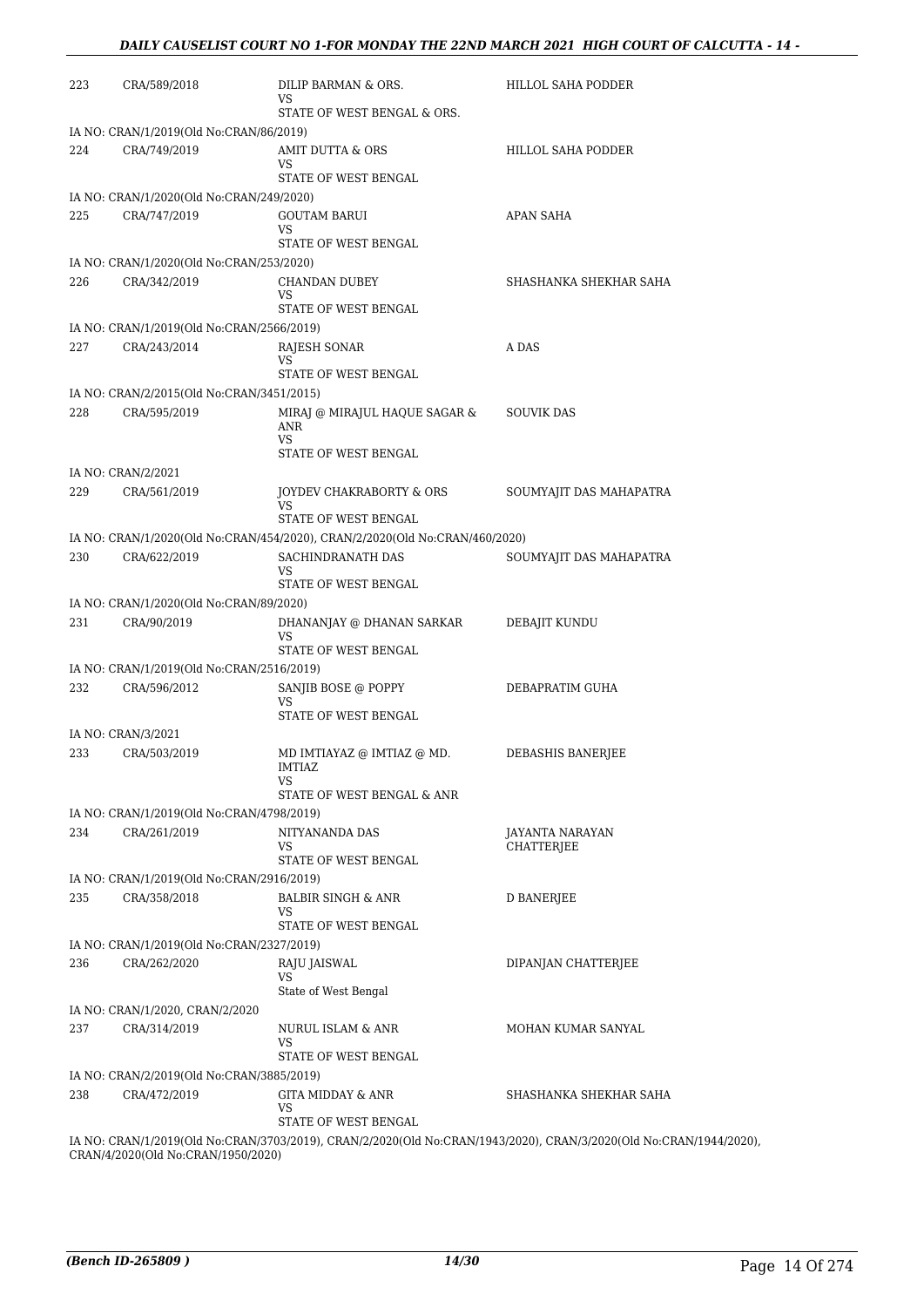| 239   | CRA/271/2018                                                                                                          | RAFIKUL SK.<br>VS                                                                   | SNEHANSU MAJUMDER                                                                                                                       |
|-------|-----------------------------------------------------------------------------------------------------------------------|-------------------------------------------------------------------------------------|-----------------------------------------------------------------------------------------------------------------------------------------|
|       |                                                                                                                       | STATE OF WEST BENGAL                                                                |                                                                                                                                         |
|       | IA NO: CRAN/1/2019(Old No:CRAN/2858/2019)                                                                             |                                                                                     |                                                                                                                                         |
| 240   | CRA/388/2019                                                                                                          | JAHANI MONDAL @ JANI MONDAL &<br>ORS.<br><b>VS</b>                                  | SNEHANSU MAJUMDER                                                                                                                       |
|       |                                                                                                                       | STATE OF WEST BENGAL                                                                |                                                                                                                                         |
|       | IA NO: CRAN/2/2019(Old No:CRAN/3544/2019)<br>CRA/708/2017                                                             |                                                                                     |                                                                                                                                         |
| 241   |                                                                                                                       | AJIT SK.<br>VS<br>STATE OF WEST BENGAL                                              | SNEHANSU MAJUMDER                                                                                                                       |
|       | IA NO: CRAN/1/2018(Old No:CRAN/3098/2018)                                                                             |                                                                                     |                                                                                                                                         |
| 242   | CRA/53/2019                                                                                                           | PANCHU BHWAL<br>VS<br>STATE OF WEST BENGAL & ANR                                    | SNEHANSU MAJUMDER                                                                                                                       |
|       | IA NO: CRAN/1/2019(Old No:CRAN/1431/2019)                                                                             |                                                                                     |                                                                                                                                         |
| 243   | CRA/520/2019                                                                                                          | <b>BADSA@CHHATU SK</b><br>VS                                                        | SNEHANSHU MAJUMDER                                                                                                                      |
|       |                                                                                                                       | STATE OF WEST BENGAL                                                                |                                                                                                                                         |
|       | IA NO: CRAN/2/2020(Old No:CRAN/135/2020)                                                                              |                                                                                     |                                                                                                                                         |
| 244   | CRA/123/2013                                                                                                          | MD SOHEL@PINTU & ORS<br>VS<br>STATE OF WEST BENGAL                                  | <b>BISWAJIT MANNA</b>                                                                                                                   |
|       | IA NO: CRAN/6/2021                                                                                                    |                                                                                     |                                                                                                                                         |
| 245   | CRA/303/2012                                                                                                          | KRIPANATH BISWAS & ORS<br>VS                                                        | ARIJIT GANGULY                                                                                                                          |
|       |                                                                                                                       | STATE OF WEST BENGAL                                                                |                                                                                                                                         |
| 246   | IA NO: CRAN/4/2013(Old No:CRAN/1045/2013), CRAN/6/2021                                                                |                                                                                     |                                                                                                                                         |
|       | CRA/435/2015                                                                                                          | TINKU NASKAR @ POKA & ORS<br>VS<br>STATE OF WEST BENGAL                             | A CHATTERJEE                                                                                                                            |
|       | IA NO: CRAN/2/2021                                                                                                    |                                                                                     |                                                                                                                                         |
| wt247 | CRA/437/2015                                                                                                          | SANJAY KR SINGH @ PANDIT & ANR<br><b>VS</b>                                         | A CHATTERJEE                                                                                                                            |
|       |                                                                                                                       | STATE OF WEST BENGAL                                                                |                                                                                                                                         |
|       | IA NO: CRAN/3/2021                                                                                                    |                                                                                     |                                                                                                                                         |
| wt248 | CRA/438/2015                                                                                                          | PINTU PATRA & ORS.<br>VS<br>STATE OF WEST BENGAL                                    | ARNAB CHATTERJEE                                                                                                                        |
|       | IA NO: CRAN/1/2017(Old No:CRAN/4563/2017), CRAN/2/2021                                                                |                                                                                     |                                                                                                                                         |
| wt249 | CRA/462/2015                                                                                                          | <b>RATAN HALDER</b><br>VS.<br>STATE OF WEST BENGAL                                  | <b>SOUGATA MITRA</b>                                                                                                                    |
| 250   | CRA/207/2018                                                                                                          | SANTOSH SRIVASTAVA@MANU                                                             | M HOSSAIN                                                                                                                               |
|       |                                                                                                                       | <b>SRIVASTAVA</b><br>VS                                                             |                                                                                                                                         |
|       |                                                                                                                       | STATE OF WEST BENGAL & ANR                                                          |                                                                                                                                         |
|       |                                                                                                                       | IA NO: CRAN/1/2018(Old No:CRAN/2330/2018), CRAN/2/2020(Old No:CRAN/618/2020)        |                                                                                                                                         |
| 251   | CRA/75/2019                                                                                                           | HASNARA BEGUM<br>VS                                                                 | AVISHEK BHANDARI                                                                                                                        |
|       |                                                                                                                       | STATE OF WEST BENGAL & ORS                                                          |                                                                                                                                         |
|       |                                                                                                                       | <b>BAIL IN CONNECTION WITH APPEAL</b>                                               |                                                                                                                                         |
| 252   | CRA/231/2009<br>$[Pt.-i + O.S. + 2ND J. COPY VS$                                                                      | <b>BABLU PAL &amp; ORS</b>                                                          | SUKLA DAS CHANDRA                                                                                                                       |
|       | + PT II+ 4 PB + 5 LCR + 1 STATE OF WEST BENGAL<br>PEON BOOK $+ 2$ G.D.<br>BOOK + 2 CASH MEMO<br><b>BOOK + TRANS</b> ] |                                                                                     |                                                                                                                                         |
|       |                                                                                                                       | IA NO: CRAN/2/2015(Old No:CRAN/1198/2015), CRAN/3/2019(Old No:CRAN/3948/2019)       |                                                                                                                                         |
| 253   | CRA/230/2011                                                                                                          | BISWAJIT SINHA@KARPUR & ANR<br>VS                                                   | TITHANKAR DHALI                                                                                                                         |
|       |                                                                                                                       | STATE OF WEST BENGAL                                                                |                                                                                                                                         |
| wt254 | CRA/329/2011                                                                                                          | JOYDEV MONDAL @ MAHKAN & ORS.                                                       | IA NO: CRAN/1/2011(Old No:CRAN/2581/2011), CRAN/2/2014(Old No:CRAN/892/2014), CRAN/3/2020(Old No:CRAN/3005/2020)<br>DIPANKAR PARAMANICK |
|       |                                                                                                                       | VS<br>STATE OF WEST BENGAL                                                          |                                                                                                                                         |
|       |                                                                                                                       | IA NO: CRAN/3/2020, CRAN/4/2020, CRAN/5/2020, CRAN/6/2020, CRAN/7/2020, CRAN/8/2020 |                                                                                                                                         |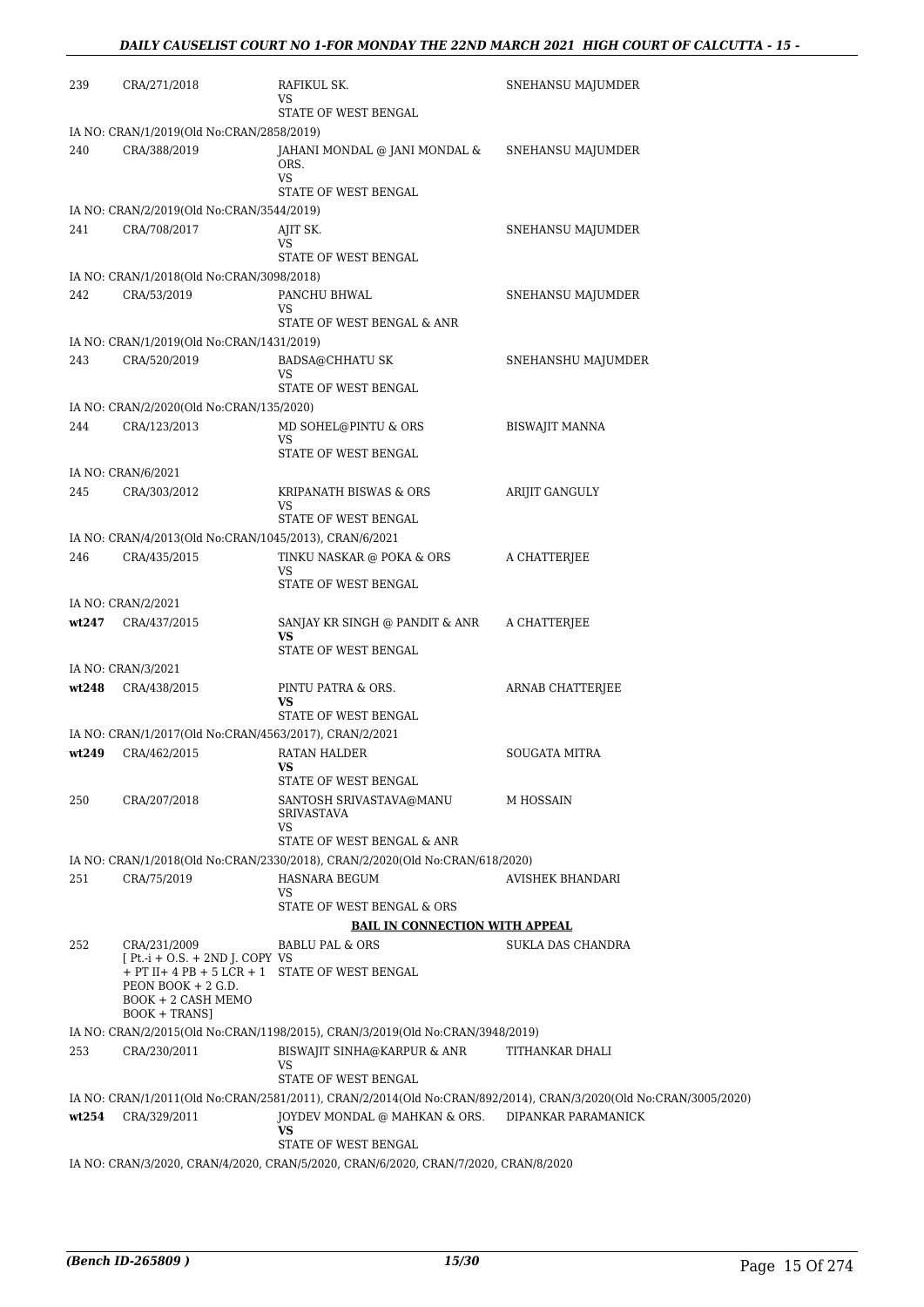| wt255 | CRA/345/2011                                                                          | <b>UDAY BANERJEE</b><br><b>VS</b>                                             | ABHRA MUKHERJEE                                                                                                   |
|-------|---------------------------------------------------------------------------------------|-------------------------------------------------------------------------------|-------------------------------------------------------------------------------------------------------------------|
|       |                                                                                       | STATE OF WEST BENGAL & ORS.                                                   |                                                                                                                   |
| 256   | CRA/45/2012<br>$[2PB+4LCR]$                                                           | ANUP ROY<br>VS                                                                | KUSAL KUMAR MUKHERJEE                                                                                             |
|       |                                                                                       | STATE OF WEST BENGAL                                                          |                                                                                                                   |
|       |                                                                                       | IA NO: CRAN/5/2020(Old No:CRAN/1265/2020), CRAN/6/2020(Old No:CRAN/4774/2020) |                                                                                                                   |
| 257   | CRA/175/2012<br>$(PT - I + OS + 2ND J/C + PT II VS)$                                  | NARAYAN BARMAN                                                                | N.A.                                                                                                              |
|       | $\lambda$                                                                             | STATE OF WEST BENGAL                                                          |                                                                                                                   |
|       | IA NO: CRAN/1/2019(Old No:CRAN/3555/2019)                                             |                                                                               |                                                                                                                   |
| 258   | CRA/812/2013<br>$(PT - I + OS + 2ND J/C + PT II VS)$<br>$+ 2$ PB $+ 5$ LCR $+$ TRANS) | KADAM MALLICK & ORS<br>STATE OF WEST BENGAL                                   | S. BANERJEE                                                                                                       |
|       | IA NO: CRAN/8/2020                                                                    |                                                                               |                                                                                                                   |
| 259   | CRA/632/2014                                                                          | KALI CHARAN BISWAS                                                            | <b>SUMANTA DAS</b>                                                                                                |
|       | $(PT - I + OS + 2ND J/C + PT II VS)$                                                  |                                                                               |                                                                                                                   |
|       | $+ 2$ PB $+ 5$ LCR $+$ TRANS)                                                         | STATE OF WEST BENGAL                                                          |                                                                                                                   |
|       | IA NO: CRAN/2/2021                                                                    |                                                                               |                                                                                                                   |
| 260   | CRA/120/2015<br>$[2PB + 5LCR + TRANS]$                                                | SUDAN DEOGHARIA & ORSS<br>VS                                                  | K SHARMA                                                                                                          |
|       |                                                                                       | STATE OF WEST BENGAL                                                          |                                                                                                                   |
|       |                                                                                       | IA NO: CRAN/3/2020, CRAN/4/2020, CRAN/5/2020, CRAN/6/2020, CRAN/7/2020        |                                                                                                                   |
| 261   | CRA/147/2015<br>$(PT - I + OS + 2ND J/C + PT II VS)$                                  | KRISHNA KR GURUNG                                                             | A PAL                                                                                                             |
|       | + 2 PB+4 LCR]                                                                         | STATE OF WEST BENGAL                                                          |                                                                                                                   |
| 262   | CRA/422/2015                                                                          | ABDUL MONAF MIAN & ORS                                                        | D ACHARYYA                                                                                                        |
|       | $[4PB + 4LCR + TRANS]$                                                                | VS                                                                            |                                                                                                                   |
|       |                                                                                       | STATE OF WEST BENGAL                                                          |                                                                                                                   |
|       |                                                                                       |                                                                               | IA NO: CRAN/4/2019(Old No:CRAN/2643/2019), CRAN/5/2020(Old No:CRAN/699/2020), CRAN/6/2020(Old No:CRAN/4115/2020)  |
| 263   | CRA/436/2015<br>(PT- I+ OS +2ND J/C+ PT II SONU ANSARI<br>IN EACH $+ 2$ PB $+ 4$ LCR) | MD. SONU @ SANDREY ALAM @<br>VS<br>STATE OF WEST BENGAL                       | KAUSIK BISWAS                                                                                                     |
|       |                                                                                       | IA NO: CRAN/2/2016(Old No:CRAN/195/2016), CRAN/3/2018(Old No:CRAN/203/2018)   |                                                                                                                   |
|       | wt264 CRA/443/2015                                                                    | ALI ASGAR @ LASGARI                                                           | <b>UJJAL RAY</b>                                                                                                  |
|       |                                                                                       | VS                                                                            |                                                                                                                   |
|       |                                                                                       | STATE OF WEST BENGAL                                                          |                                                                                                                   |
|       | IA NO: CRAN/1/2015(Old No:CRAN/2957/2015)                                             |                                                                               |                                                                                                                   |
| 265   | CRA/34/2016<br>$[PT - 1 + OS + 2ND J$ . COPY VS                                       | LAKSHMI MISHRA                                                                | R DAS                                                                                                             |
|       | + PT II + 2 PB + 4 LCR + STATE OF WEST BENGAL<br>TRANS]                               |                                                                               |                                                                                                                   |
|       | IA NO: CRAN/3/2020                                                                    |                                                                               |                                                                                                                   |
| 266   | CRA/63/2016                                                                           | MD. SULTAN                                                                    |                                                                                                                   |
|       | $[2PB + 4LCR + 3BRIEF]$                                                               | VS                                                                            |                                                                                                                   |
|       |                                                                                       | STATE OF WEST BENGAL                                                          |                                                                                                                   |
|       |                                                                                       |                                                                               | IA NO: CRAN/2/2016(Old No:CRAN/2033/2016), CRAN/3/2020(Old No:CRAN/4728/2020), CRAN/4/2020(Old No:CRAN/4729/2020) |
| 267   | CRA/157/2016<br>[5 LCR]                                                               | SUBIR DAKSHI<br>VS                                                            | U ROY                                                                                                             |
|       |                                                                                       | STATE OF WEST BENGAL                                                          |                                                                                                                   |
|       | IA NO: CRAN/1/2018(Old No:CRAN/3147/2018)                                             |                                                                               |                                                                                                                   |
| 268   | CRA/173/2016                                                                          | JAHANGIR MONDAL                                                               | S A JOYNAL                                                                                                        |
|       | $[2PB + 5 LCR + TRANS]$                                                               | VS<br>STATE OF WEST BENGAL                                                    |                                                                                                                   |
|       | IA NO: CRAN/2/2020                                                                    |                                                                               |                                                                                                                   |
| 269   | CRA/352/2016                                                                          | SONUKA KHATUN@SANAKA                                                          | SUMAN DE                                                                                                          |
|       | $+ 2$ PB+4 LCR)                                                                       | (PT- I+ OS +2ND J/C+ PT II KHATOON@SANOKA KHATOON @BIBI<br>VS                 |                                                                                                                   |
|       |                                                                                       | STATE OF WEST BENGAL                                                          |                                                                                                                   |
|       | IA NO: CRAN/2/2018(Old No:CRAN/3161/2018), CRAN/3/2020                                |                                                                               |                                                                                                                   |
| 270   | CRA/415/2016<br>$(PT - I + OS + 2ND J/C + PT II ORS)$                                 | DUBU MOMIN @ DUGU MOMIN &                                                     | S BISWAS                                                                                                          |
|       | $+ 2$ PB+4 LCR + TRANS)                                                               | <b>VS</b><br>STATE OF WEST BENGAL                                             |                                                                                                                   |
|       | IA NO: CRAN/2/2017(Old No:CRAN/2797/2017)                                             |                                                                               |                                                                                                                   |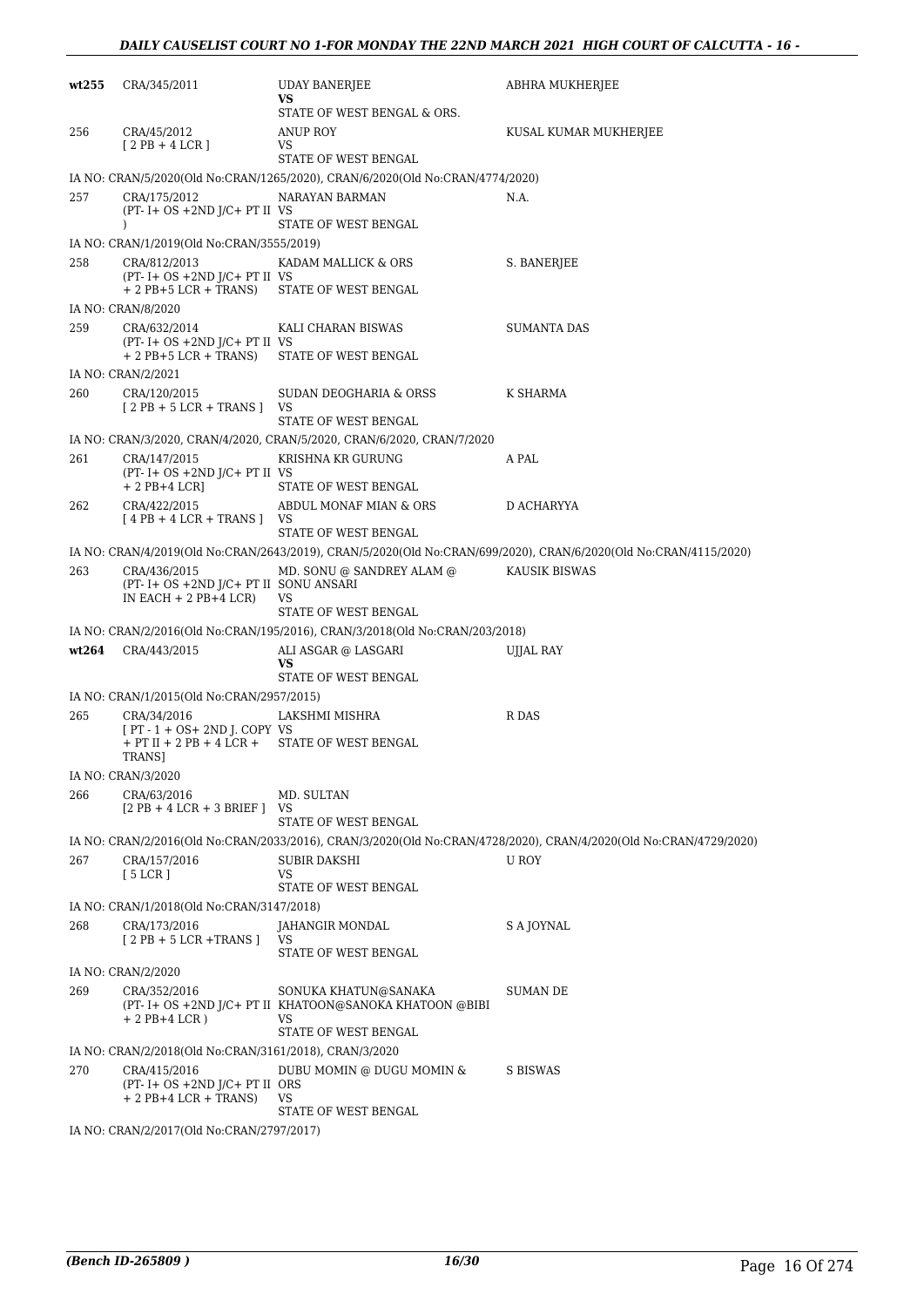| 271   | CRA/420/2016<br>$[2PB + LCR]$                                                   | SUNIL GHOSH @ SUNILA<br>VS                                                    | SHEKHAR BARMAN                                                                                                                    |
|-------|---------------------------------------------------------------------------------|-------------------------------------------------------------------------------|-----------------------------------------------------------------------------------------------------------------------------------|
|       |                                                                                 | STATE OF WEST BENGAL                                                          |                                                                                                                                   |
|       | IA NO: CRAN/3/2018(Old No:CRAN/2979/2018)                                       |                                                                               |                                                                                                                                   |
| 272   | CRA/130/2016                                                                    | SK. MORSED ALI & ORS.<br>VS<br>STATE OF WEST BENGAL                           | MOYUKH MUKHERJEE                                                                                                                  |
|       | IA NO: CRAN/5/2020(Old No:CRAN/687/2020)                                        |                                                                               |                                                                                                                                   |
| 273   | CRA/734/2016                                                                    | PINTU SAHA                                                                    | M BAKSHI                                                                                                                          |
|       |                                                                                 | VS<br>STATE OF WEST BENGAL                                                    |                                                                                                                                   |
|       | IA NO: CRAN/3/2019(Old No:CRAN/3647/2019)                                       |                                                                               |                                                                                                                                   |
| 274   | CRA/314/2006<br>$[PT-1 + OS + PT-II + 2 PB$<br>$+4$ LCR $+$ BRIEF $+$<br>TRANS] | RATAN ROY & ORS.<br>VS<br><b>STATE</b>                                        | <b>SANAT KUMAR DAS</b>                                                                                                            |
|       |                                                                                 | IA NO: CRAN/3/2020(Old No:CRAN/3077/2020), CRAN/4/2020(Old No:CRAN/3078/2020) |                                                                                                                                   |
| 275   | CRA/439/2008                                                                    | RAFIQUL SK.                                                                   | AMANUL ISLAM                                                                                                                      |
|       |                                                                                 | VS                                                                            |                                                                                                                                   |
|       |                                                                                 | STATE OF WEST BENGAL                                                          |                                                                                                                                   |
|       |                                                                                 |                                                                               | IA NO: CRAN/3/2014(Old No:CRAN/4108/2014), CRAN/5/2019(Old No:CRAN/744/2019), CRAN/6/2019(Old No:CRAN/3044/2019)                  |
| wt276 | CRA/2/2008                                                                      | ISRAFIL HAURE SARKAR @ SK.                                                    | PARTHA SARATHI                                                                                                                    |
|       |                                                                                 | VS<br>STATE OF WEST BENGAL                                                    | <b>BHATTACHARYYA</b>                                                                                                              |
|       | IA NO: CRAN/1/2008(Old No:CRAN/1330/2008)                                       |                                                                               |                                                                                                                                   |
| 277   | CRA/585/2008                                                                    | TESER MONDAL & ORS                                                            | AYESHA SULTANA                                                                                                                    |
|       |                                                                                 | VS                                                                            |                                                                                                                                   |
|       |                                                                                 | STATE OF WEST BENGAL                                                          |                                                                                                                                   |
|       |                                                                                 |                                                                               | IA NO: CRAN/3/2009(Old No:CRAN/2747/2009), CRAN/8/2012(Old No:CRAN/1813/2012), CRAN/10/2018(Old No:CRAN/3774/2018), CRAN/11/2021  |
| wt278 | CRA/464/2016                                                                    | ARJAN MALLICK<br><b>VS</b>                                                    | KUSAL KUMAR MUKHERJEE                                                                                                             |
|       |                                                                                 | REBEKA BEGAM & ANR                                                            |                                                                                                                                   |
|       | IA NO: CRAN/2/2021                                                              |                                                                               |                                                                                                                                   |
| wt279 | CRA/589/2008                                                                    | <b>JAMSED SK</b><br><b>VS</b>                                                 | RAJIV LOCHAN<br><b>CHAKRABORTY</b>                                                                                                |
|       |                                                                                 | STATE OF WEST BENGAL                                                          |                                                                                                                                   |
| wt280 | CRA/777/2008                                                                    | MONAI MOLLA<br><b>VS</b><br>STATE OF WEST BENGAL                              | <b>RAJDEEP BISWAS</b>                                                                                                             |
| 281   | CRA/511/2010                                                                    | ANIL BASUNIA & ORS                                                            | TIRTHANKAR DHALI                                                                                                                  |
|       |                                                                                 | <b>VS</b><br>STATE OF WEST BENGAL                                             |                                                                                                                                   |
|       | No:CRAN/2955/2020)                                                              |                                                                               | IA NO: CRAN/2/2013(Old No:CRAN/758/2013), CRAN/7/2018(Old No:CRAN/2932/2018), CRAN/8/2020(Old No:CRAN/2954/2020), CRAN/9/2020(Old |
| wt282 | CRA/560/2010                                                                    | SURESH BARMAN & ORS<br>VS                                                     | SUBARNA BINDU ROY                                                                                                                 |
|       |                                                                                 | STATE OF WEST BENGAL                                                          |                                                                                                                                   |
|       |                                                                                 |                                                                               | IA NO: CRAN/5/2018(Old No:CRAN/2933/2018), CRAN/6/2020(Old No:CRAN/2956/2020), CRAN/7/2020(Old No:CRAN/2957/2020)                 |
| 283   | CRA/177/2012                                                                    | RANAJIT MONDAL @ RANJIT MONDAL<br>@ RON @ RANA<br><b>VS</b>                   | <b>SUBHASREE PATEL</b>                                                                                                            |
|       |                                                                                 | STATE OF WEST BENGAL                                                          |                                                                                                                                   |
| wt284 | CRA/181/2012                                                                    | SK MOTALEB @ SK MATLEB                                                        | KALUAN KUMAR                                                                                                                      |
|       |                                                                                 | VS                                                                            | <b>BHATTACHARJEE</b>                                                                                                              |
|       |                                                                                 | STATE OF WEST BENGAL                                                          |                                                                                                                                   |
| wt285 | CRA/266/2012                                                                    | JOYDEEP ROY @ RAJU<br>VS<br>STATE OF WEST BENGAL                              | <b>IQBAL HUSSAIN</b>                                                                                                              |
|       | IA NO: CRAN/6/2018(Old No:CRAN/486/2018)                                        |                                                                               |                                                                                                                                   |
|       |                                                                                 |                                                                               |                                                                                                                                   |
| wt286 | CRA/637/2012                                                                    | <b>BIDHAN GHARUI</b><br>VS<br>STATE OF WEST BENGAL                            | PINAKI BHATTACHARYYA                                                                                                              |
| wt287 | CRA/758/2012                                                                    | AZIM MISTRY                                                                   | KRISHNA RAY                                                                                                                       |
|       |                                                                                 | VS                                                                            |                                                                                                                                   |
|       |                                                                                 | STATE OF WEST BENGAL                                                          |                                                                                                                                   |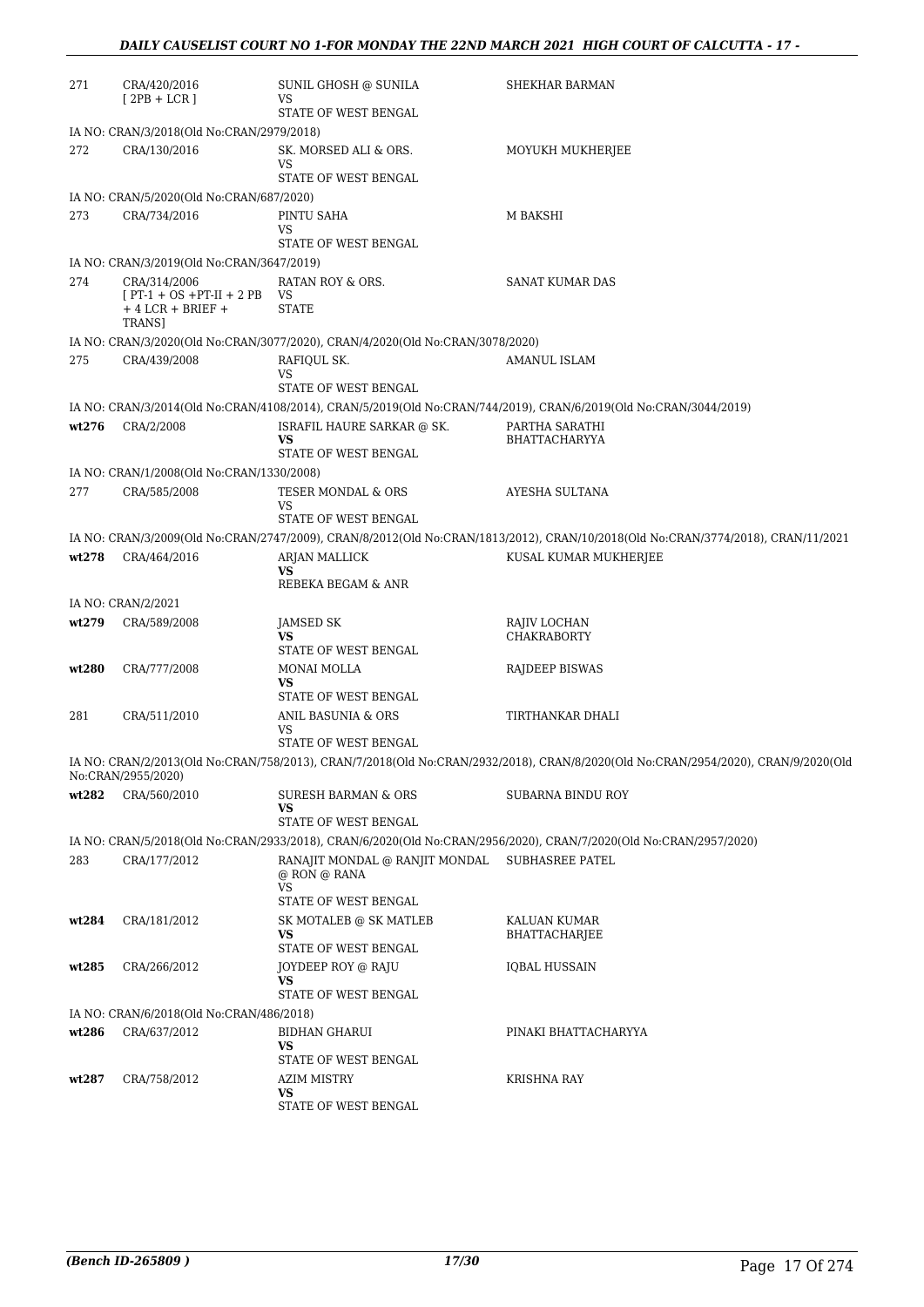| 288   | CRA/765/2012<br>$[PT-1 + OS + 2ND J. COPY VS]$<br>$+$ PT-II + 2 PB + 5 LCR + | KANTI ROY @ KANU @ KENA<br>STATE OF WEST BENGAL & ANR                       | U S CHATTOPADHYAY     |
|-------|------------------------------------------------------------------------------|-----------------------------------------------------------------------------|-----------------------|
|       | TRANS ]<br>IA NO: CRAN/3/2020(Old No:CRAN/1093/2020)                         |                                                                             |                       |
| 289   | CRA/215/2014                                                                 | RAJU SAHA                                                                   | R. MUKHERJEE          |
|       |                                                                              | VS                                                                          |                       |
| wt290 | CRA/290/2014                                                                 | STATE OF WEST BENGAL<br>GOBINDALAL VERMA @ BURMA<br>VS                      | T SINGHA ROY          |
|       |                                                                              | STATE OF WEST BENGAL                                                        |                       |
|       | IA NO: CRAN/1/2014(Old No:CRAN/3674/2014)                                    |                                                                             |                       |
| wt291 | CRA/347/2014                                                                 | ANIL KUMAR MISHRA@CHHOTELAL<br>VS<br>STATE OF WEST BENGAL                   | DWAIPAYAN BISWAS      |
| 292   | CRA/469/2014                                                                 | MOFIKUL ISLAM @ MOFIQUL ISLAM                                               | NAVANIL DE            |
|       |                                                                              | VS                                                                          |                       |
|       |                                                                              | STATE OF WEST BENGAL                                                        |                       |
|       |                                                                              | IA NO: CRAN/2/2015(Old No:CRAN/293/2015), CRAN/3/2015(Old No:CRAN/783/2015) |                       |
| wt293 | CRA/119/2014                                                                 | MOFIKUL ISLAM @ SK. @ MAFIKUL<br>VS                                         | ARNAB CHATTERIEE      |
|       |                                                                              | STATE OF WEST BENGAL                                                        |                       |
| 294   | CRA/521/2014                                                                 | MOHAN MURMU @ GEDA                                                          | R L CHAKRABORTY       |
|       |                                                                              | VS<br>STATE OF WEST BENGAL                                                  |                       |
|       | IA NO: CRAN/3/2020, CRAN/4/2020                                              |                                                                             |                       |
| 295   | CRA/654/2014                                                                 | BIJOY PRAMANIK @ BIJOY PRAMANIK                                             | S LAHIRI              |
|       |                                                                              | VS<br>STATE OF WEST BENGAL                                                  |                       |
|       | IA NO: CRAN/4/2020(Old No:CRAN/677/2020)                                     |                                                                             |                       |
| 296   | CRA/728/2014                                                                 | SAFIQUE SK                                                                  | AMARENDRA CHAKRABORTY |
|       |                                                                              | VS                                                                          |                       |
|       |                                                                              | STATE OF WEST BENGAL                                                        |                       |
| 297   | IA NO: CRAN/3/2021<br>CRA/283/2015                                           | MAYNUL BERA @ SK MAYNUL & ORS                                               | R BISWAS              |
|       |                                                                              | VS<br>STATE OF WEST BENGAL                                                  |                       |
|       | IA NO: CRAN/3/2021                                                           |                                                                             |                       |
| wt298 | CRA/266/2015                                                                 | AFTAB SK @ ATAB SK & ORS<br>VS<br>STATE OF WEST BENGAL                      | <b>R BISWAS</b>       |
| 299   | CRA/531/2015                                                                 | MOTIYAR RAHAMAN & ANR                                                       | D BANERJEE            |
|       |                                                                              | VS                                                                          |                       |
|       |                                                                              | STATE OF WEST BENGAL                                                        |                       |
|       | IA NO: CRAN/3/2020(Old No:CRAN/223/2020)                                     |                                                                             |                       |
| 300   | CRA/566/2015                                                                 | GUDDU MONDAL @ GUDDU ALI<br>MONDAL & NAR<br>VS                              | R DE GHOSE            |
|       |                                                                              | STATE OF WEST BENGAL                                                        |                       |
|       | IA NO: CRAN/1/2015(Old No:CRAN/4281/2015), CRAN/4/2021                       |                                                                             |                       |
| 301   | CRA/732/2015                                                                 | FARING MONDAL & ORS<br>VS<br>STATE OF WEST BENGAL                           | S DAS                 |
|       | IA NO: CRAN/5/2021                                                           |                                                                             |                       |
| 302   | CRA/287/2015                                                                 | SAMAD SK & ORS                                                              | M. MUKHERJEE          |
|       |                                                                              | VS                                                                          |                       |
|       |                                                                              | STATE OF WEST BENGAL                                                        |                       |
| 303   | IA NO: CRAN/3/2019(Old No:CRAN/2490/2019)<br>CRA/36/2016                     |                                                                             | SUMAN DE              |
|       |                                                                              | TARAK NATH DAS @ TARAK DAS<br>VS<br>STATE OF WEST BENGAL                    |                       |
|       | IA NO: CRAN/3/2021                                                           |                                                                             |                       |
| 304   | CRA/250/2016<br>$[PT-1 + OS + PT-II + 2 PB$ VS<br>$+5$ LCR $+$ TRANS $+2$    | DHANANJOY @ CHAMTU MACHUAR<br>STATE OF WEST BENGAL                          |                       |
|       | BRIEF ]                                                                      |                                                                             |                       |

IA NO: CRAN/1/2016(Old No:CRAN/2015/2016), CRAN/2/2016(Old No:CRAN/2781/2016), CRAN/3/2019(Old No:CRAN/4453/2019)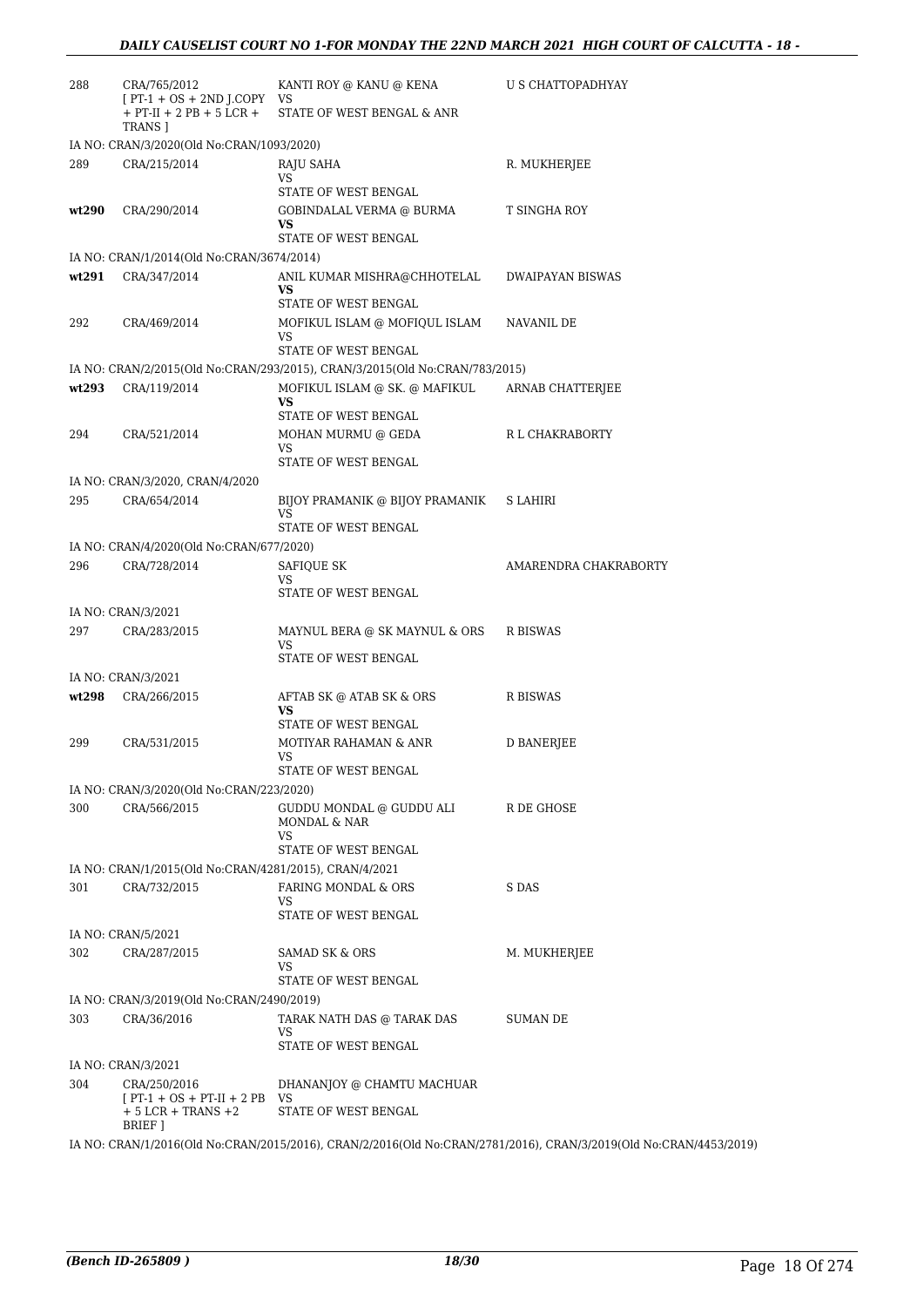| 305   | CRA/132/2016                                                                        | MD NAYAN GAZI & ANR<br>VS                                                   | P GHOSH                                                                                                           |
|-------|-------------------------------------------------------------------------------------|-----------------------------------------------------------------------------|-------------------------------------------------------------------------------------------------------------------|
|       |                                                                                     | STATE OF WEST BENGAL                                                        |                                                                                                                   |
|       | IA NO: CRAN/3/2017(Old No:CRAN/958/2017)                                            |                                                                             |                                                                                                                   |
| 306   | CRA/49/2016                                                                         | SANTU LASKAR & ORS<br>VS                                                    | SANTANU DEB ROY                                                                                                   |
|       |                                                                                     | STATE OF WEST BENGAL                                                        |                                                                                                                   |
|       | IA NO: CRAN/3/2020, CRAN/4/2020                                                     |                                                                             |                                                                                                                   |
| wt307 | CRA/44/2016                                                                         | BEBI MALLICK & ORS<br>VS<br>STATE OF WEST BENGAL                            | S DEB ROY                                                                                                         |
| 308   | CRA/98/2017                                                                         | SAHIDUL RAHAMAN @ SADUL ISLAM<br>@ SAHIDUL                                  | AMIT ROY                                                                                                          |
|       |                                                                                     | <b>VS</b><br>STATE OF WEST BENGAL                                           |                                                                                                                   |
|       | IA NO: CRAN/2/2018(Old No:CRAN/261/2018)                                            |                                                                             |                                                                                                                   |
| 309   | CRA/103/2017                                                                        | DILIP GHOSH & ORS                                                           | S PODDER                                                                                                          |
|       |                                                                                     | <b>VS</b><br>STATE OF WEST BENGAL & ANR                                     |                                                                                                                   |
|       | IA NO: CRAN/2/2018(Old No:CRAN/414/2018)                                            |                                                                             |                                                                                                                   |
| 310   | CRA/190/2017                                                                        | KACHI HANSDA                                                                | S S CHATTERJEE                                                                                                    |
|       |                                                                                     | VS.<br>STATE OF WEST BENGAL & ORS                                           |                                                                                                                   |
|       | IA NO: CRAN/3/2021                                                                  |                                                                             |                                                                                                                   |
| 311   | CRA/260/2017                                                                        | REKHA SANYAL & ANR                                                          | B MANNA                                                                                                           |
|       |                                                                                     | VS.<br>STATE OF WEST BENGAL                                                 |                                                                                                                   |
|       | IA NO: CRAN/4/2021                                                                  |                                                                             |                                                                                                                   |
| 312   | CRA/266/2017                                                                        | MONGAL MONDAL & ORS                                                         | <b>RATAN DAS</b>                                                                                                  |
|       | $[PT-1 + OS + 2ND J.COPY VS]$<br>$+$ PT-II $+$ 2 PB $+$ 4 LCR $+$<br><b>BRIEF</b> 1 | STATE OF WEST BENGAL                                                        |                                                                                                                   |
|       |                                                                                     | IA NO: CRAN/4/2019(Old No:CRAN/3223/2019), CRAN/5/2020(Old No:CRAN/65/2020) |                                                                                                                   |
| 313   | CRA/378/2017<br>$[2PB + 4 LCR + TRANS]$                                             | NITAI DAS<br>VS                                                             | D BASU                                                                                                            |
|       |                                                                                     | STATE OF WEST BENGAL                                                        |                                                                                                                   |
|       | IA NO: CRAN/3/2021                                                                  |                                                                             |                                                                                                                   |
| wt314 | CRA/354/2017                                                                        | MITHUN CHAKRABORTY & ANR<br>VS                                              | <b>S MAJUMDER</b>                                                                                                 |
|       |                                                                                     | STATE OF WEST BENGAL                                                        |                                                                                                                   |
|       | IA NO: CRAN/2/2021                                                                  |                                                                             |                                                                                                                   |
| wt315 | CRA/431/2017                                                                        | KAUSHIK SAHA @ HUKO<br>VS.                                                  | D MUKHERJEE                                                                                                       |
|       |                                                                                     | STATE OF WEST BENGAL                                                        |                                                                                                                   |
|       | IA NO: CRAN/2/2017(Old No:CRAN/3583/2017)                                           |                                                                             |                                                                                                                   |
| wt316 | CRA/505/2017                                                                        | SHANKAR SAHANI<br>VS                                                        | A.K. BISWAS                                                                                                       |
|       |                                                                                     | STATE OF WEST BENGAL                                                        |                                                                                                                   |
| 317   | CRA/395/2017                                                                        | NOOR MAHAMMAD MOLLA                                                         | SHASHANKA SHEKHAR SAHA                                                                                            |
|       |                                                                                     | VS<br>STATE OF WEST BENGAL                                                  |                                                                                                                   |
|       | IA NO: CRAN/3/2018(Old No:CRAN/2257/2018)                                           |                                                                             |                                                                                                                   |
| 318   | CRA/448/2017                                                                        | RAJIB CHATTERJEE                                                            | <b>ATANU BISWAS</b>                                                                                               |
|       |                                                                                     | <b>VS</b><br>STATE OF WEST BENGAL & ANR                                     |                                                                                                                   |
|       | IA NO: CRAN/1/2017(Old No:CRAN/3341/2017)                                           |                                                                             |                                                                                                                   |
| 319   | CRA/500/2017                                                                        | SANAT GHOSH & ANR                                                           | A SHAKTAWAT                                                                                                       |
|       |                                                                                     | VS.<br>STATE OF WEST BENGAL                                                 |                                                                                                                   |
|       |                                                                                     |                                                                             | IA NO: CRAN/1/2017(Old No:CRAN/4261/2017), CRAN/2/2020(Old No:CRAN/3879/2020), CRAN/3/2020(Old No:CRAN/3881/2020) |
| wt320 | CRA/543/2017                                                                        | LANKESHWAR GHOSH @ NANDAN &<br><b>ORS</b><br>VS.                            | D BASU                                                                                                            |
|       |                                                                                     | STATE OF WEST BENGAL                                                        |                                                                                                                   |
|       |                                                                                     |                                                                             |                                                                                                                   |

IA NO: CRAN/1/2017(Old No:CRAN/4603/2017), CRAN/2/2018(Old No:CRAN/1060/2018)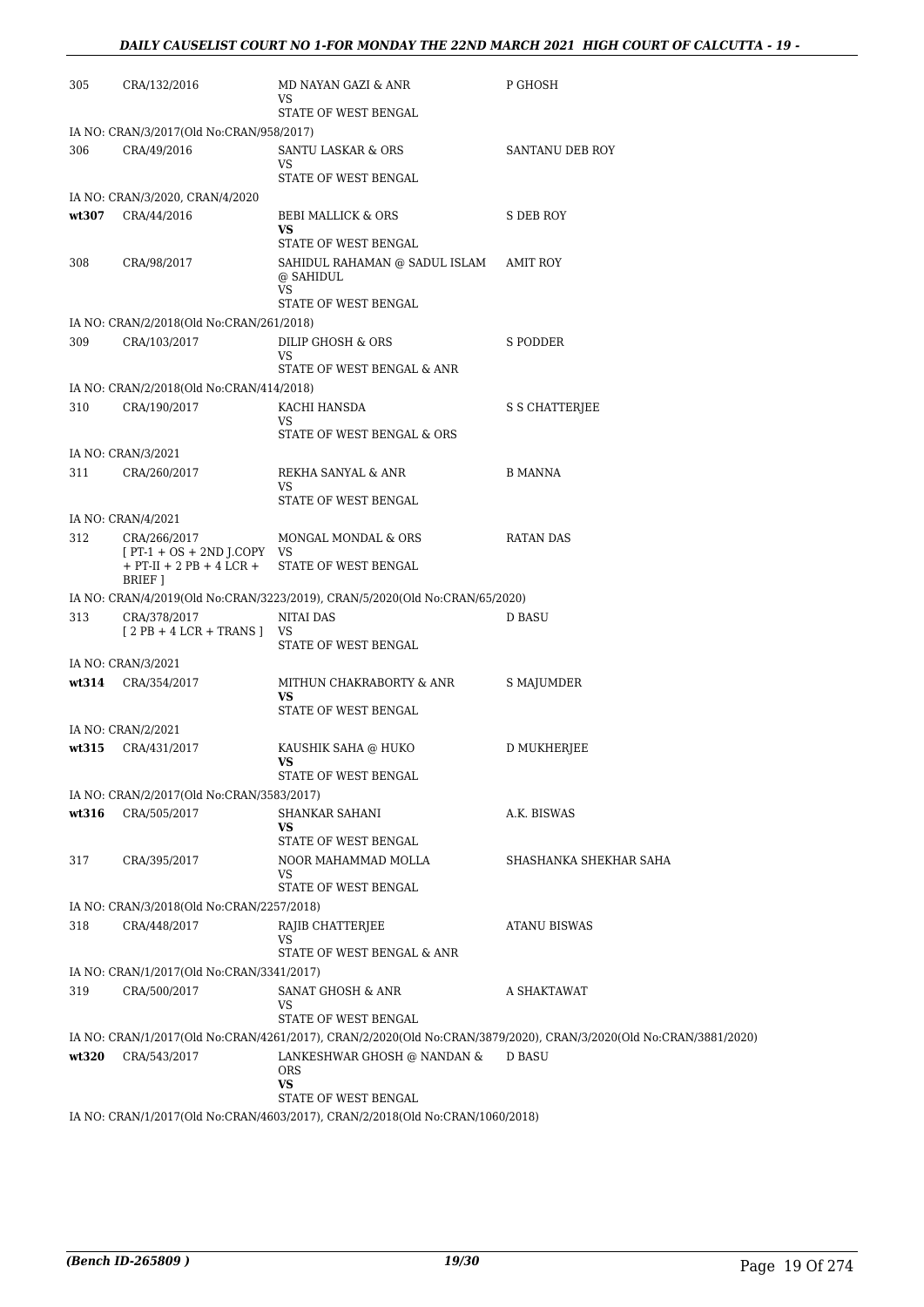| wt321 | CRA/603/2017                                                    | <b>BASUDEB GHOSH &amp; ANR</b><br>VS.<br>STATE OF WEST BENGAL                              | PRABIR MAJUMDER       |
|-------|-----------------------------------------------------------------|--------------------------------------------------------------------------------------------|-----------------------|
|       | IA NO: CRAN/1/2018(Old No:CRAN/1453/2018)                       |                                                                                            |                       |
| wt322 | CRA/643/2017                                                    | JOYDEB GHOSH & ORS<br>VS.                                                                  | A ISLAM               |
|       |                                                                 | STATE OF WEST BENGAL                                                                       |                       |
| 323   | CRA/525/2017                                                    | MD. ISMAIL @ ISMAIL @ ISMAILE<br><b>MIYAN</b><br><b>VS</b>                                 | RAJDEEP BHATTACHARYA  |
|       |                                                                 | STATE OF WEST BENGAL                                                                       |                       |
|       | IA NO: CRAN/1/2019(Old No:CRAN/3717/2019)                       |                                                                                            |                       |
| 324   | CRA/568/2017<br>$[2PB + 5LCR + TRANS + VS$                      | BISWAJIT GHOSH & ANR.                                                                      | KAZI M RAHAMAN        |
|       | <b>BRIEF</b> 1<br>IA NO: CRAN/1/2017(Old No:CRAN/5472/2017)     | STATE OF WEST BENGAL                                                                       |                       |
| 325   | CRA/582/2017                                                    | <b>BINOD MANDAL</b>                                                                        | ARNAB SAHA            |
|       |                                                                 | <b>VS</b>                                                                                  |                       |
|       |                                                                 | STATE OF WEST BENGAL                                                                       |                       |
|       | IA NO: CRAN/3/2020                                              |                                                                                            |                       |
| 326   | CRA/590/2017<br>$[2PB + 5LCR + TRANS]$ MONDAL                   | SHIBNARAYAN MONDAL @ RAM<br>VS.<br>STATE OF WEST BENGAL                                    | A RAHMAN              |
|       |                                                                 | IA NO: CRAN/1/2017(Old No:CRAN/5047/2017), CRAN/2/2018(Old No:CRAN/2973/2018)              |                       |
| 327   | CRA/617/2017                                                    | ANATH BANDHU MONDAL                                                                        | S DE                  |
|       | $(PT - I + OS + 2ND J/C + PT II VS)$                            |                                                                                            |                       |
|       | $\lambda$                                                       | STATE OF WEST BENGAL                                                                       |                       |
|       | IA NO: CRAN/2/2019(Old No:CRAN/2767/2019)                       |                                                                                            |                       |
| wt328 | CRM/2195/2018                                                   | KINKAR MONDAL<br>VS<br>STATE OF WEST BENGAL                                                | A KARMAKAR            |
| 329   | CRA/680/2017                                                    | BAPAN DAS & ANR.                                                                           | SOUMENDRA KR. GHOSH   |
|       | $[PT-1 + OS + 2ND J.COPY VS]$<br>$+$ PT-II $+$ 2 PB $+$ 4 LCR ] | STATE OF WEST BENGAL                                                                       |                       |
|       | IA NO: CRAN/3/2021                                              |                                                                                            |                       |
| 330   | CRA/659/2017                                                    | KRISHNA GOPAL DAS @ KESTO &<br>ANR.<br><b>VS</b>                                           | SNEHANSU MAJUMDER     |
|       |                                                                 | STATE OF WEST BENGAL                                                                       |                       |
| wt331 | CRA/678/2017                                                    | <b>SHAMBHU DAS &amp; ORS</b><br>VS                                                         | P MAJUMDER            |
|       |                                                                 | STATE OF WEST BENGAL                                                                       |                       |
|       | wt332 CRA/718/2017                                              | BISWANATH DAS & ORS<br>VS                                                                  | S DAS                 |
|       |                                                                 | STATE OF WEST BENGAL & ANR                                                                 |                       |
|       | IA NO: CRAN/3/2019(Old No:CRAN/2798/2019)                       |                                                                                            |                       |
| 333   | CRA/76/2018                                                     | <b>UJJAL SARKAR</b>                                                                        | <b>SHYANTI PODDAR</b> |
|       |                                                                 | <b>VS</b><br>STATE OF WEST BENGAL                                                          |                       |
| wt334 | CRA/29/2018                                                     | LANKESWAR SARKAR                                                                           | TAPAN KUMAR SINHA     |
|       |                                                                 | <b>VS</b><br>STATE OF WEST BENGAL                                                          |                       |
|       | IA NO: CRAN/2/2020(Old No:CRAN/91/2020)                         |                                                                                            |                       |
| wt335 | CRA/30/2018                                                     | NIRMAL SARKAR                                                                              | T K SINHA             |
|       |                                                                 | VS<br>STATE OF WEST BENGAL                                                                 |                       |
|       | IA NO: CRAN/2/2020                                              |                                                                                            |                       |
| 336   | CRA/93/2018                                                     | RAKESH MALO                                                                                | SUDIP GHOSH CHOWDHURY |
|       | $(PT - I + OS + 2ND J/C + 2)$                                   | VS                                                                                         |                       |
|       | PB+4 LCR + TRANS)                                               | STATE OF WEST BENGAL                                                                       |                       |
|       | IA NO: CRAN/1/2019(Old No:CRAN/4785/2019)                       |                                                                                            |                       |
| 337   | CRA/129/2018                                                    | KUSH BISWAS & ANR<br>VS.                                                                   | MOYUKH MUKHERJEE      |
|       |                                                                 | STATE OF WEST BENGAL                                                                       |                       |
|       |                                                                 | IA NO: CRAN/2/2019(Old No:CRAN/2410/2019), CRAN/3/2019(Old No:CRAN/3337/2019), CRAN/4/2021 |                       |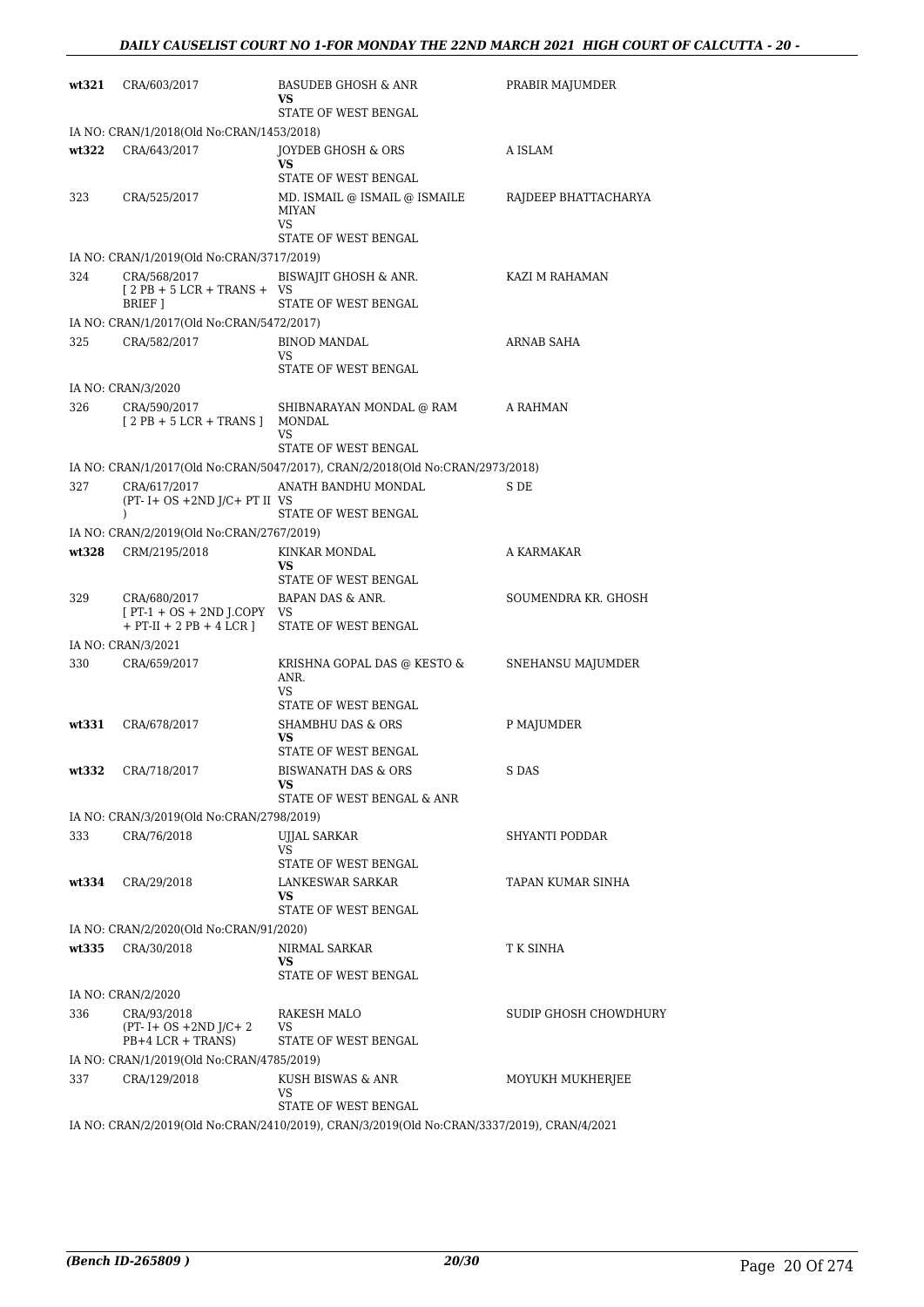| wt338 | CRA/137/2018                                                         | MONGOL JOARDAR & ORS<br>VS.                                                   | PRABIR MAJUMDAR                     |
|-------|----------------------------------------------------------------------|-------------------------------------------------------------------------------|-------------------------------------|
|       |                                                                      | STATE OF WEST BENGAL                                                          |                                     |
| wt339 | IA NO: CRAN/2/2021<br>CRA/192/2018                                   | <b>DURJOY BISWAS</b>                                                          | ATIS KUMAR BISWAS                   |
|       |                                                                      | VS                                                                            |                                     |
|       |                                                                      | STATE OF WEST BENGAL                                                          |                                     |
|       | IA NO: CRAN/2/2020(Old No:CRAN/529/2020)                             |                                                                               |                                     |
| 340   | CRA/146/2018                                                         | SUJIT NASKAR@SUJIT KUMAR<br>NASKAR<br>VS                                      | <b>UDAY SANKAR</b><br>CHATTOPADHYAY |
|       |                                                                      | STATE OF WEST BENGAL                                                          |                                     |
|       | IA NO: CRAN/2/2021                                                   |                                                                               |                                     |
| 341   | CRA/202/2018                                                         | ARJUN DEY SARKAR<br>VS                                                        | D NAG                               |
|       |                                                                      | STATE OF WEST BENGAL                                                          |                                     |
|       | IA NO: CRAN/2/2019(Old No:CRAN/2555/2019)                            |                                                                               |                                     |
| 342   | CRA/249/2018                                                         | AZIZ KHAN @ AZIZULLAH KHAN<br>VS<br>STATE OF WEST BENGAL                      | SUPREEN NASKAR                      |
|       |                                                                      | IA NO: CRAN/1/2019(Old No:CRAN/3395/2019), CRAN/2/2020(Old No:CRAN/4505/2020) |                                     |
| 343   | CRA/275/2018                                                         | <b>GAUTAM SARKAR</b>                                                          | <b>ABHIJIT PAL</b>                  |
|       | $(PT - I + OS + 2ND J/C + PT II VS)$<br>$\mathcal{L}$                | UNION OF INDIA                                                                |                                     |
|       | IA NO: CRAN/2/2018(Old No:CRAN/3114/2018)                            |                                                                               |                                     |
| 344   | CRA/304/2018                                                         | SHOVAN SAHA @ SANTA<br><b>VS</b><br>STATE OF WEST BENGAL                      | SNEHANSU MAJUMDER                   |
|       | IA NO: CRAN/1/2019(Old No:CRAN/4107/2019)                            |                                                                               |                                     |
| 345   | CRA/381/2018                                                         | FAJAR ALI                                                                     | KAUSHIK GUPTA                       |
|       | $(PT - I + OS + 2ND J/C + PT II VS)$<br>$\mathcal{L}$                | STATE OF WEST BENGAL                                                          |                                     |
|       | IA NO: CRAN/2/2019(Old No:CRAN/1160/2019)                            |                                                                               |                                     |
| 346   | CRA/393/2018<br>$(PT - I + OS + 2ND J/C + PT II VS)$                 | <b>SUJIT BISWAS</b>                                                           | N DE                                |
|       | $+3$ LCR $+$ TRANS)                                                  | STATE OF WEST BENGAL                                                          |                                     |
| 347   | IA NO: CRAN/2/2019(Old No:CRAN/4235/2019)<br>CRA/413/2018            | SUBRATA MAJUMDER @ VIKY                                                       | SHASHANKA SHEKHAR SAHA              |
|       |                                                                      | VS.                                                                           |                                     |
|       |                                                                      | STATE OF WEST BENGAL                                                          |                                     |
| 348   | IA NO: CRAN/2/2021<br>CRA/427/2018                                   |                                                                               | P ANAM                              |
|       | $[PT 1+PT II + 2PB + 3LCR]$ VS                                       | LALTU GHOSH<br>STATE OF WEST BENGAL & ANR                                     |                                     |
|       | IA NO: CRAN/2/2019(Old No:CRAN/1205/2019)                            |                                                                               |                                     |
| 349   | CRA/435/2018<br>$(PT - I + OS + 2ND J/C + PT II VS$<br>$\mathcal{L}$ | KAMAL MANDAL & ANR<br>STATE OF WEST BENGAL                                    | S. HASSAN                           |
|       | IA NO: CRAN/1/2018(Old No:CRAN/3022/2018)                            |                                                                               |                                     |
| 350   | CRA/468/2018                                                         | AFTAUDDIN SK @ RAHAMAT SK<br>VS.                                              | S PAL                               |
|       |                                                                      | STATE OF WEST BENGAL                                                          |                                     |
|       |                                                                      | IA NO: CRAN/2/2019(Old No:CRAN/747/2019), CRAN/3/2020(Old No:CRAN/3081/2020)  |                                     |
| 351   | CRA/491/2018                                                         | SWAPAN MONDAL<br><b>VS</b><br>STATE OF WEST BENGAL                            | K DAGA                              |
|       | IA NO: CRAN/2/2020                                                   |                                                                               |                                     |
| 352   | CRA/504/2018                                                         | RANJIT ROY @ RANJIT KUMAR ROY<br>VS.                                          | SUBIR DEBNATH                       |
|       |                                                                      | STATE OF WEST BENGAL                                                          |                                     |
|       | IA NO: CRAN/1/2018(Old No:CRAN/3344/2018)                            |                                                                               |                                     |
| 353   | CRA/534/2018                                                         | HARI MONDAL<br>VS.<br>STATE OF WEST BENGAL                                    | J CHAKRABORTY                       |
|       |                                                                      | IA NO: CRAN/1/2018(Old No:CRAN/2914/2018), CRAN/2/2019(Old No:CRAN/2502/2019) |                                     |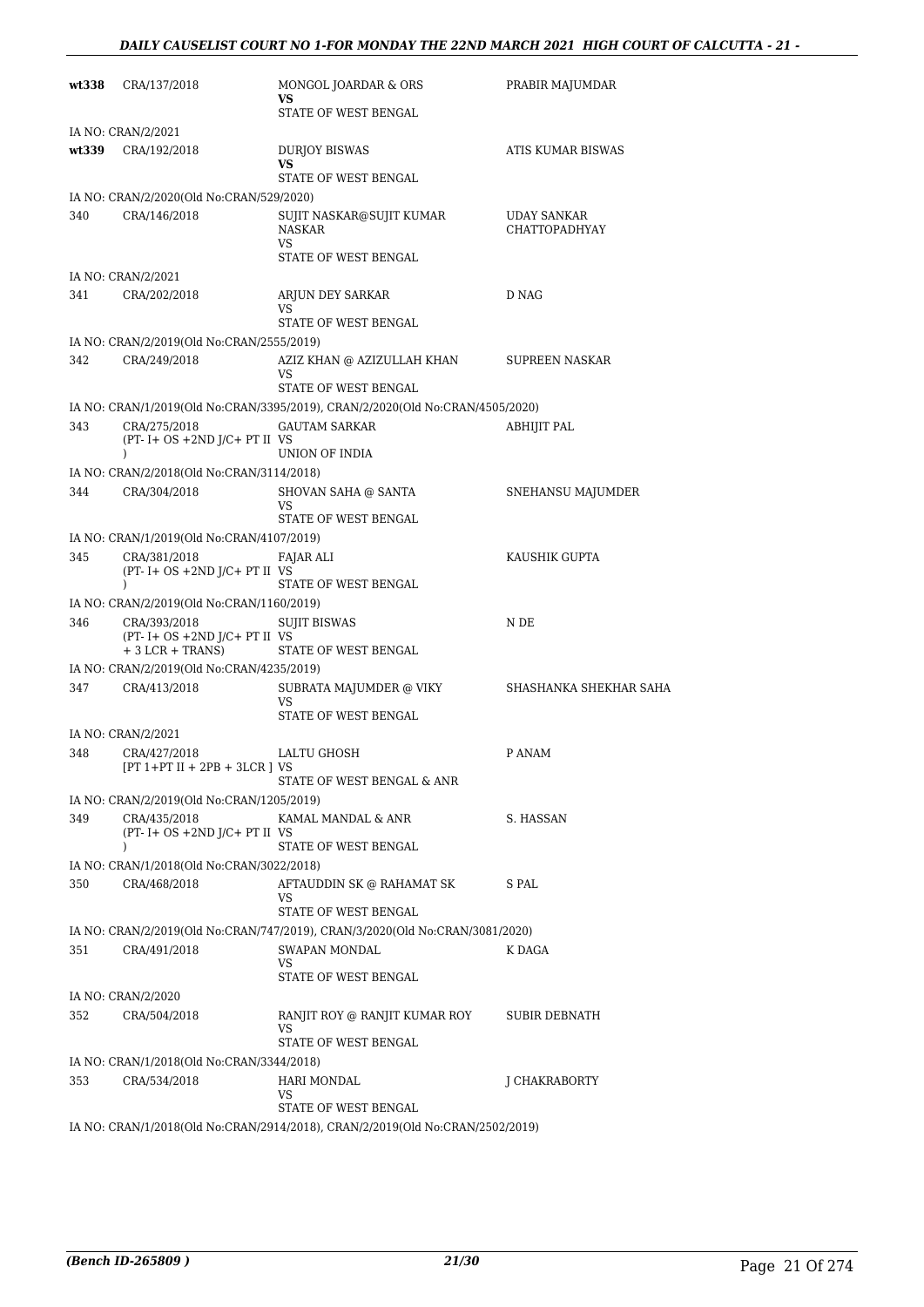| 354   | CRA/536/2018                                                       | SAPU SK.                                                                      | TAHUL GANGULLY         |
|-------|--------------------------------------------------------------------|-------------------------------------------------------------------------------|------------------------|
|       | $[PT 1 + PT II + 2 PB + 4]$<br>LCR + TRNS + VISITORS<br>REGISTER ] | VS<br>STATE OF WEST BENGAL & ORS                                              |                        |
|       |                                                                    | IA NO: CRAN/1/2019(Old No:CRAN/3180/2019), CRAN/2/2020(Old No:CRAN/4547/2020) |                        |
| 355   | CRA/597/2018                                                       | <b>SUSANTA GHOSH &amp; ANR</b><br>VS.<br>STATE OF WEST BENGAL                 | <b>B MANNA</b>         |
|       | IA NO: CRAN/1/2019(Old No:CRAN/413/2019)                           |                                                                               |                        |
| wt356 | CRA/516/2018                                                       | SUSANTA GHOSH & ORS<br>VS.                                                    | MD H ALI               |
|       |                                                                    | STATE OF WEST BENGAL                                                          |                        |
| 357   | CRA/612/2018                                                       | KHAIRUL HARUN LASKAR @<br>KHAIRUL HASSAN LASKAR @<br>KHAIRUL LASKA<br>VS.     | S BASU                 |
|       |                                                                    | STATE OF WEST BENGAL                                                          |                        |
|       | IA NO: CRAN/1/2018(Old No:CRAN/3456/2018)                          |                                                                               |                        |
| wt358 | CRA/582/2018                                                       | DUKHE LASKAR @ DUKHA LASKAR @<br>SAFIKUL LASKAR<br><b>VS</b>                  | S MONDAL               |
|       |                                                                    | STATE OF WEST BENGAL                                                          |                        |
|       | IA NO: CRAN/1/2019(Old No:CRAN/2453/2019)                          |                                                                               |                        |
| wt359 | CRA/632/2018                                                       | NOOR ISLAM FAKIR @ KHORA<br>BADSHAH<br>VS                                     | ANINDITA DE            |
|       |                                                                    | STATE OF WEST BENGAL                                                          |                        |
|       | IA NO: CRAN/1/2019(Old No:CRAN/343/2019)                           |                                                                               |                        |
| 360   | CRA/626/2018                                                       | NIMAI CHOWDHURY<br>VS<br>STATE OF WEST BENGAL                                 | S NAG                  |
|       | IA NO: CRAN/1/2019(Old No:CRAN/2875/2019)                          |                                                                               |                        |
| 361   | CRA/639/2018                                                       | NASIBA BIBI@NASIBA MIR & ANR<br>VS<br>STATE OF WEST BENGAL                    | JONAKI SAHA            |
|       | IA NO: CRAN/1/2019(Old No:CRAN/2651/2019)                          |                                                                               |                        |
| 362   | CRA/641/2018                                                       | KUSH DAS                                                                      | SONALI DAS             |
|       |                                                                    | VS<br>STATE OF WEST BENGAL                                                    |                        |
|       | IA NO: CRAN/2/2019(Old No:CRAN/3637/2019)                          |                                                                               |                        |
| 363   | CRA/658/2018                                                       | DHANANJOY MAHATO @ DHANA &<br>ORS.<br><b>VS</b>                               | ABHRA MUKHERJEE        |
|       |                                                                    | STATE OF WEST BENGAL                                                          |                        |
| wt364 | CRA/629/2018                                                       | AMULYA MAHATO & ANR<br>VS<br>STATE OF WEST BENGAL                             | R DAS                  |
|       | IA NO: CRAN/2/2019(Old No:CRAN/4447/2019)                          |                                                                               |                        |
| 365   | CRA/669/2018                                                       | PALASH DAS & ANR                                                              | <b>SONALI DAS</b>      |
|       |                                                                    | VS<br>STATE OF WEST BENGAL                                                    |                        |
|       | IA NO: CRAN/2/2019(Old No:CRAN/2847/2019)                          |                                                                               |                        |
| 366   | CRA/690/2018                                                       | <b>AVIJIT GHOSH &amp; ORS</b><br>VS<br>STATE OF WEST BENGAL                   | <b>BISWAJIT MANNA</b>  |
|       | IA NO: CRAN/2/2020(Old No:CRAN/296/2020), CRAN/3/2021              |                                                                               |                        |
| 367   | CRA/227/2018                                                       | <b>AJIT SOREN</b><br>VS                                                       | <b>S MANDAL</b>        |
|       | IA NO: CRAN/1/2021                                                 | STATE OF WEST BENGAL                                                          |                        |
| 368   | CRA/309/2018                                                       | RAJESH MAHARJAN<br><b>VS</b>                                                  | ANKITA DAS CHAKRABORTY |
|       |                                                                    | UNION OF INDIA                                                                |                        |
|       | IA NO: CRAN/3/2019(Old No:CRAN/1368/2019), CRAN/4/2020             |                                                                               |                        |
| 369   | CRA/475/2018                                                       | PREMANATH @ PREMNATH DUTTA<br>VS<br>STATE OF WEST BENGAL                      | R ROY                  |
|       | IA NO: CRAN/2/2019(Old No:CRAN/3566/2019)                          |                                                                               |                        |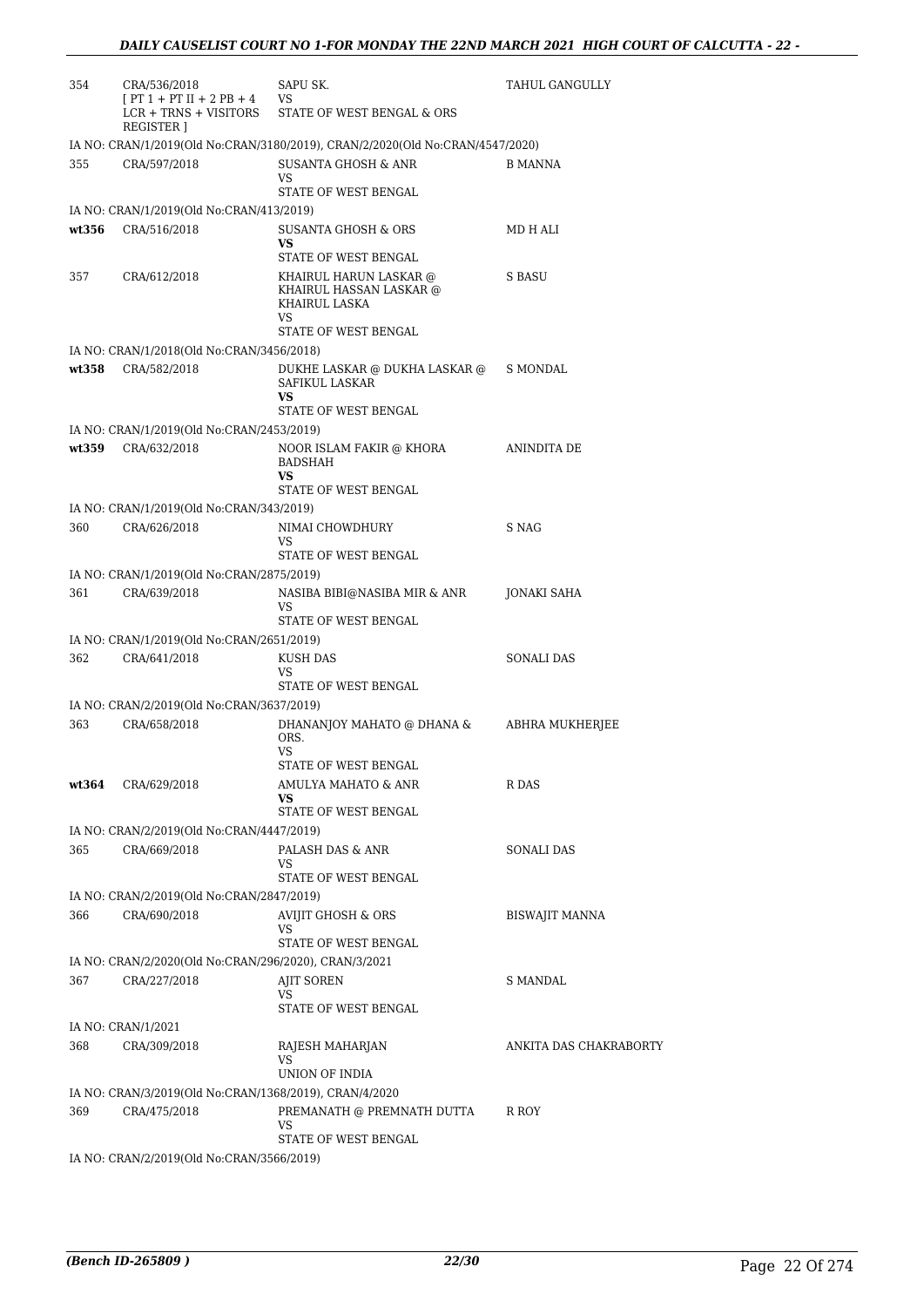| 370   | CRA/577/2018                              | MANOWAR KHAN @ MANU<br>VS                                                    | SWAPAN KUMAR MALLICK                                                                                              |
|-------|-------------------------------------------|------------------------------------------------------------------------------|-------------------------------------------------------------------------------------------------------------------|
|       |                                           | STATE OF WEST BENGAL                                                         |                                                                                                                   |
|       | IA NO: CRAN/3/2019(Old No:CRAN/4713/2019) |                                                                              |                                                                                                                   |
| wt371 | CRA/546/2018                              | NARU MONDAL @ NUR ALI MONDAL<br>$&$ ORS<br><b>VS</b>                         | S MANDAL                                                                                                          |
|       |                                           | STATE OF WEST BENGAL                                                         |                                                                                                                   |
| wt372 | CRA/591/2018                              | LALAN HAZRA @ NURHABIB LALAN<br>HAZRA<br><b>VS</b>                           | S DAS ADHIKARY                                                                                                    |
|       |                                           | STATE OF WEST BENGAL                                                         |                                                                                                                   |
|       | IA NO: CRAN/2/2020(Old No:CRAN/147/2020)  |                                                                              |                                                                                                                   |
| 373   | CRA/664/2018                              | PARTHANA GHOSH<br>VS.                                                        | DEBABRATA DAS GUPTA                                                                                               |
|       |                                           | STATE OF WEST BENGAL                                                         |                                                                                                                   |
|       |                                           |                                                                              | IA NO: CRAN/2/2019(Old No:CRAN/4517/2019), CRAN/3/2020(Old No:CRAN/1998/2020), CRAN/4/2020(Old No:CRAN/4317/2020) |
| 374   | CRA/68/2019                               | <b>BHUBAN GHOSH &amp; ANR</b><br>VS                                          | ARITRA BHATTACHARYA                                                                                               |
|       |                                           | STATE OF WEST BENGAL                                                         |                                                                                                                   |
|       |                                           |                                                                              | IA NO: CRAN/1/2019(Old No:CRAN/726/2019), CRAN/2/2020(Old No:CRAN/4551/2020), CRAN/3/2020(Old No:CRAN/4552/2020)  |
| 375   | CRA/79/2019                               | SK. ALLAUDDIN @ ALAUDDIN SK @<br>SK. TARA<br><b>VS</b>                       | SANJIB KUMAR DAN                                                                                                  |
|       |                                           | STATE OF WEST BENGAL                                                         |                                                                                                                   |
|       | IA NO: CRAN/2/2019(Old No:CRAN/2952/2019) |                                                                              |                                                                                                                   |
| 376   | CRA/91/2019                               | SHYAMDHAN MAHATO @                                                           | <b>UDAY SANKAR</b>                                                                                                |
|       |                                           | SHYAMDHARI MAHATO @ SHYAM<br>MAHATO@ BABU&A<br><b>VS</b>                     | <b>CHATTOPADHYAY</b>                                                                                              |
|       |                                           | STATE OF WEST BENGAL                                                         |                                                                                                                   |
|       | IA NO: CRAN/1/2019(Old No:CRAN/1173/2019) |                                                                              |                                                                                                                   |
| 377   | CRA/104/2019                              | NAZRUL ISLAM @ LUCKY<br>VS                                                   | ARUP KUMAR BHOWMICK                                                                                               |
|       |                                           | STATE OF WEST BENGAL                                                         |                                                                                                                   |
|       | IA NO: CRAN/1/2019(Old No:CRAN/1443/2019) |                                                                              |                                                                                                                   |
| wt378 | CRA/60/2019                               | SANDIPAN MAHARA @ MINTU<br><b>VS</b><br>STATE OF WEST BENGAL                 | RAHUL GANGULY                                                                                                     |
|       |                                           | IA NO: CRAN/1/2019(Old No:CRAN/768/2019), CRAN/2/2020(Old No:CRAN/4536/2020) |                                                                                                                   |
| 379   | CRA/174/2019                              | SK MUSTAKIN RAHMAN @ BABLU                                                   | PINAKI BHATTACHARYYA                                                                                              |
|       |                                           | VS<br>STATE OF WEST BENGAL                                                   |                                                                                                                   |
|       | IA NO: CRAN/1/2019(Old No:CRAN/3941/2019) |                                                                              |                                                                                                                   |
| 380   | CRA/236/2019                              | AMERUL HAOUE                                                                 | <b>UJJAL RAY</b>                                                                                                  |
|       |                                           | VS.<br>STATE OF WEST BENGAL & ANR                                            |                                                                                                                   |
|       |                                           |                                                                              |                                                                                                                   |
|       | IA NO: CRAN/1/2019(Old No:CRAN/1685/2019) |                                                                              |                                                                                                                   |
| 381   | CRA/281/2019                              | MAHARAJ HALDER<br><b>VS</b>                                                  | MD ASLAM KHAN                                                                                                     |
|       |                                           | STATE OF WEST BENGAL                                                         |                                                                                                                   |
|       | IA NO: CRAN/1/2019(Old No:CRAN/3438/2019) |                                                                              |                                                                                                                   |
| 382   | CRA/282/2019                              | MD SOFIOUL ISLAM @ MD SHOFIOUL<br>ISLAM @ SHAFIQUL @ SAFIKAL IS<br>VS        | <b>KRISHNAN RAY</b>                                                                                               |
|       |                                           | STATE OF WEST BENGAL                                                         |                                                                                                                   |
|       | IA NO: CRAN/2/2019(Old No:CRAN/4819/2019) |                                                                              |                                                                                                                   |
| 383   | CRA/283/2019                              | SOURAV DEY & ORS.<br>VS                                                      | SUMANTA GANGULY                                                                                                   |
|       |                                           | STATE OF WEST BENGAL                                                         |                                                                                                                   |
|       | IA NO: CRAN/1/2019(Old No:CRAN/2718/2019) |                                                                              |                                                                                                                   |
| 384   | CRA/295/2019                              | SANAUL HAQUE<br>VS                                                           | <b>INDRANI BISWAS</b>                                                                                             |
|       |                                           | STATE OF WEST BENGAL                                                         |                                                                                                                   |
|       | IA NO: CRAN/2/2021                        |                                                                              |                                                                                                                   |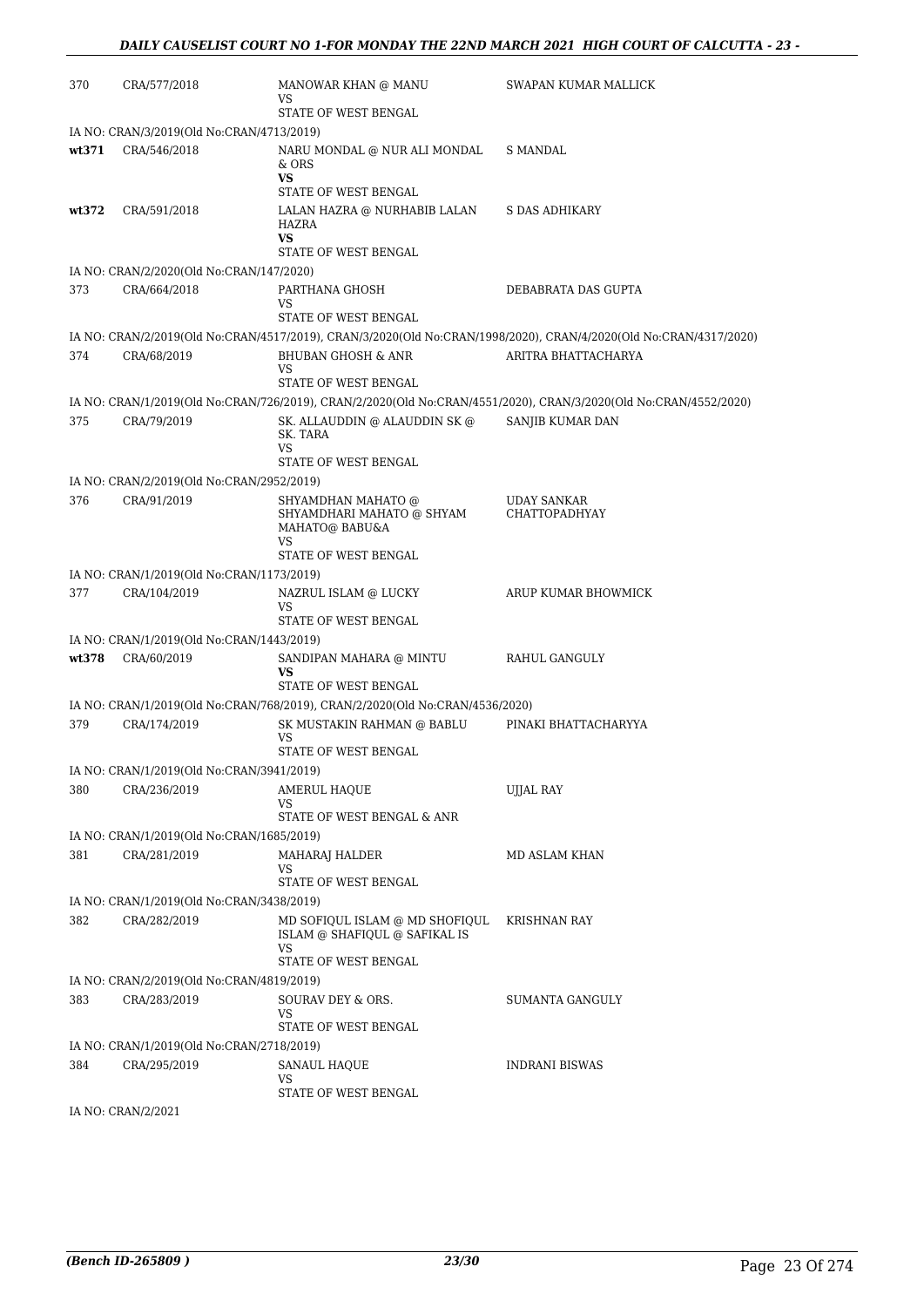| 385 | CRA/319/2019                                           | BHUNA KHAN @ SAMSUR KHAN<br>VS                                                | SANTANU TALUKDAR      |
|-----|--------------------------------------------------------|-------------------------------------------------------------------------------|-----------------------|
|     |                                                        | STATE OF WEST BENGAL                                                          |                       |
|     |                                                        | IA NO: CRAN/1/2019(Old No:CRAN/2475/2019), CRAN/2/2020(Old No:CRAN/4538/2020) |                       |
| 386 | CRA/334/2019                                           | SAHAB DHARA @ NABAB DHARA                                                     | SONALI DAS            |
|     |                                                        | VS<br>STATE OF WEST BENGAL                                                    |                       |
|     | IA NO: CRAN/2/2019(Old No:CRAN/3636/2019)              |                                                                               |                       |
| 387 | CRA/347/2019                                           | JAHANARA @ JAHANUR BIBI                                                       | MONIKA SINHA          |
|     |                                                        | VS                                                                            |                       |
|     |                                                        | STATE OF WEST BENGAL                                                          |                       |
|     | IA NO: CRAN/2/2020(Old No:CRAN/388/2020)               |                                                                               |                       |
| 388 | CRA/349/2019                                           | PARIMAL SARKAR<br>VS                                                          | <b>ATANU BISWAS</b>   |
|     |                                                        | STATE OF WEST BENGAL                                                          |                       |
|     | IA NO: CRAN/1/2019(Old No:CRAN/3473/2019)              |                                                                               |                       |
| 389 | CRA/353/2019                                           | DEEPAK CHAUDHURY @ DIPAK<br><b>CHOWDHURY &amp; ANR</b><br><b>VS</b>           | ANISUR RAHMAN         |
|     |                                                        | STATE OF WEST BENGAL                                                          |                       |
|     | IA NO: CRAN/2/2020(Old No:CRAN/870/2020)               |                                                                               |                       |
| 390 | CRA/361/2019                                           | SK. MAJAHAR @ SK KALU                                                         | <b>SAMIRAN MANDAL</b> |
|     |                                                        | VS<br>STATE OF WEST BENGAL                                                    |                       |
|     | IA NO: CRAN/2/2019(Old No:CRAN/3890/2019)              |                                                                               |                       |
| 391 | CRA/397/2019                                           | MD MOJAMMEL HAQUE @ SITU &                                                    | <b>SHAMIM UL BARI</b> |
|     |                                                        | <b>ANR</b><br><b>VS</b>                                                       |                       |
|     |                                                        | STATE OF WEST BENGAL                                                          |                       |
|     | IA NO: CRAN/1/2019(Old No:CRAN/3515/2019)              |                                                                               |                       |
| 392 | CRA/420/2019                                           | CHINIBAS KARMAKAR                                                             | <b>SOUMIK GANGULI</b> |
|     |                                                        | VS<br>STATE OF WEST BENGAL & ORS                                              |                       |
|     | IA NO: CRAN/1/2021                                     |                                                                               |                       |
| 393 | CRA/438/2019                                           | SK. AZHARUDDIN @ SONU                                                         | <b>SAMIP RAY</b>      |
|     |                                                        | <b>VS</b>                                                                     |                       |
|     |                                                        | STATE OF WEST BENGAL                                                          |                       |
|     | IA NO: CRAN/1/2019(Old No:CRAN/4774/2019), CRAN/2/2020 |                                                                               |                       |
| 394 | CRA/440/2019                                           | SK IMARAN ALI@IMRAN ALI<br>VS                                                 | SATADRU LAHIRI        |
|     |                                                        | STATE OF WEST BENGAL & ANR                                                    |                       |
|     |                                                        | IA NO: CRAN/1/2019(Old No:CRAN/3546/2019), CRAN/2/2020(Old No:CRAN/4387/2020) |                       |
| 395 |                                                        | CRA/442/2019 JAYANTA MAITY @ JOYANTA MAITY                                    | PINAK KUMAR MITRA     |
|     |                                                        | VS<br>STATE OF WEST BENGAL                                                    |                       |
|     | IA NO: CRAN/1/2019(Old No:CRAN/3543/2019)              |                                                                               |                       |
| 396 | CRA/452/2019                                           | BAPAN NANDI @ AMAR                                                            | <b>AINDRILA DE</b>    |
|     |                                                        | VS                                                                            |                       |
|     |                                                        | STATE OF WEST BENGAL                                                          |                       |
|     | IA NO: CRAN/1/2019(Old No:CRAN/3272/2019)              |                                                                               |                       |
| 397 | CRA/453/2019                                           | DHARMENDRA CHOUDHURY & ORS<br>VS.                                             | MARIA RAHAM,AN        |
|     |                                                        | STATE OF WEST BENGAL                                                          |                       |
|     | IA NO: CRAN/1/2019(Old No:CRAN/3895/2019)              |                                                                               |                       |
| 398 | CRA/462/2019                                           | PRADIP MURMU & ORS<br><b>VS</b>                                               | SOMA CHOWDHURY BANDHU |
|     |                                                        | STATE OF WEST BENGAL                                                          |                       |
|     | IA NO: CRAN/1/2019(Old No:CRAN/4760/2019)              |                                                                               |                       |
| 399 | CRA/463/2019                                           | PAPPU SAH                                                                     | SWAPAN KUMAR MALLICK  |
|     |                                                        | VS.<br>STATE OF WEST BENGAL                                                   |                       |
|     | IA NO: CRAN/2/2019(Old No:CRAN/3832/2019)              |                                                                               |                       |
| 400 | CRA/465/2019                                           | <b>SUSANTA DAS</b>                                                            | ARNAB SAHA            |
|     |                                                        | <b>VS</b>                                                                     |                       |
|     |                                                        | STATE OF WEST BENGAL                                                          |                       |
|     | IA NO: CRAN/1/2019(Old No:CRAN/3843/2019)              |                                                                               |                       |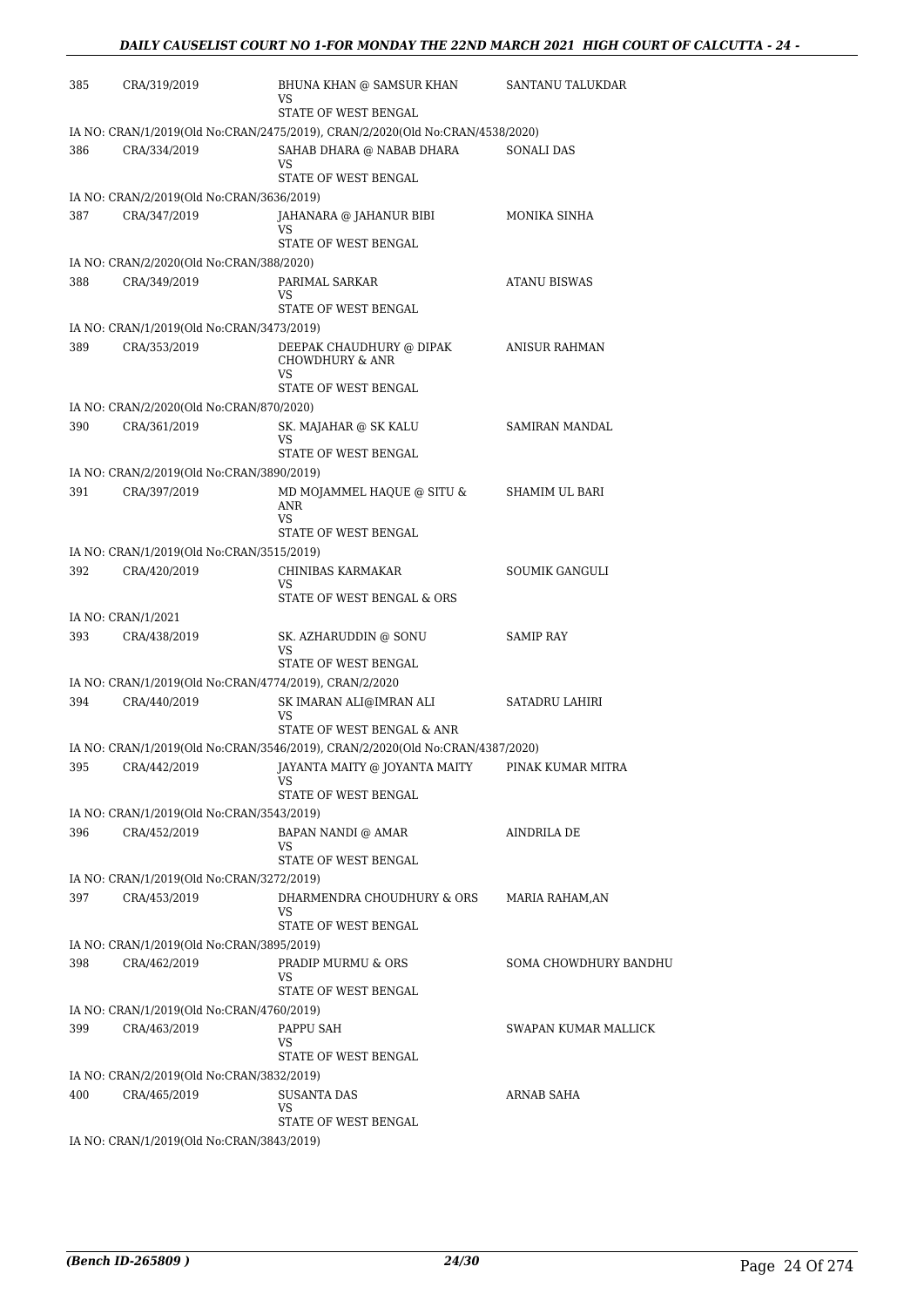| 401 | CRA/490/2019                                             | RANJIT MONDAL & ANR<br>VS                                                    | ALI AHSAN ALAMGIR       |
|-----|----------------------------------------------------------|------------------------------------------------------------------------------|-------------------------|
|     |                                                          | STATE OF WEST BENGAL                                                         |                         |
|     | IA NO: CRAN/1/2020(Old No:CRAN/419/2020)                 |                                                                              |                         |
| 402 | CRA/517/2019                                             | SAINIK SK.<br>VS                                                             | SUBRATA KARMAKAR        |
|     |                                                          | STATE OF WEST BENGAL                                                         |                         |
|     | IA NO: CRAN/2/2020(Old No:CRAN/283/2020), CRAN/3/2020    |                                                                              |                         |
| 403 | CRA/538/2019                                             | MD. YUSUF                                                                    | <b>UDAY SANKAR</b>      |
|     |                                                          | VS.<br>STATE OF WEST BENGAL                                                  | CHATTOPADHYAY           |
|     | IA NO: CRAN/1/2019(Old No:CRAN/4618/2019)                |                                                                              |                         |
| 404 | CRA/542/2019                                             | <b>MANIK MONDAL</b>                                                          | KUNAL GANGULY           |
|     |                                                          | VS                                                                           |                         |
|     |                                                          | STATE OF WEST BENGAL& ANR                                                    |                         |
| 405 | IA NO: CRAN/1/2020(Old No:CRAN/161/2020)                 |                                                                              |                         |
|     | CRA/551/2019                                             | SANJIT GUPTA<br><b>VS</b>                                                    | SATADRU LAHIRI          |
|     |                                                          | STATE OF WEST BENGAL                                                         |                         |
|     | IA NO: CRAN/2/2019(Old No:CRAN/4356/2019)                |                                                                              |                         |
| 406 | CRA/555/2019                                             | MD. SONA & ORS<br>VS                                                         | RAHULGANGULY            |
|     |                                                          | STATE OF WEST BENGAL                                                         |                         |
|     | IA NO: CRAN/1/2019(Old No:CRAN/4972/2019)                |                                                                              |                         |
| 407 | CRA/571/2019                                             | SK KETABUL & ORS                                                             | DILIP KR SADHU          |
|     |                                                          | VS.<br>STATE OF WEST BENGAL                                                  |                         |
|     | IA NO: CRAN/1/2019(Old No:CRAN/4333/2019), CRAN/2/2020   |                                                                              |                         |
| 408 | CRA/574/2019                                             | PRITAM SINHA ROY & ANR                                                       | <b>SOUMYA MAZUMDER</b>  |
|     |                                                          | VS                                                                           |                         |
|     |                                                          | STATE OF WEST BENGAL                                                         |                         |
| 409 | IA NO: CRAN/1/2020(Old No:CRAN/539/2020)<br>CRA/588/2019 | MUKUL SETH                                                                   | ANIRUDDHA               |
|     |                                                          | VS                                                                           | BHATTACHARYYA           |
|     |                                                          | STATE OF WEST BENGAL                                                         |                         |
|     | IA NO: CRAN/1/2020(Old No:CRAN/197/2020)                 |                                                                              |                         |
| 410 | CRA/590/2019                                             | <b>SWAPAN BAYEN</b><br>VS                                                    | DEBANGAN BHATTACHARJEE  |
|     |                                                          | STATE OF WEST BENGAL                                                         |                         |
|     | IA NO: CRAN/2/2019(Old No:CRAN/4642/2019)                |                                                                              |                         |
| 411 | CRA/594/2019                                             | <b>MRINMOY HALDER</b>                                                        | MUNSHI ASHIQ ELAHI      |
|     |                                                          | VS<br>STATE OF WEST BENGAL                                                   |                         |
|     | IA NO: CRAN/2/2019(Old No:CRAN/3992/2019)                |                                                                              |                         |
| 412 | CRA/620/2019                                             | HARIHAR MALIK @ HARI & ORS.                                                  | ATANU BISWAS            |
|     |                                                          | VS                                                                           |                         |
|     |                                                          | STATE OF WEST BENGAL                                                         |                         |
| 413 | IA NO: CRAN/1/2020(Old No:CRAN/15/2020)<br>CRA/638/2019  | SK. CHAND @ CHANU                                                            | <b>SREYASHEE BISWAS</b> |
|     |                                                          | VS                                                                           |                         |
|     |                                                          | STATE OF WEST BENGAL                                                         |                         |
|     | IA NO: CRAN/1/2020(Old No:CRAN/1074/2020)                |                                                                              |                         |
| 414 | CRA/649/2019                                             | RAHUL MARJIT @ DEBKANTA<br>VS.                                               | ANISUR RAHMAN           |
|     |                                                          | STATE OF WEST BENGAL                                                         |                         |
|     |                                                          | IA NO: CRAN/1/2020(Old No:CRAN/392/2020), CRAN/2/2020(Old No:CRAN/2892/2020) |                         |
| 415 | CRA/650/2019                                             | SAHEB JAN ALI @SAHEB JAN @ SIAB                                              | RAHUL GANGULY           |
|     |                                                          | JAN & ANR<br>VS                                                              |                         |
|     |                                                          | STATE OF WEST BENGAL                                                         |                         |
|     |                                                          | IA NO: CRAN/1/2020(Old No:CRAN/69/2020), CRAN/2/2020(Old No:CRAN/4532/2020)  |                         |
| 416 | CRA/660/2019                                             | SUKUMAR MANDI @ PANTHA                                                       | MOINAK BAKSHI           |
|     | $[PT-1 + OS + 2ND J.COPY VS]$<br>$+ PT-II$ ]             | STATE OF WEST BENGAL & ANR.                                                  |                         |
|     | IA NO: CRAN/2/2021                                       |                                                                              |                         |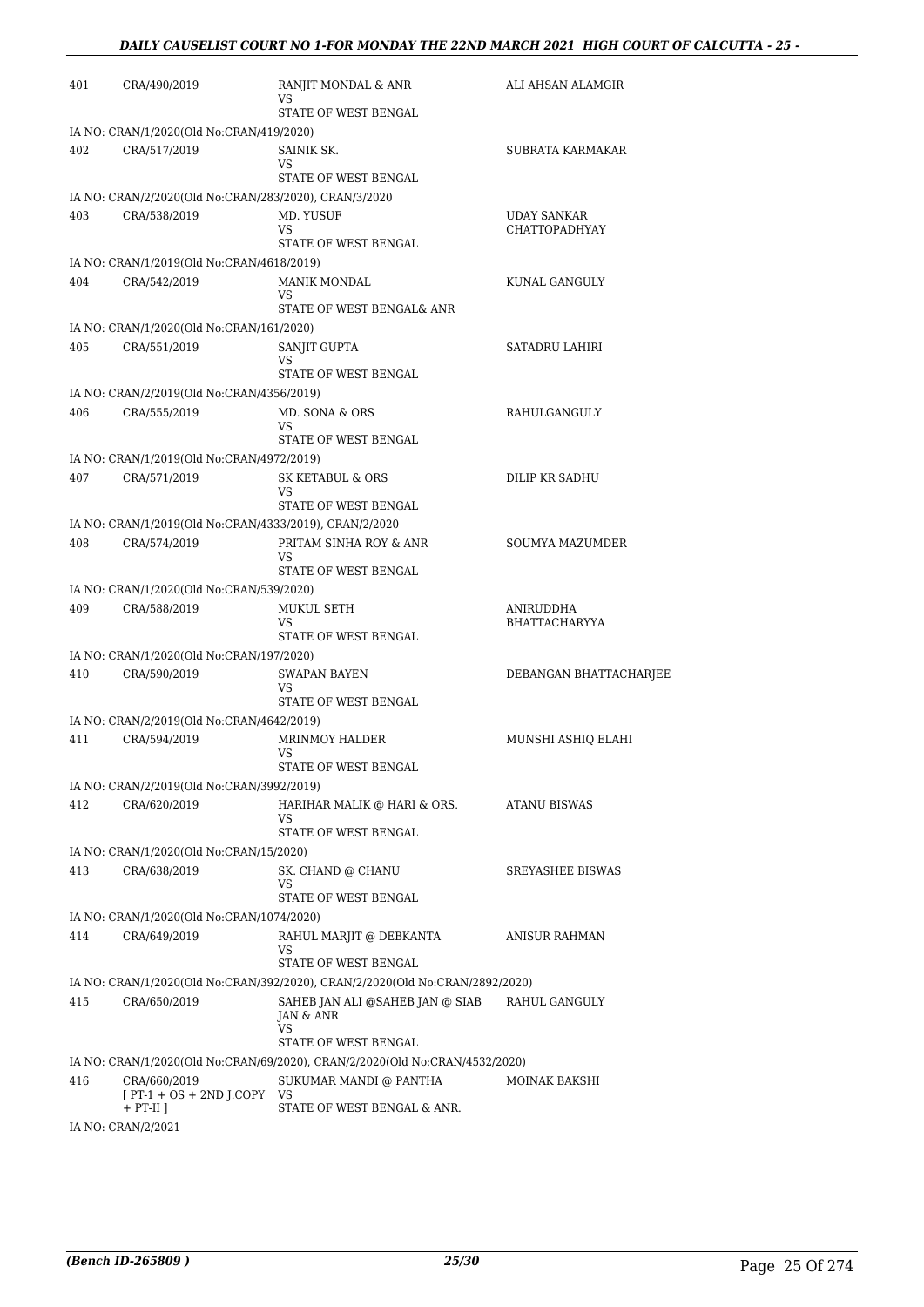| 417   | CRA/669/2019                                              | DILIP PAL<br>VS<br>STATE OF WEST BENGAL                                                    | NAYNA CHAKRABORTY     |
|-------|-----------------------------------------------------------|--------------------------------------------------------------------------------------------|-----------------------|
|       |                                                           | IA NO: CRAN/1/2020(Old No:CRAN/4606/2020), CRAN/2/2020(Old No:CRAN/4607/2020)              |                       |
| 418   | CRA/674/2019                                              | <b>MANIK KOLEY</b><br>VS<br>STATE OF WEST BENGAL                                           | SANJIB MITRA          |
|       |                                                           | IA NO: CRAN/1/2020(Old No:CRAN/19/2020), CRAN/2/2020(Old No:CRAN/4402/2020)                |                       |
| 419   | CRA/676/2019                                              | AJIT ROY @ BUBAI<br>VS<br>STATE OF WEST BENGAL                                             | SHEKHAR BARMAN        |
|       |                                                           | IA NO: CRAN/1/2020(Old No:CRAN/1230/2020), CRAN/2/2020(Old No:CRAN/4682/2020), CRAN/3/2021 |                       |
| 420   | CRA/688/2019                                              | NISHIKANTA MISHRA @ NISIKANTA<br><b>MISHRA</b>                                             | <b>NAVANIL DE</b>     |
|       |                                                           | <b>VS</b><br>STATE OF WEST BENGAL                                                          |                       |
|       |                                                           | IA NO: CRAN/2/2020(Old No:CRAN/848/2020), CRAN/3/2020                                      |                       |
| 421   | CRA/702/2019                                              | MAJEDA BIBI & ORS<br>VS                                                                    | SAHANA MUKHERJEE      |
|       |                                                           | STATE OF WEST BENGAL & ANR                                                                 |                       |
|       | IA NO: CRAN/1/2020(Old No:CRAN/691/2020)                  |                                                                                            |                       |
| 422   | CRA/716/2019                                              | DILIP ROY<br>VS<br>STATE OF WEST BENGAL                                                    | <b>SUMANTA DAS</b>    |
|       | IA NO: CRAN/2/2021                                        |                                                                                            |                       |
| 423   | CRA/718/2019                                              | AMINUL ISLAM @ MANU & ANR<br><b>VS</b>                                                     | PRASENJIT SARKAR      |
|       |                                                           | STATE OF WEST BENGAL                                                                       |                       |
|       | IA NO: CRAN/2/2020(Old No:CRAN/4/2020)                    |                                                                                            |                       |
| 424   | CRA/721/2019                                              | SHEWLI HALDER<br>VS<br>STATE OF WEST BENGAL                                                | ASOK BANERJEE         |
|       | IA NO: CRAN/2/2020(Old No:CRAN/1021/2020)                 |                                                                                            |                       |
| 425   | CRA/114/2019                                              | <b>SWAPAN MANNA &amp; ORS</b><br>VS                                                        | AYANA DEY             |
|       |                                                           | STATE OF WEST BENGAL                                                                       |                       |
| 426   | IA NO: CRAN/1/2020(Old No:CRAN/960/2020)<br>CRA/135/2019  | <b>OHIDUL SK</b>                                                                           | MD NAUROZ RAHBER      |
|       |                                                           | VS<br>STATE OF WEST BENGAL                                                                 |                       |
|       | IA NO: CRAN/2/2019(Old No:CRAN/2851/2019)                 |                                                                                            |                       |
| 427   | CRA/39/2019                                               | DIPA MULLICK @ MALLICK @ MALLIK<br>VS                                                      | PRAVAS BHATTACHARYA   |
| wt428 | CRA/63/2019                                               | STATE OF WEST BENGAL<br>PRASANTA SAHOO @ PRASANTA<br>KUMAR SAHOO<br>VS.                    | PRAVAS BHATTACHARYA   |
|       |                                                           | STATE OF WEST BENGAL                                                                       |                       |
| 429   | IA NO: CRAN/2/2019(Old No:CRAN/3504/2019)<br>CRA/395/2019 | PRAKASH PANDEY<br>VS                                                                       | MRITYUNJOY CHATTERJEE |
|       |                                                           | STATE OF WEST BENGAL                                                                       |                       |
|       | IA NO: CRAN/1/2021                                        |                                                                                            |                       |
| 430   | CRA/402/2019                                              | MD MUJAHID KHAN<br>VS<br>STATE OF WEST BENGAL                                              | <b>BISWAJIT MANNA</b> |
|       |                                                           | IA NO: CRAN/2/2020(Old No:CRAN/4608/2020), CRAN/3/2020(Old No:CRAN/4610/2020)              |                       |
| 431   | CRA/46/2019                                               | ARCHANA DEY @SAKILA @SAMINA<br>VS                                                          | <b>SONAM BASU</b>     |
|       |                                                           | STATE OF WEST BENGAL                                                                       |                       |
|       | IA NO: CRAN/1/2019(Old No:CRAN/2580/2019)                 |                                                                                            |                       |
| 432   | CRA/539/2019                                              | AKSHAY KUMAR SINGH<br>VS<br>STATE OF WEST BENGAL & ANR                                     | RAJENDRA BANERJEE     |
|       |                                                           |                                                                                            |                       |

IA NO: CRAN/1/2020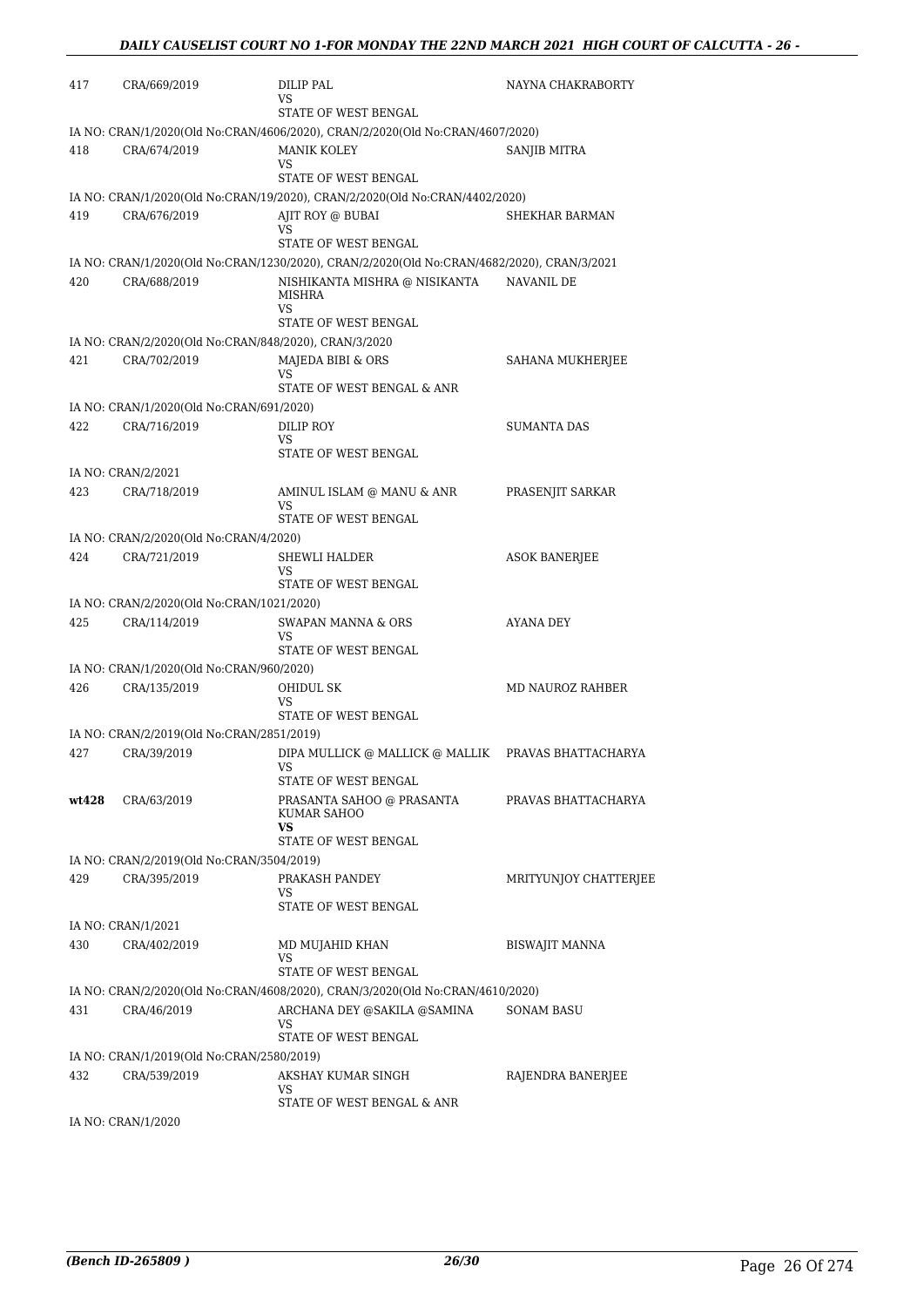| 433 | CRA/602/2019                             | AZUL SEKH @ AJIJUL SK. & ORS                                                               | PRAJANDEEPTA ROY        |
|-----|------------------------------------------|--------------------------------------------------------------------------------------------|-------------------------|
|     |                                          | VS<br>STATE OF WEST BENGAL & ORS                                                           |                         |
|     |                                          | IA NO: CRAN/1/2020(Old No:CRAN/3844/2020), CRAN/2/2020(Old No:CRAN/3846/2020)              |                         |
| 434 | CRA/725/2019                             | <b>BIJOY GHOSH</b>                                                                         | MADHUMITA BASAK         |
|     |                                          | VS<br>UNION OF INDIA                                                                       |                         |
|     | IA NO: CRAN/1/2020(Old No:CRAN/474/2020) |                                                                                            |                         |
| 435 | CRA/734/2019                             | PRADIP ORANG @BHUNIA                                                                       | <b>SUJAN CHATTERJEE</b> |
|     |                                          | VS<br>STATE OF WEST BENGAL                                                                 |                         |
|     | IA NO: CRAN/2/2020                       |                                                                                            |                         |
| 436 | CRA/9/2020                               | <b>MINATI HALDER &amp; ORS</b>                                                             | AMRITA MAJI             |
|     |                                          | VS<br>STATE OF WEST BENGAL                                                                 |                         |
|     |                                          | IA NO: CRAN/1/2020(Old No:CRAN/508/2020), CRAN/2/2020(Old No:CRAN/3107/2020)               |                         |
| 437 | CRA/29/2020                              | <b>GANESH GURIA &amp; ANR</b>                                                              | SOUMAJIT CHATTERJEE     |
|     |                                          | VS.                                                                                        |                         |
|     |                                          | STATE OF WEST BENGAL                                                                       |                         |
|     |                                          | IA NO: CRAN/1/2020(Old No:CRAN/1061/2020), CRAN/2/2020(Old No:CRAN/3407/2020), CRAN/3/2021 |                         |
| 438 | CRA/30/2020                              | <b>GOPAL SARKAR</b><br>VS.                                                                 | <b>DEBASIS KAR</b>      |
|     |                                          | STATE OF WEST BENGAL                                                                       |                         |
|     | IA NO: CRAN/2/2020, CRAN/3/2020          |                                                                                            |                         |
| 439 | CRA/61/2020                              | JALALUDDIN                                                                                 | DEBANGAN BHATTERJEE     |
|     |                                          | VS.<br>STATE OF WEST BENGAL                                                                |                         |
|     | IA NO: CRAN/1/2020                       |                                                                                            |                         |
| 440 | CRA/69/2020                              | DIGAN MANDAL                                                                               | PARVEJ ANAM             |
|     |                                          | VS                                                                                         |                         |
|     |                                          | STATE OF WEST BENGAL                                                                       |                         |
|     | IA NO: CRAN/1/2020                       |                                                                                            |                         |
| 441 | CRA/90/2020                              | ISHDAN SEIKH<br>VS                                                                         | SHASHANKA SHEKHAR SAHA  |
|     |                                          | UNION OF INDIA                                                                             |                         |
|     | IA NO: CRAN/1/2020                       |                                                                                            |                         |
| 442 | CRA/110/2020                             | ABU JAFAR LASKAR & ANR<br>VS                                                               | DEBAJYOTI DEB           |
|     |                                          | STATE OF WEST BENGAL                                                                       |                         |
|     | IA NO: CRAN/1/2021                       |                                                                                            |                         |
| 443 | CRA/126/2020                             | SK MAJED ALI & ANR                                                                         | <b>SUMAN DE</b>         |
|     |                                          | VS                                                                                         |                         |
|     | IA NO: CRAN/1/2020                       | STATE OF WEST BENGAL & ANR                                                                 |                         |
| 444 | CRA/127/2020                             | ASHOK ROY @ ASHOKE ROY                                                                     | ADITYA RATAN TIWARY     |
|     |                                          | VS                                                                                         |                         |
|     |                                          | STATE OF WEST BENGAL                                                                       |                         |
|     | IA NO: CRAN/1/2021                       |                                                                                            |                         |
| 445 | CRA/133/2020                             | EDEL KHAN @ EDEL SK & ORS<br>VS.                                                           | ALI AHSAN ALAMGIR       |
|     |                                          | STATE OF WEST BENGAL                                                                       |                         |
|     | IA NO: CRAN/1/2021                       |                                                                                            |                         |
| 446 | CRA/158/2020                             | MITHUN KUNDU & ANR                                                                         | <b>SOUMIK GANGULI</b>   |
|     |                                          | VS<br>STATE OF WEST BENGAL                                                                 |                         |
|     | IA NO: CRAN/1/2021                       |                                                                                            |                         |
| 447 | CRA/164/2020                             | GANGADHAR RAJOWAR @ RAJWAR &                                                               | SAURADEEP DUTTA         |
|     |                                          | ANR                                                                                        |                         |
|     |                                          | VS.<br>STATE OF WEST BENGAL                                                                |                         |
|     | IA NO: CRAN/1/2021                       |                                                                                            |                         |
| 448 | CRA/168/2020                             | MD PEYARA@RAJKUMAR                                                                         | KAUSHIK GHOSH           |
|     |                                          | VS.                                                                                        |                         |
|     |                                          | STATE OF WEST BENGAL                                                                       |                         |
|     |                                          | IA NO: CRAN/1/2020(Old No:CRAN/2769/2020), CRAN/2/2020, CRAN/3/2020                        |                         |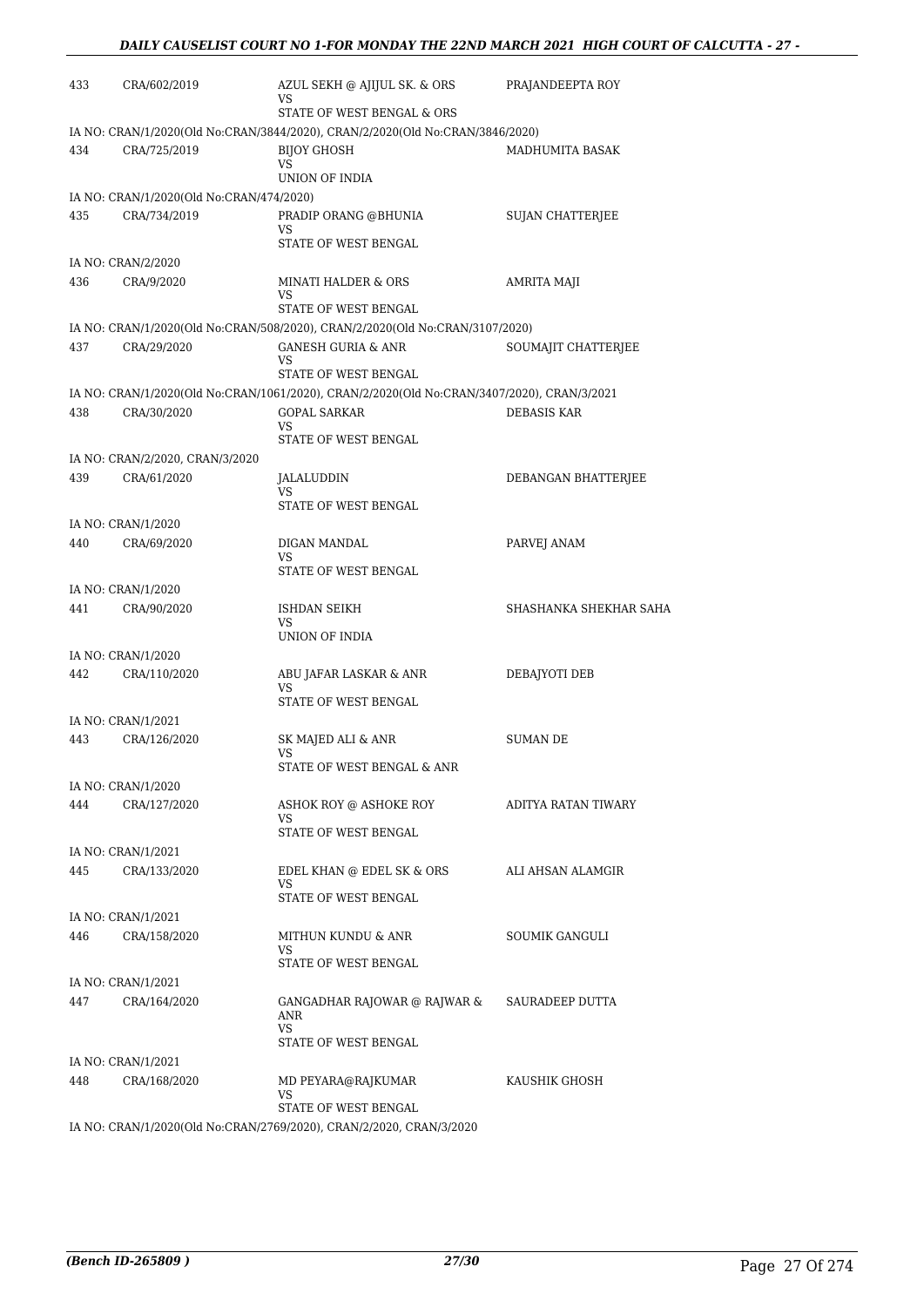### *DAILY CAUSELIST COURT NO 1-FOR MONDAY THE 22ND MARCH 2021 HIGH COURT OF CALCUTTA - 28 -*

| 449 | CRA/179/2020                                           | SK. MD. SELIM<br>VS<br>STATE OF WEST BENGAL                         | SUCHISMITA DATTA          |
|-----|--------------------------------------------------------|---------------------------------------------------------------------|---------------------------|
|     |                                                        |                                                                     |                           |
| 450 | IA NO: CRAN/3/2020<br>CRA/189/2020                     | GOBINDA BAYEN                                                       | AMRITA CHEL               |
|     |                                                        | VS<br>STATE OF WEST BENGAL                                          |                           |
|     |                                                        | IA NO: CRAN/1/2020(Old No:CRAN/4191/2020), CRAN/2/2020, CRAN/3/2020 |                           |
| 451 | CRA/199/2020                                           | <b>SAMARESH BISWAS</b>                                              | ARNAB CHATTERJEE          |
|     | (Out of time)                                          | VS                                                                  |                           |
|     |                                                        | State of West Bengal                                                |                           |
|     | IA NO: CRAN/1/2020, CRAN/2/2020                        |                                                                     |                           |
| 452 | CRA/202/2020                                           | JASIMUDDIN SK<br>VS                                                 | SUBRATA KARMAKAR          |
|     |                                                        | State of West Bengal                                                |                           |
|     | IA NO: CRAN/1/2020                                     |                                                                     |                           |
| 453 | CRA/205/2020                                           | <b>ABANI KUMAR</b>                                                  | SAIBAL KRISHNA DASGUPTA   |
|     |                                                        | VS<br>THE STATE OOF WEST BENGAL                                     |                           |
|     | IA NO: CRAN/1/2020, CRAN/2/2020, CRAN/3/2021           |                                                                     |                           |
| 454 | CRA/208/2020                                           | RAJIB KUMAR ROY                                                     | HABIBUR RAHAMAN           |
|     |                                                        | VS                                                                  |                           |
|     |                                                        | STATE OF WEST BENGAL AND ORS.                                       |                           |
|     | IA NO: CRAN/1/2020, CRAN/2/2020, CRAN/3/2020           |                                                                     |                           |
| 455 | CRA/210/2020                                           | DIPTI DAS<br>VS                                                     | SOUMYA NAG                |
|     |                                                        | State of West Bengal                                                |                           |
|     | IA NO: CRAN/1/2020, CRAN/2/2021                        |                                                                     |                           |
| 456 | CRA/215/2020                                           | <b>AVIJIT BAIDYA</b>                                                | <b>JOY CHAKRABORTY</b>    |
|     |                                                        | VS                                                                  |                           |
|     | IA NO: CRAN/1/2020, CRAN/2/2020, CRAN/3/2020           | State of West Bengal                                                |                           |
| 457 |                                                        |                                                                     |                           |
|     | CRA/223/2020                                           | SUJATA @SANKARI SANTRA<br><b>PRADHAN</b><br><b>VS</b>               | SATYAJIT MAHATO           |
|     |                                                        | State of West Bengal                                                |                           |
| 458 | IA NO: CRAN/1/2020                                     | AWADHESH SINGH                                                      |                           |
|     | CRA/241/2020                                           | VS                                                                  | BIKRAM BANERJEE           |
|     |                                                        | STATE OF WEST BENGAL AND ORS.                                       |                           |
|     | IA NO: CRAN/1/2020                                     |                                                                     |                           |
| 459 | CRA/181/2020                                           | KHADEM SK @ SEKH KHADEM<br>VS.                                      | <b>SUMAN DE</b>           |
|     |                                                        | STATE OF WEST BENGAL & ORS                                          |                           |
|     |                                                        | IA NO: CRAN/1/2020(Old No:CRAN/3384/2020), CRAN/2/2020, CRAN/3/2020 |                           |
| 460 | CRA/375/2019                                           | MONTU HALDER @ MANTU HALDER                                         | KAMAL KRISHNA GUHA        |
|     |                                                        | VS.<br>STATE OF WEST BENGAL                                         |                           |
|     | IA NO: CRAN/1/2019(Old No:CRAN/2611/2019)              |                                                                     |                           |
| 461 | CRA/789/2015                                           | <b>MASIRUL SK</b>                                                   | <b>GOUTAM ROY</b>         |
|     | $[2PB + 4 LCR + TRANS]$                                | VS                                                                  |                           |
|     |                                                        | STATE OF WEST BENGAL                                                |                           |
|     | IA NO: CRAN/4/2019(Old No:CRAN/3559/2019), CRAN/5/2020 |                                                                     |                           |
| 462 | CRA/392/2019                                           | TARIT DAS & ORS<br>VS.                                              | <b>SUJAY KUMAR HALDER</b> |
|     |                                                        | STATE OF WEST BENGAL                                                |                           |
|     | IA NO: CRAN/2/2021                                     |                                                                     |                           |
| 463 | CRA/356/2018                                           | BABU RAJAK @ BISU RAJAK @                                           | TAPODIP GUPTA             |
|     |                                                        | BISWANATH RAJAK & ANR.                                              |                           |
|     |                                                        | VS<br>STATE OF WEST BENGAL                                          |                           |
|     | IA NO: CRAN/2/2019(Old No:CRAN/162/2019)               |                                                                     |                           |
| 464 | CRA/246/2017                                           | <b>MANSURA BAGUM</b>                                                | KAZI SAFIULLAH            |
|     | $[2PB+5LCR]$                                           | VS                                                                  |                           |
|     |                                                        | STATE OF WEST BENGAL                                                |                           |
|     | IA NO: CRAN/2/2019(Old No:CRAN/815/2019)               |                                                                     |                           |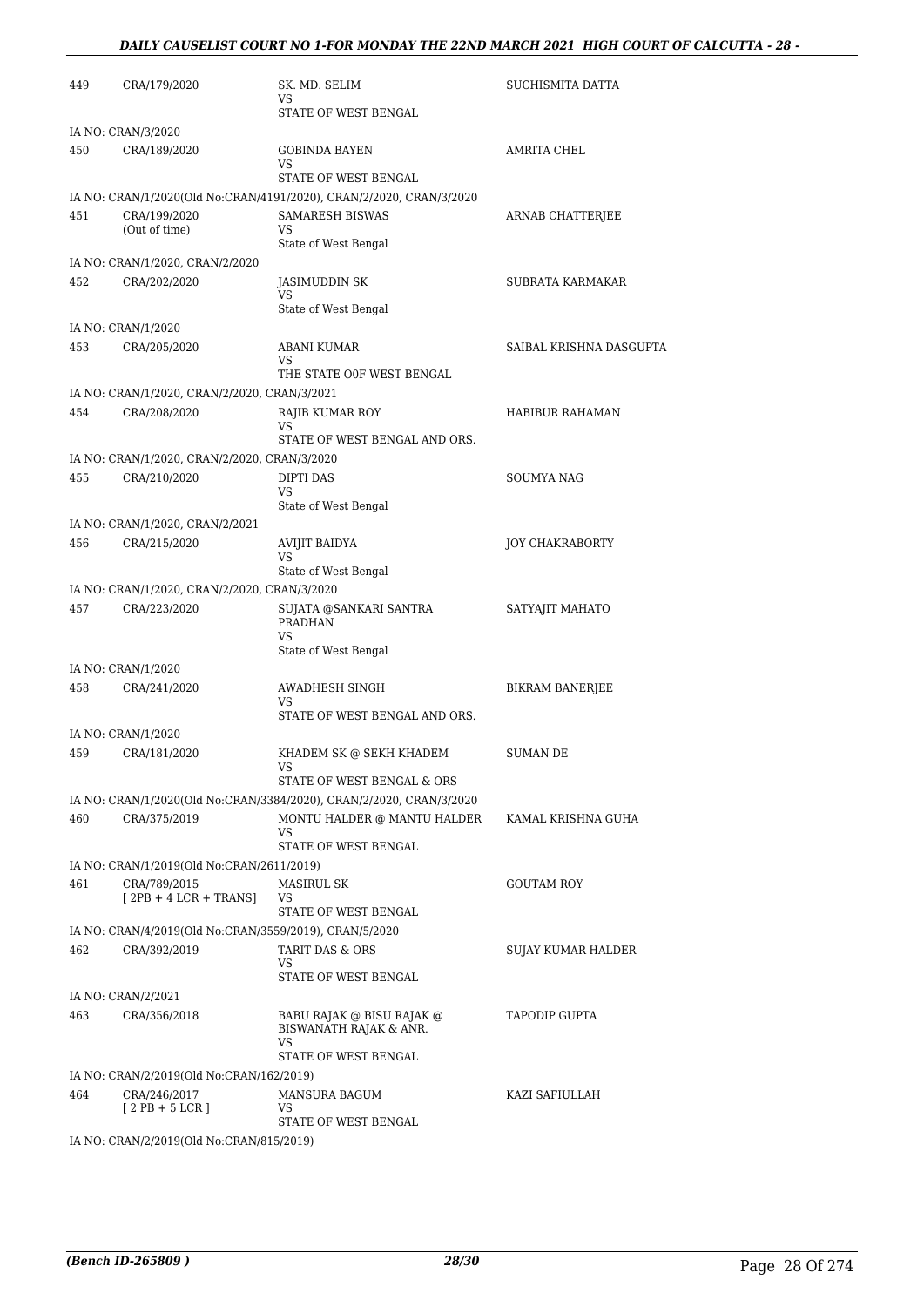### *DAILY CAUSELIST COURT NO 1-FOR MONDAY THE 22ND MARCH 2021 HIGH COURT OF CALCUTTA - 29 -*

| 465   | CRA/79/2020                                                           | MAHIBUL SK<br>VS                                                            | SHRAMAN SARKAR                                                                                                    |
|-------|-----------------------------------------------------------------------|-----------------------------------------------------------------------------|-------------------------------------------------------------------------------------------------------------------|
|       |                                                                       | STATE OF WEST BENGAL                                                        |                                                                                                                   |
|       | IA NO: CRAN/1/2021                                                    |                                                                             |                                                                                                                   |
| 466   | CRA/497/2019                                                          | MITHU SK @ MD ASRAFUL ISLAM<br>VS<br>STATE OF WEST BENGAL & ANR             | SHRAMAN SARKAR                                                                                                    |
|       | IA NO: CRAN/1/2021                                                    |                                                                             |                                                                                                                   |
| 467   | CRA/746/2017                                                          | <b>BIMAL SARKAR</b>                                                         | A. CHAKRABORTY                                                                                                    |
|       |                                                                       | VS<br>STATE OF WEST BENGAL                                                  |                                                                                                                   |
|       |                                                                       | IA NO: CRAN/3/2019(Old No:CRAN/653/2019), CRAN/4/2020(Old No:CRAN/684/2020) |                                                                                                                   |
| 468   | CRA/570/2019                                                          | WAFIL SK                                                                    | MD HAFIZ ALI                                                                                                      |
|       |                                                                       | VS<br>STATE OF WEST BENGAL                                                  |                                                                                                                   |
|       |                                                                       |                                                                             | IA NO: CRAN/1/2019(Old No:CRAN/4565/2019), CRAN/2/2020(Old No:CRAN/4177/2020), CRAN/3/2020(Old No:CRAN/4178/2020) |
| 469   | CRA/24/2020                                                           | ALI IMAM                                                                    | MAZAHAR HOSSAIN                                                                                                   |
|       |                                                                       | VS.                                                                         | CHOWDHURY                                                                                                         |
|       | IA NO: CRAN/1/2020(Old No:CRAN/959/2020)                              | STATE OF WEST BENGAL& ANR                                                   |                                                                                                                   |
| 470   | CRA/597/2019                                                          | LAKSHI RAM HEMBRAM @                                                        | DIPAYAN KUNDU                                                                                                     |
|       |                                                                       | LAXMIRAM HEMBRAM<br>VS                                                      |                                                                                                                   |
|       |                                                                       | STATE OF WEST BENGAL                                                        |                                                                                                                   |
|       | IA NO: CRAN/1/2020(Old No:CRAN/592/2020)                              |                                                                             |                                                                                                                   |
| 471   | CRA/137/2017<br>$[2PB + 4LCR + TRANS]$                                | JAHANDER SK. & ANR.<br>VS                                                   | SNEHANSU MAJUMDER                                                                                                 |
|       |                                                                       | STATE OF WEST BENGAL                                                        |                                                                                                                   |
|       | IA NO: CRAN/2/2021                                                    |                                                                             |                                                                                                                   |
| 472   | CRA/118/2019                                                          | SUNIL KUMAR ROY & ANR<br>VS                                                 | RAJNANDINI DAS                                                                                                    |
|       |                                                                       | STATE OF WEST BENGAL                                                        |                                                                                                                   |
|       | IA NO: CRAN/1/2019(Old No:CRAN/1268/2019)                             |                                                                             |                                                                                                                   |
| 473   | CRA/97/2020                                                           | LOGIN DAS @ LAGIN RABI DAS<br>VS                                            | SAMRAT GOSWAMI                                                                                                    |
|       |                                                                       | STATE OF WEST BENGAL                                                        |                                                                                                                   |
|       | IA NO: CRAN/3/2021                                                    |                                                                             |                                                                                                                   |
| 474   | CRA/30/2019<br>$[2PB+3LCR]$                                           | <b>TARAK BISWAS</b><br>VS                                                   | <b>MAZAHAR HOSSAIN</b><br>CHOWDHURY                                                                               |
|       |                                                                       | STATE OF WEST BENGAL & ANR                                                  |                                                                                                                   |
|       | IA NO: CRAN/2/2019(Old No:CRAN/4633/2019)                             |                                                                             |                                                                                                                   |
| 475   | CRA/456/2016                                                          | RANBIR EKKA @ RAJESH<br>VS                                                  | <b>MAZHAR HOSSAIN</b><br>CHOWDHURY                                                                                |
|       |                                                                       | STATE OF WEST BENGAL & ANR.                                                 |                                                                                                                   |
|       | IA NO: CRAN/2/2019(Old No:CRAN/2674/2019)                             |                                                                             |                                                                                                                   |
| 476   | CRA/710/2019                                                          | MD HASNAIN@HUSSAIN<br>SAMULA@MD HUSSAIN SHAIKH                              | <b>MAZHAR HOSSAIN</b><br><b>CHOWDHURY</b>                                                                         |
|       |                                                                       | VS<br>STATE OF WEST BENGAL                                                  |                                                                                                                   |
|       | IA NO: CRAN/2/2021                                                    |                                                                             |                                                                                                                   |
| 477   | CRA/297/2019                                                          | NAJU BIBI@NARJINA BIBI<br>VS.                                               | SYED NASIRUL HOSSAIN                                                                                              |
|       |                                                                       | STATE OF WEST BENGAL                                                        |                                                                                                                   |
|       | IA NO: CRAN/2/2019(Old No:CRAN/3446/2019)                             |                                                                             |                                                                                                                   |
| 478   | CRA/517/2014<br>$[2PB + 5 LCR + TRANS]$                               | MASIUR RAHAMAN<br>VS.                                                       | S K BHATTACHARYYA                                                                                                 |
|       |                                                                       | STATE OF WEST BENGAL                                                        |                                                                                                                   |
| 479   | IA NO: CRAN/2/2019(Old No:CRAN/849/2019), CRAN/3/2021<br>CRA/353/2015 | RAMJAN MOLLA @ PINTU MOLLA @                                                | A K HALDAR                                                                                                        |
|       | $[2PB + 4LCR + 2]$<br>REGISTERS]                                      | RUPCHAND @ RAJU<br>VS                                                       |                                                                                                                   |
|       |                                                                       | STATE OF WEST BENGAL                                                        |                                                                                                                   |
|       | IA NO: CRAN/1/2021                                                    |                                                                             |                                                                                                                   |
| wt480 | CRA/198/2014                                                          | NAZIM SK @ NAZIM SHAKE @ RONI<br>& ORS<br>VS.                               | A K HALDER                                                                                                        |
|       |                                                                       | STATE OF WEST BENGAL                                                        |                                                                                                                   |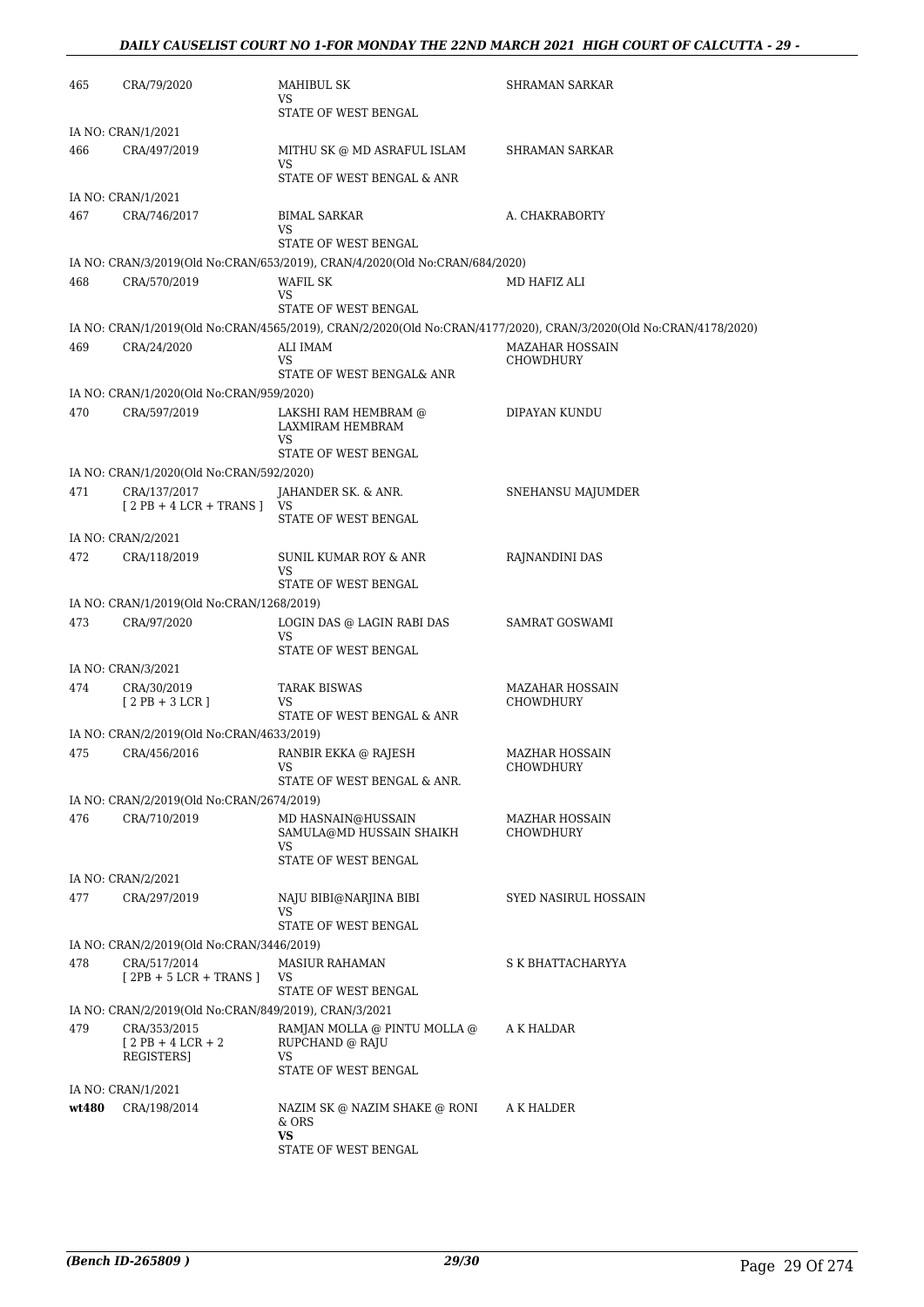#### *DAILY CAUSELIST COURT NO 1-FOR MONDAY THE 22ND MARCH 2021 HIGH COURT OF CALCUTTA - 30 -*

| 481 | CRA/241/2007<br>$[2PB + 4LCR + TRANS]$    | IBRAHIM SHEIKH @ MONDAL<br>VS<br><b>STATE</b>                                       | PRABIR MAJUMDER                      |
|-----|-------------------------------------------|-------------------------------------------------------------------------------------|--------------------------------------|
|     | IA NO: CRAN/3/2021                        |                                                                                     |                                      |
| 482 | CRA/756/2012                              | <b>BACCHU MIR</b><br>VS<br>STATE OF WEST BENGAL                                     | <b>MADHURI DAS</b>                   |
|     | IA NO: CRAN/5/2021                        |                                                                                     |                                      |
| 483 | CRA/217/2010                              | DHARAMCHAND RAJBHAR @ LALLU<br>& ANR<br><b>VS</b><br>STATE OF WEST BENGAL           | NILAKSHI GUPTA                       |
|     | IA NO: CRAN/5/2021                        |                                                                                     |                                      |
| 484 | CRA/359/2011                              | BISWANATH PAHARI @ BISHU<br>PAHARI @ BISWAJIT PAHARI<br>VS.<br>STATE OF WEST BENGAL | PRABIR MAJUMDER                      |
|     |                                           | IA NO: CRAN/3/2015(Old No:CRAN/3513/2015), CRAN/4/2020(Old No:CRAN/3792/2020)       |                                      |
| 485 | CRA/365/2019                              | ABU SATTAR MOLLA @ FULTU<br>VS.<br>STATE OF WEST BENGAL                             | SAIBAL KRISHNA DASGUPTA              |
|     | IA NO: CRAN/1/2019(Old No:CRAN/3978/2019) |                                                                                     |                                      |
| 486 | CRA/48/2017                               | ASHIM GOLDAR & ORS.<br><b>VS</b><br>STATE OF WEST BENGAL                            | <b>UJJAL RAY</b>                     |
|     | IA NO: CRAN/2/2021                        |                                                                                     |                                      |
| 487 | CRA/404/2011<br>$[2PB + 4LCR + TRANS]$    | BHANDUL BAIRAGYA & ANR.<br><b>VS</b><br>STATE OF WEST BENGAL                        | TANMOY CHOWDHURY                     |
|     | IA NO: CRAN/3/2021                        |                                                                                     |                                      |
| 488 | CRA/497/2014                              | TAPAN DAS@TAPU<br>VS.<br>STATE OF WEST BENGAL                                       | KALYAN KUMAR<br><b>BHATTACHARJEE</b> |
|     |                                           | IA NO: CRAN/1/2014(Old No:CRAN/3011/2014), CRAN/4/2017(Old No:CRAN/1292/2017)       |                                      |
| 489 | CRA/108/2018                              | <b>BECHURAM BAG</b><br><b>VS</b><br>STATE OF WEST BENGAL                            | S. GANGULY                           |
|     | IA NO: CRAN/1/2018(Old No:CRAN/2672/2018) |                                                                                     |                                      |
|     |                                           | <b>APPLICATION</b>                                                                  |                                      |
| 490 | CRA/247/2017<br>$[2PB + LCR]$             | IYOTI KAMAL GHOSH & ORS.<br>VS<br>$CPTAPP$ $\triangle P$ $MPPCP$ $DPIOAT$           | SUMANTA GANGULY                      |

STATE OF WEST BENGAL

IA NO: CRAN/2/2020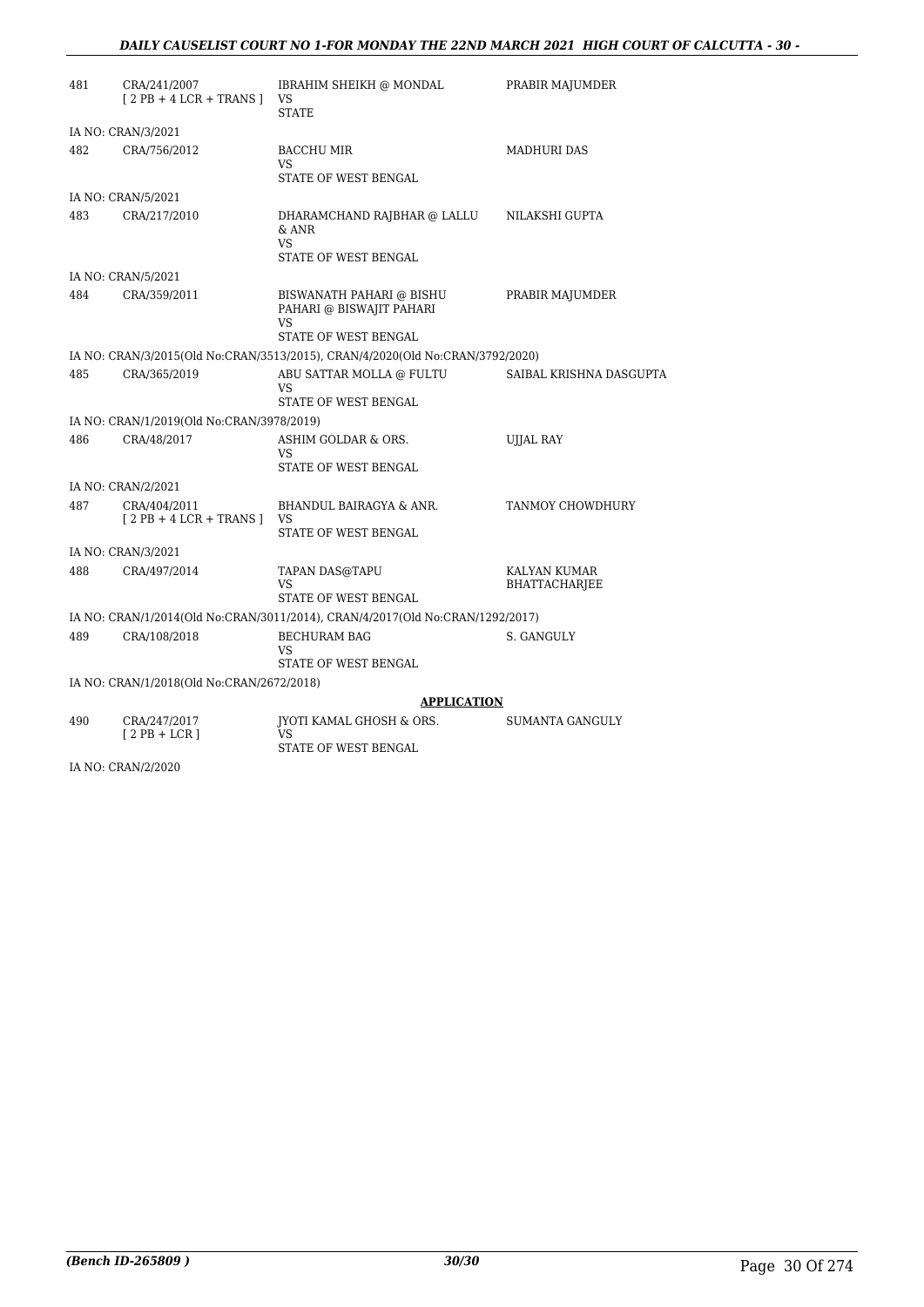

### **Appellate Side**

**DAILY CAUSELIST For Monday The 22nd March 2021**

**COURT NO. 37 DIVISION BENCH (DB - III) AT 10:30 AM HON'BLE JUSTICE I. P. MUKERJI HON'BLE JUSTICE MD. NIZAMUDDIN**

 **(VIA VIDEO CONFERENCE)**

**ON AND FROM TUESDAY, THE 23RD FEBRUARY, 2021 – ROSTER NOTIFIED ON 8TH JANUARY, 2021 IS MODIFIED TO THE FOLLOWING EXTENT :- WILL SIT TOGETHER TO TAKE UP ALL APPEALS UNDER COMMERCIAL COURTS, COMMERCIAL DIVISION AND COMMERCIAL APPELLATE DIVISION OF THE HIGH COURT'S ACT, 2015**

**SPECIAL NOTE: (1) IF THERE IS NO COMMERCIAL COURT MATTER THEN MENTIONING OF COMMERCIAL COURT MATTERS WILL BE ENTERTAINED AT COURT NO. 3 ON REGULAR BASIS.**

**(2) COMMERCIAL COURT SHALL NOT SIT AT COURT NO. 37 IF THERE IS NO COMMERCIAL COURT MATTER IN THE LIST.** 

**APPELLATE SIDE COMMERCIAL MATTERS WILL BE TAKEN UP ON EVERY TUESDAY AND THURSDAY NOT LATER THAN 1 P.M.**

**ORIGINAL SIDE COMMERCIAL MATTERS WILL BE TAKEN UP ON EVERY MONDAY, WEDNESDAY AND FRIDAY NOT LATER THAN 1 P.M.**

**NOTE: MATTERS WILL BE TAKEN UP THROUGH PHYSICAL HEARING ONLY WHEN BOTH THE PARTIES ARE AGREED.**

|   |                                            | <b>FOR HEARING</b>                                                                       |                       |
|---|--------------------------------------------|------------------------------------------------------------------------------------------|-----------------------|
|   | FMAT/313/2020<br>$[+4$ PBS] $[23.03.2021]$ | M/S S.B.I.W STEELS (PRIVATE) LIMITED<br>VS<br>STEEL AUTHORITY OF INDIA LIMITED<br>(SAIL) | DIPAL DEY             |
| 2 | FMAT/439/2020<br>$[-2$ PBS] $[23.03.2021]$ | corpus management conosultattion pvt<br>iltd<br>VS<br>sudipta bal                        | samik sarkar          |
| 3 | FMAT/57/2021<br>[+10 PBS] [23.03.2021]     | STAR TRACK AGENCY PRIVATE<br>LIMITED<br>VS<br>EFCALON TIE UP PRIVATE LIMITED             | SANDIP AGARWAL        |
| 4 | FMAT/87/2021<br>f+6 PBS1 [23.03.2021]      | STAR TRACK AGENCY PVT LTD<br>VS<br>EFCALON TIE UP PVT LTD                                | <b>SANDIP AGARWAL</b> |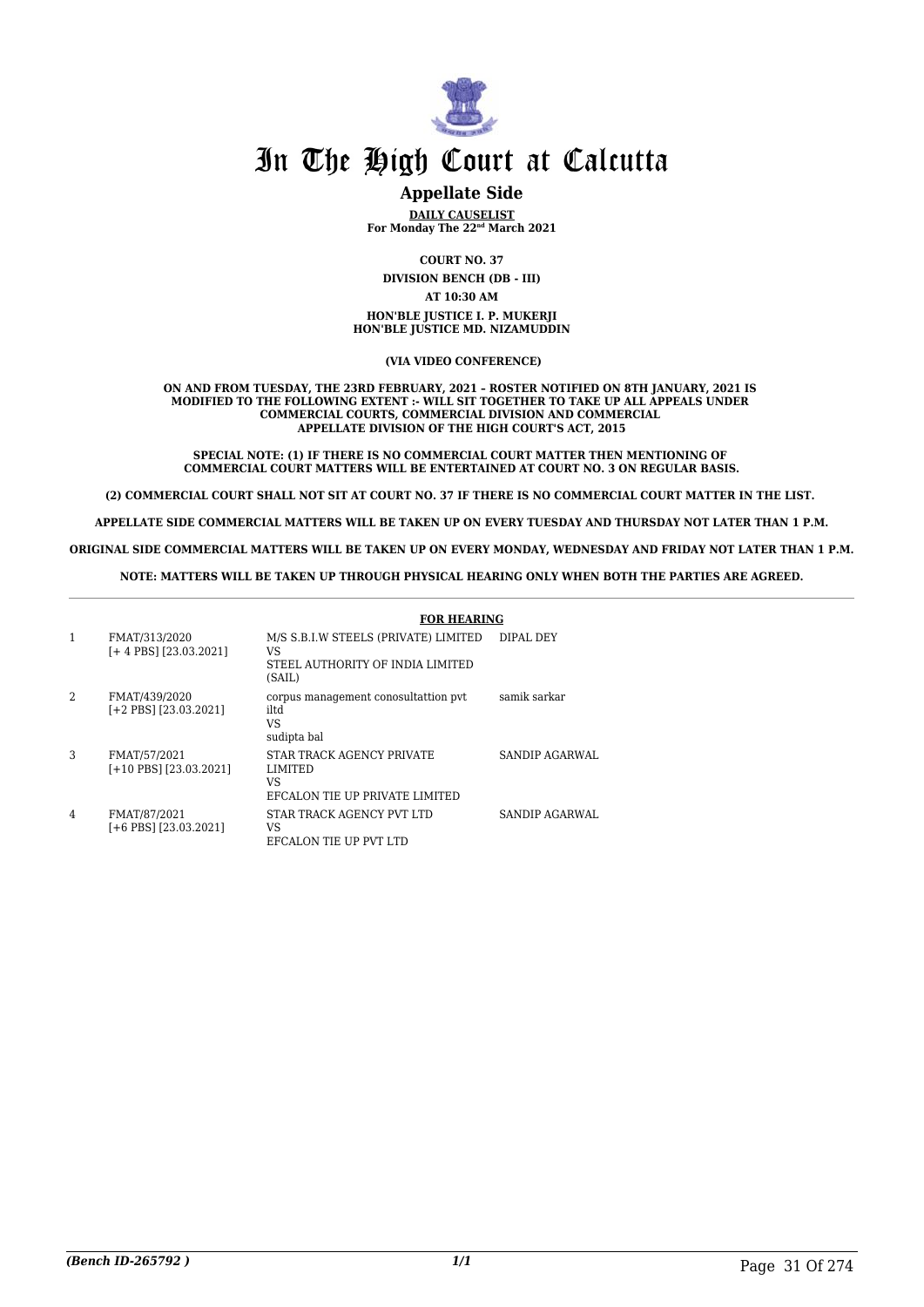

### **Appellate Side**

**DAILY CAUSELIST For Monday The 22nd March 2021**

**COURT NO. 3**

**DIVISION BENCH (DB - III)**

**AT 10:30 AM HON'BLE JUSTICE I. P. MUKERJI HON'BLE JUSTICE MD. NIZAMUDDIN**

 **(VIA VIDEO CONFERENCE)**

**ON AND FROM MONDAY, THE 11TH JANUARY 2021 - AFTER COMPLETION OF COMMERCIAL APPELLATE DIVISION BENCH – WILL TAKE UP APPEALS UNDER ARBITRATION ACT, 1940 AND ARBITRATION & CONCILIATION ACT, 1996, INCLUDING APPLICATIONS CONNECTED THERETO;**

**HEARING OF WRIT APPEALS IRRESPECTIVE OF CLASSIFICATION INCLUDING APPLICATIONS CONNECTED THERETO.**

**AND**

**ON AND FROM MONDAY, 8TH MARCH, 2021 TO MONDAY, 22ND MARCH, 2021 – IN ADDITION TO THEIR OWN LIST AND DETERMINATION, WILL TAKE UP THE LIST AND DETERMINATION OF HON'BLE JUSTICE RAJESH BINDAL AND HON'BLE JUSTICE ANIRUDDHA ROY.**

**ON AND FROM 01.02.2021 APPELLATE SIDE MATTERS WILL BE TAKEN UP FROM 3:00 P.M. OR IMMEDIATELY AFTER EXHAUSTION OF ORIGINAL SIDE LIST.** 

**SPECIAL NOTE: (1) IF THERE IS NO COMMERCIAL COURT MATTER THEN MENTIONING OF COMMERCIAL COURT MATTERS WILL BE ENTERTAINED AT COURT NO. 3 ON REGULAR BASIS.**

**(2) COMMERCIAL COURT SHALL NOT SIT AT COURT NO. 37 IF THERE IS NO COMMERCIAL COURT MATTER IN THE LIST.** 

#### **(3) MENTIONING WILL BE ENTERTAINED ONLY ON MONDAYS.**

**NOTE: MATTERS WILL BE TAKEN UP THROUGH PHYSICAL HEARING ONLY WHEN BOTH THE PARTIES ARE AGREED.**

|                |                                  | <b>TO BE MENTIONED</b>                                                                                    |                        |
|----------------|----------------------------------|-----------------------------------------------------------------------------------------------------------|------------------------|
| $\mathbf{1}$   | WP.ST/1607/2008<br>CAN/9835/2015 | SRI NIRMAL KUMAR CHOWDHURY<br>VS.<br>STATE OF WEST BENGAL & ORS                                           | MONIKA GHOSH           |
| $\overline{2}$ | WP.CT/166/2015                   | UNION OF INDIA & ORS<br>VS.<br>BARUN KUMAR SAR & ORS                                                      | <b>SWAPAN BANERJEE</b> |
|                |                                  | <b>APPLICATION</b>                                                                                        |                        |
| 3              | MAT/472/2020                     | M/S CAVALIER ENTERPRISES PVT<br>LTD & ANR<br>VS.<br>THE KOLKATA MUNICIPAL<br><b>CORPORATION &amp; ORS</b> | <b>SUMANTA BISWAS</b>  |
|                | IA NO: CAN/3/2020                |                                                                                                           |                        |
| 4              | FMAT/153/2021                    | CHITRA DAS PARUI AND ORS<br>VS.<br>SIPRA CHAKRABORTY                                                      | Sobhan Majumder        |
|                | IA NO: CAN/1/2021, CAN/2/2021    |                                                                                                           |                        |
| 5              | FMAT/174/2021                    | ANWARUL ISLAM @ SHAIKH<br>ANWARUL ISLAM AND ANR<br>VS.<br>EJAZ AHMED AND ORS                              | MD. SHAFIUL ALAM       |
|                | IA NO: CAN/1/2021                |                                                                                                           |                        |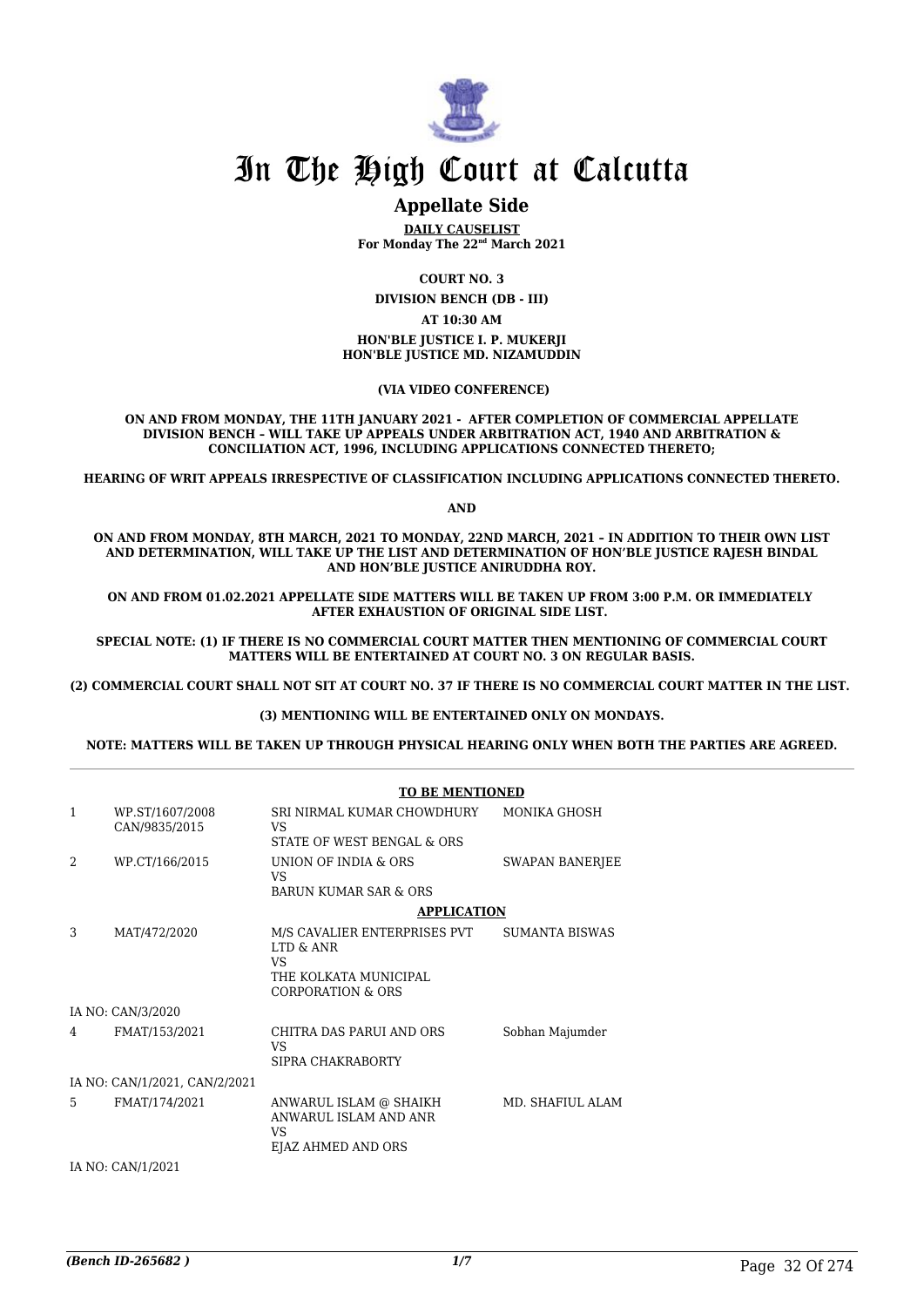| 6   | FMAT/175/2021                                       | ANWARUL ISLAM @ SHAIKH<br>ANWARUL ISLAM AND ANR<br><b>VS</b>                   | MD. SHAFIUL ALAM                                                                                             |
|-----|-----------------------------------------------------|--------------------------------------------------------------------------------|--------------------------------------------------------------------------------------------------------------|
|     |                                                     | MAIMUNA IOBAL AND ANR                                                          |                                                                                                              |
|     | IA NO: CAN/1/2021                                   |                                                                                |                                                                                                              |
| 7   | RVW/63/2019                                         | SMT PAPIYA MUKHERJEE<br><b>VS</b>                                              | KRISHNA PADA SANTRA                                                                                          |
|     |                                                     | THE MANAGING COMMITTEE,<br>KANCHANPARA INDIAN GIRLS H.S.<br>& ORS              |                                                                                                              |
|     | IA NO: CAN/1/2019(Old No:CAN/3163/2019)             |                                                                                |                                                                                                              |
|     |                                                     | <b>FOR HEARING</b>                                                             |                                                                                                              |
| 8   | FMAT/376/2019<br>TOP                                | PAM DEVELOMENTS PVT. LTD.<br><b>VS</b>                                         | AMRITAM MANDAL                                                                                               |
|     |                                                     | STATE OF WEST BENGAL & ANR                                                     |                                                                                                              |
| wt9 | COT/54/2019                                         | STATE OF W B & ANR<br><b>VS</b>                                                | MANALI ALI                                                                                                   |
|     |                                                     | PAM DEVELOPMENTS PVT LTD                                                       |                                                                                                              |
| 10  | FMA/1201/2009                                       | SWAPNA ATTA & ORS.<br>VS.<br>STATE OF WB & ORS.                                | PRASUN GHOSH                                                                                                 |
| 11  | MAT/759/2014                                        | <b>MATIUR RAHAMAN</b>                                                          | <b>GOLAM MASTAFA</b>                                                                                         |
|     | $(P-I+OS+2PBs.)$                                    | VS.                                                                            |                                                                                                              |
|     |                                                     | MD. ABDUL KHAYAR & ORS                                                         |                                                                                                              |
|     | IA NO: CAN/1/2014(Old No:CAN/5901/2014)             |                                                                                |                                                                                                              |
| 12  | WPLRT/26/2020                                       | DINESH AGARWAL<br><b>VS</b><br>STATE OF WEST BENGAL & ORS                      | DINESH AGARWAL                                                                                               |
| 13  | MAT/759/2020                                        | RASHMI METALIKS LIMITED AND                                                    | <b>SHIVANGI THARD</b>                                                                                        |
|     |                                                     | <b>ANOTHER</b><br><b>VS</b>                                                    |                                                                                                              |
|     |                                                     | UNION OF INDIA AND ORS.                                                        |                                                                                                              |
| 14  | FMA/952/2019                                        | RASHMI METALIKS LIMITED & ANR<br>VS<br>UNION OF INDIA & ORS                    | <b>SHIVANGI THARD</b>                                                                                        |
|     |                                                     | CAN/5/2020(Old No:CAN/3267/2020), CAN/7/2020(Old No:CAN/3331/2020), CAN/8/2020 | IA NO: CAN/2/2020(Old No:CAN/1458/2020), CAN/3/2020(Old No:CAN/3025/2020), CAN/4/2020(Old No:CAN/3266/2020), |
| 15  | MAT/1185/2019                                       | S.B MODERN HIGH SCHOOL &                                                       | <b>BISWAJIT DAS</b>                                                                                          |
|     | (2PBs.)                                             | ANR.<br><b>VS</b>                                                              |                                                                                                              |
| 16  | MAT/1529/2018                                       | KAMALA KANT SINGH & ORS.<br>PRABAR GANGULY                                     |                                                                                                              |
|     |                                                     | VS.<br>STATE OF WEST BENGAL & ORS                                              | TAPAN ROY                                                                                                    |
|     | IA NO: CAN/6/2020(Old No:CAN/5834/2020)             |                                                                                |                                                                                                              |
| 17  | FMA/3534/2014                                       | CHITTARANJAN BAIDYA                                                            | <b>SOURAV MITRA</b>                                                                                          |
|     | $(P-I+OB+2nd$ ].                                    | VS.                                                                            |                                                                                                              |
|     | Copy+2PBs.)                                         | DIPANKAR MANDAL & ORS                                                          |                                                                                                              |
|     |                                                     | IA NO: CAN/1/2014(Old No:CAN/2703/2014), CAN/3/2014(Old No:CAN/2711/2014)      |                                                                                                              |
| 18  | FMA/803/2019                                        | AJIJUL ISLAM & ANR<br><b>VS</b><br>STATE OF WEST BENGAL & ORS                  | ANINDA BHATTACHARYA                                                                                          |
|     | IA NO: CAN/1/2019(Old No:CAN/7589/2019), CAN/2/2020 |                                                                                |                                                                                                              |
| 19  | MAT/1918/2019                                       | SUMON ROY                                                                      | ANINDA BHATTACHARYA                                                                                          |
|     |                                                     | <b>VS</b><br>STATE OF WEST BENGAL & ORS                                        |                                                                                                              |
| 20  | MAT/341/2020                                        | CENTRAL MODEL SCHOOL,<br><b>BARRACKPORE</b><br><b>VS</b>                       | MUNMUN TEWARY                                                                                                |
|     |                                                     | DEFENCE ESTATE OFFICER,<br>KOLKAT                                              |                                                                                                              |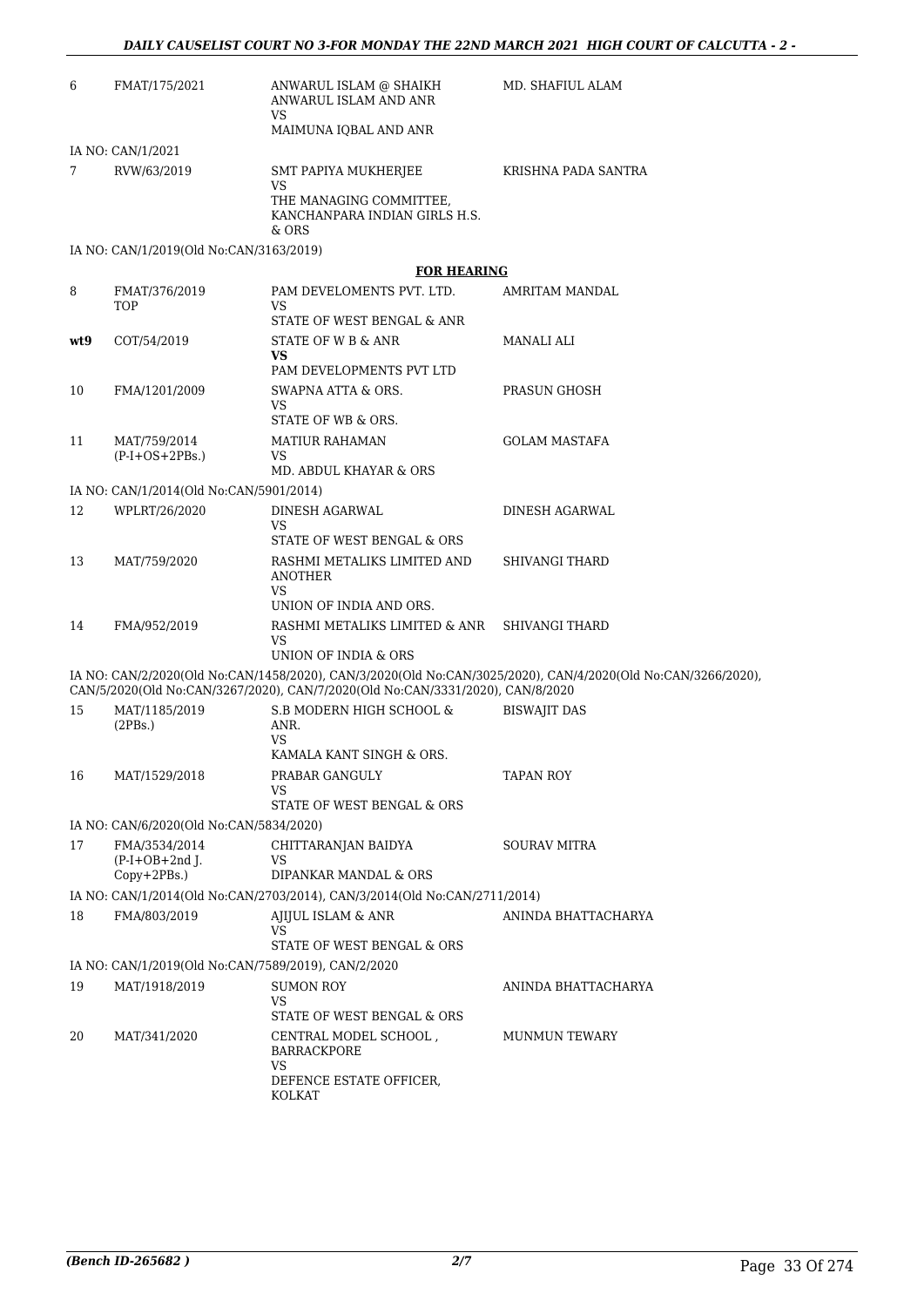| 21   | MAT/1092/2015                                       | THE STATE OF WEST BENGAL &<br><b>ORS</b><br>VS                                                            | SULAGNA BHATTACHARYA    |
|------|-----------------------------------------------------|-----------------------------------------------------------------------------------------------------------|-------------------------|
|      |                                                     | AVRADIPTA SINHA & ORS                                                                                     |                         |
|      | IA NO: CAN/1/2015(Old No:CAN/7797/2015)             |                                                                                                           |                         |
| 22   | FMA/79/2020                                         | SREE SREE BANESWAR SHIB<br>THAKUR SHEBAIT ESTATE<br>VS                                                    | PARTHA CHAKRABORTY      |
| 23   | MAT/1458/2018                                       | KMC & ORS.<br>IRC NATURAL RESOURCES P. LTD.<br>& ANR.                                                     | RAJESH UPADHYAY         |
|      |                                                     | VS<br>STATE OF WEST BENGAL & ORS.                                                                         |                         |
| 24   | CPAN/433/2020                                       | ARANI MUKHOPADHYAY<br>VS                                                                                  | NIBEDITA MUKHERJEE      |
|      |                                                     | NAVENDU RAI                                                                                               |                         |
|      | IA NO: CAN/1/2020                                   |                                                                                                           |                         |
|      | wt25 FMA/1756/2019                                  | ARANI MUKHOPADHYAAY<br>VS<br><b>EMPLOYEES PROVIDENT FUND</b><br>ORGANAIZATION & ORS                       | NIBEDITA MUKHERJEE      |
| 26   | FMA/178/2019                                        | UNION OF INDIA & ORS<br>VS                                                                                | DEBJANI GHOSAL          |
|      |                                                     | <b>SMT PRAMILA DEVI</b>                                                                                   |                         |
|      | IA NO: CAN/2/2018(Old No:CAN/2088/2018), CAN/4/2020 |                                                                                                           |                         |
| 27   | MAT/663/2018                                        | DR BASUDEB DASGUPTA & ORS<br>VS<br>STATE OF WEST BENGAL & ORS                                             | RANAJIT CHATTERJEE      |
| wt28 | MAT/867/2018                                        | STATE OF W B & ANR<br>VS                                                                                  | LAL MOHAN BASU          |
| 29   | FMA/231/2012                                        | DR BASUDEB DASGUPTA & ORS<br><b>STATE &amp; ORS</b><br>VS<br>ASGAR ALI & ORS                              | KANAILAL SAMANTA        |
|      | IA NO: CAN/4/2020(Old No:CAN/967/2020)              |                                                                                                           |                         |
|      | wt30 FMA/902/2007                                   | UTTAM KR. SAHA & ORS<br>VS                                                                                | <b>ABHIJIT BASU</b>     |
|      |                                                     | ASGAR ALI                                                                                                 |                         |
|      | IA NO: CAN/4/2008(Old No:CAN/10346/2008)            |                                                                                                           |                         |
| 31   | MAT/930/2018                                        | ALI MAHAMMAD<br>VS<br>STATE OF WEST BENGAL & ORS                                                          | <b>ANUSUYA BANERJEE</b> |
|      |                                                     | IA NO: CAN/6/2020(Old No:CAN/4829/2020), CAN/7/2020(Old No:CAN/4831/2020), CAN/8/2020                     |                         |
| 32   | MAT/715/2019                                        | THE MANAGING COMMITTEE,<br><b>BASUDEBPUR HIGH SCHOOL &amp;</b><br>ANR<br>VS<br>STATE OF WEST BENGAL & ORS | <b>SUBHAS JANA</b>      |
| 33   | MAT/1355/2018<br>$(P-I+OS+2nd$ J.                   | <b>ARINDAM SAHA</b><br>VS                                                                                 | MAHABOOB AHMED          |
|      | Copy+2PBS)                                          | INDIAN OIL CORP LTD & ORS                                                                                 |                         |
| 34   | MAT/508/2019                                        | THE STATE OF WEST BENGAL &<br><b>ORS</b><br>VS                                                            | TAPATI SAMANTA          |
|      |                                                     | SMT RAJ KISHORI RAO & ORS                                                                                 |                         |
| 35   | FA/171/2007                                         | INDRANI MUKHERJEE & ORS.<br>VS                                                                            | DEBDUTTA BASU           |
|      |                                                     | SANTA DEVI SETHIA                                                                                         |                         |
|      | IA NO: CAN/1/2007(Old No:CAN/3795/2007)             |                                                                                                           |                         |
| 36   | MAT/772/2012                                        | AIR INDIA LTD.<br>VS<br>ALOK KUMAR KAR & ORS                                                              | SOURAV CHAKRABORTY      |
|      |                                                     | IA NO: CAN/1/2012(Old No:CAN/8124/2012), CAN/2/2017(Old No:CAN/11958/2017)                                |                         |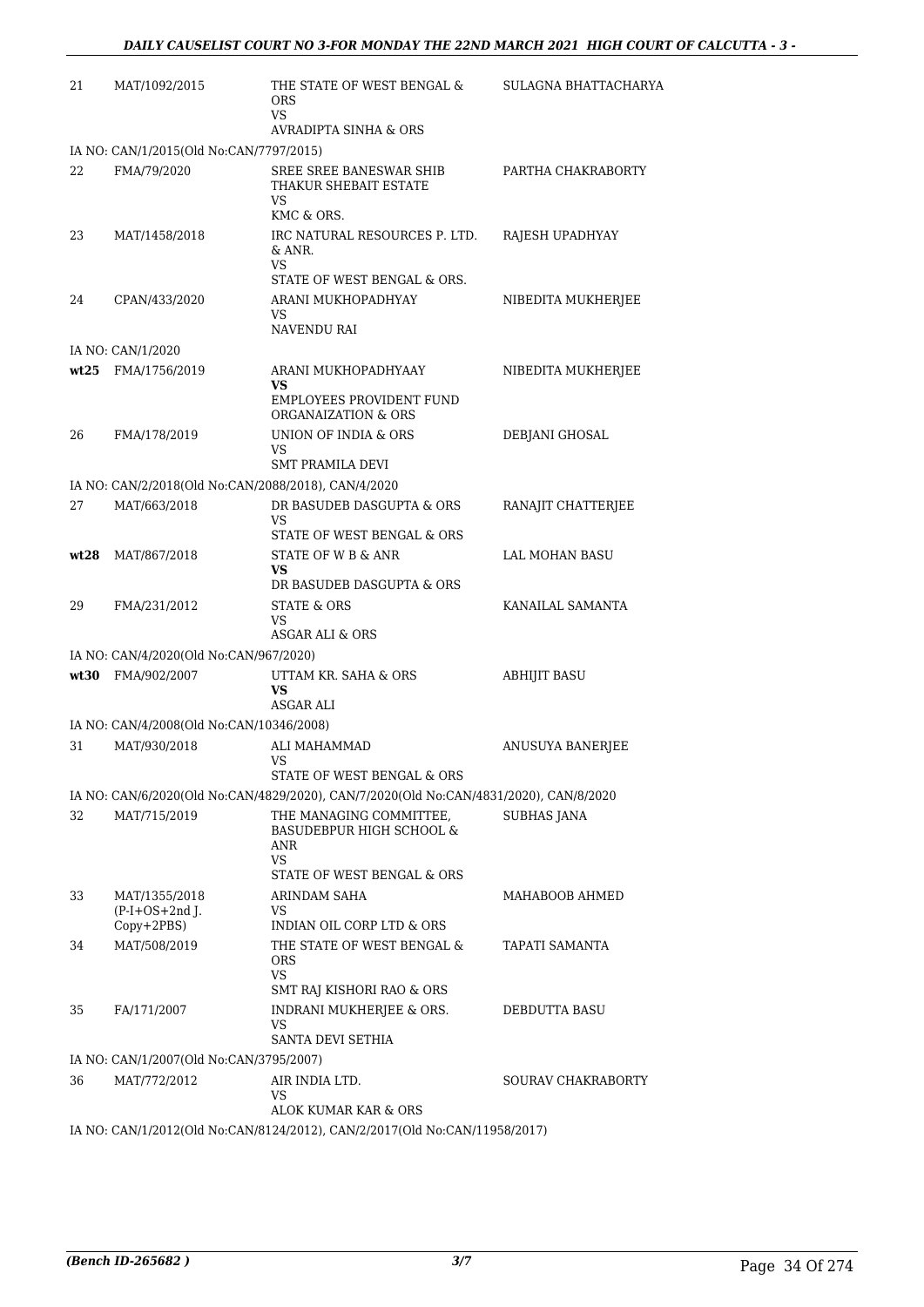| 37   | MAT/1820/2013<br>$(P-I+OB+2nd J. Copy)$                  | ARUN KR. MANNA & ORS<br>VS<br>STATE OF WEST BENGAL & ORS          | SYED ZULFIKAR ALI            |
|------|----------------------------------------------------------|-------------------------------------------------------------------|------------------------------|
|      | IA NO: CAN/1/2013(Old No:CAN/12485/2013)                 |                                                                   |                              |
| 38   | FMA/2147/2018                                            | NORTH BENGAL STATE<br>TRANSPORT CORPORATION & ORS                 | S. NAYAK                     |
|      |                                                          | VS<br>SANJOY KUNDU & ORS                                          |                              |
| wt39 | FMA/2148/2018                                            | <b>NBSTC &amp; ORS</b><br>VS<br>7TH INDUSTRIAL TRIBUNAL & ORS     | S. NAYAK                     |
| 40   | FMA/306/2019                                             | NTPC LTD<br><b>VS</b>                                             | UTAM KUMAR MONDAL            |
|      |                                                          | DR TEJ NARAYAN SINGH TARUN &<br>ORS                               |                              |
|      |                                                          | IA NO: CAN/5/2021, CAN/6/2021, CAN/7/2021, CAN/8/2021, CAN/9/2021 |                              |
| 41   | FA/146/2005                                              | SAMBHU NATH MITRA & ANR.<br>VS<br>KHAITAN CONSULTANTS LTD.        | PARTHA PRATIM ROY            |
|      | wt42 FA/147/2005                                         | SULATA DE & ORS.<br>VS                                            | <b>ARNAB ROY</b>             |
|      |                                                          | KHAITAN CONSULTANTS LTD.                                          |                              |
|      | IA NO: CAN/3/2019(Old No:CAN/11626/2019)                 |                                                                   |                              |
|      | wt43 FA/148/2005                                         | ANIL KANTI ROY CHOWDHURY<br>VS                                    | TIRTHANKARR DAS              |
| 44   | FMA/339/2020                                             | KHAITAN CONSULTANTS LTD.<br>RAJU MISHRA & ORS.                    | DURGA SANKAR MULLICK         |
|      | $(P-I+OB+2nd$ J.<br>Copy+2PBs.)                          | VS<br>UNION OF INDIA & ORS.                                       |                              |
| 45   | FAT/378/2018                                             | JHARNA ROY<br>VS                                                  | SONI OJHA                    |
|      |                                                          | SUDIPTA ROY & ANR                                                 |                              |
| 46   | IA NO: CAN/5/2020(Old No:CAN/2853/2020)<br>MAT/1748/2019 | THE PRESIDENT, MANAGING,                                          | <b>GOURANGA KUMAR DAS</b>    |
|      | (Assign Matter)                                          | CHANDPUR HIGH SCHOOL<br>VS<br>PARTHA PATIM BISWAS & ORS           |                              |
|      | IA NO: CAN/1/2020(Old No:CAN/414/2020)                   |                                                                   |                              |
| 47   | FMA/2233/2014                                            | TAPAN KUAMR BANERJEE<br>VS<br>STATE OF WEST BENGAL & ORS          | TANUJA BASAK                 |
|      | IA NO: CAN/2/2014(Old No:CAN/6871/2014)                  |                                                                   |                              |
| 48   | FMA/828/2015<br>$+2$ PBS                                 | SUSHEN CHANDRA ROY<br>VS                                          | TANUJA BASAK                 |
|      |                                                          | STATE OF WEST BENGAL & ORS                                        |                              |
| 49   | FMA/834/2015                                             | SUBHRA KETAN HALDER<br>VS<br>STATE OF WEST BENGAL & ORS           | <b>GAZI FARUQUE HOSSSAIN</b> |
| 50   | FMA/1281/2016                                            | ASHOK KR. MAHANTA                                                 | SUPRIYO CHATTOPADHYAY        |
|      | $(P-I+OB+2nd)$ .<br>Copy+2PBs.)                          | VS<br>THE CENTRAL BANK OF INDIA &<br>ORS.                         |                              |
| 51   | FMA/2274/2016                                            | UNION OF INDIA & ORS                                              | APARNA BANERJEE              |
|      | $(P-I+OB+2nd$ J.<br>$Copy+2PBs.$ )                       | VS<br><b>GOUTAM RAM</b>                                           |                              |
|      | IA NO: CAN/2/2016(Old No:CAN/1905/2016)                  |                                                                   |                              |
| 52   | MAT/967/2018                                             | MIRA SARKAR<br>VS                                                 | <b>GOBINDA C BAIDYA</b>      |
| 53   | FMA/4416/2016                                            | STATE OF WEST BENGAL & ORS<br>THE STATE OF W.B. & ORS<br>VS       | SOMNATH NASKAR               |
|      |                                                          | KHABIRUDDIN AHMED & ORS                                           |                              |

IA NO: CAN/2/2016(Old No:CAN/602/2016), CAN/3/2018(Old No:CAN/10249/2018)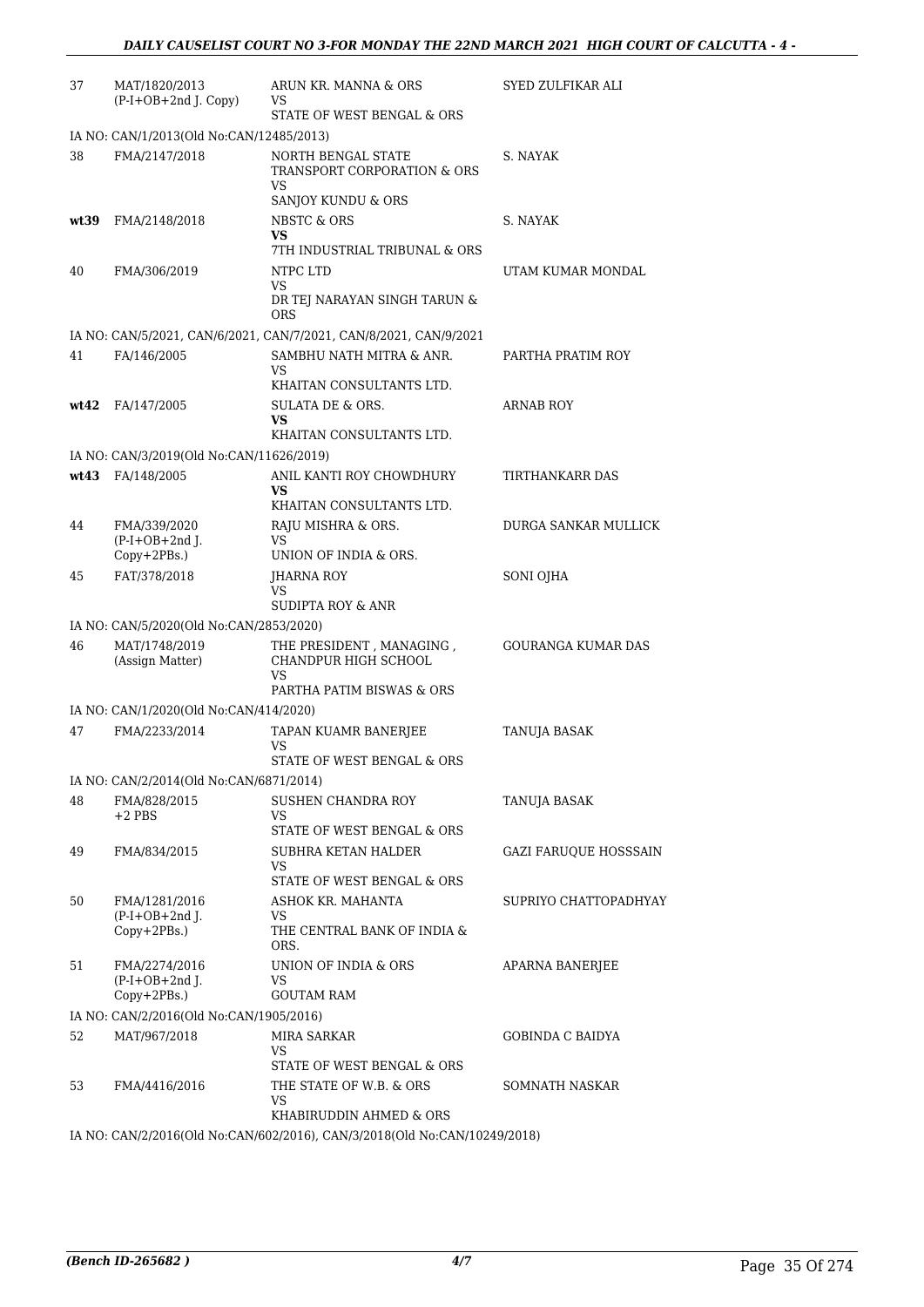| 54 | FMA/559/2018                                       | BONGAON CENTRAL COOPERATIVE<br>MARKETING SOCIETY LTD.<br>VS        | RAMESH DHARA        |
|----|----------------------------------------------------|--------------------------------------------------------------------|---------------------|
|    |                                                    | STATE OF WEST BENGAL & ORS.                                        |                     |
|    | IA NO: CAN/1/2017(Old No:CAN/11180/2017)           |                                                                    |                     |
| 55 | FMA/620/2018                                       | STATE OF WEST BENGAL & ORS<br>VS                                   | PINAKI DHOLE        |
|    |                                                    | <b>SEFALI JANA &amp; ORS</b>                                       |                     |
|    | IA NO: CAN/1/2017(Old No:CAN/7452/2017)            |                                                                    |                     |
| 56 | MAT/1375/2018<br>$(P-I+OS+2nd J.Copy) + 2$<br>PBs. | EASTERN COALFIELDS LTD<br>VS.                                      | SANCHITA BARMAN RAY |
|    |                                                    | GOURINATH BANERJEE & ORS                                           |                     |
| 57 | FMA/2045/2018<br>$(P-I+OB+2nd$ J.<br>Copy+4PBs.)   | PROVAT RANJAN BISWAS<br>VS<br>RANJIT KUMAR RISHI & ORS             | R. DHARA            |
| 58 | FA/154/2019                                        | RAM CHANDRA PRASAD<br>VS                                           | S C PRASAD          |
|    |                                                    | STATE OF BIHAR & ORS                                               |                     |
|    | IA NO: CAN/2/2019(Old No:CAN/4529/2019)            |                                                                    |                     |
| 59 | FMA/686/2019<br>$(P-I+OB+2nd$ J.                   | <b>BINAY KUMAR</b><br>VS.                                          | ARUNAVA GANGULY     |
|    | Copy+2PBs.)                                        | EASTERN COAL FIELDS LIMITED &<br><b>ORS</b>                        |                     |
| 60 | FMA/718/2019<br>$+2$ PBs.                          | KUMAR MUKHOPADHYAY<br><b>VS</b>                                    | K.P. MUHURI         |
|    |                                                    | STATE OF WEST BENGAL & ORS                                         |                     |
|    | IA NO: CAN/1/2019(Old No:CAN/331/2019)             |                                                                    |                     |
|    | wt61 FMA/719/2019                                  | KUMAR MUKHOPADHYAY<br>VS<br>STATE OF WEST BENGAL & ORS             | K.P. MUHURI         |
|    | IA NO: CAN/1/2019(Old No:CAN/332/2019)             |                                                                    |                     |
| 62 | MAT/812/2019                                       | BHARAT COKING COAL LTD. &                                          | ARITRA GHOSH        |
|    |                                                    | ORS.<br>VS.                                                        |                     |
|    |                                                    | RS FUEL P. LTD. & ORS.                                             |                     |
| 63 | FMA/985/2019<br>$(P-I+OS+2nd)$ .                   | SIPRA KHAN<br>VS.                                                  | <b>GOUTAM DEY</b>   |
|    | Copy+2PBs.)                                        | HPCL & ORS.                                                        |                     |
| 64 | FMA/1154/2019                                      | JATINDRA NATH DAS                                                  | KRISHNENDU BERA     |
|    | (P-I+OB+2nd J. Copy)                               | VS<br>STATE OF WEST BENGAL & ORS                                   |                     |
| 65 | MAT/1213/2019                                      | AVIJIT DAS                                                         | PAPPU ADHIKARI      |
|    |                                                    | VS                                                                 |                     |
|    |                                                    | <b>W.B. SURFACE TRANSPORT</b><br><b>CORPORATION LTD. &amp; ORS</b> |                     |
| 66 | FMA/845/2019                                       | KARTICK CHANDRA GHOSH<br>VS.                                       | ASOK KUMAR JANA     |
|    |                                                    | UNION OF INDIA & ORS                                               |                     |
| 67 | MAT/1427/2019                                      | KHIZIR HAYAT                                                       | SK SAMIM AKHTER     |
|    | $Pt-I+O.S.+2nd J.$<br>Copy+4PBs.)                  | VS.<br>STATE OF WEST BENGAL & ORS                                  |                     |
| 68 | FMA/1657/2019                                      | SRIJIB KUMAR PATRA                                                 | <b>SUBHAS JANA</b>  |
|    |                                                    | VS<br>UNION OF INDIA & ORS                                         |                     |
| 69 | FMA/73/2020                                        | INDIAN OIL CORPORATIONN                                            | MANWENDRA SINGH     |
|    | $(P-I+OB+2nd$ J.<br>Copy+2PBs.)                    | <b>LIMITED &amp; ORS</b><br>VS.                                    | YADAV               |
|    |                                                    | M/S ROY & COMPANY & ORS                                            |                     |
| 70 | MAT/190/2020                                       | RAMANUJ MUKHOPADHYAY<br>VS<br>STATE OF WEST BENGAL                 | ANINDA BHATTACHARYA |
| 71 | MAT/668/2020                                       | BHARAT COKING COAL LTD                                             | PRODYOT KR DAS      |
|    |                                                    | VS<br>DHANESWAR PANDEY ANDORS                                      |                     |
|    |                                                    |                                                                    |                     |

IA NO: CAN/1/2020, CAN/2/2020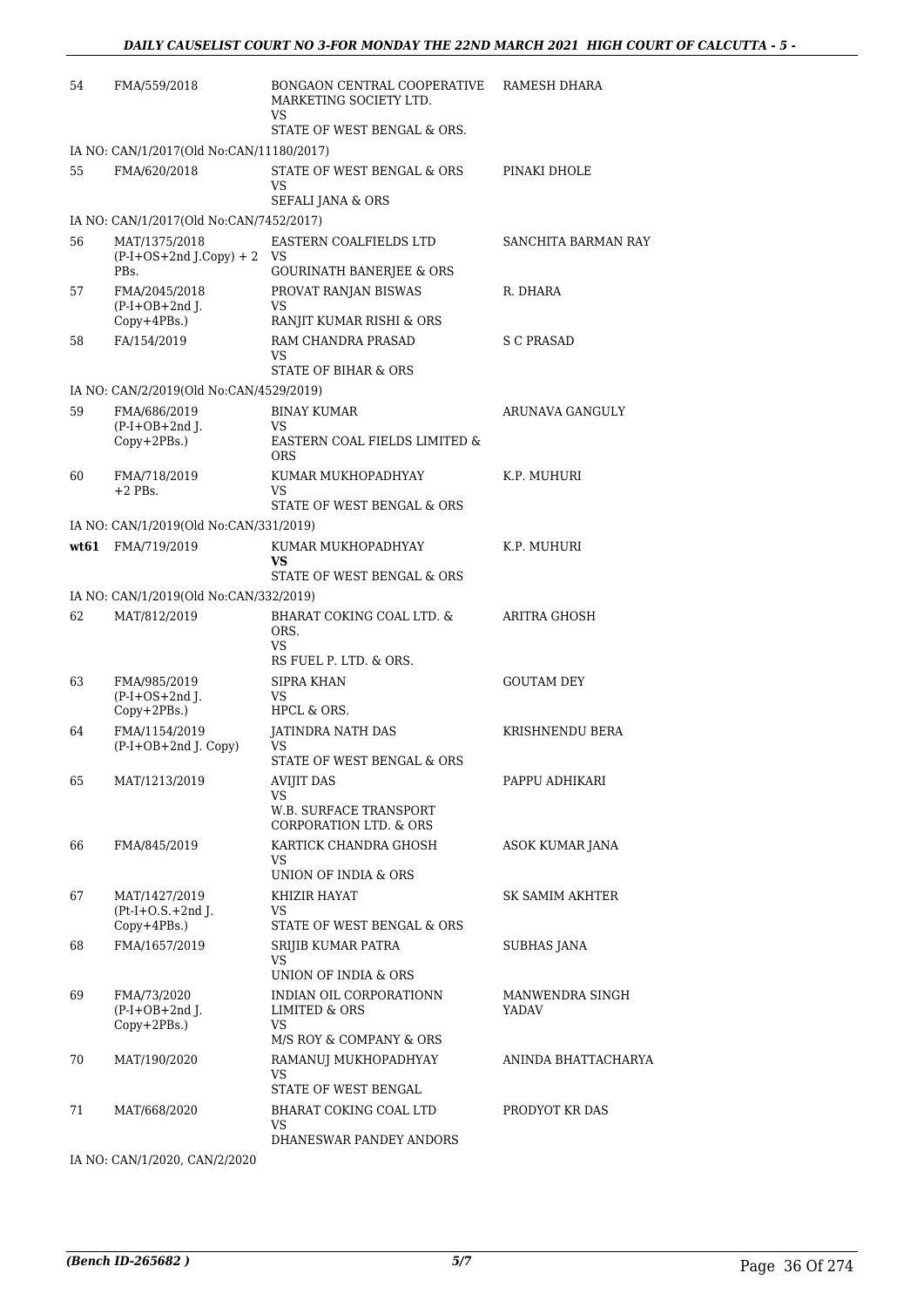| 72 | FMA/1301/2011                           | SATYENDRA TIWARY & ORS<br>VS                                                                     | ABHA SINGH                                                                                                               |
|----|-----------------------------------------|--------------------------------------------------------------------------------------------------|--------------------------------------------------------------------------------------------------------------------------|
|    |                                         | <b>SARVESHWAR TIWARY &amp; ORS</b>                                                               |                                                                                                                          |
|    |                                         |                                                                                                  | IA NO: CAN/3/2019(Old No:CAN/8963/2019), CAN/4/2019(Old No:CAN/8965/2019), CAN/5/2019(Old No:CAN/12734/2019)             |
| 73 | FMA/1517/2011                           | NATIONAL INSTITE OF<br>TECHNOLOGY<br>VS<br><b>BIJOY KRISHNA DAS &amp; ORS</b>                    | <b>ARUNAVA BANERJEE</b>                                                                                                  |
|    | CAN/7/2019(Old No:CAN/12320/2019)       |                                                                                                  | IA NO: CAN/2/2011(Old No:CAN/5716/2011), CAN/3/2017(Old No:CAN/6825/2017), CAN/4/2017(Old No:CAN/6857/2017),             |
|    | wt74 FMA/1518/2011                      | NATIONAL INSTITUTE OF<br>TECHNOLOGY<br><b>VS</b>                                                 | <b>ARUNAVA BANERJEE</b>                                                                                                  |
|    |                                         | ANANGA MOHAN MAJHI & ORS                                                                         |                                                                                                                          |
|    |                                         |                                                                                                  | IA NO: CAN/2/2011(Old No:CAN/5714/2011), CAN/3/2017(Old No:CAN/6826/2017), CAN/4/2017(Old No:CAN/6855/2017)              |
| 75 | MAT/1426/2018                           | SIDDHARTHA SAMANTA<br>VS                                                                         | SOUMYAJYOTI NANDY                                                                                                        |
|    |                                         | STATE OF WEST BENGAL & ORS                                                                       |                                                                                                                          |
|    | No:CAN/8942/2018)                       |                                                                                                  | IA NO: CAN/1/2015(Old No:CAN/248/2015), CAN/2/2015(Old No:CAN/249/2015), CAN/3/2015(Old No:CAN/250/2015), CAN/4/2018(Old |
|    | wt76 MAT/1428/2018                      | BIDYUT KUMAR PANJA<br>VS                                                                         | SOUMYAJYOTI NANDY                                                                                                        |
|    |                                         | STATE OF WEST BENGAL & ORS                                                                       |                                                                                                                          |
|    | IA NO: CAN/1/2018(Old No:CAN/8934/2018) |                                                                                                  |                                                                                                                          |
|    | wt77 MAT/1429/2018                      | MITHU SENGUPTA(HALDER)<br>VS<br>STATE OF WEST BENGAL & ORS                                       | SOUMYAJYOTI NANDY                                                                                                        |
|    | IA NO: CAN/1/2018(Old No:CAN/8944/2018) |                                                                                                  |                                                                                                                          |
|    | wt78 MAT/1430/2018                      | MOJAMMEL MOLLA                                                                                   | SOUMYAJYOTI NANDY                                                                                                        |
|    |                                         | <b>VS</b><br>STATE OF WEST BENGAL & ORS                                                          |                                                                                                                          |
|    | IA NO: CAN/1/2018(Old No:CAN/8945/2018) |                                                                                                  |                                                                                                                          |
| 79 | MAT/378/2020                            | THE PEERLESS INN<br>VS                                                                           | RANANJAY DE                                                                                                              |
|    |                                         | FIRST LABOUR COURT, GOVT OF<br><b>WEST BENGAL &amp; ORS</b>                                      |                                                                                                                          |
|    | IA NO: CAN/1/2020(Old No:CAN/2615/2020) |                                                                                                  |                                                                                                                          |
| 80 | FMA/2089/2015                           | NIRANJAN SAHOO @ NIRANJAN<br>SAHY & ANR.<br>VS<br>STATE OF WEST BENGAL & ORS                     | KAKALI DATTA                                                                                                             |
|    | IA NO: CAN/1/2015(Old No:CAN/6625/2015) |                                                                                                  |                                                                                                                          |
| 81 | FMA/761/2019                            | <b>AMIT PODDER</b><br>VS<br>THE STATE OF W.B. & ORS                                              | <b>AMLAN KUMAR</b><br>MUKHERJEE                                                                                          |
|    | IA NO: CAN/1/2019(Old No:CAN/3720/2019) |                                                                                                  |                                                                                                                          |
| 82 | MAT/1333/2013                           | STATE OF WEST BENGAL & ANR<br>VS                                                                 | NILOTPAL CHATTERJEE                                                                                                      |
|    |                                         | NARAYAN CH. MONDAL & ORS                                                                         |                                                                                                                          |
|    | IA NO: CAN/1/2013(Old No:CAN/8955/2013) |                                                                                                  |                                                                                                                          |
|    | wt83 FMA/792/2015                       | STATE OF W.B. & ANR<br>VS                                                                        | MD. HASANUZ ZAMAN                                                                                                        |
| 84 | FMA/1213/2010                           | NARAYAN CH. MONDAL & ORS<br><b>SANAT HALDER</b>                                                  | SHAMIM UL BARI                                                                                                           |
|    |                                         | VS<br>STATE OF WEST BENGAL & ORS                                                                 |                                                                                                                          |
| 85 | MAT/38/2019<br>(FILE NOT HERE)          | THE STATE OF WEST BENGAL &<br><b>ORS</b><br><b>VS</b><br>SUPHAL CHANDRA PRAMANIK &<br><b>ORS</b> | AVISHEK PRASAD                                                                                                           |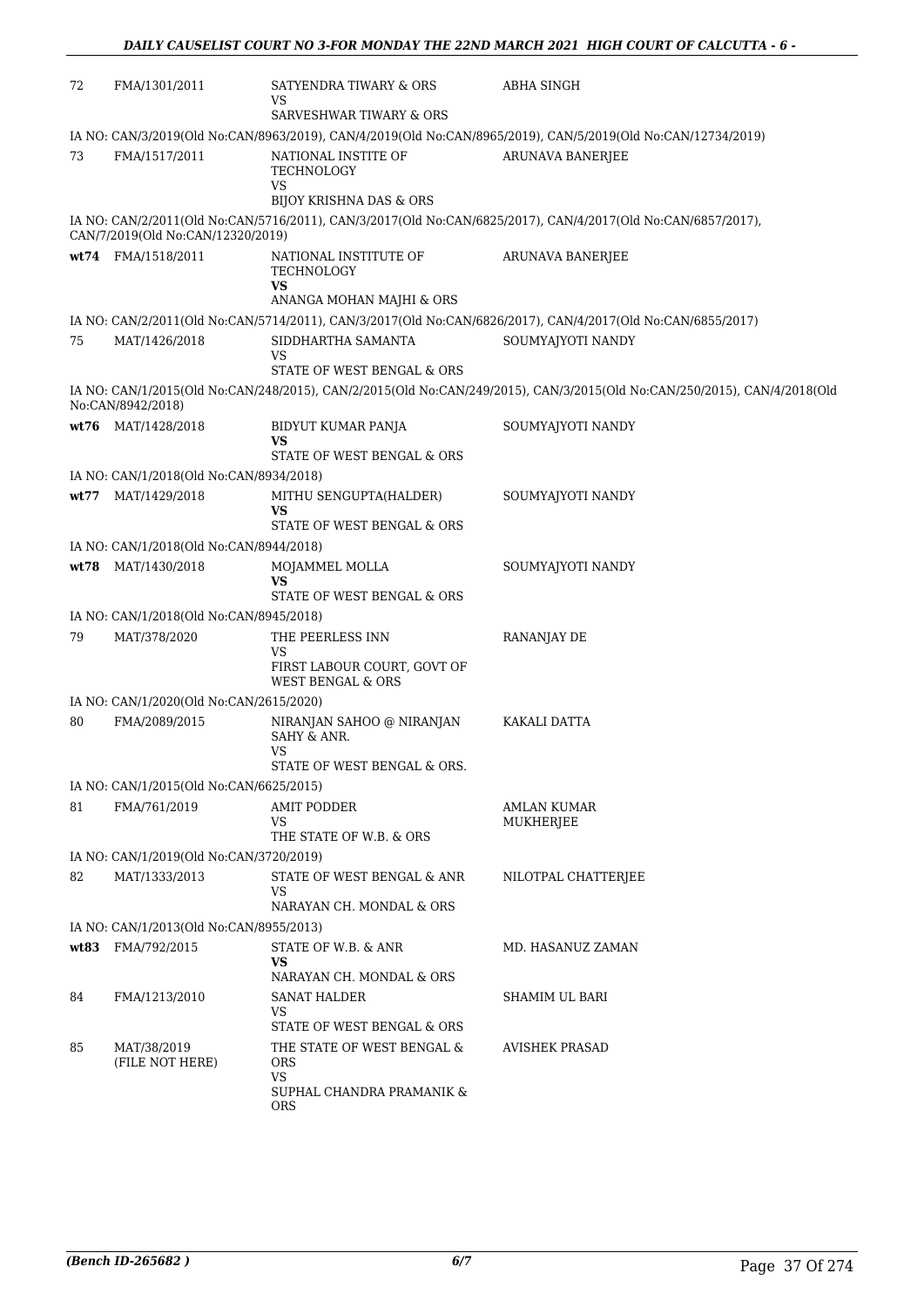| 86 | FMA/1187/2019<br>(Assigned Matter)                  | SHEKHAR PRAMANIK<br>VS                                                                | <b>SUJIT BHATTACHARYA</b>           |
|----|-----------------------------------------------------|---------------------------------------------------------------------------------------|-------------------------------------|
|    |                                                     | UNION OF INDIA & ORS                                                                  |                                     |
|    | IA NO: CAN/1/2019(Old No:CAN/5354/2019), CAN/4/2021 |                                                                                       |                                     |
| 87 | MAT/48/2020                                         | THE STATE OF WEST BENGAL &<br><b>ORS</b><br>VS.<br>MRS MAYA MISRA                     | NILOTPAL CHATTERJEE                 |
|    | IA NO: CAN/1/2020                                   |                                                                                       |                                     |
| 88 | FMA/1552/2011                                       | ANIL KUMAR NASKAR & ORS.<br>VS<br>STATE OF WB & ORS.                                  | ASHALATA GHOSH                      |
|    | IA NO: CAN/2/2019(Old No:CAN/5250/2019)             |                                                                                       |                                     |
| 89 | FMA/1548/2004                                       | RAM PRASAD MAJI & ORS<br>VS<br>THE STATE OF W.B.                                      | <b>MANTU BEHARI MAITY</b>           |
|    |                                                     | IA NO: CAN/1/1998(Old No:CAN/8032/1998), CAN/2/1999(Old No:CAN/5565/1999)             |                                     |
| 90 | FMA/939/2012<br>$(P-I+OB+2nd$ J.<br>Copy+6PBs.)     | THE ORISSA MINERALS<br>DEVELOPMENT CO. LTD<br><b>VS</b><br>JAI BALAJI INDUSTRIES LTD. | KAMAL KRISHNA<br>CHATTOPADHYAY      |
| 91 | FMA/941/2012<br>$(P-I+OB+2nd J.$<br>Copy+6PBs.)     | THE ORISSA MINERALS<br>DEVELOPMENT CO. LTD.<br>VS.<br>JAI BALAJI INDUSTRIES LTD       | KAMAL KUMAR<br><b>CHATTOPADHYAY</b> |
| 92 | FMA/470/2021                                        | STATE OF WEST BENGAL & ORS<br>VS.<br>KAMALA KANTA JANA & ORS                          | RAJAT DUTTA                         |
|    | IA NO: CAN/3/2020                                   |                                                                                       |                                     |
|    |                                                     | <b>TRIBUNAL APPLICATION</b>                                                           |                                     |
| 93 | WP.ST/33/2018                                       | <b>DIPAK ROUTH</b><br>VS<br>STATE OF WEST BENGAL & ORS                                | <b>ANAND FARMANIA</b>               |
|    |                                                     | IA NO: CAN/1/2019(Old No:CAN/2222/2019), CAN/2/2019(Old No:CAN/8587/2019)             |                                     |
| 94 | WP.ST/130/2018                                      | <b>UMESH KANTI</b><br>VS<br>STATE OF WEST BENGAL & ORS.                               | <b>AMAND FARMANIA</b>               |
|    |                                                     | IA NO: CAN/1/2019(Old No:CAN/6233/2019), CAN/2/2019(Old No:CAN/8586/2019)             |                                     |
| 95 | WP.CT/147/2019                                      | <b>B. MANMADHA RAO</b><br>VS<br>UNION OF INDIA & ORS                                  | SAPTARSHI ROY                       |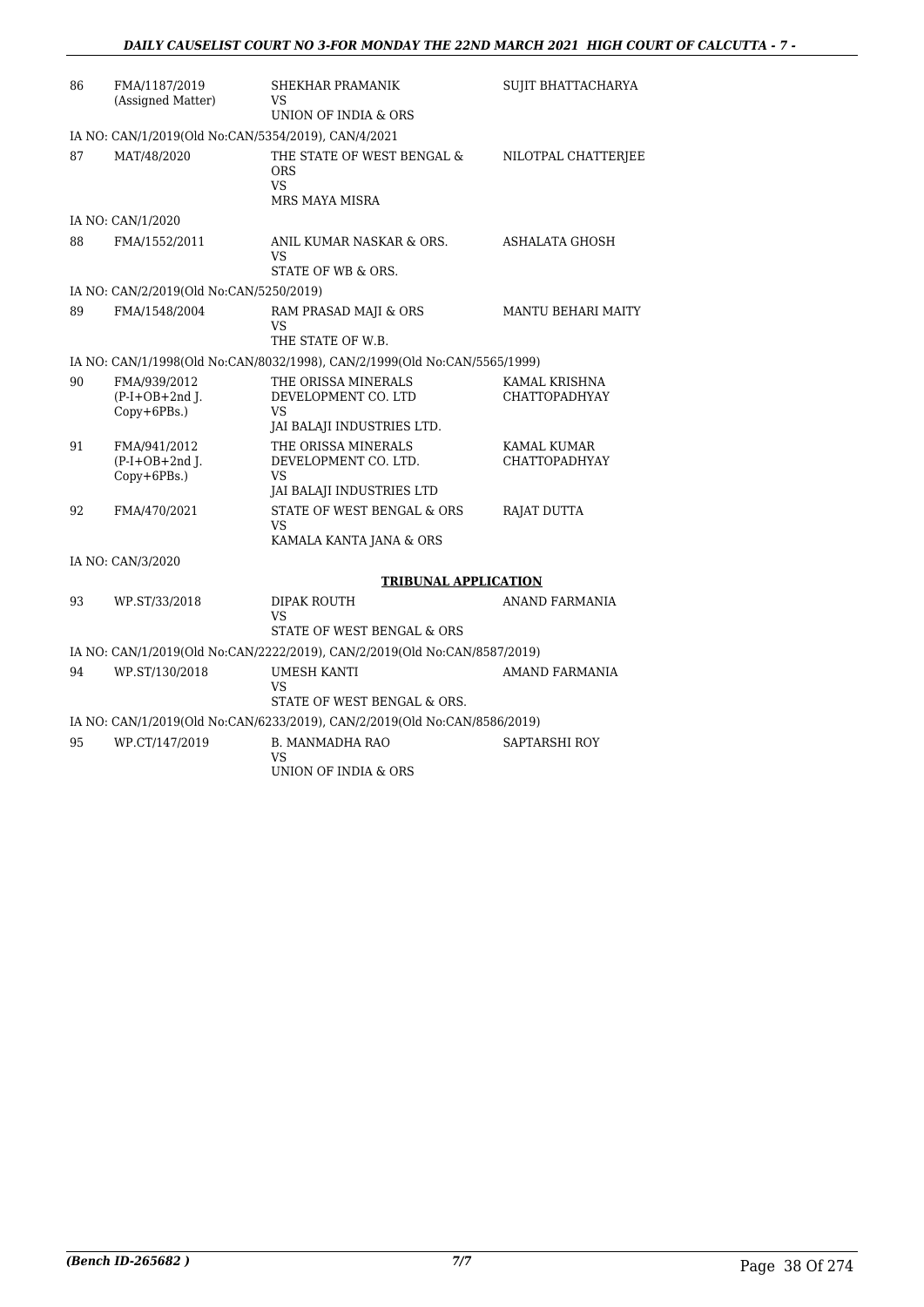

# In The High Court at Calcutta

## **Appellate Side**

**DAILY CAUSELIST For Monday The 22nd March 2021**

**COURT NO. 28**

**DIVISION BENCH (DB - IV)**

**AT 10:30 AM**

**HON'BLE JUSTICE HARISH TANDON HON'BLE JUSTICE TIRTHANKAR GHOSH**

**(VIA VIDEO CONFERENCE)**

**ON AND FROM WEDNESDAY, THE 13TH JANUARY, 2021 - ANTICIPATORY BAIL UNDER SECTION 438 OF THE CODE OF CRIMINAL PROCEDURE INCLUDING MODIFICATION/CANCELLATION AND RELAXATION OF THE SAME;**

**BAIL UNDER SECTION 439 OF THE CODE OF CRIMINAL PROCEDURE (PUNISHMENT ABOVE 7 YEARS) INCLUDING MODIFICATION/CANCELLATION AND RELAXATION OF THE SAME;**

**AND**

**ON AND FROM TUESDAY, 16TH MARCH, 2021 TO WEDNESDAY, 24TH MARCH, 2021 (AT COURT ROOM NO. 28) – WILL SIT TOGETHER TO TAKE UP THE LIST AND DETERMINATION OF HON'BLE JUSTICE TAPABRATA CHAKRABORTY AND HON'BLE JUSTICE TIRTHANKAR GHOSH.**

> **SPECIAL NOTE: MENTIONING WILL BE ALLOWED AT THE FIRST SITTING OF THE COURT ON MONDAY.**

**TODAY, i.e., 22-03-2021, AFTER "TO BE MENTIONED", MATTERS WILL BE TAKEN UP FROM CRM 954/2021 ONWARDS.**

**NOTE: MATTERS WILL BE TAKEN UP THROUGH PHYSICAL HEARING ONLY WHEN BOTH THE PARTIES ARE AGREED**

|                    |                                 | <b>TO BE MENTIONED</b>                                                                   |                        |  |
|--------------------|---------------------------------|------------------------------------------------------------------------------------------|------------------------|--|
| $\mathbf{1}$       | CRM/2339/2021<br>(22-03-2021)   | PRIYANKA CHOWDHURY @ MOON<br>VS.<br><b>CENTRAL BUREAU OF</b><br><b>INVESTIGATION</b>     | ADITYA TIWARI          |  |
|                    |                                 | <b>APPLICATION FOR BAIL</b>                                                              |                        |  |
| 2                  | CRM/33/2020                     | MIZANUR RAHMAN @SK MIZANUR MINOTI GOMES<br>VS.<br>STATE OF WEST BENGAL                   |                        |  |
| 3                  | CRM/2662/2020<br>$(24-03-2021)$ | SANJAY DAS<br>VS<br>SUPERINTENDENT OF<br>CUSTOMS, SPECIAL<br><b>INVESTIGATION BRANCH</b> | ANKITA DAS CHAKRABORTY |  |
| 4                  | CRM/2797/2020                   | KAUSHIK GANGULY @ KAUSIK<br><b>GANGULY &amp; ANR</b><br>VS<br>STATE OF WEST BENGAL       | DEBARATI ROY           |  |
| IA NO: CRAN/1/2021 |                                 |                                                                                          |                        |  |
| 5                  | CRM/6665/2020<br>$(23-03-2021)$ | SAJEDUL ISLAM@TITU<br>VS<br>State of West Bengal                                         | SUCHISMITA DUTTA       |  |
|                    | IA NO: CRAN/1/2020              |                                                                                          |                        |  |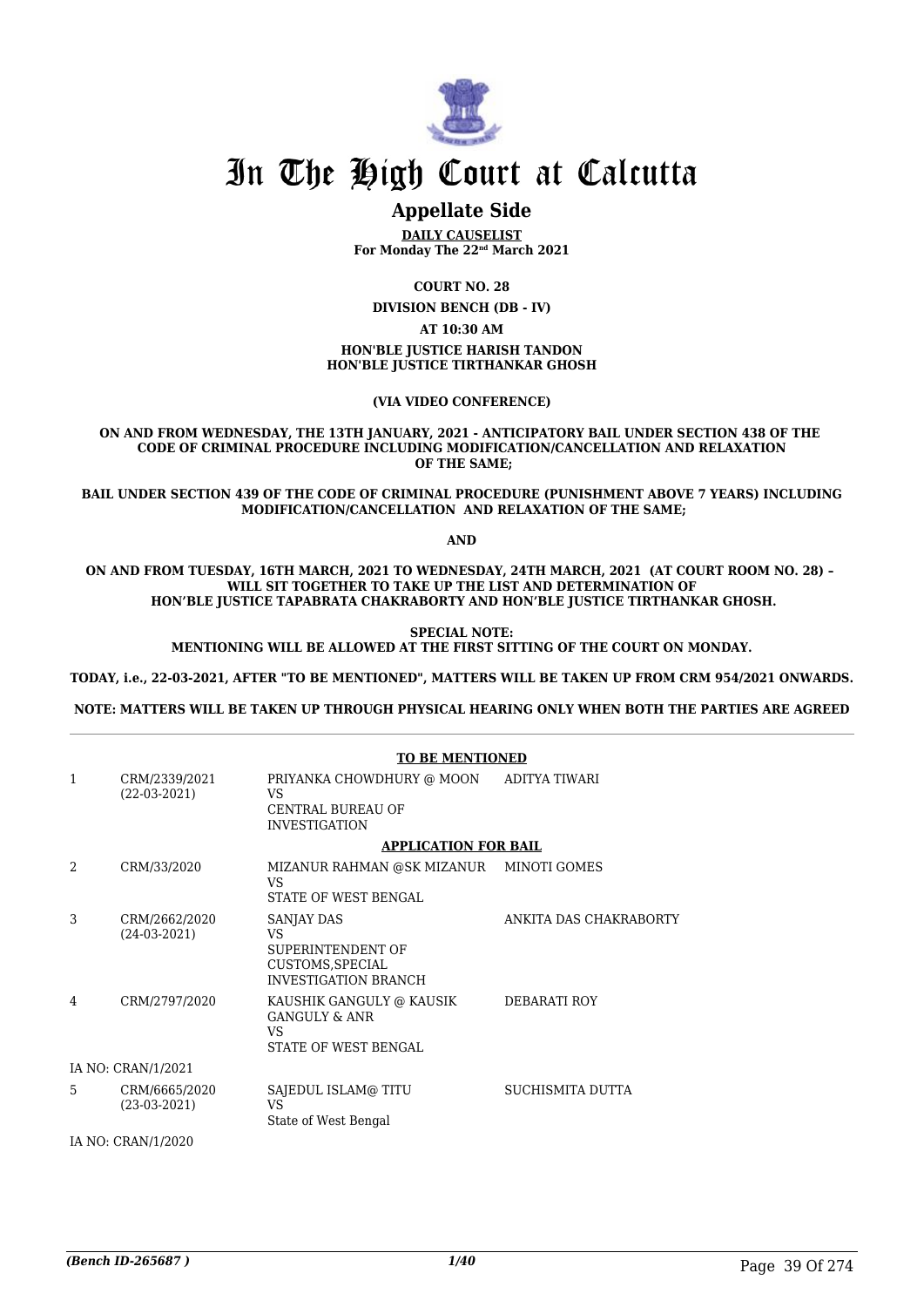#### *DAILY CAUSELIST COURT NO 28-FOR MONDAY THE 22ND MARCH 2021 HIGH COURT OF CALCUTTA - 2 -*

| 6  | CRM/9032/2020                             | SAHIDUL MONDAL@SAIDUL<br>VS<br>State of West Bengal                                                           | <b>BUSRA KHATUN</b>     |
|----|-------------------------------------------|---------------------------------------------------------------------------------------------------------------|-------------------------|
| 7  | CRM/9149/2020                             | <b>AMIT BISWAS</b><br>VS<br>State of West Bengal                                                              | SARYATI DATTA           |
| 8  | CRM/10473/2020                            | SK ABDUL MAJID AND ORS<br>VS                                                                                  | SK SAHJAHAN ALI         |
| 9  | CRM/10761/2020                            | State of West Bengal<br>GOPAL CHANDRA GHOSH<br>VS<br>THE STATE OF WEST BENGAL                                 | SANANDA BHATTACHARYYA   |
| 10 | CRM/10765/2020                            | <b>SAMIR DEY</b><br>VS.<br>UNION OF INDIA                                                                     | KARAN DUDHWEWALA        |
| 11 | CRM/10800/2020<br>$(22-03-2021)$          | SANJAY AGARWAL<br>VS<br>State of West Bengal                                                                  | RAJEEV LOCHAN           |
| 12 | CRM/10889/2020                            | LOKENATH PRAMANICK<br>VS<br>Union of India                                                                    | ARKA CHAKRABORTY        |
| 13 | CRM/11054/2020                            | <b>SUNNY HELA</b><br>VS<br>Union of India                                                                     | GAGANJYOT SINGH         |
| 14 | CRM/11181/2020                            | MITHUN DHARA<br>VS<br>Union of India                                                                          | KOUSTAV BAGCHI          |
| 15 | CRM/11189/2020                            | HABIBUR RAHAMAN<br>VS<br>State of West Bengal                                                                 | TAPODIPP GUPTA          |
| 16 | CRM/370/2021<br>$(22-03-2021)$            | ANIRUDDHA GHOSH<br>VS.<br>State of West Bengal                                                                | DATTATREYA DUTTA        |
|    |                                           | <b>FOR ORDERS</b>                                                                                             |                         |
| 17 | CRM/11017/2020                            | UTPAL MONDAL @ IMAM<br>SAMUNUR @ SABNUR MONDAL @<br>ALAUDDIN MONDAL AND ORS<br>VS<br>THE STATE OF WEST BENGAL | MADHUMITA BASAK         |
|    |                                           | <b>BAIL APPLICATION</b>                                                                                       |                         |
| 18 | CRM/3248/2020                             | SOVAN CHAKRABORTY @ TUKAI<br>VS.<br>STATE OF WEST BENGAL                                                      | <b>ASHISH DEY</b>       |
|    | IA NO: CRAN/2/2021                        |                                                                                                               |                         |
| 19 | CRM/3277/2020                             | CHANDAN KHATICK<br>VS.<br>STATE OF WEST BENGAL                                                                | <b>BITASOK BANERJEE</b> |
| 20 | CRM/5808/2020                             | ARUN KUMAR DAS<br>VS<br>STATE OF WEST BENGAL & ANR                                                            | RAJDEEP HALDAR          |
|    | IA NO: CRAN/1/2020(Old No:CRAN/4219/2020) |                                                                                                               |                         |
| 21 | CRM/7610/2020                             | <b>SK.SADDAM HOSSAIN</b><br>VS<br>State of West Bengal                                                        | DATTATREYA DUTTA        |
| 22 | CRM/8560/2020                             | BHASKAR MUKHERJEE<br>VS<br>State of West Bengal                                                               | TANMAY BASU             |
| 23 | CRM/8953/2020<br>$(22-03-2021)$           | PAPPU @ MANOJ AGARWALLA @<br>PAPPU AGARWAL<br><b>VS</b><br>State of West Bengal                               | SUBHASREE PATEL         |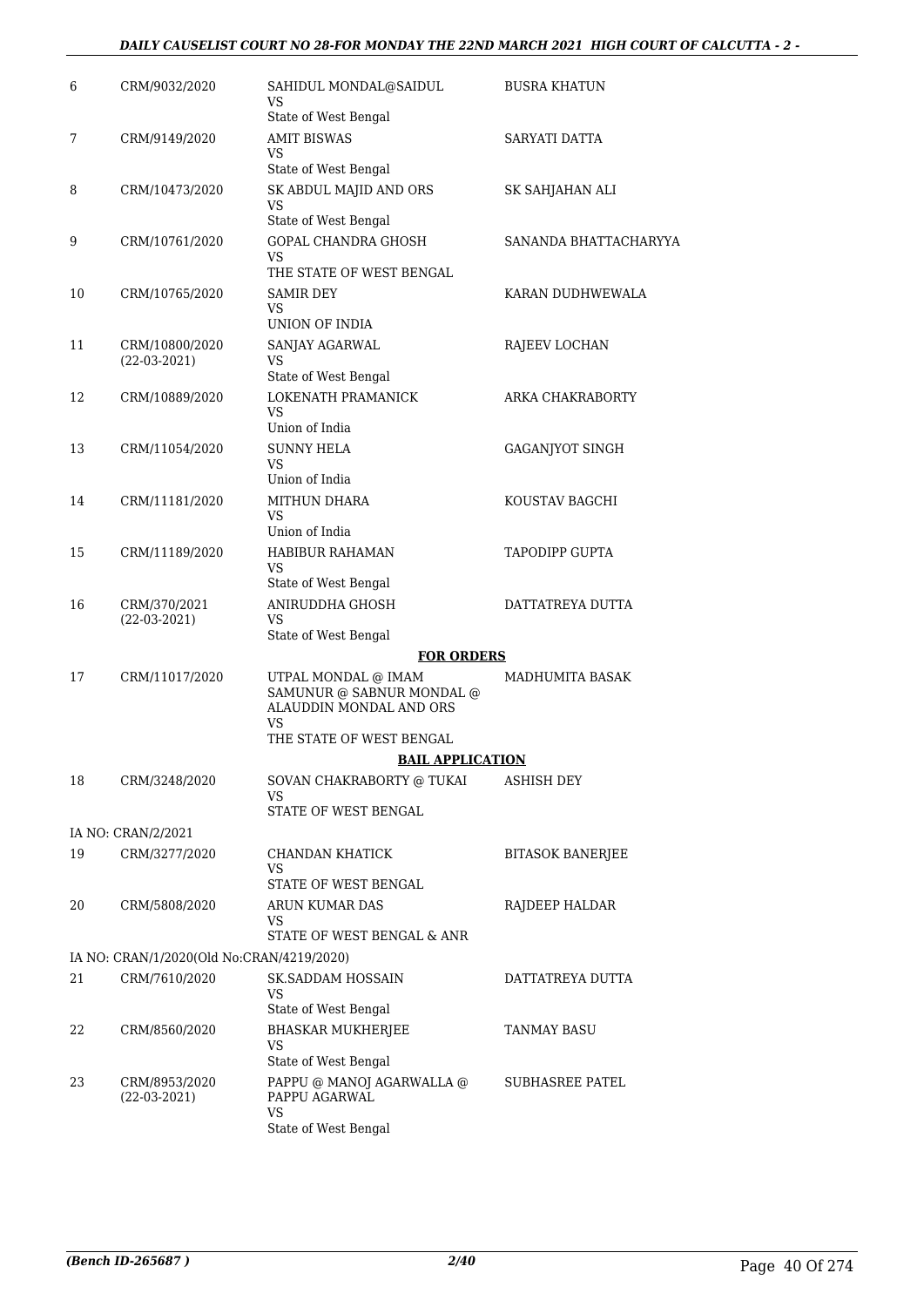#### *DAILY CAUSELIST COURT NO 28-FOR MONDAY THE 22ND MARCH 2021 HIGH COURT OF CALCUTTA - 3 -*

| 24   | CRM/9991/2020                    | <b>BIPLAB DAS @ BAPAN</b><br>VS<br>State of West Bengal                                   | Ramashis Mukherjee              |
|------|----------------------------------|-------------------------------------------------------------------------------------------|---------------------------------|
| 25   | CRM/10162/2020                   | ALIM KHAN@ALI@MD ALI<br>@MUBARAK<br>VS<br>State of West Bengal                            | SANJIB MITRA                    |
| wt26 | CRM/10091/2020                   | SK. KALAM<br>VS<br>STATE OF WEST BENGAL                                                   | SOUMYA BASU ROY<br>CHOWDHURI    |
| 27   | CRM/10244/2020                   | NIZAMUDDIN GAZI<br>VS<br>State of West Bengal                                             | Ramashis Mukherjee              |
| 28   | CRM/10366/2020<br>$(22-03-2021)$ | <b>ARUP SARKAR</b><br>VS<br>THE STATE OF WEST BENGAL                                      | <b>SUBIR DEBNATH</b>            |
| 29   | CRM/10439/2020                   | PARDEEP KUMAR AND ANR<br>VS<br>State of West Bengal                                       | MD N RABBEER                    |
| 30   | CRM/10486/2020                   | <b>SANTAN BHUIYA</b><br>VS<br>State of West Bengal                                        | <b>SOUVIK DAS</b>               |
| 31   | CRM/11058/2020                   | <b>SOLEMAN MOLLA</b><br>VS<br>State of West Bengal                                        | MD ZEESHAN UDDIN                |
| 32   | CRM/11108/2020<br>$(22-03-2021)$ | SANOJ SINGH AND ORS<br>VS<br>State of West Bengal                                         | KOMAL SINGH                     |
| 33   | CRM/11109/2020                   | KALYAN MURMU<br>VS<br>State of West Bengal                                                | <b>BITASOK BANERJEE</b>         |
| 34   | CRM/11122/2020                   | PALASH CHANDRA DEY @ PALAS<br>CH. DEY @ APPU DEY @ BAPI DEY<br>VS<br>State of West Bengal | <b>SUMANTA GANGULY</b>          |
| 35   | CRM/11128/2020                   | SANDEEP LAKRA<br>VS<br>State of West Bengal                                               | BISWAJIT MITRA                  |
| 36   | CRM/11153/2020                   | <b>SUJOY MONDAL</b><br>VS<br>State of West Bengal                                         | SHAMIK BAGCHI                   |
| 37   | CRM/11214/2020                   | DR. DILIP GHOSH @ DILIP KUMAR<br>GHOSH<br>VS                                              | <b>MINAL PALANA</b>             |
| 38   | CRM/11227/2020                   | State of West Bengal<br>TAHIJUDDIN SHAIKH@RAJU<br>VS<br>State of West Bengal              | ANGSHUMAN<br><b>CHAKRABORTY</b> |
| 39   | CRM/11261/2020                   | <b>NASIR MALLICK</b><br>VS<br>State of West Bengal                                        | <b>SUMAN DE</b>                 |
| 40   | CRM/384/2021<br>$(22-03-2021)$   | <b>SENTU SK</b><br>VS<br>State of West Bengal                                             | SWARNALI SAHA                   |
| 41   | CRM/511/2021<br>$(22-03-2021)$   | MEHEBUB ALAM @ LITON SK<br>VS<br>State of West Bengal                                     | DIPAYAN KUNDU                   |
| 42   | CRM/580/2021<br>$(22-03-2021)$   | SUKUMAR BISWAS AND ORS.<br>VS<br>State of West Bengal                                     | DIPTANGSHU BASU                 |
| 43   | CRM/2257/2021<br>$(22-03-2021)$  | DHIRENDRANATH CHAKRABORTY<br>VS<br>STATE OF WEST BENGAL                                   | RAJNANDINI DAS                  |
|      |                                  | <b>BAIL APPLICATION [NEW]</b>                                                             |                                 |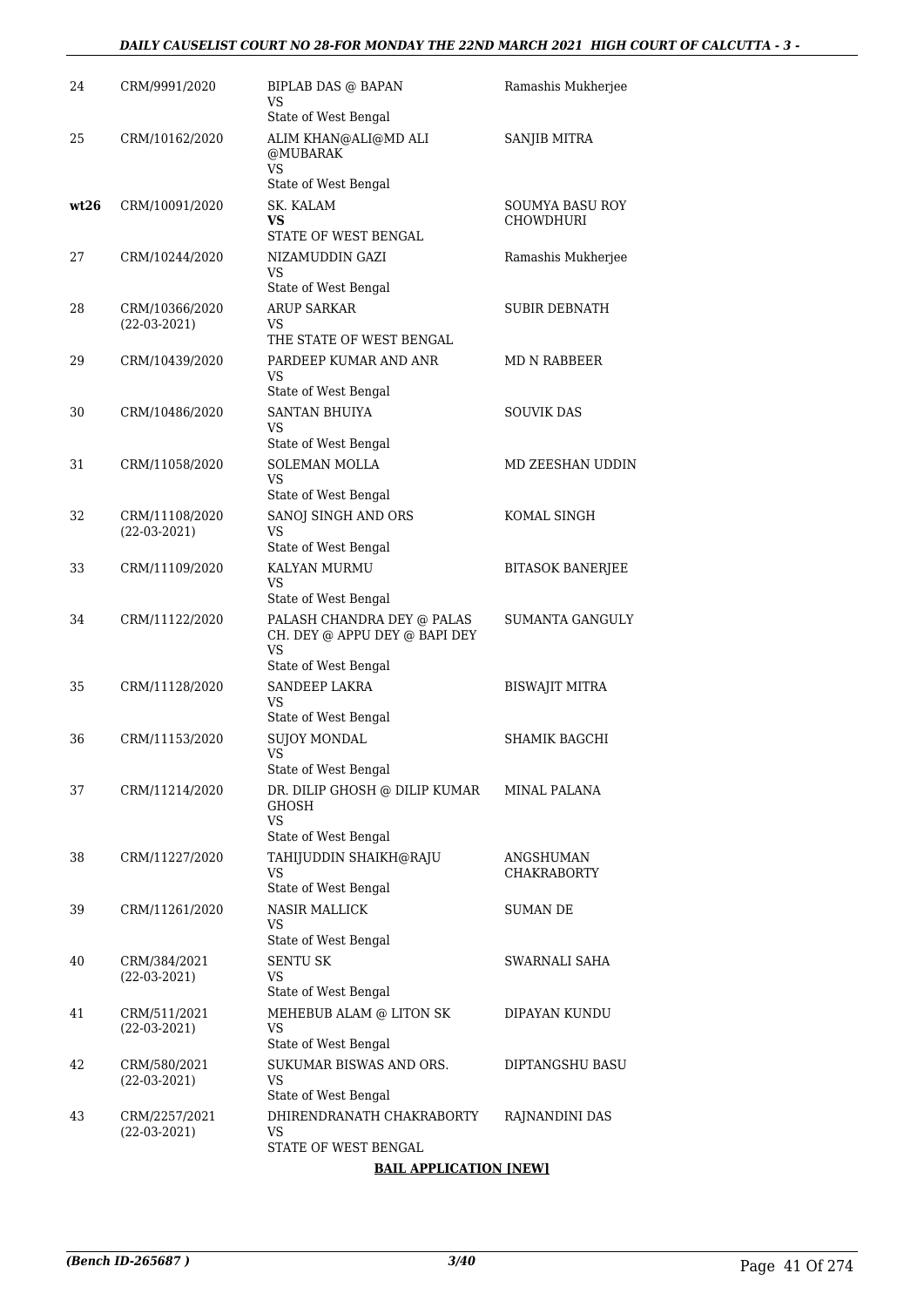#### *DAILY CAUSELIST COURT NO 28-FOR MONDAY THE 22ND MARCH 2021 HIGH COURT OF CALCUTTA - 4 -*

| 44 | CRM/469/2021                   | MD KALU @ ATAUR RAHAMAN<br>VS<br>Union of India                                         | <b>SOUMYA NAG</b>     |
|----|--------------------------------|-----------------------------------------------------------------------------------------|-----------------------|
| 45 | CRM/590/2021                   | <b>GOPAL GOUR</b><br>VS.<br>State of West Bengal                                        | ARITRA BHATTACHARYA   |
| 46 | CRM/646/2021                   | <b>IYAR MONDAL</b><br>VS<br>State of West Bengal                                        | SOURAV MUKHERJEE      |
| 47 | CRM/747/2021                   | <b>LAKHAN GHOSH</b><br>VS<br>State of West Bengal AND ANR                               | SNEHASISH PAL         |
| 48 | CRM/750/2021                   | <b>BIREN MANDAL</b><br>VS<br>State of West Bengal                                       | PRITHVIRAJ SINHA ROY  |
| 49 | CRM/766/2021                   | HASAN IMAM @ HASNU @ ZUBAIR<br>AHMED @ ASIF HOSSAIN @ ARIF<br><b>HASAN</b><br><b>VS</b> | PRATIK GHOSH          |
| 50 | CRM/772/2021                   | State of West Bengal<br>PARITOSH MISTRY<br>VS<br>State of West Bengal                   | FRANCIS SAMSON CORREA |
| 51 | CRM/795/2021<br>$(22-03-2021)$ | ASHIS @ ASHISH LAL<br>VS<br>State of West Bengal                                        | TANMOY CHOWDHURY      |
| 52 | CRM/809/2021                   | TINKU KUMAR SINGH<br>VS<br>State of West Bengal                                         | DEV KUMAR SHARMA      |
| 53 | CRM/811/2021<br>$(23-03-2021)$ | BASHEER AHMED S.M.S.<br>SICKANDER BATCH S.M<br>VS.<br>Union of India AND ANR            | NAVANIL DE            |
| 54 | CRM/816/2021<br>$(26-03-2021)$ | <b>SUMAN BARMAN</b><br>VS<br>State of West Bengal                                       | ROMA ROY              |
| 55 | CRM/819/2021<br>$(24-03-2021)$ | HASIMUDDIN<br>VS<br>State of West Bengal                                                | AMIT RAY              |
| 56 | CRM/834/2021                   | <b>SOMNATH DUTTA</b><br>VS<br>State of West Bengal                                      | KAUSTAV SHOME         |
| 57 | CRM/835/2021                   | SATTAR AHAMED<br>VS<br>State of West Bengal                                             | <b>ASIF DEWAN</b>     |
| 58 | CRM/838/2021                   | MONORANJAN DAS<br>@MONORANJAN DAS<br>VS<br>State of West Bengal                         | NAZIR AHMED           |
| 59 | CRM/851/2021                   | <b>DEBASISH BAR</b><br>VS<br>State of West Bengal                                       | sk. sahjahan ali      |
| 60 | CRM/861/2021                   | KOHINOOR BIBI<br>VS<br>State of West Bengal                                             | SOURAV MUKHERJEE      |
| 61 | CRM/878/2021                   | SHUBHANKAR HALDER<br>VS<br>State of West Bengal                                         | DONA AKTER            |
| 62 | CRM/881/2021                   | <b>BISWAJIT SHIL</b><br>VS<br>State of West Bengal                                      | Jeenia Rudra          |
| 63 | CRM/886/2021                   | BAPPADITYA PAN @ BAPPA<br>VS<br>State of West Bengal                                    | SIDHANT CHOWDHURY     |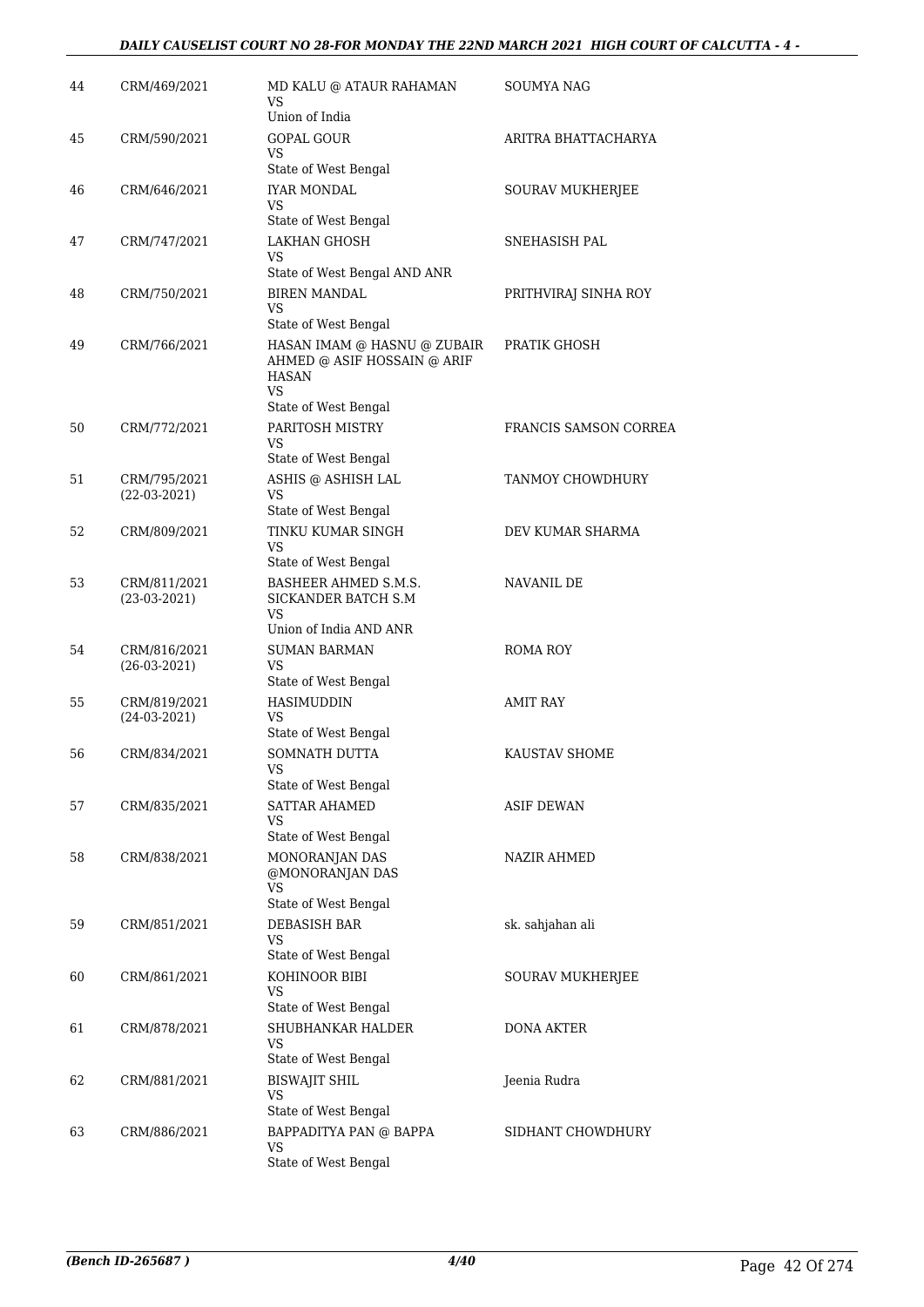#### *DAILY CAUSELIST COURT NO 28-FOR MONDAY THE 22ND MARCH 2021 HIGH COURT OF CALCUTTA - 5 -*

| 64 | CRM/938/2021<br>$(23-03-2021)$ | RAKIBUL MONDAL<br>VS.<br>State of West Bengal                               | Asraf Mandal                       |
|----|--------------------------------|-----------------------------------------------------------------------------|------------------------------------|
| 65 | CRM/940/2021                   | <b>TANMOY HOWLADAR</b><br>VS<br>State of West Bengal                        | <b>MAZHAR HOSSAIN</b><br>CHOWDHURY |
| 66 | CRM/943/2021                   | <b>SANTOSH ROUT</b><br>VS<br>State of West Bengal                           | <b>MAZHAR HOSSAIN</b><br>CHOWDHURY |
| 67 | CRM/954/2021                   | <b>ASHFAQUE AHAMED</b><br>VS<br>State of West Bengal                        | SAYAN MUKHERJEE                    |
| 68 | CRM/962/2021                   | RABI DAS @ RABINDRA DAS<br>VS<br>State of West Bengal                       | SOUPAL CHATTERJEE                  |
| 69 | CRM/963/2021                   | MOINUDDIN MONDAL @ KATU<br>VS.<br>State of West Bengal                      | PAMPA DEY(DHABAL)                  |
| 70 | CRM/967/2021                   | APEL MAHABUR MONDAL @ KAJAL<br>AND ANR<br>VS                                | <b>BUSRA KHATUN</b>                |
| 71 | CRM/968/2021                   | State of West Bengal<br>AINAL HAQUE<br>VS                                   | <b>ARNAB SAHA</b>                  |
| 72 | CRM/969/2021                   | State of West Bengal<br>azad ali @ khadimul<br>VS                           | imdadul hoque                      |
| 73 | CRM/971/2021                   | State of West Bengal<br><b>SHUBHANKAR ROY</b><br>VS<br>State of West Bengal | <b>SOUMYADEEP DAS</b>              |
| 74 | CRM/972/2021                   | BAIJANTI SHINDHE @ VAIJAYANTI<br>RAKHMAJI SHINDHE<br>VS                     | KAUSHIK GHOSH                      |
| 75 | CRM/973/2021                   | State of West Bengal<br>DIDAL BISWAS AND ORS<br>VS<br>State of West Bengal  | <b>MINOTI GOMES</b>                |
| 76 | CRM/976/2021                   | NASIR KAZI<br><b>VS</b><br>State of West Bengal                             | SUMAN CHAKRABORTY                  |
| 77 | CRM/980/2021                   | SANJU NAG<br>VS<br>State of West Bengal                                     | SANJIB MITRA                       |
| 78 | CRM/982/2021                   | PRADIP RUIDAS<br>VS.<br>State of West Bengal                                | PINTU KARAR                        |
| 79 | CRM/985/2021                   | <b>AKASH DAS</b><br>VS.<br>State of West Bengal                             | SK. TOSLIM ALI                     |
| 80 | CRM/986/2021                   | TAPAS SARKAR<br>VS<br>State of West Bengal                                  | PINTU KARAR                        |
| 81 | CRM/992/2021                   | MONOJ MAJUMDER<br>VS<br>State of West Bengal                                | SANJIB MITRA                       |
| 82 | CRM/994/2021                   | REJAUL SK@REJUL SK<br>VS<br>State of West Bengal                            | Anisur Rahaman                     |
| 83 | CRM/998/2021                   | RABJEL MONDAL@KALU<br>VS.<br>State of West Bengal                           | Anisur Rahaman                     |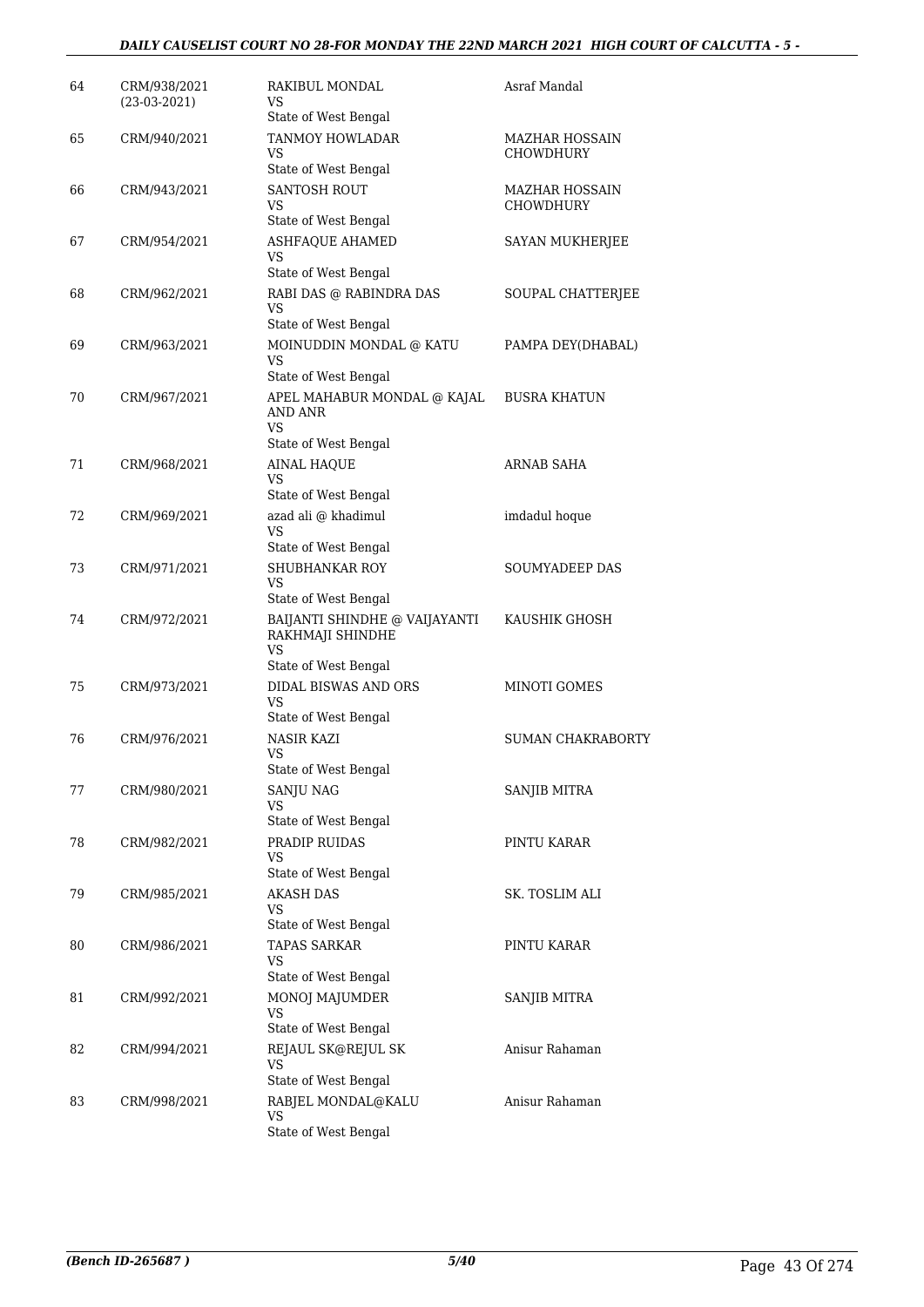#### *DAILY CAUSELIST COURT NO 28-FOR MONDAY THE 22ND MARCH 2021 HIGH COURT OF CALCUTTA - 6 -*

| 84  | CRM/999/2021  | <b>RAJU BACHAR</b><br>VS<br>State of West Bengal                                           | PRABIR MAJUMDER           |
|-----|---------------|--------------------------------------------------------------------------------------------|---------------------------|
| 85  | CRM/1002/2021 | SOUMEN MONDAL<br>VS<br>STATE OF WEST BENGAL                                                | RAJESWAR CHAKRABORTY      |
| 86  | CRM/1003/2021 | ARGHA SARKAR @ BUBAI<br>VS<br>STATE OF WEST BENGAL                                         | RITAM GHOSH               |
| 87  | CRM/1004/2021 | ARATI GONRA AND ANR<br>VS<br>STATE OF WEST BENGAL                                          | DEVIPRIYA MITRA           |
| 88  | CRM/1010/2021 | SAMIR SARKAR<br>VS<br>STATE OF WEST BENGAL                                                 | Asraf Mandal              |
| 89  | CRM/1012/2021 | MAIDUL SK@MAHIDUL SK<br>VS<br>STATE OF WEST BENGAL                                         | PRABIR MAJUMDER           |
| 90  | CRM/1016/2021 | SAHID HOSSAIN SARDER<br>VS<br>STATE OF WEST BENGAL                                         | SHASHANKA SHEKHAR<br>SAHA |
| 91  | CRM/1017/2021 | <b>KASEM MONDAL</b><br>VS.<br>STATE OF WEST BENGAL                                         | SHASHANKA SHEKHAR<br>SAHA |
| 92  | CRM/1019/2021 | PALASH ROY<br>VS<br>STATE OF WEST BENGAL                                                   | SHASHANKA SHEKHAR<br>SAHA |
| 93  | CRM/1023/2021 | DIPANKAR DAS @ DIPENKAR DAS<br>@ DIPA @ DINPANKAR DAS<br><b>VS</b><br>STATE OF WEST BENGAL | BUSRA KHATUN              |
| 94  | CRM/1024/2021 | SANAT MANDAL @ SANAT<br>MONDAL AND ANR<br>VS.<br>STATE OF WEST BENGAL                      | <b>RAHUL DAS</b>          |
| 95  | CRM/1026/2021 | <b>SADDAM SARDAR</b><br>VS<br>STATE OF WEST BENGAL                                         | Surajit Basu              |
| 96  | CRM/1033/2021 | ASIRUL @ HASIRUL SK<br>VS<br>STATE OF WEST BENGAL                                          | MRITYUNJOY CHATTERJEE     |
| 97  | CRM/1038/2021 | BHAIRAB SARKAR AND ANR<br>VS.<br>STATE OF WEST BENGAL AND<br>ORS.                          | ANGSHUMAN<br>CHAKRABORTY  |
| 98  | CRM/1039/2021 | SAILEN GHARAI<br>VS.<br>STATE OF WEST BENGAL AND<br>ORS.                                   | SUMAN DE                  |
| 99  | CRM/1046/2021 | SAMAR BISWAS ALIAS GUYE<br>VS.<br>STATE OF WEST BENGAL AND<br>ORS.                         | <b>AMIT SINGH</b>         |
| 100 | CRM/1048/2021 | SUBRATA GHOSH<br>VS<br>STATE OF WEST BENGAL                                                | ARKA CHAKRABORTY          |
| 101 | CRM/1050/2021 | MONIKA DAS<br>VS.<br>STATE OF WEST BENGAL                                                  | NAVANIL DE                |
| 102 | CRM/1051/2021 | ALAHAMDU MAHALPDAR<br>VS<br>STATE OF WEST BENGAL AND<br>ORS.                               | <b>SOURAV MUKHERJEE</b>   |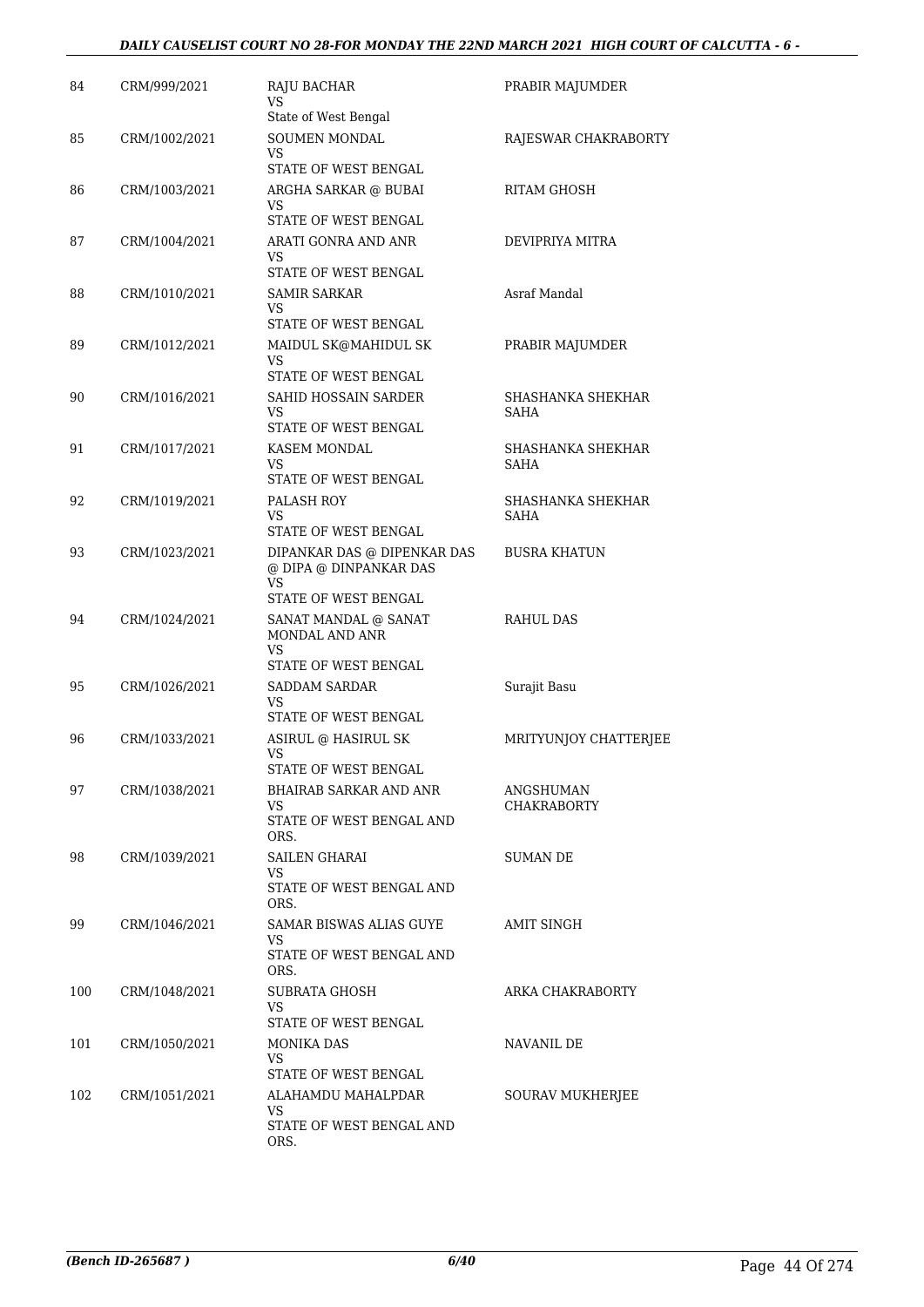| 103 | CRM/1052/2021 | NIDUL PAUL<br>VS.                                                               | SUMANTA CHAKRABORTY    |
|-----|---------------|---------------------------------------------------------------------------------|------------------------|
|     |               | STATE OF WEST BENGAL AND<br>ORS.                                                |                        |
| 104 | CRM/1054/2021 | PARITOSH SARDAR<br>VS<br>STATE OF WEST BENGAL                                   | PRABIR MAJUMDER        |
| 105 | CRM/1055/2021 | NARENDRA KUMAR<br>VS<br>STATE OF WEST BENGAL AND<br>ORS.                        | AKASH RAY              |
| 106 | CRM/1056/2021 | SADHAN MONDAL@ AJAN<br>VS<br>STATE OF WEST BENGAL                               | PRABIR MAJUMDER        |
| 107 | CRM/1058/2021 | RABI SHARMA @RABI KUMAR<br><b>SHARMA</b><br>VS.<br>STATE OF WEST BENGAL         | SOURADEEP DUTTA        |
| 108 | CRM/1062/2021 | KARTICK JAMADAR @ KARTICK<br>JAMADER @ DOM<br><b>VS</b><br>STATE OF WEST BENGAL | SANANDA BHATTACHARYYA  |
| 109 | CRM/1067/2021 | ASRAF @ ARSHAD @ ARSAD<br>VS.<br>STATE OF WEST BENGAL                           | SEKHAR MUKHERJEE       |
| 110 | CRM/1069/2021 | ARIFUL MONDAL<br>VS<br>STATE OF WEST BENGAL                                     | MD. JAMAL UL FIRDOUS   |
| 111 | CRM/1073/2021 | BOJLUR RAHAMAN MONDAL @<br>BAJLUR RAHAMAN MONDAL<br>VS.<br>STATE OF WEST BENGAL | KINGSUK MONDAL         |
| 112 | CRM/1074/2021 | ABDUL KAIOUM@ABDUL<br>KAIUM@ABDUL KAYUM<br>VS.                                  | SOURAV MUKHERJEE       |
| 113 | CRM/1080/2021 | STATE OF WEST BENGAL<br><b>ARUN BASAK</b><br>VS<br>STATE OF WEST BENGAL         | KOUSTUV SHOME          |
| 114 | CRM/1081/2021 | FIKA TARAFDAR<br>VS<br>STATE OF WEST BENGAL                                     | PRABIR MAJUMDER        |
| 115 | CRM/1083/2021 | AMIT CHOUDHURY<br>VS.<br>STATE OF WEST BENGAL                                   | ABHISHEK BANERJEE      |
| 116 | CRM/1084/2021 | PARTHA TURI<br>VS.<br>STATE OF WEST BENGAL                                      | ABHISHEK BANERJEE      |
| 117 | CRM/1087/2021 | <b>SANTA BISWAS</b><br>VS.<br>STATE OF WEST BENGAL                              | ABHISHEK BANERJEE      |
| 118 | CRM/1088/2021 | FARUK HOSSION SHEKH<br>VS<br>STATE OF WEST BENGAL                               | PARTHA SARATHI MONDAL  |
| 119 | CRM/1089/2021 | KANCHAN SONKAR<br>VS.<br>THE STATE OF WEST BENGAL                               | Subhabrata Chowdhury   |
| 120 | CRM/1097/2021 | SALIM SK.@ SK SALIM<br>VS<br>STATE OF WEST BENGAL AND<br>ORS.                   | PRADEEP KUMAR TARAFDAR |
| 121 | CRM/1104/2021 | ARNAB SINGH @ GUJA<br>VS<br>STATE OF WEST BENGAL                                | SUMAN CHAKRABORTY      |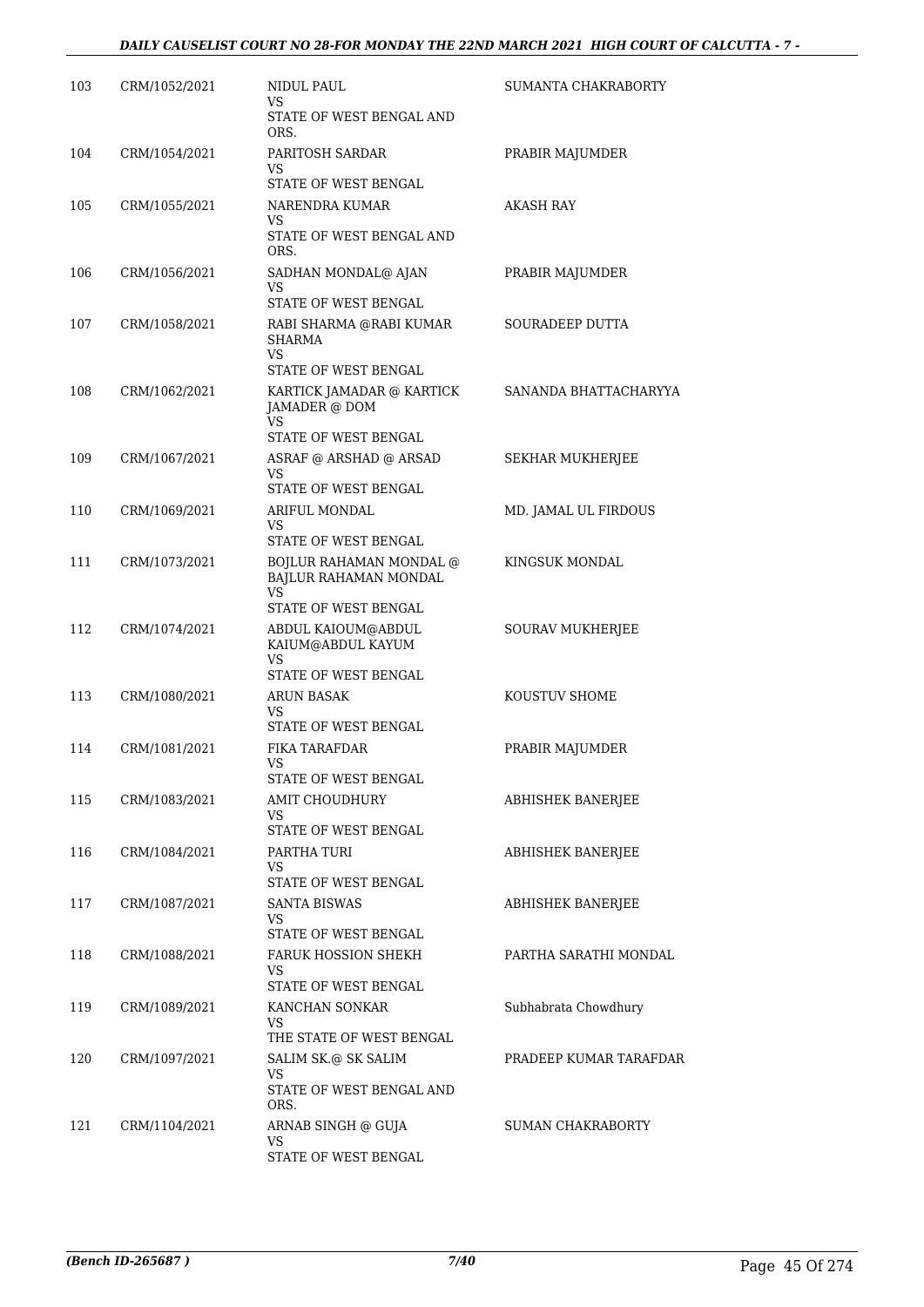| 122 | CRM/1105/2021 | LAL MAHAMMAD DHUKRE @ LAL<br>MAHAMMAD DUKRE @LALTUU<br>VS<br>STATE OF WEST BENGAL AND                               | SUMIT ROUTH                     |
|-----|---------------|---------------------------------------------------------------------------------------------------------------------|---------------------------------|
|     |               | ORS.                                                                                                                |                                 |
| 123 | CRM/1106/2021 | NURUL ISLAM SK. @ ISLAM<br>VS<br>STATE OF WEST BENGAL                                                               | SANATAN MAJI                    |
| 124 | CRM/1108/2021 | SAJIB BISWAS @ SANJIT<br>VS<br>STATE OF WEST BENGAL AND<br>ORS.                                                     | NARAYAN DEBNATH                 |
| 125 | CRM/1110/2021 | SANJIB BISWAS @ SANJIT<br>VS<br>STATE OF WEST BENGAL                                                                | NARAYAN DEBNATH                 |
| 126 | CRM/1111/2021 | SAHARAB MONDAL<br>VS<br>STATE OF WEST BENGAL AND<br>ORS.                                                            | ASHOK KUMAR<br><b>CHOWDHURY</b> |
| 127 | CRM/1112/2021 | RAJ CHAKRABORTY<br><b>VS</b><br>STATE OF WEST BENGAL                                                                | ASHOK KR. CHOWDHURY             |
| 128 | CRM/1119/2021 | AMARJIT SINGH<br>VS<br>STATE OF WEST BENGAL                                                                         | PRABIR MAJUMDER                 |
| 129 | CRM/1125/2021 | NASIKUL SK<br>VS<br>STATE OF WEST BENGAL                                                                            | JISAN IQUBAL HOSSAIN            |
| 130 | CRM/1127/2021 | <b>MAHABUL SK</b><br>VS<br>STATE OF WEST BENGAL                                                                     | JISAN IQUBAL HOSSAIN            |
| 131 | CRM/1129/2021 | MAHATAB MONDAL<br>VS.<br>STATE OF WEST BENGAL                                                                       | JISAN IQUBAL HOSSAIN            |
| 132 | CRM/1130/2021 | NIYAJUL SK<br>VS<br>STATE OF WEST BENGAL                                                                            | Anisur Rahaman                  |
| 133 | CRM/1132/2021 | RUBEL ALI @ ABDUL AZIZ<br>VS<br>STATE OF WEST BENGAL                                                                | HABIBUR RAHAMAN                 |
| 134 | CRM/1143/2021 | PRODIP CHOWDHURY@PRADIP KR PRONOJIT ROY<br>CHOWDHURY@PRDEEP KUMAR<br><b>CHOWDHURY</b><br>VS<br>STATE OF WEST BENGAL |                                 |
| 135 | CRM/1146/2021 | CHAINA GHOSH<br>VS<br>STATE OF WEST BENGAL                                                                          | Srimoyee Mukherjee              |
| 136 | CRM/1149/2021 | GORA CHAND MUKHERJEE@HARU<br>VS.<br>STATE OF WEST BENGAL                                                            | SUMITAVA CHAKRABORTY            |
| 137 | CRM/1155/2021 | TAHIRUL SK @ TASHIRUL SK<br>VS<br>STATE OF WEST BENGAL                                                              | Kalidas Saha                    |
| 138 | CRM/1161/2021 | TITU HALDER<br>VS<br>STATE OF WEST BENGAL                                                                           | MD. JANNAT UL FIRDOUS           |
| 139 | CRM/1162/2021 | NOOR JAHAN BIBI@WARSI ANTY<br>AND ANR<br>VS<br>STATE OF WEST BENGAL                                                 | ABHISEK GUPTA                   |
| 140 | CRM/1165/2021 | <b>ATAUR RAHAMAN</b><br>VS<br>STATE OF WEST BENGAL                                                                  | KAZI M RAHAMAN                  |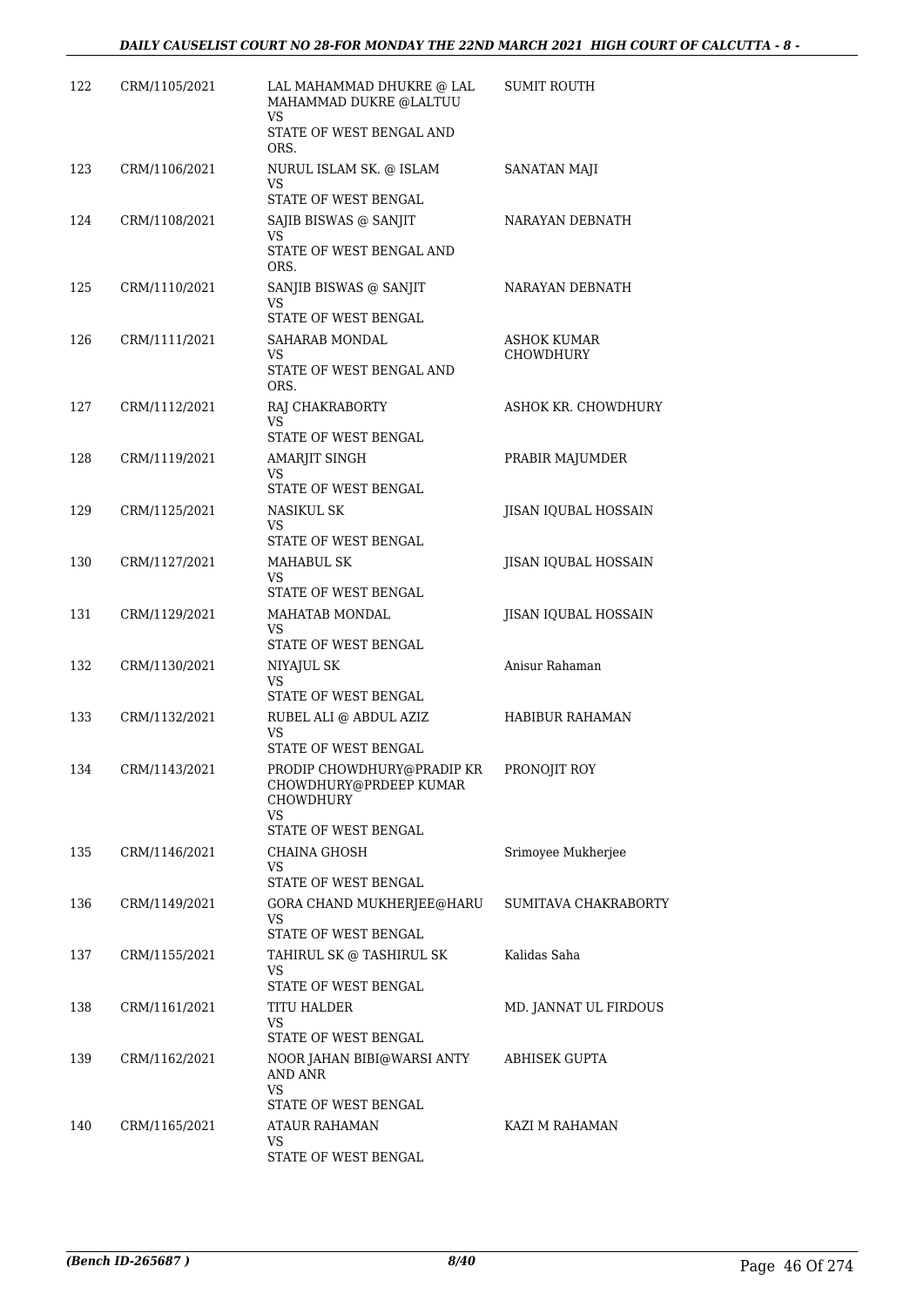#### *DAILY CAUSELIST COURT NO 28-FOR MONDAY THE 22ND MARCH 2021 HIGH COURT OF CALCUTTA - 9 -*

| 141 | CRM/1167/2021 | ALKAS SK<br>VS<br>STATE OF WEST BENGAL                                                               | <b>BAISALI GHOSHAL</b>       |
|-----|---------------|------------------------------------------------------------------------------------------------------|------------------------------|
| 142 | CRM/1173/2021 | PREM KUMAR MANDAL<br>VS<br>STATE OF WEST BENGAL AND<br>ORS.                                          | MOUNICK GHOSH                |
| 143 | CRM/1176/2021 | JHANTU ARUI<br>VS<br>STATE OF WEST BENGAL AND<br>ORS.                                                | ARUP KUMAR BHOWMICK          |
| 144 | CRM/1177/2021 | <b>SK IMRAN</b><br>VS<br>STATE OF WEST BENGAL                                                        | SANTANU MAJI                 |
| 145 | CRM/1178/2021 | SUKANTA KUMAR SAHOO<br>VS<br>STATE OF WEST BENGAL AND<br>ORS.                                        | SOUMYA BASU ROY<br>CHOWDHURY |
| 146 | CRM/1186/2021 | AMIT DAS ALIAS ASHIS DAS<br>VS<br>STATE OF WEST BENGAL AND<br>ORS.                                   | SHASHANKA SHEKHAR<br>SAHA    |
| 147 | CRM/1187/2021 | JHARU SK ALIAS ZARU SEIKH<br>VS<br>STATE OF WEST BENGAL                                              | JISAN IQBAL HOSSAIN          |
| 148 | CRM/1191/2021 | ASANUDDIN SK<br>VS<br>STATE OF WEST BENGAL                                                           | JISAN IQUBAL HOSSAIN         |
| 149 | CRM/1196/2021 | RANJIT SINGHA<br>VS<br>STATE OF WEST BENGAL                                                          | Jeenia Rudra                 |
| 150 | CRM/1197/2021 | RAJU SARDAR<br>VS.<br>STATE OF WEST BENGAL                                                           | ABHIJIT KR. ADHYA            |
| 151 | CRM/1199/2021 | RAJU SARDAR<br>VS<br>STATE OF WEST BENGAL                                                            | ABHIJIT KR. ADHYA            |
| 152 | CRM/1202/2021 | NITIN JAISWAL<br>VS<br>STATE OF WEST BENGAL                                                          | Sujoy Sarkar                 |
| 153 | CRM/1205/2021 | ARSHAD ALI MONDAL<br>VS<br>STATE OF WEST BENGAL                                                      | SHASHANKA SHEKHAR<br>SAHA    |
| 154 | CRM/1206/2021 | SAMIR ADHIKARY<br>VS<br>STATE OF WEST BENGAL                                                         | SHASANKAR SEKHAR SAHA        |
| 155 | CRM/1208/2021 | PAN KISTO NUNIA @ PRAN<br>KRISHNA NONIA @ PRANKISTO<br>NONIYA AND ORS<br>VS.<br>STATE OF WEST BENGAL | PRATIK GHOSH                 |
| 156 | CRM/1209/2021 | NAJIR MOMIN@ NAZIR MOMIN<br>VS<br>STATE OF WEST BENGAL                                               | DIPTANGSHU BASU              |
| 157 | CRM/1210/2021 | KANAI SARKAR<br>VS<br>STATE OF WEST BENGAL                                                           | SHASANKA SEKHAR SAHA         |
| 158 | CRM/1212/2021 | AMIYA GHOSH<br>VS<br>STATE OF WEST BENGAL                                                            | <b>UJJAL ROY</b>             |
| 159 | CRM/1213/2021 | JIYARUL MONDAL<br>VS<br>STATE OF WEST BENGAL                                                         | ARUNIMA DAS SHARMA           |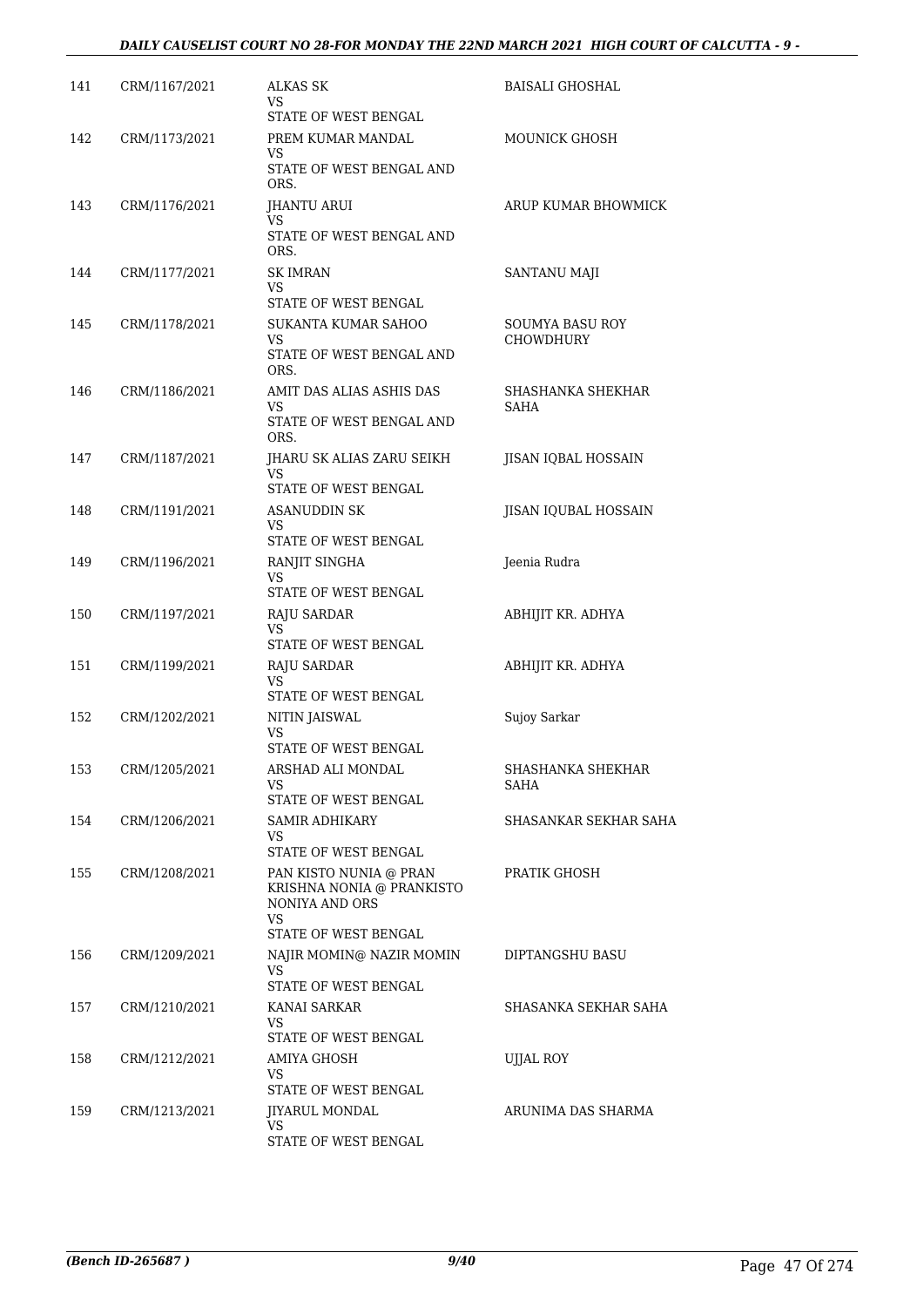| 160 | CRM/1221/2021 | FULLARA MONDAL<br>VS.                                 | SANTANU MAJI              |
|-----|---------------|-------------------------------------------------------|---------------------------|
|     |               | CENTRAL BUREAU OF<br><b>INVESTIGATION</b>             |                           |
| 161 | CRM/1224/2021 | raja @ rajarshi pradhan<br>VS<br>STATE OF WEST BENGAL | MUNSHI ASHIO ELAHI        |
| 162 | CRM/1228/2021 | TAJMIN BIBI                                           | Sujoy Sarkar              |
|     |               | VS                                                    |                           |
|     |               | STATE OF WEST BENGAL                                  |                           |
| 163 | CRM/1231/2021 | HASIBUL SEKH AND ANR<br>VS                            | BISWAJIT HAZRA            |
|     |               | STATE OF WEST BENGAL AND<br>ORS.                      |                           |
| 164 | CRM/1235/2021 | KARTICK ROY                                           | KUNTAL ROY                |
|     |               | VS<br>STATE OF WEST BENGAL AND<br>ORS.                |                           |
| 165 | CRM/1250/2021 | BAPPADITWA BISWAS @                                   | KOUSTAV BAGCHI            |
|     |               | <b>BAPPADITYA BISWAS</b><br>VS.                       |                           |
|     |               | STATE OF WEST BENGAL AND<br>ORS.                      |                           |
| 166 | CRM/1253/2021 | S.K.CHAND @CHAND                                      | DEVRANJAN DAS             |
|     |               | <b>VS</b><br>STATE OF WEST BENGAL                     |                           |
| 167 | CRM/1255/2021 | <b>TAHERUL HOSSAIN</b>                                | <b>ABDUS SALAM</b>        |
|     |               | VS<br>STATE OF WEST BENGAL AND<br>ORS.                |                           |
| 168 | CRM/1256/2021 | APARNA BERA                                           | NILADRI SEKHAR GHOSH      |
|     |               | VS<br>STATE OF WEST BENGAL                            |                           |
| 169 | CRM/1257/2021 | KARTICK SAMMADAR                                      | HUSEN MUSTAFI             |
|     |               | VS<br>STATE OF WEST BENGAL AND<br>ORS.                |                           |
| 170 | CRM/1258/2021 | SUJOY CHANDRA @SUJOY CHANDA                           | <b>BITASOK BANERJEE</b>   |
|     |               | VS.<br>STATE OF WEST BENGAL                           |                           |
| 171 | CRM/1262/2021 | GUDDU SHARMA@RAJU SHARMA                              | PRONAY BASAK              |
|     |               | VS<br>STATE OF WEST BENGAL                            |                           |
| 172 | CRM/1269/2021 | SAFIKUL ISLAM                                         | ANISUR RAHMAN             |
|     |               | VS                                                    |                           |
|     |               | STATE OF WEST BENGAL                                  |                           |
| 173 | CRM/1272/2021 | TOFIJUL SK @ HOSSAIN AND ANR<br>VS                    | Anisur Rahaman            |
|     |               | STATE OF WEST BENGAL                                  |                           |
| 174 | CRM/1273/2021 | SARIFUL SK@PIU AND ANR                                | TAPODIP GUPTA             |
|     |               | VS.<br>STATE OF WEST BENGAL                           |                           |
| 175 | CRM/1274/2021 | MD AMJAD KHAN                                         | TAPODIP GUPTA             |
|     |               | VS.<br>STATE OF WEST BENGAL                           |                           |
| 176 | CRM/1284/2021 | HAFIJUL MONDAL @ HAFIZUL<br>MONDAL<br>VS              | SHASHANKA SHEKHAR<br>SAHA |
|     |               | STATE OF WEST BENGAL                                  |                           |
| 177 | CRM/1290/2021 | SANTOSH BASAK                                         | SANANDA BHATTACHARYYA     |
|     |               | VS<br>STATE OF WEST BENGAL                            |                           |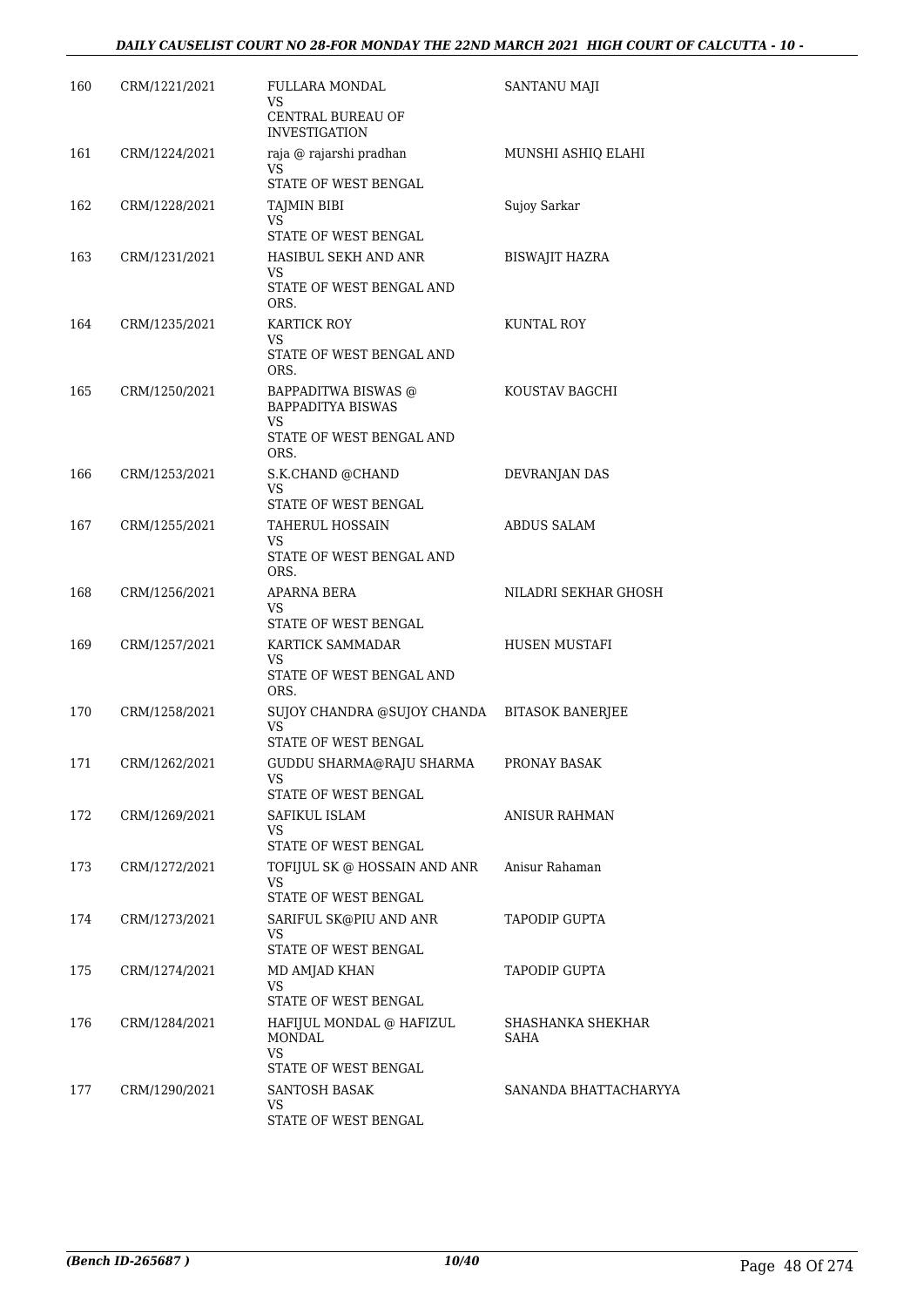| 178 | CRM/1291/2021 | <b>BIKASH HARI</b><br>VS<br>STATE OF WEST BENGAL                                     | AMIT SINGH                        |
|-----|---------------|--------------------------------------------------------------------------------------|-----------------------------------|
| 179 | CRM/1294/2021 | ASHADUL MONDAL<br>VS.<br>STATE OF WEST BENGAL                                        | SHIBAJI KUMAR DAS                 |
| 180 | CRM/1299/2021 | SAHABUDDIN @ SAHABUDDIN SK<br>VS<br>STATE OF WEST BENGAL                             | <b>BUSRA KHATUN</b>               |
| 181 | CRM/1302/2021 | JOYNAL MANDAL @ JAINAL<br>MANDAL<br><b>VS</b>                                        | <b>BUSRA KHATUN</b>               |
|     |               | STATE OF WEST BENGAL                                                                 |                                   |
| 182 | CRM/1306/2021 | KAIMUDDIN MIAH@MOSTAN<br>VS<br>STATE OF WEST BENGAL                                  | <b>BUSRA KHATUN</b>               |
| 183 | CRM/1311/2021 | OMAR FARUK<br><b>VS</b><br>STATE OF WEST BENGAL                                      | Surajit Basu                      |
| 184 | CRM/1313/2021 | ARIF ALI MOLLA<br>VS<br>STATE OF WEST BENGAL AND<br>ORS.                             | ARUPO KUMAR BHOWMICK              |
| 185 | CRM/1314/2021 | SK JAFAR ALIAS JAFAR ALI<br>VS<br>STATE OF WEST BENGAL                               | KAZI SAFIULLAH                    |
| 186 | CRM/1316/2021 | SK. SABIR ALI<br>VS<br>STATE OF WEST BENGAL AND                                      | <b>ADITYA SEN</b>                 |
| 187 | CRM/1321/2021 | ORS.<br>SUJON BARMAN ALIAS HIMANSHU<br>VS<br>STATE OF WEST BENGAL                    | JUIN DUTTA CHAKRABORTY            |
| 188 | CRM/1323/2021 | SAKILA BIBI AND ANOTHER<br>VS.<br>STATE OF WEST BENGAL                               | DIPAYAN KUNDU                     |
| 189 | CRM/1325/2021 | AMIN AKHTAR @AMIM AKTAR<br>VS<br>STATE OF WEST BENGAL                                | SAGAR SAHA                        |
| 190 | CRM/1330/2021 | ADHIR BARMAN AND ANR<br>STATE OF WEST BENGAL AND                                     | <b>SUBRATA SAHA</b>               |
| 191 | CRM/1332/2021 | ORS.<br>MOMREJ KHAN<br>VS<br>STATE OF WEST BENGAL AND<br>ORS.                        | SUBRATA SAHA                      |
| 192 | CRM/1337/2021 | SUDHANGSHU MONDAL ALIAS<br>PUTU<br><b>VS</b><br>STATE OF WEST BENGAL                 | PRONOJIT ROY                      |
| 193 | CRM/1339/2021 | SWARUP GHOSH<br>VS.<br>STATE OF WEST BENGAL AND<br>ORS.                              | SK. TOSLIM ALI                    |
| 194 | CRM/1341/2021 | SAURAV KUNDU @ AKAI<br>VS<br>STATE OF WEST BENGAL AND<br>ORS.                        | SUSNIGDHO<br><b>BHATTACHARYYA</b> |
| 195 | CRM/1346/2021 | PRASEN KUNDU @BHABOL<br>@BHABOL KUNDU@ PROSEN<br>KUNDU<br>VS<br>STATE OF WEST BENGAL | <b>TAPODIP GUPTA</b>              |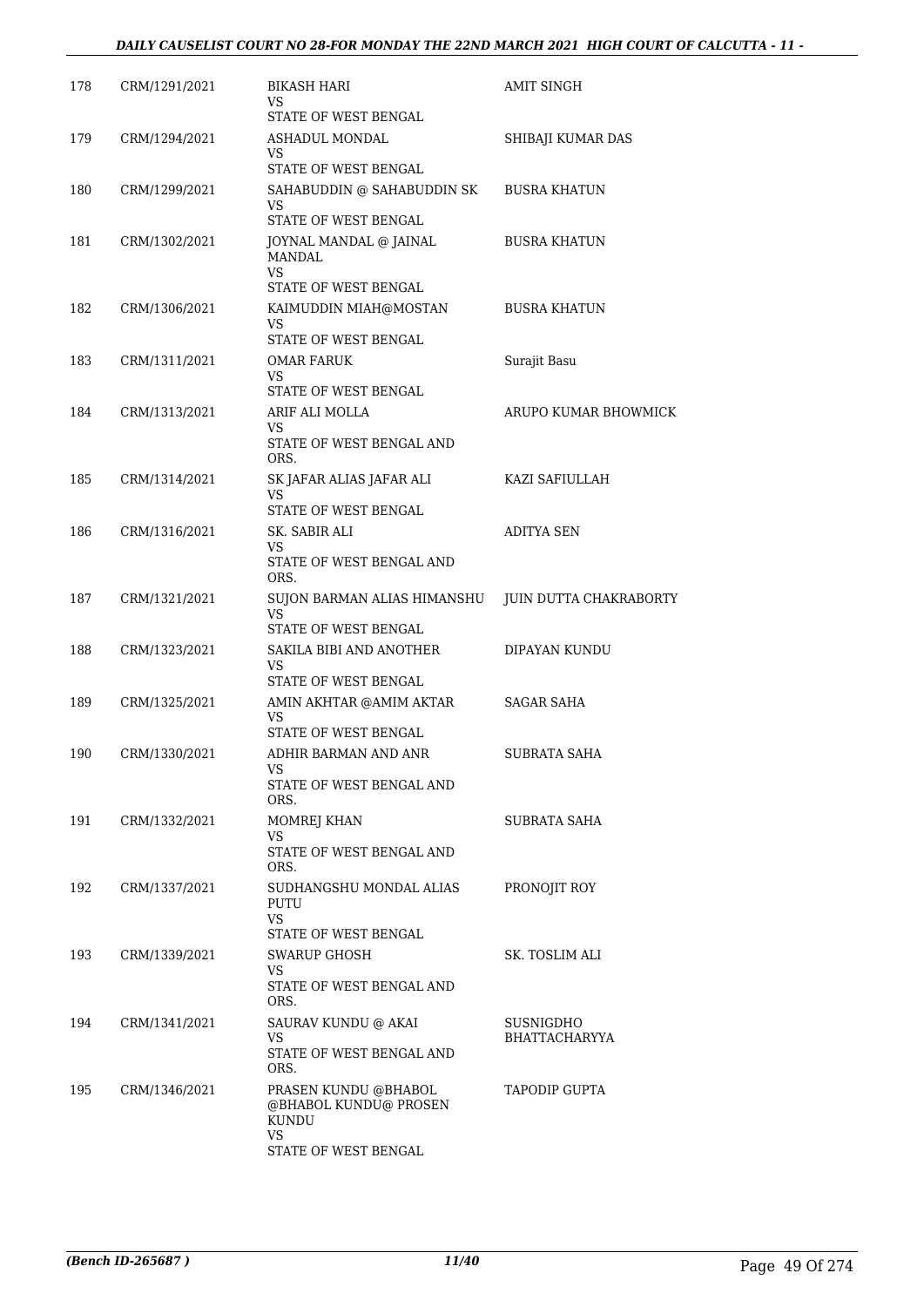| 196 | CRM/1347/2021 | IMAJUDDDIN MONDAL<br>VS                                                                                                                       | SOURAV MUKHERJEE                   |
|-----|---------------|-----------------------------------------------------------------------------------------------------------------------------------------------|------------------------------------|
|     |               | STATE OF WEST BENGAL AND<br>ORS.                                                                                                              |                                    |
| 197 | CRM/1348/2021 | MD DASTAGIR @DASTAGIR ANSARI<br><b>VS</b><br>STATE OF WEST BENGAL                                                                             | ANSUMAN BERA                       |
| 198 | CRM/1350/2021 | ASHOK KUMAR CHOUDHURY<br>@ASHOK CHOUDHURY @ASHOKE<br>CHOWDHURY@RAMESH<br>PRAJAPATI@CHOWDHURY<br><b>VS</b><br>STATE OF WEST BENGAL AND<br>ORS. | SOUMYA NAG                         |
| 199 | CRM/1352/2021 | MD. SAUKAT SEKH<br>VS<br>UNION OF INDIA, AIR<br>INTELLIGENCE UNIT, ,                                                                          | ARKACHAKRABORTY                    |
| 200 | CRM/1353/2021 | NAGEN @ NAGENDRANATH<br><b>GHOSH</b><br>VS.<br>STATE OF WEST BENGAL AND<br>ORS.                                                               | KARABI ROY                         |
| 201 | CRM/1354/2021 | MEHER ALI SK AND OTHERS<br>VS<br>STATE OF WEST BENGAL                                                                                         | KRISHNENDU DE                      |
| 202 | CRM/1356/2021 | RAJA GHOSHAL<br>VS<br>STATE OF WEST BENGAL                                                                                                    | <b>SOUVIK DAS</b>                  |
| 203 | CRM/1357/2021 | SK SAKIR ALI @SK JIKSARUL ALI<br>VS.<br>STATE OF WEST BENGAL                                                                                  | ANINDYA GHOSH                      |
| 204 | CRM/1358/2021 | PH ESHA ALI @ AMBUBA<br>VS<br>STATE OF WEST BENGAL                                                                                            | <b>DEBASIS KAR</b>                 |
| 205 | CRM/1367/2021 | HASINA @ HASENA MOLLA @<br><b>HASINA BIBI</b><br>VS.<br>STATE OF WEST BENGAL                                                                  | SIDDHARTHA SARKAR                  |
| 206 | CRM/1370/2021 | <b>BIPLAB BISWAS</b><br><b>VS</b><br>STATE OF WEST BENGAL                                                                                     | MRITYUNJAY SAHA                    |
| 207 | CRM/1372/2021 | SAMIR MANDAL<br>VS<br>STATE OF WEST BENGAL                                                                                                    | ARUP KUMAR BHOWMICK                |
| 208 | CRM/1373/2021 | <b>SAMIRAN KR DAS</b><br>VS.<br>STATE OF WEST BENGAL                                                                                          | MAZHAR HOSSAIN<br><b>CHOWDHURY</b> |
| 209 | CRM/1377/2021 | DHARMENDRA SINGH PATEL<br>VS.<br>STATE OF WEST BENGAL                                                                                         | ASHOKE KUMAR NATH                  |
| 210 | CRM/1379/2021 | PRASENJIT BASU<br>VS<br>STATE OF WEST BENGAL                                                                                                  | <b>BUSRA KHATUN</b>                |
| 211 | CRM/1380/2021 | ABARUN SHARMA@VARUN<br>KUMAR SHARMA<br>VS<br>STATE OF WEST BENGAL                                                                             | Kunal Ganguly                      |
| 212 | CRM/1383/2021 | <b>MATIN SK AND ORS</b><br>VS.<br>STATE OF WEST BENGAL                                                                                        | MRITUNJAY SAHA                     |
| 213 | CRM/1384/2021 | DEB KUMAR BAG<br>VS<br>STATE OF WEST BENGAL                                                                                                   | KOEL SARKAR                        |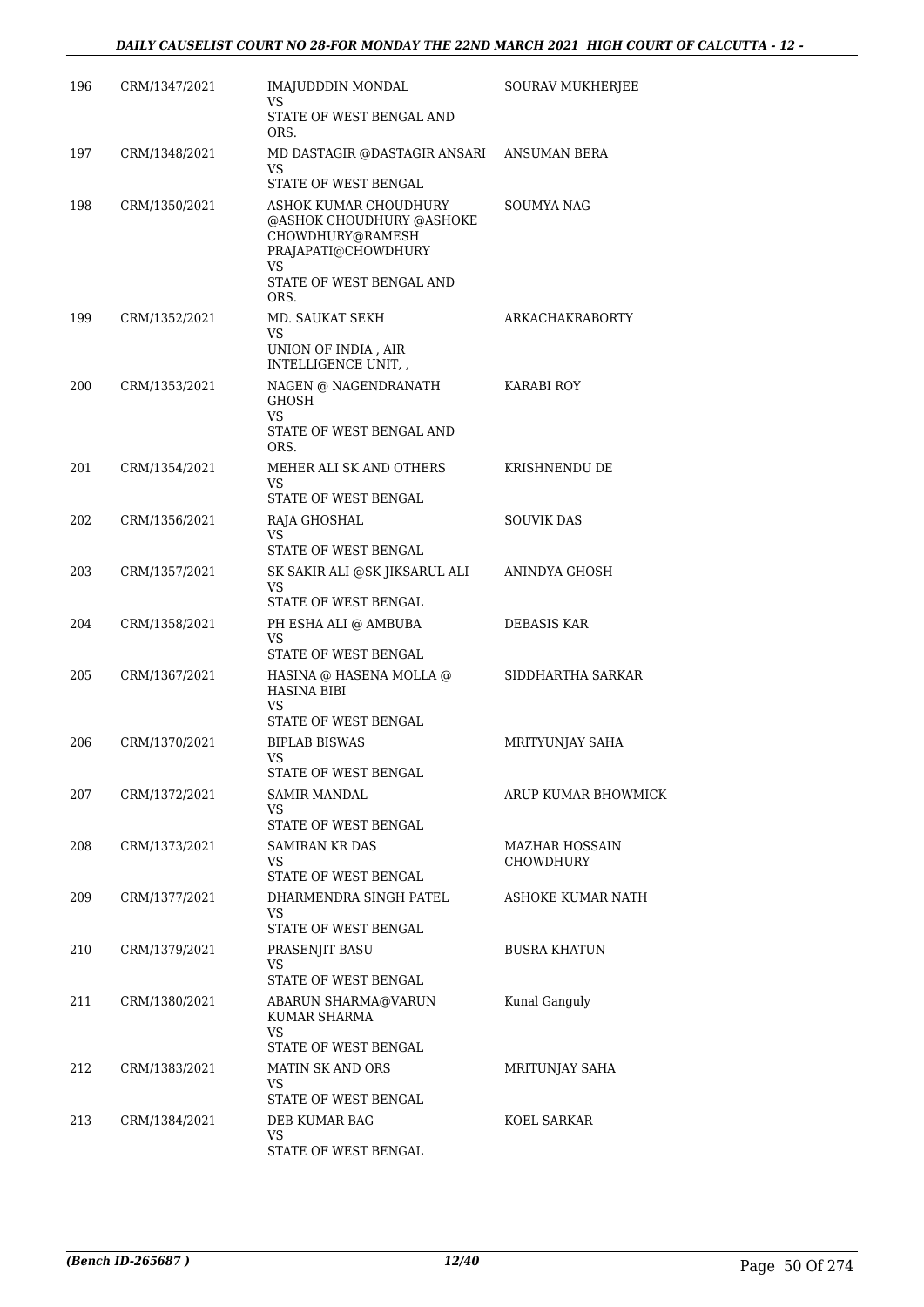| 214 | CRM/1386/2021 | AJIJUL SK AND ANR<br>VS<br>STATE OF WEST BENGAL                                               | SUBRATA KARMAKAR       |
|-----|---------------|-----------------------------------------------------------------------------------------------|------------------------|
| 215 | CRM/1392/2021 | ANUP ROY @ ASHOK @ ASHOK DA<br>@ SUSANTA MAJUMDAR<br>VS<br>STATE OF WEST BENGAL               | SABYASACHI CHATTERJEE  |
| 216 | CRM/1399/2021 | RAHUL SK @ BABU SK<br>VS                                                                      | ABDUS SALAM            |
| 217 | CRM/1404/2021 | STATE OF WEST BENGAL<br>SURENDRA RAI<br>VS.<br>STATE OF WEST BENGAL                           | ANAMITRA BANERJEE      |
| 218 | CRM/1405/2021 | ANSARUL ALAM<br>VS<br>STATE OF WEST BENGAL                                                    | PARVEJ ANAM            |
| 219 | CRM/1411/2021 | SELIM SK.<br>VS<br>STATE OF WEST BENGAL AND                                                   | PRABIR MAJUMDER        |
| 220 | CRM/1417/2021 | ORS.<br>MANODA BISWAS @ MANADA<br><b>BISWAS</b><br>VS.<br>STATE OF WEST BENGAL AND<br>ORS.    | <b>SAGAR SAHA</b>      |
| 221 | CRM/1418/2021 | BABLU SARKAR @ SK.@ BABLU SK.<br>@ BABLU SARKAR AND ANR.<br><b>VS</b><br>STATE OF WEST BENGAL | DEBAPRIYA SAMANTA      |
| 222 | CRM/1422/2021 | <b>SHYAM SUNDAR BISWAS</b><br>VS<br>STATE OF WEST BENGAL                                      | <b>SUMITA SARKAR</b>   |
| 223 | CRM/1424/2021 | MD. SADDYAM @SADDAM<br>VS.<br>STATE OF WEST BENGAL                                            | <b>SHAREQ SIDDIQUE</b> |
| 224 | CRM/1428/2021 | <b>GANESH SARDAR</b><br>VS<br>STATE OF WEST BENGAL                                            | MADHUMITA PATRA        |
| 225 | CRM/1429/2021 | ANIMESH ADAK AND ANR<br>VS<br>STATE OF WEST BENGAL                                            | MAIDUL ISLAM KAYAL     |
| 226 | CRM/1431/2021 | SUJAL SK @ SUJOL SK @ ANARUL<br>VS.<br>STATE OF WEST BENGAL                                   | PRAMITA BANERJEE       |
| 227 | CRM/1437/2021 | ANIMESH MONDAL AND ANR<br>VS<br>STATE OF WEST BENGAL                                          | SOURAV MUKHERJEE       |
| 228 | CRM/1438/2021 | SAHIN SK @SHINE SK<br>VS<br>STATE OF WEST BENGAL                                              | ARNAB SAHA             |
| 229 | CRM/1439/2021 | ANGGUR SK @ ANGUR SK<br>VS<br>STATE OF WEST BENGAL                                            | <b>JOY CHAKRABORTY</b> |
| 230 | CRM/1441/2021 | PANCHU DAS<br>VS.<br>STATE OF WEST BENGAL                                                     | Asraf Mandal           |
| 231 | CRM/1450/2021 | SAHANUR MOLLA @ FITTU<br>VS<br>STATE OF WEST BENGAL                                           | RESHMI REHMAN          |
| 232 | CRM/1452/2021 | KISHOR DAS<br>VS<br>STATE OF WEST BENGAL                                                      | Asraf Mandal           |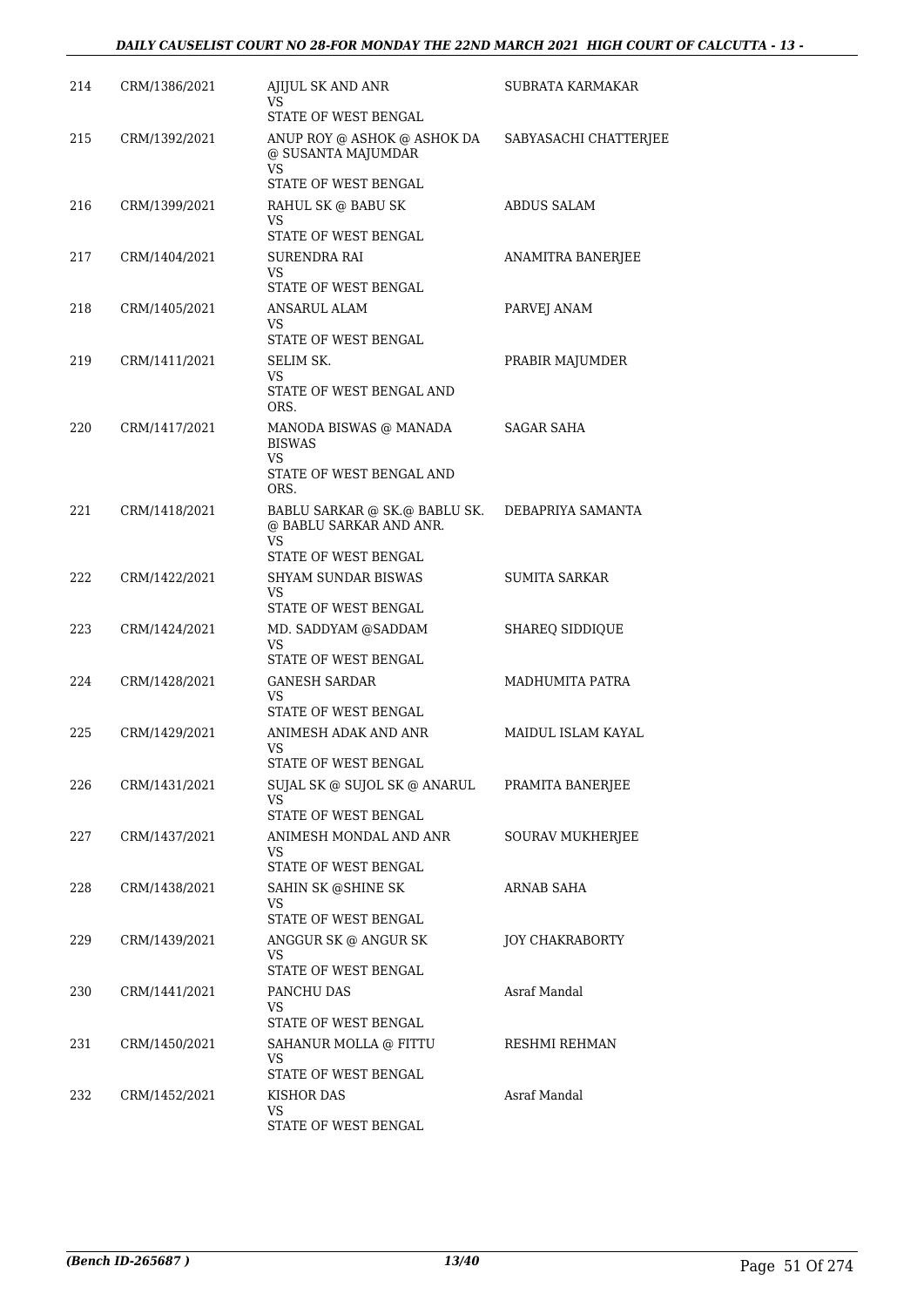#### *DAILY CAUSELIST COURT NO 28-FOR MONDAY THE 22ND MARCH 2021 HIGH COURT OF CALCUTTA - 14 -*

| 233 | CRM/1455/2021 | BABLU SEKH @ DAKRON<br>VS                                                                          | ABDUS SALAM         |
|-----|---------------|----------------------------------------------------------------------------------------------------|---------------------|
|     |               | STATE OF WEST BENGAL                                                                               |                     |
| 234 | CRM/1457/2021 | AMRIT PATRA AND ANR<br>VS.                                                                         | NAVANIL DE          |
|     |               | STATE OF WEST BENGAL                                                                               |                     |
| 235 | CRM/1459/2021 | MONIRUL ISLAM MOLLA@MD<br><b>MONIRUL ISLAM</b><br>MOLLA@BABLU@BABLA<br>VS.<br>STATE OF WEST BENGAL | SAHIUDDIN AHMED     |
| 236 | CRM/1460/2021 | RAJIKUL MOMIN<br>VS.                                                                               | SAGAR SAHA          |
|     |               | STATE OF WEST BENGAL                                                                               |                     |
| 237 | CRM/1461/2021 | <b>ABHIJIT DAS</b><br>VS.<br>STATE OF WEST BENGAL                                                  | GAURAV KUMAR BASU   |
| 238 | CRM/1462/2021 | UTTAM MALO                                                                                         | SUJAN CHATTERJEE    |
|     |               | VS<br>STATE OF WEST BENGAL                                                                         |                     |
| 239 | CRM/1468/2021 | <b>GOURANGA ADHIKARI</b>                                                                           | SANGHITA CHATTERJEE |
|     |               | VS.<br>STATE OF WEST BENGAL                                                                        |                     |
| 240 | CRM/1473/2021 | HUMAYUN SK. @ HUMAYN SK.                                                                           | TAPODIP GUPTA       |
|     |               | <b>VS</b><br>STATE OF WEST BENGAL                                                                  |                     |
| 241 | CRM/1476/2021 | MD. BAPI @ RAJ @ HERON                                                                             | Kalidas Saha        |
|     |               | VS<br>STATE OF WEST BENGAL                                                                         |                     |
| 242 | CRM/1478/2021 | ZAKIR HOSSAIN                                                                                      | JYOTIRMOY ADHIKARY  |
|     |               | VS<br>STATE OF WEST BENGAL                                                                         |                     |
| 243 | CRM/1480/2021 | BHIM BISWAS @ BHIM CHANDRA<br><b>BISWAS</b><br>VS.<br>THE STATE OF WEST BENGAL                     | <b>SURAJIT BASU</b> |
| 244 | CRM/1481/2021 | JUEL SEIKH ALIAS JUYEL SK.                                                                         | SK. MOINUDDIN       |
|     |               | VS<br>STATE OF WEST BENGAL                                                                         |                     |
| 245 | CRM/1483/2021 | <b>NIRMAL DAS</b>                                                                                  | KOUSTAV BAGCHI      |
|     |               | STATE OF WEST BENGAL                                                                               |                     |
| 246 | CRM/1486/2021 | PIYARUL SK.                                                                                        | TAPODIP GUPTA       |
|     |               | VS.<br>STATE OF WEST BENGAL                                                                        |                     |
| 247 | CRM/1493/2021 | PINTU DUTTA @ SAMRAT                                                                               | <b>MINOTI GOMES</b> |
|     |               | VS<br>STATE OF WEST BENGAL                                                                         |                     |
| 248 | CRM/1494/2021 | RAM SARKAR                                                                                         | MUSHARRAF ALAM SK.  |
|     |               | VS<br>STATE OF WEST BENGAL                                                                         |                     |
| 249 | CRM/1495/2021 | RAM SARKAR                                                                                         | MUSHARRAF ALAM SK   |
|     |               | VS<br>STATE OF WEST BENGAL                                                                         |                     |
| 250 | CRM/1496/2021 | SUJOY BISWAS @ SUJAY BISWAS<br>ALIAS SURYA<br>VS.<br>STATE OF WEST BENGAL                          | MENOTI GOMES        |
| 251 | CRM/1508/2021 | DIPANKAR DAS BAIRAGYA                                                                              | ASRAF MONDAL        |
|     |               | VS.<br>STATE OF WEST BENGAL                                                                        |                     |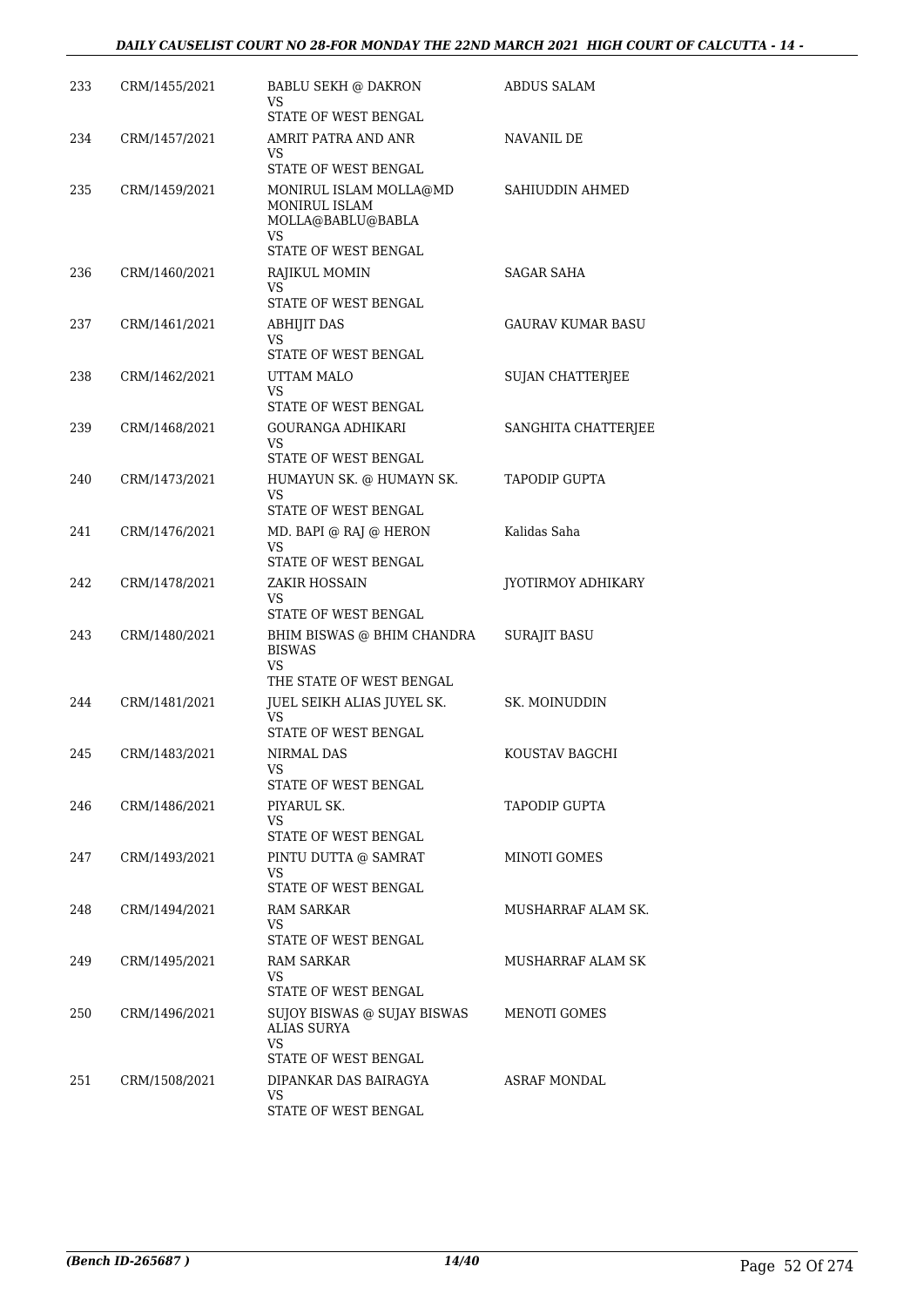| 252 | CRM/1511/2021 | ANANDA PAUL ALIAS PAL AND<br><b>OTHERS</b><br>VS.              | Sumanta Das                            |
|-----|---------------|----------------------------------------------------------------|----------------------------------------|
|     |               | STATE OF WEST BENGAL                                           |                                        |
| 253 | CRM/1520/2021 | RENUKA MONDAL @ RENU<br><b>MONDAL</b><br>VS.                   | MD YOUNUSH MONDAL                      |
|     |               | STATE OF WEST BENGAL                                           |                                        |
| 254 | CRM/1525/2021 | BHOLANATH DAS @ BHOLA<br>VS<br>STATE OF WEST BENGAL            | SOUMYAJIT DAS<br><b>MAHAPATRA</b>      |
| 255 | CRM/1528/2021 | CHANDAN KUMAR MAHANTA<br><b>VS</b><br>STATE OF WEST BENGAL     | SUBRATA SAHA                           |
| 256 | CRM/1538/2021 | SK MAIDUL HOSSAIN<br>VS.<br>STATE OF WEST BENGAL               | <b>MAZHAR HOSSAIN</b><br>CHOWDHURY     |
| 257 | CRM/1544/2021 | <b>BAPAN MAJHI</b><br>VS.<br>STATE OF WEST BENGAL              | SIDDHARTHA GHOSH ROY                   |
| 258 | CRM/1545/2021 | SUMON GHOSH<br>VS.<br>STATE OF WEST BENGAL                     | DEBASIS BRAHMA                         |
| 259 | CRM/1546/2021 | SAMAIL SK. @SANIUL SK AND<br><b>ANOTHER</b><br>VS.             | ROBIUL ISLAM                           |
| 260 | CRM/1548/2021 | STATE OF WEST BENGAL<br>SAYED SK                               | MRITYUNJOY CHATTERJEE                  |
|     |               | VS.<br>STATE OF WEST BENGAL AND<br>ORS.                        |                                        |
| 261 | CRM/1549/2021 | ALAUDDIN<br>VS.<br>STATE OF WEST BENGAL AND<br>ORS.            | MRITYUNJOY CHATTERJEE                  |
| 262 | CRM/1550/2021 | <b>HANIF MONDAL</b><br>VS.<br>STATE OF WEST BENGAL AND<br>ORS. | MINOTI GOMES                           |
| 263 | CRM/1555/2021 | ASGAR ALI @ SONU<br>VS<br>STATE OF WEST BENGAL                 | SHASHANKA SHEKHAR<br>SAHA              |
| 264 | CRM/1557/2021 | RAHIMA SEKH @ RAHILA<br>VS<br>STATE OF WEST BENGAL             | SOURAV MUKHERJEE                       |
| 265 | CRM/1559/2021 | ABBAS SK @ KALU SK @ KALU<br>VS.<br>STATE OF WEST BENGAL       | Anisur Rahaman                         |
| 266 | CRM/1561/2021 | NAJBAR SK. AND ANOTHER<br>VS<br>STATE OF WEST BENGAL           | NILENDRA NARAYAN RAY                   |
| 267 | CRM/1562/2021 | ANARUL SK.<br>VS<br>STATE OF WEST BENGAL                       | Anisur Rahaman                         |
| 268 | CRM/1573/2021 | SUKESH PATTANAYAK<br>VS<br>STATE OF WEST BENGAL                | ARUP KUMAR BHOWMICK                    |
| 269 | CRM/1574/2021 | SANJAY SARKAR<br>VS<br>STATE OF WEST BENGAL                    | ARUP KUMAR BHOWMICK                    |
| 270 | CRM/1578/2021 | SABIR ALI GAZI<br>VS<br>STATE OF WEST BENGAL                   | <b>ASHOK KUMAR</b><br><b>CHOWDHURY</b> |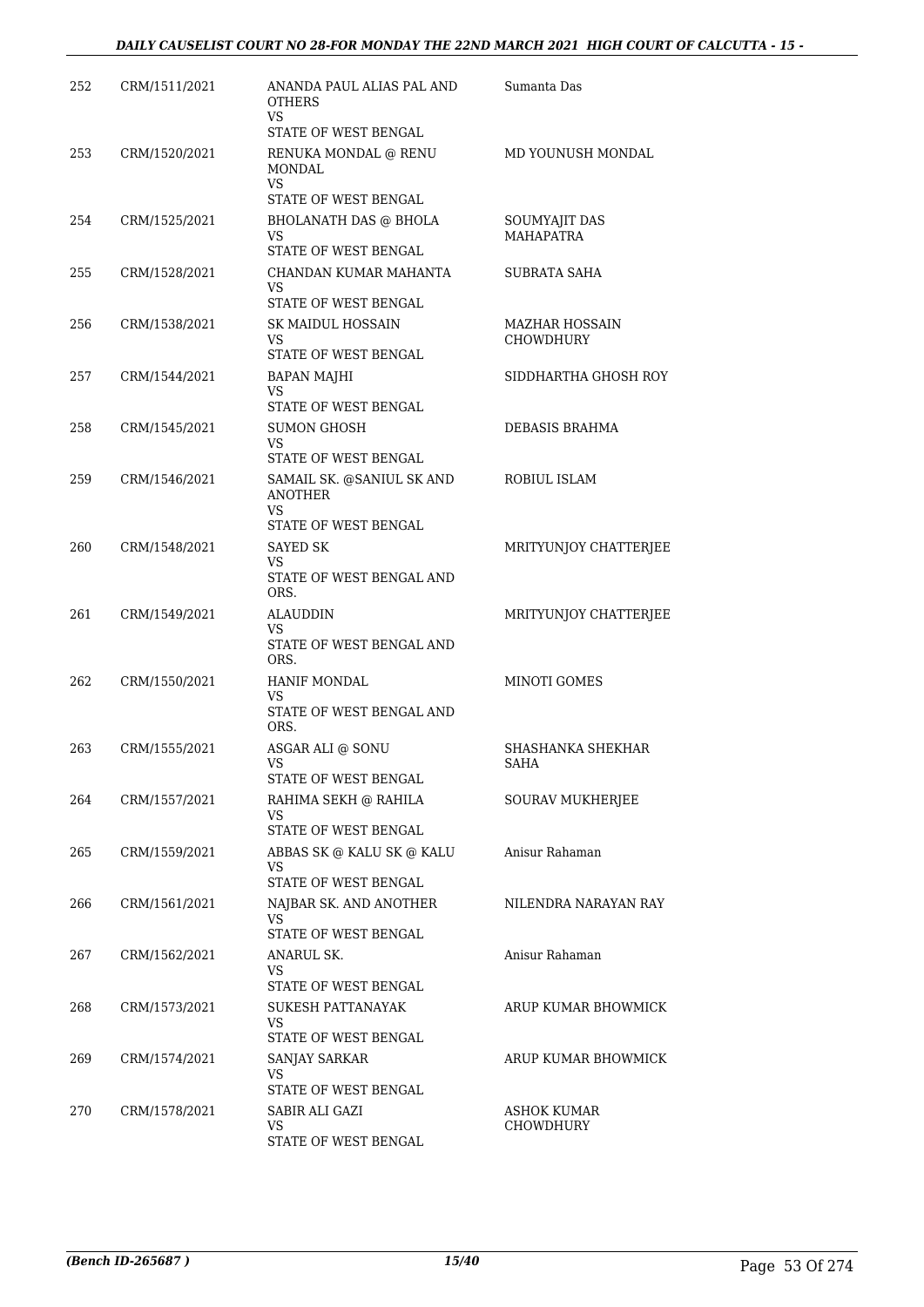| 271 | CRM/1580/2021 | <b>BIKASH HAIT</b><br>VS.<br>STATE OF WEST BENGAL                                | SUBHASISH PACHHAL         |
|-----|---------------|----------------------------------------------------------------------------------|---------------------------|
| 272 | CRM/1583/2021 | <b>BASUDHARA GHOSH</b><br>VS<br>STATE OF WEST BENGAL                             | <b>ASRAF MANDAL</b>       |
| 273 | CRM/1585/2021 | NAFISA KHATUN @ NAPISA<br>KHATUN @ ASHH AND ORS<br>VS                            | RAFIKUL ISLAM SARDAR      |
|     |               | STATE OF WEST BENGAL                                                             |                           |
| 274 | CRM/1586/2021 | MD ISPAK<br>VS<br>STATE OF WEST BENGAL                                           | FARNAZ NASIM              |
| 275 | CRM/1587/2021 | HABIB SK<br>VS<br>STATE OF WEST BENGAL                                           | SOMNATH MAJUMDER          |
| 276 | CRM/1590/2021 | SUBRATA PODDAR @ SUBRATA<br>PODDER @ SHUVO<br><b>VS</b><br>STATE OF WEST BENGAL  | SOMNATH MAJUMDER          |
| 277 | CRM/1591/2021 | RAHIMA BIBI<br>VS<br>STATE OF WEST BENGAL                                        | SOUMA SUBHRA ROY          |
| 278 | CRM/1593/2021 | ANURA BEGUM @MONJU<br>VS<br>STATE OF WEST BENGAL                                 | SASHANKA SEKHAR SAHA      |
| 279 | CRM/1594/2021 | KAMALESH MAHATO @ MAHATO<br>@ KAMLESH @ ROY<br><b>VS</b><br>STATE OF WEST BENGAL | SHASHANKA SHEKHAR<br>SAHA |
| 280 | CRM/1597/2021 | <b>SEKH MONIRUL</b><br>VS<br>STATE OF WEST BENGAL                                | <b>SAFDAR AZAM</b>        |
| 281 | CRM/1599/2021 | DILIP KIRTYANIA<br>VS<br>STATE OF WEST BENGAL                                    | <b>GAGANJYOTI SINGH</b>   |
| 282 | CRM/1606/2021 | SUSHIL MONDAL AND ORS<br>VS<br>STATE OF WEST BENGAL                              | SANANDA BHATTACHARJEE     |
| 283 | CRM/1607/2021 | MITHILESH RAM @ MITHLESH<br>RAM<br>VS<br>STATE OF WEST BENGAL                    | DEBAPRIYA SAMANTA         |
| 284 | CRM/1608/2021 | RATAN BISWAS<br>VS<br>STATE OF WEST BENGAL                                       | DEBADRITA MONDAL          |
| 285 | CRM/1609/2021 | JAYDEB MALLICK AND ORS.<br>VS<br>STATE OF WEST BENGAL                            | SOURAV MUKHERJEE          |
| 286 | CRM/1610/2021 | BISWAJIT OJHA @ BISWA<br>VS.<br>STATE OF WEST BENGAL                             | KOUSTAV BAGCHI            |
| 287 | CRM/1611/2021 | DIPAK @ PUSPA ROY AND ANR.<br>VS<br>STATE OF WEST BENGAL                         | SOURAV MUKHERJEE          |
| 288 | CRM/1613/2021 | AJIT BAG AND ANR<br>VS<br>STATE OF WEST BENGAL                                   | Srimoyee Mukherjee        |
| 289 | CRM/1615/2021 | DEBABRATA @ CHOTTU<br>PRAMANIK AND ANR<br>VS<br>STATE OF WEST BENGAL             | ABHIJIT KR. ADHYA         |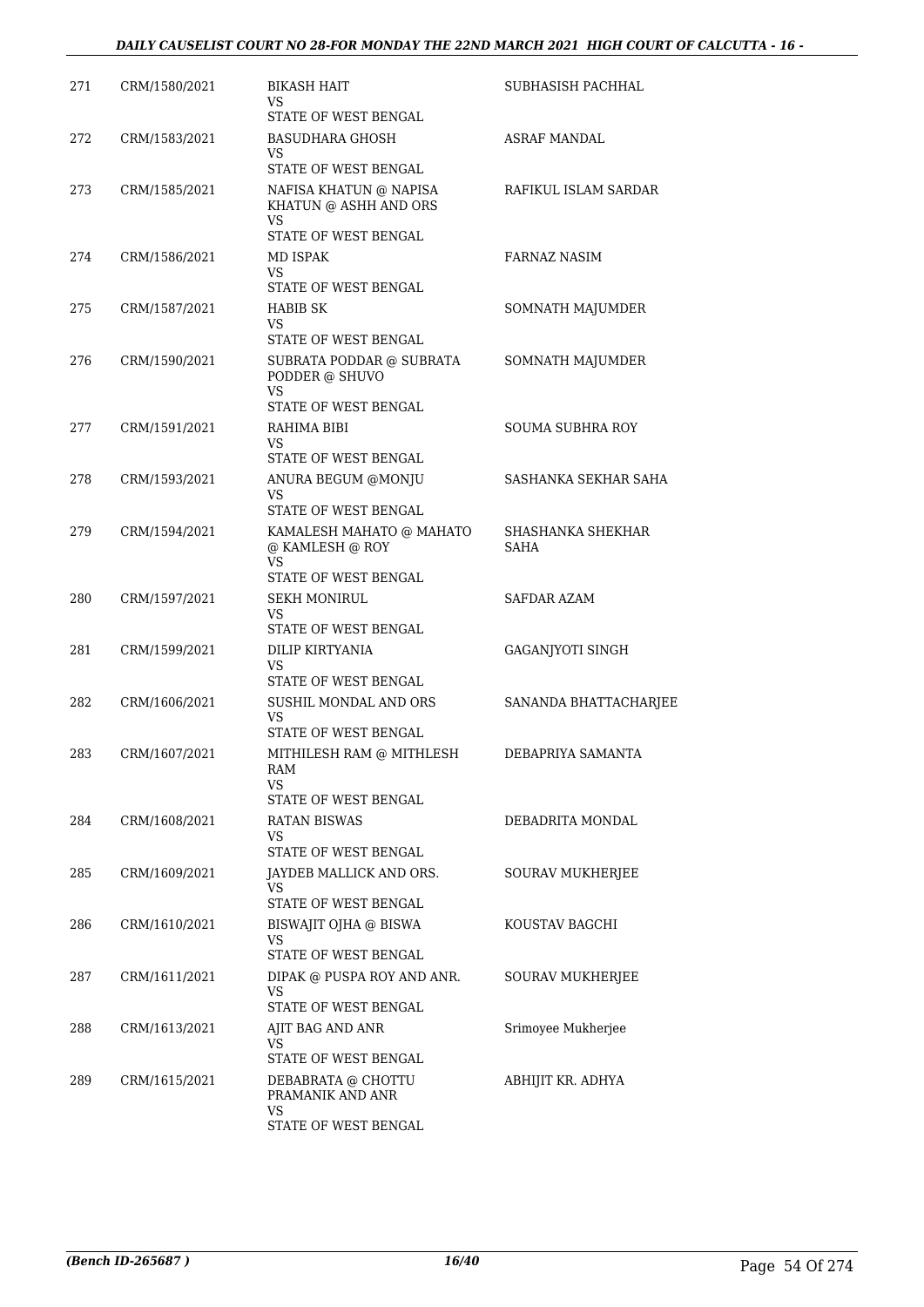| 290 | CRM/1619/2021 | RITIK RAM @ RITTIK<br>VS                       | Ramashis Mukherjee    |
|-----|---------------|------------------------------------------------|-----------------------|
|     |               | STATE OF WEST BENGAL                           |                       |
| 291 | CRM/1620/2021 | MOSHARAF MOLLA<br>VS.                          | SAYAN MUKHERJEE       |
|     |               | STATE OF WEST BENGAL                           |                       |
| 292 | CRM/1621/2021 | RASID LASKAR @ RASID LASKAR @<br><b>BACHHU</b> | SUCHISMITA DUTTA      |
|     |               | VS.                                            |                       |
|     |               | STATE OF WEST BENGAL                           |                       |
| 293 | CRM/1623/2021 | UTTAM DAS                                      | PRIYANKAR GANGULY     |
|     |               | VS.<br>STATE OF WEST BENGAL                    |                       |
| 294 | CRM/1634/2021 | BABU ROY @ BAPI ROY                            | SANJIB MITRA          |
|     |               | VS<br>STATE OF WEST BENGAL                     |                       |
| 295 | CRM/1635/2021 | NAJIMA BIBI                                    | ARUP KUMAR BHOWMICK   |
|     |               | VS                                             |                       |
|     |               | STATE OF WEST BENGAL                           |                       |
| 296 | CRM/1637/2021 | SANJIT SAHA                                    | <b>AVISHEK PRASAD</b> |
|     |               | VS<br>STATE OF WEST BENGAL                     |                       |
|     |               |                                                |                       |
| 297 | CRM/1640/2021 | RAFIKUL ISLAM<br>VS.                           | ANCHITA SARKAR        |
|     |               | STATE OF WEST BENGAL                           |                       |
| 298 | CRM/1641/2021 | HARIHAR MAHATO                                 | DIPAYAN DAN           |
|     |               | VS.                                            |                       |
|     |               | STATE OF WEST BENGAL                           |                       |
| 299 | CRM/1642/2021 | AMIRUL SK@RAMJAN SK                            | SANDIP CHAKRABORTY    |
|     |               | VS                                             |                       |
|     |               | STATE OF WEST BENGAL                           |                       |
| 300 | CRM/1647/2021 | SALAMAT SK                                     | Ali Ahsan Alamgir     |
|     |               | VS<br>STATE OF WEST BENGAL                     |                       |
| 301 | CRM/1657/2021 | <b>BARI SHAK AND ANR</b>                       | KAMAL CHANDRA SAHA    |
|     |               | VS                                             |                       |
|     |               | STATE OF WEST BENGAL                           |                       |
| 302 | CRM/1658/2021 | UJJAL MONDAL @ BABU                            | KAMALESH CH SAHA      |
|     |               | VS                                             |                       |
|     |               | STATE OF WEST BENGAL                           |                       |
| 303 | CRM/1660/2021 | SHAHNAZ PERWEEN@ BICHHIA                       | APURBA KR. DUTTA      |
|     |               | VS<br>STATE OF WEST BENGAL                     |                       |
|     |               |                                                |                       |
| 304 | CRM/1666/2021 | ALI MOSTOFA MOLLA<br>VS.                       | SHASHANKA SEKHAR SAHA |
|     |               | STATE OF WEST BENGAL                           |                       |
| 305 | CRM/1667/2021 | BABLU SK AND ANR                               | SHASHANKA SEKHAR SAHA |
|     |               | VS.                                            |                       |
|     |               | STATE OF WEST BENGAL                           |                       |
| 306 | CRM/1669/2021 | RAJESH MONDAL @ RAJU @ KALU                    | KUNAL KUMAR MUKHERJEE |
|     |               | AND ANR                                        |                       |
|     |               | VS.<br>STATE OF WEST BENGAL                    |                       |
|     |               |                                                |                       |
| 307 | CRM/1671/2021 | <b>BASU DEBNATH</b><br>VS                      | DEEPAK KR. SHAW       |
|     |               | STATE OF WEST BENGAL                           |                       |
| 308 | CRM/1672/2021 | DILIP MANDAL                                   | MOUNICK GHOSH         |
|     |               | VS                                             |                       |
|     |               | STATE OF WEST BENGAL                           |                       |
| 309 | CRM/1675/2021 | DIN MOHAMMAD @ SANTU<br><b>BISWAS</b>          | PRABIR MAJUMDER       |
|     |               | <b>VS</b>                                      |                       |
|     |               | STATE OF WEST BENGAL                           |                       |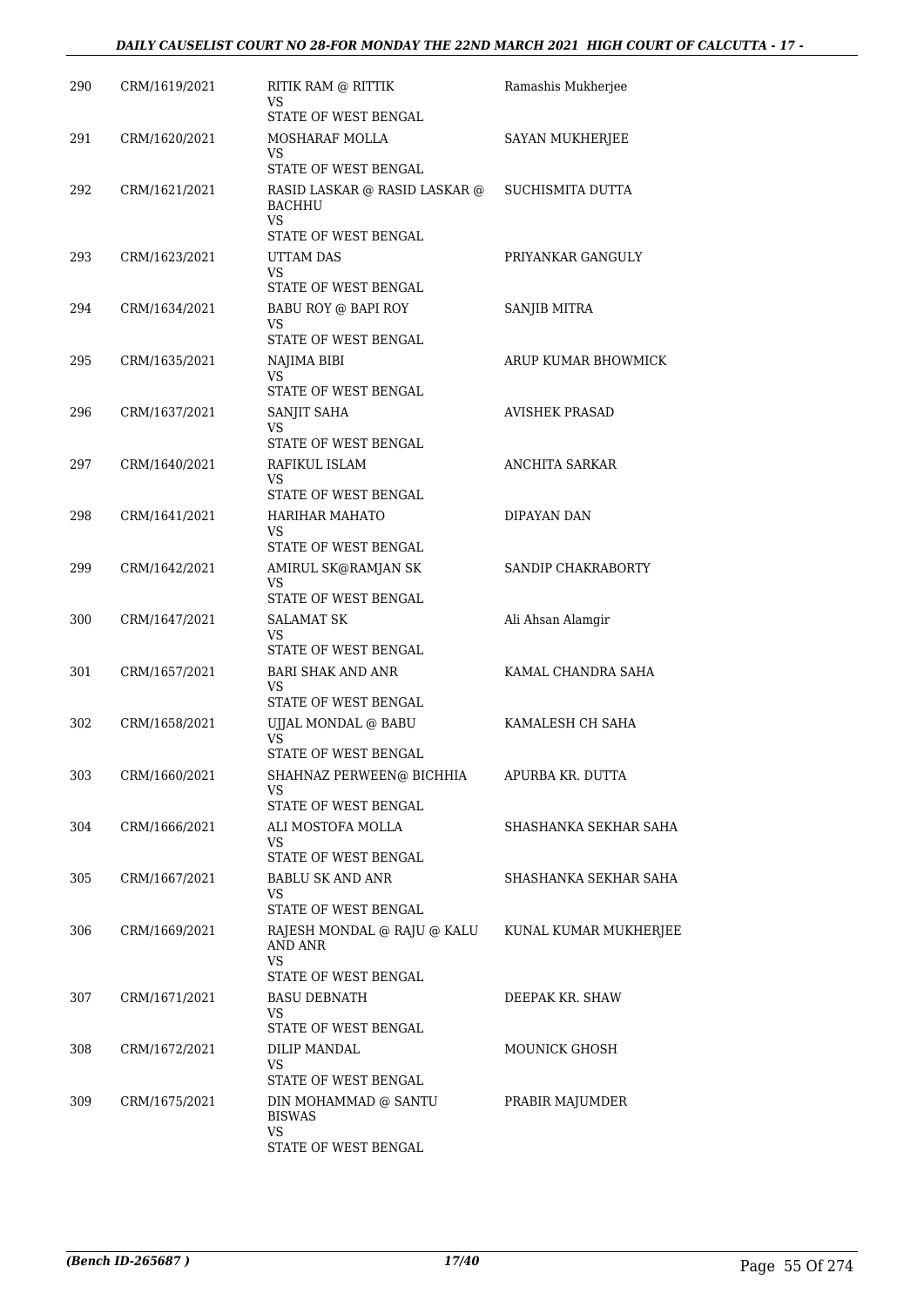| 310 | CRM/1677/2021 | SANKAR @ SHANKAR MONDAL<br>VS<br>STATE OF WEST BENGAL | <b>SANTANU MAJI</b>       |
|-----|---------------|-------------------------------------------------------|---------------------------|
| 311 | CRM/1678/2021 | NANKI YADAV @ MAHANTH YADAV<br>VS                     | SANAT KUMAR DAS           |
|     |               | THE COMMISSIONER OF<br>CUSTOMS (PREVENTIVE) AND ANR   |                           |
| 312 | CRM/1680/2021 | UTTAM CHATTERJEE<br>VS<br>UNION OF INDIA              | SHASHANKA SHEKHAR<br>SAHA |
| 313 | CRM/1681/2021 | SK. SALAUDDIN                                         | TANMOY CHOWDHURY          |
|     |               | VS.<br>STATE OF WEST BENGAL                           |                           |
| 314 | CRM/1684/2021 | MD SOYEB @ SOHEB<br>VS<br>STATE OF WEST BENGAL        | ARUNAVA GANGULY           |
| 315 | CRM/1686/2021 | RABI DAS<br>VS.                                       | ARUNAVA GANGULY           |
|     |               | STATE OF WEST BENGAL                                  |                           |
| 316 | CRM/1691/2021 | <b>BABUL AKTAR</b><br>VS                              | RAJENDRA BANERJEE         |
|     |               | STATE OF WEST BENGAL                                  |                           |
| 317 | CRM/1692/2021 | RAJU MUKHERJEE<br>VS                                  | DHANANJOY BANERJEE        |
|     | CRM/1697/2021 | STATE OF WEST BENGAL<br><b>TANMOY GHORUI</b>          |                           |
| 318 |               | VS<br>STATE OF WEST BENGAL                            | <b>GAUTAM BANERJEE</b>    |
| 319 | CRM/1701/2021 | ASIF HOSSAIN@BIKI@BIKI SK                             | PRIYANKAR GANGULY         |
|     |               | VS<br>STATE OF WEST BENGAL                            |                           |
| 320 | CRM/1702/2021 | MITUL SK @ MITHUN SEKH                                | <b>MANAS KUMAR DAS</b>    |
|     |               | VS<br>STATE OF WEST BENGAL                            |                           |
| 321 | CRM/1706/2021 | MD. TAHIRUL ISLAM                                     | Ali Ahsan Alamgir         |
|     |               | VS<br>NARCOTICS CONTROL BUREAU,<br>KOLKATA ZONAL UNIT |                           |
| 322 | CRM/1708/2021 | <b>INJAMMUL SK@SEKH</b>                               | <b>SUMANTA DAS</b>        |
|     |               | VS<br>STATE OF WEST BENGAL                            |                           |
| 323 | CRM/1709/2021 | RAHUL ADHIKARY @ ASHOK<br>ADHIKARY<br>VS              | ARINDAM SEN               |
|     |               | STATE OF WEST BENGAL                                  |                           |
| 324 | CRM/1712/2021 | RANJIT DAS<br>VS                                      | SUBHASISH PACHCHAL        |
|     |               | STATE OF WEST BENGAL                                  |                           |
| 325 | CRM/1713/2021 | TINKU SENAPATI @ MANTI<br>VS<br>STATE OF WEST BENGAL  | PRANTICK GHOSH            |
| 326 | CRM/1715/2021 | SAMIRAN BISWAS                                        | SAYAN DE                  |
|     |               | VS<br>STATE OF WEST BENGAL                            |                           |
| 327 | CRM/1722/2021 | ALAM HOSSAIN<br>VS                                    | BENAJIR HASNA             |
|     |               | N.C.B. AND ANR                                        |                           |
| 328 | CRM/1723/2021 | ARSAD GAZI<br>VS                                      | KAMALESH CH. SAHA         |
| 329 | CRM/1724/2021 | STATE OF WEST BENGAL<br>GOLAM RAHAMAN @ LALTU         | KAMALESH CH SAHA          |
|     |               | VS                                                    |                           |
|     |               | STATE OF WEST BENGAL                                  |                           |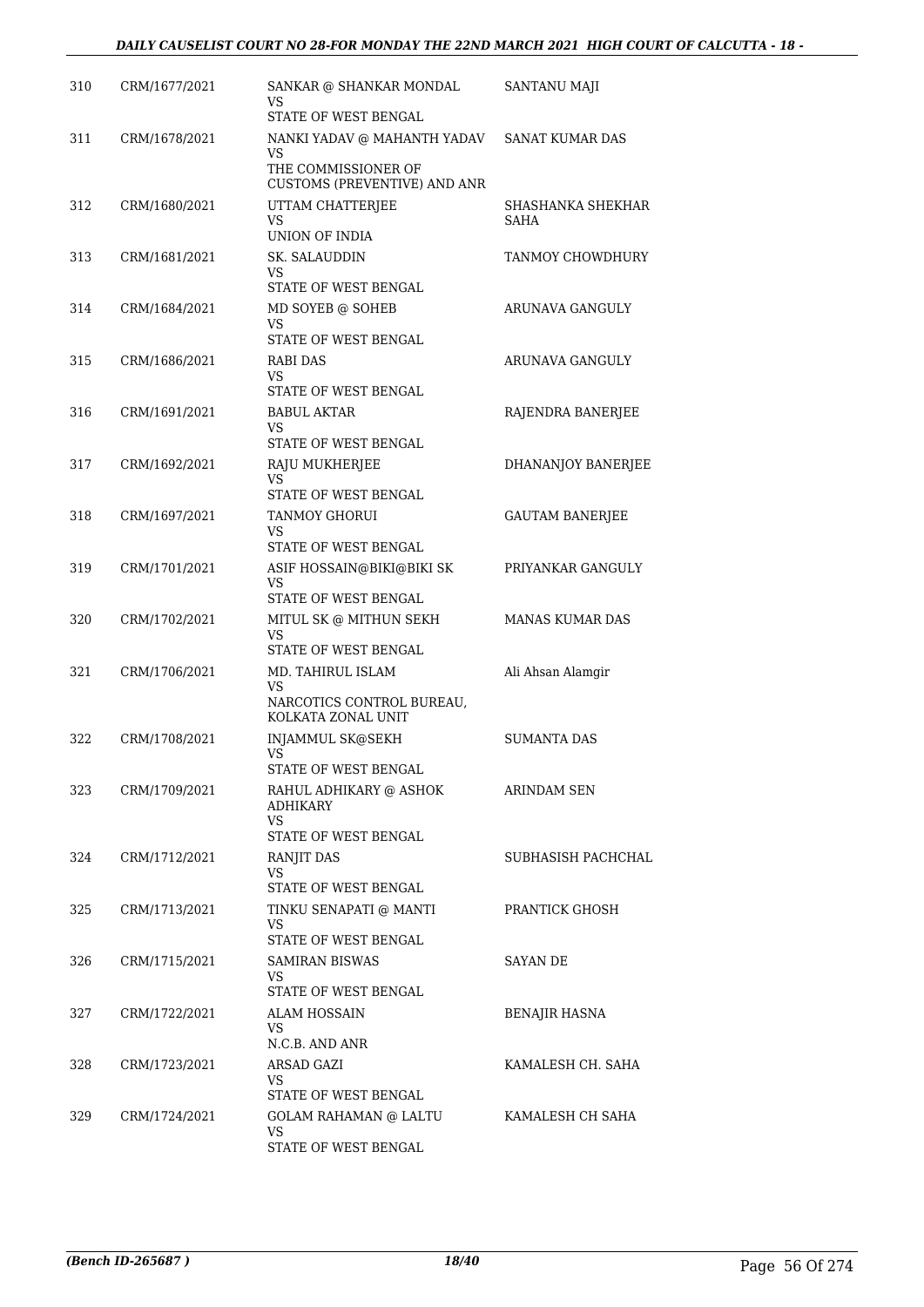| 330 | CRM/1728/2021 | MUSHIAR RAHAMAN MOLLA @<br>MASHIER RAHAMAN @ MOSIAR<br>MOLLA<br><b>VS</b><br>STATE OF WEST BENGAL | SHASHANKA SHEKHAR<br>SAHA          |
|-----|---------------|---------------------------------------------------------------------------------------------------|------------------------------------|
| 331 | CRM/1730/2021 | TAMAL SANTRA                                                                                      | <b>BHASKAR HUTAIT</b>              |
|     |               | VS.<br>STATE OF WEST BENGAL                                                                       |                                    |
| 332 | CRM/1735/2021 | <b>MANAB MUKHERJEE</b><br>VS<br>STATE OF WEST BENGAL                                              | HUSEN MUSTAFI                      |
| 333 | CRM/1736/2021 | YEASIN SK @YASIN SK<br>VS.<br>STATE OF WEST BENGAL                                                | MD BANI ISRAIL                     |
| 334 | CRM/1738/2021 | TAPAN MANNA<br>VS<br>STATE OF WEST BENGAL                                                         | Srimoyee Mukherjee                 |
| 335 | CRM/1740/2021 | RAMESHWAR HEMBRAM AND<br>ANR.<br>VS.                                                              | RAJIT LAL MAIRA                    |
|     |               | STATE OF WEST BENGAL                                                                              |                                    |
| 336 | CRM/1742/2021 | SK. AKBAR<br>VS                                                                                   | SIDDHARTHA SARKAR                  |
|     |               | STATE OF WEST BENGAL                                                                              |                                    |
| 337 | CRM/1747/2021 | DILSHAD ALI<br>VS.<br>STATE OF WEST BENGAL                                                        | SIDDHARTHA SARKAR                  |
| 338 | CRM/1755/2021 | SADHU SARAN PASWAN<br>VS<br>STATE OF WEST BENGAL                                                  | DATTATREYA DUTTA                   |
| 339 | CRM/1756/2021 | SIRAJUL HAQUE @ ISLAM<br>VS.                                                                      | ASHOK KUMAR<br><b>CHOWDHURY</b>    |
| 340 | CRM/1758/2021 | STATE OF WEST BENGAL<br>RUHUL AMIN @ KALU<br><b>VS</b><br>STATE OF WEST BENGAL                    | MD JANNAT FIRDOUS                  |
| 341 | CRM/1759/2021 | IJAZ UDDIN MONDAL @ FJAJUL<br>VS<br>STATE OF WEST BENGAL                                          | MD JANNAT UL FIRDOUS               |
| 342 | CRM/1761/2021 | MANOTOSH GHOSH<br>VS.<br>STATE OF WEST BENGAL                                                     | MOHAMMAD KHAIRUL                   |
| 343 | CRM/1763/2021 | KRISHNA PRAMANIK<br>VS.<br>STATE OF WEST BENGAL                                                   | SOHAM DE DHARA                     |
| 344 | CRM/1770/2021 | SUKANTA MONDAL<br>VS<br>STATE OF WEST BENGAL                                                      | MRITYUNJOY CHATTERJEE              |
| 345 | CRM/1777/2021 | DHARMENDRA SINGH AND ORS<br>VS<br>STATE OF WEST BENGAL                                            | SUBHAJIT CHOWDHURY                 |
| 346 | CRM/1779/2021 | ANARUL MONDAL<br>VS<br>STATE OF WEST BENGAL                                                       | DEBARSHI BRAHMA                    |
| 347 | CRM/1780/2021 | REKHA BIBI<br>VS.<br>STATE OF WEST BENGAL                                                         | TAPODIP GUPTA                      |
| 348 | CRM/1781/2021 | <b>DILIP GORAI</b><br>VS<br>STATE OF WEST BENGAL                                                  | LAKSHMINATH<br><b>BHATTACHARYA</b> |
| 349 | CRM/1787/2021 | MAKBUL AKTAR SK AND ANR<br>VS<br>STATE OF WEST BENGAL                                             | <b>BHQASKAR CHATTERJEE</b>         |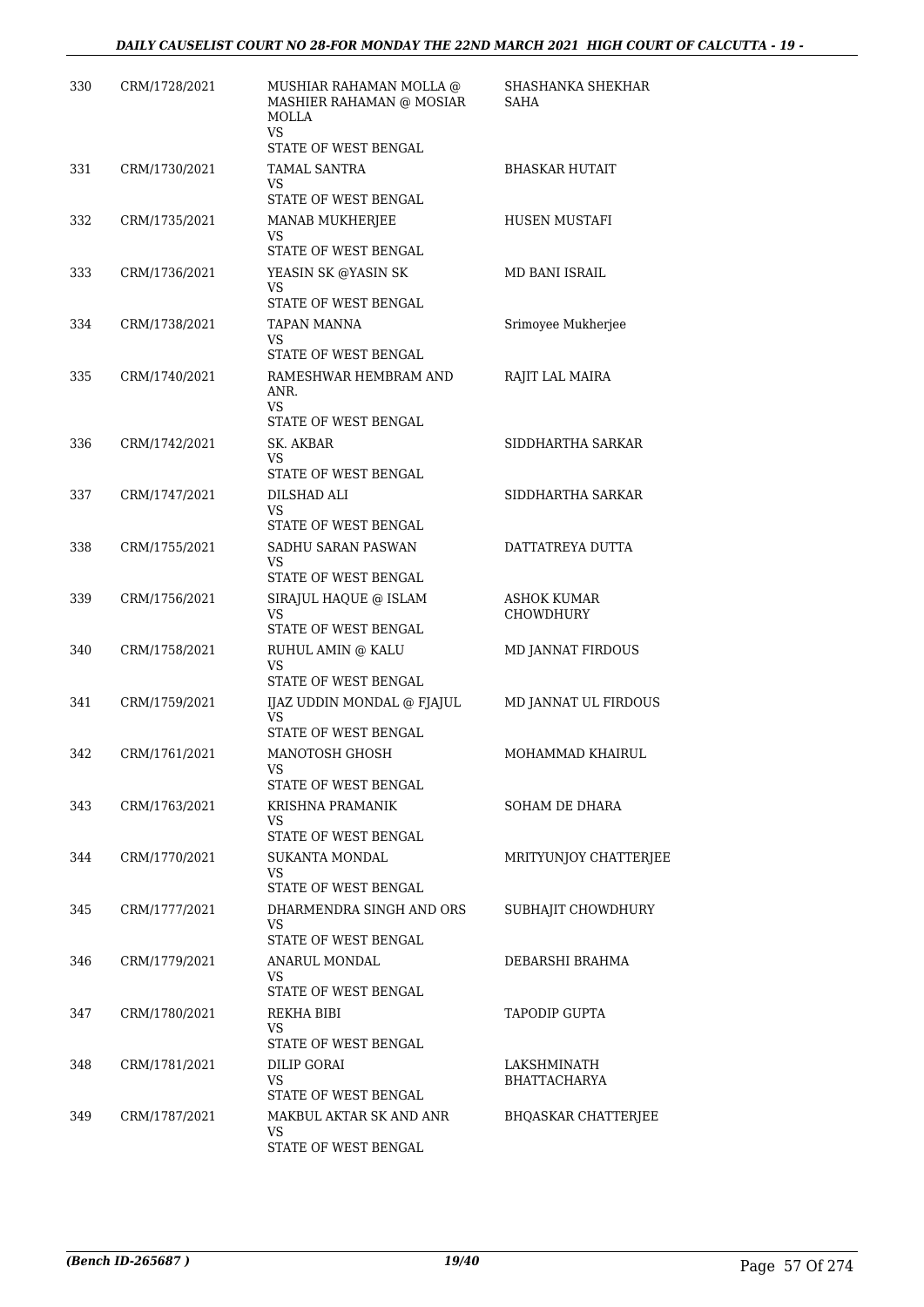| 350 | CRM/1789/2021 | ISRAIL SK @ ESRAIL AND ANR<br>VS<br><b>STATE OF WEST BENGAL</b>                | PRATIMA BANERJEE          |
|-----|---------------|--------------------------------------------------------------------------------|---------------------------|
| 351 | CRM/1791/2021 | SHIBU MANDAL<br>VS<br>STATE OF WEST BENGAL AND                                 | MUSHARRAF ALAM SK.        |
| 352 | CRM/1792/2021 | ANOTHER<br>SAHAN SK@SAHAMUDDIN<br>@SAMARUDDIN<br>VS                            | Santanu Chatterjee        |
| 353 | CRM/1793/2021 | STATE OF WEST BENGAL<br>BHUPATI @ MOHAN ROY<br>VS<br>STATE OF WEST BENGAL      | PAMPA DEY (DHABAL)        |
| 354 | CRM/1797/2021 | BINAY KUMAR SHAW @ BINOY<br>KUMJAR SHAW @ BIJOY KUMAR<br><b>SHAW</b><br>VS.    | BHASKAR CHATTERJEE        |
| 355 | CRM/1798/2021 | STATE OF WEST BENGAL<br>AMRUL SK@BABUA@AMIRUL AND<br>ANR<br>VS                 | MUSHARRAF ALAM SK         |
| 356 | CRM/1800/2021 | STATE OF WEST BENGAL<br>MAJNU SK AND ANR<br>VS<br>STATE OF WEST BENGAL         | PRABIR MAJUMDER           |
| 357 | CRM/1801/2021 | HALIM KAZI ALIAS ABDUL HALIM<br>KAZI<br>VS                                     | SHASHANKA SHEKHAR<br>SAHA |
| 358 | CRM/1803/2021 | UNION OF INDIA<br>MD. UMAR ALI @ UMAR ALI<br>VS<br>STATE OF WEST BENGAL        | Ali Ahsan Alamgir         |
| 359 | CRM/1804/2021 | SOMNATH GHOSH<br>VS                                                            | PRABIR MAJUMDER           |
| 360 | CRM/1805/2021 | STATE OF WEST BENGAL<br>BISWARUP GIRI ALIAS BISU<br>VS<br>STATE OF WEST BENGAL | KESHAB CHANDRA DAS        |
| 361 | CRM/1808/2021 | JAGANNATH GHOSH<br>VS<br>STATE OF WEST BENGAL                                  | KRISHNENDU DE             |
| 362 | CRM/1814/2021 | JHANTU DOLUI<br>VS<br>STATE OF WEST BENGAL                                     | Srimoyee Mukherjee        |
| 363 | CRM/1819/2021 | YASHWANT MISHRA<br>VS<br>STATE OF WEST BENGAL                                  | SUJAN CHATTERJEE          |
| 364 | CRM/1822/2021 | EZAZUL ISLAM<br>VS<br>STATE OF WEST BENGAL                                     | SHASANKA SEKHAR SAHA      |
| 365 | CRM/1823/2021 | ARBIND PRASAD<br>VS<br>STATE OF WEST BENGAL                                    | SHASANKA SEKHAR GHOSH     |
| 366 | CRM/1825/2021 | JAHAR ALI MONDAL@JHAR<br>VS<br>STATE OF WEST BENGAL                            | SHIBAJI KUMAR DAS         |
| 367 | CRM/1827/2021 | BAPI DAS<br>VS<br>STATE OF WEST BENGAL                                         | HUSEN MUSTAFI             |
| 368 | CRM/1829/2021 | SUNIL SINGH CHOWHAN @<br>SANJAY KUMAR<br>VS<br>STATE OF WEST BENGAL            | GAGANJYOT SINGH           |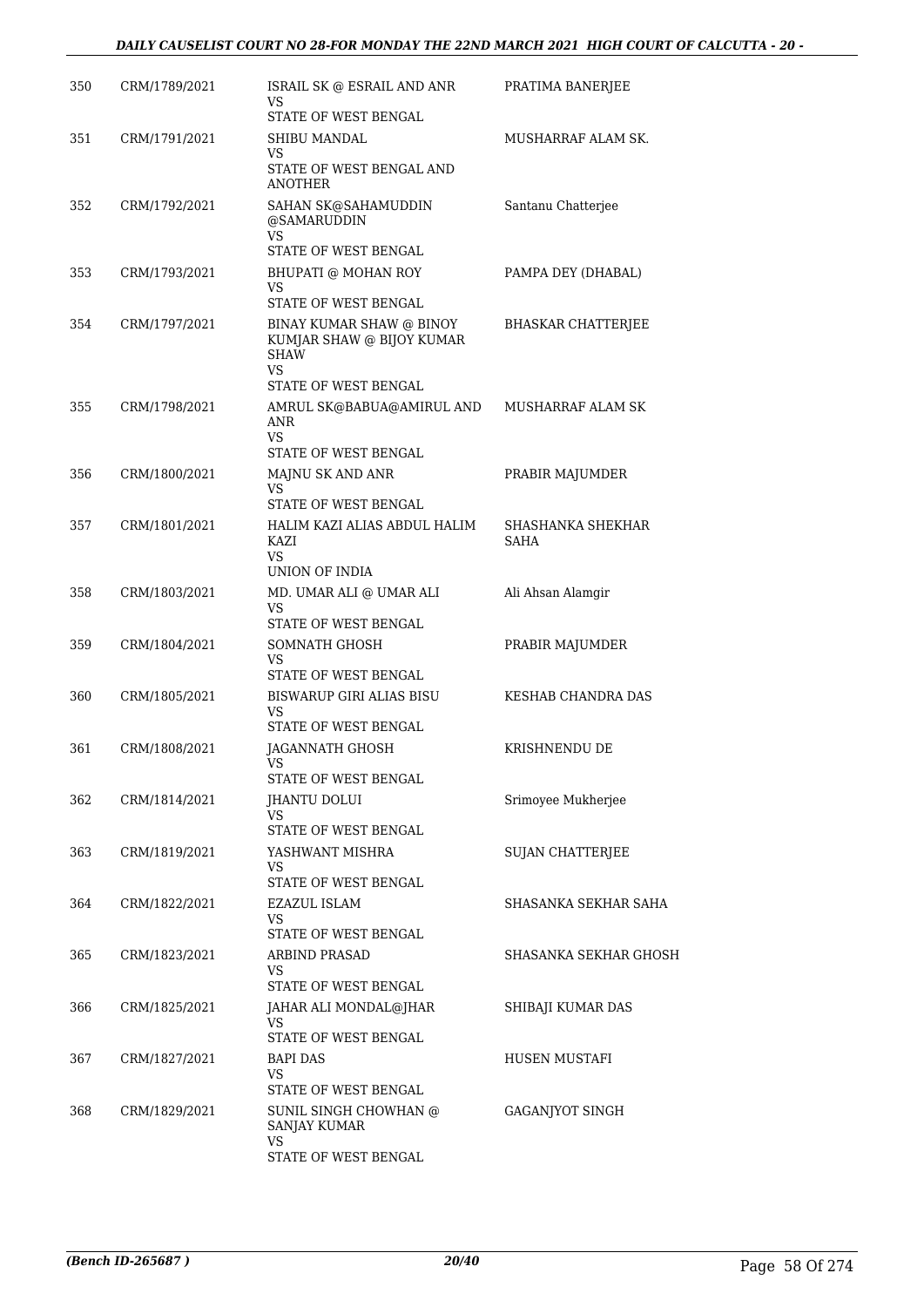| 369 | CRM/1830/2021 | RAJIB BERA<br>VS                                                                               | <b>SUGATA MAITI</b>        |
|-----|---------------|------------------------------------------------------------------------------------------------|----------------------------|
|     |               | STATE OF WEST BENGAL                                                                           |                            |
| 370 | CRM/1832/2021 | JALAL MONDAL<br>VS<br>STATE OF WEST BENGAL                                                     | <b>MINOTI GOMES</b>        |
| 371 | CRM/1833/2021 | SUKUMONI SOREN @ SUKURMANI BUSRA KHATOON<br>HEMRAM<br>VS.                                      |                            |
|     |               | STATE OF WEST BENGAL                                                                           |                            |
| 372 | CRM/1836/2021 | LAXMAN ROY<br>VS<br>STATE OF WEST BENGAL                                                       | SANANDA BHATTACHARYYA      |
| 373 | CRM/1838/2021 | SK NADEEM AKHTER @ NADIM<br>AKHTAR AK @ NADEEM AKHTAR<br>AND ANR<br>VS<br>STATE OF WEST BENGAL | SHAREQUL HAQUE             |
|     |               |                                                                                                |                            |
| 374 | CRM/1845/2021 | <b>TAPAS BISWAS</b><br>VS.<br>STATE OF WEST BENGAL                                             | <b>MINOTI GOMES</b>        |
| 375 | CRM/1846/2021 | SUKUMAR HALDAR@SUJIT<br>HALDAR<br><b>VS</b><br>STATE OF WEST BENGAL                            | <b>BUSRA KHATUN</b>        |
|     |               |                                                                                                | TAPAS KUMAR DEY            |
| 376 | CRM/1848/2021 | BAPPA SARDAR<br>VS<br>STATE OF WEST BENGAL                                                     |                            |
| 377 | CRM/1851/2021 | HASAN MONDAL AND ANR                                                                           | <b>SUMANTA CHAKRABORTY</b> |
|     |               | VS<br>STATE OF WEST BENGAL                                                                     |                            |
| 378 | CRM/1855/2021 | DABLU SINGH<br>VS.<br>STATE OF WEST BENGAL                                                     | <b>TAPODIP GUPTA</b>       |
| 379 | CRM/1856/2021 | MIHID SK                                                                                       | SIDDHARTHA SARKAR          |
|     |               | VS<br>STATE OF WEST BENGAL                                                                     |                            |
| 380 | CRM/1857/2021 | ALAUDDIN KHAN<br>VS                                                                            | Ramashis Mukherjee         |
|     |               | STATE OF WEST BENGAL                                                                           |                            |
| 381 | CRM/1864/2021 | JOLLY BASU<br>VS<br>STATE OF WEST BENGAL                                                       | SK. MUJIBAR RAHMAN         |
| 382 | CRM/1866/2021 | SUBALCHANDRA SARKAR @<br>BARMAN<br>VS                                                          | <b>BARNA KHATOON</b>       |
|     |               | STATE OF WEST BENGAL                                                                           |                            |
| 383 | CRM/1869/2021 | JAHIRUDDIN @BABUA<br>VS<br>STATE OF WEST BENGAL                                                | Md. Safiur Rahaman         |
|     |               |                                                                                                |                            |
| 384 | CRM/1871/2021 | JASHODA DEVI@JASODHA DEBI<br>VS.<br>STATE OF WEST BENGAL                                       | S G GHOSHCHOUDHURY         |
| 385 | CRM/1873/2021 | KABER @ KUBER SK @ KABIR SK<br>AND ANR<br>VS.                                                  | RAJESHWAR CHAKRABORTY      |
|     |               | STATE OF WEST BENGAL                                                                           |                            |
| 386 | CRM/1874/2021 | ASRAFUL MULLICK@ABUBAKAR<br>MOLLICK<br>VS                                                      | RAFIKUL ISLAM SARDAR       |
|     |               | STATE OF WEST BENGAL                                                                           |                            |
| 387 | CRM/1876/2021 | SARIF SK AND ANR<br>VS                                                                         | MD GOLAM NURE IMROHI       |
|     |               | STATE OF WEST BENGAL                                                                           |                            |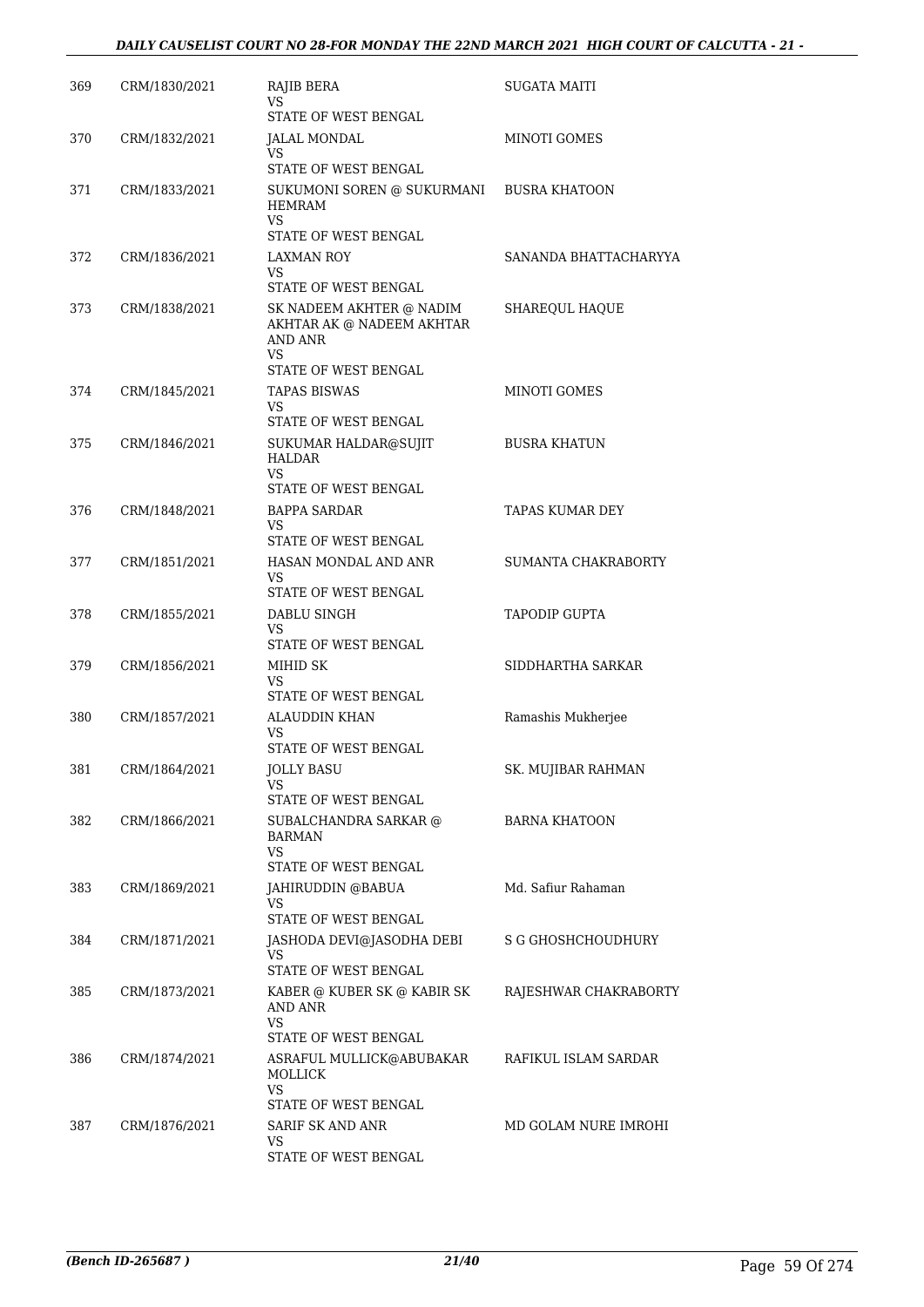### *DAILY CAUSELIST COURT NO 28-FOR MONDAY THE 22ND MARCH 2021 HIGH COURT OF CALCUTTA - 22 -*

| 388 | CRM/1878/2021 | <b>SENTU SHAH</b><br>VS                                                         | SNEHANSU MAJUMDER       |
|-----|---------------|---------------------------------------------------------------------------------|-------------------------|
| 389 | CRM/1879/2021 | STATE OF WEST BENGAL<br>ABDUL KAIYUM                                            | MUSHARRAF ALAM SK       |
|     |               | VS<br>STATE OF WEST BENGAL                                                      |                         |
| 390 | CRM/1881/2021 | SUBHAJIT MAHATO@NIKI<br>VS.                                                     | MOYUKH MUKHERJEE        |
|     |               | STATE OF WEST BENGAL                                                            |                         |
| 391 | CRM/1883/2021 | HELAL SK @ LADEN @<br><b>HELALUDDIN SK</b><br><b>VS</b><br>STATE OF WEST BENGAL | JAHANGIR HOSSAIN        |
| 392 | CRM/1887/2021 | AKHER SK @ MD AKHER SK                                                          | ARUP SARKAR             |
|     |               | VS<br>STATE OF WEST BENGAL                                                      |                         |
| 393 | CRM/1890/2021 | AJIBAR MONDAL                                                                   | Srimoyee Mukherjee      |
|     |               | VS<br>STATE OF WEST BENGAL                                                      |                         |
| 394 | CRM/1893/2021 | UTPAL MANDAL<br>VS.                                                             | <b>BITASOK BANERJEE</b> |
|     |               | STATE OF WEST BENGAL                                                            |                         |
| 395 | CRM/1896/2021 | JAFIRUDDIN SEKH<br>VS                                                           | AMARENDRA CHAKRABORTY   |
|     |               | STATE OF WEST BENGAL                                                            |                         |
| 396 | CRM/1899/2021 | SHYAMAPADA BISWAS                                                               | <b>MOUSUMI BISWAS</b>   |
|     |               | VS<br>STATE OF WEST BENGAL                                                      |                         |
| 397 | CRM/1900/2021 | IRSAD KHA @ IRSHAD KHA @<br>KATTU KHA                                           | PROSENJIT MUKHERJEE     |
|     |               | VS<br>STATE OF WEST BENGAL                                                      |                         |
| 398 | CRM/1903/2021 | KARTICK SINGH@JAGA<br>VS                                                        | PRAVAS BHATTACHARYA     |
|     |               | STATE OF WEST BENGAL                                                            |                         |
| 399 | CRM/1904/2021 | SUJAN GHOSH @ BABUSONA<br>GHOSH @ SUJOY GHOSH<br>VS                             | PRABIR MAJUMDER         |
|     |               | STATE OF WEST BENGAL                                                            |                         |
| 400 | CRM/1911/2021 | PRABHAT MONDAL<br>VS<br>STATE OF WEST BENGAL                                    | PURNASIS BHUNIA         |
| 401 | CRM/1915/2021 | <b>SUKDEV RAJBANSHI</b>                                                         | SHASHANKA SHEKHAR       |
|     |               | VS<br>STATE OF WEST BENGAL                                                      | SAHA                    |
| 402 | CRM/1921/2021 | <b>SAMIR BARMAN</b>                                                             | <b>ARUP SARKAR</b>      |
|     |               | VS.<br>STATE OF WEST BENGAL                                                     |                         |
| 403 | CRM/1927/2021 | SUBIR SARKAR @ TAKLA @<br><b>CHATTU</b>                                         | KAMALESH CH. SAHA       |
|     |               | VS.<br>STATE OF WEST BENGAL                                                     |                         |
| 404 | CRM/1928/2021 | HAFIJUL HAQUE @ ISLAM                                                           | ASHOK KUMAR             |
|     |               | VS.                                                                             | <b>CHOUDHURY</b>        |
| 405 | CRM/1931/2021 | STATE OF WEST BENGAL<br>ABUL HOSSAIN @ NUNUWA                                   | MD ABU SAFDER           |
|     |               | VS.<br>STATE OF WEST BENGAL                                                     |                         |
| 406 | CRM/1932/2021 | KABUL ALI                                                                       | <b>IMDADUL HOQUE</b>    |
|     |               | VS                                                                              |                         |
| 407 | CRM/1935/2021 | STATE OF WEST BENGAL<br>KALIPADA PRAMANIK AND ORS                               | PRONAY BASAK            |
|     |               | VS.<br>STATE OF WEST BENGAL                                                     |                         |
|     |               |                                                                                 |                         |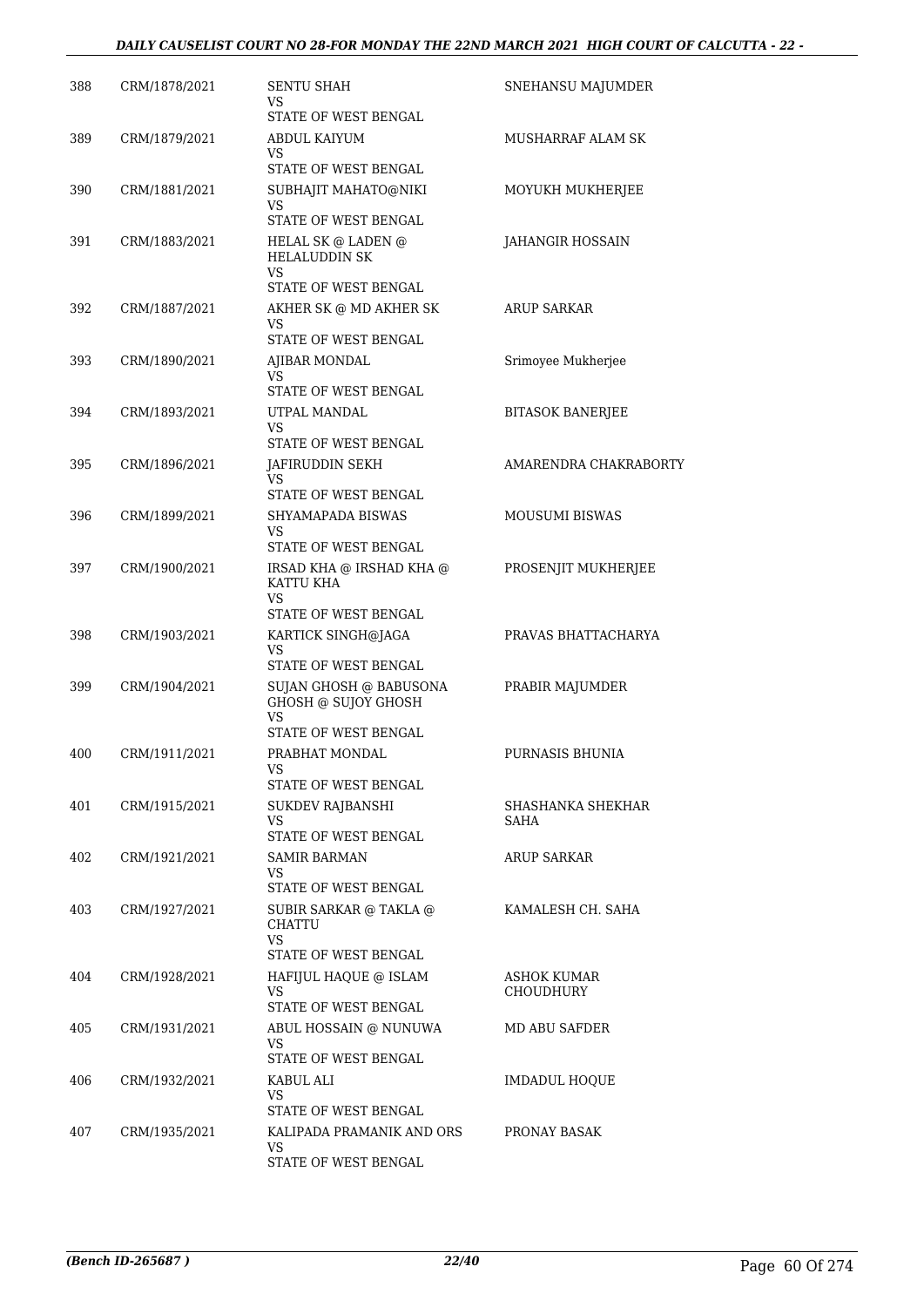| 408 | CRM/1937/2021 | ASHISH CHANDA<br>VS                                                                                 | SANTANU KR ROY       |
|-----|---------------|-----------------------------------------------------------------------------------------------------|----------------------|
| 409 | CRM/1943/2021 | STATE OF WEST BENGAL<br>SADDAM MOLLA @ SADDAM @<br>AHEDUL SARKAR<br>VS                              | SUBRATA SAHA         |
| 410 | CRM/1945/2021 | STATE OF WEST BENGAL<br>SAKIL@SAJIJUL TARAFDAR<br>VS<br>STATE OF WEST BENGAL                        | ARGHA CHOWDHURY      |
| 411 | CRM/1946/2021 | MOJIBUR RAHAMAN @ RONGBIR<br>SEIKH @ MOHIBUR RAHAMAN @<br>BAPI<br><b>VS</b><br>STATE OF WEST BENGAL | Anisur Rahaman       |
| 412 | CRM/1949/2021 | <b>REJAUL SK</b><br>VS<br>STATE OF WEST BENGAL                                                      | Anisur Rahaman       |
| 413 | CRM/1951/2021 | KAMAL ROY<br>VS                                                                                     | SUBRATA SAHA         |
| 414 | CRM/1954/2021 | STATE OF WEST BENGAL<br>ARCHANA ROY<br>VS                                                           | SALMAN HASAN         |
| 415 | CRM/1955/2021 | STATE OF WEST BENGAL<br><b>AJOY SAROHA</b><br>VS<br>STATE OF WEST BENGAL                            | NILADRI SEKHAR GHOSH |
| 416 | CRM/1956/2021 | JEKER SK@JAKER SK@JEKER<br>ALI@JAKER ALI AND ANR<br>VS                                              | TAPODIPT GUPTA       |
| 417 | CRM/1966/2021 | STATE OF WEST BENGAL<br>FERAJUL SK@FIRAJUL<br>VS                                                    | ARUP KUMAR BHOWMICK  |
| 418 | CRM/1974/2021 | STATE OF WEST BENGAL<br>BAKKAR HALSANA<br>VS                                                        | SUCHISMITA DUTTA     |
| 419 | CRM/1975/2021 | STATE OF WEST BENGAL<br>MUJIBAR RAHAMAN@MOJIBAR SK<br>VS<br>STATE OF WEST BENGAL                    | JISAN IQUBAL HOSSAIN |
| 420 | CRM/1979/2021 | AMAR BAG AND ANR<br>VS<br>STATE OF WEST BENGAL                                                      | SANANDA BHATTACHARYA |
| 421 | CRM/1981/2021 | SANJIB DOLUI@SANDIP<br>DOLUI@TOTON<br><b>VS</b><br>STATE OF WEST BENGAL                             | Srimoyee Mukherjee   |
| 422 | CRM/1982/2021 | SUVAN ALI AND ANR.<br>VS<br>STATE OF WEST BENGAL                                                    | bhaskar chatterjee   |
| 423 | CRM/1983/2021 | YEASIN ALI<br>VS<br>STATE OF WEST BENGAL                                                            | Kalidas Saha         |
| 424 | CRM/1984/2021 | SOFIQUL SK. @ SAFILUL ISLAM @<br>SAFIKUL SK.<br>VS<br>STATE OF WEST BENGAL AND<br>ANR.              | Kalidas Saha         |
| 425 | CRM/1985/2021 | SK MOHAMMAD @RAJU<br>VS<br>STATE OF WEST BENGAL                                                     | SUMAN CHAKRABORTY    |
| 426 | CRM/1986/2021 | JANAK MALI<br>VS<br>STATE OF WEST BENGAL                                                            | sasnjit singh        |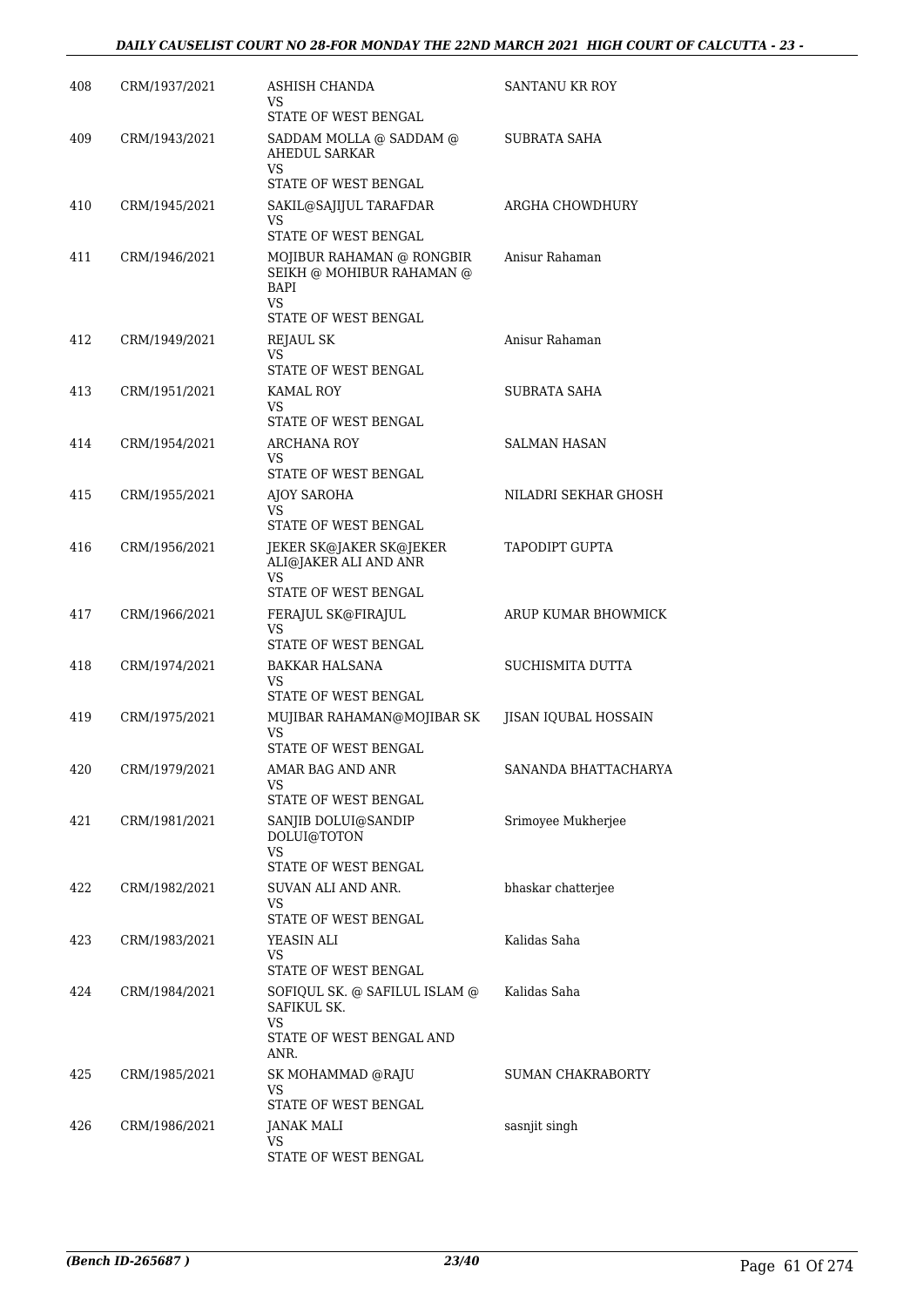#### *DAILY CAUSELIST COURT NO 28-FOR MONDAY THE 22ND MARCH 2021 HIGH COURT OF CALCUTTA - 24 -*

| 427 | CRM/1987/2021 | RANJAN NANDI ALIAS LUCHO ORS<br>VS<br>STATE OF WEST BENGAL                | RAJNANDINI DAS                      |
|-----|---------------|---------------------------------------------------------------------------|-------------------------------------|
| 428 | CRM/1988/2021 | <b>SOURAV MAITY</b><br>VS.<br>STATE OF WEST BENGAL                        | ANIL KUMAR<br><b>CHATTOPADHYAY</b>  |
| 429 | CRM/1989/2021 | MIR JUMMAN ALI<br>VS<br>STATE OF WEST BENGAL                              | ARUP KUMAR BHOWMICK                 |
| 430 | CRM/1990/2021 | ARJUN BHUNIA @ KHAISHA<br>VS.<br>STATE OF WEST BENGAL                     | Malay Bhattacharyya                 |
| 431 | CRM/1996/2021 | ABHAY TIWARI @ ABHAY KUMAR<br>TIWARI<br><b>VS</b><br>STATE OF WEST BENGAL | RATUL DAS                           |
| 432 | CRM/1999/2021 | TATAN BASAK @ TOTON<br>VS<br>STATE OF WEST BENGAL                         | <b>BUSRA KHATOON</b>                |
| 433 | CRM/2002/2021 | <b>BIPLAB BISWAS</b><br>VS<br>STATE OF WEST BENGAL                        | SANANDA BHATTACHARYYA               |
| 434 | CRM/2003/2021 | DIPANKAR MONDAL<br>VS<br>STATE OF WEST BENGAL                             | SNEHANSU MAJUMDER                   |
| 435 | CRM/2007/2021 | KALIPADA SARDAR @ KALI<br>VS<br>STATE OF WEST BENGAL                      | SOUMYA BASU ROY<br><b>CHOUDHURY</b> |
| 436 | CRM/2010/2021 | RAJIB PRAMANIK<br>VS<br>STATE OF WEST BENGAL                              | PRABIR MAJUMDER                     |
| 437 | CRM/2016/2021 | MOHIT JATAB @ MOHIT<br><b>VS</b><br>STATE OF WEST BENGAL                  | <b>SUMITA SARKAR</b>                |
| 438 | CRM/2019/2021 | USMAN SK @ OSMAN SK<br>VS.<br>STATE OF WEST BENGAL                        | SANANDA BHATTACHARYYA               |
| 439 | CRM/2021/2021 | NAROTTAM MONDAL<br>VS<br>STATE OF WEST BENGAL                             | MINOTI GOMES                        |
| 440 | CRM/2023/2021 | JINNATUN KHATUN JAMADAR<br>VS<br>STATE OF WEST BENGAL AND<br>ORS.         | SOMNATH CHAKRABORTY                 |
| 441 | CRM/2024/2021 | <b>JAHANGIR SK.</b><br>VS.<br>STATE OF WEST BENGAL                        | MONIRA BEGUM                        |
| 442 | CRM/2026/2021 | PRADIP BALA @ AKASH<br>VS.<br>STATE OF WEST BENGAL                        | <b>MINOTI GOMES</b>                 |
| 443 | CRM/2029/2021 | ALAM SK<br>VS<br>STATE OF WEST BENGAL                                     | ARUP KUMAR BHOWMICK                 |
| 444 | CRM/2031/2021 | BINOY SARDAR @BINAY SARDAR<br>VS.<br>STATE OF WEST BENGAL                 | PRABIR MAJUMKDER                    |
| 445 | CRM/2033/2021 | MD. SAIF<br>VS.<br>STATE OF WEST BENGAL                                   | MD. ZEESHAN UDDIN                   |
| 446 | CRM/2034/2021 | <b>SOUMEN DHARA</b><br>VS<br>STATE OF WEST BENGAL                         | AYAN MITRA                          |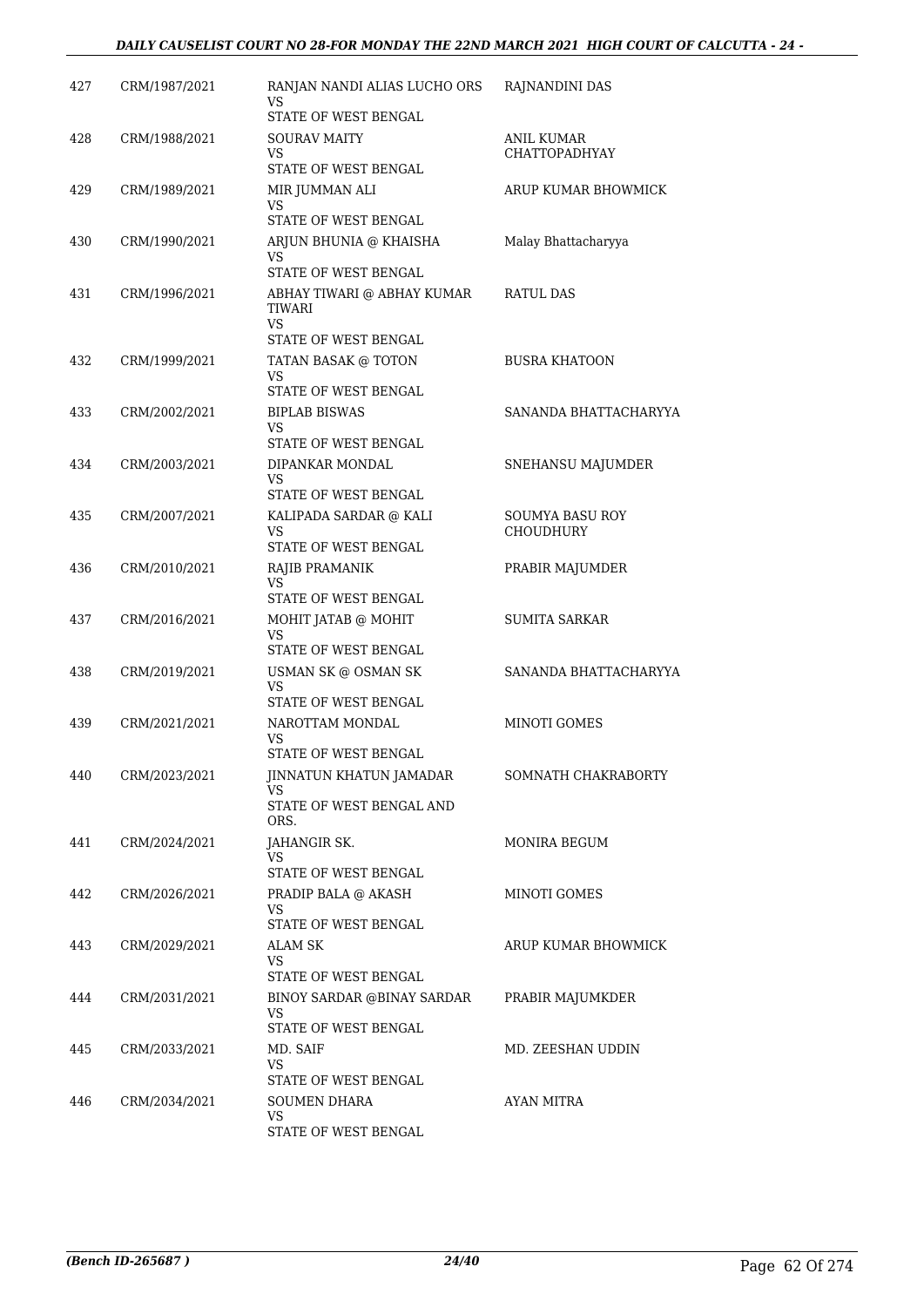| 447 | CRM/2038/2021 | RAKIB SK<br>VS<br>STATE OF WEST BENGAL                                 | PARVEJ ANAM                               |
|-----|---------------|------------------------------------------------------------------------|-------------------------------------------|
| 448 | CRM/2039/2021 | SARIFUL ISLAM<br>VS<br>STATE OF WEST BENGAL                            | <b>BHASKAR CHATTERJEE</b>                 |
| 449 | CRM/2042/2021 | HASANUR JAMAN SK @ HASAN<br>VS<br>STATE OF WEST BENGAL                 | Sumanta Das                               |
| 450 | CRM/2046/2021 | DEBASISH MANDAL<br>VS<br><b>STATE OF WEST BENGAL</b>                   | SOVAN DAS GUPTA                           |
| 451 | CRM/2047/2021 | SAIFUL ALI MANDAL @ MADDU<br>VS<br>STATE OF WEST BENGAL                | <b>SUMANTA DAS</b>                        |
| 452 | CRM/2048/2021 | <b>SAMAR HALDER</b><br>VS<br>STATE OF WEST BENGAL                      | SUMANTA DAS                               |
| 453 | CRM/2053/2021 | <b>RATAN BALA</b><br>VS<br>STATE OF WEST BENGAL                        | KOUSTAV SHOME                             |
| 454 | CRM/2055/2021 | <b>DILIP SARKAR</b><br>VS<br>STATE OF WEST BENGAL                      | KAUSTAV SHOME                             |
| 455 | CRM/2057/2021 | SANDIP PRAMANIK<br>VS<br>STATE OF WEST BENGAL                          | KAUSTAV SHOME                             |
| 456 | CRM/2059/2021 | SUMAN DAS @ CHHOLU<br>VS<br>STATE OF WEST BENGAL                       | ARUP KUMAR BHOWMICK                       |
| 457 | CRM/2060/2021 | SADIKUKL@SADIQUL SK<br>VS<br>STATE OF WEST BENGAL                      | ZIAUL HAQUE                               |
| 458 | CRM/2061/2021 | CHANO MONDAL<br>VS<br>STATE OF WEST BENGAL                             | SAYAN DE                                  |
| 459 | CRM/2062/2021 | RABINDRANATH DINDA<br>VS<br><b>STATE OF WEST BENGAL</b>                | SHIBAJI KUMAR DAS                         |
| 460 | CRM/2064/2021 | MD. SHAHED @ MD. SAHID @<br>RAJU<br>VS.<br>STATE OF WEST BENGAL        | SHEKHAR BARMAN                            |
| 461 | CRM/2066/2021 | SK. SAHABUDDIN @ HABLU<br>VS<br>STATE OF WEST BENGAL                   | <b>JYOTI PRAKASH</b><br><b>CHATTERIEE</b> |
| 462 | CRM/2069/2021 | NAJIMUL GAZI @ NAZMUL GAZI<br>VS<br>STATE OF WEST BENGAL               | SAFDAR AZAM                               |
| 463 | CRM/2074/2021 | PRATIK DAS<br>VS<br>STATE OF WEST BENGAL                               | SAYAN DE                                  |
| 464 | CRM/2076/2021 | SK. REJAULHAQUE @ REJAUL<br>HAQUE<br><b>VS</b><br>STATE OF WEST BENGAL | Srimoyee Mukherjee                        |
| 465 | CRM/2085/2021 | ASISH TEWARI @ ASIS TEWARI<br>VS<br>STATE OF WEST BENGAL               | SWARNALI SAHA                             |
| 466 | CRM/2086/2021 | MITHU SIKARI AND ANR<br>VS<br>STATE OF WEST BENGAL                     | ASHOK DAS                                 |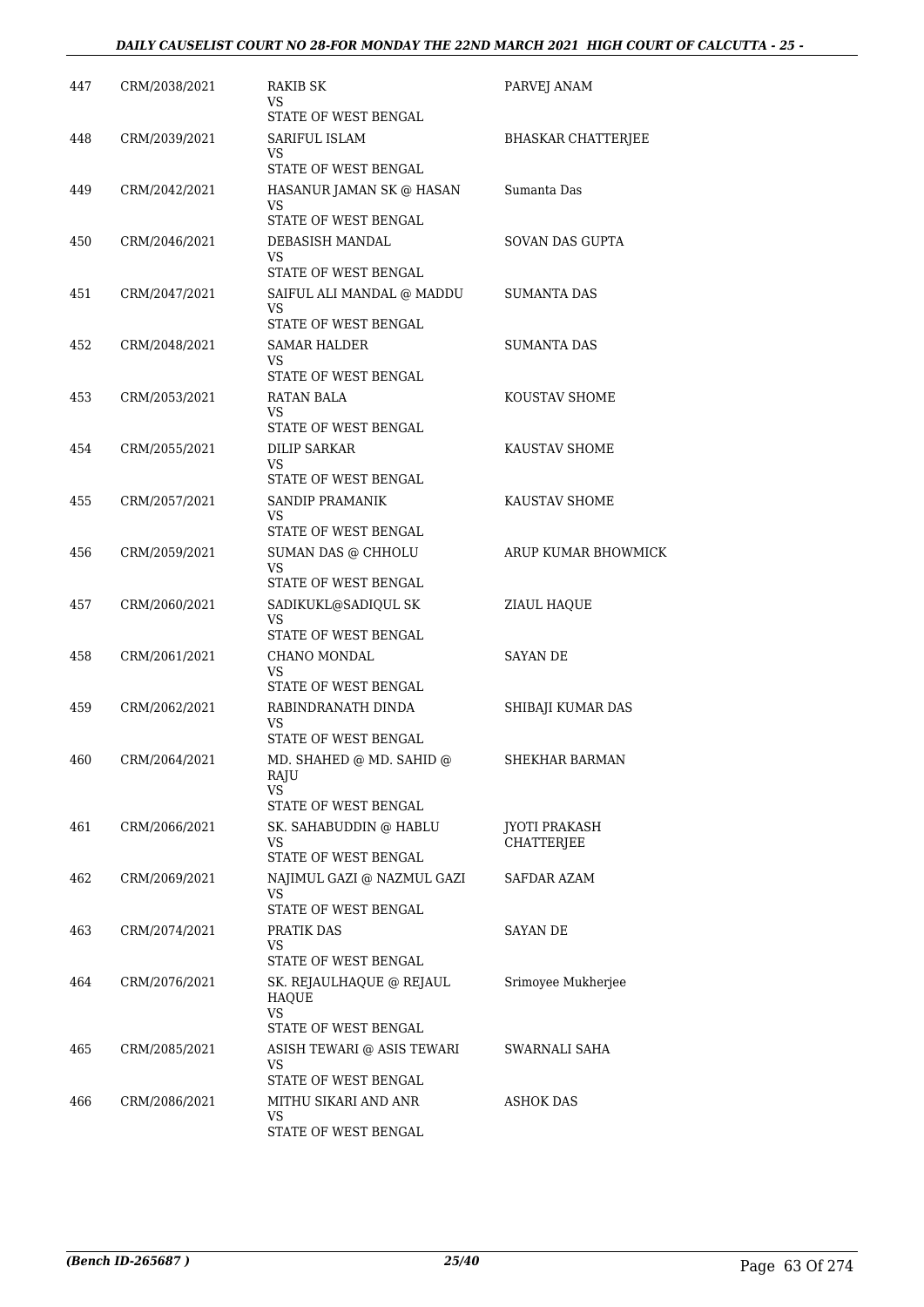| 467 | CRM/2087/2021        | SK. REHANULLAH @ REHAN<br>VS                             | ARUP KUMAR BHOWMICK           |
|-----|----------------------|----------------------------------------------------------|-------------------------------|
|     |                      | STATE OF WEST BENGAL                                     |                               |
| 468 | CRM/2090/2021        | ANKIT TIWARI@TEWARY<br>VS.                               | <b>BISWAJIT MANNA</b>         |
|     |                      | STATE OF WEST BENGAL                                     |                               |
| 469 | CRM/2091/2021        | KRISHNA RANJAN MANDAL<br>VS                              | ARUP KUMAR BHOWMICK           |
|     |                      | STATE OF WEST BENGAL                                     |                               |
|     |                      | <b>APPLICATION FOR ANTICIPATORY BAIL</b>                 |                               |
| 470 | CRM/9654/2020        | SUBHAS CHANDRA GHOSHAL                                   | SALONI BHATTACHARYA           |
|     |                      | VS<br>State of West Bengal                               |                               |
| 471 | CRM/2827/2020        | KANAI HALDER @ BIKRAM<br>HALDAR                          | ARUP KR MONDAL                |
|     |                      | <b>VS</b><br>STATE OF WEST BENGAL                        |                               |
|     | CRM/8367/2020        | <b>GOLAP RAHAMAN ALIAS MD.</b>                           | MD. GOLAM NURE IMROHI         |
| 472 |                      | <b>GOLAM RAHAMAN BISWAS</b><br>VS.                       |                               |
|     |                      | State of West Bengal                                     |                               |
| 473 | CRM/8373/2020        | <b>NASIR</b>                                             | <b>ARUP SARKAR</b>            |
|     |                      | VS                                                       |                               |
|     |                      | State of West Bengal                                     |                               |
| 474 | CRM/8692/2020        | SISIR PAKHIRA AND ORS                                    | <b>BIVASH BANERIEE</b>        |
|     |                      | VS<br>STATE OF WEST BENGAL AND<br>ORS.                   |                               |
| 475 | CRM/8764/2020        | NARAYAN MAJUMDER                                         | AI AHSAN ALAMGIR              |
|     |                      | VS<br>State of West Bengal                               |                               |
|     |                      |                                                          |                               |
| 476 | CRM/9508/2020        | ANOYARA BIBI<br>VS                                       | KAUSHIK CHOUDHURY             |
|     |                      | State of West Bengal                                     |                               |
| 477 | CRM/9651/2020        | <b>BHAKTI BHUSAN NAYEK</b><br>VS                         | RAMESHWAR SINHA               |
|     |                      | State of West Bengal                                     |                               |
| 478 | CRM/9883/2020        | JULFIKAR SEKH @FIKKAR SK<br>VS                           | Sumanta Das                   |
|     |                      | State of West Bengal                                     |                               |
|     | wt479 CRM/10064/2020 | SUBIR SAHA                                               | MANAS KUMAR DAS               |
|     |                      | VS<br>STATE OF WEST BENGAL                               |                               |
| 480 | CRM/10053/2020       | PRITAM DAS AND ORS                                       | ARINDAM DAS                   |
|     |                      | VS                                                       |                               |
|     |                      | State of West Bengal                                     |                               |
| 481 | CRM/10209/2020       | TARIK ANOWAR @ tarik anwar<br>VS<br>State of West Bengal | SUJATA DAS                    |
|     | CRM/10256/2020       | <b>GOURI PATRA</b>                                       |                               |
| 482 |                      | VS                                                       | <b>GOBINDA CHANDRA BAIDYA</b> |
|     |                      | State of West Bengal                                     |                               |
| 483 | CRM/10776/2020       | JAHIR SK@JAHIR SEIKH<br>VS                               | NAVANIL DE                    |
|     |                      | State of West Bengal                                     |                               |
| 484 | CRM/10872/2020       | SK REJABUL @ SK. REJAUL KARIM<br>AND ANR                 | Ramashis Mukherjee            |
|     |                      | VS                                                       |                               |
|     |                      | State of West Bengal                                     |                               |
| 485 | CRM/10883/2020       | KEYAY MIDDYA @RIAJUL MIDDYA<br>AND ORS<br><b>VS</b>      | <b>SUJAN CHATTERJEE</b>       |
|     |                      | State of West Bengal                                     |                               |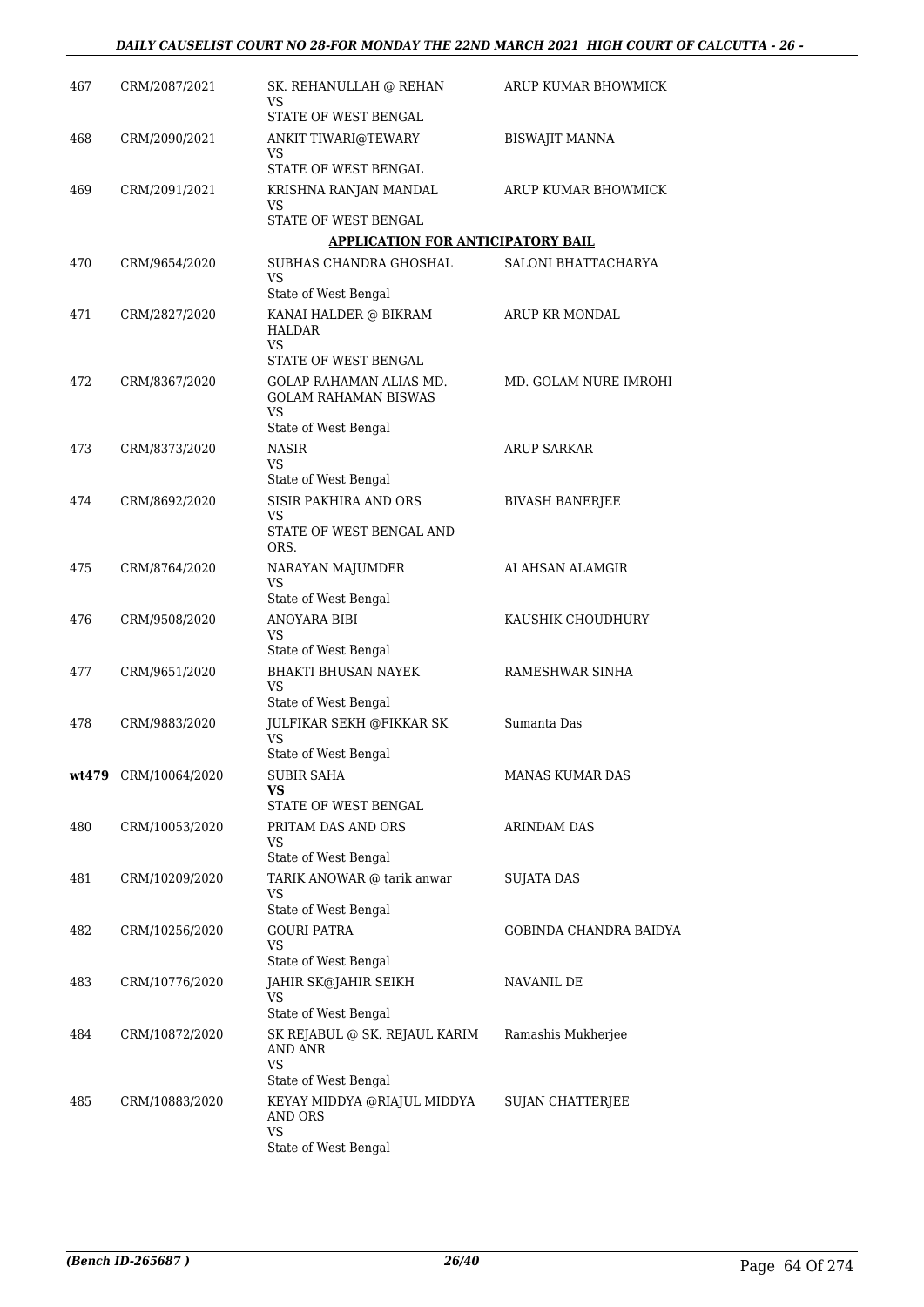#### *DAILY CAUSELIST COURT NO 28-FOR MONDAY THE 22ND MARCH 2021 HIGH COURT OF CALCUTTA - 27 -*

| 486 | CRM/10888/2020 | KABIRA EVEN MONDAL@BAPPA<br>VS                           | SOMRAJ DHAR               |
|-----|----------------|----------------------------------------------------------|---------------------------|
|     |                | State of West Bengal                                     |                           |
| 487 | CRM/10899/2020 | AYAN PAKRASHI<br>VS.                                     | SATADRU LAHIRI            |
|     |                | State of West Bengal                                     |                           |
| 488 | CRM/10926/2020 | SAJID HUSSAIN ANSARI<br>VS                               | DEBRUP BHATTACHARJEE      |
|     |                | State of West Bengal                                     |                           |
| 489 | CRM/10930/2020 | <b>BAPAN BHAKTA</b><br>VS                                | Atis Kumar Biswas         |
|     |                | State of West Bengal                                     |                           |
| 490 | CRM/10945/2020 | JANHABI MISTRY @JANNABI<br>MISTRI<br>VS.                 | <b>BIKASH CHAKRABORTY</b> |
|     |                | State of West Bengal                                     |                           |
| 491 | CRM/10956/2020 | MD TIPU<br>VS                                            | RAJU MONDAL               |
|     |                | State of West Bengal                                     |                           |
| 492 | CRM/10958/2020 | RAHIM MIA@ABIUDDIN HAQUE<br>VS<br>State of West Bengal   | RUXMINI BASU ROY          |
| 493 | CRM/10960/2020 | SK FIROJ ALI AND ORS                                     | <b>BUSRA KHATUN</b>       |
|     |                | VS                                                       |                           |
| 494 | CRM/10962/2020 | State of West Bengal<br><b>HARIDAS BISWAS ANDANR</b>     | AMANUL ISLAM              |
|     |                | VS                                                       |                           |
|     |                | State of West Bengal                                     |                           |
| 495 | CRM/10963/2020 | SEKH SAJED @ SEKH SAJET AND<br><b>ORS</b><br><b>VS</b>   | RAVI RANJAN KUMAR         |
|     |                | State of West Bengal                                     |                           |
| 496 | CRM/10964/2020 | <b>BAGBUL SEKH</b><br>VS                                 | AMANUL SEKH               |
|     |                | State of West Bengal                                     |                           |
| 497 | CRM/10965/2020 | PRASENJIT ADHIKARY AND ORS<br>VS<br>State of West Bengal | KAUSTAV SHOM              |
| 498 | CRM/10967/2020 | MD AKTAR ALI SK @ MD AKTAR                               | AMANUL ISLAM              |
|     |                | ALI<br><b>VS</b>                                         |                           |
|     | CRM/10969/2020 | State of West Bengal<br>MRIDUL KANTI                     |                           |
| 499 |                | JOYARDAR@MRIDUL JOYARDAR<br>AND ORS                      | SUMANTA DAS               |
|     |                | VS.                                                      |                           |
| 500 | CRM/10971/2020 | State of West Bengal                                     | Sumanta Das               |
|     |                | MRIDUL KANTI JOYARDAR AND<br><b>ORS</b><br><b>VS</b>     |                           |
|     |                | State of West Bengal                                     |                           |
| 501 | CRM/10972/2020 | MANIK DEBNATH<br>VS                                      | AMANUL ISLAM              |
|     |                | State of West Bengal                                     |                           |
| 502 | CRM/10974/2020 | PARWIN SHARMA AND ANR<br>VS                              | SUJAN CHATTERJEE          |
|     |                | State of West Bengal                                     |                           |
| 503 | CRM/10975/2020 | ABDUL KADER SEKH @ KADER SK<br>VS                        | RIYA DAS                  |
|     |                | State of West Bengal<br><b>ANTICIPATORY BAIL</b>         |                           |
| 504 | CRM/1285/2021  | TIMPA SINGHA ROY                                         | RAHUL SHARMA              |
|     |                | VS                                                       |                           |
|     |                | STATE OF WEST BENGAL                                     |                           |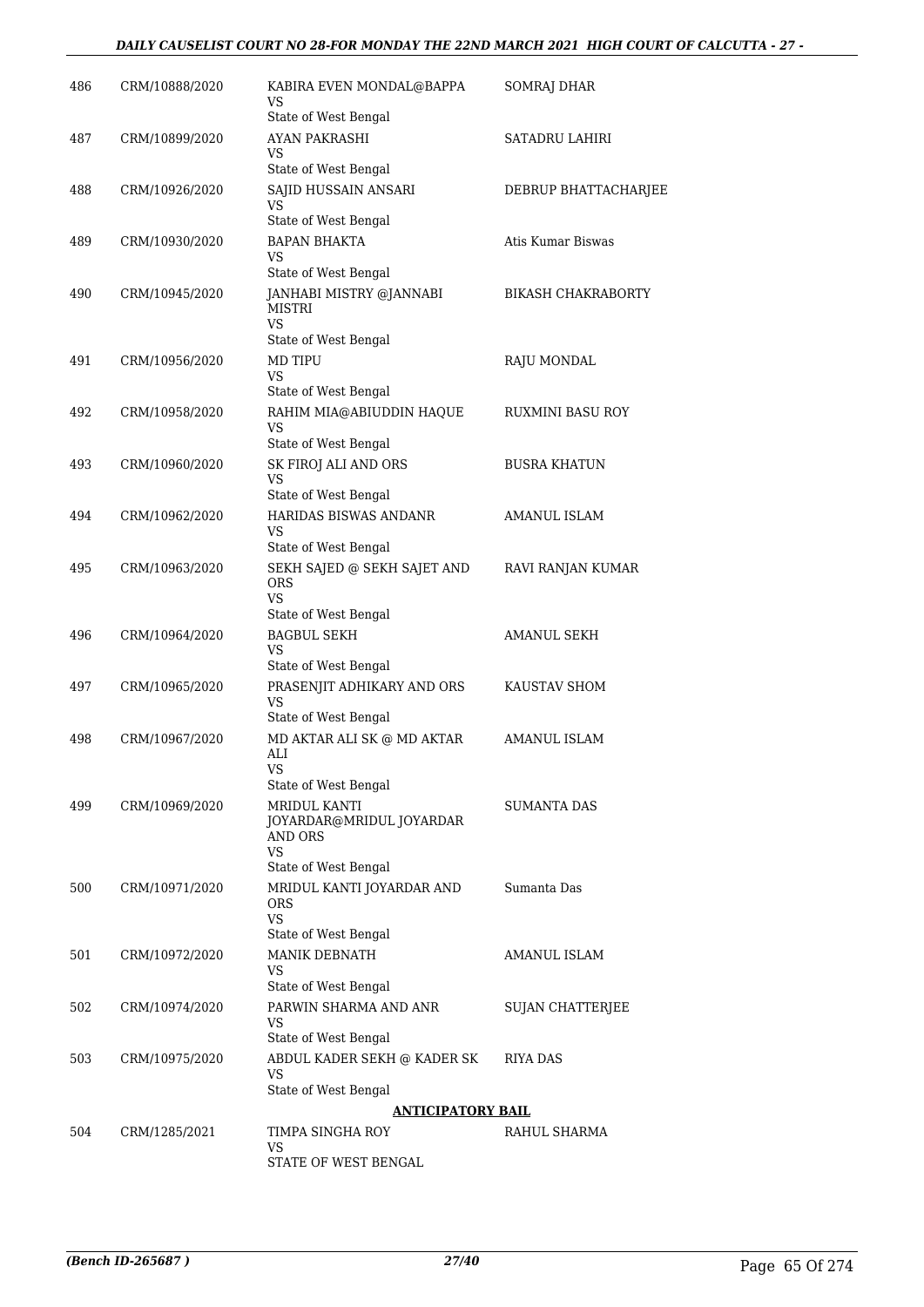#### *DAILY CAUSELIST COURT NO 28-FOR MONDAY THE 22ND MARCH 2021 HIGH COURT OF CALCUTTA - 28 -*

| 505 | CRM/581/2021 | ASHOKE KR. DAS @ ASHOKE DAS<br>VS                                                                     | PALASH BAPARI                       |
|-----|--------------|-------------------------------------------------------------------------------------------------------|-------------------------------------|
| 506 | CRM/613/2021 | State of West Bengal<br><b>ARUP GHOSH</b><br>VS                                                       | FARAH ANJUM                         |
| 507 | CRM/617/2021 | State of West Bengal<br>BABUL ALI@BABUL HOSSAIN AND<br><b>ORS</b>                                     | <b>ARUP SARKAR</b>                  |
| 508 | CRM/624/2021 | VS.<br>State of West Bengal<br><b>BABLI DAS AND ANR</b>                                               | <b>TINA BISWAS</b>                  |
|     |              | <b>VS</b><br>State of West Bengal                                                                     |                                     |
| 509 | CRM/627/2021 | MAHENDRA MANDAL<br>VS<br>State of West Bengal                                                         | DEBASIS MITRA                       |
| 510 | CRM/630/2021 | NIRANJAN MIDDE AND ORS<br>VS<br>State of West Bengal                                                  | <b>BAPIN BAIDYA</b>                 |
| 511 | CRM/632/2021 | MD SAMFUL AND ORS<br>VS                                                                               | ARUP KUMAR BHOWMICK                 |
| 512 | CRM/634/2021 | State of West Bengal<br>MAJLUM SK @MAJLUM<br>VS                                                       | ARUP KUMAR BHOWMICK                 |
| 513 | CRM/639/2021 | State of West Bengal<br>RABINDRA NARAYAN ROY AND<br><b>ORS</b><br><b>VS</b>                           | AMAL KRISHNA SAMANTA                |
| 514 | CRM/640/2021 | State of West Bengal<br><b>ASGAR ALI</b><br><b>VS</b>                                                 | <b>BISWAJIT MITRA</b>               |
| 515 | CRM/642/2021 | State of West Bengal<br>AJMAT SARDAR@AZMAT SARDAR<br>AND ORS<br>VS                                    | <b>SOUMYS BASU ROY</b><br>CHOWDHURY |
| 516 | CRM/649/2021 | State of West Bengal<br>SIDHYESWAR SAMANTA @DABLU<br>AND ANOTHER<br><b>VS</b><br>State of West Bengal | <b>SUMAN CHAKRABORTY</b>            |
| 517 | CRM/650/2021 | tumpa sardar @tuki and anr.<br>VS.<br>State of West Bengal                                            | SUBHAJYOTI CHANDRA                  |
| 518 | CRM/654/2021 | SOHORUL BISWAS @SAHARUL<br><b>VS</b><br>State of West Bengal                                          | SAGAR SAHA                          |
| 519 | CRM/655/2021 | SURYA SAHA @MONDAL@<br>POALASH MANDAL<br>VS<br>State of West Bengal                                   | MUSHARRAF ALAM SK.                  |
| 520 | CRM/656/2021 | HAYAD ALI AND ANR.<br>VS<br>State of West Bengal                                                      | <b>BUSRA KHATOON</b>                |
| 521 | CRM/657/2021 | SK NASIR HOSSAIN<br>VS.                                                                               | SAUVIK DERE                         |
| 522 | CRM/659/2021 | State of West Bengal<br><b>SUBHAS MAHATO</b><br><b>VS</b>                                             | <b>BIMAL SIL</b>                    |
| 523 | CRM/660/2021 | State of West Bengal<br>HAPNA MURMU AND OTHERS<br>VS<br>State of West Bengal                          | <b>BUSRA KHATUN</b>                 |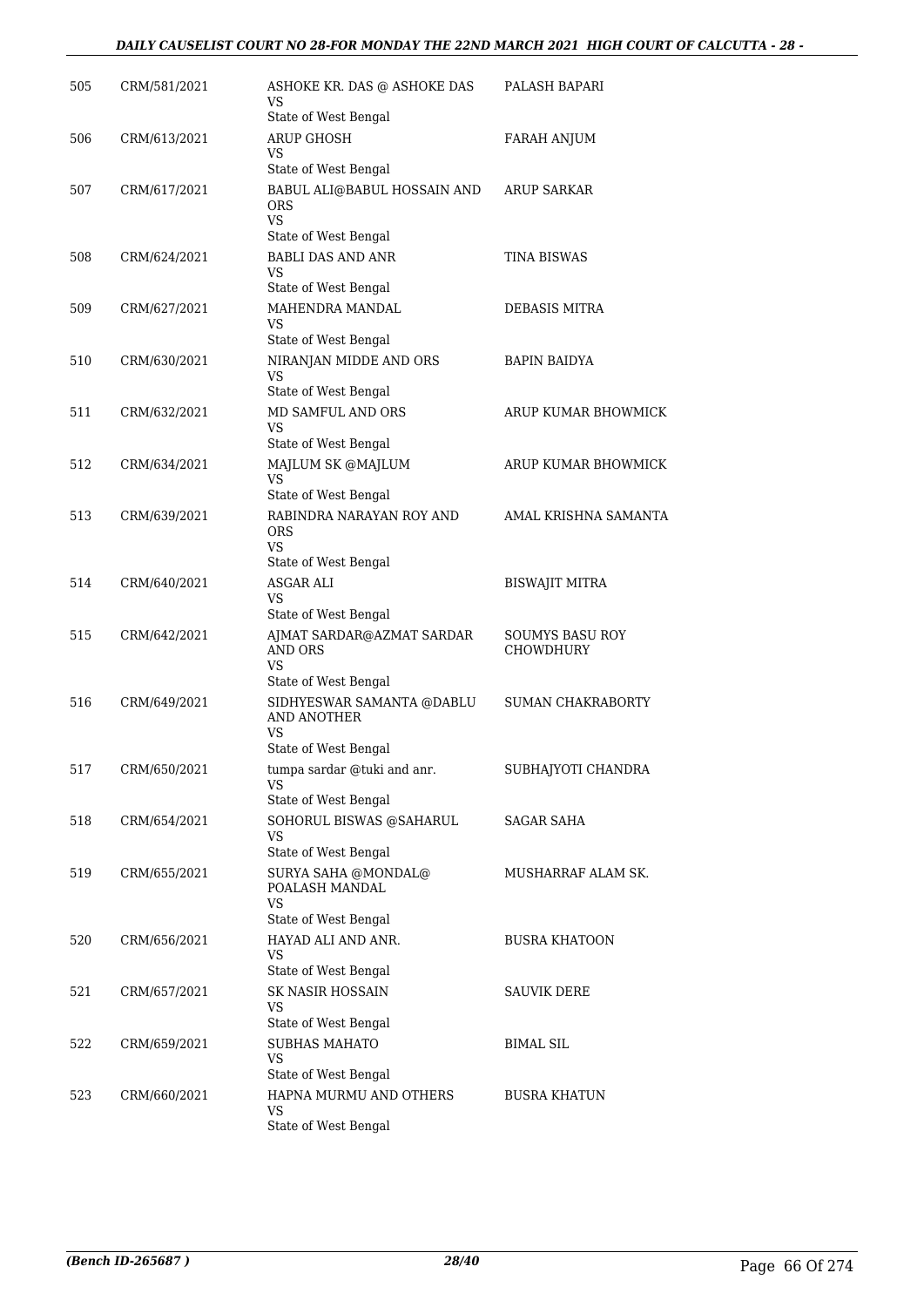### *DAILY CAUSELIST COURT NO 28-FOR MONDAY THE 22ND MARCH 2021 HIGH COURT OF CALCUTTA - 29 -*

| 524 | CRM/662/2021 | KAPU MURMU AND OTHERS<br>VS<br>State of West Bengal                            | KAZI M RAHAMAN         |
|-----|--------------|--------------------------------------------------------------------------------|------------------------|
| 525 | CRM/663/2021 | TANJURA BIBI AND ANR.<br>VS<br>State of West Bengal                            | SAGAR SAHA             |
| 526 | CRM/664/2021 | MINU MONDAL AND ANR<br>VS                                                      | SANANDA BHATTACHARYYA  |
| 527 | CRM/666/2021 | State of West Bengal<br>KAUSHIK GHOSH<br>VS<br>State of West Bengal            | KAZI M RAHAMAN         |
| 528 | CRM/667/2021 | ARUP BAG AND ANR.<br>VS                                                        | Suvadip Bhattacharjee  |
| 529 | CRM/668/2021 | State of West Bengal<br>SANA MAHALDAR @SANAUL<br>MAHALDAR<br><b>VS</b>         | JISAN IQBAL HOSSAIN    |
| 530 | CRM/669/2021 | State of West Bengal<br>DIPAK MONDAL @DIPTA MONDAL<br>VS                       | SHIBAJI KUMAR DAS      |
| 531 | CRM/671/2021 | State of West Bengal<br>RANJAN GHOSH ALIAS BHAKTI<br><b>GHOSH</b><br>VS.       | SHIBAJI KR DAS         |
| 532 | CRM/672/2021 | State of West Bengal<br><b>BHALU MANDAL</b>                                    | KAZI M RAHMAN          |
|     |              | VS<br>State of West Bengal                                                     |                        |
| 533 | CRM/678/2021 | SOHIDUR SK@JAHIDUR RAHAMAN<br><b>VS</b><br>State of West Bengal                | KAZI M RAHAMAN         |
| 534 | CRM/682/2021 | PACHU CHOWHAN AND ORS.<br>VS<br>State of West Bengal                           | BISWAJIT MITRA         |
| 535 | CRM/686/2021 | SOMNATH DAS @ BAPAN DAS AND<br>ORS.<br>VS<br>State of West Bengal              | AMAL KRISHNA SAMANTA   |
| 536 | CRM/687/2021 | SUJIT KUMAR YADAV<br>VS                                                        | <b>AMRIN KHATOON</b>   |
| 537 | CRM/689/2021 | State of West Bengal<br>SUJIT PAL AND ANOTHER<br>VS<br>State of West Bengal    | ABHIJIT KUMAR ADHYA    |
| 538 | CRM/690/2021 | MD. IMRAN ALAM @ IMRAN ALAM<br>VS<br>State of West Bengal                      | SOMNATH DE             |
| 539 | CRM/696/2021 | MITHUN SARDAR AND ORS<br>VS                                                    | NAVANIL DE             |
| 540 | CRM/697/2021 | State of West Bengal<br>MITHUN SARDAR AND OTHERS<br>VS<br>State of West Bengal | NAVANIL DE             |
| 541 | CRM/700/2021 | JIBAN DEY AND OTHERS<br>VS<br>State of West Bengal                             | MRINAL KANTI MUKHERJEE |
| 542 | CRM/702/2021 | <b>CHANDANA BISWAS</b><br>VS<br>State of West Bengal                           | MD JANNAT UL FIRDOUS   |
| 543 | CRM/704/2021 | DEBABRATA BAIDYA<br>VS.<br>State of West Bengal                                | MD JANNAT UL FIRDOUS   |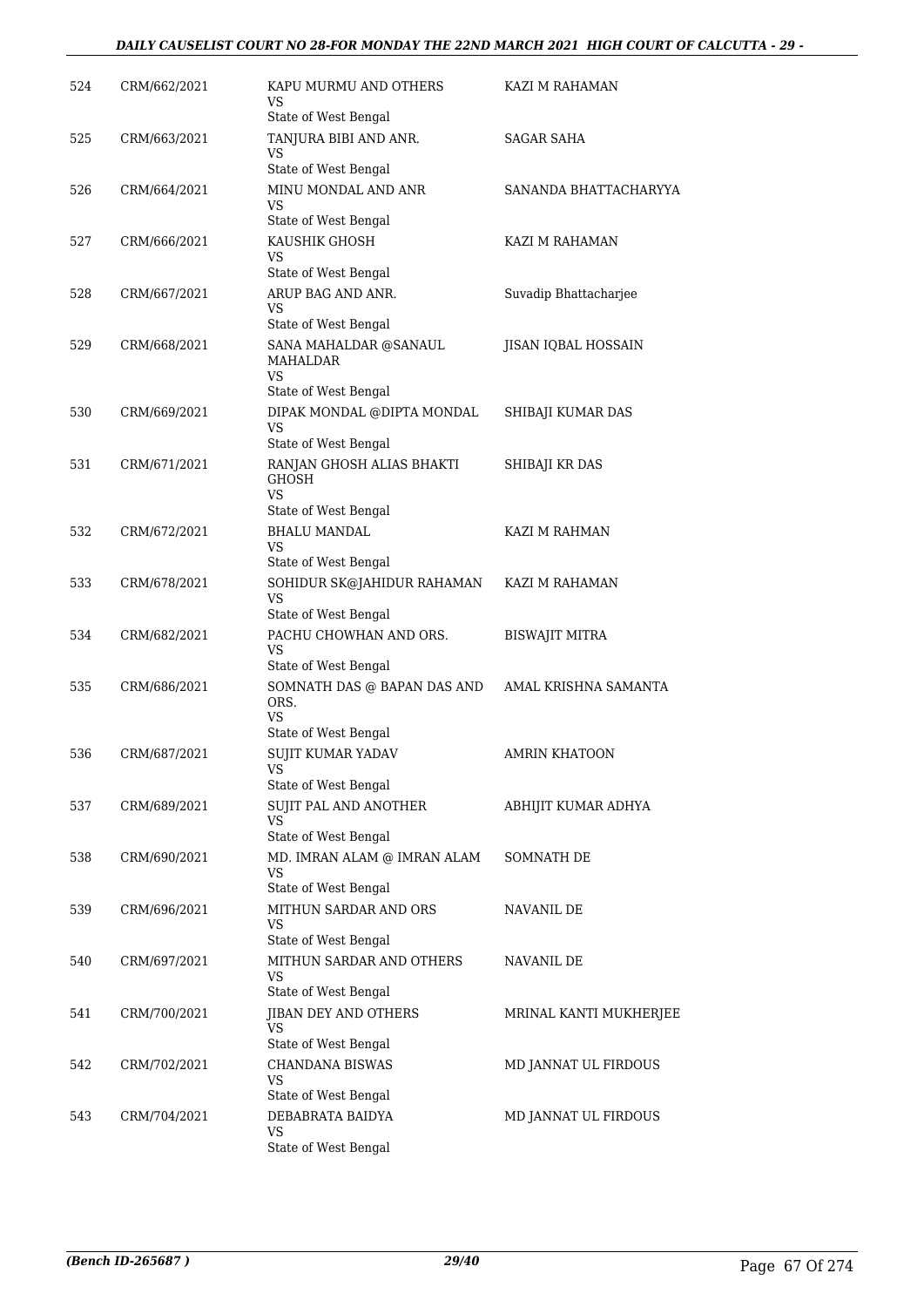| 544 | CRM/706/2021 | <b>SK SAKIM</b><br>VS<br>State of West Bengal                                                       | SUVADIP BHATTACHARJEE      |
|-----|--------------|-----------------------------------------------------------------------------------------------------|----------------------------|
| 545 | CRM/707/2021 | <b>INDER SINGH KOTHARI</b><br>VS<br><b>ASSISTANT DIRECTOR</b><br>ENFORCEMENT, DIRECTORATE           | Rituparna Ghosh            |
| 546 | CRM/708/2021 | SAMRAT SAHA AND ORS<br>VS<br>State of West Bengal                                                   | PRASANTA KUMAR<br>PAKRASHI |
| 547 | CRM/709/2021 | <b>SEKH KABIR ALI</b><br>VS<br>State of West Bengal                                                 | TIRTHAPATI ACHARYA         |
| 548 | CRM/711/2021 | RABIN PATRA<br>VS.<br>State of West Bengal                                                          | SHAMIM HALDER              |
| 549 | CRM/714/2021 | RANJIT DAS AND ORS<br>VS<br>State of West Bengal                                                    | PRABIR ADHYA               |
| 550 | CRM/715/2021 | MD. AMZAD HOSSAIN @ AMJAD @<br>MD. AMJAD HOSSAIN<br>VS.<br>State of West Bengal                     | MUSHARRAF ALAM SK          |
| 551 | CRM/717/2021 | ANIL CHANDRA SAHOO@ ANIL<br>KUMAR SAHOO<br>VS.<br>State of West Bengal                              | SANDIP GHOSH               |
| 552 | CRM/718/2021 | MD. ALMGIR MONDAL @ ALAMGIR<br>MONDAL @ ALAM<br>VS.                                                 | SUMANTA CHAKRABORTY        |
| 553 | CRM/719/2021 | State of West Bengal<br>TAIYARA KHATUN @ TAMINA<br>KHATUN ANB ANOTHER<br>VS<br>State of West Bengal | RAFIKUL ISLAM SARDAR       |
| 554 | CRM/720/2021 | <b>BABAR ALI MONDAL</b><br>VS.<br>State of West Bengal                                              | DIPTENDU BANERJEE          |
| 555 | CRM/724/2021 | SAMIPA MANDAL<br>VS.<br>State of West Bengal                                                        | NILADRI SEKHAR GHOSH       |
| 556 | CRM/727/2021 | DIPU KUNDU @ DIPENDRA KUNDU<br>VS<br>State of West Bengal                                           | KOEL MUKHERJEE             |
| 557 | CRM/729/2021 | <b>SUJIT BAGDI</b><br>VS<br>State of West Bengal                                                    | KOEL MUKHERJEE             |
| 558 | CRM/730/2021 | JAISAN BIBI @ JAYSUN BIBI<br>VS<br>State of West Bengal AND                                         | <b>MOUNICK GHOSH</b>       |
| 559 | CRM/731/2021 | <b>ANOTHER</b><br>LAL BAHADUR ROY<br>VS                                                             | Malay Bhattacharyya        |
| 560 | CRM/732/2021 | State of West Bengal<br>RAJPATI MANDAL<br>VS<br>STATE OF WEST BENGAL AND<br>ANR.                    | MOUNICK GHOSH              |
| 561 | CRM/734/2021 | RAJKUMAR MANDAL @MANDAL<br>RAJKUMAR AND ANR.<br>VS<br>State of West Bengal AND ANR                  | MOUMICK GHOSH              |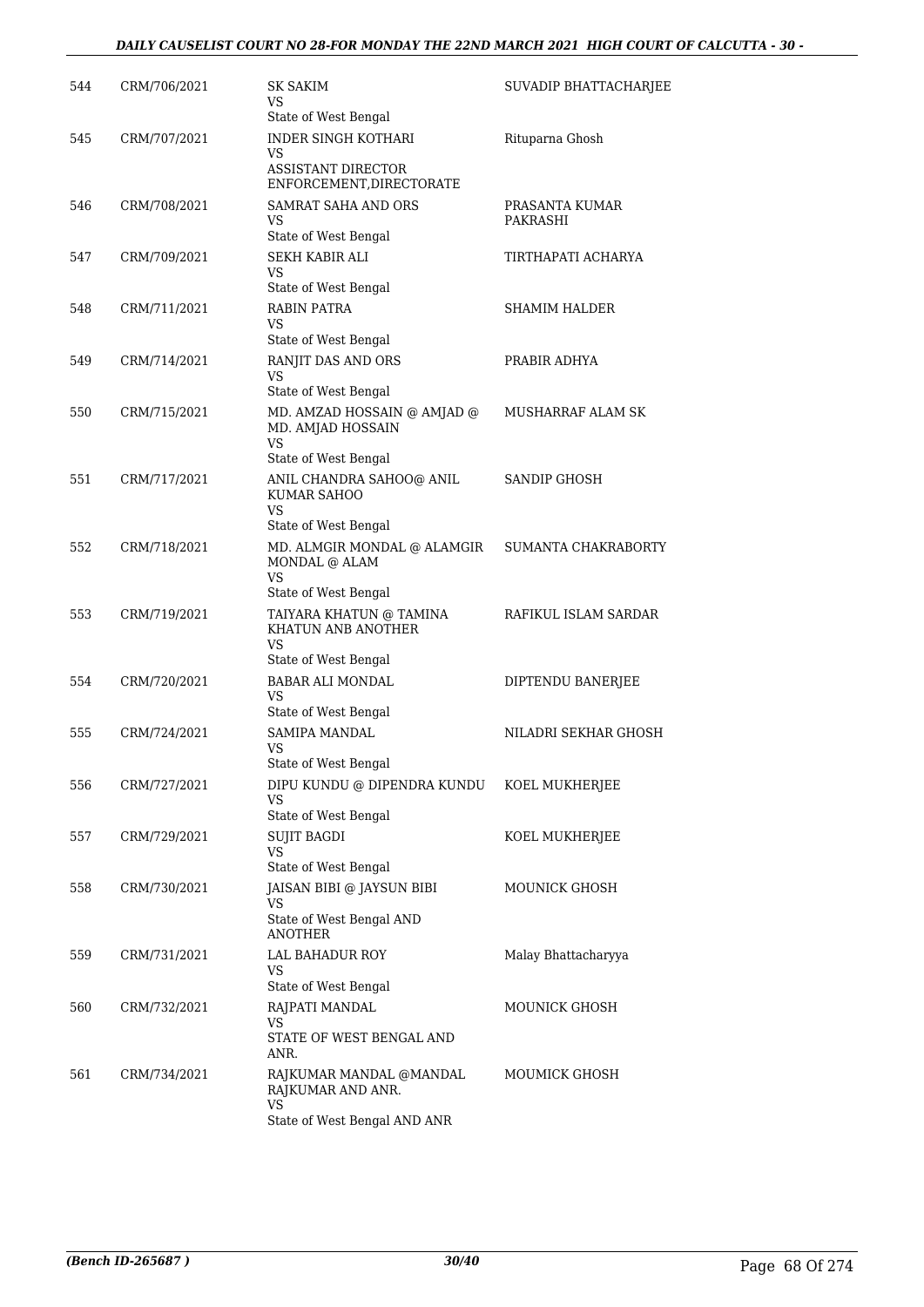#### *DAILY CAUSELIST COURT NO 28-FOR MONDAY THE 22ND MARCH 2021 HIGH COURT OF CALCUTTA - 31 -*

| 562 | CRM/735/2021 | NARAYAN DHALI<br>VS<br>State of West Bengal                                                                | SAFDAR AZAM                        |
|-----|--------------|------------------------------------------------------------------------------------------------------------|------------------------------------|
| 563 | CRM/736/2021 | SOKURUDDIN SK. @ SUKREB<br><b>SEIKH AN OTHERS</b><br>VS<br>STATE OF WEST BENGAL AND<br>ANR.                | MOUNICK GHOSH                      |
| 564 | CRM/737/2021 | ARIJIT PAUL (WRONGLY<br>DESCRIBED AS ARIJIT PAL) AND<br>ORS.<br>VS                                         | Sauray Basu                        |
| 565 | CRM/739/2021 | State of West Bengal<br>QUAZI ABDUL AZIZ ALIAS KAZI<br>ABDUL AZIZ AND OTHERS<br>VS<br>State of West Bengal | SUFI KAMAL                         |
| 566 | CRM/740/2021 | UTTAM PRAMANIK AND OTHERS<br>VS<br>State of West Bengal                                                    | SAFDAR AZAM                        |
| 567 | CRM/742/2021 | JAY DEBNATH @ JOY DEBNATH<br>VS<br>State of West Bengal                                                    | sumanta chakraborty                |
| 568 | CRM/744/2021 | <b>BEDANA DAS AND ORS</b><br>VS<br>State of West Bengal                                                    | SK JAHADASR ALAM                   |
| 569 | CRM/746/2021 | FUNSUR SK@FANSUR ALI<br>VS<br>State of West Bengal                                                         | Anisur Rahaman                     |
| 570 | CRM/749/2021 | MD. REJWANUL HOQUE<br>VS<br>State of West Bengal                                                           | <b>MAZHAR HOSSAIN</b><br>CHOWDHURY |
| 571 | CRM/754/2021 | SUBHASH CHANDRA SARKAR @<br><b>SUBHAS SARKAR</b><br>VS<br>State of West Bengal AND ANR                     | KALIDAS SARKAR                     |
| 572 | CRM/755/2021 | CHABI RANI MAITY@CHABI MAITY<br><b>AND ORS</b><br>VS<br>State of West Bengal                               | RAVI RANJAN KUMAR                  |
| 573 | CRM/756/2021 | <b>BALARAM ROY</b><br><b>VS</b><br>State of West Bengal                                                    | MAZHAR HOSSAIN<br>CHOWDHURY        |
| 574 | CRM/757/2021 | MORTUZA ALI@MORTUJA ALI AND<br><b>ORS</b><br><b>VS</b><br>State of West Bengal                             | MUSHARRAF ALAM SK                  |
| 575 | CRM/758/2021 | AJAY KUMAR GAYEN<br>VS<br>State of West Bengal                                                             | <b>MAZHAR HOSSAIN</b><br>CHOWDHURY |
| 576 | CRM/761/2021 | <b>ESRAFIL SK AND ORS</b><br>VS<br>State of West Bengal                                                    | SHABANA HASIN                      |
| 577 | CRM/763/2021 | MOKSHED MOLLA AND ORS<br>VS<br>State of West Bengal                                                        | MD JANNAT UL FIRDOUS               |
| 578 | CRM/764/2021 | MD. SAKIL AHMED @ SK SAKIL @<br>SAKIL SK @ MOHAMMAD SAKIL<br>VS<br>State of West Bengal                    | SAGAR SAHA                         |
| 579 | CRM/774/2021 | MALATI MALLICK AND ANR<br>VS<br>State of West Bengal                                                       | SUBHOJIT CHOWDHURY                 |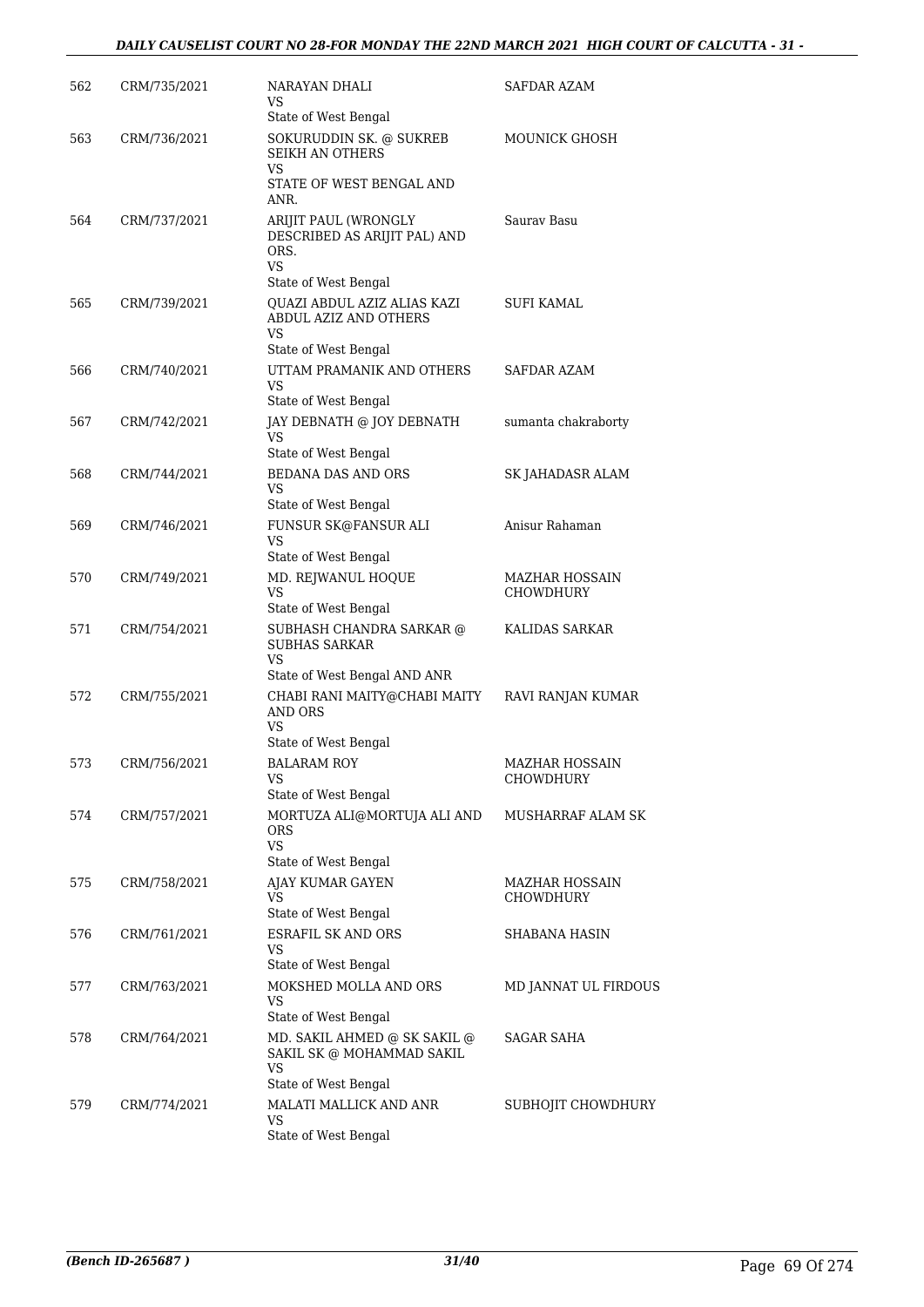| 580 | CRM/775/2021 | SEFALI BIBI@SHEFALI BIBI<br><b>SARDER</b><br>VS                                                 | MD GOLAM NURE IMROHI              |
|-----|--------------|-------------------------------------------------------------------------------------------------|-----------------------------------|
| 581 | CRM/777/2021 | State of West Bengal<br>NASIRUDDIN SK@NASIRUDDIN<br>VS                                          | SAGAR SAHA                        |
|     |              | State of West Bengal                                                                            |                                   |
| 582 | CRM/781/2021 | PARTHA PATIM SIL@PARTHA<br>PRATIM SEAL AND ANR<br><b>VS</b>                                     | NAZIR AHMED                       |
| 583 | CRM/783/2021 | State of West Bengal<br>MONIKA GHOSH AND ANR<br>VS.                                             | SHASANKA SEKHAR GHOSH             |
| 584 | CRM/787/2021 | State of West Bengal<br>ANUP KUMAR PUSTI @ NABA AND<br><b>ORS</b><br>VS<br>State of West Bengal | DEVIPRIYA MITRA                   |
| 585 | CRM/788/2021 | KUTUBUDDIN AHAMMED<br>VS<br>State of West Bengal                                                | SUMAN CHAKRABORTY                 |
| 586 | CRM/790/2021 | AYUB ANSARI<br>VS<br>State of West Bengal                                                       | SOMNATH ADHIKARY                  |
| 587 | CRM/791/2021 | SWAGATA MALAKAR<br>VS<br>State of West Bengal                                                   | <b>NAZIR AHMED</b>                |
| 588 | CRM/792/2021 | <b>TAPAS PAL</b><br>VS<br>State of West Bengal                                                  | PRIYANKA SAHA                     |
| 589 | CRM/796/2021 | SK SAMSUR RAHAMAN AND ANR<br>VS<br>State of West Bengal                                         | Sandip Kundu                      |
| 590 | CRM/798/2021 | JAKIR SK AND ANR<br>VS<br>State of West Bengal                                                  | SUSNIGDHO<br><b>BHATTACHARYYA</b> |
| 591 | CRM/799/2021 | SK SAJJAT @ SK NEZAMUDDIN<br>VS<br>State of West Bengal                                         | Ramashis Mukherjee                |
| 592 | CRM/802/2021 | FULO DAS AND ORS<br>VS<br>State of West Bengal                                                  | MD SAFIUR RAHAMAN                 |
| 593 | CRM/805/2021 | MALATI SAHOO @ MALATI SAHU<br>AND ANR.<br><b>VS</b><br>State of West Bengal                     | SUMAN DE                          |
| 594 | CRM/808/2021 | HARISH CHANDRA JANA<br>VS<br>State of West Bengal                                               | <b>S G GHOSHCHOWDHURY</b>         |
| 595 | CRM/814/2021 | RAJU ALI @ SAMAD @ SAMSED ALI<br>VS<br>State of West Bengal                                     | Kalidas Saha                      |
| 596 | CRM/815/2021 | PHANINDRA MURMU<br>VS<br>State of West Bengal                                                   | SUMAN DAS ADHIKARY                |
| 597 | CRM/817/2021 | <b>BIRENDRANATH BISWAS</b><br>VS<br>State of West Bengal                                        | SOUMAJIT DAS MAHAPATRA            |
| 598 | CRM/818/2021 | AKSHAY BANDOPADHYAY<br>VS.<br>State of West Bengal                                              | <b>SOUMIK GANGULI</b>             |
| 599 | CRM/822/2021 | SK SAIFUL ISLAM@SK SAIFUL<br>VS<br>State of West Bengal                                         | SUMAN DE                          |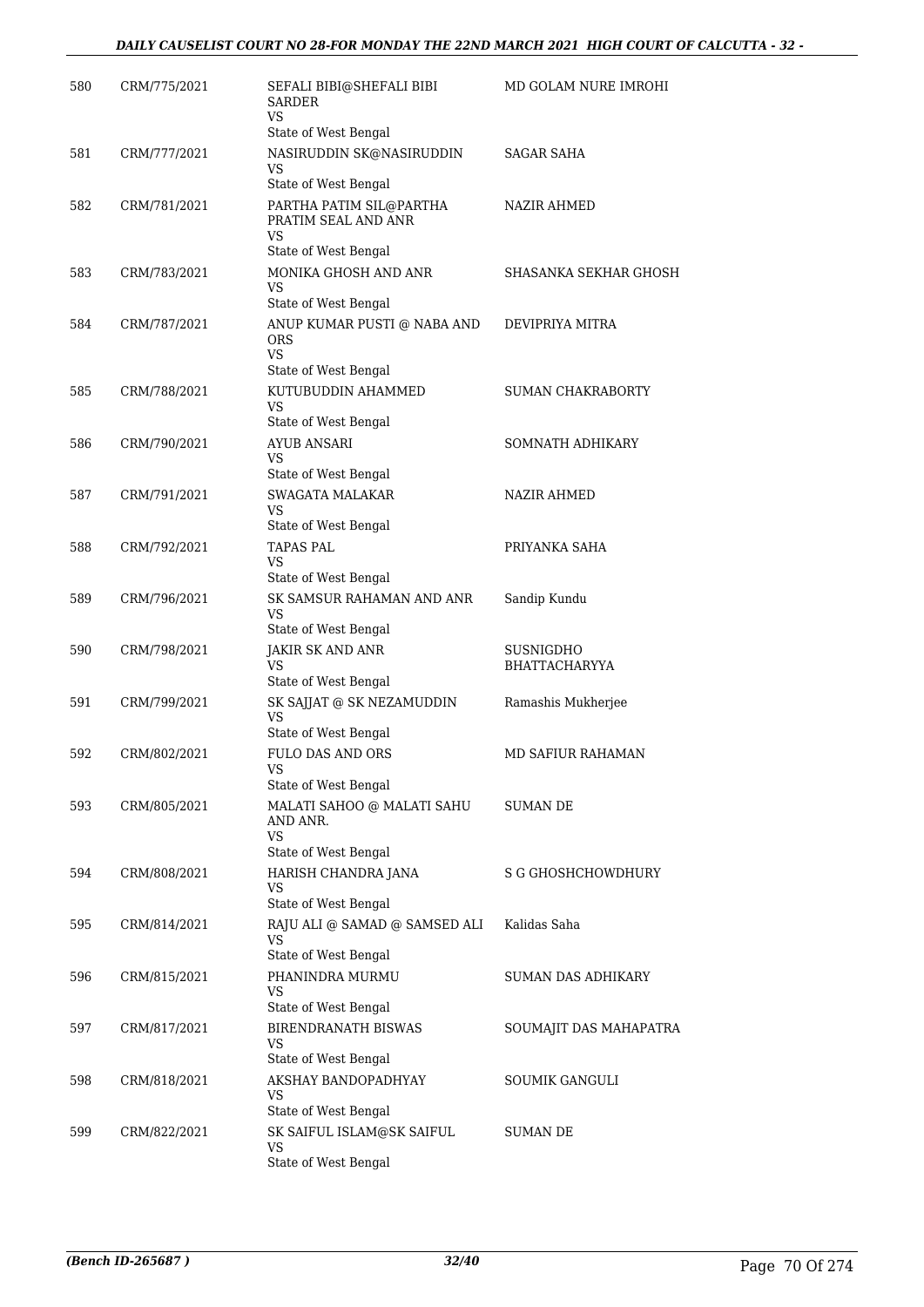### *DAILY CAUSELIST COURT NO 28-FOR MONDAY THE 22ND MARCH 2021 HIGH COURT OF CALCUTTA - 33 -*

| 600 | CRM/823/2021 | APURBA MONDAL AND ORS<br>VS.<br>State of West Bengal                              | MD JANNAT UL FIRDOUS      |
|-----|--------------|-----------------------------------------------------------------------------------|---------------------------|
| 601 | CRM/824/2021 | <b>MASUD ABIALA</b><br>VS<br>State of West Bengal                                 | SAMIRUL SARDAR            |
| 602 | CRM/826/2021 | HEMANTA GHOSH<br>VS<br>State of West Bengal                                       | Sujoy Sarkar              |
| 603 | CRM/827/2021 | SURMAN DAFADAR AND ORS<br>VS<br>State of West Bengal                              | KARABI ROY                |
| 604 | CRM/828/2021 | <b>SK SAHABUL</b><br>VS<br>State of West Bengal                                   | SUJAY SARKAR              |
| 605 | CRM/829/2021 | JALIL SK<br>VS.<br>State of West Bengal                                           | PARAMITA BANERJEE         |
| 606 | CRM/831/2021 | AKUB BAR ALI AND ANR<br><b>VS</b><br>State of West Bengal                         | RAJDEEP BHATTACHARYA      |
| 607 | CRM/833/2021 | <b>BHARATI RUIDAS AND ORS</b><br>VS<br>State of West Bengal                       | PINTU KARAR               |
| 608 | CRM/836/2021 | DIPA RANI DUTTA<br>VS<br>State of West Bengal                                     | KAUSTAV SHOME             |
| 609 | CRM/837/2021 | <b>MOJID ANSARY</b><br>VS.<br>State of West Bengal                                | APURBA KUMAR DATTA        |
| 610 | CRM/839/2021 | <b>BISWANATH MONDAL</b><br>VS<br>State of West Bengal                             | SUBHADEEP GHOSH           |
| 611 | CRM/840/2021 | ESHRAFIL@ESHRAFIL<br>ALI@ISRAFIL ALI AND ORS<br>VS<br>State of West Bengal        | Jeenia Rudra              |
| 612 | CRM/841/2021 | PANKAJ GHOSH<br>VS<br>State of West Bengal                                        | <b>JEENIA RUDRA</b>       |
| 613 | CRM/842/2021 | PRAKASH RANA<br>VS<br>State of West Bengal                                        | SIDDHARTHA SARKAR         |
| 614 | CRM/843/2021 | AMIYA KOLE<br>VS<br>State of West Bengal                                          | ANJAN BHATTACHARYA        |
| 615 | CRM/845/2021 | SK EJAHAR AND ORS<br><b>VS</b><br>State of West Bengal                            | <b>BHASKAR CHATTERJEE</b> |
| 616 | CRM/848/2021 | <b>DULAL BISWAS</b><br>VS<br>State of West Bengal                                 | PRIANJIT KUNDU            |
| 617 | CRM/850/2021 | <b>SRIMANTA ADAK</b><br>VS<br>State of West Bengal                                | SUMAN DE                  |
| 618 | CRM/853/2021 | RAMCHANDRA SING ALIAS RAM<br>CHANDRA SINGHA AND ANR<br>VS<br>State of West Bengal | KUNTAL RAY                |
| 619 | CRM/854/2021 | SAMIM SK.<br>VS<br>State of West Bengal                                           | Apan Saha                 |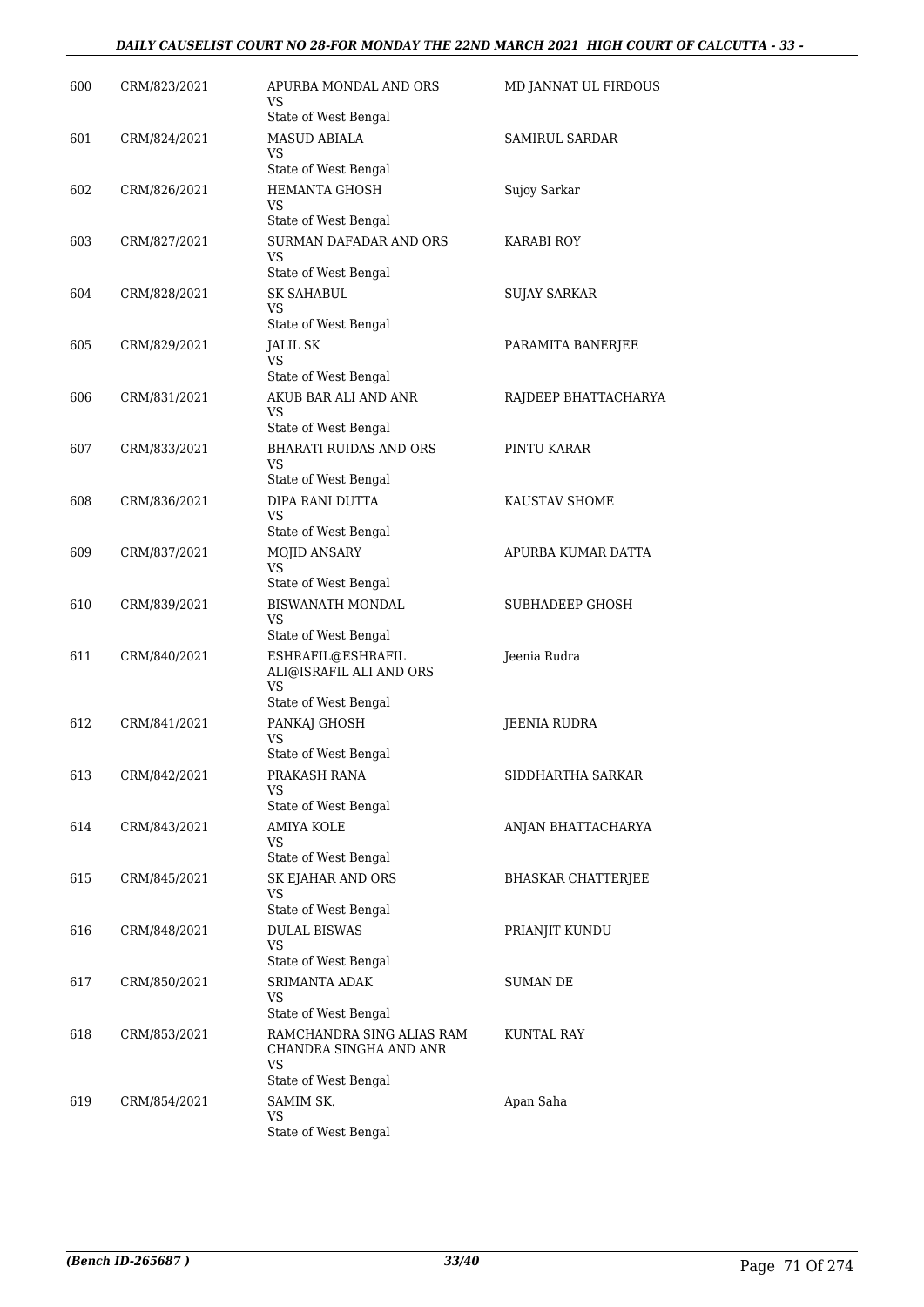### *DAILY CAUSELIST COURT NO 28-FOR MONDAY THE 22ND MARCH 2021 HIGH COURT OF CALCUTTA - 34 -*

| 620 | CRM/855/2021 | SK. AMIRUL AND ANR.<br>VS<br>State of West Bengal      | TANMAY CHOWDHURY                   |
|-----|--------------|--------------------------------------------------------|------------------------------------|
| 621 | CRM/856/2021 | <b>DURGA PRAMANIK</b><br><b>VS</b>                     | SUMAN CHAKRABORTY                  |
|     |              | State of West Bengal                                   |                                    |
| 622 | CRM/857/2021 | BADIRUDDIN @ MANTU AND ORS.<br>VS                      | <b>SAGAR SAHA</b>                  |
|     |              | State of West Bengal                                   |                                    |
| 623 | CRM/858/2021 | RAMESH PRASAD GUPTA AND<br><b>ANOTHER</b><br>VS        | DEBARISHI BRAHMA                   |
|     |              | State of West Bengal                                   |                                    |
| 624 | CRM/862/2021 | SARASWATI BAIRAGI @BAIRAGY<br>AND ANOTHER<br><b>VS</b> | <b>SOURAV MUKHERJEE</b>            |
|     |              | State of West Bengal                                   |                                    |
| 625 | CRM/863/2021 | PIAR MONDAL @ RAKIBUL<br><b>MONDAL</b><br>VS           | <b>SOURAV MUKHERJEE</b>            |
|     |              | State of West Bengal                                   |                                    |
| 626 | CRM/866/2021 | SK. MIRAJ<br>VS                                        | SNIGDA SAHA                        |
|     |              | State of West Bengal                                   |                                    |
| 627 | CRM/867/2021 | ARGHYA MALIK<br>VS<br>State of West Bengal             | SUMAN CHAKRABORTY                  |
| 628 | CRM/869/2021 | NAJRUL ISLAM AND ORS.                                  | SAGAR SAHA                         |
|     |              | VS                                                     |                                    |
|     |              | State of West Bengal                                   |                                    |
| 629 | CRM/873/2021 | AYUB NABI SK<br>VS<br>State of West Bengal             | DHANANJAY BANERJEE                 |
| 630 | CRM/874/2021 | TAPAN GHOSH @ PATLA<br>VS                              | ARUP KUMAR BHOWMICK                |
| 631 | CRM/875/2021 | State of West Bengal<br>ISMATARA KHATUN @ CHHOBI       | ARUP KUMAR BHOWMICK                |
|     |              | <b>BIBI</b><br><b>VS</b>                               |                                    |
| 632 | CRM/876/2021 | State of West Bengal<br>BAJIRUDDIN SEKH @ BADIRUSSIN   | <b>SALMAN HASAN</b>                |
|     |              | SK AND ANR<br>VS                                       |                                    |
| 633 | CRM/877/2021 | State of West Bengal<br>JOYDEB DEBNATH AND OTHERS      | DILIP KUMAR SHYAMAL                |
|     |              | VS<br>State of West Bengal                             |                                    |
| 634 | CRM/882/2021 | JASIM SK @ JOSHIM SK<br>VS                             | <b>MAZHAR HOSSAIN</b><br>CHOWDHURY |
|     |              | State of West Bengal                                   |                                    |
| 635 | CRM/883/2021 | MD. KALU SK @ KAYUM<br>VS<br>State of West Bengal      | MAZHAR HOSSAIN<br>CHOWDHURY        |
| 636 | CRM/884/2021 | RAMIJ RAJA                                             | <b>MAZHAR HOSSAIN</b>              |
|     |              | VS<br>State of West Bengal                             | CHOWDHURY                          |
| 637 | CRM/885/2021 | PINTU DEY SARKAR                                       | <b>BUSRA KHATUN</b>                |
|     |              | VS<br>State of West Bengal                             |                                    |
| 638 | CRM/888/2021 | SUKUMAR MONDAL AND<br>ANOTHER<br>VS                    | JISAN IQBAL HOSSAIN                |
|     |              | State of West Bengal                                   |                                    |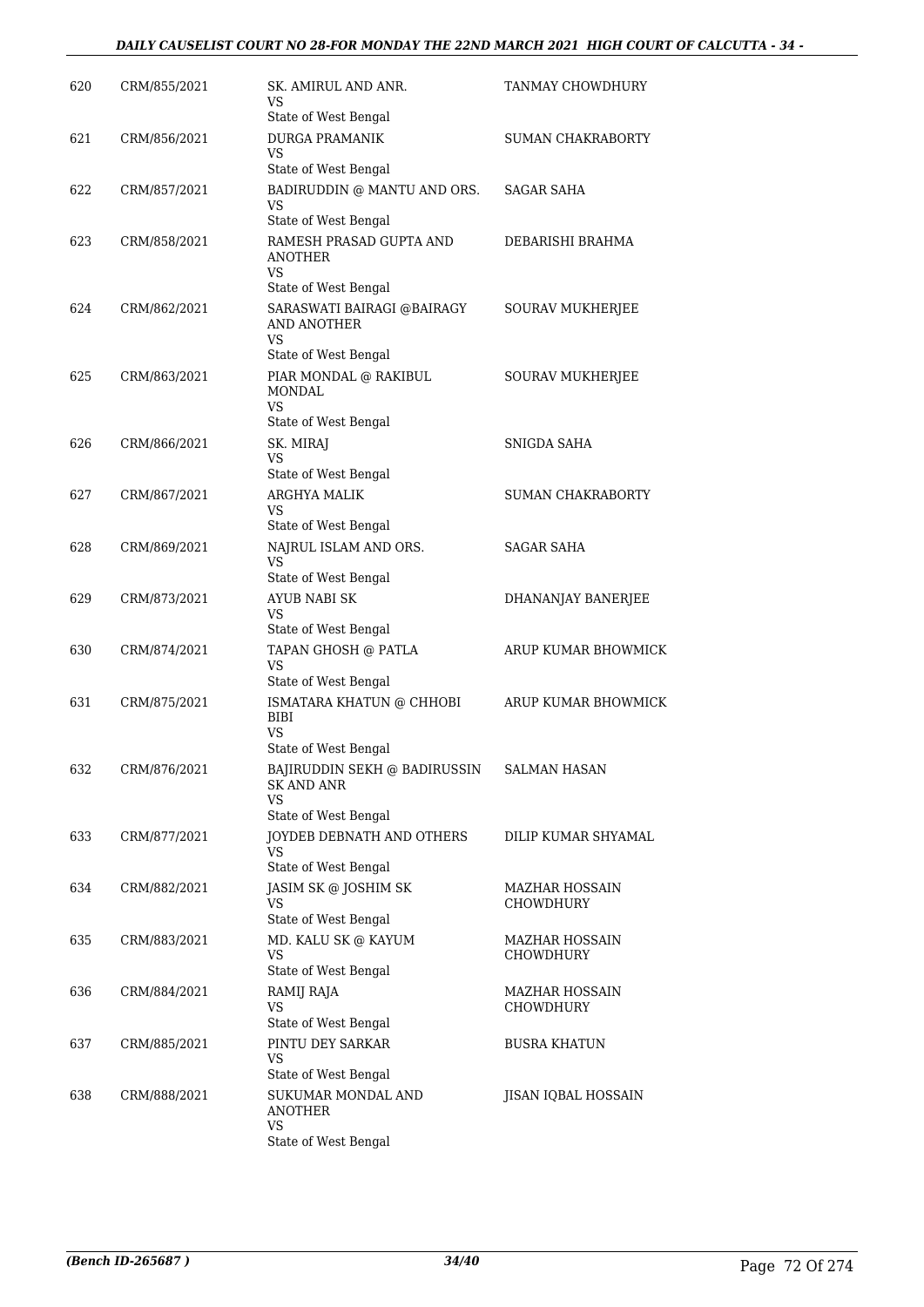| 639 | CRM/891/2021 | DOI SAHA @SHANTI SAHA AND<br><b>OTHERS</b><br>VS              | SOUPAL CHATTERJEE          |
|-----|--------------|---------------------------------------------------------------|----------------------------|
| 640 | CRM/892/2021 | State of West Bengal<br>NANTU SK AND ORS                      | JISAN IQUBAL HOSSAIN       |
|     |              | VS<br>State of West Bengal                                    |                            |
| 641 | CRM/893/2021 | REKHA MONDAL<br>VS.                                           | JISAN IQUBAL HOSSAIN       |
|     |              | State of West Bengal                                          |                            |
| 642 | CRM/894/2021 | SUJOY TALUKDER ALIAS SUJAY<br>TALUDAR<br>VS                   | SUMANTA GANGULY            |
|     |              | State of West Bengal                                          |                            |
| 643 | CRM/896/2021 | KRISHNA KANTA MANDAL AND<br>ANOTHER<br>VS.                    | Kausik Biswas              |
|     |              | State of West Bengal                                          |                            |
| 644 | CRM/898/2021 | RAJU SAH AND OTHERS<br>VS<br>State of West Bengal             | TIRTHA PATI ACHARYYA       |
| 645 | CRM/899/2021 | KAZI AHYSAN ALI @ TIPU @ KAZI                                 | TAPASI SINHA PALIT         |
|     |              | AHESAN ALI<br>VS<br>State of West Bengal                      |                            |
| 646 | CRM/900/2021 | MD. DANIAL RAJ AND ANR                                        | MOFAKKERUL ISLAM           |
|     |              | <b>VS</b><br>State of West Bengal                             |                            |
| 647 | CRM/901/2021 | BADIRUDDIN @MONTU AND                                         | SAGAR SAHA                 |
|     |              | <b>OTHERS</b><br>VS.<br>State of West Bengal                  |                            |
| 648 | CRM/904/2021 | <b>CHANDAN SEN</b>                                            | KALYAN KUMAR               |
|     |              | VS<br>State of West Bengal                                    | BHATTACHARJEE              |
| 649 | CRM/905/2021 | SK. IUSUF ALI @SK YUSUF ALI<br>VS<br>State of West Bengal     | <b>SUMAN DE</b>            |
| 650 | CRM/907/2021 | SK. SANJUR                                                    | MUSHARRAF ALAM             |
|     |              | VS<br>State of West Bengal                                    |                            |
| 651 | CRM/909/2021 | SUBHODEEP MANDAL AND<br>ANOTHER<br>VS                         | <b>SAYAN MUKHERJEE</b>     |
|     |              | State of West Bengal                                          |                            |
| 652 | CRM/911/2021 | <b>BASUDEB GHOSH AND OTHERS</b><br>VS<br>State of West Bengal | ROMA ROY                   |
| 653 | CRM/912/2021 | sougata dev                                                   | SOMNATH CHAKRABORTY        |
|     |              | VS<br>State of West Bengal                                    |                            |
| 654 | CRM/913/2021 | KANISHKA SETHIA<br>VS                                         | RAJIV KUMAR                |
|     |              | STATE OF WEST BENGAL AND<br>ORS.                              |                            |
| 655 | CRM/914/2021 | SAKINA BEGUM @ SAKILA MALLIK<br>AND ORS<br>VS                 | RAFIKUL ISLAM SARDAR       |
|     |              | State of West Bengal                                          |                            |
| 656 | CRM/915/2021 | PATASI DAS @ BATASHI MONDAL<br>VS<br>State of West Bengal     | MD.<br>JANNAT003@GMAIL.COM |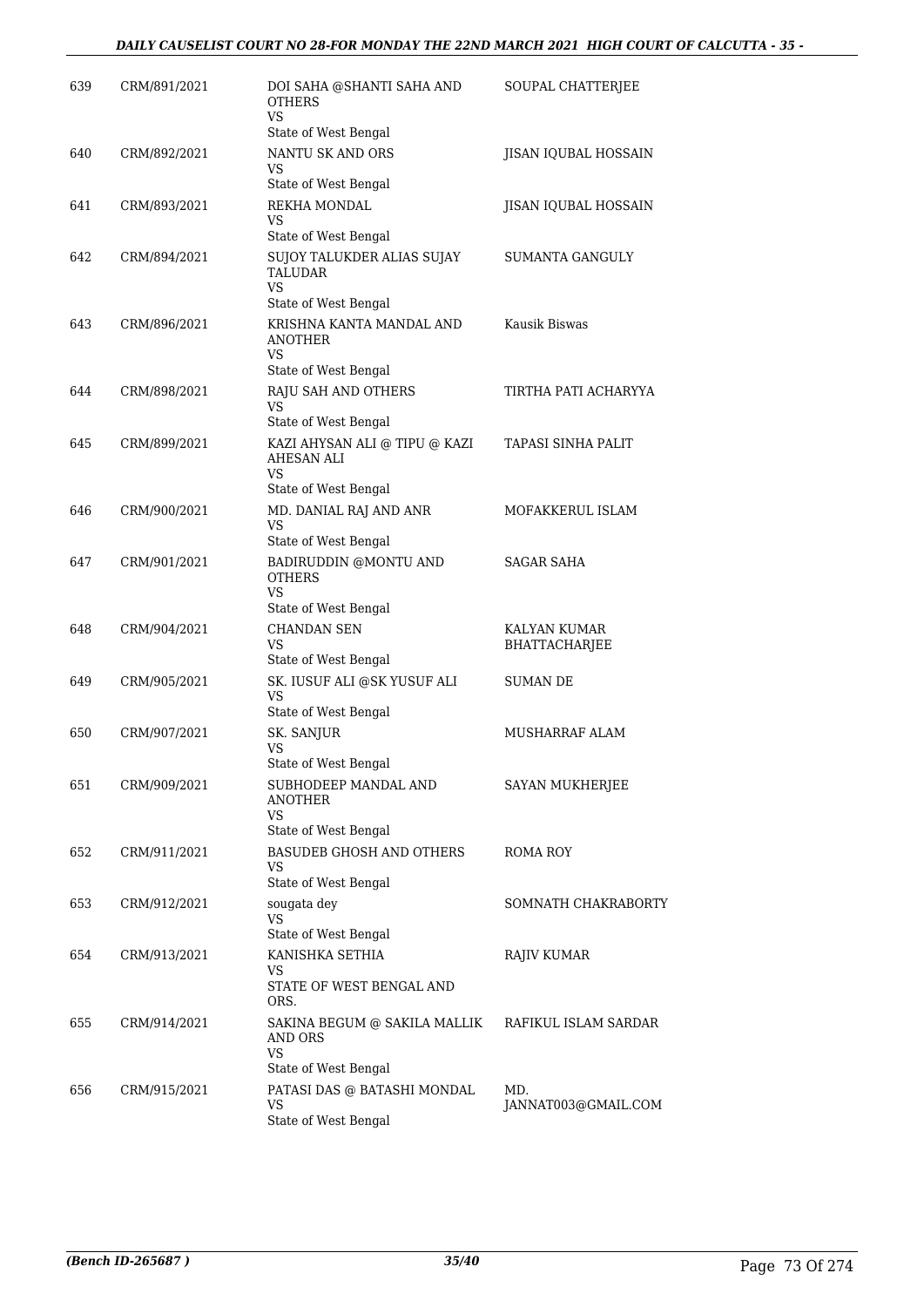| 657 | CRM/917/2021 | TAPAS KUMAR MANDAL @ TAPAS<br><b>MANDAL</b>                       | <b>ASIF DEWAN</b>     |
|-----|--------------|-------------------------------------------------------------------|-----------------------|
|     |              | VS                                                                |                       |
|     |              | State of West Bengal                                              |                       |
| 658 | CRM/924/2021 | RAHEMA BIBI AND ORS<br>VS<br>State of West Bengal                 | PRABIR MAJUMDER       |
| 659 | CRM/930/2021 | SK MASUD RAHAMAN@LALTU                                            | ABHIJIT KUMAR ADHYA   |
|     |              | VS<br>State of West Bengal                                        |                       |
| 660 | CRM/932/2021 | ASANUR ISLAM@RENTU MONDAL<br>VS                                   | <b>TAPODIP GUPTA</b>  |
|     |              | State of West Bengal                                              |                       |
| 661 | CRM/934/2021 | ABUTOARAB SK@ABU TOARAB<br><b>HOSSAIN</b><br>VS                   | PRONOJIT MUKHERJEE    |
|     |              | State of West Bengal                                              |                       |
| 662 | CRM/936/2021 | ENAMUL@INAMUL@BABU<br><b>MALITHA</b><br>VS                        | MD GOLAM NURE IMROHI  |
|     |              | State of West Bengal                                              |                       |
| 663 | CRM/941/2021 | <b>SK KURBAN</b><br>VS<br>State of West Bengal                    | ARUP KUMAR BHOWMICK   |
| 664 | CRM/942/2021 | <b>BASU KHAN @ MAFIJUL KHAN</b>                                   | SOUMYAJIT DAS         |
|     |              | VS                                                                | MAHAPATRA             |
|     |              | State of West Bengal                                              |                       |
| 665 | CRM/944/2021 | FAROJ SK @ FAROZ ALI ANDANR<br>VS<br>State of West Bengal AND ANR | <b>MOUNICK GHOSH</b>  |
| 666 | CRM/945/2021 | ANIKUL HAWK@MD ANIKUL<br>HAWK@ANIKUL HAQUE                        | <b>MOUNIK GHOSH</b>   |
|     |              | VS<br>State of West Bengal AND ANR                                |                       |
| 667 | CRM/946/2021 | MALEK SK @ MALEK SEIKH<br>VS<br>State of West Bengal              | MD. GOLAM NURE IMROHI |
| 668 | CRM/948/2021 | <b>JITEN SAHA</b>                                                 | <b>MOUNICK GHOSH</b>  |
|     |              | VS                                                                |                       |
|     |              | State of West Bengal                                              |                       |
| 669 | CRM/950/2021 | BADIRUDDIN@BHODU<br>VS<br>State of West Bengal                    | SOURAV MUKHERJEE      |
| 670 | CRM/951/2021 | REKHA GHOSH                                                       | SOUPAL CHATTERJEE     |
|     |              | VS                                                                |                       |
|     |              | State of West Bengal                                              |                       |
| 671 | CRM/952/2021 | KAKALI SIL<br>VS                                                  | RAJNANDINI DAS        |
|     |              | State of West Bengal                                              |                       |
| 672 | CRM/955/2021 | ABDUL HADI@MD ABDUL HADI<br>VS<br>State of West Bengal            | AVINABA PATRA         |
| 673 | CRM/956/2021 | PRADIP MOLLICK AND ORS                                            | MD JAMAT UL FIRDOUS   |
|     |              | VS<br>State of West Bengal                                        |                       |
| 674 | CRM/957/2021 | SANATAN MONDAL @ KARTICK<br>MONDAL<br>VS<br>State of West Bengal  | Kunal Ganguly         |
| 675 | CRM/958/2021 | ABDULLA MONDAL                                                    | MD JANNAT UL FIRDOUS  |
|     |              | VS                                                                |                       |
|     |              | State of West Bengal                                              |                       |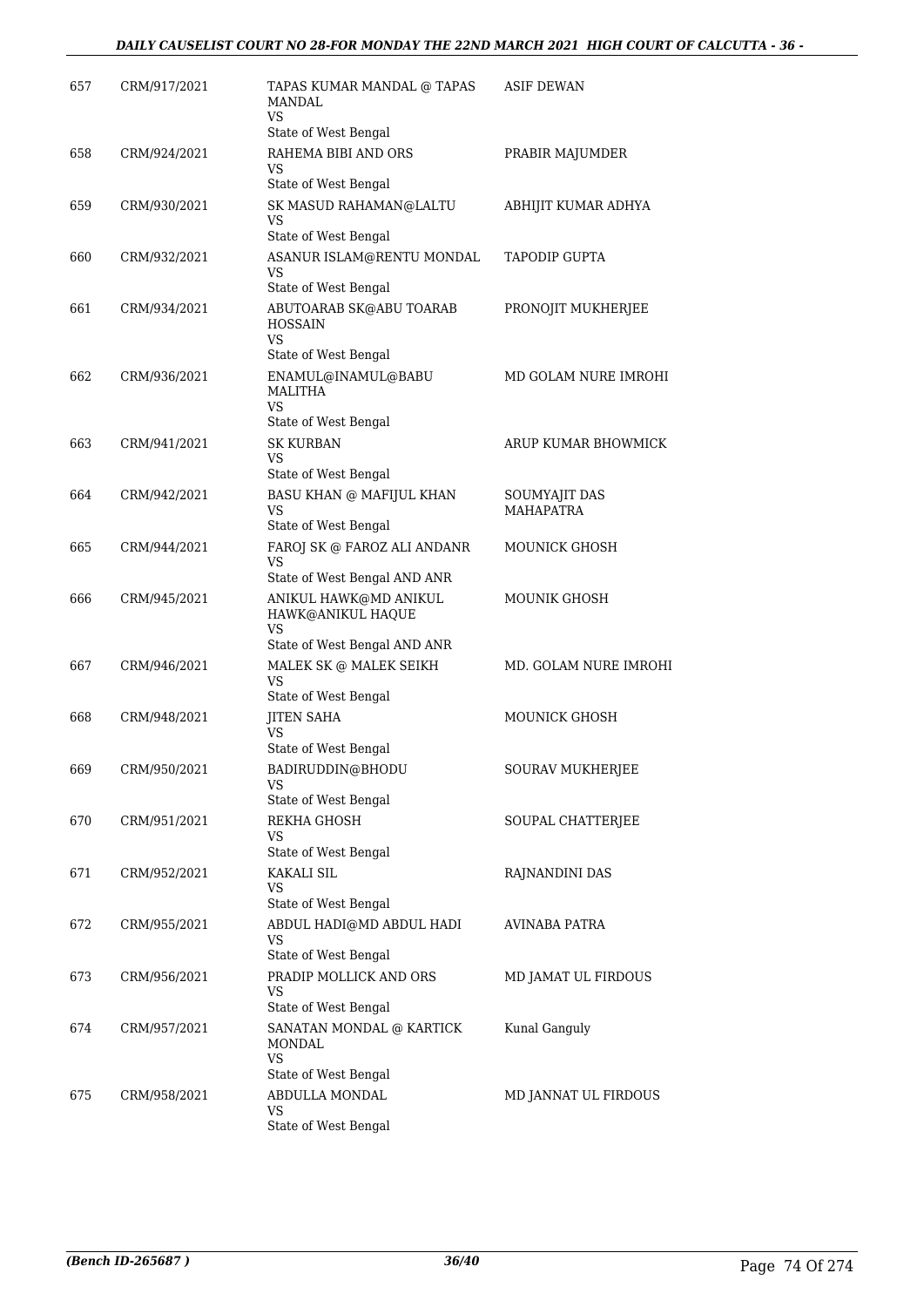### *DAILY CAUSELIST COURT NO 28-FOR MONDAY THE 22ND MARCH 2021 HIGH COURT OF CALCUTTA - 37 -*

| 676 | CRM/959/2021 | MADHUSUDAN ROY<br>VS<br>State of West Bengal                                                     | <b>AMIT HALDER</b>        |
|-----|--------------|--------------------------------------------------------------------------------------------------|---------------------------|
| 677 | CRM/960/2021 | AMIT KHATIK AND ANR<br>VS                                                                        | <b>BUSRA KHATUN</b>       |
| 678 | CRM/961/2021 | State of West Bengal<br><b>HASANUR MONDAL</b><br>VS                                              | <b>BUSRA KHATUN</b>       |
| 679 | CRM/964/2021 | State of West Bengal<br>JAHANARA BEGUM AND ANR<br>VS<br>State of West Bengal                     | ARUN BANDYOPADHYAY        |
| 680 | CRM/965/2021 | RAMJAN BARATI AND ORS<br>VS<br>State of West Bengal                                              | SOURAV MUKHERJEE          |
| 681 | CRM/966/2021 | SEKH MANU @ SEKH MANOYAR<br>VS<br>State of West Bengal                                           | SANJIB KUMAR DAN          |
| 682 | CRM/970/2021 | <b>RUBEL SK</b><br><b>VS</b><br>State of West Bengal                                             | ARNAB SAHA                |
| 683 | CRM/975/2021 | UTTAM GHOSH AND ANR<br>VS                                                                        | ABHINABA DAN              |
| 684 | CRM/977/2021 | State of West Bengal<br>MINA BEGUM AND ORS.<br>VS                                                | SUDAKSHINA DEY            |
| 685 | CRM/978/2021 | State of West Bengal<br><b>BISWAJIT HALDER@SAHEB</b><br>VS                                       | <b>AMIT SINGH</b>         |
| 686 | CRM/979/2021 | State of West Bengal<br>ASHRAF ALI KHAN @ ASHRAF<br><b>VS</b><br>State of West Bengal            | nazir ahmed               |
| 687 | CRM/981/2021 | ARIF DOCTOR @ ARIF HOSSAIN @<br><b>MD. ARIF HOSSAIN</b><br>VS                                    | MUSHARRAF ALAM SK         |
| 688 | CRM/984/2021 | State of West Bengal<br>EJABUL MIA @ EJABUL SEKH<br>VS                                           | MUSHARRAF ALAM SK         |
| 689 | CRM/989/2021 | State of West Bengal<br>ANWAR HOSSAIN<br>VS<br>State of West Bengal                              | <b>IQBAL HOSSAIN</b>      |
| 690 | CRM/991/2021 | SK. HASSAN ALI<br>VS                                                                             | ARUNABHA JANA             |
| 691 | CRM/993/2021 | State of West Bengal<br><b>SUMAN MANDAL</b><br><b>VS</b>                                         | ARUP KUMAR BHOWMICK       |
| 692 | CRM/995/2021 | State of West Bengal<br>SOKIR HAOUI MONDAL@SAKEL<br>MONDAL AND ORS<br>VS<br>State of West Bengal | PRABIR MAJIMDER           |
| 693 | CRM/996/2021 | <b>BUDHO MONDAL@BUDH</b><br>MANDAL@MONDAL BUDH<br>VS                                             | ANISUR RAHAMAN            |
| 694 | CRM/997/2021 | State of West Bengal<br>HABIMUDDIN@HABRA AND ANR<br><b>VS</b><br>State of West Bengal            | <b>BHASKAR CHATTERJEE</b> |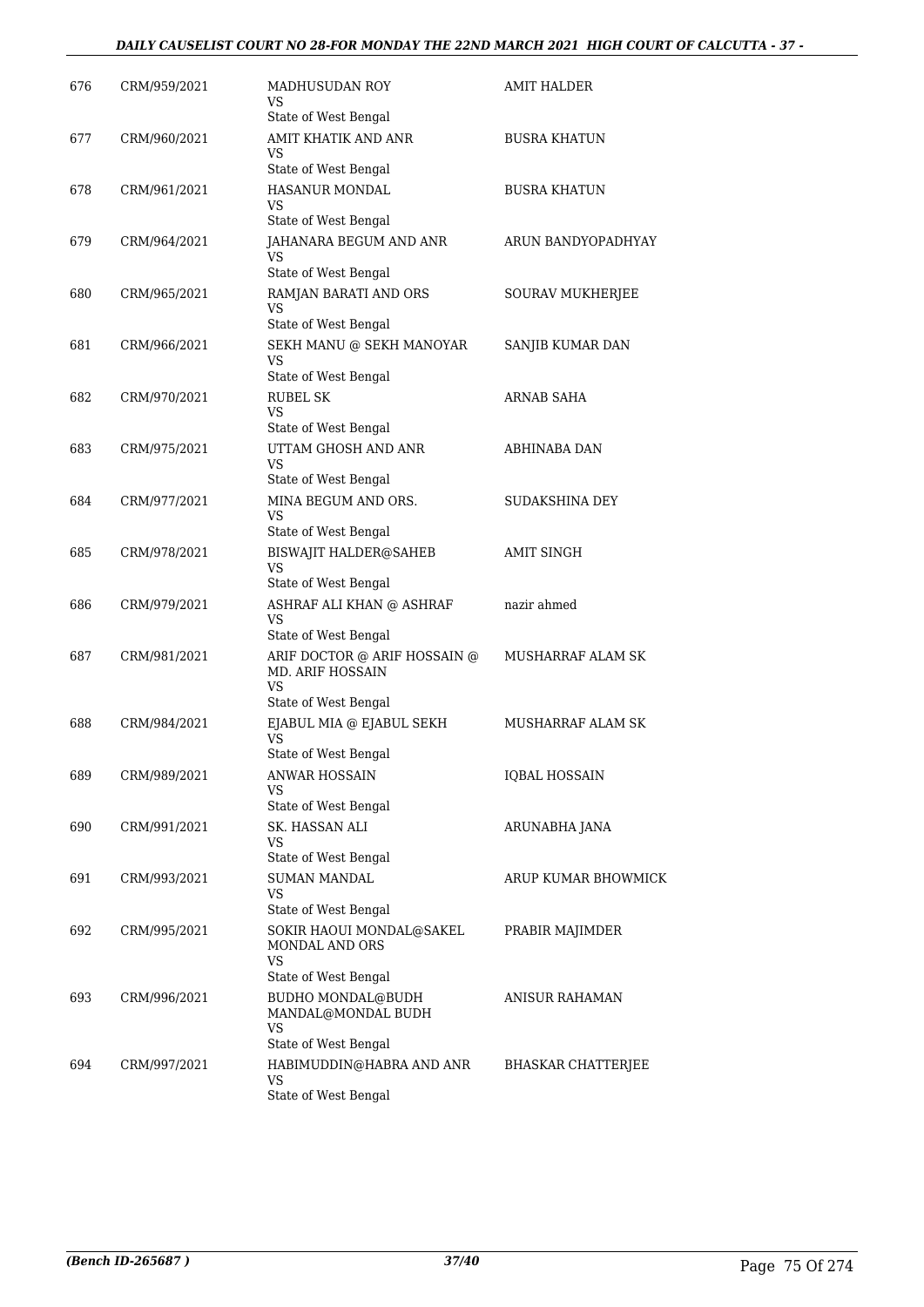| 695 | CRM/1000/2021                                | HABIBUR SK ALIAS HABIBUR<br><b>RAHAMAN</b>                                                                    | ANISUR RAHAMAN             |
|-----|----------------------------------------------|---------------------------------------------------------------------------------------------------------------|----------------------------|
|     |                                              | VS.<br>State of West Bengal                                                                                   |                            |
|     |                                              | <b>APPLICATIONS / CANCELLATION / RELAXATION OF BAIL</b>                                                       |                            |
| 696 | CRM/7451/2019                                | MUSSARAT JAHAN<br><b>VS</b><br>STATE OF WEST BENGAL & ORS                                                     | <b>MUNMUN BASU</b>         |
| 697 | CRM/10529/2019                               | ANINDITA ROY<br>VS.                                                                                           | KAMALESH CH SAHA           |
| 698 | CRM/12456/2019                               | STATE OF WEST BENGAL & ANR<br>TAPAS MALLICK @ AKTAR<br><b>MALLICK &amp; ORS</b><br>VS<br>STATE OF WEST BENGAL | SANTANU MAJI               |
|     | IA NO: CRAN/1/2021                           |                                                                                                               |                            |
| 699 | CRM/391/2020                                 | <b>BINOY HAZRA &amp; ORS</b><br>VS                                                                            | SOURAV MUKHERJEE           |
|     |                                              | STATE OF WEST BENGAL                                                                                          |                            |
|     | wt700 CRM/648/2020                           | <b>SURAJ PRASAD</b><br>VS<br><b>STATE OF WEST BENGAL</b>                                                      | MALAY BHATTACHARYYA        |
|     | IA NO: CRAN/1/2020(Old No:CRAN/2790/2020)    |                                                                                                               |                            |
| 701 | CRM/507/2020                                 | PURNA KRISHNA REDDY@PUN<br>AREDDY KRISHNAREDDI@PUNA<br><b>REDDY</b><br>VS                                     | DEBAPRIYA SAMANTA          |
|     |                                              | STATE OF WEST BENGAL                                                                                          |                            |
|     | IA NO: CRAN/1/2020                           |                                                                                                               |                            |
| 702 | CRM/4602/2020                                | TAPAN MONDAL<br>VS                                                                                            | SABNAM LASKAR              |
|     |                                              | STATE OF WEST BENGAL                                                                                          |                            |
|     | IA NO: CRAN/1/2020(Old No:CRAN/2746/2020)    |                                                                                                               |                            |
| 703 | CRM/4603/2020                                | TAPAN MONDAL<br>VS<br>DEBABRATA BURMAN & ORS                                                                  | <b>SUBHAM LASKAR</b>       |
|     | IA NO: CRAN/1/2020(Old No:CRAN/2747/2020)    |                                                                                                               |                            |
| 704 | CRM/4706/2020                                | <b>ANURADHA SUREKA</b><br>VS                                                                                  | <b>BAJRANG MANOT</b>       |
|     |                                              | STATE OF WEST BENGAL                                                                                          |                            |
|     |                                              | IA NO: CRAN/1/2020(Old No:CRAN/2902/2020), CRAN/2/2020, CRAN/3/2020                                           |                            |
| 705 | CRM/5783/2020                                | AJOY DALSINGH & ANR<br>VS<br>STATE OF WEST BENGAL                                                             | SOUMYAJIT DAS<br>MAHAPATRA |
|     | IA NO: CRAN/2/2020                           |                                                                                                               |                            |
| 706 | CRM/6321/2020                                | <b>MANISH PANDEY</b><br>VS                                                                                    | PAWAN KR GUPTA             |
|     |                                              | State of West Bengal                                                                                          |                            |
|     | IA NO: CRAN/1/2020, CRAN/2/2020, CRAN/3/2020 |                                                                                                               |                            |
| 707 | CRM/6322/2020                                | <b>MANISH PANDEY</b><br>VS<br>State of West Bengal                                                            | PAWAN KR GUPTA             |
|     | IA NO: CRAN/1/2020, CRAN/2/2020, CRAN/3/2020 |                                                                                                               |                            |
| 708 | CRM/6883/2020                                | SUBRATA DEY<br>VS                                                                                             | <b>MUNMUM BASU</b>         |
|     |                                              | State of West Bengal AND ANR                                                                                  |                            |
| 709 | IA NO: CRAN/1/2020<br>CRM/7471/2020          | SAJIBUL MONDAL ALIAS MANDAL<br>VS                                                                             | MRITUNJOY CHATTERJEE       |
|     | $CD$ A M $D$ $D$ $D$ $D$ 1                   | State of West Bengal                                                                                          |                            |

IA NO: CRAN/1/2020, CRAN/2/2021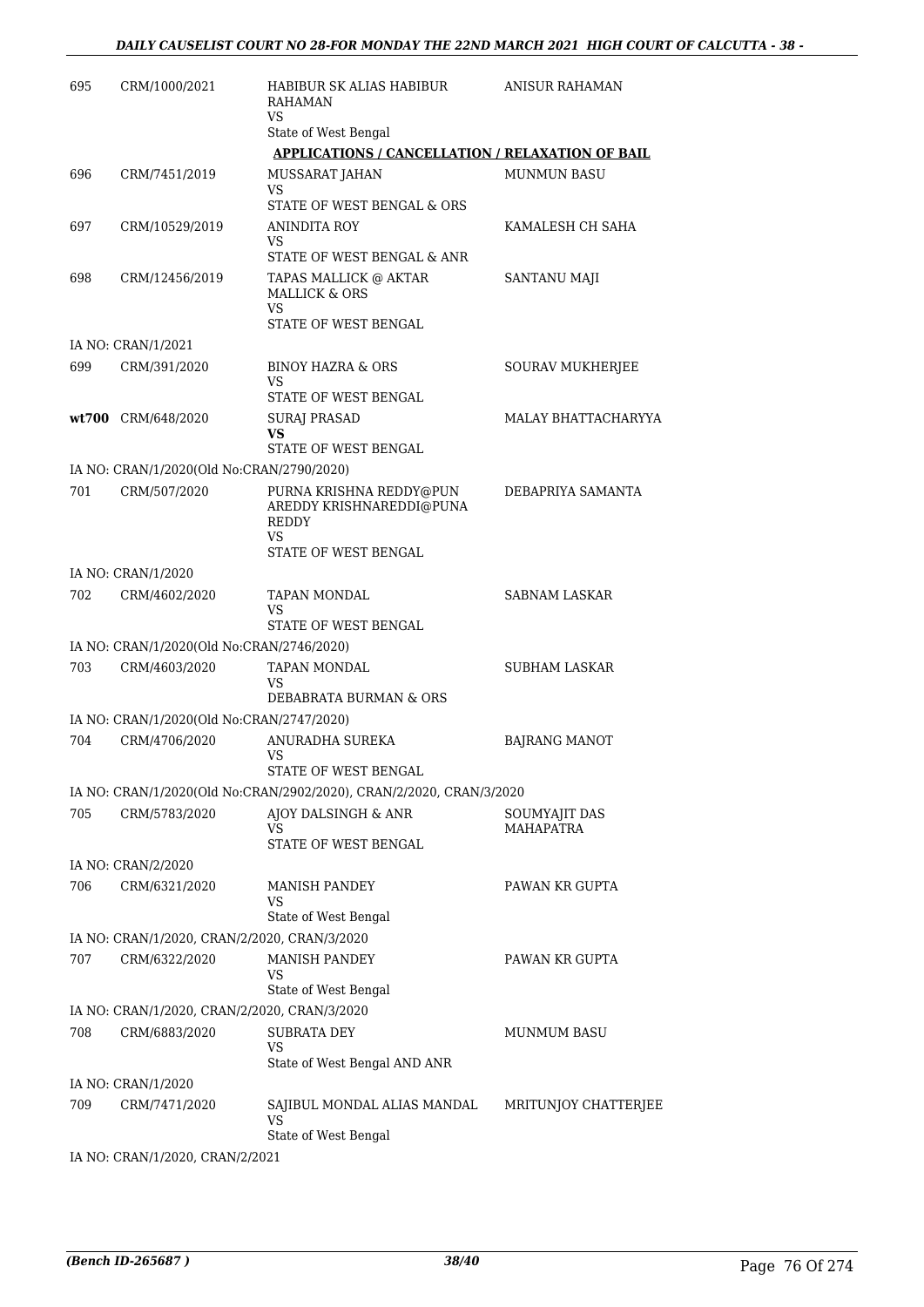### *DAILY CAUSELIST COURT NO 28-FOR MONDAY THE 22ND MARCH 2021 HIGH COURT OF CALCUTTA - 39 -*

| 710 | CRM/7499/2020                             | SURENDER PAL SINGH@BOGGY<br>VS                                                                              | ARUSHI RATHORE                    |
|-----|-------------------------------------------|-------------------------------------------------------------------------------------------------------------|-----------------------------------|
|     |                                           | State of West Bengal                                                                                        |                                   |
|     | IA NO: CRAN/2/2020                        |                                                                                                             |                                   |
| 711 | CRM/7832/2020                             | <b>MANGAL MISTRY</b><br>VS                                                                                  | <b>TANMAY CHOWDHURY</b>           |
|     |                                           | State of West Bengal                                                                                        |                                   |
|     | IA NO: CRAN/1/2020                        |                                                                                                             |                                   |
| 712 | CRM/8644/2020                             | NISHES GHOSH<br>VS                                                                                          | <b>SOUMYA NAG</b>                 |
|     |                                           | STATE OF WEST BENGAL AND<br>ORS.                                                                            |                                   |
| 713 | CRM/8781/2020                             | <b>SUKUR SK. AND ORS</b><br>VS                                                                              | <b>MANAS KUMAR DAS</b>            |
|     |                                           | STATE OF WEST BENGAL                                                                                        |                                   |
|     | IA NO: CRAN/1/2021                        |                                                                                                             |                                   |
| 714 | CRM/9123/2020                             | SIMRAN @SIMRAN SULTANA AND<br><b>ORS</b><br>VS.                                                             | AMRITA CHEL                       |
|     |                                           | State of West Bengal                                                                                        |                                   |
|     | IA NO: CRAN/1/2021                        |                                                                                                             |                                   |
| 715 | CRM/9277/2020                             | JOSEPH KISKU AND ORS                                                                                        | SOVAN DASGUPTA                    |
|     |                                           | VS                                                                                                          |                                   |
|     |                                           | State of West Bengal<br>IA NO: CRAN/1/2021, CRAN/2/2021, CRAN/3/2021, CRAN/4/2021, CRAN/5/2021, CRAN/6/2021 |                                   |
|     | wt716 CRM/9279/2020                       | JOSEPH KUSKU AND ORS                                                                                        | SOVAN DASGUPTA                    |
|     |                                           | VS<br>STATE OF WEST BENGAL                                                                                  |                                   |
|     |                                           | IA NO: CRAN/1/2021, CRAN/2/2021, CRAN/3/2021, CRAN/4/2021, CRAN/5/2021                                      |                                   |
| 717 | CRM/9385/2020                             | SMT DEEPSIKHA MANNA SARKAR                                                                                  | SABYASACHI ROY                    |
|     |                                           | VS                                                                                                          |                                   |
|     |                                           | State of West Bengal                                                                                        |                                   |
| 718 | CRM/9387/2020                             | SMT DEEPSIKHA MANNA SARKAR<br>VS<br>State of West Bengal AND ANR                                            | SABYASACHI ROY                    |
| 719 | CRM/9803/2020                             | DEBASISH BANERJEE                                                                                           | <b>APALAK BASU</b>                |
|     |                                           | <b>VS</b><br>State of West Bengal                                                                           |                                   |
| 720 | CRM/10174/2020                            | <b>SALEMA BIBI</b>                                                                                          | PRADIP PAUL                       |
|     |                                           | VS                                                                                                          |                                   |
|     |                                           | STATE OF WEST BENGAL AND<br>ORS.                                                                            |                                   |
| 721 | CRM/10500/2020                            | JUMMAN MALLIK @ JUMMAN SK<br>VS                                                                             | SYED ALI AZAD                     |
|     |                                           | State of West Bengal                                                                                        |                                   |
|     | IA NO: CRAN/1/2021                        |                                                                                                             |                                   |
| 722 | CRM/10595/2020                            | SHRIBASH BISWAS<br>VS                                                                                       | SONALI DAS                        |
|     |                                           | State of West Bengal                                                                                        |                                   |
|     | IA NO: CRAN/1/2021                        |                                                                                                             |                                   |
| 723 | CRM/10815/2020                            | PREMJIT GOPE @ DILLI<br>VS                                                                                  | SOUMYAJIT DAS<br><b>MAHAPATRA</b> |
|     |                                           | State of West Bengal                                                                                        |                                   |
|     | wt724 CRM/4893/2020                       | STATE OF WEST BENGAL<br>VS                                                                                  | ANWAR HOSSAIN                     |
|     |                                           | <b>BISWAJIT GOPE</b>                                                                                        |                                   |
|     | IA NO: CRAN/1/2020(Old No:CRAN/3291/2020) |                                                                                                             |                                   |
| 725 | CRM/11241/2020                            | SABITA GAYEN<br>VS                                                                                          | INDRAJEET DEY                     |
|     |                                           | State of West Bengal AND ANR                                                                                |                                   |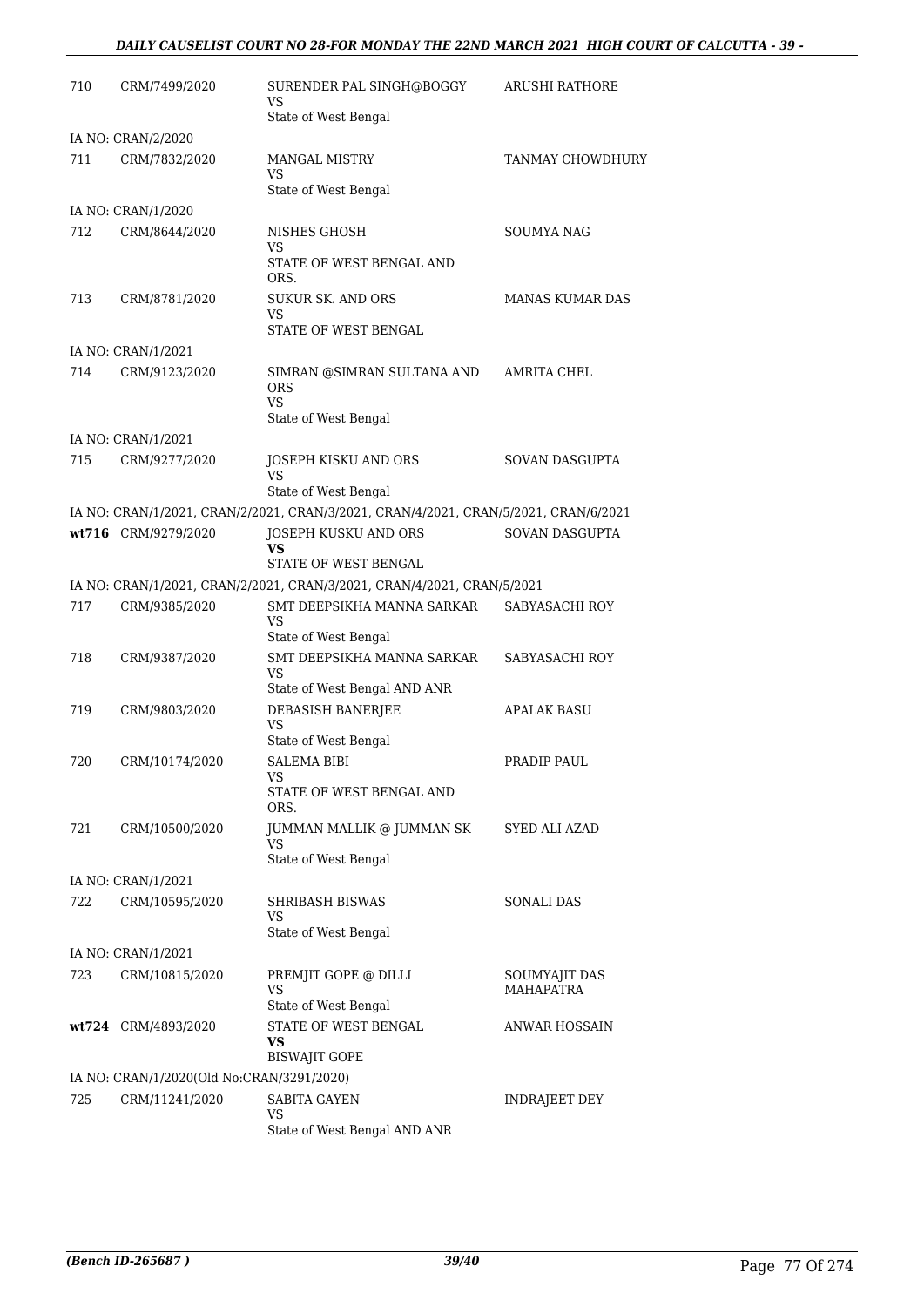### *DAILY CAUSELIST COURT NO 28-FOR MONDAY THE 22ND MARCH 2021 HIGH COURT OF CALCUTTA - 40 -*

| 726 | CRM/11259/2020 | <b>ANJANA DEY</b><br>VS.<br>STATE OF WEST BENGAL AND               | SOUMYA BASU ROY<br>CHOWDHURY |
|-----|----------------|--------------------------------------------------------------------|------------------------------|
| 727 | CRM/22/2021    | ORS.<br>MD. IMTIYAZ MOOLA<br>VS<br>STATE OF WEST BENGAL AND        | SANJIB MITRA                 |
| 728 | CRM/44/2021    | ORS.<br>NURJAHAN ABEGAM<br>VS.<br>STATE OF WEST BENGAL AND<br>ORS. | DEBAJUYOTI DEB               |
| 729 | CRM/738/2021   | KISHOR DEY<br>VS<br>STATE OF WEST BENGAL AND<br>ORS.               | PRIYANJIT KUNDU              |
| 730 | CRM/806/2021   | SK RABIUL AND ANOTHER<br><b>VS</b><br>State of West Bengal         | DEBJYOTI MAITY               |
| 731 | CRM/929/2021   | ABHILASHA RAJGARHIA<br><b>VS</b><br>State of West Bengal AND ANR   | SHRESTHA BHATTACHARJEE       |
| 732 | CRM/1029/2021  | SARASWATI GHOSH<br>VS<br>STATE OF WEST BENGAL AND ANR              | <b>AINDRILA DE</b>           |
| 733 | CRM/1043/2021  | HAJRAT MOLLA ALIAS HAZRAT<br><b>MOLLA</b><br>VS.<br>AMINA JAMADAR  | TRIPTI PANDEY                |
| 734 | CRM/1138/2021  | SUBHRA HALDER @ MONDAL<br>VS<br>STATE OF WEST BENGAL AND ANR       | <b>ASIT NAYAK</b>            |
| 735 | CRM/1246/2021  | CHAMPA KORA<br>VS<br>STATE OF WEST BENGAL AND<br><b>ANOTHER</b>    | <b>SANAT KUMAR DAS</b>       |
| 736 | CRM/1351/2021  | <b>DILRUBA PARVEEN</b><br>VS<br>STATE OF WEST BENGAL AND<br>ORS.   | <b>BISWAJIT MITRA</b>        |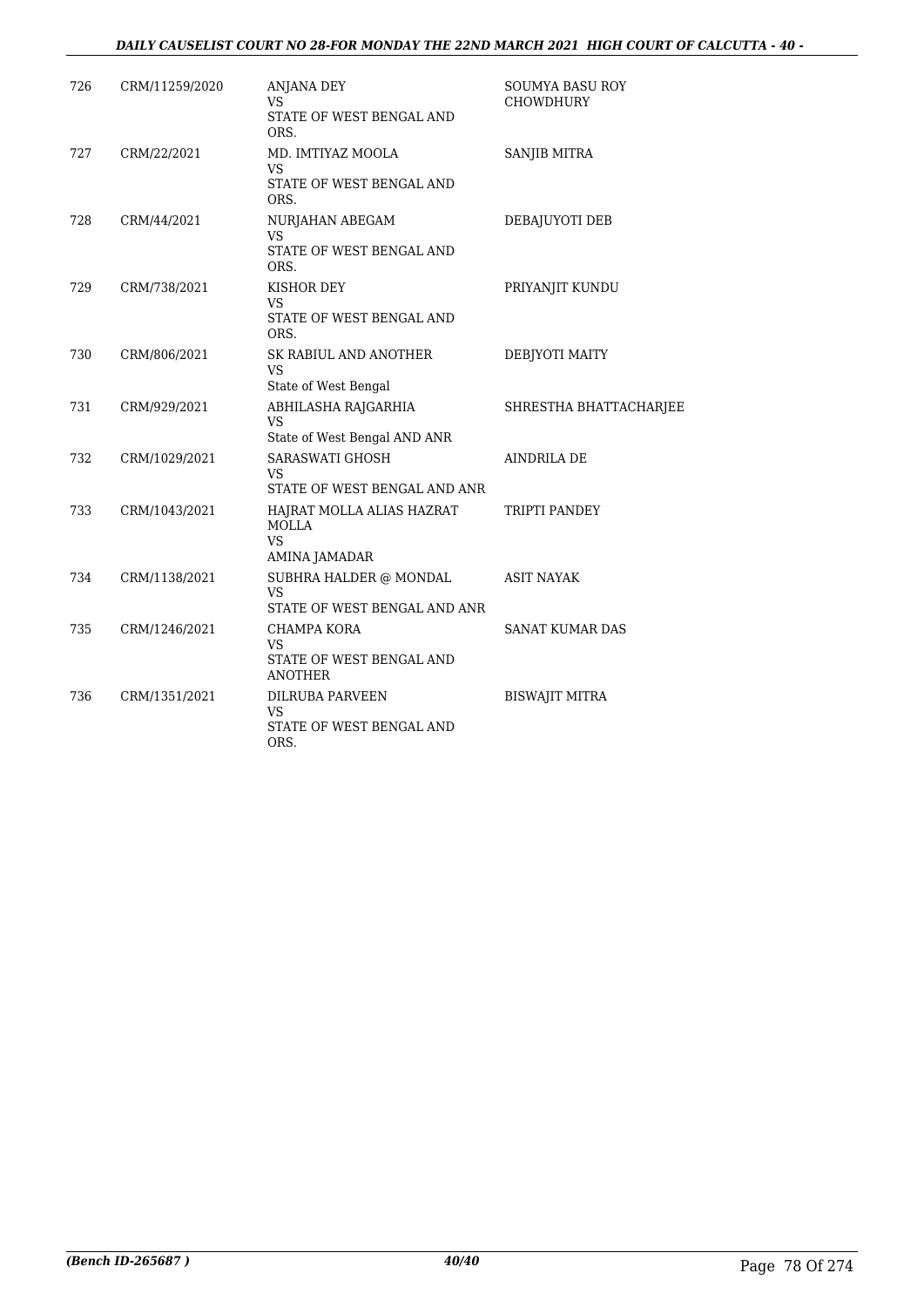

## **Appellate Side**

**DAILY CAUSELIST For Monday The 22nd March 2021**

**COURT NO. 12**

**DIVISION BENCH (DB-V)**

**AT 10:30 AM**

**HON'BLE JUSTICE SOUMEN SEN HON'BLE JUSTICE SAUGATA BHATTACHARYYA**

**( VIA VIDEO CONFERENCE ) ON AND FROM MONDAY, THE 11TH JANUARY, 2021 - APPEALS RELATING TO EDUCATION UNDER GROUP - II AND APPLICATIONS CONNECTED THERETO; HEARING OF CIVIL APPEALS, IRRESPECTIVE OF CLASSIFICATION, FILED TILL 2018. ADMISSION OF APPEALS UNDER ORDER XLI RULE 11 OF CODE OF CIVIL PROCEDURE INCLUDING APPLICATIONS CONNECTED THERETO;**

**FIRST APPEALS RELATING TO EJECTMENT SUITS AND DECREES AND APPLICATIONS CONNECTED THERETO.**

**LAWAZIMA;**

**HEARING OF WRIT APPEALS IRRESPECTIVE OF CLASSIFICATION INCLUDING APPLICATIONS CONNECTED THERETO.**

**AND**

**ON AND FROM TUESDAY, 16TH MARCH, 2021 TO WEDNESDAY, 24TH MARCH, 2021 IN ADDITION TO THEIR OWN LIST AND DETERMINATION, WILL SIT TOGETHER AND TAKE UP THE LIST AND DETERMINATION OF THE DIVISION BENCH PRESIDED OVER BY HON'BLE JUSTICE HARISH TANDON.**

**NOTE : EXCEPT URGENT MATTERS WITH PRIOR NOTICE TO THE OTHER SIDE PRESENTLY. NO MENTIONING WILL BE ALLOWED UNTIL FURTHER ORDER.**

**NOTE:**

**MONDAY & WEDNESDAY: AFTER TO BE MENTIONED**

**GROUP-II APPLICATION AND HEARING MATTERS WILL BE TAKEN UP FIRST. THEREAFTER, OTHER MATTERS WILL BE TAKEN.**

**TUESDAY: ASSIGNED MATTERS WILL BE TAKEN UP FIRST. THEREAFTER, OTHER MATTERS WILL**

**BE TAKEN UP.**

**THURSDAY: ORDERXLI RULE 11 MATTERS WILL BE TAKEN UP FIRST. THEREAFTER OTHER MATTERS WILL BE TAKEN UP.**

**FRIDAY: CONTEMPT MATTERS, REVIEW MATTERS AND CIVIL MATTERS WILL BE TAKEN UP FIRST. THEREAFTER, OTHER MATTERS WILL BE TAKEN UP. NOTE: MATTERS WILL BE TAKEN UP THROUGH PHYSICAL HEARING ONLY WHEN BOTH**

 **THE PARTIES ARE AGREED.**

|              | <b>FOR JUDGMENT</b>           |                                                      |                      |             |  |  |
|--------------|-------------------------------|------------------------------------------------------|----------------------|-------------|--|--|
| $\mathbf{1}$ | MAT/700/2020                  | Union of India<br>VS.<br>md garib nawaz and ors      | rajesh shah          |             |  |  |
|              | IA NO: CAN/1/2020, CAN/2/2020 |                                                      |                      |             |  |  |
| wt2          | MAT/701/2020                  | UNION OF INDIA<br>VS<br>EBTESHAM KHATOON AND ORS.    | RAJESH GHOSH         | RAJESH SHAH |  |  |
|              | IA NO: CAN/1/2020, CAN/2/2020 |                                                      |                      |             |  |  |
|              |                               | <b>TO BE MENTIONED</b>                               |                      |             |  |  |
| 3            | FMAT/233/2021                 | <b>RAM SAGAR PODDAR</b><br>VS<br>PREM SHANKAR PODDAR | <b>ABHISHEK SHAW</b> |             |  |  |
|              | IA NO: CAN/1/2021             |                                                      |                      |             |  |  |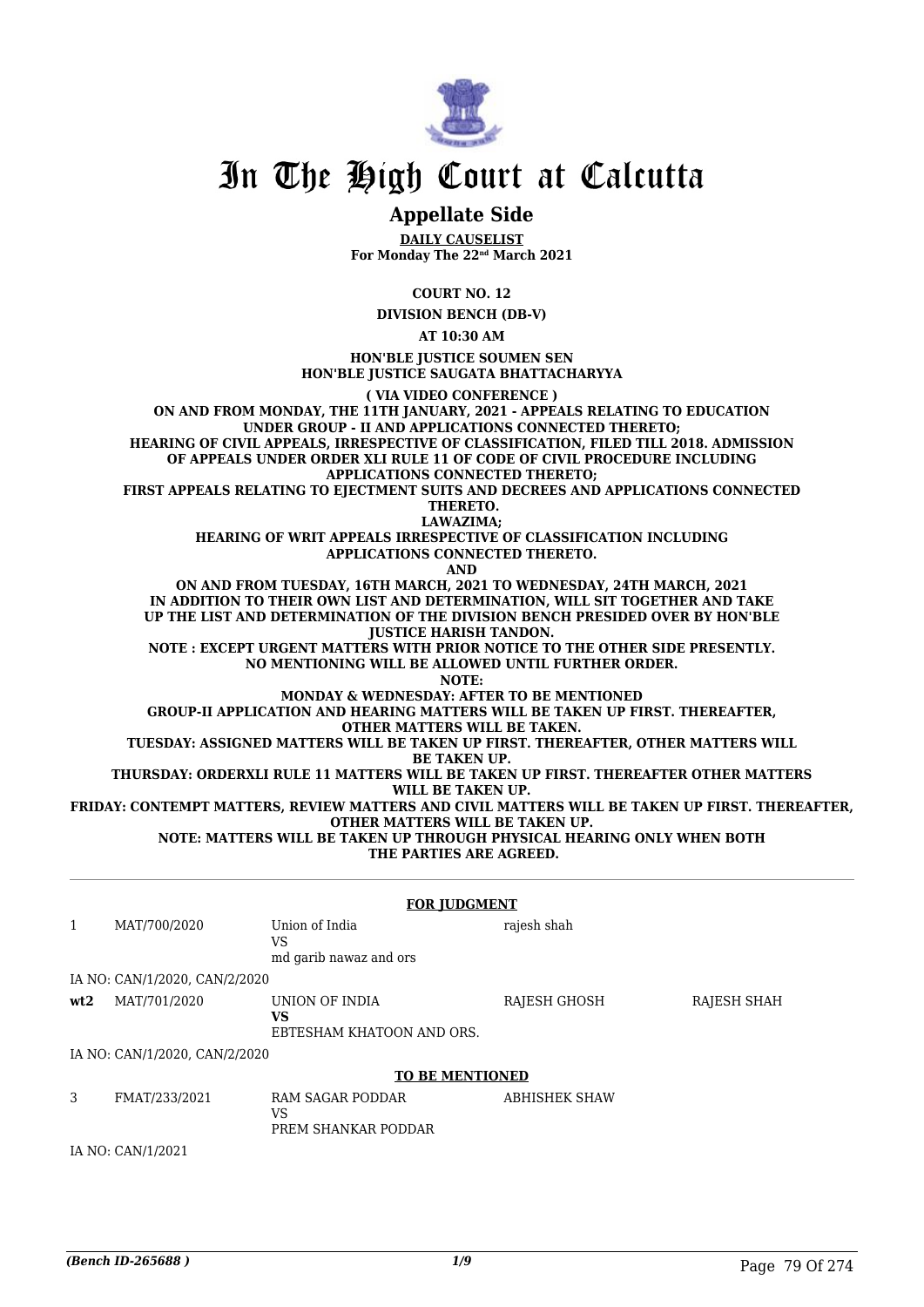| 4  | FMAT/236/2021     | <b>ARYAN TOWERS OWNERS</b><br><b>ASSOCIATION AND ANR</b><br>VS                                                                     | ANAJANA BANERJEE    |
|----|-------------------|------------------------------------------------------------------------------------------------------------------------------------|---------------------|
|    |                   | NATURALS MER CHANTS PVT<br>LTD AND ORS                                                                                             |                     |
|    | IA NO: CAN/1/2021 |                                                                                                                                    |                     |
|    |                   | <b>FOR ORDERS</b>                                                                                                                  |                     |
| 5  | RVW/29/2021       | MILAN MONDAL AND ORS<br><b>VS</b>                                                                                                  | ANINDA BHATTACHARYA |
|    |                   | WEST BENGAL CENTRAL<br><b>SCHOOL SERVICE COMMISSION</b><br>AND ORS                                                                 |                     |
| 6  | RVW/32/2021       | LILI BERA AND OTHERS<br>VS.                                                                                                        | ANINDA BHATTACHARYA |
|    |                   | THE WES TBENGAL CENTRAL<br>SCHOOL SERVICE COMMISSION<br><b>AND OTHERS</b>                                                          |                     |
| 7  | RVW/33/2021       | SANJIT DAS AND OTHERS<br>VS.<br>THE WEST BENGAL CENTRAL                                                                            | ANINDA BHATTACHARYA |
|    |                   | <b>SCHOOL SERVICE COMMISSION</b><br>AND OTHERS                                                                                     |                     |
| 8  | RVW/35/2021       | ANUVA MAL AND OTHERS<br><b>VS</b><br>THE WEST BENGAL CENTRAL<br>SCHOOL SERVICE COMMISSION<br><b>AND OTHERS</b>                     | ANINDA BHATTACHARYA |
| 9  | RVW/36/2021       | SUPRIYA BISWAS AND OTHERS<br>VS.                                                                                                   | ANINDA BHATTACHARYA |
|    |                   | THE WEST BENGAL CENTRAL<br>SCHOOL SERVICE COMMISSION<br><b>AND OTHERS</b>                                                          |                     |
| 10 | RVW/37/2021       | ABDUS SATTAR MIAH AND<br><b>OTRHERS</b><br>VS.<br>THE WEST BENGAL CENTRAL<br><b>SCHOOL SERVICE COMMISSION</b><br><b>AND OTHERS</b> | ANINDA BHATTACHARYA |
| 11 | RVW/38/2021       | CHHABI BISWAS AND OTHERS<br>VS<br>THE WEST BENGAL CENTRAL<br><b>SCHOOL SERVICE COMMISSION</b><br><b>AND OTHERS</b>                 | ANINDA BHATTACHARYA |
| 12 | RVW/39/2021       | SIRAJUL SARKAR AND OTHERS<br>VS.<br>THE WEST BENGAL CENTRAL<br><b>SCHOOL SERVICE COMMISSION</b><br><b>AND OTHERS</b>               | ANINDA BHATTACHARYA |
| 13 | RVW/40/2021       | <b>SUSMITA DAS AND OTHERS</b><br>VS.<br>THE WEST BENGAL CENTRAL<br>SCHOOL SERVICE COMMISSION<br><b>AND OTHERS</b>                  | ANINDA BHATTACHARYA |
| 14 | RVW/41/2021       | JABA MAHATO AND ANOTHER<br>VS<br>THE WEST BVENGALL CENTRAL<br><b>SCHOOL SERVICE COMMISSION</b><br>and others                       | ANINDA BHATTACHARYA |
| 15 | RVW/42/2021       | ATASHI MONDAL AND ANOTHER<br><b>VS</b><br>THE WEST BENGAL CENTRAL<br>SCHOOL SERVICE COMMISSION<br>AND OTHERS                       | ANINDA BHATTACHARYA |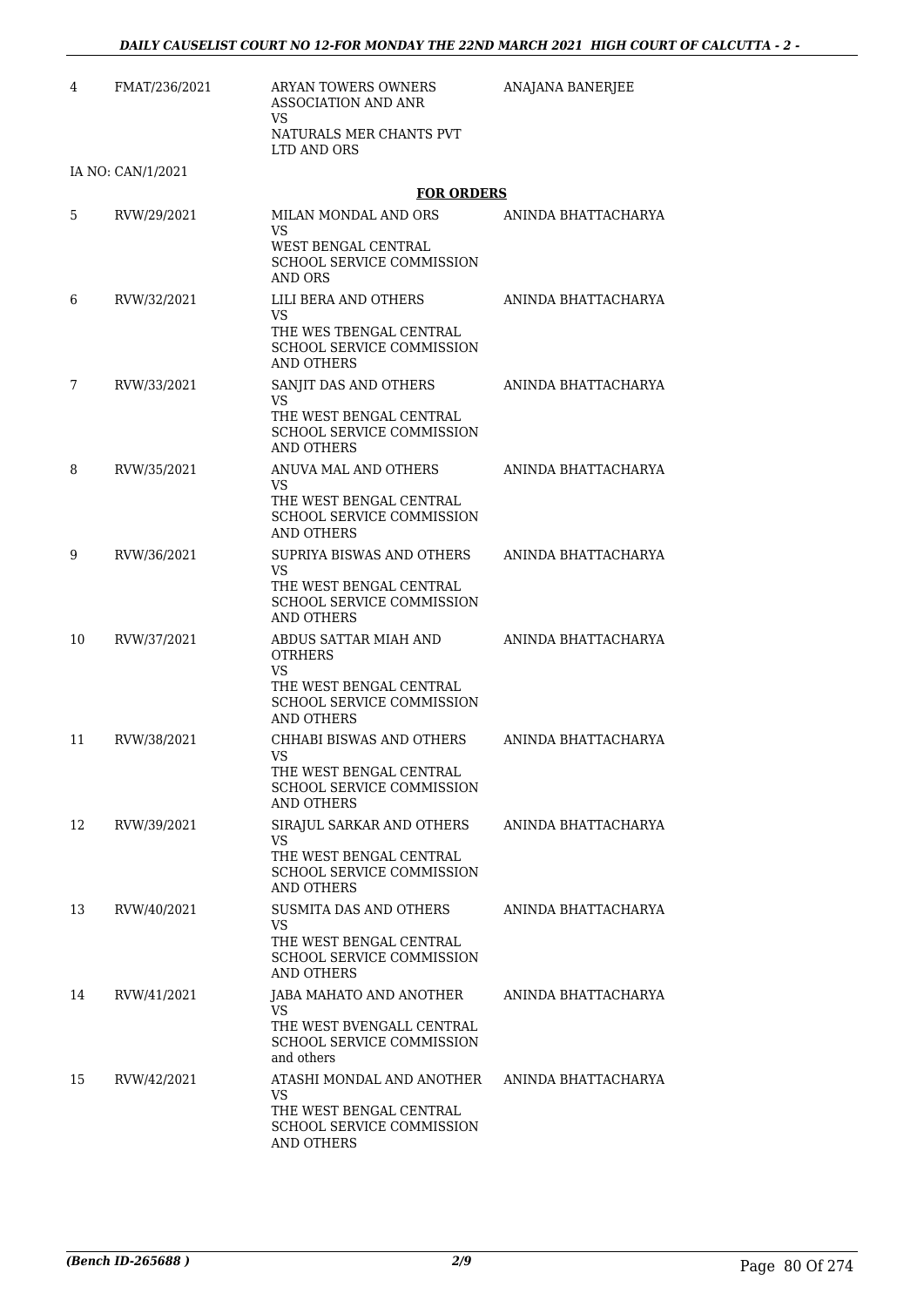| 16 | RVW/43/2021                            | SUJALA DAS AND OTHERS<br><b>VS</b><br>THE WEST BENGAL CENTRAL<br>SCHOOL SERVICE COMMISSION<br>AND OTHERS               | ANINDA BHATTACHARYA             |                |
|----|----------------------------------------|------------------------------------------------------------------------------------------------------------------------|---------------------------------|----------------|
| 17 | RVW/44/2021                            | ASHRULEKHA JANTYYA AND<br><b>OTHERS</b><br><b>VS</b>                                                                   | <b>ANINDA</b><br>BHATTACHARAYYA |                |
|    |                                        | THE WEST BENGAL CENTRAL<br>SCHOOL SERVICE COMMISSION<br><b>AND OTHERS</b>                                              |                                 |                |
| 18 | RVW/45/2021                            | PARAMITA NASKAR AND OTHERS<br><b>VS</b><br>THE WEST BENGAL CENTRAL<br><b>SCHOOL SERVICE</b><br>COMMISSIONER AND OTHERS | ANINDA BHATTACHARYA             |                |
| 19 | RVW/46/2021                            | CHHANDA MONDAL AND ORS<br>VS<br>WEST BENGAL CENTRAL<br><b>SCHOOL SERVICE COMMISION</b><br>AND ORS                      | ANINDA BHATTACHARYA             |                |
|    |                                        | <b>APPLICATION</b>                                                                                                     |                                 |                |
| 20 | MAT/1917/2019<br>(PT.HD)               | STATE OF WEST BENAGL<br>VS.                                                                                            | <b>AVISHEK PRASAD</b>           |                |
|    |                                        | RABINDRA NATH GHOSH                                                                                                    |                                 |                |
|    | IA NO: CAN/2/2020(Old No:CAN/279/2020) |                                                                                                                        |                                 |                |
|    | wt21 MAT/669/2020                      | STATE OF WEST BENGAL AND<br>ORS.<br>VS<br>PARIMAL CHAKRABORTY AND<br><b>ORS</b>                                        | <b>SUCHARITA PAUL</b>           |                |
|    | IA NO: CAN/1/2020, CAN/2/2020          |                                                                                                                        |                                 |                |
|    | wt22 WPA/4776/2015                     | MD. KAZEM ALI<br>VS<br>STATE OF WEST BENGAL & ORS.                                                                     | <b>BRATATI DUTTA</b>            |                |
| 23 | FMA/43/1998<br>[Part Heard]            | UNION OF INDIA<br><b>VS</b><br><b>HALIMAN BIBI</b>                                                                     | A.HSSAIN                        | J.R.CHATTERJEE |
|    |                                        | IA NO: CAN/1/1997(Old No:CAN/6589/1997), CAN/2/1997(Old No:CAN/6590/1997), CAN/3/1997(Old No:CAN/6591/1997)            |                                 |                |
| 24 | MAT/41/2021                            | BIJAN KUMAR GHOSH<br>VS.                                                                                               | ANINDA BHATTACHARYA             |                |
|    |                                        | STATE OF WEST BENGAL AND<br>ORS.                                                                                       |                                 |                |
|    | IA NO: CAN/1/2021, CAN/2/2021          |                                                                                                                        |                                 |                |
| 25 | MAT/86/2021                            | NASREEN SHAZDA<br>VS.<br>STATE OF WEST BENGAL AND                                                                      | TANUJA BASAK                    |                |
|    |                                        | ORS.                                                                                                                   |                                 |                |
|    | IA NO: CAN/1/2021                      |                                                                                                                        |                                 |                |
|    | wt26 MAT/85/2021                       | NASREEN SHAZDA<br>VS<br>STATE OF WEST BENGAL AND<br>ORS.                                                               | TANUJA BASAK                    |                |
|    | IA NO: CAN/1/2021                      |                                                                                                                        |                                 |                |
| 27 | MAT/198/2021                           | PRESIDENT, MANAGING<br>COMMITTEE OF SHYAMNAGAR<br>HIGH SCHOOL<br><b>VS</b>                                             | MOUSUMI BHOWAL                  |                |
|    |                                        | MITYL CHAKRAVORTY AND ORS                                                                                              |                                 |                |
|    | IA NO: CAN/1/2021                      |                                                                                                                        |                                 |                |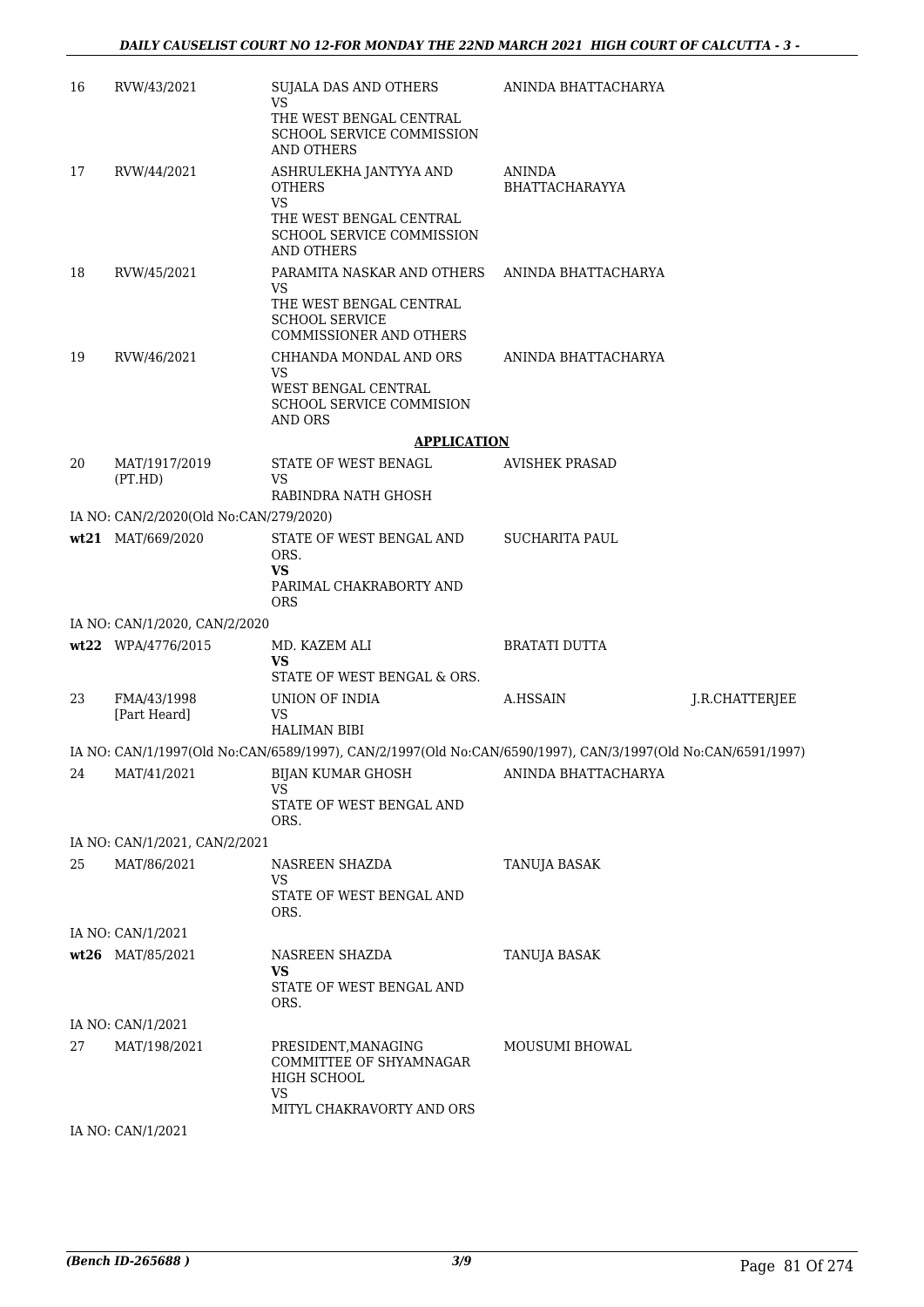| 28 | MAT/199/2021                  | KOUSHEYA BASU<br>VS.<br>STATE OF WEST BENGAL AND                                                                      | <b>SAMIK SARKAR</b>     |
|----|-------------------------------|-----------------------------------------------------------------------------------------------------------------------|-------------------------|
|    | IA NO: CAN/1/2021             | ORS.                                                                                                                  |                         |
| 29 | MAT/285/2021                  | THE ADMINISTRATOR OF<br>CHAKKASHI SHYAM SUNDAR<br>HIGH SCHOOL AND ANR<br>VS.<br>SUVENDU CHAKRAVARTY AND<br><b>ORS</b> | ANIMESH<br>BHATTACHARYA |
|    | IA NO: CAN/1/2021, CAN/2/2021 |                                                                                                                       |                         |
| 30 | MAT/301/2021                  | ABHIJIT SEN<br>VS<br>VISVA BHARATI AND OTHERS                                                                         | SALONI BHATTACHARJEE    |
|    | IA NO: CAN/1/2021             |                                                                                                                       |                         |
| 31 | MAT/307/2021                  | MD. MASAUD ALAM AND ORS.<br>VS.<br>STATE OF WEST BENGAL AND<br>ORS.                                                   | pranab kr. saha         |
|    | IA NO: CAN/1/2021             |                                                                                                                       |                         |
| 32 | MAT/308/2021                  | JOYDEV SINGHA AND ORS.<br>VS.<br>STATE OF WEST BENGAL AND                                                             | PRANAB KR. SAHA         |
|    |                               | ORS.                                                                                                                  |                         |
|    | IA NO: CAN/1/2021             |                                                                                                                       |                         |
| 33 | MAT/309/2021                  | PRASENJIT MAITY AND ORS.<br>VS.<br>STATE OF WEST BENGAL AND<br>ORS.                                                   | SABYASACHI ROY          |
|    | IA NO: CAN/1/2021             |                                                                                                                       |                         |
| 34 | MAT/315/2021                  | KALYANI DAS AND ORS.<br>VS.<br>STATE OF WEST BENGAL AND<br>ORS.                                                       | SABYASACHI ROY          |
|    | IA NO: CAN/1/2021             |                                                                                                                       |                         |
| 35 | MAT/229/2021                  | PRIYANKA DEY<br>VS<br>UNION OF INDIA AND ORS.                                                                         | <b>BIWAJIT HAZRA</b>    |
|    | IA NO: CAN/1/2021, CAN/2/2021 |                                                                                                                       |                         |
|    | wt36 WPA/3801/2016            | PRIYANKA DEY                                                                                                          | SANJAY GHOSH            |
|    |                               | VS<br>UNION OF INDIA & ORS                                                                                            |                         |
| 37 | MAT/354/2021                  | SUKANTA PRAMANICK AND ORS<br>VS                                                                                       | DIBYENDU CHATTERJEE     |
|    |                               | STATE OF WEST BENGAL AND<br>ORS.                                                                                      |                         |
|    | IA NO: CAN/1/2021             |                                                                                                                       |                         |
| 38 | MAT/355/2021                  | ANURADHA SARKAR AND ORS<br>VS.<br>STATE OF WEST BENGAL AND<br>ORS.                                                    | DINYENDU CHATTERJEE     |
|    | IA NO: CAN/1/2021             |                                                                                                                       |                         |
| 39 | FMA/49/2021                   | DR. SUBHRANGSHU SUPAKAR<br>VS.<br>MAULANA ABUL KALAM AZAD                                                             | BISWAPRIYA SAMANTA      |
|    |                               | UNIV. WB & ORS.                                                                                                       |                         |

IA NO: CAN/1/2020(Old No:CAN/1454/2020)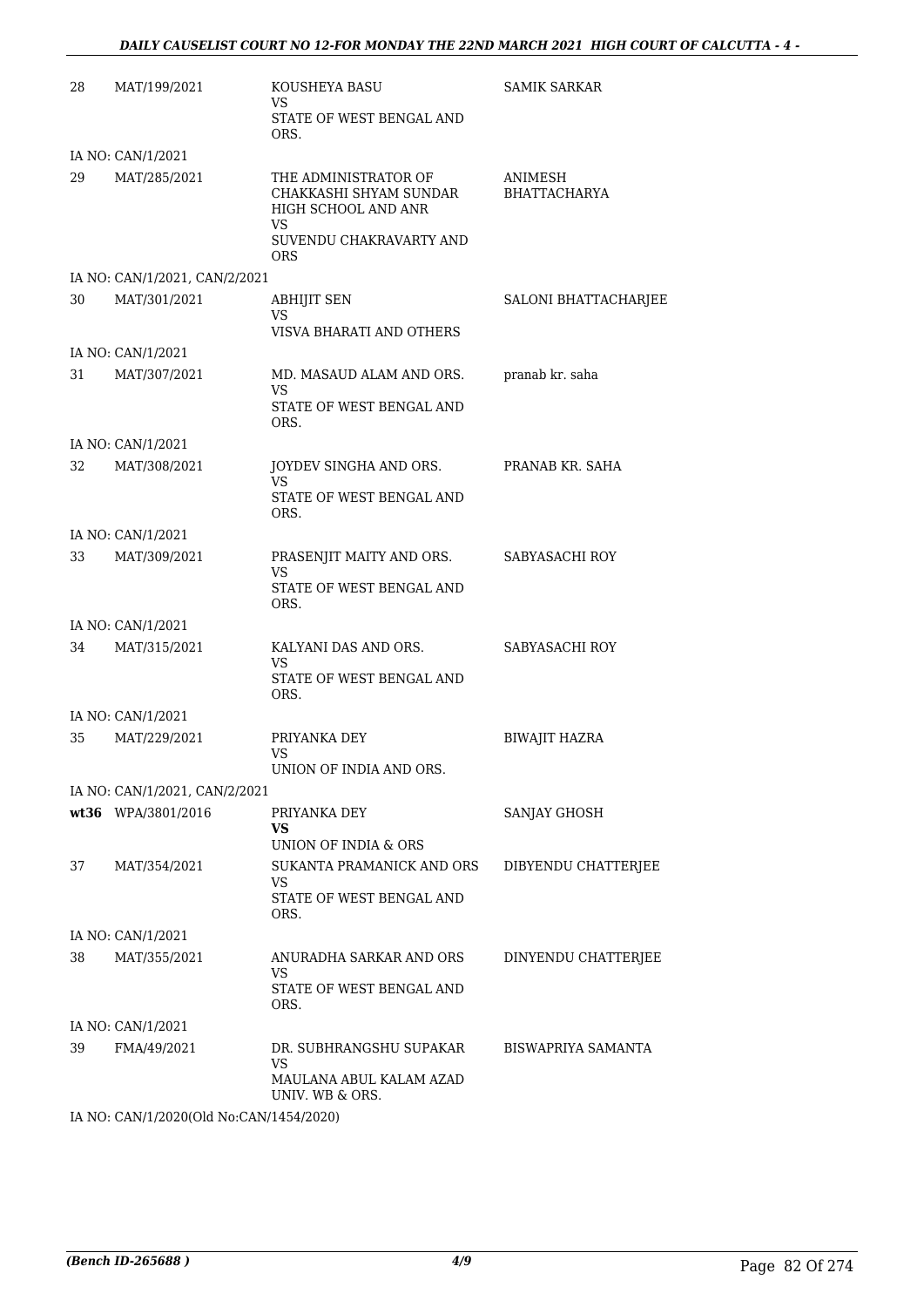| 40 | FMA/50/2021                               | DR. AULIE BANERJEE<br>VS                                                                                               | <b>BISWAPRIYA SAMANTA</b>          |
|----|-------------------------------------------|------------------------------------------------------------------------------------------------------------------------|------------------------------------|
|    |                                           | MAULANA ABUL KALAM AZAD<br>UNIV. WB & ORS.                                                                             |                                    |
|    | IA NO: CAN/1/2020(Old No:CAN/1453/2020)   |                                                                                                                        |                                    |
| 41 | MAT/322/2020                              | DIBAKAR KUMAR<br>VS<br>STATE OF WEST BENGAL & ORS                                                                      | KASHISWAR GHOSAL                   |
|    | IA NO: CAN/1/2020(Old No:CAN/2913/2020)   |                                                                                                                        |                                    |
| 42 | MAT/368/2020                              | THE HEADMISTRESS AND<br>SECRETARY, MANAGING<br>COMMITTEE<br>VS<br>ANITA MAJUMDER & ORS                                 | <b>BISWAJIT DAS</b>                |
|    | IA NO: CAN/1/2020(Old No:CAN/2505/2020)   |                                                                                                                        |                                    |
| 43 | MAT/433/2020                              | NIRMAL KUMAR BERA<br>VS                                                                                                | NARAYAN CHANDRA<br><b>BHANDARY</b> |
|    | IA NO: CAN/1/2020(Old No:CAN/2933/2020)   | STATE OF WEST BENGAL & ORS                                                                                             |                                    |
| 44 | MAT/186/2020                              | <b>MANAGING</b><br>COMMITTEE, PUTPUKUR HIGH<br><b>GOVT SCHOOL &amp; ANR</b><br>VS<br><b>SUMITRO ADHIKARY &amp; ORS</b> | SHAMIM UL BARI                     |
|    | IA NO: CAN/1/2021, CAN/2/2021             |                                                                                                                        |                                    |
| 45 | MAT/333/2020                              | MD. SHIARAF ALI MOLLA & ORS. ANINDA BHATTACHARYA<br>VS                                                                 |                                    |
|    |                                           | PR. SEC. GOVT. OF WB & ORS.                                                                                            |                                    |
|    | IA NO: CAN/1/2020                         |                                                                                                                        |                                    |
| 46 | MAT/557/2020                              | STATE OF WEST BENGAL AND<br>ORS.<br>VS<br><b>SUSHIL KHAN</b>                                                           | <b>SUCHARITA PAUL</b>              |
|    | IA NO: CAN/1/2020, CAN/3/2020             |                                                                                                                        |                                    |
| 47 | MAT/387/2020                              | SOMA HAZARI<br>VS<br>STATE OF WEST BENGAL & ORS                                                                        | PARTHA SARKAR                      |
|    | IA NO: CAN/1/2020                         |                                                                                                                        |                                    |
| 48 | MAT/32/2020                               | THE STATE OF WEST BENGAL<br>AND ORS<br>VS                                                                              | <b>SUMAN DEY</b>                   |
|    |                                           | <b>BASANT KUMAR SINGH AND ORS</b>                                                                                      |                                    |
|    | IA NO: CAN/2/2021                         |                                                                                                                        |                                    |
| 49 | MAT/633/2019                              | THE STATE OF WB & ORS.<br>VS<br>PIYALI SEN & ORS.                                                                      | RESHMI GHOSH                       |
|    | IA NO: CAN/1/2020, CAN/2/2020, CAN/3/2020 |                                                                                                                        |                                    |
| 50 | MAT/1129/2019                             | PUNJAB NATIONAL BANK                                                                                                   | <b>SUKANTA GHOSH</b>               |
|    |                                           | VS.<br>GOURI SHANKAR JAIN & ANR                                                                                        |                                    |
| 51 | MAT/1996/2019                             | SANJOY KUMAR MALIK<br>VS.<br>STATE OF WEST BENGAL & ORS                                                                | SANTANU MAJI                       |
|    | IA NO: CAN/1/2020(Old No:CAN/578/2020)    |                                                                                                                        |                                    |
|    | wt52 MAT/75/2020                          | LAKSHI NARAYAN MALIK<br>VS<br>STATE OF WEST BENGAL & ORS                                                               | SIDDHARTHA SANKAR<br>MONDAL        |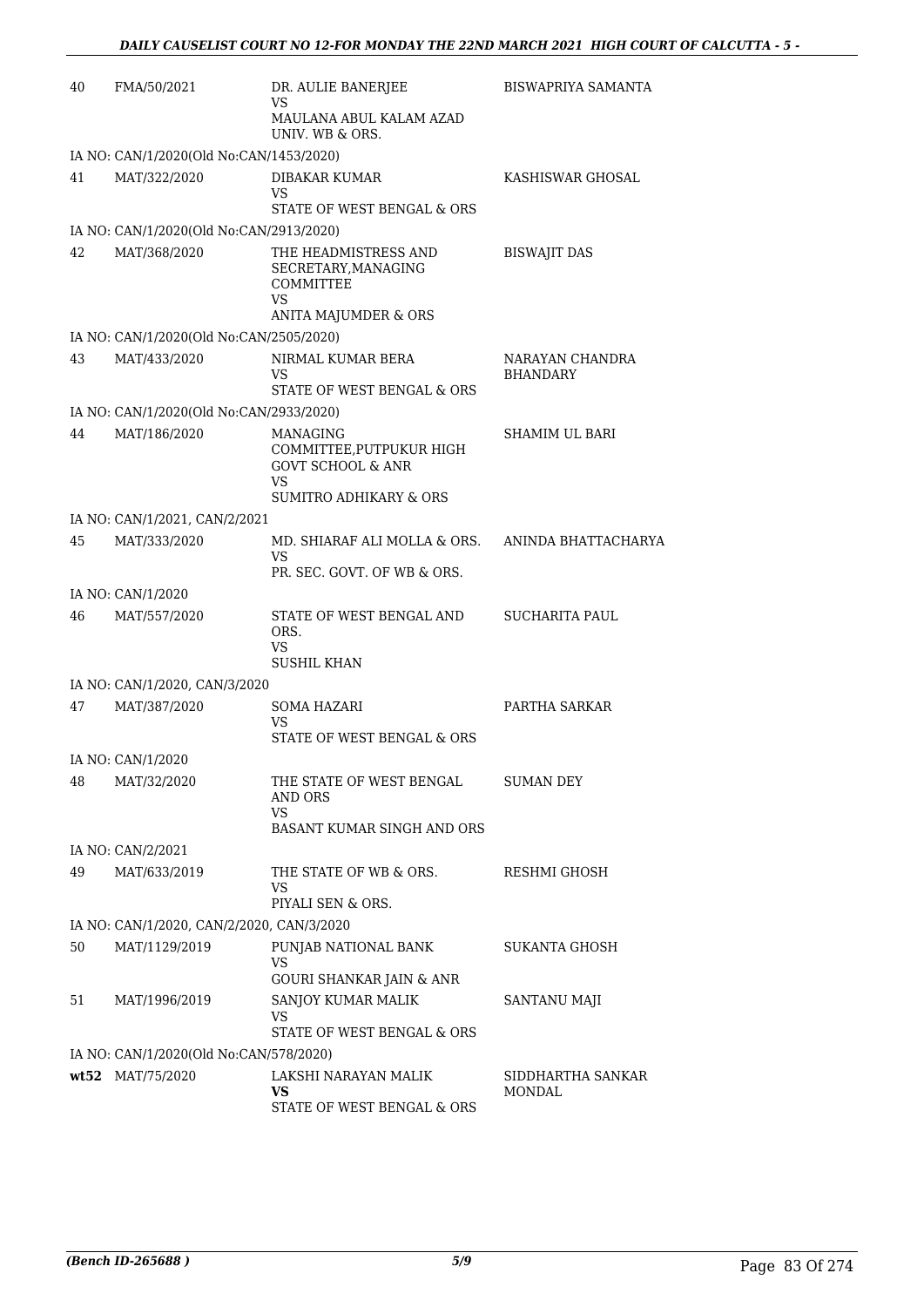| 53 | MAT/808/2019                             | THE WEST BENGAL BOARD OF<br>PRIMARY EDUCATION & ANR<br>VS                   | <b>RATUL BISWAS</b>                                                                                          |
|----|------------------------------------------|-----------------------------------------------------------------------------|--------------------------------------------------------------------------------------------------------------|
|    |                                          | <b>BINOY KOLE &amp; ORS</b>                                                 |                                                                                                              |
|    |                                          | CAN/4/2021, CAN/5/2021, CAN/6/2021, CAN/7/2021                              | IA NO: CAN/1/2019(Old No:CAN/11772/2019), CAN/2/2020(Old No:CAN/960/2020), CAN/3/2020(Old No:CAN/2013/2020), |
| 54 | MAT/1604/2019                            | SUDHIR CHANDRA DAS<br>VS<br>STATE OF WEST BENGAL & ORS                      | DYUTIMAN BANERJEE                                                                                            |
|    |                                          | IA NO: CAN/1/2020(Old No:CAN/2326/2020), CAN/2/2021                         |                                                                                                              |
| 55 | MAT/1211/2019                            | THE STATE OF WB & ORS.                                                      | <b>SUCHARITA PAUL</b>                                                                                        |
|    |                                          | VS<br>SUMOHAN MONDAL & ORS.                                                 |                                                                                                              |
|    |                                          | IA NO: CAN/1/2019(Old No:CAN/11896/2019), CAN/2/2019(Old No:CAN/11897/2019) |                                                                                                              |
| 56 | MAT/1582/2019                            | DR. ANIL KUMAR PUSHKAR<br>VS                                                | AMARENDRA<br><b>CHAKRABORTY</b>                                                                              |
|    |                                          | STATE OF WEST BENGAL & ORS                                                  |                                                                                                              |
|    |                                          | IA NO: CAN/1/2020(Old No:CAN/1381/2020), CAN/2/2020(Old No:CAN/1382/2020)   |                                                                                                              |
| 57 | MAT/147/2019                             | KAMAL KUMAR BHOUMIK<br>VS<br>STATE OF WEST BENGAL & ORS                     | <b>ASOK KR GANGULY</b>                                                                                       |
|    |                                          | IA NO: CAN/1/2019(Old No:CAN/2837/2019), CAN/3/2020                         |                                                                                                              |
| 58 | MAT/148/2019                             | KAMAL KUMAR BHOUMIK<br>VS<br>STATE OF WEST BENGAL & ORS                     | ASOK KR GANGULY                                                                                              |
|    | IA NO: CAN/1/2019(Old No:CAN/2839/2019)  |                                                                             |                                                                                                              |
| 59 | FMA/807/2019                             | ASIT KUMAR MONDAL & ORS                                                     | SUDIPTA DASGUPTA                                                                                             |
|    |                                          | VS<br>STATE OF WEST BENGAL & ORS                                            |                                                                                                              |
|    | IA NO: CAN/1/2019(Old No:CAN/8490/2019)  |                                                                             |                                                                                                              |
| 60 | FMA/809/2019                             | <b>SHANTANU DAS &amp; ORS</b><br>VS                                         | SUDIPTA DASGUPTA                                                                                             |
|    |                                          | STATE OF WEST BENGAL & ORS                                                  |                                                                                                              |
|    | IA NO: CAN/1/2019(Old No:CAN/8491/2019)  |                                                                             |                                                                                                              |
| 61 | MAT/1250/2019                            | SOUMYA BHATTACHARYA<br>VS<br>STATE OF WEST BENGAL & ORS                     | <b>SUNIL KUMAR</b><br><b>CHAKRABORTY</b>                                                                     |
|    |                                          | IA NO: CAN/1/2020(Old No:CAN/2026/2020), CAN/2/2020(Old No:CAN/2027/2020)   |                                                                                                              |
| 62 | FMA/1661/2019                            | THE STATE OF WEST BENGAL                                                    | <b>JOYAK KUMAR GUPTA</b>                                                                                     |
|    |                                          | VS<br>PROFESSOR PARIMAL DEBNATH<br>& ORS                                    |                                                                                                              |
|    | IA NO: CAN/2/2018(Old No:CAN/1429/2018)  |                                                                             |                                                                                                              |
| 63 | FMA/1080/2019                            | ANJALI MEMORIAL COLLEGE OF<br>EDUCATION & TRAINING & ANR<br>VS              | SANDIP KUMAR                                                                                                 |
|    |                                          | NATIONAL COUNCIL FOR<br>TEACHER EDUCATIN & ORS                              |                                                                                                              |
|    | IA NO: CAN/1/2019(Old No:CAN/8934/2019)  |                                                                             |                                                                                                              |
| 64 | MAT/1459/2019                            | ABDUL HALIM<br><b>VS</b><br>STATE OF WEST BENGAL & ORS                      | MD ASHRAFUL HUQ                                                                                              |
|    |                                          | IA NO: CAN/1/2019(Old No:CAN/10512/2019), CAN/2/2020                        |                                                                                                              |
| 65 | MAT/1518/2019                            | THE STATE OF WB & ORS<br><b>VS</b>                                          | KAKALLI SAMAJPATY                                                                                            |
|    | IA NO: CAN/2/2019(Old No:CAN/10437/2019) | <b>SABITA ROY</b>                                                           |                                                                                                              |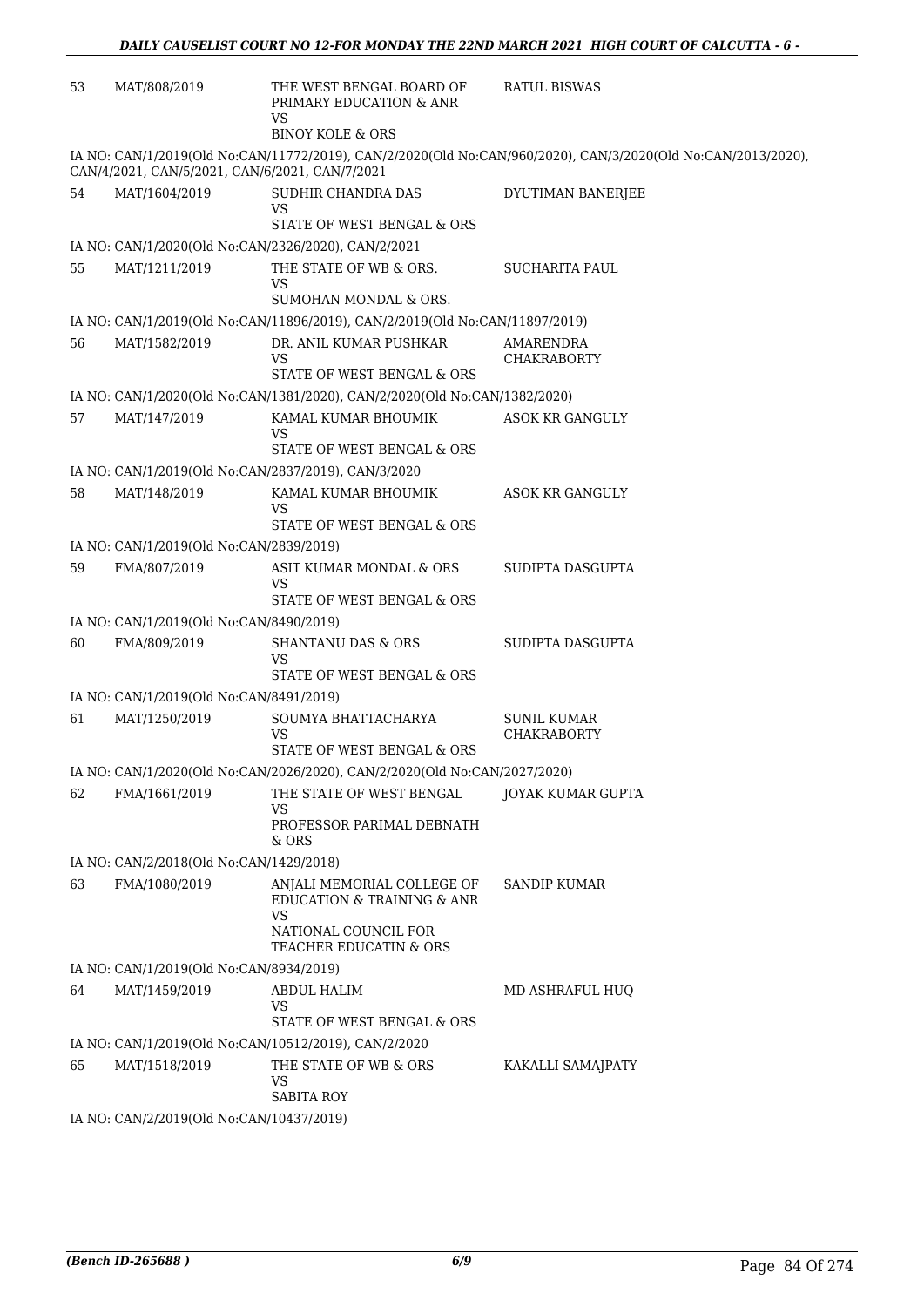| 66  | MAT/1932/2019                            | ASIT RANJAN GAYEN & ORS<br>VS<br>STATE OF WEST BENGAL& ORS                                                 | KAML KRISHNA<br><b>CHAKRABORTI</b> |
|-----|------------------------------------------|------------------------------------------------------------------------------------------------------------|------------------------------------|
|     | IA NO: CAN/1/2020(Old No:CAN/773/2020)   |                                                                                                            |                                    |
| 67  | MAT/1669/2019                            | MANAGING COMM. OF<br>CHAMPAHATI KPC BALIKA<br>VIDYALAYA(HS) &ORS<br>VS                                     | SUCHISMITA<br><b>CHAKRABORTY</b>   |
|     |                                          | <b>SMITA PAUL</b>                                                                                          |                                    |
|     | IA NO: CAN/1/2019(Old No:CAN/11283/2019) |                                                                                                            |                                    |
| 68  | MAT/2000/2019                            | <b>SUBRATA PRAMANIK</b><br>VS<br>STATE OF WEST BENGAL & ORS                                                | MANORANJAN JANA                    |
|     | IA NO: CAN/1/2020(Old No:CAN/204/2020)   |                                                                                                            |                                    |
| 69  | MAT/1386/2018                            | <b>BHARATI NASKAR</b><br>VS<br>STATE OF WEST BENGAL & ORS                                                  | <b>SHALOMI BOSU</b>                |
|     |                                          | IA NO: CAN/1/2019(Old No:CAN/1984/2019), CAN/2/2019(Old No:CAN/1986/2019)                                  |                                    |
| 70  | MAT/1151/2018                            | THE CHAIRMAN HALL<br>MANAGEMENT COMMITTEE<br>INDIAN INSTUTE OF TEC<br>VS<br><b>SUBHASH KUMAR &amp; ORS</b> | S. CHAKRABORTY                     |
|     | IA NO: CAN/1/2018(Old No:CAN/9225/2018)  |                                                                                                            |                                    |
| 71  | MAT/2091/2016                            | <b>BISHNUHARI JANA</b>                                                                                     | MANORANJAN JANA                    |
|     |                                          | VS                                                                                                         |                                    |
|     |                                          | STATE OF WEST BENGAL & ORS                                                                                 |                                    |
|     | IA NO: CAN/1/2016(Old No:CAN/12154/2016) | <b>APPEAL HEARING</b>                                                                                      |                                    |
| 72. | MAT/417/2018                             | THE STATE OF W B & ORS                                                                                     | ITI DUTTA                          |
|     | (Pt. hd.)                                | VS<br>KALYAN KISHORE PRADHAN &<br><b>ORS</b>                                                               |                                    |
|     | wt73 MAT/419/2018                        | THE STATE OF W B & ORS<br><b>VS</b><br>MANIKA DHARA PAL & ORS                                              | <b>ITI DUTTA</b>                   |
|     |                                          | <b>FOR HEARING</b>                                                                                         |                                    |
| 74  | FMA/21/2013                              | DR. SADANAND SAH                                                                                           | SUKANTA DAS                        |
|     |                                          | <b>VS</b><br><b>BHAGAWAT PRASAD SHAW &amp;</b><br><b>ORS</b>                                               |                                    |
|     | IA NO: CAN/5/2017(Old No:CAN/4095/2017)  |                                                                                                            |                                    |
| 75  | FMA/2023/2015                            | FALGUNI BHATTACHARYA<br><b>VS</b><br>THE PRINCIPAL, PURNIDEVI                                              | TANUJA BASAK                       |
|     |                                          | <b>CHOWDHURY GIRLS</b><br>COLLEGE, BOLPUR & ORS                                                            |                                    |
|     | wt76 MAT/1090/2015                       | PRASENJIT SEN<br>VS<br>STATE OF WEST BENGAL & ORS                                                          | AMITABHA GHOSH                     |
|     | IA NO: CAN/1/2015(Old No:CAN/8800/2015)  |                                                                                                            |                                    |
| 77  | MAT/1499/2016                            | SUMANTA MAJUMDER<br>VS<br>STATE OF WEST BENGAL & ORS                                                       | BHARAT CHANDRA SIMAI               |
| 78  | FMA/22/2017                              | DR. TAPAS RANJAN<br>BANDYOPADHYAY<br>VS                                                                    | B.N. RAY                           |
|     |                                          | NATIONAL INSTITUTE OF<br>TECHNOLOGY & ORS                                                                  |                                    |

IA NO: CAN/2/2021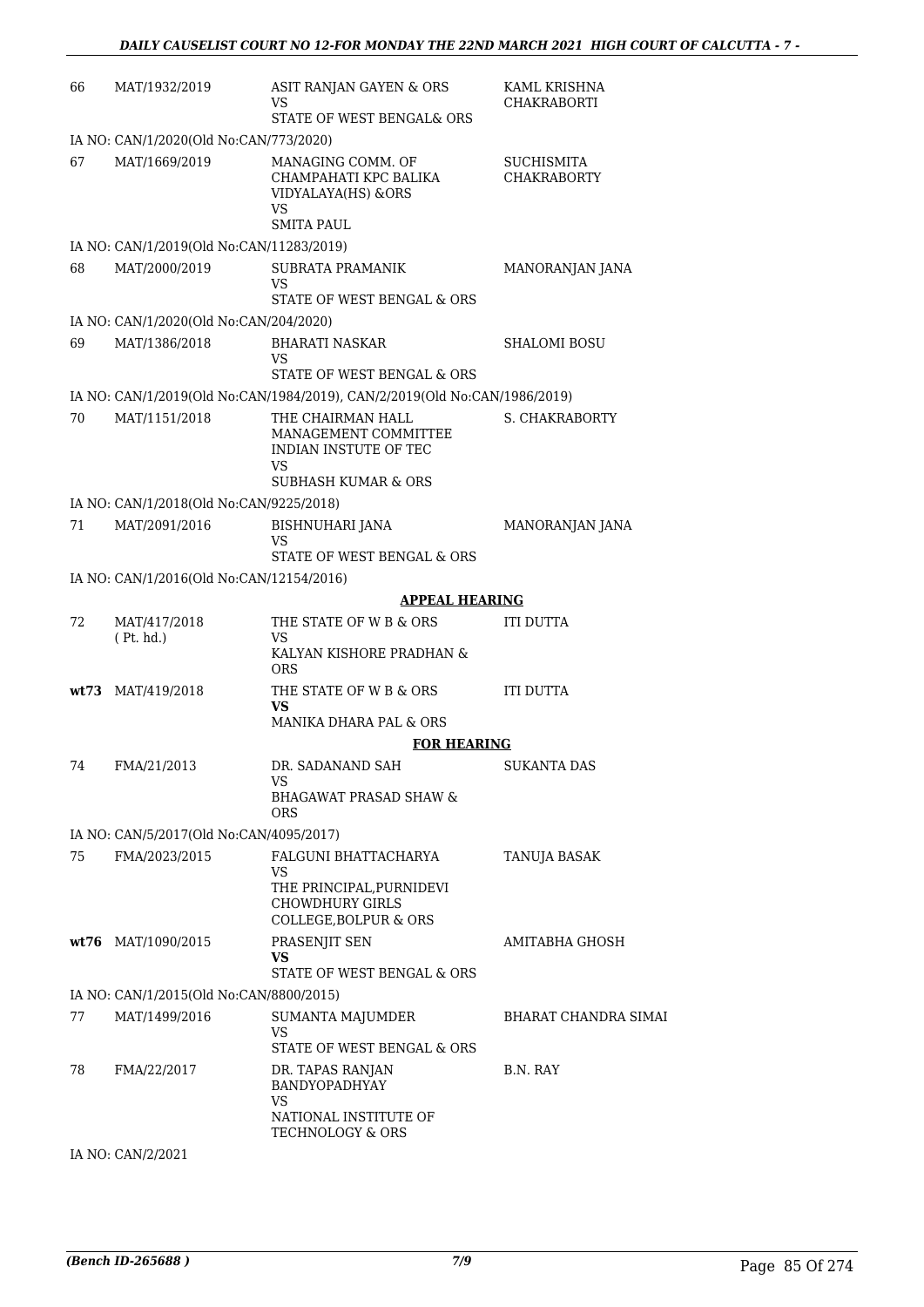| 79 | MAT/1720/2017                             | THE STATE OF WEST BENGAL &<br>ANR<br>VS<br>ALL BENGAL SPECIAL<br><b>EDUCATORS ASSOCIATION &amp;</b><br><b>ORS</b> | P. DHOLE                               |
|----|-------------------------------------------|-------------------------------------------------------------------------------------------------------------------|----------------------------------------|
|    | IA NO: CAN/2/2018(Old No:CAN/4030/2018)   |                                                                                                                   |                                        |
|    | wt80 MAT/922/2017                         | ALL BENGAL SPECIAL<br><b>EDUCATORS &amp; ORS</b><br>VS<br>STATE OF WEST BENGAL & ORS                              | A. K. SAMANTA                          |
| 81 | MAT/1803/2017                             | THE STATE OF WEST BENGAL &<br><b>ORS</b><br><b>VS</b><br>LIPI BANERJEE & ORS                                      | P. DUDHORIA                            |
|    | IA NO: CAN/1/2017(Old No:CAN/11190/2017)  |                                                                                                                   |                                        |
|    | wt82 MAT/1756/2017                        | NEW ALIPORE COLLEGE & ORS<br>VS<br>LIPI BANERJEE & ORS                                                            | <b>TAPASI SINHA</b>                    |
| 83 | MAT/1998/2017                             | THE CHAIRMAN, MALDA DIST.<br>PR. SCHOOL COUNCIL & ANR.<br>VS                                                      | <b>SHAMIM UL BARI</b>                  |
|    |                                           | MD. RAHAMATUL ALAM & ORS.                                                                                         |                                        |
| 84 | FMA/684/2018                              | ASHA FATIMA@ASHA FATIMA<br><b>DAS</b><br>VS                                                                       | ARUP KRISHNA DAS                       |
|    |                                           | STATE OF WEST BENGAL & ORS                                                                                        |                                        |
|    | IA NO: CAN/1/2017(Old No:CAN/4711/2017)   |                                                                                                                   |                                        |
| 85 | FMA/2142/2018                             | DR AJOY MANDAL & ORS<br>VS<br>STATE OF WEST BENGAL & ORS                                                          | SNIGDHA SAHA                           |
| 86 | FMA/2145/2018                             | <b>SIMA PRADHAN</b><br>VS<br>STATE OF WEST BENGAL & ORS                                                           | <b>ANIL KR</b><br><b>CHATTOPADHYAY</b> |
|    | IA NO: CAN/1/2018(Old No:CAN/3556/2018)   |                                                                                                                   |                                        |
| 87 | FMA/21/2019                               | THE BOLPUR COLLEGE<br>VS<br>PRADIP LAHA & ORS                                                                     | SANTANU MAJI                           |
|    | IA NO: CAN/1/2018(Old No:CAN/9331/2018)   |                                                                                                                   |                                        |
| 88 | MAT/554/2019                              | THE STATE OF W B & ORS<br>VS<br>PRADIP KUMAR SAHA & ORS                                                           | <b>AVISHEK PRASAD</b>                  |
|    | IA NO: CAN/1/2019(Old No:CAN/4313/2019)   |                                                                                                                   |                                        |
| 89 | MAT/829/2019                              | DR SUKHENDU KUMAR DAS<br><b>VS</b><br>STATE OF WEST BENGAL & ORS                                                  | VASWATI CHAKRABORTY                    |
| 90 | MAT/1138/2019                             | FARUK AHMED KHAN & ORS<br>VS<br>STATE OF WEST BENGAL & ORS                                                        | CHANDRACHUR<br><b>CHATTERJEE</b>       |
|    | IA NO: CAN/3/2020, CAN/4/2021, CAN/5/2021 |                                                                                                                   |                                        |
| 91 | MAT/296/2020                              | STATE OF WEST BENGAL & ANR<br>VS                                                                                  | DIPANKAR DASGUPTA                      |
|    |                                           | <b>GAUTAM PAL &amp; ORS</b>                                                                                       |                                        |
|    |                                           | IA NO: CAN/1/2020(Old No:CAN/2802/2020), CAN/2/2020(Old No:CAN/2806/2020)<br>RCC INSTITUTE OF                     | <b>BIPLAB RANJAN BOSE</b>              |
|    | wt92 MAT/2002/2019                        | <b>TECHNOLOGY &amp; ORS</b><br>VS<br><b>GOUTAM PAL &amp; ORS</b>                                                  |                                        |
|    | IA NO: CAN/4/2020, CAN/5/2020, CAN/6/2021 |                                                                                                                   |                                        |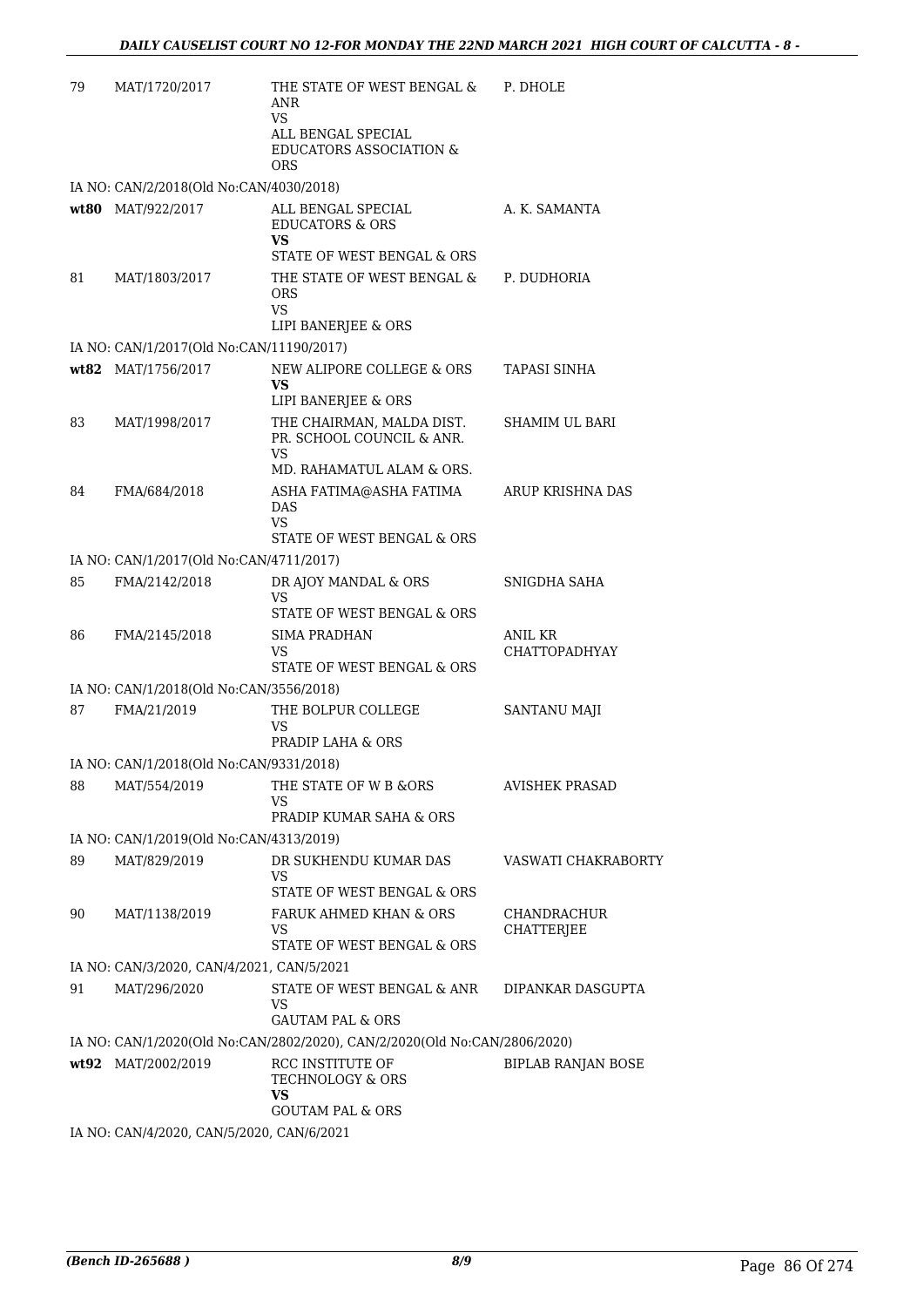| 93 | MAT/346/2020<br>(2PB)                                                                                                                                                                                                                           | VISVA BHARATI<br>VS<br>SANDEEP KUMAR BHAKAT &<br>ORS.                                                   | VICTOR CHATTERIEE                      |  |  |  |
|----|-------------------------------------------------------------------------------------------------------------------------------------------------------------------------------------------------------------------------------------------------|---------------------------------------------------------------------------------------------------------|----------------------------------------|--|--|--|
|    |                                                                                                                                                                                                                                                 | IA NO: CAN/1/2020(Old No:CAN/2384/2020), CAN/2/2020(Old No:CAN/2385/2020)                               |                                        |  |  |  |
| 94 | MAT/462/2020                                                                                                                                                                                                                                    | UNITED STUDENTS AND<br>RESEARCH SCHOLARS ASSO.<br>REP BY SECY & AN<br>VS.<br>STATE OF WEST BENGAL & ORS | <b>CHANDRACHUR</b><br><b>CHATTERIE</b> |  |  |  |
|    | IA NO: CAN/1/2020(Old No:CAN/3578/2020), CAN/2/2020(Old No:CAN/3580/2020), CAN/3/2020(Old No:CAN/3581/2020),<br>CAN/4/2020(Old No:CAN/3583/2020), CAN/5/2020(Old No:CAN/3584/2020), CAN/6/2020(Old No:CAN/4168/2020), CAN/7/2020,<br>CAN/8/2020 |                                                                                                         |                                        |  |  |  |
| 95 | MAT/611/2020<br>$(2$ PB $)$                                                                                                                                                                                                                     | BARUIPUR COLLEGE,<br>PRESIDENT, GOVERNING BODY<br>VS.<br>ABHIKSHEK BHATTACHARYA                         | TANUJA BASAK                           |  |  |  |
|    | IA NO: CAN/1/2020                                                                                                                                                                                                                               |                                                                                                         |                                        |  |  |  |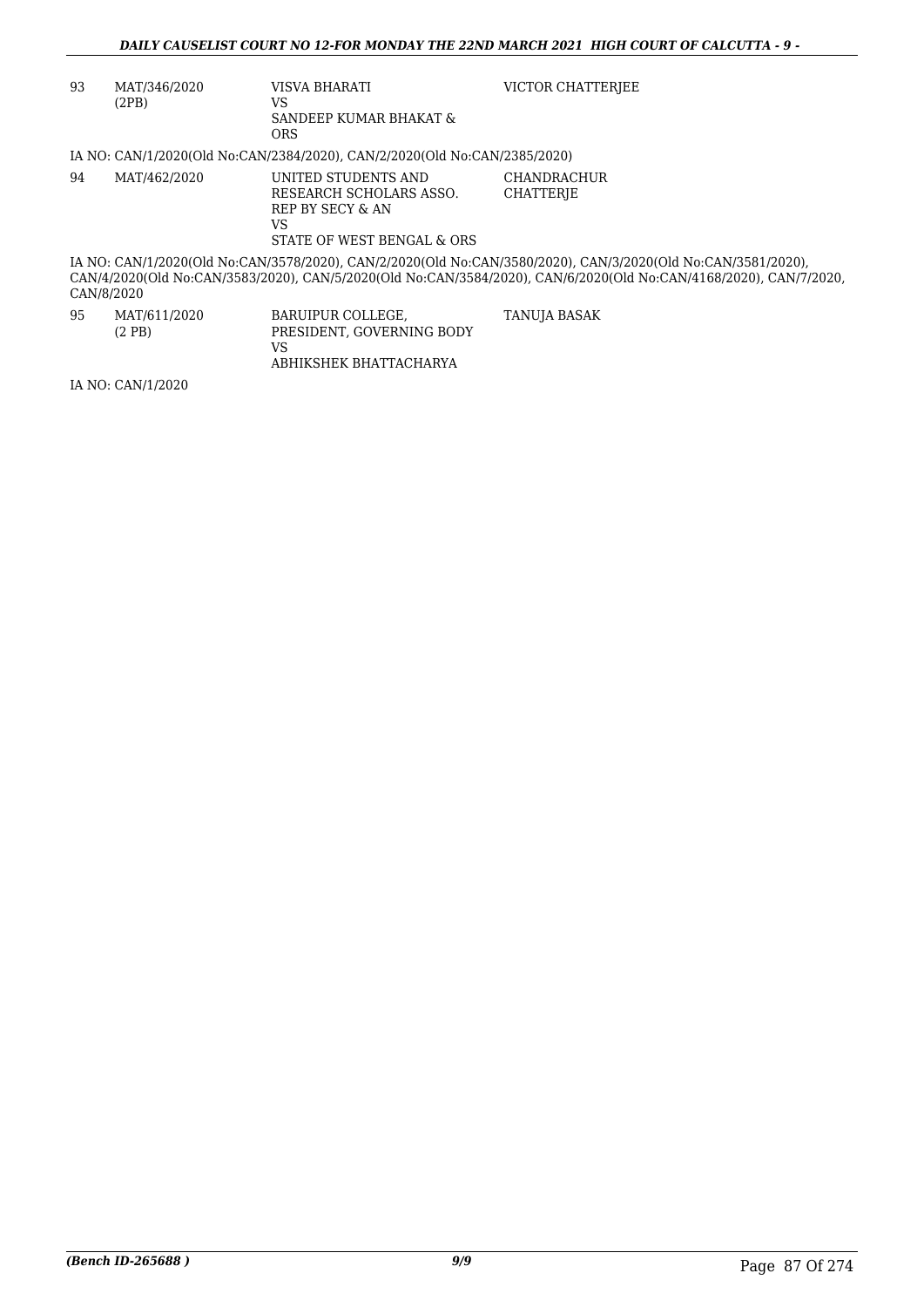

# **Appellate Side**

**DAILY CAUSELIST For Monday The 22nd March 2021**

**COURT NO. 11**

### **DIVISION BENCH (DB - VI)**

**AT 10:30 AM**

**HON'BLE JUSTICE SUBRATA TALUKDAR HON'BLE JUSTICE HIRANMAY BHATTACHARYYA (VIA VIDEO CONFERENCE)**

#### **ON AND FROM MONDAY, THE 11TH JANUARY 2021 - APPEALS FROM ORDERS RELATING TO MUNICIPALITIES, CO-OPERATIVES & PANCHAYATS UNDER GROUP-V INCLUDING APPLICATIONS CONNECTED THERETO;**

**HEARING OF WRIT APPEALS IRRESPECTIVE OF CLASSIFICATION INCLUDING APPLICATIONS CONNECTED THERETO;**

**SPECIAL NOTE: 1.(A) MENTIONING OF REALLY URGENT MATTERS WILL BE ALLOWED ON EVERY MONDAY AND WEDNESDAY AT THE FIRST SITTING OF THE COURT. (B) MENTIONING SLIPS MUST BE FILED STATING THE GROUNDS OF URGENCY WITH SERVICE OF NOTICE ON THE OPPOSITE SIDE(S). (C) FIXED MATTERS MARKED IN EACH GROUP WILL BE CALLED ON FIRST FROM THE GROUP. 2. APPELLATE SIDE MATTERS WILL BE TAKEN UP UPTO RECESS ON EVERY TUESDAY AND THURSDAY. 3. ON TUESDAYS AND THURSDAYS APPEALS FOR HEARING (SENT FROM DEPARTMENTS) WILL BE CALLED ON FIRST, THEREAFTER, MATTERS WILL BE CALLED ON AS PER LIST.**

**NOTE: MATTERS WILL BE TAKEN UP THROUGH PHYSICAL HEARING ONLY WHEN BOTH THE PARTIES ARE AGREED**

#### **ASSIGNED MATTER**

K K KAR

1 MAT/1089/2018 [2 P.B.] [At 3.00 P.M.] JYOTIRMOY ROY VS STATE OF WEST BENGAL & ORS

IA NO: CAN/1/2018(Old No:CAN/7801/2018)

**wt2** COT/132/2018 UNIVERSITY OF CALCUTTA **VS** JYOTIRMOY ROY SANDIP DASGUPTA

## **TO BE MENTIONED**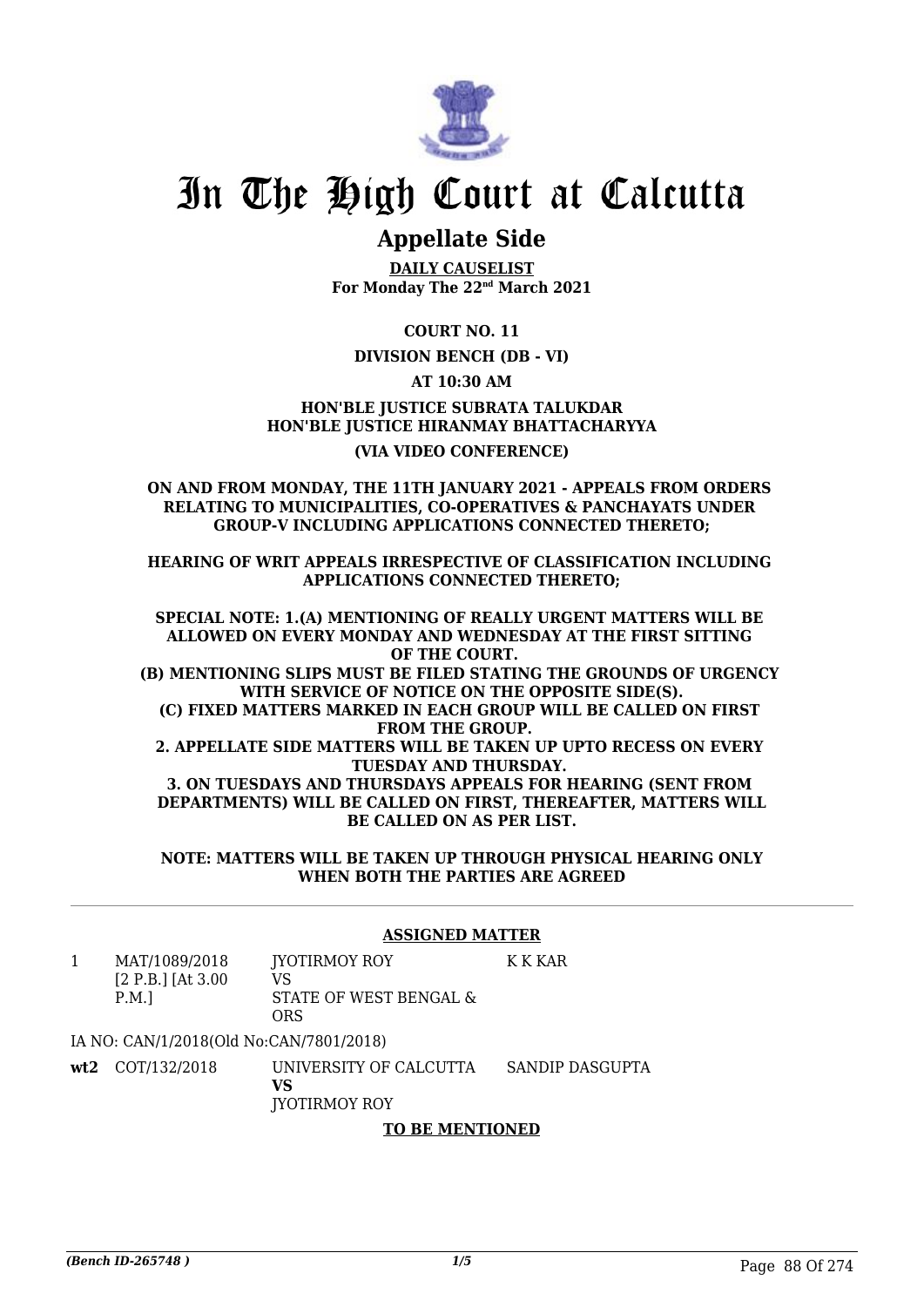| 3  | FMAT/435/2020<br>[Assigned]               | rais ahmed and ors<br><b>VS</b><br>STATE OF WEST BENGAL<br>AND ORS.                   | tanoy roy                                |
|----|-------------------------------------------|---------------------------------------------------------------------------------------|------------------------------------------|
|    | IA NO: CAN/1/2020, CAN/2/2020, CAN/3/2021 |                                                                                       |                                          |
| 4  | FMAT/389/2020                             | HOOGHLY MOTORS PVT.<br><b>LTD</b><br><b>VS</b><br>KANISHK SINHA                       | SOUVIK MAJUMDER                          |
|    | IA NO: CAN/1/2020, CAN/2/2020             |                                                                                       |                                          |
|    |                                           | <b>APPLICATION(S)</b>                                                                 |                                          |
| 5  | MAT/1845/2016                             | SANDIPAN JANA<br><b>VS</b><br>STATE OF WEST BENGAL &<br>ORS.                          | SK. NIZAMUDDIN                           |
|    | IA NO: CAN/1/2021                         |                                                                                       |                                          |
| 6  | FMA/815/2019                              | SHASHI AGARWAL<br><b>VS</b><br>BIDHANNAGAR MUNICIPAL<br><b>CORPORATION &amp; ORS</b>  | <b>SHOVAN GHOSH</b>                      |
|    | IA NO: CAN/1/2019(Old No:CAN/7447/2019)   |                                                                                       |                                          |
| 7  | MAT/152/2020                              | <b>SOURAV KHAN &amp; ORS</b><br><b>VS</b><br>STATE OF WEST BENGAL &<br><b>ORS</b>     | NIRUPAM SARKAR                           |
|    | IA NO: CAN/1/2020(Old No:CAN/899/2020)    |                                                                                       |                                          |
| 8  | MAT/320/2021                              | <b>TAPAN KUMAR DAS</b><br>VS<br><b>ANIMA GUHA ALIAS</b><br>CHATTERJEE AND ORS         | <b>UTTIYA RAY</b>                        |
|    | IA NO: CAN/1/2021                         |                                                                                       |                                          |
| 9  | FMA/469/2021                              | <b>SANGHITA SHAW</b><br>VS FOR STREET<br>THE CHAIRMAN, BHATPARA<br>MUNICIPALITY & ORS | <b>SAURABH SANKAR</b><br><b>SENGUPTA</b> |
|    | IA NO: CAN/1/2020(Old No:CAN/765/2020)    |                                                                                       |                                          |
| 10 | MAT/276/2017<br>[2nd Time]                | FARIDA KHATOON @<br>LASKAR<br><b>VS</b><br>STATE OF WEST BENGAL &<br><b>ORS</b>       | <b>JASOBANTA RAKSHIT</b>                 |
|    |                                           | IA NO: CAN/1/2020(Old No:CAN/2664/2020), CAN/2/2020(Old No:CAN/2669/2020)             |                                          |
| 11 | MAT/133/2020<br>[2nd Time]                | CHANCHAL HALDER<br>VS<br>THE BHATPARA<br>MUNICIPALITY & ORS.                          | TANUJA BASAK                             |
|    |                                           | IA NO: CAN/1/2020(Old No:CAN/1584/2020), CAN/2/2020(Old No:CAN/1585/2020)             |                                          |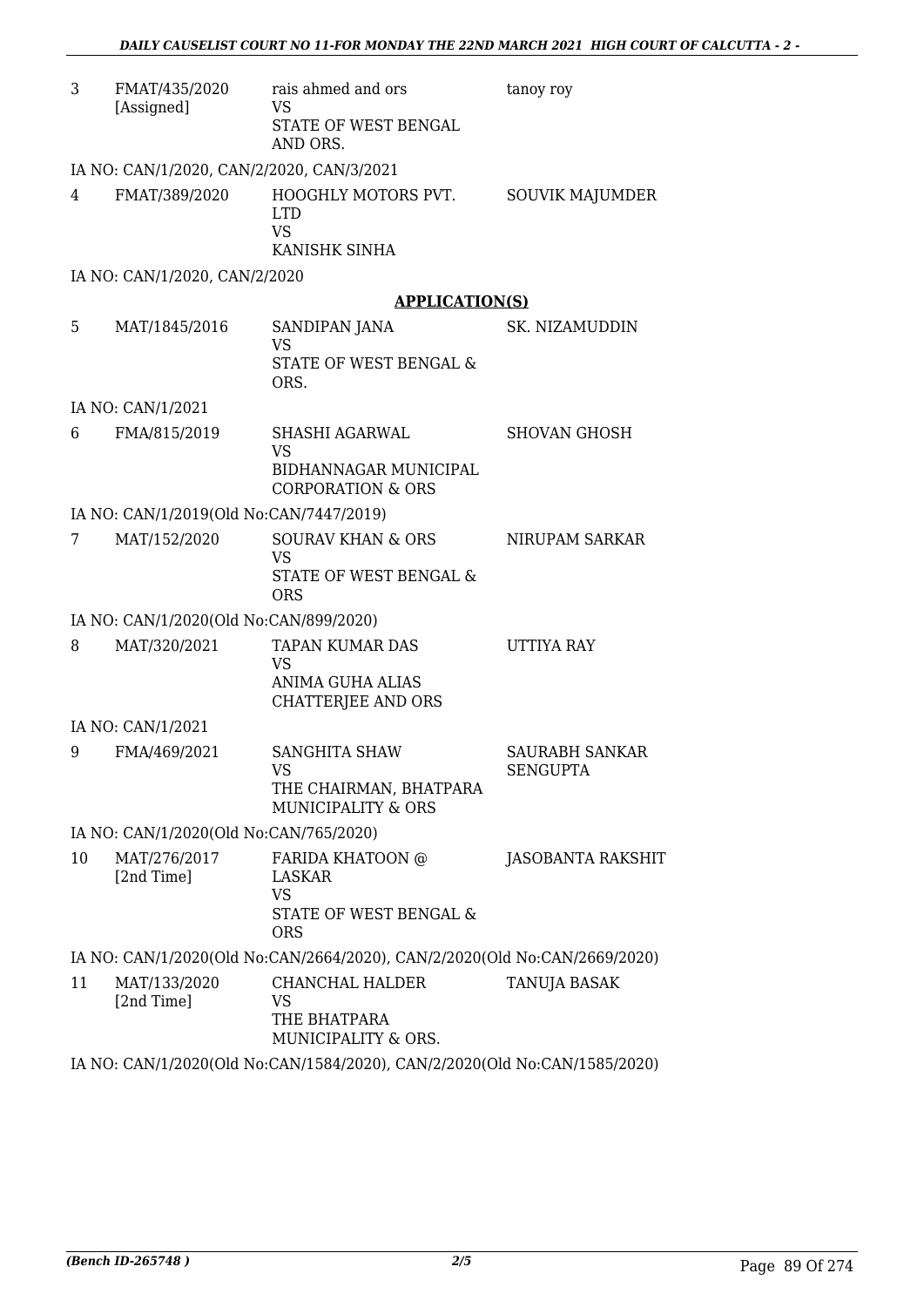| 12 | MAT/134/2020<br>[2nd Time]                | TUMPA SANYAL<br><b>VS</b><br>THE BHATPARA<br>MUNICIPALITY & ORS.                               | TANUJA BASAK                          |  |  |
|----|-------------------------------------------|------------------------------------------------------------------------------------------------|---------------------------------------|--|--|
|    |                                           | IA NO: CAN/1/2020(Old No:CAN/1591/2020), CAN/2/2020(Old No:CAN/1592/2020)                      |                                       |  |  |
| 13 | MAT/169/2020<br>[2nd Time]                | JAUHAR JAMAL<br><b>VS</b><br>STATE OF WEST BENGAL &<br><b>ORS</b>                              | <b>TANUJA BASAK</b>                   |  |  |
|    |                                           | IA NO: CAN/1/2020(Old No:CAN/1588/2020), CAN/2/2020(Old No:CAN/1589/2020)                      |                                       |  |  |
| 14 | MAT/1330/2018                             | SUDHINDRA NATH GHOSH<br>& ANR<br><b>VS</b>                                                     | <b>BRATIN KUMAR DEY</b>               |  |  |
|    |                                           | <b>KMC &amp; ORS</b>                                                                           |                                       |  |  |
|    |                                           | IA NO: CAN/1/2019(Old No:CAN/8364/2019), CAN/2/2021, CAN/3/2021, CAN/4/2021                    |                                       |  |  |
| 15 | MAT/1139/2019                             | NETAJEE MONDAL<br><b>VS</b>                                                                    | <b>GOUTAM ACHARYA</b>                 |  |  |
|    |                                           | <b>STATE OF WEST BENGAL &amp;</b><br><b>ORS</b>                                                |                                       |  |  |
|    |                                           | IA NO: CAN/1/2019(Old No:CAN/12429/2019), CAN/3/2020(Old No:CAN/977/2020)                      |                                       |  |  |
| 16 | CPAN/70/2021<br>[Contempt]                | PRABHAT KUMAR<br><b>CHAKRAVARTY</b><br>VS<br>PRASANTA RAY AND<br><b>OTHERS</b>                 | <b>SOMOULI SARKAR</b>                 |  |  |
|    | wt17 FMA/1171/2019                        | <b>SK GOLAP ALI</b><br><b>VS</b><br>PRABHAT KUMAR<br><b>CHAKRAVARTY &amp; ORS</b>              | <b>BISWARANJAN</b><br><b>BHAKAT</b>   |  |  |
| 18 | MAT/200/2021<br>[Defective]               | MRINAL KANTI BANERJEE<br><b>VS</b><br><b>GOVT OF WEST BENGAL</b><br><b>AND ORS</b>             | DEBLINA CHATTARAJ                     |  |  |
|    | IA NO: CAN/1/2021, CAN/2/2021, CAN/3/2021 |                                                                                                |                                       |  |  |
| 19 | MAT/163/2021                              | KAUSIK GHOSH AND ORS<br><b>VS</b><br>STATE OF WEST BENGAL<br>AND ORS.                          | <b>SALONI</b><br><b>BHATTACHARJEE</b> |  |  |
|    | IA NO: CAN/1/2021                         |                                                                                                |                                       |  |  |
| 20 | MAT/1976/2019                             | JOTEGHANASHAYM<br>SAMABAY KRISHI UNNAYAN<br><b>SAMITI</b><br><b>VS</b><br>MANAS KUAMR GUCHHAIT | UTTAM BANIK                           |  |  |
|    |                                           | IA NO: CAN/1/2020(Old No:CAN/579/2020), CAN/2/2020(Old No:CAN/580/2020)                        |                                       |  |  |
| 21 | MAT/770/2020                              | STATE OF WEST BENGAL<br>AND ORS.<br><b>VS</b><br>THE BANTRA COOP. BANK<br>LTD. AND ORS.        | <b>BIPLOB DAS</b>                     |  |  |
|    | IA NO: CAN/1/2020, CAN/2/2021             |                                                                                                |                                       |  |  |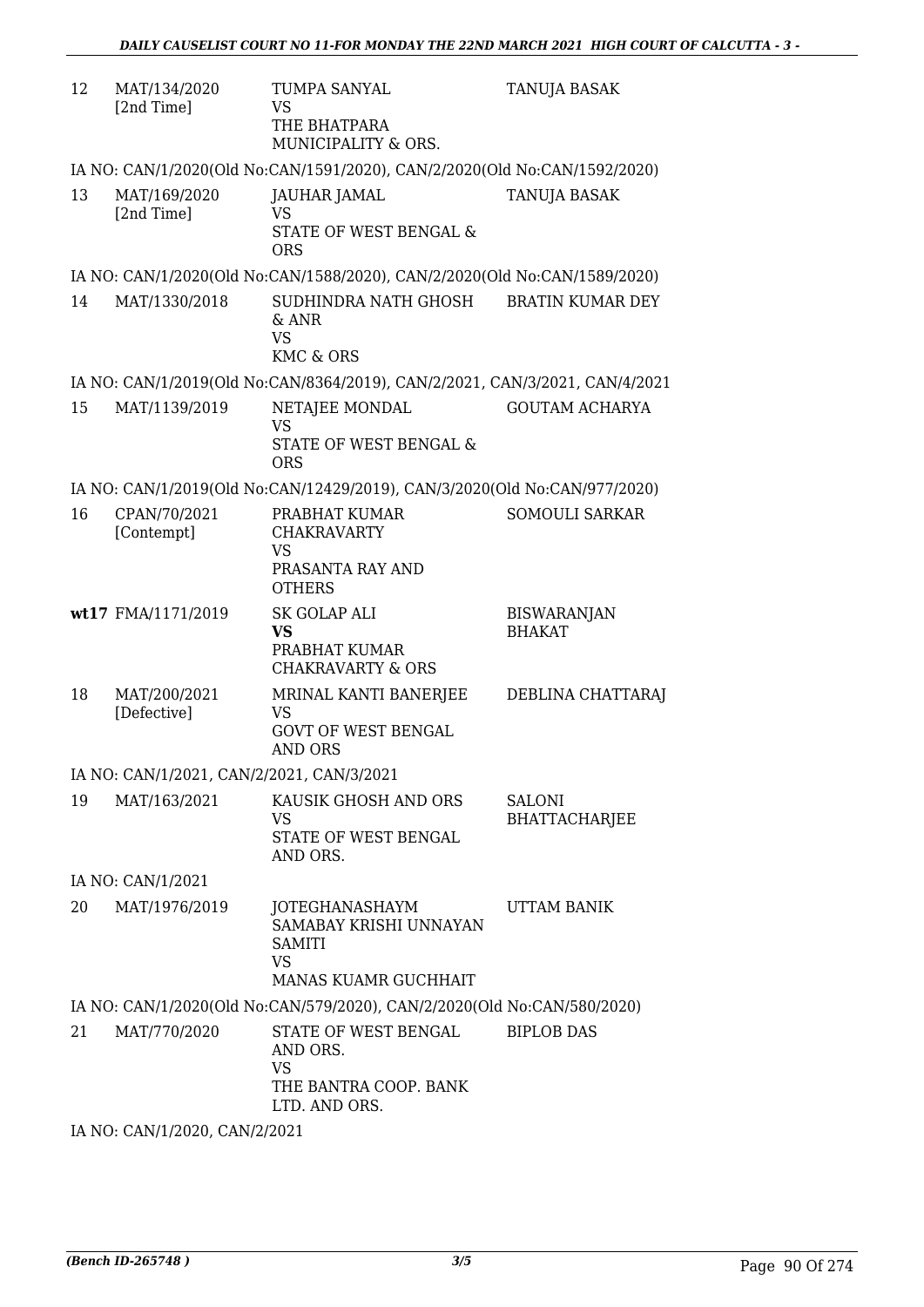| 22                            | MAT/850/2020                              | PRATIMA ACHARJEE<br>VS<br>STATE OF WEST BENGAL<br>AND ORS.                                    | <b>SUJIT MITRA</b>            |  |
|-------------------------------|-------------------------------------------|-----------------------------------------------------------------------------------------------|-------------------------------|--|
|                               | IA NO: CAN/1/2020, CAN/2/2020             |                                                                                               |                               |  |
| 23                            | FMA/764/2020                              | LATA BOSE & ANR<br><b>VS</b><br><b>MAHESHTALA</b><br><b>MUNICIPALITY &amp; ORS</b>            | <b>SHREYA BASU</b>            |  |
|                               | IA NO: CAN/2/2019(Old No:CAN/10183/2019)  |                                                                                               |                               |  |
| 24                            | FMA/422/2021                              | THE NORTH DUDM DUM<br>MUNICIPALITY & ANR<br><b>VS</b><br>MALABIKA SAHA & ORS                  | <b>SUDARSHAN ROY</b>          |  |
|                               | IA NO: CAN/1/2020(Old No:CAN/1495/2020)   |                                                                                               |                               |  |
| 25                            | MAT/797/2020<br>[Defective]               | NORTH DUM DUM<br>MUNICIPALITY AND ANR<br><b>VS</b><br><b>GOUTAM GANGULY AND</b><br><b>ORS</b> | <b>SUDARSAN ROY</b>           |  |
|                               | IA NO: CAN/1/2020                         |                                                                                               |                               |  |
| 26                            | MAT/868/2019                              | BHABANI DE & ANR<br><b>VS</b><br>THE KMC & ORS                                                | KIRAN KUMARI<br><b>MAHATO</b> |  |
|                               | IA NO: CAN/3/2019(Old No:CAN/8747/2019)   |                                                                                               |                               |  |
|                               |                                           | <b>APPEALS FOR HEARING (SENT FROM DEPARTMENTS)</b>                                            |                               |  |
| 27                            | MAT/184/2020                              | ATANU MAHAPATRA<br><b>VS</b><br>STATE OF WEST BENGAL &<br><b>ORS</b>                          | <b>MADAN MOHAN ROY</b>        |  |
|                               |                                           | IA NO: CAN/1/2020(Old No:CAN/2210/2020), CAN/2/2020(Old No:CAN/2211/2020)                     |                               |  |
| 28                            | MAT/999/2018<br>[2nd Time]                | <b>SAMAR SAMANTA</b><br>VS<br>STATE OF WEST BENGAL &<br><b>ORS</b>                            | <b>SNEHASIS JANA</b>          |  |
|                               | IA NO: CAN/1/2021, CAN/2/2021             |                                                                                               |                               |  |
| 29                            | MAT/997/2018<br>[Defective] [2nd<br>Time] | <b>AMAR KUMAR DAS</b><br><b>VS</b><br>STATE OF WEST BENGAL &<br><b>ORS</b>                    | SNEHASIS JANA                 |  |
| IA NO: CAN/1/2021, CAN/2/2021 |                                           |                                                                                               |                               |  |
| 30                            | MAT/1788/2013<br>[3rd Time]               | LUCY MONDAL & ANR<br><b>VS</b><br>STATE OF WEST BENGAL &<br><b>ORS</b>                        | PRANTICK GHOSH                |  |
|                               |                                           | <b>APPEALS FOR HEARING</b>                                                                    |                               |  |
| 31                            | MAT/1423/2018<br>[4 P.B.]                 | SK. GOLAM KIBRIA<br>VS<br>STATE OF WEST BENGAL &<br><b>ORS</b>                                | JAHANGIR BADSHA               |  |

IA NO: CAN/1/2019(Old No:CAN/10243/2019), CAN/2/2019(Old No:CAN/10244/2019), CAN/3/2021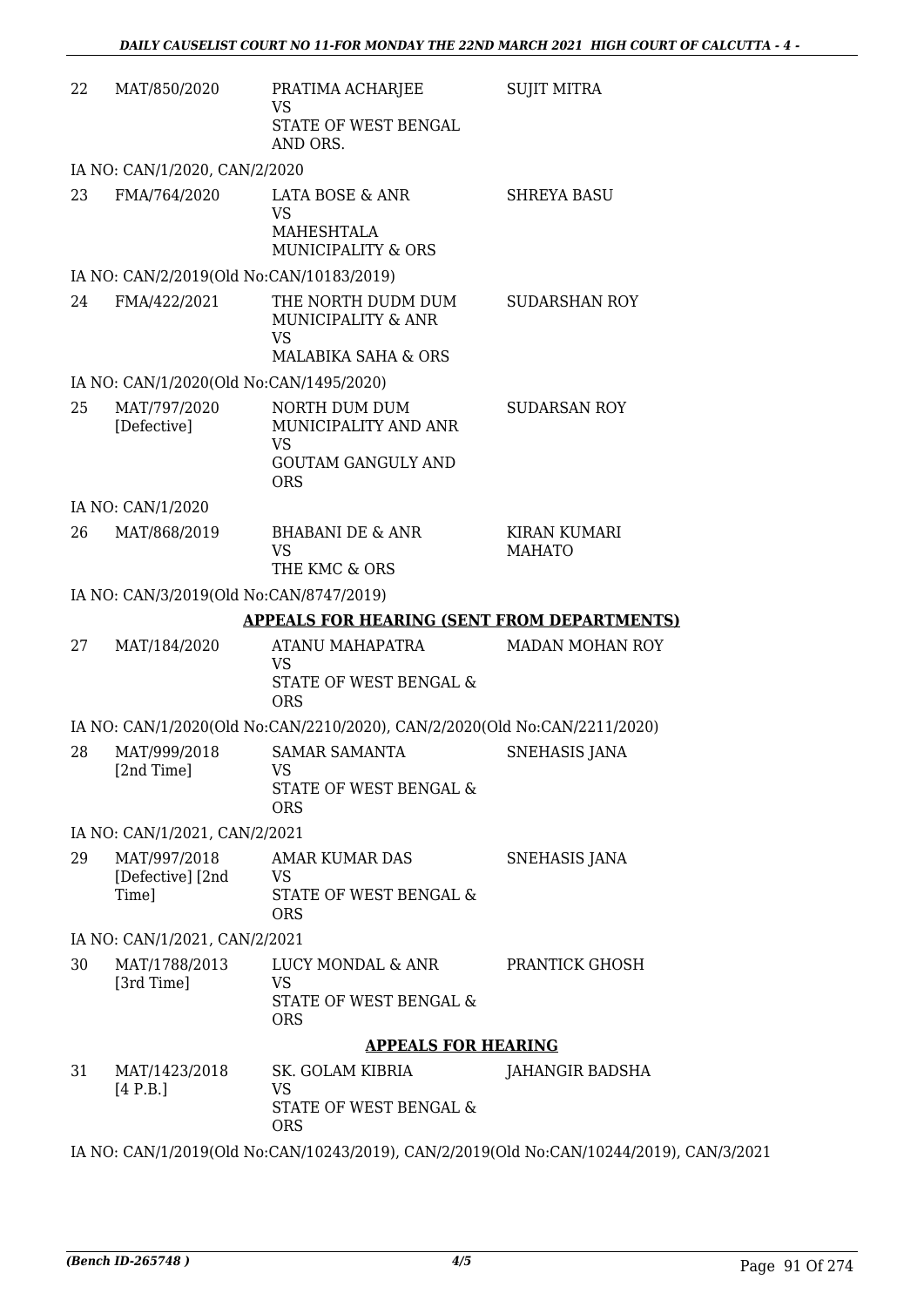| 32 | FMA/2223/2014<br>(2 P.B.)               | <b>AHASANUL HOQUE</b><br>VS<br>STATE OF WEST BENGAL &<br><b>ORS</b> | <b>ARNAB RAY</b>  |
|----|-----------------------------------------|---------------------------------------------------------------------|-------------------|
|    | IA NO: CAN/1/2012(Old No:CAN/5558/2012) |                                                                     |                   |
| 33 | MAT/736/2020<br>(2 P.B.)                | <b>GOBINDA MAITI</b><br>VS<br>MIDNAPORE MUNICIPALITY<br>AND ORS     | RAVI RANJAN KUMAR |
|    | IA NO: CAN/1/2020                       |                                                                     |                   |
| 34 | FMA/3538/2013<br>(2 P.B.)               | RAJLAXMI PRADHAN(PAL)<br>VS<br><b>SUDESHNA</b><br>MAITY(SASHMAL)    | <b>GOURAV DAS</b> |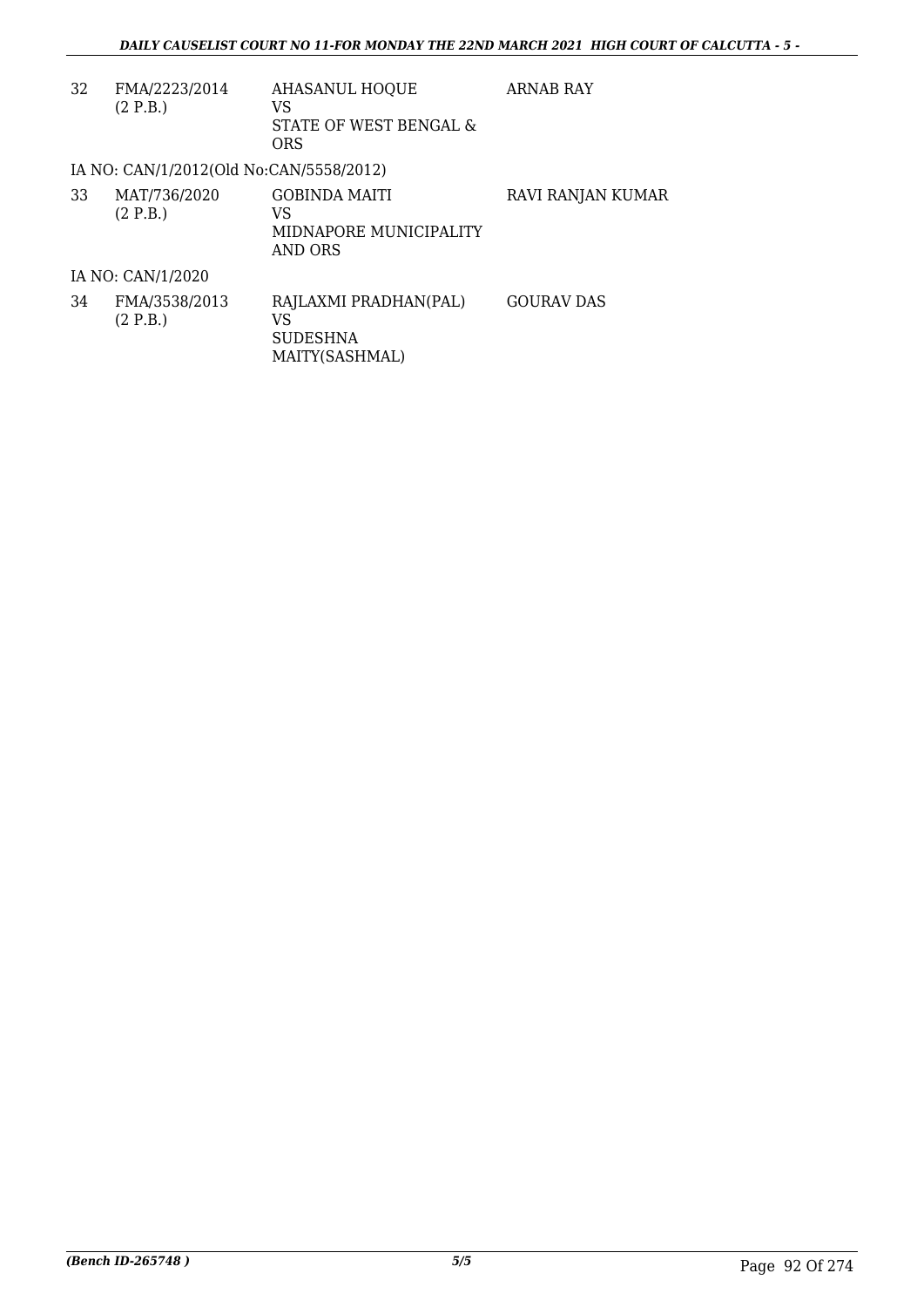

# **Appellate Side**

**DAILY CAUSELIST For Monday The 22nd March 2021**

**COURT NO. 5**

**SINGLE BENCH (SB) AT 2:30 PM HON'BLE JUSTICE TAPABRATA CHAKRABORTY**

**(VIA VIDEO CONFERENCE)**

**ON 24-03-2021 AT 2.30 P.M.**

**ON WEDNESDAY, 24TH MARCH, 2021 AT 2.30 P.M. - WILL SIT SINGLY AND TAKE UP SOME CONTEMPT, ASSIGNED MATTERS.**

**NOTE: MATTERS WILL BE TAKEN UP THROUGH PHYSICAL HEARING ONLY WHEN BOTH THE PARTIES ARE AGREED.**

|                 |                    | <b>TO BE MENTIONED</b>                                                         |                                 |  |
|-----------------|--------------------|--------------------------------------------------------------------------------|---------------------------------|--|
| $\mathbf{1}$    | CPAN/888/2018      | RAJIB ROUTH<br>VS.<br><b>BALIKA GHOLE</b>                                      | SUBHRANGSU PANDA                |  |
| wt2             | WPA/15024/2017     | RAJIB ROUTH<br><b>VS</b><br><b>STATE OF WEST BENGAL &amp;</b><br><b>ORS</b>    | S. PANDA                        |  |
|                 |                    | <b>CONTEMPT APPLICATION</b>                                                    |                                 |  |
| 3               | CPAN/1715/2015     | KHAGENDRA NATH GHOSH<br>VS.<br>AVANINDRA SINGH & ORS                           | <b>B. BHAKAT</b>                |  |
|                 | wt4 WPA/23371/2007 | KHAGENDRA NATH GHOSH<br><b>VS</b><br><b>STATE OF WEST BENGAL &amp;</b><br>ORS. | <b>SOURAV MITRA</b>             |  |
| wt <sub>5</sub> | WPCRC/264/2013     | KHAGENDRANATH GHOSH<br><b>VS</b><br>SANGHAMITRA MAKUR &<br><b>ORS</b>          | KAUSHIK CHANDRA<br><b>GUPTA</b> |  |
| 6               | CPAN/1618/2016     | PARAMJIT JANA<br><b>VS</b><br>AVANINDRA SINGH                                  | <b>ABHIJIT BASU</b>             |  |
| wt.7            | WPA/7490/2016      | PARAMJIT JANA<br><b>VS</b><br>STATE OF WEST BENGAL &<br><b>ORS</b>             | <b>ABHIJIT BASU</b>             |  |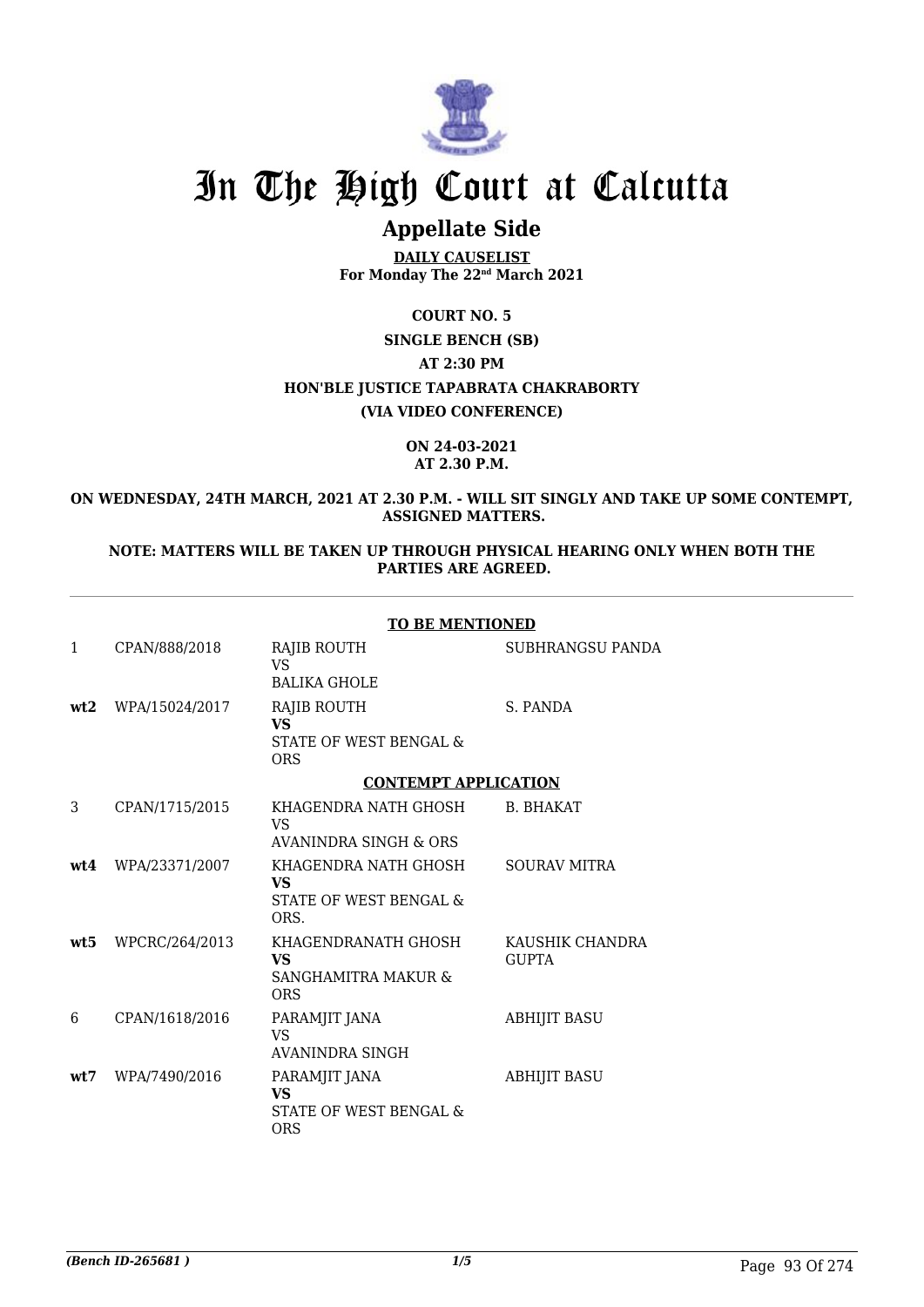## *DAILY CAUSELIST COURT NO 5-FOR MONDAY THE 22ND MARCH 2021 HIGH COURT OF CALCUTTA - 2 -*

| 8   | CPAN/450/2017       | MD. AMIUDDIN<br><b>VS</b>                                                                           | <b>ABHIJIT SARKAR</b>                   |
|-----|---------------------|-----------------------------------------------------------------------------------------------------|-----------------------------------------|
| wt9 | WPA/30590/2015      | PURABI GHOSH & ORS.<br>MD AMINUDDIN<br><b>VS</b><br><b>STATE OF WEST BENGAL &amp;</b><br><b>ORS</b> | <b>ABHIJIT SARKAR</b>                   |
| 10  | CPAN/236/2019       | TAPAN KUMAR MONDAL<br><b>VS</b><br>ALOK NATH BANERJEE                                               | <b>MANISH KUMAR DAS</b>                 |
|     | wt11 WPA/12877/2018 | TAPAN KUMAR MONDAL<br><b>VS</b><br>STATE OF WEST BENGAL&<br><b>ORS</b>                              | M.K. DAS                                |
| 12  | CPAN/482/2019       | SONALI CHAKRABORTY<br><b>VS</b><br>RASHID MUNIR KHAN & ANR                                          | <b>INDRAJIT</b><br>BHATTACHARJEE        |
|     | wt13 WPA/25605/2018 | SONALI CHAKRABORTY<br><b>VS</b><br><b>STATE OF WEST BENGAL &amp;</b><br><b>ORS</b>                  | <b>INDRAJIT</b><br><b>BHATTACHARJEE</b> |
| 14  | CPAN/588/2019       | TAHAMINA KHATUN<br><b>VS</b><br><b>AKHILEASH PANDEY</b>                                             | TUSHER KANTI<br>MUKHERJEE               |
|     | wt15 WPA/25806/2018 | <b>TAHAMINA KHATUN</b><br><b>VS</b><br>STATE OF WEST BENGAL &<br><b>ORS</b>                         | TUSHER KANTI<br><b>MUKHERJEE</b>        |
| 16  | CPAN/651/2019       | JADUNANDAN MONDAL<br><b>VS</b><br>KAUSHIK BHATTACHARYA &<br><b>ORS</b>                              | PAPIYA<br><b>CHATTOPADHYAY</b>          |
|     | wt17 WPA/3874/2019  | JADUNANDAN MONDAL<br><b>VS</b><br>STATE OF WEST BENGAL &<br><b>ORS</b>                              | PAPIYA<br><b>CHATTOPADHYAY</b>          |
| 18  | CPAN/672/2019       | SAHANAWAJ ALAM<br>VS<br><b>DIBYENDU DAS</b>                                                         | <b>SUKUMAR SARKAR</b>                   |
|     | wt19 WPA/26133/2017 | SAHANAWAJ ALAM<br><b>VS</b><br>THE SECRETARY, DEPTT. OF<br>PANCHAYET & RURAL<br>DEVELOPMENT & ORS   | <b>SUKUMAR SARKAR</b>                   |
| 20  | CPAN/694/2019       | FAJLUR RAHMAN MOLLA<br><b>VS</b><br>KHALIL AHMED & ANR                                              | ANAND FARMANIA                          |
|     | wt21 WPA/2385/2019  | RAJEN ROUTH<br><b>VS</b><br>STATE OF WEST BENGAL &<br><b>ORS</b>                                    | PUNAM BASU                              |
| 22  | CPAN/754/2019       | MAYA RANI GIRI & ORS<br>VS<br>SK. JABBAR ALI & ANR                                                  | <b>DEBRUP</b><br><b>BHATTACHARJEE</b>   |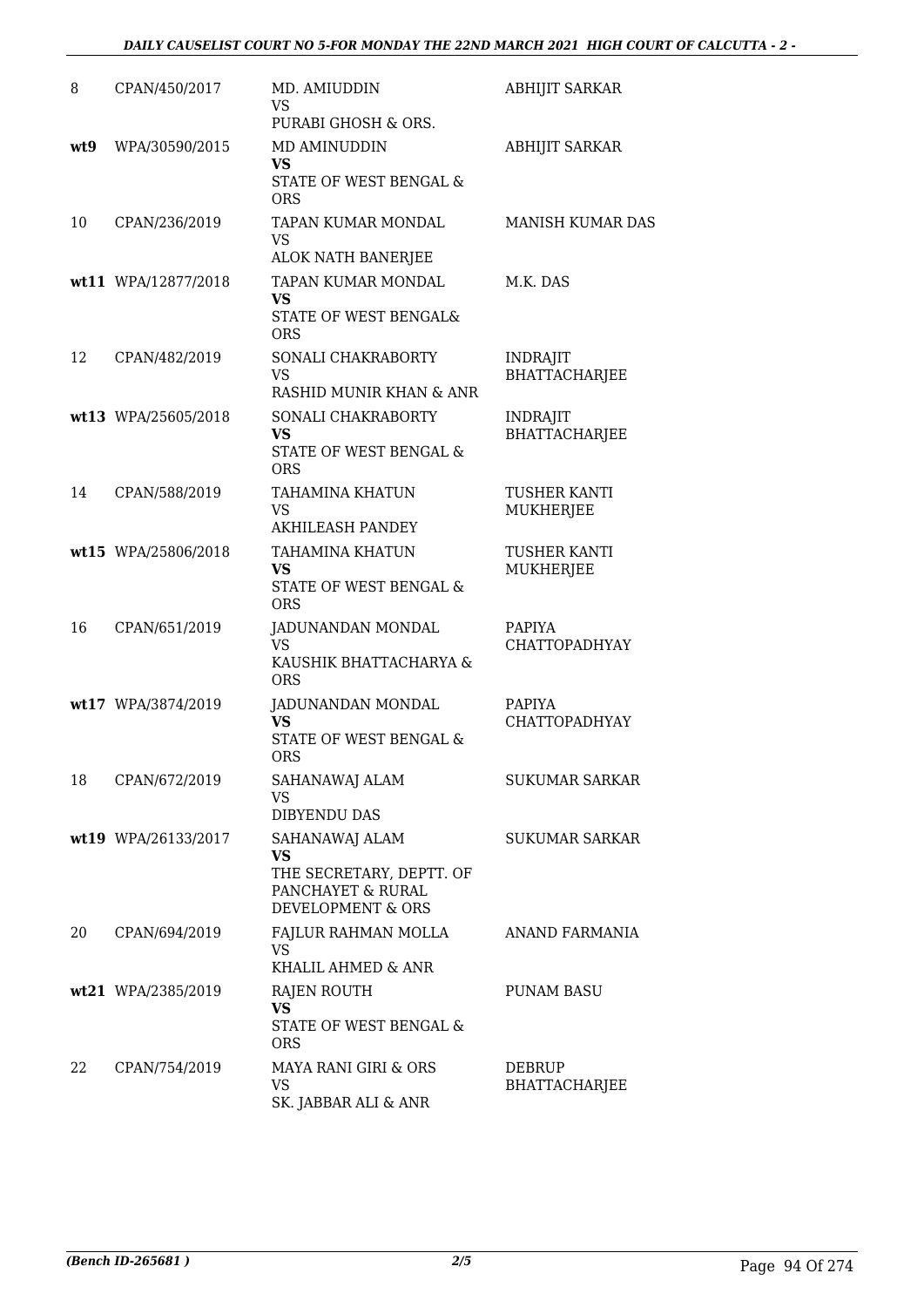|    | wt23 WPA/4819/2019  | MAYA RANI GIRI & ORS<br><b>VS</b><br>STATE OF WEST BENGAL &<br><b>ORS</b>      | DEBRUP<br>BHATTACHARJEE   |
|----|---------------------|--------------------------------------------------------------------------------|---------------------------|
| 24 | CPAN/765/2019       | <b>ANANDAMOY SINHA</b><br>VS<br>MAHIRUDDIN SEKH                                | ARITA SINHA               |
|    | wt25 WPA/12509/2018 | <b>ANANDAMOY SAHA</b><br>VS<br>STATE OF WEST BENGAL &<br><b>ORS</b>            | ARITRA SINHA              |
| 26 | CPAN/841/2019       | KARIMUL ISLAM<br><b>VS</b><br><b>JAMALUDDIN MULLICK</b>                        | MD. YUSUF ALI             |
|    | wt27 WPA/8407/2018  | KARIMUL ISLAM<br>VS<br>STATE OF WEST BENGAL &<br><b>ORS</b>                    | MD. YUSUF ALI             |
| 28 | CPAN/906/2019       | <b>MAMATA TIKADAR &amp; ORS</b><br><b>VS</b><br>TAPAS MONDAL & ANR             | <b>DEBANJAN DAS</b>       |
|    | wt29 WPA/4209/2019  | MAMATA TIKADER & ORS<br>VS<br>STATE OF WEST BENGAL &<br><b>ORS</b>             | <b>DEBANJAN DAS</b>       |
| 30 | CPAN/907/2019       | PASUPATI HALDER<br>VS.<br>KHALIL AHMED & ANR.                                  | PRATICK MAJUMDER          |
|    | wt31 WPA/5679/2019  | PASUPATI HALDER<br>VS<br>THE KOLKATA MUNICIPAL<br><b>CORPORATION &amp; ORS</b> | PRANTIK MAJUMDER          |
| 32 | CPAN/1084/2019      | SREEJIB BANDYOPADHYAY<br><b>VS</b><br>PANIHATI MUNICIPALITY                    | SANJIB DAS                |
|    | wt33 WPA/5068/2019  | SREEJIB BANDYOPADHYAY<br>VS<br>PANIHATI MUNICIPALITY &<br><b>ORS</b>           | <b>IFTEKAR MUNSHI</b>     |
|    | 34 CPAN/1116/2019   | ARUNAVA BHUNIA<br><b>VS</b><br><b>AMALENDU GIRI</b>                            | <b>SANTU DAS ADHIKARI</b> |
|    | wt35 WPA/8440/2019  | ARUNAVA BHUNIA<br>VS.<br>STATE OF WEST BENGAL &<br><b>ORS</b>                  | SANTU DAS ADHIKARI        |
| 36 | CPAN/1327/2019      | LAL MOHAN GHOSH<br>CHOWDHURY<br><b>VS</b><br><b>BULBUL ISLAM SK.&amp; ORS</b>  | ATIS KUMAR BISWAS         |
|    | wt37 WPA/6081/2018  | LALMOHAN GHOSH<br>CHOWDHURY<br>VS.<br>STATE OF WEST BENGAL &<br><b>ORS</b>     | ATIS KUMAR BISWAS         |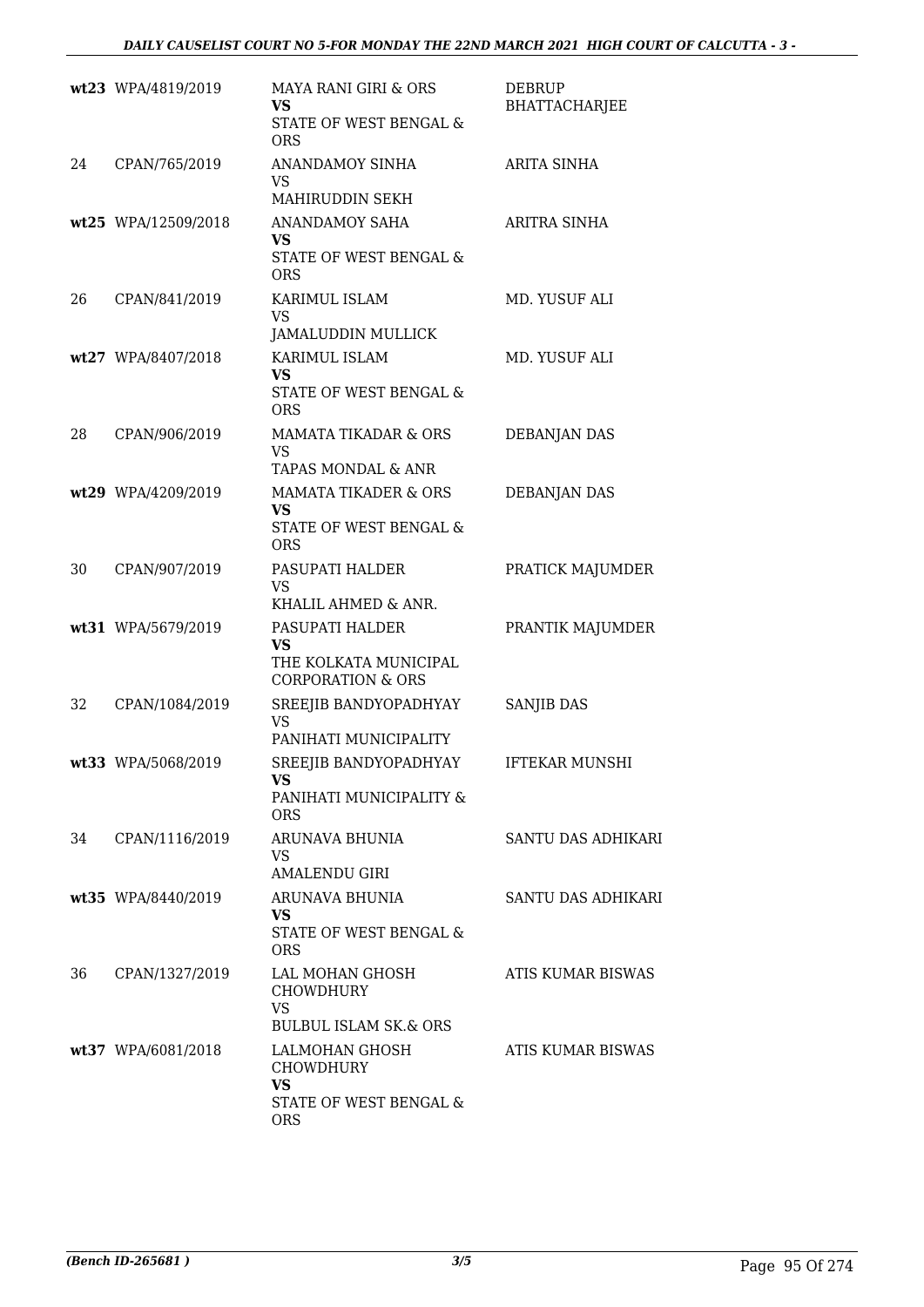| 38 | CPAN/1451/2019                          | <b>BANSHIDHAR NAYEK</b><br>VS<br><b>MANISH JAIN</b>                                                                        | <b>SUBRATA</b><br><b>BHATTACHARYA</b>  |
|----|-----------------------------------------|----------------------------------------------------------------------------------------------------------------------------|----------------------------------------|
|    | wt39 WPA/9019/2019                      | <b>BANSHIDHAR NAYAK</b><br>VS.<br>STATE OF WEST BENGAL &<br><b>ORS</b>                                                     | <b>SUBRATA</b><br><b>BHATTACHARJEE</b> |
| 40 | CPAN/117/2020                           | SOMANJANA MUKHERJEE<br>VS<br><b>BISWAJIT GHOSH</b>                                                                         | <b>SURYANEEL DAS</b>                   |
|    | wt41 WPA/18849/2019                     | SOMANJANA MUKHERJEE<br><b>VS</b><br><b>DINABANDU</b><br>MAHAVIDYALAYA & ORS                                                | <b>SURYANEEL DAS</b>                   |
|    | IA NO: CAN/1/2020                       |                                                                                                                            |                                        |
| 42 | CPAN/208/2020                           | KHARAGPUR TRIBAL<br>PRIMARY TEACHERS<br>TRAINING INSTITUTE & ANR<br><b>VS</b><br>DR. VIJAY KUMAR R.                        | PAPIYA BANERJEE<br><b>BIHANI</b>       |
|    | wt43 WPA/262/2019                       | KHARAGPUR TRIBAL<br>PRIMARY TEACHER'S<br>TRAINING INSTITUTE & ANR<br>VS<br>NATIONAL COUNCIL FOR<br>TEACHER EDUCATION & ORS | PAPIYA BANERJEE<br><b>BIHANI</b>       |
| 44 | CPAN/403/2020                           | SAKSHI GOPAL MAJI<br>VS<br>ANJANI KUMAR & ANR.                                                                             | ARUP KRISHNA DAS                       |
|    | IA NO: CAN/1/2020(Old No:CAN/5471/2020) |                                                                                                                            |                                        |
|    | wt45 WPA/23242/2019                     | SAKSHI GOPAL NAJI<br>VS<br>UNION OF INDIA & ORS                                                                            | <b>ARUP KRISHNA DAS</b>                |
| 46 | CPAN/15/2021                            | APAN BARAN BISWAS<br><b>VS</b><br><b>SUBIR ROY AND ANOTHER</b>                                                             | <b>AVIK DHAR</b>                       |
|    | wt47 WPA/5883/2020                      | APAN KUMAR BISWAS<br>VS.<br>STATE OF WEST BENGAL &<br><b>ORS</b>                                                           | AVIK DHAR                              |
| 48 | CPAN/57/2021                            | <b>SUNIRMAL DAS</b><br><b>VS</b><br><b>GHANASREE BAG</b>                                                                   | <b>BAPIN BAIDYA</b>                    |
|    | wt49 WPA/3235/2020                      | <b>SUNIRMAL DAS</b><br>VS.<br>STATE OF WEST BENGAL &<br><b>ORS</b>                                                         | <b>BAPIN BAIDYA</b>                    |
| 50 | CPAN/77/2021                            | RAGHABEDRA NATH DUTT<br>AND ANR<br><b>VS</b><br>CHANDRANI TUDU SPL.<br>SECRETARY                                           | <b>SAURAV MAITRA</b>                   |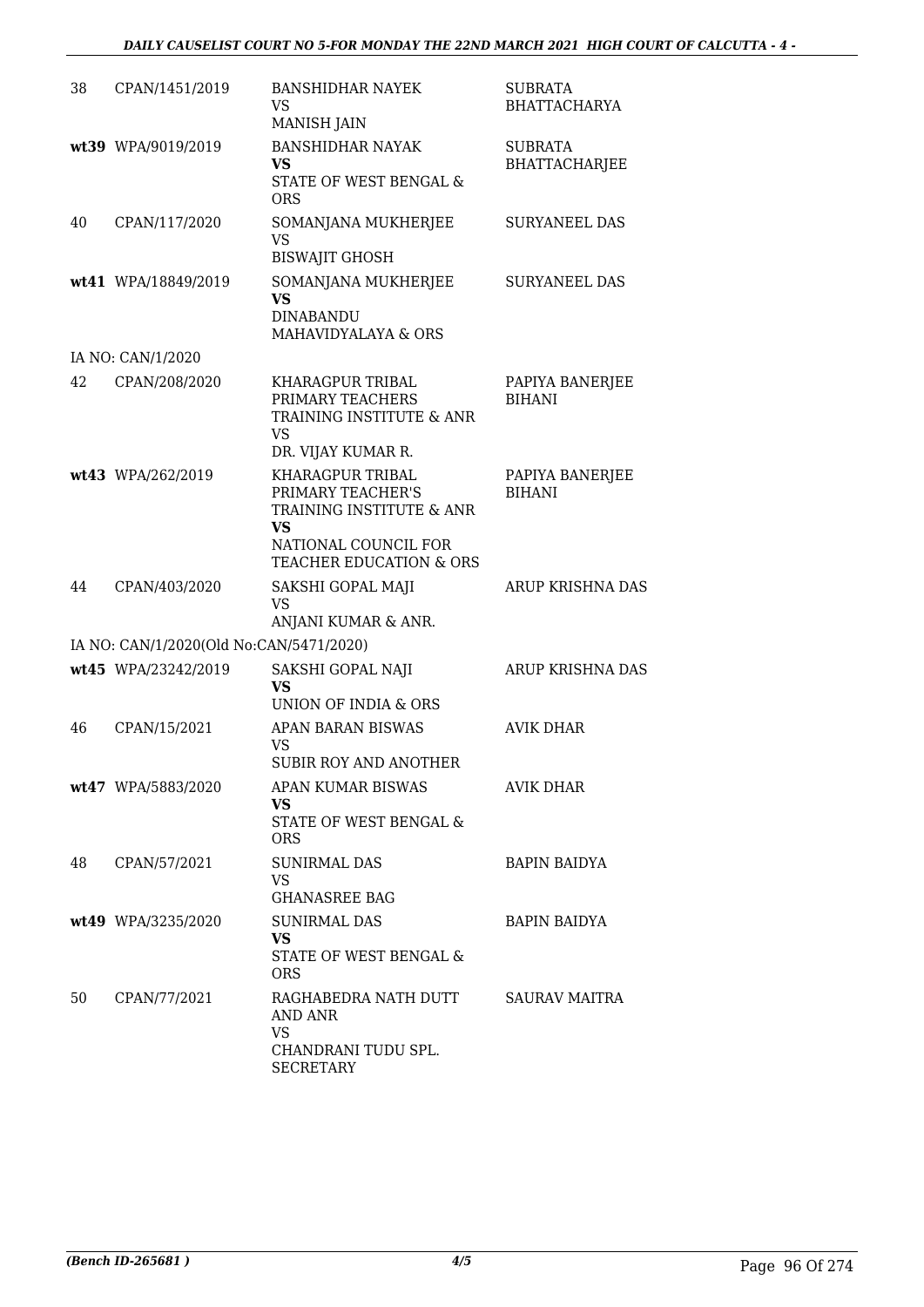|    | wt51 WPA/16086/2019                     | RAGHABENDRA NATH DUTT<br>& ANR<br>VS.<br>43, BENGAL BATELLION,<br><b>NCC &amp; ORS</b>            | <b>SAURABH MAITRA</b> |
|----|-----------------------------------------|---------------------------------------------------------------------------------------------------|-----------------------|
|    |                                         | IA NO: CAN/1/2020(Old No:CAN/2180/2020), CAN/2/2020(Old No:CAN/5521/2020)                         |                       |
| 52 | CPAN/82/2021                            | <b>AKLIMA BEGUM</b><br>VS.<br>DINEN ROY AND ORS                                                   | <b>SAJAL ROY</b>      |
|    | wt53 WPA/3508/2019                      | <b>AKLIMA BEGUM</b><br>VS<br>STATE OF WEST BENGAL &<br><b>ORS</b>                                 | <b>ABHIJIT BARAT</b>  |
|    |                                         | <b>ASSIGNED MATTERS</b>                                                                           |                       |
| 54 | WPA/9914/2015                           | DIPAK KR BHATTACHARYA<br>VS<br>STATE OF WEST BENGAL &<br><b>ORS</b>                               | <b>B P BANERJEE</b>   |
|    | wt55 WPA/11687/2015                     | SATYABRATA HAZRA & ORS<br><b>VS</b><br>STATE OF WEST BENGAL &<br><b>ORS</b>                       | <b>B P BANERJEE</b>   |
|    | IA NO: CAN/1/2020                       |                                                                                                   |                       |
| 56 | WPA/14214/2015                          | OMMEY KULSUM MULLICK<br>VS<br>STATE OF WEST BENGAL &<br><b>ORS</b>                                | <b>TANUJA BASAK</b>   |
|    | IA NO: CAN/1/2018(Old No:CAN/1814/2018) |                                                                                                   |                       |
| 57 | WPA/2645/2018                           | DEBABRATA SARKAR.<br><b>VS</b><br>INDIAN JUTE INDUSTRIES'<br>RESEARCH ASSOCIATION &<br><b>ORS</b> | P. MAJUMDER           |
|    | wt58 WPA/26730/2017                     | DEBABRATA SARKAR<br><b>VS</b><br>INDIAN JUTE INDUSTRIES'<br>RESEARCH ASSOCIATION &<br><b>ORS</b>  | P MAJUMDER            |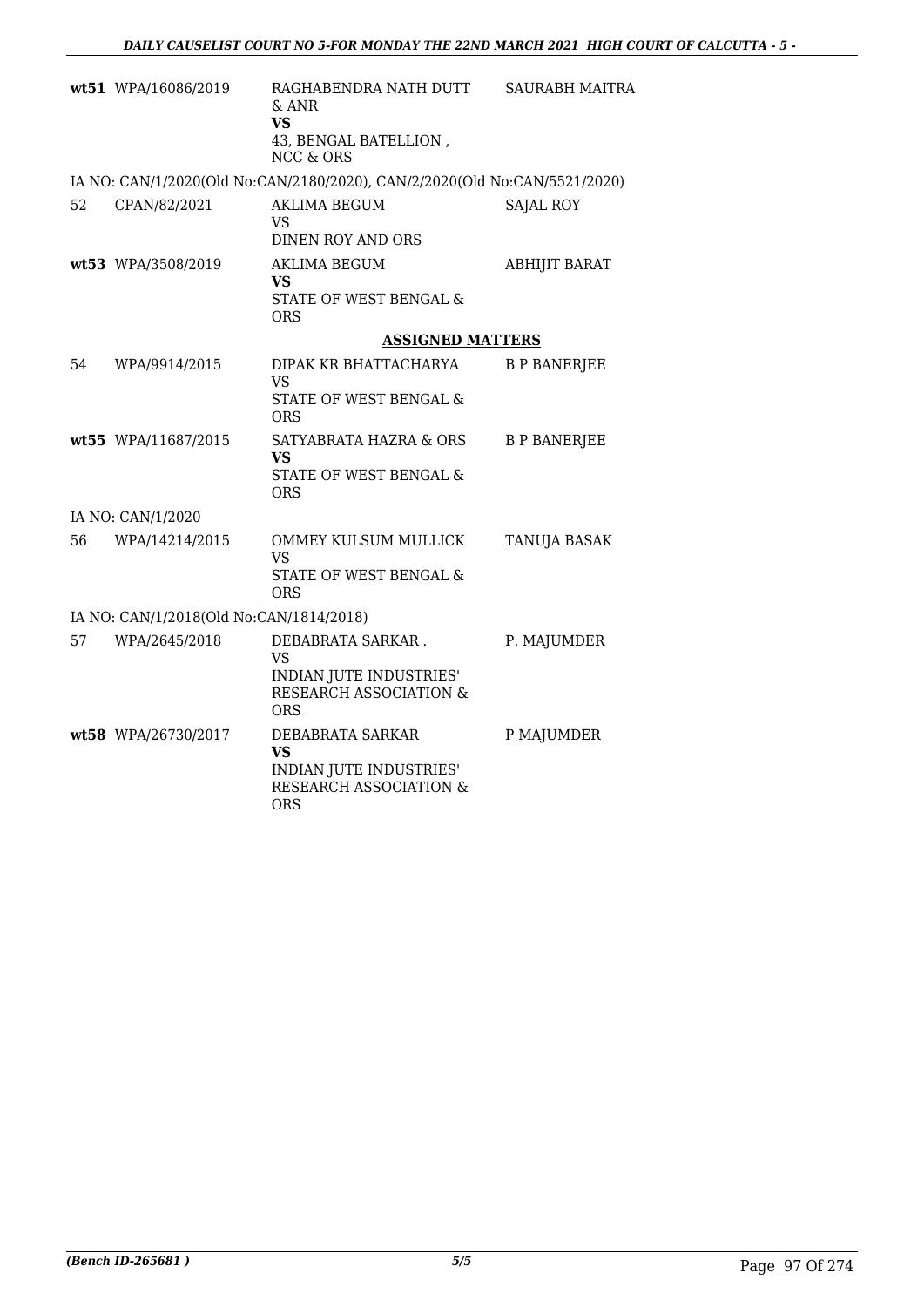

# **Appellate Side**

**DAILY CAUSELIST For Monday The 22nd March 2021**

**COURT NO. 4**

**DIVISION BENCH (DB - VIII)**

**AT 10:30 AM**

### **HON'BLE JUSTICE ARINDAM SINHA HON'BLE JUSTICE SUVRA GHOSH**

#### **(VIA VIDEO CONFERENCE)**

**ON AND FROM MONDAY, THE 11TH JANUARY , 2021 – APPEALS RELATING TO SERVICE UNDER GROUP VI AND APPLICATIONS CONNECTED THERETO;**

**MATRIMONIAL & FAMILY COURT APPEALS & MATTERS RELATING TO GUARDIANSHIP INCLUDING APPLICATIONS CONNECTED THERETO;**

**ADMISSION OF APPEALS UNDER SECTION 30 OF THE EMPLOYEES' COMPENSATION ACT, 1923;**

**HEARING OF WRIT APPEALS IRRESPECTIVE OF CLASSIFICATION INCLUDING APPLICATIONS CONNECTED THERETO.**

**AND**

**ON AND FROM WEDNESDAY, 10TH MARCH, 2021 (IN ADDITION TO THEIR OWN LISTS AND DETERMINATIONS) - THE DIVISION BENCH PRESIDED OVER BY HON'BLE JUSTICE ARINDAM SINHA SHALL TAKE UP MATTERS (FROM ITEM NO. 262 TO 338) FROM THE LIST OF HON'BLE JUSTICE TAPABRATA CHAKRABORTY AND HON'BLE JUSLTICE TIRTHANKAR GHOSH DATED 9TH MARCH, 2021.** 

#### **SPL. NOTE: 1. ON EVERY TUESDAY APPEALS WILL BE TAKEN UP FIRST. 2. ON FRIDAY, ANTICIPATORY BAIL WILL BE TAKEN UP AT 10.30 A.M.**

**NOTE: MATTERS WILL BE TAKEN UP THROUGH PHYSICAL HEARING ONLY WHEN BOTH THE PARTIES ARE AGREED.**

#### **TO BE MENTIONED**

1 FMA/2797/2016 (Assigned)

PUNJAB & SIND BANK AND ORS VS KASHMIR SING KANG @ K.S. KANG SANAJIT KUMAR **GHOSH** 

IA NO: CAN/3/2021

#### **APPLICATION**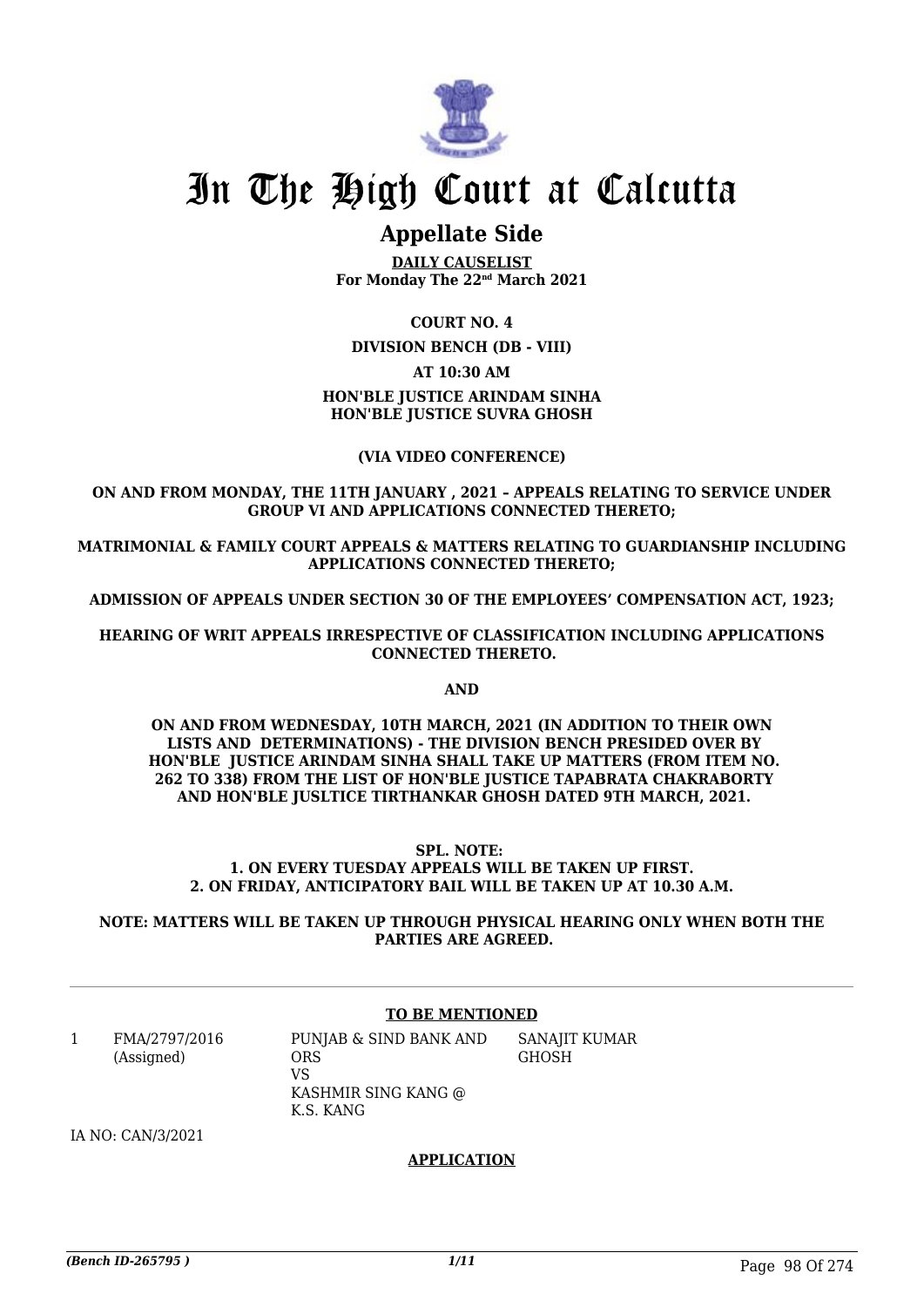| $\overline{2}$  | FMA/2447/2007<br>(Photo copy of Appln)  | MILLY DEY<br>VS                                                                       | <b>SUSMITA PAL</b>                                                                          |
|-----------------|-----------------------------------------|---------------------------------------------------------------------------------------|---------------------------------------------------------------------------------------------|
|                 |                                         | BURN STANDARD CO. LTD.                                                                |                                                                                             |
|                 |                                         | No:CAN/5206/2018), CAN/9/2020(Old No:CAN/2539/2020)                                   | IA NO: CAN/6/2011(Old No:CAN/10189/2011), CAN/7/2016(Old No:CAN/11913/2016), CAN/8/2018(Old |
| 3               | FAT/285/2012<br>$(22-03-2021)$          | MOUSUMI DAS NEE PAUL<br>VS                                                            | SK. MD. GALIB                                                                               |
|                 |                                         | SURAJIT DAS & ANR.                                                                    |                                                                                             |
|                 |                                         | IA NO: CAN/1/2010(Old No:CAN/1917/2010), CAN/3/2019(Old No:CAN/9610/2019), CAN/4/2020 |                                                                                             |
| 4               | FMA/4522/2014<br>$(24-03-2021)(AR)$     | MD. ABDUL MOTIN<br>VS<br>UNION OF INDIA & ORS                                         | SK. MUJIBAR<br><b>RAHMAN</b>                                                                |
|                 | IA NO: CAN/4/2019(Old No:CAN/2120/2019) |                                                                                       |                                                                                             |
| 5               | FA/41/2016<br>(Defective)               | <b>SAMPA ROY</b><br>VS<br>TRIDIP RANJAN ROY                                           | ANURAN SAMANTA                                                                              |
|                 | IA NO: CAN/4/2019(Old No:CAN/1042/2019) |                                                                                       |                                                                                             |
| wt <sub>6</sub> | CPAN/71/2019                            | <b>SAMPA ROY</b><br><b>VS</b><br>TRIDIB RANJAN ROY                                    | ANURAN SAMANTA                                                                              |
| 7               | FA/301/2016                             | <b>MALAY RANJAN</b><br><b>CHAKRABORTY</b><br><b>VS</b>                                | <b>BRATIN KUMAR DEY</b>                                                                     |
|                 |                                         | RITA CHAKRABORTY                                                                      |                                                                                             |
|                 |                                         | IA NO: CAN/1/2016(Old No:CAN/3568/2016), CAN/2/2019(Old No:CAN/8983/2019), CAN/3/2021 |                                                                                             |
| 8               | FMA/4648/2016<br>$(22-03-2021)$         | NISAKAR CHATTOPADHYAY<br><b>VS</b><br>STATE OF WEST BENGAL &<br>& ORS                 | P. BOSE                                                                                     |
|                 | IA NO: CAN/1/2016(Old No:CAN/9606/2016) |                                                                                       |                                                                                             |
| 9               | FA/66/2017                              | AMLAN KISHROE GHOSH<br><b>VS</b><br><b>SMT SAHELI GHOSH</b>                           | <b>MRS S CHAKRABARTY</b>                                                                    |
|                 | IA NO: CAN/1/2021                       |                                                                                       |                                                                                             |
| 10              | MAT/2080/2017                           | SHANTA PRAMANIK<br><b>VS</b>                                                          | S. SAHA                                                                                     |
|                 |                                         | <b>BANGIYA GRAMIN VIKASH</b><br><b>BANK &amp; ORS</b>                                 |                                                                                             |
|                 |                                         | IA NO: CAN/1/2020(Old No:CAN/1869/2020), CAN/2/2020(Old No:CAN/1870/2020)             |                                                                                             |
| 11              | FAT/711/2018<br>$(Pt-I+II+OS)$          | NITAI DAS SAHA<br>VS<br>APARNA SAHA                                                   | <b>ALOTRIYA</b><br>MUKHERJEE                                                                |
|                 |                                         | IA NO: CAN/1/2019(Old No:CAN/5958/2019), CAN/2/2021                                   |                                                                                             |
| 12              | FMA/740/2018                            | <b>GOUTAM MAJI @ GOUTAM</b><br>MAJHI<br><b>VS</b><br>UNION OF INDIA & ORS             | SK MUJIBAR RAHMAN                                                                           |
|                 |                                         |                                                                                       | IA NO: CAN/1/2017(Old No:CAN/12057/2017), CAN/2/2019(Old No:CAN/5599/2019), CAN/3/2021      |
| 13              | FMA/20/2019<br>$(22-03-2021)(AR)$       | CENTRAL BANK OF INDIA<br><b>VS</b><br><b>SIMA DUTTA&amp; ORS</b>                      | <b>BISHWAMBHAR JHA</b>                                                                      |
|                 | IA NO: CAN/1/2018(Old No:CAN/1077/2018) |                                                                                       |                                                                                             |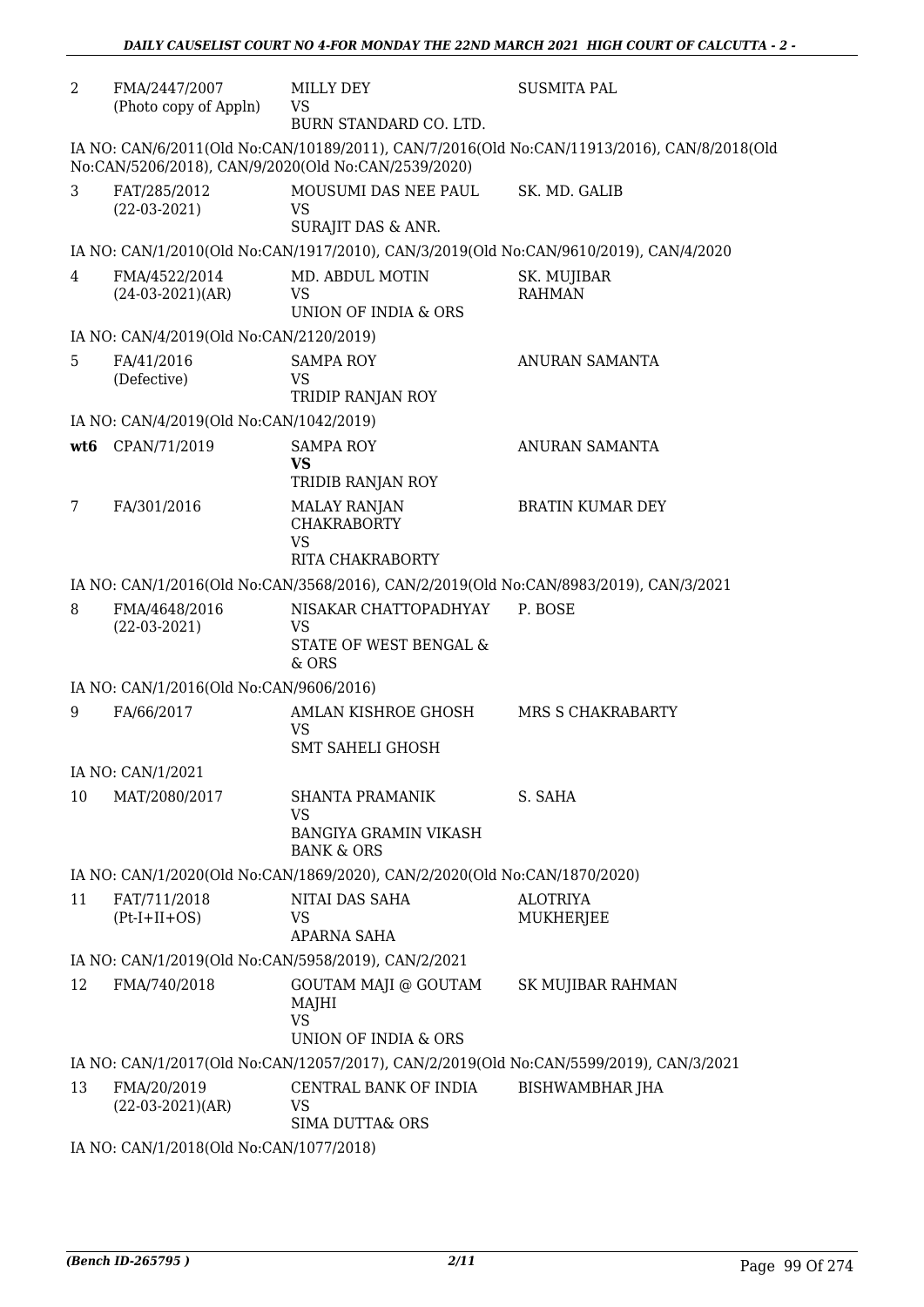| 14 | SA/134/2019                                        | AMALENDU SEKHAR DAS &<br><b>ORS</b><br><b>VS</b><br><b>ADWITA ADAK &amp; ORS</b>          | <b>BISWARANJAN</b><br><b>BHAKAT</b>   |                 |  |
|----|----------------------------------------------------|-------------------------------------------------------------------------------------------|---------------------------------------|-----------------|--|
|    | wt15 CPAN/1332/2019                                | AMALENDU SEKHAR DAS<br><b>VS</b><br><b>ADWITA ADAK &amp; ORS</b>                          | PRASANT KUMAR<br>GIRI                 |                 |  |
| 16 | FAT/285/2019<br>(Defective)                        | SHANKAR DAYAL GUPTA<br>VS<br><b>SMT RAKHI GUPTA</b>                                       | TANMOY MUKHERJEE                      |                 |  |
|    | IA NO: CAN/1/2019(Old No:CAN/5637/2019)            |                                                                                           |                                       |                 |  |
| 17 | FAT/554/2019                                       | SHIBAMOY SINGHA ROY<br>VS<br>PAYEL SINGHA ROY                                             | <b>ARINDAM PAUL</b>                   |                 |  |
|    |                                                    | IA NO: CAN/2/2019(Old No:CAN/11811/2019), CAN/3/2019(Old No:CAN/12379/2019), CAN/4/2021   |                                       |                 |  |
| 18 | FMA/1398/2019<br>$(25-03-2021)$                    | UNION OF INDIA & ORS<br>VS<br>DILIP KUMAR VERMA &<br><b>ANR</b>                           | SANAJIT KUMAR<br><b>GHOSH</b>         |                 |  |
|    | IA NO: CAN/2/2019(Old No:CAN/8623/2019)            |                                                                                           |                                       |                 |  |
| 19 | FMA/1745/2019                                      | WB STATE ELECTRICITY<br>DISTRIBUTION COMPANY<br>LTD & ORS<br>VS<br>RINA MANNA (DEY) & ANR | R. M.<br>CHOTTOPADHYAY                |                 |  |
|    | IA NO: CAN/1/2019(Old No:CAN/1110/2019)            |                                                                                           |                                       |                 |  |
| 20 | MAT/1881/2019<br>$(22-03-2021)$ (AR)               | <b>TARAK NATH KAR</b><br>VS<br>STATE OF WEST BENGAL &<br><b>ORS</b>                       | <b>SUBRATA</b><br><b>BHATTACHARYA</b> | SAIKAT BANERJEE |  |
|    |                                                    | IA NO: CAN/1/2020(Old No:CAN/1923/2020), CAN/2/2021                                       |                                       |                 |  |
| 21 | MAT/10/2020<br>$(22-03-2021)$ (AR)                 | <b>SWAPAN KUMAR ROY</b><br><b>VS</b><br><b>STATE OF WEST BENGAL &amp;</b><br>ANR          | KARUNAMOYEE<br><b>SAMANTA</b>         |                 |  |
|    | IA NO: CAN/1/2020                                  |                                                                                           |                                       |                 |  |
| 22 | FA/51/2020                                         | <b>BAGBUL ISLAM</b><br><b>VS</b><br>ROJIFA BEGUM                                          | <b>SHARANYA</b><br><b>CHATTERJEE</b>  |                 |  |
|    | IA NO: CAN/2/2020(Old No:CAN/417/2020), CAN/3/2021 |                                                                                           |                                       |                 |  |
| 23 | RVW/105/2020<br>(Defective)                        | ALPANA GHOSH CHAKI<br><b>VS</b><br>STATE OF WEST BENGAL<br>AND ORS.                       | PRATIP KUMAR<br><b>CHATTERJEE</b>     |                 |  |
|    | IA NO: CAN/1/2021                                  |                                                                                           |                                       |                 |  |
| 24 | MAT/827/2020<br>$(22-03-2021)(AR)$                 | SWAPAN KUMAR SAHA<br><b>VS</b><br><b>BANGIYA GRAMIN BIKASH</b><br><b>BANK AND ORS</b>     | <b>NEIL BASU</b>                      |                 |  |

IA NO: CAN/1/2020, CAN/2/2020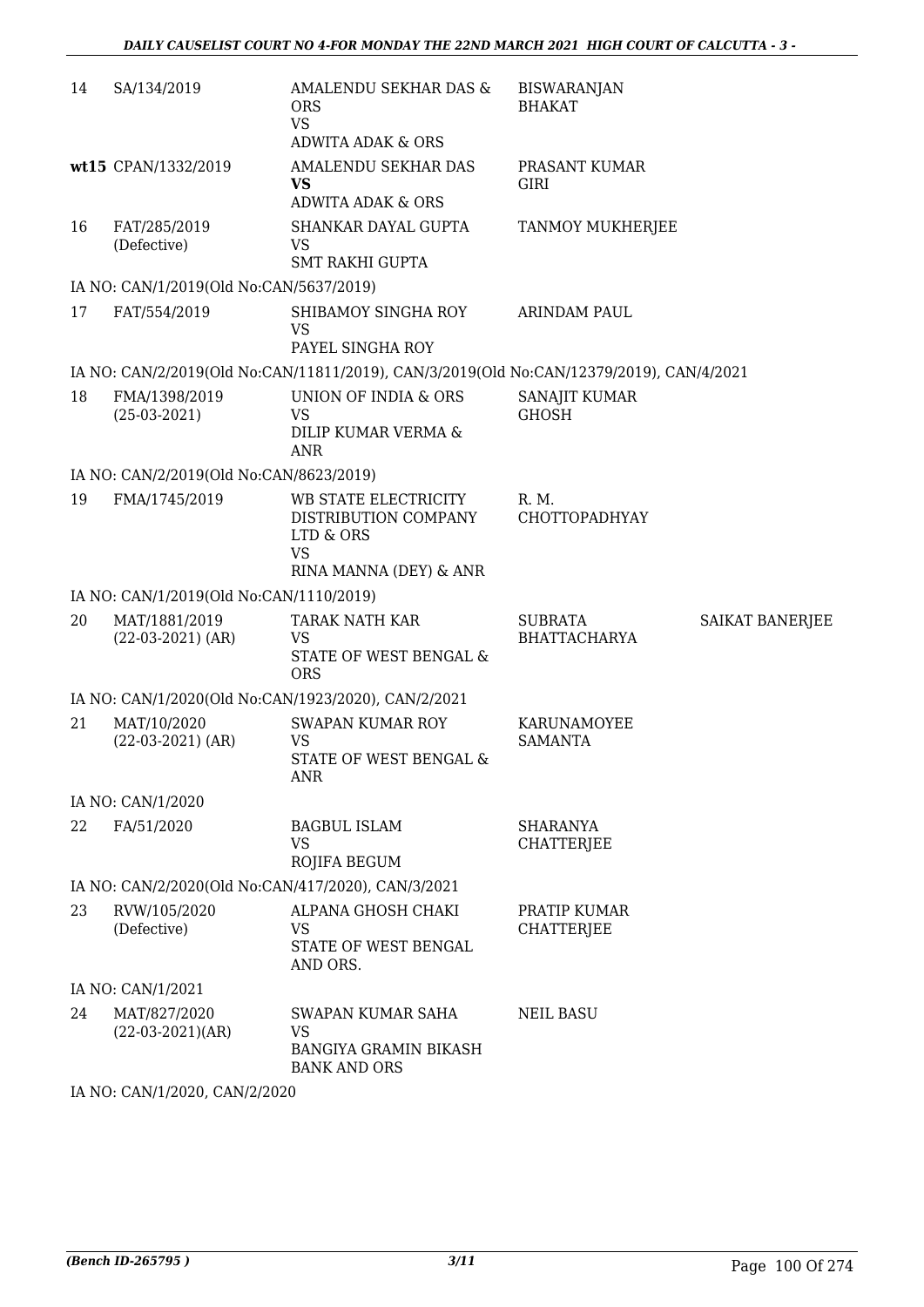| 25 | COT/7/2021                                            | ANUPAM SEN<br>VS.                                                                | NAZIR AHMED                              |
|----|-------------------------------------------------------|----------------------------------------------------------------------------------|------------------------------------------|
|    |                                                       | RINA SEN AND ANR                                                                 |                                          |
|    | IA NO: CAN/1/2021                                     |                                                                                  |                                          |
|    | wt26 FAT/298/2020                                     | <b>RINA SEN</b><br><b>VS</b><br><b>ANUPAM SEN AND</b><br><b>ANOTHER</b>          | <b>SHREYA NANDI</b>                      |
|    | IA NO: CAN/1/2020                                     |                                                                                  |                                          |
| 27 | FAT/17/2021                                           | KANCHAN GUPTA<br><b>VS</b><br><b>SACHIN GUPTA</b>                                | <b>SUMAN SANKAR</b><br><b>CHATTERJEE</b> |
|    | IA NO: CAN/1/2021, CAN/2/2021                         |                                                                                  |                                          |
| 28 | FAT/47/2021                                           | KRISHNA CHAKRABORTY<br>VS<br><b>SUBHANKAR</b><br><b>CHAKRABORTY</b>              | ASOK KR.<br><b>BHATTACHARYYA</b>         |
|    | IA NO: CAN/1/2021, CAN/2/2021                         |                                                                                  |                                          |
| 29 | FAT/77/2021<br>(Defective)                            | KAMALIKA MUKHERJEE<br>VS<br><b>TANAY SANKAR</b><br><b>MUKHERJEE</b>              | <b>SUMITRA DAS</b>                       |
|    | IA NO: CAN/1/2021                                     |                                                                                  |                                          |
| 30 | FMA/99/2021                                           | ASIT KUMAR NASKAR<br>VS<br><b>COAL INDIA LTD</b>                                 | <b>ARIJIT BORAL</b>                      |
|    | IA NO: CAN/1/2020, CAN/2/2020, CAN/3/2020             |                                                                                  |                                          |
| 31 | MAT/114/2021<br>$(25-03-2021)(AR)$                    | BANGIYA GRAMIN VIKASH<br><b>BANK AND OTHERS</b><br><b>VS</b><br><b>RAISUDDIN</b> | <b>ANINDA</b><br><b>BHATTACHARYA</b>     |
|    | IA NO: CAN/1/2021, CAN/2/2021                         |                                                                                  |                                          |
| 32 | MAT/131/2021<br>$(25-03-2021)(AR)$                    | UTPAL CHAKRABORTY<br>VS<br>STATE OF WEST BENGAL<br>AND ORS.                      | PRATIP KUMAR<br>CHATTERJEE               |
|    | IA NO: CAN/1/2021, CAN/2/2021                         |                                                                                  |                                          |
| 33 | MAT/136/2021<br>(V-Volumes)(24-03-2021) BANDYOPADHYAY | <b>DIPANKAR</b><br>VS<br><b>DURGAPUR CHEMICALS</b><br>LTD AND ORS                | SOUMOULI SARKAR                          |
|    | IA NO: CAN/1/2021                                     |                                                                                  |                                          |
| 34 | MAT/219/2021                                          | DEBASISH MUKHERJEE<br><b>VS</b><br>NTPC LTD. AND ORS                             | <b>SARTHAK BARMAN</b>                    |
|    | IA NO: CAN/1/2021, CAN/2/2021                         |                                                                                  |                                          |
| 35 | MAT/251/2021<br>$(25-03-2021)$                        | PARDESHI JESWARA<br>VS.<br>UNION OF INDIA AND ORS.                               | <b>SURENDRA KUMAR</b><br>SHARMA          |

IA NO: CAN/1/2021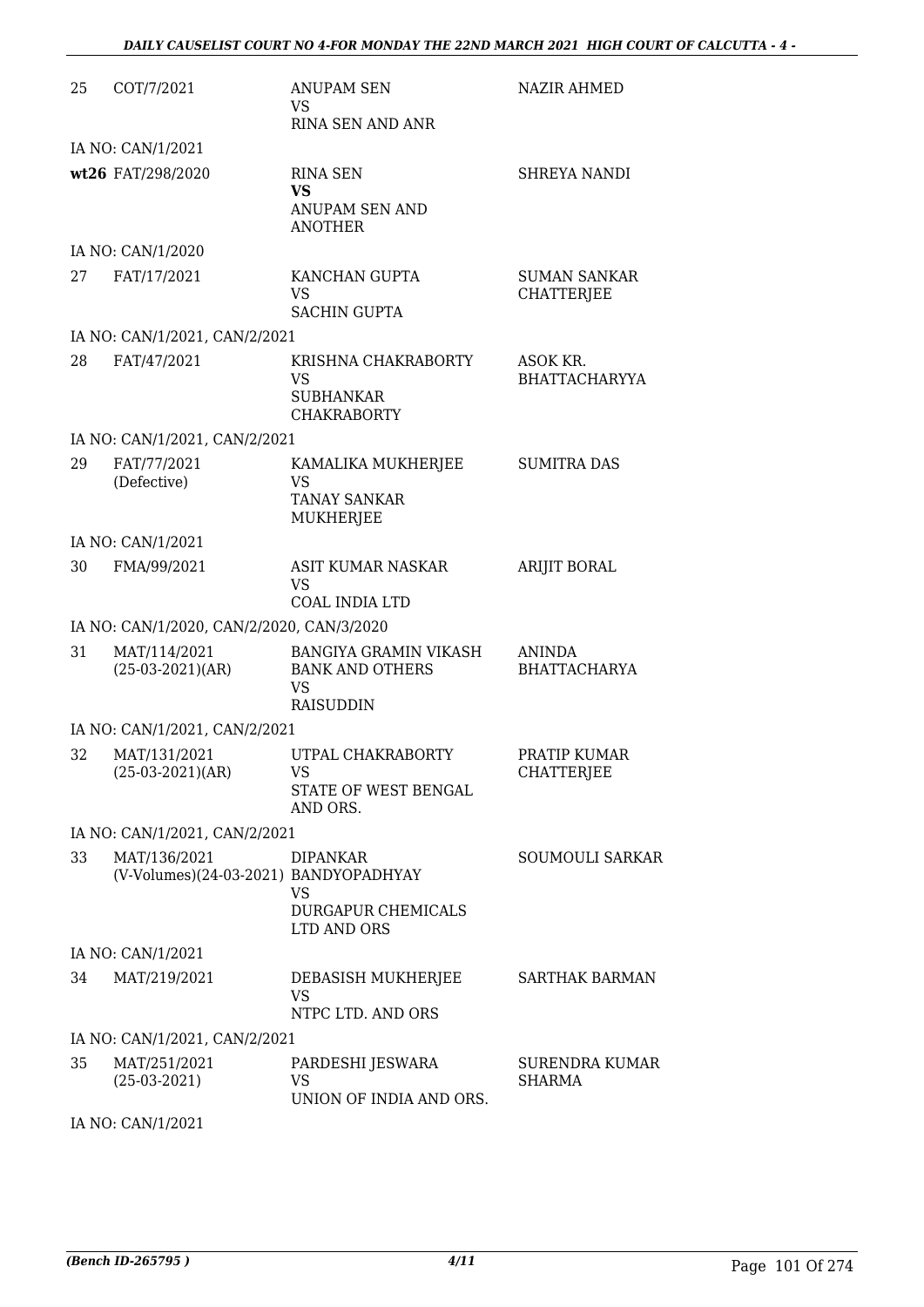| 36 | MAT/283/2021<br>$(25-03-2021)(AR)$                                    | PARITOSH SHARMA<br>VS<br>CENTRAL BANK OF INDIA<br><b>AND ORS</b>           | <b>MALAY DHAR</b>                                                                          |
|----|-----------------------------------------------------------------------|----------------------------------------------------------------------------|--------------------------------------------------------------------------------------------|
|    | IA NO: CAN/1/2021                                                     |                                                                            |                                                                                            |
| 37 | FMA/306/2021<br>$(24-03-2021)$                                        | <b>NEKBAR HOSSAIN</b><br><b>VS</b><br>UNION OF INDIA AND ORS.              | SK. MUJIBAR<br><b>RAHMAN</b>                                                               |
|    | IA NO: CAN/1/2021                                                     |                                                                            |                                                                                            |
| 38 | MAT/339/2021<br>(Defective)                                           | DR SUBHRA JANA<br><b>VS</b><br>UNION OF INDIA AND ORS.                     | <b>SURAJIT</b><br><b>CHAKRABORTY</b>                                                       |
|    | IA NO: CAN/1/2021                                                     |                                                                            |                                                                                            |
| 39 | MAT/341/2021                                                          | UTTAM BATABYAL<br><b>VS</b><br>PASCHIM BANGA GRAMIN<br><b>BANK AND ORS</b> | <b>NEIL BASU</b>                                                                           |
|    | IA NO: CAN/1/2021                                                     |                                                                            |                                                                                            |
|    |                                                                       | <b>APPEALS WHICH ARE READY FOR HEARING</b>                                 |                                                                                            |
| 40 | FA/186/2010<br>(Pt-I+II+4 LCRs+2 PBS) SENGUPTA)<br>(Applns not found) | ANJANA GUPTA(NEE<br>VS<br>TAPAN CH. GAUPTA                                 | <b>GORACHAND</b><br><b>SAMANTA</b>                                                         |
|    |                                                                       |                                                                            | IA NO: CAN/4/2011(Old No:CAN/6357/2011), CAN/6/2013(Old No:CAN/12692/2013), CAN/7/2016(Old |
|    |                                                                       | No:CAN/7093/2016), CAN/8/2020(Old No:CAN/2585/2020)                        |                                                                                            |
| 41 | MAT/1174/2012<br>$(2$ PBS $)$                                         | UNION OF INDIA & ORS<br>VS<br><b>UMESH PRASAD SINGH</b>                    | <b>JYOTI PRAKASH</b><br><b>CHATTERJEE</b>                                                  |
| 42 | FA/170/2014                                                           | PARTHA SAKHA MONDAL<br>VS<br><b>SHAMPA MONDAL</b>                          | <b>SUSMITA</b><br><b>CHATTERJEE</b>                                                        |
| 43 | FAT/15/2015<br>$(2$ PBS)                                              | RADHA MAJUMDER<br><b>VS</b><br>ARUN KUMAR MAJUMDER                         | <b>SHRABONI SARKAR</b>                                                                     |
| 44 | FAT/345/2016<br>$(6$ PBS $)$                                          | VISHA; AGARWALLA<br>VS<br>HARJYOTI AGARWALLA                               | <b>SUBHRANSU</b><br>GANGULY                                                                |
|    |                                                                       | IA NO: CAN/1/2016(Old No:CAN/7246/2016), CAN/2/2021                        |                                                                                            |
|    | wt45 FAT/289/2016                                                     | SMT HARJYOTI AGARWALLA<br><b>VS</b><br>VISHAL AGARWALLA                    | A CHKARABORTY                                                                              |
|    | IA NO: CAN/1/2016(Old No:CAN/4881/2016)                               |                                                                            |                                                                                            |
| 46 | FMA/1001/2016<br>$(2$ PBS $)$                                         | KHAIRUL MONDAL<br>VS<br>COAL INDIA LIMITED & ORS                           | <b>DURGADAS GANGULY</b>                                                                    |
|    | IA NO: CAN/1/2020(Old No:CAN/273/2020)                                |                                                                            |                                                                                            |
| 47 | FMAT/92/2018<br>$(5$ PBS $)$                                          | MADHUMALA SINGHA<br>VS<br>SWARUP CHAKRABORTY                               | PAMPA DEY (DHABAL)                                                                         |
|    | IA NO: CAN/2/2019(Old No:CAN/4836/2019)                               |                                                                            |                                                                                            |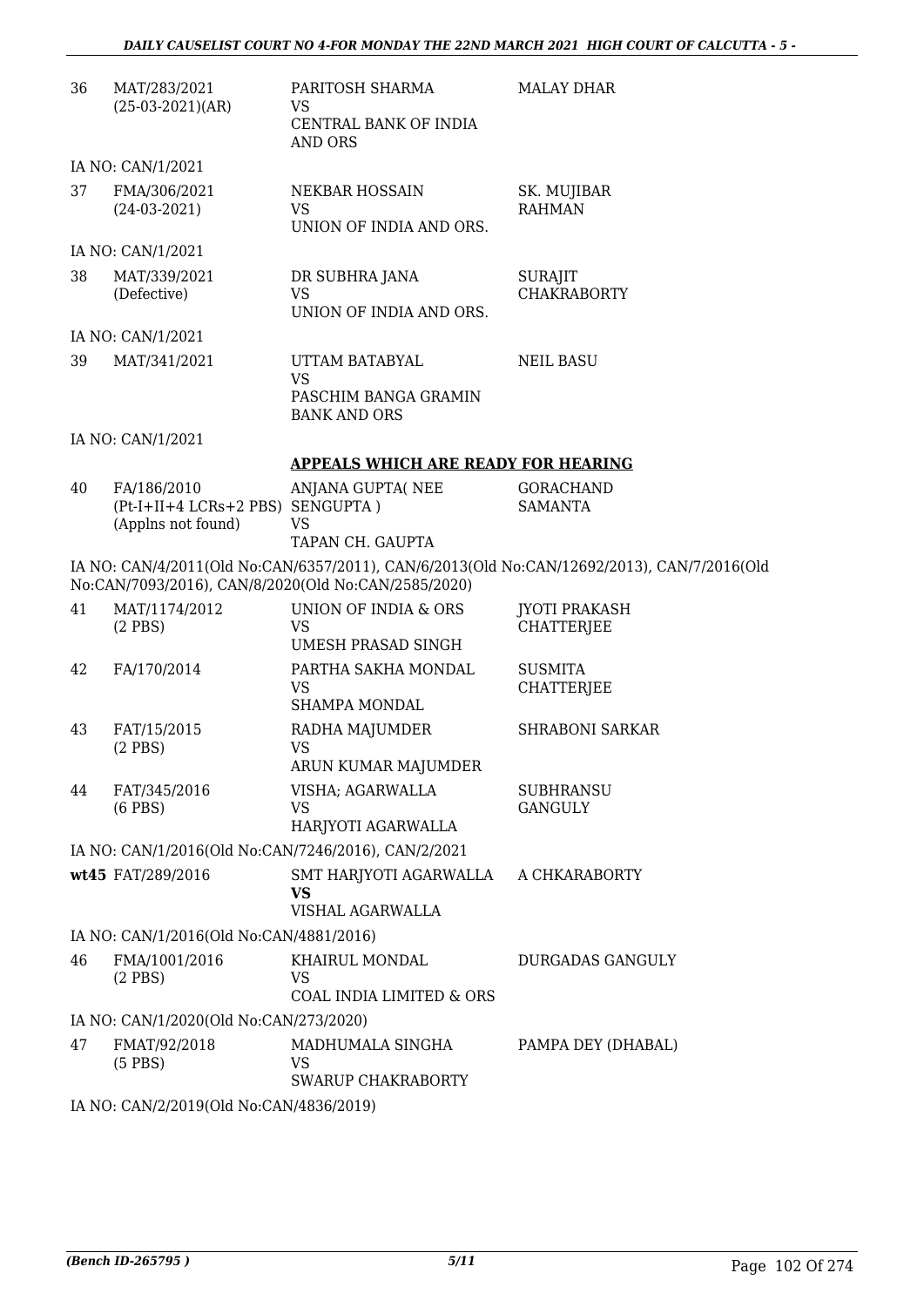| 48 | FA/41/2019<br>$(4$ PBS $)$                                | RANJAN SINHA<br>VS<br>CHHANDA SINHA                                                                                   | <b>ARPITA SAHA</b> |
|----|-----------------------------------------------------------|-----------------------------------------------------------------------------------------------------------------------|--------------------|
|    | IA NO: CAN/3/2020(Old No:CAN/647/2020)                    |                                                                                                                       |                    |
| 49 | FMA/160/2019<br>$(2$ PBS $)$                              | <b>DEBASIS DAS</b><br><b>VS</b><br>THE MANAGING<br><b>COMMITTEE OF</b><br>BEGUNBARI HIGH SCHOOL<br>& ORS              | RAMDULALA MANNA    |
|    | IA NO: CAN/5/2020(Old No:CAN/467/2020)                    |                                                                                                                       |                    |
|    | wt50 WPA/8601/2013                                        | THE MANAGING<br><b>COMMITTEE OF</b><br><b>BEGUNABARI HIGH</b><br><b>SCHOOL</b><br><b>VS</b><br><b>STATE &amp; ORS</b> | TANUJA BASAK       |
| 51 | FAT/187/2019<br>$(Pt-I+II+2 PBS+OB)$<br>(Appln not found) | SMT SHIPRA KUMARI<br>(AGARWAL)<br>VS<br><b>SUMIT AGARWAL</b>                                                          | SAPTARSHI DUTT     |
|    |                                                           | IA NO: CAN/1/2019(Old No:CAN/4093/2019), CAN/2/2021                                                                   |                    |
| 52 | FAT/146/2020<br>$(PT-I+II+2 LCRs+2)$<br>PBS)              | SANJIB SARKAR<br><b>VS</b><br><b>RAJASREE ROY</b>                                                                     | PRANTICK GHOSH     |
|    | IA NO: CAN/1/2020                                         |                                                                                                                       |                    |
| 53 | FMA/150/2020                                              | COAL INDIA LIMITED<br><b>VS</b><br><b>GOURI SANKAR BANERJEE</b><br>& ORS                                              | PARTHA BASU        |
|    | IA NO: CAN/1/2020(Old No:CAN/1650/2020)                   |                                                                                                                       |                    |
| 54 | FAT/330/2020<br>$(30$ PBS)                                | <b>AMIT MEHARIA</b><br>VS<br>ABHILASHA MALHOTRA<br>AND ORS                                                            | PARAMITA BANERJEE  |
|    | IA NO: CAN/1/2020, CAN/2/2021, CAN/3/2021                 |                                                                                                                       |                    |
| 55 | FA/11/2021<br>$(PT-I+II+4 LCRs+2$<br>PBS)                 | SILADITYA GUPTA<br><b>VS</b><br><b>BASEENA ZAHIR @ DISHA</b><br><b>GUPTA @ SONIA</b>                                  | DEB KUMAR SEN      |
| 56 | FA/12/2021<br>(Pt-I+OB+4 LCRs)                            | TANUSREE KLARMAKAR<br>NEE DE<br>VS<br>NIRANJAN KARMAKAR                                                               | L. GHOSH           |
|    | IA NO: CAN/1/2018(Old No:CAN/4123/2018)                   |                                                                                                                       |                    |
| 57 | MAT/140/2021<br>$(10$ PBS)                                | THE BRAITHWAITE BURN<br>AND JESSOP<br>CONSTRUCTION COMPANY<br>LIMITED<br>VS<br>SAROJ AGARWAL AND<br><b>OTHERS</b>     | VICTOR CHATTERJEE  |

IA NO: CAN/1/2021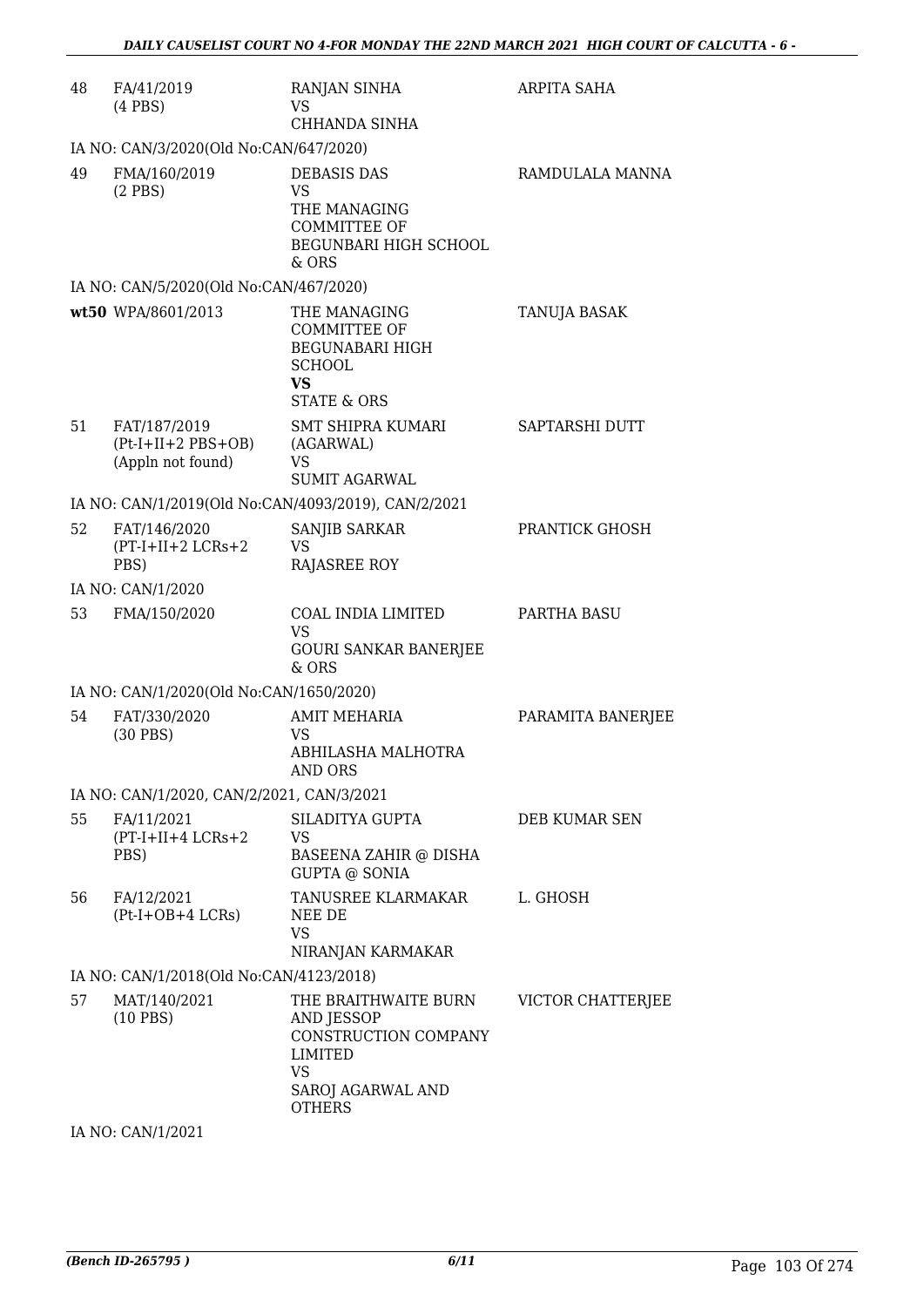|    | wt58 MAT/141/2021                        | THE BRAITHWAITE BURN<br>AND JESSOP<br>CONSTRUCTION COMPANY<br>LIMITED<br><b>VS</b><br>SAROJ AGARWAL AND                                             | VICTOR CHATTERJEE                                                                         |
|----|------------------------------------------|-----------------------------------------------------------------------------------------------------------------------------------------------------|-------------------------------------------------------------------------------------------|
|    |                                          | <b>OTHERS</b>                                                                                                                                       |                                                                                           |
|    | IA NO: CAN/1/2021                        |                                                                                                                                                     |                                                                                           |
| 59 | MAT/147/2021                             | <b>SMT RASHMONI HELA</b><br>VS<br><b>SBI AND ORS</b>                                                                                                | CHIRANJIB SINHA                                                                           |
|    | IA NO: CAN/1/2021                        |                                                                                                                                                     |                                                                                           |
|    |                                          | <b>APPEAL FOR HEARING</b>                                                                                                                           |                                                                                           |
| 60 | FA/40/2005<br>$(PT-I+II+2 PBS)$          | LALU ROY<br>VS<br><b>KABITA ROY</b>                                                                                                                 | <b>SATYABROTO</b><br>CHAKRABORTI                                                          |
|    | IA NO: CAN/2/2017(Old No:CAN/2000/2017)  |                                                                                                                                                     |                                                                                           |
| 61 | FMA/2699/2015<br>$(2$ PBS $)$            | <b>GENERAL MANAGER</b><br>(PROJECT) EASTERN<br><b>COALFIELDS LTD &amp; ANR</b><br><b>VS</b><br><b>GOPAL CHANDRA</b><br>MUKHOPADHYAY & ORS           | <b>BIJAY KUMAR</b>                                                                        |
| 62 | FMA/3290/2015<br>$(2$ PBS $)$            | ALOK KUMAR YADAV<br><b>VS</b><br>UNION OF INDIA & ORS                                                                                               | PRATIK MAJUMDER                                                                           |
|    | IA NO: CAN/1/2015(Old No:CAN/11163/2015) |                                                                                                                                                     |                                                                                           |
| 63 | MAT/1742/2016                            | UNION OF INDIA & ORS<br><b>VS</b><br>IRLA NO 19461373, DR RAM<br>KRISHNA PATHAK & ANR                                                               | ARPA CHAKRABORTY                                                                          |
|    |                                          | IA NO: CAN/1/2016(Old No:CAN/10372/2016), CAN/2/2016(Old No:CAN/10375/2016)                                                                         |                                                                                           |
| 64 | FMA/3351/2016<br>$(2$ PBS)               | <b>UJJWAL KANTI</b><br><b>BANDYOPADHYAY &amp; ORS</b><br>VS<br>STATE OF WEST BENGAL &<br><b>ORS</b>                                                 | <b>TAPAS KUMAR</b><br>MONDAL                                                              |
| 65 | FMA/3446/2016<br>$(8$ PBS $)$            | THE CALCUTTA STOCK<br><b>EXCHANGE LIMITED &amp; ANR</b><br><b>VS</b><br><b>SECURITIES AND</b><br><b>EXCHANGE BOARD OF</b><br><b>INDIA &amp; ORS</b> | ARUNABHA DEB                                                                              |
|    | No:CAN/9027/2017), CAN/4/2020            |                                                                                                                                                     | IA NO: CAN/1/2016(Old No:CAN/4747/2016), CAN/2/2016(Old No:CAN/5173/2016), CAN/3/2017(Old |
|    | wt66 FMA/4398/2016                       | THE CALCUTTA STOCK<br><b>EXCHANGE LIMITED</b><br><b>VS</b><br><b>SECURITIES AND</b><br><b>EXCHANGE BOARD OF</b><br><b>INDIA &amp; ORS</b>           | ARUNABHA DEB                                                                              |
|    |                                          |                                                                                                                                                     | IA NO: CAN/1/2016(Old No:CAN/4753/2016), CAN/2/2016(Old No:CAN/5172/2016), CAN/3/2017(Old |

No:CAN/9028/2017), CAN/4/2020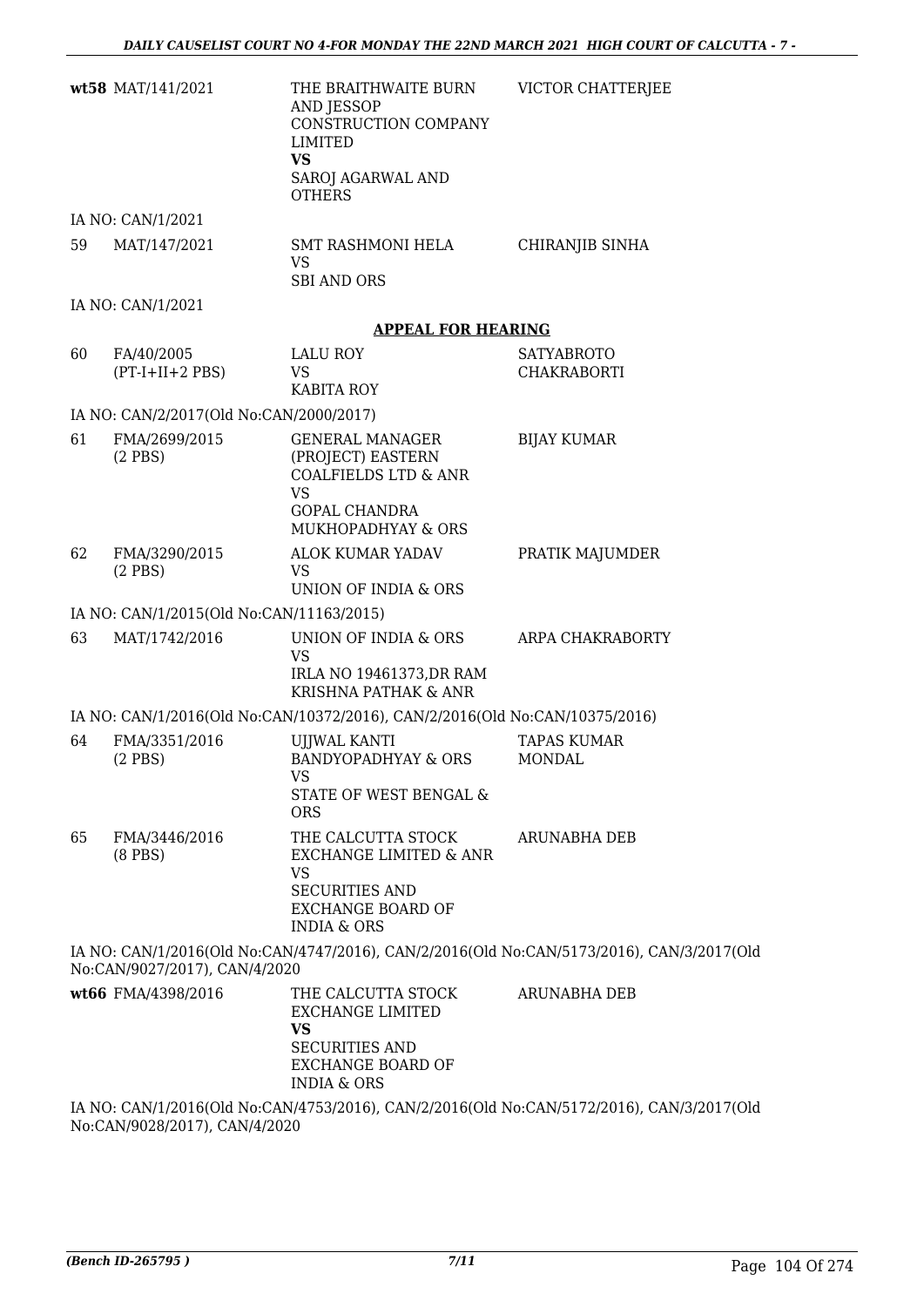| 67 | FA/36/2017<br>$(2$ PBS)                               | <b>SOURAV SEN</b><br><b>VS</b><br><b>JUHI DUTTA</b>                                                  | <b>ANIRBAN</b><br>ROYCHOWDHURY                                                        |  |  |
|----|-------------------------------------------------------|------------------------------------------------------------------------------------------------------|---------------------------------------------------------------------------------------|--|--|
| 68 | FA/62/2017<br>$(PT-I+II+2 LCRs+2)$<br>PBS)            | ARUP KUMAR PAL<br><b>VS</b><br><b>RITA PAL</b>                                                       | SHEBATEE DATTA                                                                        |  |  |
| 69 | FAT/216/2017<br>$(2$ PBS)                             | <b>CHANDRANI BISWAS</b><br><b>VS</b><br><b>AMIT BISWAS</b>                                           | <b>BIKASH KUMAR</b><br>CHATTOPADHYAY                                                  |  |  |
|    |                                                       | IA NO: CAN/3/2019(Old No:CAN/1668/2019), CAN/4/2021                                                  |                                                                                       |  |  |
| 70 | FMA/868/2017<br>(4 PBS) (17-03-2021)                  | <b>JNAN RANAJAN DAS &amp; ORS</b><br><b>VS</b><br><b>SBSTC &amp; ORS</b>                             | <b>MRINAL RANJAN</b><br><b>PRAMANIK</b>                                               |  |  |
|    | IA NO: CAN/3/2019(Old No:CAN/6479/2019)               |                                                                                                      |                                                                                       |  |  |
| 71 | FMA/1375/2017                                         | ARUP BASU CHOWDHURY<br><b>VS</b><br><b>UCO BANK &amp; ORS</b>                                        | PRATIK MAJUMDER                                                                       |  |  |
| 72 | FMA/1402/2017                                         | MANUEL PURTI & & ANR<br><b>VS</b><br>STATE OF WEST BENGAL &<br><b>ORS</b>                            | <b>BIBHASADITYA</b><br><b>CHAKRABARTY</b>                                             |  |  |
|    | IA NO: CAN/1/2017(Old No:CAN/3302/2017)               |                                                                                                      |                                                                                       |  |  |
| 73 | FAT/38/2018<br>$(PT I+II+2 LCR+2$<br>PBS+One Tin Box) | JAYANTA CHOWDHURY<br><b>VS</b><br><b>SMT TUMPA</b><br>CHOWDHURY(SARKAR)                              | <b>SUSMITA</b><br>MUKHERJEE                                                           |  |  |
| 74 | FAT/152/2018<br>$(Pt-I+II+2PBS)$                      | <b>SMT SUSMITA PAL</b><br><b>VS</b><br><b>DIPAK PAL</b>                                              | <b>MANALI BISWAS</b>                                                                  |  |  |
|    | IA NO: CAN/2/2019(Old No:CAN/2846/2019)               |                                                                                                      |                                                                                       |  |  |
|    |                                                       | DIPANWITA DAS(SARKAR)                                                                                | <b>BHABANI PRASAD</b>                                                                 |  |  |
| 75 | FAT/181/2018<br>$(PT-I+OS+4 LCRs+4$<br>PBS)           | <b>VS</b><br><b>MOLOY DAS</b>                                                                        | <b>MONDAL</b>                                                                         |  |  |
|    | IA NO: CAN/4/2018(Old No:CAN/7774/2018)               |                                                                                                      |                                                                                       |  |  |
|    | wt76 FAT/182/2018                                     | DIPANWITA DAS (SARKAR)<br><b>VS</b><br><b>MOLOY DAS</b>                                              | <b>BHABANI PRASAD</b><br><b>MONDAL</b>                                                |  |  |
|    | IA NO: CAN/1/2018(Old No:CAN/7776/2018)               |                                                                                                      |                                                                                       |  |  |
| 77 | MAT/360/2018<br>$(2$ PBS)                             | MANGAL SINGH<br><b>VS</b><br>C.S.T.C. & ORS                                                          | <b>SUSMITA DEY BASU</b>                                                               |  |  |
| 78 | MAT/367/2018<br>$(2$ PBS)                             | THE STATE OF WEST<br><b>BENGAL &amp; ORS</b><br><b>VS</b><br>DR. NAMITA DE & ANR                     | DILIP KUMAR<br>MONDAL IN PERSON                                                       |  |  |
|    |                                                       |                                                                                                      | IA NO: CAN/1/2018(Old No:CAN/2291/2018), CAN/2/2018(Old No:CAN/2293/2018), CAN/3/2020 |  |  |
| 79 | MAT/368/2018<br>$(2$ PBS)                             | THE STATE OF WEST<br><b>BENGAL &amp; ORS</b><br>VS<br>ASHISH GANGOPADHYAY<br><b>GANGULY &amp;ANR</b> | <b>DILIP KUMAR</b><br>MONDAL IN PERSON                                                |  |  |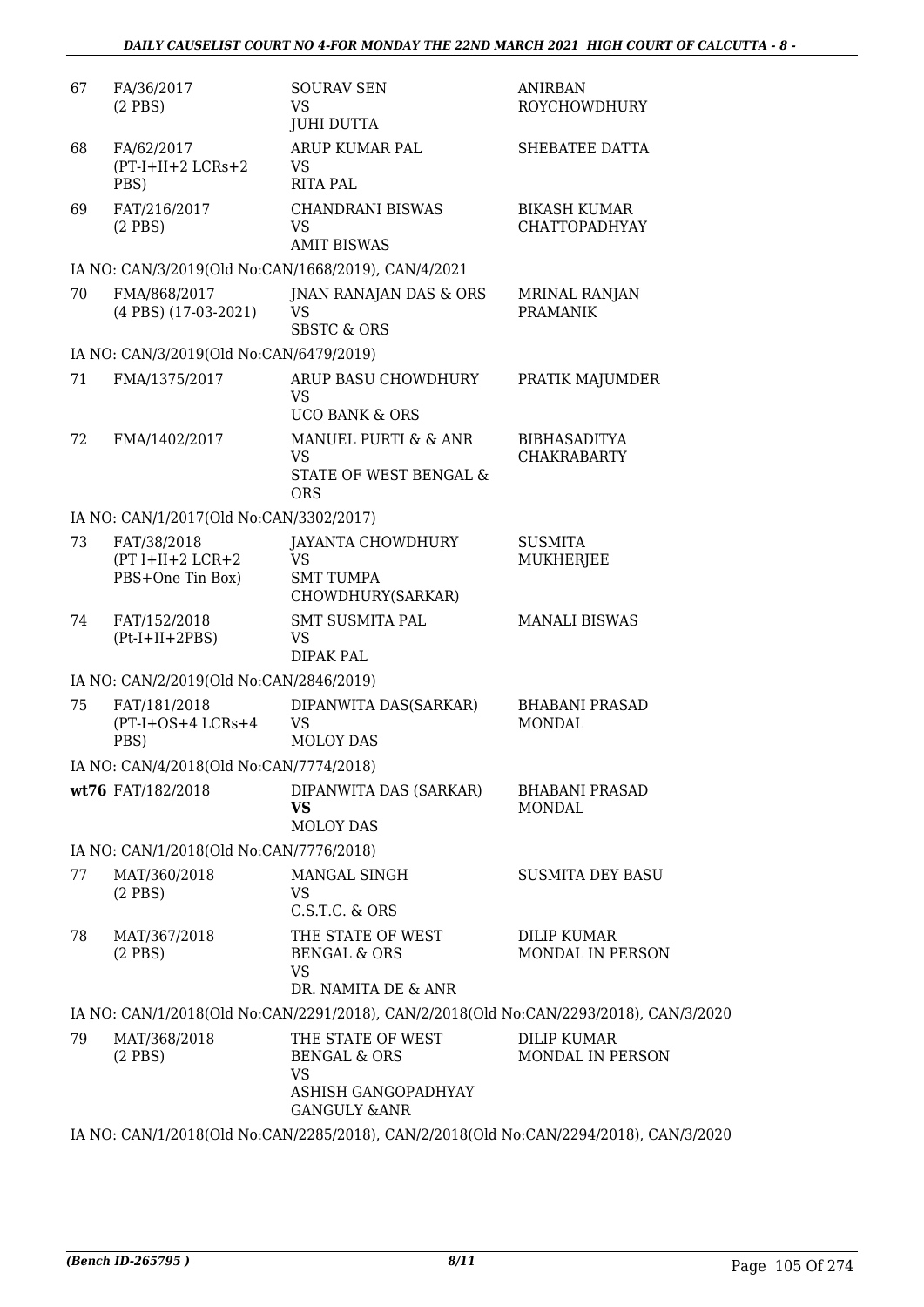| 80 | FAT/558/2018<br>$(PT I+II+2 LCRs+2$<br>PBS)         | LAKSHMAN SUTRADHAR<br>VS<br>JHUMA SUTRADHAR NEE<br><b>ROY SHARMA</b>                                                       | <b>ARNAB SAHA</b>                  |
|----|-----------------------------------------------------|----------------------------------------------------------------------------------------------------------------------------|------------------------------------|
| 81 | FMA/3/2019<br>$(4$ PBS)                             | <b>ANNAPURNA MAITY</b><br><b>VS</b><br><b>UNION OF INDIA &amp; ORS</b>                                                     | MD KUTUBUDDIN                      |
| 82 | FMA/74/2019                                         | <b>RATAN DAS &amp; ORS</b><br><b>VS</b><br>STATE OF WEST BENGAL &<br><b>ORS</b>                                            | AISWARJYA GUPTA                    |
| 83 | FAT/96/2019                                         | <b>SWAPAN RANA</b><br><b>VS</b><br><b>SURAJIT RANA</b>                                                                     | DEBAPRATIM<br><b>BANERJEE</b>      |
|    | IA NO: CAN/2/2019(Old No:CAN/2852/2019)             |                                                                                                                            |                                    |
| 84 | FAT/196/2019                                        | SUTAPA MUKHERJEE<br>VS<br>DIPAK MUKHERJEE                                                                                  | ARPITA SAHA                        |
|    | IA NO: CAN/2/2019(Old No:CAN/5770/2019)             |                                                                                                                            |                                    |
| 85 | FA/228/2019<br>$(2$ PBS $)$                         | <b>SAMPA ROY</b><br>VS<br><b>AMIT KUMAR ROY</b>                                                                            | D. MITRA                           |
| 86 | FMA/700/2019<br>$(2$ PBS)                           | <b>INDRANIL BOSE</b><br>VS<br>STATE OF WEST BENGAL &<br><b>ORS</b>                                                         | <b>ANINDITA PAL</b>                |
|    |                                                     | IA NO: CAN/2/2017(Old No:CAN/12127/2017), CAN/3/2021                                                                       |                                    |
| 87 | FMA/762/2019<br>[ CAN 4488/2017 ]<br>CAN 4487/2017] | <b>CSTC RETIRES &amp;</b><br>PENSIONERS ASSON. &<br><b>ANR</b><br>VS.<br>STATE OF WEST BENGAL &<br><b>ORS</b>              | <b>TAPAN SARKAR</b>                |
| 88 | FMA/895/2019<br>$(2$ PBS $)$                        | THE INDIAN OVERSEAS<br><b>BANK &amp; ANR</b><br>VS.<br><b>SRI HARI SHANKAR</b><br><b>CHATURVEDI &amp; ORS</b>              | SOURAV<br><b>CHAKRABORTY</b>       |
|    | wt89 LPA/2/2019                                     | NIKHIL BAIDYA<br><b>VS</b><br><b>HARAN LASKAR &amp; ORS</b>                                                                | LAKSHMINATH<br><b>BHATTACHARYA</b> |
|    | wt90 WPA/10529/2014                                 | <b>HARI SHANKAR</b><br>CHATURVEDI @ H.S.<br><b>CHATURVEDI</b><br><b>VS</b><br>THE INDIAN OVERSEAS<br><b>BANK &amp; ORS</b> | ANWESHA SAHA                       |
|    | wt91 WPA/20581/2015                                 | HARAN LASKAR & ORS<br>VS.<br>STATE OF WEST BENGAL &<br><b>ORS</b>                                                          | TIMIR BARAN SAHA                   |
|    | wt92 WPCRC/86/2018                                  | HARAN LASKAR & ORS<br><b>VS</b><br>NIKHIL BADYA                                                                            | TIMIR BARAN SAHA                   |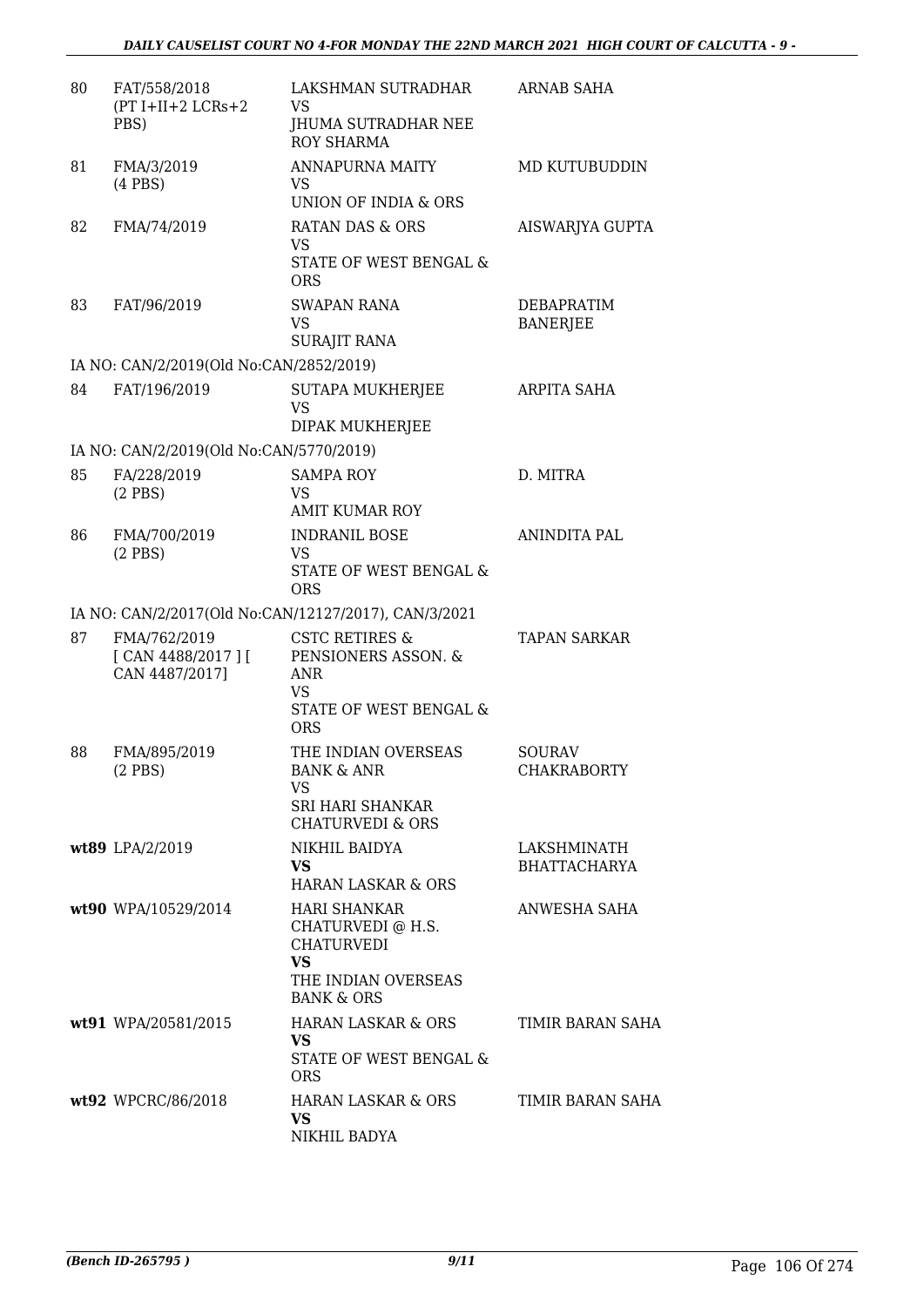| 93  | FMA/1175/2019<br>$(2$ PBS $)$            | SHAHLA KHOKHAR<br><b>VS</b><br>THE STATE BANK OF<br><b>MYSORE &amp; ORS</b> | ZIAUL ISLAM                                                                                                                                                                        |  |  |
|-----|------------------------------------------|-----------------------------------------------------------------------------|------------------------------------------------------------------------------------------------------------------------------------------------------------------------------------|--|--|
| 94  | MAT/1415/2019<br>$(10$ PBS)              | <b>SANKAR KUMAR DAS</b><br>VS<br>ALLAHABAD BANK & ORS                       | <b>ANIRBAN MITRA</b>                                                                                                                                                               |  |  |
|     | IA NO: CAN/1/2019(Old No:CAN/10162/2019) |                                                                             |                                                                                                                                                                                    |  |  |
| 95  | FMA/1457/2019                            | LICI & ORS.<br><b>VS</b><br>HIMACHAL CHAKRABORTY<br>$&$ ORS.                | JAHADAR ALAM                                                                                                                                                                       |  |  |
|     | IA NO: CAN/1/2020(Old No:CAN/862/2020)   |                                                                             |                                                                                                                                                                                    |  |  |
| 96  | FMA/64/2020<br>$(2$ PBS $)$              | RAJENDRA PRASAD TIWARI<br><b>VS</b><br>UNION OF INDIA & ORS                 | <b>MIR ANOWAR</b>                                                                                                                                                                  |  |  |
|     | IA NO: CAN/3/2020                        |                                                                             |                                                                                                                                                                                    |  |  |
| 97  | MAT/104/2020                             | DIPAK DASGUPTA<br><b>VS</b><br>STATE OF WEST BENGAL &<br><b>ORS</b>         | <b>KRISHNADAS</b><br><b>PODDAR</b>                                                                                                                                                 |  |  |
|     | IA NO: CAN/1/2020(Old No:CAN/1722/2020)  |                                                                             |                                                                                                                                                                                    |  |  |
| 98  | MAT/356/2020                             | RAM DAYAL RAI<br><b>VS</b><br>UNION OF INDIA & ORS                          | PAMPA DEY DHABAL                                                                                                                                                                   |  |  |
|     | IA NO: CAN/1/2020(Old No:CAN/2445/2020)  |                                                                             |                                                                                                                                                                                    |  |  |
| 99  | MAT/484/2020<br>$(2$ PBS $)$             | MD. JAHIDUL ISLAM & ORS<br><b>VS</b><br>STATE OF WEST BENGAL&<br><b>ORS</b> | SALONI<br><b>BHATTACHARJEE</b>                                                                                                                                                     |  |  |
|     |                                          |                                                                             | IA NO: CAN/1/2020(Old No:CAN/4135/2020), CAN/2/2020(Old No:CAN/4619/2020), CAN/3/2020(Old<br>No:CAN/4621/2020), CAN/4/2020(Old No:CAN/4623/2020), CAN/5/2020(Old No:CAN/4624/2020) |  |  |
| 100 | MAT/519/2020<br>$(2$ PBS $)$             | SAHAR ALI LASKAR<br>VS<br>STATE OF WEST BENGAL&<br>ORS                      | <b>SALONI</b><br>BHATTACHARAJEE                                                                                                                                                    |  |  |
|     | No:CAN/5392/2020), CAN/4/2020            |                                                                             | IA NO: CAN/1/2020(Old No:CAN/5389/2020), CAN/2/2020(Old No:CAN/5390/2020), CAN/3/2020(Old                                                                                          |  |  |
| 101 | MAT/577/2020<br>$(4$ PBS $)$             | JAYANTA SARKAR<br>VS<br>NATIONAL JUTE BOARD                                 | VICTOR CHATTERJEE                                                                                                                                                                  |  |  |
|     | IA NO: CAN/1/2020                        |                                                                             |                                                                                                                                                                                    |  |  |
| 102 | FMA/605/2020<br>$(2$ PBS $)$             | KALIKA PATHAK<br><b>VS</b><br>UNION OF INDIA & ORS                          | <b>ACHIN KUMAR</b><br>MAJUMDER                                                                                                                                                     |  |  |
| 103 | FMA/920/2020<br>$(6$ PBS $)$             | <b>SANTANA DAS</b><br>VS<br>UNION OF INDIA & ORS                            | <b>ABHIJIT PAL</b>                                                                                                                                                                 |  |  |
|     |                                          | IA NO: CAN/3/2020(Old No:CAN/3502/2020), CAN/4/2020(Old No:CAN/3503/2020)   |                                                                                                                                                                                    |  |  |
| 104 | FMAT/86/2021                             | PINKI DEY (PODDER)<br>VS<br>MRINAL KANTI DEY                                | MUNMUN DUBEY                                                                                                                                                                       |  |  |
|     | IA NO: CAN/1/2019(Old No:CAN/9893/2019)  |                                                                             |                                                                                                                                                                                    |  |  |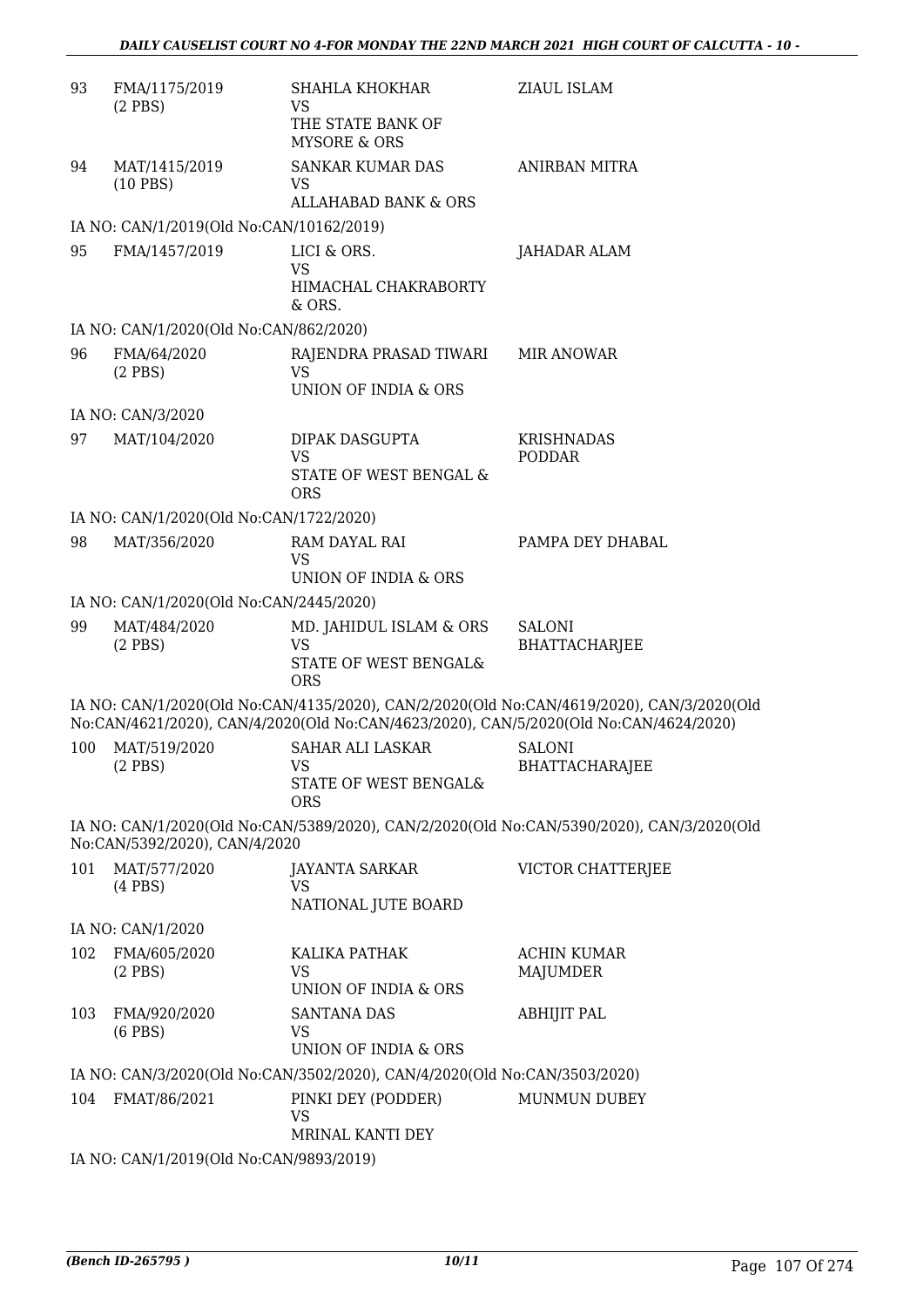| 105 | MAT/98/2021            | MD. MOHBASIR<br>VS.<br>UNION OF INDIA AND ORS.                            | SALONI<br><b>BHATTACHARYA</b>             |
|-----|------------------------|---------------------------------------------------------------------------|-------------------------------------------|
|     | IA NO: CAN/1/2021      |                                                                           |                                           |
|     |                        | <b>ANTICIPATORY BAIL</b>                                                  |                                           |
| 106 | CRM/11150/2020<br>(AR) | PARTHA PRATIM BISWAS<br><b>VS</b>                                         | SHIBAJI KUMAR DAS                         |
| 107 |                        | State of West Bengal<br><b>ABDUR RAHIM</b>                                | <b>ANISURE RAHMAN</b>                     |
|     | CRM/11185/2020         | VS<br>State of West Bengal                                                |                                           |
| 108 | CRM/11210/2020         | MINARUL SK.<br><b>VS</b>                                                  | SOMNATH ADHIKARY                          |
|     |                        | State of West Bengal                                                      |                                           |
| 109 | CRM/11222/2020         | SUBAL CHANDRA MANDAL<br>VS<br>State of West Bengal                        | <b>MAZHAR HOSSAIN</b><br><b>CHOWDHURY</b> |
| 110 | CRM/11242/2020         | <b>SK SHAHJAMAL</b>                                                       | SARYATI DUTTA                             |
|     |                        | <b>VS</b><br>State of West Bengal                                         |                                           |
| 111 | CRM/11246/2020         | LATIKA MONDAL                                                             | MD JANNAT ALI                             |
|     |                        | VS                                                                        | <b>FIRDOUS</b>                            |
|     |                        | State of West Bengal                                                      |                                           |
| 112 | CRM/11256/2020         | <b>JADUNATH MAZUMDER</b><br><b>VS</b><br>State of West Bengal             | Supratick Syamal                          |
| 113 | CRM/11263/2020         | MOUSUMI KHATUN @                                                          | Jeenia Rudra                              |
|     |                        | MOUSUMI MONDAL<br><b>VS</b>                                               |                                           |
|     |                        | State of West Bengal                                                      |                                           |
| 114 | CRM/11270/2020         | NIMAI MONDAL<br><b>VS</b><br>State of West Bengal                         | Jeenia Rudra                              |
|     |                        |                                                                           |                                           |
| 115 | CRM/11277/2020         | MONISH GUPTA @ MANISH<br><b>KUMAR GUPTA</b><br>VS                         | SHIBAJI KUMAR DAS                         |
|     |                        | State of West Bengal                                                      |                                           |
| 116 | CRM/11282/2020         | SANJOY KUMAR GUPTA AND<br><b>ANR</b><br><b>VS</b><br>STATE OF WEST BENGAL | APURBA KUMAR<br><b>DATTA</b>              |
|     |                        | AND ORS.                                                                  |                                           |
| 117 | CRM/11285/2020         | DASARATH HAZRA<br>VS                                                      | <b>SHASHANKA</b><br>SHEKHAR SAHA          |
|     |                        | STATE OF WEST BENGAL<br>AND ORS.                                          |                                           |
| 118 | CRM/11287/2020         | SHUDDHA SATYA BAGCHI                                                      | MD YOUNUSH                                |
|     |                        | <b>VS</b><br>STATE OF WEST BENGAL<br>AND ORS.                             | <b>MONDAL</b>                             |
| 119 | CRM/11288/2020         | SABIKUN KHATUN @                                                          | SHASHANKA                                 |
|     |                        | <b>CHABINA BIBI AND ORS</b><br><b>VS</b><br>State of West Bengal          | SHEKHAR SAHA                              |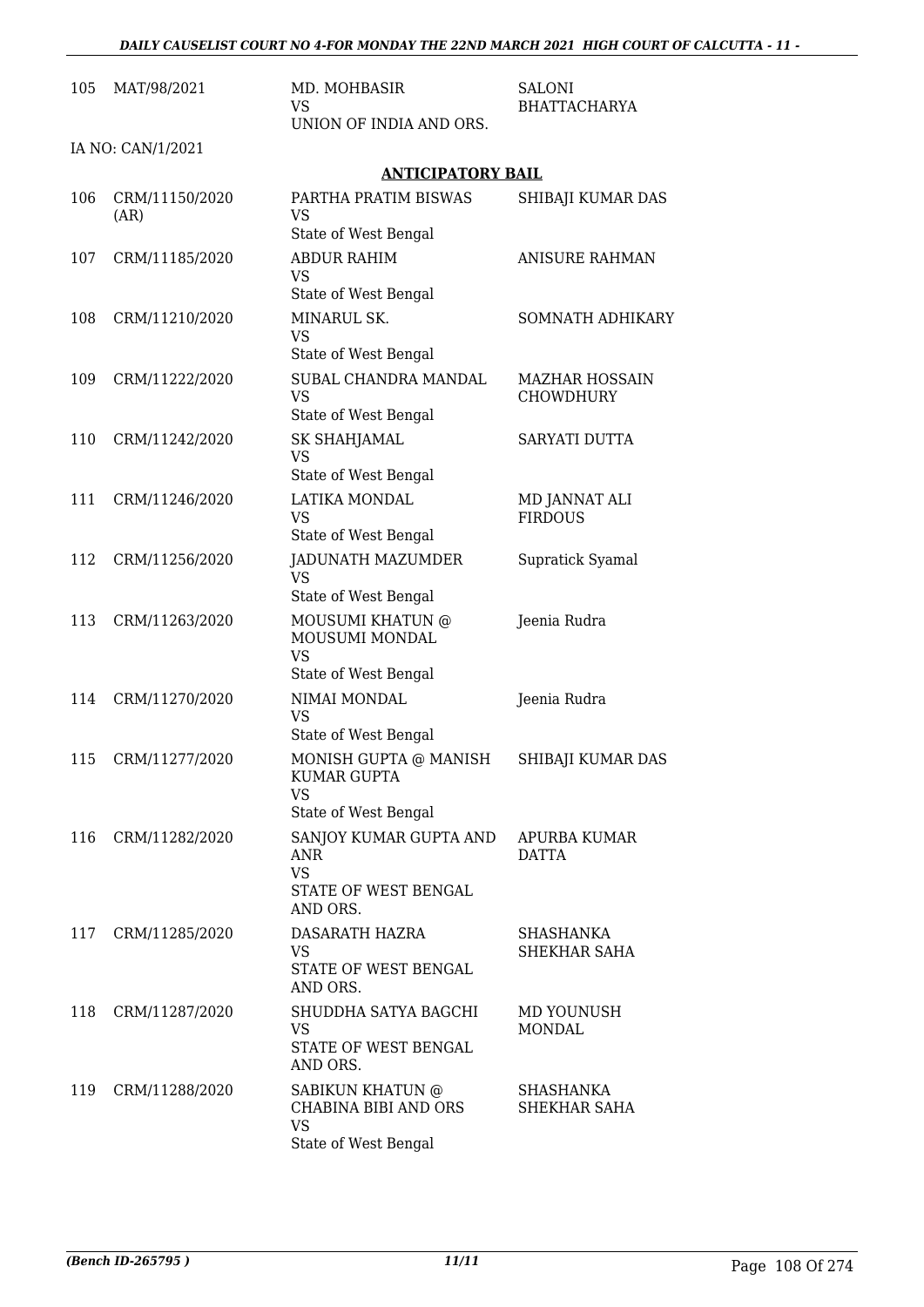

# In The High Court at Calcutta

### **Appellate Side**

**DAILY CAUSELIST For Monday The 22nd March 2021**

**COURT NO. 9 SINGLE BENCH (SB - II) AT 10:30 AM HON'BLE JUSTICE SHIVAKANT PRASAD (VIA VIDEO CONFERENCE)**

#### **ON AND FROM MONDAY, THE 11TH JANUARY, 2021 – APPLICATIONS UNDER SECTION 24 OF THE CODE OF CIVIL PROCEDURE, SECOND APPEAL, FIRST MISCELLANEOUS APPEAL, SECOND MISCELLANEOUS APPEAL IRRESPECTIVE OF YEARS INCLUDING APPLICATIONS CONNECT THERETO;**

**MATTERS RELATING TO CONTEMPT (CIVIL) OF SUB-ORDINATE COURTS TO BE HEARD BY A JUDGE SITTING SINGLY.**

#### **NOTE: TODAY LIST WILL BE CALLED ON SERIALLY.**

**NOTE: ASSIGNED MATTER & CONTEMPT APPLICATION SHALL BE TAKEN UP ON FRIDAY.**

**NOTE: EVERYDAY PART HEARD MATTER, FINAL HEARING & HEARING MATTER WILL BE TAKEN UP AT 2 P.M.**

**NOTE: MATTERS WILL BE TAKEN UP THROUGH PHYSICAL HEARING ONLY WHEN BOTH THE PARTIES ARE AGREED.**

#### **TO BE MENTIONED**

| $\mathbf{1}$ | FMA/1218/2017<br>(FOR CORRECTION)                   | SANTANU KHARA<br>VS<br>SIBNATH KHARA & ORS                                  | S P GHOSE       |
|--------------|-----------------------------------------------------|-----------------------------------------------------------------------------|-----------------|
|              | IA NO: CAN/1/2018(Old No:CAN/8125/2018), CAN/2/2021 |                                                                             |                 |
| 2            | SAT/269/2018<br>(FOR CORRECTION)                    | BIJOY KRISHNA PANDIT &<br><b>ANR</b><br>VS.<br>LAKSHMI RANI SASMAL &<br>ORS | SUKANTA DAS     |
|              | IA NO: CAN/1/2019(Old No:CAN/1294/2019), CAN/2/2020 |                                                                             |                 |
| 3            | CO/2857/2019<br>(NON-PROSECUTION)                   | DIPALI PAUL<br>(CHOWDHURY)<br>VS<br>SUBRATA CHOWDHURY                       | SIDDHARTHA PAUL |
| 4            | CO/348/2020<br>(FOR CORRECTION)                     | M. SAFIULLA WAKF ESTATE<br>VS.<br>M/S ACCORD ADVERTISING<br>PVT LTD         | ANIRUDDHA MITRA |
|              |                                                     | <b>NEW MOTION</b>                                                           |                 |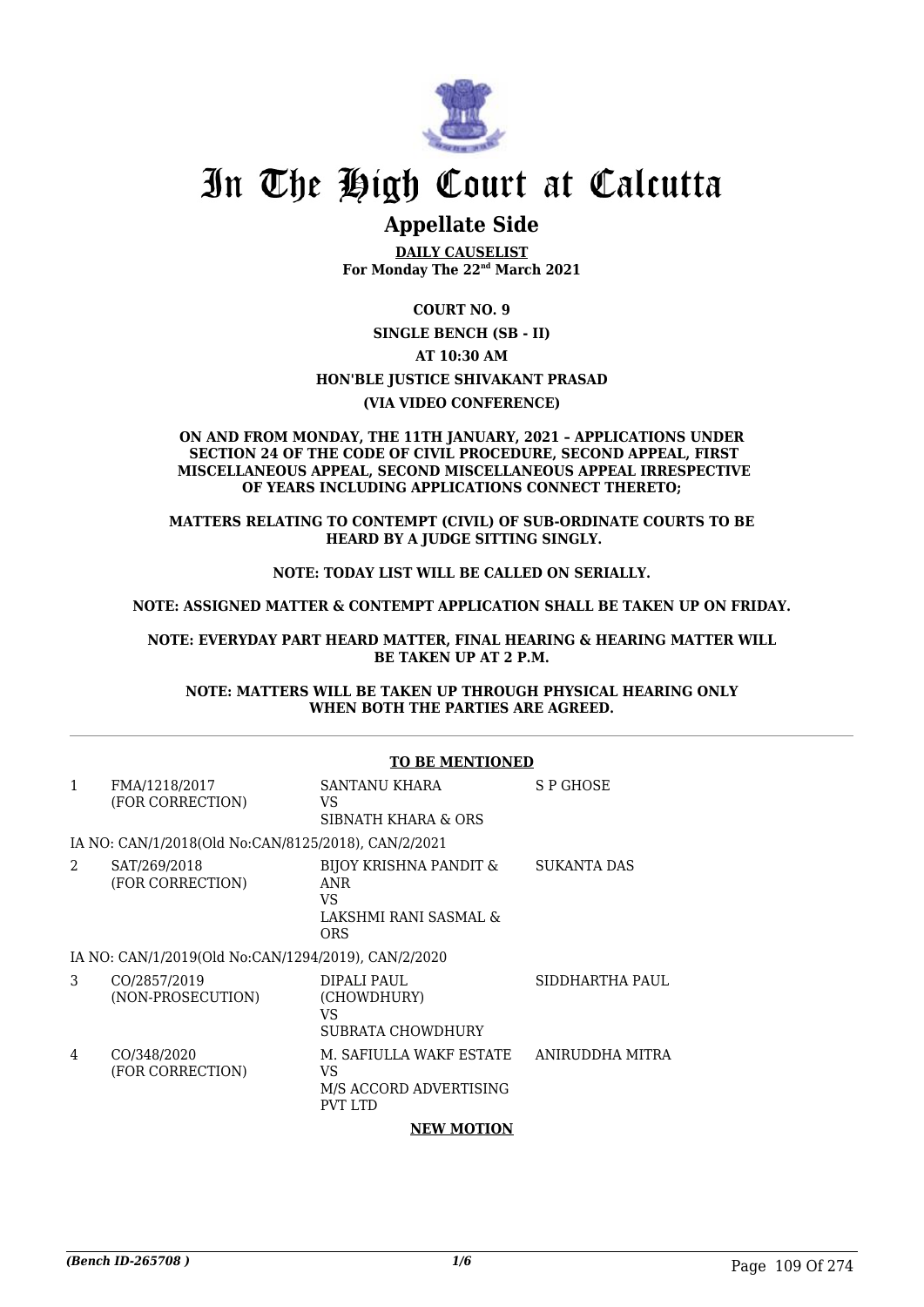| 5  | CO/712/2021  | SUSMITA DUTTA BERA<br><b>VS</b>                     | <b>BHASKAR HUTAIT</b>                |
|----|--------------|-----------------------------------------------------|--------------------------------------|
|    |              | <b>SOURAV DUTTA</b>                                 |                                      |
| 6  | CO/733/2021  | <b>BHAGYALAKSHMI DAS</b><br>VS                      | <b>AMAL KUMAR</b><br><b>BANERJEE</b> |
|    |              | <b>SUJIT MAITY</b><br><b>ADJOURNED MOTIONS</b>      |                                      |
| 7  | CO/352/2019  | LATIKA ADHIKARY                                     | <b>ANIRBAN GHOSH</b>                 |
|    |              | VS<br>UTPAL MONDAL                                  |                                      |
| 8  | CO/1274/2020 | SIKHA KARJEE @ SHIKHA<br><b>KARKEE</b><br><b>VS</b> | <b>KAUSIK BISWAS</b>                 |
|    |              | PROSENJIT MANDAL                                    |                                      |
| 9  | CO/1420/2020 | ANTARA KARAR<br>CHOUDHURY<br><b>VS</b>              | <b>KARABI ROY</b>                    |
|    |              | CHIRANJIT KARAR                                     |                                      |
| 10 | CO/185/2021  | MITA AICH NEE ROY<br><b>CHOWDHURY</b><br><b>VS</b>  | <b>SARBANANDA SAN</b><br>YAL         |
|    |              | KOUSHIK AICH                                        |                                      |
| 11 | CO/232/2021  | CHIRANJIT CHOWDHURY<br><b>VS</b>                    | SHIBAJI KUMAR DAS                    |
|    |              | RAKHI GHOSH ALIAS<br><b>CHOWDHURY</b>               |                                      |
| 12 | CO/238/2021  | TANIA DAS (MITRA)<br>VS                             | RAJLAKSHMI GHATAK                    |
|    |              | <b>SUBIR KANTI DAS</b>                              |                                      |
| 13 | CO/277/2021  | KUMKUM SINGHA<br><b>VS</b><br>RABINDRA NATH SEBAIT  | PROSENJIT<br><b>MUKHERJEE</b>        |
| 14 | CO/290/2021  | <b>SMT JOLY HALDER</b>                              | NABANKUR PAUL                        |
|    |              | <b>VS</b><br>DEBANJAN HALDER                        |                                      |
| 15 | CO/310/2021  | NIRMALENDU ROY                                      | <b>NABANKUR PAUL</b>                 |
|    |              | VS<br>SUPRIYA MUKHERJEE (ROY)                       |                                      |
| 16 | CO/311/2021  | NIRMALENDU ROY                                      | NABANKUR PAUL                        |
|    |              | <b>VS</b><br>MINOR SHINJINI ROY<br><b>MUKHERJEE</b> |                                      |
| 17 | CO/316/2021  | DIPANWITA GUPTA<br><b>CHAKRABORTY</b>               | <b>SUMITRA DAS</b>                   |
|    |              | VS<br><b>MALYABAN GUPTA</b>                         |                                      |
| 18 | CO/324/2021  | MRS AMRITA GHOSH                                    | Kausik Biswas                        |
|    |              | VS<br><b>SINCHAN SARKAR</b>                         |                                      |
| 19 | CO/346/2021  | <b>SMT SHELLY</b><br><b>CHAKRABORTY</b><br>VS       | <b>BIKRAM BANERJEE</b>               |
|    |              | DR ARNAB CHAKRABORTY                                |                                      |
| 20 | CO/390/2021  | IPSITA DUTTA MAZUMDER<br>(NEE BHAUMIK)              | NAZIR AHMED                          |
|    |              | VS<br>RITINKAR DUTTA<br>MAZUMDER                    |                                      |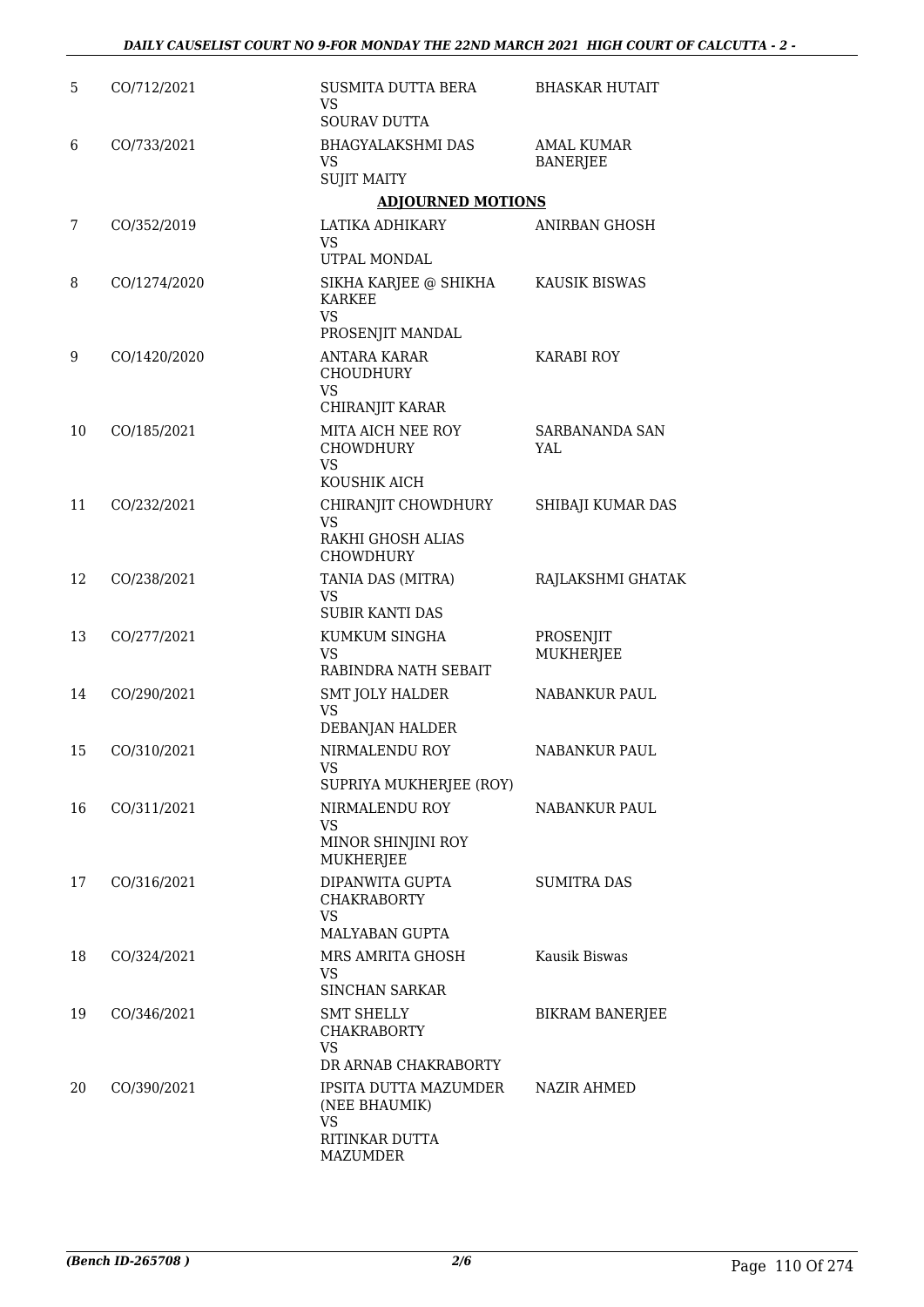| 21 | CO/394/2021                                                | CHANDRIKA RAY BISWAS<br><b>VS</b><br><b>SOURAV BISWAS</b>                                               | NANDADULAL<br>BANDYOPADHYAY  |
|----|------------------------------------------------------------|---------------------------------------------------------------------------------------------------------|------------------------------|
| 22 | CO/397/2021                                                | DOLAN MONDAL<br><b>VS</b><br>DEBASHIS SARKAR                                                            | AMANUL ISLAM                 |
| 23 | CO/416/2021                                                | DEBOLINA MUKHERJEE<br><b>VS</b><br><b>RANBIR MUKHERJEE</b>                                              | <b>ATANU BISWAS</b>          |
| 24 | CO/450/2021                                                | SONALI BISWAS (SARKAR)<br><b>VS</b><br><b>RAJU BISWAS</b>                                               | <b>ANIRBAN DAS</b>           |
| 25 | CO/460/2021                                                | SMT RIMPA MANDAL NEE<br><b>DAS</b><br><b>VS</b>                                                         | AYAN CHAKRABORTY             |
|    |                                                            | DEBABRATA MANDAL                                                                                        |                              |
| 26 | CO/510/2021                                                | SAHELI DEY SAMANTA<br><b>VS</b>                                                                         | ABHIMANYU<br><b>BANERJEE</b> |
|    |                                                            | <b>SUBIR SAMANTA</b>                                                                                    |                              |
|    |                                                            | <b>APPLICATION</b>                                                                                      |                              |
| 27 | SA/637/2007                                                | <b>RAM DAWAR SHAW</b><br><b>VS</b><br>SURJYAPATI DEVI                                                   | S.C. SHRIVASTAVA             |
|    | IA NO: CAN/5/2020                                          |                                                                                                         |                              |
| 28 | SA/315/2010<br>$(PTI+II+OB+1PB+5LCR+1$<br>TIN BOX+RI CARD) | DILIP KUMAR DUTTA &<br>ORS.<br>VS.                                                                      | <b>SHILA SARKAR</b>          |
|    |                                                            | ARATI BARMAN & ORS.                                                                                     |                              |
|    | No:CAN/5277/2020), CAN/9/2020(Old No:CAN/5279/2020)        | IA NO: CAN/2/2011(Old No:CAN/8307/2011), CAN/4/2016(Old No:CAN/2510/2016), CAN/8/2020(Old               |                              |
| 29 | SA/93/2019<br>$(PTI+II+OB+1PB+7LCR+RI)$<br>CARD)           | DEBDULAL MISHRA & ANR<br>VS.<br>SRIKANTHA MISHRA                                                        | <b>INDRAJIT MONDAL</b>       |
|    | IA NO: CAN/2/2021, CAN/3/2021                              |                                                                                                         |                              |
| 30 | SAT/97/2020                                                | LAKKHU SK @ HANIF SK<br>REPTED BY CHANDAN<br>MAHATO & ANR<br><b>VS</b><br><b>ABDUL GAFFAR &amp; ORS</b> | RAMDULAL MANNA               |
|    | IA NO: CAN/2/2020                                          |                                                                                                         |                              |
| 31 | SAT/19/2021                                                | LATTU DAS                                                                                               | <b>GAUTAM DAS</b>            |
|    |                                                            | <b>VS</b><br><b>SIBU DAS</b>                                                                            |                              |
|    | IA NO: CAN/1/2021                                          |                                                                                                         |                              |
| 32 | SA/20/2021<br>(FILE IN DEPT.)                              | BIBHUTI BHUSAN SAHA &<br>ANR.<br><b>VS</b><br><b>GOURI ROY CHOWDHURY &amp;</b><br>ORS.                  | <b>SHILA SARKAR</b>          |
|    |                                                            |                                                                                                         |                              |

IA NO: CAN/2/2010(Old No:CAN/3582/2010), CAN/4/2020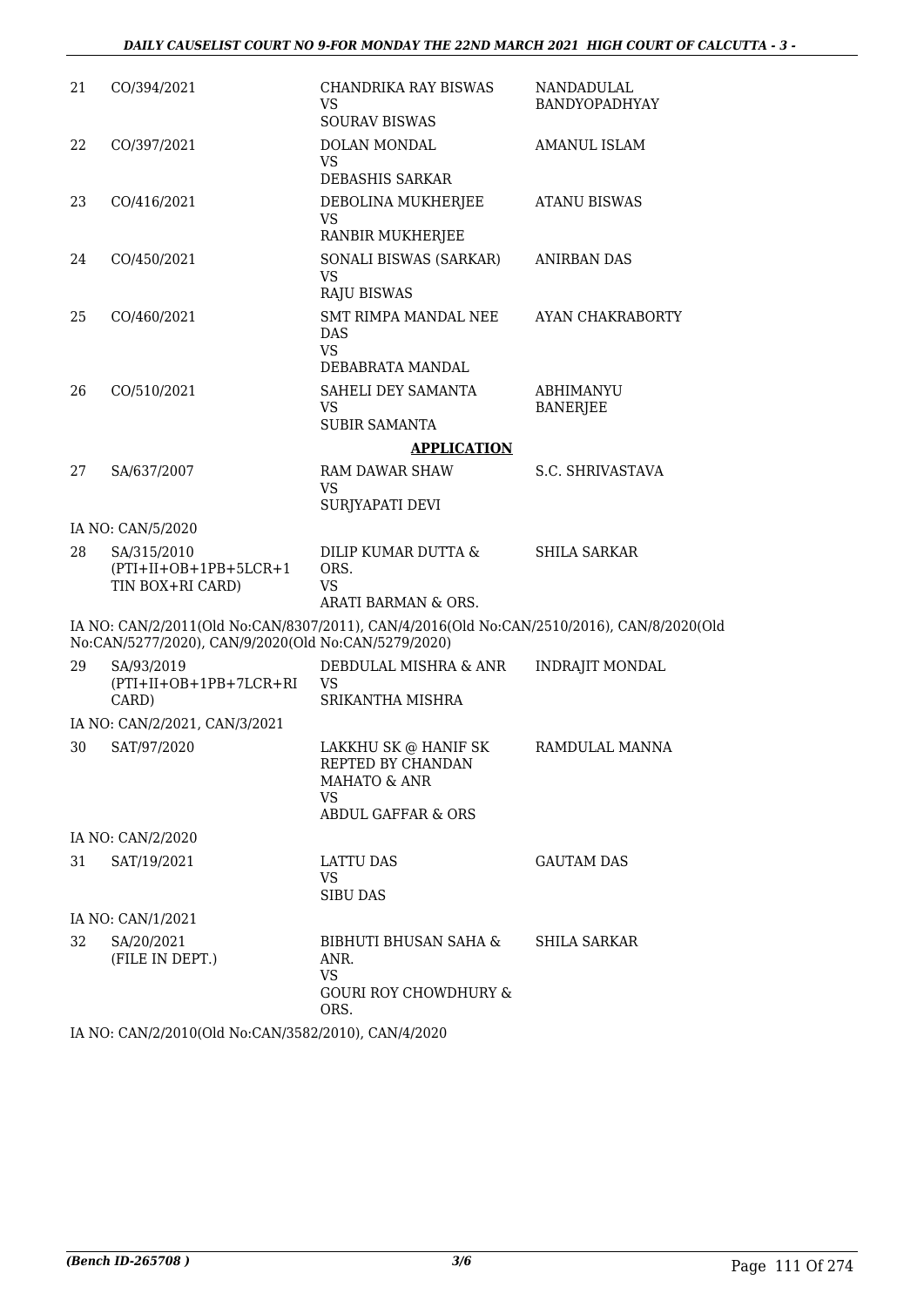| 33 | SAT/28/2021                                                         | RANJIT MULLICK AND<br><b>OTHERS</b><br><b>VS</b>                                           | <b>GAUTAM DAS</b>                       |
|----|---------------------------------------------------------------------|--------------------------------------------------------------------------------------------|-----------------------------------------|
|    |                                                                     | <b>GOURI STEEL PRODUCTS</b><br>REP BY ITS PROP. PRONAB<br><b>BASAK AND ANOTHER</b>         |                                         |
|    | IA NO: CAN/1/2021                                                   |                                                                                            |                                         |
|    |                                                                     | <b>FINAL HEARING</b>                                                                       |                                         |
| 34 | SA/217/2008<br>(PT I+II+OB+1 PB+ 6 LCR+RI VS<br>Card)               | YUNUS MOLLA & ORS<br>ABDUL HAQUE SK.                                                       | APARNA SAMANTA                          |
|    |                                                                     | IA NO: CAN/1/2007(Old No:CAN/862/2007), CAN/3/2007(Old No:CAN/6772/2007), CAN/4/2009(Old   |                                         |
|    |                                                                     | No:CAN/3279/2009), CAN/7/2014(Old No:CAN/5868/2014), CAN/9/2016(Old No:CAN/683/2016)       |                                         |
| 35 | SA/552/2008                                                         | <b>SULEKHA DAS</b><br><b>VS</b><br>KALPANA SARKAR & ANR.                                   | <b>HIRANMAY</b><br><b>BHATTACHARYYA</b> |
| 36 | SAT/125/2010<br>$(P+I+OB+1PB)$                                      | SHIB SANKAR DHAR & ORS.<br>VS                                                              | ARNAB SHIT                              |
|    |                                                                     | <b>SUBHAS KUNDU &amp; ORS.</b>                                                             |                                         |
| 37 | SA/331/2010<br>$(PTI+II+OB+1PB+7LCR+RI)$<br>CARD)                   | SHRIMATI KHEPI BISOI &<br><b>ORS</b><br>VS                                                 | PRASANTA BEHARI<br><b>MAHATA</b>        |
|    |                                                                     | SHRIMATI DIPALI KHAN                                                                       |                                         |
| 38 | SMA/34/2013<br>(PT I+II+OB+1 PB+5 LCR+ RI VS<br>CARD)               | SOMA GHOSH & ANR<br>JAGANNATH DEY & ORS                                                    | <b>SUBHABRATA DAS</b>                   |
|    |                                                                     | IA NO: CAN/3/2014(Old No:CAN/323/2014), CAN/5/2018(Old No:CAN/3553/2018)                   |                                         |
| 39 | SA/161/2013                                                         | USHA RANI CHAKRABORTY                                                                      | <b>HIRANMAY</b>                         |
|    |                                                                     | $&$ ORS.<br>VS                                                                             | <b>BHATTACHARYYA</b>                    |
|    |                                                                     | DAKSHINA RANJAN<br><b>CHAKRABORTY &amp; ORS.</b>                                           |                                         |
| 40 | FMA/3453/2013                                                       | <b>KUMAR BOSE</b><br>VS                                                                    | <b>BHUSHAN JAIN</b>                     |
|    |                                                                     | SWAPAN BAGCHI & ORS.                                                                       |                                         |
|    |                                                                     | IA NO: CAN/2/2015(Old No:CAN/2181/2015), CAN/3/2018(Old No:CAN/3103/2018)                  |                                         |
| 41 | SAT/389/2015<br>$(PTI+II+OB+1PB+7LCR+RI)$                           | <b>MALINA BISWAS</b><br><b>VS</b>                                                          | <b>GOURAV DAS</b>                       |
|    | CARD)                                                               | STATE OF WEST BENGAL &<br><b>ORS</b>                                                       |                                         |
| 42 | SA/201/2016                                                         | SANTI MOYEE MANNA &<br><b>ORS</b><br><b>VS</b>                                             | SARMISTHA GHOSH<br><b>SARMA</b>         |
|    |                                                                     | <b>SWAPAN CHATTERJEE &amp;</b><br><b>ORS</b>                                               |                                         |
|    | No:CAN/8637/2018), CAN/6/2020                                       | IA NO: CAN/2/2016(Old No:CAN/12259/2016), CAN/3/2017(Old No:CAN/4526/2017), CAN/4/2018(Old |                                         |
| 43 | SA/7/2017<br>$(PT.I+II+OB+1 P.B. +6)$<br>$L.C.R.+2 COVER FILES$ (2) | SYED SHAMSUL AREFIN<br><b>VS</b><br>BIMAL CHANDRA SINHA &                                  | SYED NURUL AREFIN                       |

IA NO: CAN/2/2018(Old No:CAN/944/2018), CAN/3/2018(Old No:CAN/1096/2018), CAN/4/2018(Old No:CAN/7718/2018), CAN/5/2021

ANR

P.M.)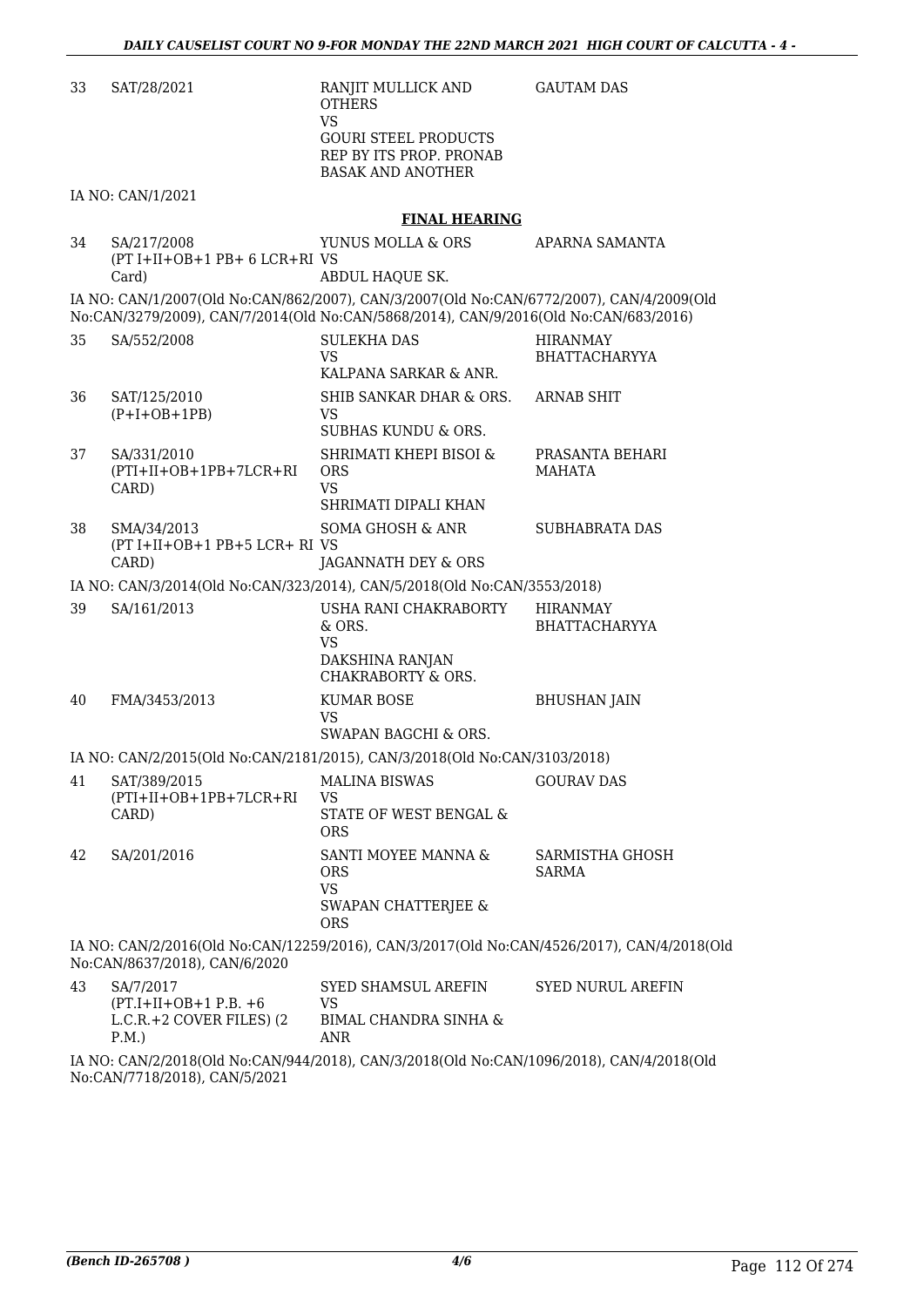| 44 | SA/35/2017<br>$(PT.I+II+OB+1 P.B. +2)$<br>L.C.R.+2 COVER FILES+RI<br>CARD) | CHIRANJIB MITRA & ANR<br><b>VS</b><br><b>KEYA ROY &amp; ORS</b>                              | KAUSHIK DEY                           |                    |
|----|----------------------------------------------------------------------------|----------------------------------------------------------------------------------------------|---------------------------------------|--------------------|
|    |                                                                            | IA NO: CAN/1/2017(Old No:CAN/2031/2017), CAN/2/2017(Old No:CAN/2033/2017)                    |                                       |                    |
| 45 | SA/55/2018<br>(PTI+II+OB+IP.B+4 LCR+R.I. VS<br>CARD)                       | SANATAN HAZRA & ORS<br>SANKAR NARAYAN MAL                                                    | <b>AMIT BANERJEE</b>                  |                    |
|    | IA NO: CAN/2/2017(Old No:CAN/2475/2017)                                    |                                                                                              |                                       |                    |
| 46 | FMA/124/2018<br>(PTI+II+OB+1PB+3PB+5LCR) IKHTIYARUDDIN ALI                 | MD IKHTIARUDDIN @<br>VS<br>MD. ABDUL JALIL MOLLA                                             | <b>SANDIP DAS</b>                     |                    |
|    | IA NO: CAN/2/2017(Old No:CAN/5389/2017)                                    |                                                                                              |                                       |                    |
| 47 | SA/176/2018<br>(PT I+II +OB+ 1PB+ 6LCR+ 1 VS<br>Tin Box+RI Card)           | RANJIT KUMAR JHA<br>PRAFULLA KUMAR SAHA &<br>ORS.                                            | PRIYANKA DAS                          |                    |
|    |                                                                            | IA NO: CAN/2/2019(Old No:CAN/3705/2019), CAN/3/2019(Old No:CAN/7134/2019), CAN/4/2021        |                                       |                    |
| 48 | FMA/2122/2018                                                              | TAPAN KUMAR GHOSH<br><b>VS</b><br><b>SHANKAR ROY</b><br>CHOWDHURY                            | <b>SOUNAK</b><br><b>BHATTACHARYA</b>  |                    |
|    | IA NO: CAN/1/2018(Old No:CAN/1092/2018)                                    |                                                                                              |                                       |                    |
| 49 | SA/12/2019<br>+CAN 9675/2019 (2 P.M.)                                      | ASHOK KUMAR SETT<br><b>VS</b><br>SMT GITA DAS MAHAPATRA                                      | ATREYEE DE<br>GANGULY                 |                    |
| 50 | SA/199/2019<br>(PT I+II+OB+1 PB+7 LCR+RI VS<br>Card)                       | BISHNU DAYAL AGARWALA<br>DILIP KR AGARWALA                                                   | <b>G P SHAW</b>                       |                    |
|    | IA NO: CAN/2/2020                                                          |                                                                                              |                                       |                    |
| 51 | SA/209/2019<br>$(PT-I+II+OB+2PB+8 LCR+4$<br>Cover files+RI Card)           | <b>SUSHIL KUMAR</b><br>CHATTERJEE @ SUSHIL<br><b>CHATTERJEE</b><br><b>VS</b><br>PALASH KONAR | <b>SHOHINI</b><br><b>CHAKRABARTY</b>  |                    |
|    | wt52 SA/210/2019                                                           | <b>SUSHIL KUMAR</b><br>CHATTERJEE @ SUSHIL<br><b>CHATTERJEE</b><br><b>VS</b><br>PALASH KONAR | <b>SHOHINI</b><br><b>CHAKRABORTY</b>  |                    |
| 53 | SA/441/1984                                                                | <b>FOR HEARING</b><br>SUDHANGSHU MOHAN ROY                                                   |                                       | MR. A.             |
|    | $(PTI+II+OB+1PB+5LCR+RI)$<br>CARD)                                         | <b>VS</b><br><b>HARADHAN ROY</b>                                                             | MR. S.N. SAMAJDAR                     | <b>CHAKRABORTY</b> |
|    | IA NO: CAN/6/2008(Old No:CAN/3520/2008)                                    |                                                                                              |                                       |                    |
| 54 | SA/159/2002<br>$(PTI+II+OB+1PB+7LCR+RI)$<br>CARD)                          | PRASANTA KUMAR BOSE<br><b>VS</b><br>SMT. TAPATI MUSTAFI                                      | <b>SUBHAS</b><br><b>BHATTACHARYYA</b> |                    |
|    | IA NO: CAN/2/2010(Old No:CAN/1556/2010)                                    |                                                                                              |                                       |                    |
| 55 | SA/125/2010                                                                | LAKSHMI SHAW<br><b>VS</b><br>RANA PRATAP SINGH                                               | RAJDEEP<br>BHATTACHARJEE              |                    |
|    |                                                                            | IA NO: CAN/3/2019(Old No:CAN/11489/2019), CAN/4/2019(Old No:CAN/11931/2019)                  |                                       |                    |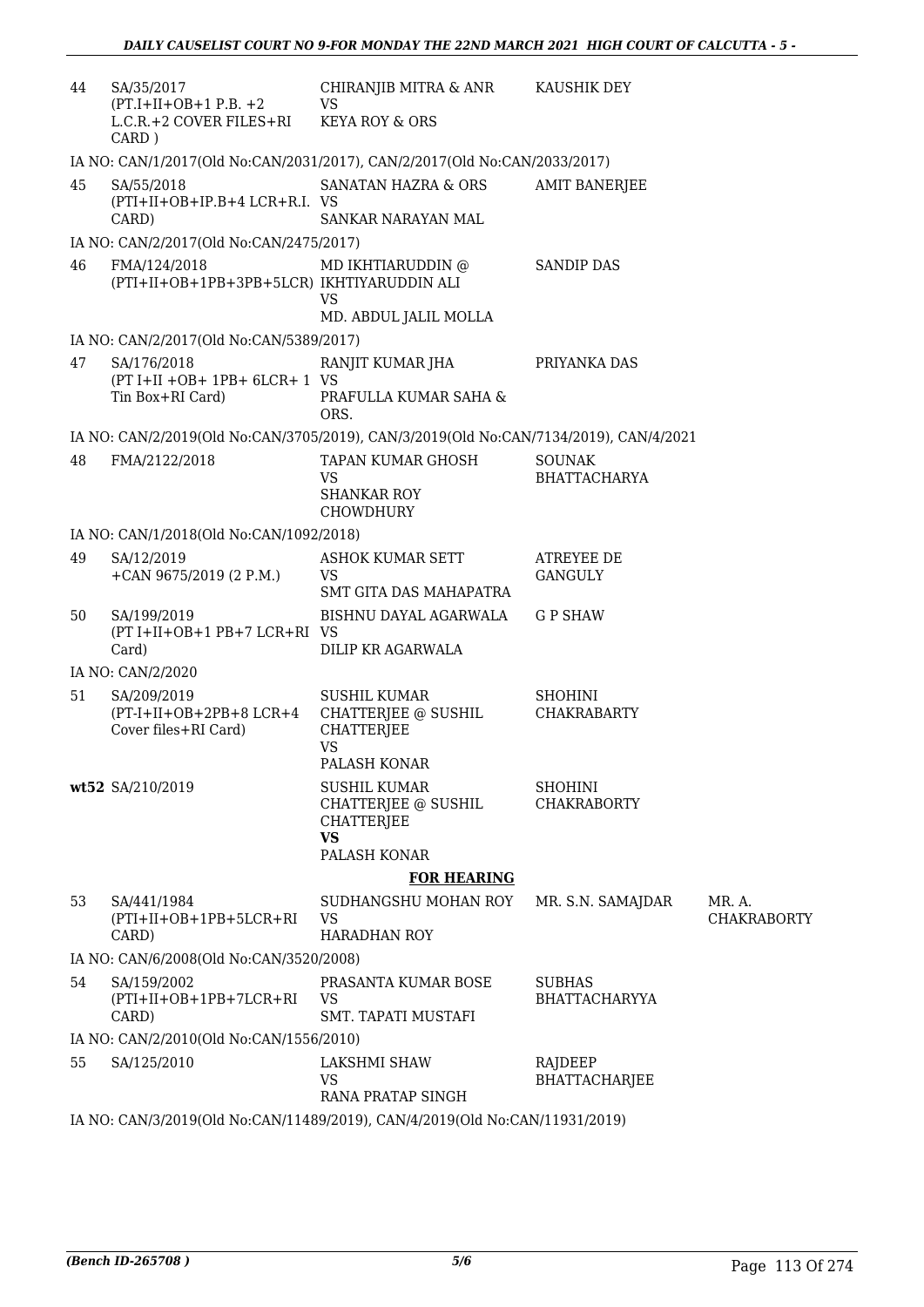| 56 | SA/87/2011<br>(PT-I+II+OB+1 PB+7 LCR+RI UDAY PATRA<br>Card)                                            | UDAY KUMAR PATRA @<br><b>VS</b><br>SUBRATA PATRA & ANR.                                   | <b>SUKANTA DAS</b>                    |
|----|--------------------------------------------------------------------------------------------------------|-------------------------------------------------------------------------------------------|---------------------------------------|
|    | IA NO: CAN/2/2020, CAN/3/2020                                                                          |                                                                                           |                                       |
| 57 | SA/244/2012<br>(PI+II+OB+1PB+7 LCR+RI<br>CARD)                                                         | BISWANATH GHOSH & ORS. RABINDRA NATH<br><b>VS</b><br>MIRARANI GHOSH                       | <b>MAHATO</b>                         |
|    | No:CAN/3594/2009), CAN/7/2010(Old No:CAN/6124/2010)                                                    | IA NO: CAN/4/2008(Old No:CAN/2716/2008), CAN/5/2009(Old No:CAN/3593/2009), CAN/6/2009(Old |                                       |
| 58 | SA/7/2014<br>$(PTI+II+OB+1PB+6LCR+1$<br>TIN BOX+RI CARD)                                               | <b>BIPIN KUMAR TALWAR</b><br><b>VS</b><br>VEENA TEWARI                                    | <b>SHOHINI</b><br><b>BHATTACHARYA</b> |
|    | IA NO: CAN/3/2015(Old No:CAN/1626/2015)                                                                |                                                                                           |                                       |
| 59 | SAT/110/2014<br>(P-I+II+OB+1PB+5 FILES OF VS<br>LCR+ RI CARD+2 COVER<br>FILES)                         | AJIT KUMAR BISWAS<br>PRABHU NATH<br><b>SHREIVASTAVA &amp; ORS</b>                         | <b>SAUNAK</b><br><b>BHATTACHARYYA</b> |
| 60 | SA/60/2015<br>$CPT.I+OB+II+ONE P.B.+7$ VS<br>FILES OF LCR+ONE COVER SUKTI GUPTA & ANR.<br>FILE+RI CARD | AMIT SEN & ORS.                                                                           | SHEHNAZ TAREQ<br><b>MINA</b>          |
|    | IA NO: CAN/1/2019(Old No:CAN/11756/2019)                                                               |                                                                                           |                                       |
| 61 | SA/147/2016                                                                                            | RATAN CH. MONDAL<br>VS<br>PARITOSH BHOWMICK &<br><b>ANR</b>                               | <b>SUHRID SUR</b>                     |
|    | IA NO: CAN/1/2011(Old No:CAN/2682/2011)                                                                |                                                                                           |                                       |
| 62 | FMAT/281/2019<br>$(PTI+OB+4PB+$                                                                        | SAIBAL MITRA & ORS<br><b>VS</b><br>TARU BANIK & ANR                                       | MD HAFIZ ALI                          |
|    |                                                                                                        | IA NO: CAN/1/2019(Old No:CAN/3874/2019), CAN/2/2019(Old No:CAN/3875/2019)                 |                                       |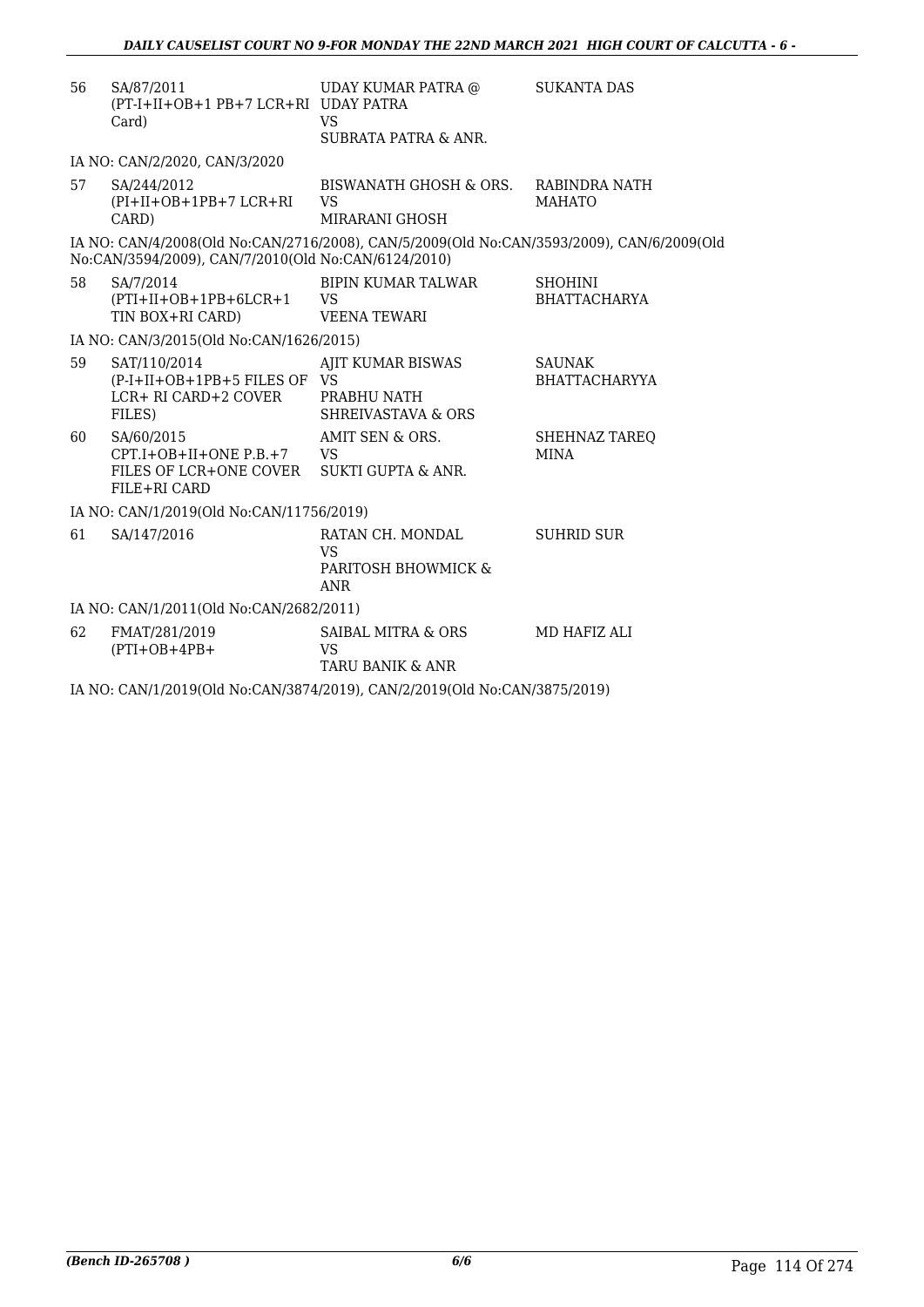

# In The High Court at Calcutta

### **Appellate Side**

**DAILY CAUSELIST For Monday The 22nd March 2021**

#### **COURT NO. 13**

**SINGLE BENCH (SB - III)**

**AT 10:30 AM**

**HON'BLE JUSTICE RAJASEKHAR MANTHA**

**(VIA VIDEO CONFERENCE)**

**ON AND FROM MONDAY, THE 11TH JANUARY, 2021- ROSTER NOTIFIED ON 8TH JANUARY, 2021 IS MODIFIED TO THE FOLLOWING EXTENT :- MATTERS (MOTIONS & HEARING) UNDER ARTICLE 226 OF THE CONSTITUTION RELATING TO SERVICE UNDER GROUP VI AND APPLICATIONS CONNECTED THERETO; MATTERS (MOTIONS & HEARING) UNDER ARTICLE 226 OF THE CONSTITUTION RELATING TO ALL SERVICE MATTERS RELATING TO PANCHAYATS AND CO-OPERATIVE SOCIETIES UNDER GROUP V AND APPLICATIONS CONNECTED THERETO; HEARING OF WRIT PETITIONS IRRESPECTIVE OF CLASSIFICATIONS AND APPLICATIONS CONNECTED THERETO NOTE :**

**1. MENTIONING WILL BE ALLOWED, AT THE FIRST SITTING OF THE COURT, UPON BEING LISTED AS "TO BE MENTIONED" IN THE VIRTUAL MODE AS PER NOTIFICATION NO. 4286-RG DATED 27.11.2020 AND IN PHYSICAL FORM.**

**2. ALL THE LISTED MATTERS WILL BE TAKEN UP SERIALLY, UNLESS OTHERWISE FIXED.**

**3. APPELLATE SIDE MATTERS WILL CONTINUE AFTER COMPLETION OF ORIGINAL SIDE.**

**4. MATTERS "FOR HEARING" SHALL BE TAKEN UP FROM 3 P.M. SUBJECT TO ANY FIXED MATTERS.**

**5. NO HEARING MATTERS SHALL BE INCLUDED UNTIL FURTHER ORDERS. 6. WITH EFFECT FROM MONDAY (15.02.2021) GROUP-V MOTIONS SHALL BE TAKEN UP FIRST ON TUESDAY AND THURSDAY.**

#### **PERSONAL APPEARANCE**

| 1   | WPCRC/22/2021<br>(26.03.2021)           | MD. GHULAM RABBANI<br>VS<br>KHALID AIZAZ ANWAR            | CHANDAN DUTTA  |
|-----|-----------------------------------------|-----------------------------------------------------------|----------------|
| wt2 | WPA/12195/2016                          | MD. GHULAM RABBANI<br>VS<br>STATE OF WEST BENGAL &<br>ORS | CHANDAN DUTTA  |
|     | IA NO: CAN/1/2021                       |                                                           |                |
| 3   | WPCRC/23/2021<br>$(24.03.2021)$ (Dept.) | SABINA EASMIN AND ORS<br>VS<br>PRASANTA BISWAS AND<br>AND | SRIKANTA DATTA |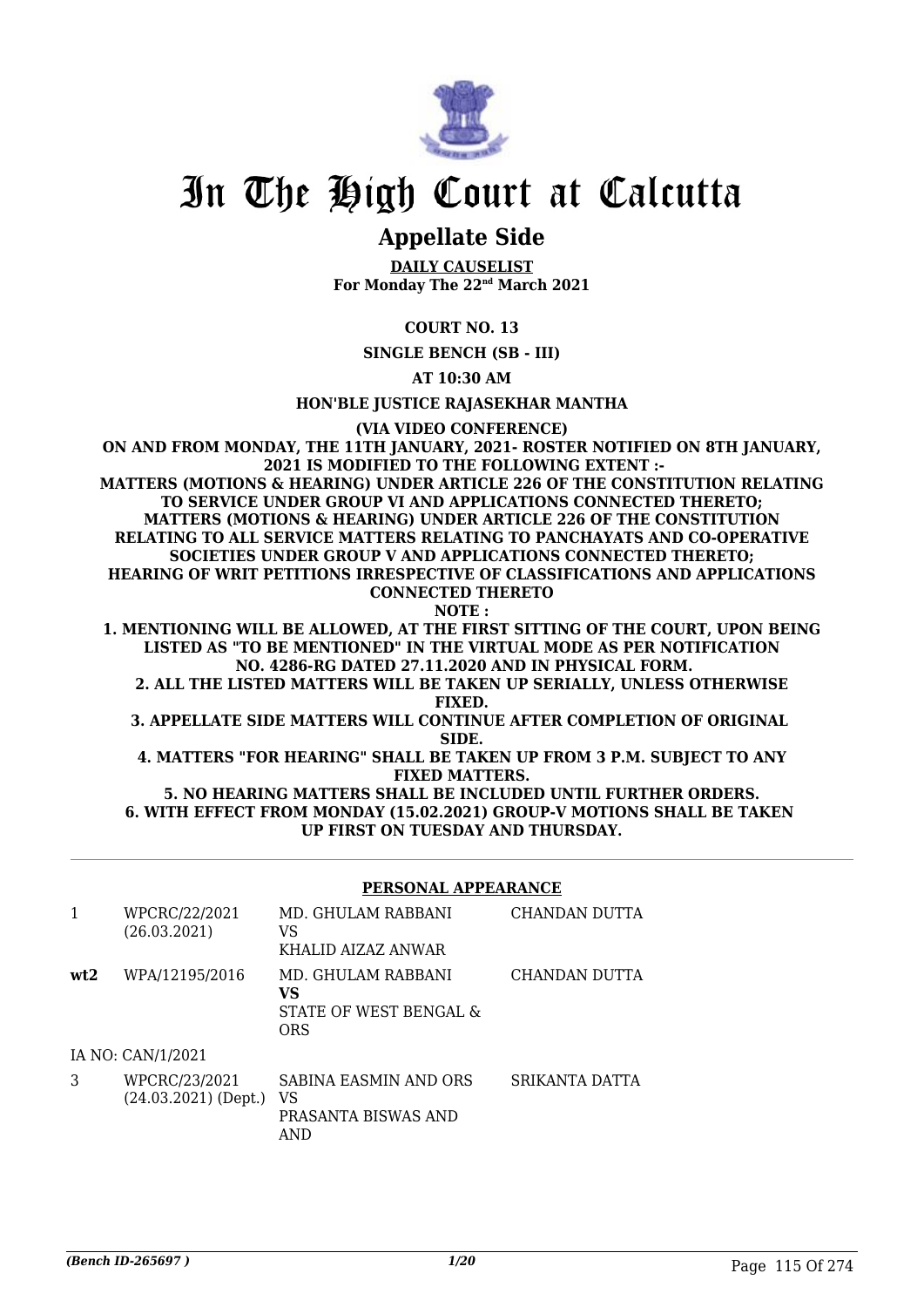| wt4 | WPA/33922/2013                                           | SABINA EASMIN & ORS.<br>VS                                                                           | <b>SARBANANDA</b><br><b>SANYAL</b>                                                        |
|-----|----------------------------------------------------------|------------------------------------------------------------------------------------------------------|-------------------------------------------------------------------------------------------|
|     |                                                          | STATE OF WEST BENGAL &<br>ORS.                                                                       |                                                                                           |
|     |                                                          | <b>SPECIALLY FIXED MATTERS</b>                                                                       |                                                                                           |
| 5   | WPA/8047/2020<br>(At 10.30 a.m.)                         | PARTHA PRATIM GHOSH<br>VS                                                                            | <b>SAGNIK MUKHERJEE</b>                                                                   |
|     |                                                          | THE GOVERNORS<br>(HOUSEHOLD)<br>ESTABLISHMENT, RAJ<br><b>BHAVAN AND ORS</b>                          |                                                                                           |
| 6   | WPA/8048/2020<br>(At 10.30 a.m.)                         | MOU MITRA SARKAR<br><b>VS</b><br>THE GOVERNORS (HOUSE<br>HOLD) ESTABLISHMENT<br>, RAJ BHAVAN AND ORS | <b>SAGNIK MUKHERJEE</b>                                                                   |
|     |                                                          | <b>APPLICATION</b>                                                                                   |                                                                                           |
| 7   | WPA/7274/2011                                            | W.B VETERINARY ALUMNI                                                                                | <b>BAISHALI ROY</b>                                                                       |
|     | (26.03.2021)                                             | ASSOC REP. BY<br><b>GURUCHARAN DATTA &amp;</b><br><b>ORS</b><br><b>VS</b>                            |                                                                                           |
|     |                                                          | UNION OF INDIA AND ORS                                                                               |                                                                                           |
|     | No:CAN/2190/2018), CAN/4/2021                            |                                                                                                      | IA NO: CAN/1/2012(Old No:CAN/2323/2012), CAN/2/2016(Old No:CAN/2866/2016), CAN/3/2018(Old |
| 8   | WPA/3311/2014                                            | <b>JAGADISH SITULIA</b><br><b>VS</b>                                                                 | SARIFUL ISLAM<br><b>MULLICK</b>                                                           |
|     |                                                          | UNION OF INDIA & ORS                                                                                 |                                                                                           |
| 9   | IA NO: CAN/1/2020(Old No:CAN/1156/2020)<br>WPA/3659/2016 | MILI BEWA & ANR                                                                                      | ZAMIUL ALAM                                                                               |
|     |                                                          | VS                                                                                                   |                                                                                           |
|     |                                                          | STATE OF WEST BENGAL &<br><b>ORS</b>                                                                 |                                                                                           |
|     | IA NO: CAN/2/2021                                        |                                                                                                      |                                                                                           |
| 10  | WPA/7955/2016                                            | ASHIS LOHAR                                                                                          | SANJAY SAHA                                                                               |
|     |                                                          | <b>VS</b><br><b>BHARAT PETROLEUM CORP</b><br>& ORS                                                   |                                                                                           |
|     | IA NO: CAN/2/2021                                        |                                                                                                      |                                                                                           |
| 11  | WPA/11262/2016<br>(1)                                    | RADHYASHYAM DAS<br><b>VS</b>                                                                         | S. MAITI                                                                                  |
|     |                                                          | <b>BOARD OF TRUSTEES FOR</b><br>THE PORT OF KOLKATA &<br><b>ORS</b>                                  |                                                                                           |
|     | IA NO: CAN/1/2021                                        |                                                                                                      |                                                                                           |
| 12  | WPA/30558/2016                                           | MOUSUMI SINHA<br>VS<br><b>UNION OF INDIA &amp; ORS</b>                                               | <b>ASHIS KUMAR</b><br><b>CHOWDHURY</b>                                                    |
|     |                                                          | IA NO: CAN/1/2017(Old No:CAN/3764/2017), CAN/4/2021                                                  |                                                                                           |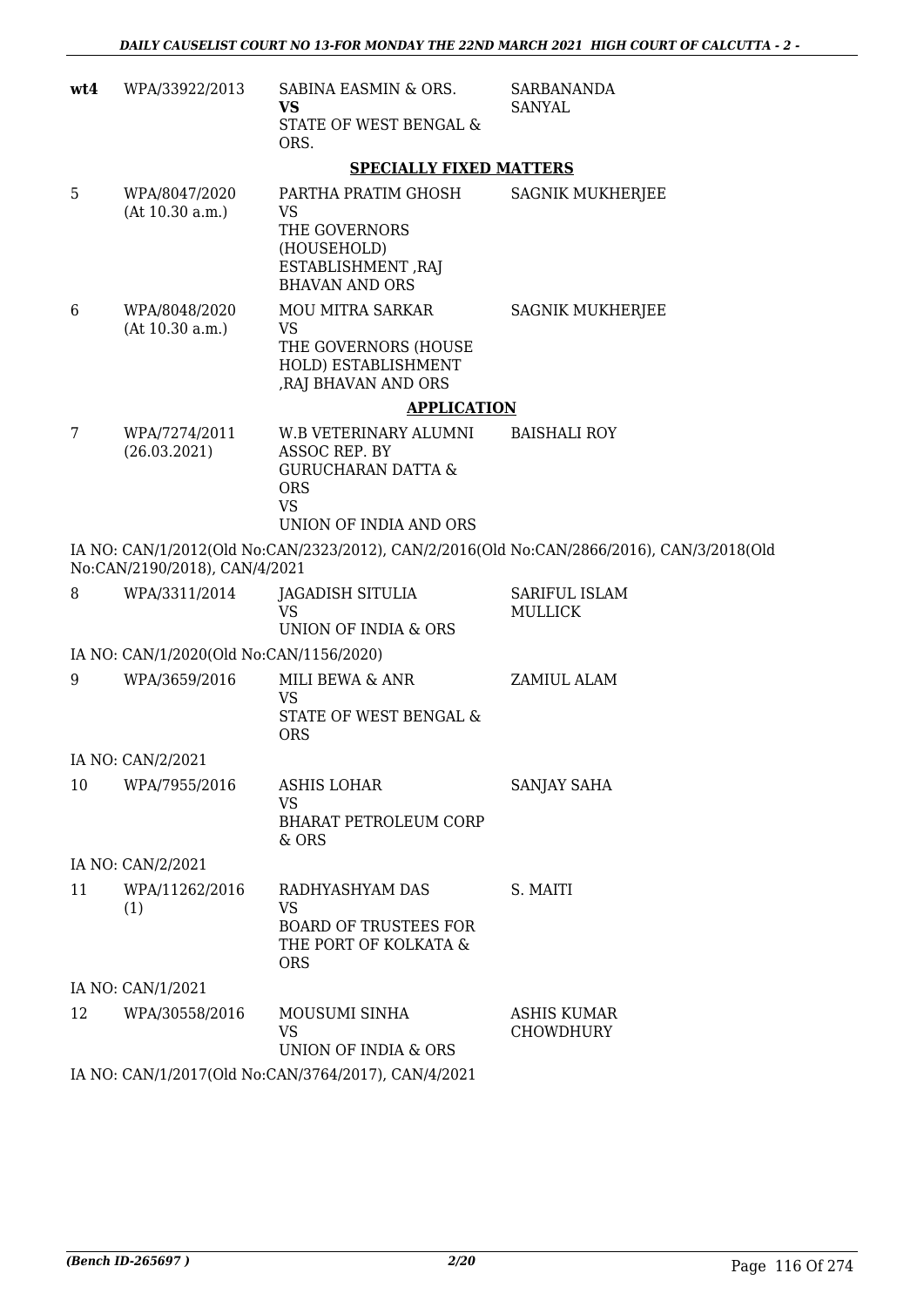| 13 | WPA/29032/2017                                           | <b>SUKURAM MARDI</b><br><b>VS</b><br>STATE OF WEST BENGAL &<br><b>ORS</b>               | <b>BISWAJIT SARKAR</b>       |
|----|----------------------------------------------------------|-----------------------------------------------------------------------------------------|------------------------------|
|    | IA NO: CAN/1/2021                                        |                                                                                         |                              |
| 14 | WPA/11253/2019                                           | LALU CHANDRA KAITY &<br><b>ANR</b><br><b>VS</b><br>STATE OF WEST BENGAL &<br><b>ORS</b> | KISHALAYA GHOSH              |
|    |                                                          | IA NO: CAN/1/2020(Old No:CAN/4549/2020), CAN/2/2021                                     |                              |
| 15 | WPA/18121/2019<br>(26.03.2021)                           | SITAL KUMAR BISWAS &<br><b>ORS</b><br><b>VS</b><br>STATE OF WEST BENGAL &<br><b>ORS</b> | VICTOR CHATTERJEE            |
|    | IA NO: CAN/1/2020(Old No:CAN/524/2020)                   |                                                                                         |                              |
| 16 | WPA/3748/2020                                            | MOHINI DEVI THAKUR<br><b>VS</b><br>COAL INDIA LTD. & ORS                                | <b>SUBRATA GANGULY</b>       |
|    | IA NO: CAN/1/2021                                        |                                                                                         |                              |
|    |                                                          | <b>ASSIGN MOTION</b>                                                                    |                              |
| 17 | WPA/4810/2020<br>$(31.03.2021)$ $(2)$ $(Gr. VS)$<br>$-1$ | <b>SUKLA BHOWMICK</b><br>STATE OF WEST BENGAL &<br><b>ORS</b>                           | <b>MARY DATTA</b>            |
|    |                                                          | <b>MOTION (GROUP VI)</b>                                                                |                              |
|    |                                                          |                                                                                         |                              |
| 18 | WPA/16056/2016<br>$(24.03.2021)$ $(2)$                   | <b>RAJ KUMAR PAUL</b><br><b>VS</b><br>UNION OF INDIA & ORS                              | SUJIT SANKAR KOLEY           |
| 19 | WPA/14715/2017                                           | RANJIT HANSDA (MAJI<br>VS<br>THE DAMODAR VALLEY<br><b>CORPORATION &amp; ORS</b>         | P BHATTACHARYA               |
|    | IA NO: CAN/1/2017(Old No:CAN/12224/2017)                 |                                                                                         |                              |
| 20 | WPA/26228/2018<br>(1)                                    | SK. SAHIBUL & ORS<br>VS<br>STATE OF WEST BENGAL &<br><b>ORS</b>                         | <b>GOURAV DAS</b>            |
| 21 | WPA/7462/2019                                            | MANGAL MAJHI<br>VS                                                                      | <b>SUBRATA GANGULY</b>       |
|    | IA NO: CAN/1/2019(Old No:CAN/12064/2019)                 | COAL INDIA LTD & ORS                                                                    |                              |
| 22 | WPA/394/2020<br>(1)                                      | DHIRENDRA NATH SARKAR<br>$&$ ORS<br><b>VS</b><br>STATE OF WEST BENGAL &<br><b>ORS</b>   | PARTHA<br><b>CHAKRABORTY</b> |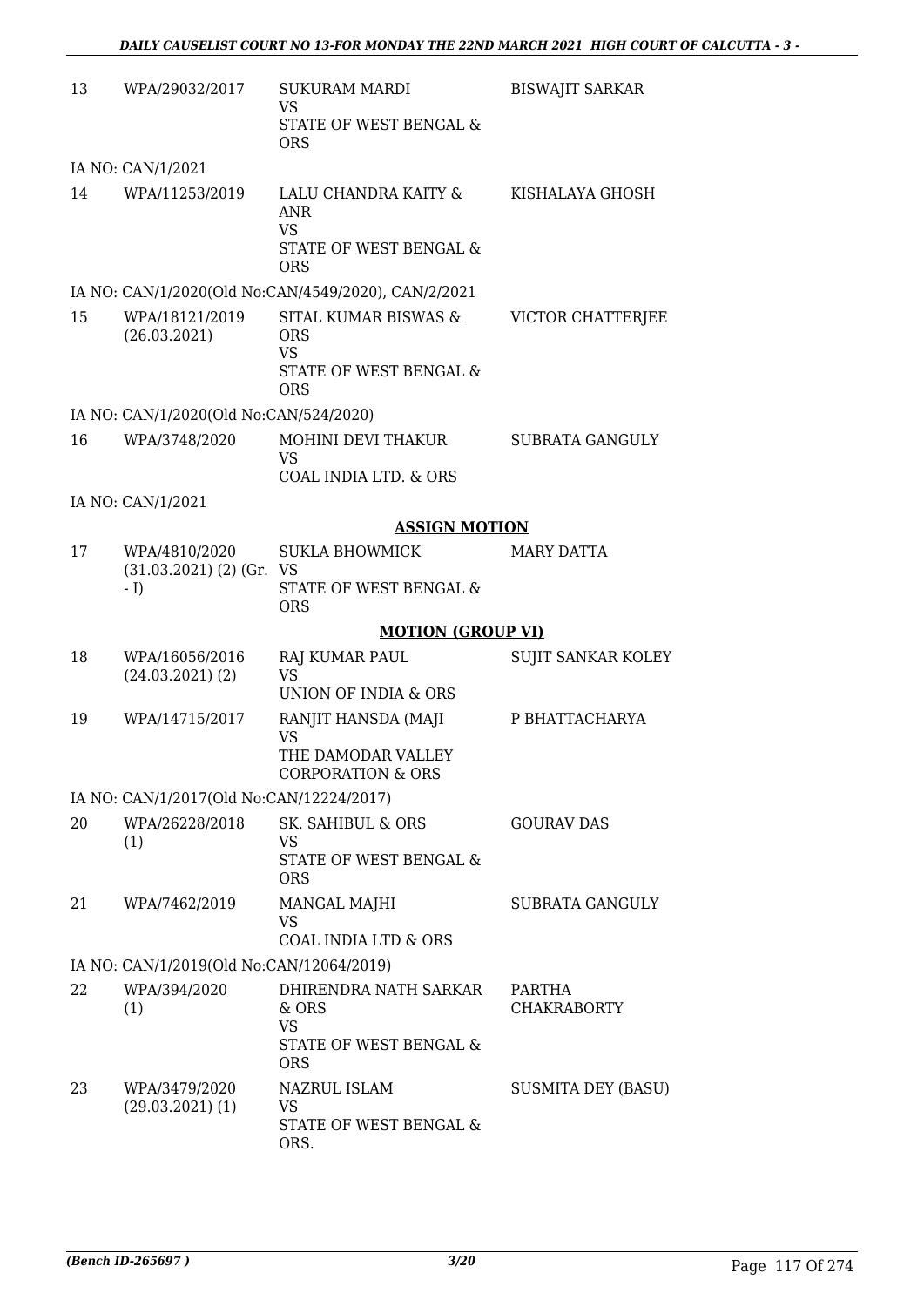#### *DAILY CAUSELIST COURT NO 13-FOR MONDAY THE 22ND MARCH 2021 HIGH COURT OF CALCUTTA - 4 -*

| 24 | WPA/3537/2020<br>$(29.03.2021)$ (1) | <b>ARABINDA ROY</b><br>VS.<br>STATE OF WEST BENGAL &<br><b>ORS</b>                 | <b>SUSMITA DEY (BASU)</b>             |
|----|-------------------------------------|------------------------------------------------------------------------------------|---------------------------------------|
| 25 | WPA/4216/2020                       | TRIDIP ROYCHOUDHURY<br>VS<br>EASTERN COALFIELDS<br><b>LIMITED &amp; ORS</b>        | <b>DAISY BASU</b>                     |
| 26 | WPA/4287/2020<br>(3)                | ARCHANA CHATTERJEE<br><b>VS</b><br><b>STATE OF WEST BENGAL &amp;</b><br><b>ORS</b> | <b>BHABANI PRASAD</b><br>MONDAL       |
| 27 | WPA/8216/2020<br>(2)                | <b>SMT SUMITRA HEMBRAM</b><br>AND ORS<br><b>VS</b><br>Union of India AND ORS       | <b>SAMIR KUMAR</b><br><b>ADHIKARI</b> |
| 28 | WPA/8873/2020<br>(2)                | <b>SUMAN MALLICK</b><br><b>VS</b><br>UNION OF INDIA AND<br><b>OTHERS</b>           | KUNTAL BANERJEE                       |
| 29 | WPA/8880/2020<br>(2)                | MANTU KR SINGH<br><b>VS</b><br>UNION OF INDIA AND<br><b>OTHERS</b>                 | KUNTAL BANERJEE                       |
| 30 | WPA/8896/2020<br>(2)                | <b>ROBIN YADAV</b><br><b>VS</b><br>UNION OF INDIA AND<br><b>OTHERS</b>             | KUNTAL BANERJEE                       |
| 31 | WPA/10297/2020<br>(2)               | PRITAM SAHA AND ORS<br>VS<br>THE STATE OF WEST<br><b>BENGAL AND ORS</b>            | <b>ANITA KAUNDA</b>                   |
| 32 | WPA/10300/2020<br>(2)               | BISWAJIT BISWAS AND ORS<br><b>VS</b><br>THE STATE OF WEST<br><b>BENGAL AND ORS</b> | ANITA KAUNDA                          |
| 33 | WPA/10339/2020<br>(3)               | HARE KRISHNA GIRI<br>VS<br>STATE OF WEST BENGAL<br>AND ORS.                        | <b>SUSMITA DEY(BASU)</b>              |
|    | wt34 WPA/10341/2020                 | SAKTI PRASAD BHAKTA<br><b>VS</b><br>STATE OF WEST BENGAL<br>AND ORS.               | <b>SUSMITA DEY(BASU)</b>              |
|    | wt35 WPA/10343/2020                 | MANORANJAN SHAMANTA<br>VS<br>STATE OF WEST BENGAL<br>AND ORS                       | <b>SUSMITA DEY(BASU)</b>              |
|    | wt36 WPA/10345/2020                 | SUNIL KUMAR SAHOO<br><b>VS</b><br>STATE OF WEST BENGAL<br>AND ORS.                 | <b>SUSMITA DEY(BASU)</b>              |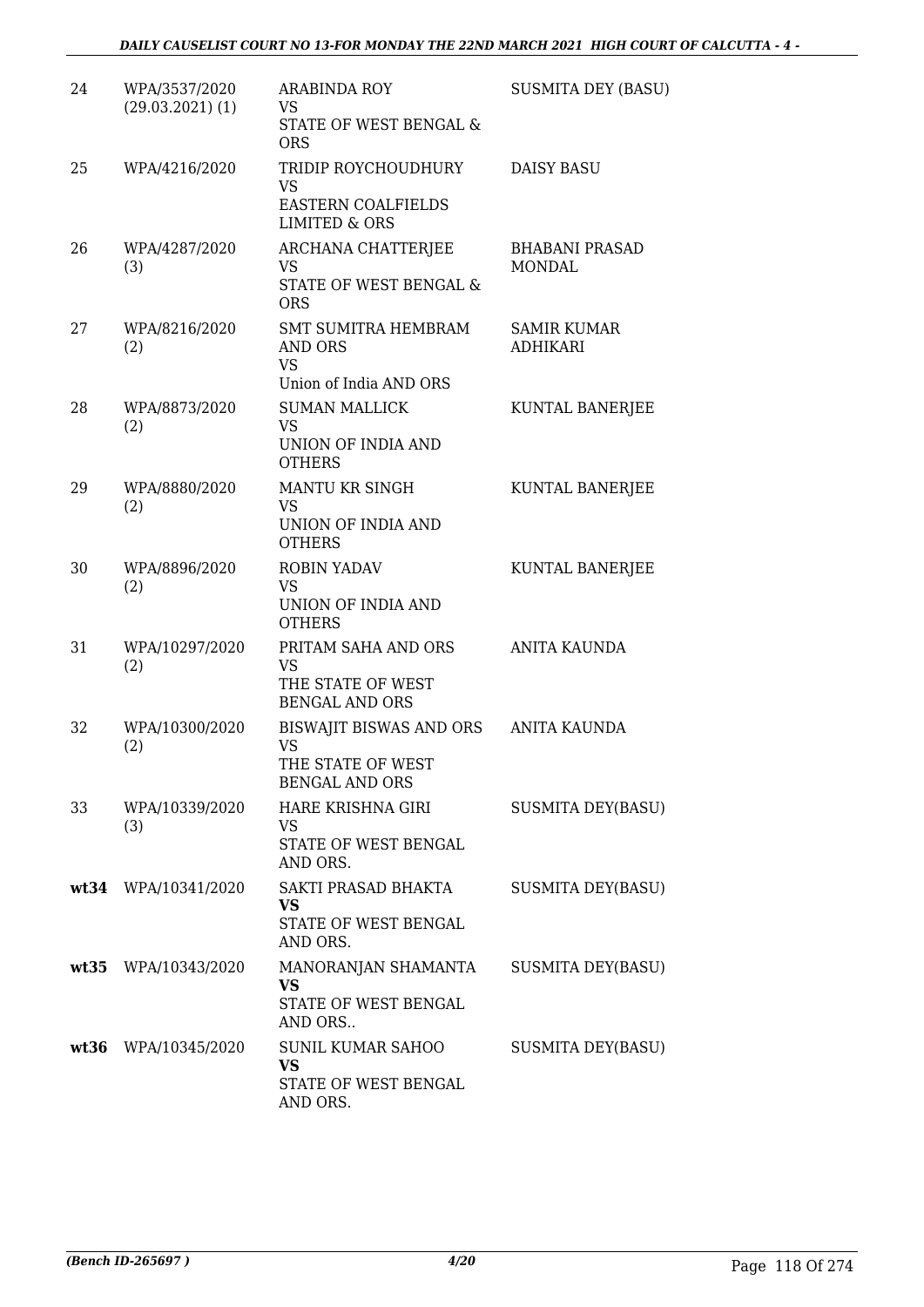|      | wt37 WPA/10347/2020   | ASIT KUMAR MALLIK<br>VS<br>STATE OF WEST BENGAL                      | <b>SUSMITA DEY(BASU)</b> |
|------|-----------------------|----------------------------------------------------------------------|--------------------------|
|      | wt38 WPA/10349/2020   | AND ORS.<br>KAZI AZIZUL HAQUE<br>VS.                                 | <b>SUSMITA DEY(BASU)</b> |
|      |                       | STATE OF WEST BENGAL<br>AND ORS.                                     |                          |
|      | wt39 WPA/10354/2020   | ASOKE KUMAR MANNA<br><b>VS</b><br>STATE OF WEST BENGAL               | <b>SUSMITA DEY</b>       |
|      | wt40 WPA/10356/2020   | AND ORS.                                                             | <b>SUSMITA DEY</b>       |
|      |                       | RANJAN KUMAR GHOSAL<br><b>VS</b><br>STATE OF WEST BENGAL<br>AND ORS. |                          |
| wt41 | WPA/10357/2020        | RASH BEHARI BERA<br><b>VS</b>                                        | <b>SUSMITA DEY BASU</b>  |
|      |                       | STATE OF WEST BENGAL<br>AND ORS.                                     |                          |
|      | wt42 WPA/10358/2020   | KALLOL KUMAR MISHRA<br><b>VS</b>                                     | <b>SUSMITA DEY(BASU)</b> |
|      |                       | STATE OF WEST BENGAL<br>AND ORS.                                     |                          |
|      | wt43 WPA/10359/2020   | AJIT KUMAR MANDAL<br>VS                                              | <b>SUSMITA DEY</b>       |
|      |                       | STATE OF WEST BENGAL<br>AND ORS.                                     |                          |
|      | wt44 WPA/10360/2020   | SAKTI PADA MONDAL<br>VS                                              | <b>SUSMITA DEY BASU</b>  |
|      |                       | STATE OF WEST BENGAL<br>AND ORS.                                     |                          |
|      | wt45 WPA/10361/2020   | SK. AKBAR ALI<br><b>VS</b>                                           | <b>SUSMITA DEY(BASU)</b> |
|      |                       | STATE OF WEST BENGAL<br>AND ORS.                                     |                          |
| 46   | WPA/11725/2020<br>(3) | HARU DAS AND ORS<br>VS                                               | <b>SAGAR SINGH</b>       |
|      |                       | STATE OF WEST BENGAL<br>AND ORS.                                     |                          |
| 47   | WPA/758/2021          | <b>TOTA ROY</b><br>VS                                                | Malay Bhattacharyya      |
|      |                       | STATE OF WEST BENGAL<br>AND ORS.                                     |                          |
| 48   | WPA/2118/2021<br>(2)  | <b>INDRANIL GHOSH</b><br>VS                                          | <b>MANIKA ROY</b>        |
|      |                       | STATE OF WEST BENGAL<br>AND ORS.                                     |                          |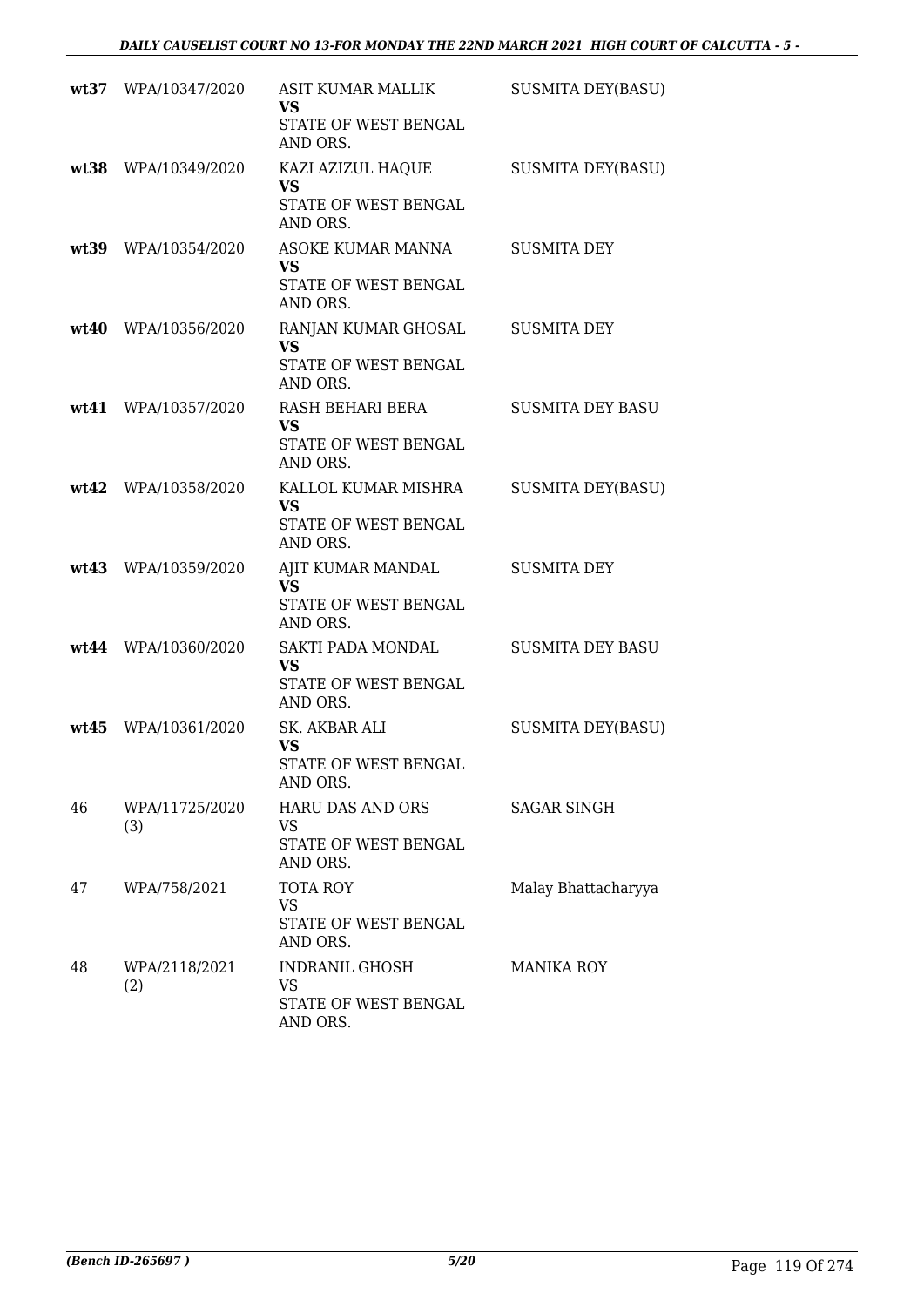| 49   | WPA/2302/2021<br>(2)                  | ALL INDIA GENERAL<br><b>INSURANCE SC/ST</b><br><b>EMPLOYEES</b><br>PARISHAT(JAYAMURTHY)<br><b>AND ANR</b><br><b>VS</b><br><b>GENERAL INSURANCE</b><br>PUBLIC SECTOR<br><b>ASSOCIATION AND OTHERS</b> | <b>BASABI</b><br>RAICHOUDHURY       |
|------|---------------------------------------|------------------------------------------------------------------------------------------------------------------------------------------------------------------------------------------------------|-------------------------------------|
| 50   | WPA/2358/2021<br>(3) (Premptorily)    | PROSANTA MONDAL<br>VS<br>STATE OF WEST BENGAL<br>AND ORS.                                                                                                                                            | PRAMITA BANERJEE                    |
| 51   | WPA/2592/2021<br>(1)                  | SK. ESANUL HAQUE<br><b>VS</b><br>STATE OF WEST BENGAL<br>AND ORS.                                                                                                                                    | MANISHANKAR<br><b>CHATTOPADHYAY</b> |
| 52   | WPA/2679/2021<br>(2)                  | <b>SHARBANI BANERJEE</b><br><b>VS</b><br><b>COAL INDIA LIMITED AND</b><br><b>ORS</b>                                                                                                                 | OISANI MUKHERJEE                    |
| 53   | WPA/3043/2021<br>(3)                  | M/S P.C. DEY ENTERPRISE<br>AND ANR<br><b>VS</b><br>UNION OF INDIA AND ORS.                                                                                                                           | DEBABRATA ROY                       |
|      | wt54 WPA/3048/2021                    | M/S DEBASISH NAG AND<br>ANR<br><b>VS</b><br>UNION OF INDIA AND ORS.                                                                                                                                  | DEBABRATA RAY                       |
| wt55 | WPA/3058/2021                         | M/S KARMAKAR<br><b>ENTERPRISE AND</b><br><b>ANOTHER</b><br>VS<br>UNION OF INDIA AND ORS.                                                                                                             | DEBABRATA RAY                       |
| wt56 | WPA/3073/2021                         | M/S SHYAM SUNDAR<br>GHOSH<br>VS<br>UNION OF INDIA AND ORS.                                                                                                                                           | DEBABRATA ROY                       |
|      | wt57 WPA/3085/2021                    | M/S JAGADISH CHANDRA<br><b>ADHIKARY AND ANR</b><br>VS<br>UNION OF INDIA AND ORS.                                                                                                                     | DEBABRATA RAY                       |
| 58   | WPA/3219/2021<br>$(31.03.2021)$ $(1)$ | <b>MANAS HALDER</b><br>VS<br>UNION OF INDIA AND ORS.                                                                                                                                                 | ARPAN SINHA                         |
| 59   | WPA/3383/2021<br>(1)                  | NIRBHAY LODH<br>VS<br><b>UCO BANK</b>                                                                                                                                                                | MITUL<br><b>CHAKRABORTY</b>         |
| 60   | WPA/3551/2021<br>(1)                  | DHIRENDRA NATH<br><b>MONDAL</b><br><b>VS</b><br>STATE OF WEST BENGAL<br>AND ORS.                                                                                                                     | <b>SUSMITA DEY(BASU)</b>            |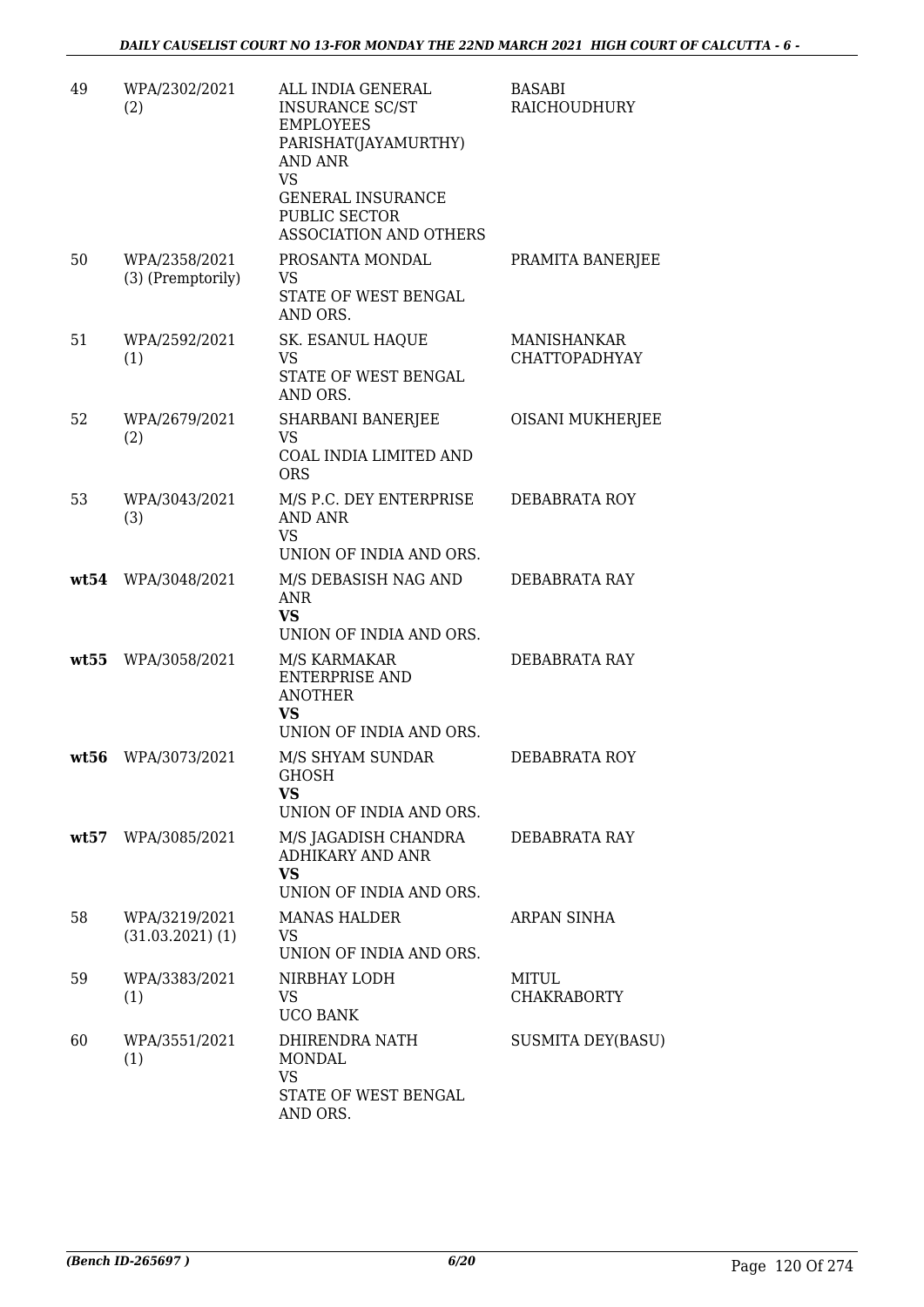| 61 | WPA/3726/2021<br>$(24.03.2021)$ (3)   | SOSTI JANA MANDAL<br>@SOSTI JANA<br><b>VS</b><br>STATE OF WEST BENGAL<br>AND ORS.                                                          | PARTHA SARATHI<br><b>MONDAL</b>      |
|----|---------------------------------------|--------------------------------------------------------------------------------------------------------------------------------------------|--------------------------------------|
| 62 | WPA/3901/2021<br>(2)                  | <b>ASRAF ALI AND ORS</b><br><b>VS</b><br>STATE OF WEST BENGAL<br>AND ORS.                                                                  | <b>BITASOK BANERJEE</b>              |
| 63 | WPA/4076/2021<br>(2)                  | KOUSHIK MGHOSH AND<br><b>ORS</b><br><b>VS</b><br>THE STATE OF WEST<br><b>BENGAL AND ORS</b>                                                | MONIRUZZAMAN                         |
|    | IA NO: CAN/1/2021                     |                                                                                                                                            |                                      |
| 64 | WPA/4091/2021<br>$(24.03.2021)$ $(2)$ | DILIP KUMAR GANGULY<br><b>VS</b><br><b>BANGIYA GRAMIN VIKASH</b><br><b>BANK</b>                                                            | KMAKSHYA PRASAD<br>MUKHOPADHYAY      |
| 65 | WPA/4587/2021<br>(2)                  | <b>ARNAB SEN</b><br>VS<br>UNION OF INDIA AND ORS.                                                                                          | DIPANKAR PAL                         |
| 66 | WPA/4614/2021<br>(2)                  | <b>MAINUDDIN SARDAR</b><br><b>VS</b><br><b>INSPECTOR GENERAL, FTR</b><br>HEADQUARTERS BORDER<br><b>SECURITY FORCE AND</b><br><b>OTHERS</b> | <b>SUBHAM GHOSH</b>                  |
| 67 | WPA/4683/2021<br>(2)                  | <b>BIBRATA BISWAS</b><br>VS<br>UNION OF INDIA AND ORS.                                                                                     | PRATIK MAJUMDER                      |
| 68 | WPA/5036/2021                         | DINESH MAHATO<br>VS<br>STATE OF WEST BENGAL<br>AND ORS.                                                                                    | ASHIS KUMAR PAUL                     |
| 69 | WPA/5166/2021                         | ANIMESH SAHA<br>VS<br>STATE OF WEST BENGAL<br>AND ORS.                                                                                     | KARUNAMOYEE<br><b>SAMANTA</b>        |
| 70 | WPA/5206/2021                         | <b>SUJOY LAI</b><br><b>VS</b><br>UNION OF INDIA AND ORS.                                                                                   | ARPA CHAKRABORTY                     |
| 71 | WPA/5211/2021                         | KHOKON RAJBANSHI<br><b>VS</b><br>STATE OF WEST BENGAL<br>AND ORS.                                                                          | <b>BIDYUT BARAN</b><br><b>BISWAS</b> |
| 72 | WPA/5244/2021                         | PINAKI DAS AND OTHERS<br>VS<br>STATE OF WEST BENGAL<br>AND ORS.                                                                            | SAKTIPADA JANA                       |
| 73 | WPA/5254/2021<br>(1)                  | <b>MAYARUN BIBI</b><br>VS<br>UNION OF INDIA AND ORS.                                                                                       | <b>BEANZIR SHAIKH</b>                |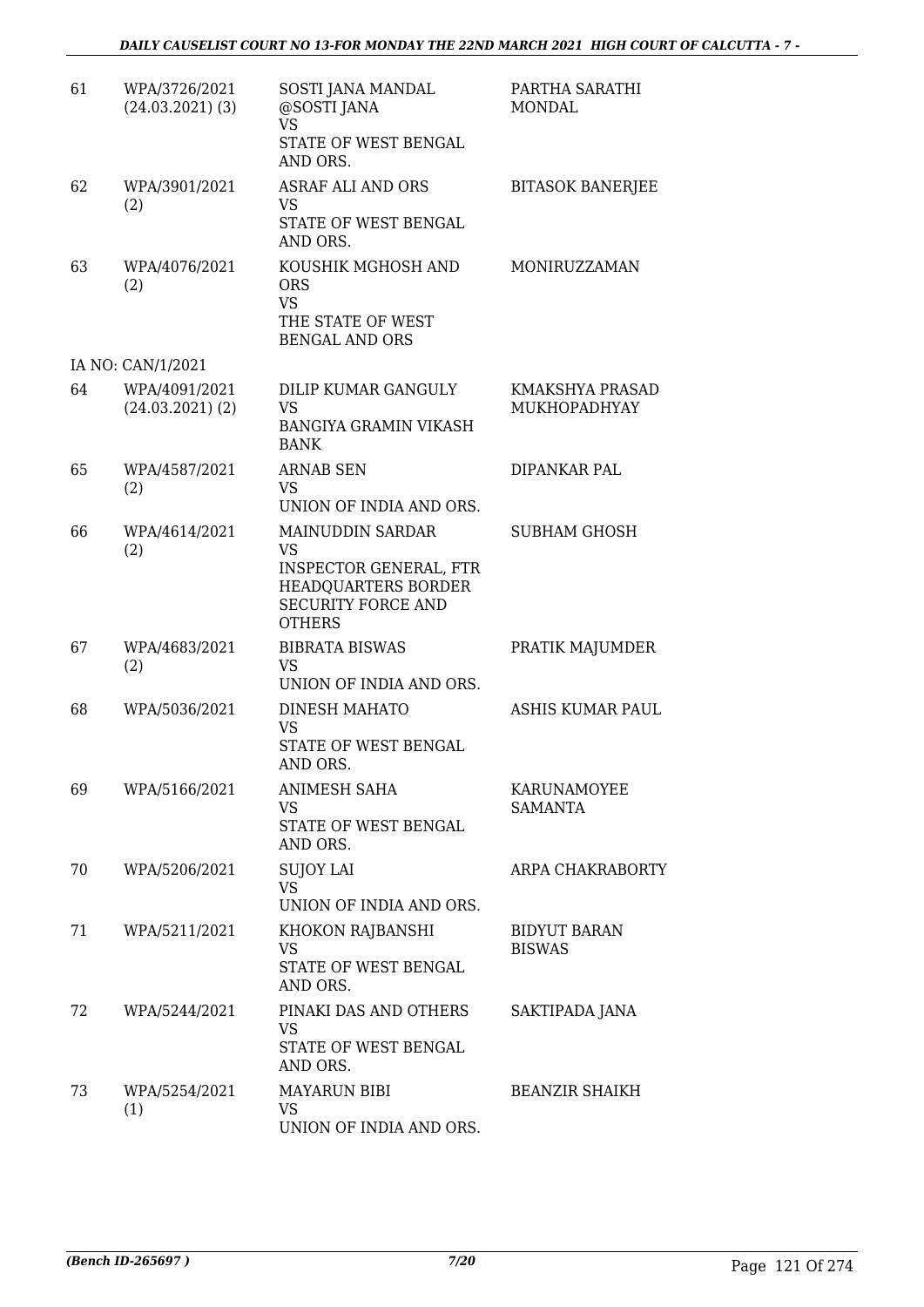| 74 | WPA/5329/2021<br>(1) | ANWESHA GANGULY<br><b>BANERJEE AND ORS</b><br>VS<br>STATE OF WEST BENGAL<br>AND ORS.                        | <b>SUMAN BANERJEE</b>                |
|----|----------------------|-------------------------------------------------------------------------------------------------------------|--------------------------------------|
| 75 | WPA/5460/2021        | <b>BOSE INSTITUTE</b><br>PENSIONERS WELFARE<br>ASSOCIATION AND ANR.<br>VS<br>THE BOSE INSTITUTE AND<br>ORS. | <b>ASWINI BERA</b>                   |
| 76 | WPA/5491/2021        | SAIKAT PAL @ SAIKAT<br><b>ADHIKARY</b><br><b>VS</b><br>STATE OF WEST BENGAL<br>AND ORS.                     | DEBANSHU GHORAI                      |
| 77 | WPA/5562/2021        | KRISHNA KANTA BAPARI<br><b>VS</b><br>THE BANK OF INDIA AND<br><b>ORS</b>                                    | PRITHVIRAJ SINHA<br><b>ROY</b>       |
| 78 | WPA/5564/2021        | <b>SHIBNATH DAS</b><br><b>VS</b><br>STATE OF WEST BENGAL<br>AND ORS.                                        | MD. AHSANUZZAMAN                     |
| 79 | WPA/5622/2021        | RAKIB KHAN AND OTHERS<br>VS<br>STATE OF WEST BENGAL<br>AND ORS.                                             | MD. KUTUBUDDIN                       |
| 80 | WPA/5727/2021        | SANJOY SEN<br><b>VS</b><br>THE STATE OF WEST<br><b>BENGAL AND ORS</b>                                       | MANI SHANKAR<br><b>CHATTOPADHYAY</b> |
| 81 | WPA/5744/2021        | <b>SABINA KHATUN</b><br>VS<br>STATE OF WEST BENGAL<br>AND ORS.                                              | <b>MD MOSIAR</b><br><b>RAHAMAN</b>   |
| 82 | WPA/5746/2021        | SAMIMA BEGUM<br><b>VS</b><br>THE BOARD OF TRUSTEES<br>OF CALCUTTA PORT AND<br><b>OTHERS</b>                 | SK. REJAUL ALAM                      |
| 83 | WPA/5770/2021        | DULAL CHANDRA PAUL<br><b>VS</b><br>STATE OF WEST BENGAL<br>AND ORS.                                         | <b>SANKAR PAUL</b>                   |
| 84 | WPA/5778/2021        | SUDIPTA KARMAKAR AND<br><b>ORS</b><br><b>VS</b><br>STATE OF WEST BENGAL<br>AND ORS.                         | DIBYENDU<br><b>CHATTERJEE</b>        |
| 85 | WPA/5886/2021        | MD NASIRUDDIN AND ORS<br><b>VS</b><br>STATE OF WEST BENGAL<br>AND ORS.                                      | HARADHAN MONDAL                      |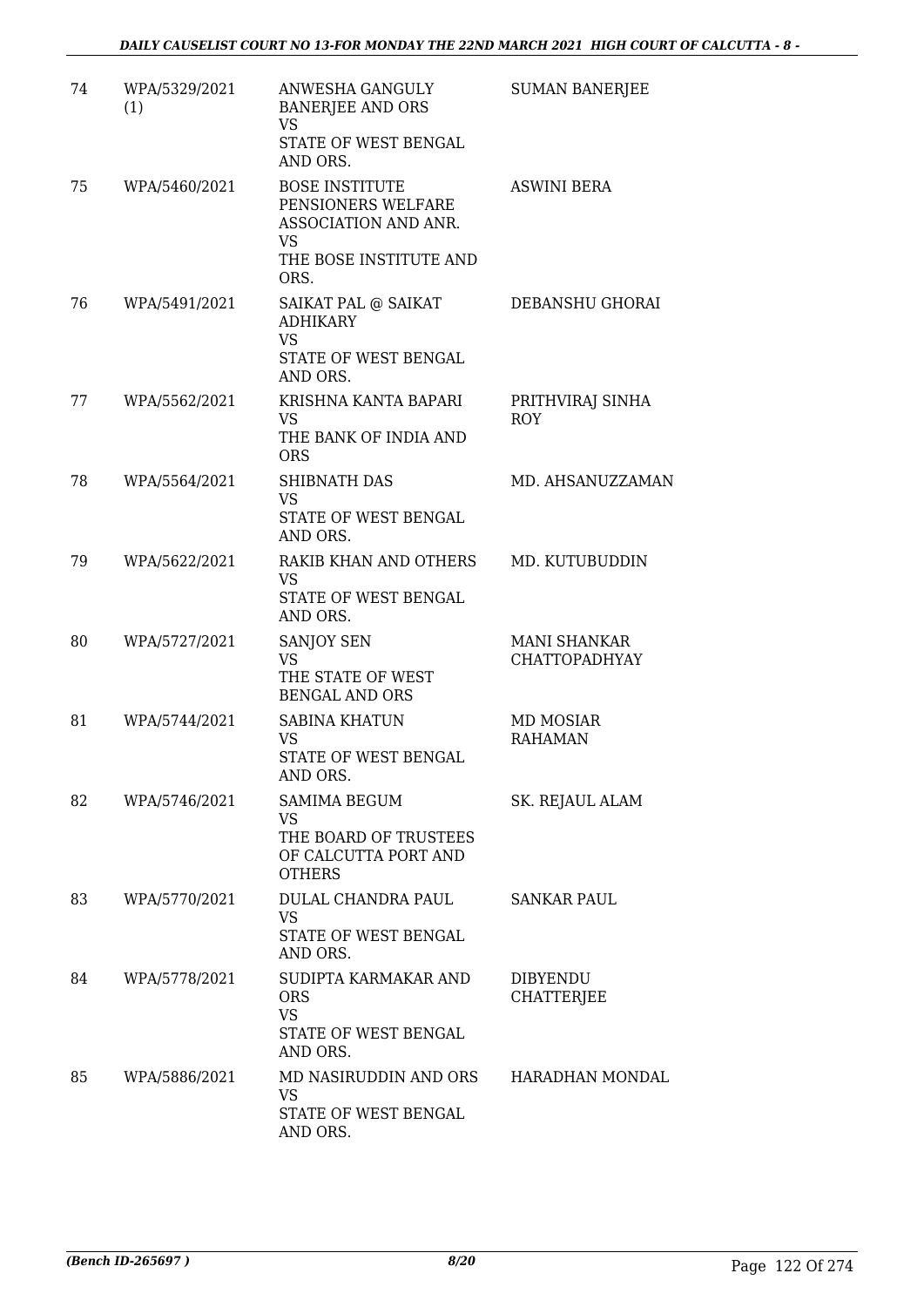| 86   | WPA/5915/2021<br>$(24.03.2021)$ (At<br>11.00 a.m. | DHARAMDEO RAY<br>VS<br>UNION OF INDIA AND ORS.                                              | DEBASISH KUNDU                        |
|------|---------------------------------------------------|---------------------------------------------------------------------------------------------|---------------------------------------|
| 87   | WPA/6027/2021                                     | ANUJ SHAW<br><b>VS</b><br>THE EASTERN COALFIELD<br><b>LIMITED AND OTHERS</b>                | <b>PRALAY</b><br><b>BHATTACHARJEE</b> |
| 88   | WPA/6056/2021                                     | CHINA DAS<br><b>VS</b><br>STATE OF WEST BENGAL<br>AND ORS.                                  | SIDDHADEV ADAK                        |
| 89   | WPA/6071/2021                                     | DR. SANJIT BISWAS<br><b>VS</b><br>UNION OF INDIA AND<br><b>ANOTHER</b>                      | RANANEESH GUPTA<br>THAKURTA           |
| 90   | WPA/6074/2021                                     | DR.SANJIT BISWAS<br><b>VS</b><br>UNION OF INDIA AND ORS.                                    | RANANEESH GUHA<br>THAKURTA            |
| 91   | WPA/6102/2021                                     | AMALENDU BIKASH PANDA<br><b>VS</b><br>STATE OF WEST BENGAL<br>AND ORS.                      | KAMAL KANTA KAR                       |
| 92   | WPA/6104/2021                                     | SHIVAJI ANANDRAO YADAV<br>VS<br>COAL INDIA LIMITED                                          | <b>SUJIT SAHA</b>                     |
| 93   | WPA/6160/2021                                     | NAJIMUDDIN<br><b>VS</b><br>STATE OF WEST BENGAL<br>AND ORS.                                 | Md. Habibur Rahaman                   |
| 94   | WPA/6185/2021                                     | NARGISA BIBI<br><b>VS</b><br>UNION OF INDIA AND ORS.                                        | <b>SUSMITA</b><br>CHOWDHURY           |
| wt95 | WPA/6190/2021                                     | PABITRAMAYEE MAJHI<br>VS<br>STATE OF WEST BENGAL<br>AND ORS.                                | KASHISWAR GHOSAL                      |
| 96   | WPA/6212/2021                                     | SANTOSH KUMAR MAHATO<br><b>AND ORS</b><br><b>VS</b><br>THE UNION OF INDIA AND<br><b>ORS</b> | SUKHENDU BIKASH<br>MUKHERJEE          |
| 97   | WPA/6321/2021                                     | ARCHITA MANNA<br>VS<br>STATE OF WEST BENGAL<br>AND ORS.                                     | ANIL KUMAR<br><b>CHATTOPADHYAYA</b>   |
| 98   | WPA/6323/2021                                     | KAILAS GORAI<br><b>VS</b><br>WBSEDCL AND ORS.                                               | TANUJA BASAK                          |
| 99   | WPA/6331/2021                                     | PARIMAL MANDAL<br><b>VS</b><br>STATE OF WEST BENGAL<br>AND ORS.                             | JOYDEEP ROY                           |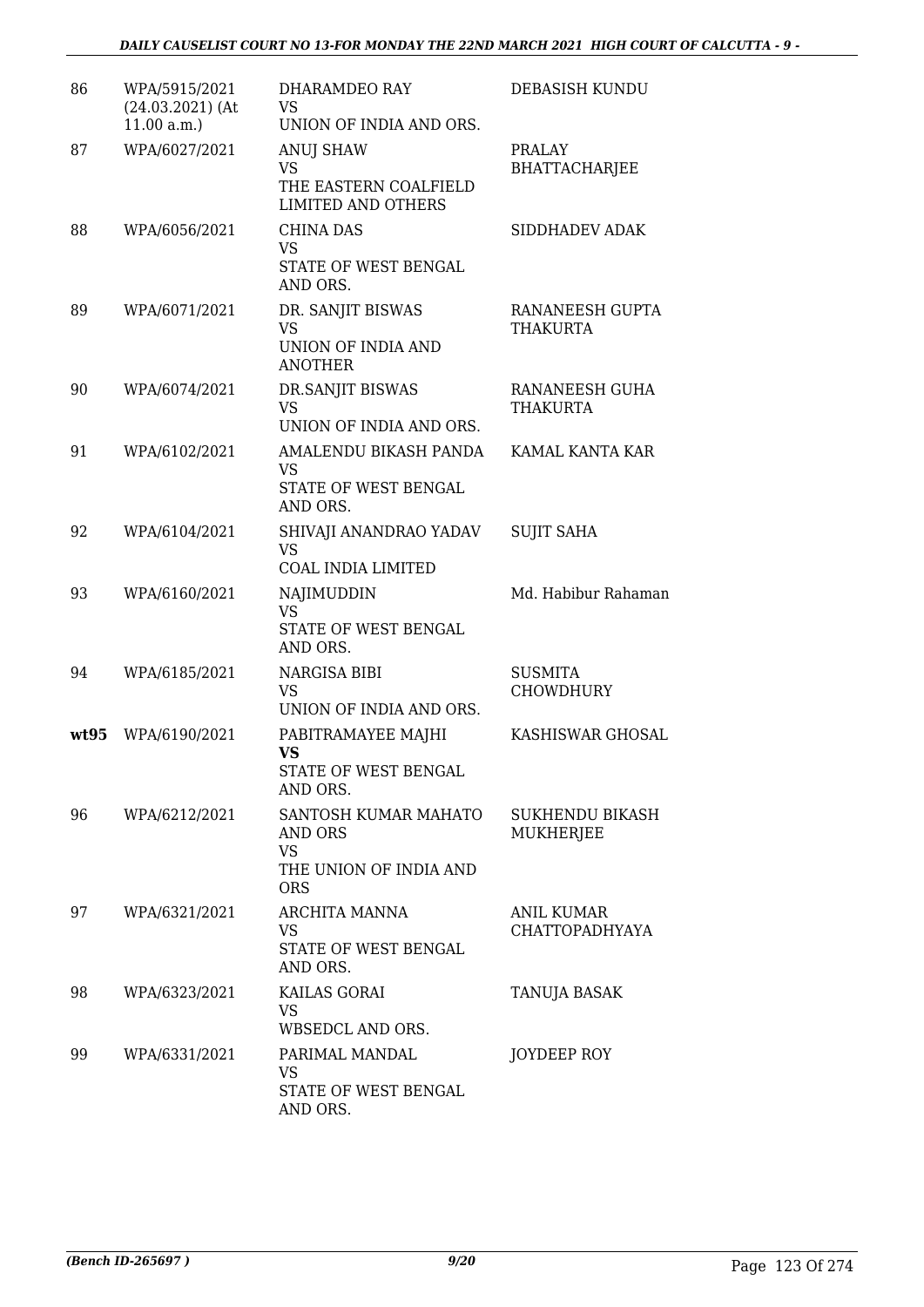| 100 | WPA/6348/2021 | PRASANTA BESRA<br>VS<br>STATE OF WEST BENGAL<br>AND ORS.                                             | <b>GORA CHAND</b><br><b>SAMANTA</b>  |
|-----|---------------|------------------------------------------------------------------------------------------------------|--------------------------------------|
| 101 | WPA/6377/2021 | RAJ KUMAR PAL AND ORS<br><b>VS</b><br>STATE OF WEST BENGAL<br>AND ORS.                               | <b>UDAY NARAYAN</b><br>BETAL         |
| 102 | WPA/6385/2021 | TAFFAZZUL HUSSAIN<br><b>GILANI</b><br><b>VS</b><br>STATE OF WEST BENGAL<br>AND ORS.                  | ADITYA MONDAL                        |
| 103 | WPA/6400/2021 | <b>IMTIAZ HUSSAIN</b><br><b>VS</b><br>STATE OF WEST BENGAL<br>AND ORS.                               | ADITYA MONDAL                        |
| 104 | WPA/6481/2021 | <b>AMAR DAS</b><br><b>VS</b><br>STATE OF WEST BENGAL<br>AND ORS.                                     | <b>AYAN MITRA</b>                    |
| 105 | WPA/6511/2021 | SOMNATH NANDI<br><b>VS</b><br>STATE OF WEST BENGAL<br>AND ORS.                                       | MONIRUZZAMAN                         |
| 106 | WPA/6530/2021 | RAJDIPTA BARMAN<br><b>VS</b><br><b>EMPLOYEES PROVIDENT</b><br>FUND ORGANISATION AND<br><b>OTHERS</b> | DEBOPRIYO KARAN                      |
| 107 | WPA/6536/2021 | SMT KAJOL BADYAKAR<br><b>VS</b><br>M/S. EASTERN COAL<br>FIELDS LTD AND ORS                           | <b>AMAL KUMAR DUTTA</b>              |
| 108 | WPA/6544/2021 | KRISHNA BHUIYA<br>VS<br>EASTERN COAL FIELDS LTD<br><b>AND ORS</b>                                    | AMAL KR DATTA                        |
| 109 | WPA/6551/2021 | <b>MAHESH BAURI</b><br>VS<br>THE COAL INDIA LTD AND<br><b>ORS</b>                                    | AMAL KUMAR DATTA                     |
| 110 | WPA/6587/2021 | JYOTISH MONDAL AND<br><b>ANOTHER</b><br><b>VS</b><br>STATE OF WEST BENGAL<br>AND ORS.                | TANUJA BASAK                         |
| 111 | WPA/6646/2021 | <b>SHIKHA DAS</b><br><b>VS</b><br>THE KOLKATA PORT TRUST<br>AND ORS.                                 | MOHINI MOHAN<br><b>BHATTACHARJEE</b> |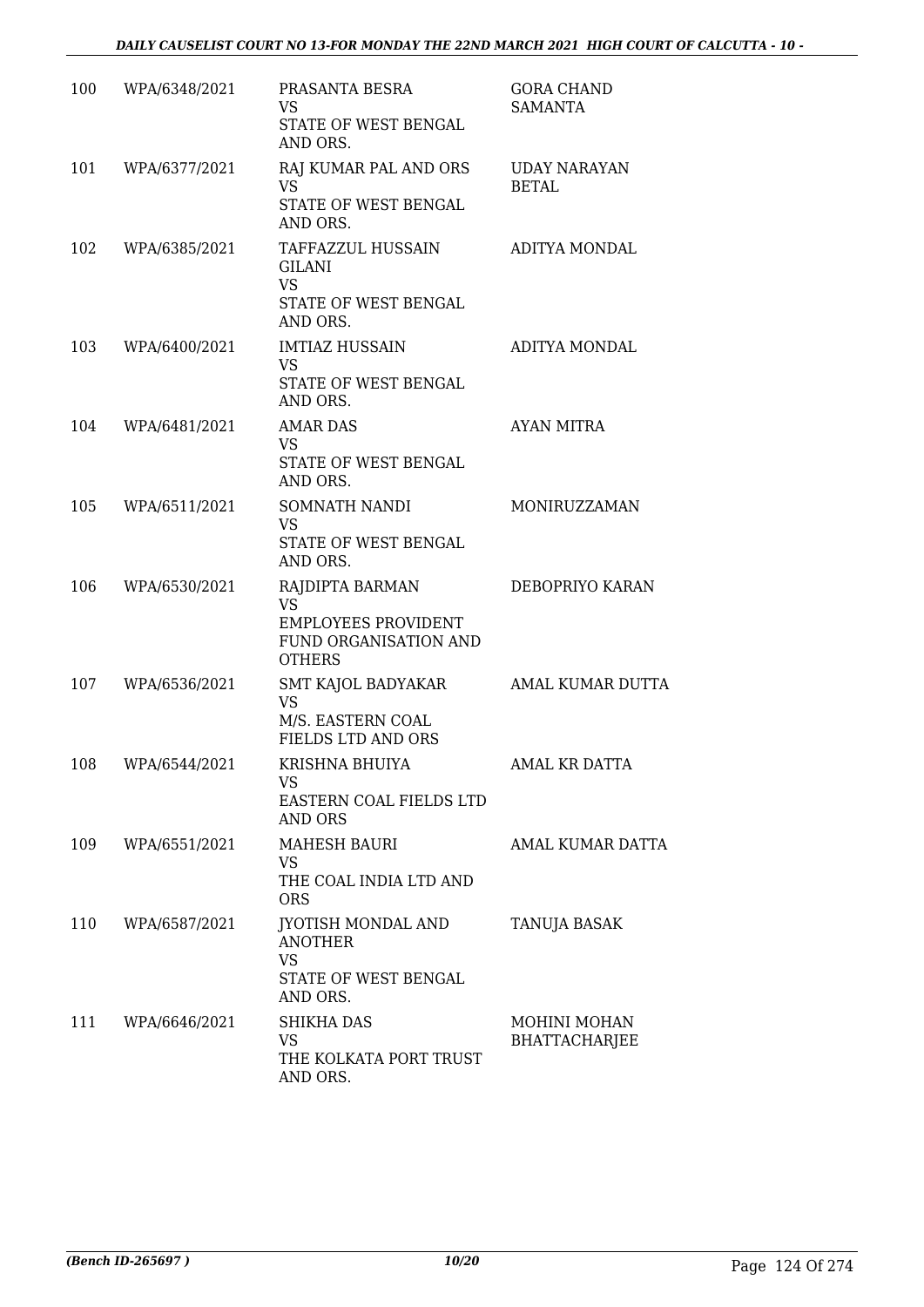| 112 | WPA/6695/2021 | PIJUSH KANTI ROY<br><b>CHOWDHURY</b><br><b>VS</b><br>STATE OF WEST BENGAL<br>AND ORS.    | <b>JAMIRUDDIN KHAN</b>       |
|-----|---------------|------------------------------------------------------------------------------------------|------------------------------|
| 113 | WPA/6696/2021 | SUPRIYA GUCHAIT<br><b>VS</b><br>STATE OF WEST BENGAL<br>AND ORS.                         | <b>JAMIRUDDIN KHAN</b>       |
| 114 | WPA/6699/2021 | <b>BINDU BIHARI SAHA</b><br><b>VS</b><br>STATE OF WEST BENGAL<br>AND ORS.                | <b>JAMIRUDDIN KHAN</b>       |
| 115 | WPA/6713/2021 | <b>AJAY KUMAR</b><br><b>VS</b><br>STATE OF WEST BENGAL<br>AND ORS.                       | <b>JAMIRUDDIN KHAN</b>       |
| 116 | WPA/6716/2021 | <b>DINANATH THAKUR</b><br><b>VS</b><br>STATE OF WEST BENGAL<br>AND ORS.                  | <b>JAMIRUDDIN KHAN</b>       |
| 117 | WPA/6717/2021 | <b>PULAK SANKAR</b><br><b>CHOUDHURY</b><br><b>VS</b><br>STATE OF WEST BENGAL<br>AND ORS. | <b>JAMIRUDDIN KHAN</b>       |
| 118 | WPA/6719/2021 | <b>SUSHANTA MITRA</b><br><b>VS</b><br>STATE OF WEST BENGAL<br>AND ORS.                   | <b>JAMIRUDDIN KHAN</b>       |
| 119 | WPA/6721/2021 | DEBAPRIYA NAG ROY<br>VS<br>STATE OF WEST BENGAL<br>AND ORS.                              | PRITAM CHOUDHURY             |
| 120 | WPA/6729/2021 | PRIYA KARMAKAR<br>VS.<br>STATE OF WEST BENGAL<br>AND ORS.                                | <b>BAISAKHI SINGHA</b>       |
| 121 | WPA/6733/2021 | <b>GURUPADA MURMU</b><br><b>VS</b><br>UNION OF INDIA AND ORS.                            | kashiswar ghosal             |
| 122 | WPA/6781/2021 | MANTULAL MONDAL<br><b>VS</b><br>KOLKATA PORT TRUST AND<br>ORS.                           | RAJIB KUMAR KUNDU            |
| 123 | WPA/6832/2021 | BEAUTY CHAKRABORTY<br>VS<br>STATE OF WEST BENGAL<br>AND ORS.                             | PARTHA<br><b>CHAKRABORTY</b> |
| 124 | WPA/6848/2021 | KRISHNENDU CHATTERJEE MONIRUZZAMAN<br>VS<br>STATE OF WEST BENGAL<br>AND ORS.             |                              |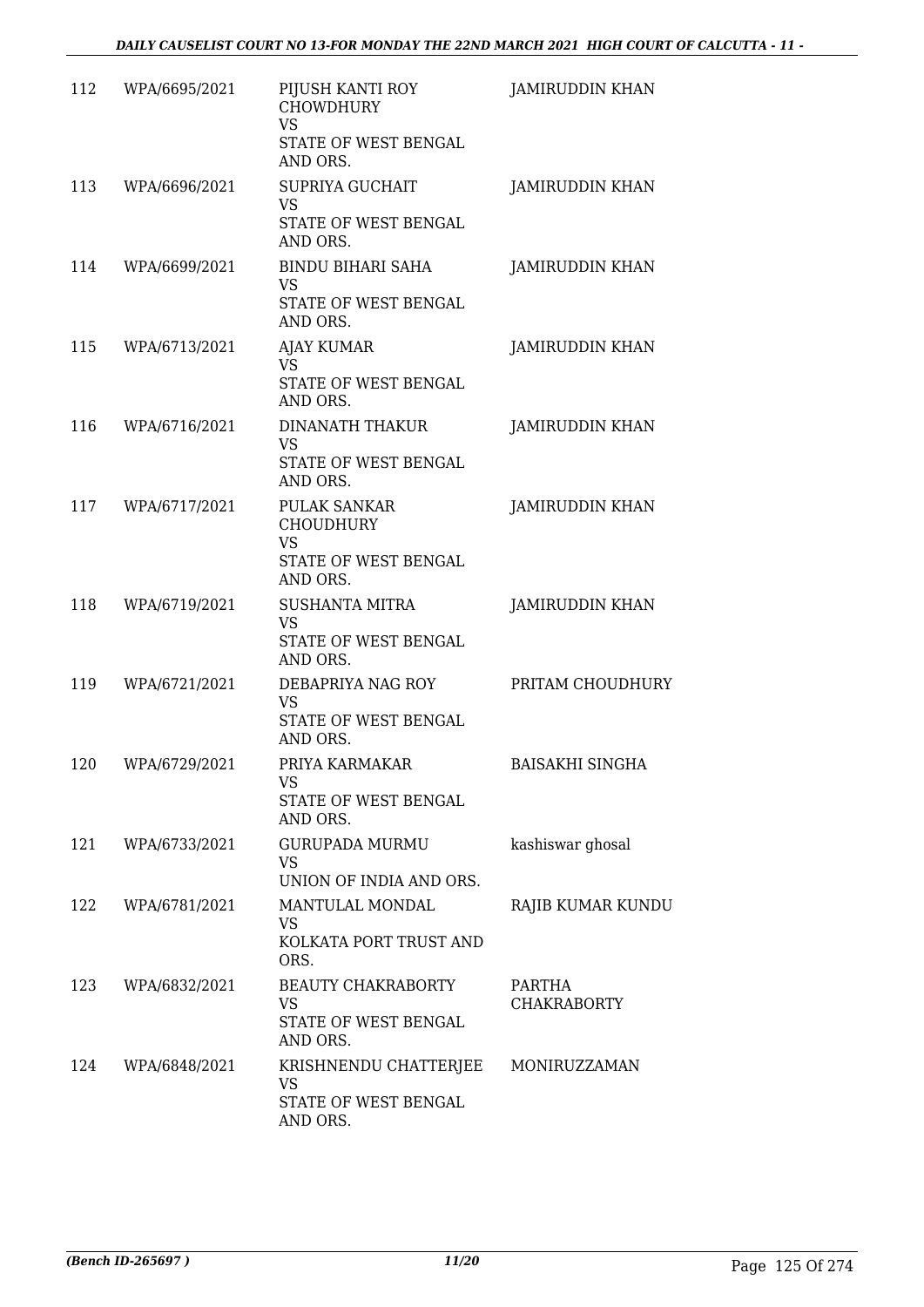#### *DAILY CAUSELIST COURT NO 13-FOR MONDAY THE 22ND MARCH 2021 HIGH COURT OF CALCUTTA - 12 -*

| 125 | WPA/6859/2021     | AMIT KUMAR HOWLADAR<br>VS<br>UNION OF INDIA AND ORS.                                           | PROBAL SARKAR                         |
|-----|-------------------|------------------------------------------------------------------------------------------------|---------------------------------------|
| 126 | WPA/7007/2021     | PRASANTA KUMAR PAHARI<br>VS<br>STATE OF WEST BENGAL<br>AND ORS.                                | <b>SALONI</b><br><b>BHATTACHARJEE</b> |
| 127 | WPA/7055/2021     | JAYANTI SARKAR ROY<br><b>VS</b><br>STATE OF WEST BENGAL<br>AND ORS.                            | Anirban Banerjee                      |
| 128 | WPA/7072/2021     | TARUN KUMAR MANDAL<br>VS.<br>CENTRAL BANK OF INDIA<br>AND ORS.                                 | ABHINABA DAN                          |
| 129 | WPA/7088/2021     | PRADIP KUMAR SARKAR<br>VS<br>WEST BENGAL HOUSING<br><b>BOARD AND ORS</b>                       | <b>UDAYAN DUTTA</b>                   |
| 130 | WPA/7124/2021     | <b>MIRA PANDA</b><br><b>VS</b><br>STATE OF WEST BENGAL<br>AND ORS.                             | ABHILASH SINHA<br><b>ROY</b>          |
| 131 | WPA/7208/2021     | SANJIT KUMAR KOLEY<br>VS<br>STATE OF WEST BENGAL<br>AND ORS.                                   | PRADEEP PANDEY                        |
| 132 | WPA/7247/2021     | PAPIYA BHADURI<br>VS<br>STATE OF WEST BENGAL<br>AND ORS.                                       | ARPA CHAKRABORTY                      |
| 133 | WPA/7287/2021     | <b>DOLI SARKAR</b><br><b>VS</b><br>STATE BANK OF INDIA AND<br><b>OTHERS</b>                    | CHIRANJIB SINHA                       |
| 134 | WPA/7345/2021     | <b>VED PRAKASH</b><br>VS<br>COAL INDIA LIMITED AND<br><b>OTHERS</b>                            | AMAR NATH GHOSH                       |
|     | IA NO: CAN/1/2021 |                                                                                                |                                       |
| 135 | WPA/7370/2021     | RAJENDRA PRATAP SINGH<br><b>VS</b><br>UNION OF INDIA AND ORS.                                  | <b>UJJAL RAY</b>                      |
| 136 | WPA/7409/2021     | JIBESH ADHIKARY<br><b>VS</b><br>THE DIRECTOR GENERA,<br>RAILWAY PROTECTION<br>FORCE AND OTHERS | <b>SANJIB KUMAR</b><br>MUKHOPADHYAY   |
| 137 | WPA/7438/2021     | <b>ARATI SUR</b><br>VS.<br>WEST BENGAL TRANSPORT<br><b>CORPORATION AND</b><br><b>OTHERS</b>    | <b>AMAR MITRA</b>                     |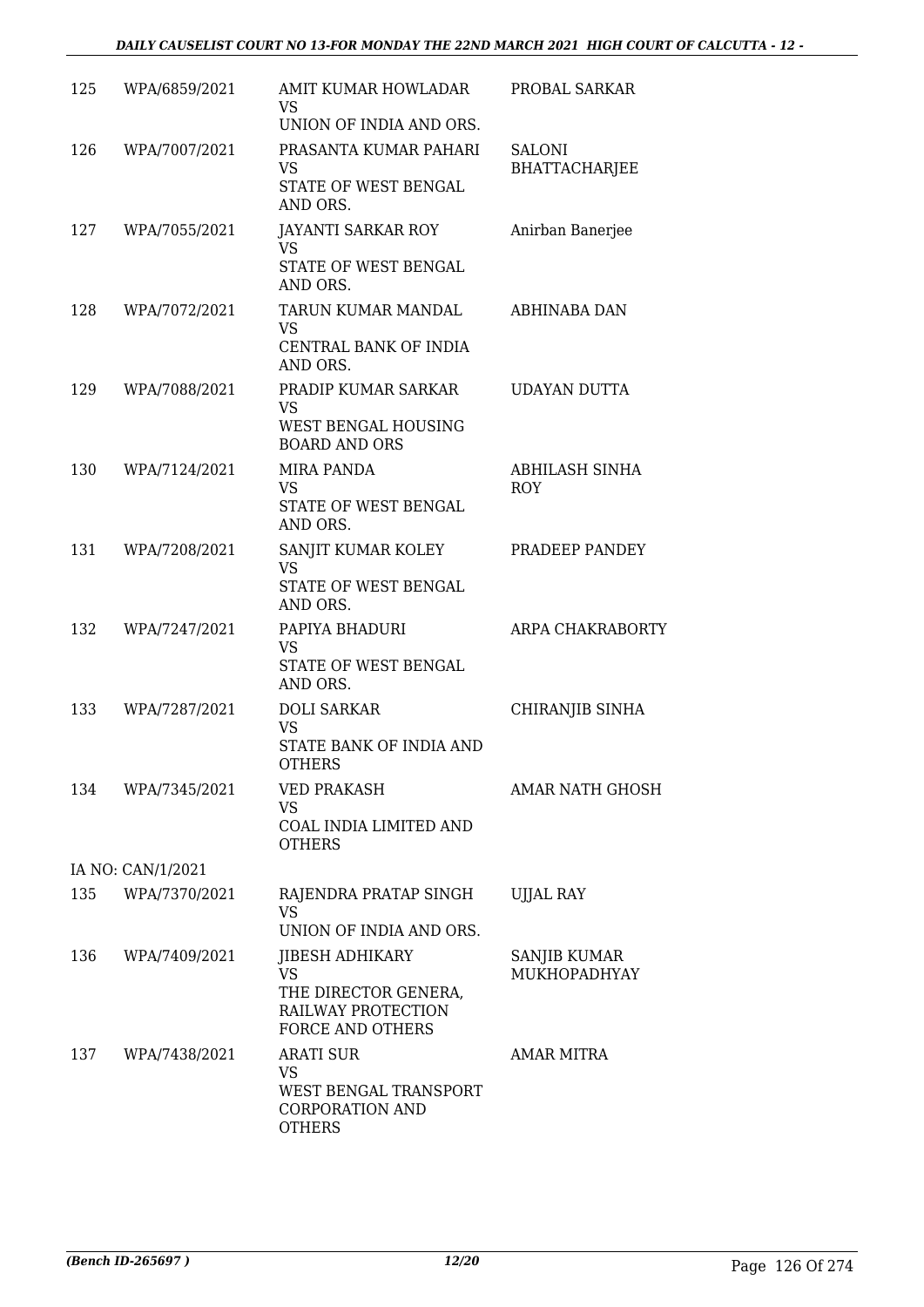| 138 | WPA/7450/2021 | MONOJENDRA<br>CHAKRABORTY AND<br><b>OTHERS</b><br><b>VS</b><br>STATE OF WEST BENGAL<br>AND ORS. | MASUM ALI SARDAR       |
|-----|---------------|-------------------------------------------------------------------------------------------------|------------------------|
| 139 | WPA/7465/2021 | PRADIP KUMAR BOSE<br>VS<br>STATE OF WEST BENGAL<br>AND ORS.                                     | <b>JAMIRUDDIN KHAN</b> |
| 140 | WPA/7468/2021 | <b>GUNASINDHU MONDAL</b><br><b>VS</b><br>STATE OF WEST BENGAL<br>AND ORS.                       | <b>JAMIRUDDIN KHAN</b> |
| 141 | WPA/7473/2021 | RANJAN KUMAR MONDAL<br><b>VS</b><br>STATE OF WEST BENGAL<br>AND ORS.                            | <b>JAMIRUDDIN KHAN</b> |
| 142 | WPA/7477/2021 | <b>BIJOY MAITY</b><br><b>VS</b><br>STATE OF WEST BENGAL<br>AND ORS.                             | <b>JAMIRUDDIN KHAN</b> |
| 143 | WPA/7478/2021 | RABINDRA NATH DEY<br>VS<br>STATE OF WEST BENGAL<br>AND ORS.                                     | <b>JAMIRUDDIN KHAN</b> |
| 144 | WPA/7482/2021 | RABINDRA PROSAD SINGH<br><b>VS</b><br>STATE OF WEST BENGAL<br>AND ORS.                          | JAMIRUDDIN KHAN        |
| 145 | WPA/7485/2021 | AMAL KUMAR CHATTERJEE<br>VS<br>STATE OF WEST BENGAL<br>AND ORS.                                 | JAMIRUDDIN KHAN        |
| 146 | WPA/7488/2021 | <b>TAPAN BHATTACHARJEE</b><br>VS<br>STATE OF WEST BENGAL<br>AND ORS.                            | <b>JAMIRUDDIN KHAN</b> |
| 147 | WPA/7489/2021 | <b>BHAJA HARI MAHATO</b><br><b>VS</b><br>UNION OF INDIA AND ORS.                                | SOUGATA MITRA          |
| 148 | WPA/7490/2021 | <b>VIVEKANANDA HALDER</b><br>AND ORS<br>VS<br>STATE OF WEST BENGAL<br>AND ORS.                  | PARVEJ ALAM            |
| 149 | WPA/7504/2021 | <b>MRINAL NATH</b><br>VS<br>PUNJAB AND SIND BANK<br><b>AND OTHERS</b>                           | SULENA KUMARI JHA      |
| 150 | WPA/7587/2021 | NOJIMODDIN SK. AND ORS<br>VS<br>UNION OF INDIA AND ORS.                                         | ANKITA DEY             |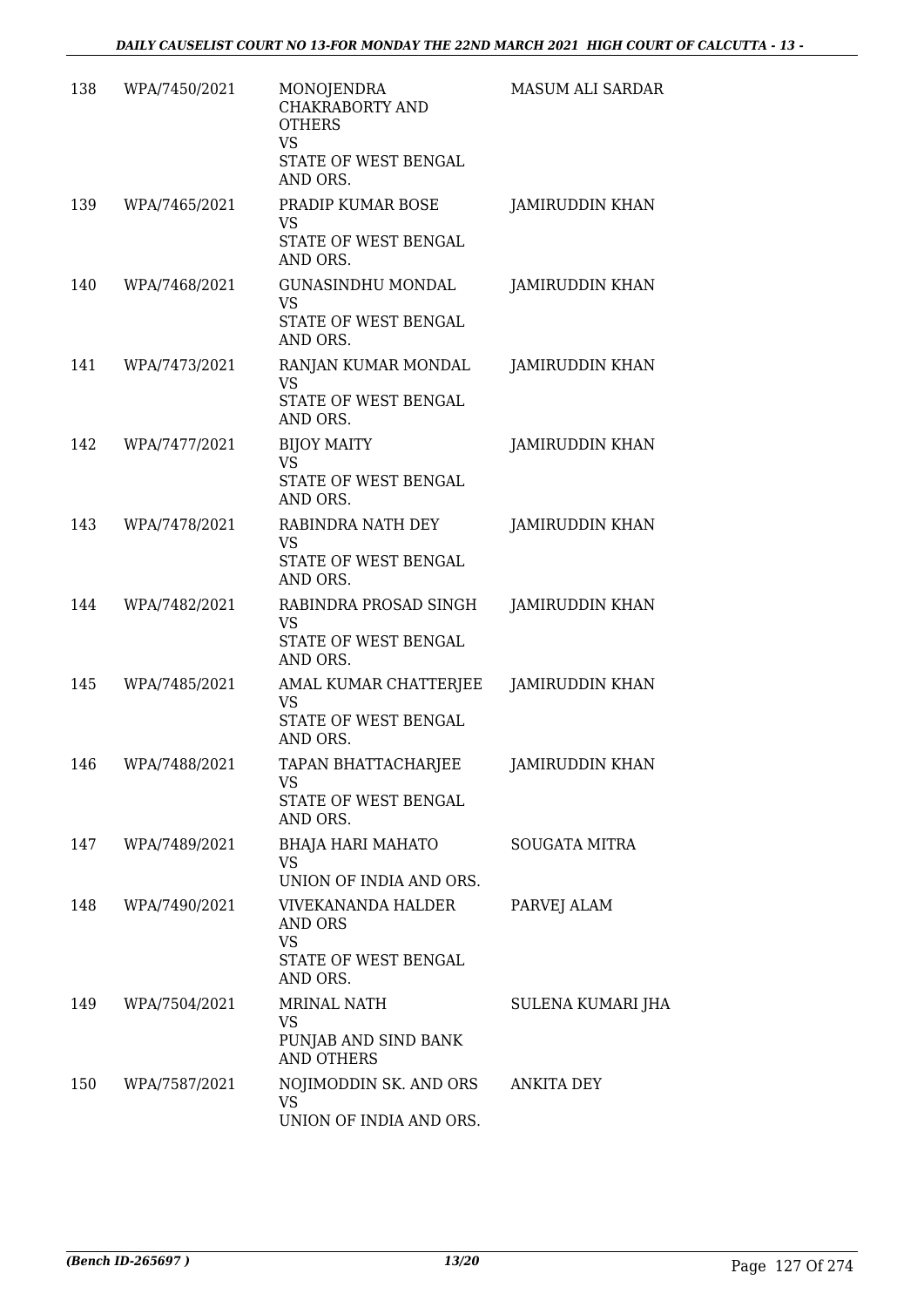| 151 | WPA/7595/2021                            | SANAT KUMAR GHOSH AND<br><b>ORS</b><br><b>VS</b><br>STATE OF WEST BENGAL<br><b>AND ANR</b>          | <b>SAMIRAN MANDAL</b>        |
|-----|------------------------------------------|-----------------------------------------------------------------------------------------------------|------------------------------|
| 152 | WPA/7618/2021                            | TIRTHANKAR BASU<br>VS.<br>STATE OF WEST BENGAL<br>AND ORS.                                          | <b>ANUJIT MOOKERJEE</b>      |
| 153 | WPA/7632/2021                            | <b>BHASHKAR JYOTI</b><br><b>BHATTACHARJEE</b><br><b>VS</b><br>STATE BANK OF INDIA AND<br><b>ORS</b> | BISWAPRIYA<br><b>SAMANTA</b> |
| 154 | WPA/7669/2021                            | <b>BISWANATH BOSE AND</b><br><b>OTHERS</b><br><b>VS</b><br>STATE OF WEST BENGAL<br>AND ORS.         | SAKTI PADA JANA              |
| 155 | WPA/7715/2021                            | DR SASANKA SEKHAR<br>DEBNATH<br><b>VS</b><br>THEUNIVERSITY GRANTS<br><b>COMMISSION AND ORS</b>      | PRIYANKA LAMA                |
|     |                                          | <b>MOTION GROUP - V</b>                                                                             |                              |
| 156 | WPA/28186/2017                           | RUPA BANDYOPADHYAY<br><b>VS</b><br>STATE OF WEST BENGAL &<br><b>ORS</b>                             | MOUSUMI<br><b>CHATTERJEE</b> |
|     | IA NO: CAN/1/2018(Old No:CAN/10157/2018) |                                                                                                     |                              |
|     | 157 WPA/16717/2019<br>(25.03.2021)       | MALLIKA MANDAL<br><b>VS</b><br>STATE OF WEST BENGAL &<br><b>ORS</b>                                 | SRIKANTA DATTA               |
| 158 | WPA/24026/2019<br>(25.03.2021)           | PRADIP PATTANAYAK &<br>ANR<br><b>VS</b><br>STATE OF WEST BENGAL &<br><b>ORS</b>                     | <b>JOYEE MAITI</b>           |
| 159 | WPA/4088/2020<br>(2)                     | ANIMESH DAS & ANR<br>VS<br>STATE OF WEST BENGAL &<br><b>ORS</b>                                     | TANUJA BASAK                 |
| 160 | WPA/4846/2020                            | DILIP KONAI @ DILIP<br><b>KUMAR KONAI</b><br><b>VS</b><br>STATE OF WEST BENGAL &<br><b>ORS</b>      | KAUSTAV BAGCHI               |
| 161 | WPA/4847/2020                            | MIR ABU BAKKAR<br>VS<br>STATE OF WEST BENGAL &<br><b>ORS</b>                                        | KOUSTAV BAGCHI               |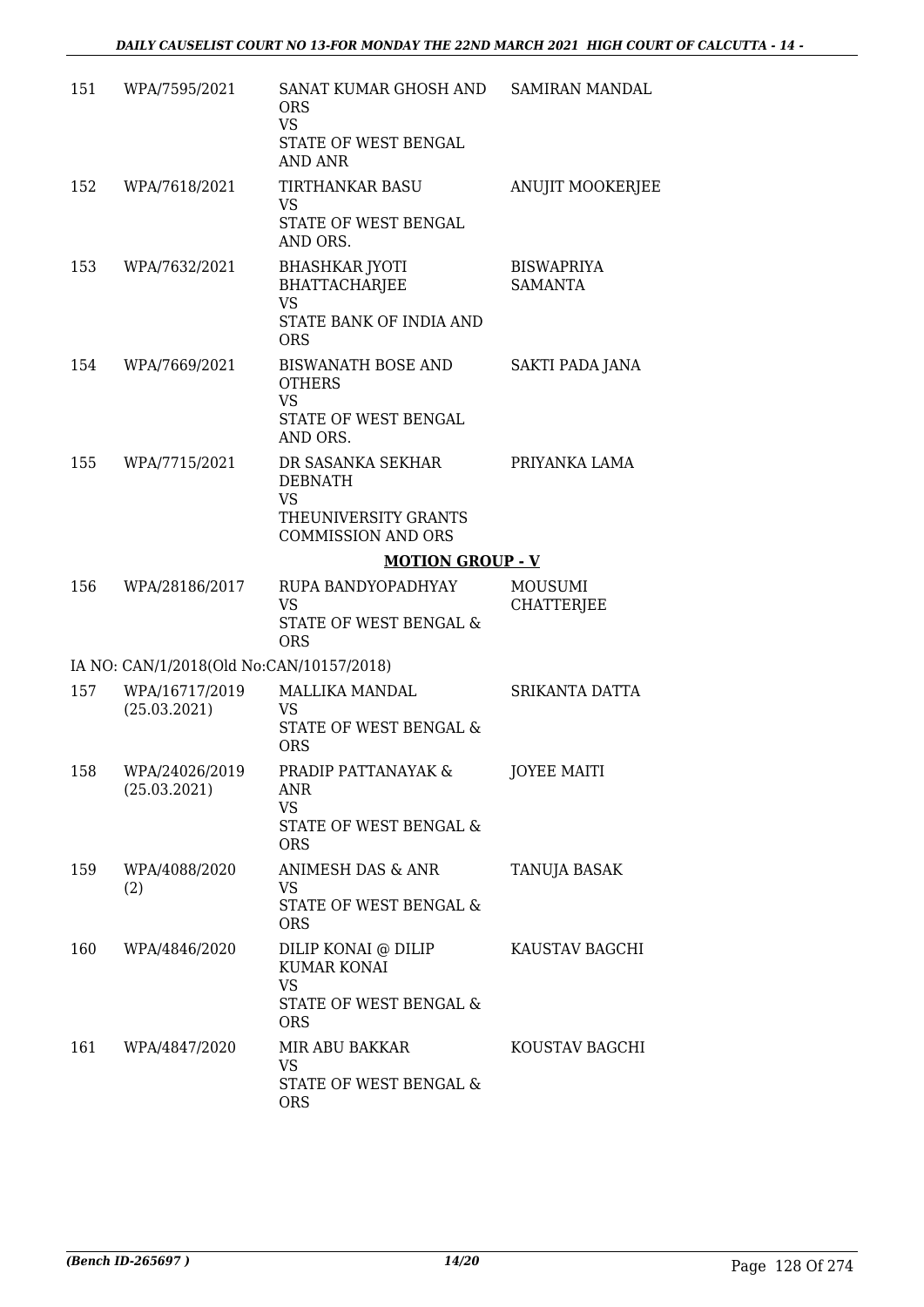| 162 | WPA/4848/2020                          | MD. MOMINUL HOQUE<br>VS<br>STATE OF WEST BENGAL &<br><b>ORS</b>                   | KOUSTAV BAGCHI                      |
|-----|----------------------------------------|-----------------------------------------------------------------------------------|-------------------------------------|
| 163 | WPA/4850/2020                          | <b>SAJIT ALI</b><br><b>VS</b><br>STATE OF WEST BENGAL &<br><b>ORS</b>             | KOUSTAV BAGCHI                      |
| 164 | WPA/10096/2020<br>$(23.03.2021)$ $(2)$ | R K M SAROWAR JAHAN<br><b>VS</b><br>STATE OF WEST BENGAL<br>AND ORS.              | TANUJA BASAK                        |
| 165 | WPA/10328/2020                         | CHITTARANJAN<br><b>PARAMANIK</b><br><b>VS</b><br>STATE OF WEST BENGAL<br>AND ORS. | <b>ANJAN</b><br><b>BHATTACHARYA</b> |
| 166 | WPA/11092/2020<br>$(23.03.2021)$ $(2)$ | FIROZ SARKAR<br><b>VS</b><br>State of West Bengal                                 | <b>GOLAM NURE</b><br><b>IMROHI</b>  |
| 167 | WPA/11805/2020<br>$(23.03.2021)$ $(2)$ | <b>RATAN MAITY</b><br>VS<br>STATE OF WEST BENGAL<br>AND ORS.                      | <b>RAMA HALDAR</b>                  |
| 168 | WPA/482/2021<br>$(23.03.2021)$ $(2)$   | MAMTAJ BIBI<br><b>VS</b><br>STATE OF WEST BENGAL<br>AND ORS.                      | MD. GOLAM NURE<br><b>IMROHI</b>     |
| 169 | WPA/656/2021                           | NANDITA PAUL (HALDER)<br>VS<br>STATE OF WEST BENGAL<br>AND ORS.                   | SRIKUMAR MANDAL                     |
| 170 | WPA/1394/2021                          | SUSMITA MONDAL AND<br><b>ORS</b><br><b>VS</b><br>STATE OF WEST BENGAL<br>AND ORS. | <b>SUNNY NANDY</b>                  |
|     | 171 WPA/1510/2021                      | <b>SRIMANTI ORAW</b><br>VS.<br>STATE OF WEST BENGAL<br>AND ORS.                   | <b>UTTAM BANERJEE</b>               |
| 172 | WPA/2066/2021                          | MITHU BAGDI<br>VS<br>STATE OF WEST BENGAL<br>AND ORS.                             | <b>UTTAM BANERJEE</b>               |
| 173 | WPA/2074/2021<br>(1)                   | GOURI SHANKAR MAHATO<br><b>VS</b><br>STATE OF WEST BENGAL<br>AND ORS.             | <b>SIVA PRASAD GHOSE</b>            |
| 174 | WPA/2799/2021<br>(1)                   | NIKHIL CHANDRA MAHATO<br>VS<br>STATE OF WEST BENGAL<br>AND ORS                    | <b>SIVA PRASAD GHOSE</b>            |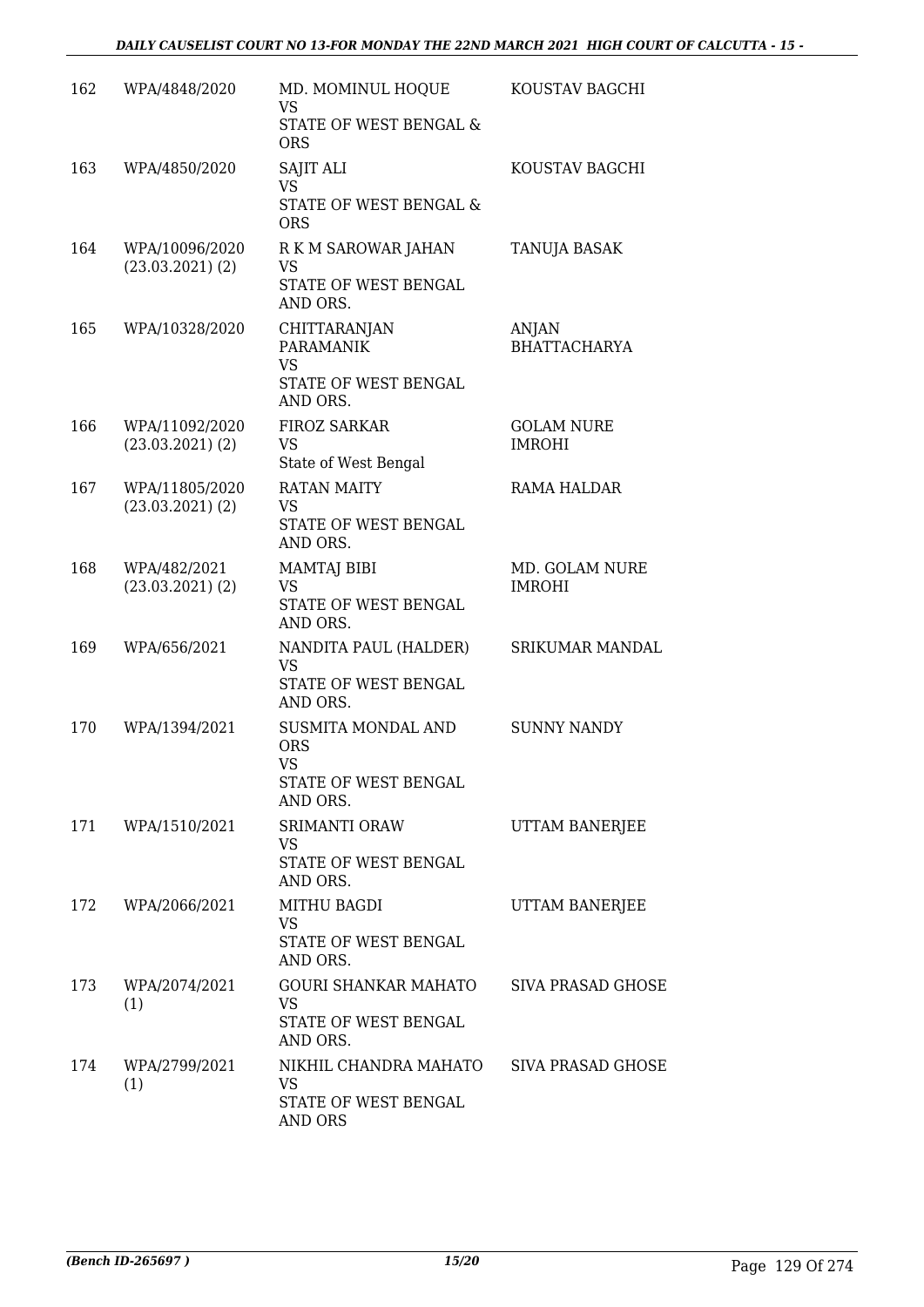| 175 | WPA/3602/2021<br>(1)                | <b>ABHIJIT DAS</b><br>VS<br>STATE OF WEST BENGAL<br>AND ORS.                               | SURYASARATHI BASU                      |
|-----|-------------------------------------|--------------------------------------------------------------------------------------------|----------------------------------------|
| 176 | WPA/3640/2021                       | SAIKH MOKBUL ALAM<br>VS<br>STATE OF WEST BENGAL<br>AND ORS.                                | <b>SHAKTIDHAR DAS</b>                  |
| 177 | WPA/3904/2021                       | <b>MANOJ KR DAS</b><br><b>VS</b><br>STATE OF WEST BENGAL<br>AND ORS.                       | <b>BISWAJIT MAL</b>                    |
| 178 | WPA/5207/2021                       | MITHU LET RAJBHAR @<br><b>MITHU LET</b><br><b>VS</b><br>STATE OF WEST BENGAL<br>AND ORS.10 | PROSENJIT<br><b>MUKHERJEE</b>          |
| 179 | WPA/5353/2021                       | SANJOY KUMAR MAJI<br><b>VS</b><br>STATE OF WEST BENGAL<br>AND ORS.                         | <b>BIDHAN BISWAS</b>                   |
| 180 | WPA/5696/2021<br>$(23.03.2021)$ (1) | MD. JAMALUDDIN<br>VS<br>STATE OF WEST BENGAL<br>AND ORS.                                   | KAUSTUV MISHRA                         |
| 181 | WPA/5919/2021                       | DEBASISH PAL AND ORS<br><b>VS</b><br>STATE OF WEST BENGAL<br>AND ORS.                      | <b>MANAS KUMAR DAS</b>                 |
| 182 | WPA/6148/2021                       | PURNIMA SINGH<br><b>VS</b><br>STATE OF WEST BENGAL<br>AND ORS.                             | ASHOK KUMAR BAR                        |
| 183 | WPA/6157/2021                       | <b>BIKASH ROUTH</b><br><b>VS</b><br>STATE OF WEST BENGAL<br>AND ORS.                       | <b>BHASKAR CHANDRA</b><br><b>MANNA</b> |
| 184 | WPA/6338/2021                       | HIMANSHU CHATTERJEE<br>AND ORS<br><b>VS</b><br>STATE OF WEST BENGAL<br>AND ORS.            | TIRTHANKAR ROY                         |
| 185 | WPA/6417/2021<br>$(Co-op. Soc.)$    | AMALENDU BIKASH PANDA<br>VS<br>STATE OF WEST BENGAL<br>AND ORS.                            | KAMAL KANTA KAR                        |
| 186 | WPA/6486/2021                       | PRATIMA BANERJEE<br><b>VS</b><br>STATE OF WEST BENGAL<br>AND ORS.                          | <b>GOPAL MONDAL</b>                    |
| 187 | WPA/6487/2021                       | SANJIB BERA<br>VS<br>THE STATE OF WEST<br><b>BENGAL AND ORS</b>                            | <b>SUBHADEEP</b><br><b>CHATTERJEE</b>  |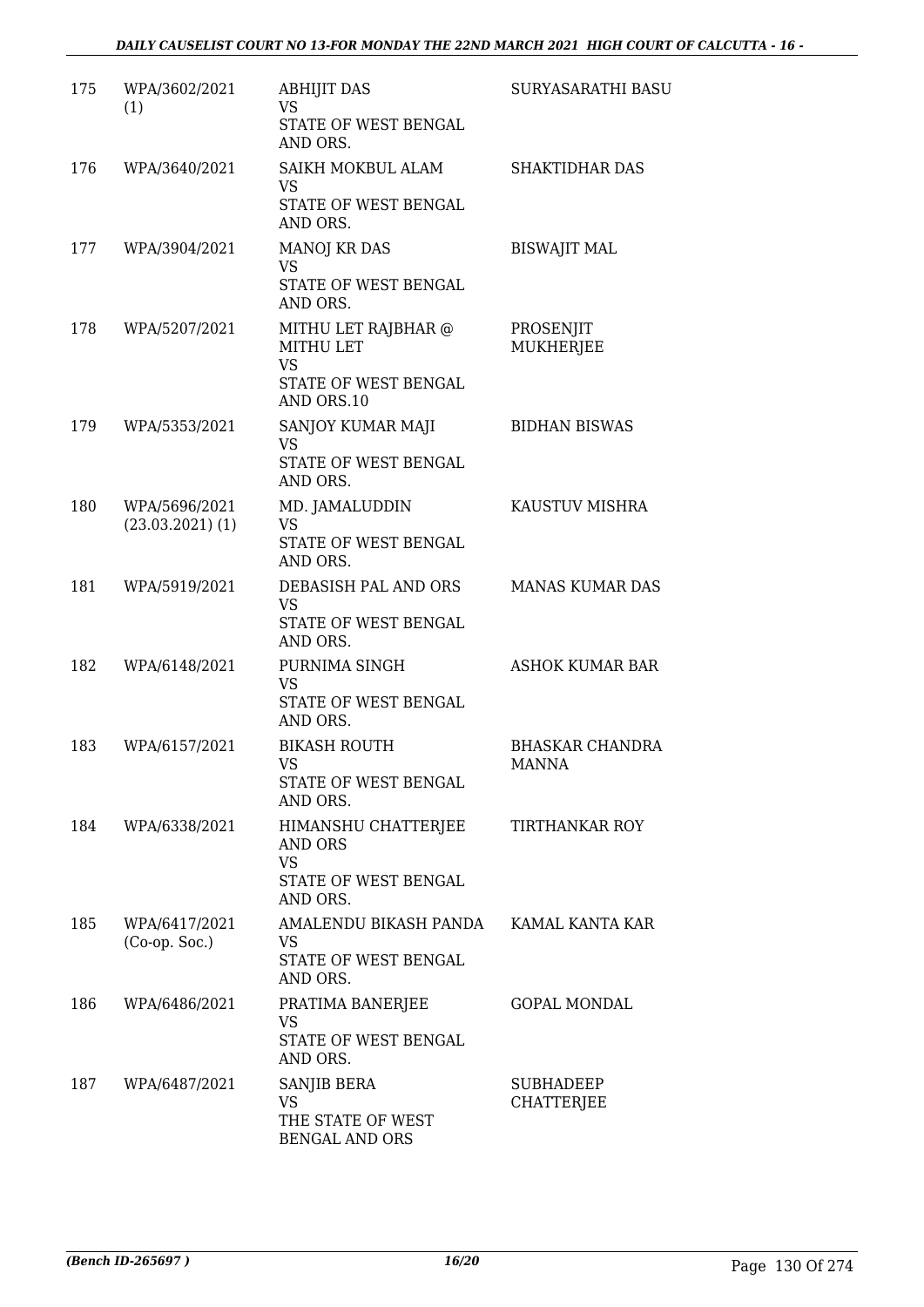| 188 | WPA/6545/2021                    | AJIT KUMAR SAHA AND<br><b>ANOTHER</b><br><b>VS</b><br>STATE OF WEST BENGAL<br>AND ORS. | PANKAJ HALDER                          |
|-----|----------------------------------|----------------------------------------------------------------------------------------|----------------------------------------|
| 189 | WPA/6573/2021                    | <b>AZMAUL SK</b><br>VS<br>STATE OF WEST BENGAL<br>AND ORS.                             | MD.AHSANUZZAMAN                        |
| 190 | WPA/6794/2021                    | RANAJIT BASULI<br><b>VS</b><br>STATE OF WEST BENGAL<br>AND ORS.                        | <b>BISWAJIT MAL</b>                    |
| 191 | WPA/6798/2021                    | AJIT KUMAR DHANG<br><b>VS</b><br>STATE OF WEST BENGAL<br>AND ORS.                      | <b>BISWAJIT MAL</b>                    |
| 192 | WPA/6803/2021                    | ANKITA DOLUI<br>VS.<br>STATE OF WEST BENGAL<br>AND ORS.                                | <b>BHASKAR CHANDRA</b><br><b>MANNA</b> |
| 193 | WPA/6986/2021                    | CHARANDHULI LET<br><b>VS</b><br>STATE OF WEST BENGAL<br>AND ORS.                       | SRIKANTA DATTA                         |
| 194 | WPA/7081/2021                    | MUMTAAZ BEGUM<br><b>VS</b><br>STATE OF WEST BENGAL<br>AND ORS.                         | <b>BISWAJIT MAL</b>                    |
| 195 | WPA/7131/2021                    | <b>JAMUNA BARUI</b><br>VS<br>STATE OF WEST BENGAL<br>AND ORS.                          | SABITA KHUTIA<br><b>BHUNYA</b>         |
| 196 | WPA/7134/2021                    | <b>SUNDAR GOPAL</b><br><b>CHAKRABORTY</b><br>VS<br>STATE OF WEST BENGAL<br>AND ORS.    | <b>SABITA KHUTIA</b><br><b>BHUNYA</b>  |
| 197 | WPA/7279/2021                    | CHANCHAL SEN<br>VS<br>STATE OF WEST BENGAL<br>AND ORS.                                 | TATHAGATA<br>MAJUMDER                  |
| 198 | WPA/7452/2021<br>$(Co-op. Soc.)$ | <b>SANAT SUR</b><br>VS<br>STATE OF WEST BENGAL<br>AND ORS.                             | TATHAGATA<br>MAJUMDAR                  |
| 199 | WPA/7453/2021<br>(Co. op. Soc.)  | DEB KUMAR DUTTA<br>VS<br>STATE OF WEST BENGAL<br>AND ORS.                              | TATHAGATA<br><b>MAJUMDAR</b>           |
| 200 | WPA/7515/2021                    | SANJOY KUMAR MAJI<br>VS<br>STATE OF WEST BENGAL<br>AND ORS.                            | <b>BIDHAN BISWAS</b>                   |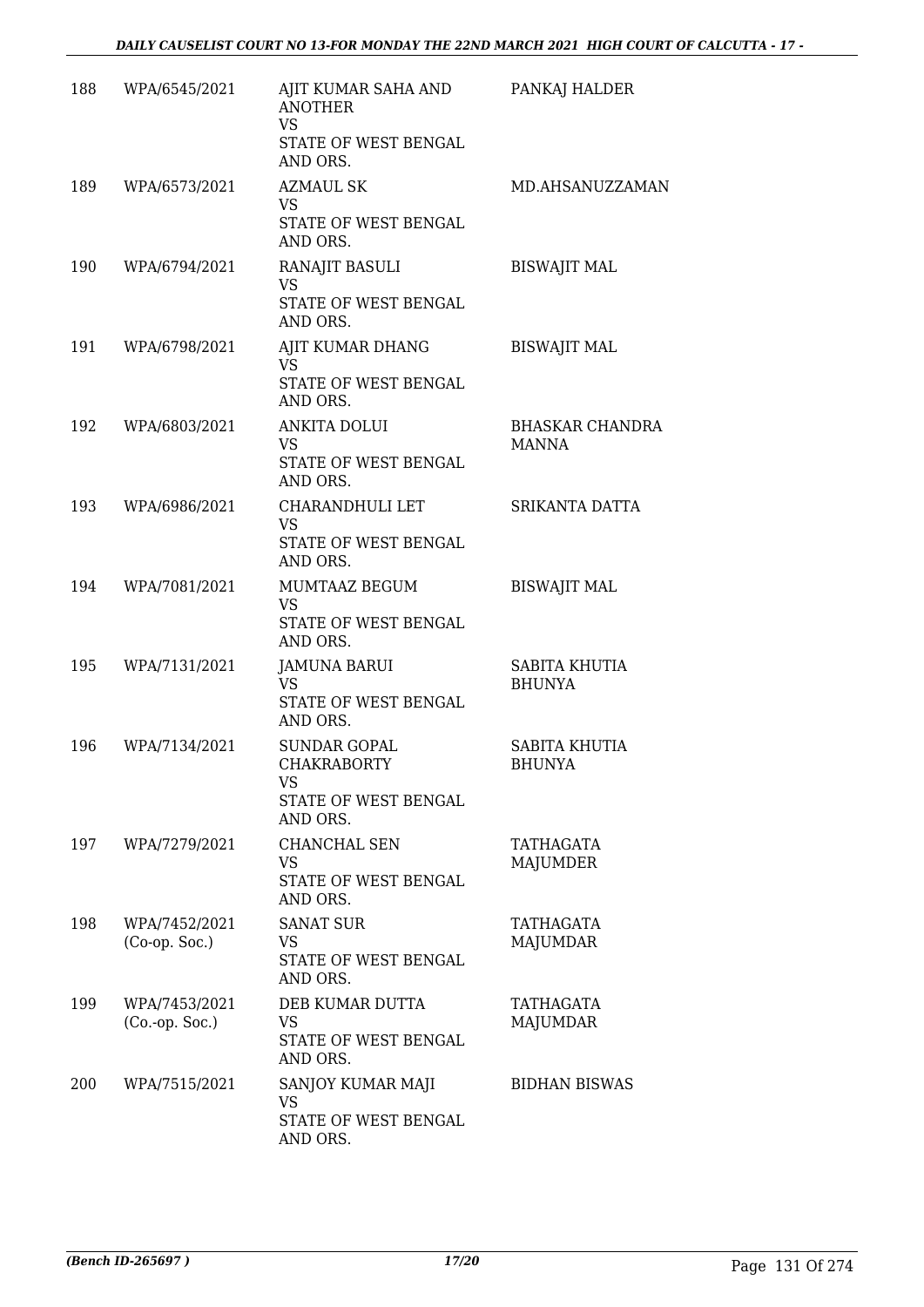| 201 | WPA/7779/2021                            | <b>SAGAR DOM</b><br><b>VS</b><br>STATE OF WEST BENGAL<br>AND ORS.                               | <b>BISWAJIT MAL</b>             |                 |
|-----|------------------------------------------|-------------------------------------------------------------------------------------------------|---------------------------------|-----------------|
| 202 | WPA/7780/2021                            | <b>SHIBANI BAURI</b><br>VS<br>STATE OF WEST BENGAL<br>AND ORS.                                  | <b>BISWAJIT MAL</b>             |                 |
| 203 | WPA/7783/2021                            | <b>SABITA PAKREY</b><br><b>VS</b><br>STATE OF WEST BENGAL<br>AND ORS.                           | <b>BISWAJIT MAL</b>             |                 |
|     |                                          | <b>HEARING</b>                                                                                  |                                 |                 |
| 204 | WPA/382/2011<br>(Gr. VI) (1) (N.T.W.)    | <b>RAM PROSAD PAN</b><br>VS<br>UNION OF INDIA AND ORS                                           | GAUTAM NARAYAN<br>BHATTACHARJEE |                 |
|     | IA NO: CAN/2/2020, CAN/3/2020            |                                                                                                 |                                 |                 |
| 205 | WPA/20544/2015<br>(At 3.00 p.m.)         | PURNA CHANDRA SARKAR<br>VS<br><b>BANGIYA GRAMIN VIKASH</b><br><b>BANK &amp; ORS</b>             | <b>SUMITA SHAW</b>              |                 |
|     |                                          | IA NO: CAN/1/2019(Old No:CAN/12708/2019), CAN/2/2020, CAN/3/2020                                |                                 |                 |
| 206 | WPA/24642/2018<br>(Gr.VI) (2)            | RAKESH KUMAR<br><b>SRIVASTAVA &amp; ANR</b><br><b>VS</b><br>W.B. S. E. D. CO-LTD & ORS          | V. CHATTERJEE                   |                 |
|     | IA NO: CAN/1/2019(Old No:CAN/8318/2019)  |                                                                                                 |                                 |                 |
|     | wt207 WPA/25162/2018                     | ANIRUDDHA KAR & ORS<br>VS<br>W.B.S. E.D.CO. LTD & ORS                                           | VICTOR CHATTERJEE               |                 |
|     | IA NO: CAN/1/2019(Old No:CAN/8317/2019)  |                                                                                                 |                                 |                 |
| 208 | WPA/5214/2019<br>(2)                     | MD. RUKNUDDIN<br>VS<br>THE HON'BLE HIGH COURT                                                   | SHABAZ ALAM                     | SAIKAT BANERJEE |
|     |                                          | AT CALCUTTA & ORS                                                                               |                                 |                 |
| 209 | WPA/5306/2019                            | BIKASH CHANDRA DE &<br><b>ORS</b><br><b>VS</b><br>THE DIRECTOR GENERAL,<br><b>RPF &amp; ORS</b> | <b>SOUMI KUNDU</b>              |                 |
|     | IA NO: CAN/1/2019(Old No:CAN/11848/2019) |                                                                                                 |                                 |                 |
| 210 | WPA/7670/2019<br>(2)                     | ASIM SARKAR @ ASHIM<br><b>SARKAR</b><br><b>VS</b><br>CENTRAL BANK OF INDIA &<br><b>ORS</b>      | <b>SAMKHA SUBHRA</b><br>ROY     |                 |
| 211 | WPA/7671/2019<br>(2)                     | <b>JUDHISTHIR MAHATO</b><br><b>VS</b><br>CENTRAL BANK OF INDIA &<br><b>ORS</b>                  | SANKHA SUBHRA<br><b>ROY</b>     |                 |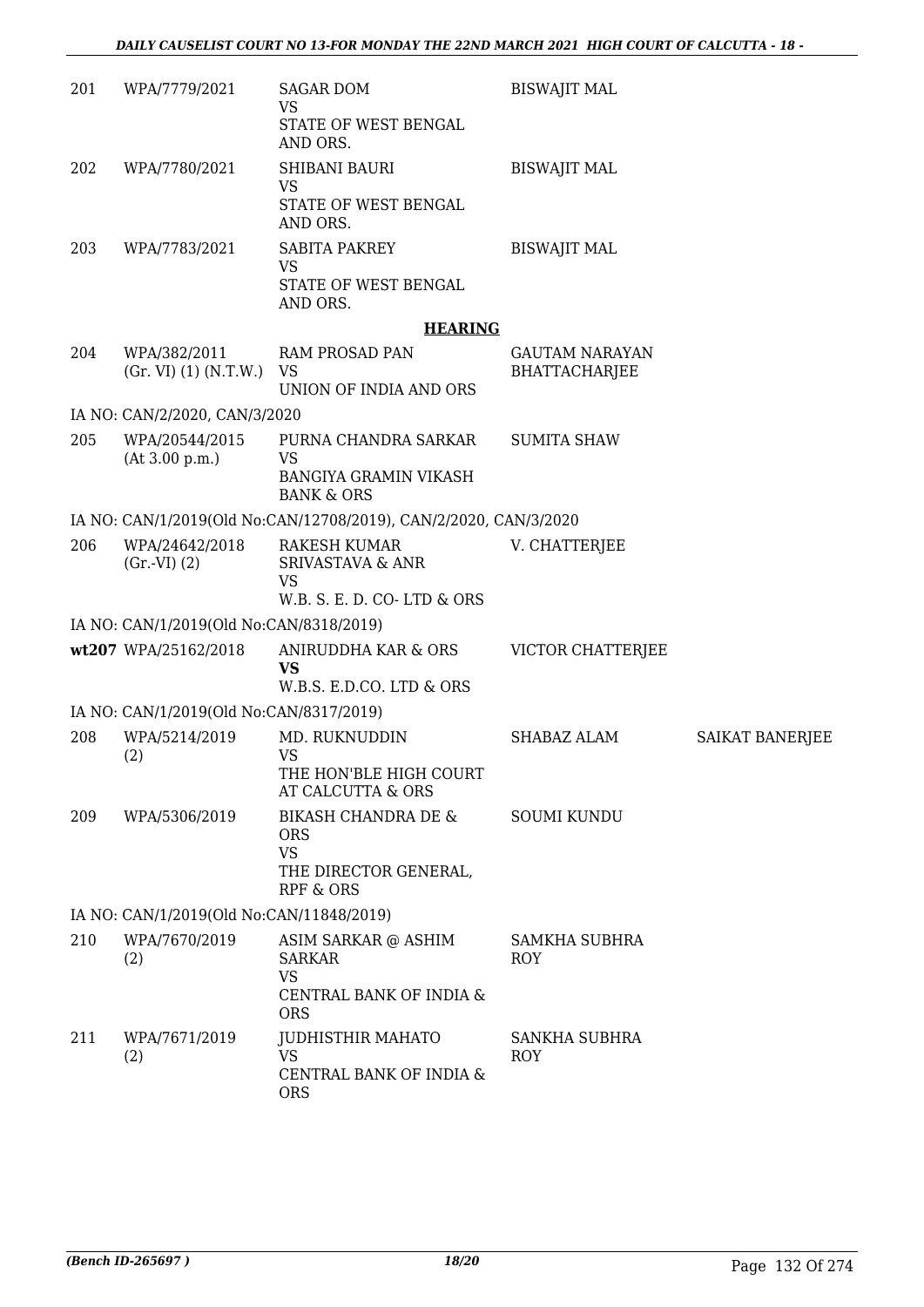| 212 | WPA/7672/2019<br>(2)                      | <b>BIJOYLAL BEGI</b><br>VS.                                                | SANKHA SUBHRA RAY                   |
|-----|-------------------------------------------|----------------------------------------------------------------------------|-------------------------------------|
|     |                                           | CENTRAL BANK OF INDIA &<br><b>ORS</b>                                      |                                     |
| 213 | WPA/7673/2019<br>(2)                      | <b>JAMUNA RUI DAS</b><br>VS                                                | <b>SANKHA SUBHRA</b><br><b>ROY</b>  |
|     |                                           | CENTRAL BANK OF INDIA &<br><b>ORS</b>                                      |                                     |
| 214 | WPA/16750/2019<br>(2)                     | <b>BIMALA RANI SINGHA</b><br><b>VS</b>                                     | MD HABIBUR<br><b>RAHAMAN</b>        |
|     |                                           | STATE OF WEST BENGAL<br>&ORS                                               |                                     |
| 215 | WPA/17074/2019                            | SURENDRA SINGH                                                             | <b>ANIMESH PAUL</b>                 |
|     | $(Gr.-VI)$                                | <b>VS</b><br>UNION OF INDIA & ORS                                          |                                     |
| 216 | WPA/17541/2019<br>(2)                     | RATNA KARANJAI<br><b>VS</b>                                                | RATNA KARANJAI<br>(INPESON)         |
|     |                                           | UNION OF INDIA & ORS                                                       |                                     |
| 217 | WPA/21485/2019<br>(Gr.VI) (3)             | PARTHA SAKHA ROY<br><b>VS</b>                                              | <b>GOUTAM DINDA</b>                 |
|     |                                           | <b>STATE OF WEST BENGAL &amp;</b><br><b>ORS</b>                            |                                     |
| 218 | WPA/2728/2020<br>(Gr.VI) (3)              | PRATUL KUMAR NAYAK<br>VS                                                   | <b>GOUTAM ACHARYA</b>               |
|     |                                           | UNITED BANK OF INDIA &<br><b>ORS</b>                                       |                                     |
| 219 | WPA/5745/2020                             | ARNAB BHATTACHARJEE<br><b>VS</b>                                           | ANINDITA AUDDY<br>(DAS)             |
|     |                                           | <b>BENGAL CHEMICALS &amp;</b><br>PHARMACEUTICALS LTD &<br><b>ORS</b>       |                                     |
| 220 | WPA/6374/2020                             | SUDHANYA DAS& ORS<br><b>VS</b>                                             | <b>MAYUKH MAITRA</b>                |
|     | (2)                                       | STATE OF WEST BENGAL&<br>ORS                                               |                                     |
| 221 | WPA/7126/2020<br>(2)                      | PRATAP MANNA<br>VS                                                         | <b>TIANA</b><br><b>BHATTACHARYA</b> |
|     |                                           | STATE OF WEST BENGAL<br>AND ORS.                                           |                                     |
|     | IA NO: CAN/1/2020, CAN/2/2020, CAN/3/2020 |                                                                            |                                     |
| 222 | WPA/7271/2020<br>$(Gr.-VI)$ $(2)$         | SAMIR KUMAR HALDER<br>VS<br>State of West Bengal                           | PAYEL SHOME                         |
|     | IA NO: CAN/1/2020                         |                                                                            |                                     |
| 223 | WPA/11609/2020<br>(Gr.VI) (2)             | RATNA KARANJAI IN<br><b>PERSON</b><br>VS                                   | RATNA KARANJAI IN<br><b>PERSON</b>  |
|     |                                           | UNION OF INDIA AND ORS.<br><b>HEARING (IRRESPECTIVE OF CLASSIFICATION)</b> |                                     |
| 224 | WPA/7633/2018                             | SMT. GOURI SANTRA                                                          | <b>SHRABONI SARKAR</b>              |
|     | $(Gr.-II) (2)$                            | VS                                                                         |                                     |
|     |                                           | STATE OF WEST BENGAL &<br><b>ORS</b>                                       |                                     |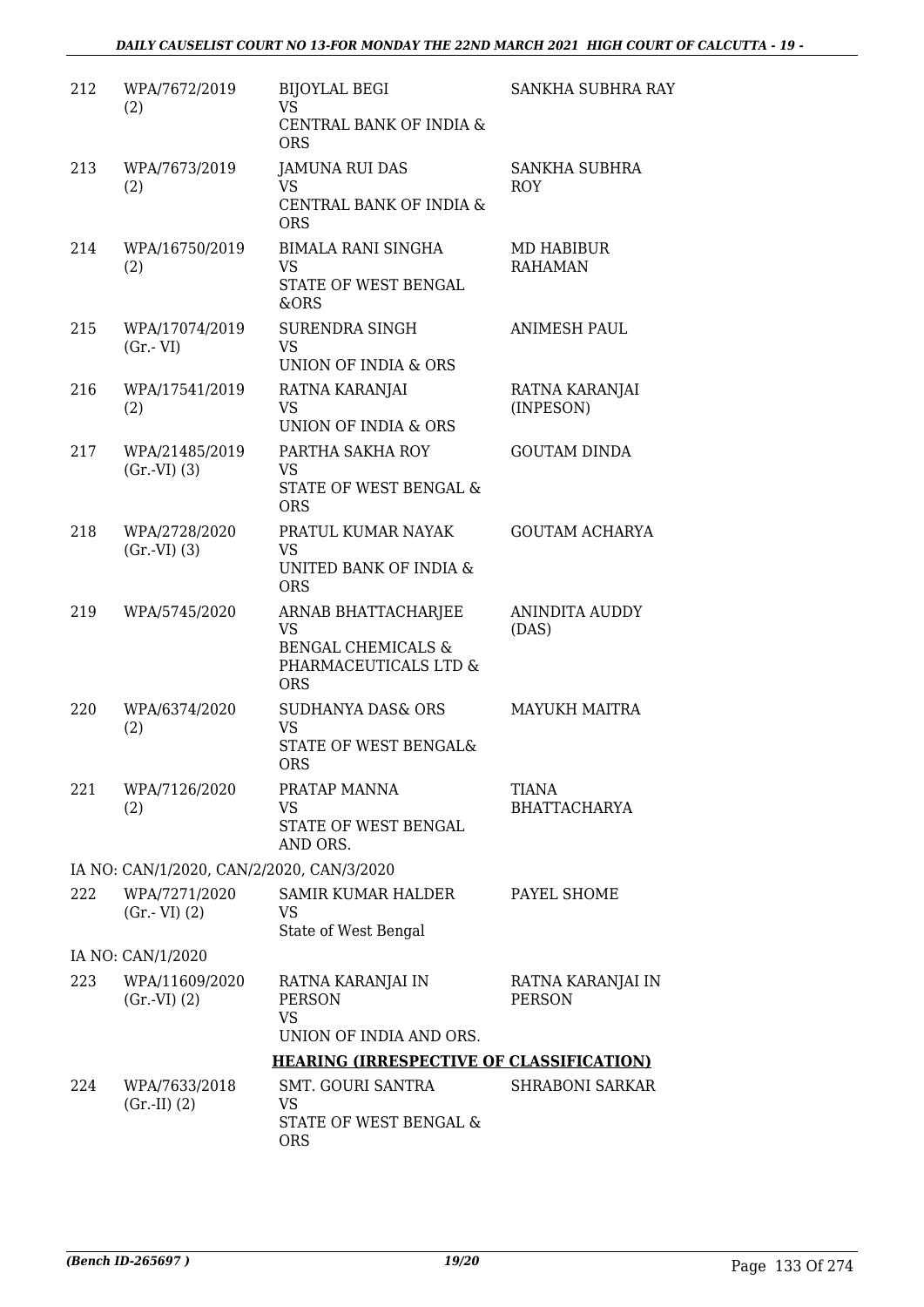#### *DAILY CAUSELIST COURT NO 13-FOR MONDAY THE 22ND MARCH 2021 HIGH COURT OF CALCUTTA - 20 -*

| 225 | WPA/20342/2018<br>(Gr.V) (2) | MADHUMITA BANERJEE<br>VS<br>THE KOLKATA MUNICIPAL<br>CORPORATION & ORS    | <b>BIDYUT KUMAR</b><br>HALDER         |
|-----|------------------------------|---------------------------------------------------------------------------|---------------------------------------|
| 226 | WPA/12664/2019<br>(Gr.V) (2) | DR. MANAS KUMAR<br><b>PRATIHAR</b><br>VS<br>STATE OF WEST BENGAL &<br>ORS | <b>SAMIR KUMR</b><br><b>ADHIKARI</b>  |
|     | wt227 WPA/9921/2018          | DR.ARUN CHAKRABORTY<br>VS<br>STATE OF WEST BENGAL&<br><b>ORS</b>          | D.K. SAHOO                            |
| 228 | WPA/21815/2019<br>(Gr.V) (2) | <b>BADAL DAS</b><br>VS<br>STATE OF WEST BENGAL &<br>ORS                   | LAKSHMIKANTA<br><b>BHATTACHARYA</b>   |
| 229 | WPA/4598/2020<br>(Gr.V) (2)  | ABINASH NATH & ORS<br>VS<br>STATE OF WEST BENGAL &<br>ORS                 | PARTHA SARKAR                         |
| 230 | WPA/4888/2020<br>(Gr.V) (2)  | <b>SOUMEN CHABRI</b><br>VS.<br>STATE OF WEST BENGAL &<br><b>ORS</b>       | <b>SALONI</b><br><b>BHATTACHARJEE</b> |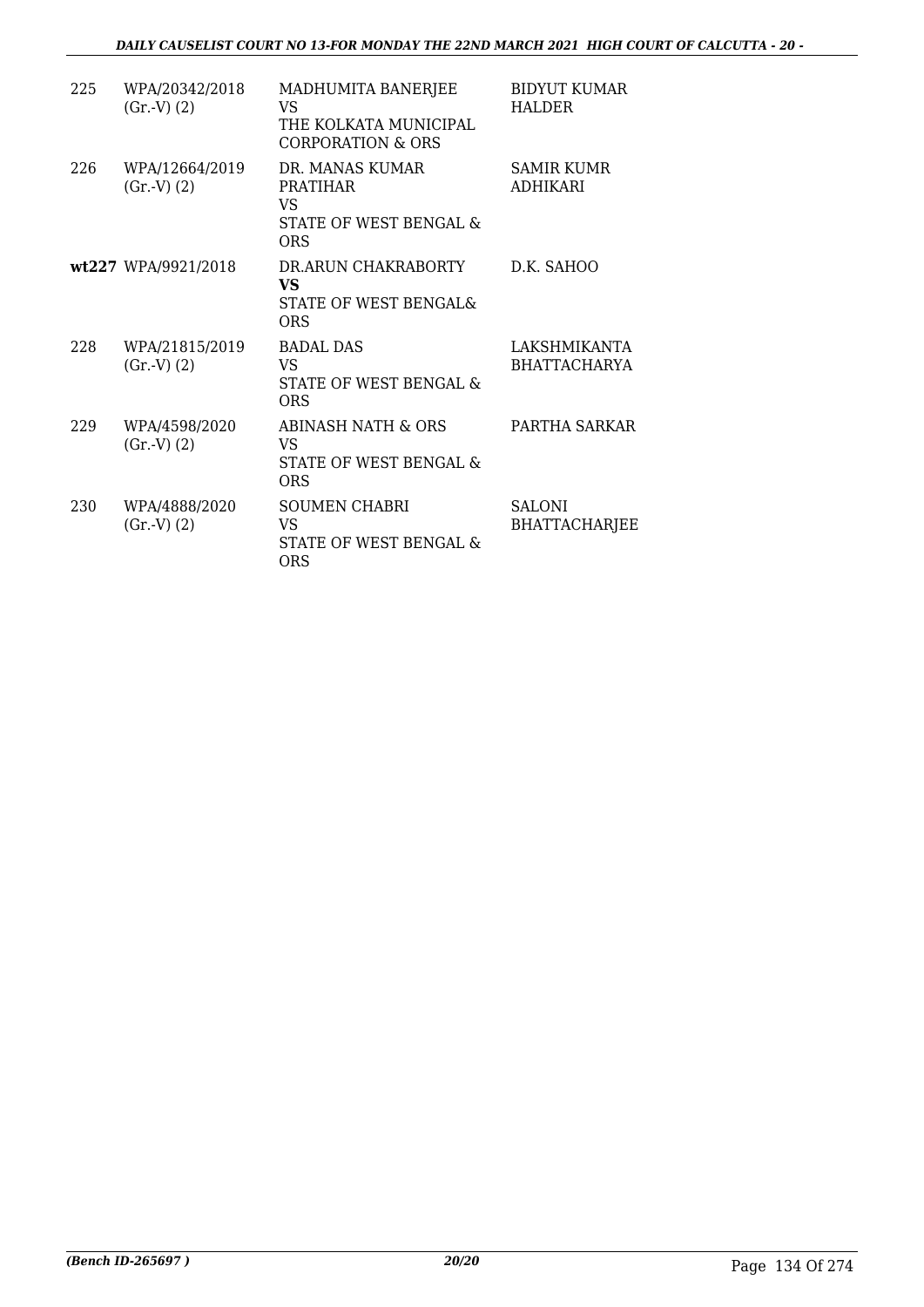

## In The High Court at Calcutta

### **Appellate Side**

**DAILY CAUSELIST For Monday The 22nd March 2021**

**COURT NO. 26 SINGLE BENCH (SB - VI) AT 10:30 AM HON'BLE JUSTICE SHEKHAR B. SARAF (VIA VIDEO CONFERENCE)**

**ON AND FROM MONDAY, THE 1ST. MARCH, 2021 – MATTERS (MOTION & HEARING) UNDER ARTICLE 226 OF THE CONSTITUTION RELATING TO SECONDARY AND HIGHER SECONDARY EDUCATION UNDER GROUP II INCLUDING SERVICES AND APPLICATIONS CONNECTED THERETO AND EDUCATIONAL MATTERS NOT ASSIGNED TO ANY OTHER BENCH.**

> **MATTERS (MOTION & HEARING) RELATING TO REVENUE AND TAX LAWS (EXCLUDING LAND REVENUE) UNDER GROUP IV INCLUDING APPLICATIONS CONNECTED THERETO;**

**HEARING OF WRIT PETITIONS IRRESPECTIVE OF CLASSIFICATION AND APPLICATIONS CONNECTED THERETO.**

**NOTE : MATTERS WILL BE TAKEN UP THROUGH PHYSICAL HEARING WHEN BOTH THE PARTIES ARE AT CONSENSUS-AD-IDEM**

**SPL.NOTE : I) ORIGINAL SIDE MATTERS WILL NORMALLY BE TAKEN UP AT 3.00 P.M.OR UPON EXHAUSTION OF THE APPELLATE SIDE LIST WHICHEVER IS EARLIER.**

**II) NO MENTIONING FOR INCLUSION IN THE LIST WILL BE ALLOWED UNTIL FURTHER ORDERS. ONLY EXTREMELY URGENT MATTERS MAY BE MENTIONED ON TUESDAY & WEDNESDAY UPON SERVING PROPER NOTICES.**

**III) REVENUE AND TAX MATTERS (GR. IV) WILL BE TAKEN UP FROM MONDAY AFTER RECESS AND ON WEDNESDAY FROM 12.00 P.M. OF EACH WEEK.**

> **NOTE : MATTERS WILL BE TAKEN UP THROUGH PHYSICAL HEARING ONLY WHEN BOTH PARTIES ARE AGREED.**

|                   | <b>TO BE MENTIONED</b>                                                      |          |
|-------------------|-----------------------------------------------------------------------------|----------|
| WPA/17108/2017    | AMARJEET KAUR<br>VS<br>D.COM. S.T. SALKIA CH. &<br>ORS.                     | ARYA DAS |
| IA NO: CAN/1/2021 |                                                                             |          |
| WPA/17114/2017    | AMARJEET KAUR<br>VS<br>SALES TAX OFFICER, SALKIA<br><b>CHARGE &amp; ORS</b> | A DAS    |
| IA NO: CAN/1/2021 |                                                                             |          |

*(Bench ID-265692 ) 1/9* Page 135 Of 274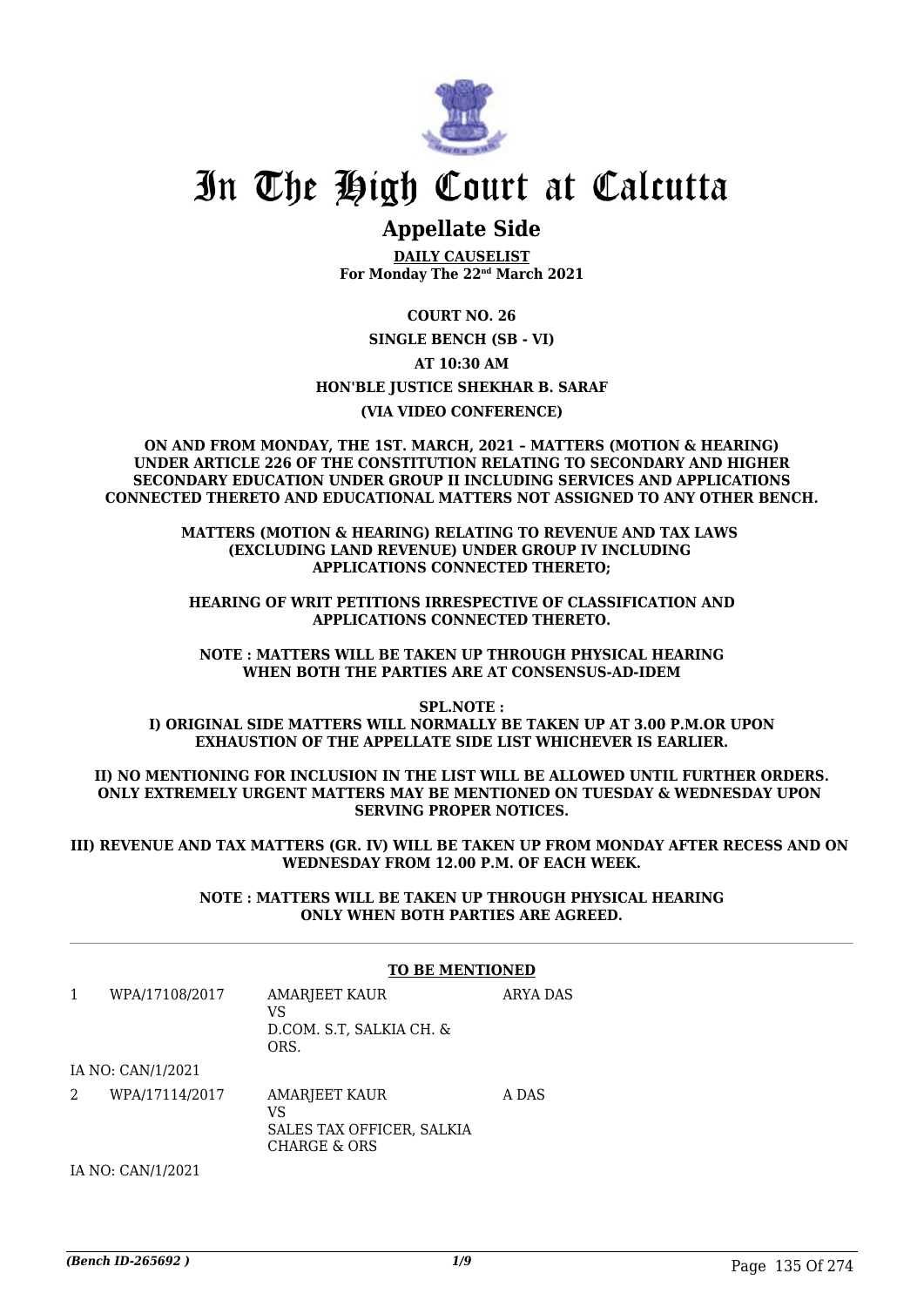| 3  | WPA/16510/2018       | M/S GUN & SHELL FACTORY<br><b>VS</b><br>SENIOR JOINT<br>COMMISSIONER,<br><b>COMMERCIAL TAXES &amp; ORS</b> | PRITHA DUDHORIA        |
|----|----------------------|------------------------------------------------------------------------------------------------------------|------------------------|
|    | IA NO: CAN/1/2021    |                                                                                                            |                        |
| 4  | WPA/6003/2020        | MOMINUL ISLAM<br><b>VS</b><br>STATE OF WEST BENGAL &<br>ORS                                                | MD ASHRAFUL HUQ        |
|    |                      | IA NO: CAN/1/2020(Old No:CAN/4185/2020), CAN/2/2021                                                        |                        |
| 5  | WPA/9045/2020        | bithika dey                                                                                                | <b>DEBABRATA DAS</b>   |
|    | (NON<br>PROSECUTION) | <b>VS</b><br>STATE OF WEST BENGAL AND<br>ORS.                                                              | <b>GUPTA</b>           |
| 6  | WPA/9050/2020        | <b>MAHUA BISWAS</b>                                                                                        | DEBABRATA DAS          |
|    | (NON<br>PROSECUTION) | <b>VS</b><br>STATE OF WEST BENGAL AND<br>ORS.                                                              | <b>GUPTA</b>           |
|    |                      | <b>UPGRADED MATTERS</b>                                                                                    |                        |
| 7  | WPA/8765/2019        | TATHAGATA BANERJEE<br><b>VS</b>                                                                            | <b>JOYDEEP SEN</b>     |
|    |                      | <b>STATE OF WEST BENGAL &amp;</b><br><b>ORS</b>                                                            |                        |
| 8  | WPA/3944/2021        | MD JAFAR ALI                                                                                               | PARVEZ HOSSAIN         |
|    |                      | VS.<br>STATE OF WEST BENGAL AND<br>ORS.                                                                    |                        |
| 9  | WPA/3950/2021        | <b>ABANTI PANJA</b>                                                                                        | PINGAL                 |
|    |                      | <b>VS</b><br>THE STATE OF WEST BENGAL<br>AND ORS                                                           | <b>BHATTACHARYYA</b>   |
|    |                      | <b>RETURNABLE MOTION</b>                                                                                   |                        |
| 10 | WPA/14031/2019       | SOUMO BANDYOPADHYAY<br><b>VS</b>                                                                           | PRIYANKA MONDAL        |
|    |                      | STATE OF WEST BENGAL &<br><b>ORS</b>                                                                       |                        |
| 11 | WPA/16078/2019       | SUKLA DUTTA<br><b>VS</b>                                                                                   | <b>GOLAM MOHIUDDIN</b> |
|    |                      | STATE OF WEST BENGAL &<br><b>ORS</b>                                                                       |                        |
| 12 | WPA/16080/2019       | <b>BIKRAM NARJINARY</b><br><b>VS</b>                                                                       | <b>GOLAM MOHIUDDIN</b> |
|    |                      | STATE OF WEST BENGAL &<br><b>ORS</b>                                                                       |                        |
| 13 | WPA/17483/2019       | SISIR GHOSH<br>VS                                                                                          | <b>GOLAM MOHIUDDIN</b> |
|    |                      | STATE OF WEST BENGAL &<br><b>ORS</b>                                                                       |                        |
| 14 | WPA/17484/2019       | SOUMEN NARJEENARY<br>VS                                                                                    | <b>GOLA MOHIUDDIN</b>  |
|    |                      | STATE OF WEST BENGAL &<br><b>ORS</b>                                                                       |                        |
| 15 | WPA/17487/2019       | TANDRA KARMAKAR<br>VS                                                                                      | <b>GOLA MOHIUDDIN</b>  |
|    |                      | STATE OF WEST BENGAL<br>&ORS                                                                               |                        |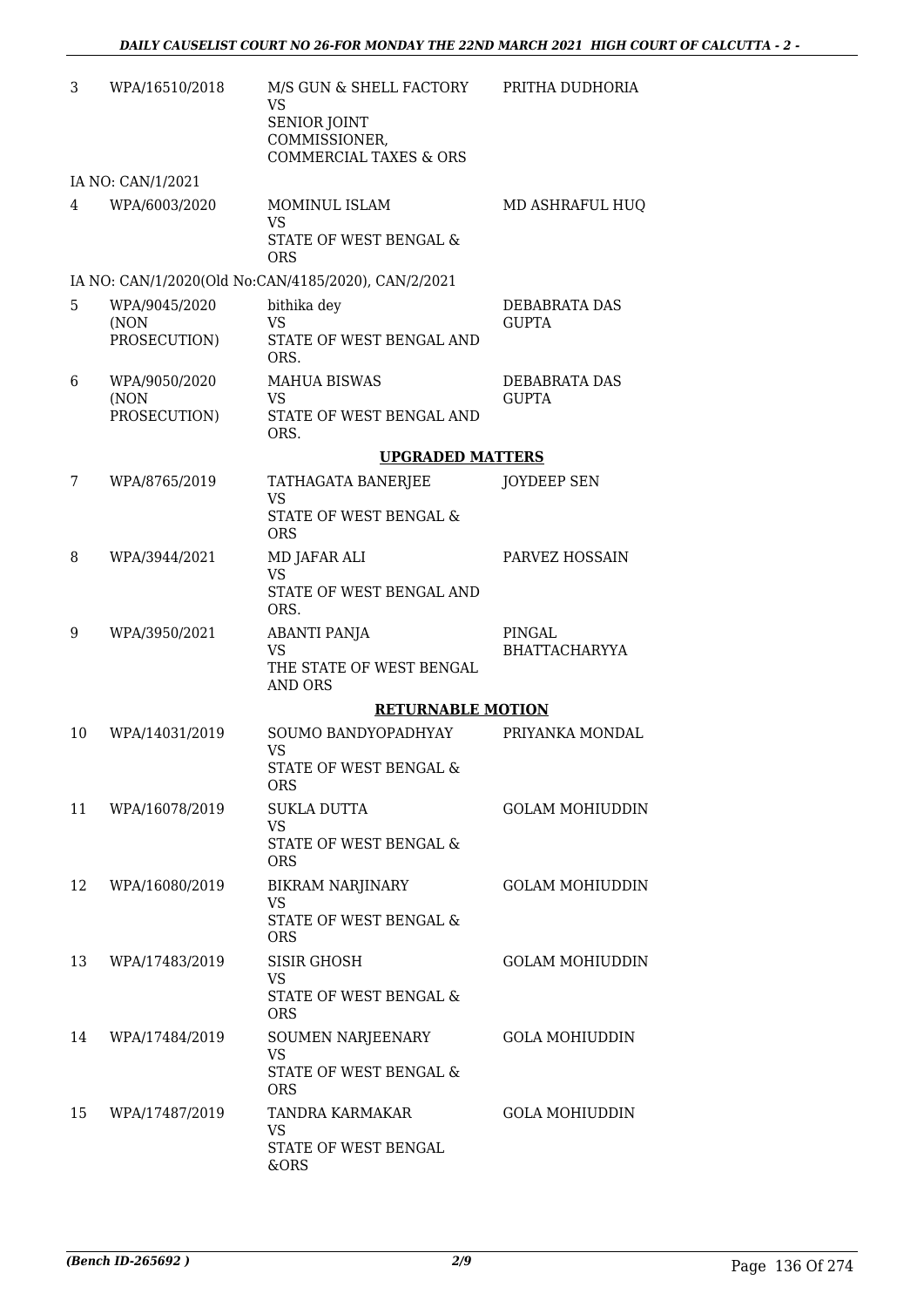| 16 | WPA/6955/2020 | SUBHENDU KUMAR MAHATA<br><b>VS</b><br>State of West Bengal                    | ABHIJIT BORAL                 |
|----|---------------|-------------------------------------------------------------------------------|-------------------------------|
| 17 | WPA/9137/2020 | DEBASHIS DUTTA<br><b>VS</b><br>State of West Bengal                           | ANINDA<br><b>BHATTACHARYA</b> |
| 18 | WPA/2898/2021 | <b>MOUMITA PAUL</b><br><b>VS</b><br>STATE OF WEST BENGAL AND<br>ORS.          | <b>TAPAS KUMAR HALDER</b>     |
| 19 | WPA/2903/2021 | MOUSUMI GHOSH<br><b>VS</b><br>STATE OF WEST BENGAL AND<br>ORS.                | <b>TAPAS KUMAR HALDER</b>     |
| 20 | WPA/3396/2021 | <b>SOUMENDU MAITY</b><br><b>VS</b><br>STATE OF WEST BENGAL AND<br>ORS.        | ANIRUDDHA MITRA               |
|    |               | <b>NEW MOTION (GROUP - II)</b>                                                |                               |
| 21 | WPA/4280/2021 | <b>SOURAV BASU</b><br><b>VS</b><br>STATE OF WEST BENGAL AND                   | SAKTI PADA JANA               |
|    |               | ORS.                                                                          |                               |
| 22 | WPA/4285/2021 | KRISHANU KUMAR ROY<br>VS<br>STATE OF WEST BENGAL AND                          | SAKTI PADA JANA               |
|    |               | ORS.                                                                          |                               |
| 23 | WPA/4289/2021 | TANMOY GHANTI<br><b>VS</b><br>STATE OF WEST BENGAL AND<br>ORS.                | SAKTI PADA JANA               |
| 24 | WPA/4370/2021 | PURNA CHANDRA SHIT<br><b>VS</b><br>THE STATE OF WEST BENGAL<br>AND ORS        | SAKTI PADA JANA               |
| 25 | WPA/4483/2021 | VISWA VEDIC<br><b>SIKSHANIKETAN</b><br>VS<br>STATE OF WEST BENGAL AND<br>ORS. | <b>BARNALI GUPTA</b>          |
| 26 | WPA/4580/2021 | <b>TINKU SAHA</b><br><b>VS</b><br>STATE OF WEST BENGAL AND<br>ORS.            | Miss Molly Saha               |
| 27 | WPA/4595/2021 | NETAI CHARAN GHOSAL<br><b>VS</b><br>STATE OF WEST BENGAL AND<br>ORS.          | Sandipan Maity                |
| 28 | WPA/4618/2021 | PURNIMA PRAMANIK<br><b>VS</b><br>STATE OF WEST BENGAL AND<br>ORS.             | ARUNIKA GHOSH                 |
| 29 | WPA/4621/2021 | DEBASISH SAHA<br><b>VS</b><br>STATE OF WEST BENGAL AND<br>ORS.                | ARUNIKA GHOSH                 |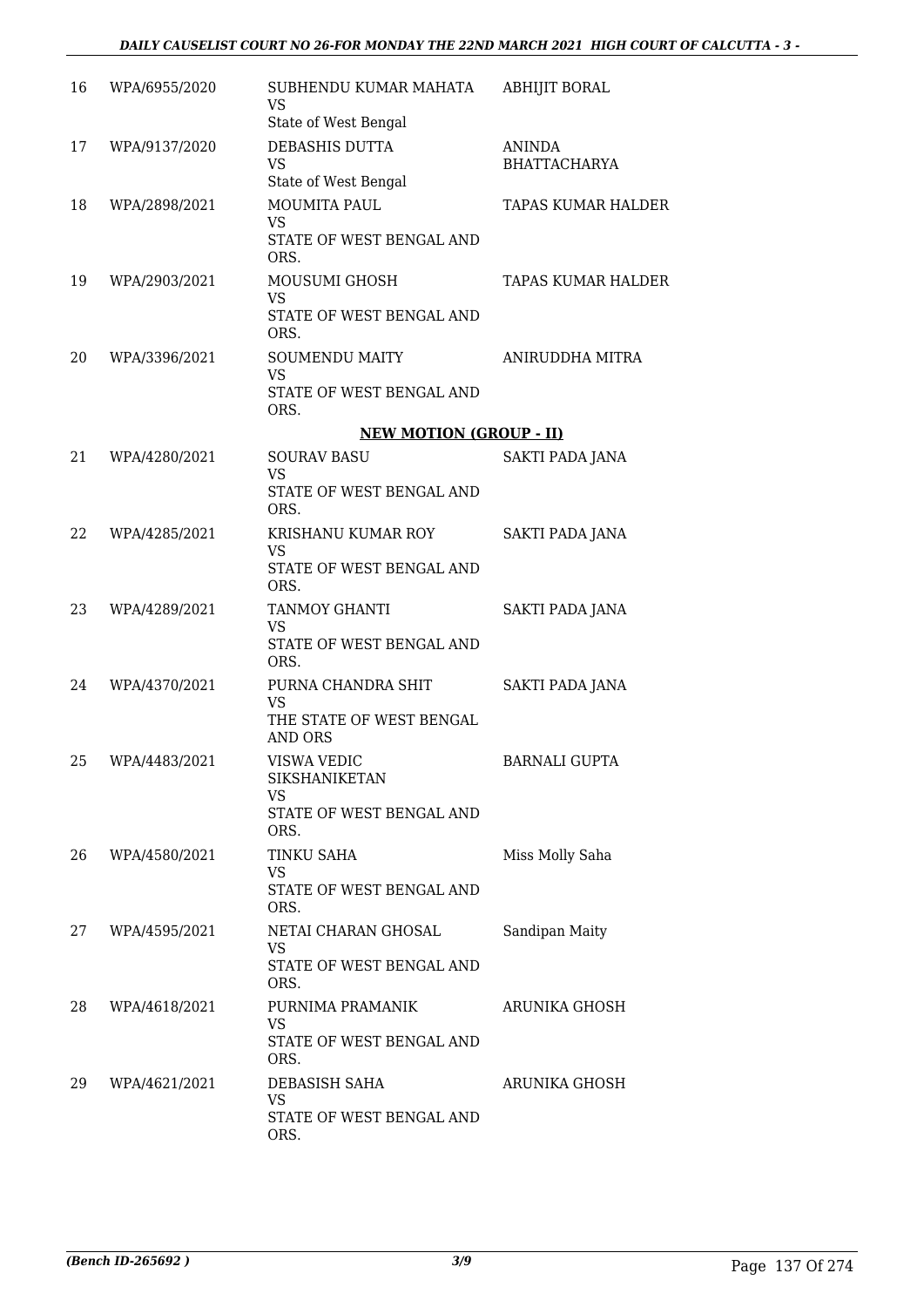| 30 | WPA/4662/2021 | MD FAIJUL HAQUE<br><b>VS</b><br>STATE OF WEST BENGAL AND | <b>ZIAUL HAQUE</b>    |
|----|---------------|----------------------------------------------------------|-----------------------|
|    |               | ORS.                                                     |                       |
| 31 | WPA/5069/2021 | <b>SOUMITRA MANDAL</b><br><b>VS</b>                      | <b>ARNAB ROY</b>      |
|    |               | STATE OF WEST BENGAL AND<br>ORS.                         |                       |
| 32 | WPA/5155/2021 | <b>KRISHNA ROY</b>                                       | DEBJANI GHOSHAL       |
|    |               | <b>VS</b><br>STATE OF WEST BENGAL AND<br>ORS.            |                       |
| 33 | WPA/5287/2021 | <b>SUMANA LAYEK</b>                                      | ARUNAVA PATI          |
|    |               | <b>VS</b><br>STATE OF WEST BENGAL AND<br>ORS.            |                       |
| 34 | WPA/5301/2021 | <b>BIDISHA BANERJEE</b>                                  | <b>GOUTAM ACHRYA</b>  |
|    |               | <b>VS</b><br>STATE OF WEST BENGAL AND<br>ORS.            |                       |
| 35 | WPA/5700/2021 | SUPRAKASH SARKAR<br><b>VS</b>                            | PARTHA SARKAR         |
|    |               | THE STATE OF WEST BENGAL<br><b>AND ORS</b>               |                       |
| 36 | WPA/5710/2021 | HIMADRI CHOWDHURY                                        | <b>MANI SANKAR</b>    |
|    |               | <b>VS</b><br>THE STATE OF WEST BENGAL<br><b>AND ORS</b>  | CHATTAPADHYAY         |
| 37 | WPA/5739/2021 | <b>BISWANATH ROY</b>                                     | <b>MAHADEB KHAN</b>   |
|    |               | <b>VS</b><br>STATE OF WEST BENGAL AND<br>ORS.            |                       |
| 38 | WPA/5818/2021 | SIDDHARTHA DAS                                           | <b>KRISHNA KESHAB</b> |
|    |               | <b>VS</b><br>STATE OF WEST BENGAL AND<br>ORS.            | PAUL                  |
| 39 | WPA/6014/2021 | MOUSUMI SARKAR                                           | <b>BIDHAN BISWAS</b>  |
|    |               | <b>VS</b><br>STATE OF WEST BENGAL AND<br>ORS.            |                       |
| 40 | WPA/6203/2021 | ANNAPURNA MONDAL                                         | CHANDAN DUTTA         |
|    |               | <b>VS</b><br>STATE OF WEST BENGAL AND<br>ORS.            |                       |
| 41 | WPA/6231/2021 | <b>BISWAJIT BANERJEE</b>                                 | WASHEF ALI MONDAL     |
|    |               | <b>VS</b><br>STATE OF WEST BENGAL AND<br>ORS.            |                       |
| 42 | WPA/6256/2021 | MUKTIPADA CHAKRABORTY                                    | SK SAHJAHAN ALI       |
|    |               | <b>VS</b><br>STATE OF WEST BENGAL AND<br>ORS.            |                       |
| 43 | WPA/6300/2021 | NILIMA SAHU                                              | SANTI DAS BHOWMICK    |
|    |               | <b>VS</b><br>STATE OF WEST BENGAL AND<br>ORS.            |                       |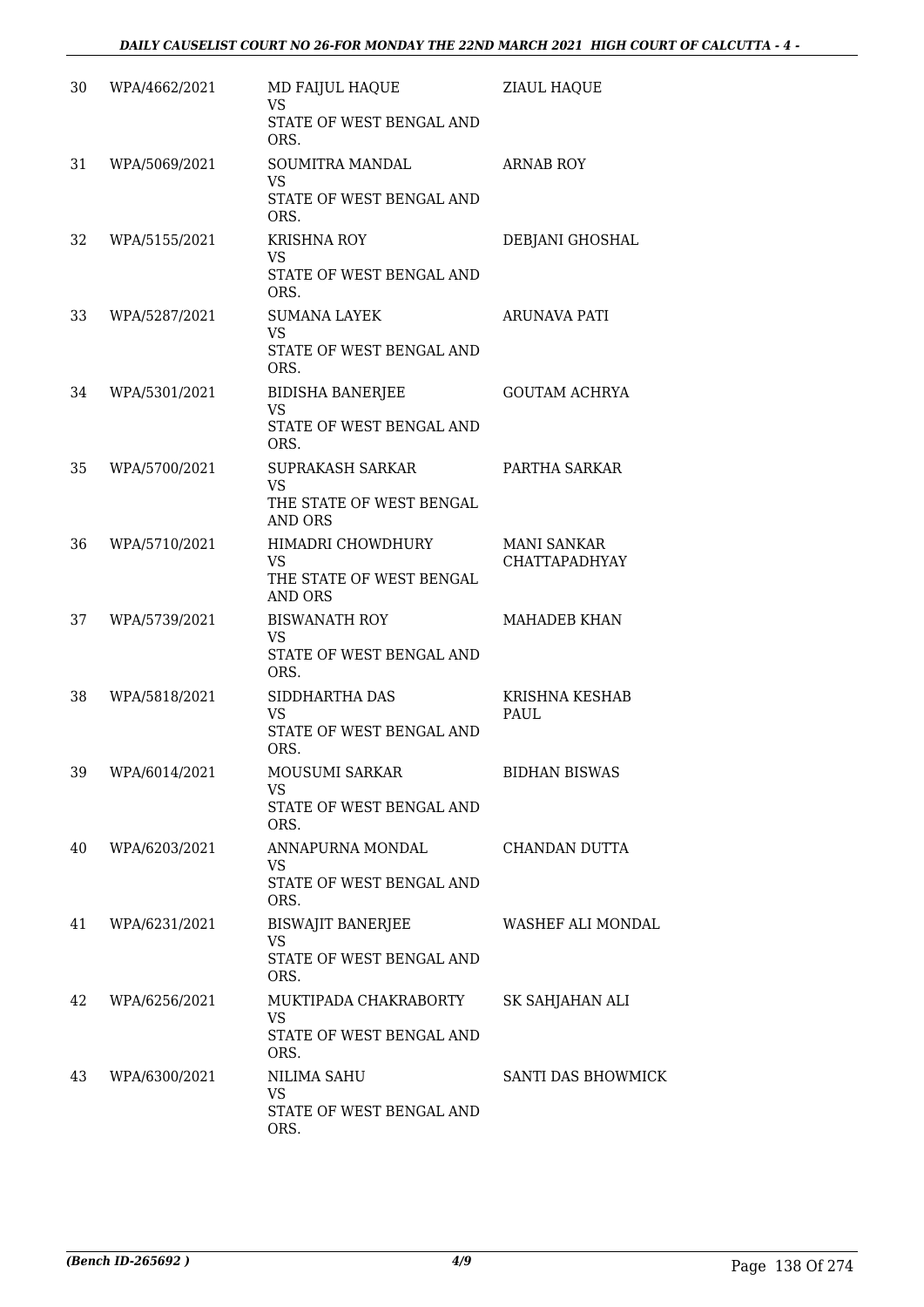| 44 | WPA/6519/2021 | SWATI MAITY BANERJEE<br><b>VS</b><br>STATE OF WEST BENGAL AND<br>ORS.                                                                                | Miss Molly Saha                     |
|----|---------------|------------------------------------------------------------------------------------------------------------------------------------------------------|-------------------------------------|
| 45 | WPA/6694/2021 | NEMAI HEMROM AND ANR<br>VS<br>STATE OF WEST BENGAL AND<br>ORS.                                                                                       | <b>SUBHAS JANA</b>                  |
| 46 | WPA/6712/2021 | BIMALENDU<br><b>BHATTACHARYYA</b><br><b>VS</b><br>STATE OF WEST BENGAL AND<br>ORS.                                                                   | MD. MOJNU SK.                       |
| 47 | WPA/6745/2021 | DEBABRATA CHANDA<br><b>VS</b><br>STATE OF WEST BENGAL AND<br>ORS.                                                                                    | AMBU BINDU<br><b>CHAKRABORTY</b>    |
| 48 | WPA/6769/2021 | <b>SUTAPA BASAK</b><br><b>VS</b><br>THE SECY, SISTER PROV. OF<br>CHARITY ST BARTOLOMEA<br>CAP. AND V. GEROSA OF CAL.<br>PROVINCE AND ORS             | RAJIB MULLICK                       |
| 49 | WPA/6773/2021 | RITA MUKHERJEE<br><b>BANDYOPADHYAY</b><br><b>VS</b><br>THE SECY., SIS PROV. OF<br>CHARITY ST B. CAPITANIOAN<br>AND VINCENZA GEROSA OF<br>CAL AND ORS | RAJIB MULLICK                       |
| 50 | WPA/7064/2021 | ABHISHEK KUMAR UPADHYAY<br><b>VS</b><br>STATE OF WEST BENGAL AND<br>ORS.                                                                             | PRATIK MAJUMDER                     |
| 51 | WPA/7147/2021 | <b>ILIAS BISWAS</b><br><b>VS</b><br>THE STATE OF WEST BENGAL<br><b>AND ORS</b>                                                                       | RAJIB GHOSH                         |
| 52 | WPA/7150/2021 | MD. JINNAT SK.<br><b>VS</b><br>THE STATE OF WEST BENGAL<br><b>AND ORS</b>                                                                            | RAJIB GHOSH                         |
| 53 | WPA/7168/2021 | SALESIAN PROVINCE OF<br>CALCUTTA NORTHERN INDIA<br><b>AND ANR</b><br><b>VS</b><br>STATE OF WEST BENGAL AND<br>ORS.                                   | SANJAY KUMAR BAID                   |
| 54 | WPA/7619/2021 | <b>TAPASI MANDAL</b><br>VS<br>STATE OF WEST BENGAL AND<br>ORS.                                                                                       | SOURAV PRASANNA<br><b>MUKHERJEE</b> |
| 55 | WPA/7746/2021 | <b>GOUTAM SIKDAR</b><br>VS<br>STATE OF WEST BENGAL AND<br>ORS.                                                                                       | <b>GOUTAM SIKDAR</b>                |

#### **FIXED MATTER**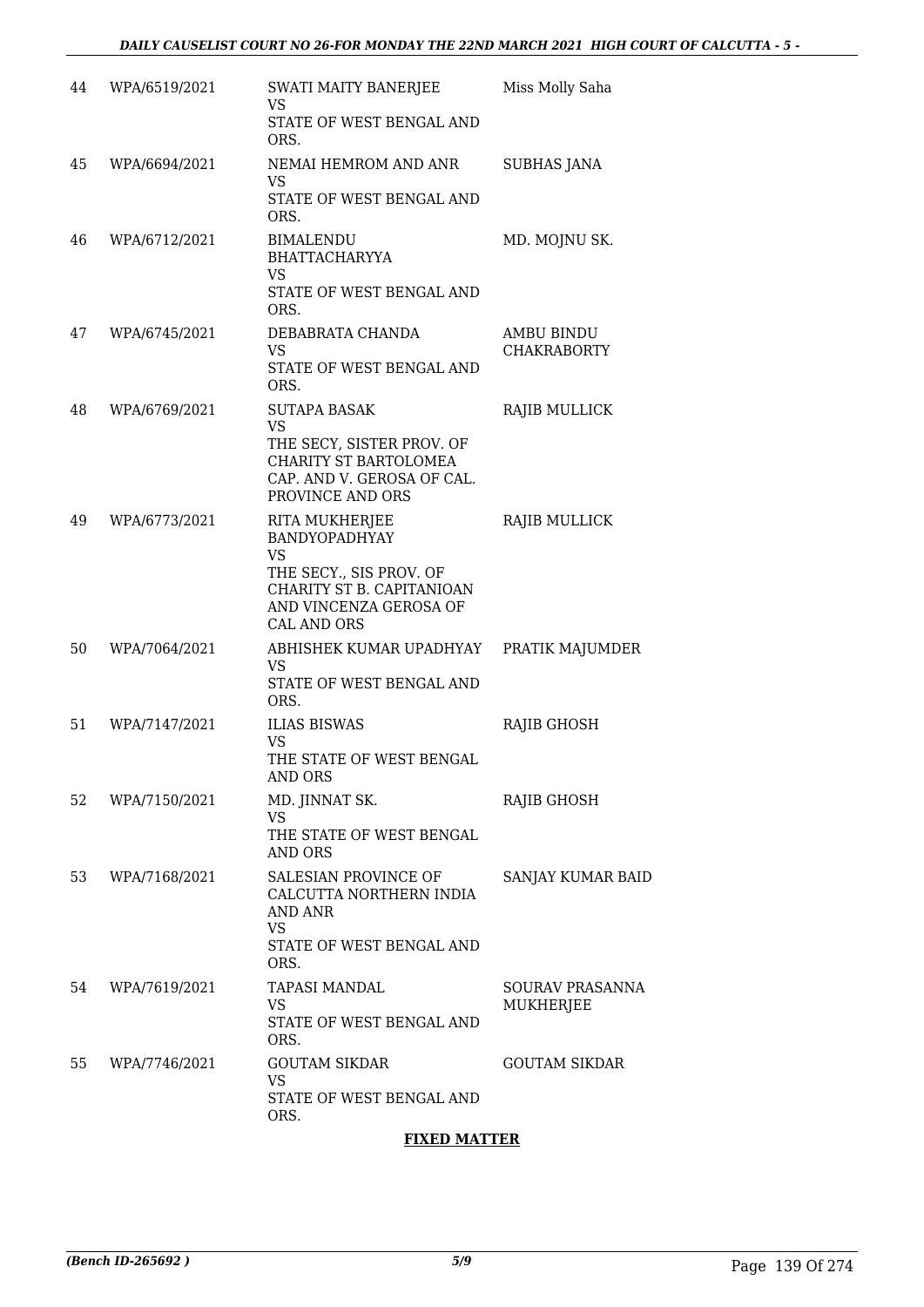| 56 | WPA/7130/2021<br>(AT 2.00 P.M.) | EMAMI AGROTECH LIMITED<br><b>VS</b><br>UNION OF INDIA AND ORS.                                 | RAHUL DHANUKA                      |
|----|---------------------------------|------------------------------------------------------------------------------------------------|------------------------------------|
|    |                                 | <b>RETURNABLE MATTER (GR.-IV)</b>                                                              |                                    |
|    |                                 | (AT 2.00 P.M. )                                                                                |                                    |
| 57 | WPA/224/2021                    | YOGESH BANKA<br><b>VS</b><br>ASST. DIR OF<br>ENFIORCEMENT AND ORS                              | <b>SHIV RATAN KAKRANIA</b>         |
| 58 | WPA/225/2021                    | RAGHAV BANKA<br><b>VS</b><br>ASST DIR., DIR OF<br><b>ENFORCEMENT AND ORS</b>                   | SHIV RATAN KAKARIA                 |
| 59 | WPA/226/2021                    | GOPAL KRISHNA BANKA<br><b>VS</b><br>ASST DIR., DIR OF<br><b>ENFORCEMENT AND ORS</b>            | SHIV RATNA KAKRANIA                |
| 60 | WPA/227/2021                    | <b>G K TREXIM PVT LTD</b><br><b>VS</b><br>ASST DIR., DIRECTOR OF<br><b>ENFORCEMENT AND ORS</b> | <b>SHIV RATAN KAKRINA</b>          |
| 61 | WPA/228/2021                    | M/S BANKA BULLION PVT LTD<br><b>VS</b><br>ASST DIR , DIR OF<br><b>ENFORCEMENT AND ORS</b>      | SHIV RATAN KAKRANIA                |
| 62 | WPA/6491/2021                   | <b>NG BROTHERS</b><br><b>VS</b><br>THE SUPERINTENDENT OF<br>CGST AND CX AND ORS                | <b>SOMAK BASU</b>                  |
| 63 | WPA/6560/2021                   | JAGDAMBA JEWELLERS<br><b>VS</b><br>UNION OF INDIA AND ORS.                                     | DIBNATH DEY                        |
|    |                                 | <b>NEW MOTION (GROUP - IV)</b>                                                                 |                                    |
| 64 | WPA/11783/2020                  | <b>SWAPAN KUMAR BARIK</b><br><b>VS</b><br>UNION OF INDIA AND ORS.                              | NANDADULAL<br><b>BANDYOPADHYAY</b> |
| 65 | WPA/2474/2021                   | PRASANNA KR THAKKAR<br>VS<br>DIRECTOR, GST<br>INTELLIGENCE, KOL Z UNIT<br><b>AND ORS</b>       | DEBANUJ BASU<br>THAKUR             |
| 66 | WPA/3836/2021                   | M/S INFINITY INFOTECH<br>PARK LTD<br><b>VS</b><br>STATE OF WEST BENGAL AND<br>ANR.             | JISHNUJIT ROY                      |
| 67 | WPA/3837/2021                   | M/S. INFINITY INFOTECH<br>PARKS LIMITED<br><b>VS</b><br>STATE OF WEST BENGAL AND<br>ANR        | <b>JISHNUJIT ROY</b>               |
| 68 | WPA/3847/2021                   | M/S INFINITY INFOTECH<br>PARKS LTD<br><b>VS</b><br>STATE OF WEST BENGAL AND<br>ANR             | JISHNUJIT ROY                      |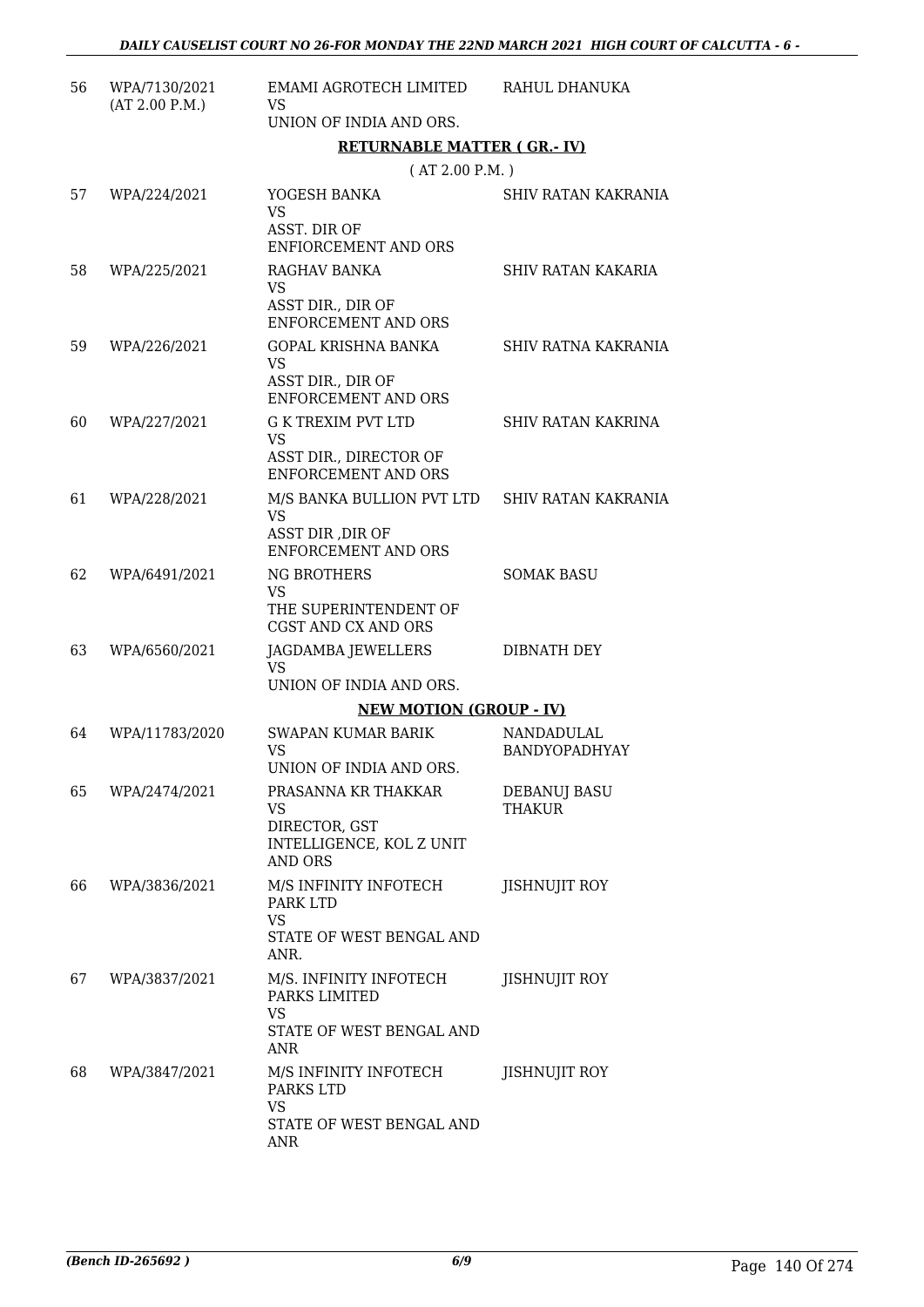| 69 | WPA/3852/2021 | M/S INFINITY INFOTECH<br>PARKS LTD<br><b>VS</b><br>STATE OF WEST BENGAL AND<br>ANR                        | JISHNUT ROY                         |
|----|---------------|-----------------------------------------------------------------------------------------------------------|-------------------------------------|
| 70 | WPA/3860/2021 | M/S INFINITY INFOTECH<br>PARKS LTD<br><b>VS</b><br>STATE OF WEST BENGAL AND<br>ANR                        | <b>JISHNUJIT ROY</b>                |
| 71 | WPA/3864/2021 | M/S INFINITY INFOTECH<br>PARKS LTD<br><b>VS</b><br>STATE OF WEST BENGAL AND<br>ANR                        | JISHNUTJIT ROY                      |
| 72 | WPA/3915/2021 | M/S INFRAME TECHNOLOGY<br><b>VS</b><br>ASSISTANT COMMISSIONER<br>SHYAMBAZAR DIVISION AND<br><b>OTHERS</b> | <b>SRETA SINHA</b>                  |
| 73 | WPA/4052/2021 | <b>GOPAL SAHA</b><br><b>VS</b><br>STATE OF WEST BENGAL AND<br>ORS.                                        | <b>SURYANEEL DAS</b>                |
| 74 | WPA/4056/2021 | <b>BISWARUP HAZRA</b><br><b>VS</b><br>STATE OF WEST BENGAL AND<br>ORS.                                    | <b>SURYANEEL DAS</b>                |
| 75 | WPA/4057/2021 | ASHISH KUMAR<br><b>CHAKRABORTY</b><br><b>VS</b><br>STATE OF WEST BENGAL AND<br>ORS.                       | <b>SURYANEEL DAS</b>                |
| 76 | WPA/4082/2021 | VIKASH NAGELIA<br><b>VS</b><br>COMMISSIONER OF INCOME<br>TAX, KOL II AND ANR                              | <b>NURAYANEEL DAS</b>               |
| 77 | WPA/5245/2021 | M/S HOQUE MERCANTILE<br>PRIVATE LIMITED AND<br><b>ANOTHER</b><br><b>VS</b><br>UNION OF INDIA AND ORS.     | <b>NILOTPAL</b><br><b>CHOWDHURY</b> |
| 78 | WPA/5246/2021 | M/S HOQUE MERCANTILE<br>PRIVATE LIMITED AND<br><b>ANOTHER</b><br><b>VS</b><br>UNION OF INDIA AND ORS.     | <b>NILOTPAL</b><br><b>CHOWDHURY</b> |
| 79 | WPA/5370/2021 | RADHIKA EXPRESS PRIVATE<br><b>LTD</b><br><b>VS</b><br>UNION OF INDIA AND ORS.                             | KALYANI<br>BHATTACHARYYA            |
| 80 | WPA/6090/2021 | AFMC LUBRICATION PVT LTD<br>VS<br>ASSISTANT COMMISSIONER<br>OF CENTRAL TAX AND ORS                        | RAJARSHI CHATTERJEE                 |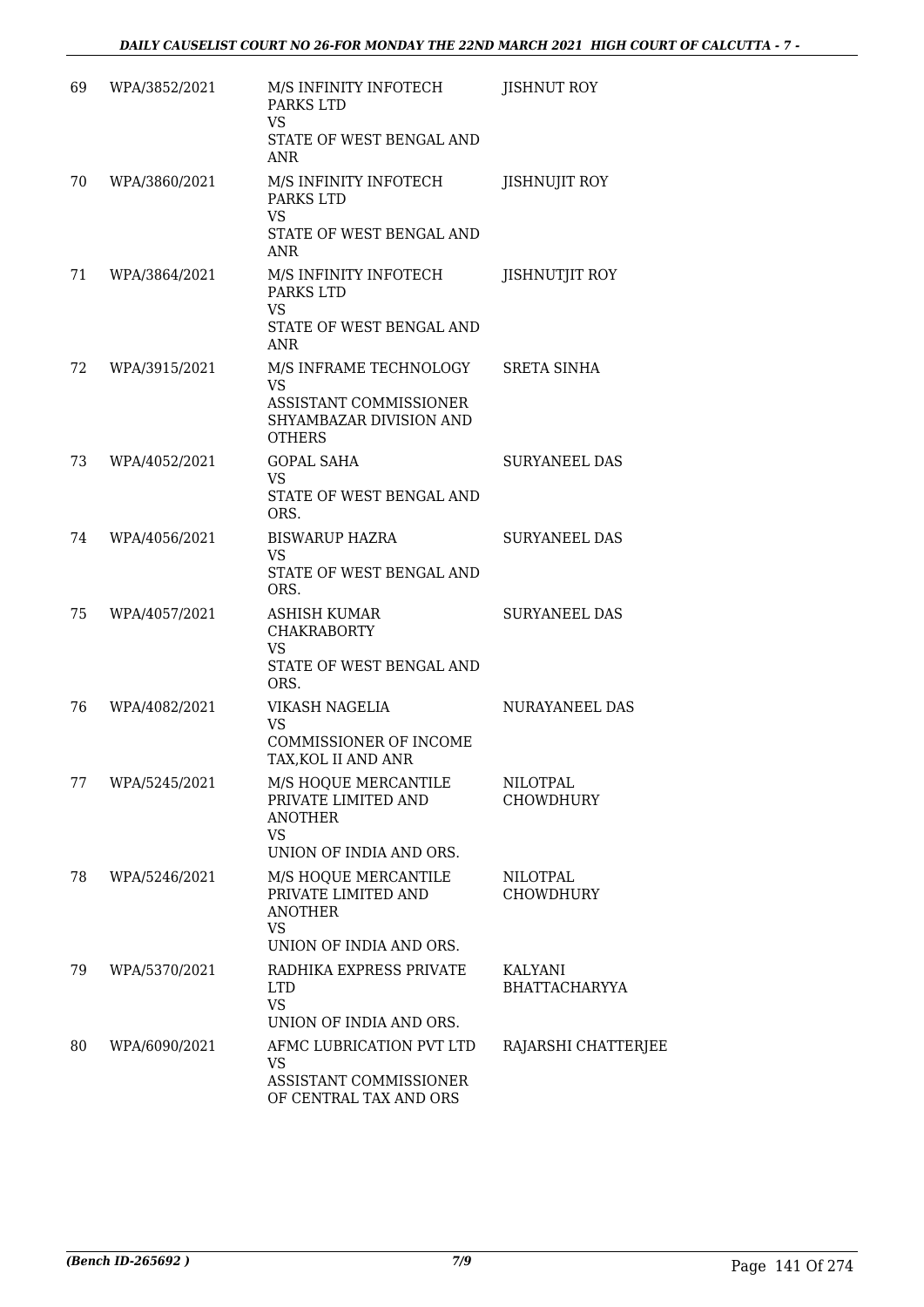| 81 | WPA/6113/2021 | M/S. UNIMOVE TRADE<br>SERVICES PVT. LTD. AND ANR<br>VS<br>THE STATE OF WEST BENGAL<br>AND ORS                                                                        | <b>BHASKAR SENGUPTA</b>     |
|----|---------------|----------------------------------------------------------------------------------------------------------------------------------------------------------------------|-----------------------------|
| 82 | WPA/6170/2021 | M/S. P K GHOSH AND ANR<br>VS.<br>PRINCIPAL COMMISSINER OF<br><b>CUSTOMS, POST</b><br>COMMISSIONERATE AND ANR                                                         | <b>ASOK BHAUMIK</b>         |
| 83 | WPA/6221/2021 | M/S. MINERALS<br>TECHNOLOGIES INDIA (P.)<br>LTD.<br><b>VS</b><br>JT. COM. S.T, BEHALA CIR.<br>AND ORS.                                                               | PRITHU DUDHORIA             |
| 84 | WPA/6458/2021 | ND CORPORATION AND<br><b>ANOTHER</b><br><b>VS</b><br>UNION OF INDIA AND ORS.                                                                                         | RAJARSHI CHATTERJEE         |
| 85 | WPA/6595/2021 | ZAMAIRA TRADING PRIVATE<br>LIMITED<br><b>VS</b><br>UNION OF INDIA AND ORS.                                                                                           | DHRUBANEEL BISWAS           |
| 86 | WPA/6597/2021 | SARVADEVATMAN RETAIL<br>PRIVATE LIMITED<br><b>VS</b><br>UNION OF INDIA AND ORS.                                                                                      | DHRUBANEEL BISWAS           |
| 87 | WPA/6669/2021 | <b>BAPI DAS AND ANR</b><br><b>VS</b><br>UNION OF INDIA AND ORS.                                                                                                      | <b>AMRIN KHATOON</b>        |
| 88 | WPA/6734/2021 | MARBLE BOX SOLUTIONS LLP<br><b>VS</b><br>JOINT COMMISSIONER,<br><b>STATE TAX AND ORS</b>                                                                             | <b>SUDESHNA</b><br>MAZUMDER |
| 89 | WPA/6984/2021 | M/S.DURGAPUR IRON AND<br>STEEL CO. P. LTD. AND ANR.<br>VS.<br>THE COM. OF STATE TAX AND<br>ORS.                                                                      | KUSHAGRA SHAH               |
| 90 | WPA/7108/2021 | M/S TECHNICO (INDIA)<br>PRIVATE LIMITED<br><b>VS</b><br>PRINCIPAL COMMISSIONER<br>OF CENTRAL AND GOODS<br>AND SERVICE TAX AND<br>CENTRAL EXCISE AND<br><b>OTHERS</b> | RAJARSHI CHATTERJEE         |
| 91 | WPA/7454/2021 | <b>SAMPA MALICK</b><br><b>VS</b><br>STATE OF WEST BENGAL AND<br>ORS.                                                                                                 | KAUSHIK CHOWDHURY           |
| 92 | WPA/7604/2021 | ASIAN TEA AND EXPORTS LTD<br>VS<br>ADDL COMMISSIONER OF<br>CUSTOMS(PORT) AND ORS                                                                                     | SANDIP AGARWAL              |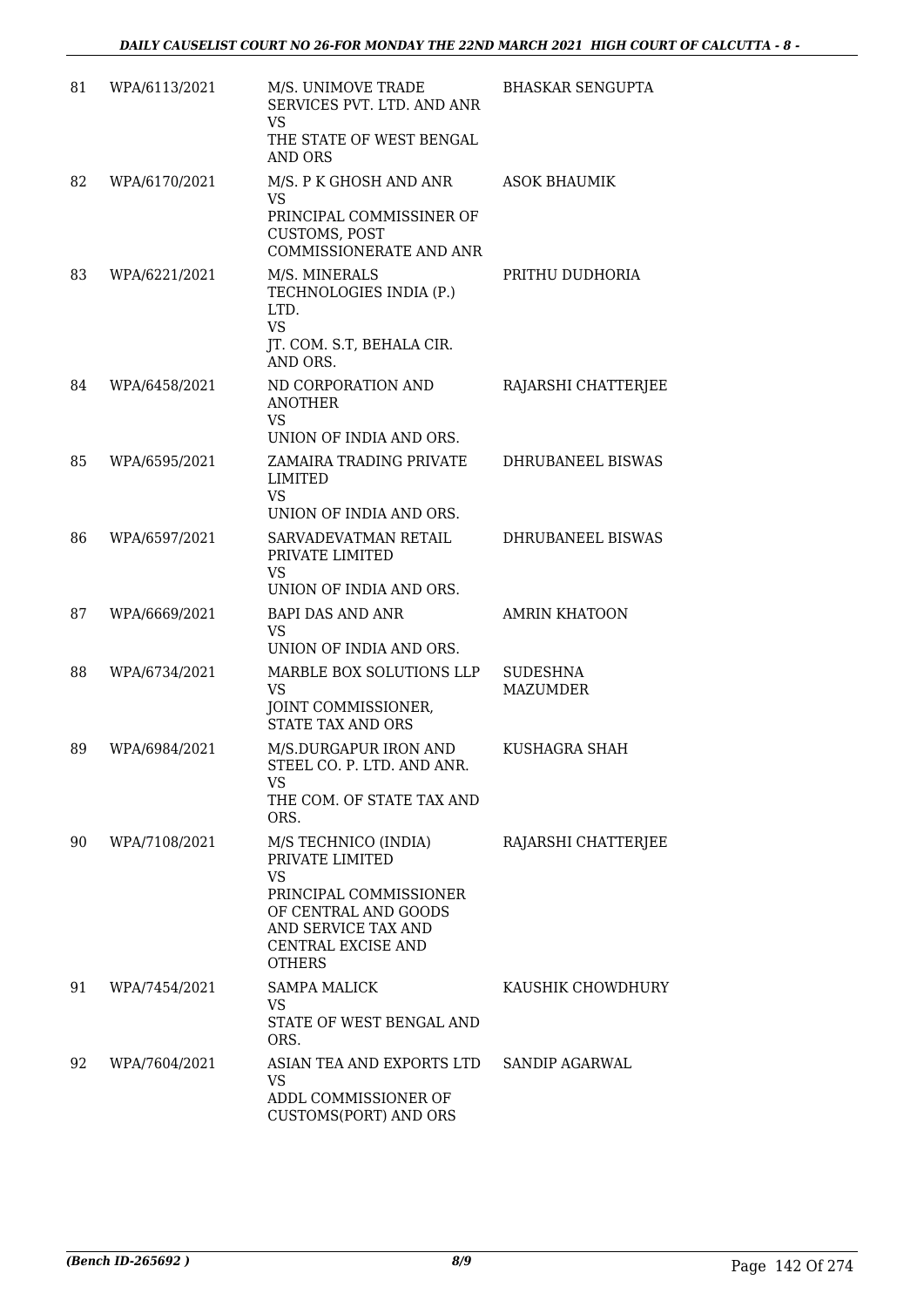| 93  | WPA/7605/2021     | ASIAN TEA AND EXPORTS<br>LIMITED<br><b>VS</b><br>ADDITIONAL COMMISSIONER<br>OF CUSTOMS AND OTHERS                                                    | SANDIP AGARWAL        |
|-----|-------------------|------------------------------------------------------------------------------------------------------------------------------------------------------|-----------------------|
| 94  | WPA/7735/2021     | RAJ KUMAR GOENKA<br><b>VS</b><br>UNION OF INDIA AND ORS.                                                                                             | RAHUL DHANUKA         |
| 95  | WPA/7809/2021     | PRAMOD KUMAR<br>SHAH, INDEPENDENT<br>DIRECTOR OF EMAMI<br><b>AGROTECH LIMITED</b><br><b>VS</b><br>UNION OF INDIA AND ORS.                            | RAHUL DHANUKA         |
| 96  | WPA/7811/2021     | SWAPAN KR. MONDAL, DIR.<br>OF EMAMI AGROTECH LTD.<br><b>VS</b><br>UNION OF INDIA SEC.<br>MINISTRY OF FINANCE, DEPT.<br>OF REV. AND ORS.              | RAHUL DHANUKA         |
| 97  | WPA/7812/2021     | <b>SUDHAKAR RAO</b><br>DESAI, WHOLETIME<br>DIRECTOR AND CEO OF<br><b>EMAMI AGROTECH LTD</b><br><b>VS</b><br>UNION OF INDIA AND ORS.                  | RAHUL DHANUKA         |
| 98  | WPA/7818/2021     | NISHA MURARKA<br><b>VS</b><br>UNION OF INDIA AND ORS.                                                                                                | RAHUL DHANUKA         |
| 99  | WPA/7831/2021     | KRISHNA MOHAN NAYAPATI,<br>DIRETOR OF EMAMI<br><b>AGROTECH LIMITED</b><br><b>VS</b><br>UNION OF INDIA AND ORS.                                       | RAHUL DHANUKA         |
| 100 | WPA/7839/2021     | RAJIV KUMAR TIBREWAL<br><b>VS</b><br>UNION OF INDIA AND ORS.                                                                                         | RAHUL DHANUKA         |
| 101 | WPA/7840/2021     | NITYA HARI KUNDU<br><b>VS</b><br>UNION OF INDIA AND ORS.                                                                                             | <b>GOURAV BANERJI</b> |
|     | 102 WPA/7843/2021 | DEBASISH BHAUMIK<br>INDEPENDENT DIR. OF<br>EMAMI AGROTECH LTD.<br><b>VS</b><br>UNION OF INDIA SEC.<br>MINISTRY OF FINANCE, DEPT.<br>OF REV. AND ORS. | RAHUL DHANUKA         |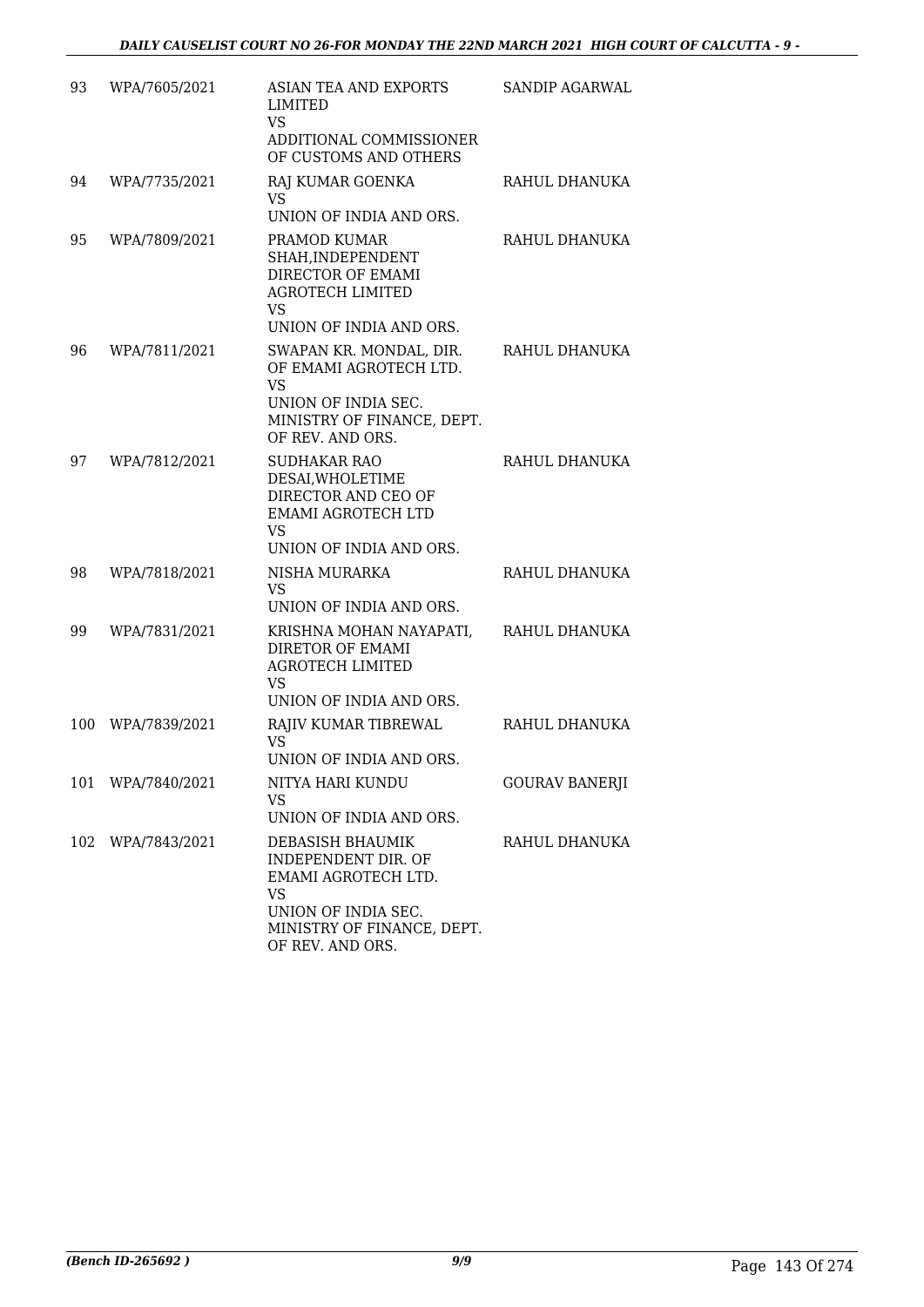

# In The High Court at Calcutta

# **Appellate Side**

**DAILY CAUSELIST For Monday The 22nd March 2021**

# **COURT NO. 15 SINGLE BENCH (SB - VII) AT 10:30 AM HON'BLE JUSTICE RAJARSHI BHARADWAJ (VIA VIDEO CONFERENCE)**

### **ON AND FROM MONDAY, THE 11TH JANUARY, 2021 - MATTERS (MOTION & HEARING) UNDER ARTICLE 226 OF THE CONSTITUTION RELATING TO PRIMARY EDUCATION UNDER GROUP-II INCLUDING SERVICES AND APPLICATIONS CONNECTED THERETO;**

**MATTERS (MOTION & HEARING) UNDER ARTICLE 226 OF THE CONSTITUTION RELATING TO COLLEGES, UNIVERSITIES AND LIBRARIES UNDER GROUP - II INCLUDING SERVICES AND APPLICATIONS CONNECTED THERETO.**

**HEARING OF WRIT PETITIONS IRRESPECTIVE OF CLASSIFICATION AND APPLICATIONS CONNECTED THERETO.**

**NOTE : EVERY MONDAY AND WEDNESDAY NEW MOTION (2021) WILL BE TAKEN UP SERIALLY.**

**NOTE : EVERY TUESDAY AND THURSDAY MOTION WILL BE TAKEN UP SERIALLY.**

**NOTE : EVERY FRIDAY MOTION AND APPLICATION WILL BE TAKEN UP SERIALLY.**

**NOTE : MENTIONING WILL BE ALLOWED ONLY ON VIRTUAL MODE AND ON MONDAY & WEDNESDAY.**

# **NOTE : NO UPGRADATION WILL BE ALLOWED.**

#### **NOTE : MATTERS WILL BE TAKEN UP THROUGH PHYSICAL HEARING ONLY WHEN BOTH THE PARTIES ARE AGREED.**

### **TO BE MENTIONED**

- 1 WPA/18306/2019 (Correction) ALOK RANJAN KAR VS STATE OF WEST BENGAL & **ORS** SAYAN DE IA NO: CAN/1/2020(Old No:CAN/5179/2020)
- 2 WPA/827/2021 PRANAY SARKAR AND ORS  $V<sup>Q</sup>$ STATE OF WEST BENGAL AND ORS. SALONI BHATTACHARJEE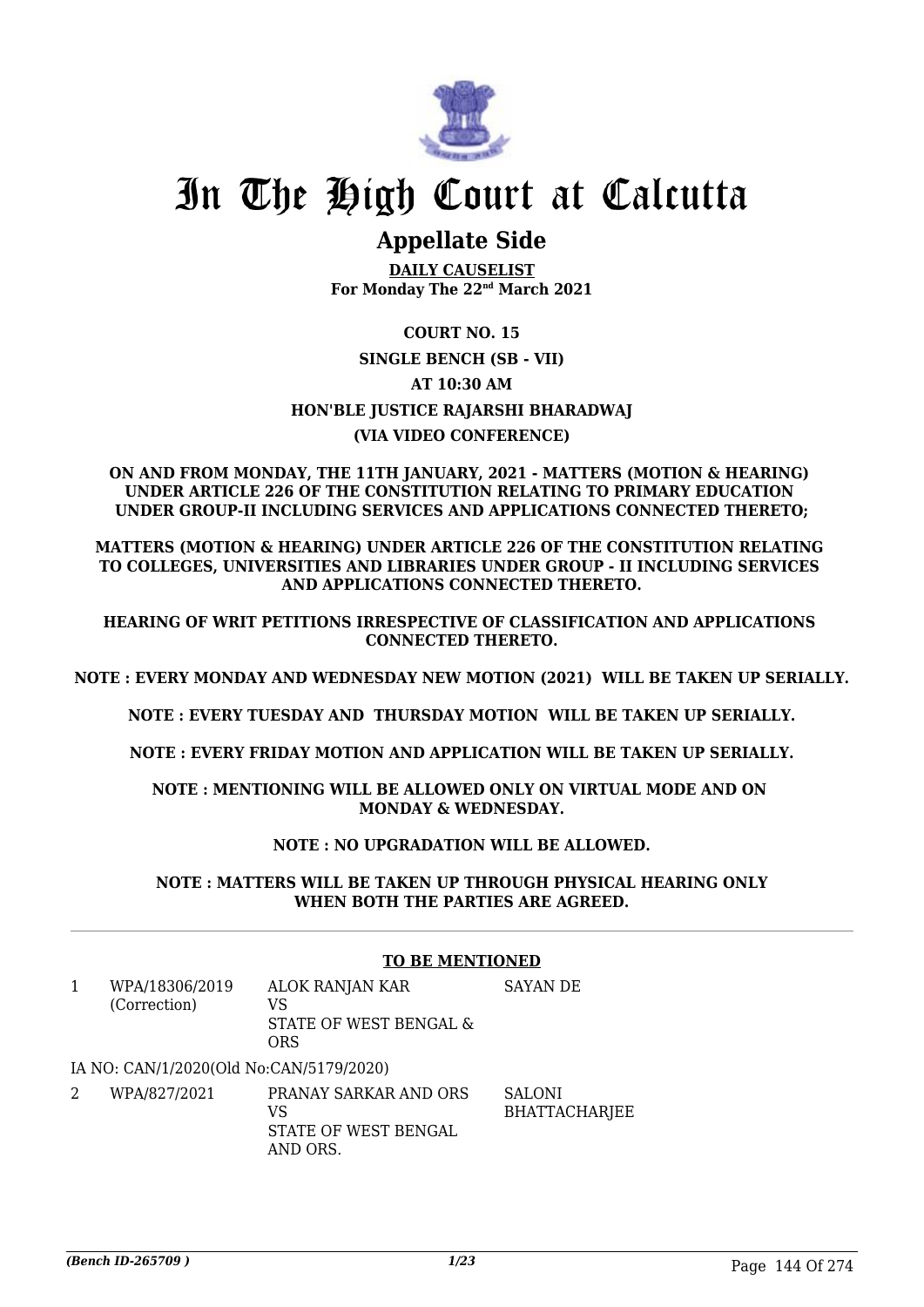| 3 | WPA/5616/2021 | BIBHUTI BHUSAN MAHATA<br>VS<br>STATE OF WEST BENGAL<br>AND ORS. | KRISHENDU BERA      |
|---|---------------|-----------------------------------------------------------------|---------------------|
| 4 | WPA/5619/2021 | BIBHUTI BHUSAN MAHATA<br>VS<br>STATE OF WEST BENGAL<br>AND ORS. | KRISNENDU BERA      |
| 5 | WPA/5635/2021 | SK ABUL BASAR<br>VS<br>STATE OF WEST BENGAL<br>AND ORS.         | <b>SUDIP SARKAR</b> |

### **NEW MOTION**

### ( 2021 )

| 6  | WPA/668/2021  | MAHENUR KHATUN AND<br><b>OTHERS</b><br><b>VS</b><br>STATE OF WEST BENGAL<br>AND ORS.    | <b>ARUNIKA GHOSH</b>                     |
|----|---------------|-----------------------------------------------------------------------------------------|------------------------------------------|
| 7  | WPA/685/2021  | SUBHAS GHOSH AND<br><b>OTHERS</b><br><b>VS</b><br>STATE OF WEST BENGAL<br>AND ORS.      | <b>SAYANI AICH</b>                       |
| 8  | WPA/816/2021  | NITAI MANDAL AND ORS<br><b>VS</b><br>STATE OF WEST BENGAL<br>AND ORS.                   | <b>SAYANI AICH</b>                       |
| 9  | WPA/1099/2021 | <b>MIHIR DAS</b><br><b>VS</b><br>State of West Bengal                                   | <b>SAYANI AICH</b>                       |
| 10 | WPA/4582/2021 | <b>GOUR CHANDRA PRAMANIK</b><br><b>VS</b><br>THE STATE OF WEST<br><b>BENGAL AND ORS</b> | <b>SWAPAN KUMAR</b><br><b>CHATTERJEE</b> |
| 11 | WPA/4583/2021 | RATAN KRISHNA<br><b>DASSARMA</b><br><b>VS</b><br>STATE OF WEST BENGAL<br>AND ORS.       | <b>ALOTRIYA</b><br><b>MUKHERJEE</b>      |
| 12 | WPA/4607/2021 | SARMISTHA CHATTERJEE<br>(BHATTACHARYA)<br><b>VS</b><br>STATE OF WEST BENGAL<br>AND ORS. | Miss Molly Saha                          |
| 13 | WPA/4734/2021 | <b>ATHON TISSO</b><br>VS<br>STATE OF WEST BENGAL<br>AND ORS.                            | <b>IMRAN ALI</b>                         |
| 14 | WPA/4931/2021 | <b>TASNEEM ARA</b><br><b>VS</b><br>STATE OF WEST BENGAL<br>AND ORS.                     | <b>MARIA RAHAMAN</b>                     |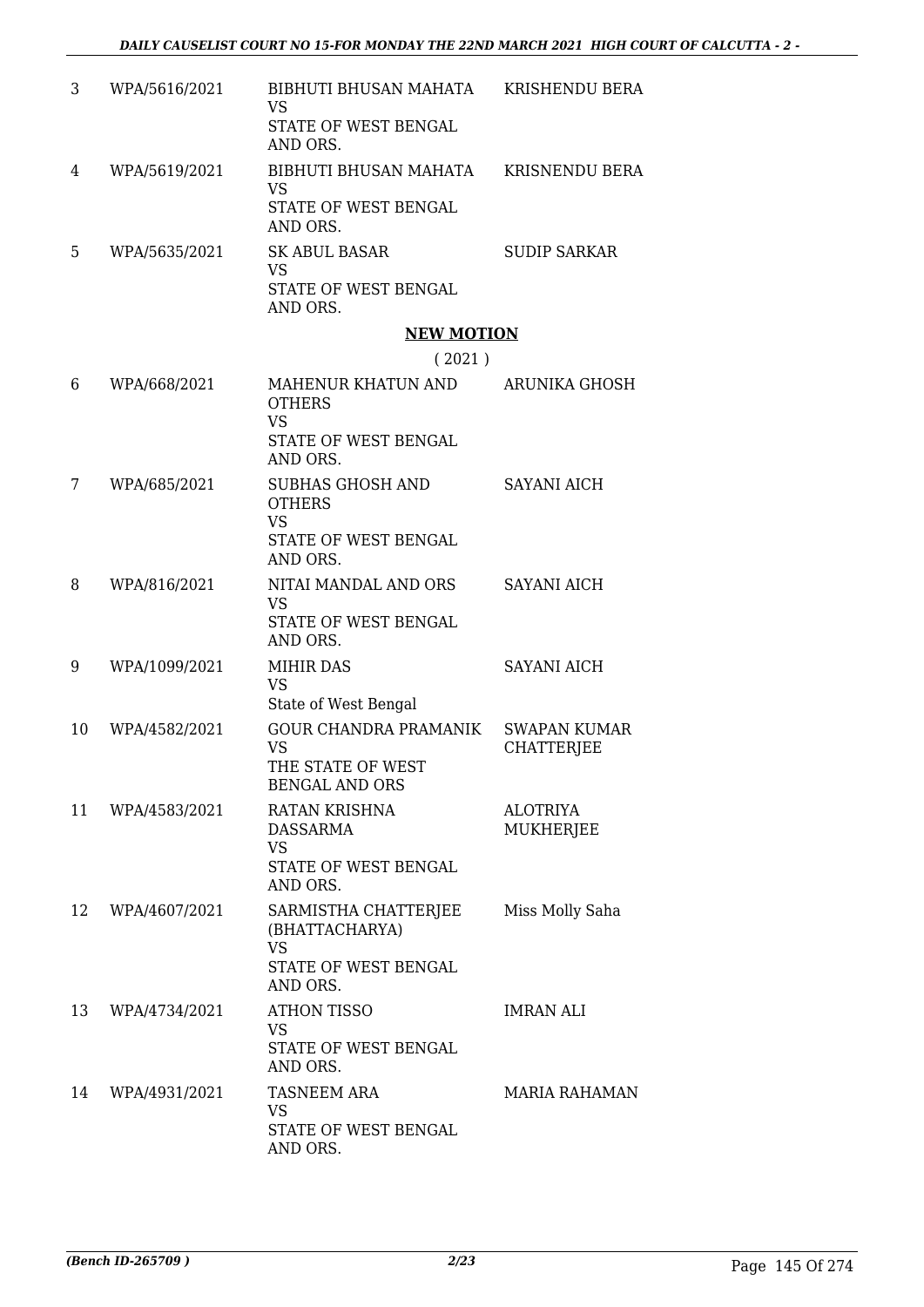| 15 | WPA/4955/2021 | KHALIL ABRAR BARKATI<br><b>VS</b><br>STATE OF WEST BENGAL<br>AND ORS.                      | SK MD ANWARULLAH                        |
|----|---------------|--------------------------------------------------------------------------------------------|-----------------------------------------|
| 16 | WPA/4971/2021 | ANJALI BALA SHASMAL<br>VS.<br>STATE OF WEST BENGAL<br>AND ORS.                             | <b>GOUTAM KUMAR</b><br><b>MAITY</b>     |
| 17 | WPA/4975/2021 | PRODYUT KUMAR BAKULI<br><b>VS</b><br>STATE OF WEST BENGAL<br>AND ORS.                      | ARUNAVA GANGULY                         |
| 18 | WPA/4981/2021 | <b>RUMA BAG</b><br><b>VS</b><br>STATE OF WEST BENGAL<br>AND ORS.                           | <b>BANSHI BADAN</b><br><b>MAITY</b>     |
| 19 | WPA/4982/2021 | <b>SUMIT SENGUPTA</b><br><b>VS</b><br>STATE OF WEST BENGAL<br>AND ORS.                     | TAPAS SINGHA ROY                        |
| 20 | WPA/5022/2021 | SIPRA BHUNIA<br><b>VS</b><br>UNION OF INDIA AND ORS.                                       | <b>MANISH KUMAR DAS</b>                 |
| 21 | WPA/5034/2021 | JAGANNATH MAHATA<br><b>VS</b><br>STATE OF WEST BENGAL<br>AND ORS.                          | <b>ASHIS KUMAR PAUL</b>                 |
| 22 | WPA/5051/2021 | TAHERA KHATUN AND ANR<br>VS<br>WEST BENGAL BOARD OF<br>PRIMARY EDUCATION AND<br><b>ORS</b> | <b>ANBU BINDU</b><br><b>CHAKRABORTY</b> |
| 23 | WPA/5077/2021 | SOURINDRA PRADHAN<br><b>VS</b><br>STATE OF WEST BENGAL<br>AND ORS.                         | PRADIP KUMAR<br><b>GHOSH</b>            |
| 24 | WPA/5153/2021 | MRINMOY LAL SEAL<br>VS.<br>STATE OF WEST BENGAL<br>AND ORS.                                | SONALI<br>MUKHOPADHYAY                  |
| 25 | WPA/5160/2021 | ARPAN BISWAS AND<br><b>OTHERS</b><br><b>VS</b><br>STATE OF WEST BENGAL<br>AND ORS.         | <b>GOPA BISWAS</b>                      |
| 26 | WPA/5196/2021 | <b>RAJESWAR BASU</b><br><b>VS</b><br>UNIVERSITY OF CALCUTTA<br><b>AND ORS</b>              | K.P MUKHOPADHYAY                        |
| 27 | WPA/5277/2021 | MD. ASRAFUL ALI<br>VS<br>STATE OF WEST BENGAL<br>AND ORS.                                  | SUDIPTA DASGUPTA                        |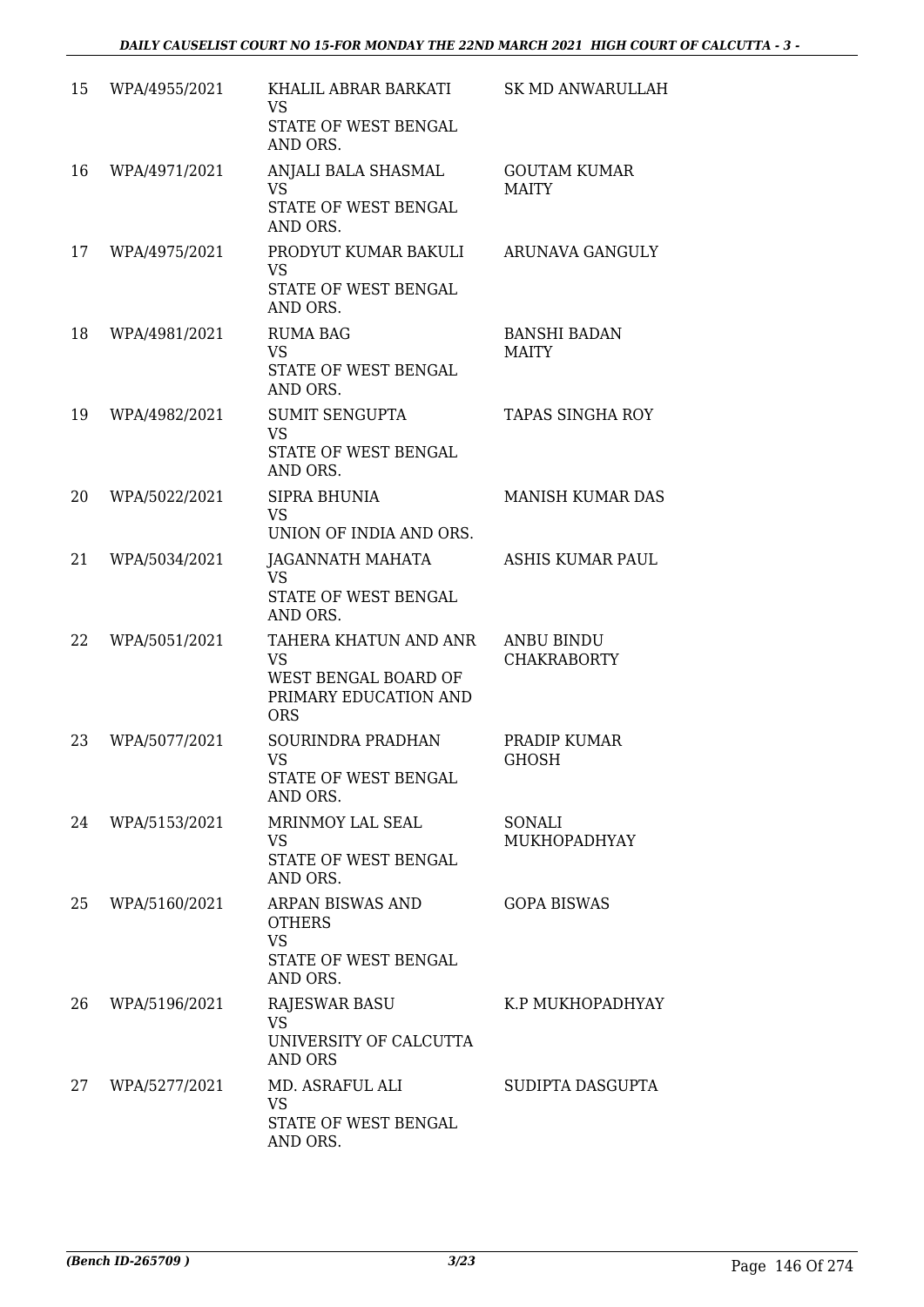| 28 | WPA/5310/2021 | LAXMI NATH KUMAR<br><b>VS</b><br>STATE OF WEST BENGAL<br>AND ORS.                         | <b>SOUGATA MITRA</b>                       |
|----|---------------|-------------------------------------------------------------------------------------------|--------------------------------------------|
| 29 | WPA/5325/2021 | DR SANATAN DAS<br><b>VS</b><br>UNIVERSITY OF GOUR<br><b>BANGA AND ORS</b>                 | <b>SUMAN BANERJEE</b>                      |
| 30 | WPA/5351/2021 | SUJIT GHOSH AND ORS.<br><b>VS</b><br>UNION OF INDIA AND ORS.                              | <b>ASRAF MANDAL</b>                        |
| 31 | WPA/5365/2021 | PIJUSH SHIL AND OTHERS<br><b>VS</b><br>STATE OF WEST BENGAL<br>AND ORS.                   | <b>GOLAM MOHIUDDIN</b>                     |
| 32 | WPA/5371/2021 | SAMIRUL ISLAM AND ORS<br><b>VS</b><br>STATE OF WEST BENGAL<br>AND ORS.                    | <b>GOLAM MOHIUDDIN</b>                     |
| 33 | WPA/5400/2021 | PINTU DAS<br><b>VS</b><br><b>UNIVERSITY GRANTS</b><br><b>COMMISSION AND OTHERS</b>        | Miss Molly Saha                            |
| 34 | WPA/5403/2021 | <b>MIR RAKESH</b><br><b>VS</b><br>STATE OF WEST BENGAL<br>AND ORS.                        | <b>SOURAV PRASANNA</b><br><b>MUKHERJEE</b> |
| 35 | WPA/5411/2021 | NARESH MONDAL<br><b>VS</b><br>STATE OF WEST BENGAL<br>AND ORS.                            | <b>BIDHAN BISWAS</b>                       |
| 36 | WPA/5412/2021 | SATYA NBARAYAN<br><b>CHAKRABORTY</b><br><b>VS</b><br>STATE OF WEST BENGAL<br>AND ORS.     | <b>ASIT KUMAR</b><br><b>BHATTACHARYA</b>   |
| 37 | WPA/5424/2021 | AMRITA DUTTA AND ORS<br><b>VS</b><br>STATE OF WEST BENGAL<br>AND ORS.                     | SUDIPTA DASGUPTA                           |
| 38 | WPA/5425/2021 | <b>SOUBHAGYA</b><br><b>CHATTOPADHYAY</b><br><b>VS</b><br>STATE OF WEST BENGAL<br>AND ORS. | <b>ASUMDIPTA SANTRA</b>                    |
| 39 | WPA/5431/2021 | <b>SAIB NESAR</b><br><b>VS</b><br>STATE OF WEST BENGAL<br>AND ORS.                        | ASUMDIPTA SANTRA                           |
| 40 | WPA/5433/2021 | <b>SUNIL MONDAL</b><br><b>VS</b><br>STATE OF WEST BENGAL<br>AND ORS.                      | <b>BIDHAN BISWAS</b>                       |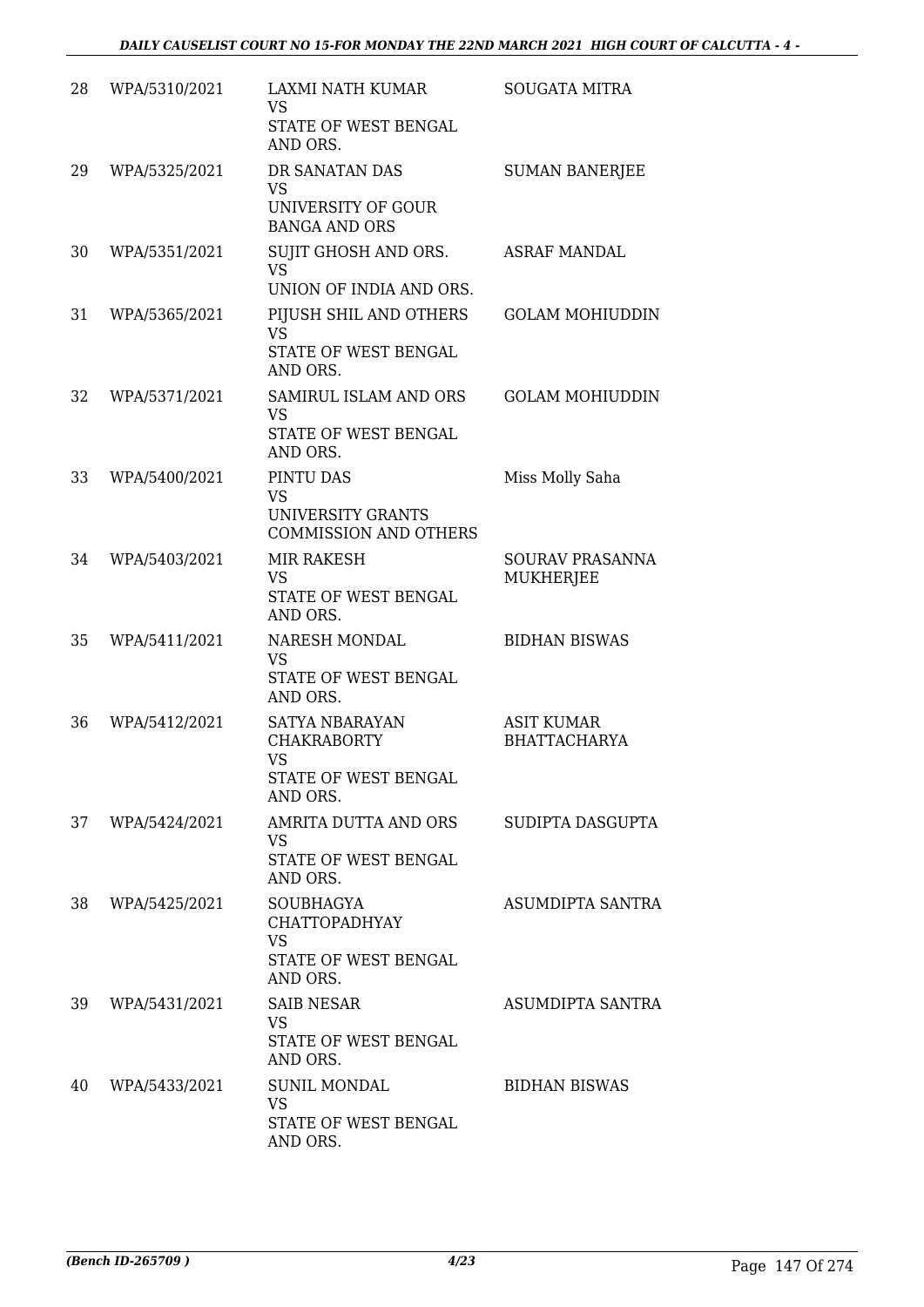| 41 | WPA/5450/2021 | AMAL KUMAR DEYATI<br>VS<br>THE CHAIRMAN, HOWRAH<br>DISTRICT PRIMARY<br>SCHOOL COUNCIL AND<br><b>OTHERS</b> | RASOMOY MANDAL                        |
|----|---------------|------------------------------------------------------------------------------------------------------------|---------------------------------------|
| 42 | WPA/5464/2021 | PRIYANKA GHOSH AND ORS<br><b>VS</b><br>STATE OF WEST BENGAL<br>AND ORS.                                    | <b>DIBYENDU</b><br><b>CHATTERJEE</b>  |
| 43 | WPA/5476/2021 | MD. ASRAFUL HAQUE<br><b>VS</b><br>STATE OF WEST BENGAL<br>AND ORS.                                         | <b>TAPAS MANNA</b>                    |
| 44 | WPA/5481/2021 | SUMIT GHOSH AND ANR.<br><b>VS</b><br>STATE OF WEST BENGAL<br>AND ORS.                                      | DIPTENDU MANDAL                       |
| 45 | WPA/5485/2021 | KESAB CHANDRA MANNA<br><b>VS</b><br>STATE OF WEST BENGAL<br>AND ORS.                                       | DIPTENDU MANDAL                       |
| 46 | WPA/5487/2021 | DEBDAS KARAK AND ORS.<br><b>VS</b><br>STATE OF WEST BENGAL<br>AND ORS.                                     | <b>SOURAV PRASANNA</b><br>MUKHERJEE   |
| 47 | WPA/5582/2021 | SAYED SAMSUL AHASAN<br><b>VS</b><br>STATE OF WEST BENGAL<br>AND ORS.                                       | <b>SABITA</b><br>KHUTIA(BHUNYA)       |
| 48 | WPA/5593/2021 | <b>SOMA GOSWAMI</b><br><b>VS</b><br>STATE OF WEST BENGAL<br>AND ORS.                                       | <b>TAPAS MANNA</b>                    |
| 49 | WPA/5626/2021 | MINAKSHI MONDAL<br><b>VS</b><br>STATE OF WEST BENGAL<br>AND ORS.                                           | PANKAJ HALDER                         |
| 50 | WPA/5631/2021 | MD. NAJIBUR RAHMAN<br><b>VS</b><br>STATE OF WEST BENGAL<br>AND ORS.                                        | <b>SALONI</b><br><b>BHATTACHARJEE</b> |
| 51 | WPA/5632/2021 | SIBAPRASAD KULIA AND<br><b>ORS</b><br>VS<br>THE STATE OF WEST                                              | <b>RUCHIRA</b><br><b>CHATTERJEE</b>   |
| 52 | WPA/5643/2021 | <b>BENGAL AND ORS</b><br><b>ISHANI DAS AND ORS</b><br>VS.<br>STATE OF WEST BENGAL<br>AND ORS.              | <b>SANDIP KUMAR</b><br><b>MONDAL</b>  |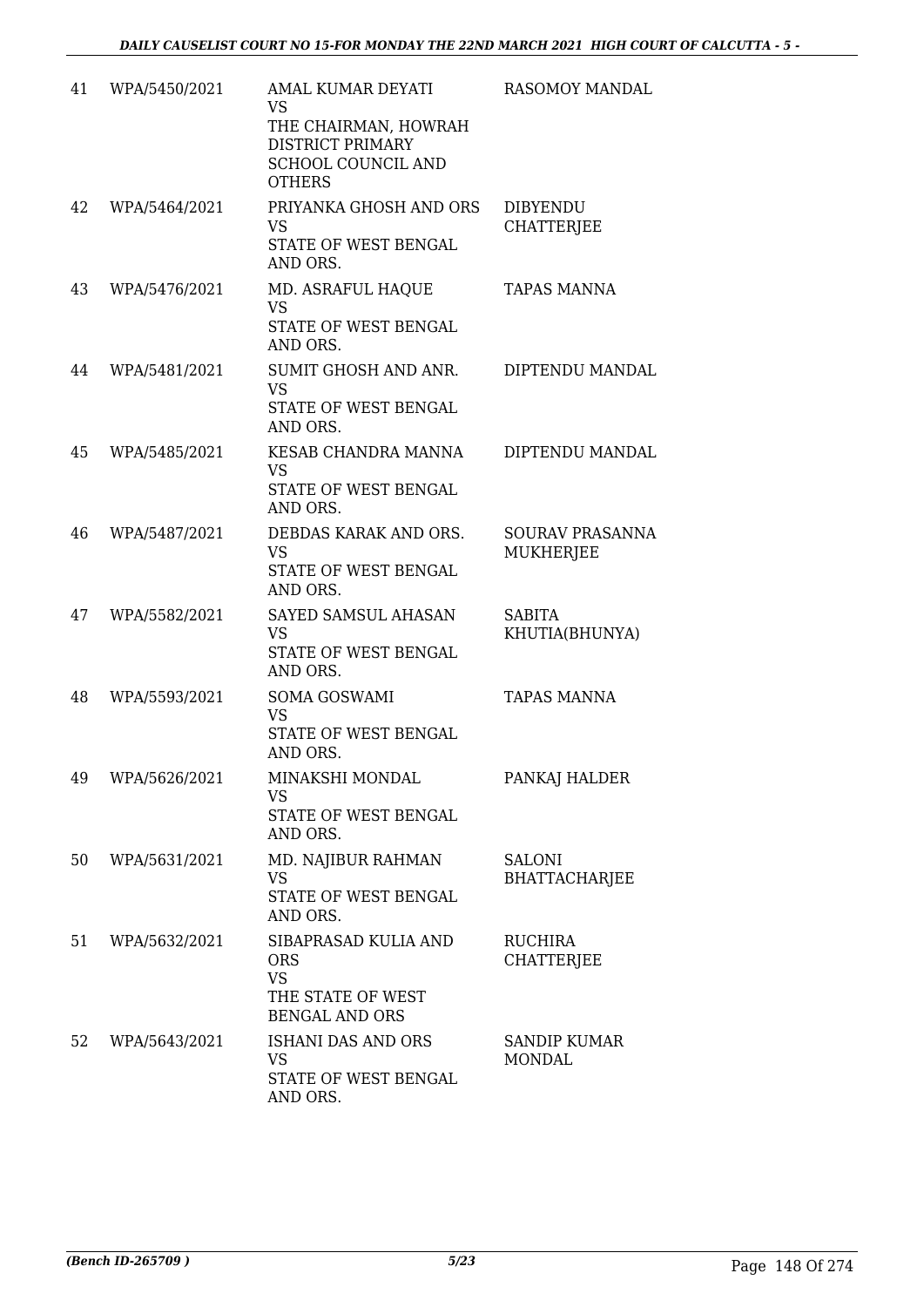| 53 | WPA/5645/2021 | <b>RIKTA DAS</b><br>ADHIKARI(GHOSH)<br><b>VS</b><br>STATE OF WEST BENGAL<br>AND ORS.                             | APURBA KRISHNA<br><b>DAS</b>          |
|----|---------------|------------------------------------------------------------------------------------------------------------------|---------------------------------------|
| 54 | WPA/5647/2021 | SUMAN PATTANAYAK(DAS)<br><b>VS</b><br>STATE OF WEST BENGAL<br>AND ORS.                                           | APURBA KRISHNA<br><b>DAS</b>          |
| 55 | WPA/5648/2021 | <b>BASANTI PATRA PRADHAN</b><br>AND ORS.<br><b>VS</b><br>STATE OF WEST BENGAL<br>AND ORS.                        | <b>BISWAJIT SARKAR</b>                |
| 56 | WPA/5649/2021 | NIRMAL GHOSH<br><b>VS</b><br>STATE OF WEST BENGAL<br>AND ORS.                                                    | APURBA KRISHNA<br>DAS                 |
| 57 | WPA/5652/2021 | MD. MUKHLESUR<br><b>RAHAMAN</b><br><b>VS</b><br>STATE OF WEST BENGAL<br>AND ORS.                                 | <b>SALONI</b><br><b>BHATTACHARJEE</b> |
| 58 | WPA/5653/2021 | <b>GOUTAM DOLUI</b><br><b>VS</b><br>STATE OF WEST BENGAL<br>AND ORS.                                             | PRADIP KR. GHOSH                      |
| 59 | WPA/5655/2021 | <b>RUPALI DAW AND ORS</b><br><b>VS</b><br>STATE OF WEST BENGAL<br>AND ORS.                                       | <b>SANDIP KUMAR</b><br><b>MONDAL</b>  |
| 60 | WPA/5663/2021 | <b>TANMAY GHOSH</b><br><b>VS</b><br><b>STATE OF WEST BENGAL</b><br>AND ORS.                                      | <b>ANINDA</b><br><b>BHATTACHARYA</b>  |
| 61 | WPA/5670/2021 | <b>SUNITA MONDAL</b><br><b>VS</b><br>WEST BENGAL CENTRAL<br><b>SCHOOL SERVICE</b><br><b>COMMISSION AND OTHER</b> | <b>ISHITA RAUT</b>                    |
| 62 | WPA/5673/2021 | <b>SHIULI GHOSH AND ORS</b><br><b>VS</b><br>STATE OF WEST BENGAL<br>AND ORS.                                     | <b>GOPA BISWAS</b>                    |
| 63 | WPA/5674/2021 | PARAMITA MALLIK<br>VS<br>STATE OF WEST BENGAL<br>AND ORS.                                                        | DHARA KRISHNA<br><b>ADHIKARI</b>      |
| 64 | WPA/5676/2021 | DIPANWITA BISWAS AND<br><b>ORS</b><br><b>VS</b><br>STATE OF WEST BENGAL<br>AND ORS.                              | <b>GOPA BISWAS</b>                    |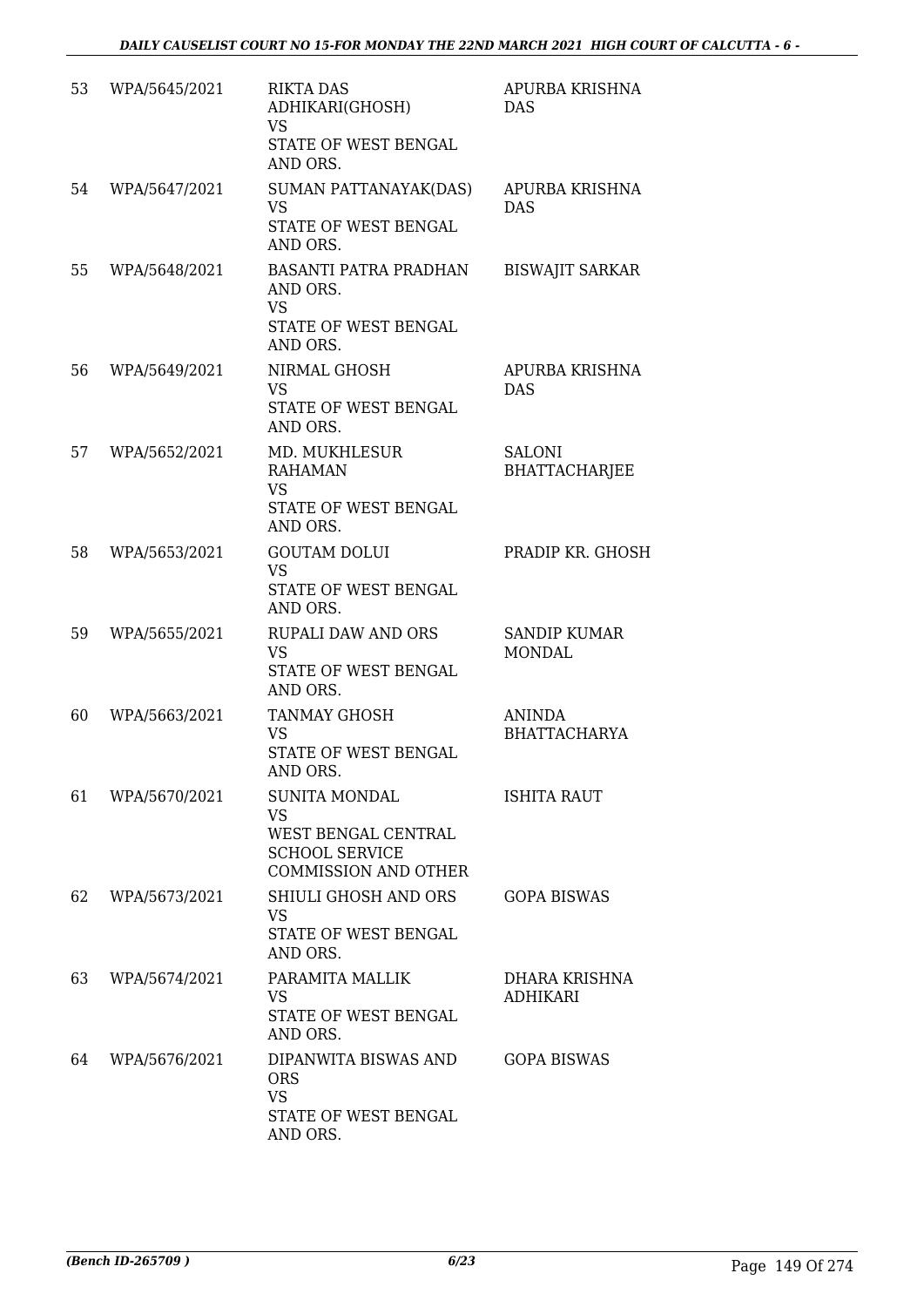| 65 | WPA/5679/2021 | SANTOSH NATH AND ORS<br><b>VS</b><br>STATE OF WEST BENGAL                             | <b>GOPA BISWAS</b>                     |
|----|---------------|---------------------------------------------------------------------------------------|----------------------------------------|
|    |               | AND ORS.                                                                              |                                        |
| 66 | WPA/5684/2021 | <b>EYASIN MONDAL</b><br><b>VS</b><br>STATE OF WEST BENGAL                             | <b>SYED ARIF AHMED</b>                 |
| 67 | WPA/5687/2021 | <b>AND ORS</b><br>PAPIA MALIK SARKAR<br><b>VS</b><br>STATE OF WEST BENGAL<br>AND ORS. | SANTANU<br><b>CHATTERJEE</b>           |
| 68 | WPA/5708/2021 | KALYAN SOREN AND ORS<br><b>VS</b><br>STATE OF WEST BENGAL<br>AND ORS.                 | <b>JAYANTA</b><br><b>BHATTACHARAYA</b> |
| 69 | WPA/5723/2021 | SUBHOJIT SAHA AND ORS<br><b>VS</b><br>STATE OF WEST BENGAL<br>AND ORS.                | <b>JAYANTA</b><br><b>BHATTACHARYA</b>  |
| 70 | WPA/5730/2021 | NUPUR LAHA<br><b>BANDYOPADHYAY</b><br><b>VS</b><br>STATE OF WEST BENGAL<br>AND ORS.   | <b>TANUJA BASAK</b>                    |
| 71 | WPA/5734/2021 | KRISHNA CHANDRA<br><b>MONDAL</b><br><b>VS</b><br>STATE OF WEST BENGAL<br>AND ORS.     | <b>DILIP KUMAR SADHU</b>               |
| 72 | WPA/5754/2021 | ANUPAMA CHAKRABORTY<br><b>VS</b><br><b>STATE OF WEST BENGAL</b><br>AND ORS.           | <b>SUMITA SEN</b>                      |
| 73 | WPA/5763/2021 | NAMITA SAMANTA<br><b>VS</b><br>STATE OF WEST BENGAL<br>AND ORS.                       | PRADIP KUMAR<br><b>GHOSH</b>           |
| 74 | WPA/5783/2021 | MOZAFFAR AHMED<br><b>VS</b><br>STATE OF WEST BENGAL<br>AND ORS.                       | <b>SHETPARNA RAY</b>                   |
| 75 | WPA/5794/2021 | SABINA KHATUN AND ORS<br><b>VS</b><br>STATE OF WEST BENGAL<br>AND ORS.                | NAYEEMUL HAQUE                         |
| 76 | WPA/5817/2021 | RANJIT CHATTERJEE AND<br><b>ORS</b><br><b>VS</b><br>UNION OF INDIA AND ORS.           | <b>SOUGATA MITRA</b>                   |
| 77 | WPA/5825/2021 | MD. ISMILE AND ANOTHER<br><b>VS</b><br>STATE OF WEST BENGAL<br>AND ORS.               | <b>ARUN SHAW</b>                       |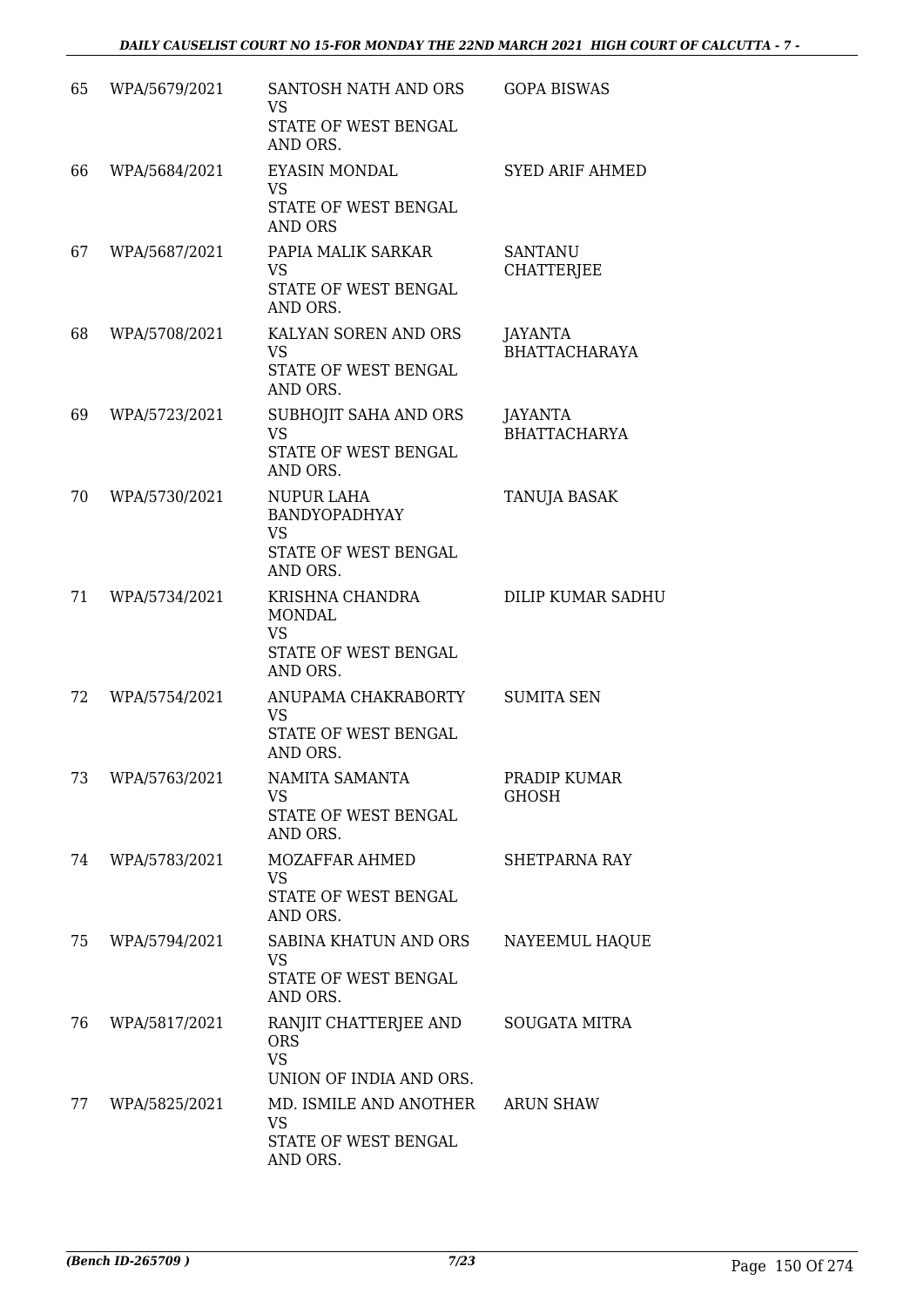| 78 | WPA/5836/2021 | SURYAKANTI TUNGA AND<br><b>ORS</b><br><b>VS</b><br>THE STATE OF WEST<br><b>BENGAL AND ORS</b> | DIPTENDU MANDAL                      |
|----|---------------|-----------------------------------------------------------------------------------------------|--------------------------------------|
| 79 | WPA/5845/2021 | NOORE ARMAN AND ANR<br><b>VS</b><br>STATE OF WEST BENGAL<br>AND ORS.                          | K.M. HOSSAIN                         |
| 80 | WPA/5848/2021 | NILANKAR CHAKRABORTY<br><b>VS</b><br>STATE OF WEST BENGAL<br>AND ORS.                         | <b>KHANDEKAR</b><br>MOAZZEM HOSSAIN  |
| 81 | WPA/5855/2021 | INDRANI MAHALI AND<br><b>OTHERS</b><br><b>VS</b><br>STATE OF WEST BENGAL<br>AND ORS.          | SANDIP KUMAR<br><b>MONDAL</b>        |
| 82 | WPA/5871/2021 | AZIZUL HAQUE AND ORS<br><b>VS</b><br>STATE OF WEST BENGAL<br>AND ORS.                         | ARUNIKA GHOSH                        |
| 83 | WPA/5877/2021 | FEDOWES ARA BEGUM<br><b>VS</b><br>STATE OF WEST BENGAL<br>AND ORS.                            | HARADHAN MONDAL                      |
| 84 | WPA/5904/2021 | RAMPROSAD MONDAL<br><b>VS</b><br>STATE OF WEST BENGAL<br>AND ORS.                             | DEBABRATA MONDAL                     |
| 85 | WPA/5910/2021 | ANIMESH RAUL AND ORS<br>VS<br>STATE OF WEST BENGAL<br>AND ORS.                                | SANDIP KUMAR<br><b>MONDAL</b>        |
| 86 | WPA/5951/2021 | PURABI DAS<br><b>VS</b><br>STATE OF WEST BENGAL<br>AND ORS.                                   | <b>GOUTAM KUMAR</b><br>MAITY         |
| 87 | WPA/5966/2021 | <b>IMRAN MONDAL AND</b><br><b>OTHERS</b><br><b>VS</b><br>STATE OF WEST BENGAL<br>AND ORS.     | <b>DIBYENDU</b><br><b>CHATTERJEE</b> |
| 88 | WPA/5968/2021 | RUNA GHOSH AND OTHERS<br><b>VS</b><br>STATE OF WEST BENGAL<br>AND ORS.                        | <b>DIBYENDU</b><br><b>CHATTERJEE</b> |
| 89 | WPA/5969/2021 | MD ZASIMUDDIN SK AND<br><b>ANR</b><br><b>VS</b><br>STATE OF WEST BENGAL<br>AND ORS.           | SHEPTARNA RAY                        |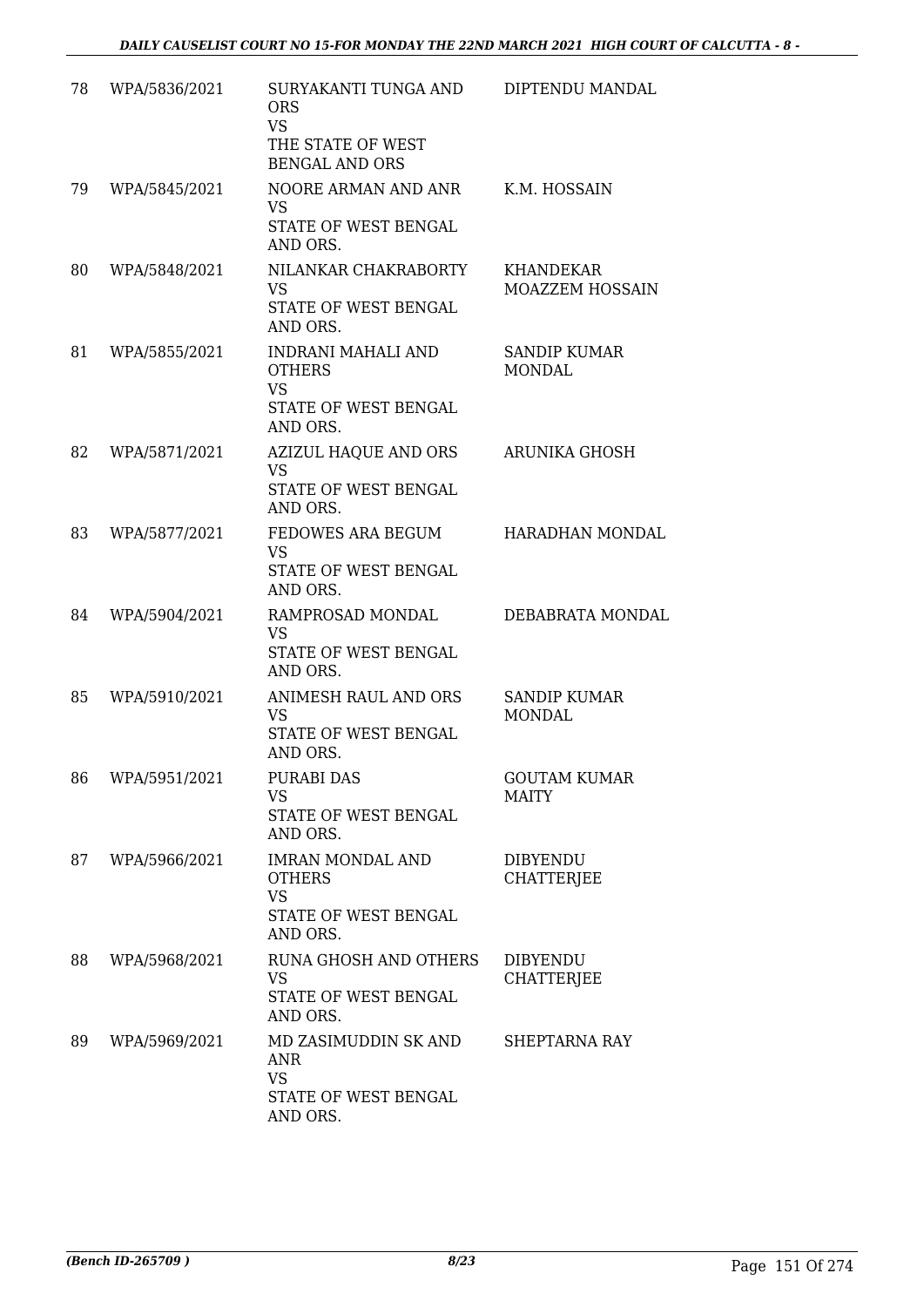| 90 | WPA/5970/2021     | <b>RENTU BISWAS</b><br><b>VS</b><br>THE STATE OF WEST<br><b>BENGAL AND ORS</b>                | <b>BISWARUP BISWAS</b>               |
|----|-------------------|-----------------------------------------------------------------------------------------------|--------------------------------------|
| 91 | WPA/5975/2021     | <b>GOUTAM CHAKRABORTY</b><br><b>VS</b><br>STATE OF WEST BENGAL<br>AND ORS.                    | SAKTI PADA JANA                      |
| 92 | WPA/5987/2021     | MD. TULU SK AND<br><b>ANOTHER</b><br><b>VS</b><br>STATE OF WEST BENGAL<br>AND ORS.            | MD. YUSUF ALI                        |
| 93 | WPA/5998/2021     | ARUN KUMAR SARDAR AND<br><b>OTHERS</b><br><b>VS</b><br>STATE OF WEST BENGAL<br>AND ORS.       | <b>BIKRAM BANERJEE</b>               |
| 94 | WPA/6010/2021     | MOUMITA OJHA AND ORS<br><b>VS</b><br>STATE OF WEST BENGAL<br>AND ORS.                         | <b>BIKRAM BANERJEE</b>               |
| 95 | WPA/6030/2021     | BHIM MONDAL ALIAS BHIM<br>CHANDRA MONDAL<br><b>VS</b><br>STATE OF WEST BENGAL<br>AND ORS.     | KARTIK KUMAR RAY                     |
| 96 | WPA/6043/2021     | KAKALI PRADHAN SASMAL<br><b>AND ANR</b><br><b>VS</b><br>STATE OF WEST BENGAL<br>AND ORS.      | <b>SANTOSH KUMAR</b>                 |
| 97 | WPA/6051/2021     | ABUHASAN MANDAL AND<br><b>OTHERS</b><br><b>VS</b><br>STATE OF WEST BENGAL<br>AND ORS.         | <b>SUJATHA</b><br><b>MUKHERJEE</b>   |
| 98 | WPA/6052/2021     | TANUSRI HALDER (GHOSH) ASISH DUTTA<br><b>VS</b><br>THE STATE OF WEST<br><b>BENGAL AND ORS</b> |                                      |
| 99 | WPA/6079/2021     | SANJIB MAHAPATRA AND<br><b>ORS</b><br><b>VS</b><br>STATE OF WEST BENGAL<br>AND ORS.           | <b>DIBYENDU</b><br><b>CHATTERJEE</b> |
|    | 100 WPA/6097/2021 | <b>ARITRA GHOSH</b><br><b>VS</b><br>STATE OF WEST BENGAL<br>AND ORS.                          | DIPTENDU MONDAL                      |
|    | 101 WPA/6120/2021 | PRASENJIT KUNDU<br><b>VS</b><br>STATE OF WEST BENGAL<br>AND ORS.                              | JAYANTA MITRA                        |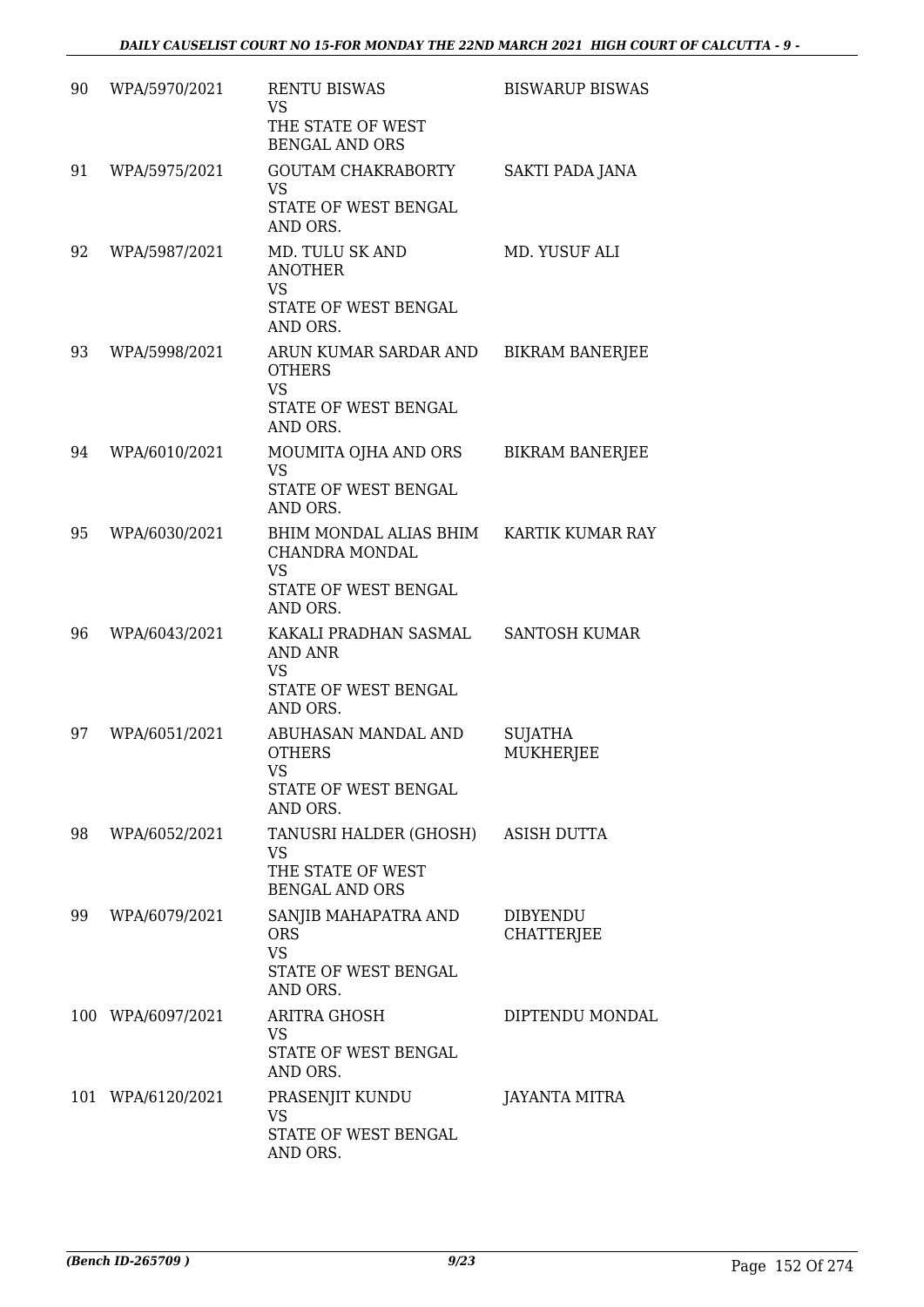| 102 WPA/6124/2021 | PARAMITA KUNDU<br>VS.<br>STATE OF WEST BENGAL<br>AND ORS.                                                  | <b>JAYANTA MITRA</b>                 |
|-------------------|------------------------------------------------------------------------------------------------------------|--------------------------------------|
| 103 WPA/6131/2021 | <b>LAILY BEGAM</b><br><b>VS</b><br>STATE OF WEST BENGAL<br>AND ORS.                                        | PRAMITA BANERJEE                     |
| 104 WPA/6163/2021 | ABDUL QUADIR AND ANR.<br><b>VS</b><br>STATE OF WEST BENGAL<br>AND ORS.                                     | Md. Habibur Rahaman                  |
| 105 WPA/6177/2021 | <b>CHITRA GUIN</b><br>VS<br>STATE OF WEST BENGAL<br>AND ORS.                                               | KAPIL CHANDRA<br><b>SAHOO</b>        |
| 106 WPA/6199/2021 | ST. ANN'S FREE PRIMARY<br><b>SCHOOL AND ORS</b><br><b>VS</b><br>THE STATE OF WEST<br><b>BENGAL AND ORS</b> | <b>ABHIJIT SARKAR</b>                |
| 107 WPA/6207/2021 | ABHIJIT KARMAKAR AND<br><b>ORS</b><br><b>VS</b><br>STATE OF WEST BENGAL<br>AND ORS.                        | <b>BIKRAM BANERJEE</b>               |
| 108 WPA/6240/2021 | SHANTANU JANA AND ORS<br><b>VS</b><br>STATE OF WEST BENGAL<br>AND ORS.                                     | <b>BARUN KUMAR</b><br><b>SAMANTA</b> |
| 109 WPA/6244/2021 | ANANTA KAR<br>VS<br>STATE OF WEST BENGAL<br>AND ORS.                                                       | PINTU KARAR                          |
| 110 WPA/6255/2021 | NANDITA MITRA<br><b>VS</b><br>UNION OF INDIA AND ORS.                                                      | <b>SOURAT NANDY</b>                  |
| 111 WPA/6257/2021 | SUBHADEEP CHAKRABORTY<br>AND ORS<br><b>VS</b><br>STATE OF WEST BENGAL<br>AND ORS.                          | <b>SUSHOVON DEY</b>                  |
| 112 WPA/6261/2021 | SUMITRA CHAKRABORTI<br><b>VS</b><br>STATE OF WEST BENGAL<br>AND ORS.                                       | <b>GOPA BISWAS</b>                   |
| 113 WPA/6262/2021 | KOUSHIK GOSWAMI<br><b>VS</b><br>STATE OF WEST BENGAL<br>AND ORS.                                           | <b>BISWARUP BISWAS</b>               |
| 114 WPA/6263/2021 | BISWAJIT GHOSH AND<br><b>OTHERS</b><br><b>VS</b><br>UNION OF INDIA AND ORS.                                | <b>SOUMIK PRAMANICK</b>              |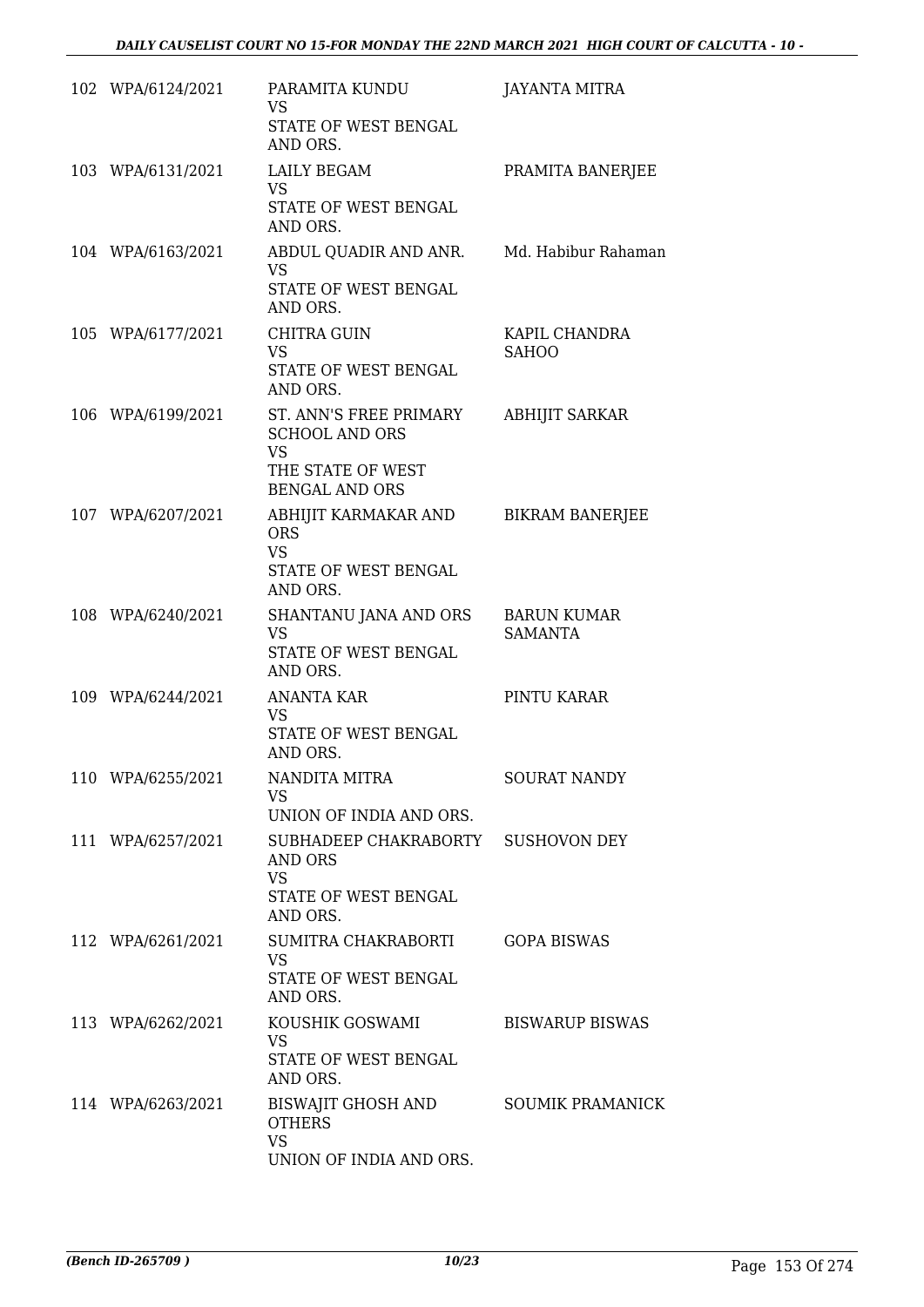| 115 WPA/6268/2021 | SOVANA KAR ALIAS<br><b>SOVANA KAR PAUL</b><br><b>VS</b><br>STATE OF WEST BENGAL<br>AND ORS.                            | NOOR ISLAM SEIKH       |
|-------------------|------------------------------------------------------------------------------------------------------------------------|------------------------|
| 116 WPA/6281/2021 | KSHUDIRAM BASKEY<br><b>VS</b><br>STATE OF WEST BENGAL<br>AND ORS.                                                      | <b>SAMIRAN MANDAL</b>  |
| 117 WPA/6289/2021 | <b>KISHOR KUMAR</b><br><b>SADHUKHAN</b><br><b>VS</b><br>STATE OF WEST BENGAL<br>AND ORS.                               | DEBASISH KUNDU         |
| 118 WPA/6291/2021 | DEBASIS ROY<br><b>VS</b><br>STATE OF WEST BENGAL<br>AND ORS.                                                           | PRIYANKA MANDAL        |
| 119 WPA/6294/2021 | SURAJIT GOSWAMI AND<br>ORS.<br><b>VS</b><br>STATE OF WEST BENGAL<br>AND ORS.                                           | <b>SANTANU MAJI</b>    |
| 120 WPA/6374/2021 | SANJIBAN SARDAR<br><b>VS</b><br>STATE OF WEST BENGAL<br>AND ORS.                                                       | <b>SUMANTA GANGULY</b> |
| 121 WPA/6410/2021 | <b>HIMADRI DAS</b><br><b>VS</b><br>STATE OF WEST BENGAL<br>AND ORS.                                                    | <b>SMITA PAL</b>       |
| 122 WPA/6412/2021 | <b>BINAY KRISHNA PAL</b><br><b>VS</b><br><b>STATE OF WEST BENGAL</b><br>AND ORS.                                       | KAJAL RAY              |
| 123 WPA/6414/2021 | MOUMITA GHOSH<br><b>VS</b><br>STATE OF WEST BENGAL<br>AND ORS.                                                         | <b>SMITA PAL</b>       |
| 124 WPA/6415/2021 | PRASENJIT BHUNIA<br><b>VS</b><br>STATE OF WEST BENGAL<br>AND ORS.                                                      | KAJAL RAY              |
| 125 WPA/6431/2021 | SUDIP KUMAR ROY AND<br><b>ORS</b><br><b>VS</b><br>UNION OF INDIA AND ORS.                                              | <b>GOPA BISWAS</b>     |
| 126 WPA/6434/2021 | KALIACHAK SULTANA<br><b>COLLEGE OF EDUCATION</b><br><b>AND OTHERS</b><br><b>VS</b><br>STATE OF WEST BENGAL<br>AND ORS. | <b>SREETAMA BISWAS</b> |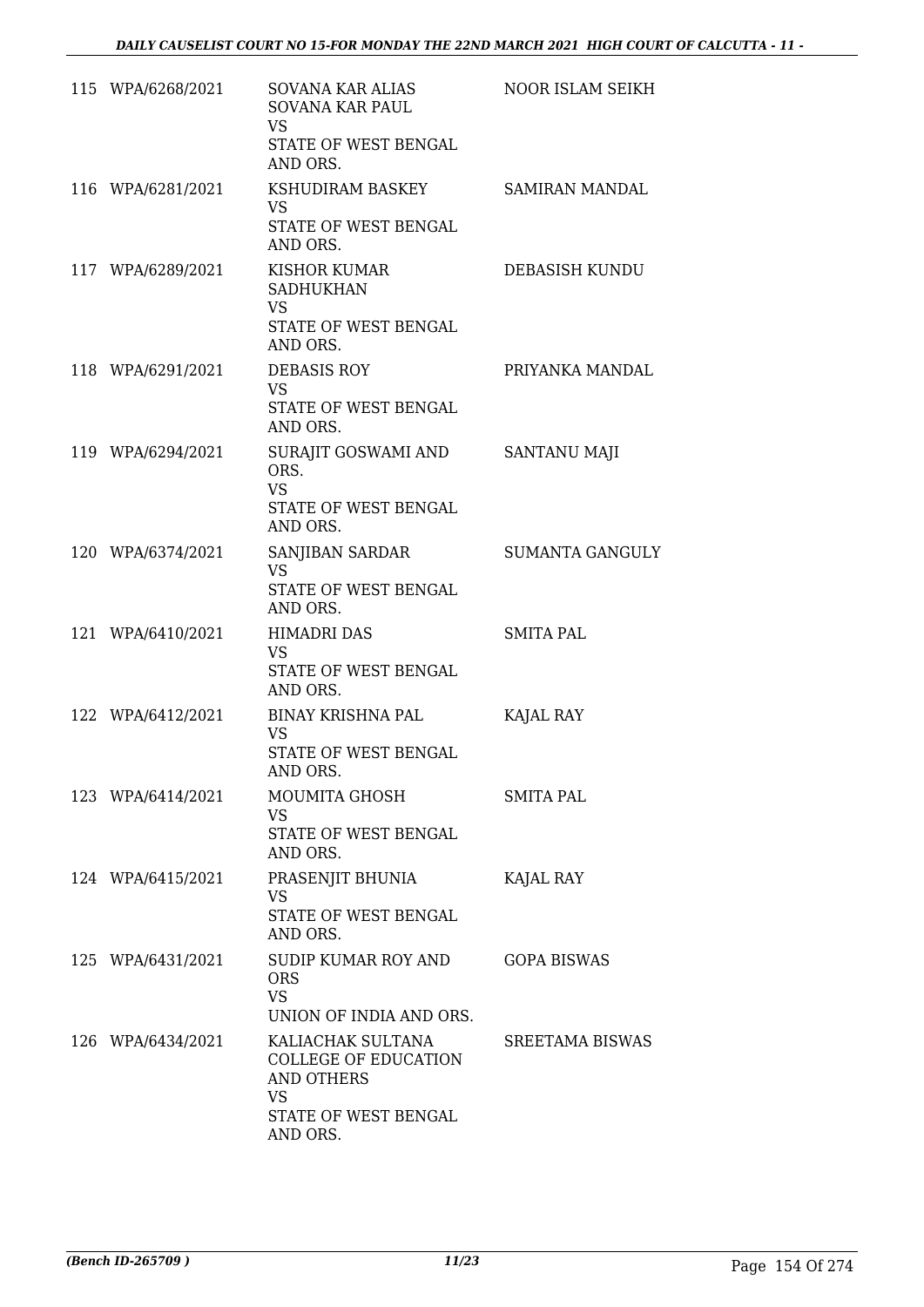| 127 WPA/6444/2021 | <b>AMIT DOLAI</b><br><b>VS</b><br>STATE OF WEST BENGAL<br>AND ORS.                           | <b>BISWAJIT SARKAR</b>              |
|-------------------|----------------------------------------------------------------------------------------------|-------------------------------------|
| 128 WPA/6457/2021 | ASIM KUMAR MANDAL AND<br>ANR.<br><b>VS</b><br>STATE OF WEST BENGAL<br>AND ORS.               | <b>MD.YUSUF ALI</b>                 |
| 129 WPA/6489/2021 | <b>BINAPANI MURMU</b><br><b>VS</b><br>STATE OF WEST BENGAL<br>AND ORS.                       | DILIP KUMAR SADHU                   |
| 130 WPA/6490/2021 | SRIMANTA PRAMANIK AND<br>ORS.<br><b>VS</b><br>STATE OF WEST BENGAL<br>AND ORS.               | Sandipan Maity                      |
| 131 WPA/6492/2021 | <b>SMT PRIYANKA KUNDU</b><br>MONDAL AND ORS<br><b>VS</b><br>STATE OF WEST BENGAL<br>AND ORS. | KAJAL RAY                           |
| 132 WPA/6496/2021 | MAMPI MONDAL KUNDU<br><b>VS</b><br>STATE OF WEST BENGAL<br>AND ORS.                          | <b>SOURAV PRASANTA</b><br>MUKHERJEE |
| 133 WPA/6513/2021 | <b>SAMED ALI</b><br><b>VS</b><br>STATE OF WEST BENGAL<br>AND ORS.                            | MD. YUSUF ALI                       |
| 134 WPA/6523/2021 | <b>SOUMEN SAHA</b><br><b>VS</b><br>THE VISVA BHARATI AND<br>ORS                              | ANJAN<br><b>BHATTACHARYA</b>        |
| 135 WPA/6529/2021 | <b>MOUMI MAITI</b><br><b>VS</b><br>STATE OF WEST BENGAL<br>AND ORS.                          | K.M. HOSSAIN                        |
| 136 WPA/6534/2021 | KAMAL JEE LALL<br><b>VS</b><br>STATE OF WEST BENGAL<br>AND ORS.                              | CHANDAN DUTTA                       |
| 137 WPA/6541/2021 | RADHASHYAM MONDAL<br><b>VS</b><br>STATE OF WEST BENGAL<br>AND ORS.                           | <b>NAMITA BASU</b>                  |
| 138 WPA/6548/2021 | MD. FIROZ SHAIKH AND<br><b>OTHERS</b><br><b>VS</b><br>UNION OF INDIA AND ORS.                | Ali Ahsan Alamgir                   |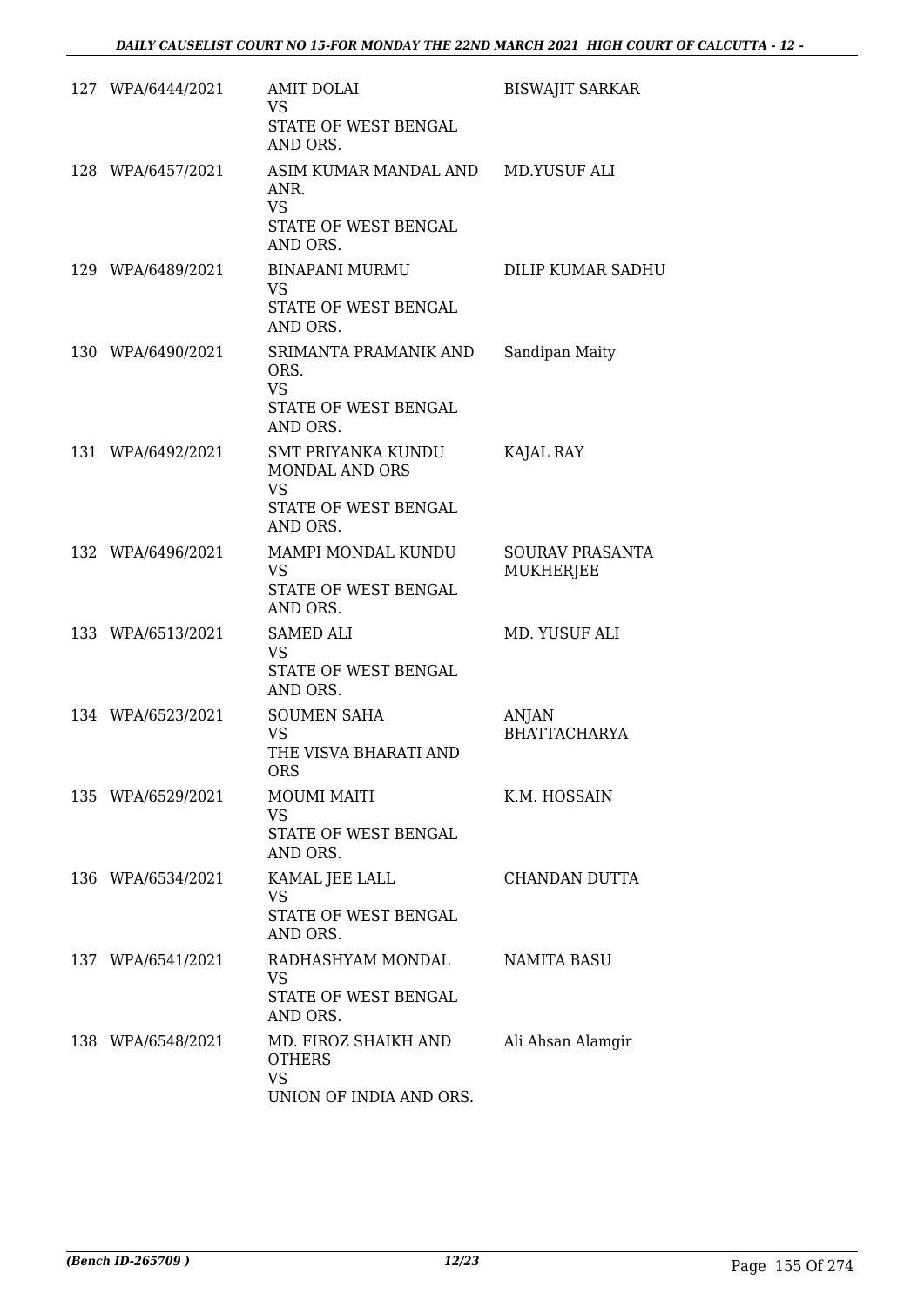| 139 WPA/6559/2021 | TUHIN MONDAL<br><b>VS</b><br>STATE OF WEST BENGAL<br>AND ORS.                                   | <b>RAMA HALDER</b>                     |
|-------------------|-------------------------------------------------------------------------------------------------|----------------------------------------|
| 140 WPA/6561/2021 | MESBAUR RAHMAN AND<br><b>ORS</b><br><b>VS</b><br>THE STATE OF WEST<br><b>BENGAL AND ORS</b>     | <b>DIBYENDU</b><br><b>CHATTERJEE</b>   |
| 141 WPA/6569/2021 | SHUBHENDU GOLE AND<br><b>ORS</b><br><b>VS</b><br>THE STATE OF WEST<br><b>BENGAL AND ORS</b>     | <b>DIBYENDU</b><br><b>CHATTERJEE</b>   |
| IA NO: CAN/1/2021 |                                                                                                 |                                        |
| 142 WPA/6572/2021 | SWAPAN KUMAR GIRI<br><b>VS</b><br>STATE OF WEST BENGAL<br>AND ORS.                              | RADHASYAM MAITI                        |
| 143 WPA/6579/2021 | PARTHA BHATTACHARYYA<br><b>VS</b><br><b>STATE OF WEST BENGAL</b><br>AND ORS.                    | <b>SOMNATH ROY</b>                     |
| 144 WPA/6594/2021 | <b>JABA BASU RAY</b><br><b>VS</b><br>STATE OF WEST BENGAL<br>AND ORS.                           | <b>AMIT KUMAR BAYEN</b>                |
| 145 WPA/6626/2021 | MD.ABU KALAM AZAD AND<br>ORS.<br><b>VS</b><br>STATE OF WEST BENGAL<br>AND ORS.                  | <b>JAYANTA</b><br><b>BHATTACHARYYA</b> |
| 146 WPA/6632/2021 | <b>GOALBADAN MANDAL</b><br><b>VS</b><br>STATE OF WEST BENGAL<br>AND ORS.                        | LUTFUL HAQUE                           |
| 147 WPA/6645/2021 | SOUDIP BHATTACHARJEE DIPTENDU MANDAL<br><b>VS</b><br>THE STATE OF WEST<br><b>BENGAL AND ORS</b> |                                        |
| 148 WPA/6652/2021 | HAFIZA KHATUN<br><b>VS</b><br>STATE OF WEST BENGAL<br>AND ORS.                                  | HUMAYUN REZA                           |
| 149 WPA/6653/2021 | ATIUR RAHAMAN AND<br><b>OTHERS</b><br><b>VS</b><br>STATE OF WEST BENGAL<br>AND ORS.             | SK HUMAYUN REZA                        |
| 150 WPA/6655/2021 | TUMPA MALLICK<br><b>VS</b><br>STATE OF WEST BENGAL<br>AND ORS.                                  | RAJENDRA BANERJEE                      |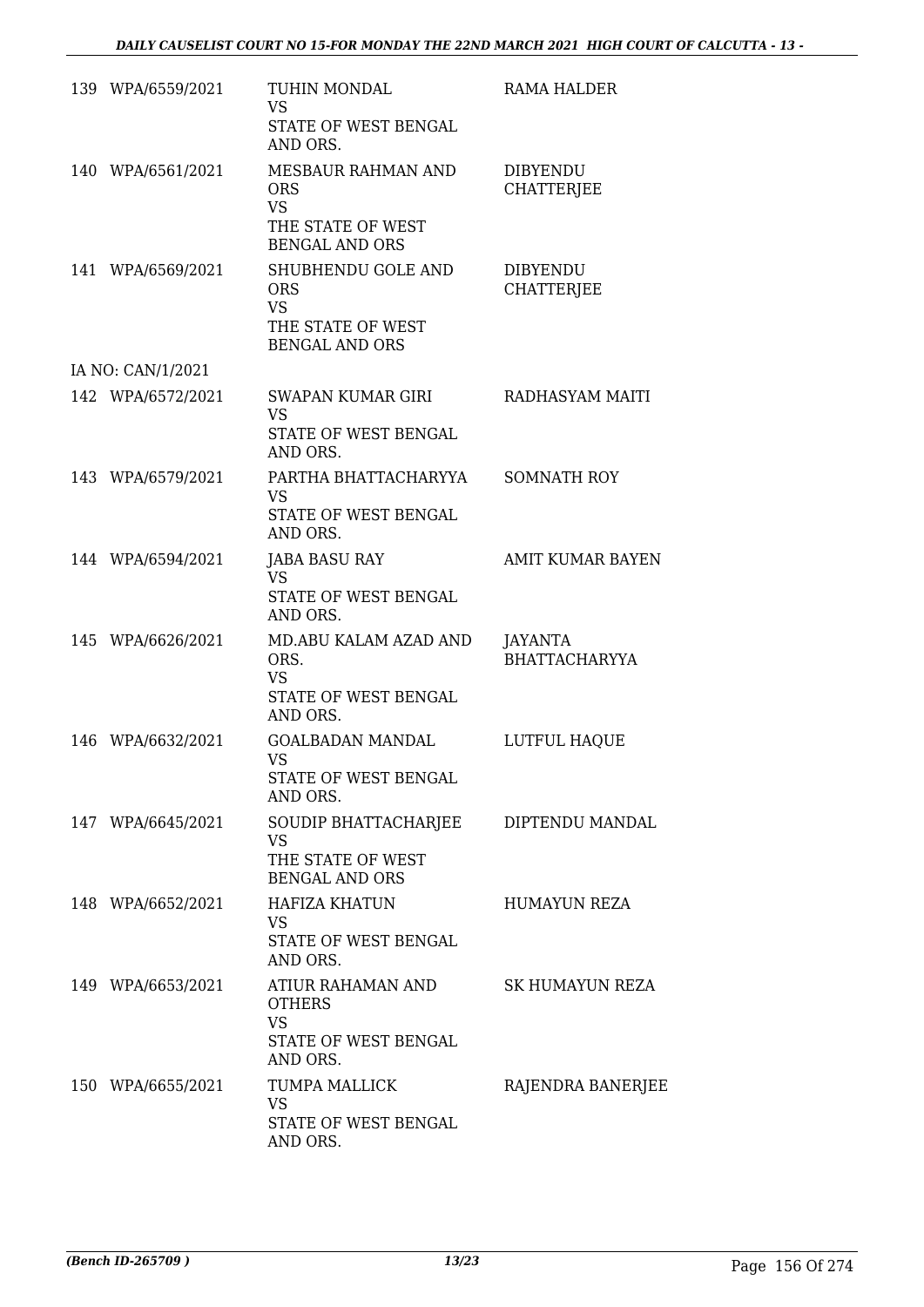| 151 WPA/6666/2021<br>(AT 11:20 A.M.) | <b>BARIN KUMAR ROY</b><br><b>VS</b><br>STATE OF WEST BENGAL<br>AND ORS.               | <b>BARIN KUMAR ROY</b><br>(IN PERSON) |
|--------------------------------------|---------------------------------------------------------------------------------------|---------------------------------------|
| 152 WPA/6674/2021                    | <b>DIPAK PAL</b><br><b>VS</b><br>NETAJI SUBHAS OPEN<br><b>UNIV. AND ORS</b>           | <b>SOUMI KUNDU</b>                    |
| 153 WPA/6675/2021                    | MURARI BERA<br><b>VS</b><br>STATE OF WEST BENGAL<br>AND ORS.                          | <b>SIBNARAYAN</b><br><b>CHOWDHURY</b> |
| 154 WPA/6677/2021                    | <b>SUMITA MANDAL</b><br><b>VS</b><br>STATE OF WEST BENGAL<br>AND ORS.                 | KAJAL RAY                             |
| 155 WPA/6698/2021                    | DR. SARTHAK<br><b>ROYCHOWDHURY</b><br><b>VS</b><br>STATE OF WEST BENGAL<br>AND ORS.   | SUBHRANGSU PANDA                      |
| 156 WPA/6720/2021                    | AMIT KUMAR PAUL AND<br><b>ORS</b><br><b>VS</b><br>UNION OF INDIA AND ORS.             | SOMESSH KUMAR<br>GHOSH                |
| 157 WPA/6725/2021                    | PARBAT MANDAL AND<br><b>OTHERS</b><br><b>VS</b><br>STATE OF WEST BENGAL<br>AND ORS.   | VISHAL<br><b>BHATTACHARYA</b>         |
| 158 WPA/6732/2021                    | <b>GOUTAM KUNDU</b><br><b>VS</b><br>STATE OF WEST BENGAL<br>AND ORS.                  | ANIL KUMAR<br><b>CHATTAPADHYAYA</b>   |
| 159 WPA/6736/2021                    | SUMITRA DAFADAR AND<br><b>OTHERS</b><br><b>VS</b><br>STATE OF WEST BENGAL<br>AND ORS. | <b>SUJATHA</b><br><b>MUKHERJEE</b>    |
| 160 WPA/6742/2021                    | KASHINATH PAL<br><b>VS</b><br>STATE OF WEST BENGAL<br>AND ORS.                        | NEPESH MAJHI                          |
| 161 WPA/6780/2021                    | <b>MAMATA GHOSH</b><br>VS<br>UNION OF INDIA AND ORS.                                  | <b>SUDIPTA MAITI</b>                  |
| 162 WPA/6793/2021                    | SUNIDHI GUPTA<br><b>VS</b><br>STATE OF WEST BENGAL<br>AND ORS.                        | <b>BANI BRATA DATTA</b>               |
| 163 WPA/6799/2021                    | MONISHA SARKAR<br><b>VS</b><br>STATE OF WEST BENGAL<br>AND ORS.                       | <b>MOUSUMI</b><br><b>CHATTERJEE</b>   |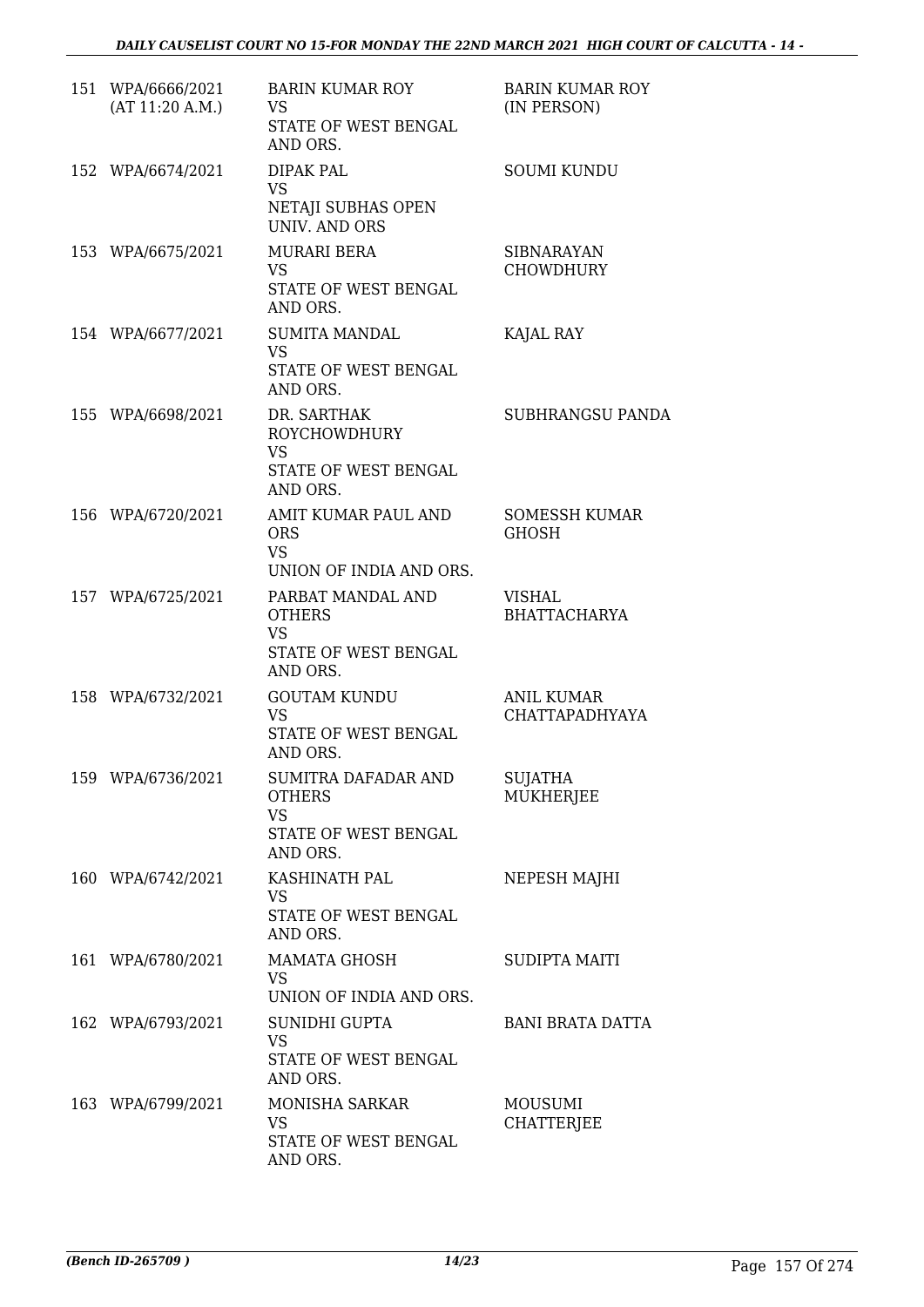| 164 WPA/6808/2021 | TUMPA RANI PATRA AND<br><b>ORS</b><br><b>VS</b><br>STATE OF WEST BENGAL<br>AND ORS.     | CHIRASREE<br><b>THAKURATA</b>       |
|-------------------|-----------------------------------------------------------------------------------------|-------------------------------------|
| 165 WPA/6809/2021 | SHIBA PRASAD MONDAL<br>AND ANR.<br><b>VS</b><br>STATE OF WEST BENGAL<br>AND ORS.        | <b>CHIRASREE</b><br><b>THAKURTA</b> |
| 166 WPA/6815/2021 | MD. ZAHIR ABBAS AND<br>ANR.<br><b>VS</b><br>STATE OF WEST BENGAL<br>AND ORS.            | MD. ASHRAFUL HUQ                    |
| 167 WPA/6817/2021 | <b>ANIMESH NATH</b><br><b>VS</b><br>STATE OF WEST BENGAL<br><b>AND ANR</b>              | AVIJIT CHAKRABORTY                  |
| 168 WPA/6824/2021 | NIBEDITA MANDAL AND<br>ORS.<br><b>VS</b><br>STATE OF WEST BENGAL<br>AND ORS.            | PINTU KARAR                         |
| 169 WPA/6833/2021 | SOMNATH GURIA<br><b>VS</b><br>STATE OF WEST BENGAL<br>AND ORS.                          | <b>ABHIJIT BASU</b>                 |
| 170 WPA/6839/2021 | DR PRANAB KUMAR<br><b>BANDOPADHYAY</b><br><b>VS</b><br>STATE OF WEST BENGAL<br>AND ORS. | ANIRUDDHA MITRA                     |
| 171 WPA/6843/2021 | NIRANJAN KUMAR HANSDA<br>AND OTHERS<br><b>VS</b><br>STATE OF WEST BENGAL<br>AND ORS.    | <b>BISWAJIT MAL</b>                 |
| 172 WPA/6849/2021 | JYOTIRMOY CHAKRABORTY<br><b>VS</b><br>STATE OF WEST BENGAL<br>AND ORS.                  | ANIRUDDHA MITRA                     |
| 173 WPA/6854/2021 | MD. SAFIUL HAQUE<br><b>VS</b><br>STATE OF WEST BENGAL<br>AND ORS.                       | NARAYAN CHANDRA<br><b>MONDAL</b>    |
| 174 WPA/6855/2021 | MD. ANOWAR HOSSAIN<br>VS<br>STATE OF WEST BENGAL<br>AND ORS.                            | ANINDA<br><b>BHATTAHARYA</b>        |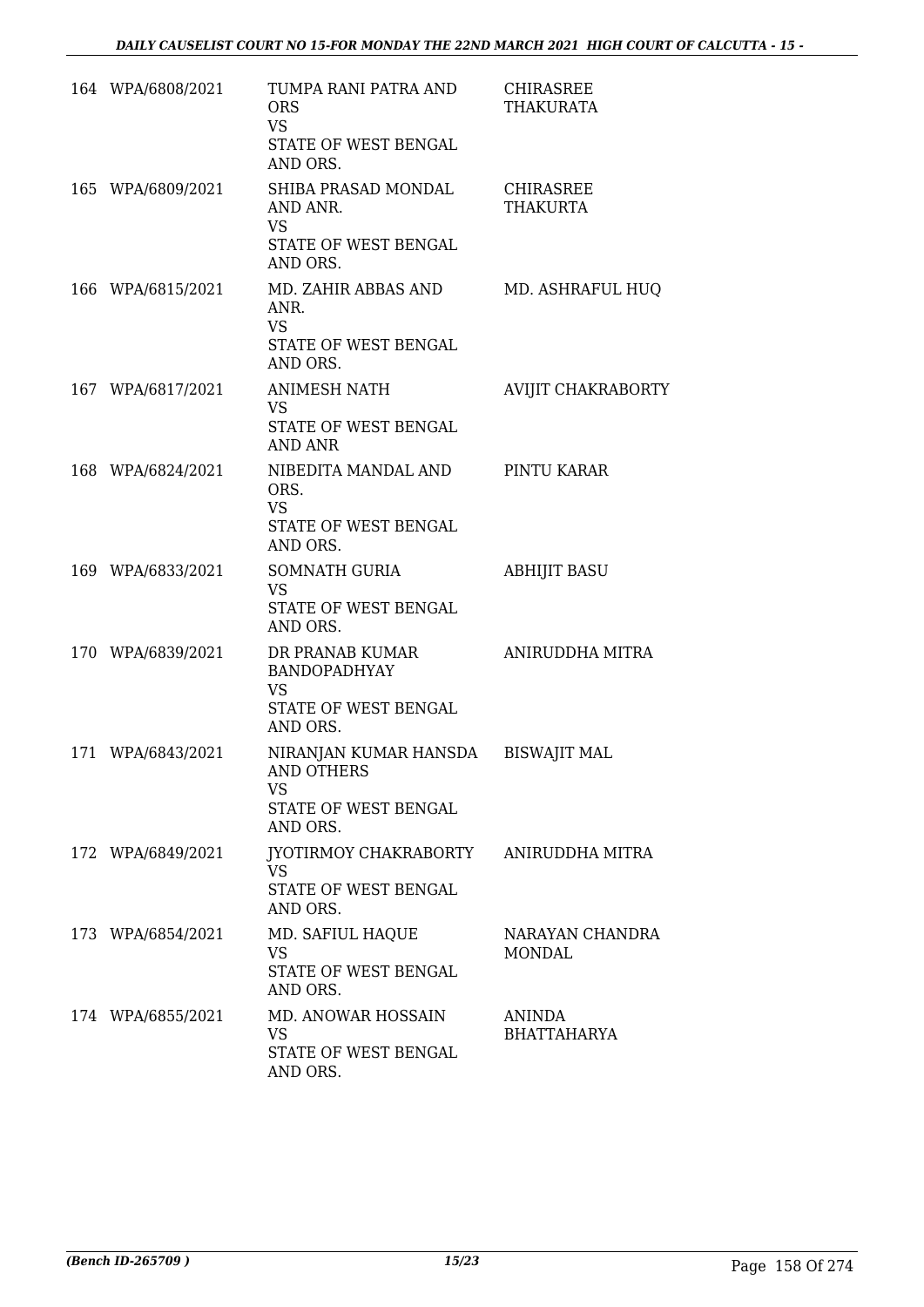| 175 WPA/6862/2021 | CHANDANA SINGHA<br><b>CHOWDHURY</b><br><b>VS</b><br>THE STATE OF WESTR<br><b>BENGAL AND ORS</b>      | <b>IVAN ROY</b>                            |
|-------------------|------------------------------------------------------------------------------------------------------|--------------------------------------------|
| 176 WPA/6866/2021 | BISWAJIT MANDAL AND<br><b>ORS</b><br><b>VS</b><br>STATE OF WEST BENGAL<br>AND ORS.                   | <b>SANDIP KUMAR</b><br><b>MONDAL</b>       |
| 177 WPA/6870/2021 | TAPASHI MONDAL AND<br><b>OTHERS</b><br><b>VS</b><br>STATE OF WEST BENGAL<br>AND ORS.                 | <b>SANDIP KUMAR</b><br><b>MONDAL</b>       |
| 178 WPA/6877/2021 | <b>ANUSRI BHOWMIK</b><br><b>VS</b><br>STATE OF WEST BENGAL<br>AND ORS.                               | DIPA BHATTACHARYA                          |
| 179 WPA/6884/2021 | DIGEN CHADNRA PAL<br><b>VS</b><br>STATE OF WEST BENGAL<br>AND ORS.                                   | <b>SUPREEM NASKAR</b>                      |
| 180 WPA/6908/2021 | <b>SUDIP GHORUI AND</b><br><b>OTHERS</b><br><b>VS</b><br>UNION OF INDIA AND ORS.                     | <b>GOPAL DAS</b>                           |
| 181 WPA/6925/2021 | <b>SAMIRAN MAITY</b><br><b>VS</b><br>STATE OF WEST BENGAL<br>AND ORS.                                | <b>ANIL KUMAR</b><br><b>CHOTTOPADHYAYA</b> |
| 182 WPA/6948/2021 | SNOWLINE ENGINEERS<br><b>VS</b><br>STATE OF WEST BENGAL<br>AND ORS.                                  | <b>SUVADEEP SEN</b>                        |
| 183 WPA/6951/2021 | ANUMITA BHATTACHARJEE ALI AHSAN ALAMGIR<br><b>AND OTHERS</b><br><b>VS</b><br>UNION OF INDIA AND ORS. |                                            |
| 184 WPA/6954/2021 | MAINUL MOLLA AND ORS<br><b>VS</b><br>STATE OF WEST BENGAL<br>AND ORS.                                | ANANYA<br><b>CHAKRABORTY</b>               |
| 185 WPA/6958/2021 | RINA BRAHMACHARI<br>(BHATTACHARYYA)<br><b>VS</b><br>STATE OF WEST BENGAL<br>AND ORS.                 | PRADIP KUMAR<br><b>GHOSH</b>               |
| 186 WPA/6981/2021 | <b>SAKILA KHATUN AND ORS</b><br><b>VS</b><br>THE STATE OF WEST<br><b>BENGAL AND ORS</b>              | <b>DIBYENDU</b><br><b>CHATTERJEE</b>       |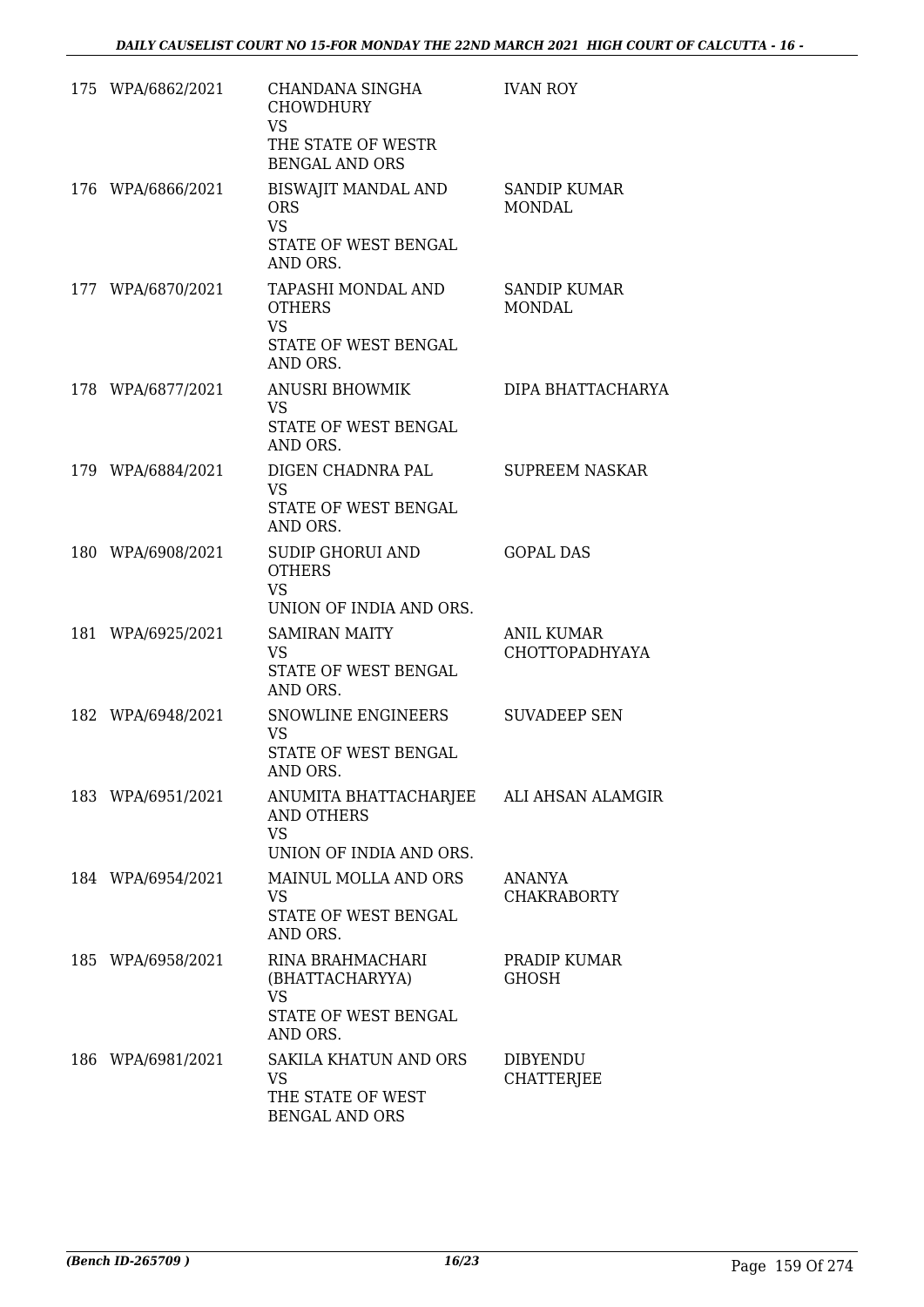| 187 WPA/6989/2021 | CHANDRA SHEKHAR<br>DANDAPAT AND ANR<br><b>VS</b><br>STATE OF WEST BENGAL<br>AND ORS.   | <b>GULSANWARA</b><br><b>PERVIN</b>         |
|-------------------|----------------------------------------------------------------------------------------|--------------------------------------------|
| 188 WPA/6993/2021 | APARAJITA SARKAR<br><b>VS</b><br>STATE OF WEST BENGAL<br>AND ORS.                      | <b>SANTOSH KUMAR</b><br><b>CHAKRABORTI</b> |
| 189 WPA/6994/2021 | SUVRA GORAI AND ORS<br><b>VS</b><br>UNION OF INDIA AND ORS.                            | <b>SOMESH KUMAR</b><br>GHOSH               |
| 190 WPA/7019/2021 | <b>GIRIDHARI DEY AND ORS</b><br><b>VS</b><br>STATE OF WEST BENGAL<br>AND ORS.          | <b>GOPA BISWAS</b>                         |
| 191 WPA/7020/2021 | DEBASISH PATTANAYAK<br><b>AND ORS</b><br><b>VS</b><br>STATE OF WEST BENGAL<br>AND ORS. | <b>GOPA BISWAS</b>                         |
| 192 WPA/7021/2021 | AMIT MAHATO AND ORS<br>VS.<br>STATE OF WEST BENGAL<br>AND ORS.                         | <b>GOPA BISWAS</b>                         |
| 193 WPA/7054/2021 | SHASWATI GHOSH<br><b>VS</b><br>STATE OF WEST BENGAL<br>AND ORS.                        | DIPTENDU MONDAL                            |
| 194 WPA/7058/2021 | SOMNATH PAIK AND ORS<br>VS<br>STATE OF WEST BENGAL<br>AND ORS.                         | <b>ASWINI BERA</b>                         |
| 195 WPA/7089/2021 | RAKES KR. MUDLI<br>VS<br>STATE OF WEST BENGAL<br>AND ORS.                              | <b>ANJAN</b><br><b>BHATTACHARYA</b>        |
| 196 WPA/7091/2021 | PIKU MONDAL<br><b>VS</b><br>STATE OF WEST BENGAL<br>AND ORS.                           | ANJAN<br><b>BHATTACHARYA</b>               |
| 197 WPA/7093/2021 | DEBBRATA GAYEN<br>VS<br>STATE OF WEST BENGAL<br>AND ORS.                               | ANJAN<br><b>BHATTACHARYA</b>               |
| 198 WPA/7097/2021 | AHMAD ANISUR RAHMAN<br><b>VS</b><br>STATE OF WEST BENGAL<br>AND ORS.                   | SYED SHAMSUL<br>AREFIN                     |
| 199 WPA/7103/2021 | KUHELI MONDAL<br>VS<br>STATE OF WEST BENGAL<br>AND ORS.                                | MD. KUTUBUDDIN                             |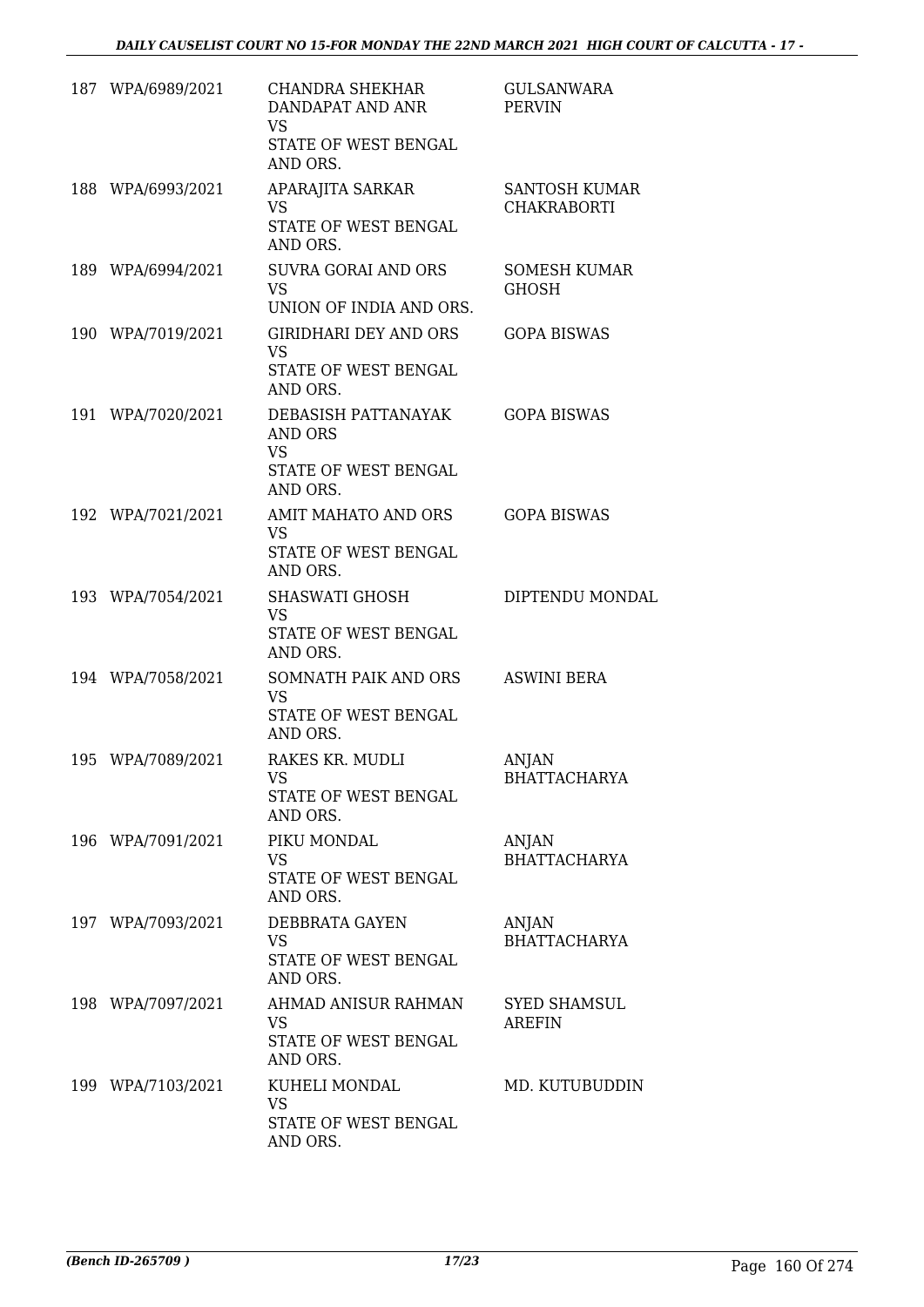| 200 WPA/7110/2021 | <b>SOUVIK GHOSH AND</b><br><b>OTHERS</b><br><b>VS</b><br>THE UNIVERSITY OF<br><b>BURDWAN AND OTHERS</b> | PROSENJIT<br><b>MUKHERJEE</b>       |
|-------------------|---------------------------------------------------------------------------------------------------------|-------------------------------------|
| 201 WPA/7135/2021 | AMANAT ALI AND ORS<br><b>VS</b><br>UNION OF INDIA AND ORS.                                              | <b>BIKRAM BANERJEE</b>              |
| 202 WPA/7146/2021 | <b>FIRDOUSI NASRIN</b><br><b>VS</b><br>UNION OF INDIA AND ORS.                                          | KHANDEKAR<br><b>MOAZZEM HOSSAIN</b> |
| 203 WPA/7153/2021 | DR.GOUTAM KUMAR MAITY<br><b>VS</b><br>STATE OF WEST BENGAL<br>AND ORS.                                  | KANAILAL SAMANTA                    |
| 204 WPA/7155/2021 | MANJU BALA (MAITY)AND<br><b>ORS</b><br><b>VS</b><br>STATE OF WEST BENGAL<br>AND ORS.                    | RAJIB KUMAR<br><b>ACHARYA</b>       |
| 205 WPA/7163/2021 | SUNIT SARKAR AND ORS.<br><b>VS</b><br>STATE OF WEST BENGAL<br>AND ORS.                                  | <b>MD.TAIMUR HOSSAIN</b>            |
| 206 WPA/7170/2021 | TRIPARNA SARKAR<br>(HALDER)<br><b>VS</b><br>STATE OF WEST BENGAL<br>AND ORS.                            | <b>ARKA</b><br><b>CXHAKRABORTY</b>  |
| 207 WPA/7177/2021 | MD.SAMIM AKHTAR<br><b>VS</b><br>STATE OF WEST BENGAL<br>AND ORS.                                        | RITAM CHOUDHURY                     |
| 208 WPA/7197/2021 | RAJU KUMAR<br><b>VS</b><br>STATE OF WEST BENGAL<br>AND ORS.                                             | PRONAY BASAK                        |
| 209 WPA/7207/2021 | MD ASADUL ISLAM<br><b>VS</b><br>STATE OF WEST BENGAL<br>AND ORS.                                        | <b>SHETPARNA RAY</b>                |
| 210 WPA/7213/2021 | MD. SIRAJUL ISLAM<br><b>VS</b><br>STATE OF WEST BENGAL<br>AND ORS.                                      | <b>SHETPARNA RAY</b>                |
| 211 WPA/7216/2021 | SHUVA MUKHERJEE<br><b>VS</b><br>STATE OF WEST BENGAL<br>AND ORS.                                        | <b>AMIT KUMAR BAYEN</b>             |
| 212 WPA/7228/2021 | SOHAM ADHIKARY<br><b>VS</b><br>WEST BENGAL UNIVERSITY<br>OF HEALTH SCIENCES AND<br><b>ORS</b>           | ABHIMANYU<br><b>BANNERJEE</b>       |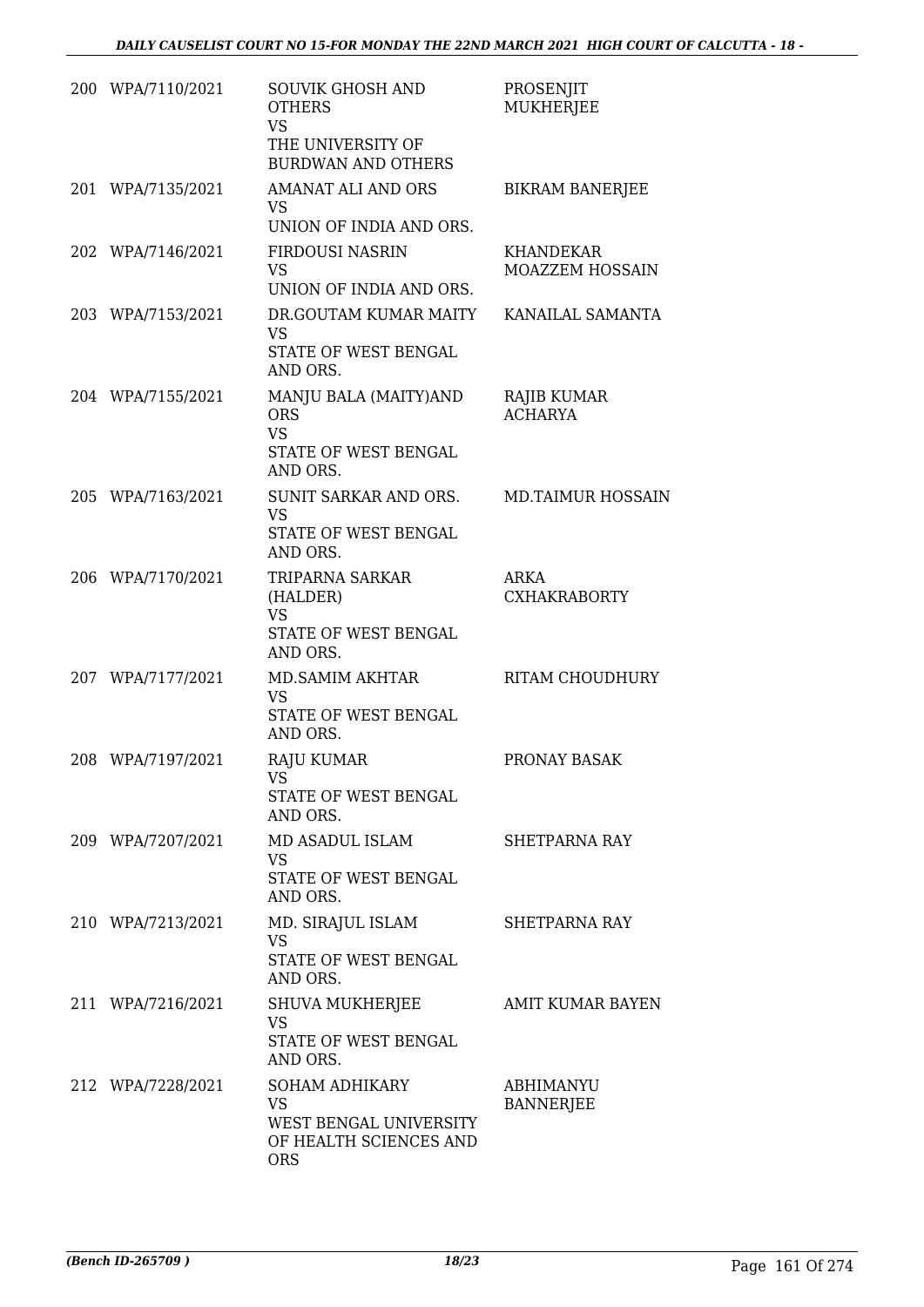| 213 WPA/7246/2021 | ASHOK KUMAR DHARA<br><b>VS</b><br>STATE OF WEST BENGAL<br>AND ORS.                     | PANKAJ HALDER                        |
|-------------------|----------------------------------------------------------------------------------------|--------------------------------------|
| 214 WPA/7248/2021 | BAPPADITYA GHOSAL @ Nemai Chandra Saha<br><b>GHOSHAL</b><br><b>VS</b>                  |                                      |
|                   | STATE OF WEST BENGAL<br>AND ORS.                                                       |                                      |
| 215 WPA/7259/2021 | KALYANI DINDA MONDAL RITAM CHOWDHURY<br>AND ANR.<br><b>VS</b>                          |                                      |
|                   | STATE OF WEST BENGAL<br>AND ORS.                                                       |                                      |
| 216 WPA/7296/2021 | MOUMITA DUTTA<br><b>VS</b><br><b>STATE OF WEST BENGAL</b>                              | <b>SUKANTA DAS</b>                   |
|                   | AND ORS.                                                                               |                                      |
| 217 WPA/7298/2021 | MOUSUMI KARMAKAR<br><b>VS</b><br>STATE OF WEST BENGAL<br>AND ORS.                      | <b>SANDIP KUMAR</b><br><b>MONDAL</b> |
| 218 WPA/7312/2021 | <b>BIPLAB MAHATA AND ORS</b><br><b>VS</b><br>STATE OF WEST BENGAL<br>AND ORS.          | <b>SANDIP KUMAR</b><br><b>MONDAL</b> |
| 219 WPA/7322/2021 | RANJITA MONDAL(KHILA) ARUP KUMAR SAHOO<br><b>VS</b><br>STATE OF WEST BENGAL<br>AND ORS |                                      |
| 220 WPA/7337/2021 | ARNAB MANDAL<br><b>VS</b><br>STATE OF WEST BENGAL                                      | <b>SOUGATA MITRA</b>                 |
| 221 WPA/7356/2021 | AND ORS.<br><b>BALARAM GHOSH</b><br><b>VS</b><br>STATE OF WEST BENGAL<br>AND ORS.      | Miss Molly Saha                      |
| 222 WPA/7358/2021 | NABANITA DEBDAS ADITYA<br>VS.<br>STATE OF WEST BENGAL<br>AND ORS.                      | Baidurya Ghosal                      |
| 223 WPA/7368/2021 | PALASH MANDAL AND<br><b>OTHERS</b><br><b>VS</b><br>STATE OF WEST BENGAL                | PRALOY<br><b>BHATTACHARJEE</b>       |
| 224 WPA/7411/2021 | AND ORS.<br>NIKHIL CHATTERJEE<br><b>VS</b><br>STATE OF WEST BENGAL<br>AND ORS.         | <b>MADHUSUDAN</b><br><b>MANDAL</b>   |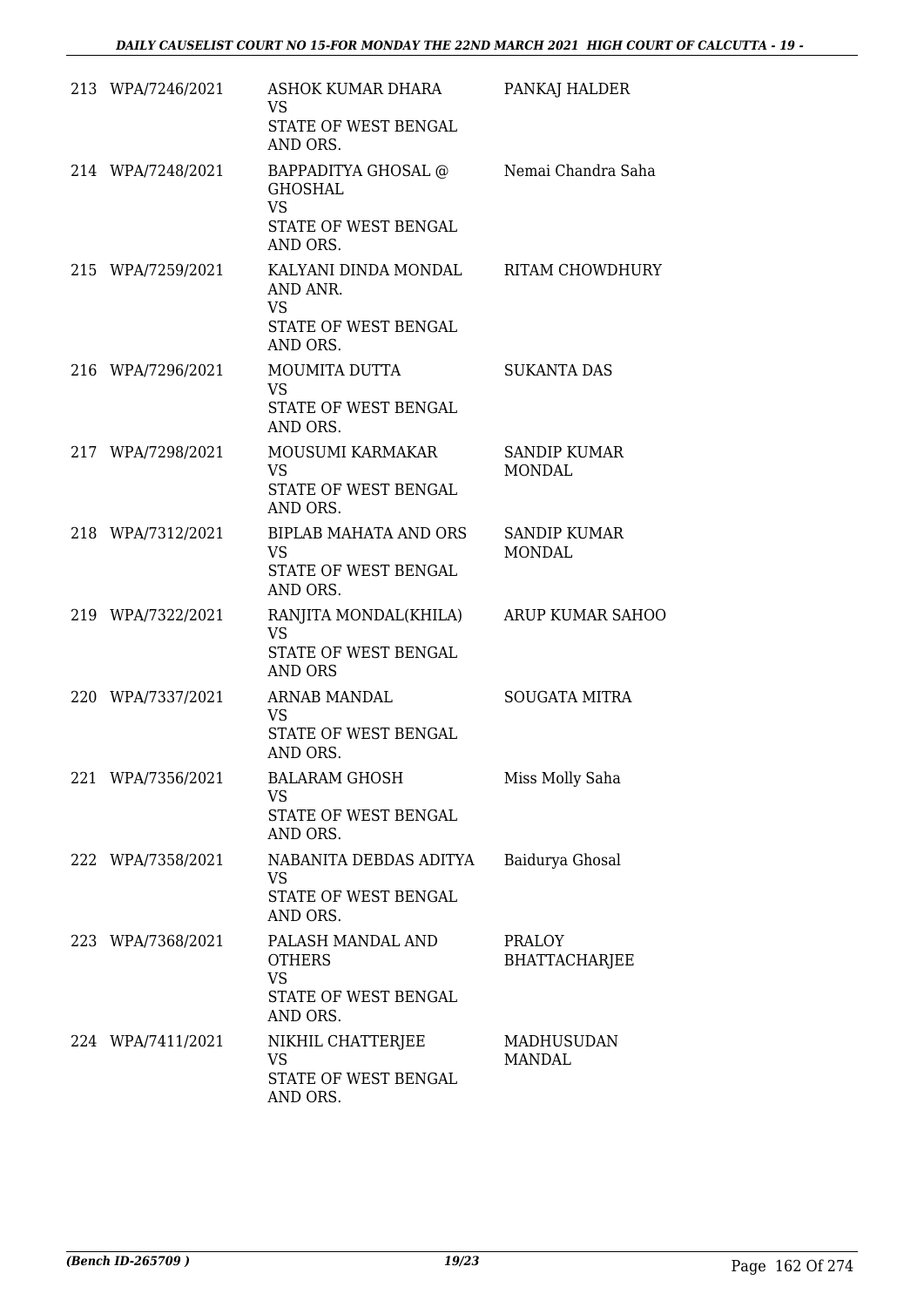| 225 WPA/7451/2021 | RENUBALA COLLEGE OF<br>EDUCATION AND ANOTHER SENGUPTA<br><b>VS</b><br>NATIONAL COUNCIAL FOR<br>TEACHER EDUCATION AND<br><b>ANOTHER</b>          | <b>ARKADIPTA</b>                       |
|-------------------|-------------------------------------------------------------------------------------------------------------------------------------------------|----------------------------------------|
| 226 WPA/7475/2021 | <b>BASANTI ROUTH AND ANR</b><br><b>VS</b><br><b>VICE</b><br>CHANCELLOR, UNIVERSITY<br>OF CALCUTTA AND ORS                                       | <b>SUBHANKAR</b><br><b>CHAKRABORTY</b> |
| 227 WPA/7493/2021 | NILIMA KOLEY<br><b>VS</b><br>STATE OF WEST BENGAL<br>AND ORS.                                                                                   | <b>BINOY KUMAR DAS</b>                 |
| 228 WPA/7502/2021 | <b>SULEKHA GHOSH</b><br><b>VS</b><br>STATE OF WEST BENGAL<br>AND ORS.                                                                           | <b>ARUP KUMAR SAHOO</b>                |
| 229 WPA/7507/2021 | NILOFER MOIN AND<br><b>OTHERS</b><br><b>VS</b><br>STATE OF WEST BENGAL<br>AND ORS.                                                              | <b>JAKIR HOSSAIN</b>                   |
| 230 WPA/7509/2021 | MD. SADIQUE AND<br><b>ANOTHER</b><br><b>VS</b><br>STATE OF WEST BENGAL                                                                          | JAKIR HOSSAIN                          |
| 231 WPA/7510/2021 | <b>SOUMYA SAHA AND ORS</b><br><b>VS</b><br>STATE OF WEST BENGAL<br>AND ORS.                                                                     | <b>SOUMICK</b><br><b>PRAMANICK</b>     |
| 232 WPA/7554/2021 | JOT KANURAMGARH<br><b>MAHATMA PRIMARY</b><br>TEACHERS TRAINING<br><b>INSTITUTE</b><br><b>VS</b><br>NATIONAL COUNCIL FOR<br>TEACHERS EDU AND ORS | M NAZAR<br><b>CHOWDHURY</b>            |
| 233 WPA/7562/2021 | ASHIS KUMAR ROY<br>VS.<br>STATE OF WEST BENGAL<br>AND ORS.                                                                                      | SK. HEDAYTULLAH                        |
| 234 WPA/7565/2021 | GIASUDDIN KHAN AND<br><b>OTHERS</b><br><b>VS</b><br>STATE OF WEST BENGAL<br>AND ORS.                                                            | RABIA KHATOON                          |
| 235 WPA/7568/2021 | KRISHNA CHANDRA<br>MAHATO AND ANR<br><b>VS</b><br>THE STATE OF WEST<br><b>BENGAL AND ORS</b>                                                    | SOUGATA MITRA                          |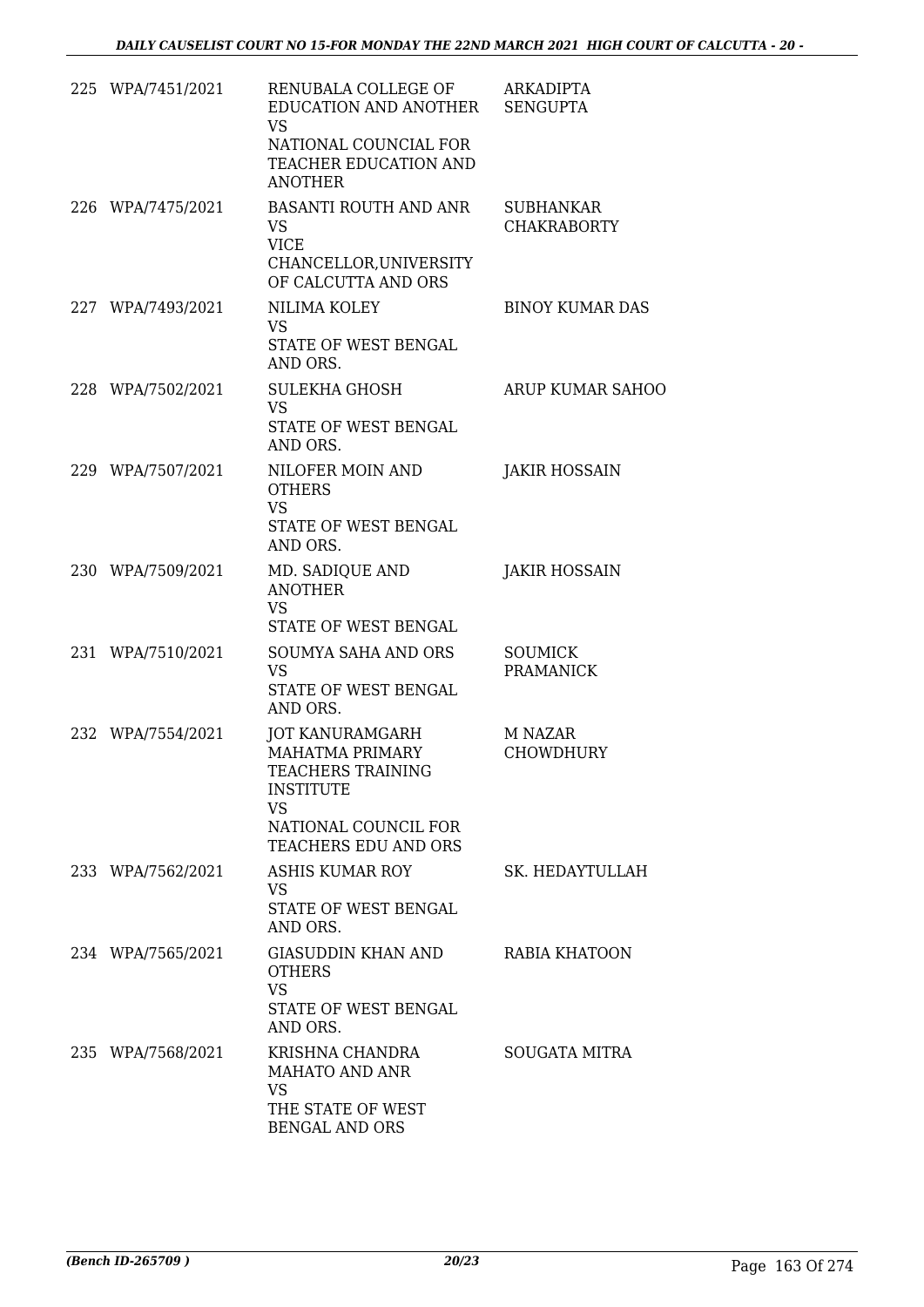| 236 WPA/7569/2021 | SEKHAR CHANDRA SET<br><b>VS</b><br><b>STATE OF WEST BENGAL</b><br>AND ORS.                                                                          | <b>SEKHAR CHANDRA</b><br>SET (IN PERSON) |
|-------------------|-----------------------------------------------------------------------------------------------------------------------------------------------------|------------------------------------------|
| 237 WPA/7572/2021 | <b>SUKESH KUMAR BISWAS</b><br><b>VS</b><br>STATE OF WEST BENGAL<br>AND ORS.                                                                         | DEBOLINA SARKAR                          |
| 238 WPA/7665/2021 | ANANDA SASMAL AND ORS.<br>VS.<br>STATE OF WEST BENGAL<br>AND ORS.                                                                                   | JAYANTA<br>BHATTACHARYYA                 |
| 239 WPA/7667/2021 | SUBHASIS REJ AND ORS.<br><b>VS</b><br>STATE OF WEST BENGAL<br>AND ORS.                                                                              | JAYANTA<br><b>BHATTACHARYYA</b>          |
| 240 WPA/7671/2021 | PRASANTA KUMIR AND<br>ORS.<br><b>VS</b><br>STATE OF WEST BENGAL<br>AND ORS.                                                                         | <b>JAYANTA</b><br><b>BHATTACHARYYA</b>   |
| 241 WPA/7682/2021 | ASSOCIATION OF SCHOOL<br>FINAL MADHYAMIK HIGH<br><b>MADRASA HIGHER</b><br><b>SECONDARY AND ANR</b><br><b>VS</b><br>STATE OF WEST BENGAL<br>AND ORS. | <b>SOHAM DE DHARA</b>                    |
| 242 WPA/7689/2021 | <b>JADAV GAYEN</b><br><b>VS</b><br>STATE OF WEST BENGAL<br>AND ORS.                                                                                 | PANKAJ HALDER                            |
| 243 WPA/7704/2021 | <b>BEBI PAL</b><br>VS<br>STATE OF WEST BENGAL<br>AND ORS.                                                                                           | DEBSOUMYA BASAK                          |
| 244 WPA/7708/2021 | RAKHAHARI MAHATO<br><b>VS</b><br>THE DIRECTOR OF<br>PENSION, PF AND GROUP<br><b>INSURANCE AND ORS</b>                                               | <b>SATYARANJAN</b><br><b>KUNDU</b>       |
| 245 WPA/7730/2021 | <b>SAMIT PAHARI</b><br><b>VS</b><br><b>JADAVPUR UNIVERSITY</b><br>AND ORS.                                                                          | NARAYAN CHANDRA<br>MANDAL                |
| 246 WPA/7787/2021 | NIMAI CHARAN MANNA<br><b>VS</b><br>STATE OF WEST BENGAL<br>AND ORS.                                                                                 | <b>ARUN KHUTIA</b>                       |
| 247 WPA/7790/2021 | SWAPAN KUMAR GHOSH<br><b>VS</b><br>STATE OF WEST BENGAL<br>AND ORS.                                                                                 | ARUN KHUATIA                             |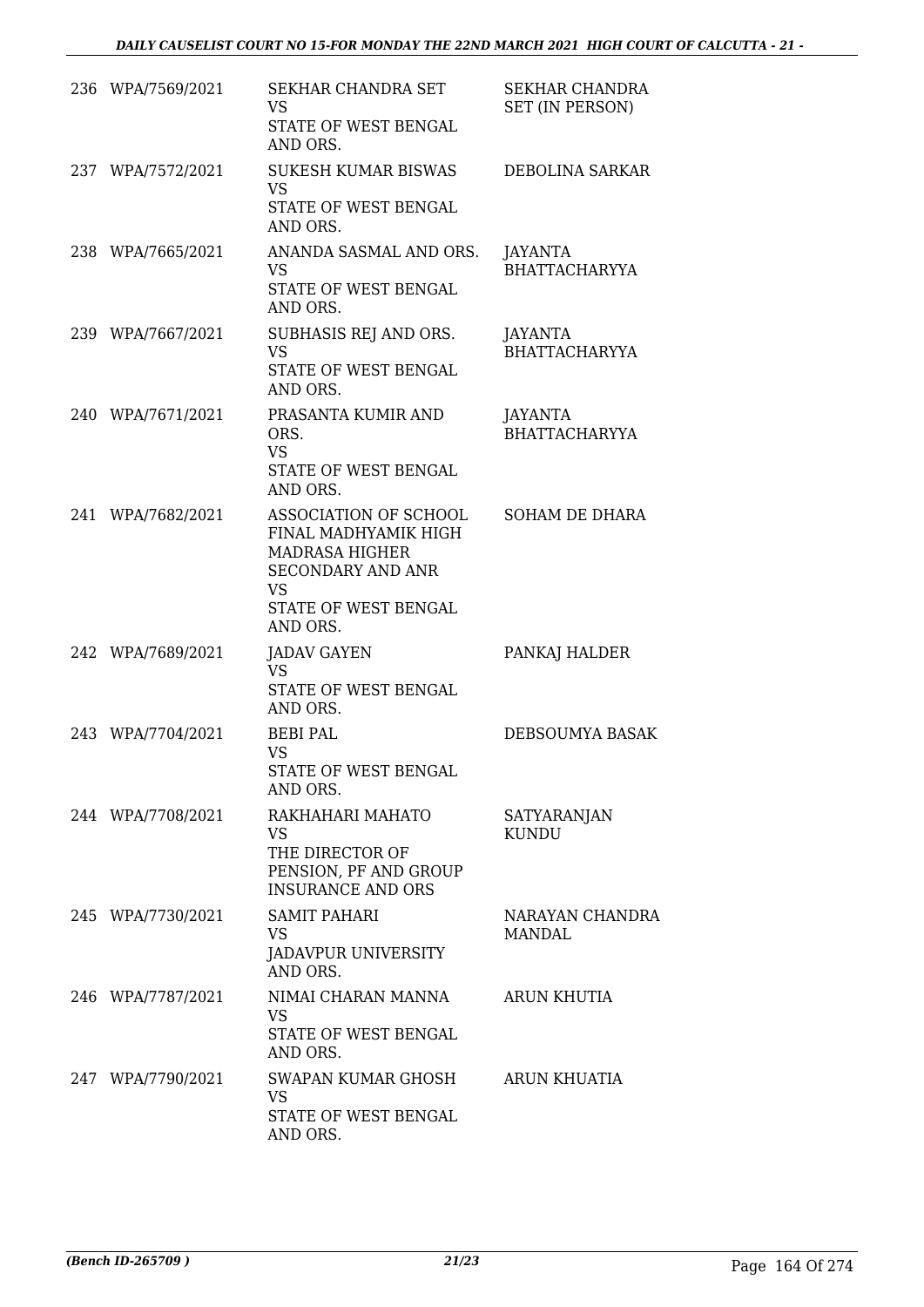| 248 WPA/7793/2021 | RUBIDA BIBI<br><b>VS</b><br>STATE OF WEST BENGAL<br>AND ORS.                             | <b>ARUN KHUTIA</b>                  |
|-------------------|------------------------------------------------------------------------------------------|-------------------------------------|
| 249 WPA/7794/2021 | ISHITA DATTA ROTY<br><b>VS</b><br>STATE OF WEST BENGAL<br>AND ORS.                       | <b>BANDHU BRATA</b><br><b>BHULA</b> |
| 250 WPA/7825/2021 | MOBASWAR HAQUE MIRZA ARUN KHUTIA<br>VS<br>STATE OF WEST BENGAL<br>AND ORS.               |                                     |
| 251 WPA/7828/2021 | SHYAMAPADA KANSA<br><b>BANIK</b><br><b>VS</b><br><b>STATE OF WEST BENGAL</b><br>AND ORS. | <b>ARUN KHUTIA</b>                  |
| 252 WPA/7832/2021 | <b>SUBHA HAJRA</b><br><b>VS</b><br>STATE OF WEST BENGAL<br>AND ORS.                      | <b>ARUN KHUTIA</b>                  |
| 253 WPA/7833/2021 | SAMPA SARDAR AND ORS<br><b>VS</b><br>STATE OF WEST BENGAL<br>AND ORS.                    | <b>TAMAL TARU PANDA</b>             |
| 254 WPA/7834/2021 | SARAT KUMAR DAS<br><b>VS</b><br>STATE OF WEST BENGAL<br>AND ORS.                         | <b>ARUN KHUTIA</b>                  |
| 255 WPA/7837/2021 | <b>BAKUL ROY</b><br><b>VS</b><br>STATE OF WEST BENGAL<br>AND ORS.                        | PRITI SHAW                          |
| 256 WPA/7844/2021 | <b>RINKY KARMAKAR</b><br>VS<br>STATE OF WEST BENGAL<br>AND ORS.                          | PRITI SHAW                          |
| 257 WPA/7847/2021 | PAPIYA PARAMANYA AND<br><b>ANR</b><br><b>VS</b><br>STATE OF WEST BENGAL<br>AND ORS.      | PRITI SHAW                          |
| 258 WPA/7852/2021 | SUKUMAR CHANDRA DAS<br>VS<br>STATE OF WEST BENGAL<br>AND ORS.                            | <b>ARUN KHUTIA</b>                  |
| 259 WPA/7854/2021 | AJIT KUMAR KHANRA<br><b>VS</b><br>STATE OF WEST BENGAL<br>AND ORS.                       | <b>ARUN KHUTIA</b>                  |
| 260 WPA/7856/2021 | <b>SANJIB DAS</b><br>VS<br>STATE OF WEST BENGAL<br>AND ORS.                              | PRITI SHAW                          |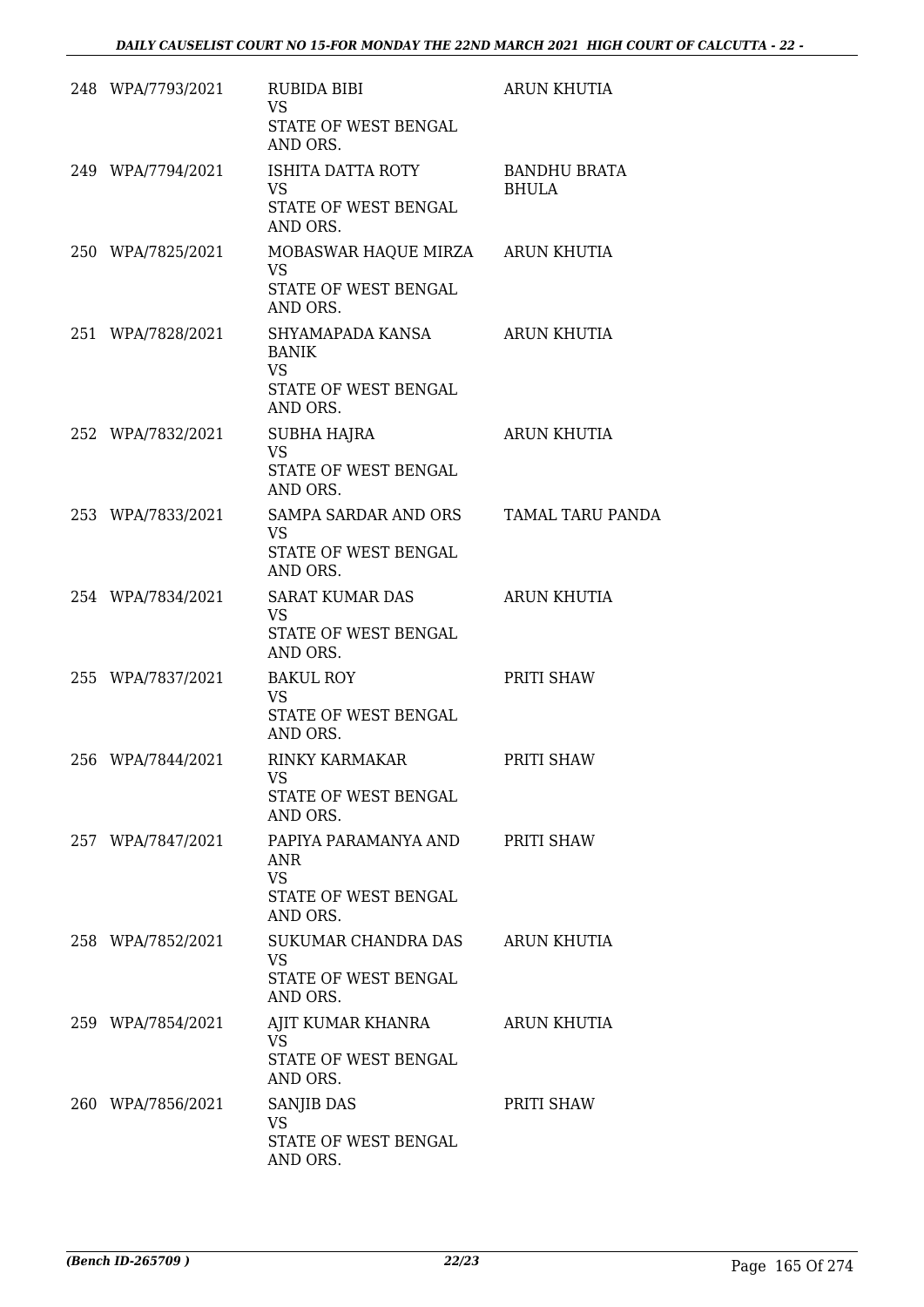261 WPA/7859/2021 ANUVA JANA (MAITI)

VS STATE OF WEST BENGAL AND ORS.

PRITI SHAW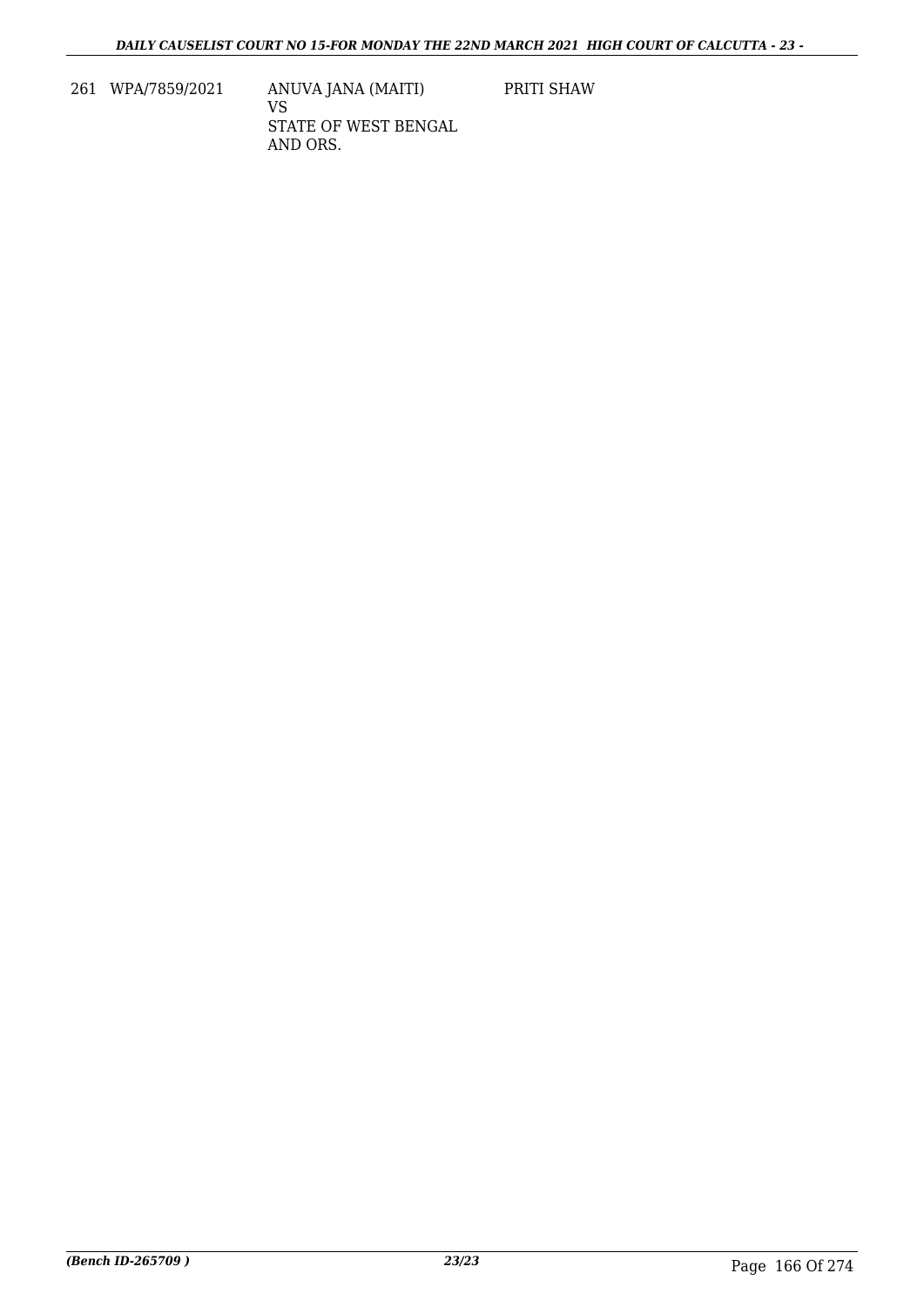

# In The High Court at Calcutta

# **Appellate Side**

**DAILY CAUSELIST For Monday The 22nd March 2021**

# **COURT NO. 19**

**SINGLE BENCH (SB - VIII)**

**AT 10:30 AM**

### **HON'BLE JUSTICE SHAMPA SARKAR**

### **(VIA VIDEO CONFERENCE)**

#### **ON AND FROM MONDAY, THE 11TH JANUARY, 2021 - ADMISSION AND HEARING OF CIVIL REVISION APPLICATIONS AND APPLICATIONS UNDER ARTICLE 227 OF THE CONSTITUTION INCLUDING APPLICATIONS CONNECTED THERETO [EXCLUDING CIVIL REVISIONS ARISING OUT OF TESTAMENTARY AND EJECTMENT / EVICTION SUITS AND PUBLIC PREMISES (UNAUTHORISED OCCUPANTS) ACT, 1971**

**IF 'HEARING' MATTERS ARE EXHAUSTED, THERAFTER 'MOTION' WILL BE TAKEN UP.**

**NOTE : MENTIONING ONLY ON MONDAYS AT THE FIRST SITTING OF THE COURT.**

**SPECIAL NOTE : 1) NO MENTIONING FOR INCLUSION WILL BE ALLOWED THIS WEEK.**

**SPECIAL NOTE : 2) MATTERS WHICH ARE NOT IN THE LIST BUT HAVE BEEN MENTIONED WILL BE TAKEN UP ON EVERY FRIDAY IN THE FIRST HALF.**

### **NOTE: MATTERS WILL BE TAKEN UP THROUGH PHYSICAL HEARING ONLY WHEN BOTH THE PARTIES ARE AGREED.**

|   |                                         | <b>TOP</b>                                                                                    |                                      |
|---|-----------------------------------------|-----------------------------------------------------------------------------------------------|--------------------------------------|
| 1 | CO/4325/2019<br>(S)                     | ARATI PANDA ALIAS ARATI<br>SAMANTA<br><b>VS</b><br><b>BISWAJIT SAMANTA</b>                    | RAMEEZ ALAM                          |
|   | IA NO: CAN/1/2020(Old No:CAN/2398/2020) |                                                                                               |                                      |
| 2 | CO/433/2021<br>(F.N.H)                  | MD. TAMIJUDDIN<br>VS<br>THE CHIEF EXECUTIVE<br>OFFICER, BOARD OF WAKFS<br>WEST BENGAL AND ORS | SARBANANDA<br>SANYAL                 |
| 3 | CO/748/2021                             | PRADIP JAISWAL@PRADEEP<br>VS<br>PRADIP NANDY                                                  | <b>SUSMITA</b><br><b>CHATTERJEE</b>  |
|   |                                         | <b>NEW MOTION</b>                                                                             |                                      |
| 4 | CO/12/2020                              | <b>TARAK SAHA</b><br>VS<br>HARIPADA SAHA & ORS                                                | <b>PRIYANKA</b><br><b>CHATTERJEE</b> |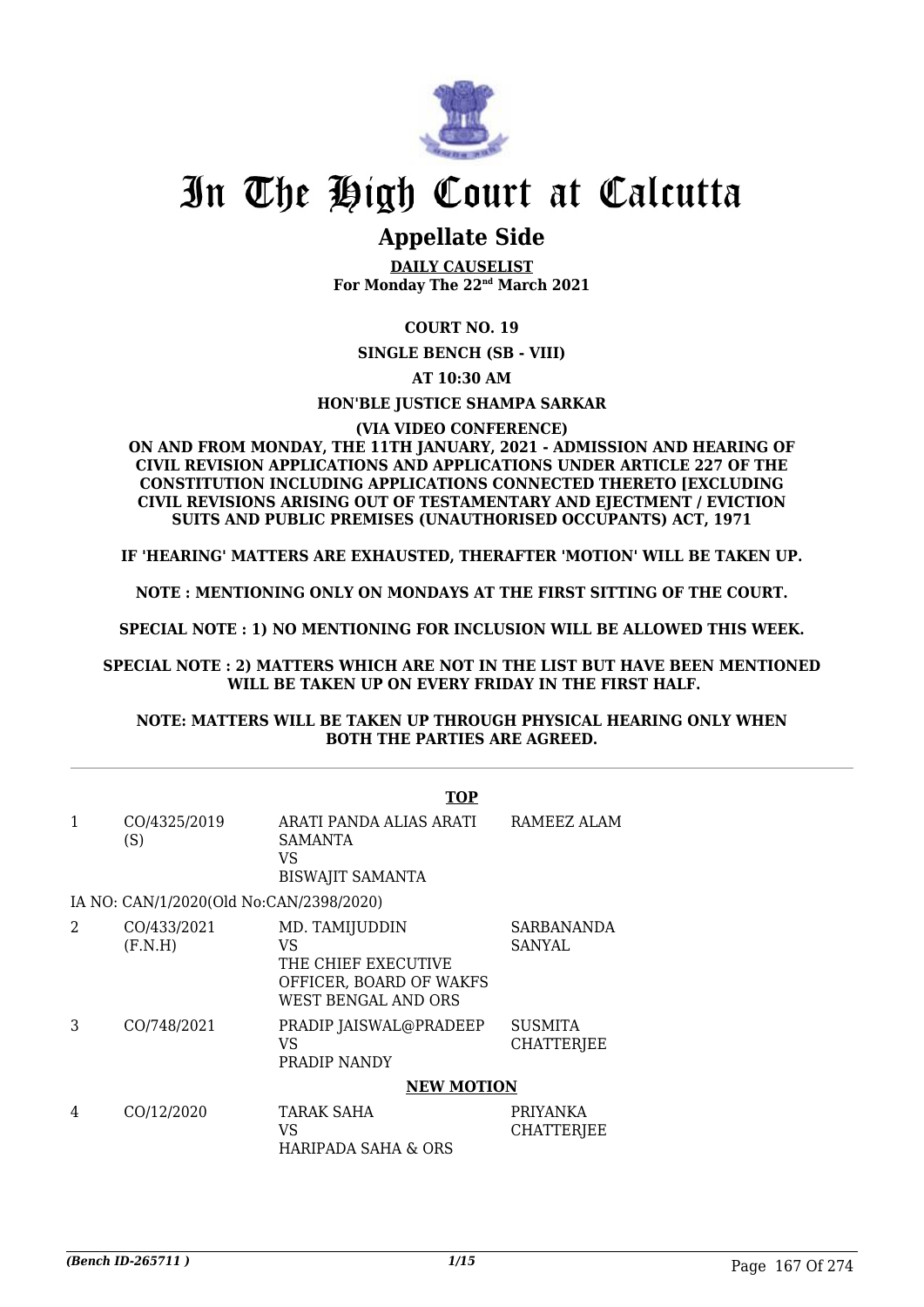| 5  | CO/288/2021                    | <b>GUNJAN JAISWAL</b><br>VS<br>SANJAY JAISWAL                                                              | <b>DIANA GHOSH</b><br><b>DASTIDAR</b> |
|----|--------------------------------|------------------------------------------------------------------------------------------------------------|---------------------------------------|
| 6  | CO/336/2021                    | SOMENTH MOTILAL<br><b>VS</b><br><b>ALOK VERMA</b>                                                          | KAJAL<br><b>CHATTOPADHYAY</b>         |
| 7  | CO/470/2021                    | KAZI EQUEBAL HOSSAIN<br><b>VS</b><br>JOGMAYA GHOSH AND ORS                                                 | DYUTIMAN BANERJEE                     |
| 8  | CO/493/2021                    | SANJIB MAITY@SANJIB<br><b>KUMAR MAITY</b><br><b>VS</b><br>KALPANA MONDAL                                   | <b>SUSMITA</b><br><b>CHATTERJEE</b>   |
| 9  | CO/495/2021                    | MADHUSUDAN DAS<br>VS<br>NURUDDIN MD JAHANGIR<br><b>AND ORS</b>                                             | UTTIYA RAY                            |
| 10 | CO/541/2021                    | <b>BHOLANATH GOSWAMI</b><br><b>VS</b><br>HIRALAL KEDIA AND ORS.                                            | AMITABHA GHOSH                        |
| 11 | CO/543/2021                    | <b>BIJOY KRISHNA BANERJEE</b><br><b>VS</b><br><b>DIPTI DAS</b>                                             | SANKAR NARAYAN<br><b>SAHA</b>         |
| 12 | CO/565/2021                    | HALIM CHOWDHURY AND<br>ANR<br><b>VS</b><br>AI HAJ HAZRAT MOULANA<br>SYED MISBAHUL ARUFIN<br><b>AND ORS</b> | MAHAMUDUL<br><b>HASSAN</b>            |
| 13 | CO/566/2021                    | HALIM CHOWDHURY AND<br>ANR<br><b>VS</b><br>AL HAJ HAZRAT MOULANA<br>SYED BISBAUL AREFIN AND<br><b>ORS</b>  | MAHAMUDUL<br><b>HASSAN</b>            |
| 14 | CO/576/2021                    | <b>GEORGE DANIEL</b><br>VS.<br>MD. SHAMIM                                                                  | <b>SOHINI</b><br><b>BHATTACHARYYA</b> |
| 15 | CO/587/2021<br>(AT 12:30 P.M.) | rajiv agarwalla and anr<br>VS.<br>jitendra lohia and ors                                                   | roopa seth mitra                      |
| 16 | CO/598/2021                    | SANTOSH CHATTERJEE<br>AND ANR<br><b>VS</b><br>SUSHIL CHATTOPADHYAY<br>AND ORS                              | TIRTHA PATI<br><b>ACHARYYA</b>        |
| 17 | CO/599/2021                    | LIPA SINHA (SINHA ROY)<br><b>VS</b><br>BIKRAM KESHARI SINHA                                                | MAHABOOB AHMED                        |
| 18 | CO/604/2021                    | MRS MAMULI BISWAS<br>VS<br>THE MANAGER,<br>SAKTINAGAR SAMABAYA<br>KRISHI UNNYAN SAMITY<br><b>LTD</b>       | DIGANTA DAS                           |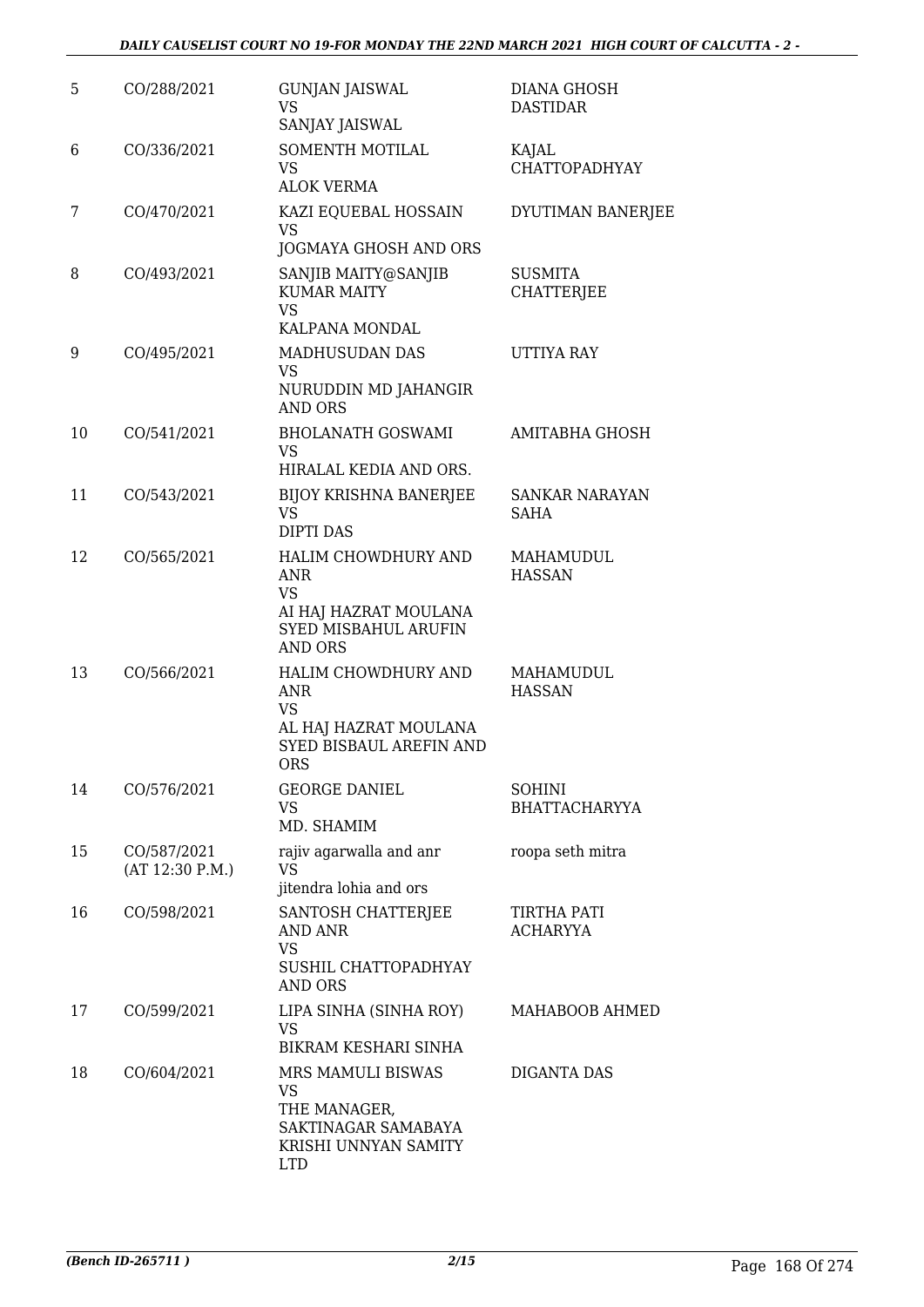| 19 | CO/605/2021 | TUHIN DAS<br>VS<br>CASTLE LIQUORS PVT LTD<br><b>AND ORS</b>                               | <b>ASIF SOHAIL</b><br>TARAFDAR   |
|----|-------------|-------------------------------------------------------------------------------------------|----------------------------------|
| 20 | CO/609/2021 | ALOKE KUMAR BERA<br><b>VS</b><br>ASHIOKE KUMAR BERA AND<br><b>ORS</b>                     | SUDIPTA MONDAL                   |
| 21 | CO/611/2021 | APARESH ADHIKARI AND<br><b>ORS</b><br><b>VS</b><br>DIPAK KUMAR KAR AND<br><b>ORS</b>      | ANIRUDDHA<br><b>BHATTACHARYA</b> |
| 22 | CO/612/2021 | <b>BIMAL MANNA AND ANR</b><br><b>VS</b><br>DIPAK KUMAR SHAW AND<br><b>ORS</b>             | SK MUSTAK ALI                    |
| 23 | CO/617/2021 | <b>NIRANJAN BISWAS</b><br><b>VS</b><br>DEBASISH GHOSH AND ORS                             | <b>SAGNIK CHATTERJEE</b>         |
| 24 | CO/621/2021 | <b>KAMALA DEBI</b><br><b>VS</b><br><b>BINDA DEBI AND ANR</b>                              | <b>SK. ZUBAIR AHMED</b>          |
| 25 | CO/622/2021 | LAL MOHAN KULSI AND<br><b>ANR</b><br><b>VS</b><br>SUNIL GHOSH AND ORS                     | <b>SUKUMAR SARKAR</b>            |
| 26 | CO/624/2021 | <b>MANNU HELA</b><br><b>VS</b><br>C.E.S.C. LIMITED AND ORS                                | SOURADIPTA<br><b>BANERJEE</b>    |
| 27 | CO/626/2021 | SUBHASH CHANDRA JANA<br><b>VS</b><br>NISHI KANTA JANA AND<br><b>ORS</b>                   | RADHASHYAM MAITI                 |
| 28 | CO/627/2021 | SYED ABDUL RAHAMNAN<br>VS<br>MOHAR DASCHOUDHURI                                           | PRADYOT KUMAR<br><b>DAS</b>      |
| 29 | CO/628/2021 | <b>BAIJNATH MAHATO</b><br>VS<br><b>MANJU MAHATO</b>                                       | RAMESHWAR SINHA                  |
| 30 | CO/631/2021 | SUTAPA MUKHERJEE AND<br>ANR<br><b>VS</b><br><b>KAMAL KUMAR</b><br>MUKHERJEE AND ANR       | <b>MANAS DASGUPTA</b>            |
| 31 | CO/634/2021 | KARTICK KANCHRA<br><b>VS</b><br>MAIDUL ISLAM MOLLA AND<br><b>ORS</b>                      | ANINDITA HALDER                  |
| 32 | CO/635/2021 | SUDHIR KUMAR BANERJEE<br><b>AND ANR</b><br><b>VS</b><br>MAITREYEE<br>CHAKRABORTYA AND ANR | INDARNIL BANERJEE                |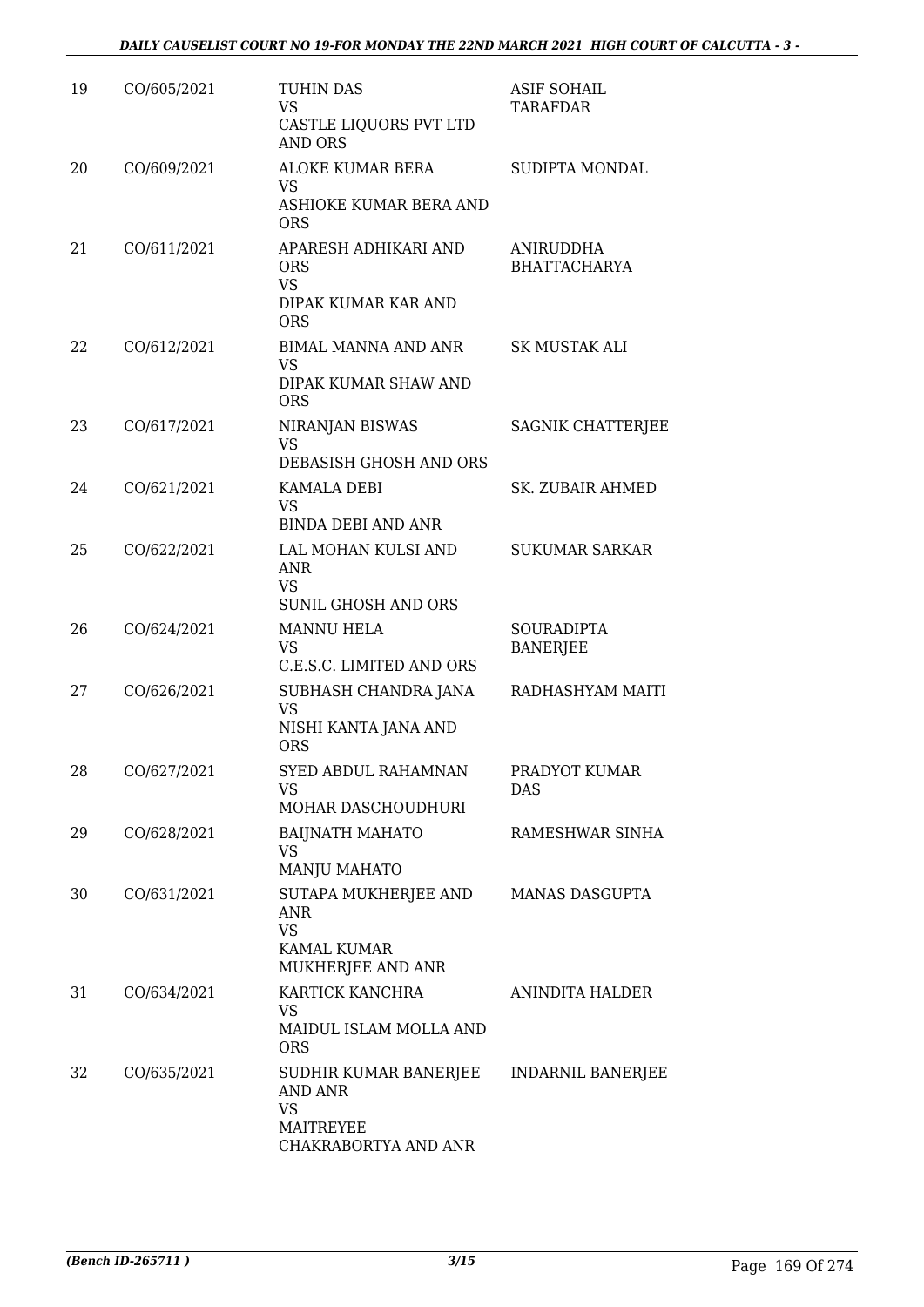| 33 | CO/636/2021 | MD ISHAQUE MADANI AND<br><b>ANR</b><br><b>VS</b><br><b>ABDUL LATIF SARKAR</b>                         | Shibasis Chatterjee          |
|----|-------------|-------------------------------------------------------------------------------------------------------|------------------------------|
| 34 | CO/637/2021 | <b>BISWANATH DEY</b><br>VS<br>TAPAN KUNDU AND ORS                                                     | <b>ABHIJIT RAY</b>           |
| 35 | CO/641/2021 | <b>SK. SAMSUR RAHMAN</b><br>ALIAS SHUMSUR RAHAMAN<br><b>VS</b><br>THE BOARD OF WAKF AND<br>ORS.       | <b>SALMA SULTANA</b><br>SHAH |
| 36 | CO/644/2021 | NUCLEAR PAUL<br><b>VS</b><br><b>MRIDULA BARMAN</b>                                                    | ANJANA BANERJEE              |
| 37 | CO/647/2021 | <b>SHAYAMA PRASAD POREL</b><br><b>VS</b><br><b>BASHANTI POREL AND ORS</b>                             | <b>SK TOSLIM ALI</b>         |
| 38 | CO/648/2021 | SIRAJ MIDDYA AND ORS<br><b>VS</b><br><b>INSAN MIDDYA AND ORS</b>                                      | SK TOSLIMA ALI               |
| 39 | CO/649/2021 | REHANA BIBI ALIAS<br><b>SUNDARI BIBI</b><br><b>VS</b><br>TANJILA BEGUM                                | <b>SONALI DAS</b>            |
| 40 | CO/650/2021 | THE WEST BENGAL<br><b>HOUSING BOARD</b><br><b>VS</b><br><b>SUKHENDU DAS AND ORS</b>                   | <b>ASHUTOSH</b><br>MUKHERJEE |
| 41 | CO/651/2021 | <b>MOMIN BISWAS</b><br><b>VS</b><br>SK MANSUR ALI AND ORS                                             | <b>SONALI DAS</b>            |
| 42 | CO/654/2021 | SAYANTANI GHOSH<br>VS<br>SUKESH RANJAN KOLEY                                                          | MAHABOOB AHMED               |
| 43 | CO/657/2021 | TRIPARNA PANDE<br>MAZUMDER<br><b>VS</b><br><b>BISWAPATI PANDE</b>                                     | <b>AVIDIP KUNDU</b>          |
| 44 | CO/658/2021 | SAJEDUR RAHAMAN REP BY<br>HASIBUR RAHAMAN AND<br><b>ORS</b><br><b>VS</b><br>MD NAJIRUDDIN AND ORS     | <b>SAIFUL ALAM</b>           |
| 45 | CO/659/2021 | sibrani ghosh since deceased<br>rep by bandana pal and ors<br><b>VS</b><br>barun chgakraborty and ans | diptendu majumder            |
| 46 | CO/662/2021 | <b>BIJOY KUMAR MOOKIM</b><br><b>VS</b><br><b>BALGOBIND MOOKIM AND</b><br><b>ORS</b>                   | SIDDHARTHA<br><b>GOSWAMI</b> |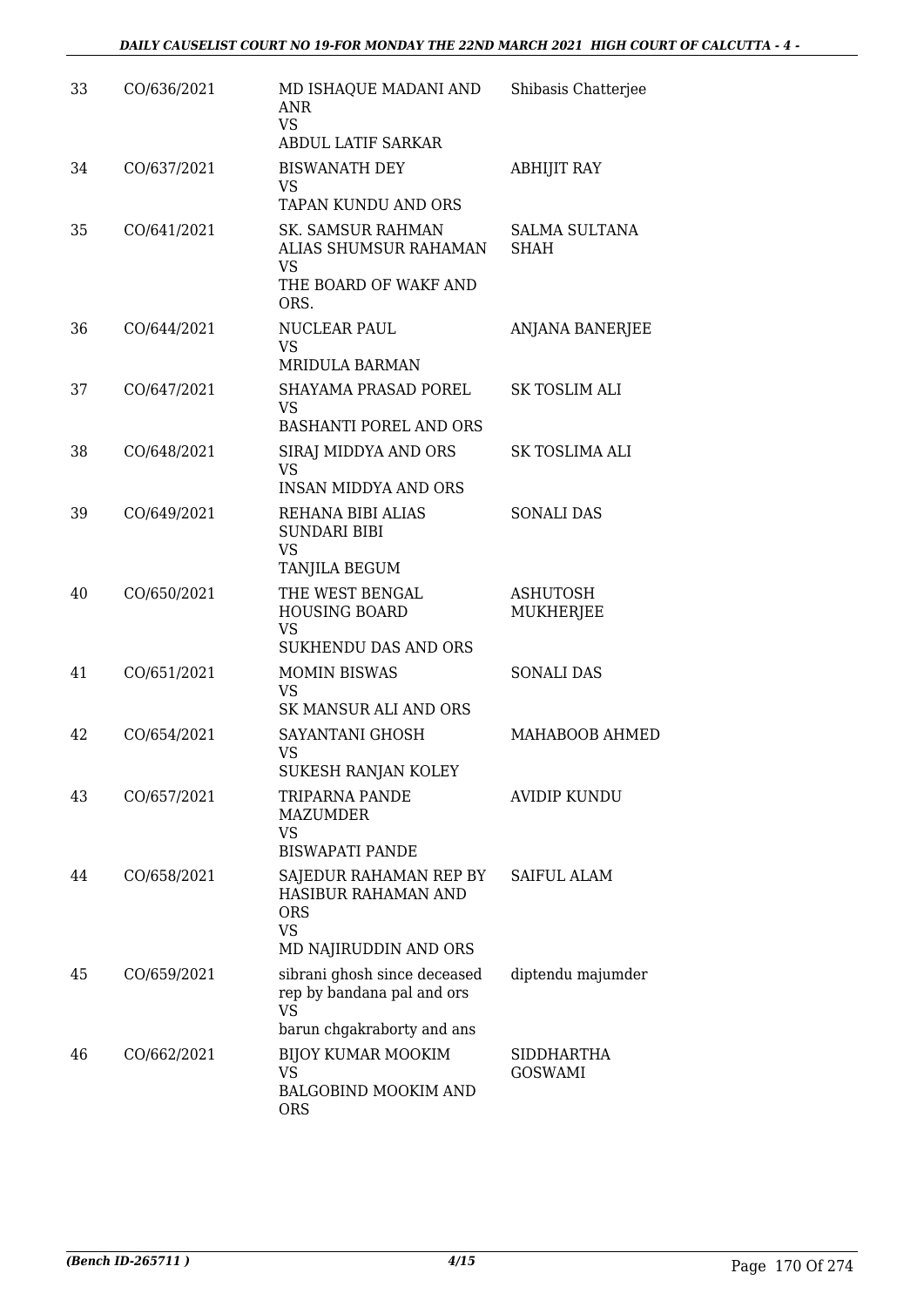| 47 | CO/663/2021 | <b>MOMIN BISWAS</b><br>VS.<br>TANJILA BEGUM AND ORS                                                                                                                                       | <b>SONALI DAS</b>                     |
|----|-------------|-------------------------------------------------------------------------------------------------------------------------------------------------------------------------------------------|---------------------------------------|
| 48 | CO/664/2021 | MAA MANGAL CHANDI<br>BRICK FIELD PVT LTD REP<br>BY MOHIT LAL GHOSH AND<br><b>ORS</b><br><b>VS</b><br>SMT ANJALI SINGH LEGAL<br>HAIR OF KANTA PRASAD<br>SINGH (DECEASED) AND<br><b>ORS</b> | SREYA<br><b>CHAKRABORTY</b>           |
| 49 | CO/666/2021 | <b>SUMAN ROY</b><br>VS<br><b>SUDESHNA ROY</b>                                                                                                                                             | SOVAN DASGUPTA                        |
| 50 | CO/670/2021 | SHIPRA GHOSH<br><b>VS</b><br>KAMAL NANDY AND ORS                                                                                                                                          | Omar Faruk Gazi                       |
| 51 | CO/672/2021 | SANJIB MANNA<br><b>VS</b><br>RINA MANNA AND ORS                                                                                                                                           | <b>SALIL KUMAR MAITI</b>              |
| 52 | CO/675/2021 | CHANDRANATH GANGULY<br><b>VS</b><br>RASHIDUL SK AND ANR                                                                                                                                   | <b>SUBHAS CHANDAR</b><br><b>DUTTA</b> |
| 53 | CO/676/2021 | PRABESH @ PRAVESH<br><b>CHANDRA YADAV</b><br><b>VS</b><br>SATISH CHGANDRA YADAV<br>@ AHIR AND OTHERS                                                                                      | ARITRA SHANKAR<br><b>RAY</b>          |
| 54 | CO/677/2021 | AZGAR SEIKH AND ANR<br><b>VS</b><br>STATE OF WEST BENGAL<br>AND ORS.                                                                                                                      | ABDUL AZIZ MONDAL                     |
| 55 | CO/678/2021 | SASWATI MUKHOPADHAYA<br><b>VS</b><br>TANMOY MUKHOPADHAYAY                                                                                                                                 | PRAJAYINI DAS                         |
| 56 | CO/679/2021 | DIPAK HARI AND ORS<br>VS.<br>RENU MOHTA AND ORS                                                                                                                                           | ASIS BHATTACHARYA                     |
| 57 | CO/680/2021 | <b>BUJU SEKH ALIAS RUJU</b><br>SEKH<br><b>VS</b><br>AMIR SEKH AND ANR                                                                                                                     | <b>ANIRBAN DAS</b>                    |
| 58 | CO/683/2021 | KAUSHALYA PANDEY<br>VS.<br>JAHARLAL HATI AND ORS                                                                                                                                          | DEBJANI SENGUPTA                      |
| 59 | CO/684/2021 | SANTOSH MAHATO AND<br><b>ORS</b><br><b>VS</b><br><b>GANDHARAJ MAHATO</b><br>LEGAL HEIR OF KHANDU<br><b>MAHATO (SINCE</b><br>DEACESED) AND ORS                                             | Nemai Chandra Saha                    |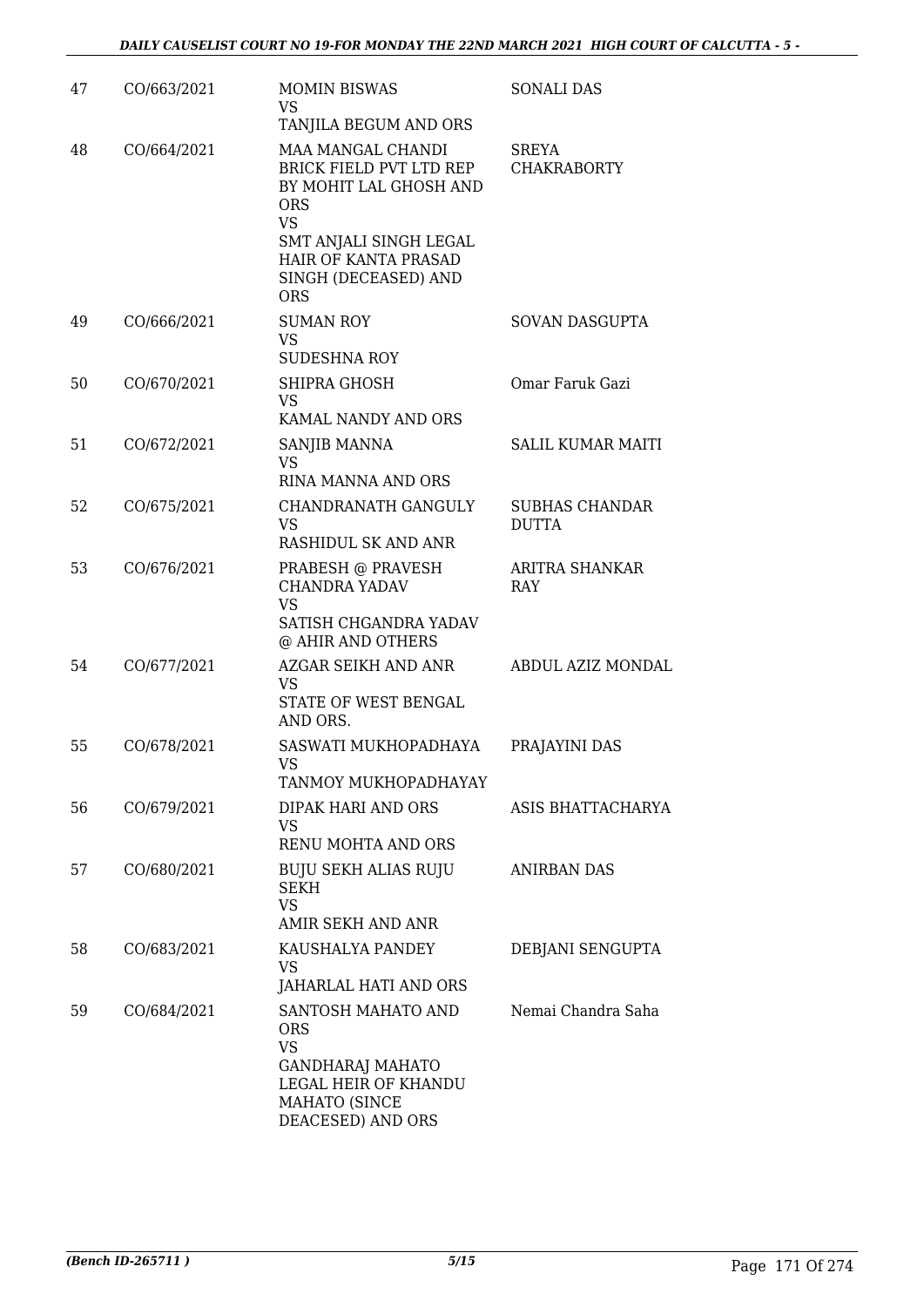| 60 | CO/685/2021 | KANU GOPAL DAS AND ORS<br>VS                                                                                              | SRIKANTA DATTA                          |
|----|-------------|---------------------------------------------------------------------------------------------------------------------------|-----------------------------------------|
|    |             | SIRDHARTHA KRISHNA DAS<br>AND ORS                                                                                         |                                         |
| 61 | CO/686/2021 | <b>BANDANA DAS</b><br>VS<br>MANJU SEN AND ORS                                                                             | <b>SUSHANTA KUMAR</b><br>LAHA           |
| 62 | CO/688/2021 | HASNEHARA BIBI AND ORS<br><b>VS</b><br>CHANDBANU BIBI, LEGAL<br><b>HEIR OF TAHID</b><br>MIRZA(DECEASED) AND<br><b>ORS</b> | MD. YAMIN ALI                           |
| 63 | CO/690/2021 | REHANA KHATUN<br><b>VS</b><br>ARUNIMA AHMED                                                                               | <b>SUKANTA DAS</b>                      |
| 64 | CO/692/2021 | BOARD OF WAKF, WEST<br><b>BENGAL AND ANR.</b><br>VS<br><b>BOO ALI WAKF ESTATE AND</b><br>ORS.                             | ABU SIDDIOQUE<br><b>MALLICK</b>         |
| 65 | CO/696/2021 | NIMAI MONDAL @ NIMAI<br>CHANDRA MONDAL AND<br><b>OTHERS</b><br><b>VS</b><br><b>JOYDEB PAL</b>                             | <b>SALONI</b><br><b>BHATTACHARJEE</b>   |
| 66 | CO/697/2021 | DIPAK KUMAR ROY<br><b>VS</b><br>ASHOK KUMAR ROY AND<br>ORS.                                                               | PALLAB MHAN<br><b>CHAKRABORTI</b>       |
| 67 | CO/699/2021 | <b>HEMARUN SANYAL</b><br>VS<br>HIRAK SANYAL AND ORS.                                                                      | <b>SUBHAJIT</b><br><b>CHATTOPADHYAY</b> |
| 68 | CO/701/2021 | <b>SURAJIT SADHUKHAN</b><br>VS.<br>ASIF KHAN ALIAS NABI<br><b>KHAN</b>                                                    | MS FATIMA HASSAN                        |
| 69 | CO/702/2021 | sekh abdur rouf<br><b>VS</b><br><b>SEKH SAKIRULLA AND ORS</b>                                                             | <b>TIRTHANKAR</b>                       |
| 70 | CO/703/2021 | DILIP KUMAR DEY<br><b>VS</b><br>HARSH PARASRAMPURIA<br>AND ANR SINCE KUSUM<br>DEVI PARASRAMPURIA<br><b>DECEASED</b>       | <b>SEVANTI ROY</b>                      |
| 71 | CO/704/2021 | MANJU SHAW AND ORS<br>VS<br>ALPANA GANGULY AND ORS                                                                        | ASISH KUMAR DUTTA                       |
| 72 | CO/708/2021 | DIBAKAR PURKAIT<br>VS<br><b>BALAI CHANDRA PURKAIT</b><br>AND ORS                                                          | LAKSHMINATH<br><b>BHATTACHARYA</b>      |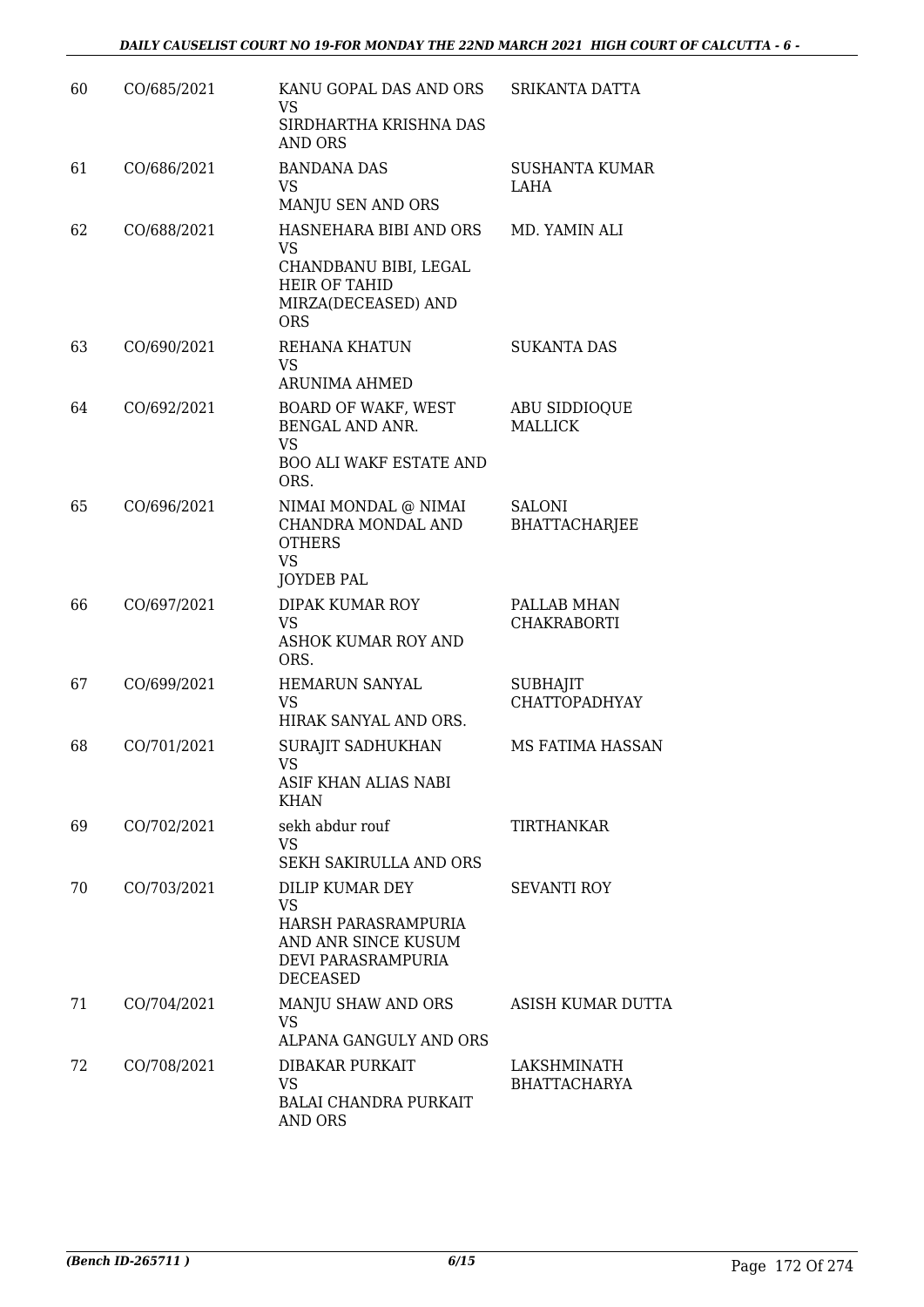| 73 | CO/715/2021 | <b>SUKUMAR SETH AND</b><br><b>OTHERS</b><br><b>VS</b><br>REKHA SHARMA AND<br><b>OTHERS</b>                               | <b>GOUR BARAN SAU</b>                  |
|----|-------------|--------------------------------------------------------------------------------------------------------------------------|----------------------------------------|
| 74 | CO/716/2021 | DRIPTO KANJILAL<br>VS<br>SURANGAMA KANJILAL                                                                              | RAJLAKSHMI GHATAK                      |
| 75 | CO/717/2021 | LAVINA BHAGNANI<br><b>VS</b><br>KARAN MANOJ CHAINANI                                                                     | <b>SEVANTI ROY</b>                     |
| 76 | CO/722/2021 | MEGHNAD MONDAL<br><b>VS</b><br>MANORANJAN KALI AND<br><b>ORS</b>                                                         | <b>SUJJIT BHUNIA</b>                   |
| 77 | CO/724/2021 | M/S KS PROPERTY SERVICE<br>BY ITS PARTNER<br>MRITYUNJOY SARKAR AND<br><b>ORS</b><br><b>VS</b><br>SAJAL KANTI DEY AND ORS | <b>SATTWIK</b><br><b>BHATTACHARYYA</b> |
| 78 | CO/731/2021 | THE NATIONAL INSURANCE<br><b>COMPANY LIMITED</b><br><b>VS</b><br><b>RINA DEB AND ORS</b>                                 | DEB NARAYAN RAY                        |
| 79 | CO/736/2021 | MAJDUL SEKH AND ORS<br><b>VS</b><br>TATA CAPITAL FINACE<br><b>SERVICES LTD 9903641512</b>                                | <b>MIR ANOWAR</b>                      |
| 80 | CO/737/2021 | <b>SMT LALITA MOITRA</b><br>VS<br>STATE OF WEST BENGAL                                                                   | <b>TANMOY MUKHERJEE</b>                |
| 81 | CO/738/2021 | SASTHI MANDAL<br><b>VS</b><br><b>SANJITA DAS</b>                                                                         | MUSHARAF ALAM SK                       |
| 82 | CO/745/2021 | ARINDAM SADHUKHAN<br>AND ORS<br>VS<br><b>NUPUR MAITRA AND ORS</b>                                                        | DEBJANI GHOSH ROY                      |
| 83 | CO/746/2021 | <b>GAUTAM GHOSH</b><br>VS<br>THE LAKE CLUB LTD AND<br><b>ORS</b>                                                         | SUDESHNA BASU<br><b>THAKUR</b>         |
| 84 | CO/752/2021 | KOUSIK KUMAR PRADHAN<br><b>VS</b><br>NABAMITA PRADHAN (DE)                                                               | PAROMITA MALAKAR                       |
| 85 | CO/773/2021 | M/S. SANJEVANI GASES<br>PRIVATE LIMITED AND ORS.<br><b>VS</b>                                                            | KAUSIK BISWAS                          |
|    |             | BANK OF INDIA AND ANR.                                                                                                   |                                        |

# **ADJOURNED MOTIONS**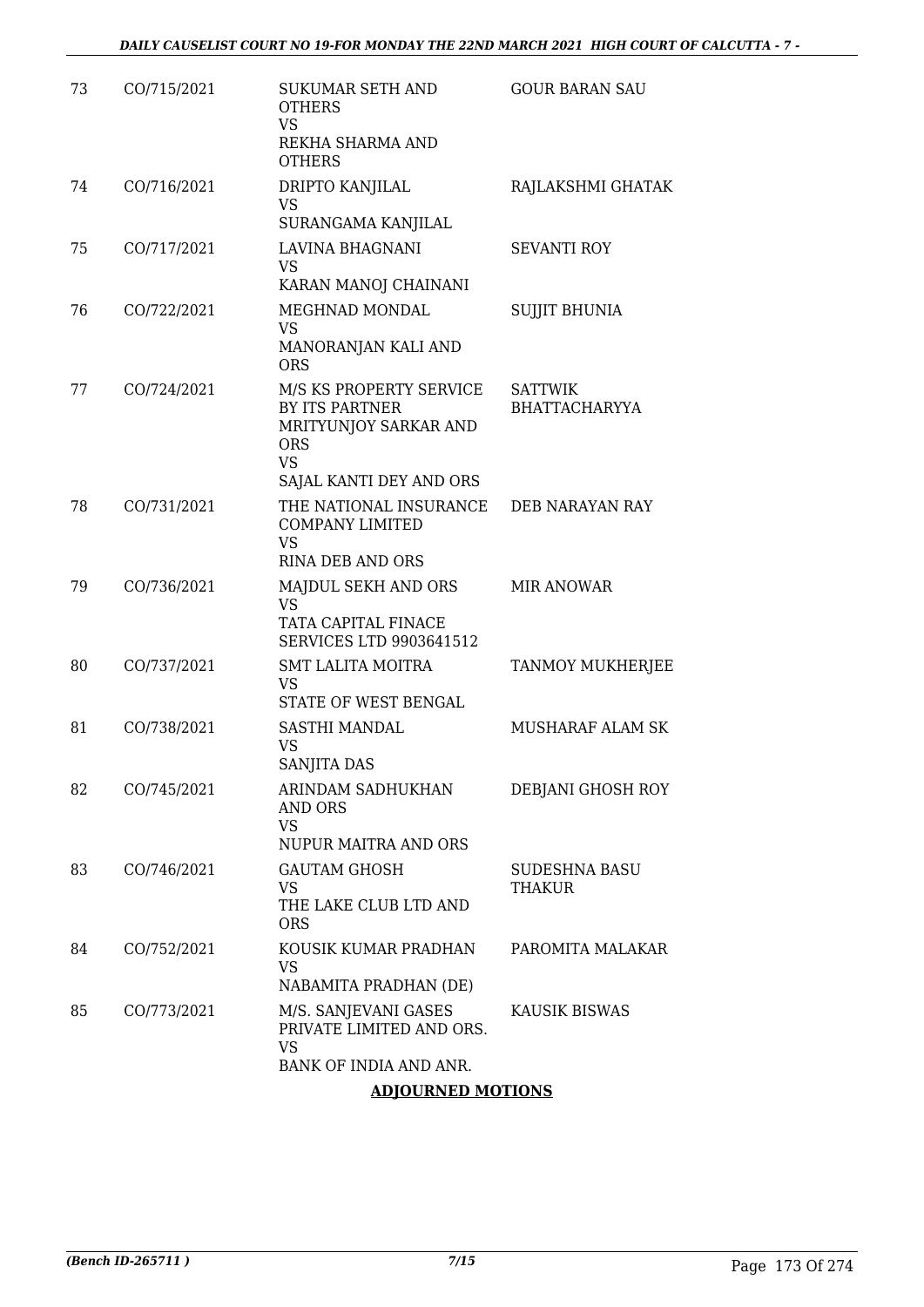| 86   | CO/49/2021                              | <b>MAA PARVATI TRAVELS</b><br>PROP. DILIP KUMAR AND<br>ANR<br><b>VS</b>                                          | <b>SK SHAMIM AKHTER</b>            |
|------|-----------------------------------------|------------------------------------------------------------------------------------------------------------------|------------------------------------|
|      |                                         | M/S. NILACHAL IRON AND<br>POWER LTD AND ORS                                                                      |                                    |
| 87   | CO/164/2021                             | SHYAMALI SAHA AND ANR<br><b>VS</b><br>SHYAMAL KUNDU                                                              | <b>SAGARMAY GHOSH</b>              |
| 88   | CO/202/2021                             | ASIT MONDAL AND ANR<br><b>VS</b><br>SUBHENDU KHANARA AND<br><b>ORS</b>                                           | <b>MANOJ</b><br><b>CHAKRABORTY</b> |
| 89   | CO/218/2021                             | ECCHA MONDAL<br><b>VS</b><br>JAMIR ALI MONDAL                                                                    | <b>GENIYA MUKHERJEE</b>            |
| 90   | CO/297/2021                             | VIKASH NAGELIA<br>VS<br>REGISTRAR, INCOME TAX<br>APPELLATE TRIBUNAL                                              | <b>SURYANEEL DAS</b>               |
| 91   | CO/312/2021                             | TARAPADA MAL AND ORS<br><b>VS</b><br><b>ASIT MAL AND ORS</b>                                                     | PRANTICK GHOSH                     |
| 92   | CO/315/2021                             | NIRMAL CHANDRA<br>MONDAL @ NIRMAL<br>MONDAL AND OTHERS<br><b>VS</b><br><b>ADITI GOSWAMI AND</b><br><b>OTHERS</b> | ARUP KRISHNA DAS                   |
|      |                                         | <b>FOR HEARING</b>                                                                                               |                                    |
|      |                                         | (AT 2:00 P.M.)                                                                                                   |                                    |
| 93   | CO/2949/2014                            | PIJUSH KANTI SADHU<br><b>VS</b><br>SHANKAR DEBNATH & ANR                                                         | SRIJIB CHAKRABORTY                 |
|      | IA NO: CAN/5/2019(Old No:CAN/7591/2019) |                                                                                                                  |                                    |
| 94   | CO/359/2018                             | RINA BANERJEE @<br>MUKHERJEE & ANR<br><b>VS</b><br><b>NAMITA SANTRA &amp; ORS</b>                                | SARMISTHA CHINA                    |
|      | IA NO: CAN/1/2018(Old No:CAN/6012/2018) |                                                                                                                  |                                    |
| 95   | CO/1767/2018                            | CENTRAL BANK OF INDIA &<br>ANR<br><b>VS</b><br><b>MAYA SARKAR &amp; ORS</b>                                      | B. JHA                             |
| 96   | CO/252/2019                             | ANITA DEY & ANR<br><b>VS</b><br>M/S ARCH INFRA<br>PROPERTIES PVT LTD &<br><b>ORS</b>                             | SAYARI SEN SHARMA                  |
| wt97 | CO/365/2019                             | M/S. ARCH INFRA<br>PROPERTIES PVT LTD &<br><b>ORS</b><br><b>VS</b><br><b>SMT ANITA DEY &amp; ANR</b>             | SONI OJHA                          |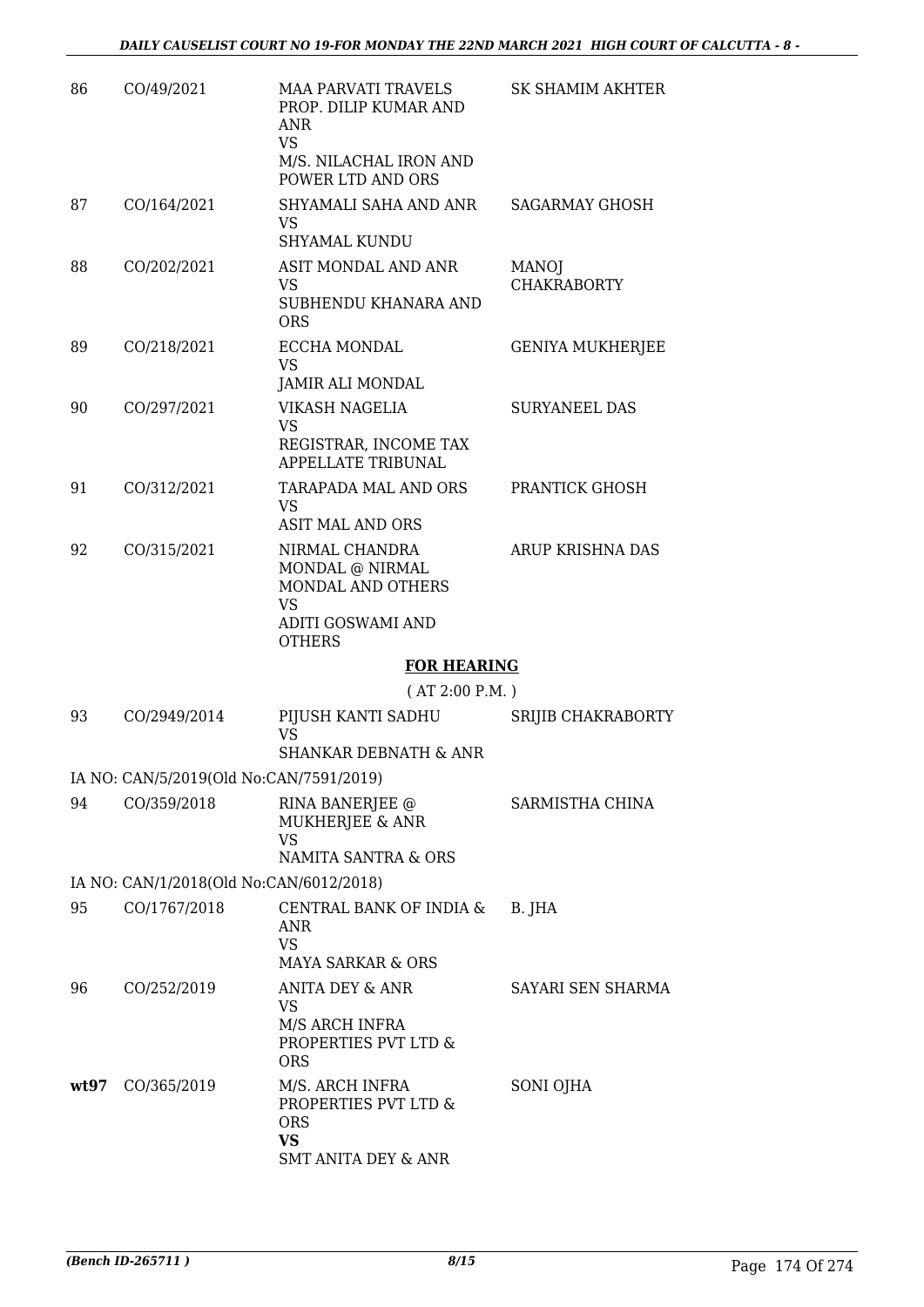| 98  | CO/756/2019       | <b>CHANDRIMA ROY</b><br><b>VS</b><br>AJAY RAY                                                | DEBAYAN SINHA                      |
|-----|-------------------|----------------------------------------------------------------------------------------------|------------------------------------|
| 99  | CO/1073/2019      | SUPRIYA CHOWDHURY<br>SARCAR@SUPRIYA SARCAR<br><b>VS</b><br>NURRUL HUDA LAYEK                 | SARBANANDA<br><b>SANNYAL</b>       |
| 100 | CO/1753/2019      | M/S. MESSENGER COURIER<br>& CARGO PVT LTD<br><b>VS</b><br>UMA FORZING WORKS (P)<br>LTD & ORS | <b>SAYANTAN BASU</b>               |
|     | IA NO: CAN/2/2020 |                                                                                              |                                    |
| 101 | CO/2964/2019      | DIBAKAR ROY<br><b>VS</b><br>MAHADEB SAMANTA                                                  | <b>DILIP KUMAR SAILA</b>           |
| 102 | CO/3398/2019      | DEBOTOSH GHOSH<br><b>VS</b><br><b>UCO BANK</b>                                               | <b>SOMNATH</b><br>MUKHERJEE        |
| 103 | CO/3605/2019      | KRISHNENDU PAUL<br>VS<br>NAMITA HAZRA                                                        | <b>SAKYA SEN</b>                   |
| 104 | CO/3826/2019      | MOUSUMI SENGUPTA<br><b>VS</b><br><b>BHASKAR SENGUPTA</b>                                     | <b>TATAN MISTRY</b>                |
| 105 | CO/4161/2019      | KOYEL ROY<br><b>VS</b><br><b>SOMNATH ROY</b>                                                 | <b>SUKLA DAS</b><br><b>CHANDRA</b> |
| 106 | CO/712/2020       | SHIBANUJ MUKHERJEE<br>VS<br>RAJANNYA MUKHERJEE                                               | DEBOJYOTI KARAN                    |
| 107 | CO/739/2020       | SK. FAZLUR RAHAMAN &<br>ANR<br><b>VS</b><br>MD. ANWAR & ORS                                  | S.G. CHOWDHURY                     |
| 108 | CO/932/2020       | ANURADHA BAG<br>VS<br><b>SWAPAN KUMAR SHAW</b>                                               | ANIMA MAITI                        |
| 109 | CO/978/2020       | MOHAN DAS & ANR<br>VS<br>NABAGHANA DAS & ORS                                                 | <b>SUKANTA DAS</b>                 |
| 110 | CO/1083/2020      | MD LAIQUE KHAN<br><b>VS</b><br>STATE OF WEST BENGAL &<br><b>ORS</b>                          | MD ABDULLA GAZI                    |
| 111 | CO/1086/2020      | SUNIL KRISHNA THAKUR &<br>ORS.<br><b>VS</b>                                                  | PRANTICK GHOSH                     |
| 112 | CO/1089/2020      | ANGUR BISWAS & ORS.<br>DHARMENDRA JAISWAL<br>VS<br>PRITAM KR. MANNA & ORS.                   | SOMNATH DE                         |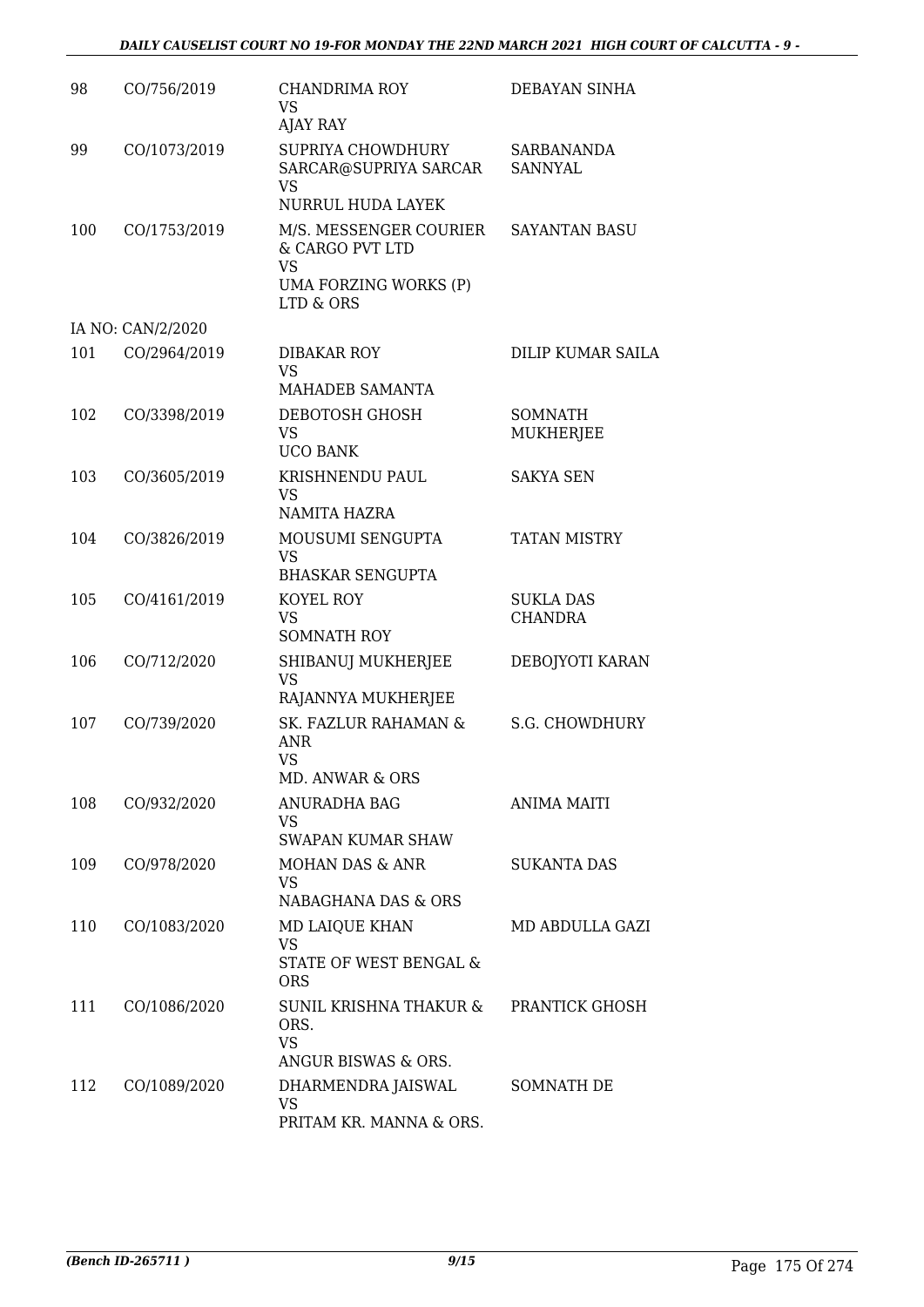| 113 | CO/1424/2020      | KASMIRA BIBI<br>VS<br>YAKUB ALI MONDAL AND<br><b>ORS</b>                                                                        | ARITRA SHANKAR<br>RAY                 |
|-----|-------------------|---------------------------------------------------------------------------------------------------------------------------------|---------------------------------------|
| 114 | CO/1439/2020      | NEELANJAN DE<br><b>VS</b><br><b>JUJHAR SINGH AND ORS</b>                                                                        | MUNSHI ASHIQ<br><b>ELAHI</b>          |
| 115 | CO/1474/2020      | NASIRUDDIN SEKH AND<br><b>ORS</b><br><b>VS</b><br>MD ALI SEKH AND ANR                                                           | <b>SARBANANDA</b><br>SANYAL           |
| 116 | CO/1490/2020      | RATNA SAHA AND ANR<br><b>VS</b><br>VINOD PANDEY AND ANR                                                                         | SAPTARSHI KR MAL                      |
|     | wt117 CO/242/2020 | RATNA SAHA & ANR<br><b>VS</b><br>VINOD PANDEY & ANR                                                                             | SAPTARSHI KUMAR<br>MAL                |
| 118 | CO/1527/2020      | M/S. PRIYAGOPAL BISOYI<br><b>SAREES PVT LTD</b><br><b>VS</b><br>MRITYUNJOY GHOSH AND<br><b>ORS</b>                              | KAUSTAV CHANDRA<br><b>DAS</b>         |
| 119 | CO/1536/2020      | <b>MINOR KHANDEKAR</b><br>TAMANNA KHATUN REP. BY<br>KHANDEKAR MOHINUDDIN<br><b>HOSSAIN</b><br><b>VS</b><br>SK KASEM ALI AND ORS | SARBANANDA<br>SANYAL                  |
| 120 | CO/1548/2020      | THE KOLKATA<br>MUNICIAPLITY<br>CORPORATION<br><b>VS</b><br>AJIT KUMAR BISWAS AND<br><b>ANR</b>                                  | DWIJADAS<br><b>CHAKRABORTY</b>        |
| 121 | CO/1549/2020      | NOOR AFROZ<br>VS.<br>LEENA SAMAD AND ORS                                                                                        | <b>SOUNAK</b><br><b>BHATTACHARYYA</b> |
| 122 | CO/1552/2020      | KOLKATA MUNICIPAL<br>CORPORATION<br><b>VS</b><br>SILICAL HOUSING SYSTEM<br><b>LTD</b>                                           | <b>FAZLUL HOQUE</b>                   |
| 123 | CO/1553/2020      | VALVOLINE CUMMINS PVT<br><b>LTD</b><br><b>VS</b><br><b>M/S ROADWINGS</b><br><b>INTERNATIONAL PVT LTD</b><br>AND ANR             | SHREYA SINGH                          |
| 124 | CO/1598/2020      | <b>SUPRATIK GHOSH</b><br><b>VS</b><br>ALIROMA CHEMICAL PVT<br>LTD AND ORS                                                       | MRITYUNJOY HALDER                     |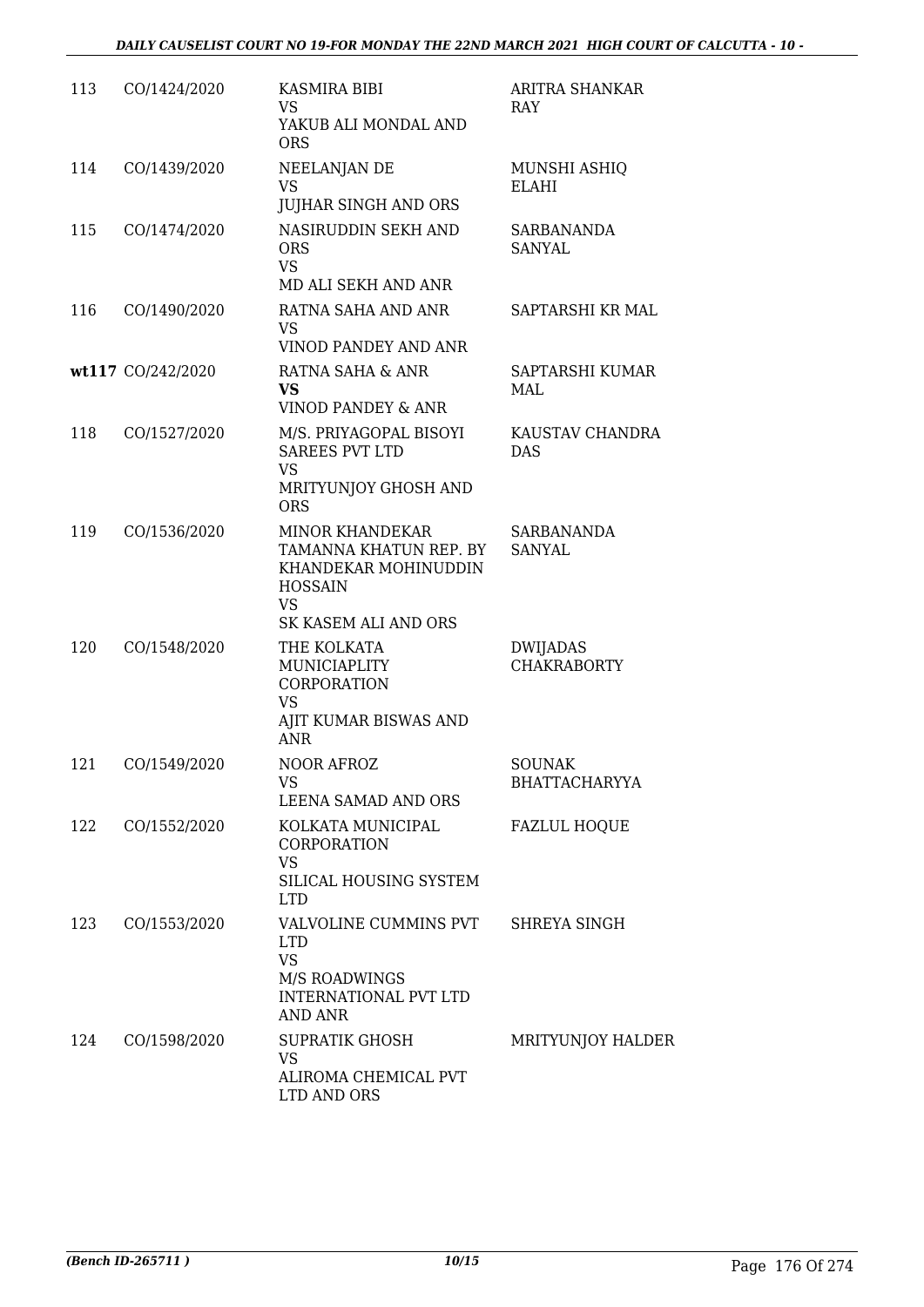| 125 | CO/1643/2020 | SWAPAN ROY @ UJJAL ROY<br><b>AND ORS</b><br><b>VS</b><br>THE BOARD OF WAQFS,<br>REPTED. BY CHIEF<br><b>EXCUTIVE OFFICER</b>     | NAYEEMUDDIN<br><b>MUNSHI</b>   |
|-----|--------------|---------------------------------------------------------------------------------------------------------------------------------|--------------------------------|
| 126 | CO/1653/2020 | JAYAANTA KUMAR MONDAL<br>AND OTHERS<br><b>VS</b><br><b>SECRETARY</b><br>PURBAMEDINIPUR ZILLA                                    | <b>ASIF SOHAIL</b><br>TARAFDAR |
| 127 | CO/1654/2020 | PARISHAD AND OTHERS<br>AXIS BANK LIMITED<br><b>VS</b><br>THE LEARNED REGISTRAR<br><b>DEBTS RECOVERY</b><br>TRIBUNAL1 AND OTHERS | AJIT KUMAR MISHRA              |
| 128 | CO/3/2021    | SHESH NATH PRASAD<br><b>VS</b><br>KARUNA ROY AND ORS.                                                                           | <b>ALOTRIYA</b><br>MUKHERJEE   |
| 129 | CO/31/2021   | SK QUMRU ALAM<br>VS<br>THE DY INSPECTOR GEN,<br>REG RANGE-I, S 24PGS AND<br><b>ANR</b>                                          | MR IMTIAZ BELAL                |
| 130 | CO/33/2021   | ANANDA PROSAD PANDEY<br>ALIAS PARE AND ANR<br><b>VS</b><br><b>SMT SABITA GHOSH AND</b><br><b>ORS</b>                            | <b>SUJIT SAHA</b>              |
| 131 | CO/62/2021   | ANANDA PRAMANIK AND<br><b>ORS</b><br><b>VS</b><br>LATA BHATTACHARJEE                                                            | MRITYUNJAY SAHA                |
| 132 | CO/70/2021   | SARMISTHA BHADURI<br><b>VS</b><br>SOUMYA SUNDAR<br>BANDYOPADHYAY                                                                | <b>SWAPNAMOY SARKAR</b>        |
| 133 | CO/84/2021   | UTPAL GOMES<br><b>VS</b><br>RANIBALA BISWAS ORS                                                                                 | SAPTARSHI KUMAR<br>KUNDU       |
| 134 | CO/95/2021   | ALI JEHER SK AND ORS<br><b>VS</b><br>KAMAL SK AND ORS                                                                           | MANAS KUMAR DAS                |
| 135 | CO/102/2021  | ASHOK BAGUI AND ORS<br>VS<br>PINTU GHOSH                                                                                        | ANIRUDDHA MITRA                |
| 136 | CO/114/2021  | PARNA ROY SHAH AND ANR<br><b>VS</b><br>MAHENDRALAL SHAH AND<br><b>ORS</b>                                                       | <b>ADITI KUMAR</b>             |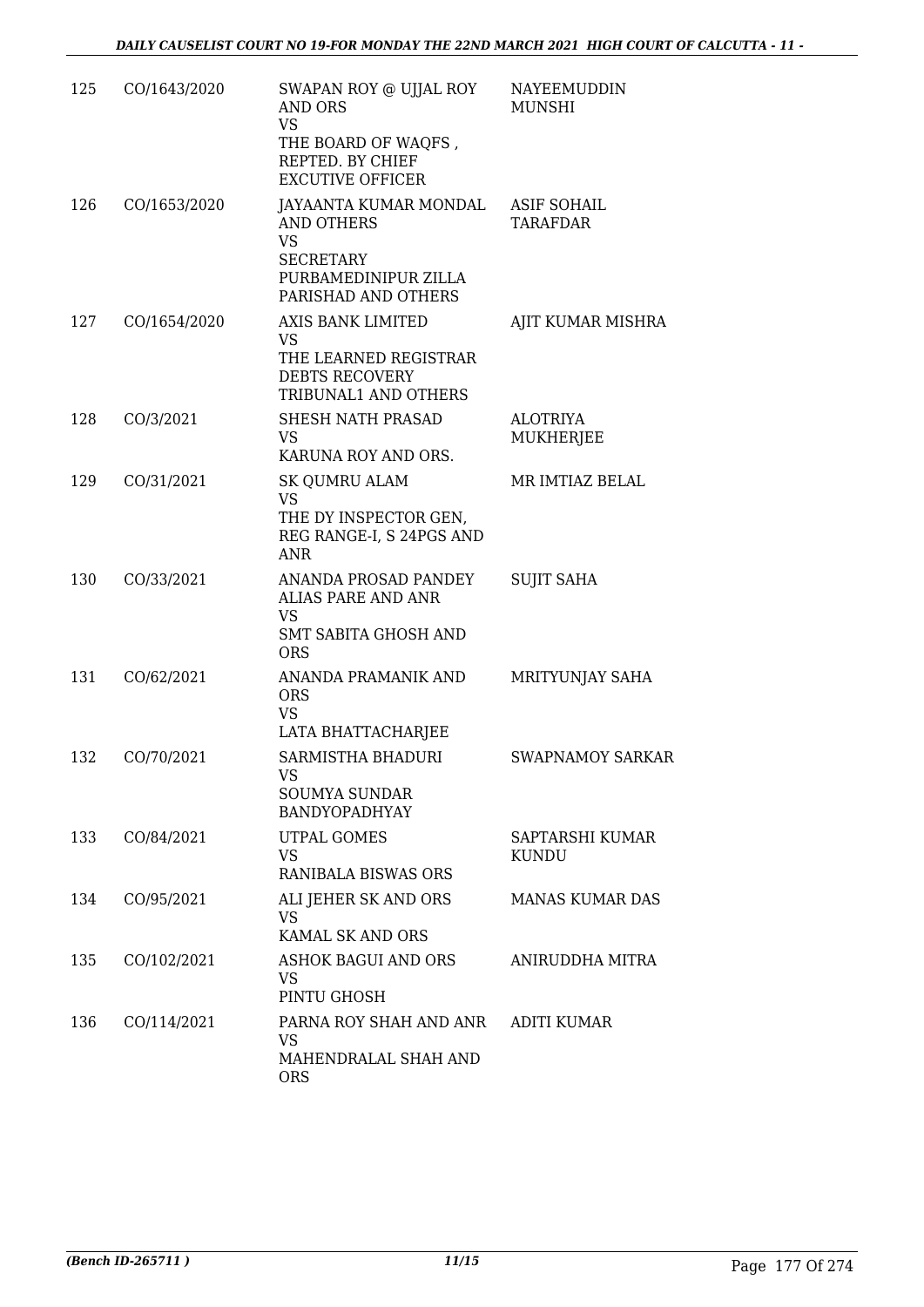| 137 | CO/118/2021                   | GREKA (ZHENGZHOU)<br>TECHNICAL SERVICES CO.<br>LTD.<br><b>VS</b><br>PETROPATH FLUIDS (INDIA)<br>P. LTD. | ARANYA SAHA           |
|-----|-------------------------------|---------------------------------------------------------------------------------------------------------|-----------------------|
|     | IA NO: CAN/1/2021, CAN/2/2021 |                                                                                                         |                       |
| 138 | CO/124/2021                   | DR ASHOK KUMAR SAH<br><b>VS</b><br>DR MAHUA SARKAR                                                      | DIPANJAN BISWAS       |
| 139 | CO/154/2021                   | DEBOJIT SUR<br><b>VS</b><br><b>EASTLAND PARK CO-</b><br>OPRATIVE HOUSING                                | LOPAMUDRA MOITRA      |
|     |                               | <b>SOCIETY LTD AND ORS</b>                                                                              |                       |
| 140 | CO/159/2021                   | SANTOSH CHANDRA DAS<br><b>VS</b><br><b>ASHOK CHATTERJEE</b>                                             | SANJAY MUKHERJEE      |
|     | wt141 CO/160/2021             | SANTOSH CHANDRA DAS<br>VS<br><b>ASHOK CHATTERJEE</b>                                                    | SANJAY MUKHERJEE      |
|     | wt142 CO/161/2021             | SANTOSH CHANDRA DAS<br><b>VS</b><br><b>ASHOK CHATTERJEE</b>                                             | SANJAY MUKHERJEE      |
|     | wt143 CO/162/2021             | SANTOSH CHANDRA DAS<br>VS<br><b>ASHOK CHATTERJEE</b>                                                    | SANJAY MUKHERJEE      |
| 144 | CO/167/2021                   | JAHARLAL KOLEY<br><b>VS</b>                                                                             | <b>JOYITA RAY</b>     |
| 145 | CO/207/2021                   | MAINUL MANDAL AND ORS<br>YOGESH KAMDAR<br><b>VS</b><br><b>MEENA ALIAS MITAY</b><br><b>KAMDAR</b>        | MADHUMITA BASAK       |
| 146 | CO/210/2021                   | SOURENDRA DEY<br>VS<br>PULAK DEY                                                                        | MANORANJAN JANA       |
| 147 | CO/231/2021                   | <b>SUBHASIS DAS</b><br><b>VS</b><br>ANIMA DAS(DUTTA)                                                    | <b>SUTIRTHA DAS</b>   |
| 148 | CO/275/2021                   | <b>UCO BANK</b><br><b>VS</b><br>PIJUSH KANTI NASKAR AND<br><b>ANR</b>                                   | <b>SACHETAN GHOSH</b> |
| 149 | CO/305/2021                   | SANJIT DEY<br><b>VS</b><br>NAMITA SAMANTA AND<br><b>ORS</b>                                             | DEBDUTTA BASU         |
| 150 | CO/370/2021                   | PRITILATA MAITY<br><b>VS</b><br>SWATI SIMLAI AMD ORS                                                    | DEBABRATA ROY         |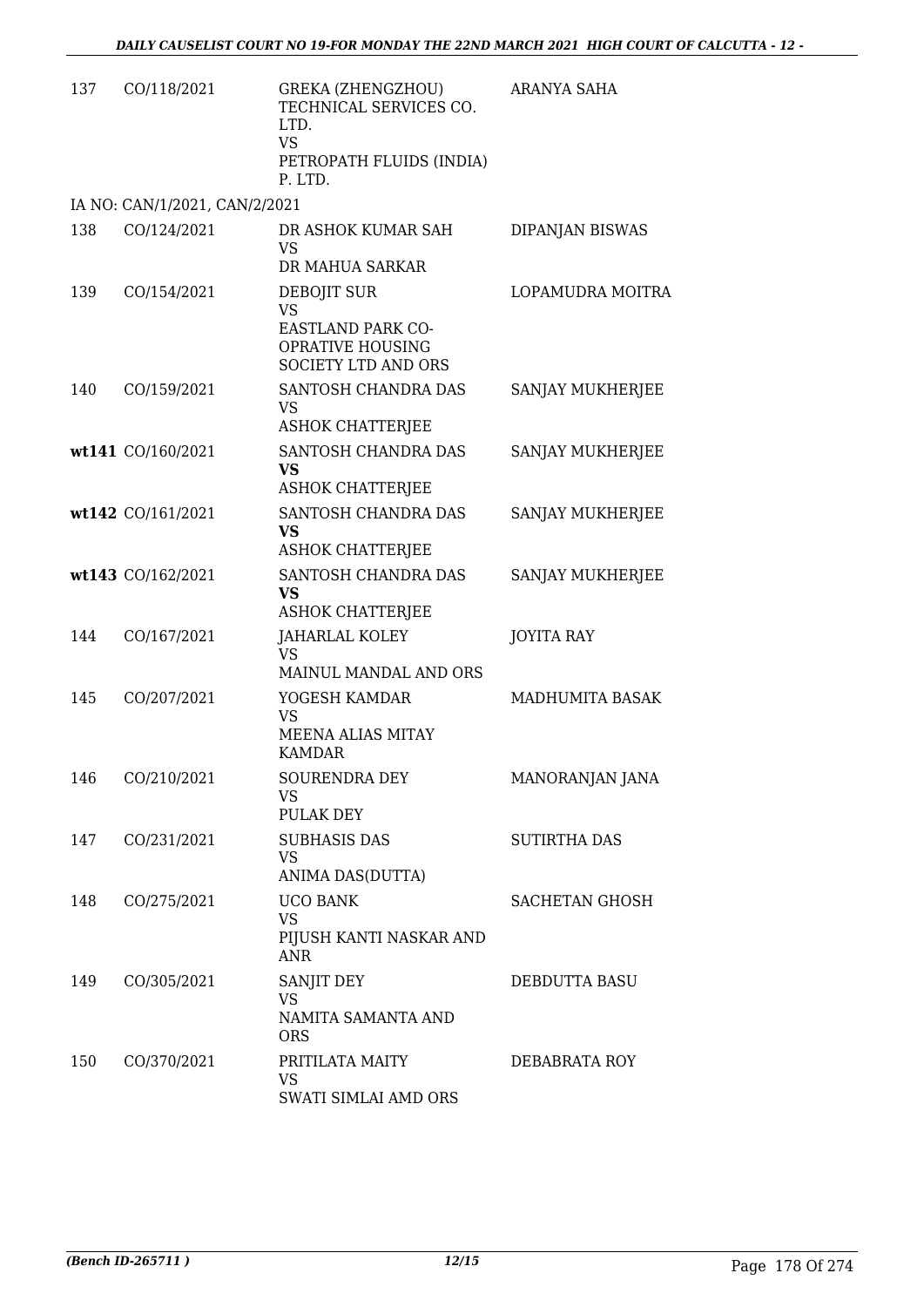| 151 | CO/403/2021       | <b>TAPASI GUPTA</b><br>VS<br>PRADIP KR. GUPTA                                              | PINAKIRANJAN<br>MITRA                   |
|-----|-------------------|--------------------------------------------------------------------------------------------|-----------------------------------------|
|     |                   | <b>CONTESTED APPLICATION</b>                                                               |                                         |
| 152 | CO/208/2006       | THE CALCUTTA GUJARATI<br><b>EDUCATION SOCIETY</b><br><b>VS</b>                             | DIPAK DEY                               |
|     |                   | THE REGIONAL PROVIDENT<br>FUND COMMISSIONER                                                |                                         |
| 153 | CO/3057/2016      | <b>AMIT SARKAR &amp; ORS</b><br>VS<br>DEBASREE GUPTA & ANR                                 | MITUL<br><b>CHAKRABORTY</b>             |
|     |                   | IA NO: CAN/1/2017(Old No:CAN/2077/2017), CAN/2/2020(Old No:CAN/609/2020)                   |                                         |
| 154 | CO/4546/2016      | M/S. J J GRIHANIRMAN PVT<br><b>LTD</b><br><b>VS</b><br>PARVATI DEVI KHEMKA &<br><b>ORS</b> | PRABIR BANERJEE                         |
| 155 | CO/300/2018       | M/S. KANAK LAND<br>DEVELOPMENT & CREDIT<br>CO. PVT. LTD<br><b>VS</b><br>THE K.M.C. & ORS   | SANKET SARAWAGI                         |
|     | IA NO: CAN/2/2021 |                                                                                            |                                         |
| 156 | CO/2888/2018      | GITA DEY @ GEETA DEY<br><b>VS</b><br><b>GOURI BALA DEY</b>                                 | SUPRIYA RANJAN<br><b>SAHA</b>           |
| 157 | CO/238/2019       | NEWTON SK & ANR<br>VS                                                                      | <b>ANIRBAN DAS</b>                      |
|     |                   | <b>AAMIR SK &amp; ORS</b>                                                                  |                                         |
| 158 | CO/532/2019       | RAJAT GHOSH<br><b>VS</b><br>RATNA GHOSH                                                    | NEMAI CHANDRA<br><b>BETAL</b>           |
|     | wt159 CO/589/2019 | RATNA GHOSH<br>VS<br><b>RAJAT GHOSH</b>                                                    | <b>NONI GOPAL</b><br><b>CHAKRABORTY</b> |
| 160 | CO/1090/2019      | ANIL MANDAL & ORS<br>VS                                                                    | <b>AVISHEK PRASAD</b>                   |
|     |                   | JAGABANDHU SUTRADHAR<br>$&$ ORS                                                            |                                         |
| 161 | CO/1167/2019      | SAROJ AGARWAL<br>VS.<br>KALIDASSI DAS & ORS.                                               | UTTAM KR.<br><b>BHATTACHARYYA</b>       |
|     | IA NO: CAN/1/2020 |                                                                                            |                                         |
| 162 | CO/2570/2019      | MADAN ADAK & ANR<br>VS<br>KANAI ADAK & ORS                                                 | <b>SANDIP DAS</b>                       |
| 163 | CO/2774/2019      | JAGANNATH MUKHERJEE<br>VS<br><b>BABLU MONDAL</b>                                           | <b>BHOLANATH GHOSH</b>                  |
| 164 | CO/2932/2019      | <b>SUKANYA DAS</b><br><b>VS</b><br><b>ARINDAM DAS</b>                                      | SAPTARSHI KUMAR<br>MAL                  |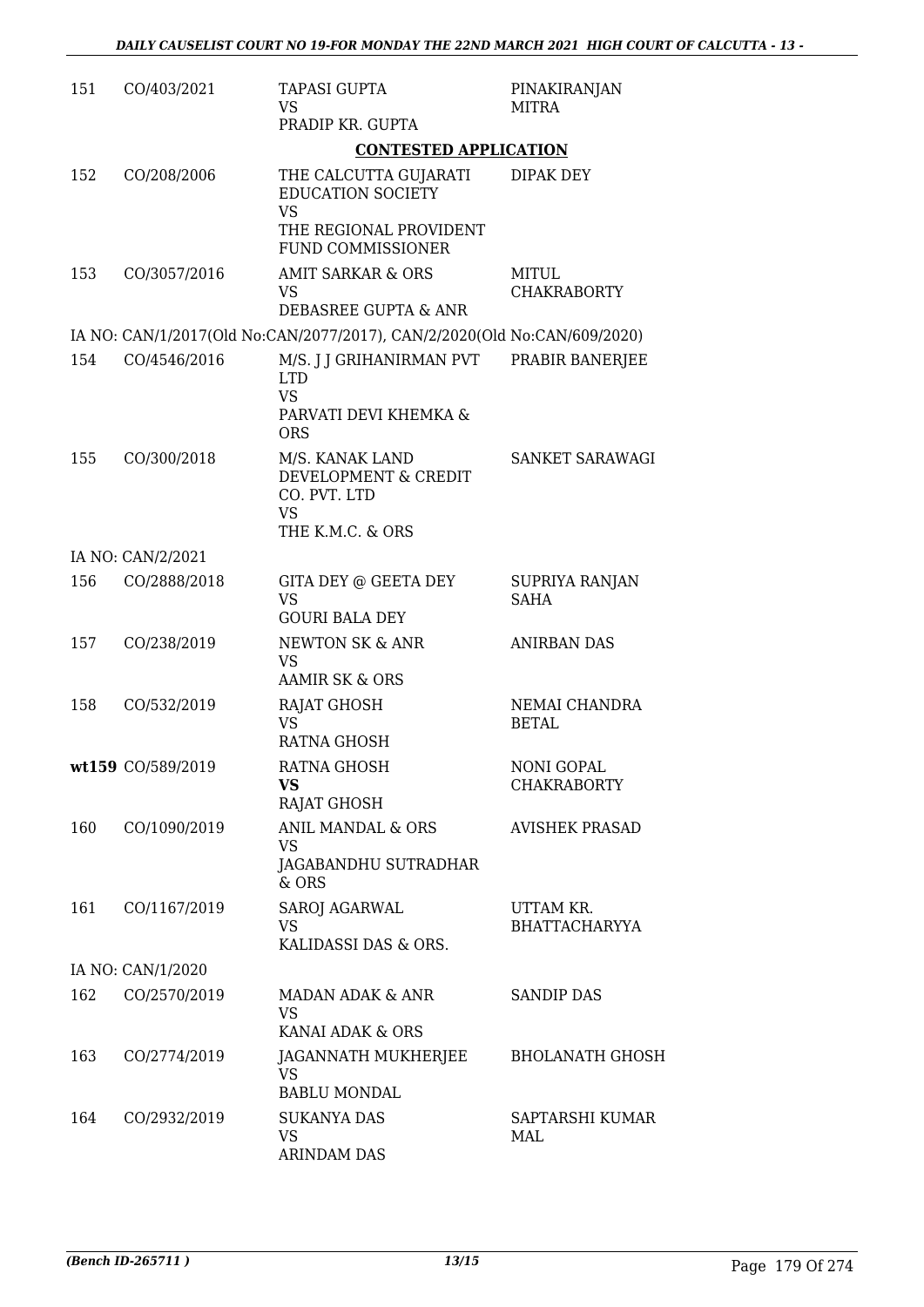|     | wt165 CO/2637/2019                        | <b>ARINDAM DAS</b><br>VS<br><b>SUKANYA DAS</b>                                                    | ARIJIT CHAKRABORTY                      |
|-----|-------------------------------------------|---------------------------------------------------------------------------------------------------|-----------------------------------------|
| 166 | CO/2987/2019                              | KRISHNENDU ROY<br>VS<br>PRITISHA BHOWMIK                                                          | ARPITA SAHA                             |
| 167 | CO/3036/2019                              | ASHOK KUMAR GAYEN<br>VS<br><b>MANABENDRA HALDAR &amp;</b><br><b>ORS</b>                           | LAKSHMINATH<br><b>BHATTACHARYA</b>      |
| 168 | CO/3530/2019                              | HARADHAN SAHA<br>VS<br>TRIPURDESHWAR<br>MUKHERJEE & ORS                                           | PRIYANKA SAHA                           |
| 169 | CO/3585/2019                              | <b>BINDU PAUL (MINOR) &amp;</b><br>ORS.<br><b>VS</b><br>DIV. MGR. NEW INDIA ASS.<br>CO. LTD.      | SIMA GHOSH                              |
| 170 | CO/3643/2019                              | MANORANJAN GAYEN<br>VS<br><b>SANKAR DAS &amp; ANR</b>                                             | <b>GOURANGA KUMAR</b><br><b>DAS</b>     |
| 171 | CO/3721/2019                              | <b>BIMALA MONDAL</b><br><b>VS</b><br>KAMAL PATRA                                                  | <b>SUCHARITA ROY</b>                    |
| 172 | CO/3857/2019                              | EDEN REALITY VENTURES<br><b>PVT LTD</b><br><b>VS</b><br><b>NST HOUSING</b><br>DEVELOPMENT PVT LTD | SONI OJHA                               |
|     | IA NO: CAN/2/2020(Old No:CAN/4544/2020)   |                                                                                                   |                                         |
| 173 | CO/3939/2019                              | UTTAM KUMAR SHAW<br>VS<br>THE NAIHATI<br>MUNICIPALITY & ORS                                       | SAYANI<br><b>BHATTACHARYA</b>           |
| 174 | CO/4001/2019                              | DEBASIS MUKHERJEE<br><b>VS</b><br>HARE KRISHNA MAHATO @<br><b>CHOWHAN</b>                         | <b>ANIMESH PAUL</b>                     |
| 175 | CO/4172/2019                              | M/S. ASHROY<br><b>CONSTRUCTION &amp; ORS</b><br>VS<br>PANKAJ MITRA & ORS                          | PRAJAAINI DAS                           |
|     | IA NO: CAN/1/2020, CAN/2/2021, CAN/3/2021 |                                                                                                   |                                         |
| 176 | CO/41/2020                                | LAXMI DEBI PANDIT<br><b>VS</b><br><b>SHEO PRASAD PANDIT &amp;</b><br><b>ORS</b>                   | <b>DEBASISH</b><br><b>CHATTOPADHYAY</b> |
| 177 | CO/344/2020                               | SACHIN ROY & ANR.<br>VS<br><b>ASISH KAREL</b>                                                     | PRANTICK GHOSH                          |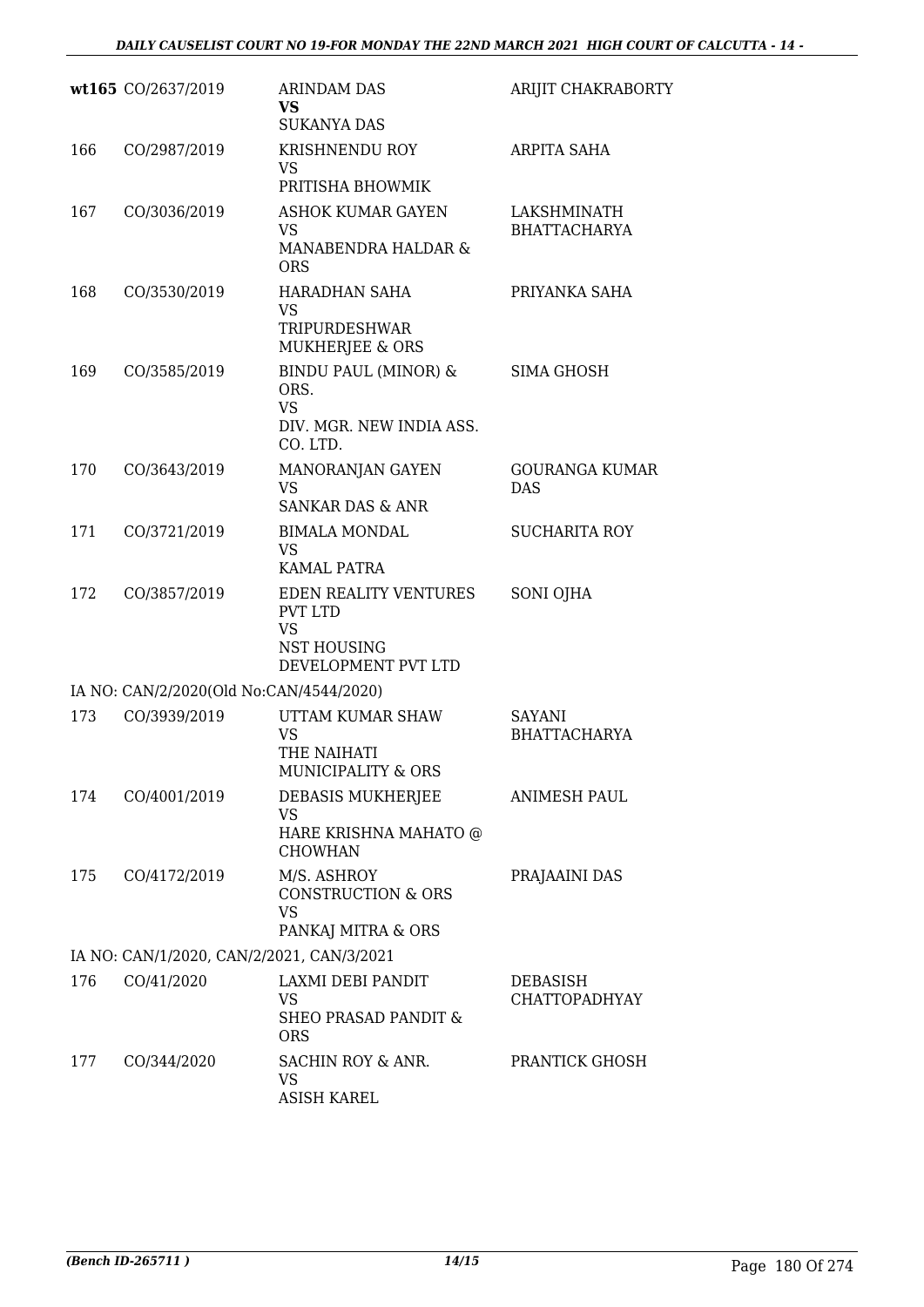| 178 | CO/389/2020  | MD ALAM ANSARI & ANR<br>VS<br>SYED NAZMUL HOSSAIN &<br><b>ORS</b>                              | PARTHA PRATIM<br><b>MUKHOPADHYAY</b> |
|-----|--------------|------------------------------------------------------------------------------------------------|--------------------------------------|
| 179 | CO/588/2020  | <b>BHAGBAT CHANDRA DEY &amp;</b><br><b>ORS</b><br>VS.<br>MUKTIPADA MALAS & ORS                 | SNEHASIS JANA                        |
| 180 | CO/653/2020  | SWAPNA PAUL & ANR<br>VS.<br><b>SANKAR PAL &amp; ORS</b>                                        | PINAKI RANJAN<br><b>MITRA</b>        |
| 181 | CO/767/2020  | ANIL KUMAR SHAW ALIAS<br><b>ANIL SHAW</b><br>VS<br>REBARANI MONDAL (JANA)                      | PINAKI RANJAN<br><b>MITRA</b>        |
| 182 | CO/813/2020  | SOUMITA CHAKRAVORTY<br>VS.<br><b>ANIKET GANGULY</b>                                            | NIKITA BARDHAN                       |
| 183 | CO/1010/2020 | BIRESHWAR SAMADDAR &<br><b>ORS</b><br>VS.<br><b>ASHESH BANDHU</b><br><b>SAMADDAR &amp; ORS</b> | <b>IBRAHIM SHAIKH</b>                |
| 184 | CO/1186/2020 | CHANDRANI SARKAR<br><b>VS</b><br>SUDIPA CHOWDHURY &<br>ORS                                     | DYUTIMAN BANERJEE                    |

IA NO: CAN/1/2020(Old No:CAN/5949/2020)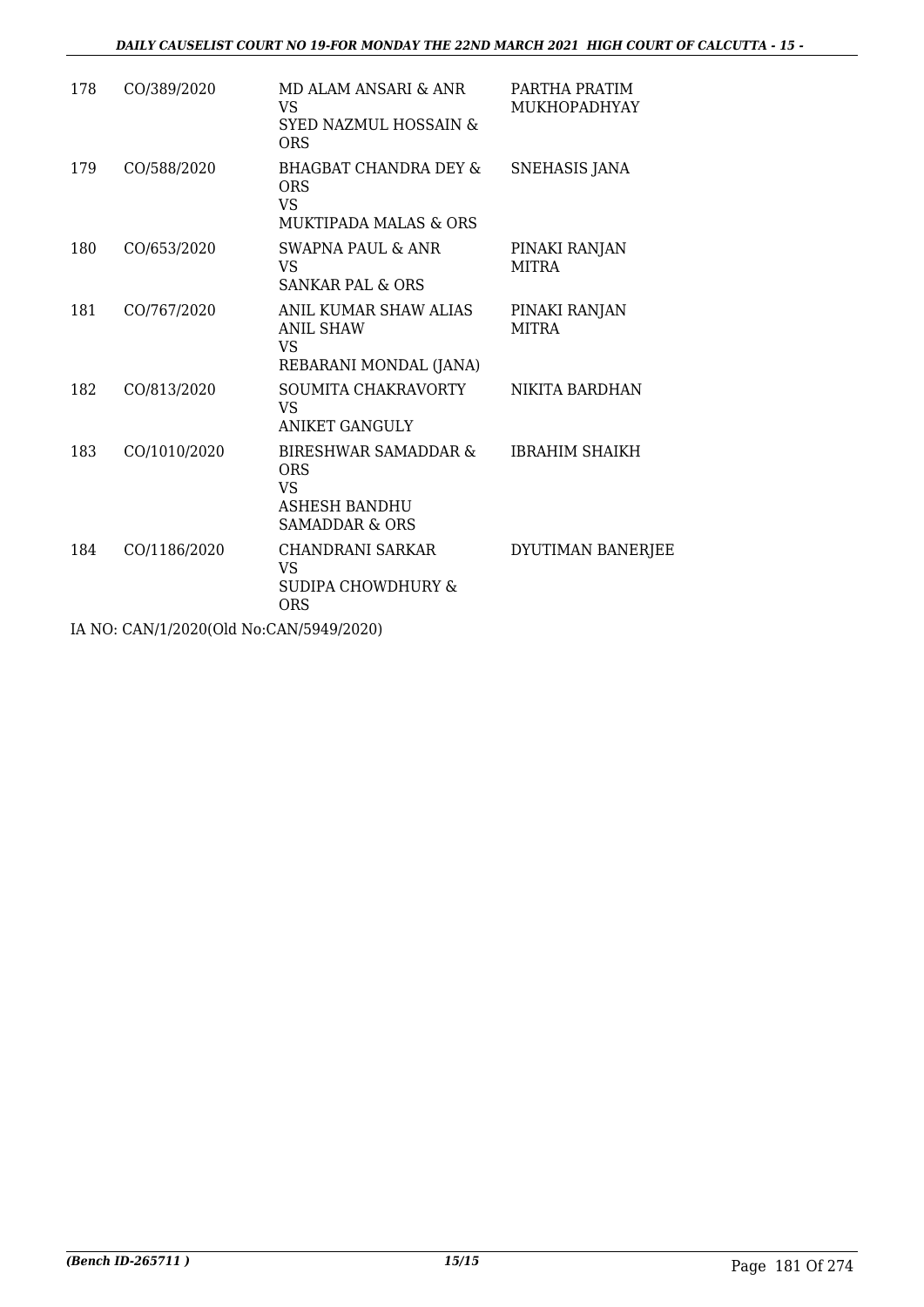

# **Appellate Side**

**DAILY CAUSELIST For Monday The 22nd March 2021**

**COURT NO. 10 SINGLE BENCH (SB - IX) AT 10:30 AM HON'BLE JUSTICE RAVI KRISHAN KAPUR (VIA VIDEO CONFERENCE)**

#### **ON AND FROM MONDAY, 1ST MARCH, 2021 - MATTERS (MOTION & HEARING) UNDER ARTICLE 226 OF THE CONSTITUTION RELATING TO RESIDUARY UNDER GROUP IX PERTAINING TO PUBLIC PREMISES (UNAUTHORISD OCCUPANTS) ACT, 1971 AND ELECTRICITY INCLUDING APPLICATIONS CONNECTED THERETO;**

**APPEALS RELATING TO ALL CLAIM CASES INCLUDING APPLICATIONS CONNECTED THERETO (EXCLUDING ADMISSION OF APPEALS UNDER SECTION 30 OF THE EMPLOYEES' COMPENSATION ACT, 1923.**

**HEARING OF WRIT PETITIONS IRRESPECTIVE OF CLASSIFICATION AND APPLICATIONS CONNECTED THERETO.**

### **NO PHYSICAL MENTIONING WILL BE ALLOWED UNTIL FURTHER ORDER.**

**NOTE : MATTERS WILL BE TAKEN UP THROUGH PHYSICAL HEARING ONLY WHEN BOTH THE PARTIES ARE AGREED.**

#### **TO BE MENTIONED**

| 1 | WPA/3961/2018     | <b>GANAPATI ENVIRON</b><br>PROJECTS P LTD & ANR<br>VS<br>STATE OF WEST BENGAL &<br><b>ORS</b> | HILLOL SAHA<br><b>PODDER</b> |
|---|-------------------|-----------------------------------------------------------------------------------------------|------------------------------|
| 2 | WPA/19194/2018    | RAM PRASAD GHOSH<br>VS<br>STATE OF WEST BENGAL &<br>ORS                                       | SUKUMAR SARKAR               |
| 3 | WPA/19590/2019    | ULTRATECH CEMENT LTD<br>$\&$ ANR<br>VS<br>STATE OF WEST BENGAL &<br><b>ORS</b>                | <b>RISHAV DUTT</b>           |
| 4 | WPA/4069/2020     | <b>SUFAL DAS</b><br>VS<br>CESC LTD & ORS                                                      | SASWATI ADHIKARY             |
|   | IA NO: CAN/1/2021 |                                                                                               |                              |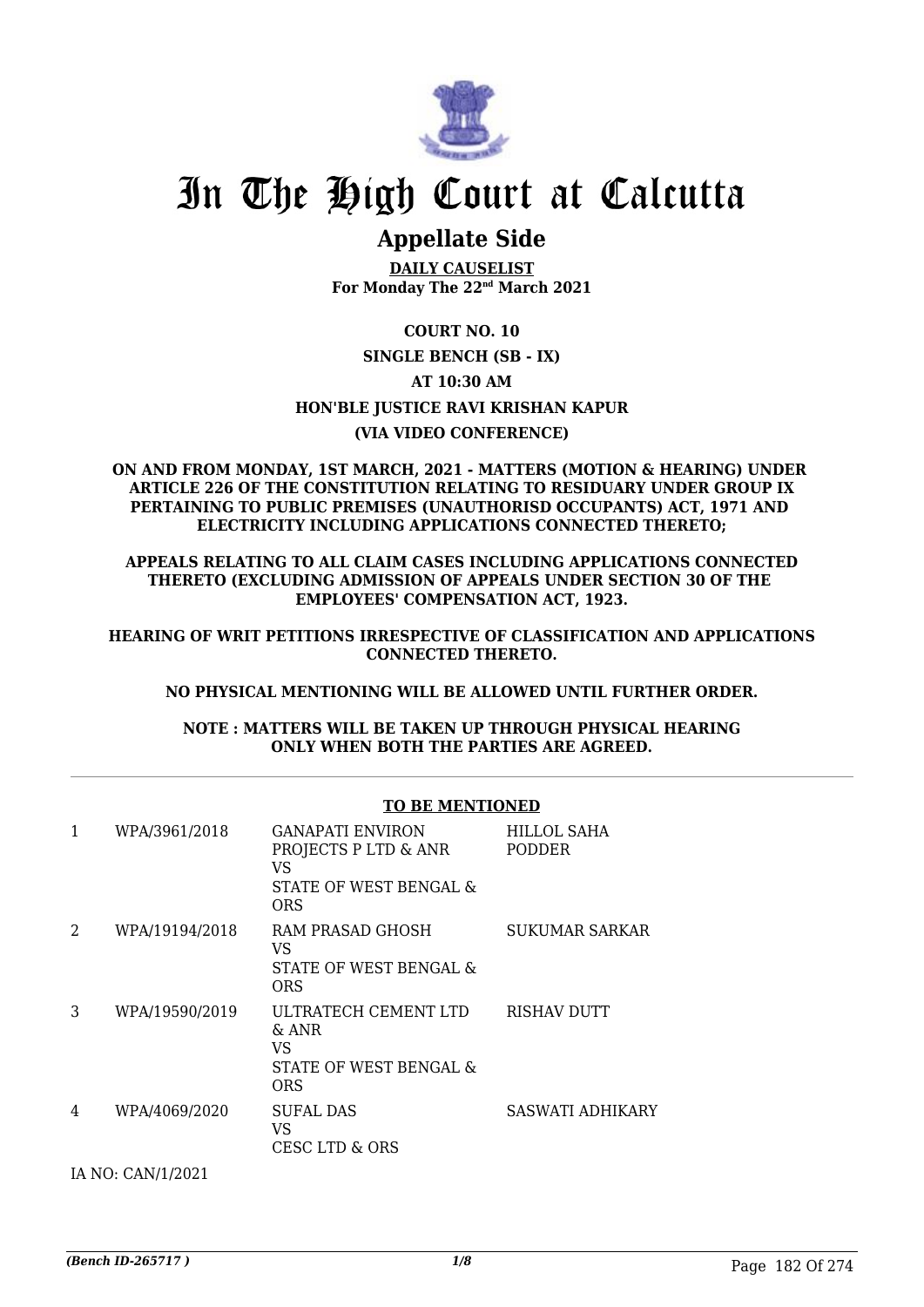| 5  | WPA/4284/2020                           | SUBODH CHANDRA SAHA<br><b>VS</b><br><b>WBSEDCL &amp; ORS</b>                                                              | <b>SIVA PRASAD GHOSH</b>              |
|----|-----------------------------------------|---------------------------------------------------------------------------------------------------------------------------|---------------------------------------|
|    |                                         | <b>ASSIGNED MATTERS</b>                                                                                                   |                                       |
| 6  | WPA/30647/2015                          | SARAVANAN CHANDRAN<br><b>VS</b><br>NATIONAL INSTITUTE OF<br>TECHNOLOGY, DURGAGPUR                                         | UTTIYA RAY                            |
|    |                                         | & ORS                                                                                                                     |                                       |
|    | IA NO: CAN/2/2019(Old No:CAN/2169/2019) |                                                                                                                           |                                       |
|    |                                         | <b>MOTION</b>                                                                                                             |                                       |
| 7  | WPA/20339/2019                          | SHANTANU DEBNATH<br><b>VS</b><br><b>WBSED COMPANY LTD &amp;</b><br><b>ORS</b>                                             | AVIROOP<br><b>BHATTACHARYA</b>        |
| 8  | WPA/2265/2020                           | NAKUL CHANDRA JANA<br><b>VS</b><br>STATE OF WEST BENGAL &<br><b>ORS</b>                                                   | <b>GAURAV KUMAR</b>                   |
| 9  | WPA/7196/2020<br>(GR.V)                 | BABY MUKHERJEE ANR ANR TAPAS DATTA<br><b>VS</b><br><b>REGISTRAR OF CO</b><br>OPERATIVE SOCIETY AND<br><b>ORS</b>          |                                       |
|    | IA NO: CAN/1/2020                       |                                                                                                                           |                                       |
| 10 | WPA/9463/2020                           | ASHIS KUMAR MONDAL @<br><b>ASHIS MONDAL</b><br><b>VS</b><br>UNION OF INDIA AND ORS.                                       | <b>SUBIR SABUD</b>                    |
| 11 | WPA/693/2021                            | <b>AVIK CHATTERJEE</b><br><b>VS</b><br>STATE OF WEST BENGAL<br>AND ORS.                                                   | <b>GAZI FARUQUE</b><br><b>HOSSAIN</b> |
| 12 | WPA/1630/2021                           | <b>ASHIT ROUTH ALIAS</b><br><b>ASHIQUE ROUTH</b><br><b>VS</b><br><b>CESC LIMITED</b>                                      | MANAS DASGUPTA                        |
| 13 | WPA/2645/2021                           | PRADIRTA MUKHERJEE<br><b>VS</b><br>WEST BENGAL STATE<br><b>ELECTRICITY</b><br>DISTRIBUTION COMPANY<br>LIMITED             | NIMAI CHANDRA<br><b>KONAR</b>         |
| 14 | WPA/3624/2021                           | PIRU GOPAL MONDAL<br><b>VS</b><br>STATE OF WEST BENGAL<br>AND ORS.                                                        | <b>SOMESH KUMAR</b><br><b>GHOSH</b>   |
| 15 | WPA/4868/2021                           | <b>MAMATA MALIK</b><br><b>VS</b><br>WEST BENGAL STATE<br><b>ELECTRICITY</b><br>DISTRIBUTION COMPANY<br>LIMITED AND OTHERS | AMITESH<br><b>CHAKRABORTY</b>         |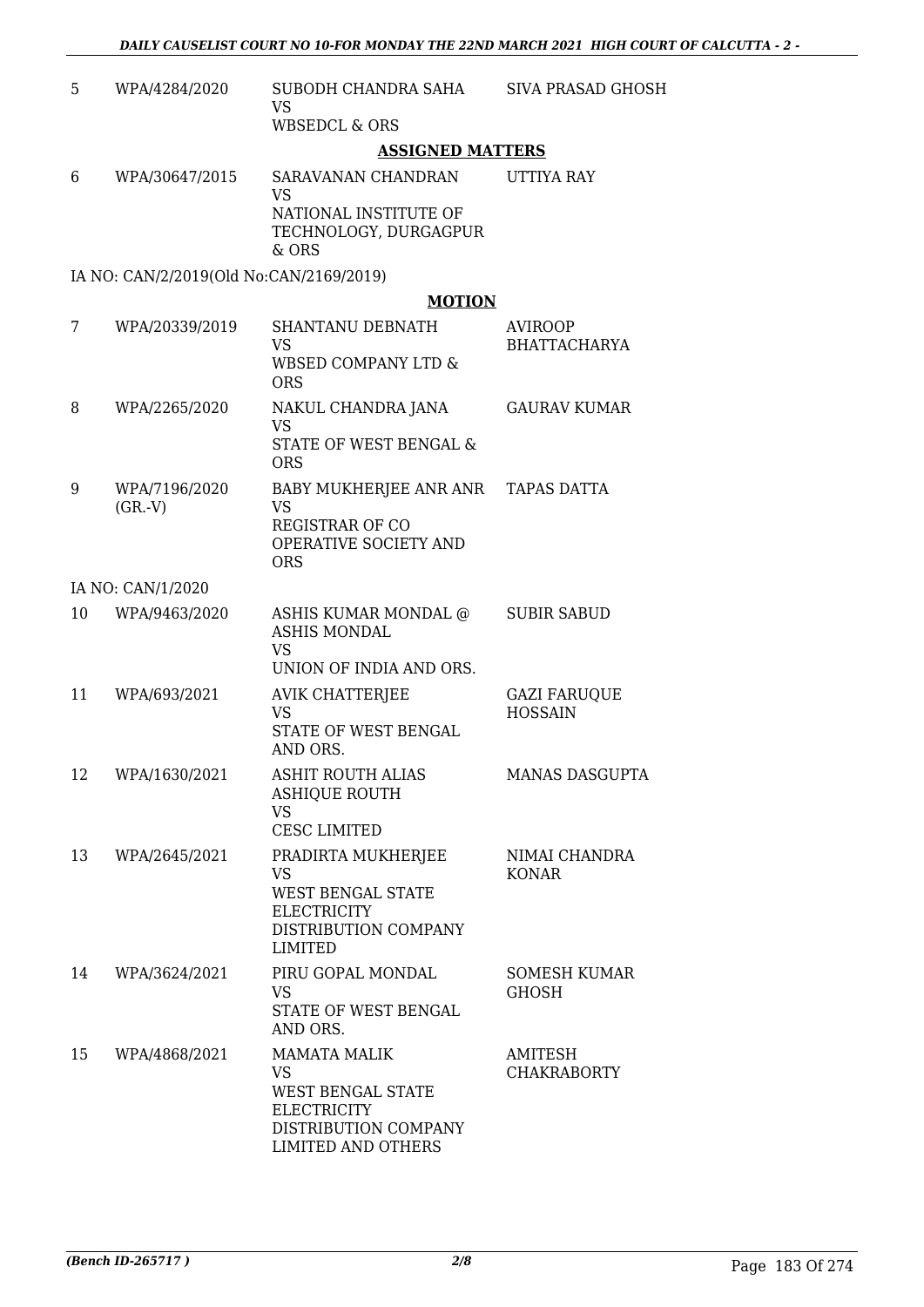| 16 | WPA/4894/2021 | KUMARI DEBJANI<br><b>BANERJEE</b><br><b>VS</b><br><b>WEST BENGAL STATE</b><br><b>ELECTRICITY</b><br>DISTRIBUTION COMPANY<br><b>LIMITED AND OTHERS</b>    | SK JAKIR HOSSAIN             |
|----|---------------|----------------------------------------------------------------------------------------------------------------------------------------------------------|------------------------------|
| 17 | WPA/5294/2021 | <b>KALPANA SEN</b><br><b>VS</b><br>CESC LIMITED                                                                                                          | ARUNAVA PATI                 |
| 18 | WPA/5437/2021 | SK. MOKTAR ALI<br><b>VS</b><br>WBSEDCL AND ORS.                                                                                                          | <b>UDDIPAN BANERJEE</b>      |
| 19 | WPA/5461/2021 | SUBRATA KUMAR RANA<br>VS<br><b>WEST BENGAL STATE</b><br><b>ELECTRICITY</b><br>DISTRIBUTION COMPANY<br><b>LIMITED AND OTHERS</b>                          | <b>ARUP KUNDU</b>            |
| 20 | WPA/5607/2021 | JAGANNATH BERA AND<br><b>ANOTHER</b><br><b>VS</b><br><b>WEST BENGAL STATE</b><br><b>ELECTRICITY</b><br>DISTRIBUTION COMPANY<br><b>LIMITED AND OTHERS</b> | TARASANKAR<br><b>SAMANTA</b> |
| 21 | WPA/5923/2021 | <b>SEKH BASIRONNESA</b><br>BEGAM@BASIRON BEGAM<br><b>VS</b><br>THE C.E.S.C. LTD AND ANR                                                                  | AVIJIT CHAKRABORTY           |
| 22 | WPA/6463/2021 | <b>SAMSHER ANSARI</b><br>VS<br>WEST BENGAL STATE<br><b>ELECTRICITY</b><br>DISTRIBUTION COMPANY<br>LID AND OTHERS                                         | PRIYANKAR GANGULY            |
| 23 | WPA/6473/2021 | <b>RAJESH SEKH</b><br><b>VS</b><br><b>WEST BENGAL STATE</b><br><b>ELECTRICITY</b><br>DISTRIBUTION OCMPNAY<br><b>LIMITED AND OTHERS</b>                   | PRIYANKAR GANGULY            |
| 24 | WPA/6909/2021 | SEKH ISLAM ALI ALIAS<br><b>IMAM ALI SEKH</b><br><b>VS</b><br>WBSEDCL AND ORS.                                                                            | SOURAV MUKHERJEE             |
| 25 | WPA/6910/2021 | JAMILA BIBI<br><b>VS</b><br>WBSEDCL AND ORS.                                                                                                             | SOURAV MUKHERJEE             |
| 26 | WPA/6912/2021 | SELIM SEK ALAIS SELIM<br>ALI<br><b>VS</b><br>WBSEDCL AND ORS.                                                                                            | <b>SOURAV MUKHERJEE</b>      |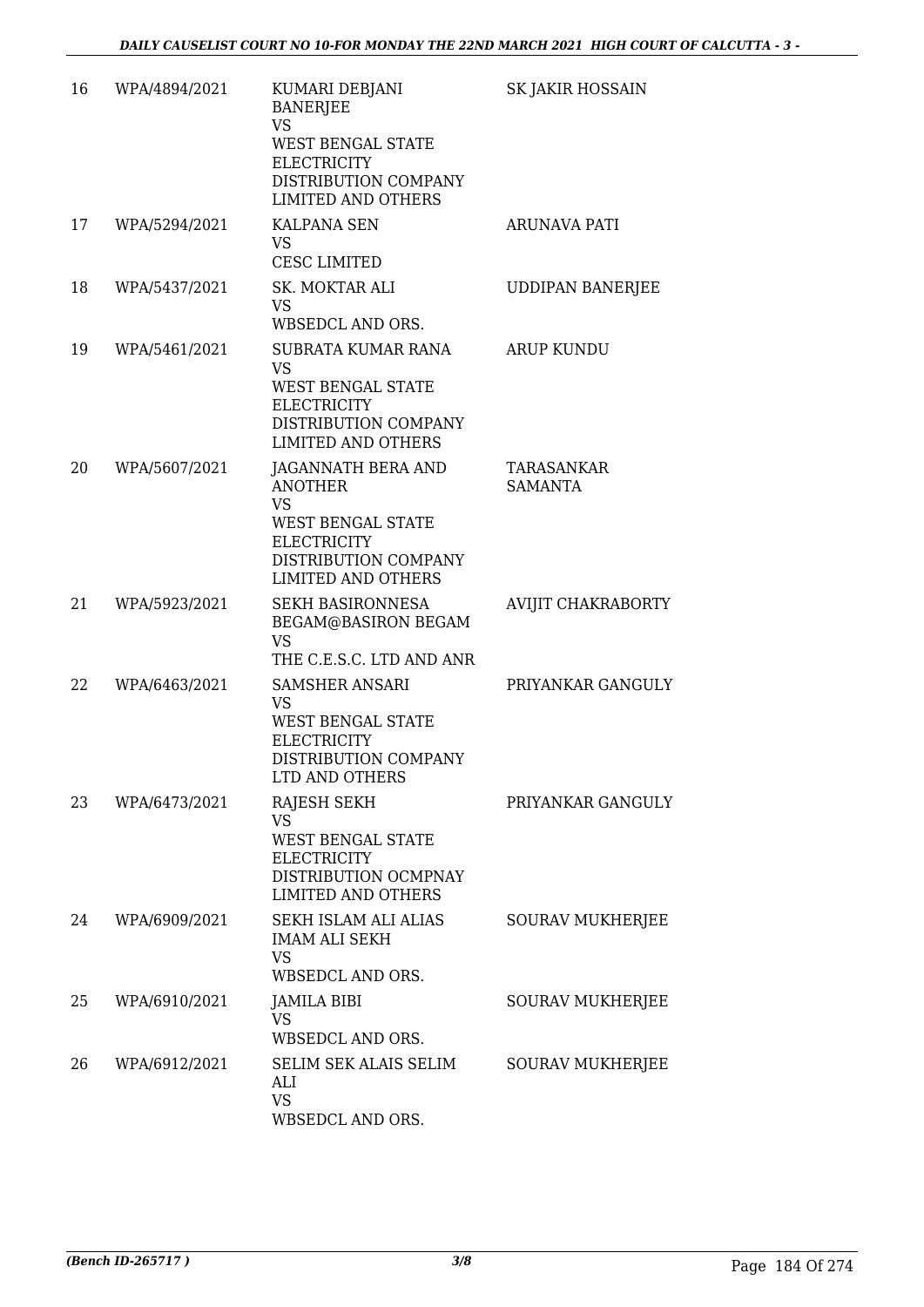| 27 | WPA/6914/2021                           | SK. MANTAJ ALI<br><b>VS</b><br>WBSEDCL AND ORS.                                        | <b>SOURAV MUKHERJEE</b>              |
|----|-----------------------------------------|----------------------------------------------------------------------------------------|--------------------------------------|
| 28 | WPA/6916/2021                           | <b>SK.EKRAMUL HAK</b><br><b>VS</b><br>WBSEDCL AND ORS.                                 | <b>SOURAV MUKHERJEE</b>              |
| 29 | WPA/6930/2021                           | <b>SUPROKASH BOSE</b><br><b>VS</b><br>THE W.B.S.E.C.L AND ORS                          | <b>SAMIR ROY</b><br><b>CHOWDHURY</b> |
| 30 | WPA/7157/2021                           | SHREEMANI MISRA<br><b>VS</b><br>THE CESC LIMITED AND                                   | PRADEEP KUMAR                        |
| 31 | WPA/7455/2021                           | <b>OTHERS</b><br>ABDUL GANI MALLIK<br><b>VS</b><br>W.B.S.E.D.C.L AND ORS               | PRADIP PAUL                          |
|    |                                         | <b>FOR HEARING</b>                                                                     |                                      |
| 32 | WPA/7467/2003                           | DR. PARAMANANDA<br><b>MAHATO</b><br><b>VS</b>                                          | <b>USHA MAITI</b>                    |
|    |                                         | STATE OF W.B.                                                                          |                                      |
|    | IA NO: CAN/3/2016(Old No:CAN/6093/2016) |                                                                                        |                                      |
| 33 | WPA/19687/2003                          | EASTERN COALFIELDS LTD. PARTHA BASU<br><b>VS</b><br><b>HARI PRASAD</b>                 |                                      |
| 34 | WPA/5867/2006                           | SHRADDHA OVERSEAS PVT.<br>LTD. & ANR.<br><b>VS</b><br>U.O.I.                           | KUMAR JYOTI TEWARI                   |
| 35 | WPA/18493/2006                          | <b>SHAW WALLACE</b><br>DISTILLERIES LTD. & ANR.<br><b>VS</b><br>KONNAGAR MUNICIPALITY  | <b>TARUN AICH</b>                    |
|    | IA NO: CAN/2/2020(Old No:CAN/2948/2020) |                                                                                        |                                      |
| 36 | WPA/20733/2013                          | SIBSANKAR KAMILA<br><b>VS</b><br>STATE OF WEST BENGAL &<br><b>ORS</b>                  | <b>SANAT CHOWDHURI</b>               |
| 37 | WPA/31420/2013                          | <b>BIDYUT GAIN</b><br><b>VS</b><br>UNION OF INDIA & ORS.                               | PAMPA DEY(DHABAL)                    |
| 38 | WPA/24478/2014                          | RAM ASHRAY SINGH<br><b>VS</b><br>THE CHAIRMAN, KOLKATA<br>PORT TRUST & ORS             | <b>BHAGWAN DAS</b>                   |
| 39 | WPA/24486/2014                          | <b>SUKUMAR ROY</b><br>VS<br>UNION OF INDIA & ORS                                       | JITENDRA NATH<br>PAUL                |
| 40 | WPA/17983/2015                          | RENSHEL EXPORTS PVT<br><b>LTD</b><br><b>VS</b><br>STATE OF WEST BENGAL &<br><b>ORS</b> | <b>BISWAPRIYA</b><br><b>SAMANTA</b>  |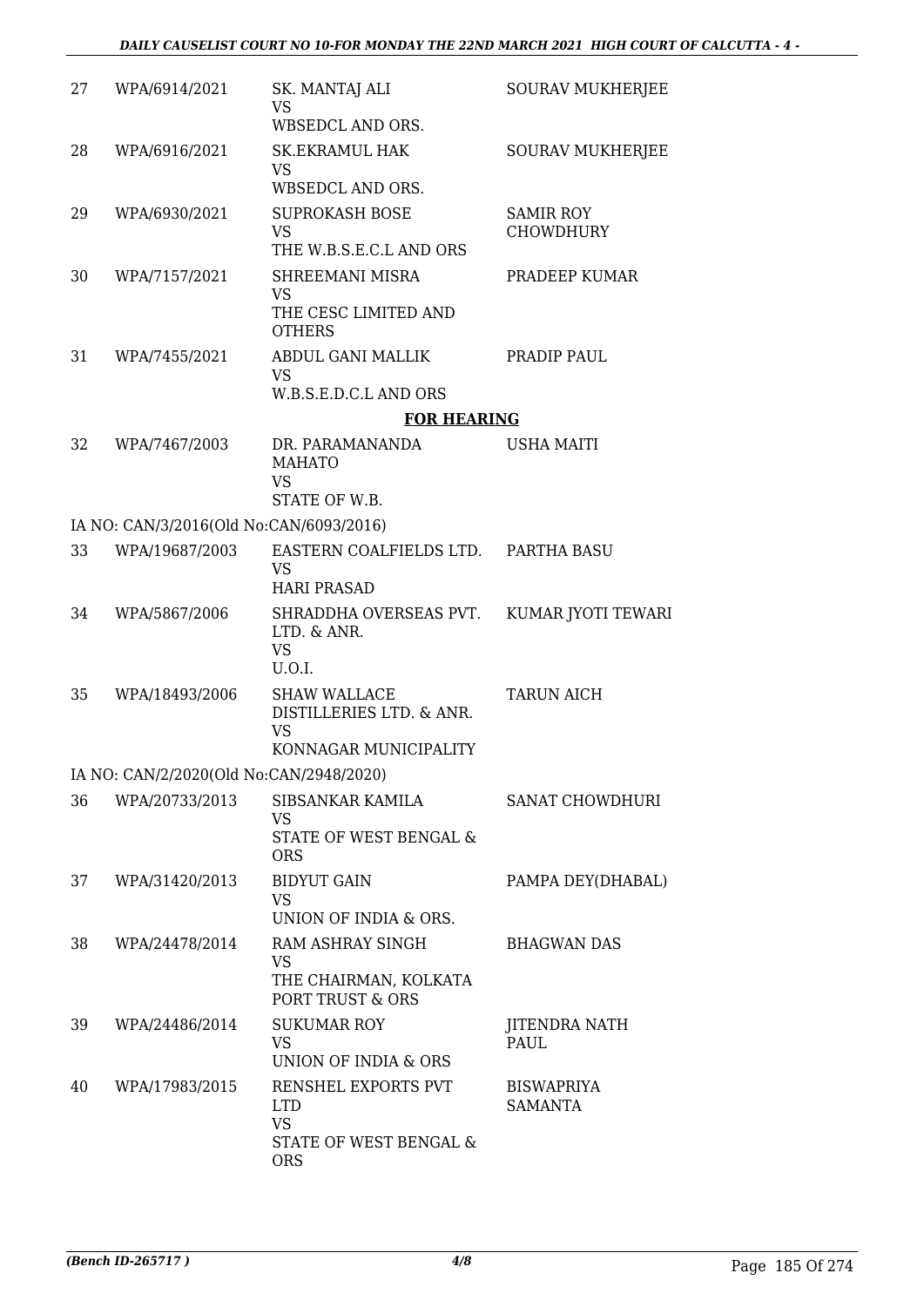|    | wt41 WPA/17985/2015                     | RENSHEL EXPORTS PVT<br><b>LTD</b><br><b>VS</b><br>STATE OF WEST BENGAL &<br><b>ORS</b>                                             | <b>BISWAPRIYA</b><br><b>SAMANTA</b>    |
|----|-----------------------------------------|------------------------------------------------------------------------------------------------------------------------------------|----------------------------------------|
|    | wt42 WPA/17986/2015                     | RENSHEL EXPORTS PVT<br><b>LTD</b><br><b>VS</b><br>STATE OF WEST BENGAL &<br><b>ORS</b>                                             | <b>BISWAPRIYA</b><br><b>SAMANTA</b>    |
|    | wt43 WPA/17988/2015                     | RENSHEL EXPORTS PVT<br><b>LTD</b><br><b>VS</b><br>STATE OF WEST BENGAL &<br><b>ORS</b>                                             | <b>BISWAPRIYA</b><br><b>SAMANTA</b>    |
| 44 | WPA/22698/2015                          | SCHOOL COMMIT. OF<br>KHARAGPUR ARYA KANYA<br>VIDYALAYA (SEC) & ANR<br><b>VS</b><br><b>STATE OF WEST BENGAL &amp;</b><br><b>ORS</b> | SUJIT SANKAR KOLEY                     |
| 45 | WPA/24420/2015                          | BIKASH CHANDRA MONDAL<br>& ORS<br><b>VS</b><br>STATE OF WEST BENGAL &<br><b>ORS</b>                                                | TANUJA BASAK                           |
|    |                                         | IA NO: CAN/3/2018(Old No:CAN/10299/2018), CAN/4/2019(Old No:CAN/3454/2019)                                                         |                                        |
| 46 | WPA/5744/2016                           | <b>SHIPRA BAI</b><br>VS<br>STATE OF WEST BENGAL &<br><b>ORS</b>                                                                    | RUDRANIL DE                            |
| 47 | WPA/10427/2016                          | ANADA NARAYAN SINGH<br><b>VS</b><br>HOWRAH MUNICIPAL<br><b>CORPORATION &amp; ORS</b>                                               | S. CHOWDHURY                           |
|    | IA NO: CAN/1/2017(Old No:CAN/7914/2017) |                                                                                                                                    |                                        |
| 48 | WPA/18508/2016                          | <b>HARISADHAN NASKAR</b><br>VS<br>STATE OF WEST BENGAL &<br><b>ORS</b>                                                             | LAKSHMI NARAYAN<br><b>BHATTACHARYA</b> |
| 49 | WPA/172/2017                            | PUSPAJIT MAHALDER<br><b>VS</b><br>STATE OF WEST BENGAL &<br><b>ORS</b>                                                             | A. S. BISWAS                           |
| 50 | WPA/1576/2017                           | MONORANJAN ROY<br>VS<br>UNION OF INDIA & ORS                                                                                       | <b>MANAS DASGUPTA</b>                  |
|    | IA NO: CAN/2/2020(Old No:CAN/2926/2020) |                                                                                                                                    |                                        |
| 51 | WPA/11897/2017                          | <b>SUJAY DAS</b><br><b>VS</b><br>THE WEST BENGAL<br>CENTRAL SCHOOL SERVICE<br><b>COMMISSION &amp; ORS</b>                          | <b>ANJAN</b><br><b>BHATTACHARYA</b>    |
|    | IA NO: CAN/1/2020                       |                                                                                                                                    |                                        |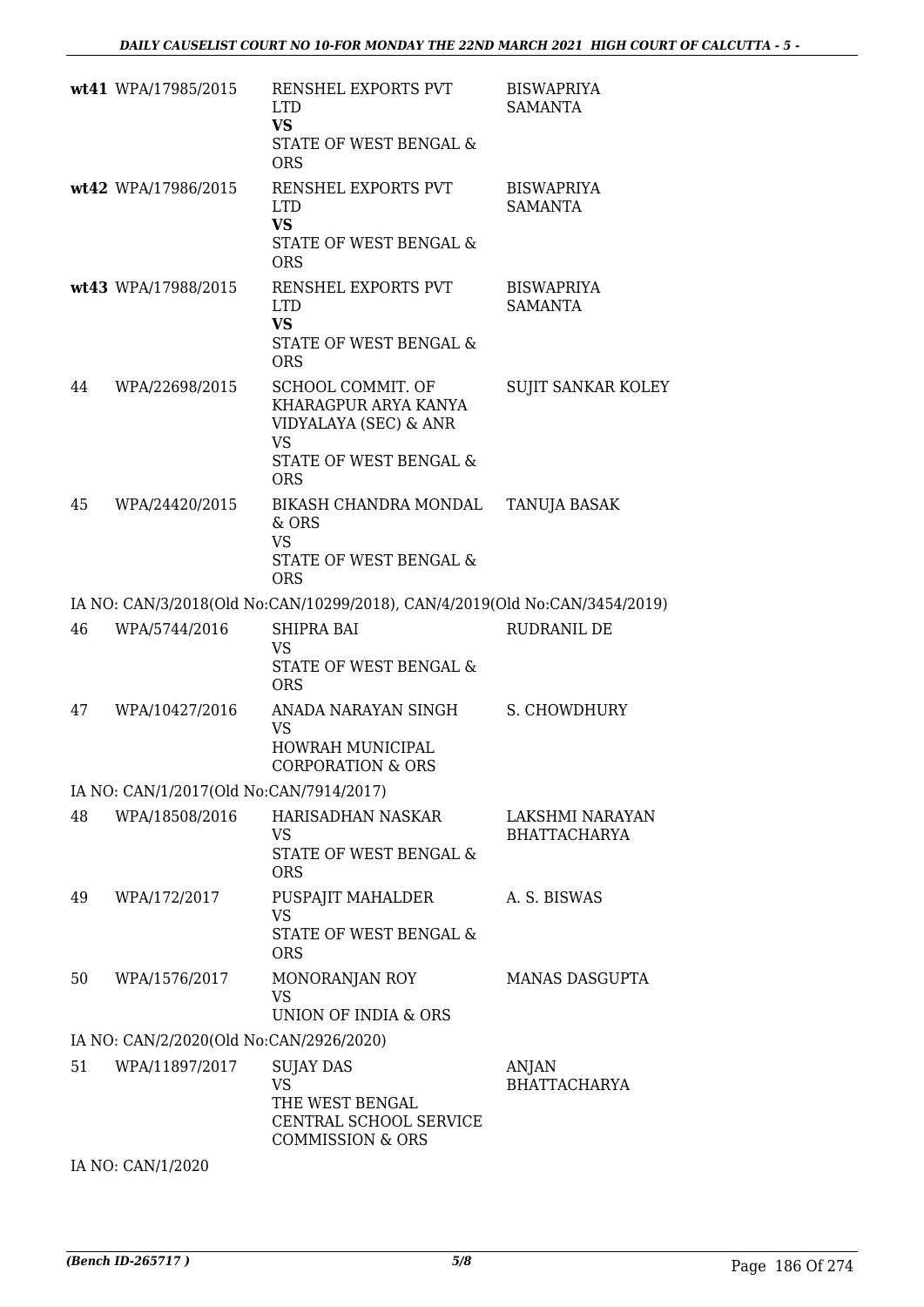| 52 | WPA/15661/2017      | ANUP KUMAR GANGULY<br><b>VS</b>                                                                  | PARTHA PRATIM<br>MUKHOPADHYAY                                                                                                                                                       |
|----|---------------------|--------------------------------------------------------------------------------------------------|-------------------------------------------------------------------------------------------------------------------------------------------------------------------------------------|
|    |                     | STATE OF WEST BENGAL &<br><b>ORS</b>                                                             |                                                                                                                                                                                     |
| 53 | WPA/21574/2017      | MIRA RANI DEY & ANR                                                                              | <b>SUBRATA</b>                                                                                                                                                                      |
|    |                     | <b>VS</b><br>STATE OF WEST BENGAL &<br><b>ORS</b>                                                | BHATTACHARJYA                                                                                                                                                                       |
| 54 | WPA/27837/2017      | MITHUN KUMAR VERMA                                                                               | <b>SUKANTA DAS</b>                                                                                                                                                                  |
|    |                     | <b>VS</b><br>STATE OF WEST BENGAL &<br><b>ORS</b>                                                |                                                                                                                                                                                     |
| 55 | WPA/7478/2018       | ROUNAK BANDYOPADHYAY<br><b>VS</b>                                                                | <b>UJJAL RAY</b>                                                                                                                                                                    |
|    | wt56 WPA/25707/2017 | UNION OF INDIA & ORS<br>ROUNAK BANDYOPADHYAY                                                     | PHATIK CHANDRA                                                                                                                                                                      |
|    |                     | <b>VS</b><br><b>ENERGY EFFICIENCY</b><br>SERVICES LTD. (EESL)                                    | <b>DAS</b>                                                                                                                                                                          |
| 57 | WPA/13795/2018      | DEBENDRA NATH SINHA &                                                                            | SK ABU JAFAR                                                                                                                                                                        |
|    |                     | <b>ORS</b><br><b>VS</b><br>STATE OF WEST BENGAL &<br><b>ORS</b>                                  |                                                                                                                                                                                     |
| 58 | WPA/18617/2018      | YOGESH CHHETRI & ANR.<br><b>VS</b><br>UNION OF INDIA & ORS.                                      | PUSPOL<br><b>CHAKRABORTY</b>                                                                                                                                                        |
| 59 | WPA/25594/2018      | NIRAJ KUMAR & ANR<br><b>VS</b><br><b>COAL INDIA LIMITED &amp; ORS</b>                            | VICTOR CHATTERJEE                                                                                                                                                                   |
|    |                     | CAN/6/2020(Old No:CAN/5968/2020), CAN/7/2020, CAN/8/2020                                         | IA NO: CAN/1/2020(Old No:CAN/3520/2020), CAN/2/2020(Old No:CAN/3521/2020), CAN/3/2020(Old<br>No:CAN/4331/2020), CAN/4/2020(Old No:CAN/4334/2020), CAN/5/2020(Old No:CAN/4336/2020), |
|    |                     | wt60 WPA/17774/2019 SUBHASH RAMKRISHNA PRATIK MAJUMDER<br><b>BHANDARE &amp; ORS</b><br><b>VS</b> |                                                                                                                                                                                     |
|    |                     | <b>COAL INDIA LIMITED &amp; ORS</b>                                                              |                                                                                                                                                                                     |
|    |                     | IA NO: CAN/1/2020(Old No:CAN/232/2020), CAN/2/2020(Old No:CAN/4339/2020)                         |                                                                                                                                                                                     |
|    | wt61 WPA/5664/2020  | PARVEEN CHOUDHARY &<br>ANR<br><b>VS</b><br><b>COAL INDIA LIMITED</b>                             | SAMRAT DEY PAUL                                                                                                                                                                     |
|    |                     | CAN/6/2020(Old No:CAN/5843/2020), CAN/7/2020, CAN/8/2020, CAN/9/2021                             | IA NO: CAN/1/2020(Old No:CAN/3534/2020), CAN/2/2020(Old No:CAN/4318/2020), CAN/3/2020(Old<br>No:CAN/4319/2020), CAN/4/2020(Old No:CAN/4321/2020), CAN/5/2020(Old No:CAN/5842/2020), |
| 62 | WPA/5957/2019       | FENA (P) LIMITED<br><b>VS</b><br>STATE OF WEST BENGAL &<br><b>ORS</b>                            | <b>SAYAN SINHA</b>                                                                                                                                                                  |
| 63 | WPA/7364/2019       | NANU TRADECOM PRIVATE<br><b>LIMITED &amp; ANR</b><br><b>VS</b>                                   | SIDDHARTH SHROFF                                                                                                                                                                    |

W.B. S. E. D. C. LTD & ORS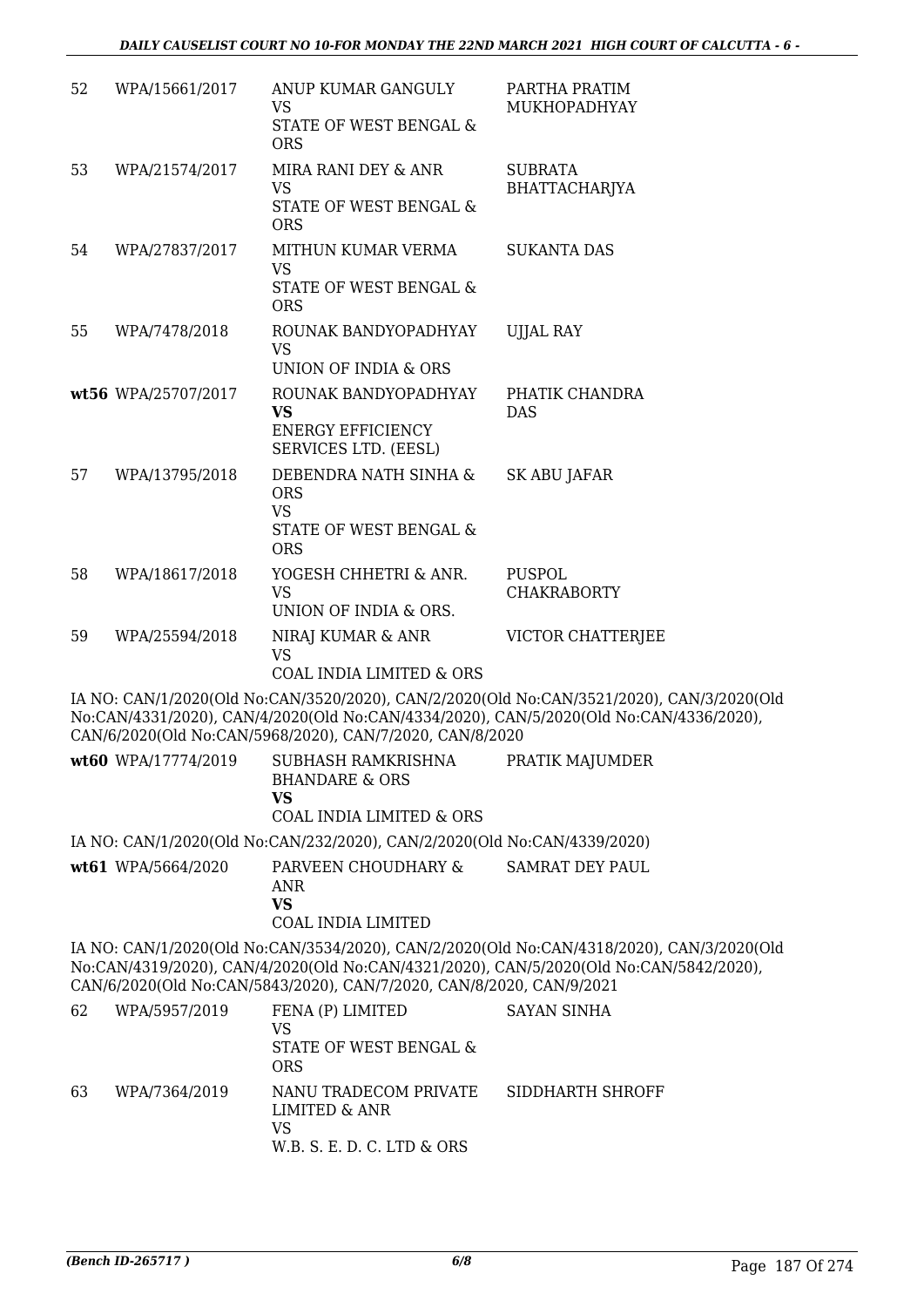| 64 | WPA/13120/2019                                              | <b>SWAGATA BOSE</b><br><b>VS</b><br>STATE OF WEST BENGAL &<br><b>ORS</b>                                   | SOBHAN MAJUMDER                |
|----|-------------------------------------------------------------|------------------------------------------------------------------------------------------------------------|--------------------------------|
| 65 | WPA/16090/2019                                              | PANCHAMI DAS<br><b>VS</b><br>STATE OF WEST BENGAL &<br><b>ORS</b>                                          | <b>GHANASHYAM PATRA</b>        |
|    | IA NO: CAN/1/2021                                           |                                                                                                            |                                |
| 66 | WPA/17834/2019                                              | BIDYUT BARAN HALDER<br><b>VS</b><br>UNITED BANK OF INDIA                                                   | <b>SOHAN KUMAR ROY</b>         |
|    |                                                             | ORS ORS                                                                                                    |                                |
| 67 | WPA/230/2020                                                | <b>SUPRIYA RAY</b><br><b>VS</b><br>STATE OF WEST BENGAL &<br><b>ORS</b>                                    | PARTHA SARKAR                  |
|    | wt68 WPA/231/2020                                           | RATANLAL HALDER<br>VS<br>STATE OF WEST BENGAL &<br><b>ORS</b>                                              | PARTHA SARKAR                  |
|    | wt69 WPA/830/2020                                           | <b>JYOTIRMAY JANA</b><br><b>VS</b><br>STATE OF WEST BENGAL &                                               | PARTHA SARKAR                  |
| 70 | WPA/11312/2020                                              | <b>ORS</b><br>MALLIKA GHOSH<br><b>VS</b><br>STATE OF WEST BENGAL<br>AND ORS.                               | ARKADIPTA<br><b>SENGUPTA</b>   |
|    |                                                             | <b>APPLICATION (MACC)</b>                                                                                  |                                |
|    |                                                             | (CLAIM CASES)                                                                                              |                                |
| 71 | FMAT/1288/2018                                              | SUSHIL RANA & ANR                                                                                          | <b>SHAHINA HAQUE</b>           |
|    |                                                             | <b>VS</b><br>UNION OF INDIA                                                                                |                                |
| 72 | FMA/39/2019<br>$(PT I + OB + 2ND$<br>$J/C$ )                | RELIANCE G.I. CO. LTD.<br><b>VS</b><br><b>BALI RAM RAI &amp; ANR.</b>                                      | KAMAL KRISHNA DAS              |
|    | IA NO: CAN/1/2018(Old No:CAN/2214/2018)                     |                                                                                                            |                                |
| 73 | FMA/40/2019<br>$(PT I + OB + 2ND$<br>$J/C$ )                | BAJAJ ALLIANZ INSURANCE<br><b>COMPANY LTD</b><br><b>VS</b>                                                 | RAJESH SINGH                   |
|    |                                                             | <b>SUMITA SANYAL &amp; ORS</b>                                                                             |                                |
|    | IA NO: CAN/1/2017(Old No:CAN/3240/2017)<br>wt74 COT/71/2017 | <b>SUMITA SANYAL &amp; ANR</b><br><b>VS</b><br>BAJAJ ALLIANZ GENERAL<br><b>INSURANCE CO. LTD &amp; ORS</b> | JAYANTA KUMAR<br><b>MANDAL</b> |
| 75 | FMA/43/2019<br>$(PT I + OB + 2ND$<br>$J/C$ )                | <b>SHRIRAM GENERAL</b><br>INSURANCE COMPANY LTD<br>VS<br><b>ALEYA BIBI &amp; ORS</b>                       | RAJESH SINGH                   |

IA NO: CAN/2/2015(Old No:CAN/10564/2015)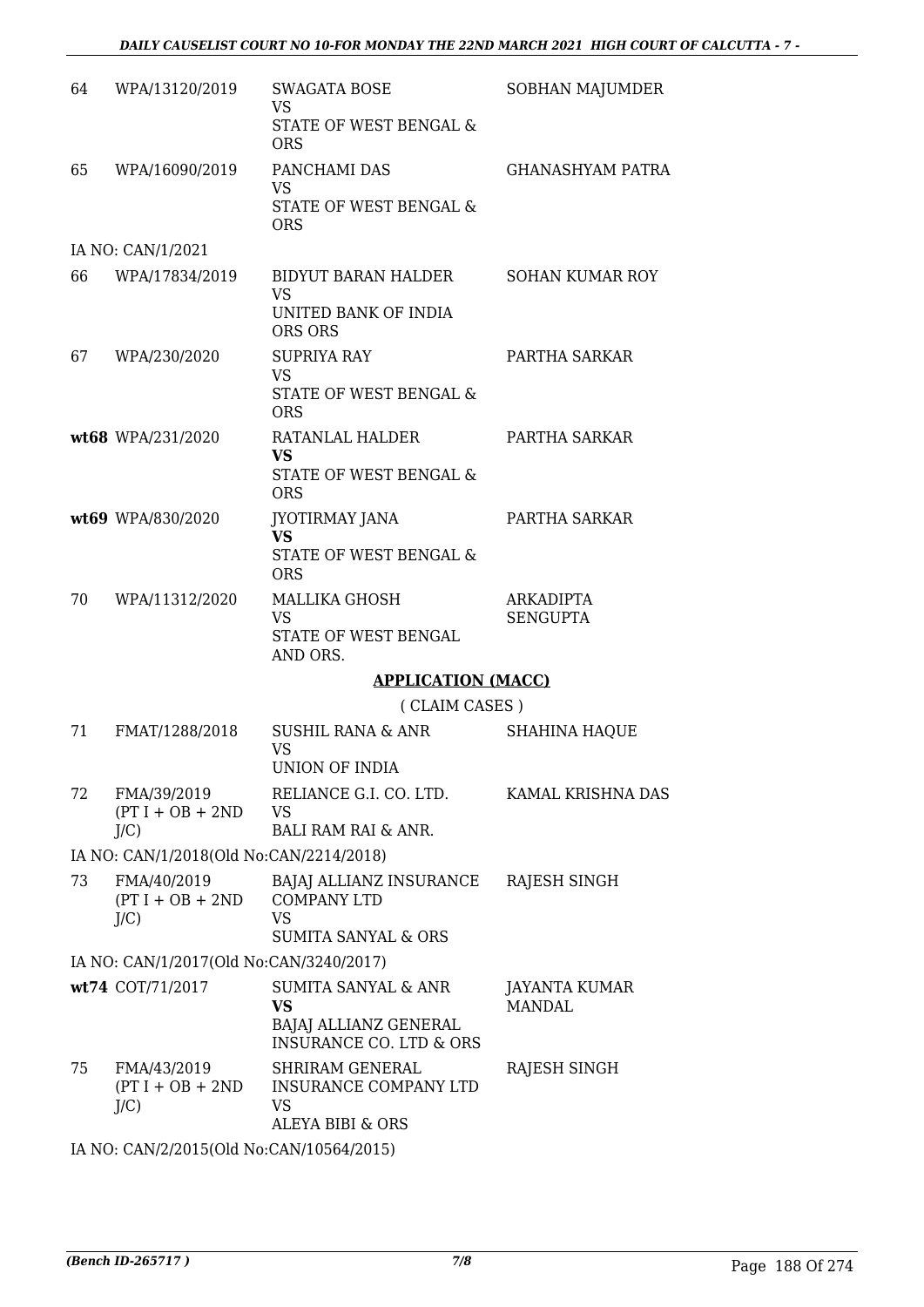| 76 | FMA/129/2019<br>$(PT I + OB + 2ND$<br>$J/C$ ) | HIRALAL SINGHARAY @<br><b>SINGHAROY</b><br><b>VS</b><br>THE ORIENTAL INS CO LTD<br>& ANR                                          | AMIT RANJAN ROY           |
|----|-----------------------------------------------|-----------------------------------------------------------------------------------------------------------------------------------|---------------------------|
| 77 | FMA/131/2019<br>$(PT I + OB + 2ND$<br>$J/C$ ) | SHAHNAJ BIBI & ORS.<br><b>VS</b><br>THE ORIENTAL IN. CO. LTD.<br>& ANR.                                                           | <b>ARINDAM SEN</b>        |
|    | IA NO: CAN/1/2018(Old No:CAN/2504/2018)       |                                                                                                                                   |                           |
| 78 | FMA/132/2019<br>$(PT I + OB + 2ND$<br>$J/C$ ) | MINARUL HAQUE<br>VS<br>HDFC ERGO G.I CO. LTD. &<br>ANR.                                                                           | <b>SAIDUR RAHAMAN</b>     |
| 79 | FMA/133/2019<br>$(PT I + OB + 2ND$<br>$J/C$ ) | TUMPA BIBI & ORS.<br><b>VS</b><br><b>SHRIRAM GENERAL</b><br><b>INSURANCE CO. LTD.&amp;</b><br>ANR.                                | AMIT RANJAN ROY           |
|    | IA NO: CAN/1/2019(Old No:CAN/8121/2019)       |                                                                                                                                   |                           |
| 80 | FMA/134/2019<br>$(PT I + OB + 2ND$<br>$J/C$ ) | DIPALI MONDAL & ORS.<br>VS<br>ORIENTAL INSURANCE CO.<br>LTD. & ANR.                                                               | <b>MUKTAKESH DAS</b>      |
|    | IA NO: CAN/1/2021                             |                                                                                                                                   |                           |
| 81 | FMA/147/2019<br>$(PT I + OB + 2ND$<br>J/C     | KASED ALI SARDAR @<br>KASED SARDAR @ MD.<br>KARCHED ALI SARDAR<br><b>VS</b><br>NATIONAL INSURANCE CO.<br><b>LIMITED &amp; ANR</b> | SOUJANYA<br>BANDYOPADHYAY |
|    | IA NO: CAN/1/2018(Old No:CAN/7758/2018)       |                                                                                                                                   |                           |
| 82 | FMAT/113/2021                                 | NATIONAL INSURANCE<br><b>COMPANY LTD</b><br>VS<br>LAKHINDER MODINA<br>RAJWAR AND ORS                                              | <b>LAKSHINDER MODI</b>    |
|    |                                               |                                                                                                                                   |                           |

IA NO: CAN/1/2021, CAN/2/2021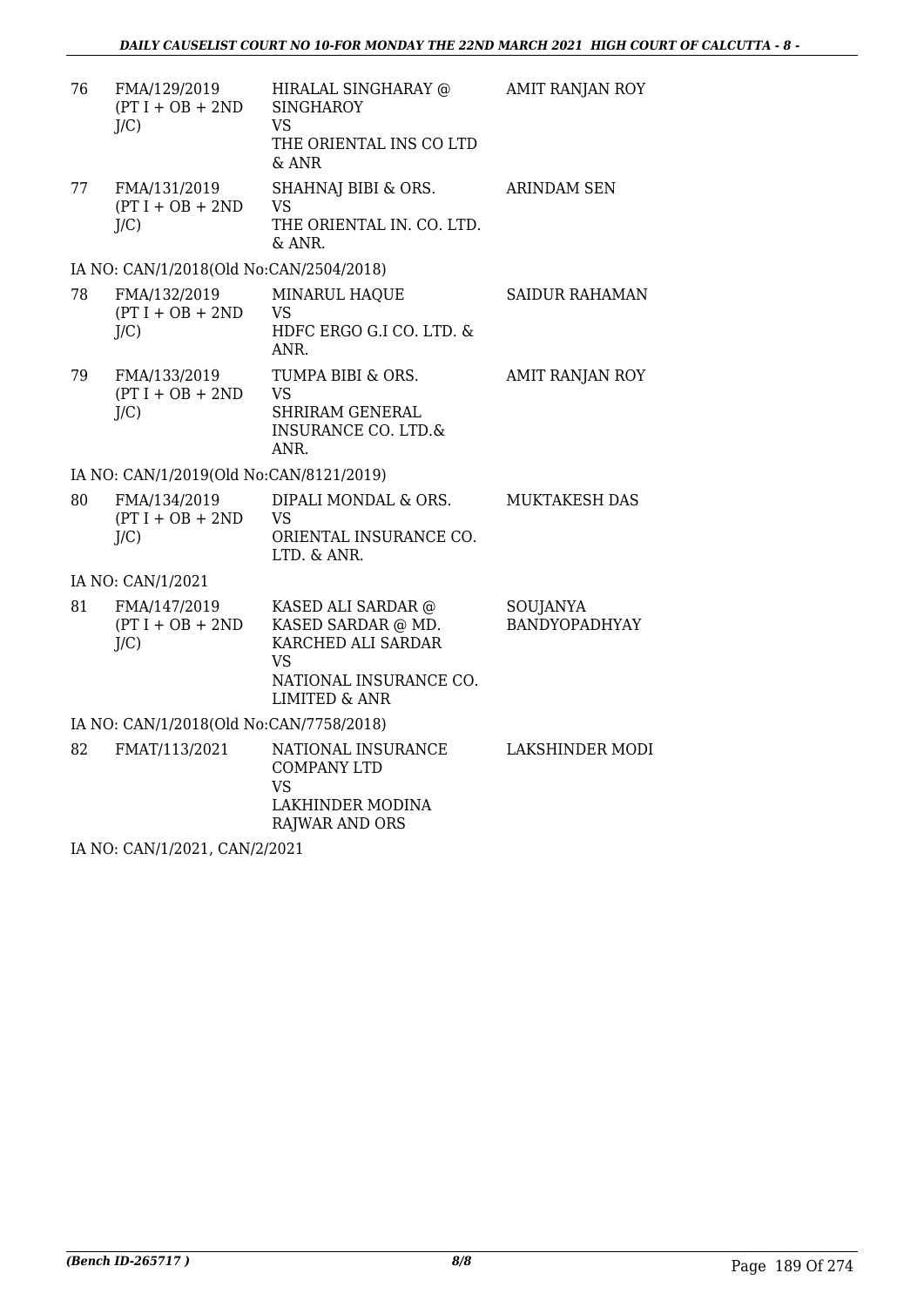

# **Appellate Side**

**DAILY CAUSELIST For Monday The 22nd March 2021**

**COURT NO. 23**

### **SINGLE BENCH (SB - X)**

**AT 10:30 AM**

### **HON'BLE JUSTICE ARINDAM MUKHERJEE**

### **(VIA VIDEO CONFERENCE)**

**ON AND FROM MONDAY, 1ST MARCH, 2021 - MATTERS (MOTION & HEARING) UNDER ARTICLE 226 OF THE CONSTITUTION RELATING TO MADHYAMIK SIKSHYA KENDRA UNDER GROUP - II, INCLUDING APPLICATIONS CONNECTED THERETO;**

**MATTERS (MOTION & HEARING) UNDER ARTICLE 226 OF THE CONSTITUTION OF INDIA RELATING TO CO-OPERATIVE SOCIETIES UNDER GROUP - V (EXCLUDING SERVICE MATTERS) AND APPLICATIONS CONNECTED THERETO;**

**AND**

**ON AND FROM MONDAY, 1ST MARCH, 2021 - IN ADDITION TO HIS OWN LIST, SHALL TAKE ITEM NOS.181 TO 235 FROM THE LIST DATED 1ST MARCH, 2021 OF HON'BLE JUSTICE SABYASACHI BHATTACHARYYA.**

**AND**

**ON AND FROM MONDAY, 1ST MARCH, 2021 - WILL SIT SINGLY AND TAKE ITEM NOS.236 TO 279 FROM THE LIST DATED 1ST MARCH, 2021 OF HON'BLE JUSTICE SABYASACHI BHATTACHARYYA (EXCEPT THE MATTERS WHICH ARE ALREADY DISPOSED OF OR ORDERED OTHERWISE).**

**AND**

**ON AND FROM MONDAY, 15TH MARCH, 2021 TO FRIDAY, 26TH MARCH, 2021 - IN ADDITION TO HIS OWN LIST AND DETERMINATION, WILL TAKE UP THE MATTERS RELATED TO THE LIST AND DETERMINATION OF HON'BLE JUSTICE SABYASACHI BHATTACHARYYA.**

**IF NO ONE APPEARS FOR THE PETITIONERS, THE MATTERS SHALL BE DISMISSED.** 

**PHYSICAL MENTIONING WILL BE ENTERTAINED ONLY UPON SERVICE OF NOTICE TO THE OTHERSIDE.**

**ORIGINAL SIDE MATTERS WILL BE TAKEN UP FROM 2 P.M. AFTER COMPLETION OF ORIGINAL SIDE MATTERS APPELLATE SIDE MATTERS WILL BE TAKEN UP, IF TIME PERMITS.**

**NO MENTIONING WILL BE ALLOWED, EXCEPT URGENT MENTIONING.**

**NOTE : MATTERS WILL BE TAKEN UP THROUGH PHYSICAL HEARING ONLY WHEN BOTH THE PARTIES ARE AGREED.**

### **MOTION 1**

( GROUP - V (CO -OPERATIVE )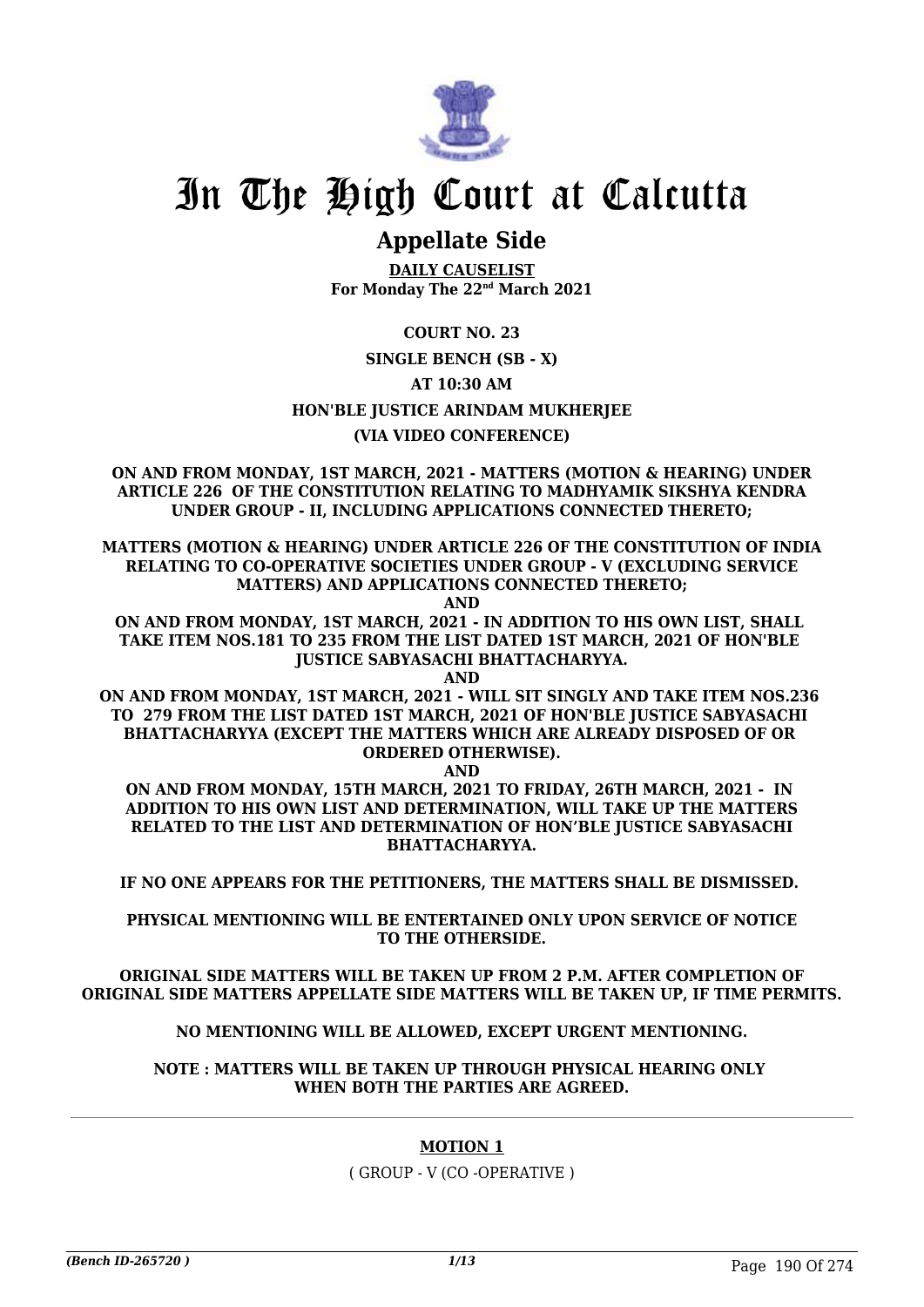| 1  | WPA/4124/2021                 | PABITRA KUMAR DAS<br><b>VS</b><br>STATE OF WEST BENGAL<br>AND ORS.                                                                 | PABITRA KUMAR DAS                       |
|----|-------------------------------|------------------------------------------------------------------------------------------------------------------------------------|-----------------------------------------|
| 2  | WPA/5638/2021                 | JAGAI MAJHI2JAGANNATH<br>MAJHI<br><b>VS</b><br>STATE OF WEST BENGAL<br>AND ORS.6                                                   | <b>JUIN DUTTA</b><br><b>CHAKRABORTY</b> |
|    |                               | <b>MOTION</b><br>(GROUP - IX RESIDUARY)                                                                                            |                                         |
| 3  | WPA/12995/2019                | PALLAB KUMAR BASU &                                                                                                                | <b>VASWATI</b>                          |
|    |                               | <b>ORS</b><br><b>VS</b>                                                                                                            | <b>CHAKRABORTY</b>                      |
|    |                               | STATE OF WEST BENGAL &<br><b>ORS</b>                                                                                               |                                         |
| 4  | WPA/16861/2019                | MAFAJUL HUSSAIN & ORS<br><b>VS</b><br><b>STATE OF WEST BENGAL &amp;</b><br><b>ORS</b>                                              | <b>MD HABIBUR</b><br><b>RAHAMAN</b>     |
| 5  | WPA/2110/2020                 | SMT MIRA RANI MONDAL<br><b>VS</b><br>STATE OF WEST BENGAL &<br><b>ORS</b>                                                          | SK MD ASHIK IQBAL                       |
| 6  | WPA/3079/2020                 | <b>SHAMBHU MALAKAR</b><br><b>VS</b><br>UNION OF INDIA & ORS                                                                        | ARJUN SAMANTA                           |
|    | IA NO: CAN/1/2020, CAN/2/2020 |                                                                                                                                    |                                         |
| 7  | WPA/4233/2020                 | <b>BISWAJIT BARAM</b><br><b>VS</b><br>STATE OF WEST BENGAL &<br><b>ORS</b>                                                         | SUBHOJIT MALLICK                        |
| 8  | WPA/8293/2020                 | UTTAM KUMAR JANA<br>VS<br>State of West Bengal                                                                                     | <b>GAUTAM GURIA</b>                     |
| 9  | WPA/8758/2020                 | NIRAPAD COOPERATIVE<br><b>HOUSING SOCIETY LIMITED</b><br><b>AND ANR</b><br><b>VS</b><br>THE STATE OF WEST<br><b>BENGAL AND ORS</b> | RUCHIKA MALL                            |
| 10 | WPA/8865/2020                 | GOBINDO DAS @GOBINDA<br><b>CHANDRA DAS</b><br><b>VS</b><br>STATE OF WEST BENGAL<br>AND ORS.                                        | SK. NIZAMUDDIN                          |
| 11 | WPA/9066/2020                 | NITYA GOPAL DEBNATH<br><b>AND ANOTHER</b><br><b>VS</b><br>STATE OF WEST BENGAL<br>AND ORS.                                         | <b>ANINDITA</b><br>AUDDY(DAS)           |
|    |                               |                                                                                                                                    |                                         |

IA NO: CAN/1/2021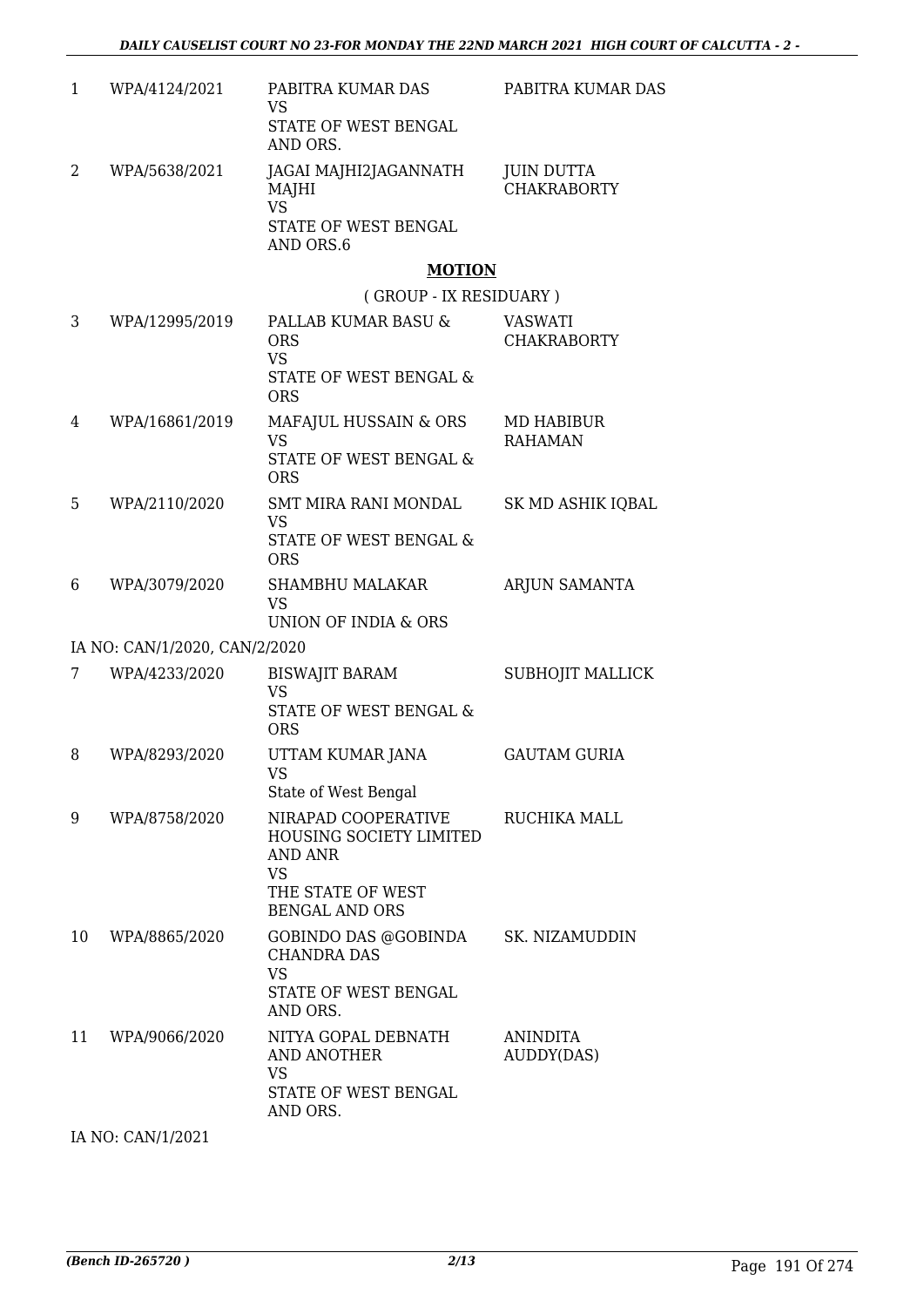| 12 | WPA/9721/2020  | UTTAM KUMAR MAITY<br><b>VS</b><br>STATE OF WEST BENGAL<br>AND ORS.                                                                                 | <b>SALIL KUMAR MAITI</b>              |
|----|----------------|----------------------------------------------------------------------------------------------------------------------------------------------------|---------------------------------------|
| 13 | WPA/9877/2020  | <b>MD YUSUF</b><br><b>VS</b><br>STATE OF WEST BENGAL<br>AND ORS.                                                                                   | MAHESWARI<br><b>SHARMA</b>            |
| 14 | WPA/10460/2020 | GOURBANGA WEIGHTS AND<br><b>MEASURES RAPAIRERS</b><br>AND DEALERS WELFARE<br>ASSSOCIATION AND ANR<br><b>VS</b><br>STATE OF WEST BENGAL<br>AND ORS. | DIPAYAN KUNDU                         |
| 15 | WPA/10797/2020 | RATNA MONDAL<br><b>VS</b><br>STATE OF WEST BENGAL<br>AND ORS.                                                                                      | <b>INDRANIL HALDER</b>                |
| 16 | WPA/1240/2021  | PRADIP KUMAR MAITY AND<br><b>ORS</b><br><b>VS</b><br>STATE OF WEST BENGAL<br>AND ORS.                                                              | <b>DEBASHIS DAS</b>                   |
| 17 | WPA/2823/2021  | <b>LALITA MOITRA</b><br><b>VS</b><br>STATE OF WEST BENGAL<br>AND ORS.                                                                              | KOUSHIKEE<br><b>BANERJEE</b>          |
| 18 | WPA/3148/2021  | RAFIKUL ALAM<br><b>VS</b><br>STATE OF WEST BENGAL<br>AND ORS.                                                                                      | PRIYAKSHI BANERJEE                    |
| 19 | WPA/3476/2021  | A. K. GHOSH AND SONS<br><b>INFRASTRUCTURE PRIVATE</b><br>LIMITED AND ANR<br><b>VS</b><br>CENTRAL BANK OF INDIA<br><b>AND ORS</b>                   | ASHIS KUMAR<br>MUKHERJEE              |
| 20 | WPA/3492/2021  | <b>ABDUL HANNAN</b><br><b>VS</b><br>STATE OF WEST BENGAL<br>AND ORS.                                                                               | MD.HABIBUR<br><b>RAHMAN</b>           |
| 21 | WPA/3881/2021  | <b>SAMAR DAS</b><br><b>VS</b><br>STATE OF WEST BENGAL<br>AND ORS.                                                                                  | <b>SOMNATH</b><br><b>MUKHOPADHYAY</b> |
| 22 | WPA/4355/2021  | DEBASHIS BANERJEE<br><b>VS</b><br>UNION OF INDIA AND ORS.                                                                                          | <b>BIKASH KUMAR ROY</b>               |
| 23 | WPA/4567/2021  | <b>MIRA HALDER</b><br><b>VS</b><br>STATE OF WEST BENGAL<br>AND ORS.                                                                                | ARABINDA MANNA                        |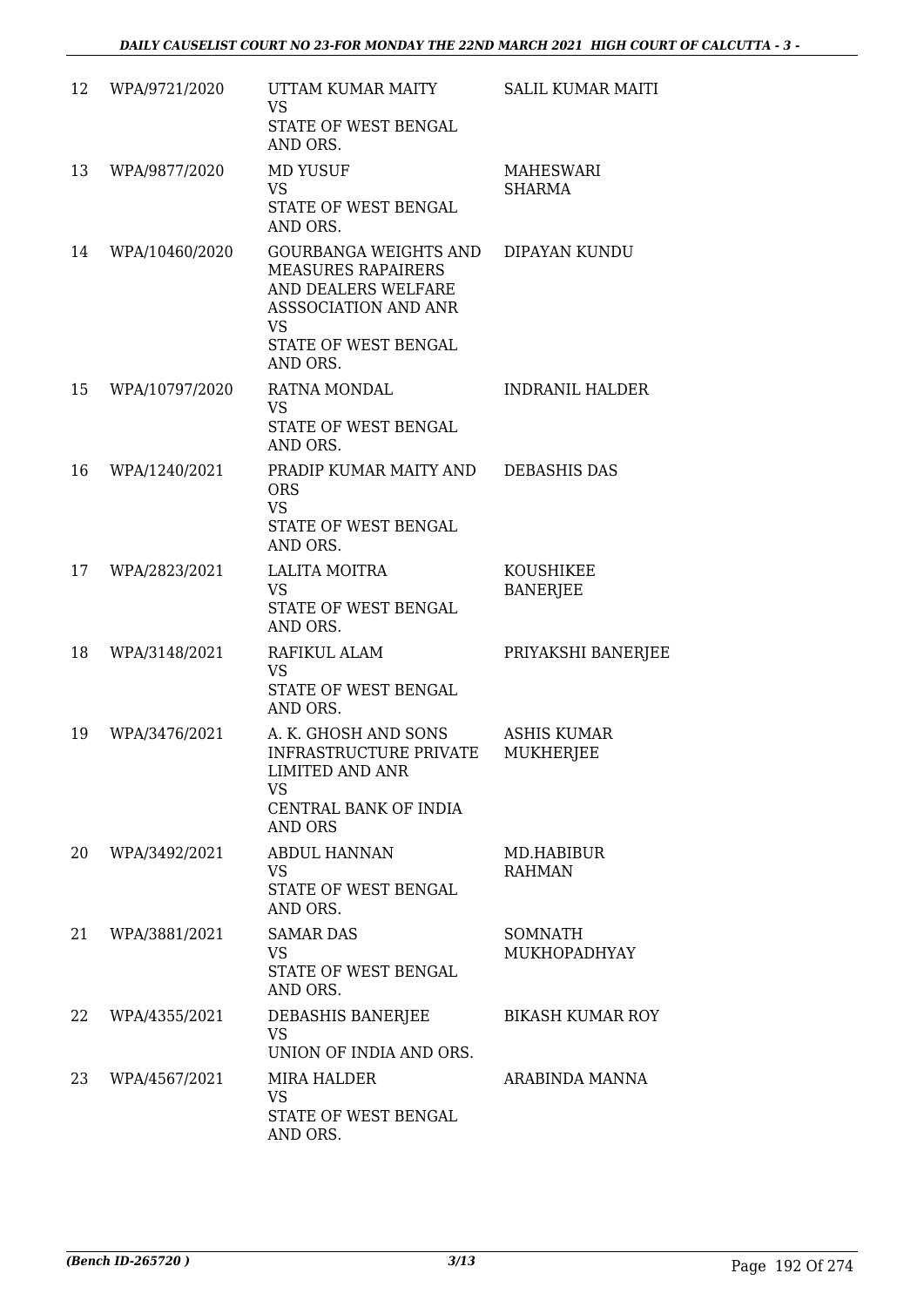| 24 | WPA/4598/2021 | <b>SONARPUR PROGOTIR</b><br>PATHE AND ANOTHER<br><b>VS</b><br>STATE OF WEST BENGAL<br>AND ORS. | <b>SUBRATA SARKAR</b>                    |
|----|---------------|------------------------------------------------------------------------------------------------|------------------------------------------|
| 25 | WPA/4756/2021 | SANGITA HAZRA (RAKSHIT)<br><b>VS</b><br>STATE OF WEST BENGAL<br>AND ORS.                       | KAUSTAV MISHRA                           |
| 26 | WPA/4845/2021 | KNIGHT RIDERS SPORTS<br>PRIVATE LIMITED<br><b>VS</b><br>ADJUDICATING AUTHORITY<br>PMLA AND ORS | <b>AYUSH JAIN</b>                        |
| 27 | WPA/4851/2021 | SUSHAMA MONDAL AND<br><b>OTHERS</b><br><b>VS</b><br>STATE OF WEST BENGAL<br>AND ORS.           | SAMRAT<br><b>CHOUDHURY</b>               |
| 28 | WPA/5222/2021 | UPENDRA NATH MANDAL<br><b>AND ANR</b><br><b>VS</b><br>STATE OF WEST BENGAL<br>AND ORS.         | <b>DILIP KUMAR SADHU</b>                 |
| 29 | WPA/5242/2021 | <b>AMIT KUMAR SAHA</b><br><b>VS</b><br>STATE OF WEST BENGAL<br>AND ORS.                        | <b>GOPAL MONADAL</b>                     |
| 30 | WPA/5465/2021 | AMULYA SARDAR<br><b>VS</b><br>STATE OF WEST BENGAL<br>AND ORS.                                 | <b>SANDIP DAS</b>                        |
| 31 | WPA/5475/2021 | PRASHANT JAISWAL<br><b>VS</b><br>STATE OF WEST BENGAL<br>AND ORS.                              | ANJAN<br><b>BHATTACHARYYA</b>            |
| 32 | WPA/5535/2021 | PARTHA PRATIM MONDAL<br><b>VS</b><br>STATE OF WEST BENGAL<br>AND ORS.                          | <b>ARUP NATH</b><br><b>BHATTACHARYYA</b> |
| 33 | WPA/5551/2021 | <b>MALAY GHOSH</b><br><b>VS</b><br>STATE OF WEST BENGAL<br>AND ORS.                            | <b>DEBASISH</b><br><b>CHATTERJEE</b>     |
| 34 | WPA/5565/2021 | M.P CONSTRUCTION<br><b>VS</b><br>THE PASCHIMANCHAL<br>UNNAAYAN PARISHAD AND<br><b>ORS</b>      | KAKALI DUTTA                             |
| 35 | WPA/5590/2021 | UTTAM BHAKTA<br><b>VS</b><br>STATE OF WEST BENGAL<br>AND ORS.                                  | <b>ASIF SOHAIL</b><br><b>TARAFDAR</b>    |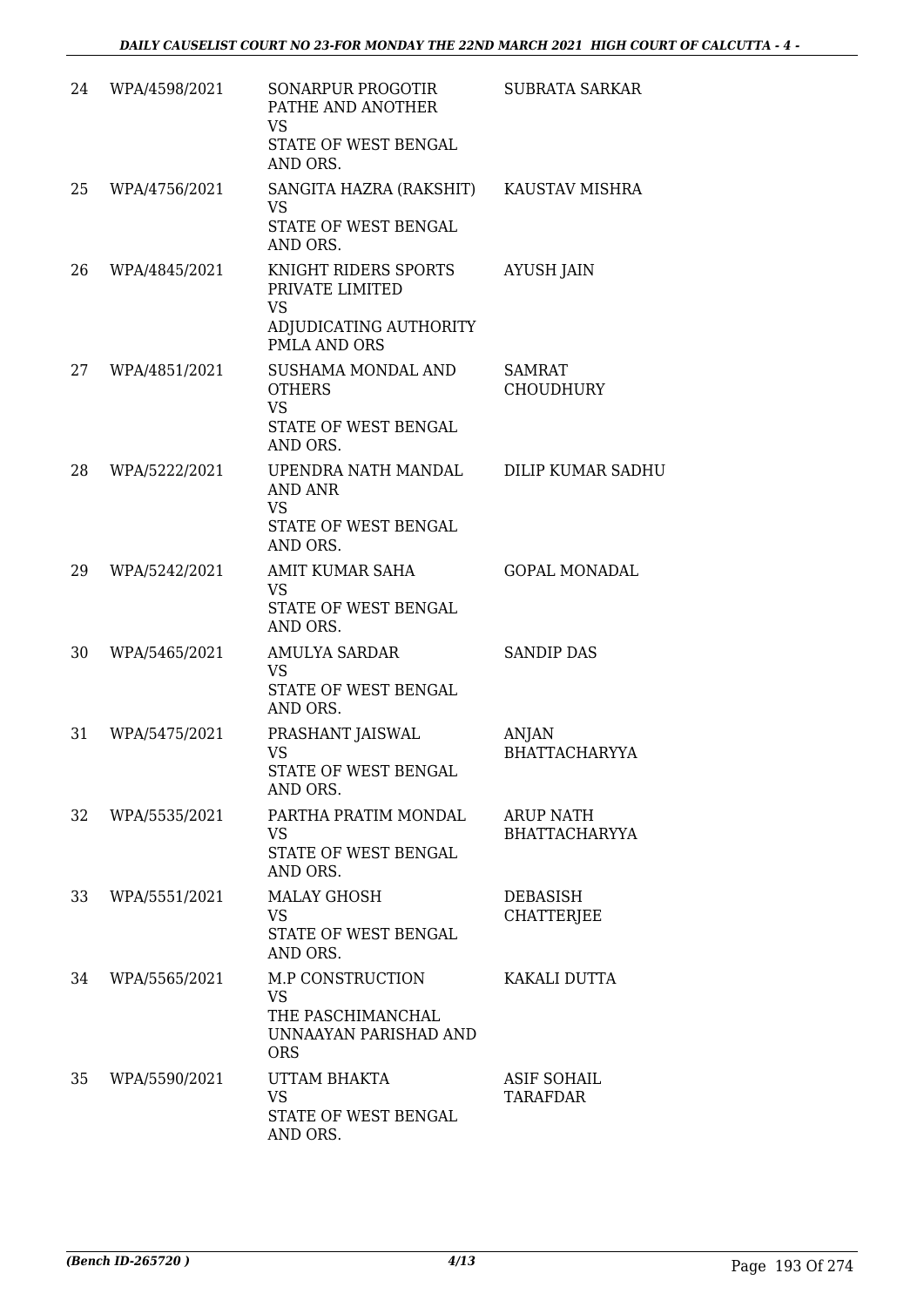| 36 | WPA/5605/2021    | SK. NAJIRUDDIN ALIAS SK.<br><b>HALIM</b><br><b>VS</b><br>STATE OF WEST BENGAL<br>AND ORS.         | <b>SAHEB BANERJEE</b>                 |
|----|------------------|---------------------------------------------------------------------------------------------------|---------------------------------------|
| 37 | WPA/5694/2021    | <b>SEKH RABIAL</b><br><b>VS</b><br>STATE OF WEST BENGAL<br>AND ORS.                               | LIPIKA NATH                           |
| 38 | WPA/5729/2021    | SUBHAS CHATTERJEE AND KAKALI DUTTA<br><b>ANR</b><br><b>VS</b><br>STATE OF WEST BENGAL<br>AND ORS. |                                       |
| 39 | WPA/5831/2021    | <b>SK.ALI HAIDER</b><br><b>VS</b><br>STATE OF WEST BENGAL<br>AND ORS.                             | SAMRAT<br><b>CHOUDHURY</b>            |
| 40 | WPA/5854/2021    | <b>HARIPADA MULA</b><br><b>VS</b><br>THE STATE OF WEST<br><b>BENGAL AND ORS</b>                   | <b>BHASKAR HUTAIT</b>                 |
| 41 | WPA/5857/2021    | MAFUJA KHATUN<br><b>VS</b><br>STATE OF WEST BENGAL<br>AND ORS.                                    | AJAY DEBNATH                          |
| 42 | WPA/6005/2021    | <b>BANK OF BARODA</b><br><b>VS</b><br>STATE OF WEST BENGAL<br>AND ORS.                            | <b>SUDEEP PAL</b><br><b>CHOUDHURI</b> |
| 43 | WPA/6252/2021    | PRABHANJAN JANA<br><b>VS</b><br>STATE OF WEST BENGAL<br>AND ORS.                                  | SK. SAHJAHAN ALI                      |
|    | 44 WPA/6279/2021 | M/S. THERMO - GEN<br>VS<br>UNION OF INDIA AND ORS.                                                | SURASRI BAIDYA                        |
| 45 | WPA/6478/2021    | SUBHAJIT MAITY<br><b>VS</b><br>INDIAN OIL CORPORATION<br>LIMITED AND ORS.                         | <b>SOURABH SUNDAR</b><br>SHEE         |
| 46 | WPA/6483/2021    | <b>SUMAN MONDAL AND ORS</b><br><b>VS</b><br>STATE OF WEST BENGAL<br>AND ORS.                      | <b>SATYENDRA</b><br>AGARWAL           |
| 47 | WPA/6485/2021    | LATIFUDDIN MONDAL<br><b>VS</b><br>STATE OF WEST BENGAL<br>AND ORS.                                | <b>SOUMA SUBHRA RAY</b>               |
| 48 | WPA/6497/2021    | RAJAT KUMAR DE AND<br><b>OTHERS</b><br><b>VS</b><br>STATE OF WEST BENGAL<br>AND ORS.              | MAHABOOB AHMED                        |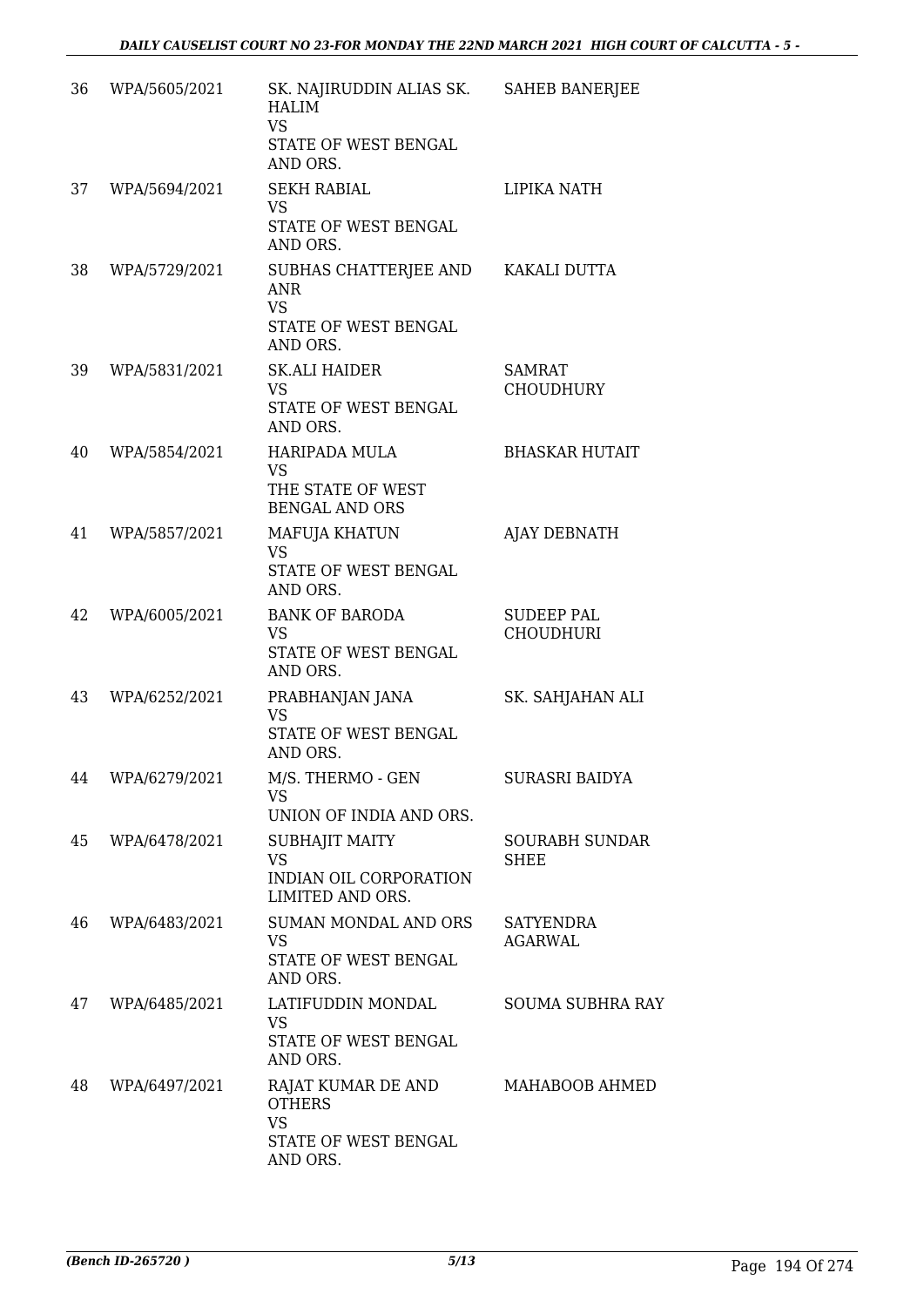| 49 | WPA/6501/2021 | SHIBAJI MODAK<br><b>VS</b><br><b>BANGIYA GRAMIN VIKASH</b><br><b>BANK AND OTHERS</b>       | HIMANGSHU GHOSH                       |
|----|---------------|--------------------------------------------------------------------------------------------|---------------------------------------|
| 50 | WPA/6503/2021 | SAFIKULMOLLA ALIAS<br>SAFIKUL ISLAM MOLLA<br><b>VS</b><br>STATE OF WEST BENGAL<br>AND ORS. | PARTHA<br><b>CHAKRABORTY</b>          |
| 51 | WPA/6504/2021 | <b>AREFUL SARKAR</b><br><b>VS</b><br>STATE OF WEST BENGAL<br>AND ORS.                      | <b>HABIBUR RAHMAN</b>                 |
| 52 | WPA/6505/2021 | <b>MINTU BISWAS</b><br><b>VS</b><br><b>BANGIYA GRAMIN VIKASH</b><br><b>BANK AND OTHERS</b> | HIMANGSHU GHOSH                       |
| 53 | WPA/6508/2021 | <b>SK.NURUL ISLAM</b><br><b>VS</b><br>STATE OF WEST BENGAL<br>AND ORS.                     | <b>GAZI FARUQUE</b><br><b>HOSSAIN</b> |
| 54 | WPA/6514/2021 | UTTAM MAJUMDER<br><b>VS</b><br>STATE OF WEST BENGAL<br>AND ORS.                            | <b>SREYA</b><br><b>CHAKRABORTY</b>    |
| 55 | WPA/6516/2021 | <b>JAYANTA INDRA</b><br><b>VS</b><br>STATE OF WEST BENGAL<br>AND ORS.                      | <b>SOUMYA BANERJEE</b>                |
| 56 | WPA/6533/2021 | <b>GOLAM MASUD AND ORS</b><br><b>VS</b><br>STATE OF WEST BENGAL<br>AND ORS.                | MD. ABDUS SALAM                       |
| 57 | WPA/6549/2021 | <b>MALAY MONDAL</b><br>VS<br>STATE OF WEST BENGAL<br>AND ORS.                              | <b>GOPAL CHANDRA</b><br><b>ROY</b>    |
| 58 | WPA/6565/2021 | SADHAN CHANDRA MODAK<br><b>VS</b><br>STATE OF WEST BENGAL<br>AND ORS.                      | <b>SOURAV MUKHERJEE</b>               |
| 59 | WPA/6583/2021 | NIMAI SANTRA<br>@NIMAICHARAN SANTRA<br><b>VS</b><br>STATE OF WEST BENGAL<br>AND ORS.       | SUBHAS CHANDRA<br>SAHA                |
| 60 | WPA/6589/2021 | SANTINATH KHOTEL<br><b>VS</b><br>STATE OF WEST BENGAL<br>AND ORS.                          | PANCHANAN HAJRA                       |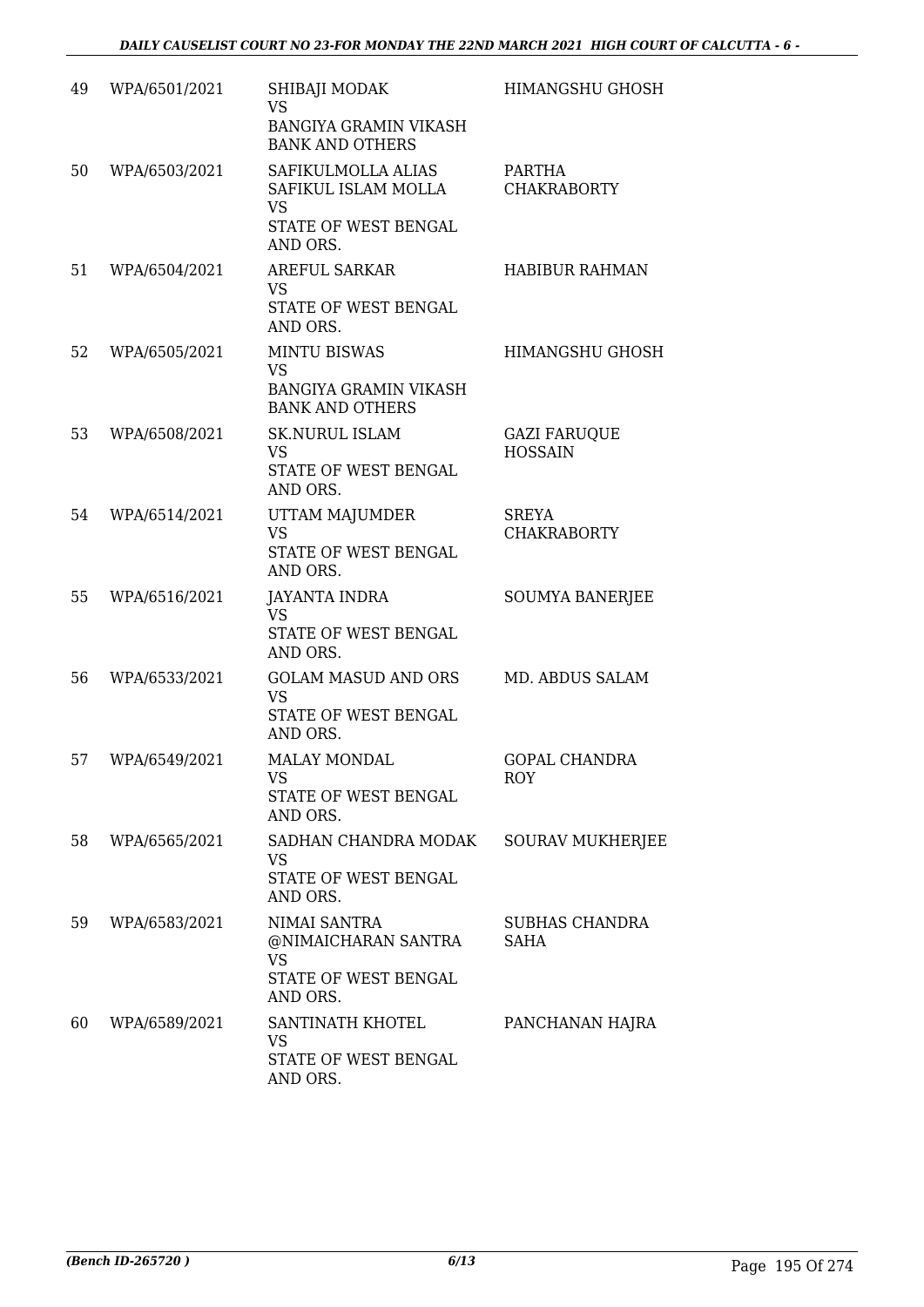| 61 | WPA/6591/2021 | ABDUL HARAN MONDAL<br><b>AND ORS</b><br><b>VS</b><br>STATE OF WEST BENGAL<br>AND ORS.          | <b>JAHANGIR BADSHA</b>               |
|----|---------------|------------------------------------------------------------------------------------------------|--------------------------------------|
| 62 | WPA/6593/2021 | ZAMIRUDDIN MALLICK<br><b>VS</b><br>STATE OF WEST BENGAL<br>AND ORS.                            | SK. MD.<br><b>ANWARULLAH</b>         |
| 63 | WPA/6610/2021 | AZIMA KHATUN<br><b>VS</b><br>STATE OF WEST BENGAL<br>AND ORS.                                  | RAMWSWAR SINHA                       |
| 64 | WPA/6688/2021 | <b>SUMIT KUMAR DAS</b><br><b>VS</b><br><b>STATE OF WEST BENGAL</b><br>AND ORS.                 | PRADIP PAUL                          |
| 65 | WPA/6752/2021 | KRISHNA GOPAL SAHU<br><b>VS</b><br>STATE OF WEST BENGAL<br>AND ORS.                            | <b>GITASHREE MISTRY</b>              |
| 66 | WPA/6756/2021 | NASIMA WARSI MOLLAH<br><b>VS</b><br>STATE OF WEST BENGAL<br>AND ORS.                           | <b>TANUSHREE</b><br><b>CHOWDHURY</b> |
| 67 | WPA/6759/2021 | <b>UAL INDUSTRIES LTD</b><br><b>VS</b><br>WEST BENGAL POWER DEV.<br><b>CORPORATION AND ORS</b> | VIKRAM WADHERA                       |
| 68 | WPA/6795/2021 | <b>DULALI GHOSH</b><br><b>VS</b><br>STATE OF WEST BENGAL<br>AND ORS.                           | <b>ARUP KUMAR</b><br><b>BHOWMICK</b> |
| 69 | WPA/6813/2021 | SANTOSH KUMAR MONDAL<br><b>VS</b><br>UCO BANK AND ORS                                          | KAZI SAJJAD ALAM                     |
| 70 | WPA/6816/2021 | <b>SEKH SADRUL</b><br><b>VS</b><br><b>UCO BANK AND ORS</b>                                     | KAZI SAJJAD ALAM                     |
| 71 | WPA/6819/2021 | SEKH SELIM BADSHA<br><b>VS</b><br><b>UCO BANK AND ORS</b>                                      | KAZI SAJJAD ALAM                     |
| 72 | WPA/6820/2021 | KRIPA SINDHU GORAI<br><b>VS</b><br><b>UCO BANK AND ORS</b>                                     | KAZI SAJJAD ALAM                     |
| 73 | WPA/6821/2021 | <b>ANNU DAS</b><br><b>VS</b><br>STATE OF WEST BENGAL<br>AND ORS.                               | <b>AKASHDEEP</b><br><b>MUKHERJEE</b> |
| 74 | WPA/6879/2021 | <b>MANIK SAIN</b><br><b>VS</b><br>EASTERN COALFIELDS<br><b>LIMITED</b>                         | NIRMALENDU<br><b>GANGULY</b>         |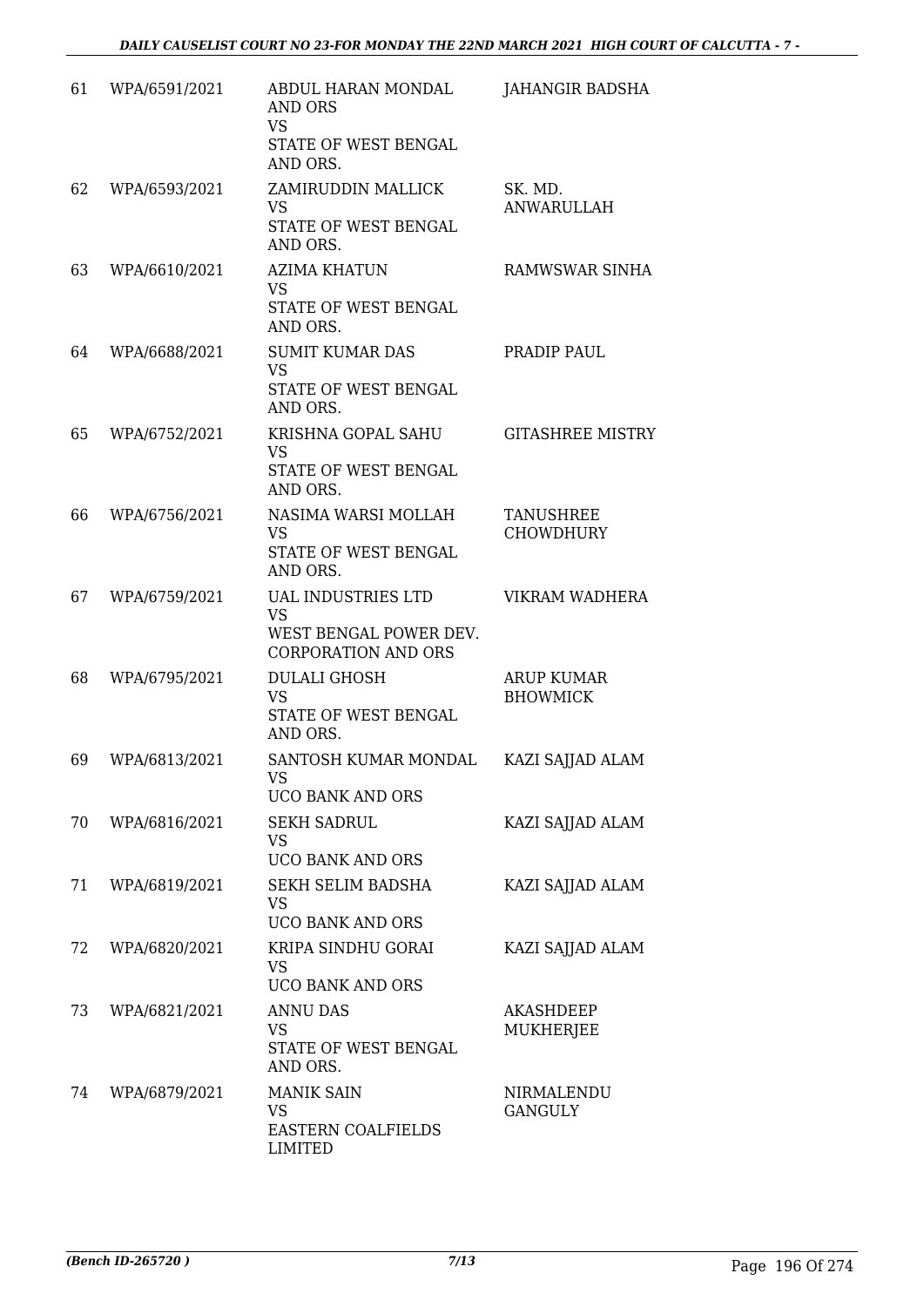| 75 | WPA/6892/2021 | <b>BASUDEV DUTTA AND ORS</b><br><b>VS</b><br>REGISTRAR OF FIRMS,<br><b>SOCIETIES AND NON</b><br>TRADING CORPORATIONS,<br>WEST BENGAL AND ORS. | CHANDAN KUMAR<br><b>SAHA</b>               |
|----|---------------|-----------------------------------------------------------------------------------------------------------------------------------------------|--------------------------------------------|
| 76 | WPA/6923/2021 | <b>SK SAHAJAN</b><br><b>VS</b><br>STATE OF WEST BENGAL<br>AND ORS.                                                                            | SOURAV MUKHERJEE                           |
| 77 | WPA/6934/2021 | ARIJIT MUKHERJEE<br>VS<br>STATE OF WEST BENGAL<br>AND ORS.                                                                                    | MITUL<br><b>CHAKRABORTY</b>                |
| 78 | WPA/6969/2021 | <b>GOURANGA MAITY</b><br><b>VS</b><br>STATE OF WEST BENGAL<br>AND ORS.                                                                        | SATADAL SOVAN<br><b>HALDER</b>             |
| 79 | WPA/7014/2021 | <b>CHAINA SANNYASI</b><br><b>VS</b><br>STATE OF WEST BENGAL<br>AND ORS.                                                                       | PRASANTA KR.<br><b>PAKRASHI</b>            |
| 80 | WPA/7050/2021 | <b>BISWANATH SAHA</b><br><b>VS</b><br>PUNJAB NATIONAL BANK<br><b>AND OTHERS</b>                                                               | <b>NEIL BASU</b>                           |
| 81 | WPA/7060/2021 | MINOR HRISHITA GHOSH<br>REPRESENTED BY HER<br>FATHER SUSANTA GHOSH<br><b>VS</b><br>STATE OF WEST BENGAL<br>AND ORS.                           | <b>ANIL KUMAR</b><br><b>CHATTOPADHYAYA</b> |
| 82 | WPA/7079/2021 | ANANDA GOPAL MANDAL<br><b>VS</b><br>STATE OF WEST BENGAL<br>AND ORS.                                                                          | <b>SAMIRAN MANDAL</b>                      |
| 83 | WPA/7084/2021 | RAJESH MUKHERJEE AND<br><b>ORS</b><br><b>VS</b><br><b>WEST BENGAL STATE</b><br>ELECTION COMMISSION                                            | SASTHI CHARAN<br><b>DHARA</b>              |
| 84 | WPA/7114/2021 | ARUN KUMAR<br><b>VISHWAKARMA</b><br><b>VS</b><br>CENTRAL BANK OF INDIA<br><b>AND OTHERS</b>                                                   | NILANJAN ADHIKARI                          |
| 85 | WPA/7117/2021 | <b>SUBRATA GHOSH</b><br>VS<br>PUNJAB AND SINDH BANK<br><b>AND ANOTHER</b>                                                                     | SARAADA PRASAD<br>RAY                      |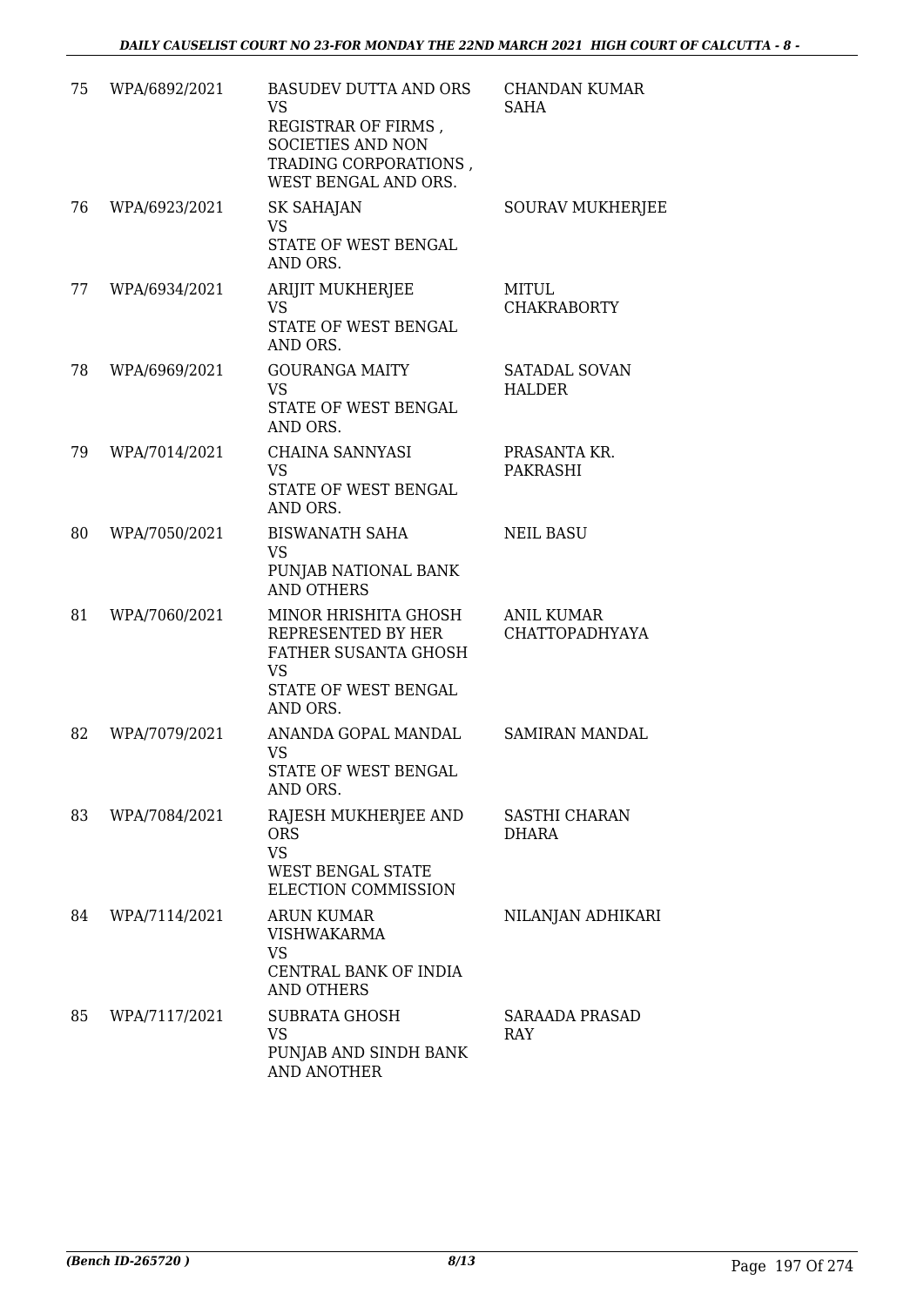| 86 | WPA/7120/2021 | MADAN GOPAL SAHA<br><b>VS</b><br>DY. CHIEF LABOUR<br>COMMISSIONER (CENTRAL)<br><b>AND ORS</b>     | <b>RAJIV KUMAR</b>                   |
|----|---------------|---------------------------------------------------------------------------------------------------|--------------------------------------|
| 87 | WPA/7133/2021 | MOHANLAL GHOSH<br><b>VS</b><br>STATE OF WEST BENGAL<br>AND ORS.                                   | <b>SWETA SAHA</b>                    |
| 88 | WPA/7140/2021 | <b>SUBRATA DAS</b><br><b>VS</b><br>STATE OF WEST BENGAL<br>AND ORS.                               | Omar Faruk Gazi                      |
| 89 | WPA/7152/2021 | ADARSH JHUNJHUNWALA<br><b>VS</b><br>UNION BANK OF INDIA AND<br><b>ORS</b>                         | VISWARUP ACHARYA                     |
| 90 | WPA/7161/2021 | <b>MANASI CHOUDHURY</b><br><b>VS</b><br>STATE OF WEST BENGAL<br>AND ORS.                          | Kausik Biswas                        |
| 91 | WPA/7169/2021 | SUJAY RANJAN SANTRA<br><b>VS</b><br>UNION OF INDIA AND ORS.                                       | <b>SOMESH KUMAR</b><br><b>GHOSH</b>  |
| 92 | WPA/7184/2021 | <b>SUKDEB PATRA</b><br><b>VS</b><br>STATE OF WEST BENGAL<br>AND ORS.                              | ANUP DASGUPTA                        |
| 93 | WPA/7187/2021 | BANK OF INDIA AND ANR.<br><b>VS</b><br>STATE OF WEST BENGAL<br>AND ORS.                           | <b>ABHISEK PANDA</b>                 |
| 94 | WPA/7189/2021 | BANK OF INDIA NAD ANR.<br><b>VS</b><br>STATE OF WEST BENGAL<br>AND ORS.                           | <b>ABHISEK PANDA</b>                 |
| 95 | WPA/7206/2021 | <b>GITA YADAV</b><br><b>VS</b><br>STATE OF WEST BENGAL<br>AND ORS.                                | <b>SAMIR ROY</b><br><b>CHOWDHURY</b> |
| 96 | WPA/7215/2021 | STATE BANK OF INDIA AND<br><b>ANOTHER</b><br><b>VS</b><br><b>STATE OF WEST BENGAL</b><br>AND ORS. | DEBASHIS SARKAR                      |
| 97 | WPA/7224/2021 | SAGORA BIBI AND ANR<br><b>VS</b><br>STATE OF WEST BENGAL<br>AND ORS.                              | MD. ALI MANSOOR                      |
| 98 | WPA/7230/2021 | AMALESH KUMAR LAYEK<br><b>VS</b><br>STATE OF WEST BENGAL<br>AND ORS.                              | <b>ALOTRIYA</b><br><b>MUKHERJEE</b>  |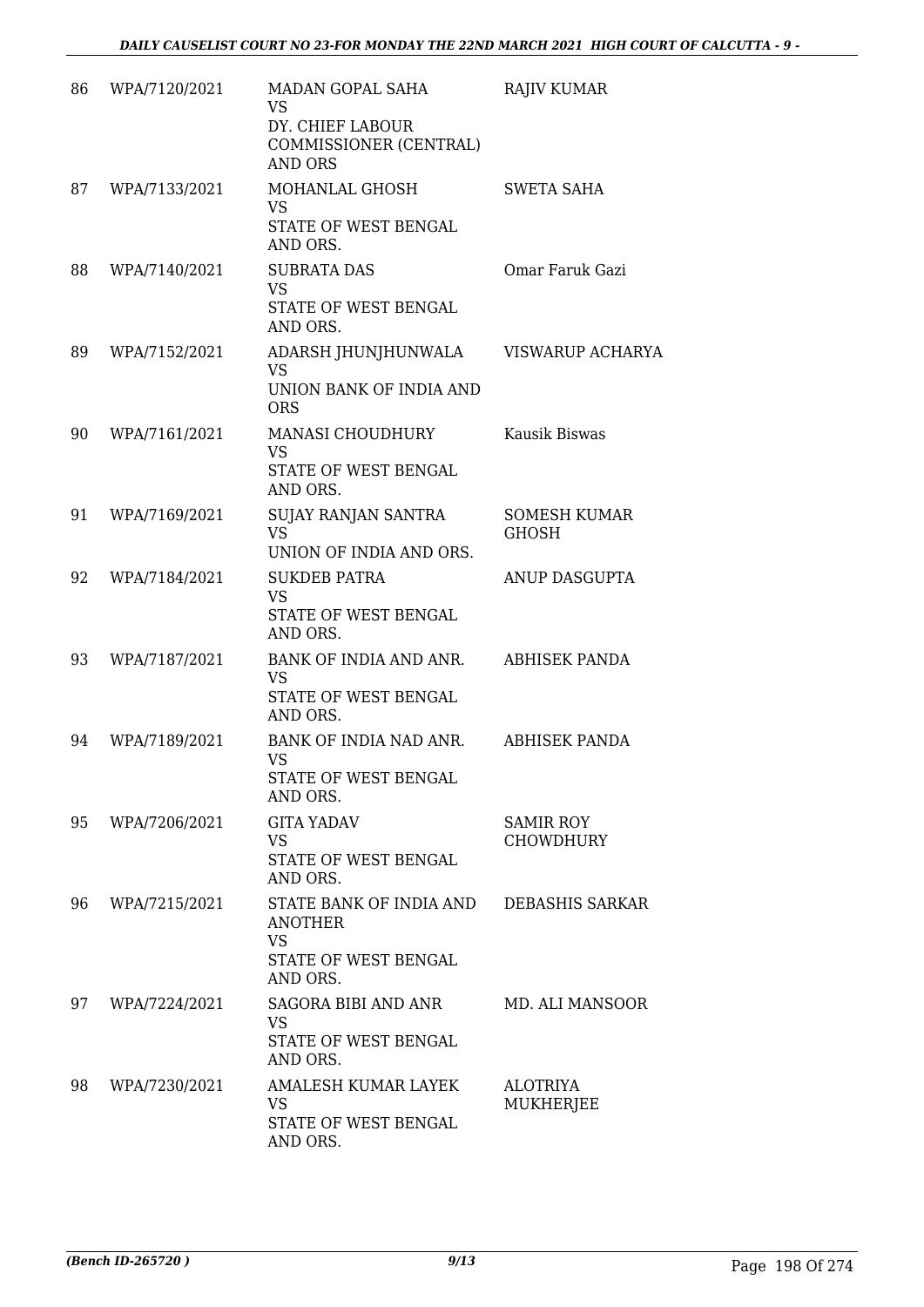| 99 | WPA/7250/2021                     | ANTARCTICA LTD AND ANR<br>VS<br>UNION OF INDIA AND ORS.                                                                                      | MUDRIKA KHAITAN                       |
|----|-----------------------------------|----------------------------------------------------------------------------------------------------------------------------------------------|---------------------------------------|
|    | 100 WPA/7255/2021                 | DR. AMARNATH DAS<br><b>VS</b><br>THE ELECTION COM. OF<br><b>INDIA AND ORS.</b>                                                               | PRADIP KR. GHOSH                      |
|    | 101 WPA/7263/2021                 | <b>GOUR MOHAN MOHAPATRA</b><br><b>VS</b><br>STATE OF WEST BENGAL<br><b>AND ANOTHER</b>                                                       | ASIS<br><b>BHATTACHARYYA</b>          |
|    | 102 WPA/7290/2021                 | SHYAMAL CHANDRA DOLAI<br><b>VS</b><br>STATE OF WEST BENGAL<br>AND ORS.                                                                       | TARAKNATH JAISWAL                     |
|    | 103 WPA/7295/2021                 | LIPIKA GIRI DAS<br><b>VS</b><br>STATE OF WEST BENGAL<br>AND ORS.                                                                             | <b>SREYA</b><br><b>CHAKRABORTY</b>    |
|    | 104 WPA/7299/2021                 | SITALIA SARBOJANIN<br><b>SHREE HARIMANDIR</b><br><b>WELFARE TRUST AND</b><br><b>ANOTHER</b><br><b>VS</b><br>STATE OF WEST BENGAL<br>AND ORS. | UTTAM BANERJEE                        |
|    | 105 WPA/7301/2021                 | KHABIR ALI KHAN AND<br>ANR.<br><b>VS</b><br>STATE OF WEST BENGAL<br>AND ORS.                                                                 | <b>MANIKA SARKAR</b>                  |
|    | 106 WPA/7303/2021                 | LALBABA ENTERPRISE<br><b>VS</b><br>INDIAN OIL CORPORATION<br>AND ORS.                                                                        | <b>AMAJIT DE</b>                      |
|    | 107 WPA/7305/2021<br>(23.03.2021) | MANJULA BHATTACHARJEE<br><b>VS</b><br>THE STATE OF WEST<br><b>BENGAL AND ORS</b>                                                             | <b>SUMITAVA</b><br><b>CHAKRABORTY</b> |
|    | 108 WPA/7306/2021                 | SOURAV PAL AND OTHERS<br><b>VS</b><br>THE ELECTION<br><b>COMMISSION OF INDIA</b><br><b>AND OTHERS</b>                                        | SIRSENDU SINHA<br><b>ROY</b>          |
|    | 109 WPA/7309/2021                 | SOUVIK CHATTERJEE AND<br><b>OTHERS</b><br><b>VS</b><br>THE ELECTION<br><b>COMMISSION OF INDIA</b><br><b>AND OTHERS</b>                       | SIRSENDU SINHA<br><b>ROY</b>          |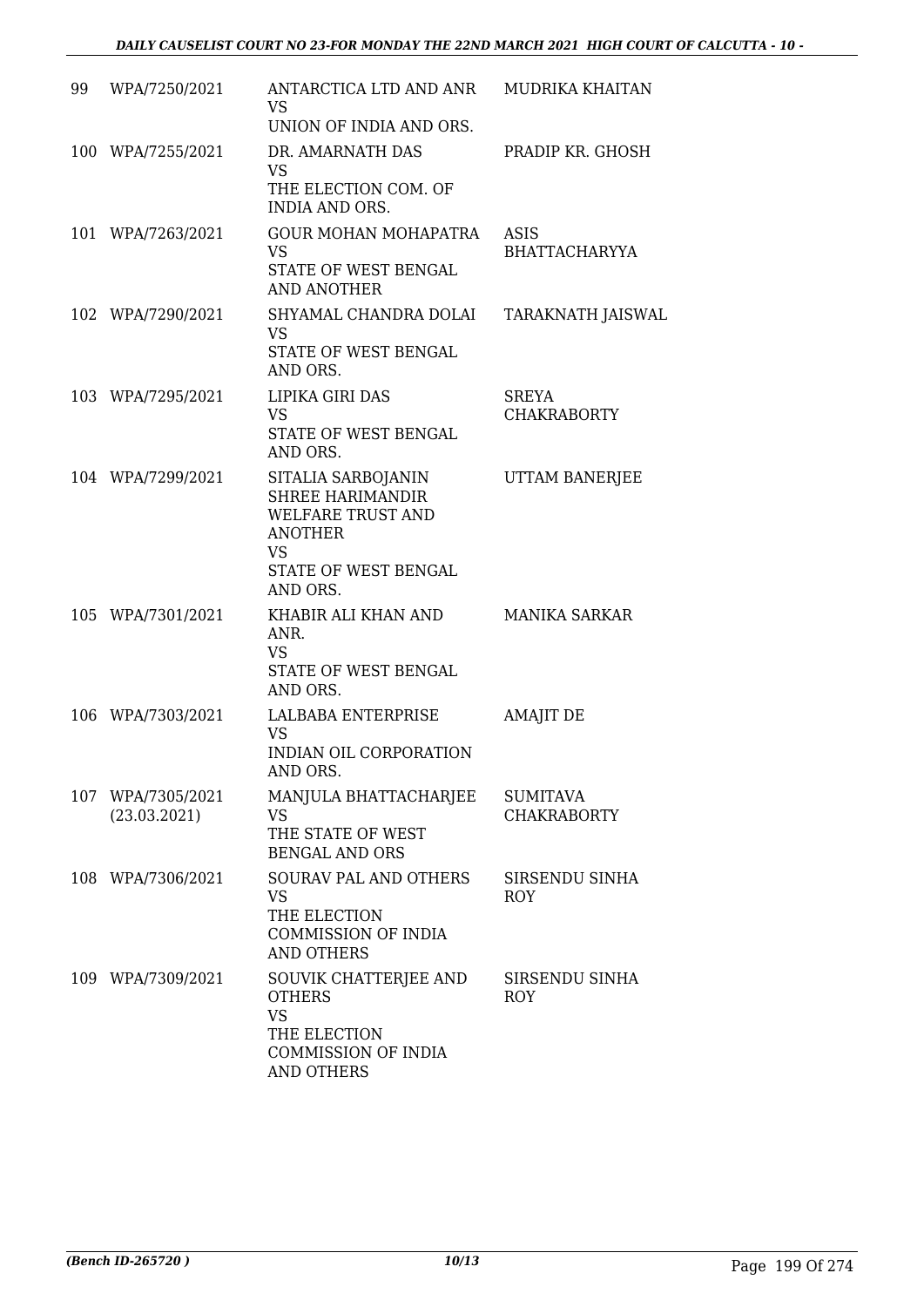| 110 WPA/7314/2021 | DR. MANAS KUMAR GHOSH<br><b>AND OTHERS</b><br><b>VS</b><br>THE ELECTION<br><b>COMMISSION OF INDIA</b><br><b>AND OTHERS</b>              | SIRSENDU SINHA<br><b>ROY</b>           |
|-------------------|-----------------------------------------------------------------------------------------------------------------------------------------|----------------------------------------|
| 111 WPA/7315/2021 | RELIANCE PROJECTS AND<br>PROPERTY MANAGEMENT<br><b>SERVICES LTD</b><br><b>VS</b><br>DISTRICT MAGISTRATE AND<br><b>COLLECTOR AND ORS</b> | <b>TRIDIB BOSE</b>                     |
| 112 WPA/7334/2021 | RABINDRA NATH BANERJEE<br><b>VS</b><br>STATE OF WEST BENGAL<br>AND ORS.                                                                 | <b>DILIP KUMAR</b><br><b>SHYAMAL</b>   |
| 113 WPA/7339/2021 | <b>ELEAS SARDAR</b><br><b>VS</b><br>STATE OF WEST BENGAL<br>AND ORS.                                                                    | <b>GOLAM KARIM</b><br><b>CHOWDHURY</b> |
| 114 WPA/7342/2021 | <b>BASUDEV DUTTA</b><br><b>VS</b><br><b>STATE OF WEST BENGAL</b><br>AND ORS.                                                            | Sourav Chatterjee                      |
| 115 WPA/7344/2021 | TAPASHI BAKSHI AND ORS. DEBARSHI BRAHMA<br><b>VS</b><br>STATE OF WEST BENGAL<br>AND ORS.                                                |                                        |
| 116 WPA/7378/2021 | MD. MOFIZUDDIN GAZI<br><b>VS</b><br>STATE OF WEST BENGAL<br>AND ORS.                                                                    | <b>SYED ARIF AHMED</b>                 |
| 117 WPA/7404/2021 | IQ CITY FOUNDATION AND ALAKANANDA DAS<br><b>ANR</b><br><b>VS</b><br>STATE OF WEST BENGAL<br>AND ORS.                                    |                                        |
| 118 WPA/7412/2021 | BONGAON, CENTRAL CO-<br>OPERATIVE MARKETING<br>SOCIETY LIMITED AND ANR<br><b>VS</b><br>STATE OF WEST BENGAL<br>AND ORS.                 | SURYANEEL DAS                          |
| 119 WPA/7435/2021 | KOUSTAV PANDA AND<br><b>ANOTHER</b><br><b>VS</b><br>STATE OF WEST BENGAL<br>AND ORS.                                                    | <b>TARAPADA DAS</b>                    |
| 120 WPA/7449/2021 | <b>BIBHAS NASKAR</b><br><b>VS</b><br>STATE OF WEST BENGAL<br>AND ORS.                                                                   | <b>INDRAKANT JHA</b>                   |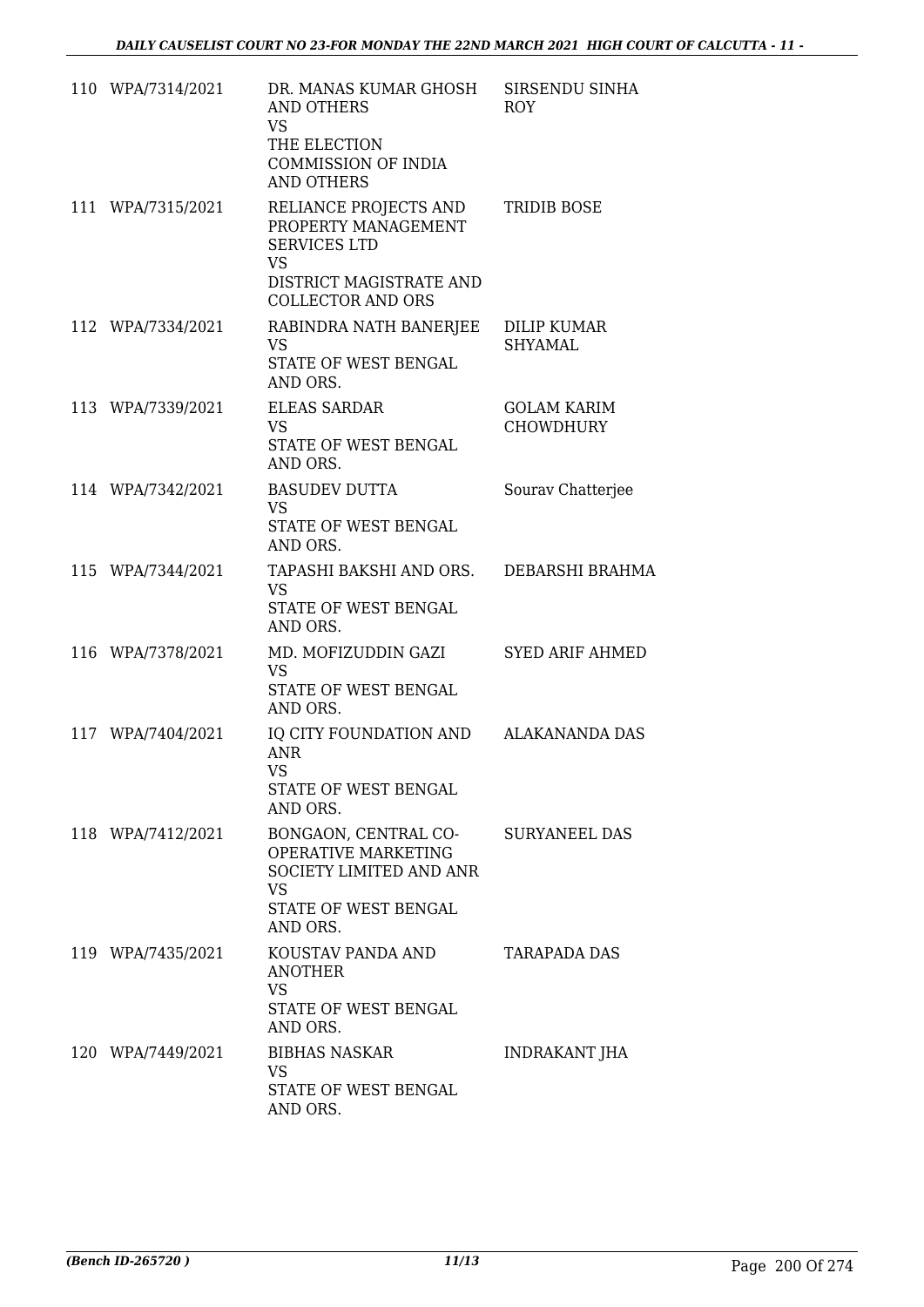| 121 WPA/7461/2021 | DEBTOSH DAS AND ANR.<br>VS.<br>UCO BANK AND ORS.                                                                | <b>SRIKANTA PAUL</b>                  |
|-------------------|-----------------------------------------------------------------------------------------------------------------|---------------------------------------|
| 122 WPA/7470/2021 | AUDIT (CATEGORY-I)<br><b>ASSOCIATION (CIVIL)</b><br>OFFICE OF PAG<br><b>VS</b><br>UNION OF INDIA AND ORS.       | RAJIB RAY                             |
| 123 WPA/7472/2021 | <b>MANIK LAL MAITY</b><br>VS.<br>STATE OF WEST BENGAL<br>AND ORS.                                               | BHASKAR CHANDRA<br><b>MANNA</b>       |
| 124 WPA/7492/2021 | YES BANK LIMITED AND<br><b>ANOTHER</b><br><b>VS</b><br>STATE OF WEST BENGAL<br>AND ORS.                         | <b>SAYAK RANJAN</b><br><b>GANGULY</b> |
| 125 WPA/7513/2021 | MOHAN CHANDRA SANTRA<br><b>AND OTHERS</b><br><b>VS</b><br>STATE OF WEST BENGAL<br>AND ORS.                      | SNEHASIS JANA                         |
| 126 WPA/7534/2021 | KALIPADA MONDAL<br><b>VS</b><br>STATE OF WEST BENGAL<br>AND ORS.                                                | <b>SANDIP DAS</b>                     |
| 127 WPA/7580/2021 | SOMNATH DAS AND ANR<br><b>VS</b><br>STATE OF WEST BENGAL<br>AND ORS.                                            | PRABIR KUMAR<br><b>GHOSH</b>          |
| 128 WPA/7585/2021 | KAUSAR ALI DHALI<br><b>VS</b><br>STATE OF WEST BENGAL<br>AND ORS.                                               | KAZI SAFIULLAH                        |
| 129 WPA/7643/2021 | M/S AMA INDUSTRIES<br>PRIVATE LIMITED AND<br><b>ANOTHER</b><br><b>VS</b><br>UNION OF INDIA AND<br><b>OTHERS</b> | <b>ABIR LAL</b><br><b>CHAKRABORTI</b> |
| 130 WPA/7690/2021 | KOUSHIK BHATTACHARJEE<br>AND ORS<br><b>VS</b><br>STATE OF WEST BENGAL<br>AND ORS.                               | RATUL GHOSH                           |
| 131 WPA/7880/2021 | HIMALYA VYAAPAR<br>PRIVATE LIMITED AND ANR<br><b>VS</b><br>UNION OF INDIA AND ORS.                              | SWETA MOHANTY                         |

### **FOR HEARING**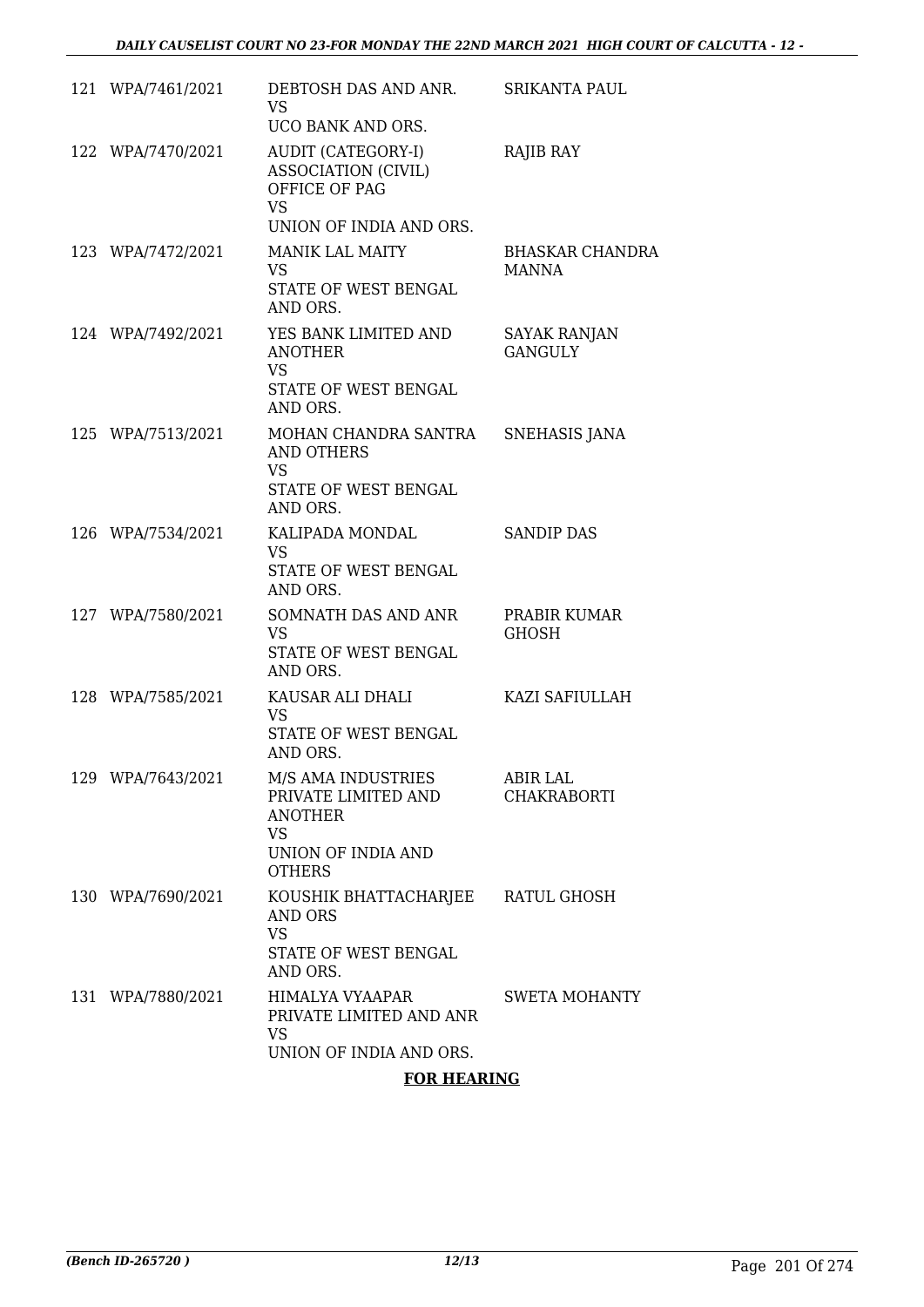| 132 WPA/5583/2019 | <b>RASHID ALAM ALIAS</b><br>GABBAR<br>VS<br>THE DY GENERAL &<br><b>INSPECTOR GENERAL OF</b><br>CORRECTIONAL<br><b>SERVI&amp;ANR</b> | LOKESH SHARMA                         |
|-------------------|-------------------------------------------------------------------------------------------------------------------------------------|---------------------------------------|
| 133 WPA/112/2021  | KANAM LATEX INDUSTRIES<br>PRIVATE LIMITED AND<br>ANOTHER<br>VS<br>STATE OF WEST BENGAL<br>AND ORS.                                  | <b>SALONI</b><br><b>BHATTACHARJEE</b> |

IA NO: CAN/1/2021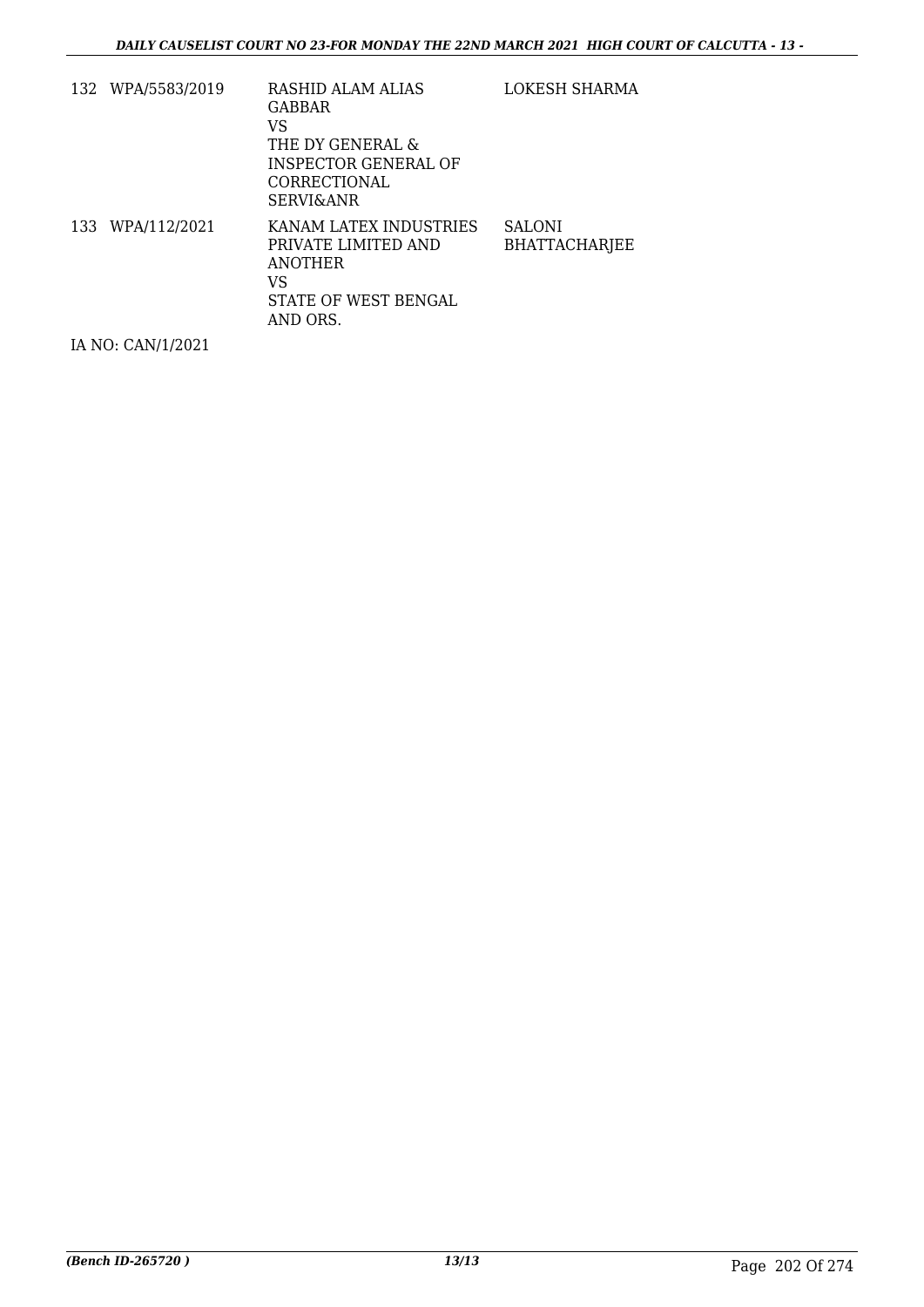

# **Appellate Side**

**DAILY CAUSELIST For Monday The 22nd March 2021**

**COURT NO. 18 SINGLE BENCH (SB - XI) AT 10:30 AM HON'BLE JUSTICE BISWAJIT BASU (VIA VIDEO CONFERENCE)**

**ON AND FROM MONDAY, 22ND FEBRUARY, 2021 ROSTER NOTIFIED ON 8TH JANUARY, 2021 IS MODIFIED TO THE FOLLOWING EXTENT:-** 

**MATTERS (MOTION & HEARING) UNDER ARTICLE 226 OF THE CONSTITUTION RELATING TO MADRASAH EDUCATION UNDER GROUP II AND APPLICATIONS CONNECTED THERETO;**

**MATTERS (MOTION & HEARING) UNDER ARTICLE 226 OF THE CONSTITUTION RELATING TO APPOINTMENT AND SERVICE CONDITION OF PARA TEACHERS UNDER GROUP II AND APPLICATIONS CONNECTED THERETO;**

**ADMISSION AND HEARING OF CIVIL REVISION APPLICATIONS AND APPLICATIONS UNDER ARTICLE 227 OF THE CONSTITUTION OF INDIA ARISING OUT OF TESTAMENTARY, EJECTMENT / EVICTION SUITS AND PUBLIC PREMISES (UNAUTHORISED OCCUPANTS) ACT, 1971 INCLUDING APPLICATIONS CONNECTED THERETO.** 

**MATTERS (MOTION & HEARING) UNDER ARTICLE 226 OF THE CONSTITUTION OF INDIA RELATING TO LAND UNDER GROUP I INCLUDING APPLICATIONS CONNECTED THERETO.** 

**NOTE: MATTERS WILL BE TAKEN UP THROUGH PHYSICAL HEARING ONLY WHEN BOTH THE PARTIES ARE AGREED.**

**SPECIAL NOTE : 1. CONTESTED APPLICATION WILL BE TAKEN UP ON EVERY WEDNESDAY AND FRIDAY.**

**2. WRIT HEARING MATTERS WILL BE TAKEN UP ON EVERY THURSDAY.** 

**3. MENTIONING FOR INCLUSION IN THE LIST WILL NOT BE ENTERTAINED FOR THE TIME BEING.**

**SPL. NOTE: ON 22.03.2021, 'NEW MOTION', TIME FIXED MATTERS, ITEM NOS.62,64 & 66 FOLLOWED BY 'MOTION' AND 'WRIT HEARING' MATTERS WILL BE TAKEN UP, IF TIME PERMITS.**

|   |                                   | <b>CIVIL NEW MOTION</b>                                                                         |                             |
|---|-----------------------------------|-------------------------------------------------------------------------------------------------|-----------------------------|
| 1 | CO/511/2020<br><b>INO CAVEATI</b> | ROY GEORGE MATOSH<br><b>VS</b><br>M/S. ANANTALAL BAIJNATH & ANR.                                | <b>JUTHI BANERJEE</b>       |
| 2 | CO/673/2021<br>[WITH CAVEAT]      | SHANKUNTALA DEVI<br>VS.<br>RANJIT PAUL AND ORS                                                  | SHEBATEE DATTA              |
| 3 | CO/700/2021<br><b>[NO CAVEAT]</b> | RAMESH PUNAM CHAND GANDHI AND<br>ANR<br>VS.<br>ARUP RATN GOOPTU                                 | DIPAK DEY                   |
| 4 | CO/710/2021<br><b>[NO CAVEAT]</b> | RAHUL SAMONTA<br><b>VS</b><br>MANJU SAMONTA AND ORS                                             | rishabh dutta qupta         |
| 5 | CO/711/2021<br><b>[NO CAVEAT]</b> | <b>SK DAUD</b><br><b>VS</b><br>MD SALAUDDIN RANGREZ AND<br><b>ANOTHER</b>                       | <b>SAMRAT CHOUDHURY</b>     |
| 6 | CO/719/2021<br>[NO CAVEAT]        | CHANDU KAYAL AND ORS<br><b>VS</b><br><b>MAMATA KAYAL AND ORS</b>                                | NANDADULAL<br>BANDYOPADHAYA |
| 7 | CO/720/2021<br>[NO CAVEAT]        | AMITAVA CHAKRABORTY @ AMITABHA<br><b>CHAKRABORTY</b><br><b>VS</b><br><b>GOUTAM BASU AND ANR</b> | ANINDYA HALDER              |
| 8 | CO/732/2021<br><b>INO CAVEATI</b> | ANUP GHOSH ALIAS ANUP KUMAR<br><b>GHOSH</b><br>VS.<br>CHANDAN KUMAR MUKHERJEE AND<br>ORS        | <b>GAUTAM DAS</b>           |

#### **NEW MOTION (GROUP - I)**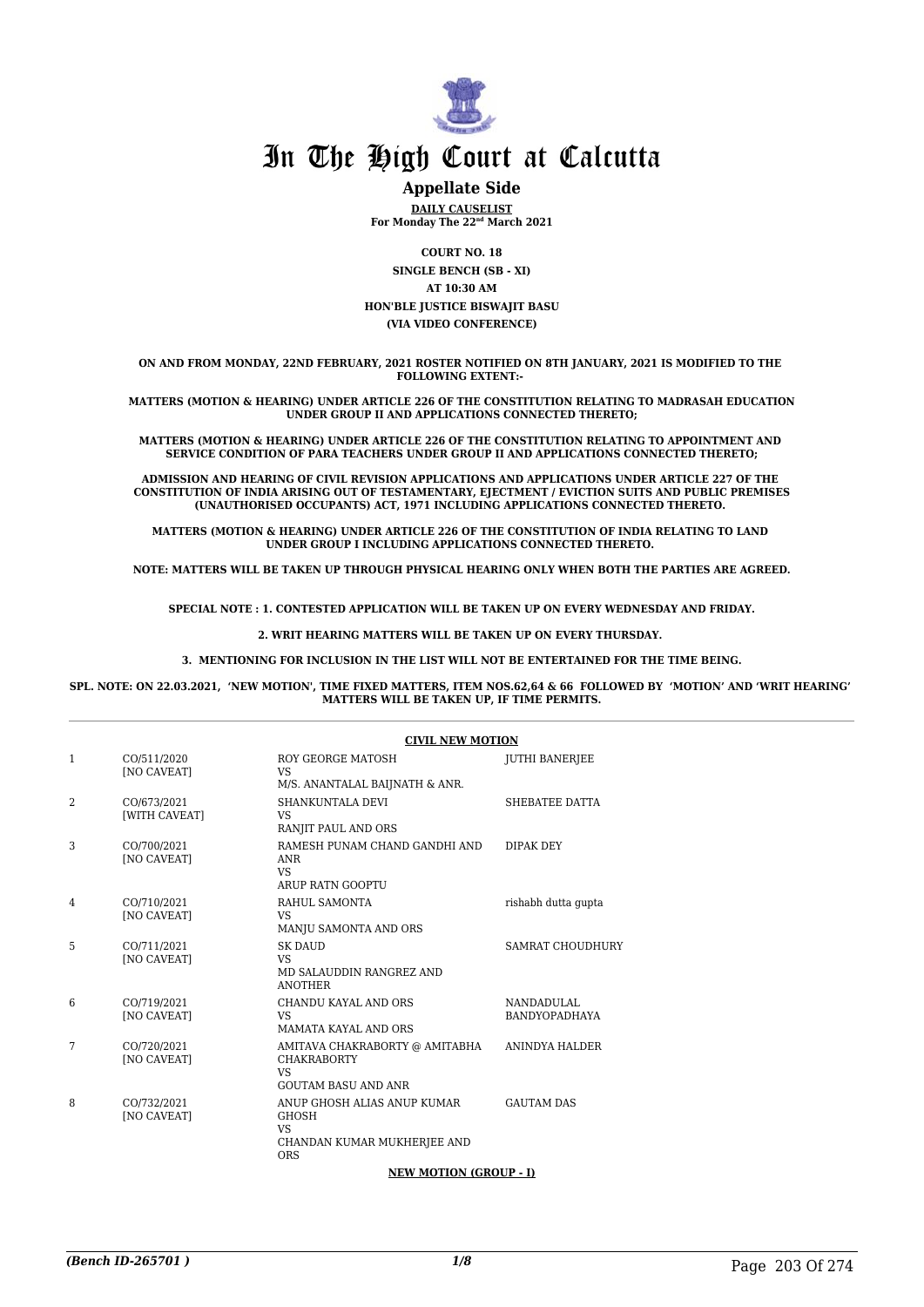### *DAILY CAUSELIST COURT NO 18-FOR MONDAY THE 22ND MARCH 2021 HIGH COURT OF CALCUTTA - 2 -*

| 9  | WPA/4066/2021        | SHEFALI DAS<br>VS                                                | <b>MUKTESWAR MAITY</b>    |
|----|----------------------|------------------------------------------------------------------|---------------------------|
|    |                      | STATE OF WEST BENGAL AND ORS.                                    |                           |
| 10 | WPA/4972/2021<br>[C] | ADRIJA CONSTRUCTION PRIVATE<br>LIMITED AND ORS.                  | <b>RITI BASU</b>          |
|    |                      | VS<br>UNION OF INDIA AND ORS.                                    |                           |
| 11 | WPA/5689/2021        | NIRMAL KUMAR SHAH AND ORS<br>VS                                  | ARINDAM DAS               |
|    |                      | STATE OF WEST BENGAL AND ORS.                                    |                           |
| 12 | WPA/5873/2021        | MAKHAN LAL BAGDORIYA<br>VS<br>STATE OF WEST BENGAL AND ORS.      | <b>MD. TAIMUR HOSSAIN</b> |
| 13 | WPA/5950/2021        | M/S LADYMOON NIWAS PRIVATE LTD.                                  | AINDITA AUDDY (DAS)       |
|    |                      | VS<br>STATE OF WEST BENGAL AND ORS.                              |                           |
| 14 | WPA/6001/2021        | KHARIRAMARI FISHERMAN CO-<br>OPERATIVE SOCIETY LTD AND ANR<br>VS | Shibasis Chatterjee       |
|    |                      | STATE OF WEST BENGAL AND ORS.                                    |                           |
| 15 | WPA/6091/2021        | <b>DULAL PAL</b>                                                 | <b>SUDIP SARKAR</b>       |
|    |                      | VS<br>STATE OF WEST BENGAL AND ORS.                              |                           |
| 16 | WPA/6436/2021        | <b>GOUR HARI GIRI AND ANOTHER</b>                                | <b>SANKHA PRASAD ROY</b>  |
|    |                      | VS                                                               |                           |
|    |                      | STATE OF WEST BENGAL AND ORS.                                    |                           |
| 17 | WPA/6553/2021        | PRANAB MANDAL AND ORS<br>VS                                      | DIPANKAR DAS              |
|    |                      | STATE OF WEST BENGAL AND ORS.                                    |                           |
| 18 | WPA/6685/2021        | SHYAMAPADA SEN                                                   | <b>SUKHENDU BIKASH</b>    |
|    |                      | VS<br>STATE OF WEST BENGAL AND ORS.                              | MUKHERJEE                 |
| 19 | WPA/6710/2021        | SAHAD ALI MONDAL                                                 | ABDUL AZIZ MONDAL         |
|    |                      | VS                                                               |                           |
| 20 | WPA/6768/2021        | STATE OF WEST BENGAL AND ORS.<br>SK. SABBIR AHMED                | <b>BIKASH KUMAR ROY</b>   |
|    |                      | VS                                                               |                           |
|    |                      | STATE OF WEST BENGAL AND ORS.                                    |                           |
| 21 | WPA/6784/2021        | RANJAN MAITY AND ORS.<br>VS                                      | AVIROOP BHATTACHARYA      |
|    |                      | STATE OF WEST BENGAL AND ORS.                                    |                           |
| 22 | WPA/6786/2021        | SUNDAR MONDAL AND ORS.                                           | AVIROOP BHATTACHARYA      |
|    |                      | VS<br>STATE OF WEST BENGAL AND ORS.                              |                           |
| 23 | WPA/6789/2021        | MD SHARIFUL ISLAM                                                | YOUNUSH MONDAL            |
|    |                      | VS                                                               |                           |
| 24 | WPA/6861/2021        | STATE OF WEST BENGAL AND ORS.<br>MURULIDHAR GOSWAMI AND OTHERS   | MRINAL KANTI GHOSH        |
|    |                      | <b>VS</b>                                                        |                           |
|    |                      | STATE OF WEST BENGAL AND ORS.                                    |                           |
| 25 | WPA/6869/2021        | PARITOSH JANA<br>VS                                              | S M ISMAIL                |
|    |                      | STATE OF WEST BENGAL AND ORS.                                    |                           |
| 26 | WPA/6878/2021        | HASINA BEGUM                                                     | SARBANANDA SANYAL         |
|    |                      | VS<br>STATE OF WEST BENGAL AND ORS.                              |                           |
| 27 | WPA/7145/2021        | CHANDANA BAG                                                     | SUBHAS CHANDRA ATHA       |
|    |                      | VS                                                               |                           |
|    |                      | STATE OF WEST BENGAL AND ORS.                                    |                           |
| 28 | WPA/7178/2021        | KANAILAL GHOSH AND ANR.<br>VS.                                   | MD.YOUNUSH MONDAL         |
|    |                      | STATE OF WEST BENGAL AND ORS.                                    |                           |
| 29 | WPA/7223/2021        | SAARENDRA SAHU AND ANOTHER<br>VS                                 | PINKI SAHA                |
|    |                      | STATE OF WEST BENGAL AND ORS.                                    |                           |
| 30 | WPA/7271/2021        | SURESH KUMAR CHANDAK AND ORS                                     | ASHIS KUMAR MUKHERJEE     |
|    |                      | VS<br>STATE OF WEST BENGAL AND ORS.                              |                           |
| 31 | WPA/7275/2021        | TULIKA BOSE AND ORS                                              | PARTHA PRATIM ROY         |
|    |                      | VS.                                                              |                           |
|    |                      | STATE OF WEST BENGAL AND ORS.                                    |                           |
| 32 | WPA/7277/2021        | DEBDULAL BANERJEE<br>VS                                          | SAMIRUL SARDAR            |
|    |                      | STATE OF WEST BENGAL AND ORS.                                    |                           |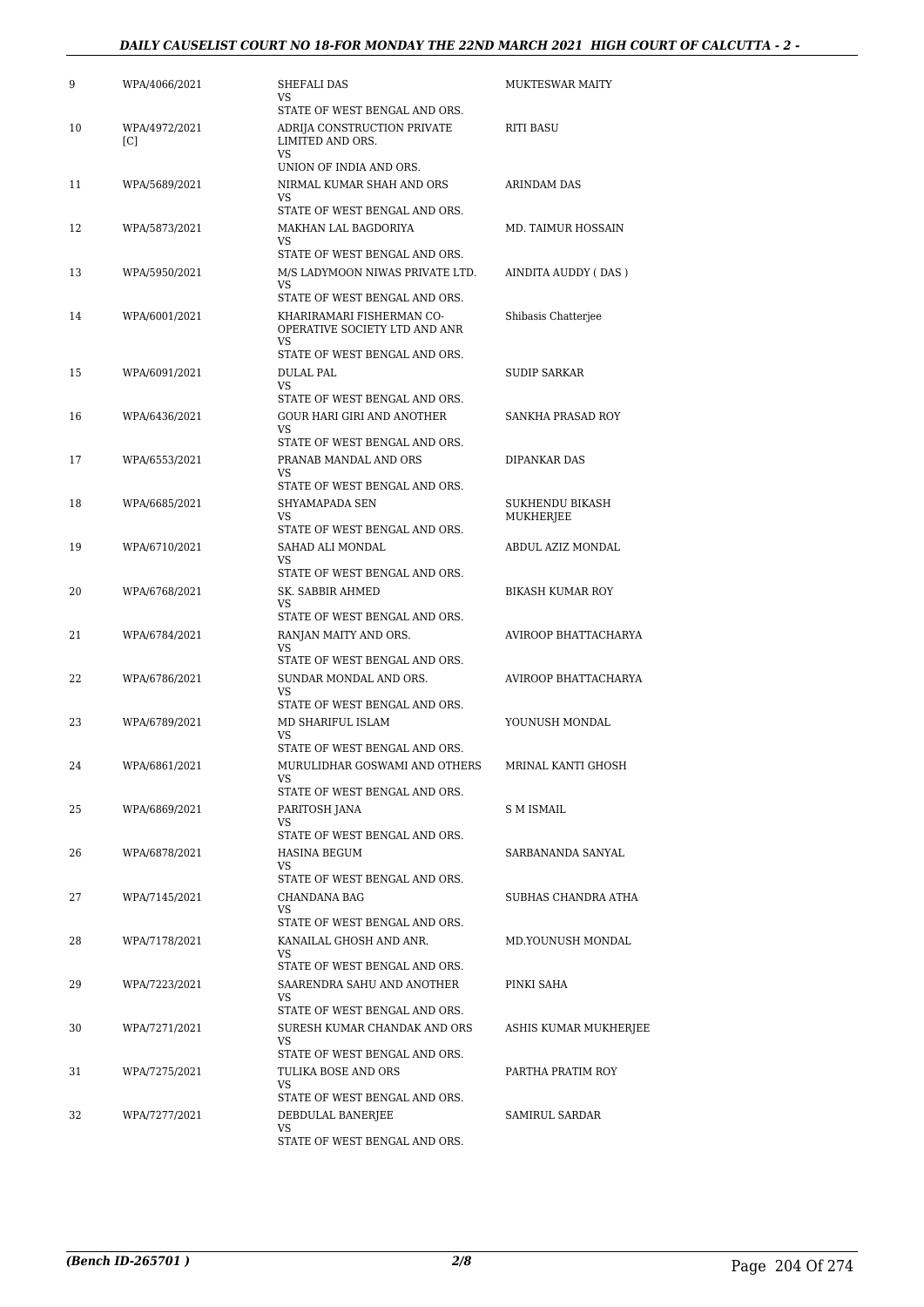#### *DAILY CAUSELIST COURT NO 18-FOR MONDAY THE 22ND MARCH 2021 HIGH COURT OF CALCUTTA - 3 -*

| 33 | WPA/7293/2021  | SYED NAZRUL ISLAM<br>VS.                                            | MD AHIYA              |
|----|----------------|---------------------------------------------------------------------|-----------------------|
| 34 | WPA/7297/2021  | STATE OF WEST BENGAL AND ORS.<br>SOURENDRA NATH MAITY AND ORS<br>VS | KAUSTUV MISHRA        |
| 35 | WPA/7304/2021  | STATE OF WEST BENGAL AND ORS.<br>SYED AZIJUR RAHAMAN                | MD AHIYA              |
|    |                | VS<br>STATE OF WEST BENGAL AND ORS.                                 |                       |
| 36 | WPA/7384/2021  | SK. MONSUR ALI AND ANR.<br>VS                                       | SARBANANDA SANYAL     |
|    |                | STATE OF WEST BENGAL AND ORS.                                       |                       |
| 37 | WPA/7459/2021  | KINKAR CHANDRA GHOSH<br>VS.<br>STATE OF WEST BENGAL AND ORS.        | UTTAM KUMAR MANDAL    |
| 38 | WPA/7463/2021  | BISWANATH SAMANTA AND OTHERS<br>VS                                  | TANUSRI SANTRA        |
|    |                | STATE OF WEST BENGAL AND ORS.                                       |                       |
| 39 | WPA/7841/2021  | FLORENCE OFFSET PROCESS PVT LTD<br>AND ORS<br><b>VS</b>             | ASHIS KUMAR MUKHERJEE |
|    |                | STATE OF WEST BENGAL AND ORS.                                       |                       |
|    |                | <b>NEW MOTION (GROUP - II)</b>                                      |                       |
| 40 | WPA/11356/2020 | <b>SOUMITRA DAS</b><br>VS.                                          | <b>AMAR MITRA</b>     |
|    |                | THE STATE OF WEST BENGAL AND ORS                                    |                       |
| 41 | WPA/5937/2021  | SAHIRA BHANU SEKH (BEWA)<br>VS.                                     | <b>ANIRBAN SARKAR</b> |
| 42 | WPA/6395/2021  | THE STATE OF WEST BENGAL AND ORS<br><b>JASMINA PARVIN</b>           | SNIGDHA SAHA          |
|    |                | VS                                                                  |                       |
| 43 | WPA/6397/2021  | STATE OF WEST BENGAL AND ORS.<br>DEBASHREE GHOSH                    | SBUGDHA SAHA          |
|    |                | VS<br>STATE OF WEST BENGAL AND ORS.                                 |                       |
| 44 | WPA/6403/2021  | ABUTAHER KHANSAMA<br>VS                                             | SNIGDHA SAHA          |
|    |                | STATE OF WEST BENGAL AND ORS.                                       |                       |
| 45 | WPA/6880/2021  | SAVUBA YASMIN<br>VS.<br>STATE OF WEST BENGAL AND ORS.               | TANUJA BASAK          |
| 46 | WPA/7238/2021  | MD. SAIFUL ALAM                                                     | ANIRBAN SARKAR        |
|    |                | VS<br>STATE OF WEST BENGAL AND ORS.                                 |                       |
| 47 | WPA/7270/2021  | SK. HASAN IMAM                                                      | KAZI SAJJAD ALAM      |
|    |                | VS<br>STATE OF WEST BENGAL AND ORS.                                 |                       |
| 48 | WPA/7272/2021  | MUNMUN NAHAR                                                        | KAZI SAJJAD ALAM      |
|    |                | VS<br>STATE OF WEST BENGAL AND ORS.                                 |                       |
| 49 | WPA/7517/2021  | TUHIN MOLLA                                                         | PALASH BAPARI         |
|    |                | VS                                                                  |                       |
|    |                | STATE OF WEST BENGAL AND ORS.                                       |                       |
| 50 | WPA/7542/2021  | SK. ASAD ALI<br>VS.<br>STATE OF WEST BENGAL AND ORS.                | SUBHOJIT GHOSH        |
| 51 | WPA/7543/2021  | RESHMA KHATUN                                                       | SUBHOJIT GHOSH        |
|    |                | VS.<br>STATE OF WEST BENGAL AND ORS.                                |                       |
| 52 | WPA/7548/2021  | MST. KAMRUN NAHAR                                                   | SUBHOJIT GHOSH        |
|    |                | VS                                                                  |                       |
|    |                | STATE OF WEST BENGAL AND ORS.                                       |                       |
| 53 | WPA/7551/2021  | NAVOJYOTI GHOSH<br>VS                                               | SUBHOJIT GHOSH        |
|    |                | STATE OF WEST BENGAL AND ORS.                                       |                       |
| 54 | WPA/7553/2021  | SUBRATA BAG<br>VS                                                   | SUBHOJIT GHOSH        |
|    |                | STATE OF WEST BENGAL AND ORS.                                       |                       |
| 55 | WPA/7574/2021  | MEHEDI HASAN BISWAS                                                 | PAMPA DEY (DHABAL)    |
|    |                | <b>VS</b><br>STATE OF WEST BENGAL AND ORS.                          |                       |
|    |                | <u>APPLICATION</u>                                                  |                       |
|    |                |                                                                     |                       |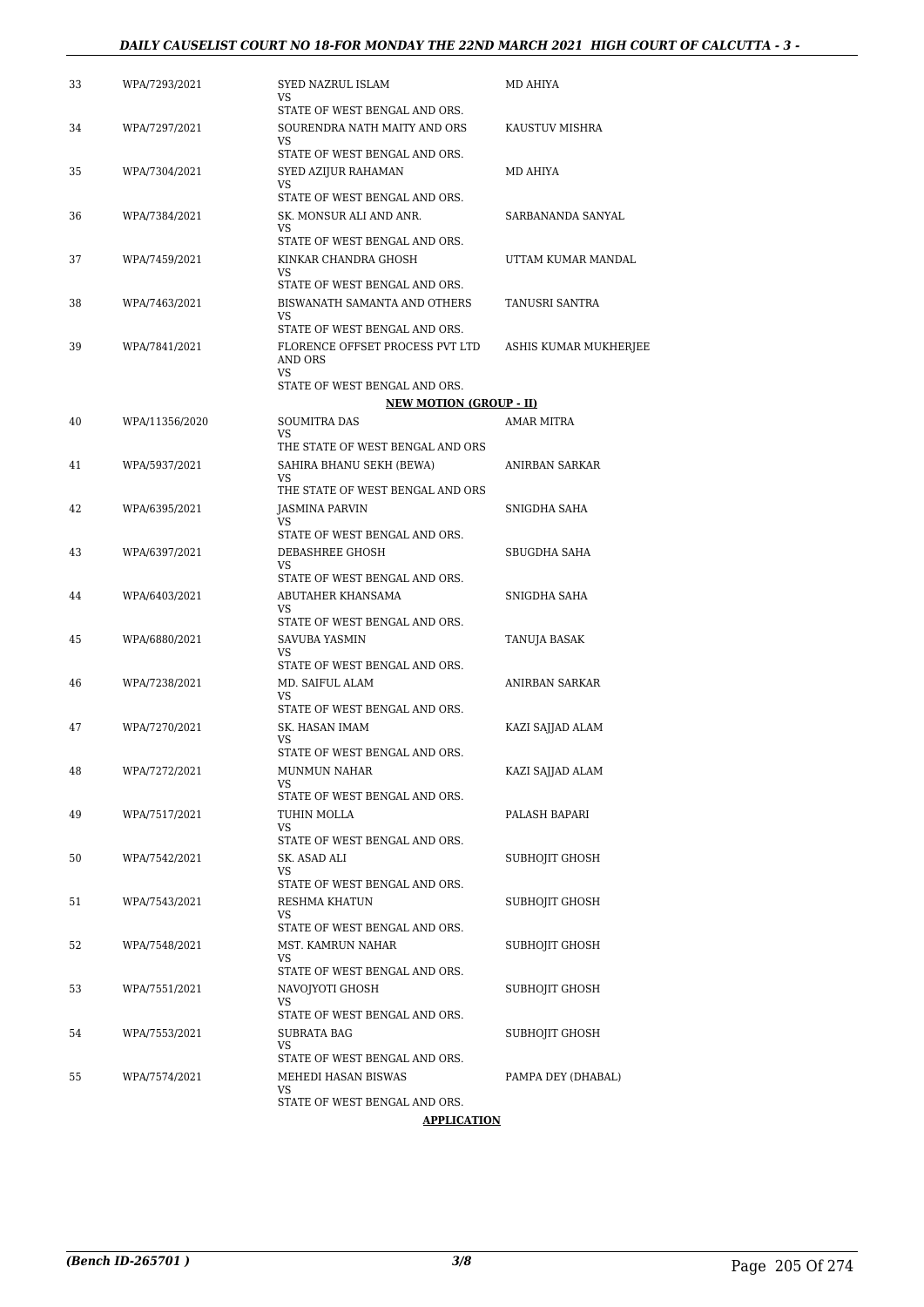| 56   | WPA/14535/1986                                       | DHIRENDRA NATH GHOSH, SINCE<br>DECD. REP SAJAL KANTI GHOSH & ORS<br>VS<br>STATE OF W.B.                                                   |                       |
|------|------------------------------------------------------|-------------------------------------------------------------------------------------------------------------------------------------------|-----------------------|
| 57   | CO/2067/2018<br>(ADDITION OF PARTY)                  | IA NO: CAN/1/1997(Old No:CAN/5442/1997), CAN/2/1997(Old No:CAN/5443/1997), CAN/6/2020(Old No:CAN/1112/2020)<br>PRAFULLA KUMAR GHOSH<br>VS | KAMAN SAHOO           |
|      | IA NO: CAN/1/2019(Old No:CAN/5937/2019), CAN/2/2021  | <b>SULEKHA KARATI</b>                                                                                                                     |                       |
| wt58 | CO/3004/2018                                         | PRAFULLA KR. GHOSH<br>VS<br><b>SULEKHA KARATI</b>                                                                                         | KAMAN SAHOO           |
|      | IA NO: CAN/1/2021                                    |                                                                                                                                           |                       |
| 59   | WPA/15627/2018                                       | MANAGING COMMITTEE, BHABTA<br>AZIZA HIGH MADRASAH (H.S.)<br>VS                                                                            | ANISUR RAHAMAN        |
|      |                                                      | STATE OF WEST BENGAL & ORS                                                                                                                |                       |
| 60   | IA NO: CAN/2/2020<br>RVW/9/2019                      | KABRA MARBLE CORPORATION & ORS<br>VS                                                                                                      | SUBHASISH CHAKRABORTY |
|      |                                                      | SUDIPTO MUKHERJEE & ANR                                                                                                                   |                       |
| wt61 | CO/2960/2018                                         | SUDIPTO MUKERJEE & ANR<br><b>VS</b>                                                                                                       | SHOHINI CHAKRABORTY   |
| 62   | CO/2971/2019<br>[22.03.2021][12:30 P.M.]             | KABRA MARBLE CORPORATION & ORS<br>PROFESSOR SK. SAHANUL HAQUE<br>VS                                                                       | ABHIJIT SARKAR        |
|      |                                                      | SK. MD. QUASIN & ORS                                                                                                                      |                       |
|      | IA NO: CAN/1/2019(Old No:CAN/12308/2019), CAN/3/2020 |                                                                                                                                           |                       |
| 63   | WPA/10450/2019<br>(AMENDMENT)                        | AKMOL HOSSAIN & ORS<br>VS<br>STATE OF WEST BENGAL & ORS                                                                                   | TANUJA BASAK          |
|      | IA NO: CAN/1/2020(Old No:CAN/2041/2020)              |                                                                                                                                           |                       |
| 64   | CPAN/729/2020<br>[22.03.2021][12:30 P.M.]            | MD JAWAID NEHAL<br>VS                                                                                                                     | ABHIJIT SARKAR        |
| wt65 | CO/4296/2019                                         | LD JUDGE BISWAJYOTI CHATTERJEE<br>MD JAWAID NEHAL<br>VS                                                                                   | ABHIJIT SARKAR        |
| 66   | CPAN/730/2020<br>[22.03.2021][12.30 P.M.]            | SK MD QUASIN<br>SK BAG BVL HAQUE<br>VS                                                                                                    | ABHIJIT SARKAR        |
| wt67 | CO/4297/2019                                         | LD JUDGE BISWAJYOTI CHATTERJEE<br>SK BAGBUL HOQUE<br>VS                                                                                   | ABHIJIT SARKAR        |
|      |                                                      | SK MD QUASIN<br><b>MOTION</b>                                                                                                             |                       |
| 68   | WPA/13581/2012<br>B-1                                | SHIVAM INDUSTRIAL PARKS AND<br>ESTATE LTD & ANR,<br>VS                                                                                    | SUDESHNA BAGCHI       |
| 69   | WPA/20157/2013                                       | STATE OF WEST BENGAL<br>KARTICK RIT & ORS                                                                                                 | RAMASHIS MUKHERJEE    |
|      |                                                      | VS<br>STATE OF WEST BENGAL & ORS                                                                                                          |                       |
| 70   | CO/374/2016                                          | JAGADISH PRASAD AGARWAL & ORS<br>VS                                                                                                       | H. NANDI              |
| 71   | WPA/2083/2016                                        | M/S. AUTO DISTRIBUTORS LTD. & ORS<br>MOMREJ SK<br>VS                                                                                      | SIDDHARTHA RUJ        |
| 72   | CO/327/2017                                          | STATE OF WEST BENGAL & ORS<br>M/S. UNI SYATEMS PVT. LTD.                                                                                  | MANJU JAISWAL         |
|      |                                                      | <b>VS</b><br>ARUN KUMAR DALMIA                                                                                                            |                       |
| 73   | WPA/5282/2018                                        | M/S WESTERN ENGINEERING WORKS<br>VS<br>STATE OF WEST BENGAL& ORS                                                                          | S. NANDY              |
| 74   | WPA/5500/2018                                        | ARNABJEET BANERJEE & ANR<br>VS                                                                                                            | ABHA SINGH            |
| 75   | CO/2865/2019                                         | STATE OF WEST BENGAL & ORS<br>SURESH AGARWAL & ANR<br>VS.                                                                                 | ARJUN SAMANTA         |
|      |                                                      | LATA KHANNAH & ORS                                                                                                                        |                       |
| 76   | WPA/3192/2019                                        | ANIL KUMAR MONDAL<br>VS<br>STATE OF WEST BENGAL & ORS                                                                                     | ZIAUL HAQUE           |
|      |                                                      |                                                                                                                                           |                       |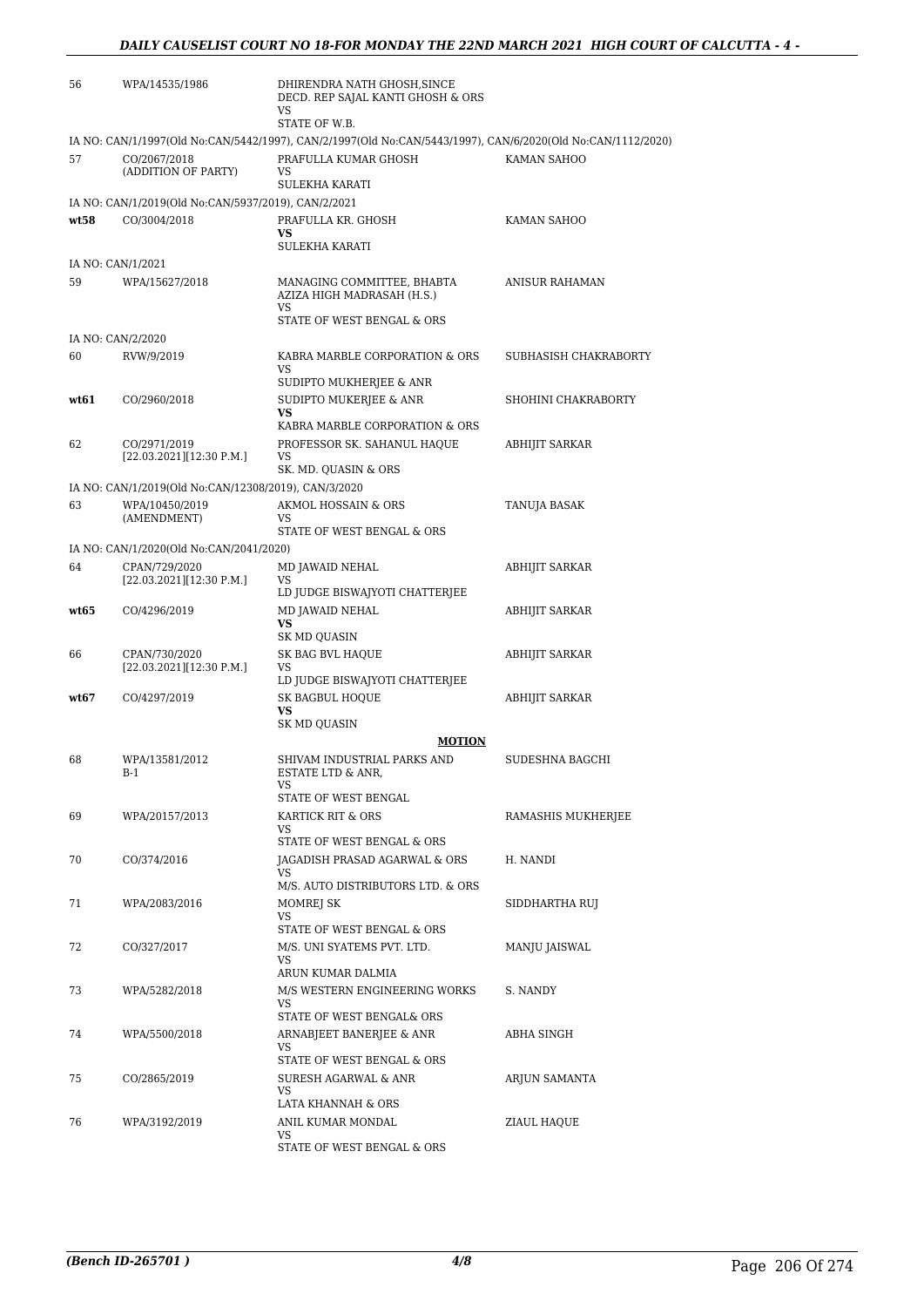### *DAILY CAUSELIST COURT NO 18-FOR MONDAY THE 22ND MARCH 2021 HIGH COURT OF CALCUTTA - 5 -*

| 77   | CO/4158/2019                                            | HIRALAL SHAW & SONS (HUF)<br>VS                                                                             | ABIRLAL CHARAVARTI         |
|------|---------------------------------------------------------|-------------------------------------------------------------------------------------------------------------|----------------------------|
| wt78 | CO/4280/2019                                            | MANNI LAL JAISWAL & ORS.<br>MANNI LAL JAISWAL & ORS<br>VS                                                   | SOURADIPTA BANERJEE        |
|      |                                                         | HIRALAL SHAW & SONS (HUF)                                                                                   |                            |
| 79   | WPA/17281/2019                                          | SAHEDA BIBI                                                                                                 | <b>ASRAF MONDAL</b>        |
|      |                                                         | VS<br>STATE OF WEST BENGAL & ORS.                                                                           |                            |
| 80   | WPA/22216/2019                                          | JOYNAL SK.                                                                                                  | MD YOUNUSH MONDAL          |
|      |                                                         | VS<br>STATE OF WEST BENGAL & ORS                                                                            |                            |
| 81   | WPA/22836/2019                                          | MD ABDUL HAMID @ MD ABDUL HAMID<br>MONDAL & ORS<br><b>VS</b>                                                | PINAKI RANJAN CHAKBRABORTI |
|      |                                                         | STATE OF WEST BENGAL & ORS                                                                                  |                            |
| 82   | CO/471/2020                                             | NANI GOPAL DAS                                                                                              | TARAK NATH HALDER          |
|      |                                                         | VS<br>HEMLATA ROONGTA                                                                                       |                            |
| wt83 | CO/1132/2020                                            | HEMLATA RUNGTA                                                                                              | SANWAL TIBREWAL            |
|      |                                                         | VS                                                                                                          |                            |
|      |                                                         | NANI GOPAL DAS                                                                                              |                            |
| wt84 | IA NO: CAN/1/2020(Old No:CAN/3670/2020)<br>CO/1133/2020 |                                                                                                             | SANWAL TIBREWAL            |
|      |                                                         | ANAND KUMAR RUNGTA @ ROONGTA<br>VS                                                                          |                            |
|      |                                                         | <b>BALAI CHANDRA DAS</b>                                                                                    |                            |
|      | IA NO: CAN/2/2020, CAN/3/2020                           |                                                                                                             |                            |
| wt85 | CO/472/2020                                             | <b>BALAI CH. DAS</b><br><b>VS</b>                                                                           | TARAK NATH HALDER          |
|      |                                                         | ANAND KR. ROONGTA                                                                                           |                            |
| 86   | CO/723/2020                                             | <b>CHABI PATRA &amp; ORS</b>                                                                                | PINTU KARAR                |
|      |                                                         | <b>VS</b><br>SANJIB KUMAR BISWAS                                                                            |                            |
| 87   | CO/746/2020                                             | BOARD OF TRUSTEES FOR THE PORT                                                                              | <b>GAURAV KHAITAN</b>      |
|      |                                                         | OF KOLKATA<br>VS                                                                                            |                            |
|      |                                                         | METAL BOX INDIA LIMITED & ANR                                                                               |                            |
|      |                                                         | IA NO: CAN/1/2020(Old No:CAN/2412/2020), CAN/2/2020(Old No:CAN/4914/2020), CAN/3/2020(Old No:CAN/4915/2020) |                            |
| 88   | CO/754/2020<br>$B-2$                                    | SANJIB SAHA CHOWDHURY<br>VS<br><b>JAYANTA DUTTA</b>                                                         | PALSH MUKHERJEE            |
|      |                                                         |                                                                                                             |                            |
| 89   | CO/762/2020                                             | ANJAN KUMAR MAJUMDER                                                                                        | <b>IFTEKAR MUSHI</b>       |
|      |                                                         | VS                                                                                                          |                            |
|      |                                                         | SMT PRAMILA PANDA & ORS                                                                                     |                            |
| 90   | CO/1478/2020                                            | KAMAL KUMAR ROY<br>VS                                                                                       | PRASANT KUMAR DUTT         |
|      |                                                         | SUBNALANE MAZUMDER                                                                                          |                            |
| 91   | CO/1542/2020                                            | DINESH KUMAR ARYA<br>VS                                                                                     | SOUMYAJIT BHATTA           |
|      |                                                         | RAMESH KUMAR ARYA                                                                                           |                            |
| 92   | CO/1612/2020                                            | RABI SHANKAR GUPTA @ HARI<br>SHANKAR GUPTA<br>VS                                                            | MD RIZWAN ALAM             |
|      |                                                         | DEEPSIKHA SENGUPTA                                                                                          |                            |
| 93   | CO/1670/2020                                            | NUPUR ROY                                                                                                   | SANANDA GANGULI            |
|      |                                                         | VS<br>PIYALI PALIT                                                                                          |                            |
| 94   | WPA/1933/2020                                           | ALPANA MAKHERJEE & ANR                                                                                      | SHARMISTHA DHAR            |
|      |                                                         | VS                                                                                                          |                            |
|      |                                                         | STATE OF WEST BENGAL & ORS                                                                                  |                            |
| 95   | WPA/1938/2020                                           | RANJIT KUMAR PAUL @ RANJIT KUMAR<br>VS                                                                      | DILIP KUMAR MAITY          |
|      |                                                         | STATE OF WEST BENGAL & ORS                                                                                  |                            |
| 96   | WPA/4134/2020                                           | SANAT KUMAR HALDER @ SANAT<br>HALDER                                                                        | SWAPAN KUMAR KAR           |
|      |                                                         | VS<br>STATE OF WEST BENGAL &ORS                                                                             |                            |
| 97   | WPA/4273/2020                                           | PULIN BEHARI ROY & ORS                                                                                      | SWAPAN KUMAR KAR           |
|      |                                                         | VS<br>STATE OF WEST BENGAL & ORS                                                                            |                            |
| 98   | WPA/9157/2020                                           | MIR MAHEBAR ALI                                                                                             | TANUJA BASAK               |
|      |                                                         | VS<br>State of West Bengal                                                                                  |                            |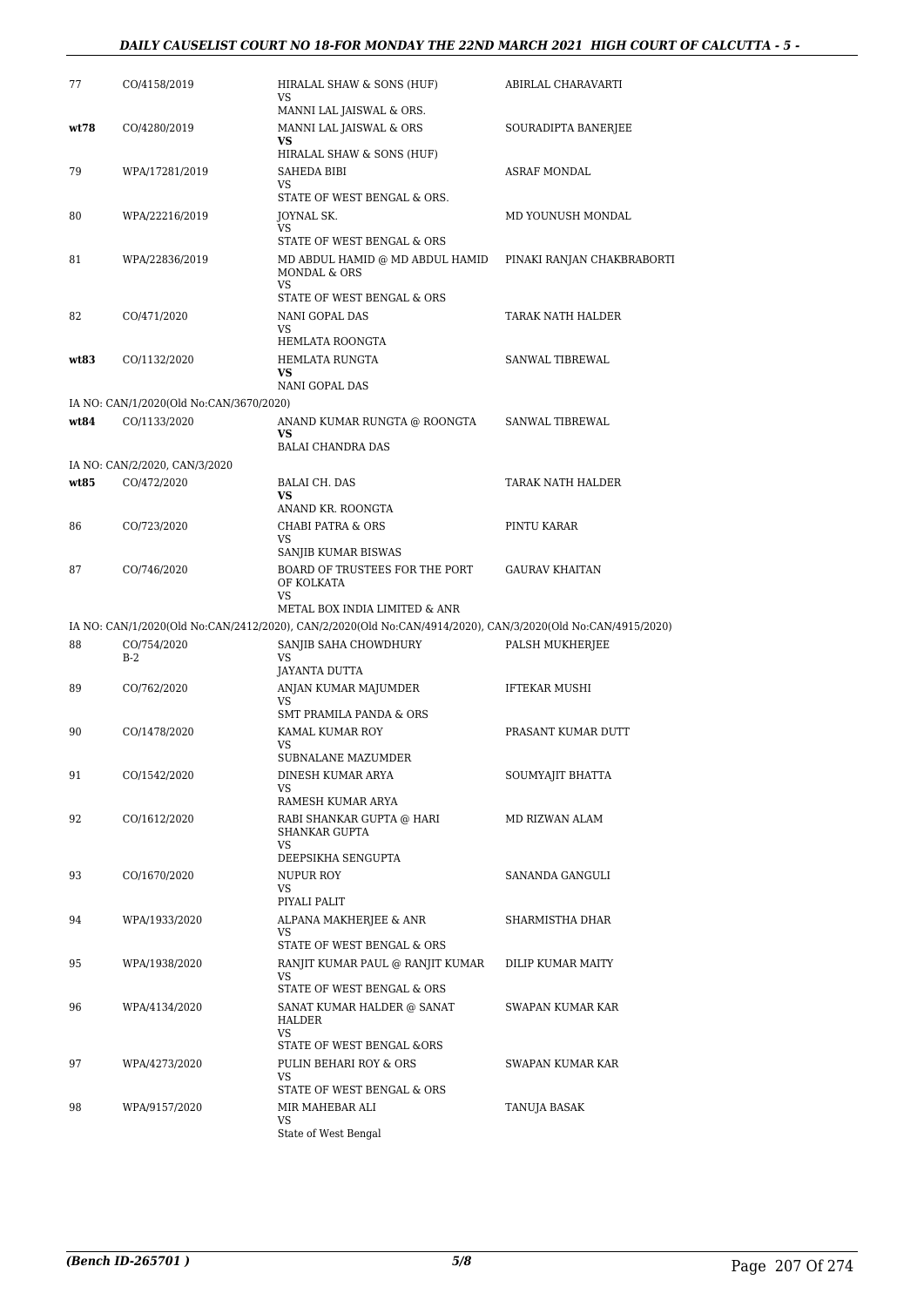### *DAILY CAUSELIST COURT NO 18-FOR MONDAY THE 22ND MARCH 2021 HIGH COURT OF CALCUTTA - 6 -*

| 99    | CO/59/2021        | <b>BIMAL SANKAR NANDA</b><br><b>VS</b>                   | SOUMITA GHOSH            |
|-------|-------------------|----------------------------------------------------------|--------------------------|
|       |                   | RABI SANKAR NANDA                                        |                          |
|       | IA NO: CAN/1/2021 |                                                          |                          |
| 100   | CO/83/2021        | SUBHASH CHANDRA MONDAL AND<br><b>OTHERS</b><br><b>VS</b> | KOUSHIKEE BANERJEE       |
|       |                   | SOUMEN SARKAR AND OTHERS                                 |                          |
| 101   | CO/101/2021       | M/S. VISHWSAMITRA RAMKUMAR<br>VS.                        | LUTFUL HQUE              |
| 102   | CO/241/2021       | M/S. GHOSH AND SONS PVT LTD<br>SUBHAS HAZRA AND ORS      | TAPAN BHANDARI           |
|       |                   | VS                                                       |                          |
|       |                   | TAPAN BHANDARI                                           |                          |
| 103   | CO/246/2021       | AJIBAR LASKAR<br>VS.                                     | SAFIQUE ALI MIDDE        |
|       |                   | KASHED ALI LASKAR AND ORS                                |                          |
| 104   | WPA/252/2021      | SWAPNA SAMANTA<br>VS.                                    | <b>SALIL KUMAR MAITI</b> |
|       |                   | STATE OF WEST BENGAL AND ORS.                            |                          |
| 105   | CO/255/2021       | BAHAUDDIN REZA AND ORS                                   | <b>JAHANGIR BADSHA</b>   |
|       |                   | VS<br>RABIUDDIN AHMED                                    |                          |
| 106   | CO/259/2021       | RAJESH AGARWAL                                           | AVIRUP CHATTERJEE        |
|       |                   | VS<br>ANIL KUMAR GUPTA                                   |                          |
| 107   | CO/283/2021       | NOOR MD ANSARI@DOMA                                      | SUMITAVA CHAKRABORTY     |
|       |                   | VS.                                                      |                          |
| 108   | CO/289/2021       | MST AHAMEDI BEGUM AND ANR<br>ARUP SEN AND ORS            | DEBJANI SENGUPTA         |
|       |                   | VS                                                       |                          |
|       |                   | THE ARCH BISHOP OF CALCUTTA AND<br><b>ORS</b>            |                          |
| 109   | CO/292/2021       | SHYAMAL KR SADHUKHAN AND ANR                             | RISHABH DUTTA GUPTA      |
|       |                   | <b>VS</b><br>AJAY SADHUKHAN                              |                          |
| 110   | CO/339/2021       | SHYAM SUNDAR MITTAL                                      | ARUN GOSWAMI             |
|       |                   | VS<br>SANTOSH KUMAR BANERJEE AND ANR                     |                          |
| 111   | CO/362/2021       | <b>SM PRATIMA SUR</b>                                    | SOURADIPTA BANERJEE      |
|       |                   | VS                                                       |                          |
| 112   | CO/365/2021       | JIBAN SAHA AND ANR<br>MATA PRASAD SHAW                   | RAJIB RAY                |
|       |                   | VS                                                       |                          |
|       |                   | <b>SUDAMA DEBI</b>                                       |                          |
| 113   | CO/366/2021       | HEMANT BANGUR AND ORS<br>VS                              | AJAY GAGGAR              |
|       |                   | MADHULATA KANKANI                                        |                          |
| 114   | CO/398/2021       | SUBRATA CHATTERJEE<br>VS                                 | IFTEKAR MUNSHI           |
|       |                   | <b>SUMAN MONDAL AND ORS</b>                              |                          |
| 115   | CO/412/2021       | PRABHAKAR KR. SINGH AND ORS.<br>VS.                      | SOURADIPTA BANERJEE      |
|       |                   | KENG HSIANG LIANG                                        |                          |
| 116   | CO/414/2021       | NOOR MD. ANSARO @ DOMA                                   | SUMITAVA CHAKRABORTY     |
|       |                   | VS<br>MST. AHAMEDI BEGUM AND ANR.                        |                          |
| 117   | CO/440/2021       | SMT SANDHYA NAYAK AND ANR                                | TARAK NATH HALDER        |
|       |                   | VS<br>RABINDRA NATH BERA AND ANR                         |                          |
| 118   | CO/619/2021       | PURABI BASU                                              | ABHISHEK SHAW            |
|       |                   | VS.                                                      |                          |
| 119   | WPA/2826/2021     | PARESH DHAR AND ORS<br>HAFIZUR RAHAMAN AND OTHERS        | DIPTENDU MONDAL          |
|       |                   | <b>VS</b>                                                |                          |
|       |                   | STATE OF WEST BENGAL AND ORS.                            |                          |
| 120   | WPA/3069/2021     | BIDHAN CHANDRA MONDAL<br>VS                              | SANTANU MAJI             |
|       |                   | STATE OF WEST BENGAL AND ORS.                            |                          |
| wt121 | WPA/322/2021      | NAJMAH YASMEEN<br>VS                                     | SUBHRANGSHU PANDA        |
|       |                   | STATE OF WEST BENGAL AND ORS.                            |                          |
| 122   | WPA/3387/2021     | <b>SUSANTA KUMAR DAS</b>                                 | DEVDUTTA PATHAK          |
|       |                   | VS<br>STATE OF WEST BENGAL AND ORS.                      |                          |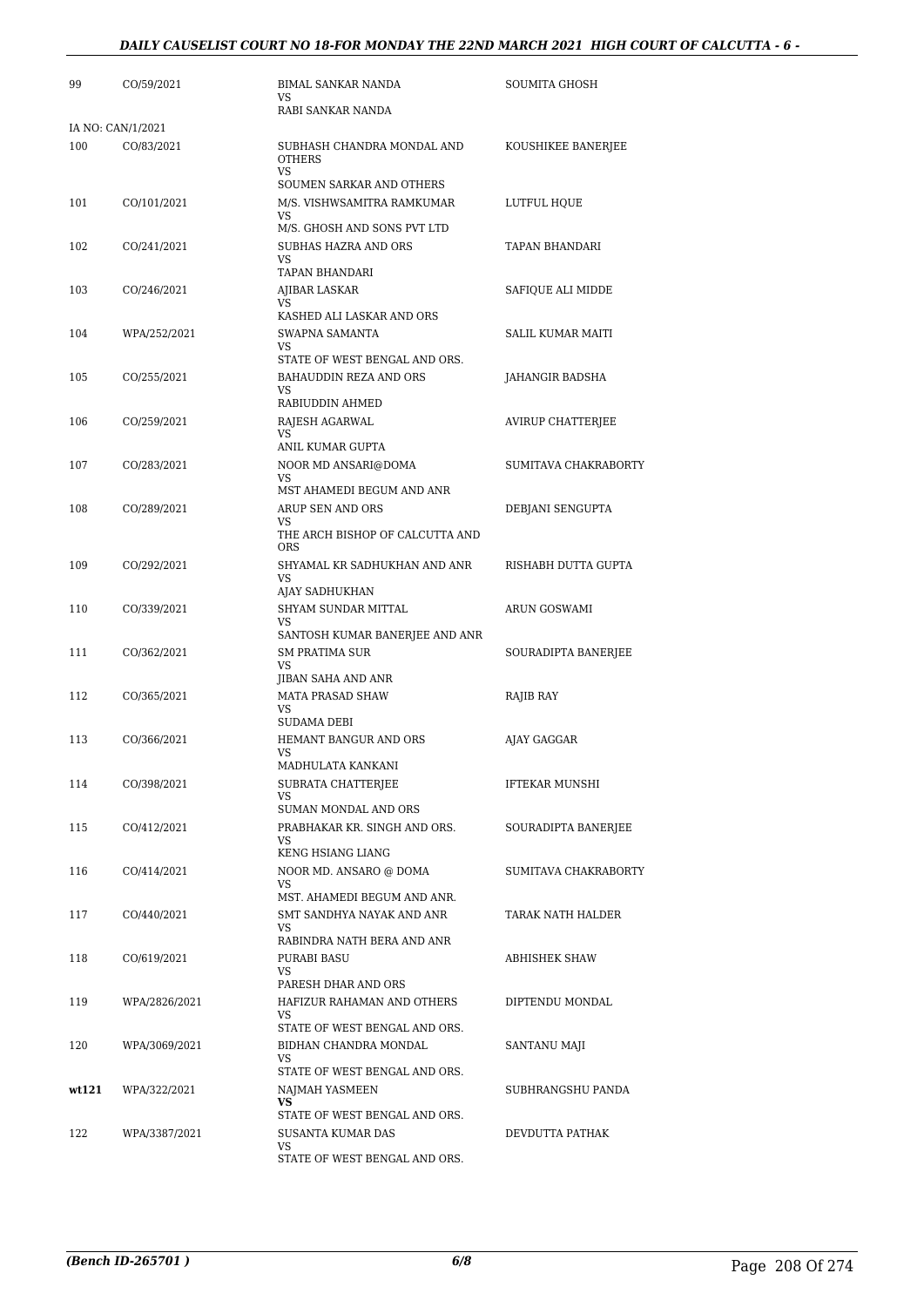### *DAILY CAUSELIST COURT NO 18-FOR MONDAY THE 22ND MARCH 2021 HIGH COURT OF CALCUTTA - 7 -*

| 123   | WPA/4208/2021                           | <b>SUBRATA BARUI AND ORS</b><br><b>VS</b>              | SHUVRO PROKASH LAHIRI  |
|-------|-----------------------------------------|--------------------------------------------------------|------------------------|
|       |                                         | STATE OF WEST BENGAL AND ORS.                          |                        |
| 124   | WPA/5147/2021                           | MD. KHALILULLAH BAIDYA<br>VS                           | <b>GOLAM MOHIUDDIN</b> |
|       |                                         | THE WEST BENGAL MADRASAH<br>SERVICE COMMISSION AND ORS |                        |
| 125   | WPA/5538/2021                           | <b>BISWAJIT SAHA AND ORS</b>                           | DIPANKAR DAS           |
|       |                                         | VS<br>UNION OF INDIA AND ORS.                          |                        |
|       |                                         | <b>WRIT HEARING</b>                                    |                        |
| 126   | WPA/10244/2016                          | PAWAN KUMAR CHOWDHURY & ORS<br>VS                      | SWAPAN KUMAR KAR       |
|       |                                         | STATE OF WEST BENGAL & ORS                             |                        |
| 127   | WPA/16721/2016                          | SHYAMALI HAZRA<br>VS.                                  | ASOKE HAZRA            |
|       |                                         | STATE OF WEST BENGAL & ORS.                            |                        |
| 128   | WPA/26256/2018                          | SMT. APATNA SAHA CHOWDHURY &<br>ANR<br>VS              | MOUSMI BHOWAL          |
|       |                                         | UNION OF INDIA & ORS                                   |                        |
| 129   | WPA/16973/2019                          | JARIS HOSSAIN<br>VS.                                   | KHAIRUL ALAM           |
|       |                                         | STATE OF WEST BENGAL & ORS                             |                        |
| wt130 | WPA/16974/2019                          | MD. ALAMGIR HOSSAIN<br><b>VS</b>                       | KHAIRUL ALAM           |
|       |                                         | STATE OF WEST BENGAL & ORS                             |                        |
| 131   | WPA/20543/2019                          | RUHUL ALI KHAN                                         | PARAMITA MAITY         |
|       |                                         | VS<br>STATE OF WEST BENGAL & ORS                       |                        |
|       | IA NO: CAN/1/2020(Old No:CAN/3082/2020) |                                                        |                        |
| 132   | WPA/21268/2019                          | SANTOSH KUMAR BHUINYA                                  | SUBJOJIT SAHA          |
|       |                                         | VS.<br>STATE OF WEST BENGAL & ORS                      |                        |
|       | IA NO: CAN/1/2020, CAN/2/2020           |                                                        |                        |
| 133   | WPA/22285/2019                          | MD. ABDUR RAHIM & ORS<br><b>VS</b>                     | DEBANSU NANDI          |
|       |                                         | STATE OF WEST BENGAL & ORS                             |                        |
| 134   | WPA/7830/2020                           | AL KHATIB SHAIKH<br>VS                                 | <b>BISWARUP BISWAS</b> |
| 135   | WPA/8344/2020                           | State of West Bengal<br>MD MOJIBUR RAHAMAN             | MD ASHANUZZAMAN        |
|       |                                         | VS.<br>STATE OF WEST BENGAL AND ORS.                   |                        |
| 136   | WPA/9034/2020                           | AINUL HAQUE                                            | TARASANKAR SAMANTA     |
|       |                                         | <b>VS</b><br>STATE OF WEST BENGAL AND ORS.             |                        |
| 137   | WPA/9253/2020                           | TOHIDUL ISLAM                                          | TANUJA BASAK           |
|       |                                         | VS<br>State of West Bengal                             |                        |
|       | IA NO: CAN/1/2021                       |                                                        |                        |
| 138   | WPA/10094/2020                          | <b>SK REWANUL HAQUE</b>                                | TANUJA BASAK           |
|       |                                         | VS.<br>STATE OF WEST BENGAL AND ORS.                   |                        |
| 139   | WPA/11788/2020                          | MD SIRAJUDDIN@MD SIRAJUDDIN AND                        | ARITRA SHANKAR RAY     |
|       |                                         | <b>ORS</b>                                             |                        |
|       |                                         | <b>VS</b><br>STATE OF WEST BENGAL AND ORS.             |                        |
| wt140 | WPA/31031/2017                          | MD. SIRAJUDDIN @ MOHAMMAD<br>SIRAJUDDIN                | ARITRA SHANKAR RAY     |
|       |                                         | <b>VS</b><br>STATE OF WEST BENGAL & ORS                |                        |
| 141   | WPA/11880/2020                          | MD KAMALUDDIN BAIDYA                                   | SANKHA PRASAD ROY      |
|       |                                         | VS<br>STATE OF WEST BENGAL AND ORS.                    |                        |
|       | IA NO: CAN/1/2021                       |                                                        |                        |
| 142   | WPA/56/2021                             | KAMAL HASSAN                                           | SANTANU MAJI           |
|       |                                         | VS<br>STATE OF WEST BENGAL AND ORS.                    |                        |
| 143   | WPA/57/2021                             | ABDUL ODUD                                             | SANTANU MAJI           |
|       |                                         | VS                                                     |                        |
| 144   | WPA/1467/2021                           | STATE OF WEST BENGAL AND ORS.<br>MD. MOJIBUR RAHAMAN   | MD AHASANUZZAMAN       |
|       |                                         | VS                                                     |                        |
|       |                                         | STATE OF WEST BENGAL AND ORS.                          |                        |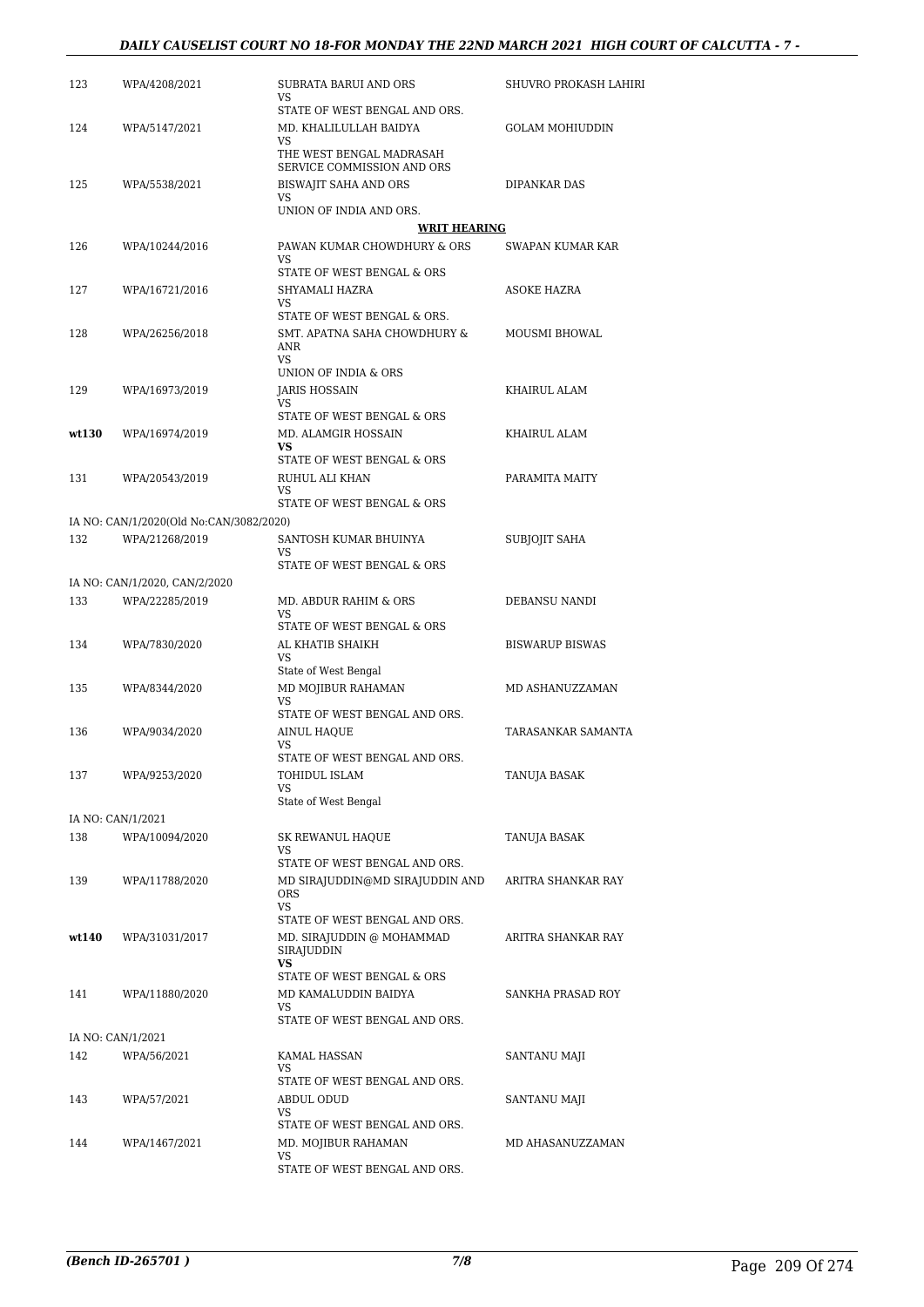### *DAILY CAUSELIST COURT NO 18-FOR MONDAY THE 22ND MARCH 2021 HIGH COURT OF CALCUTTA - 8 -*

| 145 | WPA/2239/2021 | <b>BENAJIR YEASMIN</b><br>VS<br>STATE OF WEST BENGAL AND ORS. | <b>GOLAM MOHIUDDIN</b> |
|-----|---------------|---------------------------------------------------------------|------------------------|
| 146 | WPA/3544/2021 | RAZZAOUE HOSSAIN<br>VS<br>STATE OF WEST BENGAL AND ORS.       | TARASANKAR SAMANTA     |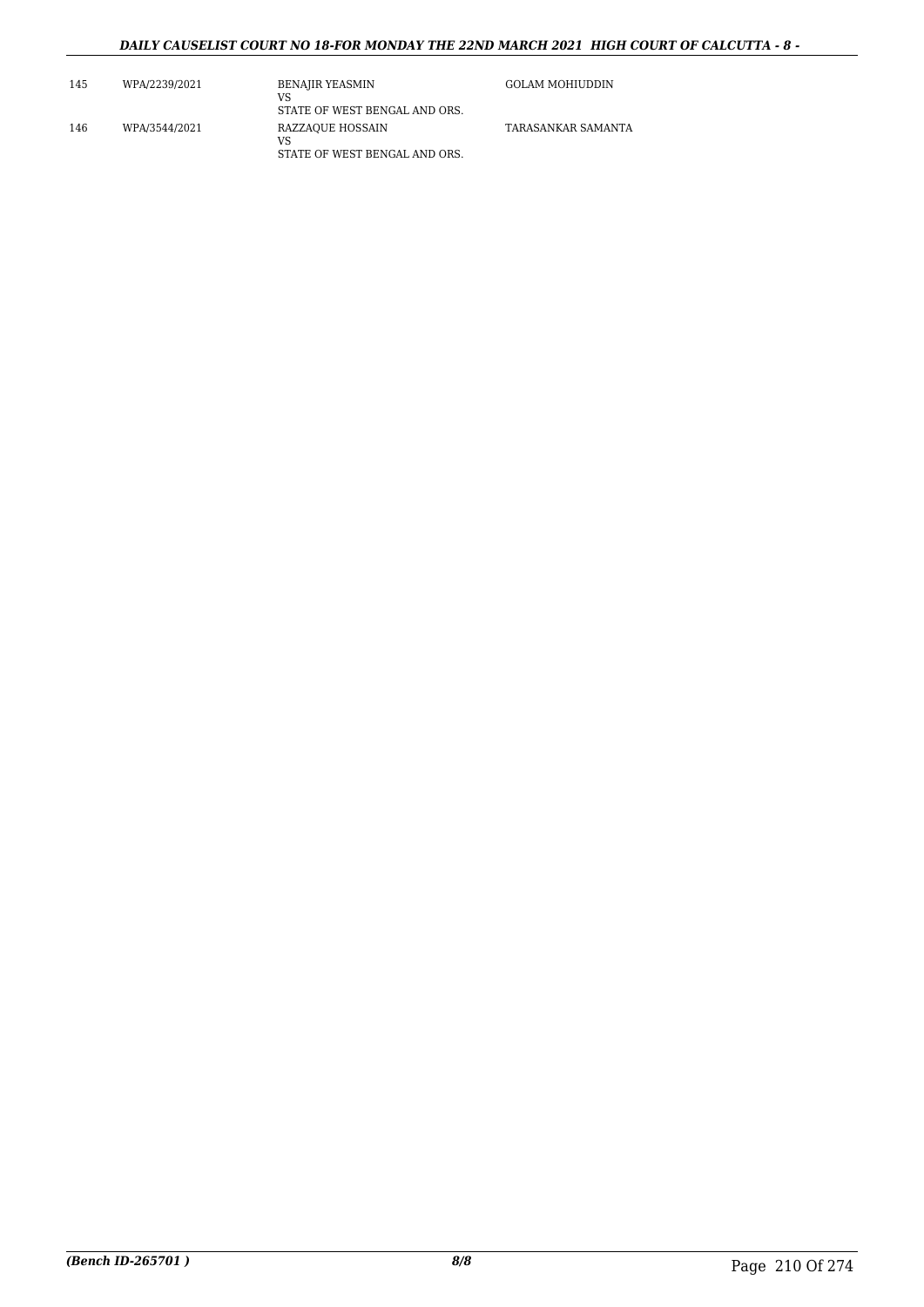

## **Appellate Side**

**DAILY CAUSELIST For Monday The 22nd March 2021**

**COURT NO. 24**

**SINGLE BENCH (SB - XII) AT 10:30 AM**

#### **HON'BLE JUSTICE AMRITA SINHA**

#### **(VIA VIDEO CONFERENCE)**

**ON AND FROM MONDAY, 11TH JANUARY, 2021 ROSTER NOTIFIED ON 8TH JANUARY, 2021 IS MODIFIED TO THE FOLLOWING EXTENT :- MATTERS (MOTION & HEARING) UNDER ARTICLE 226 OF THE CONSTITUTION RELATING TO MUNICIPALITIES AND PANCHAYATS (EXCLUDING MATTERS RELATED TO CO-OPERATIVE SOCIETIES) UNDER GROUP V AND APPLICATIONS CONNECTED THERETO (INCLUDING ALL SERVICE MATTERS RELATED TO MUNICIPALITY AND CONNECTED APPLICATIONS CONNECTED THERETO).** 

**THE FOLLOWING NOTES WILL BE EFFECTIVE ON AND FROM 11.01.2021.**

**SPECIAL NOTE : NO FURTHER INCLUSION IN THE LIST WILL BE ALLOWED UNTIL FURTHER ORDER.** 

**1.ON EVERY MONDAY MUNICIPALITY MOTIONS WILL BE TAKEN UP FOR THE WHOLE DAY. IF TIME PERMITS PANCHAYAT MOTIONS WILL BE TAKEN UP.** 

**2. ON EVERY TUESDAY PANCHAYAT MOTIONS WILL BE TAKEN UP TILL RECESS. AFTER RECESS APPLICATIONS WILL BE TAKEN UP AND IF TIME PERMITS PANCHAYAT MOTIONS WILL BE TAKEN UP AND THEREAFTER MUNICIPALITY MOTIONS WILL BE TAKEN UP.**

**3. ON EVERY WEDNESDAY MUNICIPALITY MOTIONS WILL BE TAKEN UP TILL RECESS. AFTER RECESS CONTEMPT MATTERS WILL BE TAKEN UP AND IF TIME PERMITS MUNICIPALITY MOTIONS WILL BE TAKEN UP AND THEREAFTER PANCHAYAT MOTIONS WILL BE TAKEN UP.** 

**4. ON EVERY THURSDAY PANCHAYAT MOTIONS WILL BE TAKEN UP TILL RECESS. AFTER RECESS HEARING MATTERS WILL BE TAKEN UP. IF TIME PERMITS PANCHAYAT MOTIONS WILL BE TAKEN UP AND THEREAFTER MUNICIPALITY MOTIONS WILL BE TAKEN UP.**

**5. ON EVERY FRIDAY PANCHAYAT MOTIONS WILL BE TAKEN UP TILL RECESS. AFTER RECESS HEARING MATTERS WILL BE TAKEN UP AND IF TIME PERMITS PANCHAYAT MOTIONS WILL BE TAKEN UP AND THEREAFTER MUNICIPALITY MOTIONS WILL BE TAKEN UP.** 

**NOTE: MATTERS WILL BE TAKEN UP THROUGH PHYSICAL HEARING ONLY WHEN BOTH THE PARTIES ARE AGREED.**

#### **TO BE MENTIONED**

| 1   | WPA/15313/2011<br>[ASSIGNED]           | M.A. CONSTRUCTION & TRADING<br>CO. PVT. LTD.<br>VS<br>STATE OF WEST BENGAL & ORS           | AMIT KUMAR PAN        |
|-----|----------------------------------------|--------------------------------------------------------------------------------------------|-----------------------|
|     | IA NO: CAN/2/2016(Old No:CAN/489/2016) |                                                                                            |                       |
| wt2 | WPA/17380/2011                         | M.A. CONSTRUCTION & TRADING<br>COMPANY PVT. LTD.<br>VS<br>STATE OF WEST BENGAL & ORS       | AMIT KUMAR PAN        |
| wt3 | WPA/18409/2017                         | M.A. CONSTRUCTION & TRADING<br>COMPANY PRIVATE LIMITED<br>VS<br>STATE OF WEST BENGAL & ORS | <b>AMIT KUMAR PAN</b> |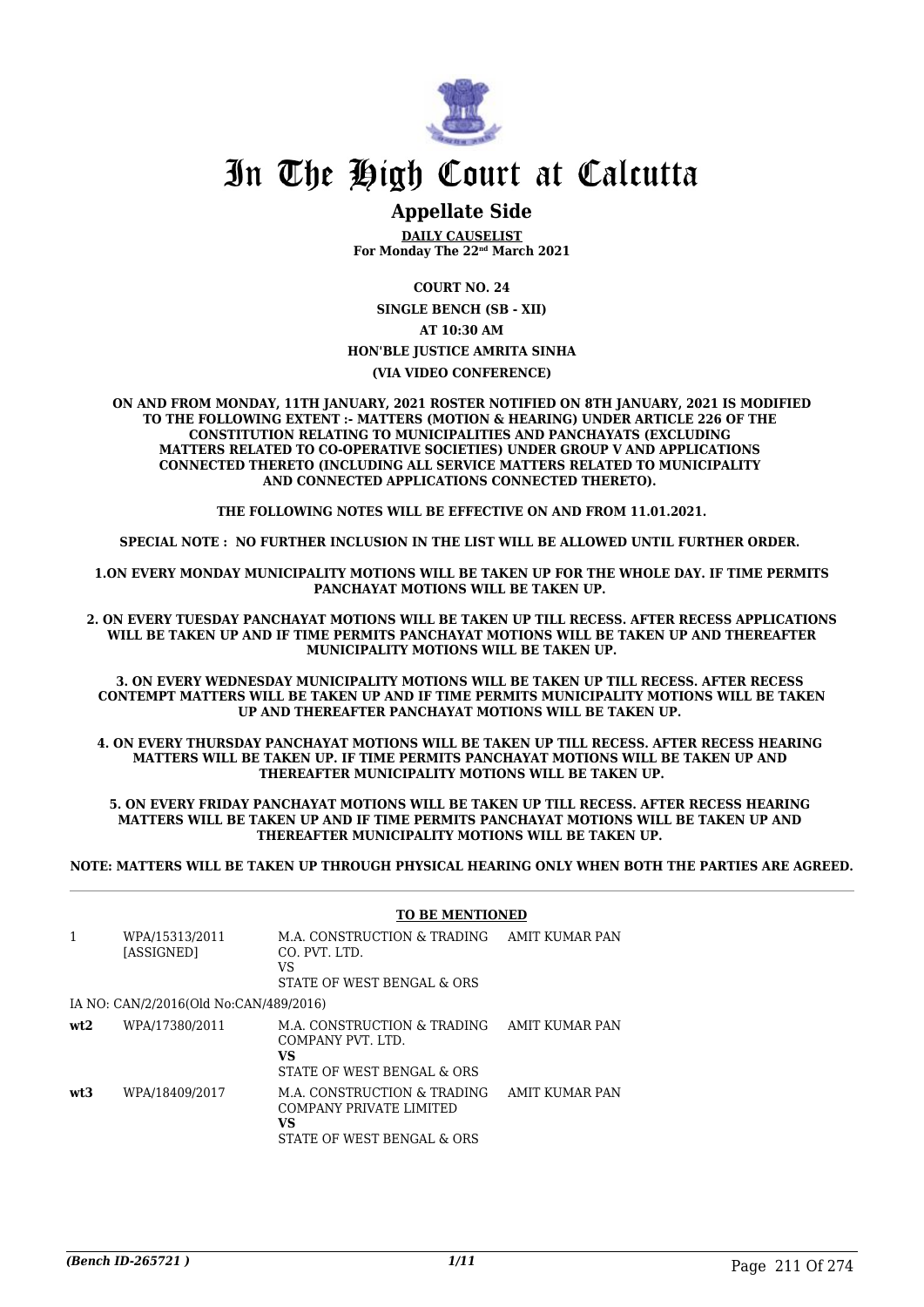| 4    | WPA/10575/2020<br>[ASSIGNED]            | SANTOSH SHARMA<br>VS                                       | ARITRA GHOSH            |
|------|-----------------------------------------|------------------------------------------------------------|-------------------------|
|      |                                         | UNION OF INDIA AND ORS.                                    |                         |
|      |                                         | <b>FOR ORDERS</b>                                          |                         |
| 5    | WPA/8875/2020                           | KRISHNA MAITRA AND ORS<br>VS                               | MARY DATTA              |
|      |                                         | STATE OF WEST BENGAL AND<br>ORS.                           |                         |
| 6    | WPA/8878/2020                           | KRISHNA MAITRA AND ORS<br>VS                               | ANINDITA MUKHERJEE      |
|      |                                         | STATE OF WEST BENGAL AND<br>ORS.                           |                         |
|      |                                         | <b>MUNICIPALITY - MOTIONS</b>                              |                         |
| 7    | WPA/6396/2019                           | SUJIT RAJBANSHI<br>VS.                                     | UJANI PAL SAMANTA       |
|      |                                         | STATE OF WEST BENGAL & ORS                                 |                         |
| 8    | WPA/6397/2019                           | RAJA RAJBANSHI<br>VS.<br>STATE OF WEST BENGAL & ORS        | UJANI PAL SAMANTA       |
|      |                                         |                                                            |                         |
| 9    | WPA/9954/2019                           | SRI SRI ISWAR SINGHABAHINI<br>THAKURANI<br>VS.             | <b>BHASKAR SENGUPTA</b> |
|      |                                         | MUNICIPAL COM. KMC & ORS.                                  |                         |
| 10   | WPA/16133/2019                          | KALACHAND SENGUPTA<br>VS                                   | <b>SUFI KAMAL</b>       |
|      |                                         | STATE OF WEST BENGAL & ORS                                 |                         |
| 11   | WPA/524/2020                            | DIPTI PATRA<br>VS                                          | ARITRA SHANKAR RAY      |
|      |                                         | STATE OF WEST BENGAL & ORS                                 |                         |
|      | IA NO: CAN/1/2021                       |                                                            |                         |
| 12   | WPA/2463/2020                           | SRINIVASAN ANUNACHALAM<br>IYER<br>VS                       | <b>SOMA KAR GHOSH</b>   |
|      |                                         | STATE OF WEST BENGAL & ORS                                 |                         |
| 13   | WPA/2697/2020                           | MD. TOFIJUL HOQUE<br>VS                                    | <b>SAIRA BANU</b>       |
|      |                                         | STATE OF WEST BENGAL & ORS                                 |                         |
| 14   | WPA/6490/2020                           | SOVAN KUMAR DUTTA & ORS<br><b>VS</b>                       | <b>SOMASHREE DEY</b>    |
|      |                                         | STATE OF WEST BENGAL & ORS                                 |                         |
|      | IA NO: CAN/1/2020(Old No:CAN/5164/2020) |                                                            |                         |
| wt15 | WPA/6414/2020                           | SUDAMA RAJBANSHI & ORS<br>VS<br>STATE OF WEST BENGAL & ORS | DEBASREE DHAMALI        |
|      | IA NO: CAN/1/2020(Old No:CAN/5021/2020) |                                                            |                         |
| 16   | WPA/8632/2020                           | SANJIB SEN                                                 | ABHIJIT RAY             |
|      |                                         | VS.<br>HOWRAH MUNICIPAL CORP. AND<br>ANR                   |                         |
| 17   | WPA/9379/2020                           | NAMITA DUTTA<br>VS.                                        | ASHRULINA AMIYA GAYEN   |
|      |                                         | STATE OF WEST BENGAL AND<br>ORS.                           |                         |
| 18   | WPA/9401/2020                           | CHANDANA BANERJEE<br>VS                                    | Kunal Ganguly           |
|      |                                         | UTTARPARA KOTRANG<br>MUNICIPALITY AND ORS                  |                         |
| 19   | WPA/11323/2020                          | AJIT KUMAR HAJRA<br>VS                                     | TARUN KUMAR DAS         |
|      |                                         | State of West Bengal                                       |                         |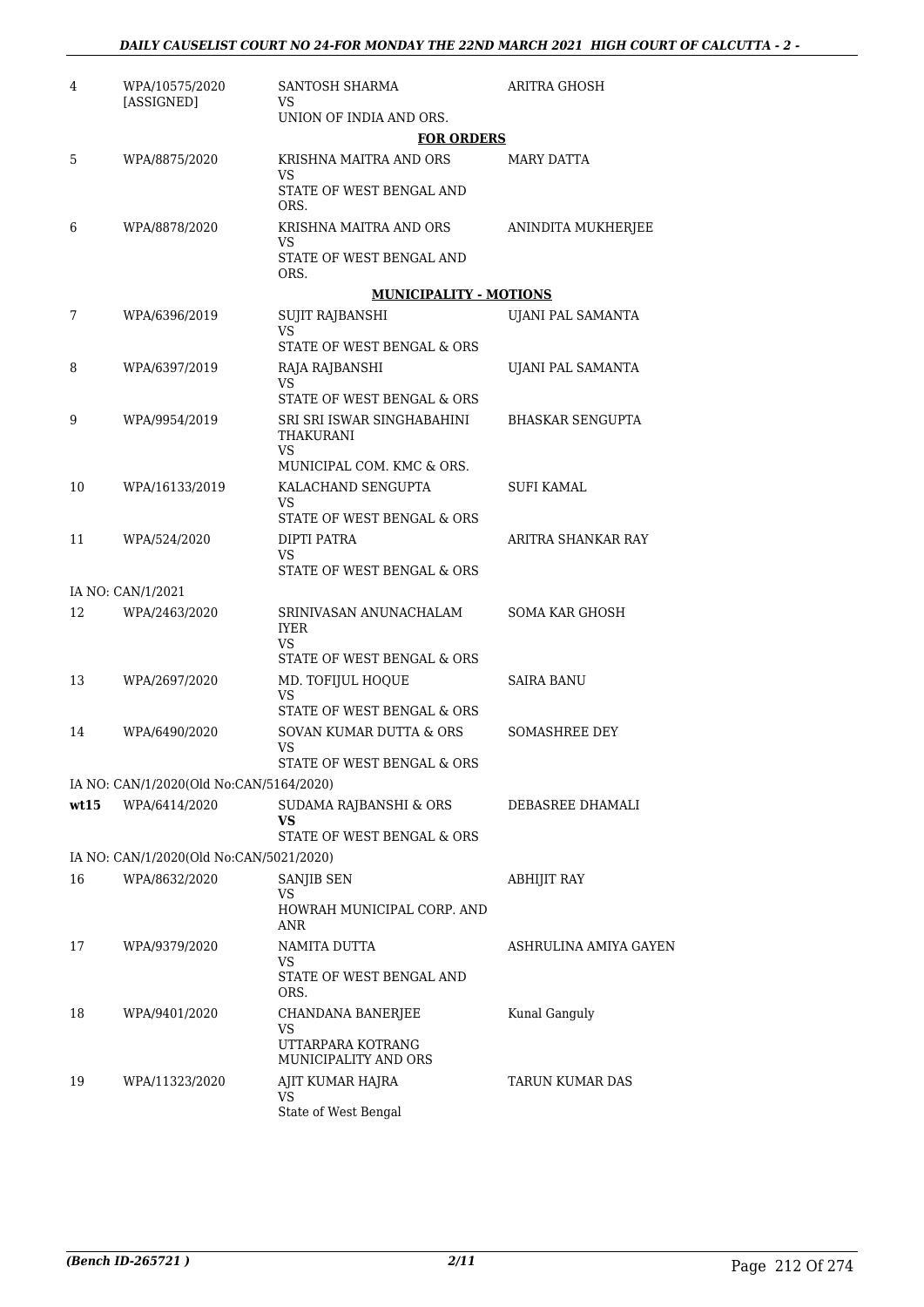### *DAILY CAUSELIST COURT NO 24-FOR MONDAY THE 22ND MARCH 2021 HIGH COURT OF CALCUTTA - 3 -*

| 20 | WPA/1106/2021 | SUBODH MALAKAR AND ORS<br>VS                                                    | SALONI BHATTACHARJEE      |
|----|---------------|---------------------------------------------------------------------------------|---------------------------|
|    |               | STATE OF WEST BENGAL AND<br>ORS.                                                |                           |
| 21 | WPA/1314/2021 | SANJIB SINGHA ROY<br>VS                                                         | AMITABRATA RAY            |
|    |               | STATE OF WEST BENGAL AND<br>ORS.                                                |                           |
| 22 | WPA/1380/2021 | VISHAL PRASAD AND ANOTHER<br>VS.<br>STATE OF WEST BENGAL AND                    | MD. BANI ISRAIL           |
| 23 | WPA/1384/2021 | ORS.<br><b>VISHAL PRASAD</b>                                                    | MD BANI ISRAIL            |
|    |               | VS<br>STATE OF WEST BENGAL AND                                                  |                           |
| 24 | WPA/1408/2021 | ORS.<br>SANTU GHOSH                                                             | PALASH MUKHERJEE          |
|    |               | VS.<br>STATE OF WEST BENGAL AND<br>ORS.                                         |                           |
| 25 | WPA/1433/2021 | GARIMA DEVELOPERS AND<br>ANOTHER<br>VS.<br>KOLKATA MUNICIPAL                    | ANUJIT MOOKHERJI          |
|    |               | <b>CORPORATION AND OTHERS</b>                                                   |                           |
| 26 | WPA/1559/2021 | <b>GULAB CHAND KAIRI AND</b><br><b>OTHERS</b><br>VS<br>THE SOUTH DUM DUM        | BIBEK DEY                 |
|    |               | MUNICIPALITY AND OTHERS                                                         |                           |
| 27 | WPA/1578/2021 | SABITA HALDER AND ANR<br>VS.<br>KOLKATA MUNICIPAL<br><b>CORPORATION AND ORS</b> | SULAGNA BHATTACHARYA      |
| 28 | WPA/1607/2021 | ALAM ARA BIBI<br>VS.<br>KOLKATA MUNICIPAL<br>CORPORATION                        | INDRAJIT<br>BHATTACHARJEE |
| 29 | WPA/1620/2021 | <b>ANJANA ROY</b>                                                               | PROBAL SARKAR             |
|    |               | VS<br>STATE OF WEST BENGAL AND<br>ORS.                                          |                           |
| 30 | WPA/1626/2021 | MUNNI DOM<br>VS                                                                 | PROBAL SARKAR             |
|    |               | STATE OF WEST BENGAL AND<br>ORS.                                                |                           |
| 31 | WPA/1654/2021 | RINA DAS<br>VS.<br>STATE OF WEST BENGAL AND                                     | PROBAL SARKAR             |
| 32 | WPA/1669/2021 | ORS.<br>JITENDRA NARAYAN SINGH AND                                              | RAMESHWAR SINHA           |
|    |               | <b>ORS</b><br>VS<br>STATE OF WEST BENGAL AND                                    |                           |
|    |               | ORS.                                                                            |                           |
| 33 | WPA/1754/2021 | SOUMYABRATA BOSE<br>VS.<br>BIDHANNAGAR MUNICIPAL<br><b>CORPORATION AND ORS</b>  | MANIKA SARKAR             |
| 34 | WPA/1765/2021 | RATAN BAURI AND ORS                                                             | RAMESHWAR SINHA           |
|    |               | VS<br>STATE OF WEST BENGAL AND<br>ORS.                                          |                           |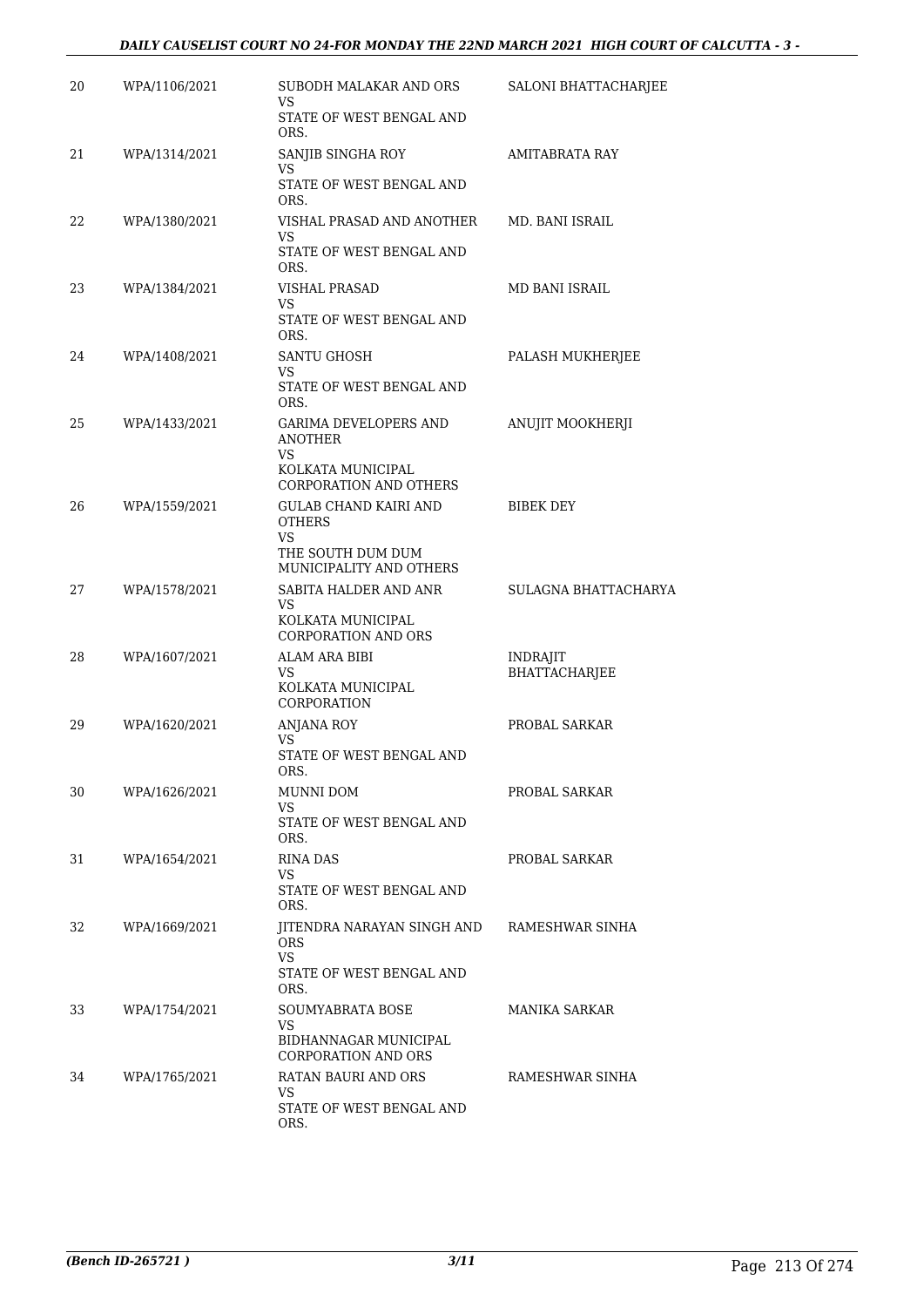### *DAILY CAUSELIST COURT NO 24-FOR MONDAY THE 22ND MARCH 2021 HIGH COURT OF CALCUTTA - 4 -*

| 35 | WPA/1770/2021     | <b>BIPLAB SARKAR</b><br>VS                               | SUPREEM NASKAR                     |
|----|-------------------|----------------------------------------------------------|------------------------------------|
|    |                   | STATE OF WEST BENGAL AND<br>ORS.                         |                                    |
|    | IA NO: CAN/1/2021 |                                                          |                                    |
| 36 | WPA/1900/2021     | PARESHNATH DEY SARKAR<br>VS<br>THE KOLKATA MUNICIPAL     | DIBYENDU NANDI                     |
|    |                   | CORPORATION                                              |                                    |
| 37 | WPA/1926/2021     | NEMAI SENAPATI<br>VS<br>STATE OF WEST BENGAL AND<br>ORS. | AYANAVA<br>BHATTACHARYYA           |
| 38 | WPA/1944/2021     | SANKAR KUMAR SAHA AND<br><b>OTHERS</b><br>VS.            | SANGHAMITRA NANDY                  |
|    |                   | STATE OF WEST BENGAL AND<br>ORS.                         |                                    |
| 39 | WPA/1978/2021     | CHANDRABATI GAYEN (BAG)<br>VS                            | ANIL KUMAR<br><b>VHATTOPADHYAY</b> |
|    |                   | THE ULUBERIA MUNICIPALITY                                |                                    |
| 40 | WPA/1981/2021     | <b>AMIT KUMAR RAI</b><br>VS                              | <b>ANIMESH PAUL</b>                |
|    |                   | HOWRAH MUNICIPAL<br><b>CORPORATION AND OTHERS</b>        |                                    |
| 41 | WPA/1987/2021     | <b>ISRAR AHMED</b><br>VS                                 | AVINASH KUMAR VERMA                |
|    |                   | KOLKATA MUNICIPAL<br>CORPORATIONA AND OTHERS             |                                    |
|    | IA NO: CAN/1/2021 |                                                          |                                    |
| 42 | WPA/1998/2021     | PARVEZ AHMED<br>VS<br>KOLKATA MUNICIPAL                  | <b>SWETKETU DAS</b>                |
|    |                   | <b>CORPORATION AND OTHERS</b>                            |                                    |
|    | IA NO: CAN/1/2021 |                                                          |                                    |
| 43 | WPA/2006/2021     | AMITAVA DE BHOWMICK<br>VS<br>THE KOLKATA MUNICIPAL       | ARNAB SAHA                         |
|    |                   | <b>CORPORATION AND ORS</b>                               |                                    |
| 44 | WPA/2020/2021     | NABANITA GHOSH<br>VS                                     | KAJAL RAY                          |
|    |                   | STATE OF WEST BENGAL AND<br>ORS.                         |                                    |
| 45 | WPA/2043/2021     | <b>BHASKAR SINGHA</b><br>VS                              | Kunal Ganguly                      |
|    |                   | UTTARPARA KOTRUNG<br><b>MUNICIPALITY</b>                 |                                    |
| 46 | WPA/2080/2021     | SALAUDDIN LODHI AND ANR<br>VS.                           | SULAGNA BHATTACHARYA               |
|    |                   | KOLKATA MUNICIPAL<br><b>CORPORATION AND ORS</b>          |                                    |
| 47 | WPA/2109/2021     | LUBNA RAHIM<br>VS<br>STATE OF WEST BENGAL AND            | <b>SOMRAJ DHAR</b>                 |
|    |                   | ORS.                                                     |                                    |
| 48 | WPA/2122/2021     | SANJOY CHATTERJEE<br>VS                                  | SARIFUL ISLAM MALLIK               |
|    |                   | STATE OF WEST BENGAL AND<br>ORS.                         |                                    |
| 49 | WPA/2162/2021     | <b>G P ENTERPRISE AND ANR</b><br>VS                      | SANGHAMITRA NANDY                  |
|    |                   | STATE OF WEST BENGAL AND<br>ORS.                         |                                    |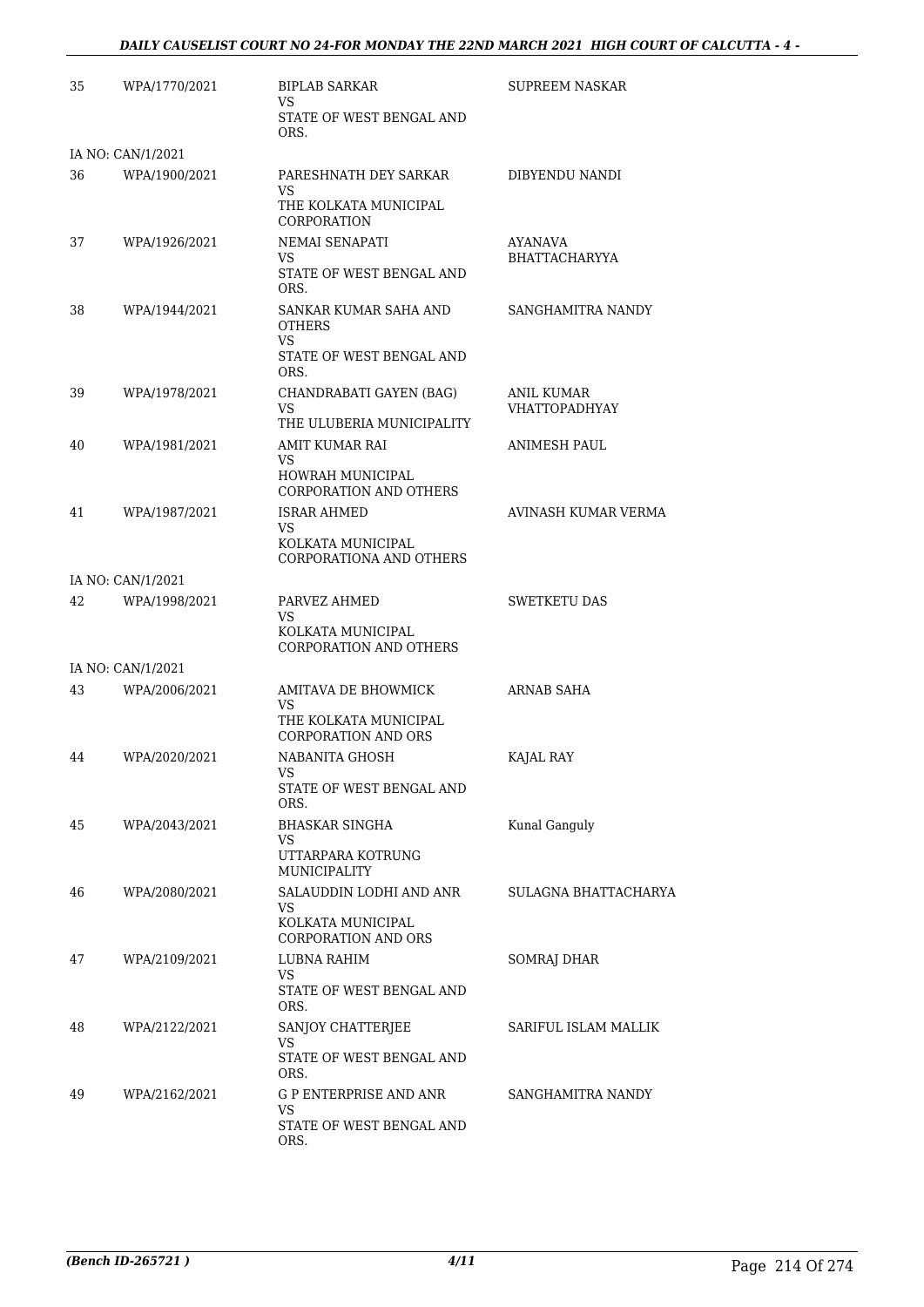## *DAILY CAUSELIST COURT NO 24-FOR MONDAY THE 22ND MARCH 2021 HIGH COURT OF CALCUTTA - 5 -*

| 50 | WPA/2165/2021 | G.P. ENTERPRISE AND ANR<br>VS<br>STATE OF WEST BENGAL AND                           | SANGHAMITRA NANDY    |
|----|---------------|-------------------------------------------------------------------------------------|----------------------|
| 51 | WPA/2166/2021 | ORS.<br>JAGADISH CHANDRA BAG                                                        | MANABENDRA THAKUR    |
|    |               | VS.<br>STATE OF WEST BENGAL AND<br>ORS.                                             |                      |
| 52 | WPA/2171/2021 | G.P. ENTERPRISE ANR ANR<br>VS<br>STATE OF WEST BENGAL AND                           | SANGHAMITRA NANDY    |
| 53 | WPA/2174/2021 | ORS.<br>SIPRA BARAI<br>VS.<br>STATE OF WEST BENGAL AND<br>ORS.                      | SOURI GHOSHAL        |
| 54 | WPA/2234/2021 | SK. KABIR UDDIN<br>VS<br>STATE OF WEST BENGAL AND<br>ORS.                           | <b>MARIA RAHAMAN</b> |
| 55 | WPA/2256/2021 | UTTAM KUMAR DAS<br>VS<br>STATE OF WEST BENGAL AND<br>ORS.                           | SANKAR NARAYAN SAHA  |
| 56 | WPA/2311/2021 | GORACHAND MANDAL<br>VS.<br>KOLKATA MUNICIPAL<br>CORPORATION AND OTHERS              | PINGAL BHATTACHARYA  |
| 57 | WPA/2321/2021 | KAMAL KUMAR VIJAY AND ORS<br>VS.<br>KOLKATA MUNICIPAL<br><b>CORPORATION AND ORS</b> | SUBHAJIT MANNA       |
| 58 | WPA/2330/2021 | ANIL MAJZUMDAR<br>VS<br>HOWRAH MUNICIPAL<br>CORPOPRATION                            | PINAKI RANJAN MITRA  |
| 59 | WPA/2385/2021 | <b>ARINDAM DAS</b><br>VS<br>THE STATE OF WEST BENGAL<br><b>AND ORS</b>              | TAPAS SINGHA ROY     |
| 60 | WPA/2386/2021 | NITYANANDA DAS<br>VS.<br>STATE OF WEST BENGAL AND<br>ORS.                           | PRADIP KUMAR KUNDU   |
| 61 | WPA/2388/2021 | <b>ARINDAM DAS</b><br>VS.<br>THE STATE OF WEST BENGAL<br>AND ORS                    | TAPAS SINGHA ROY     |
| 62 | WPA/2404/2021 | LAB KUMAR DUTTA<br>VS<br>STATE OF WEST BENGAL AND<br>ORS.                           | ARUP KRISHNA DAS     |
| 63 | WPA/2407/2021 | CHANCHAL BANERJEE<br>VS<br>STATE OF WEST BENGAL AND<br>ORS.                         | ARUP KRISHNA DAS     |
| 64 | WPA/2443/2021 | DEBASISH SRIMANY<br>VS.<br>THE BARANAGAR MUNICIPALITY<br>AND ORS                    | AVIROOP BHATTACHARYA |
| 65 | WPA/2461/2021 | ARATRIKA GHOSH<br>VS<br>STATE OF WEST BENGAL AND<br>ORS.                            | SAGARMAY GHOSH       |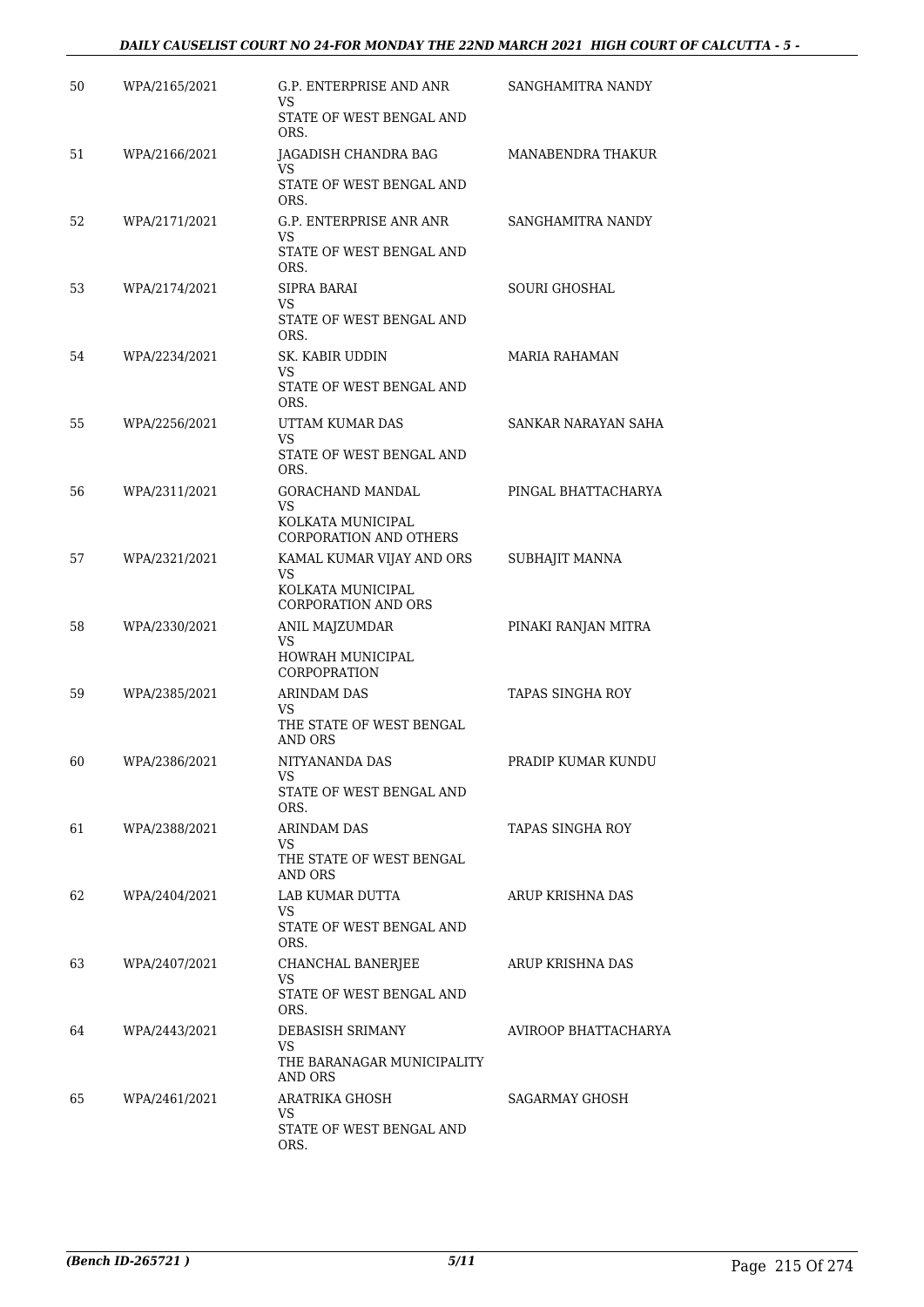| 66 | WPA/2510/2021 | R K DEVELOPERS CONTRACTORS<br>AND ENGINEERS<br>VS                                                  | MRINALINI MAJUMDER         |
|----|---------------|----------------------------------------------------------------------------------------------------|----------------------------|
|    |               | HOWRAH MUNICIPAL<br><b>CORPORATION AND ORS</b>                                                     |                            |
| 67 | WPA/2598/2021 | NASIR ALI MOLLA<br>VS.<br>STATE OF WEST BENGAL AND                                                 | MD GOLAM NURE IMROHI       |
| 68 | WPA/2610/2021 | ORS.<br>MALIKA MAFRUDA BANU<br>VS.                                                                 | DONA GHOSH                 |
|    |               | STATE OF WEST BENGAL AND<br>ORS.                                                                   |                            |
| 69 | WPA/2622/2021 | SHIV KUMARI DEVI ALIAS SHIV<br><b>KUMAREE</b><br>VS.<br>HOWRAH MUNICIPAL<br>CORPORATION AND OTHERS | SOMNATH DE                 |
| 70 | WPA/2629/2021 | DIPANKAR PAL RAM<br>VS.<br>THE STATE OF WEST BENGAL<br>AND ORS                                     | DILIP KUMAR SAILA          |
| 71 | WPA/2643/2021 | <b>DHRUBADAS SUR</b><br>VS<br>THE CHAMPDANY MUNICIPALITY                                           | PARTHA SARKAR              |
| 72 | WPA/2670/2021 | RAM NARAYAN SHARMA<br>VS<br>STATE OF WEST BENGAL AND<br>ORS.                                       | RAHUL SHARMA               |
| 73 | WPA/2685/2021 | ASHOKE BANERJEE<br>VS<br>STATE OF WEST BENGAL AND<br>ORS.                                          | SUPREEM NASKAR             |
| 74 | WPA/2690/2021 | SUBAL CHANDRA MANNA<br>VS.<br>STATE OF WEST BENGAL AND                                             | BAPIN BAIDYA               |
| 75 | WPA/2693/2021 | ORS.<br>PIJUSH DEBNATH AND ORS<br>VS<br>STATE OF WEST BENGAL AND<br>ORS.                           | ALLEN FELIX                |
| 76 | WPA/2788/2021 | UDAY DUTTA AND ORS<br>VS<br>THE DURGAPUR MUNICIPAL<br>CORPORATION AND ORS                          | PARTHA SARKAR              |
| 77 | WPA/2860/2021 | <b>SMT BANI SAMANTA</b><br>VS.<br>STATE OF WEST BENGAL AND<br>ORS.                                 | KRISHANU BANIK             |
| 78 | WPA/2896/2021 | ANIL GIRI AND ANOTHER<br>VS<br>STATE OF WEST BENGAL AND<br>ORS.                                    | SANTI DAS BHOWMICK         |
| 79 | WPA/2935/2021 | SANDIP KUMAR SHAW<br>VS.<br>STATE OF WEST BENGAL AND<br>ORS.                                       | DEBABRATA RAY              |
| 80 | WPA/2982/2021 | LAKHAN ORAON<br>VS.<br>STATE OF WEST BENGAL AND<br>ORS.                                            | RANANEESH GUHA<br>THAKURTA |
| 81 | WPA/2985/2021 | PIJUSH KANTI DUTTA<br>VS.<br>STATE OF WEST BENGAL AND<br>ORS.                                      | RANANEESH GUHA<br>THAKURTA |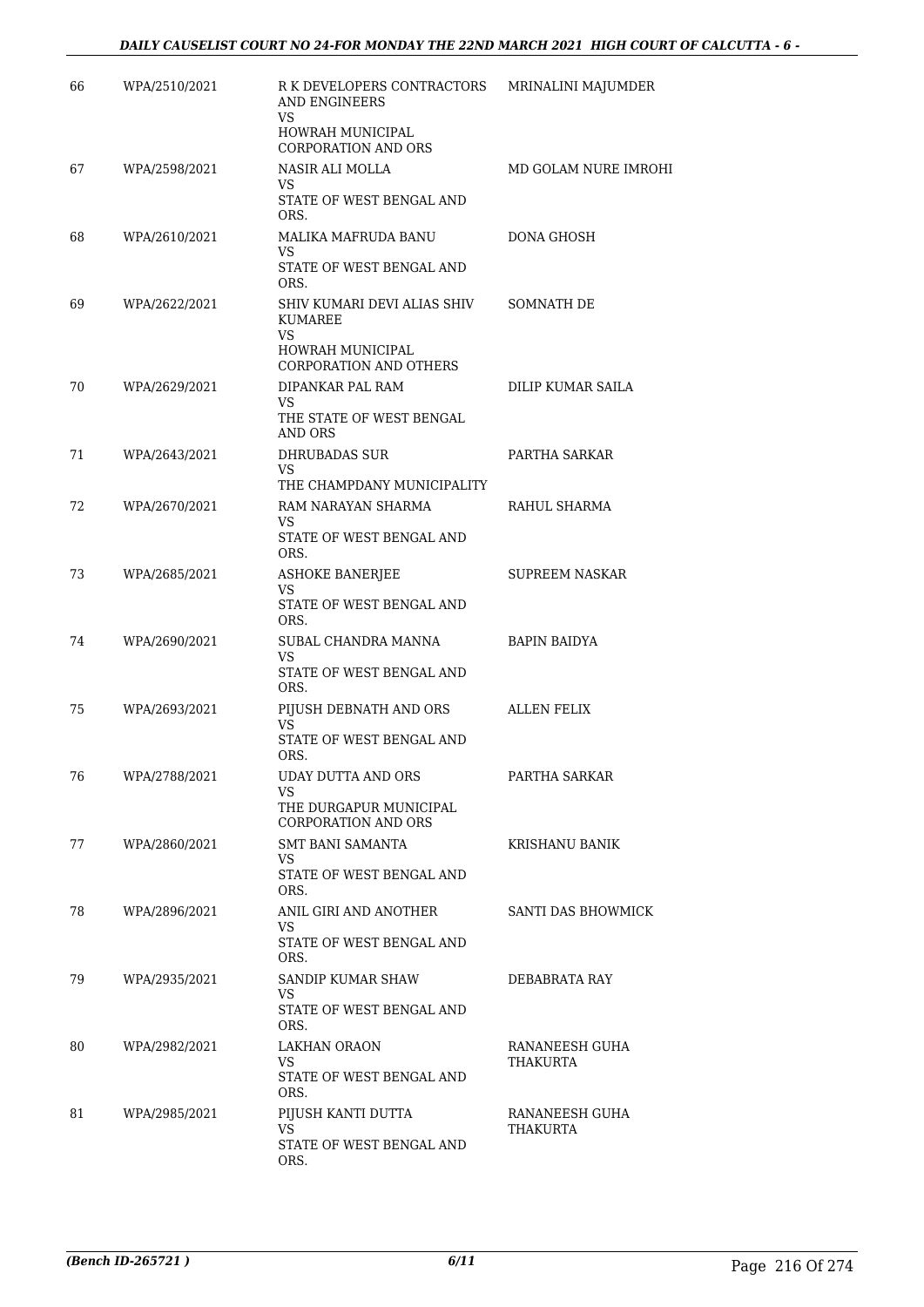## *DAILY CAUSELIST COURT NO 24-FOR MONDAY THE 22ND MARCH 2021 HIGH COURT OF CALCUTTA - 7 -*

| 82 | WPA/2988/2021 | PRADIP KUMAR MUKHERJEE<br>VS<br>STATE OF WEST BENGAL AND<br>ORS.                                   | RANANEESH GUHA<br>THAKURTA  |
|----|---------------|----------------------------------------------------------------------------------------------------|-----------------------------|
| 83 | WPA/2991/2021 | KIRAN MUNDA ORAON<br>VS<br>STATE OF WEST BENGAL AND<br>ORS.                                        | RANANEESH GUHA<br>THAKURTA  |
| 84 | WPA/2995/2021 | KRISHNA DAS GOSWAMI<br>VS.<br>STATE OF WEST BENGAL AND<br>ORS.                                     | RANANEESH GUHA<br>THAKURTA  |
| 85 | WPA/2999/2021 | <b>RABIN SARKAR</b><br>VS.<br>STATE OF WEST BENGAL AND<br>ORS.                                     | RANANEESH GUPTA<br>THAKURTA |
| 86 | WPA/3002/2021 | ARAVIND KUMAR PASWAN<br>VS<br>STATE OF WEST BENGAL AND<br>ORS.                                     | RANANEESH GUHA<br>THAKURTA  |
| 87 | WPA/3037/2021 | TAPAN KUMAR ROY AND ANR<br>VS<br>BIDHANNAGAR MUNICIPAL<br><b>CORPORATION AND ORS</b>               | RAJDEEP BHATTACHARYA        |
| 88 | WPA/3046/2021 | TAPAN KUMAR BHUNIA AND ANR<br>VS.<br>THE KMC AND ORS                                               | SYED SHAMSUL AREFIN         |
| 89 | WPA/3083/2021 | DIPAK KUMAR DAS<br>VS<br>KOLKATA MUNICIPAL<br><b>CORPORATION AND OTHERS</b>                        | ARIF ALI                    |
| 90 | WPA/3084/2021 | KAILASH CHAND DAGA AND<br><b>OTHES</b><br>VS<br>KOLKATA MUNICIPAL<br><b>CORPORATION AND OTHERS</b> | PRIYANKAR BASU<br>MALLICK   |
| 91 | WPA/3123/2021 | <b>DEVI HARIJAN</b><br>VS<br>STATE OF WEST BENGAL AND<br>ORS.                                      | PROBAL SARKAR               |
| 92 | WPA/3128/2021 | NAYAN HAZRA<br>VS<br>STATE OF WEST BENGAL AND<br>ORS.                                              | PROBAL SARKAR               |
| 93 | WPA/3178/2021 | <b>MANGAL HAZRA</b><br>VS.<br>STATE OF WEST BENGAL AND<br>ORS.                                     | PROBAL SARKAR               |
| 94 | WPA/3432/2021 | SAURAV KUMAR DUTT<br>VS.<br>STATE OF WEST BENGAL AND<br>ORS.                                       | <b>MANIKA ROY</b>           |
| 95 | WPA/3560/2021 | PANCHANAN CHABRI<br>VS.<br>STATE OF WEST BENGAL AND<br>ORS.                                        | SIDDHARTHA ROY              |
| 96 | WPA/3610/2021 | HRISHIKESH PAUL<br>VS.<br>KOLKATA MUNICIPAL<br><b>CORPORATION AND ORS</b>                          | KRISHNADAS PODDAR           |
| 97 | WPA/4022/2021 | MD HAROON AND ORS<br>VS<br>STATE OF WEST BENGAL AND<br>ORS.                                        | MD NAUROZ RAHBER            |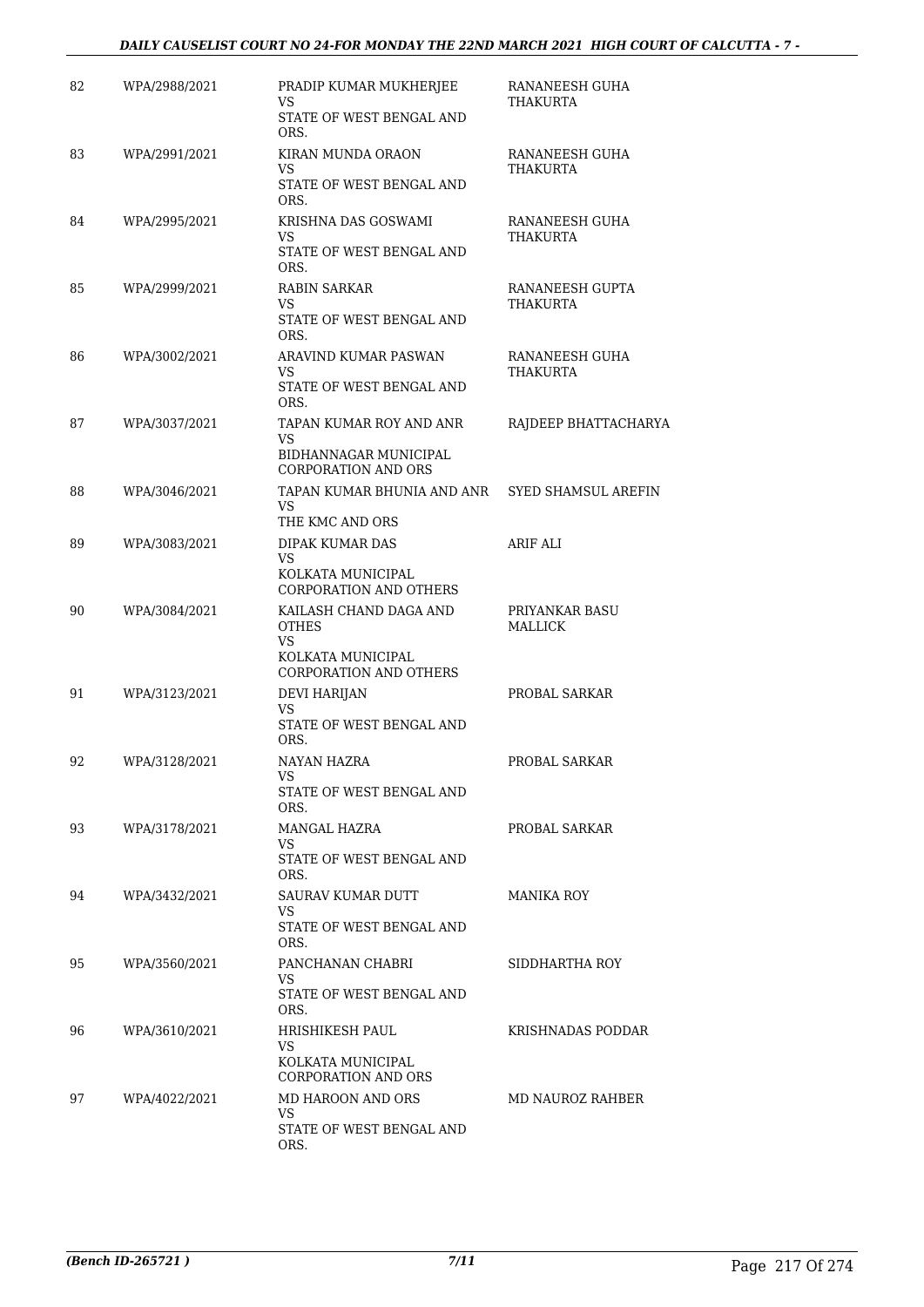| 98  | WPA/4040/2021 | <b>IYOTSNA HELA</b><br>VS                                                                | EJAZKHAN                       |
|-----|---------------|------------------------------------------------------------------------------------------|--------------------------------|
|     |               | STATE OF WEST BENGAL AND<br>ORS.                                                         |                                |
| 99  | WPA/4072/2021 | MD MATIUR RAHAMAN<br>VS<br>STATE OF WEST BENGAL AND                                      | M NAZAR CHOWDHURY              |
|     |               | ORS.                                                                                     |                                |
| 100 | WPA/4227/2021 | SULEKHA DUTTA @ SULEKHA<br><b>DUTTA SARKAR</b><br>VS<br>STATE OF WEST BENGAL AND<br>ORS. | SUKUMAR SARKAR                 |
| 101 | WPA/4231/2021 | <b>BINAPANI GHOSH</b><br>VS<br>STATE OF WEST BENGAL AND<br>ORS.                          | SUKUMAR SARKAR                 |
| 102 | WPA/4323/2021 | KAMALESH ROY<br>VS<br>STATE OF WEST BENGAL AND<br>ORS.                                   | MRINMOY<br><b>BHATTACHARYA</b> |
| 103 | WPA/4336/2021 | DILIP KUMAR MOHANTA<br>VS<br>STATE OF WEST BENGAL AND<br>ORS.                            | PINTU KARAR                    |
| 104 | WPA/4474/2021 | SANKAR KUMAR SAHA AND ORS<br>VS<br>STATE OF WEST BENGAL AND<br>ORS.                      | SANGHAMITRA NANDY              |
| 105 | WPA/4479/2021 | SANKAR KUMAR SAHA AND ORS<br>VS<br>STATE OF WEST BENGAL AND<br>ORS.                      | SANGHAMITRA NANDY              |
| 106 | WPA/4576/2021 | BISWAJIT BISWAS AND ORS<br>VS                                                            | MD. M NAZAR<br>CHOWDHURY       |
|     |               | THE STATE OF WEST BENGAL<br><b>AND ORS</b>                                               |                                |
| 107 | WPA/4681/2021 | MD SHAMIM AFZAL<br>VS<br>WEST BENGAL MUNICIPAL                                           | MR SUBHANKAR DAS               |
|     |               | SERVICE COMMISSION                                                                       |                                |
| 108 | WPA/4711/2021 | <b>NEMAI PAUL</b><br>VS<br>THE PRINCIPAL SECRETARY AND<br><b>OTHERS</b>                  | AMARNATH AGARWAL               |
| 109 | WPA/4846/2021 | HARAN CHANDRA DAS AND<br>ANOTHER<br><b>VS</b>                                            | DILIP KUMAR SAILA              |
|     |               | STATE OF WEST BENGAL AND<br>ORS.                                                         |                                |
| 110 | WPA/4875/2021 | <b>BANSON CONSTRUCTION</b><br>VS.<br>STATE OF WEST BENGAL AND<br>ORS.                    | SANGHAMITRA NANDY              |
| 111 | WPA/4877/2021 | <b>BSP ENTERPRISES</b><br>VS                                                             | SANGHAMITRA NANDY              |
|     |               | STATE OF WEST BENGAL AND<br>ORS.                                                         |                                |
| 112 | WPA/4884/2021 | BSP ENTERPRISE AND OTHERS<br>VS.<br>STATE OF WEST BENGAL AND<br>ORS.                     | SANGHAMITRA NANDY              |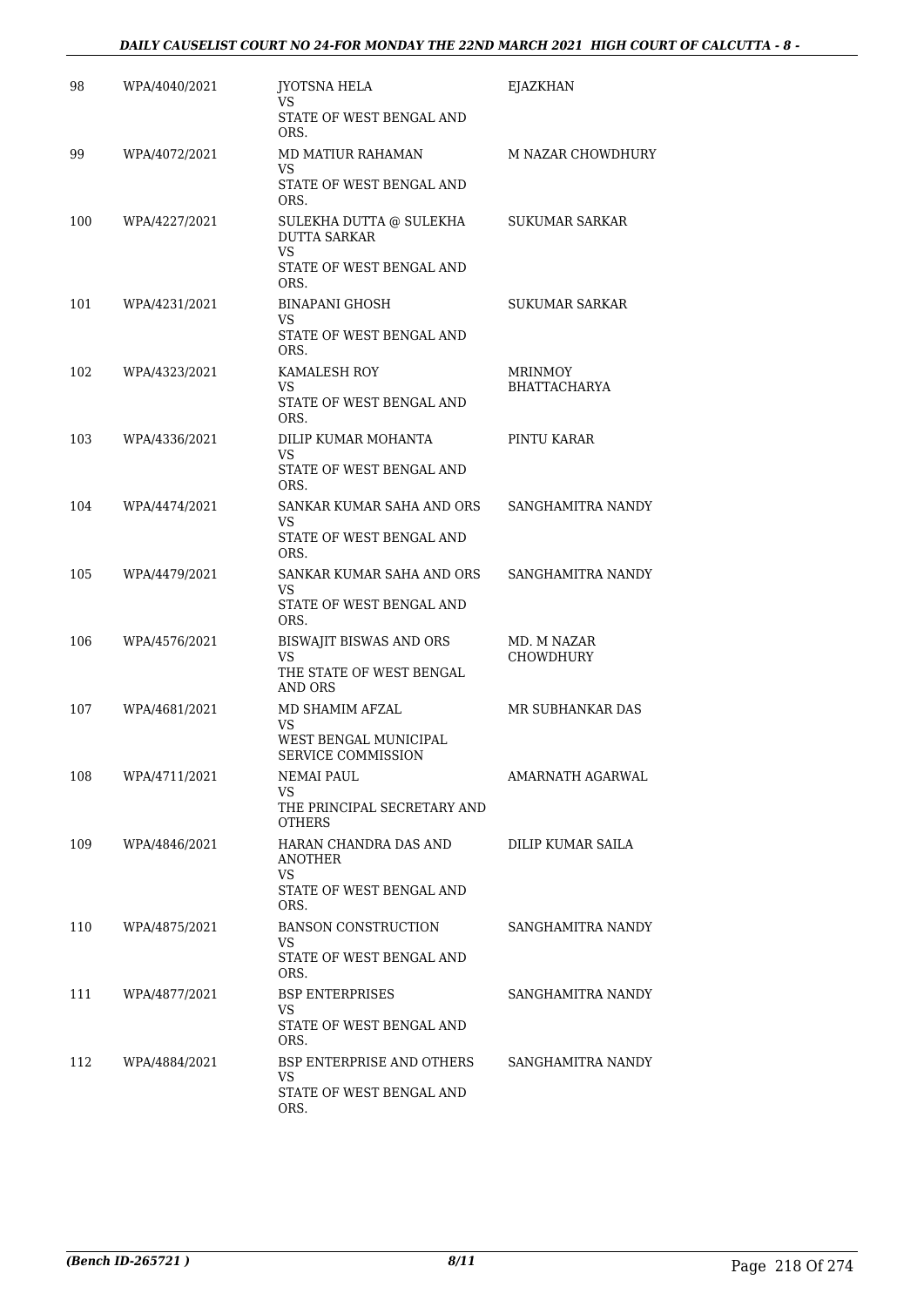## *DAILY CAUSELIST COURT NO 24-FOR MONDAY THE 22ND MARCH 2021 HIGH COURT OF CALCUTTA - 9 -*

| 113 | WPA/4938/2021 | ANINDITA MANDAL<br>VS                                | PAYEL ROY MISHRA                     |
|-----|---------------|------------------------------------------------------|--------------------------------------|
|     |               | STATE OF WEST BENGAL AND<br>ORS.                     |                                      |
| 114 | WPA/4951/2021 | DIPAK KUMAR MALLICK<br>VS                            | DEBASISH SUR                         |
|     |               | STATE OF WEST BENGAL AND<br>ORS.                     |                                      |
| 115 | WPA/4991/2021 | TARIK ANWAR AND ORS<br>VS                            | ANJANA BANERJEE                      |
|     |               | STATE OF WEST BENGAL AND<br>ORS.                     |                                      |
| 116 | WPA/4995/2021 | MD. SAMAUL ISLAM<br>VS                               | Bratin Kumar Dey                     |
|     |               | STATE OF WEST BENGAL AND<br>ORS.                     |                                      |
| 117 | WPA/5097/2021 | GOKUL CONSTRUCTION AND<br>ANR                        | SANGHAMITRA NANDY                    |
|     |               | VS<br>STATE OF WEST BENGAL AND<br>ORS.               |                                      |
| 118 | WPA/5100/2021 | GOKUL CONSTRUCTION AND<br>ANR                        | SANGHAMITRA NANDY                    |
|     |               | VS<br>STATE OF WEST BENGAL AND<br>ORS.               |                                      |
| 119 | WPA/5182/2021 | PRAKASH CHANDR PRADHAN<br>AND ANOTHER                | <b>ABDUR RAKIB</b>                   |
|     |               | VS<br>STATE OF WEST BENGAL AND                       |                                      |
|     |               | ORS.                                                 |                                      |
| 120 | WPA/5343/2021 | BISWANATH KARMAKAR AND<br>ANR<br>VS                  | UDAYNARAYAN BEAL                     |
|     |               | STATE OF WEST BENGAL AND<br>ORS.                     |                                      |
| 121 | WPA/5404/2021 | NOOR NABI HAQUE AND OTHERS<br>VS                     | PRADEEP PANDEY                       |
|     |               | STATE OF WEST BENGAL AND<br>ORS.                     |                                      |
| 122 | WPA/5478/2021 | SUBHASIS SINGHA CHOWDHURY                            | VICTOR CHATTERJEE                    |
|     |               | STATE OF WEST BENGAL AND<br>ORS.                     |                                      |
| 123 | WPA/5595/2021 | <b>RAM BABU SHOW</b><br>VS                           | PARTHA PRATIM<br><b>MUKHOPADHYAY</b> |
|     |               | THE HOWRAH MUNICIPAL<br><b>CORPORATION AND ORS</b>   |                                      |
| 124 | WPA/5681/2021 | TARUN ROY AND ORS<br>VS.                             | AMITABHA GHOSH                       |
|     |               | STATE OF WEST BENGAL AND<br>ORS.                     |                                      |
| 125 | WPA/5764/2021 | AKHIL KUMAR BANDOPADHYAY<br>@ BANDOPADHAYA<br>VS     | PAYEL SHOME                          |
|     |               | THE DURGAPUR MUNICIPAL<br><b>CORPORATION AND ORS</b> |                                      |
| 126 | WPA/6165/2021 | MD.SHAIKH NURU ANDANR<br>VS.                         | SOUMAVA MUKHERJEE                    |
|     |               | THE KMC AND ORS                                      |                                      |
| 127 | WPA/6495/2021 | SUKHOMOY LAHIRI AND ORS.<br>VS                       | SWETA SAHA                           |
|     |               | BARANAGAR MUNICIPALITY AND<br>ORS.                   |                                      |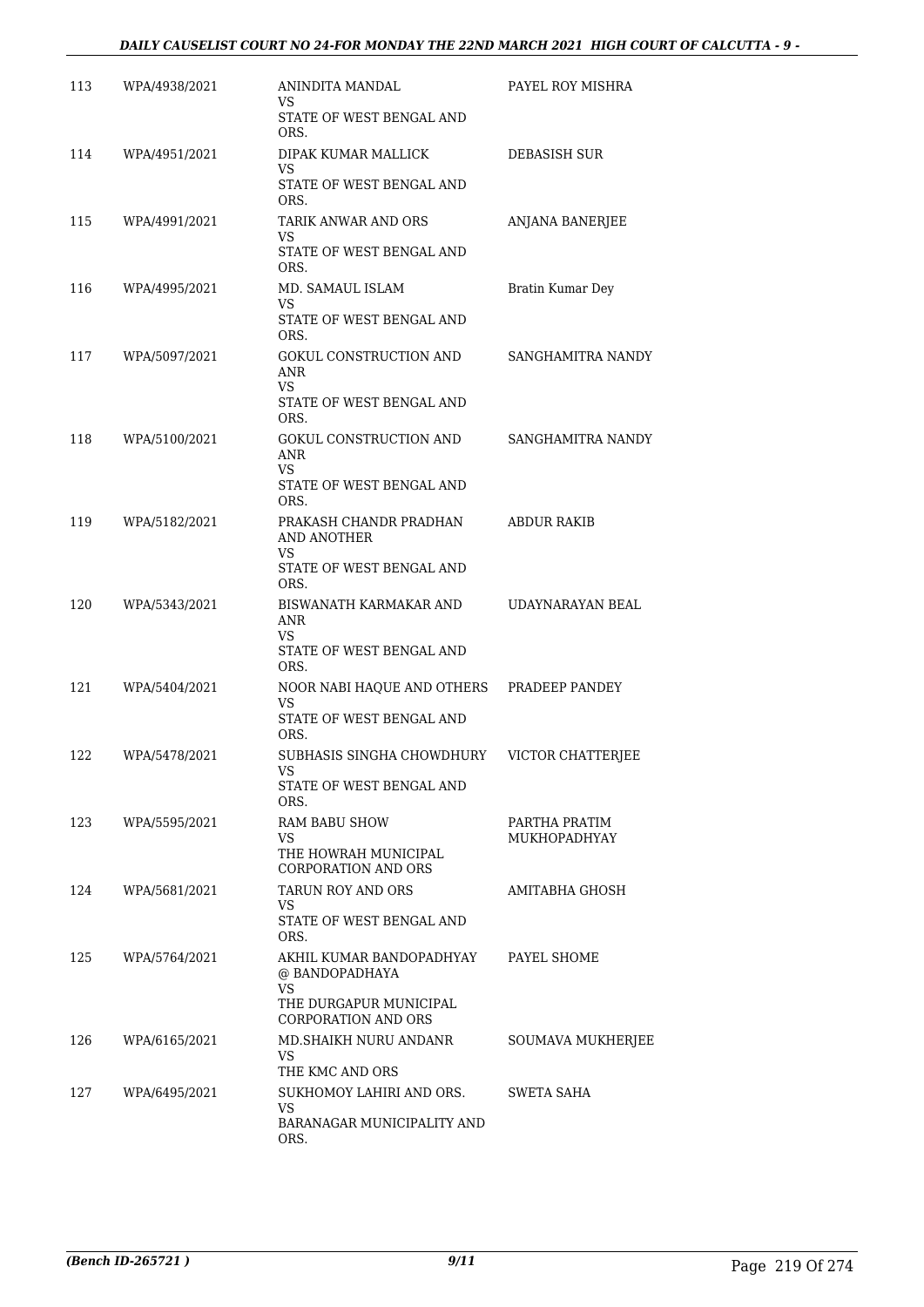## *DAILY CAUSELIST COURT NO 24-FOR MONDAY THE 22ND MARCH 2021 HIGH COURT OF CALCUTTA - 10 -*

| 128 | WPA/6507/2021        | SANGITA BOSE DAS<br>VS                                     | VICTOR CHATTERJEE        |
|-----|----------------------|------------------------------------------------------------|--------------------------|
|     |                      | STATE OF WEST BENGAL AND<br>ORS.                           |                          |
| 129 | WPA/6619/2021        | SAMRAT ENTERPRISE AND ANR<br>VS                            | SANGHAMITRA NANDY        |
|     |                      | STATE OF WEST BENGAL AND<br>ORS.                           |                          |
| 130 | WPA/6622/2021        | SAMRAT ENTERPRISE AND ANR<br>VS                            | SANGHAMITRA NANDY        |
|     |                      | STATE OF WEST BENGAL AND<br>ORS.                           |                          |
| 131 | WPA/6623/2021        | SAMRAT ENTERPRISE AND ANR<br>VS                            | SANGHAMITRA NANDY        |
|     |                      | STATE OF WEST BENGAL AND<br>ORS.                           |                          |
| 132 | WPA/6670/2021        | SANTOSH KUMAR RAJAK<br>VS                                  | ARPAN GUHA               |
|     |                      | STATE OF WEST BENGAL AND<br>ORS.                           |                          |
| 133 | WPA/7422/2021        | MONORANJAN SINGHA HAZARI<br>VS                             | SANGHAMITRA NANDY        |
|     |                      | THE STATE OF WEST BENGAL<br><b>AND ORS</b>                 |                          |
|     |                      | <b>PANCHAYAT - MOTIONS</b>                                 |                          |
| 134 | WPA/26812/2015       | KABITA BARMAN (ADHIKARY ) &<br><b>ORS</b>                  | SOUMYA KUNDU             |
|     |                      | VS.<br>STATE OF WEST BENGAL & ORS                          |                          |
|     | IA NO: CAN/1/2020    |                                                            |                          |
| 135 | WPA/18973/2019       | MOTI LAL GHOSH & ORS<br>VS.<br>STATE OF WEST BENGAL & ORS  | ARINDAM GANGULY          |
| 136 |                      |                                                            |                          |
|     | WPA/8513/2020        | TOFEJAN BIBI AND ANR<br>VS.                                | RIMPI MUKHERJEE          |
|     |                      | STATE OF WEST BENGAL AND<br>ORS.                           |                          |
| 137 | WPA/4879/2021        | ALOK KUMAR ROY<br>VS                                       | SUNANDA MOHAN<br>GHOSH   |
|     |                      | STATE OF WEST BENGAL AND<br>ORS.                           |                          |
|     |                      | (NOTE: THEREAFTER MUNICIPALITY MATTERS WILL BE TAKEN UP.)  |                          |
|     |                      | <b>CONTEMPT APPLICATION</b>                                |                          |
| 138 | CPAN/47/2020         | TRIDIB KUMAR ADAK & ORS<br>VS                              | <b>SUDIP KUMAR MAITI</b> |
|     |                      | PANKAJ KONAR                                               |                          |
|     | wt139 WPA/17761/2019 | TRIDIB KR. ADAK & ORS<br>VS<br>STATE OF WEST BENGAL & ORS. | SUDIP KR. MAITI          |
| 140 | CPAN/171/2020        | <b>GOUR CHARAN DAS</b>                                     | <b>SOUMEN</b>            |
|     |                      | VS<br>MAMATA GARAI                                         | <b>BHATTACHARJEE</b>     |
|     | wt141 WPA/12208/2019 | <b>GOUR CHARAN DAS</b>                                     | SOUMEN                   |
|     |                      | VS<br>STATE OF WEST BENGAL & ORS                           | BHATTACHARJEE            |
| 142 | CPAN/508/2020        | DIPENDU GHOSH AND ORS<br>VS                                | ASHOKE KUMAR NATH        |
|     |                      | PRITHA CHAKRABORTY                                         |                          |
|     | wt143 WPA/19245/2019 | DIPTENDU GHOSH & ORS<br>VS                                 | ASHOKE KUMAR NATH        |
|     |                      | BIDHAN NAGAR MUNICIPAL<br><b>CORPORATION &amp; ORS</b>     |                          |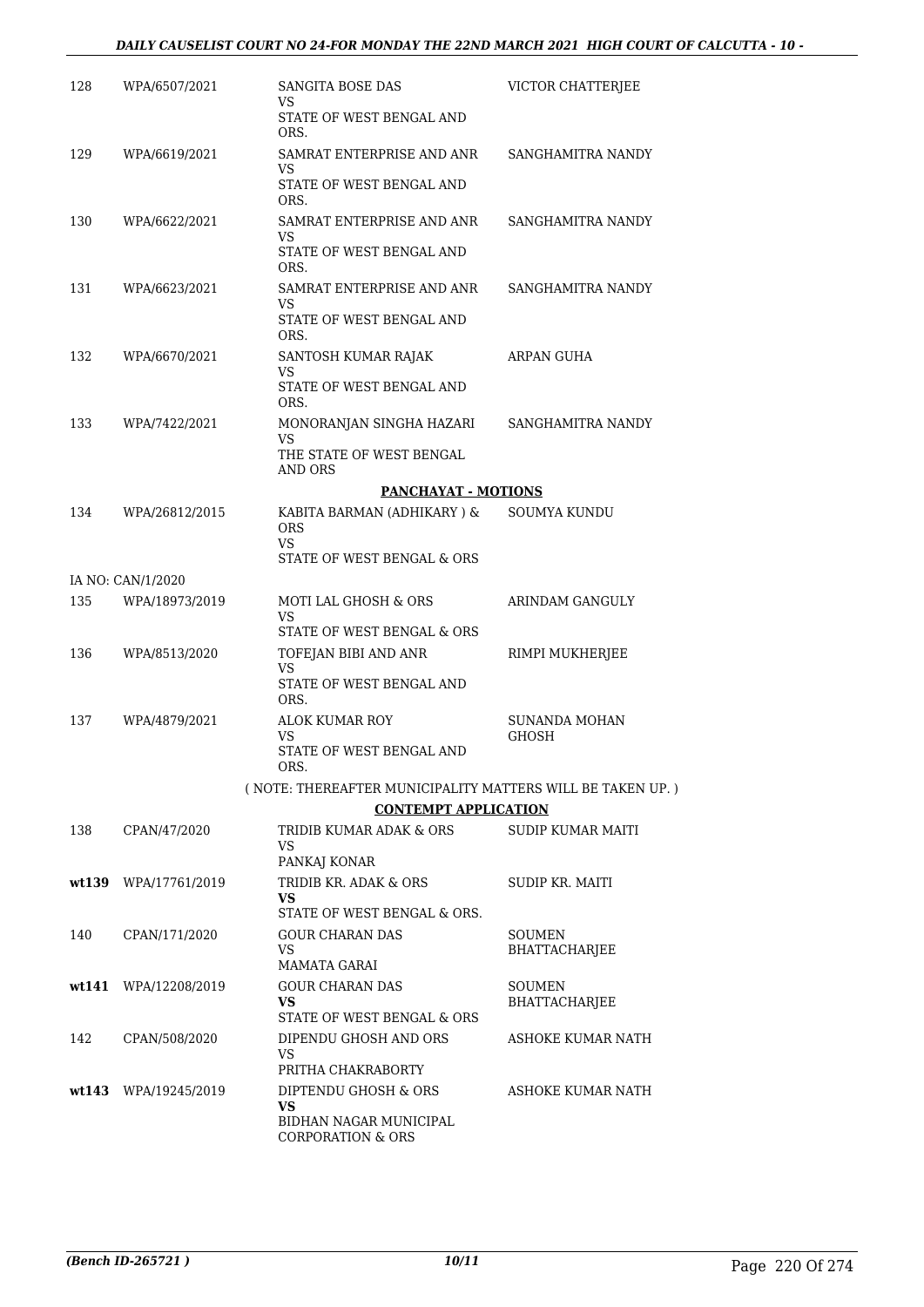## *DAILY CAUSELIST COURT NO 24-FOR MONDAY THE 22ND MARCH 2021 HIGH COURT OF CALCUTTA - 11 -*

| 144   | CPAN/613/2020                  | GANESH PRASAD SINGH<br>VS<br>BIBEK KUMAR JOHRI                                   | SK. SIDDIQUE RAHAMAN    |
|-------|--------------------------------|----------------------------------------------------------------------------------|-------------------------|
| wt145 | WPA/19431/2019                 | GANESH PRASAD SINGH<br>VS<br>UNION OF INDIA & ORS                                | SK SIDDIOUE RAHAMAN     |
| 146   | CPAN/287/2021<br>WPA/6934/2020 | ARINDAM GHOSH<br>VS<br>BINOD KUMAR THE<br>COMMISSIONER OF<br><b>MUNICIPALITY</b> | <b>BIKASH KUMAR ROY</b> |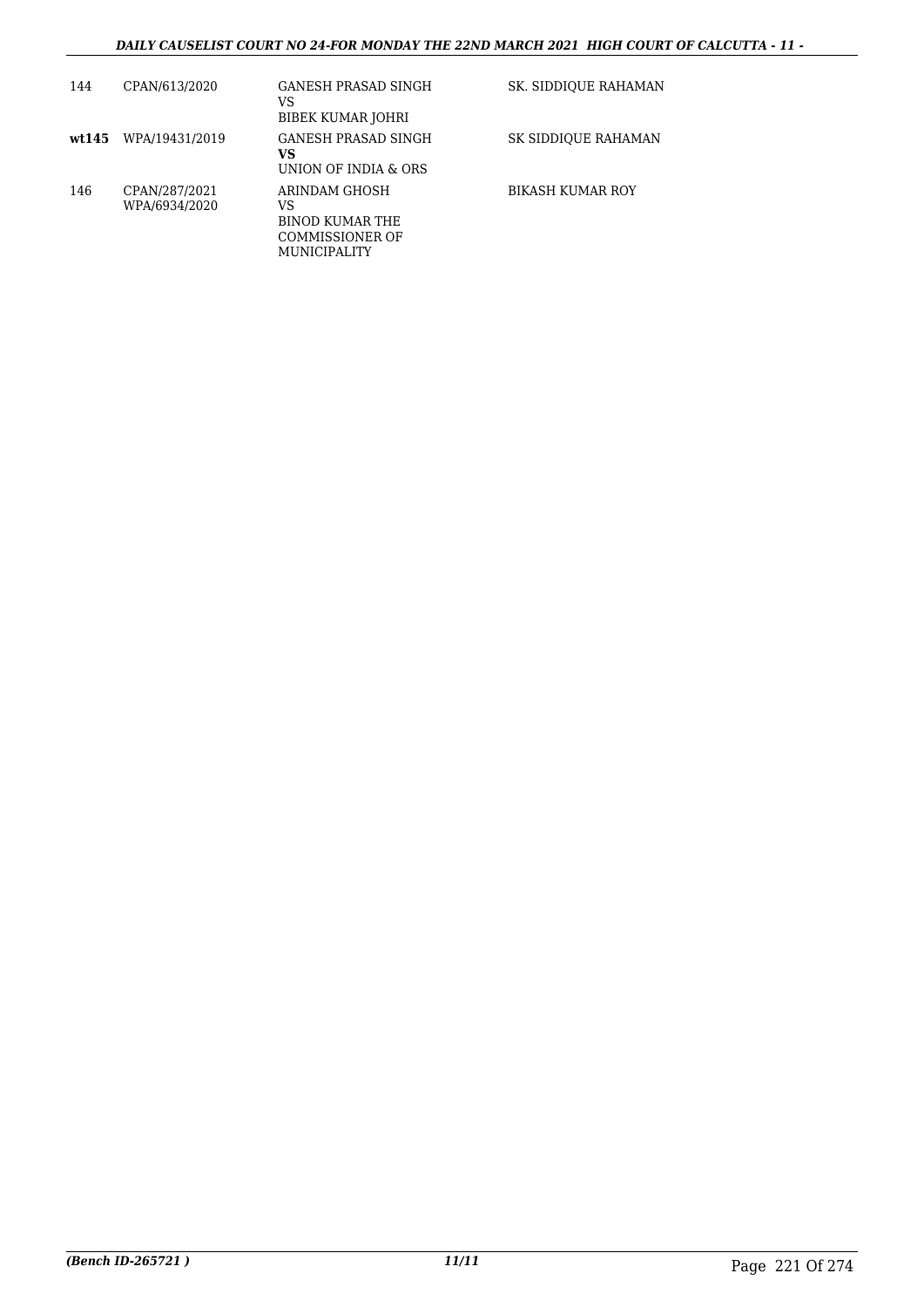

# In The High Court at Calcutta

# **Appellate Side**

**DAILY CAUSELIST For Monday The 22nd March 2021**

# **COURT NO. 22**

**SINGLE BENCH (SB - XIII)**

# **AT 10:30 AM**

## **HON'BLE JUSTICE ABHIJIT GANGOPADHYAY**

**(VIA VIDEO CONFERENCE)**

**ON AND FROM MONDAY, THE 11TH JANUARY, 2021 – MATTERS ( MOTION & HEARING) UNDER ARTICLE 226 OF THE CONSTITUTION OF INDIA RELATING TO LABOUR UNDER GROUP III;**

**MATTERS (MOTION & HEARING) UNDER ARTICLE 226 OF THE CONSTITUTION RELATING TO TRANSPORT & TELECOMMUNICATION UNDER GROUP VII INCLUDING HEARING OF WRIT PETITIONS AND APPLICATIONS CONNECTED THERETO;**

**MATTERS(MOTION & HEARING) RELATING TO REGULATION OF INDUSTRIES & ESSENTIAL COMMODITIES & VARIOUS CENTRAL ORDERS UNDER GROUP VIII INCLUDING APPLICATIONS CONNECTED THERETO. AND**

**ON AND FROM TUESDAY, 16TH MARCH, 2021 - WILL SIT SINGLY AND TAKE UP HIS REGULAR LIST AND DETERMINATION AS PUBLISHED IN THE ROSTER DATED 7TH JANUARY, 2021. FROM MONDAY, (25.01.2021) THE SCHEDULE GIVEN BELOW WILL BE FOLLOWED.**

**NOTE : FROM TODAY, THERE SHALL BE NO MENTIONING FOR INCLUSION IN THE LIST TILL 31ST MARCH 2021, EXCEPT SENIOR CITIZEN'S MATTERS AND LEGAL AID MATTERS.**

**1. GROUP III MATTERS WILL BE TAKEN UP FROM 10.45 A.M. TO 12.00 NOON.**

**2. GROUP VII MATTERS WILL BE TAKEN UP AFTER GROUP III MATTERS ARE OVER OR FROM 12.00 NOON TO 1.00 P.M, WHICHEVER IS EARLIER.**

**3. FIXED MATTERS WILL BE TAKEN UP FROM 2.00 P.M. AND NOT AFTER 3.00 P.M.**

**4. GROUP VIII MATTERS WILL BE TAKEN UP AFTER 2.00 P.M. MATTERS ARE OVER OR FROM 3.00 P.M. WHICHEVER IS EARLIER.**

### **NOTE: MATTERS WILL BE TAKEN UP THROUGH PHYSICAL HEARING ONLY WHEN BOTH THE PARTIES ARE AGREED**

### **TO BE MENTIONED**

1 WPA/26268/2017  $(F.N.H)$ PANCHANAN MAHATO VS

STATE OF WEST BENGAL & ORS H.K. MAHATA

# **GR. - III (MOTION)**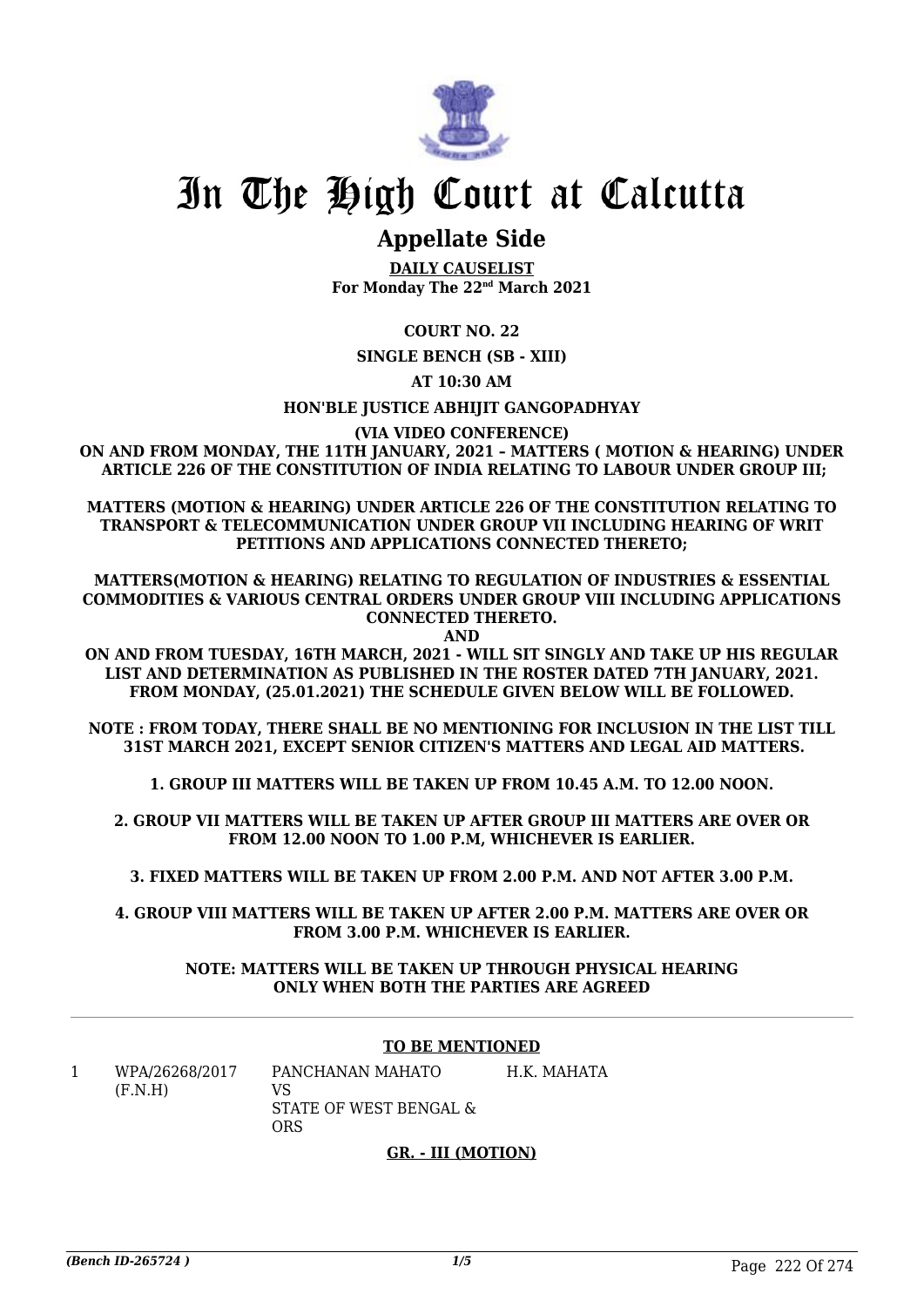| 2  | WPA/29582/2016    | M/S LUDLOW JUTE &<br>SPECIALITIES LTD & ANR<br><b>VS</b><br>STATE OF WEST BENGAL &<br><b>ORS</b> | <b>RAVI KUMAR DUBEY</b> |
|----|-------------------|--------------------------------------------------------------------------------------------------|-------------------------|
| 3  | WPA/4303/2021     | BITHI ROY AND ANOTHER<br><b>VS</b><br>UNION OF INDIA AND ORS.                                    | ANIS DATTA SARMA        |
|    | IA NO: CAN/1/2021 |                                                                                                  |                         |
| 4  | WPA/6704/2021     | KRISHNA PRASAD RAWAT<br><b>VS</b><br>STATE OF WEST BENGAL<br>AND ORS.                            | balai ch. paul          |
| 5  | WPA/7252/2021     | <b>BANI HAR</b><br><b>VS</b><br>STATE OF WEST BENGAL<br>AND ORS.                                 | <b>BIKASH SHAW</b>      |
| 6  | WPA/7253/2021     | PRATAP ROY CHOUDHURY<br><b>VS</b><br>STATE OF WEST BENGAL<br>AND ORS.                            | <b>BIKASH SHAW</b>      |
| 7  | WPA/7256/2021     | <b>HARIDWAR DUBEY</b><br><b>VS</b><br>STATE OF WEST BENGAL<br>AND ORS.                           | <b>BIKASH SHAW</b>      |
| 8  | WPA/7257/2021     | RAMRATI DEVI<br><b>VS</b><br>STATE OF WEST BENGAL<br>AND ORS.                                    | <b>BIUKASH SHAW</b>     |
| 9  | WPA/7260/2021     | SUMITRA SHARMA<br>VS<br>STATE OF WEST BENGAL<br>AND ORS.                                         | <b>BIKASH SHAW</b>      |
| 10 | WPA/7262/2021     | SHYAMAL KUMAR HAR<br>VS<br>STATE OF WEST BENGAL<br>AND ORS.                                      | <b>BIKASH SHAW</b>      |
| 11 | WPA/7264/2021     | RAM CHARAN PANDEY<br><b>VS</b><br>STATE OF WEST BENGAL<br>AND ORS.                               | <b>BIKASH SHAW</b>      |
| 12 | WPA/7267/2021     | <b>BISWAJIT ROY</b><br><b>VS</b><br>STATE OF WEST BENGAL<br>AND ORS.                             | <b>BIKASH SHAW</b>      |
| 13 | WPA/7392/2021     | THE ASSEMBLY OF GOD<br>CHURCH<br><b>VS</b><br>STATE OF WEST BENGAL<br>AND ORS.                   | <b>BALARAM PATRA</b>    |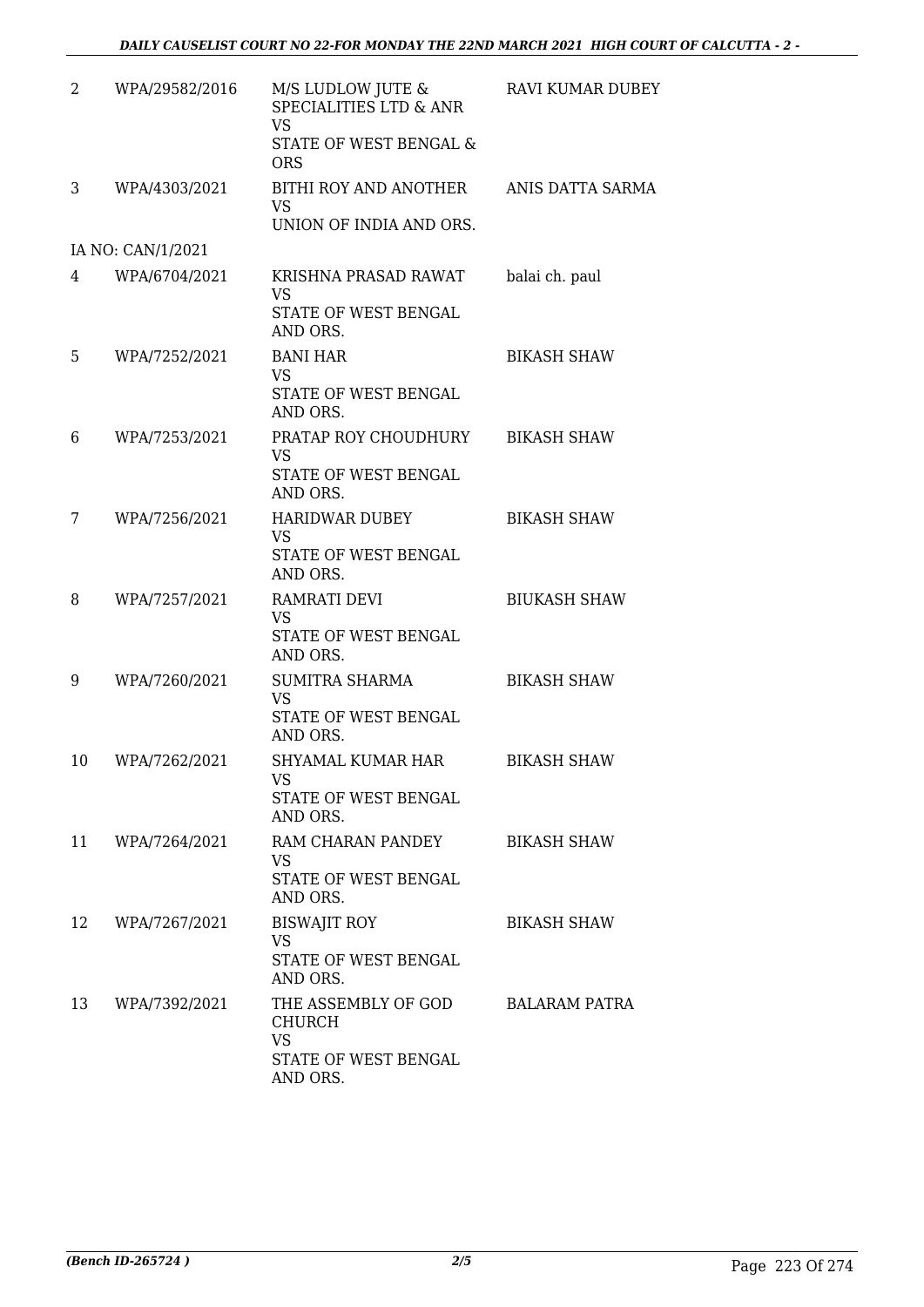| 14 | WPA/7586/2021 | <b>BISWANATH SINGHA RAY</b><br><b>AND OTHERS</b><br><b>VS</b><br>THE GENERAL MANAGER,<br>EASTERN RAILWAY AND<br><b>OTHERS</b> | <b>SOURAV SHUBRA</b><br><b>SEN</b>   |
|----|---------------|-------------------------------------------------------------------------------------------------------------------------------|--------------------------------------|
|    |               | <b>GROUP - VII (MOTION)</b>                                                                                                   |                                      |
| 15 | WPA/5840/2021 | PRADIP DAS<br><b>VS</b><br>STATE OF WEST BENGAL<br>AND ORS.                                                                   | PARNA MUKHERJEE                      |
| 16 | WPA/7480/2021 | ANIMESH SASMAL<br><b>VS</b><br>STATE OF WEST BENGAL<br>AND ORS.                                                               | <b>B K SAMANTA</b>                   |
| 17 | WPA/7483/2021 | <b>ANUP DAS</b><br><b>VS</b><br>STATE OF WEST BENGAL<br>AND ORS.                                                              | <b>INDUMOULI</b><br><b>BANERJEE</b>  |
| 18 | WPA/7527/2021 | RAJAT BARAN TOSH<br><b>VS</b><br>STATE OF WEST BENGAL<br>AND ORS.                                                             | <b>INDUMOULI</b><br><b>BANERJEE</b>  |
| 19 | WPA/7529/2021 | <b>BAMAL CHATTERJEE</b><br><b>VS</b><br>STATE OF WEST BENGAL<br>AND ORS.                                                      | <b>INDUMOULI</b><br><b>BANERJEE</b>  |
| 20 | WPA/7532/2021 | PRASENJIT DAS<br><b>VS</b><br>STATE OF WEST BENGAL<br>AND ORS.                                                                | <b>INDUMOULI</b><br><b>BANERJEE</b>  |
| 21 | WPA/7535/2021 | <b>SUJIT MAITY</b><br><b>VS</b><br>STATE OF WEST BENGAL<br>AND ORS.                                                           | <b>INDUMOULI</b><br><b>BANERJEE</b>  |
| 22 | WPA/7537/2021 | <b>SOUMEN CHATTERJEE</b><br><b>VS</b><br>STATE OF WEST BENGAL<br>AND ORS.                                                     | <b>INDUMPOULI</b><br><b>BANERJEE</b> |
| 23 | WPA/7538/2021 | ARUN MONDAL<br><b>VS</b><br>STATE OF WEST BENGAL<br>AND ORS.                                                                  | <b>INDUMOULI</b><br><b>BANERJEE</b>  |
| 24 | WPA/7539/2021 | <b>SANJIB DAS</b><br><b>VS</b><br>STATE OF WEST BENGAL<br>AND ORS.                                                            | <b>INDUMOULI</b><br><b>BANERJEE</b>  |
| 25 | WPA/7913/2021 | RAJKISHORE VERMA<br><b>VS</b><br>UNION OF INDIA AND ORS.                                                                      | SAPTAMITA<br><b>PRAMANICK</b>        |
| 26 | WPA/7915/2021 | PAWAN KUMAR MAHATO<br><b>VS</b><br>UNION OF INDIA AND ORS.                                                                    | <b>SAPTAMITA</b><br><b>PRAMANICK</b> |
|    |               | <b>GR. - VIII (MOTION)</b>                                                                                                    |                                      |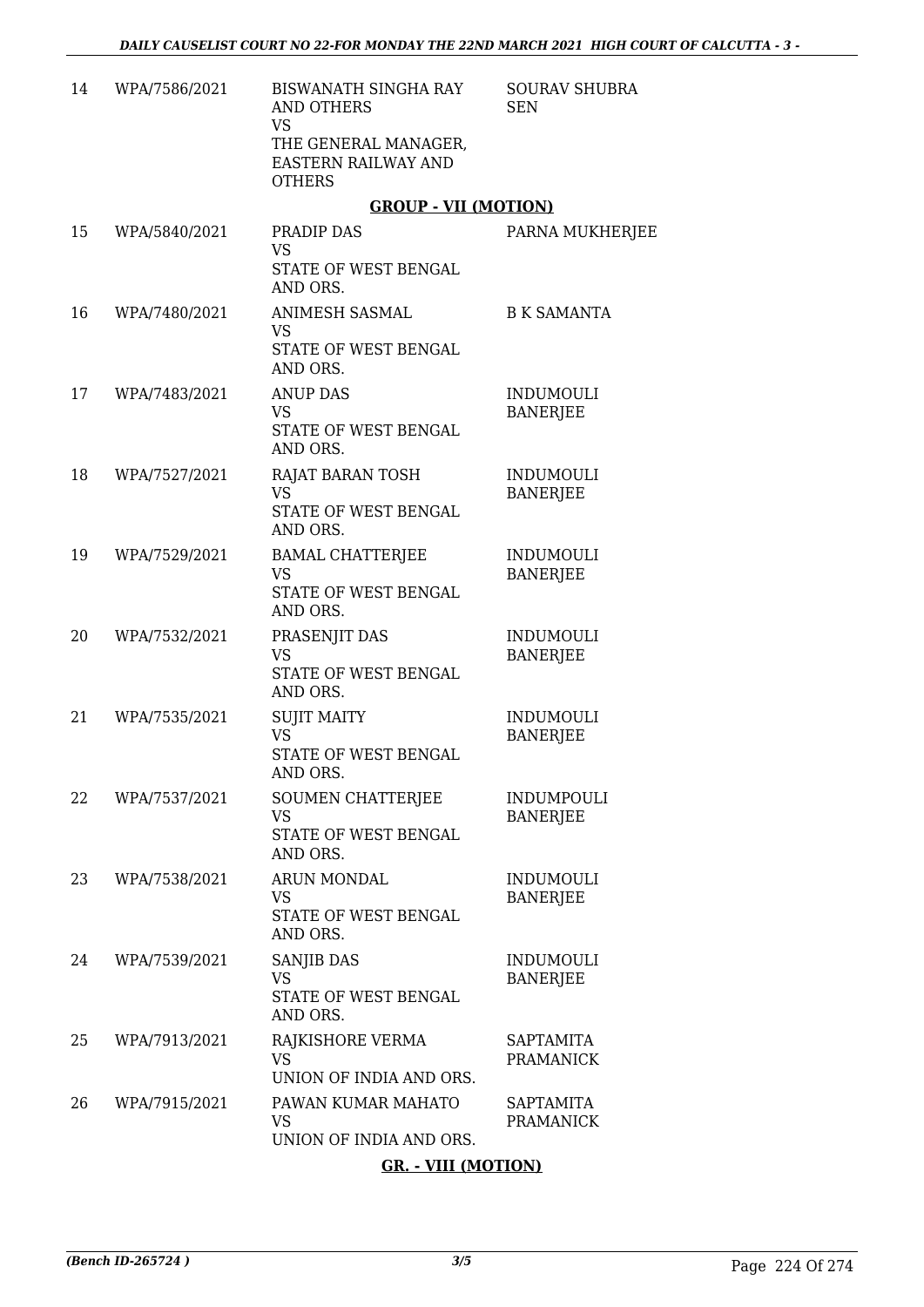| 27 | WPA/7096/2021                            | <b>ADITYA SHAW</b><br><b>VS</b>                                                               | NIBEDITA PAL                          |
|----|------------------------------------------|-----------------------------------------------------------------------------------------------|---------------------------------------|
|    |                                          | STATE OF WEST BENGAL<br>AND ORS.                                                              |                                       |
|    |                                          | <b>CONTEMPT APPLICATION</b>                                                                   |                                       |
| 28 | CPAN/696/2020                            | DULAL CHANDRA MANNA<br><b>VS</b><br><b>ANJANA KUITI</b>                                       | <b>SYED CHANDAN</b><br><b>HOSSAIN</b> |
|    | wt29 WPA/6227/2020                       | DULAL CHANDRA MANNA<br><b>VS</b>                                                              | <b>SYED CHANDAN</b><br><b>HOSSAIN</b> |
|    |                                          | STATE OF WEST BENGAL&<br><b>ORS</b>                                                           |                                       |
|    | IA NO: CAN/1/2020(Old No:CAN/4597/2020)  |                                                                                               |                                       |
|    |                                          | <b>FIXED MATTER</b>                                                                           |                                       |
|    |                                          | (AT 2:00 P.M.)                                                                                |                                       |
| 30 | WPA/10894/2011                           | SADHANA SINGH<br><b>VS</b>                                                                    | PINGAL<br><b>BHATTACHARYYA</b>        |
|    |                                          | UNION OF INDIA & ORS                                                                          |                                       |
|    |                                          | IA NO: CAN/1/2020(Old No:CAN/2353/2020), CAN/2/2020(Old No:CAN/2355/2020)                     | <b>MOUSUMI BHOWAL</b>                 |
| 31 | WPA/24450/2018                           | RAHIMA BIBI<br><b>VS</b><br>STATE OF WEST BENGAL &<br><b>ORS</b>                              |                                       |
|    | IA NO: CAN/1/2019(Old No:CAN/4031/2019)  |                                                                                               |                                       |
| 32 | WPA/8324/2019                            | M/S. BARNAGORE JUTE<br><b>FACTORY PLC</b>                                                     | RANJAY DE                             |
|    |                                          | <b>VS</b><br>REGIONAL PROVIDENT<br>FUND COMMISSIONER &<br><b>ORS</b>                          |                                       |
| 33 | WPA/19567/2019                           | STOPLIFT INFOTECH INDIA<br><b>PVT LTD</b><br>VS <b>Same</b><br><b>SUBHASIS MAHINDAR &amp;</b> | SANJAY GINODIA                        |
|    |                                          | ANR                                                                                           |                                       |
|    | IA NO: CAN/1/2019(Old No:CAN/10413/2019) |                                                                                               |                                       |
| 34 | WPA/4438/2020                            | M/S JULLUNDUR MOTOR<br><b>AGENCY (DELHI) LTD</b><br><b>VS</b>                                 | ASHISH SHAH                           |
|    |                                          | UNION OF INDIA & ORS                                                                          |                                       |
| 35 | WPA/4812/2020                            | M/S. VTR MARKETING PVT.<br>LTD & ANR<br><b>VS</b><br>UNION OF INDIA & ORS                     | <b>SOUMAK BERA</b>                    |
| 36 | WPA/1502/2021                            | <b>GOLAM RASUL AND ANR</b><br><b>VS</b><br>UNION OF INDIA AND ORS                             | <b>BISWAPRIYA</b><br>SAMANTA          |
| 37 | WPA/4817/2021                            | JIBAN KRISHNA PODDAR                                                                          | SUBHANKAR DAS                         |
|    |                                          | VS<br>STATE OF WEST BENGAL<br>AND ORS.                                                        |                                       |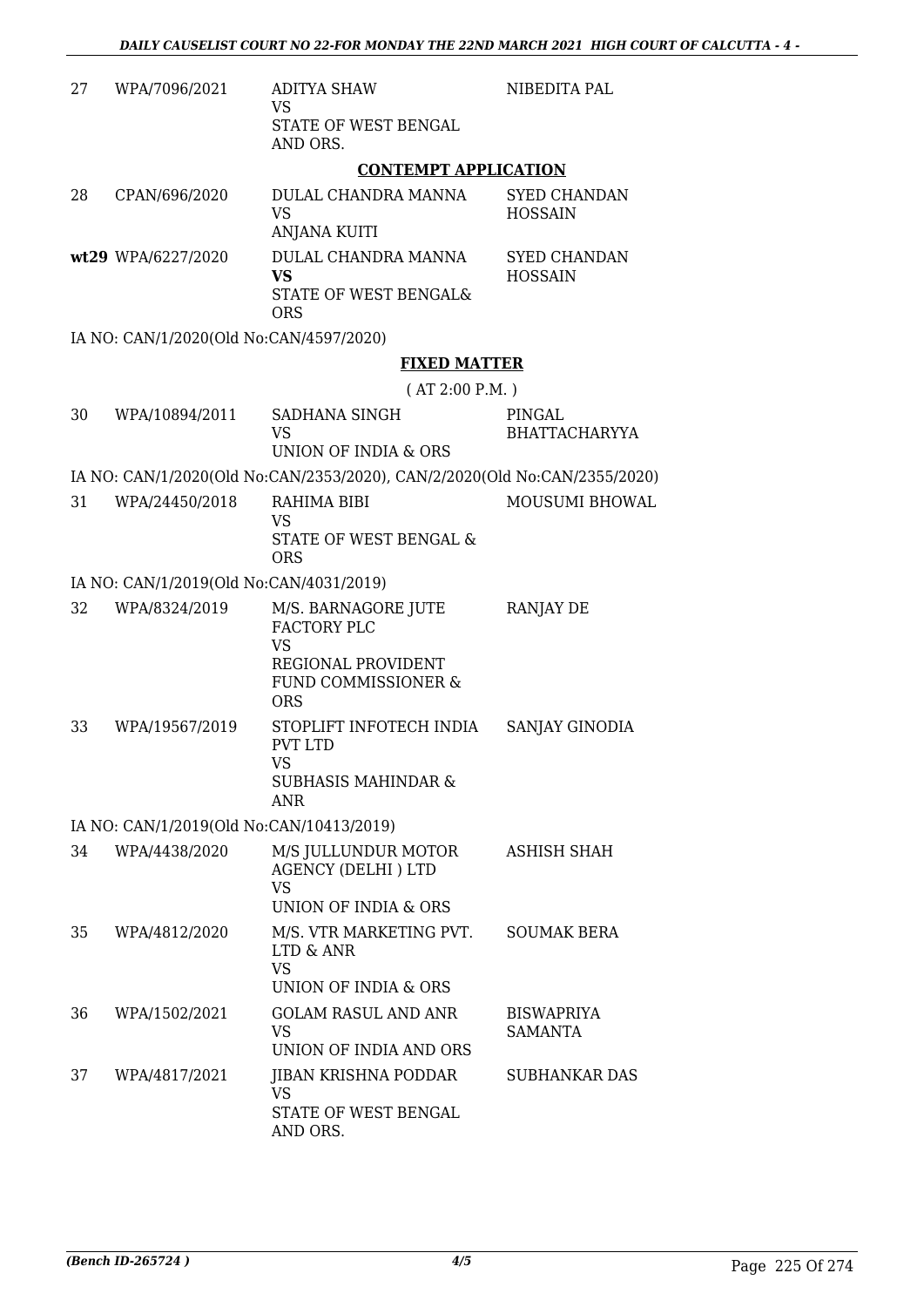| 38 | WPA/4869/2021                 | <b>NUPUR BOSE</b><br>VS.<br>THE GOVERNMENT OF<br><b>INDIA</b>                              | DONA GHOSH                     |
|----|-------------------------------|--------------------------------------------------------------------------------------------|--------------------------------|
| 39 | WPA/6072/2021<br>(01.04.2021) | <b>INDIAN JUTE MILLS</b><br>ASSOCIATION AND ANR<br>VS.<br>UNION OF INDIA AND ANR           | UTTAM SHARMA                   |
|    |                               | <b>FOR HEARING</b>                                                                         |                                |
| 40 | WPA/5333/2014                 | DIPUR MAITY<br>VS.<br>STATE OF WEST BENGAL &<br>ORS.                                       | RITWIK PATTANAYAK              |
| 41 | WPA/2045/2017                 | THE W.B. POWER<br><b>DEVELOPMENT</b><br>CORPORATION LIMITED<br>VS.<br>UNION OF INDIA & ORS | RANJAY DE                      |
| 42 | WPA/4839/2021                 | ATULANAND SINGH<br>VS.<br>INDIAN OIL CORPORATION<br>LTD. AND OTHERS                        | PINGAL<br><b>BHATTACHARYYA</b> |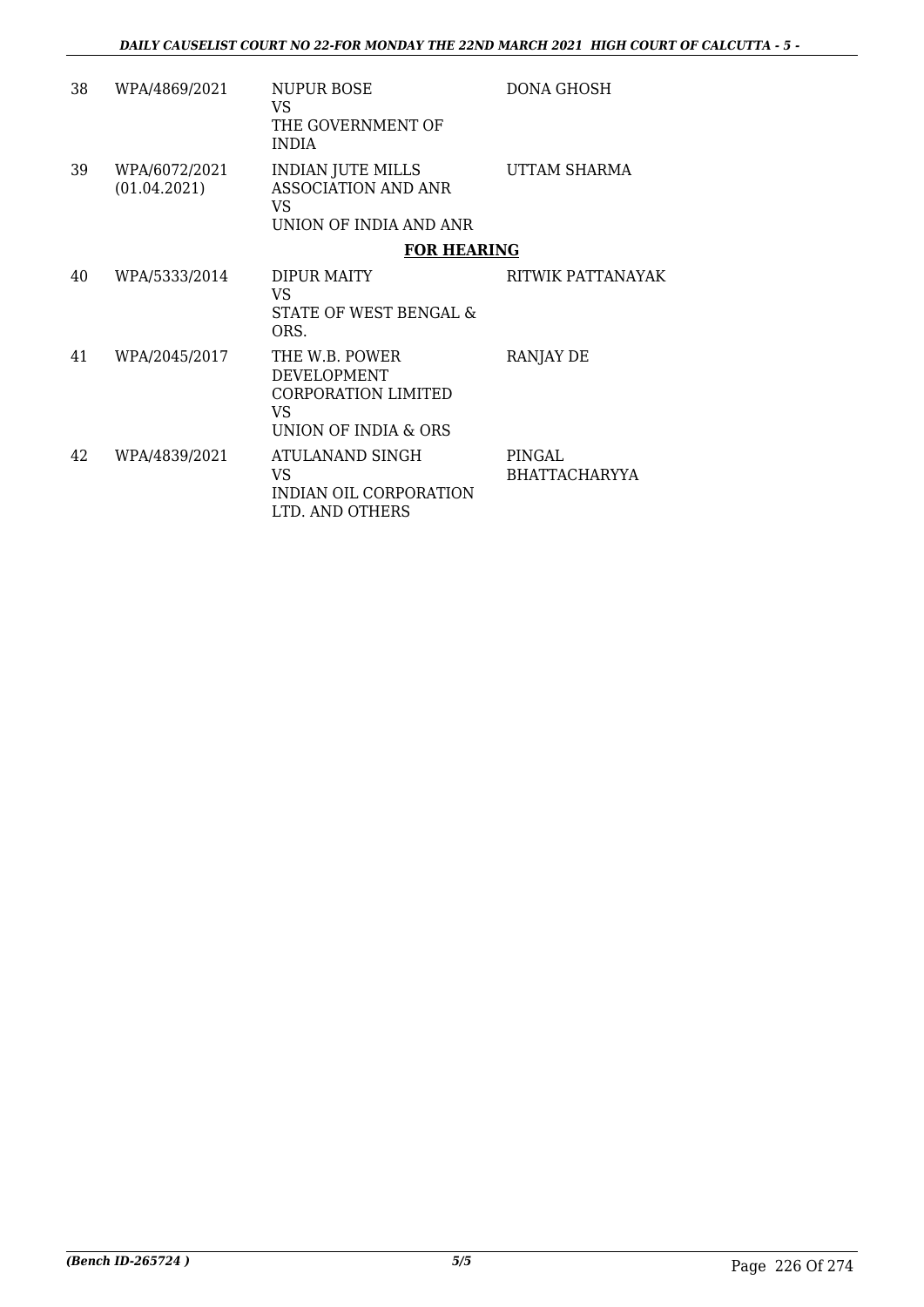

# In The High Court at Calcutta

# **Appellate Side**

**DAILY CAUSELIST For Monday The 22nd March 2021**

**COURT NO. 32**

**SINGLE BENCH (SB - XIV)**

**AT 10:30 AM**

**HON'BLE JUSTICE JAY SENGUPTA**

**(VIA VIDEO CONFERENCE) ON AND FROM MONDAY, THE 11TH JANUARY, 2021 - ADMISSION OF CRIMINAL MOTIONS AND HEARING OF CRIMINAL REVISIONS ARISING OUT OF N.I. ACT; POCSO; MAINTENANCE AND CRIME AGAINST WOMEN (NOT ASSIGNED TO ANY OTHER BENCH) INCLUDING APPLICATIONS CONNECTED THERETO; HEARING OF CRIMINAL REVISIONS (IRRESPECTIVE OF CLASSIFICATION) FILED FROM 2016 INCLUDING CONNECTED APPLICATIONS; HEARING OF CRIMINAL APPEALS. AND ON AND FROM MONDAY, 8TH MARCH, 2021 TO FRIDAY, 26TH MARCH, 2021 - IN ADDITION**

**TO HIS OWN LIST AND DETERMINATION, WILL TAKE UP THE MATTERS RELATED TO THE LIST AND DETERMINATION OF HON'BLE JUSTICE SUBHASIS DASGUPTA. NOTE : 1. MENTIONING FOR INCLUSION IN THE LIST WILL BE PERMITTED ONLY ON THE FIRST WORKING DAY OF THE WEEK AT THE FIRST SITTING. 2. MENTIONING SLIP SHALL SPECIFICALLY INDICATE WHETHER THE MATTER WAS DIRECTED TO "GO OUT OF LIST" ON THE LAST OCCASION. 3. 'TO BE MENTIONED', 'LISTED MOTION', 'EXTENSION OF INTERIM ORDER' SHALL BE TAKEN UP FIRST. THEREAFTER ALL THE OTHER MATTERS SHALL BE TAKEN UP SERIALLY. 4. HEARING OF APPEAL SHALL BE TAKEN UP EVERY TUESDAY & THURSDAY AT 3.00 P.M. OR AFTER COMPLETION OF THE OTHER MATTERS WHICHEVER IS EARLIER. 5. ON 19.03.2021 "EXTENSION OF INTERIM ORDER" SHALL BE TAKEN UP AT 12.15 P.M. NOTE : MATTERS WILL BE TAKEN UP THROUGH PHYSICAL HEARING WHEN BOTH THE PARTIES ARE AGREED.**

**LISTED MOTION 1**

|   | CRR/857/2021       | RAMESHWAR<br><b>CHAKRABORTY</b><br>VS<br>SOMNATH SENAPATI                                         | ARUN KUMAR<br><b>CHAKRABORTY</b> |
|---|--------------------|---------------------------------------------------------------------------------------------------|----------------------------------|
| 2 | CRR/858/2021       | TAHA DIGANI @ TAHA<br>DHIRANI @ TAHA DEGANI<br>AND ANR.<br>VS<br>STATE OF WEST BENGAL<br>AND ANR. | SHAKTI HALDER                    |
|   | IA NO: CRAN/1/2021 |                                                                                                   |                                  |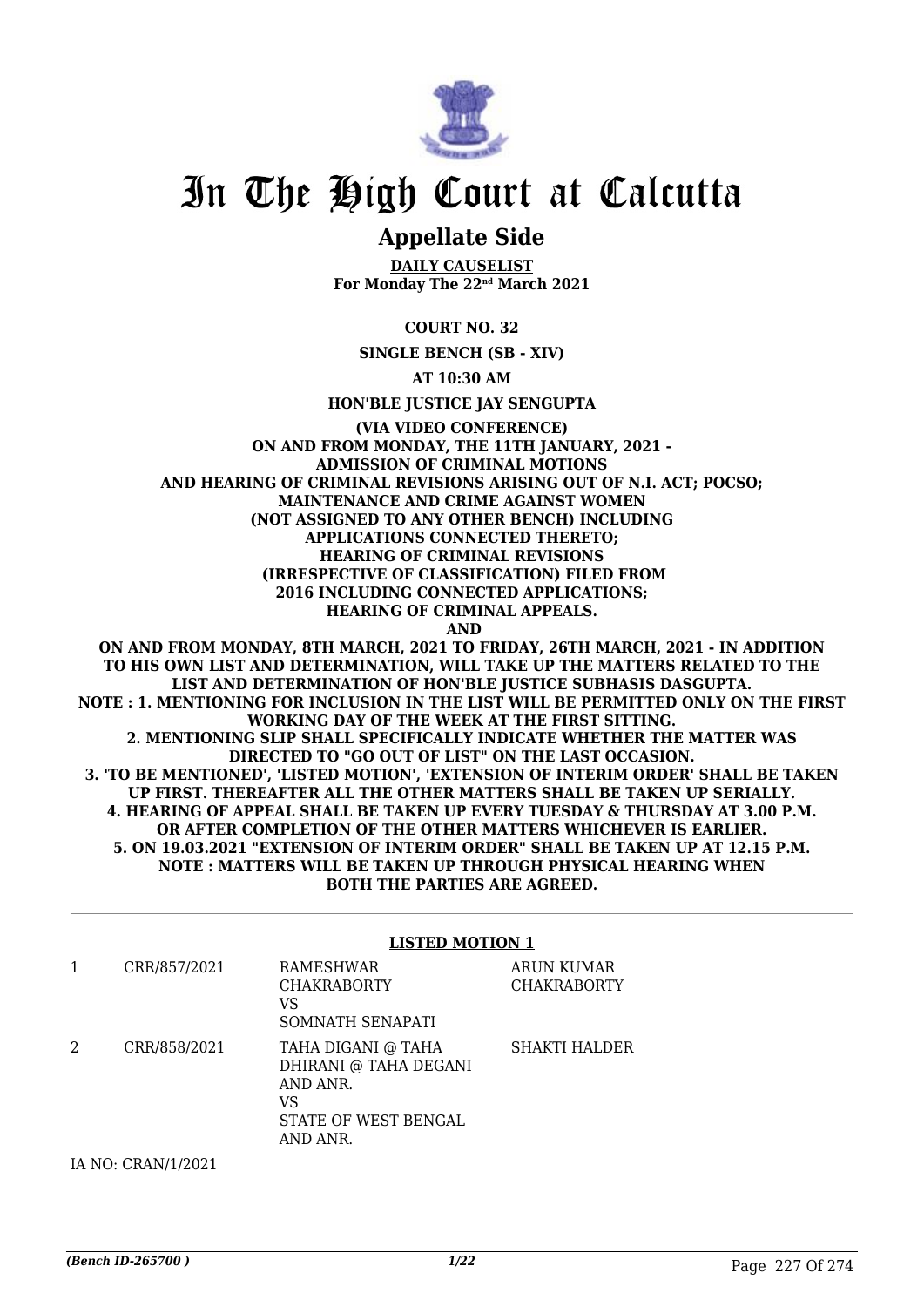| 3  | CRR/860/2021                              | DHANAPATI GHOSH<br><b>VS</b><br>STATE OF WEST BENGAL<br>AND ANR.                                   | <b>SUJAN CHATTERJEE</b>       |
|----|-------------------------------------------|----------------------------------------------------------------------------------------------------|-------------------------------|
| 4  | CRR/862/2021                              | BHAGWATI CLOTH AGENCY<br>P. LTD.<br><b>VS</b><br>STATE OF WEST BENGAL<br>AND ORS.                  | sunita agarwal                |
| 5  | CRR/866/2021                              | RAJONYA<br>MUKHERJEE(GHOSAL)<br><b>VS</b><br>ARKA MUKHERJEE                                        | SAYAN<br><b>BHATTACHARYA</b>  |
| 6  | CRR/1536/2020<br>(S)                      | <b>BAJRANG AGARWAL @</b><br>BAJRANGLAL AGARWAL<br>VS<br>State of West Bengal                       | ADITYA TIWARI                 |
| 7  | CRR/1533/2020<br>(S)                      | AANKITA MUKHERJEE<br>VS<br>STATE OF WEST BENGAL<br>AND ORS.                                        | ADITYA TIWARI                 |
| 8  | CRR/1113/2020                             | SAHENSA GAZI@<br><b>SHAHENSA GAZI&amp; ORS</b><br><b>VS</b><br>STATE OF WEST BENGAL&<br><b>ANR</b> | SAHID UDDN AHMED              |
|    | IA NO: CRAN/1/2020(Old No:CRAN/4109/2020) |                                                                                                    |                               |
| 9  | CRR/3870/2019                             | <b>SULINDAR DOME</b><br><b>VS</b><br>SMT KAJAL MALLICK                                             | AMIT RANJAN PATI              |
| 10 | CRR/137/2020<br>(At 2.00 p.m.)            | JAHAR ROY<br><b>VS</b><br><b>TILAKA ROY</b>                                                        | SOUMAJIT<br><b>CHATTERJEE</b> |
|    | IA NO: CRAN/1/2020(Old No:CRAN/233/2020)  |                                                                                                    |                               |
| 11 | CRR/774/2021                              | RAHUL KUMAR DAS AND<br><b>ORS</b><br><b>VS</b><br>STATE OF WEST BENGAL<br>AND ORS.                 | <b>SMARJIT BASU</b>           |
|    | IA NO: CRAN/1/2021                        |                                                                                                    |                               |
| 12 | CRR/661/2021                              | SMT NILA MONDAL AND<br><b>ORS</b><br><b>VS</b><br>STATE OF WEST BENGAL<br><b>AND ANR</b>           | CHINMOY PAL                   |
|    | IA NO: CRAN/1/2021                        |                                                                                                    |                               |
| 13 | CRR/3275/2019                             | HABIBUR RAHAMAN @<br>BAKUL<br><b>VS</b><br>STATE OF WEST BENGAL &<br>ANR                           | SURASRI BAIDYA                |
|    |                                           |                                                                                                    |                               |

# **EXTENSION OF INTERIM ORDER**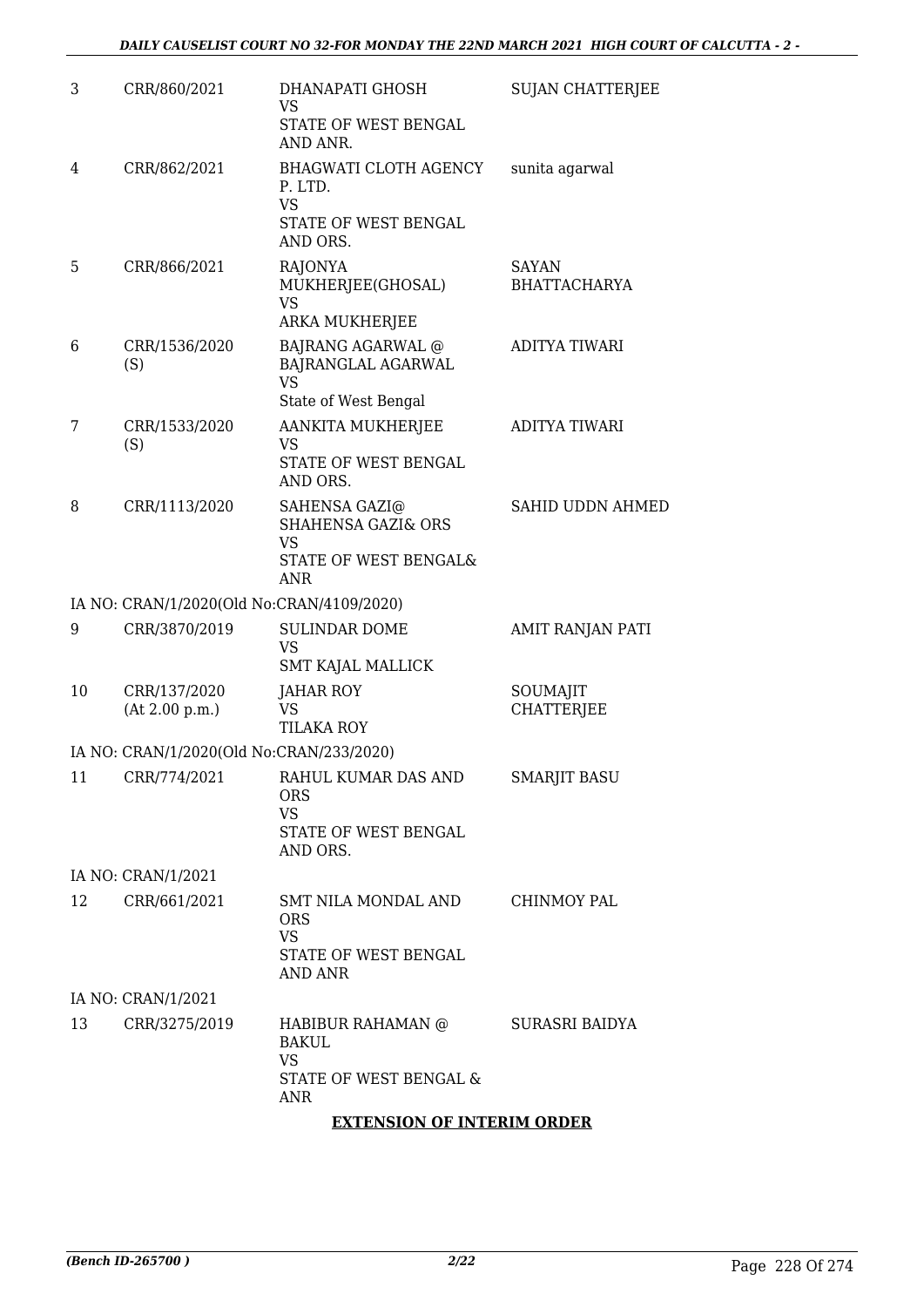| 14 | CRR/1497/2019<br>$(25.03.2021)$ (S) (At VS<br>12.30 p.m.                      | <b>SUMANTA GUHA</b><br>ANGANA GUHA BASU                                                                          | <b>FARNAZ NASIM</b>                                                                             |  |  |
|----|-------------------------------------------------------------------------------|------------------------------------------------------------------------------------------------------------------|-------------------------------------------------------------------------------------------------|--|--|
|    | IA NO: CRAN/2/2019(Old No:CRAN/4494/2019), CRAN/3/2019(Old No:CRAN/5031/2019) |                                                                                                                  |                                                                                                 |  |  |
| 15 | CRR/428/2021<br>(S)                                                           | TITHI CHAKRABORTY AND<br>ANR<br><b>VS</b><br>STATE OF WEST BENGAL<br>AND ANR                                     | ANUP KUMAR NAG                                                                                  |  |  |
|    | IA NO: CRAN/1/2021, CRAN/2/2021                                               |                                                                                                                  |                                                                                                 |  |  |
| 16 | CRR/373/2021<br>(S)                                                           | PARWEZ ALAM @ MD.<br>PERWEZ ALAM<br><b>VS</b><br>STATE OF WEST BENGAL<br><b>AND ANR</b>                          | MD. ZOHAIB RAUF                                                                                 |  |  |
|    | IA NO: CRAN/1/2021                                                            |                                                                                                                  |                                                                                                 |  |  |
| 17 | CRR/3670/2017                                                                 | MINTU CHOWDHURY &<br>ANR.<br><b>VS</b><br>STATE OF WEST BENGAL &<br>ANR.                                         | MUKESH KUMAR<br><b>GUPTA</b>                                                                    |  |  |
|    | IA NO: CRAN/1/2018(Old No:CRAN/96/2018)                                       |                                                                                                                  |                                                                                                 |  |  |
| 18 | CRR/2573/2019                                                                 | YASHNAND ENGINEERS &<br><b>ORS</b><br><b>VS</b><br><b>BRIDGE &amp; BUILDING</b><br>CONSTRUCTION CO. PVT.<br>LTD. | <b>SAKABDA ROY</b>                                                                              |  |  |
|    |                                                                               | IA NO: CRAN/2/2019(Old No:CRAN/4426/2019), CRAN/4/2021                                                           |                                                                                                 |  |  |
| 19 | CRR/634/2016                                                                  | <b>SUBRATA GHOSE</b><br>CHAUDHURI & ANR.<br><b>VS</b><br>STATE OF WEST BENGAL &<br>ANR.                          | SREYASHI<br><b>BHOWMICK</b>                                                                     |  |  |
|    | IA NO: CRAN/14/2020(Old No:CRAN/313/2020)                                     |                                                                                                                  |                                                                                                 |  |  |
| 20 | CRR/2059/2017                                                                 | SHILA RANI SAHA & ORS.<br>VS<br>JADAV CHANDRA SAHA                                                               | <b>SUJAN CHATTERJEE</b>                                                                         |  |  |
|    | IA NO: CRAN/8/2020(Old No:CRAN/1281/2020)                                     |                                                                                                                  |                                                                                                 |  |  |
| 21 | CRR/3180/2014                                                                 | <b>INDUS TOWER LTD &amp; ANR</b><br><b>VS</b><br>STATE OF WEST BENGAL &<br><b>ANR</b>                            | A GHOSH                                                                                         |  |  |
|    | No:CRAN/1272/2020), CRAN/16/2021                                              |                                                                                                                  | IA NO: CRAN/8/2017(Old No:CRAN/138/2017), CRAN/14/2019(Old No:CRAN/4869/2019), CRAN/15/2020(Old |  |  |
| 22 | CRR/370/2021                                                                  | HEMANTA KUMAR DAS<br>VS<br>STATE OF WEST BENGAL<br>AND ORS.                                                      | RAJKUMAR SAIN                                                                                   |  |  |

IA NO: CRAN/1/2021

### **RESTORATION APPLICATION**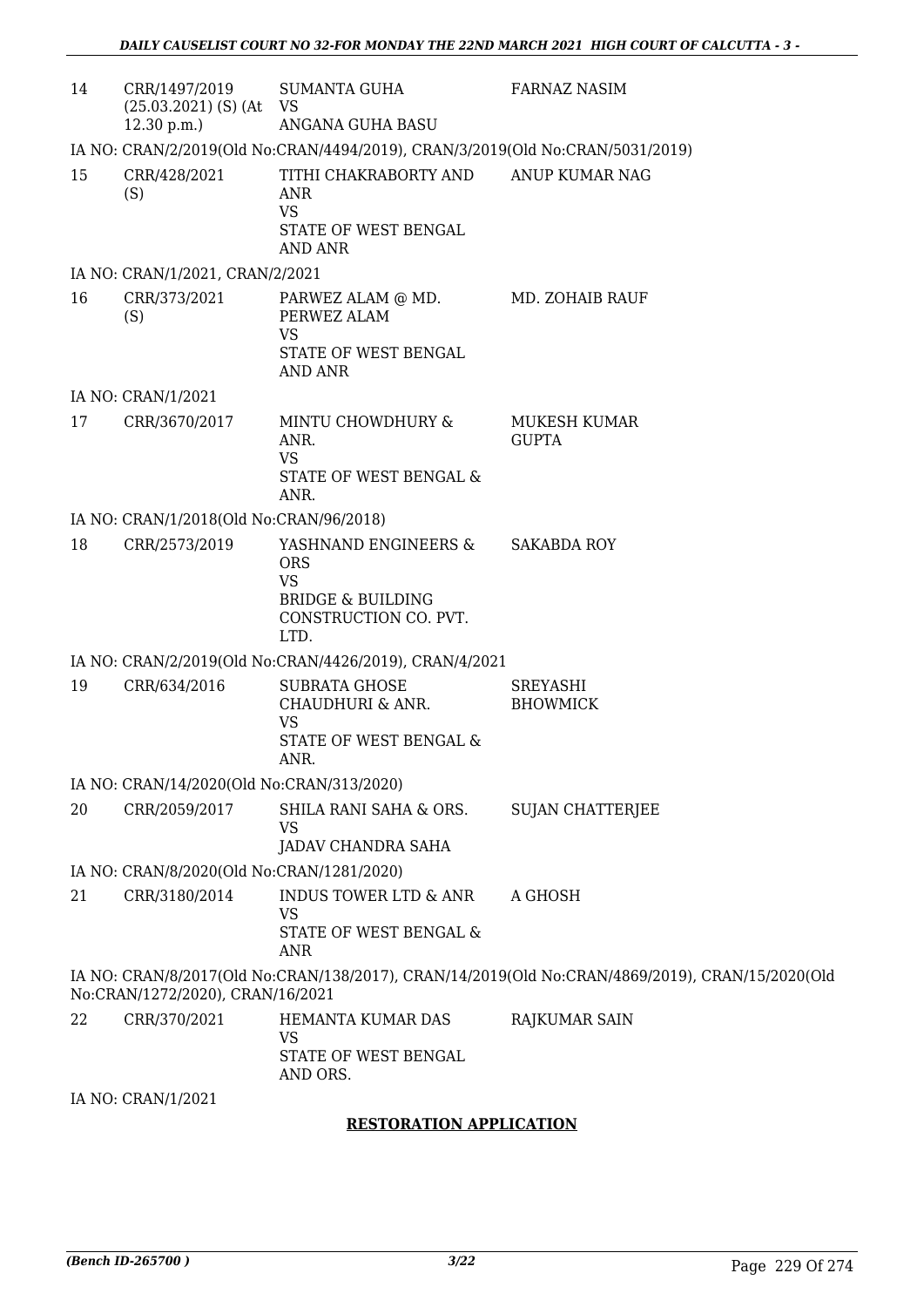| 23 | CRR/290/2018                              | RAVI BHUSAN KUMAR @<br>DHARMENDRA<br><b>VS</b><br>DIPSHIKHA SINGH                     | S KHAN                        |       |
|----|-------------------------------------------|---------------------------------------------------------------------------------------|-------------------------------|-------|
|    | IA NO: CRAN/1/2019(Old No:CRAN/4151/2019) |                                                                                       |                               |       |
| 24 | (With LCR)                                | CRR/1537/1993 HARI PRASAD AGARWALA MR D.ROY<br>AND ORS<br>VS<br>THE STATE             |                               | N.Y.A |
|    | IA NO: CRAN/1/2021                        |                                                                                       |                               |       |
| 25 | CRR/4068/2017                             | JULFIKAR MONDAL<br><b>VS</b><br>STATE OF WEST BENGAL &<br><b>ORS</b>                  | A K DAS                       |       |
|    | IA NO: CRAN/1/2020(Old No:CRAN/198/2020)  |                                                                                       |                               |       |
| 26 | CRR/2753/2017                             | SMT SMITA BEHERA<br>VS<br><b>SURESH BHOSLE &amp; ANR</b>                              | M MAHMUD                      |       |
|    | IA NO: CRAN/1/2019(Old No:CRAN/4253/2019) |                                                                                       |                               |       |
| 27 | CRR/714/2019                              | PITESH SAHA<br><b>VS</b><br>STATE OF WEST BENGAL &<br>ANR                             | <b>ANUPAM HAIT</b>            |       |
|    | IA NO: CRAN/1/2021                        |                                                                                       |                               |       |
| 28 | CRR/1380/1999                             | SUSANTA GHOSH<br><b>VS</b><br>STATE OF W.B.                                           | KUSHAL PAUL                   |       |
|    | IA NO: CRAN/1/2021, CRAN/2/2021           |                                                                                       |                               |       |
|    |                                           | <b>APPLICATION</b>                                                                    |                               |       |
| 29 | CRR/3630/2019                             | SANDIPAN BANERJEE &<br><b>ORS</b><br><b>VS</b><br>STATE OF WEST BENGAL&<br><b>ANR</b> | <b>SUPREEM NASKAR</b>         |       |
|    | IA NO: CRAN/1/2019(Old No:CRAN/4888/2019) |                                                                                       |                               |       |
| 30 | CRR/1833/2020                             | DR. LAV KOCHGAWAY AND<br>ANR.<br><b>VS</b><br>State of West Bengal and anr.           | kishwar rahman                |       |
|    | IA NO: CRAN/1/2021                        |                                                                                       |                               |       |
| 31 | CRR/3549/2019                             | <b>DEBASHIS DAS</b><br><b>VS</b><br>ASHIS KUMAR CHATTERJEE<br>$&$ ANR                 | <b>BRATATI DUTTA</b>          |       |
|    | IA NO: CRAN/3/2020(Old No:CRAN/1043/2020) |                                                                                       |                               |       |
| 32 | CRR/1621/2006                             | SITAL CHANDRA DEY<br>VS<br><b>STATE</b>                                               | SIRSHENDU SINHA<br><b>ROY</b> |       |
|    | IA NO: CRAN/4/2020, CRAN/5/2021           |                                                                                       |                               |       |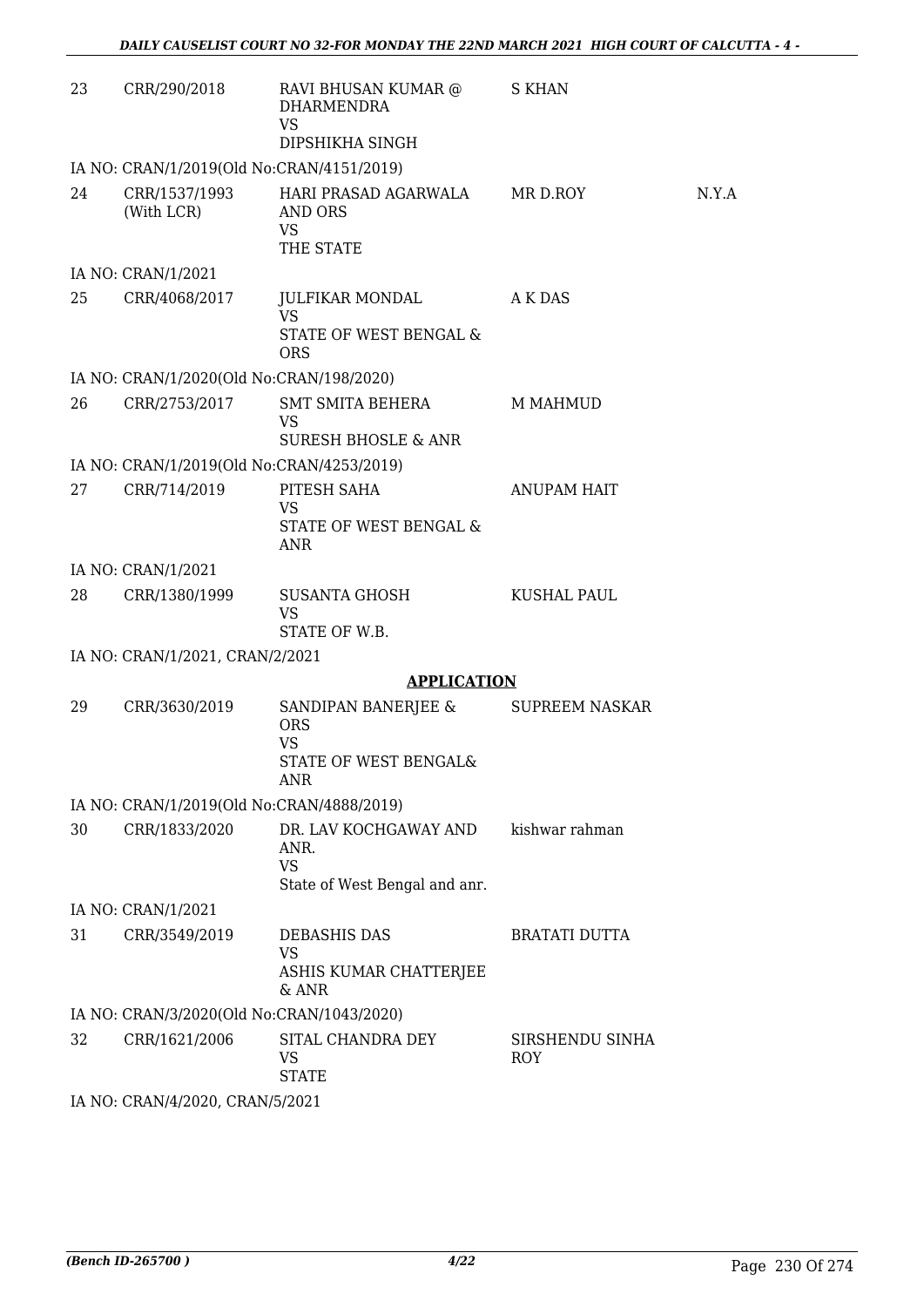| 33 | CRR/2559/2017                             | MIRA SARKAR & ORS.<br>VS                                                                         | <b>NABANKUR PAUL</b>                                                                           |
|----|-------------------------------------------|--------------------------------------------------------------------------------------------------|------------------------------------------------------------------------------------------------|
|    |                                           | STATE OF WEST BENGAL &<br>ANR.                                                                   |                                                                                                |
|    | No:CRAN/3335/2019)                        |                                                                                                  | IA NO: CRAN/2/2017(Old No:CRAN/4739/2017), CRAN/3/2018(Old No:CRAN/2919/2018), CRAN/4/2019(Old |
| 34 | CRR/193/2014                              | BIKRAM BHATTACHARYYA<br>$&$ ORS<br><b>VS</b><br>STATE OF WEST BENGAL &<br><b>ORS</b>             | <b>S MAITRA</b>                                                                                |
|    | IA NO: CRAN/2/2018(Old No:CRAN/2936/2018) |                                                                                                  |                                                                                                |
| 35 | CRR/1369/2020                             | AMAN CHOWDHURY @<br><b>PROFESSOR</b><br><b>VS</b>                                                | SANKHA SUBHRA RAY                                                                              |
|    |                                           | State of West Bengal                                                                             |                                                                                                |
|    |                                           | IA NO: CRAN/1/2020, CRAN/2/2020, CRAN/3/2020                                                     |                                                                                                |
| 36 | CRR/3196/2019                             | LAXMAN PRASAD AGARWAL<br>@ LAXHMAN PRASAD<br><b>AGARWAL</b><br><b>VS</b><br>STATE OF WEST BENGAL | PRAJNADEEPTA ROY                                                                               |
|    | IA NO: CRAN/1/2020(Old No:CRAN/1182/2020) |                                                                                                  |                                                                                                |
| 37 | CRR/362/2021                              | SOURAV KOTHARI AND ORS                                                                           | <b>RAJIV KUMAR</b>                                                                             |
|    |                                           | <b>VS</b><br>STATE OF WEST BENGAL<br><b>AND ANR</b>                                              |                                                                                                |
|    | IA NO: CRAN/1/2021                        |                                                                                                  |                                                                                                |
| 38 | CRR/1512/2018                             | ITIKIA CHAKRABORTI &<br><b>ANR</b><br><b>VS</b><br>MALA SHARMA & ANR                             | P M CHAKRABORTI                                                                                |
|    | IA NO: CRAN/3/2021                        |                                                                                                  |                                                                                                |
|    | 39 CRR/482/2019                           | BRAJ KISHORE MISHRA &<br>ORS.<br><b>VS</b><br>STATE OF WEST BENGAL &<br>ANR                      | <b>BISWAJIT MANNA</b>                                                                          |
|    | IA NO: CRAN/1/2019(Old No:CRAN/1451/2019) |                                                                                                  |                                                                                                |
| 40 | CRR/2777/2019                             | <b>GAGANDEEP SINGH</b><br><b>VS</b><br>STATE OF WEST BENGAL &<br>ANR.                            | SHIBAJI KR. DAS                                                                                |
|    | IA NO: CRAN/1/2021                        |                                                                                                  |                                                                                                |
| 41 | CRR/2738/2017                             | SK. SIRAJUDDIN<br>VS<br>STATE OF WEST BENGAL&<br>ORS.                                            | SK. MD.<br>ANWARULLAH                                                                          |
|    | IA NO: CRAN/1/2017(Old No:CRAN/4620/2017) |                                                                                                  |                                                                                                |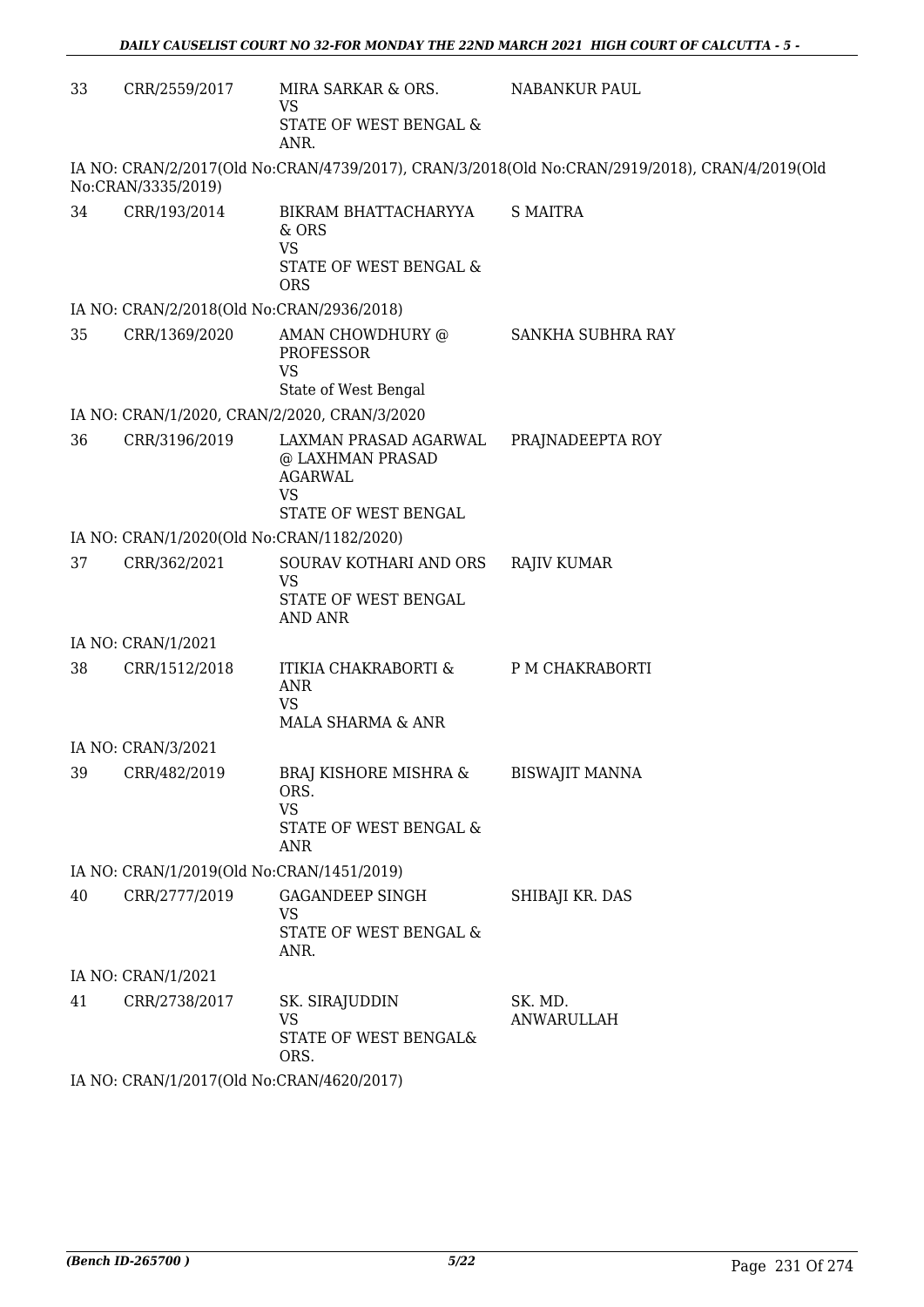| 42 | CRR/2861/2016                                           | MOLAY GHOSH & ORS<br>VS<br>STATE OF WEST BENGAL &<br>ANR                                                      | S CHATTERJEE                                                                                    |
|----|---------------------------------------------------------|---------------------------------------------------------------------------------------------------------------|-------------------------------------------------------------------------------------------------|
|    | IA NO: CRAN/7/2019(Old No:CRAN/2048/2019)               |                                                                                                               |                                                                                                 |
| 43 | CRR/3673/2017                                           | SANKAR KUMAR MAJI<br><b>VS</b><br>STATE OF WEST BENGAL &<br><b>ORS</b>                                        | SANJIB SETH                                                                                     |
|    | IA NO: CRAN/1/2021                                      |                                                                                                               |                                                                                                 |
| 44 | CRR/299/2019<br>$(25.03.2021)$ (S) (At VS<br>12.30 p.m. | SUMANTA GUHA<br>SMT ANGANA GUHA(BASU)                                                                         | <b>SOUMEN GHOSH</b>                                                                             |
|    |                                                         | IA NO: CRAN/1/2019(Old No:CRAN/1220/2019), CRAN/2/2019(Old No:CRAN/4493/2019)                                 |                                                                                                 |
| 45 | CRR/1005/2020                                           | MOUMITA SAHA<br><b>VS</b><br>STATE OF WEST BENGAL &<br>ANR                                                    | KRISHNENDU BERA                                                                                 |
|    | IA NO: CRAN/1/2021                                      |                                                                                                               |                                                                                                 |
| 46 | CRR/2126/2018                                           | SOUMITRA MAJUMDER @<br>SOUMITRA MAJUMDAR &<br><b>ORS</b><br><b>VS</b><br>STATE OF WEST BENGAL &<br><b>ANR</b> | M P CHAKRABARTY                                                                                 |
|    | IA NO: CRAN/1/2021                                      |                                                                                                               |                                                                                                 |
| 47 | CRR/1565/2015                                           | <b>AVEEK SARKAR &amp; ORS</b><br><b>VS</b><br>STATE OF WEST BENGAL &<br><b>ANR</b>                            | <b>S DUTTA</b>                                                                                  |
|    | No:CRAN/456/2020)                                       |                                                                                                               | IA NO: CRAN/5/2016(Old No:CRAN/812/2016), CRAN/16/2019(Old No:CRAN/3577/2019), CRAN/18/2020(Old |
| 48 | CRR/3147/2016                                           | <b>UJJWAL GHOSH</b><br>VS<br><b>HASIB CHOUDHURY</b>                                                           | R CHAKRABARTI                                                                                   |
|    | IA NO: CRAN/2/2021                                      |                                                                                                               |                                                                                                 |
|    |                                                         | <b>ASSIGNED MATTERS</b>                                                                                       |                                                                                                 |
| 49 | CRR/209/2006                                            | <b>ASHOK PRASAD</b><br>VS<br><b>STATE</b>                                                                     | KOUSHIK KUNDU                                                                                   |
|    |                                                         | IA NO: CRAN/3/2019(Old No:CRAN/4977/2019), CRAN/4/2021                                                        |                                                                                                 |
| 50 | CRR/580/2017                                            | VINOD KUMAR JAISWAL @<br><b>BINOD KUMAR JAYASWAL</b><br><b>VS</b><br>STATE OF WEST BENGAL &<br>ORS.           | ANIRBAN MITRA                                                                                   |
| 51 | CRR/1235/2019                                           | ARI DESMOND MARKS<br>VS<br>STATE OF WEST BENGAL &<br>ANR                                                      | <b>SYED NURUL AREFIN</b>                                                                        |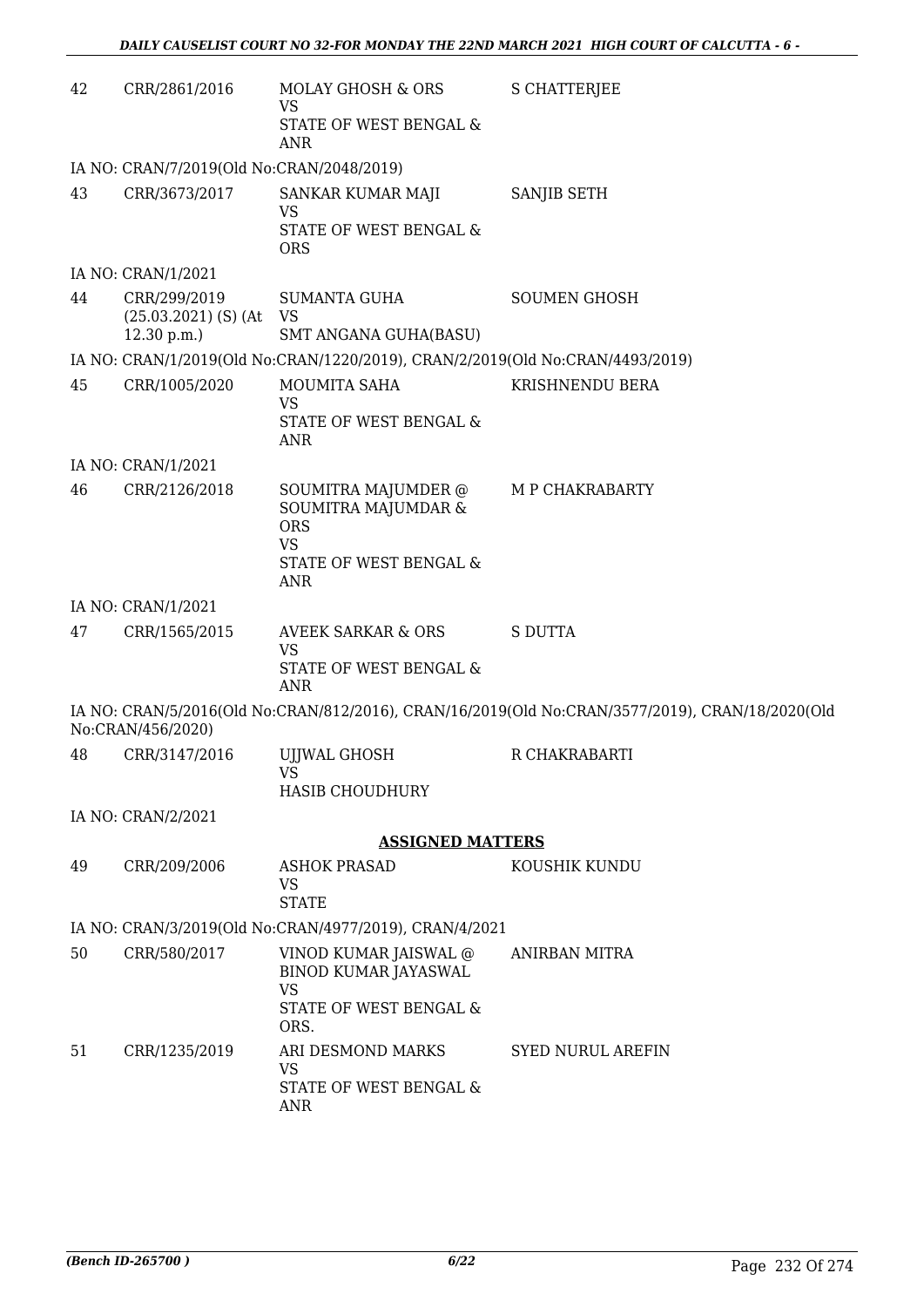|    | wt52 CRR/1316/2019              | ARI DESMOND MARKS<br><b>VS</b>                                                                   | <b>SYED NURUL AREFIN</b>             |
|----|---------------------------------|--------------------------------------------------------------------------------------------------|--------------------------------------|
|    |                                 | STATE OF WEST BENGAL &<br><b>ANR</b>                                                             |                                      |
| 53 | CRR/1646/2020<br>(At 3.00 p.m.) | BIKRAM CHATTERJEE @<br>VIKRAM CHATTERJEE<br><b>VS</b>                                            | <b>ABHRIUP</b><br><b>CHAKRABORTY</b> |
| 54 | CRR/931/2019                    | State of West Bengal<br><b>SABITA PAL &amp; ORS</b>                                              | <b>SATADRU LAHIRI</b>                |
|    |                                 | VS<br>STATE OF WEST BENGAL &                                                                     |                                      |
|    |                                 | <b>ANR</b><br><b>CONTESTED APPLICATION 1</b>                                                     |                                      |
| 55 | CRR/552/2018                    | <b>SAKINA BANU</b><br>VS                                                                         | S. NANDY                             |
|    |                                 | STATE OF WEST BENGAL                                                                             |                                      |
| 56 | CRR/1097/2018                   | NIRA SHARMA<br><b>VS</b><br>STATE OF WEST BENGAL                                                 | K MEHROTRA                           |
| 57 | CRR/1264/2018                   | SOUMITRA PAUL & ANR                                                                              | A AGARWAL                            |
|    |                                 | VS<br>STATE OF WEST BENGAL &                                                                     |                                      |
|    |                                 | <b>ANR</b>                                                                                       |                                      |
| 58 | CRR/1947/2018                   | <b>GOPAL JHA &amp; ANR</b><br><b>VS</b><br>CBI, BANK SECURITES &<br>FRAUD CELL, CGO COMP,<br>KOL | <b>S DUTTA</b>                       |
| 59 | CRR/2222/2018                   | BALAGERIA CENTRAL CO-<br>OPERATIVE BANK LTD.<br><b>VS</b><br>STATE OF WEST BENGAL &<br>ANR       | <b>MADAN MOHAN ROY</b>               |
| 60 | CRR/2224/2018                   | BALAGERIA CENTRAL CO-<br>OPERATIVE BANK LTD.<br>VS<br>STATE OF WEST BENGAL &                     | <b>MADAN MOHAN ROY</b>               |
|    |                                 | ANR.                                                                                             |                                      |
| 61 | CRR/2382/2018<br>(LCR)          | DHIRAJ THARD<br><b>VS</b><br>M/S CAR CHASSIS PVT.LTD                                             | S. AGARWAL                           |
| 62 | CRR/2540/2018                   | SMT SUTAPA GHOSH                                                                                 | UTTIYA ROY                           |
|    |                                 | VS<br>STATE OF WEST BENGAL &<br><b>ORS</b>                                                       |                                      |
| 63 | CRR/2764/2018                   | CENTRAL BUREAU OF<br><b>INVESTIGATION</b><br>VS<br><b>GOPAL JHA &amp; ANR</b>                    | CHANDREYI<br>ALAM(GUPTA)             |
| 64 | CRR/657/2019                    | ASHRUKANA DAS<br>VS.<br>RAJ KUMAR DAS                                                            | <b>RAKESH PODDAR</b>                 |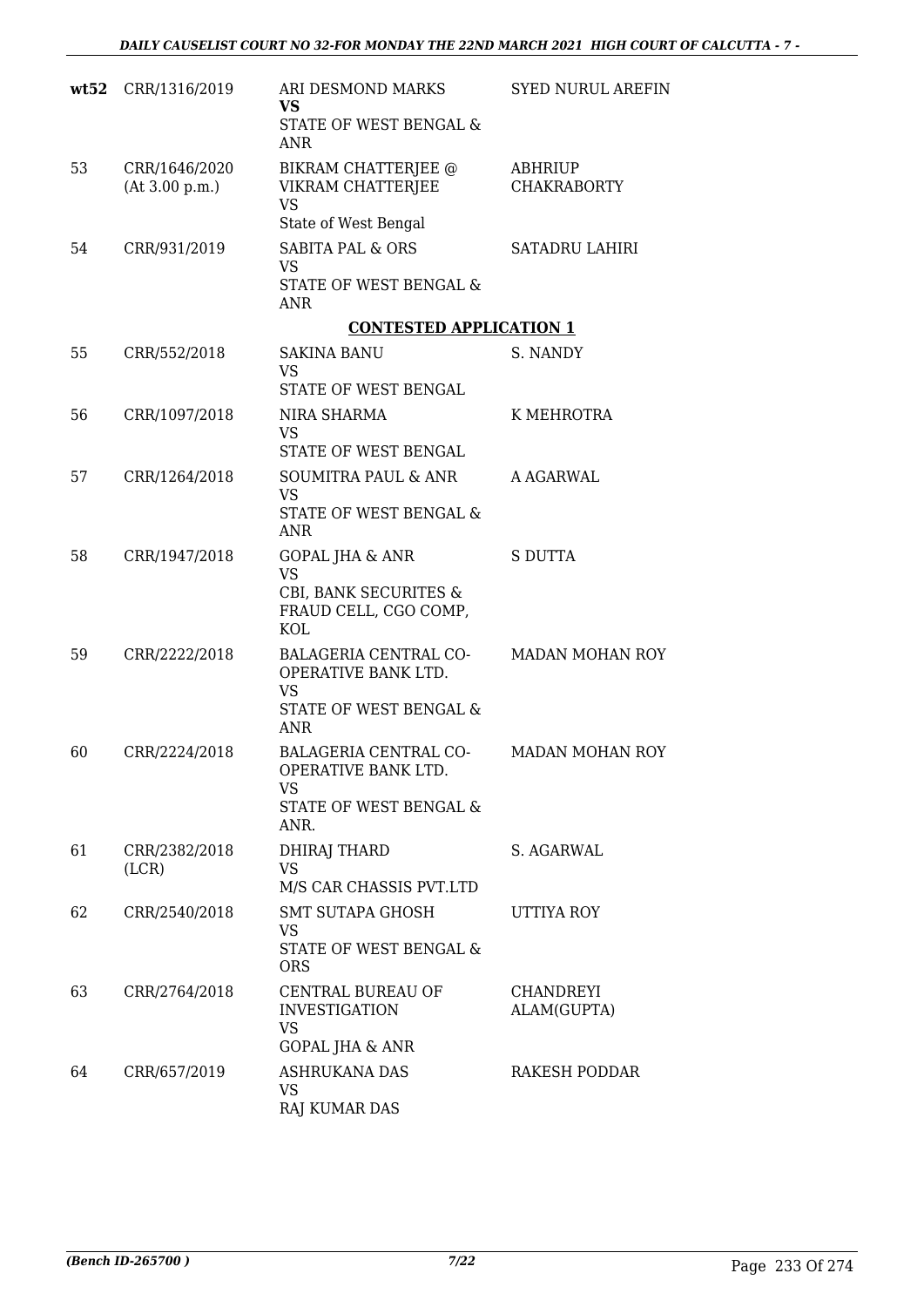| 65 | CRR/1515/2019                             | SOMESH DASGUPTA<br><b>VS</b>                                                      | <b>BRATIN KUMAR DEY</b>                                                                    |
|----|-------------------------------------------|-----------------------------------------------------------------------------------|--------------------------------------------------------------------------------------------|
|    |                                           | STATE OF WEST BENGAL &<br><b>ANR</b>                                              |                                                                                            |
|    |                                           | IA NO: CRAN/1/2019(Old No:CRAN/3776/2019), CRAN/3/2020(Old No:CRAN/300/2020)      |                                                                                            |
| 66 | CRR/1711/2019                             | <b>SMT LAXMI DAS</b><br><b>VS</b>                                                 | <b>D K ADHIKARY</b>                                                                        |
|    |                                           | MADHUSUDAN DAS & ANR                                                              |                                                                                            |
| 67 | CRR/2015/2019                             | MAHENDRA KR AGARWAL<br><b>VS</b><br>STATE OF WEST BENGAL &<br><b>ANR</b>          | <b>ABHIJIT SARKAR</b>                                                                      |
|    |                                           | IA NO: CRAN/2/2019(Old No:CRAN/4454/2019), CRAN/3/2020(Old No:CRAN/1050/2020)     |                                                                                            |
| 68 | CRR/2199/2019                             | MD ALAMGIR<br><b>VS</b>                                                           | <b>AMAL KUMAR</b><br><b>BANERJEE</b>                                                       |
|    |                                           | <b>BISWAJIT DAS &amp; ANR</b>                                                     |                                                                                            |
| 69 | CRR/3448/2017                             | RAJA CHANDRA GARG<br><b>VS</b><br>STATE OF WEST BENGAL &<br>ANR.                  | <b>SACHETAN GHOSH</b>                                                                      |
| 70 | CRR/2431/2018                             | SMT SAGARIKA BANERJEE<br><b>VS</b><br>STATE OF WEST BENGAL &                      | A MONDAL                                                                                   |
|    |                                           | <b>ORS</b>                                                                        |                                                                                            |
| 71 | CRR/3124/2017                             | SANTOSH KR SENGUPTA &<br><b>ORS</b><br><b>VS</b><br>SMT ATREYEE SENGUPTA          | S DE                                                                                       |
| 72 | CRR/2464/2018                             | SOUVONIK PAL @                                                                    | <b>S LAHIRI</b>                                                                            |
|    |                                           | <b>SOUVANIK PAUL &amp; ANR</b><br><b>VS</b><br>STATE OF WEST BENGAL &             |                                                                                            |
|    |                                           | <b>ANR</b>                                                                        |                                                                                            |
|    | IA NO: CRAN/1/2019(Old No:CRAN/1206/2019) |                                                                                   |                                                                                            |
|    |                                           | <b>CONTESTED APPLICATION 2</b>                                                    |                                                                                            |
| 73 | CRR/2752/2019<br>(LCR)                    | TAPAN KUMAR GHOSH<br>VS<br><b>GOPAL CHANDRA MAITY &amp;</b><br><b>ANR</b>         | MUKTESWAR MAITY                                                                            |
|    |                                           |                                                                                   | IA NO: CRAN/2/2020(Old No:CRAN/3409/2020), CRAN/3/2020(Old No:CRAN/3410/2020), CRAN/4/2020 |
| 74 | CRR/2903/2019                             | SOUMIK BHATTACHARYYA<br><b>VS</b><br><b>TANUMITA</b><br><b>BHATTACHARYYA</b>      | APURBA KR. DATTA                                                                           |
| 75 | CRR/3125/2019                             | AMIT KR CHAKRABORTY<br>VS<br><b>SMT PRATYUSHA</b><br><b>CHAKRABORTY &amp; ANR</b> | APURBA KR DATTA                                                                            |
| 76 | CRR/3436/2019                             | <b>SAMIR SARDAR</b><br>VS.<br>STATE OF WEST BENGAL &<br><b>ANR</b>                | PRIYANJIT KUNDU                                                                            |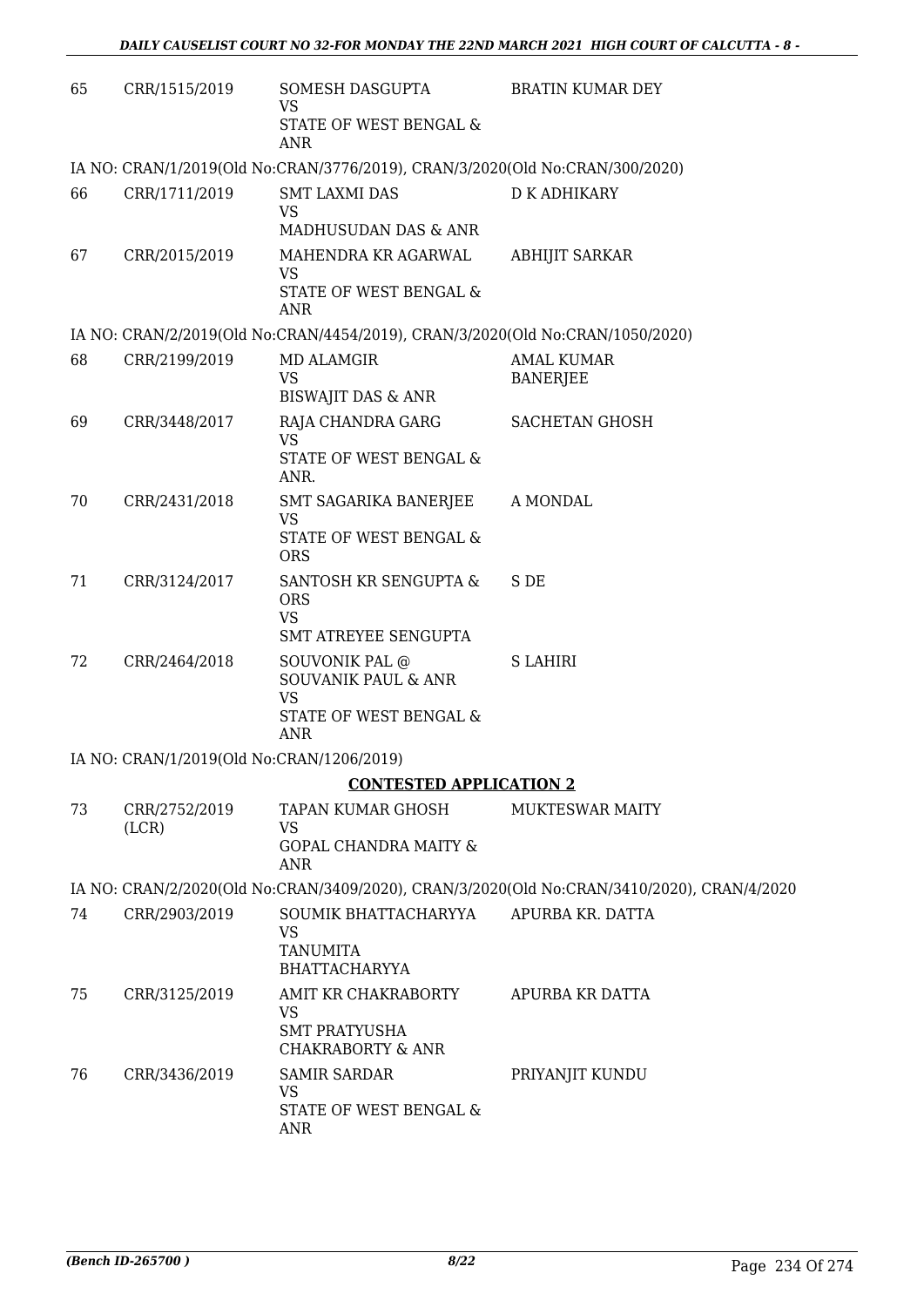| 77   | CRR/3525/2019                            | <b>VIVEK BHASKARAN</b><br>VS<br>STATE OF WEST BENGAL &<br><b>ANR</b>                                                             | <b>ABHIRUP</b><br><b>CHAKRABORTY</b>                                                          |
|------|------------------------------------------|----------------------------------------------------------------------------------------------------------------------------------|-----------------------------------------------------------------------------------------------|
|      |                                          | IA NO: CRAN/2/2020(Old No:CRAN/488/2020), CRAN/3/2020(Old No:CRAN/855/2020)                                                      |                                                                                               |
| 78   | CRR/3623/2019                            | <b>SAIKAT ROY</b><br><b>VS</b><br>STATE OF WEST BENGAL &<br><b>ANR</b>                                                           | SIRSENDU SINHA<br><b>ROY</b>                                                                  |
| 79   | CRR/3832/2019                            | <b>CHANDAN ARORA</b><br><b>VS</b><br>AMBIKA ARORA & ANR                                                                          | SHIBAJI KUMAR DAS                                                                             |
|      | No:CRAN/638/2020)                        |                                                                                                                                  | IA NO: CRAN/1/2019(Old No:CRAN/4999/2019), CRAN/2/2020(Old No:CRAN/565/2020), CRAN/3/2020(Old |
| 80   | CRR/115/2020                             | <b>IVAN ROJARIO @ IVAN</b><br>ROJRIO @ IVAN ROZARIO @<br><b>IVAN RAJORIA</b><br><b>VS</b>                                        | <b>SHAREQUL HAQUE</b>                                                                         |
|      |                                          | STATE OF WEST BENGAL &<br><b>ANR</b>                                                                                             |                                                                                               |
|      | IA NO: CRAN/1/2020(Old No:CRAN/384/2020) |                                                                                                                                  |                                                                                               |
| 81   | CRR/185/2020                             | <b>CHANDAN ARIRA</b><br><b>VS</b><br>AMBIKA ARORA& ANR                                                                           | SHIBAJI KUMAR DAS                                                                             |
| wt82 | CRR/3829/2019                            | <b>CHANDAN ARORA</b><br><b>VS</b><br>AMBIKA ARORA & ANR                                                                          | SHIBAJI KR DAS                                                                                |
|      |                                          | IA NO: CRAN/1/2019(Old No:CRAN/4996/2019), CRAN/2/2020(Old No:CRAN/680/2020)                                                     |                                                                                               |
| 83   | CRR/435/2020                             | <b>SANDIP MUKHERJEE</b><br><b>VS</b><br><b>VIVEK AGARWAL</b>                                                                     | MAHFUZ MURSHED                                                                                |
|      |                                          | IA NO: CRAN/1/2020(Old No:CRAN/1108/2020), CRAN/2/2020                                                                           |                                                                                               |
| 84   | CRR/577/2020                             | PARNAB BASU ROY<br><b>CHOWDHURY</b><br>VS<br><b>SAMAPTI BASU ROY</b>                                                             | <b>JAYANTA KUUMAR</b><br>MUKHOPADHYAY                                                         |
|      |                                          | <b>CHOWDHURY &amp; ANR</b>                                                                                                       |                                                                                               |
| wt85 | CRR/303/2020                             | SAMAPTI BASU ROY<br><b>CHOWDHURY NEE</b><br>MUKHERJEE @ MOUSUMI<br><b>BASU ROY</b><br><b>VS</b><br>STATE OF WEST BENGAL &<br>ANR | ANAMITRA BANERJEE                                                                             |
| 86   | CRR/665/2020                             | ANJALI BHATTACHARJEE &<br><b>ORS</b><br><b>VS</b><br>STATE OF WEST BENGAL &<br>ANR                                               | PINAKI<br><b>BHATTACHARYYA</b>                                                                |
| 87   | CRR/1098/2020                            | SOUMOJIT PATRA<br>VS<br>STATE OF WEST BENGAL &<br>ANR                                                                            | <b>RAJIV KUMAR</b>                                                                            |

IA NO: CRAN/1/2020(Old No:CRAN/3524/2020), CRAN/2/2020, CRAN/3/2021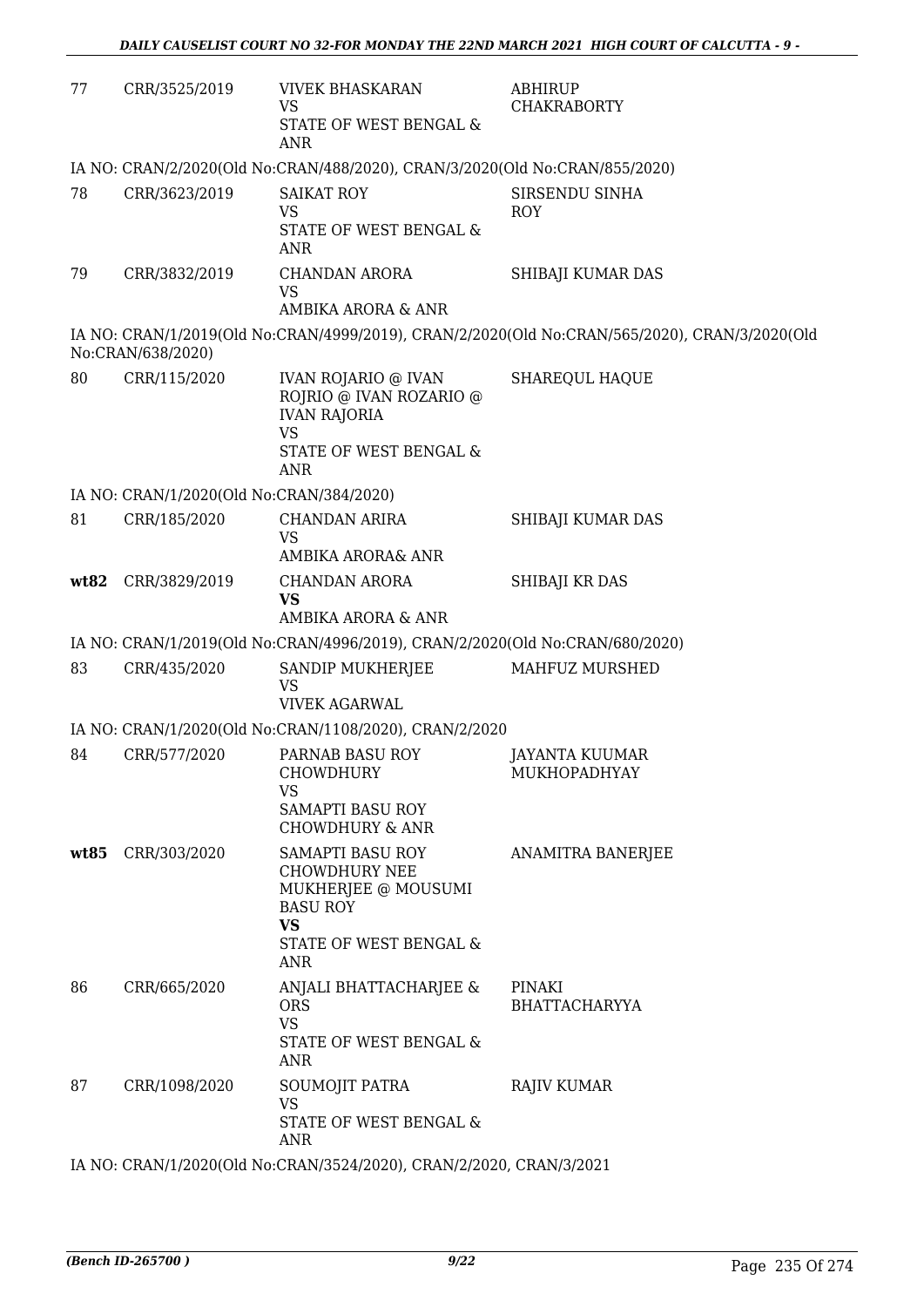| 88   | CRR/1763/2020                             | <b>SWAPAN BERA</b><br>VS                                                                   | LIPIKA NATH                              |       |
|------|-------------------------------------------|--------------------------------------------------------------------------------------------|------------------------------------------|-------|
|      |                                           | State of West Bengal AND<br>ANR                                                            |                                          |       |
|      | IA NO: CRAN/1/2021                        |                                                                                            |                                          |       |
| 89   | CRR/1903/2020                             | DEBASISH BRATA<br>BHATTACHARJEE<br><b>VS</b><br><b>SHARMISTHA</b><br><b>BHATTACHARJEE</b>  | PINAKI<br><b>BHATTACHARYYA</b>           |       |
|      | IA NO: CRAN/1/2021                        |                                                                                            |                                          |       |
| 90   | CRR/1716/2019                             | <b>ANURUPA ROY</b><br><b>VS</b><br>DR ANINDA SUNDAR DAS &<br>ANR                           | DEBASISH DAS                             |       |
| 91   | CRR/469/2018                              | ACHEWAR NATH SHUKLA<br>VS<br>STATE OF WEST BENGAL &<br>ANR                                 | K GANGULY                                |       |
|      | IA NO: CRAN/1/2020(Old No:CRAN/796/2020)  |                                                                                            |                                          |       |
|      | wt92 CRR/470/2018                         | ACHEWAR NATH SHUKLA<br><b>VS</b><br>STATE OF WEST BENGAL &<br><b>ANR</b>                   | K GANGULY                                |       |
|      | IA NO: CRAN/1/2020(Old No:CRAN/799/2020)  |                                                                                            |                                          |       |
|      | wt93 CRR/471/2018                         | ACHEWAR NATH SHUKLA<br><b>VS</b><br>STATE OF WEST BENGAL &<br><b>ANR</b>                   | <b>K GANGULY</b>                         |       |
|      | IA NO: CRAN/1/2020(Old No:CRAN/797/2020)  |                                                                                            |                                          |       |
|      | wt94 CRR/472/2018                         | ACHEWAR NATH SHUKLA<br>VS<br>STATE OF WEST BENGAL &<br><b>ANR</b>                          | K GANGULY                                |       |
|      | IA NO: CRAN/1/2020(Old No:CRAN/798/2020)  |                                                                                            |                                          |       |
| 95   | CRR/2261/2018                             | AMIT KR GHOSH & ORS<br>VS<br>STATE OF WEST BENGAL &<br><b>ORS</b>                          | S BHATTACHARYYA                          |       |
|      | IA NO: CRAN/1/2019(Old No:CRAN/3355/2019) |                                                                                            |                                          |       |
| 96   | CRR/914/2020                              | <b>JALADHAR PAL</b><br><b>VS</b><br>STATE OF WEST BENGAL                                   | <b>MADHUMITA ROY</b><br><b>CHOWDHURY</b> |       |
|      | IA NO: CRAN/1/2021                        |                                                                                            |                                          |       |
| wt97 | CRR/1731/1995                             | JALADHAR PAL<br><b>VS</b><br>THE STATE OF WEST<br><b>BENGAL</b>                            | MR S.ROY                                 | N.Y.A |
|      |                                           | IA NO: CRAN/1/2019(Old No:CRAN/4681/2019), CRAN/2/2019(Old No:CRAN/4683/2019), CRAN/3/2020 |                                          |       |

**CONTESTED APPLICATION 3**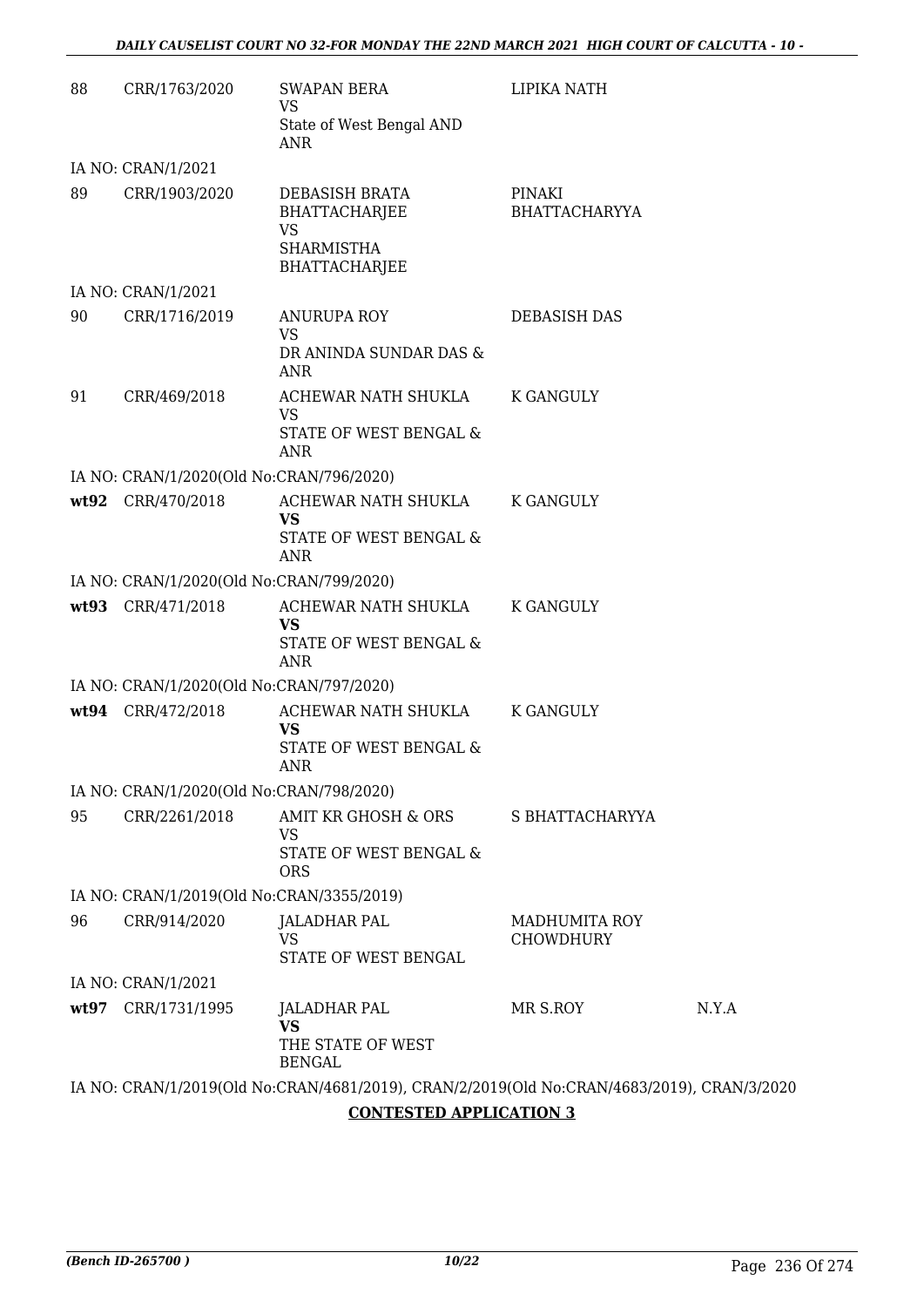| 98  | CRR/3769/2019                                | RUPASHREE MUKHERJEE<br><b>VS</b>                                             | AMITABHA GHOSH                                                                                 |
|-----|----------------------------------------------|------------------------------------------------------------------------------|------------------------------------------------------------------------------------------------|
|     |                                              | STATE OF WEST BENGAL &<br><b>ANR</b>                                         |                                                                                                |
| 99  | CRR/1128/2018                                | DINESH PODDAR<br><b>VS</b>                                                   | A.GHATAK                                                                                       |
|     |                                              | STATE OF WEST BENGAL &<br><b>ORS</b>                                         |                                                                                                |
|     | wt100 CRR/3496/2018                          | DINESH PODDAR<br><b>VS</b><br>STATE OF WEST BENGAL &                         | APZAL ANSARI                                                                                   |
|     |                                              | <b>ORS</b>                                                                   |                                                                                                |
|     | IA NO: CRAN/1/2020(Old No:CRAN/736/2020)     |                                                                              |                                                                                                |
| 101 | CRR/2851/2018                                | NIRANJAN ROY<br><b>VS</b>                                                    | MALAY<br><b>BHATTACHARYYA</b>                                                                  |
|     |                                              | STATE OF WEST BENGAL &<br><b>ANR</b>                                         |                                                                                                |
| 102 | CRR/690/2017                                 | RAHUL TANTIA<br><b>VS</b><br>STATE OF WEST BENGAL                            | S. PAUL                                                                                        |
|     |                                              | No:CRAN/4881/2017), CRAN/7/2020(Old No:CRAN/1064/2020), CRAN/8/2021          | IA NO: CRAN/2/2017(Old No:CRAN/4081/2017), CRAN/3/2017(Old No:CRAN/4127/2017), CRAN/4/2017(Old |
| 103 | CRR/1384/2020                                | <b>BABITA SIMON</b><br><b>VS</b><br>State of West Bengal                     | <b>RAJARSHI BASU</b>                                                                           |
|     | IA NO: CRAN/1/2020, CRAN/2/2020, CRAN/4/2021 |                                                                              |                                                                                                |
| 104 | CRR/2848/2017                                | ASIT MAITY@ASHIT MAITY                                                       | AMITABHA GHOSH                                                                                 |
|     |                                              | <b>VS</b><br>STATE OF WEST BENGAL &                                          |                                                                                                |
|     |                                              | <b>ANR</b>                                                                   |                                                                                                |
|     |                                              | IA NO: CRAN/3/2018(Old No:CRAN/1313/2018), CRAN/7/2020(Old No:CRAN/584/2020) |                                                                                                |
| 105 | CRR/3176/2019                                | <b>SMT BAISHALI DUTTA</b><br><b>VS</b>                                       | <b>ANTARIKHYA BASU</b>                                                                         |
|     |                                              | STATE OF WEST BENGAL &<br><b>ORS</b>                                         |                                                                                                |
| 106 | CRR/1553/2017                                | ORIJIT CHATTERJEE & ANR<br><b>VS</b>                                         | SATADRU LAHIRI                                                                                 |
|     |                                              | STATE OF WEST BENGAL &<br><b>ORS</b>                                         |                                                                                                |
|     | IA NO: CRAN/3/2018(Old No:CRAN/2198/2018)    |                                                                              |                                                                                                |
| 107 | CRR/3497/2018                                | M/S ALISHA<br>CONSTRUCTION & ANR                                             | AVINABA PATRA                                                                                  |
|     |                                              | <b>VS</b><br>STATE OF WEST BENGAL &<br><b>ANR</b>                            |                                                                                                |
| 108 | CRR/898/2018                                 | <b>MUKUL BHASIN</b><br><b>VS</b>                                             | S P CHATTOPADHYAY                                                                              |
|     |                                              | STATE OF WEST BENGAL &<br>ANR                                                |                                                                                                |
|     | wt109 CRR/893/2018                           | HARSHITA BHASIN (NEE<br>MALIK)                                               | A. BHATTACHARYYA                                                                               |
|     |                                              | <b>VS</b><br>STATE OF WEST BENGAL &<br><b>ORS</b>                            |                                                                                                |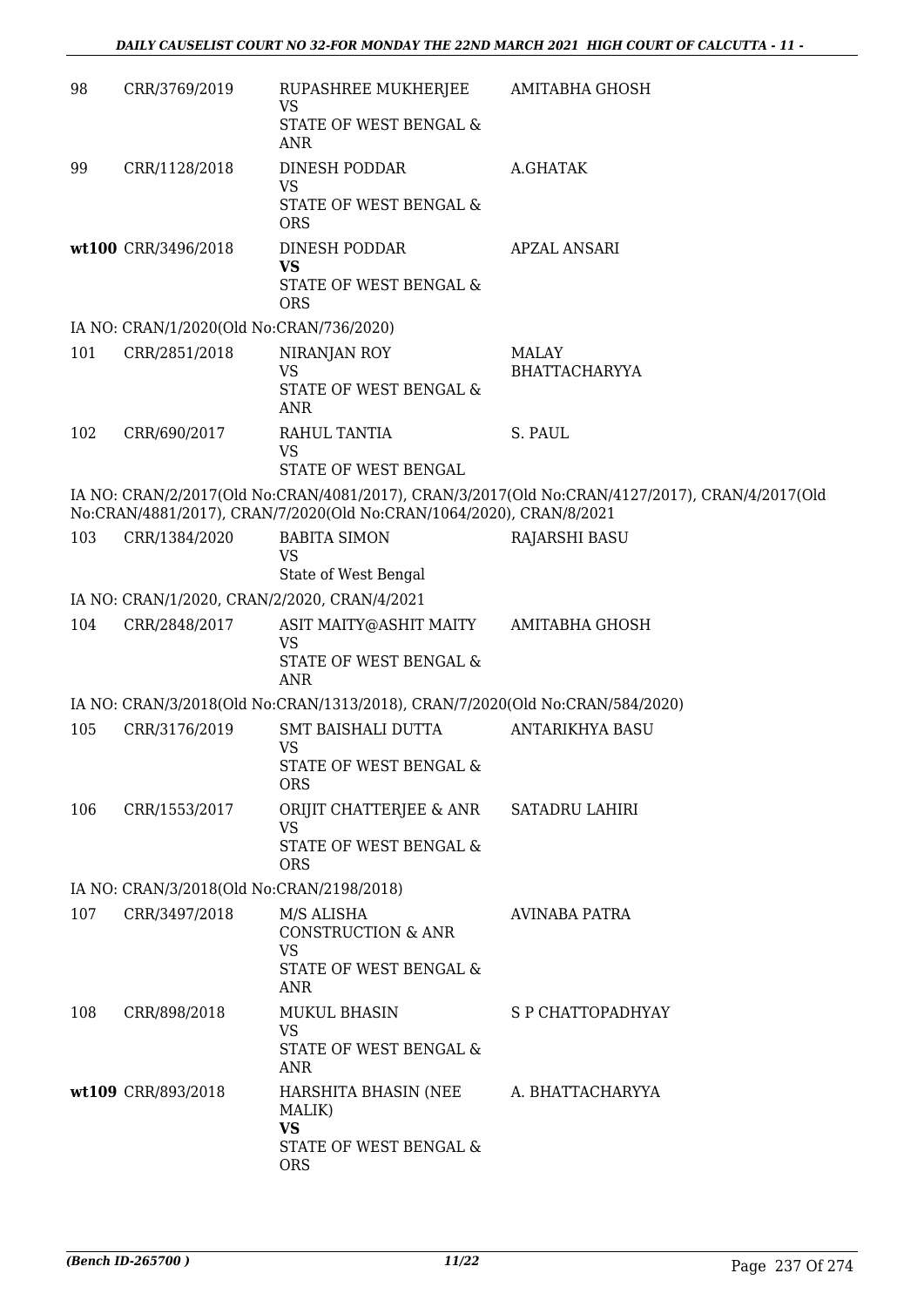| 110 | CRR/153/2020                              | MD SAFIQUE MALLLICK<br><b>VS</b>                                                                                   | TARUNJYOTI TEWARI     |
|-----|-------------------------------------------|--------------------------------------------------------------------------------------------------------------------|-----------------------|
|     |                                           | STATE OF WEST BENGAL &<br><b>ANR</b>                                                                               |                       |
|     | wt111 CRR/596/2019                        | MD SAFIQUE MALLICK<br>VS.<br>STATE OF WEST BENGAL &<br>ANR                                                         | PARTHA SENGUPTA       |
| 112 | CRR/1953/2019                             | AMIT KUMAR MOHTA @<br><b>AMIT MOHTA</b><br><b>VS</b><br>STATE OF WEST BENGAL &<br><b>ANR</b>                       | MD ZOHAIB RAUF        |
|     | wt113 CRR/2881/2019                       | INDRA MOHTA<br><b>VS</b><br>STATE OF WEST BENGAL &<br><b>ANR</b>                                                   | RATANLAL JOSHI        |
|     | IA NO: CRAN/1/2019(Old No:CRAN/3922/2019) |                                                                                                                    |                       |
| 114 | CRR/1597/2020                             | SMT GANGA SINGH PARSI<br><b>VS</b><br><b>ASHOK DUTTA AND ORS</b>                                                   | <b>TAPAN PAL</b>      |
| 115 | CRR/1747/2020                             | MOTILAL@MATILAL SHAW<br><b>AND ORS</b><br><b>VS</b><br>State of West Bengal AND<br><b>ANR</b>                      | RUPSA SREEMANI        |
|     | IA NO: CRAN/1/2021                        |                                                                                                                    |                       |
|     | wt116 CRR/1587/2019                       | MOTILAL @ MATILAL SHAW PRITHA BASU<br>& ORS.<br><b>VS</b><br>STATE OF WEST BENGAL &                                |                       |
|     | wt117 CRR/9/2021                          | <b>ANR</b><br>MOTILAL @ MATILAL SHAW<br><b>AND OTHERS</b><br><b>VS</b>                                             | RUPSA SREEMANI        |
|     |                                           | STATE OF WEST BENGAL<br>AND ANOTHER                                                                                |                       |
| 118 | CRR/479/2020                              | <b>RAJU KHAN</b><br><b>VS</b><br><b>STATE OF WEST BENGAL &amp;</b><br>ANR                                          | ARIF MAHAMMAD<br>KHAN |
| 119 | CRR/480/2020                              | RAJU KHAN & ORS<br>VS<br><b>SOMA MONDAL</b>                                                                        | ARIF MAHAMMAD<br>KHAN |
|     |                                           | <b>CONTESTED APPLICATION 4</b>                                                                                     |                       |
| 120 | CRR/1944/2020                             | AJAY KUMAR SINGHANIA<br><b>AND ORS</b><br><b>VS</b>                                                                | PRITAM ROY            |
| 121 | CRR/1945/2020                             | State of West Bengal and Anr<br>SHYAM KUMAR AGARWAL<br><b>AND ORS</b><br><b>VS</b><br>State of West Bengal and Anr | PRITAM ROY            |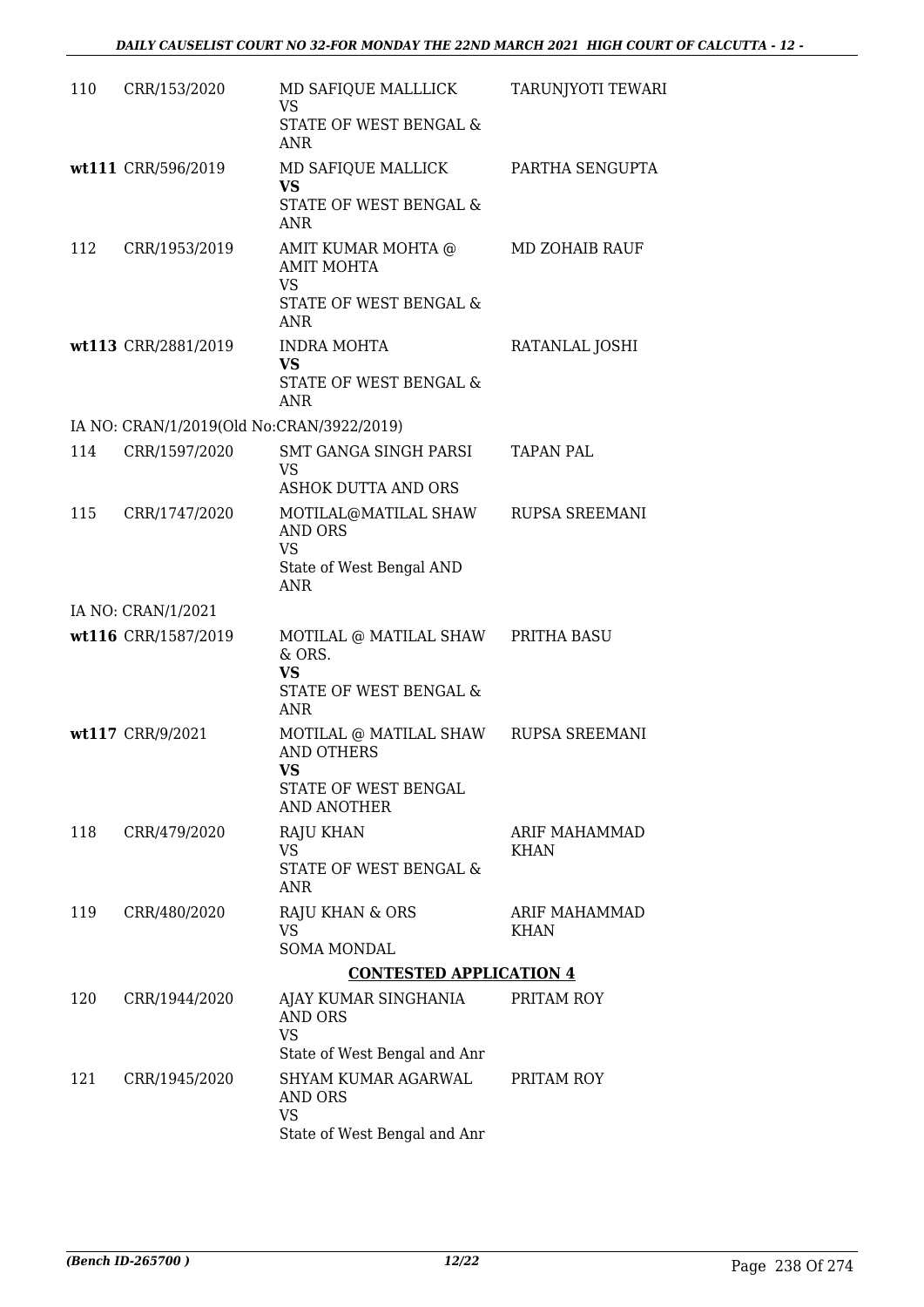| 122 | CRR/2930/2019                             | THE SECRETARY OF<br>LABOUR GOVERNMENT OF<br>W.B.<br><b>VS</b><br>STATE OF WEST BENGAL &<br><b>ORS</b>                             | <b>SHRAMAN SARKAR</b>                                                                          |
|-----|-------------------------------------------|-----------------------------------------------------------------------------------------------------------------------------------|------------------------------------------------------------------------------------------------|
| 123 | CRR/1735/2018                             | ARINDOM MODAK & ANR.<br>VS<br>STATE OF WEST BENGAL &                                                                              | <b>SAYAK RANJAN</b><br><b>GANGULY</b>                                                          |
| 124 | CRR/3755/2018                             | ANR.<br>SUJIT KABIRAJ & ORS<br><b>VS</b>                                                                                          | <b>SHAKTI</b><br>CHAKRABORTI                                                                   |
|     |                                           | STATE OF WEST BENGAL                                                                                                              |                                                                                                |
| 125 | CRR/1405/2018                             | TUSAR KANTI KAR & ANR<br>VS<br>STATE OF WEST BENGAL &<br><b>ANR</b>                                                               | TIRTHANKAR DEY                                                                                 |
| 126 | CRR/3245/2018                             | MANURA BEGUM & ORS<br>VS<br>STATE OF WEST BENGAL &<br>ANR                                                                         | <b>S NANDY</b>                                                                                 |
|     | No:CRAN/1953/2019)                        |                                                                                                                                   | IA NO: CRAN/1/2018(Old No:CRAN/3619/2018), CRAN/3/2019(Old No:CRAN/1867/2019), CRAN/4/2019(Old |
| 127 | CRR/3498/2018                             | KALIACHAK NURSING<br>HOME REP BY<br><b>ASHADULLAH BISWAS</b><br>@ASADULLA &A<br><b>VS</b><br>STATE OF WEST BENGAL &<br><b>ANR</b> | <b>AVINABA PATRA</b>                                                                           |
| 128 | CRR/591/2018                              | NAYEEM HOSSAIN @ NAIM<br><b>HOSSAIN &amp; ORS</b><br><b>VS</b><br>STATE OF WEST BENGAL &<br><b>ANR</b>                            | A GHOSH                                                                                        |
| 129 | CRR/812/2017                              | MD MOBARAK HOSSAIN<br><b>VS</b><br>STATE OF WEST BENGAL &<br><b>ORS</b>                                                           | I NANDI                                                                                        |
| 130 | CRR/1053/2017                             | SMT SADHANA SINGH<br>VS<br>STATE OF WEST BENGAL &<br><b>ORS</b>                                                                   | MD SABIR AHMED                                                                                 |
|     | IA NO: CRAN/4/2018(Old No:CRAN/1717/2018) |                                                                                                                                   |                                                                                                |
| 131 | CRR/1936/2020                             | SIRAJ HAQ<br><b>VS</b><br>State of West Bengal and Anr                                                                            |                                                                                                |
| 132 | CRR/218/2018                              | <b>BHASKAR CHATTERJEE</b><br><b>VS</b><br><b>SMT GOURI CHATTERJEE &amp;</b><br>ANR                                                | M SARKAR                                                                                       |
|     | IA NO: CRAN/3/2018(Old No:CRAN/3814/2018) |                                                                                                                                   |                                                                                                |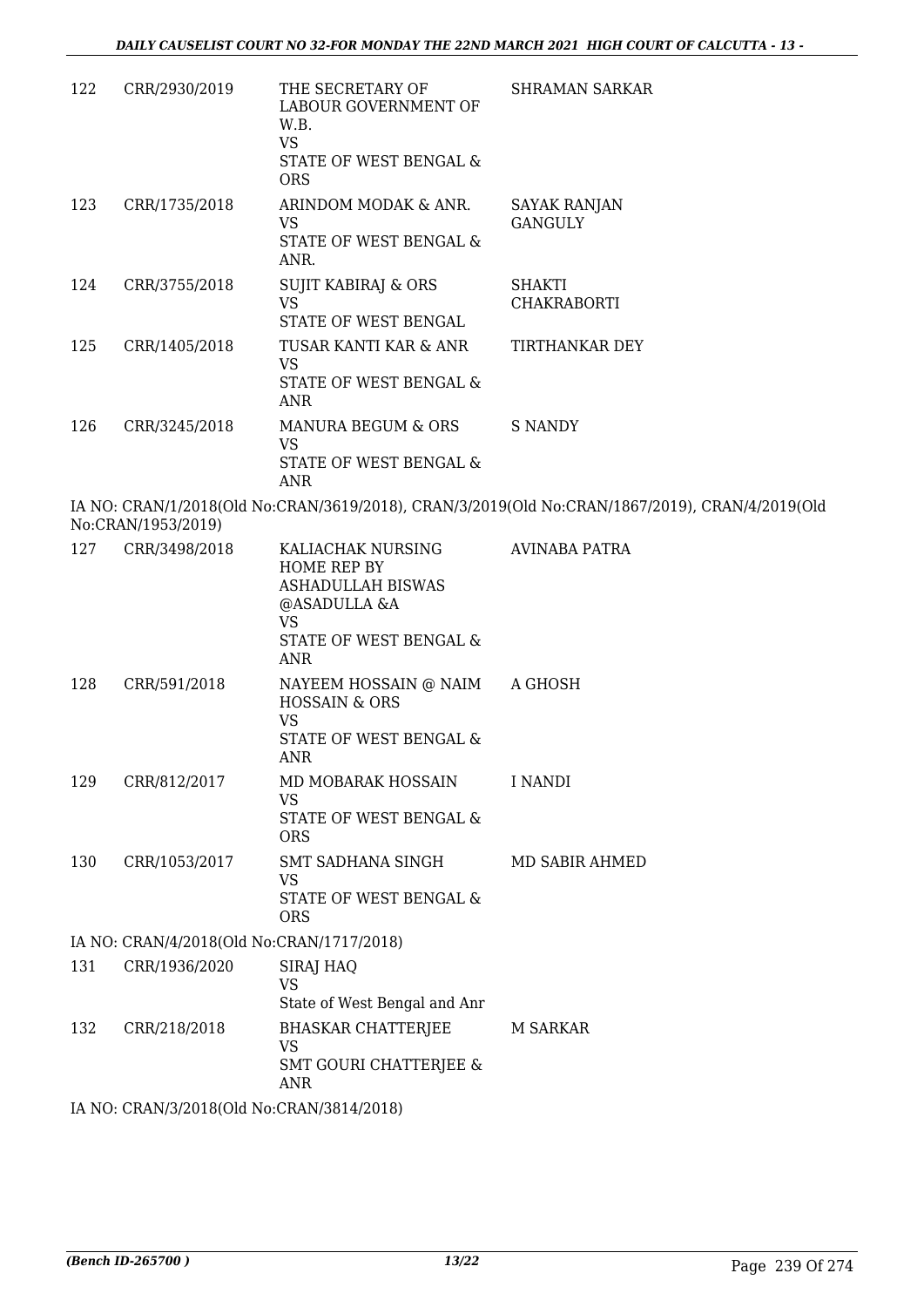| 133                                       | CRR/2984/2017 | <b>KEDAR NATH SEN</b><br>VS<br>PRABIR KUMAR SEN & ORS                                              | MOBAKSHAR ISLAM           |  |  |
|-------------------------------------------|---------------|----------------------------------------------------------------------------------------------------|---------------------------|--|--|
| IA NO: CRAN/3/2018(Old No:CRAN/3433/2018) |               |                                                                                                    |                           |  |  |
| 134                                       | CRR/536/2019  | <b>SMT DEBI KAR</b><br><b>VS</b><br>DEB KR KAR & ANR                                               | <b>ABHISHEK VERMA</b>     |  |  |
| 135                                       | CRR/2510/2018 | SAFURA KHATOON @<br><b>SAFURA KHATUN</b><br><b>VS</b><br>STATE OF WEST BENGAL                      | ABHISHEK VERMA            |  |  |
| 136                                       | CRR/2511/2018 | SAFURA KHATOON @<br><b>SAFURA KHATUN</b><br><b>VS</b><br>SK. FARID UD-DAULAH &<br><b>ANR</b>       | <b>ABHISHEK VERMA</b>     |  |  |
|                                           |               | <b>LISTED MOTION</b>                                                                               |                           |  |  |
| 137                                       | CRR/856/2021  | <b>ANARUL MISTRI</b>                                                                               | MALASHREE GHOSH           |  |  |
|                                           |               | <b>VS</b><br>STATE OF WEST BENGAL<br>AND ORS.                                                      |                           |  |  |
| 138                                       | CRR/861/2021  | BIBHAS NAG AND ANR<br><b>VS</b><br>PRIYANKA NAG NEE KUNDU<br>AND ANR                               | <b>MILAN NANDI</b>        |  |  |
| 139                                       | CRR/864/2021  | SWAPAN KUMAR<br><b>BHATTACHARYA</b><br><b>VS</b><br>STATE OF WEST BENGAL<br><b>AND ANR</b>         | MIT GUHAROY               |  |  |
| 140                                       | CRR/865/2021  | FANTUSH SHAW @ SHYAM<br>KUMAR SHAW AND ORS<br><b>VS</b><br><b>STATE OF WEST BENGAL</b><br>AND ORS. | SANANDA<br>BHATTACHARAYYA |  |  |
| 141                                       | CRR/838/2021  | SIRAJ MIDDYA AND OTHERS<br><b>VS</b><br>KUDDUS MIDDYA AND<br><b>ANOTHER</b>                        | SK.TOSLIM ALI             |  |  |
| 142                                       | CRR/839/2021  | SAMSUDDIN LASKAR<br>VS<br>JAHANGIR LASKAR                                                          | ATAUR RAHAMAN             |  |  |
| 143                                       | CRR/840/2021  | PRITAM DUTTA<br>VS<br>STATE OF WEST BENGAL<br>AND ANOTHER                                          | SAGNIK MUKHERJEE          |  |  |
| 144                                       | CRR/841/2021  | CHANDI CHARAN<br><b>CHATTOPADHYAY</b><br>VS<br>STATE OF WEST BENGAL<br>AND ANR                     | RAMEEZ ALAM               |  |  |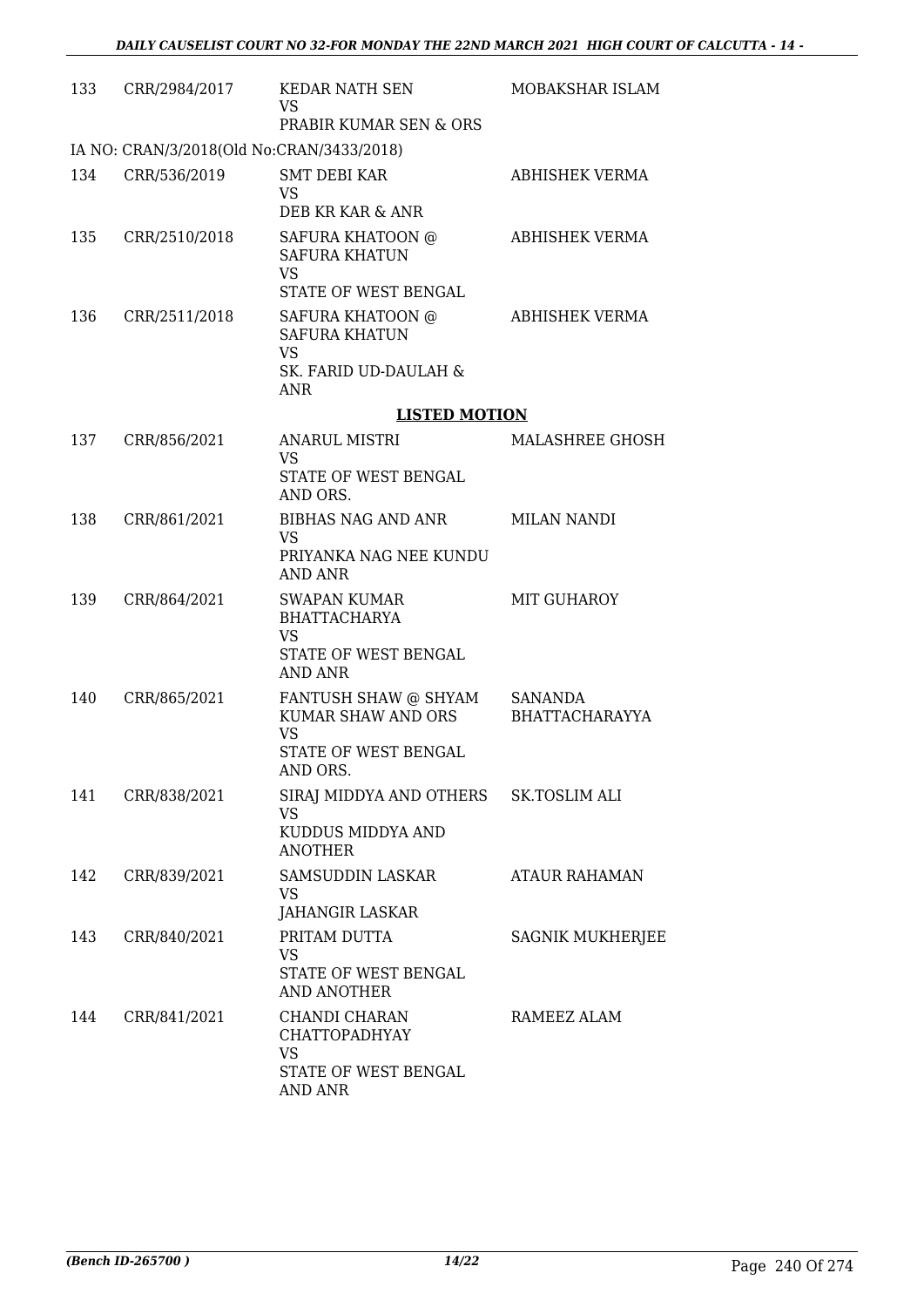| 145 | CRR/842/2021 | <b>ANIRBAN GUPTA</b><br>VS<br>STATE OF WEST BENGAL<br>AND ANR.                                               | <b>SUBRATA</b><br>BHATTACHARJYA        |
|-----|--------------|--------------------------------------------------------------------------------------------------------------|----------------------------------------|
| 146 | CRR/844/2021 | <b>SAHEB MOLLICK</b><br><b>VS</b><br>STATE OF WEST BENGAL                                                    | <b>RITAM CHOWDHURY</b>                 |
| 147 | CRR/845/2021 | <b>SOCIETY FOR WELFARE OF</b><br>THE HANDICAPPED<br>PERSONS AND ANOTHER<br><b>VS</b><br>STATE OF WEST BENGAL | DEBAYAN GHOSH                          |
| 148 | CRR/848/2021 | KALYAN CHOUDHARY @<br><b>CHOWDHURY</b><br><b>VS</b><br>STATE OF WEST BENGAL                                  | PUSPITA BHOWMICK                       |
| 149 | CRR/850/2021 | <b>AKASH ROY @BUMBA</b><br><b>VS</b><br>STATE OF WEST BENGAL<br>AND ORS.                                     | <b>SUDIP GHOSH</b><br><b>CHOWDHURY</b> |
| 150 | CRR/851/2021 | SK. AKRAM @ RAJU<br><b>VS</b><br>STATE OF WEST BENGAL                                                        | <b>SUDIP GHOSH</b><br><b>CHOWDHURY</b> |
| 151 | CRR/852/2021 | ARSADUL MONDAL<br>VS<br>STATE OF WEST BENGAL                                                                 | SHASHANKA<br>SHEKHAR SAHA              |
| 152 | CRR/854/2021 | <b>ALAUDDIN MOLLA</b><br><b>VS</b><br>STATE OF WEST BENGAL<br>AND ORS.                                       | SHASHANKA<br>SHEKHAR SAHA              |
| 153 | CRR/855/2021 | ALOKE KUMAR GHOSH ROY<br>@ CHOTON KUMAR GHOSH<br><b>ROY</b><br><b>VS</b><br>PRADIP MALO AND ORS              | <b>ALOKE KUMAR</b><br><b>GHOSH ROY</b> |
| 154 | CRR/820/2021 | BUDDHADEB DAS@RAJA<br><b>VS</b><br>STATE OF WEST BENGAL                                                      | MAHESWARI<br><b>SHARMA</b>             |
| 155 | CRR/821/2021 | NILMANI BHATTACHAYYA<br>@ MILMONY<br><b>BHATTACHARYYA</b><br><b>VS</b><br>STATE OF WEST BENGAL<br>AND ORS.   | <b>AMIT SINGH</b>                      |
| 156 | CRR/829/2021 | SHRAWAN KUMAR<br><b>KHETAWAT</b><br><b>VS</b><br>DEEPAK DAIYA AND ORS                                        | <b>SHOVAN GHOSH</b>                    |
| 157 | CRR/831/2021 | ASHOK KUMAR TURAKHIA<br>VS<br>STATE OF WEST BENGAL<br>AND ANR                                                | PINAKPANI BISWAS                       |
| 158 | CRR/834/2021 | SAMIJA BIBI<br>VS<br>STATE OF WEST BENGAL                                                                    | RAJIT LAL MITRA                        |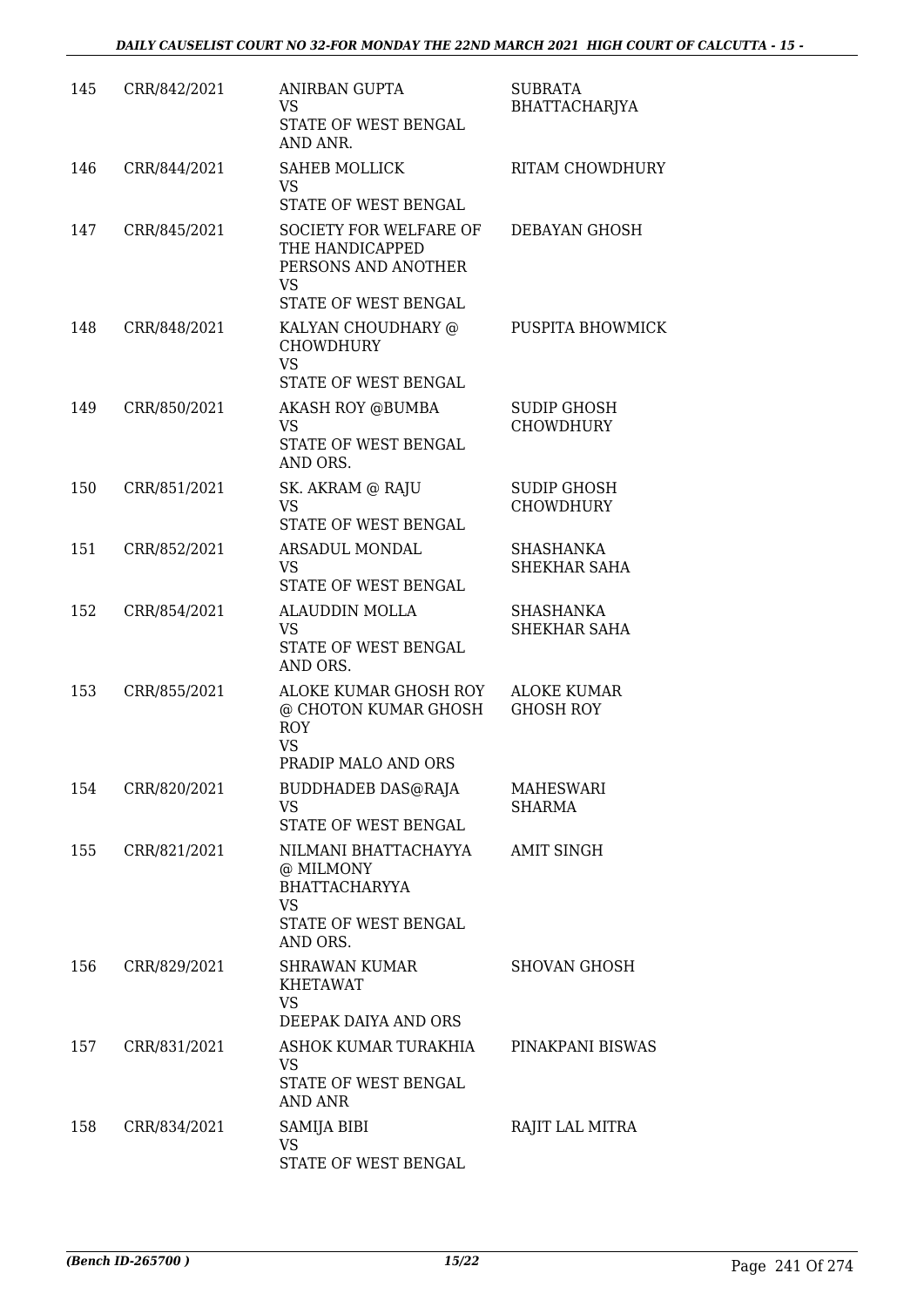| 159 | CRR/835/2021        | JAHARLAL MIDDYA @<br>JHANTU AND ANR<br><b>VS</b><br>STATE OF WEST BENGAL                                                                                 | <b>SUMAN</b><br><b>CHAKRABORTY</b> |
|-----|---------------------|----------------------------------------------------------------------------------------------------------------------------------------------------------|------------------------------------|
| 160 | CRR/813/2021        | SAMARESH THAKURATA<br>AND ANR<br><b>VS</b><br>STATE OF WEST BENGAL<br>AND ANR                                                                            | <b>SUBHENDU DAS</b>                |
| 161 | CRR/556/2021<br>(S) | VIJAYLAKSHMI<br><b>SANGANERIA</b><br><b>VS</b><br>STATE OF WEST BENGAL<br>AND ANR                                                                        | <b>ABHIJIT SINGH</b>               |
| 162 | CRR/778/2021        | AURKOJIT CHANDA<br>VS<br>STATE OF WEST BENGAL<br>AND ANR                                                                                                 | <b>SOURAV MAITI</b>                |
| 163 | CRR/791/2021        | SONALI DEY(DAS)<br><b>VS</b><br><b>INDRANIL DEY</b>                                                                                                      | NARAYAN CHANDRA<br><b>GHOSH</b>    |
| 164 | CRR/149/2020        | DEBJYOTI CJHATTERJEE<br><b>VS</b><br><b>BARNALI CHATTERJEE</b>                                                                                           | <b>DEBAYAN RAY</b>                 |
| 165 | CRR/695/2020        | <b>TOYEB MOLLA</b><br>VS<br>STATE OF WEST BENGAL                                                                                                         | NIMAI RAY                          |
| 166 | CRR/1738/2020       | NAMDEV CHAURE<br><b>VS</b><br>DIR OF REVENUE<br><b>INTELLIGENCE</b>                                                                                      | SANTANU DEB ROY                    |
| 167 | CRR/676/2021        | VELS VIDHYASHRAM<br>MATRIC HS SCHOOL @<br><b>VELS VIDHYASHRAM</b><br>MATRIC. H.S. SCHOOL AND<br><b>ORS</b><br>VS<br>THIRUMENI FINANCE PVT.<br><b>LTD</b> | Rupraj Banerjee                    |
| 168 | CRR/433/2021        | <b>SUKANT PAL AND ORS</b><br><b>VS</b><br>JAYA BAIDYA PAL AND ANR                                                                                        | PURNA CHANDRA<br>MAITI             |
| 169 | CRR/688/2021        | SOURAV MONDAL @ PALTU<br>VS<br>STATE OF WEST BENGAL                                                                                                      | <b>SAFDAR AZAM</b>                 |
| 170 | CRR/3867/2019       | <b>SOUMENDU RAY</b><br><b>VS</b><br><b>SMT MANASI RAY &amp; ANR</b>                                                                                      | <b>SHAHINA HAQUE</b>               |
| 171 | CRR/2684/2019       | <b>JITEN ADAK</b><br><b>VS</b><br>STATE OF WEST BENGAL &<br>ORS.                                                                                         | <b>SIBSANKAR</b><br>BANDYOPADHYAY  |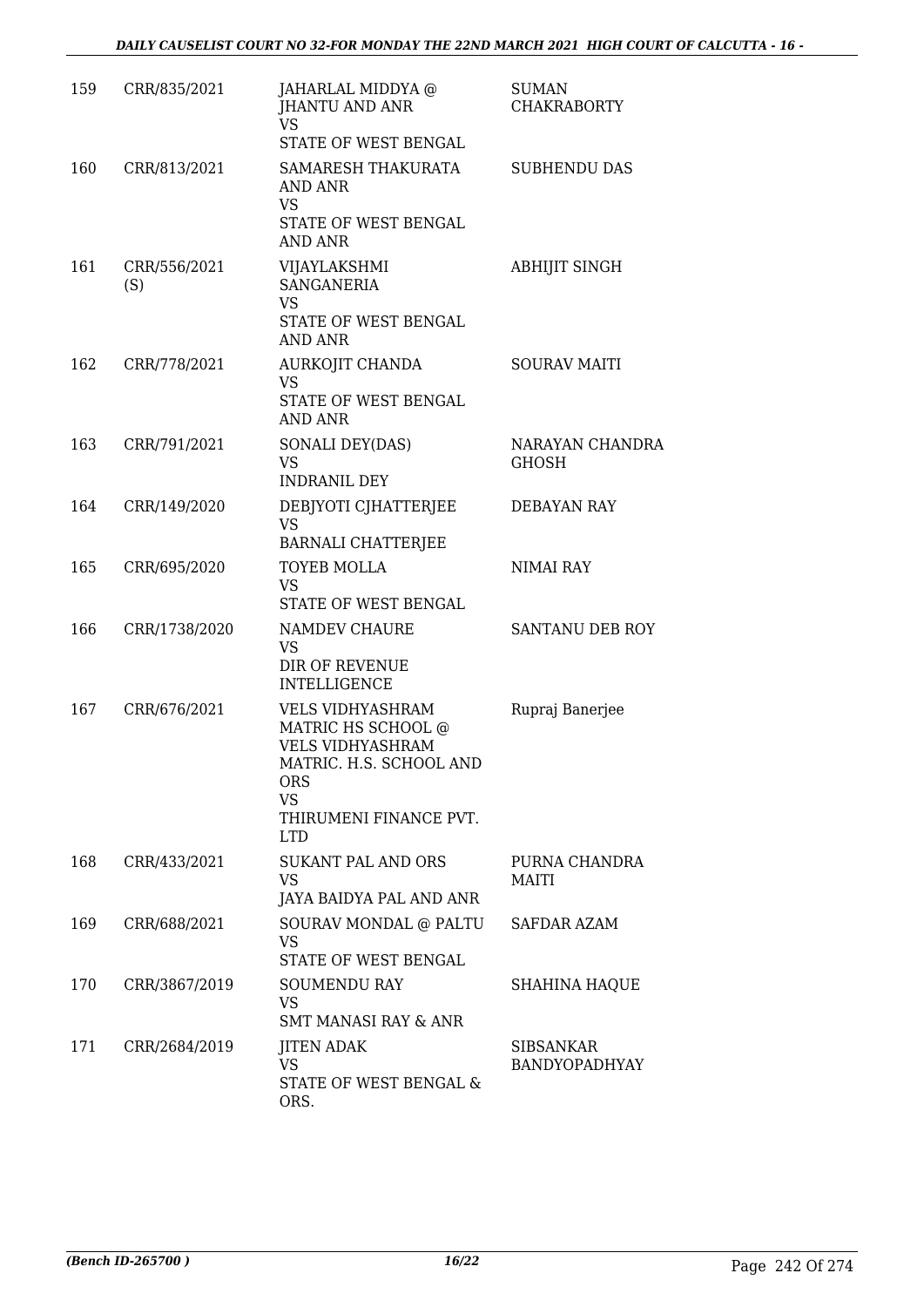| 172 | CRR/980/2020       | SUKUMAR GHOSH & ORS<br><b>VS</b><br>STATE OF WEST BENGAL &<br>ANR                               | <b>KRISHNA YADAV</b>                   |
|-----|--------------------|-------------------------------------------------------------------------------------------------|----------------------------------------|
| 173 | CRR/365/2019       | ASHOKE KR GHOSH @<br><b>ASHOK KR GHOSH</b><br><b>VS</b><br>STATE OF WEST BENGAL &<br><b>ORS</b> | SATADRU LAHIRI                         |
| 174 | CRR/3799/2019      | SRI SWARUP BISWAS & ORS<br><b>VS</b><br>STATE OF WEST BENGAL &<br><b>ANR</b>                    | <b>SANKHA SUBHRA</b><br><b>ROY</b>     |
| 175 | CRR/2247/2019      | REBA KALYAN MITRA<br><b>VS</b><br>HOWRAH MOTOR COMPANY<br>LTD.                                  | <b>RAMANUJ ROY</b><br><b>CHAUDHURI</b> |
| 176 | CRR/599/2021       | LITU MONDAL @ JOY<br><b>VS</b><br>STATE OF WEST BENGAL                                          | SHASHANKA<br><b>SHEKHAR SAHA</b>       |
| 177 | CRR/361/2021       | SUBHRANIL PRAMANIK<br><b>VS</b><br>STATE OF WEST BENGAL<br><b>AND ANR</b>                       | <b>SANDIP KUMAR</b><br><b>MONDAL</b>   |
| 178 | CRR/951/2019       | RANJAN KUMAR SAHA<br><b>VS</b><br>PIYALI SAHA NEE DAS                                           | <b>AINDRILA DE</b>                     |
| 179 | CRR/741/2020       | <b>SAUGATA DAS</b><br><b>VS</b><br>PREETI DAS                                                   | <b>NAMITA BASU</b>                     |
| 180 | CRR/597/2021       | SHREE RAM TODI<br><b>VS</b><br>STATE OF WEST BENGAL<br><b>AND ANR</b>                           | <b>ABHIJIT CHOWDHURY</b>               |
|     | 181 CRR/2221/2019  | <b>GAUTAM DAS</b><br>VS.<br>STATE OF WEST BENGAL &<br>ANR                                       | <b>SUBRA PODDAR</b>                    |
|     | IA NO: CRAN/1/2020 |                                                                                                 |                                        |
| 182 | CRR/3106/2019      | SHAIBAL PAUL @ SAIBAL<br><b>VS</b><br>STATE OF WEST BENGAL &<br>ANR                             | ARUP KUMAR<br><b>BHOWMICK</b>          |
| 183 | CRR/447/2021       | ANTARA ROYCHOWDHURY<br>VS<br>STATE OF WEST BENGAL<br>AND ANR.                                   | Apan Saha                              |
| 184 | CRR/310/2021       | POLTU SARDAR<br><b>VS</b><br>STATE OF WEST BENGAL                                               | <b>SOUMEN SARKAR</b>                   |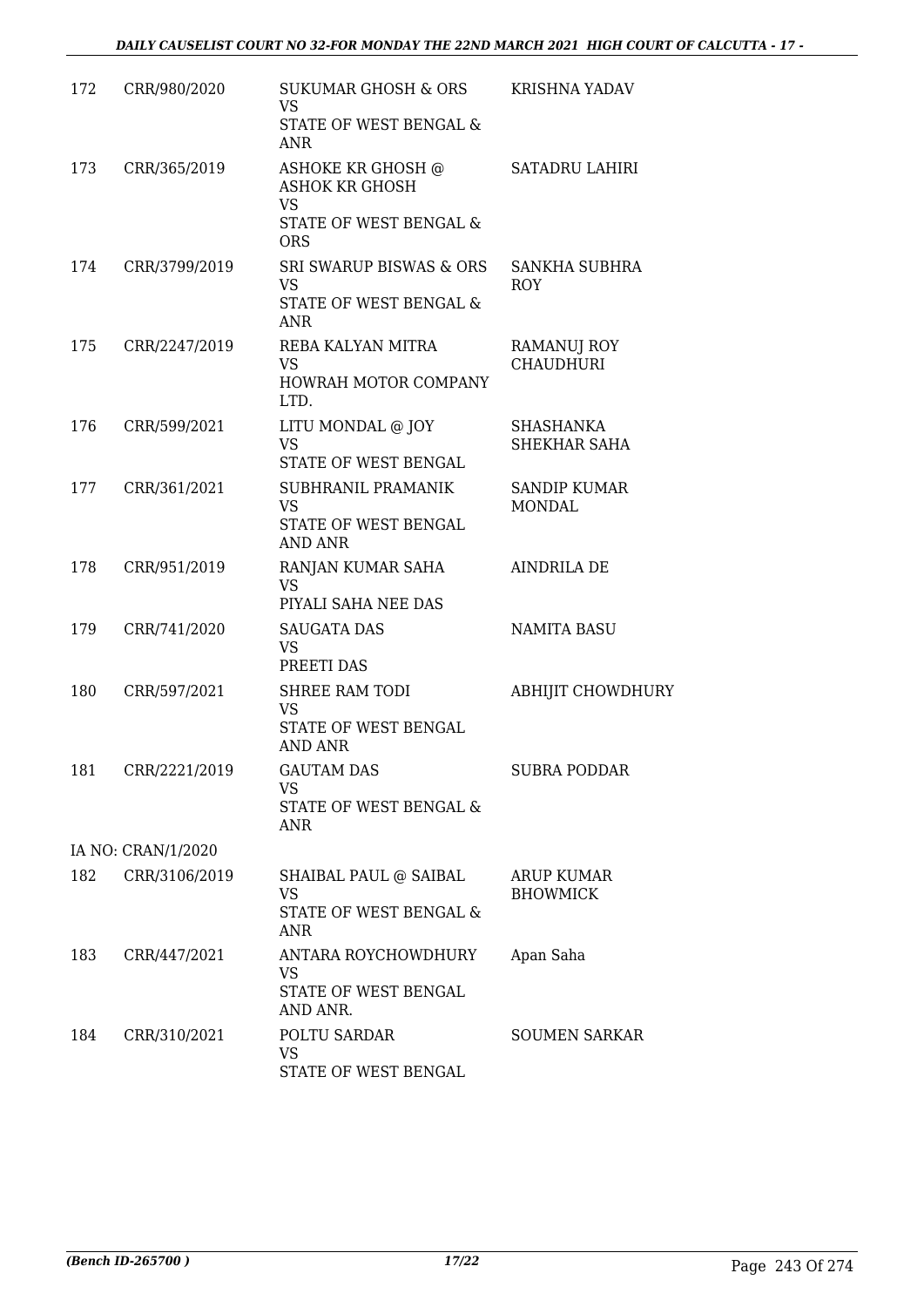| 185 | CRR/1046/2020<br>(At 2.00 p.m.)                          | <b>ROSHNI BISWAS</b><br>VS<br>STATE OF WEST BENGAL &<br><b>ANR</b>                                      | <b>BODHISATTA BISWAS</b>                               |
|-----|----------------------------------------------------------|---------------------------------------------------------------------------------------------------------|--------------------------------------------------------|
|     |                                                          | IA NO: CRAN/1/2020(Old No:CRAN/2328/2020), CRAN/2/2020, CRAN/3/2020                                     |                                                        |
| 186 | CRR/726/2021                                             | BIJOY KUMAR AGARWAL @<br>BIJAY KUMAR AGARWAL<br><b>AND ORS</b><br>VS<br>STATE OF WEST BENGAL<br>AND ANR | <b>SOURAV MUKHERJEE</b>                                |
|     | IA NO: CRAN/1/2021                                       |                                                                                                         |                                                        |
| 187 | CRR/773/2021                                             | PRANAB KR. ROY<br><b>VS</b><br><b>SEBI</b>                                                              | TIRTHANKAR DEY                                         |
| 188 | CRR/810/2021                                             | <b>VINAY MISHRA</b><br><b>VS</b><br>THE CENTRAL BUREAU OF<br><b>INVESTIGATION AND</b><br><b>OTHERS</b>  | <b>AYAN PODDAR</b>                                     |
| 189 | CRR/4235/2017                                            | RAJENDRA KR SARAOGI<br><b>VS</b><br>STATE OF WEST BENGAL                                                | T MAITY                                                |
|     |                                                          | <b>ADJOURNED MOTIONS</b>                                                                                |                                                        |
| 190 | CRR/610/2021<br>(Report from Reg.<br>$($ Judl. sec. $))$ | TAPAN KUMAR PUTATUNDA<br><b>AND ANR</b><br>VS<br>STATE OF WEST BENGAL<br>AND ORS.                       | <b>ABHIJIT GANGULY</b>                                 |
| 191 | CRR/434/2021                                             | MS SHAGUFTA SULAIMAN<br><b>VS</b><br>STATE OF WEST BENGAL<br>AND ORS.                                   | <b>SHAGUFTA</b><br><b>SULAIMAN IN</b><br><b>PERSON</b> |
| 192 | CRR/452/2021                                             | SUBHAM AND ORS.<br>VS<br>STATE OF WEST BENGAL<br>AND ANR.                                               | AMITABH RAY                                            |
|     | IA NO: CRAN/1/2021, CRAN/2/2021                          |                                                                                                         |                                                        |
| 193 | CRR/470/2021                                             | SWATI GOSWAMI AND ANR<br>VS.<br>STATE OF WEST BENGAL<br><b>AND ANR</b>                                  | ANCHITA SARKAR                                         |
| 194 | CRR/515/2021                                             | RANA BANDYOPADHYAY<br>AND ANOTHER<br>VS<br>STATE OF WEST BENGAL<br>AND ANOTHER                          | PRASUN GHOSH                                           |
| 195 | CRR/517/2021                                             | <b>SRIDAM NASKAR</b><br>VS.<br>STATE OF WEST BENGAL                                                     | SHASHANKA<br>SHEKHAR SAHA                              |
| 196 | CRR/518/2021                                             | KADER MALLICK<br>VS<br>STATE OF WEST BENGAL                                                             | SHASHANKA<br>SHEKHAR SAHA                              |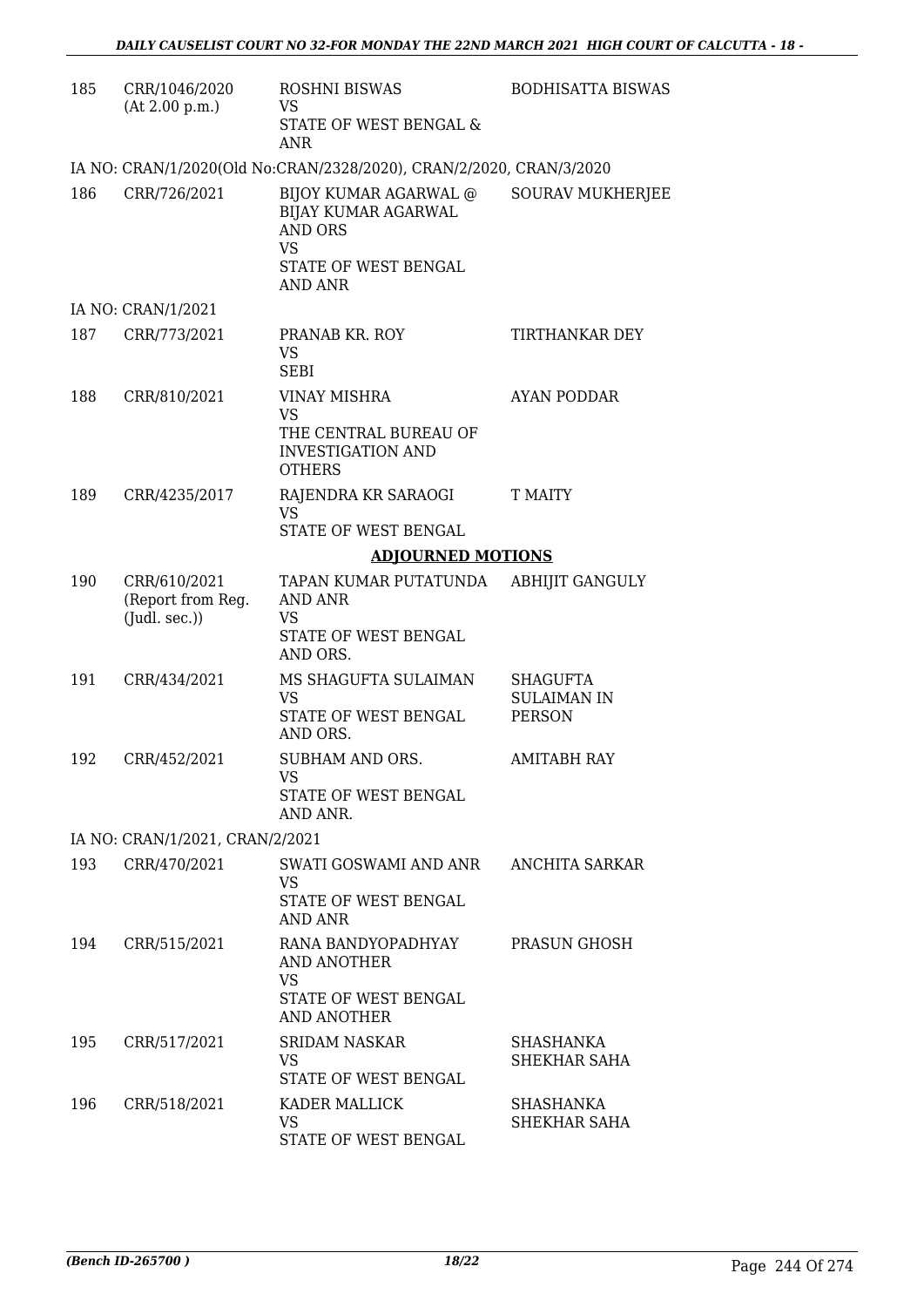| 197 | CRR/519/2021        | MD. SUNNY ALIAS POLY<br><b>VS</b><br>STATE OF WEST BENGAL                            | <b>SHASHANKA</b><br>SHEKHAR SAHA           |
|-----|---------------------|--------------------------------------------------------------------------------------|--------------------------------------------|
| 198 | CRR/492/2021        | M/S. LIONSEC AND MAC<br>ESCORTS (P) LTD.<br><b>VS</b><br>STATE OF WEST BENGAL        | <b>SANCHITA</b><br><b>CHAUDHURI</b>        |
| 199 | CRR/503/2021        | MAYA MAJUMDER<br><b>VS</b><br>STATE OF WEST BENGAL<br>AND ANR.                       | NILENDRA NARAYAN<br><b>RAY</b>             |
| 200 | CRR/494/2021        | M/S. LIONSEC AND MAC<br>ESCORTS (P) LTD.<br><b>VS</b><br>STATE OF WEST BENGAL        | <b>SANCHITA</b><br><b>CHAUDHURI</b>        |
| 201 | CRR/487/2021        | PRAKASH CHANDRA<br>PRADHAN AND ANR<br><b>VS</b><br>STATE OF WEST BENGAL              | <b>BISWAJIT SARKAR</b>                     |
| 202 | CRR/130/2021        | AND ORS.<br>TAPAN KUMAR MOHAPATRA<br><b>VS</b><br>THE STATE OF WEST<br><b>BENGAL</b> | <b>APURBA KUMAR</b><br><b>CHAKRABARTTY</b> |
|     | IA NO: CRAN/1/2021  |                                                                                      |                                            |
| 203 | CRR/133/2021        | <b>SERAJUL SK</b><br><b>VS</b><br>State of West Bengal                               | KINGSUK MONDAL                             |
|     | IA NO: CRAN/1/2021  |                                                                                      |                                            |
| 204 | CRR/1504/2020       | MANIK CHANDRA NASKAR<br>VS<br>STATE OF WEST BENGAL                                   | <b>GOPAL MONDAL</b>                        |
|     |                     | AND ORS.                                                                             |                                            |
| 205 | CRR/7/2021          | KUNAL GHOSH AND ANR<br><b>VS</b><br>THE STATE OF WEST<br><b>BENGAL AND ANR</b>       | DATTATREYA DUTTA                           |
|     |                     | <b>FOR ORDERS</b>                                                                    |                                            |
| 206 | CRR/1470/2020       | MD. MAHFOOX ARIF<br><b>VS</b><br>THE STATE OF WEST<br><b>BENGAL AND ANR</b>          | MANIDEEPA (PAUL)<br><b>ROY</b>             |
|     |                     | <b>SPECIALLY FIXED MATTERS</b>                                                       |                                            |
| 207 | CRR/2654/2019       | RABI BHUSAN PANDEY<br>VS<br>STATE OF WEST BENGAL                                     | SAIBAL MONDAL                              |
|     | wt208 CRR/3113/2019 | <b>SAMAR SK SWARNAKAR</b><br>VS<br>STATE OF WEST BENGAL                              | SANDIP<br><b>CHAKRABORTY</b>               |
| 209 | CRR/1588/2020       | MANISH KHEMKA<br><b>VS</b><br>Union of India                                         | ANIRUDHYA DUTTA                            |
|     |                     |                                                                                      |                                            |

## **CONTESTED APPLICATION**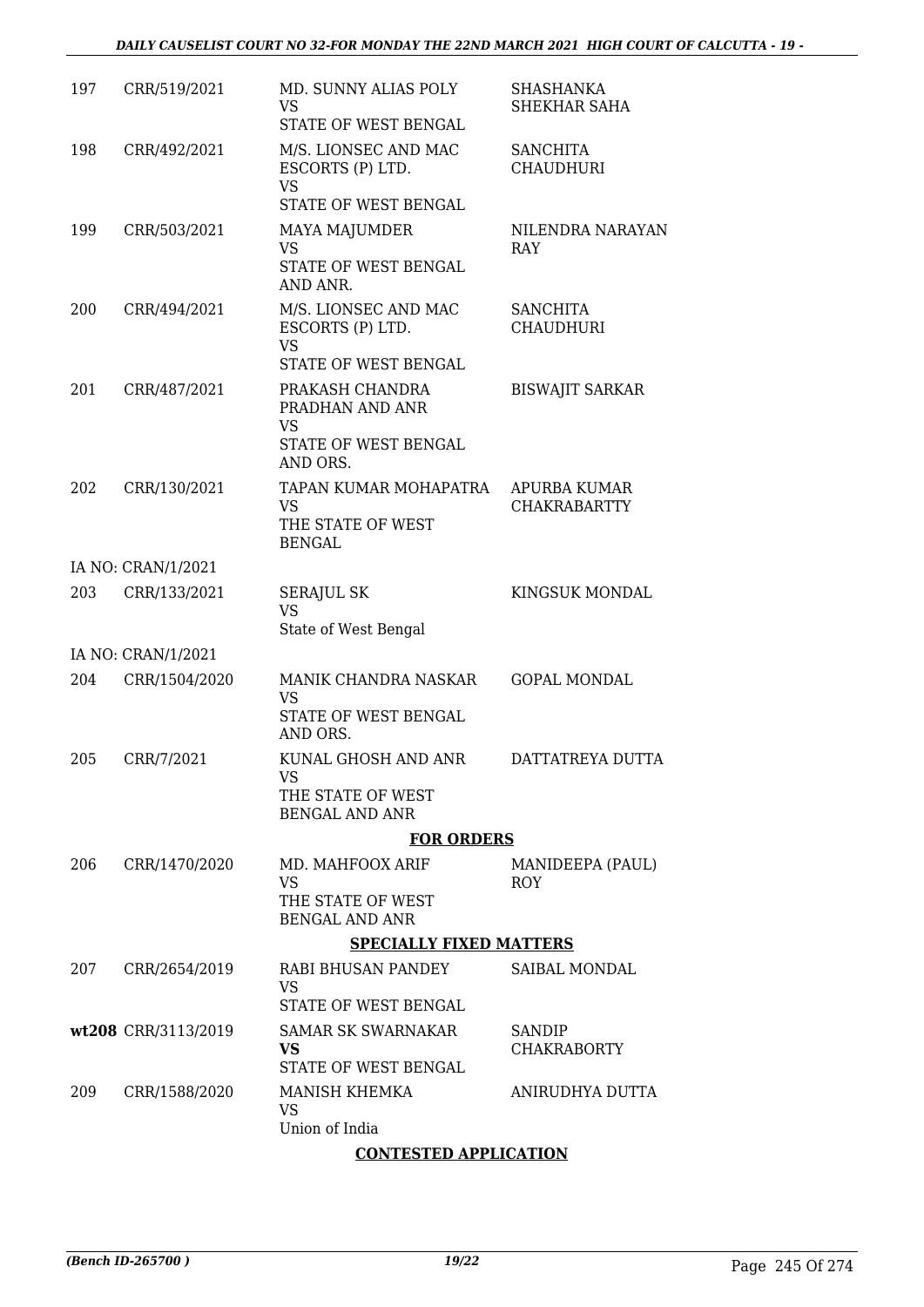| 210 | CRR/1359/2011                             | SANKAR PRASAD ROY<br><b>VS</b><br>STATE OF WEST BENGAL                                                  | PRADIP MUKHERJEE                   |
|-----|-------------------------------------------|---------------------------------------------------------------------------------------------------------|------------------------------------|
|     | IA NO: CRAN/1/2020, CRAN/2/2020           |                                                                                                         |                                    |
| 211 | CRR/2325/2018                             | <b>CHINMOY PANDA</b><br><b>VS</b><br>STATE OF WEST BENGAL &<br><b>ORS</b>                               | <b>BISWAJIT MANNA</b>              |
|     | IA NO: CRAN/1/2018(Old No:CRAN/2792/2018) |                                                                                                         |                                    |
| 212 | CRR/1175/2019                             | <b>ARINDAM KUNDU</b><br>VS<br>STATE OF WEST BENGAL &<br>ORS.                                            | <b>JAGANNATH</b><br><b>GANGULY</b> |
| 213 | CRR/188/2020                              | <b>SUPRATIK GHOSH</b><br><b>VS</b><br>STATE OF WEST BENGAL &<br>ORS.                                    | <b>TAPAS DUTTA</b>                 |
|     | IA NO: CRAN/1/2020(Old No:CRAN/1203/2020) |                                                                                                         |                                    |
| 214 | CRR/452/2020                              | MOHIT LAL GHOSH<br><b>VS</b><br>STATE OF WEST BENGAL                                                    | <b>BISWAJIT MANNA</b>              |
| 215 | CRR/724/2020                              | YASHWANT KR DAGA & ANR<br><b>VS</b><br>STATE OF WEST BENGAL &<br><b>ANR</b>                             | A P AGARWALLA                      |
|     | IA NO: CRAN/1/2021                        |                                                                                                         |                                    |
| 216 | CRR/1104/2020                             | <b>JITEN SARKAR</b><br>VS<br>STATE OF WEST BENGAL &<br><b>ANR</b>                                       | PARTHA SARATHI<br><b>DAS</b>       |
|     | IA NO: CRAN/1/2020(Old No:CRAN/3618/2020) |                                                                                                         |                                    |
| 217 | CRR/1120/2020                             | ARINDAM CHAKRABORTY<br>VS<br>STATE OF WEST BENGAL                                                       | <b>RAJU MONDAL</b>                 |
|     |                                           | IA NO: CRAN/1/2020(Old No:CRAN/4221/2020), CRAN/2/2020, CRAN/3/2020                                     |                                    |
| 218 | CRR/1563/2020                             | LATIKA MONDAL<br>VS<br>State of West Bengal AND<br>ANR                                                  | <b>GANESH MANNA</b>                |
| 219 | CRR/1576/2020                             | ABHISHEK BHUWALKA<br>VS<br>State of West Bengal AND<br>ANR                                              | SINTHIA BALA                       |
| 220 | CRR/1657/2020                             | <b>UJJAL PROSAD</b><br>CHATTOPADHYAY AND<br><b>ANOTHER</b><br>VS<br>STATE OF WEST AND<br><b>ANOTHER</b> | <b>MOUMITA GHOSH</b>               |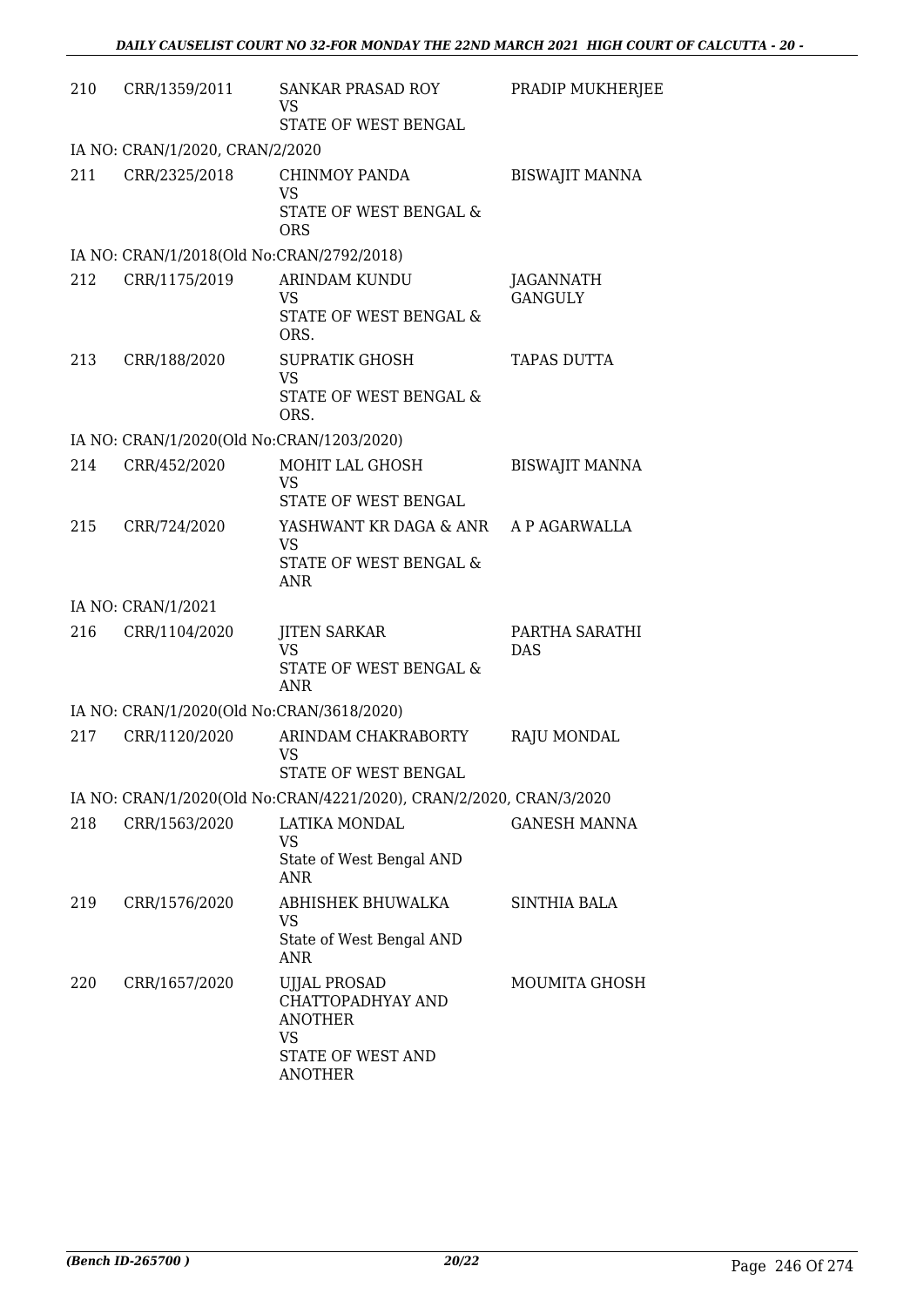| 221 | CRR/1658/2020       | <b>UJJAL PROSAD</b><br>CHATTOPADHYAY AND<br><b>ANOTHER</b><br><b>VS</b><br>State of West Bengal AND<br><b>ANOTHER</b> | MOUMITA GHOSH                         |
|-----|---------------------|-----------------------------------------------------------------------------------------------------------------------|---------------------------------------|
| 222 | CRR/1659/2020       | <b>UJJAL PROSAD</b><br>CHATTOPADHYAY AND<br><b>ANOTHER</b><br><b>VS</b><br>State of West Bengal AND<br><b>ANOTHER</b> | MOUMITA GHOSH                         |
| 223 | CRR/1785/2020       | SMT SADHANA JOSHOHARA<br><b>DUTTA</b><br><b>VS</b><br>State of West Bengal                                            | KRISHNENDU<br><b>BHADRA</b>           |
|     | wt224 CRR/1792/2020 | <b>SUJIT KUMAR BISWAS</b><br><b>VS</b><br>STATE OF WEST BENGAL                                                        | KRISHNENDU<br><b>BHADRA</b>           |
| 225 | CRR/1938/2020       | PRITISH DAS<br>VS<br>STATE OF WEST BENGAL<br>AND ORS.                                                                 | <b>ARUP KUMAR</b><br><b>BHOWMICK</b>  |
| 226 | CRR/83/2021         | KAKALI SAHA AND ORS<br><b>VS</b><br>State of West Bengal                                                              | <b>SK PODDAR</b>                      |
|     | wt227 CRR/1863/2020 | PIJUSH CHANDRA<br>SAHA@PIJUS SAHA<br><b>VS</b><br>STATE OF WEST BENGAL<br>AND ANR                                     | <b>S K PODDAR</b>                     |
| 228 | CRR/170/2021        | HABIBA KHATUN<br>VS<br>KHAIRUL RAHAMAN                                                                                | MUJIBAR ALI NASKAR                    |
| 229 | CRR/156/2021        | MD SAHID ALIAS SAHIDUL<br><b>VS</b><br>State of West Bengal                                                           | <b>ARUSHI RATHORE</b>                 |
| 230 | CRR/361/2019        | <b>SMT SASWATI DEY</b><br>VS<br>STATE OF WEST BENGAL                                                                  | <b>ARNAB SAHA</b>                     |
| 231 | CRR/962/2020        | <b>ASMAT SK</b><br>VS<br>STATE OF WEST BENGAL &<br><b>ANR</b>                                                         | <b>SHIBASIS</b><br><b>CHATTERJEE</b>  |
| 232 | CRR/641/2019        | <b>BIPLAB MONDAL</b><br><b>VS</b><br>STATE OF WEST BENGAL &<br>ANR                                                    | <b>SHYAMAL</b><br><b>MUKHOPADHYAY</b> |
| 233 | CRR/96/2020         | <b>PUSKAR SARKAR</b><br>VS<br>STATE OF WEST BENGAL                                                                    | DATTATREYA DUTTA                      |

### **APPEAL FOR HEARING**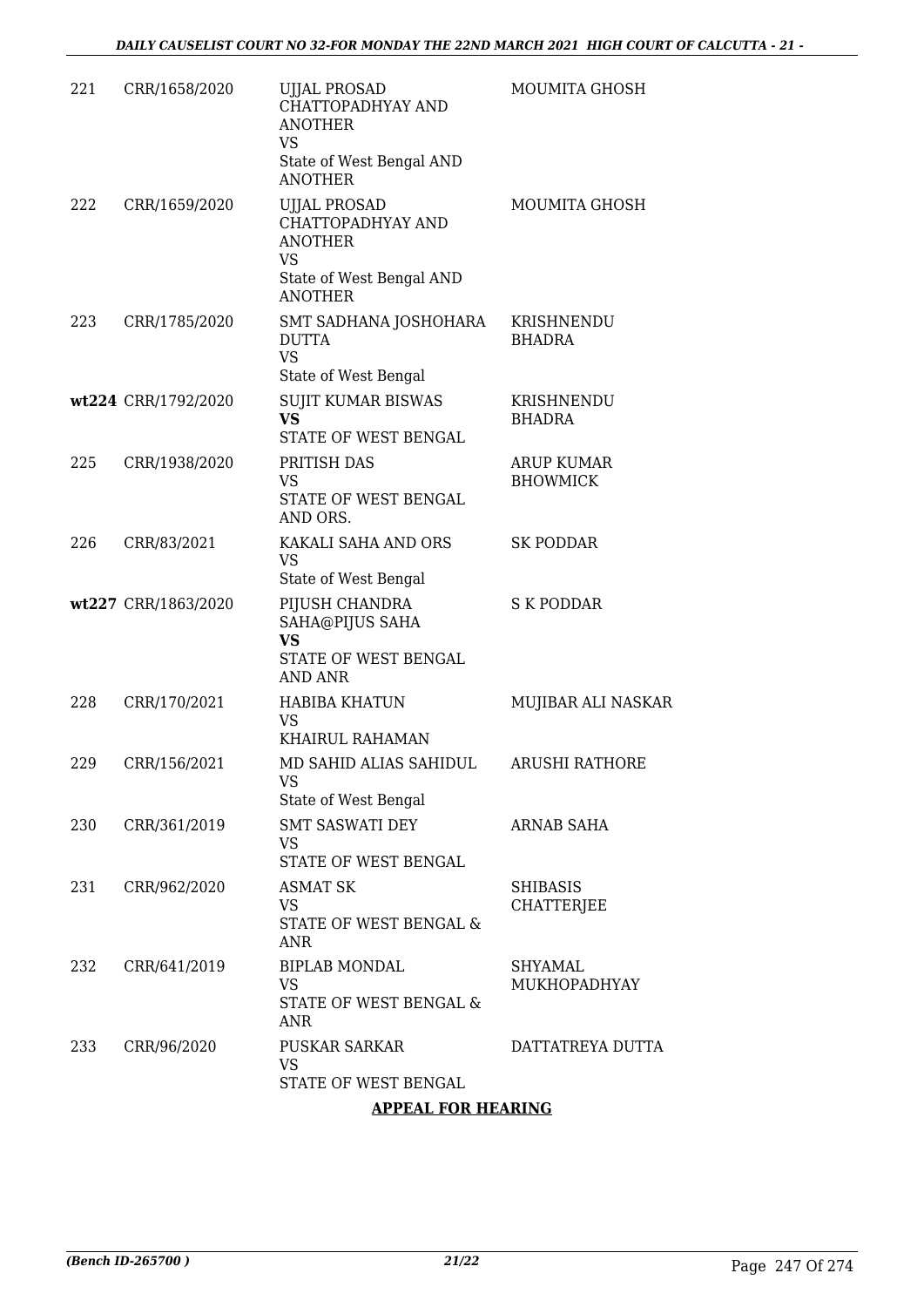| 234 | CRA/15/2017<br>$(Pt I + II + Os + 1PB + 5 ORS)$<br>files of LCR) (At 3.00 VS | BINKU @ PERVEJ AKTAR & K BHATTACHARYYA                                                          |                                |
|-----|------------------------------------------------------------------------------|-------------------------------------------------------------------------------------------------|--------------------------------|
|     | p.m.                                                                         | STATE OF WEST BENGAL                                                                            |                                |
| 235 | CRA/375/2016 BIJAY KR MARANDI<br>$(Pt+I+II+Os+1PB+3VS)$<br>files of 2 LCR)   | STATE OF WEST BENGAL                                                                            | P ADHYA                        |
|     | IA NO: CRAN/1/2019(Old No:CRAN/4668/2019)                                    |                                                                                                 |                                |
| 236 | CRR/162/2018<br>$(Pt. -$<br>$I+II+OS+1PB+5$                                  | <b>BIKASH MANDAL &amp; ORS</b><br>VS<br>STATE OF WEST BENGAL                                    | MD GOLAM NURE<br><b>IMROHI</b> |
|     | files of LCR)                                                                | &ANR                                                                                            |                                |
| 237 | CRA/471/2019<br>$(Pt-I+II+OS+1PB+4$ VS                                       | SUKUMAR MONDAL & ORS<br>LCR+ Trans.+Brief) STATE OF WEST BENGAL                                 | MONIKA SINHA                   |
| 238 | CRA/379/2019<br>$(Pt-I+II+OS+1PB+3$ VS<br>LCR)                               | SASHIKANT TODI<br>STATE OF WEST BENGAL &<br>ORS.                                                | SATADRU LAHIRI                 |
|     | wt239 CRMSPL/24/2019                                                         | SASHIKANT TODI @ SASHI<br><b>KANT TODI</b><br><b>VS</b><br>STATE OF WEST BENGAL &<br><b>ORS</b> | <b>SATADRU LAHIRI</b>          |
| 240 | (PT I+II+OS+1PB+4 RAHAMAN & ORS<br>files of LCR)                             | CRA/284/2015 SK ANISUR @ ANISUR<br><b>VS</b><br>STATE OF WEST BENGAL                            | <b>S CHATTERJEE</b>            |
| 241 | (P+I+II+OS+1PB+3 BHUINYAN<br>files LCR)                                      | CRA/517/2017 PRABIR BHUIAN @ PRABIR<br>VS<br>STATE OF WEST BENGAL                               | J N PAUL                       |
| 242 | CRA/65/1998<br>$(Pt+I+II+Os+1PB+3VS)$<br>Books)                              | TARUN KANTI CHATTERJEE<br>files of LCR+trans+8 THE STATE OF WEST<br><b>BENGAL</b>               | AMITABHA<br><b>KARMAKAR</b>    |
| 243 | CRA/744/2015 ARINDAM KUMAR<br>$(Pt I+II+OS+2PB+4VS)$                         | files of LCR+Trans.) STATE OF WEST BENGAL                                                       | <b>DWAIPAYAN BISWAS</b>        |
|     | IA NO: CRAN/2/2017(Old No:CRAN/4171/2017)                                    |                                                                                                 |                                |
| 244 | CRA/714/2018 M/S. TEA ARCADE<br>$(P+I+II+OS+1PB+3$ VS<br>files of LCR)       | APARNA RAI                                                                                      | MOHINI MAJUMDAR                |
|     | wt245 CRA/715/2018                                                           | M/S. TEA ARCADE<br><b>VS</b><br><b>APARNA RAI</b>                                               | MOHINI MAJUMDAR                |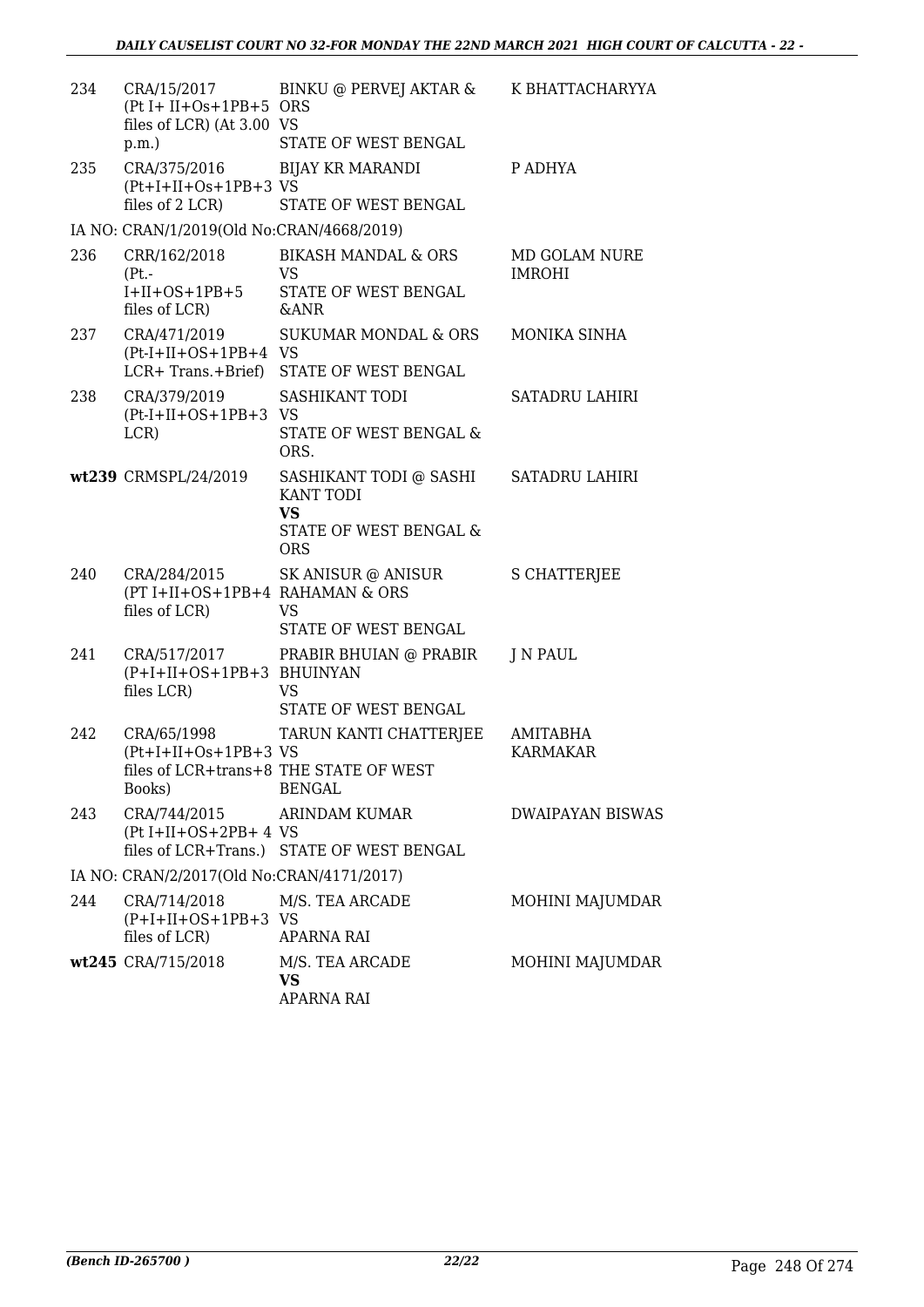

# In The High Court at Calcutta

# **Appellate Side**

**DAILY CAUSELIST For Monday The 22nd March 2021**

**COURT NO. 30**

**SINGLE BENCH (SB - XV)**

**AT 10:30 AM**

**HON'BLE JUSTICE BIBEK CHAUDHURI**

**(VIA VIDEO CONFERENCE) ON AND FROM MONDAY, THE 11TH JANUARY, 2021 - ADMISSION AND HEARING OF CRIMINAL APPEALS INCLUDING BAIL (PUNISHMENT UP TO 7 YEARS); ADMISSION OF CRIMINAL MOTIONS AND HEARING OF CRIMINAL REVISIONS ARISING OUT OF D.V.ACT ; HEARING OF CRIMINAL APPEALS,HEARING OF CRIMINAL APPEALS RELATING TO 'CRIMES AGAINST WOMEN'. NOTE : FINAL HEARING OF CRIMINAL APPEALS SHALL BE TAKEN UP FROM 2 P.M. IF AFTER CONCLUSION OF HEARING OF APPEAL, TIME PERMITS, CRIMINAL MOTIONS AND APPLICATIONS SHALL BE TAKEN UP FOR HEARING. NOTE: MATTERS WILL BE TAKEN UP THROUGH PHYSICAL HEARING ONLY WHEN BOTH THE PARTIES ARE AGREED.**

# **FOR JUDGMENT**

( (AT 2.00 P.M.) )

TAPAN DUTTA GUPTA

1 CRA/135/2017 BINOY ROY  $V<sup>Q</sup>$ STATE OF WEST BENGAL & ANR.

IA NO: CRAN/1/2017(Old No:CRAN/2532/2017)

### **TO BE MENTIONED**

2 CRA/670/2015 TULSI MAHANTA & ANR VS STATE OF WEST BENGAL S DAS

IA NO: CRAN/1/2015(Old No:CRAN/4078/2015), CRAN/2/2021, CRAN/3/2021

3 CO/1745/2016 SUBHASH CHANDRA MANDAL VS BHASKAR DAS & ORS N DHALI 4 CRR/2086/2019 PITAM KAR & ORS VS SMT NANDINI KAR DAS & ANR ARUNAVA GANGULY

# **APPLICATION FOR BAIL**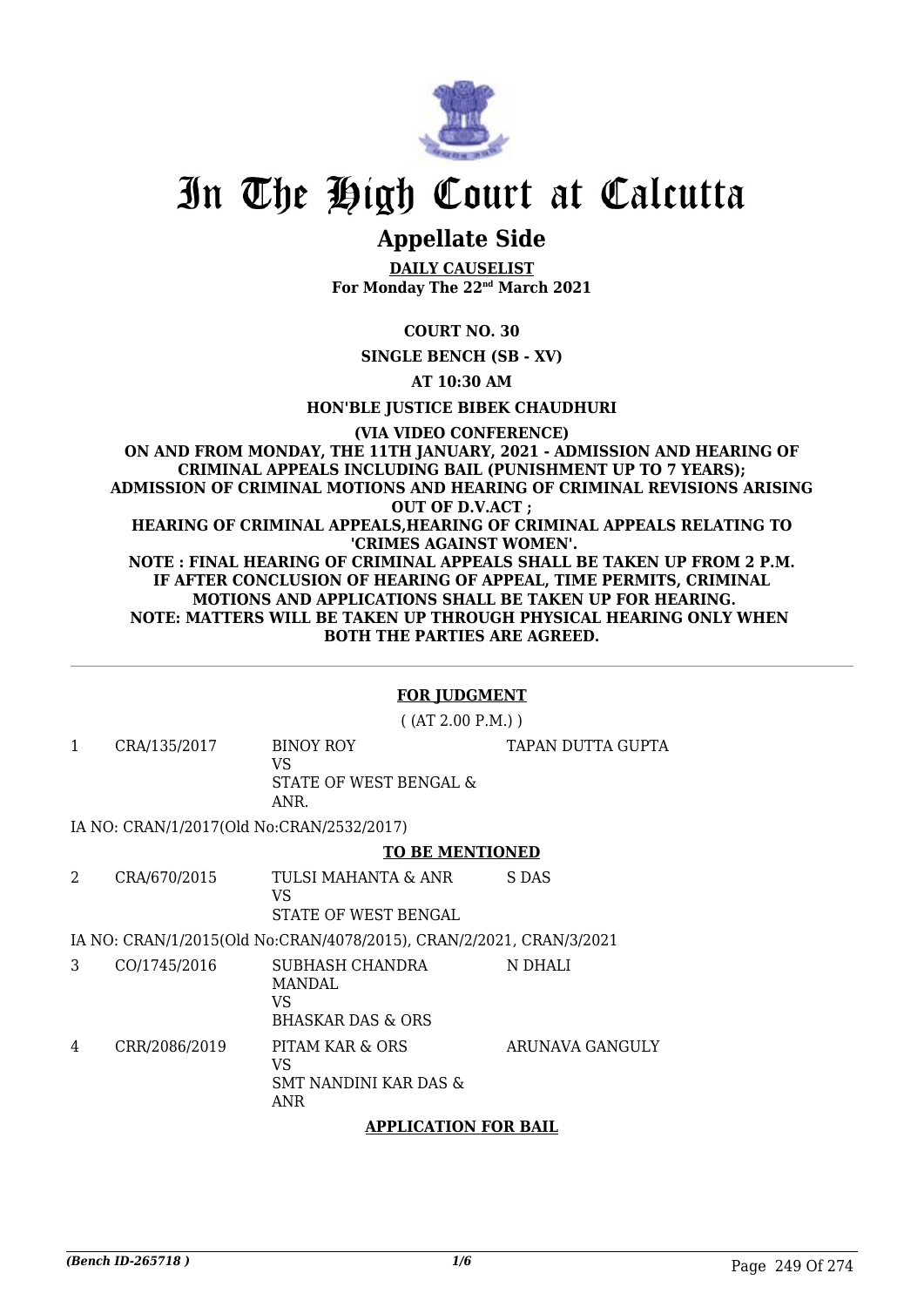| 5  | CRM/11076/2020                            | SALIM SHEIKH @ SALIM<br><b>MANNAN SHAIKH</b><br><b>VS</b>     | <b>JANNAT UL FIRDOUS</b>               |
|----|-------------------------------------------|---------------------------------------------------------------|----------------------------------------|
|    |                                           | State of West Bengal                                          |                                        |
| 6  | CRM/2816/2021                             | <b>SUBRATA SARKAR</b><br><b>VS</b>                            | MD JANNAT UL<br><b>FIRDOUS</b>         |
|    |                                           | STATE OF WEST BENGAL                                          |                                        |
|    |                                           | <b>CANCELLATION OF BAIL</b>                                   |                                        |
| 7  | CRM/8638/2019<br>(At 12.00 p.m.)          | TANUSHRI MITRA & ANR<br><b>VS</b><br>STATE OF WEST BENGAL &   | DEBAPRATIM GUHA                        |
|    |                                           | <b>ANR</b>                                                    |                                        |
|    | IA NO: CRAN/1/2021                        |                                                               |                                        |
| 8  | CRM/1966/2020                             | KISHOR JAISWAL<br><b>VS</b>                                   | RANJIT KUMAR ROY                       |
|    |                                           | <b>STATE OF WEST BENGAL &amp;</b><br><b>ORS</b>               |                                        |
| 9  | CRM/7344/2020                             | MAIFUZ ALAM<br><b>VS</b>                                      | <b>SK SAIDULLA</b>                     |
|    |                                           | State of West Bengal AND<br><b>ANOTHER</b>                    |                                        |
|    | IA NO: CRAN/1/2020                        |                                                               |                                        |
| 10 | CRM/11234/2020                            | State of West Bengal<br><b>VS</b><br><b>MANINDRA NATH DAS</b> | MD SABIR AHMED                         |
| 11 | CRM/2649/2021                             | ABU HORAIRA                                                   | <b>SOMANTH</b>                         |
|    |                                           | VS<br>STATE OF WEST BENGAL<br>AND ORS.                        | <b>GANGOPADHYAY</b>                    |
| 12 | CRM/2763/2021                             | <b>SUDIP BISWAS</b><br><b>VS</b>                              | <b>SAFDAR AZAM</b>                     |
|    |                                           | STATE OF WEST BENGAL<br>AND ORS.                              |                                        |
| 13 | CRM/2834/2021                             | <b>TAMAL KUMAR</b><br><b>BHATTACHARJEE</b>                    | <b>SUBHANKAR</b><br><b>CHAKRABORTY</b> |
|    |                                           | VS<br>STATE OF WEST BENGAL                                    |                                        |
|    |                                           | <b>AND ORS</b>                                                |                                        |
| 14 | CRM/2847/2021                             | TAMALKUMAR<br>BHATTACHARJEE                                   | <b>SUBHANKAR</b><br><b>CHAKRABORTY</b> |
|    |                                           | <b>VS</b><br>STATE OF WEST BENGAL<br><b>AND ANR</b>           |                                        |
|    |                                           | <b>BAIL IN CONNECTION WITH APPEAL</b>                         |                                        |
| 15 | CRA/447/2017                              | BISWANATH MONDAL                                              | A RAHAMAN                              |
|    | $(Pt. I+II)$                              | VS.<br>STATE OF WEST BENGAL &                                 |                                        |
|    |                                           | ANR                                                           |                                        |
|    | IA NO: CRAN/2/2019(Old No:CRAN/1315/2019) |                                                               |                                        |
| 16 | CRA/62/2018<br>$(Pt. I+II)$               | AKASH KR ROY @ JOYDEEP<br>VS<br>STATE OF WEST BENGAL          | A K DAS                                |
|    | IA NO: CRAN/1/2021                        |                                                               |                                        |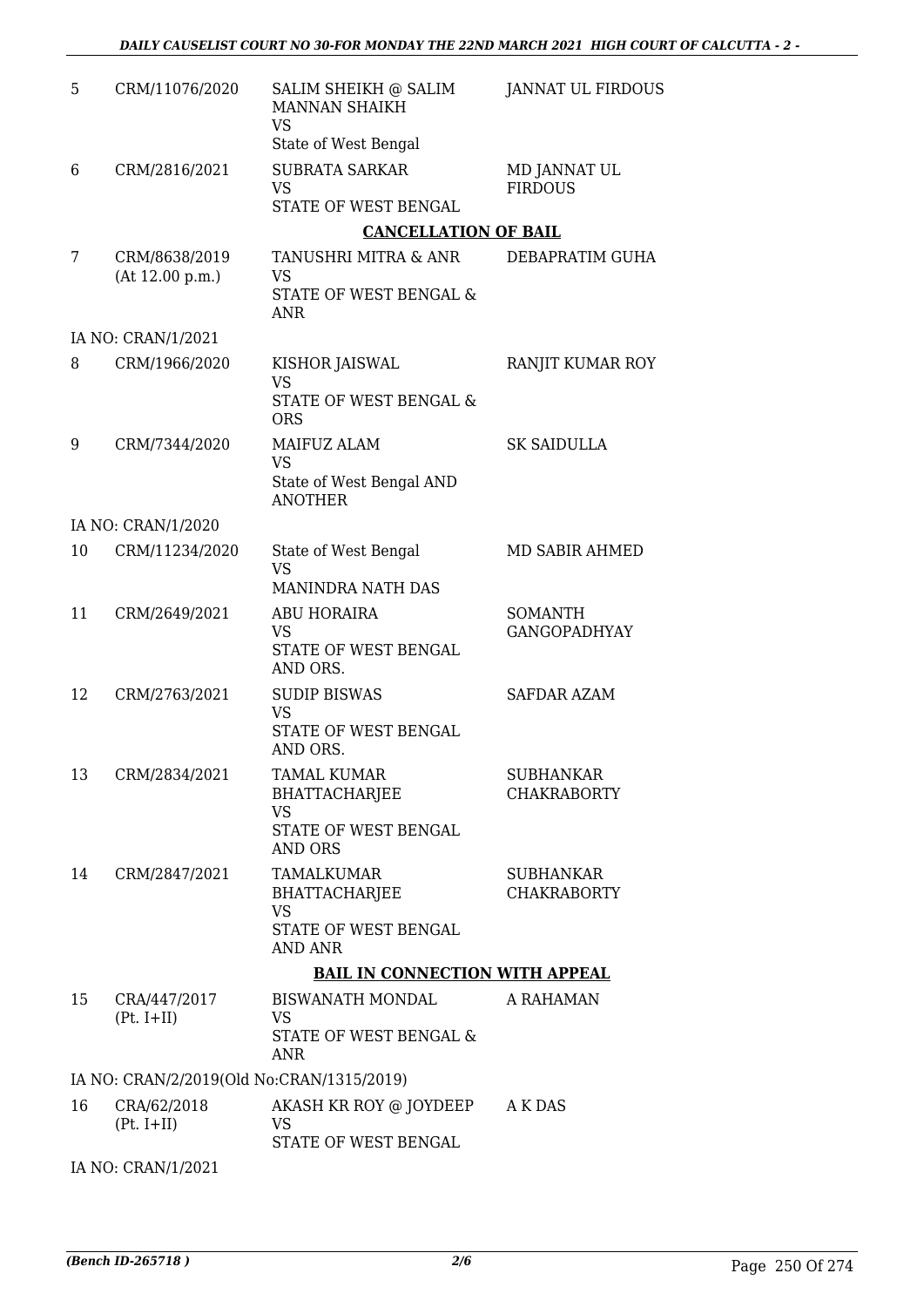| 17 | CRA/82/2020<br>$(Pt. I+II)$     | <b>ANANDA BISWAS</b><br><b>VS</b><br>STATE OF WEST BENGAL &<br><b>ANR</b>                                 | <b>MAZAHAR HOSSAIN</b><br><b>CHOWDHURY</b> |
|----|---------------------------------|-----------------------------------------------------------------------------------------------------------|--------------------------------------------|
|    | IA NO: CRAN/1/2020              |                                                                                                           |                                            |
| 18 | CRA/144/2020                    | RAFIKUL ISLAM & ORS<br><b>VS</b><br>STATE OF WEST BENGAL &<br><b>ANR</b>                                  | DEBAPRIYA SAMANTA                          |
|    | IA NO: CRAN/1/2020, CRAN/2/2021 |                                                                                                           |                                            |
| 19 | CRA/48/2021                     | SK FAJLU RAHAMAN @ SK<br>FAZLU @ MISTRI<br><b>VS</b><br>STATE OF WEST BENGAL                              | NAVANIL DE                                 |
|    | IA NO: CRAN/1/2021              |                                                                                                           |                                            |
|    |                                 | <b>ADMISSION OF APPEAL</b>                                                                                |                                            |
| 20 | CRA/36/2021                     | SANKAR CHATTERJEE<br><b>VS</b><br>STATE OF WEST BENGAL<br>AND ORS.                                        | <b>SAYAN DATTA</b>                         |
|    | IA NO: CRAN/1/2021              |                                                                                                           |                                            |
| 21 | CRA/72/2021                     | <b>SUVASH ALIAS SUBHAS</b><br>SAMADDAR AND ANR<br><b>VS</b>                                               | DIPENTDU NARYAN<br><b>BANERJEE</b>         |
| 22 | CRA/84/2021                     | STATE OF WEST BENGAL<br><b>SUBHO DAS</b><br><b>VS</b><br>STATE OF WEST BENGAL                             | <b>BHASKAR</b><br><b>CHAKRABORTY</b>       |
|    |                                 | <b>MOTION</b>                                                                                             |                                            |
| 23 | CRR/525/2014                    | <b>BASUDEV DHAR</b><br><b>VS</b><br>SMT SUBHRA DHAR & ABR                                                 | I PAUL.                                    |
|    |                                 | IA NO: CRAN/1/2014(Old No:CRAN/2858/2014)                                                                 |                                            |
| 24 | CRR/62/2015                     | NEETA CHAKRABORTY<br>VS<br>SEFALI CHAKRABORTY &<br><b>ORS</b>                                             | S. CHATTERJEE                              |
| 25 | CRR/156/2015                    | MOHD JAMALUDDIN & ORS<br>VS<br>FARHAN TARANNUM & ANR                                                      | F RABI                                     |
| 26 | CRR/385/2015                    | <b>NASIR KHAN &amp; ORS</b><br><b>VS</b><br><b>SULTANA BIBI &amp; ANR</b>                                 | A K ADHYA                                  |
| 27 | CRR/492/2015                    | SARBANI ROY CHOWDHURY<br>NEE MUKHERJEE<br><b>VS</b><br><b>BISWADEEP ROY</b><br><b>CHOWDHURY &amp; ORS</b> | <b>S K MALLICK</b>                         |
| 28 | CRR/580/2015                    | <b>GOUTAM SAMADDAR</b><br>VS<br>MOUSUMI SAMADDAR                                                          | S MAJI                                     |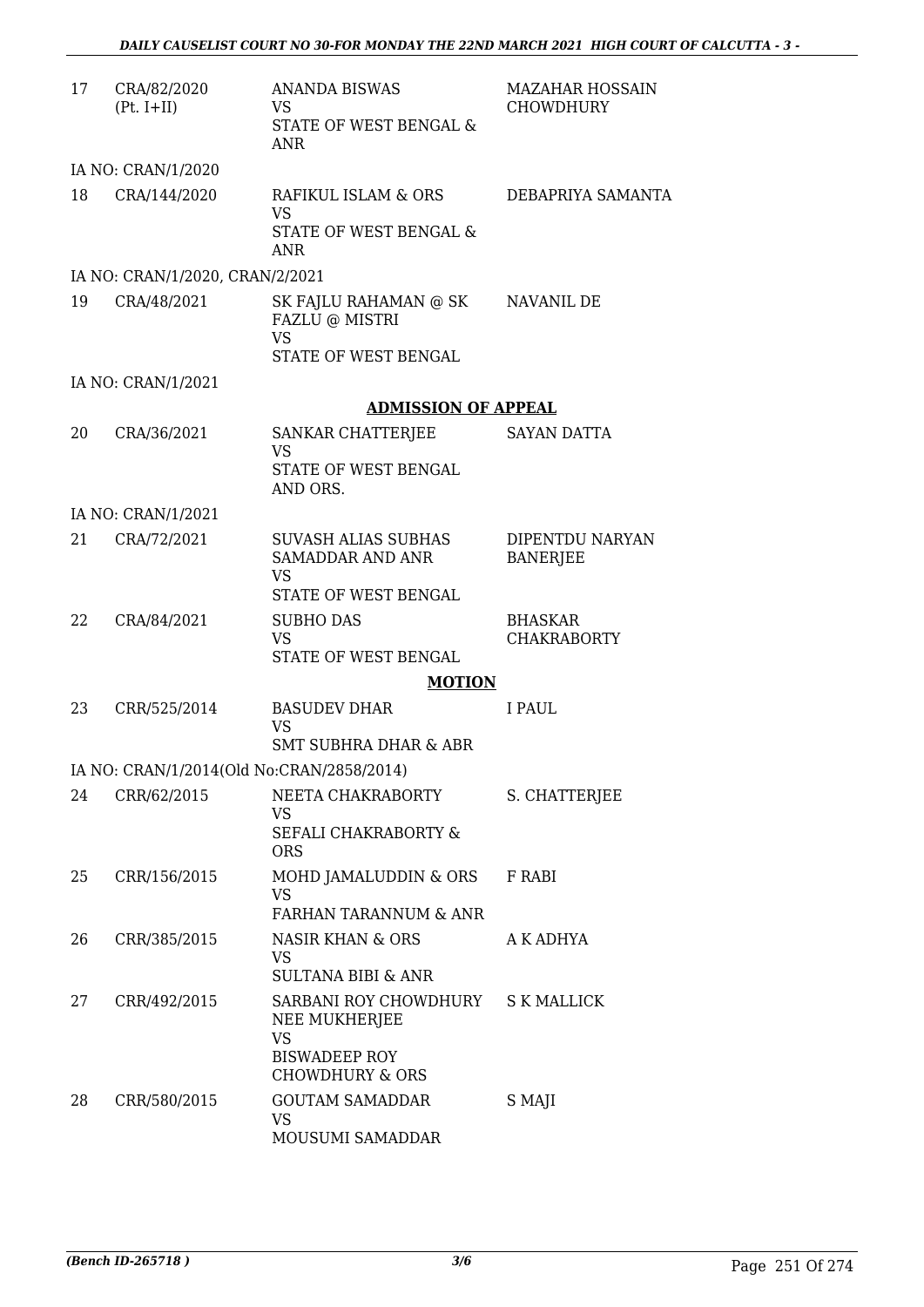| 29 | CRR/1752/2015                             | <b>ANIMESH RAHA</b><br><b>VS</b><br>STATE OF WEST BENGAL &           | M CHATTERJEE                    |
|----|-------------------------------------------|----------------------------------------------------------------------|---------------------------------|
|    |                                           | <b>ANR</b>                                                           |                                 |
| 30 | CRR/717/2019<br>$(Hd.-in-Pt.)$            | <b>BISWAJIT SAMANTA</b><br><b>VS</b><br><b>ARATI SAMANTA</b>         | <b>SYED NURUL AREFIN</b>        |
| 31 | CRR/921/2019                              | <b>NARGIS PARVIN</b><br><b>VS</b>                                    | <b>APAN SAHA</b>                |
|    |                                           | MOKBUL HOSSAIN & ORS.                                                |                                 |
|    | IA NO: CRAN/1/2021                        |                                                                      |                                 |
| 32 | CRR/2112/2019                             | SOMENATH ROY<br><b>VS</b><br>STATE OF WEST BENGAL &                  | DEBJANI ROY<br><b>CHAUDHURI</b> |
|    |                                           | <b>ANR</b>                                                           |                                 |
|    | IA NO: CRAN/1/2019(Old No:CRAN/3341/2019) |                                                                      |                                 |
| 33 | CRR/2113/2019                             | <b>GITA ROY</b><br><b>VS</b><br>STATE OF WEST BENGAL&<br>ANR         | DEBJANI ROY<br><b>CHAUDHURI</b> |
|    | IA NO: CRAN/1/2019(Old No:CRAN/3342/2019) |                                                                      |                                 |
| 34 | CRR/2911/2019<br>$(Hd.-in-Pt.)$           | CHAITANYA SINGHANIA &<br>ANR.<br><b>VS</b>                           | <b>BINAY KR. JAIN</b>           |
|    |                                           | KHUSBOO SINGHANIA                                                    |                                 |
| 35 | CRR/3641/2019                             | <b>RENU TEWARI</b><br><b>VS</b>                                      | DEV KUMAR SHARMA                |
|    |                                           | ANADA KUMAR TIWARI &<br><b>ORS</b>                                   |                                 |
| 36 | CRR/1069/2020                             | <b>ARPITA GUIN</b><br><b>VS</b><br><b>STATE OF WEST BENGAL &amp;</b> | ALI AHSAN ALAMGIR               |
|    |                                           | ORS.                                                                 |                                 |
|    |                                           | IA NO: CRAN/1/2020(Old No:CRAN/3150/2020), CRAN/2/2020               |                                 |
| 37 | CRR/1070/2020                             | <b>ARPITA GUIN</b><br><b>VS</b><br>STATE OF WEST BENGAL &            | ALI AHSAN ALAMGIR               |
|    |                                           | ORS.                                                                 |                                 |
|    | IA NO: CRAN/1/2020(Old No:CRAN/3151/2020) |                                                                      |                                 |
| 38 | CRR/1071/2020                             | ARPITA GUIN & ANR<br><b>VS</b><br>STATE OF WEST BENGAL &             | ALI AHSAN ALAMGIR               |
|    |                                           | <b>ANR</b>                                                           |                                 |
|    |                                           | IA NO: CRAN/1/2020(Old No:CRAN/3152/2020), CRAN/2/2020               |                                 |
| 39 | CRR/1454/2020                             | <b>RUMA SARKAR</b><br>VS                                             | SK SAIDULLAH                    |
|    |                                           | State of West Bengal AND<br>ANR                                      |                                 |
| 40 | CRR/1513/2020                             | APURBA DAS @ APU DAS<br><b>VS</b>                                    | SAMARJIT GHOSAL                 |
|    |                                           | THE STATE OF WEST<br><b>BENGAL AND ORS</b>                           |                                 |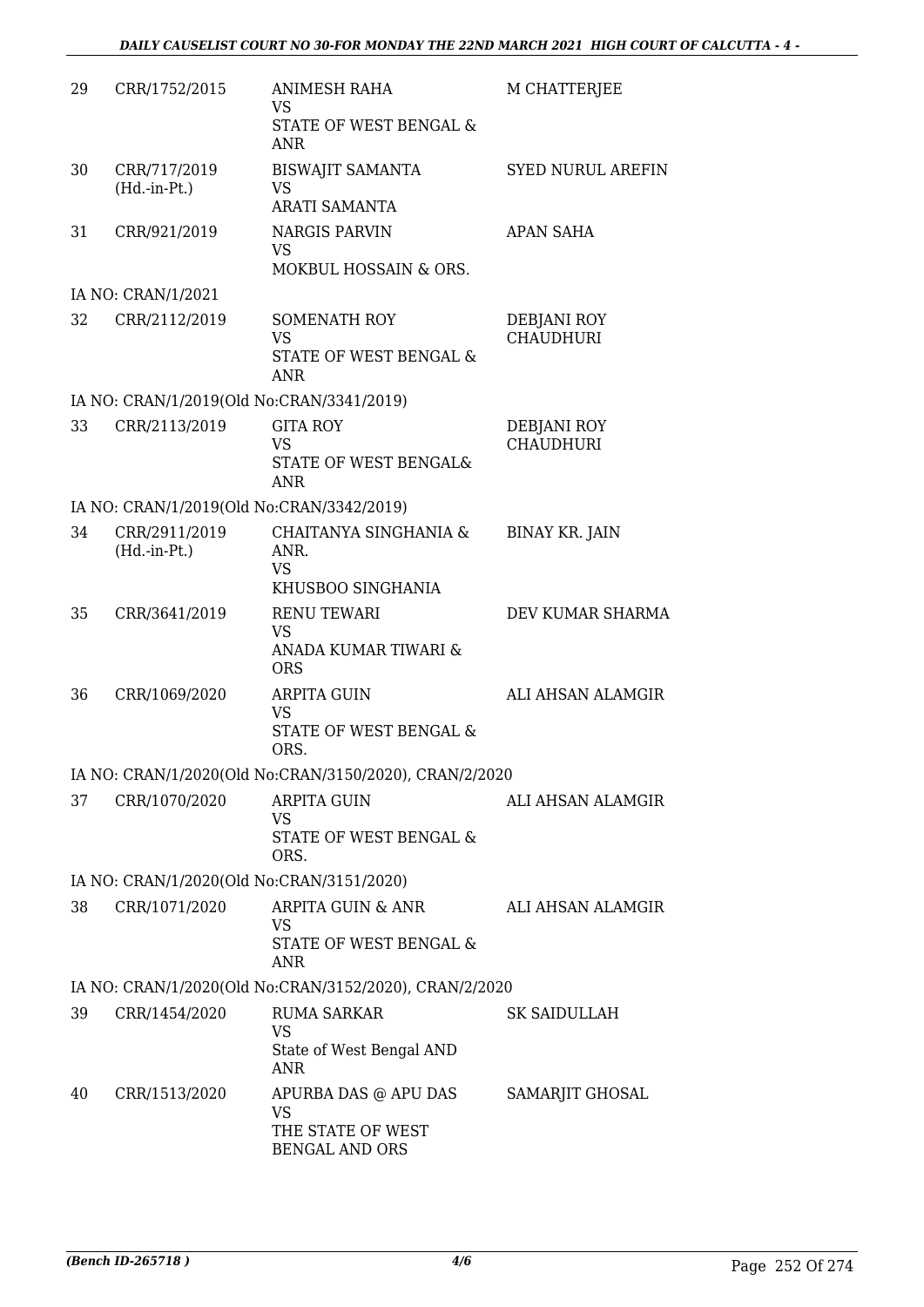| 41 | CRR/1796/2020                                                             | NAND KISHORE RAJAK<br><b>VS</b><br>SMT RASHMI RAJAK AND                               | DEV KUMAR SHARMA                |
|----|---------------------------------------------------------------------------|---------------------------------------------------------------------------------------|---------------------------------|
|    |                                                                           | ANR                                                                                   |                                 |
| 42 | CRR/1854/2020                                                             | SAKTIPADA SANNIGRAHI<br>AND ANR<br><b>VS</b>                                          | <b>DEBISREE ADHIKARY</b>        |
|    |                                                                           | State of West Bengal                                                                  |                                 |
|    | IA NO: CRAN/1/2021                                                        |                                                                                       |                                 |
| 43 | CRR/1855/2020                                                             | KALYAN PANDA AND ANR<br><b>VS</b><br>State of West Bengal                             | DEBISREE ADHIKARY               |
| 44 | CRR/1917/2020                                                             | TINKU BHOWMIK<br><b>VS</b><br><b>SOMNATH BHOWMIK</b>                                  | DIPAYAN DAN                     |
| 45 | CRR/253/2021                                                              | DIPANKAR PARUI<br><b>VS</b><br>SUCHARITA MONDAL PARUI                                 | <b>SHUVRO PROKASH</b><br>LAHIRI |
| 46 | CRR/566/2021                                                              | ABDUL MANNAN @ ABDUL<br>MANNAN MONDAL<br><b>VS</b>                                    | MD YOUNUSH<br><b>MONDAL</b>     |
|    |                                                                           | STATE OF WEST BENGAL                                                                  |                                 |
| 47 | CRR/811/2021                                                              | ARUN KUMAR BERA<br><b>VS</b>                                                          | MOBAKSHAR ISLAM                 |
|    |                                                                           | STATE OF WEST BENGAL<br>AND ORS.                                                      |                                 |
| 48 | CRR/824/2021                                                              | <b>SUJOY PODDAR</b><br><b>VS</b>                                                      | PRONOJIT ROY                    |
|    |                                                                           | <b>BALAKA PODDAR</b>                                                                  |                                 |
| 49 | CRR/859/2021                                                              | P. PRAMOD KUMAR AND<br><b>OTHERS</b><br><b>VS</b><br>STATE OF WEST BENGAL<br>AND ANR. | ROBERT D ROZARIO                |
|    |                                                                           | <b>APPLICATION</b>                                                                    |                                 |
| 50 | CRR/533/2019                                                              | SMT DIBYA PRASAD<br>VS                                                                | AWADHESH KR RAI                 |
|    |                                                                           | VIKASH KR BARI & ORS                                                                  |                                 |
|    | IA NO: CRAN/1/2021                                                        |                                                                                       |                                 |
|    |                                                                           | <b>HEARING</b>                                                                        |                                 |
| 51 | CRA/135/2011<br>$(P-I+II+1PB+3$ files VS<br>LCR)                          | N.G. RAMAN<br>S.NARASINGH @ SRINIVAS<br><b>RAO &amp; ANR</b>                          | DILIP KR. MAITY                 |
| 52 | CRA/697/2013<br>(P-I+II+1PB+3 files LAHIRI<br>LCR)                        | MAHUA KUMAR NEE<br><b>VS</b><br>STATE OF WEST BENGAL &<br><b>ANR</b>                  | P P MUKHERJEE                   |
| 53 | CRA/323/2015<br>[ Hd. in. Part ] (P-<br>$I+II+1PB+4$ files<br>LCR+Trans.) | SATISH CHANDRA PANDIT<br>@ SISIR PANDIT & ORS<br>VS<br>STATE OF WEST BENGAL           | S. BAIRGYA                      |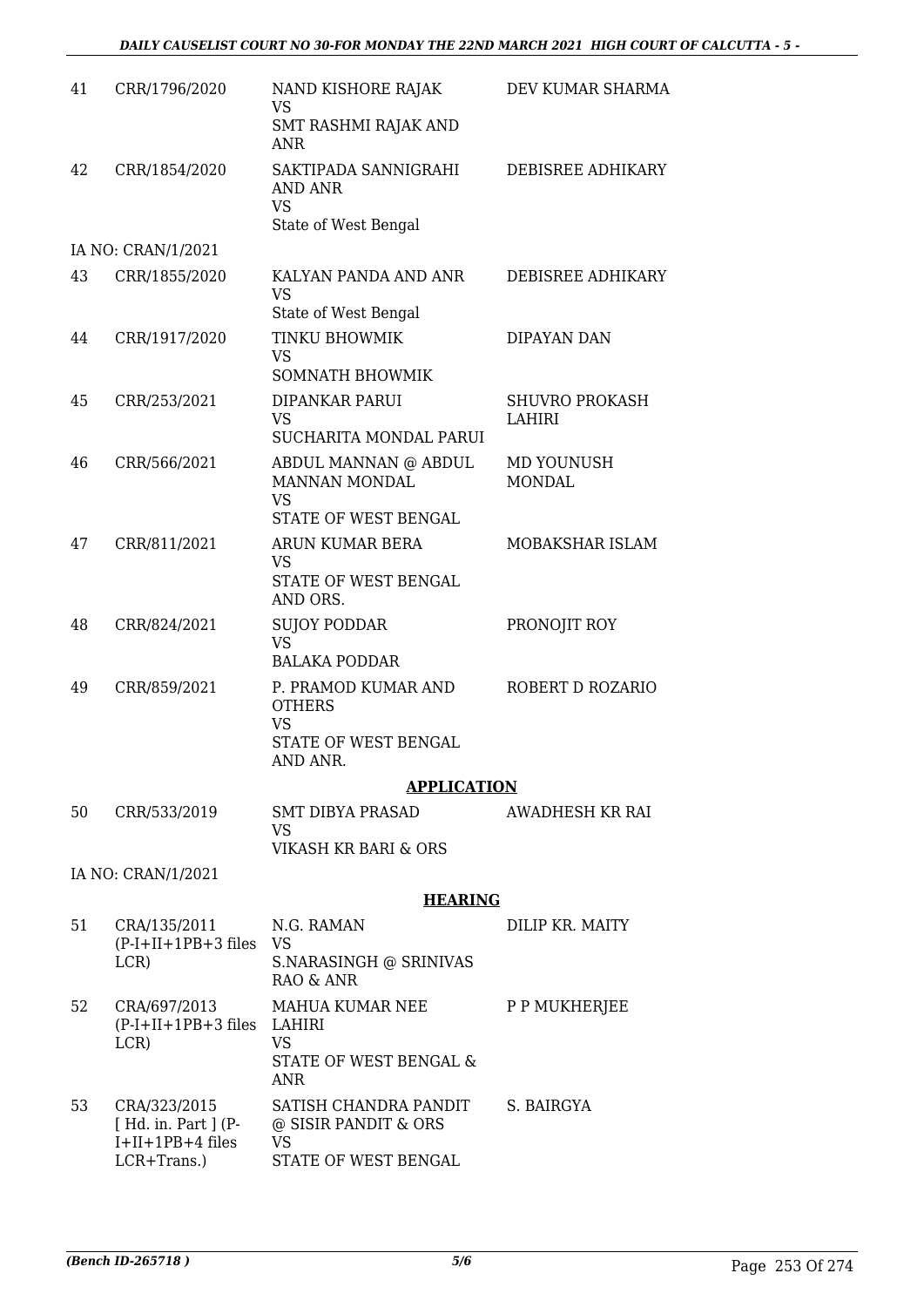| 54 | CRA/58/2016<br>$(P-I+II+1PB+3$ files<br>LCR)                                  | <b>BABLU KARMAKAR</b><br>VS<br>STATE OF WEST BENGAL                                      | KAMAL KRISHNA<br><b>GUHA</b>              |
|----|-------------------------------------------------------------------------------|------------------------------------------------------------------------------------------|-------------------------------------------|
| 55 | CRA/118/2016<br>$(P-I+II+1PB+3$ files<br>$LCR + 2$ Registers)<br>(23.03.2021) | <b>TAPAN CHAKRABORTY</b><br>VS.<br><b>CENTRAL BUROUE OF</b><br><b>INVESTIGATION</b>      | <b>SOMYA BASU ROY</b><br><b>CHOWDHURI</b> |
| 56 | CRA/510/2017<br>$(Pt-I+II+1PB+5$ files VS<br>LCR +Trans.+Brief)               | PRITAM DAS<br>STATE OF WEST BENGAL                                                       | KAZI M. RAHMAN                            |
|    | IA NO: CRAN/2/2019(Old No:CRAN/742/2019)                                      |                                                                                          |                                           |
|    | wt57 CRA/350/2018                                                             | BABY BISWAS @ BABY<br><b>MANDAL BISWAS</b><br><b>VS</b><br>STATE OF WEST BENGAL &<br>ANR | K SAFIULLAH                               |
| 58 | CRA/95/2018<br>$(P-I+II+1PB+3$ files<br>LCR)                                  | NAND KISHORE RAI<br><b>VS</b><br><b>CENTRAL BUREAU OF</b><br><b>INVESTIGATION</b>        | <b>BISWAJIT MANNA</b>                     |
|    | wt59 CRA/96/2018                                                              | SMT. BANDANA RAI<br>VS<br><b>CENTRAL BUREAU OF</b><br><b>INVESTIGATION</b>               | <b>BISWAJIT MANNA</b>                     |
| 60 | CRA/675/2018<br>$(P-I+II+1PB+5$ files<br>$LCR + Brief$                        | DIPANKAR ROY<br>VS<br>STATE OF WEST BENGAL                                               | PARVEJ ANAM                               |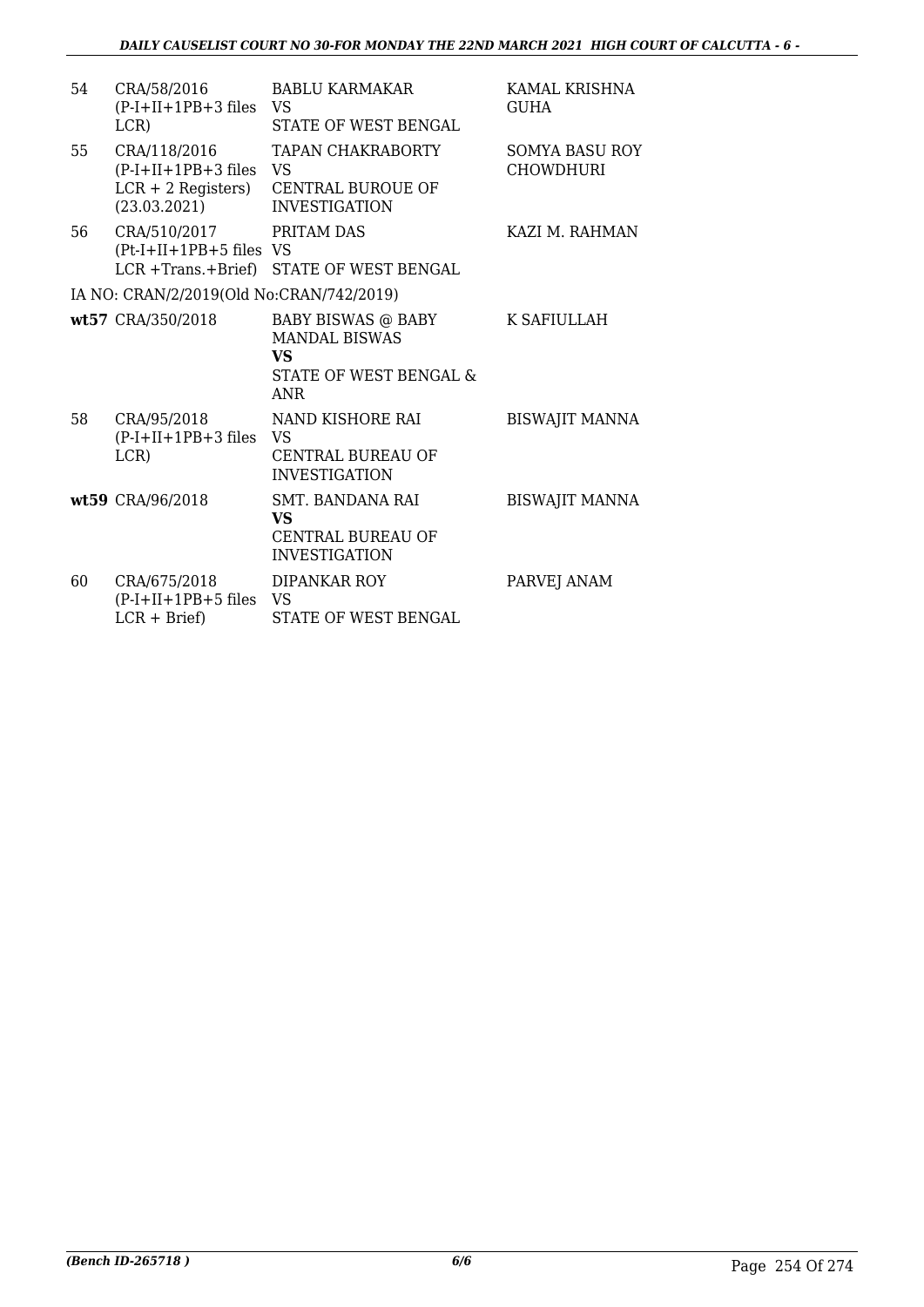

# In The High Court at Calcutta

# **Appellate Side**

**DAILY CAUSELIST For Monday The 22nd March 2021**

### **COURT NO. 16**

### **SINGLE BENCH (SB) AT 2:00 PM HON'BLE JUSTICE ANIRUDDHA ROY (VIA VIDEO CONFERENCE)**

### **ON MONDAY, 15TH MARCH, 2021 AT 2.00 P.M. - WILL SIT SINGLY AND TAKE UP MATTERS (ITEM NO. 318 TO 350) LISTED BEFORE HON'BLE JUSTICE SABYASACHI BHATTACHARYYA DATED 12TH MARCH, 2021.**

**AND**

### **ON MONDAY, 22ND MARCH, 2021 AT 2.00 P.M. - WILL SIT SINGLY AND TAKE UP MATTERS LISTED BEFORE HIM ON 18TH MARCH, 2021 EXCEPT THE MATTERS WHICH ARE DISPOSED OF OR ORDERED OTHERWISE;**

**NOTE: MATTERS WILL BE TAKEN UP THROUGH PHYSICAL HEARING ONLY WHEN BOTH THE PARTIES ARE AGREED.**

### **"LISTED MATTERS OF THE HON'BLE JUSTICE SABYASACHI BHATTACHARYYA DATED 12-03-2021" "FOLLOWING FILES ARE LYING IN COURT NO. - 16"**

### **NEW MOTION**

| 1 | WPA/5536/2021 | MAHENDRA NATH SAU AND<br><b>OTHERS</b><br>VS<br>STATE OF WEST BENGAL<br>AND ORS. | KASHISWAR GHOSAL |
|---|---------------|----------------------------------------------------------------------------------|------------------|
| 2 | WPA/6947/2021 | KALPANA DUTTA<br>VS<br>STATE OF WEST BENGAL<br>AND ORS.                          | KALIDAS SAHA     |
| 3 | WPA/7158/2021 | TATA CONSUMER<br>PRODUCTS LTD AND ORS<br>VS<br>UNION OF INDIA AND ORS.           | RUSHA SAHA       |
|   |               | ,,,,,,,, <i>,</i> ,,,,,,,,                                                       |                  |

### **NEW MOTION 1**

( LISTED MATTERS OF THE HON'BLE JUSTICE RAJARSHI BHARADWAJ DT 17-03-2021 )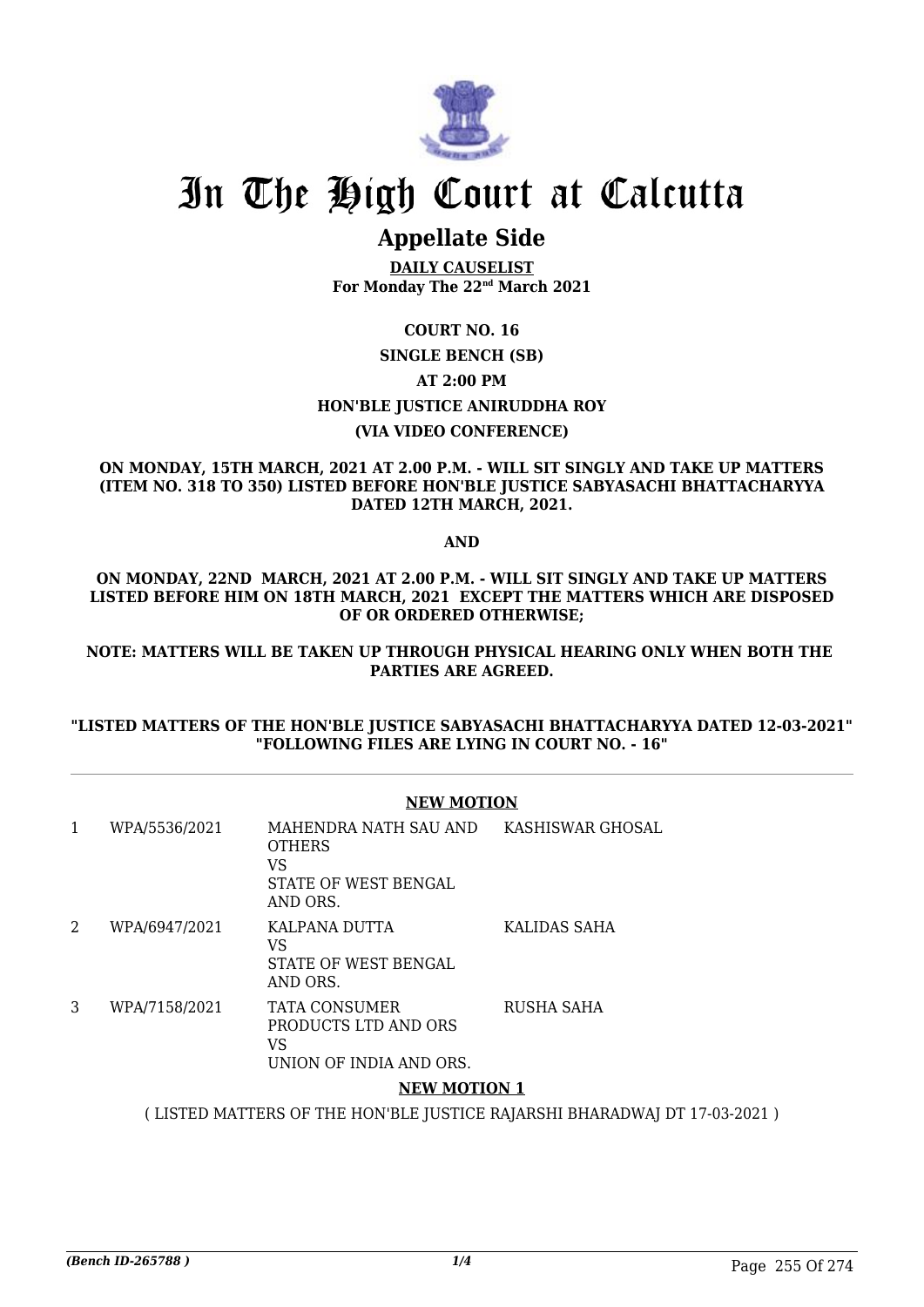| 4  | WPA/2519/2020                           | <b>SOUMITRA DAS &amp; ORS</b><br><b>VS</b><br>STATE OF WEST BENGAL &<br><b>ORS</b>    | MRINAL KANTI<br>SARDAR                |
|----|-----------------------------------------|---------------------------------------------------------------------------------------|---------------------------------------|
| 5  | WPA/4073/2020                           | PROSENJIT PURKAIT<br><b>VS</b><br>STATE OF WEST BENGAL &<br>ORS.                      | PRABIR REJ                            |
| 6  | WPA/5649/2020                           | DEBJIT MITRA ROY<br><b>VS</b><br>STATE OF WEST BENGAL&<br><b>ORS</b>                  | <b>RAKESH ROY</b>                     |
|    | IA NO: CAN/1/2020(Old No:CAN/3509/2020) |                                                                                       |                                       |
| 7  | WPA/6099/2020                           | <b>SMT SIMA MONDAL &amp; ORS</b><br><b>VS</b><br>STATE OF WEST BENGAL &<br><b>ORS</b> | <b>INDRANIL HALDER</b>                |
|    | IA NO: CAN/1/2020(Old No:CAN/4345/2020) |                                                                                       |                                       |
| 8  | WPA/7693/2020                           | <b>REBA BANERJEE</b><br><b>VS</b><br>State of West Bengal                             | <b>AKASH DEEP</b><br><b>MUKHERJEE</b> |
|    | IA NO: CAN/1/2020                       |                                                                                       |                                       |
| 9  | WPA/7694/2020                           | <b>GOLOK NATH ROY</b><br><b>VS</b><br>State of West Bengal                            | <b>AKASHDEEP</b><br>MUKHERJEE         |
|    | IA NO: CAN/1/2020                       |                                                                                       |                                       |
| 10 | WPA/7699/2020                           | SHIBA PRASAD<br><b>CHAKRABORTY</b><br><b>VS</b><br>State of West Bengal               | <b>AKASHDEEP</b><br><b>MAJUMDER</b>   |
|    | IA NO: CAN/1/2020                       |                                                                                       |                                       |
| 11 | WPA/7701/2020                           | APURBA BHATTACHARYA<br><b>VS</b><br>State of West Bengal                              | <b>AKASHDEEP</b><br><b>MUKHERJEE</b>  |
|    | IA NO: CAN/1/2020                       |                                                                                       |                                       |
| 12 | WPA/7704/2020                           | SULAGNA SANTRA(SANYAL)<br>VS<br>State of West Bengal                                  | AKASHDEEP<br>MUKHERJEE                |
| 13 | WPA/7708/2020                           | ASIS KUMAR KHANRA<br><b>VS</b><br>State of West Bengal                                | <b>AKASHDEEP</b><br>MUKHKERJEE        |
| 14 | WPA/7759/2020                           | <b>RIPTA SARKAR</b><br>VS<br>STATE OF WEST BENGAL<br>AND ORS.                         | KAMAL KANTA KAR                       |
| 15 | WPA/8012/2020                           | MOUMITA CHATTERJEE<br>VS<br>THE STATE OF WEST<br><b>BENGAL</b>                        | SANKHA GHOSH                          |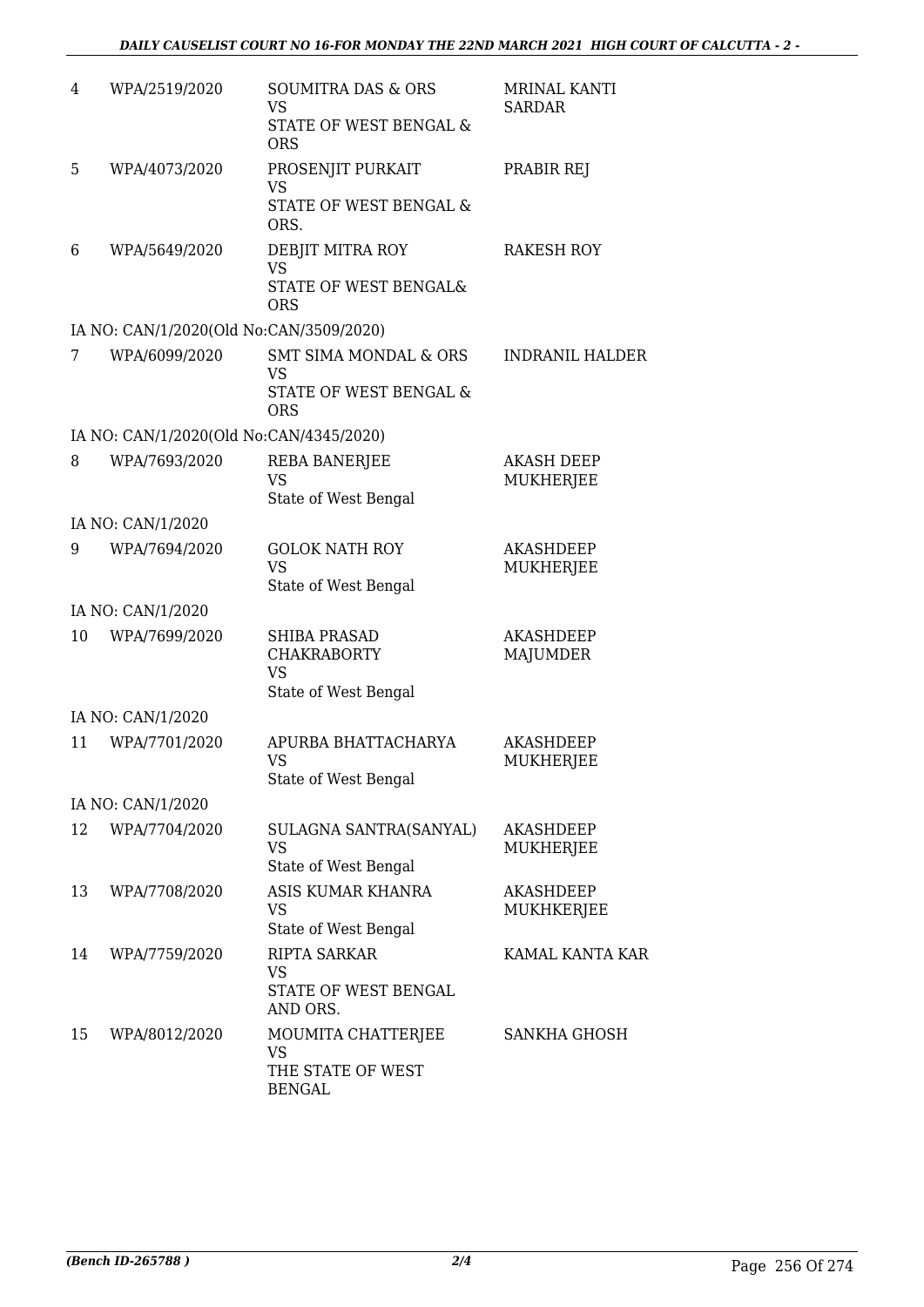| 16 | WPA/8051/2020  | DR. ATANU SASMAL<br><b>VS</b><br>STATE OF WEST BENGAL<br>AND ORS.                | <b>SHRABONI SARKAR</b>              |
|----|----------------|----------------------------------------------------------------------------------|-------------------------------------|
| 17 | WPA/8100/2020  | <b>DINESH TUDU</b><br><b>VS</b><br>THE STATE OF WEST<br><b>BENGAL AND ORS</b>    | PRADIP KUMAR<br><b>GHOSH</b>        |
| 18 | WPA/8915/2020  | <b>ATUL PRASAD DAS</b><br><b>VS</b><br>STATE OF WEST BENGAL<br>AND ORS.          | DEBOLINA SARKAR                     |
| 19 | WPA/9101/2020  | TARAK NATH MONDAL<br><b>VS</b><br>STATE OF WEST BENGAL<br>AND ORS.               | MOLLY SAHA                          |
| 20 | WPA/9206/2020  | <b>SATHI PAUL</b><br><b>VS</b><br>STATE OF WEST BENGAL<br>AND ORS.               | KRISHNENDU DE                       |
| 21 | WPA/9241/2020  | SUBHRA CHAKRABORTY<br><b>VS</b><br>State of West Bengal                          | KRISHNENDU DE                       |
| 22 | WPA/9268/2020  | WEST BENGAL PRIMARY<br>TEACHERS ASSOCIATION<br><b>VS</b><br>State of West Bengal | MOLLY SAHA                          |
| 23 | WPA/9527/2020  | MITRA KOLEY<br><b>VS</b><br>STATE OF WEST BENGAL<br>AND ORS.                     | AKASHDEEP<br>MUKHERJEE              |
| 24 | WPA/9617/2020  | <b>SAMPAT MAJI</b><br><b>VS</b><br>THE UNION OF INDIA AND<br>ORS                 | ALAUDDIN MANDAL                     |
| 25 | WPA/9764/2020  | MOYAZZEM HOSSAIN<br><b>VS</b><br>STATE OF WEST BENGAL<br>AND ORS.                | SALONI<br><b>BHATTACHARYA</b>       |
| 26 | WPA/10019/2020 | <b>ASRAFI KHATUN</b><br><b>VS</b><br>STATE OF WEST BENGAL<br>AND ORS.            | <b>SMITA PAL</b>                    |
| 27 | WPA/10387/2020 | PARTHA PRATIM HOWLY<br>VS<br>STATE OF WEST BENGAL<br>AND ORS.                    | <b>MOUSUMI</b><br><b>CHATTERJEE</b> |
| 28 | WPA/10497/2020 | PUJA SANTRA<br><b>VS</b><br>STATE OF WEST BENGAL<br>AND ORS.                     | SIDDHARTHA SARKAR                   |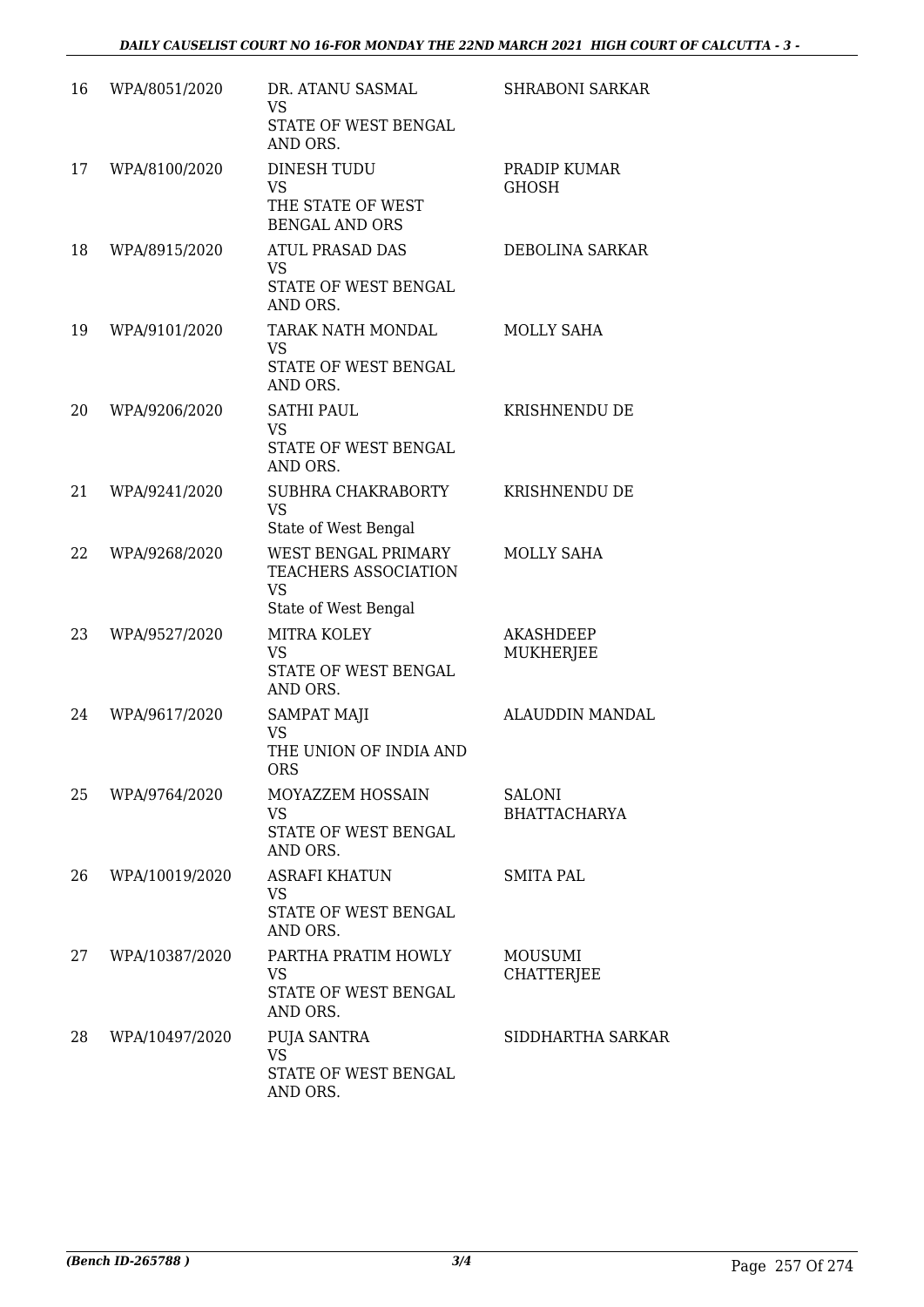| 29 | WPA/10570/2020 | MANASH KUMAR SARKAR<br><b>VS</b><br>STATE OF WEST BENGAL<br>AND ORS.              | <b>ANINDA</b><br><b>BHATTACHARYA</b> |
|----|----------------|-----------------------------------------------------------------------------------|--------------------------------------|
| 30 | WPA/10955/2020 | MD SIDDIQUE HOSSAIN<br><b>VS</b><br>STATE OF WEST BENGAL<br>AND ORS.              | Ali Ahsan Alamgir                    |
| 31 | WPA/11040/2020 | PARTHA PRATIM MONDAL<br><b>VS</b><br>STATE OF WEST BENGAL<br>AND ORS.             | LAKSHMINATH<br><b>BHATTACHARYA</b>   |
| 32 | WPA/11460/2020 | <b>RAKESH AHMED</b><br><b>VS</b><br>THE STATE OF WEST<br><b>BENGAL AND ORS</b>    | <b>GOLAM MOHIUDDIN</b>               |
| 33 | WPA/11619/2020 | <b>SYED HASIBUL ISLAM</b><br><b>VS</b><br><b>STATE OF WEST BENGAL</b><br>AND ORS. | <b>ABDUS RAKIB</b>                   |
| 34 | WPA/11634/2020 | PINTU BISWAS AND ORS<br><b>VS</b><br>THE STATE OF WEST<br><b>BENGAL AND ORS</b>   | <b>GOLAM MOHIUDDIN</b>               |
| 35 | WPA/11947/2020 | ABDUL NAIM MONDAL<br><b>VS</b><br>STATE OF WEST BENGAL<br>AND ORS.                | <b>GOLAM MOHIUDDIN</b>               |
|    |                | (FILES ARE LYING IN CT. NO. 15)                                                   |                                      |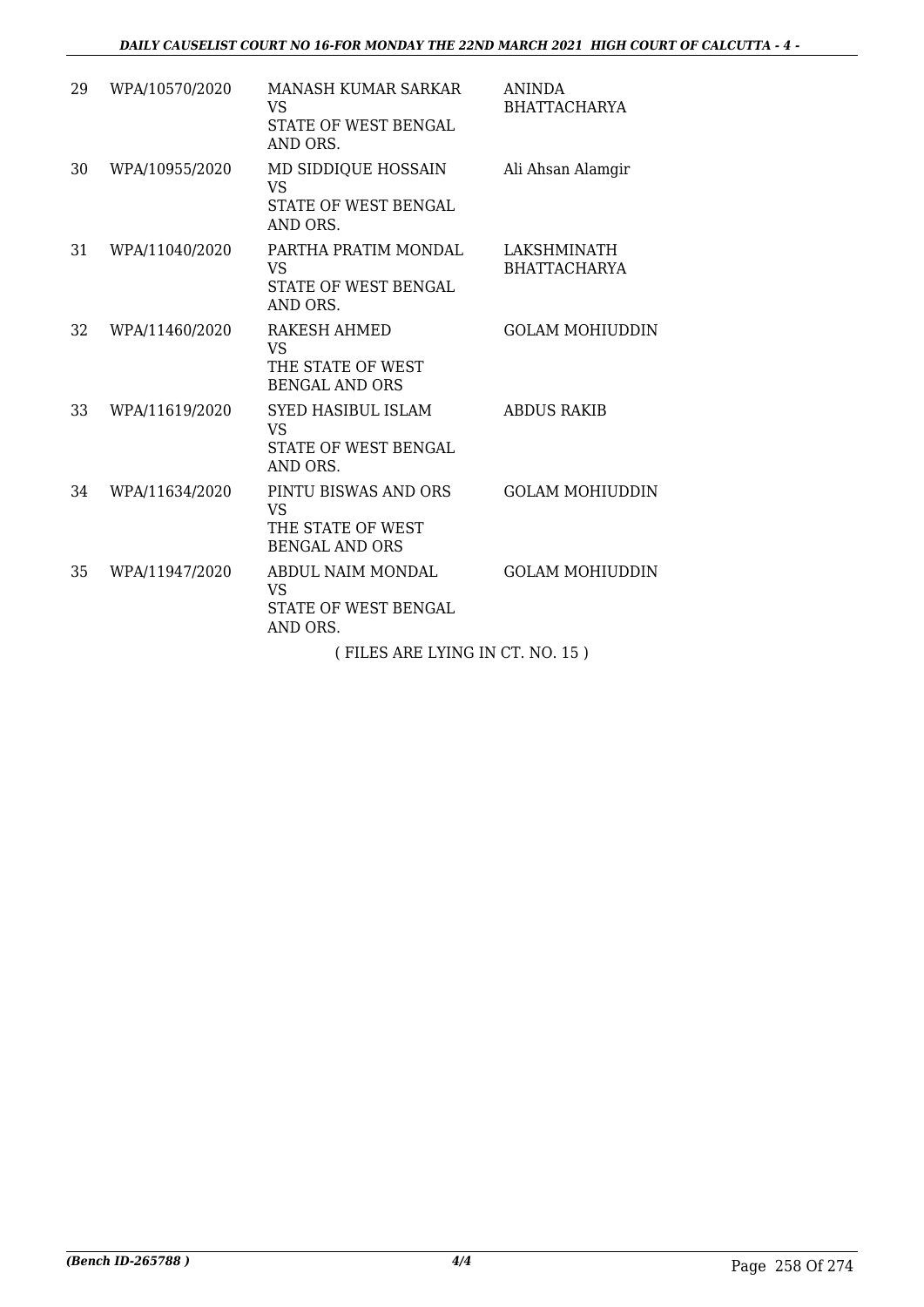

# In The High Court at Calcutta

# **Appellate Side**

**CAUSELIST For Monday The 22nd March 2021**

**COURT NO. 50**

**LAWAZIMA BENCH ()**

**AT 12:00 PM**

**LD. REGISTRAR ADMN. (L AND OM)**

### **LAWAZIMA**

( F. A. Section ) 1 FA/274/2013 MADHABI KUNDU & ORS. VS SUBHRA KUNDU & ORS. SUKUMAR PAL IA NO: CAN/2/2014(Old No:CAN/59/2014), CAN/3/2014(Old No:CAN/792/2014), CAN/9/2021 2 FA/125/2014 PROVASH MUKHERJEE VS SIPRA BHATTACHARYA & ORS ANIRBAN SARKAR 3 FA/317/2014 LAND LEASE CO. (INDIA) LTD. VS MANOJ LAL SEAL SANDIP AGARWAL & CO. IA NO: CAN/2/2014(Old No:CAN/4925/2014), CAN/3/2014(Old No:CAN/4930/2014) 4 FA/5/2021 GORA CHAND DEY & ANR VS CHHABI AUDDY & ANR ANJAN BISWAS IA NO: CAN/1/2019(Old No:CAN/2041/2019) 5 FA/9/2021 MITA BISWAS VS DR. (MRS) UMA SINHA ARNAB SAHA

IA NO: CAN/1/2016(Old No:CAN/9623/2016)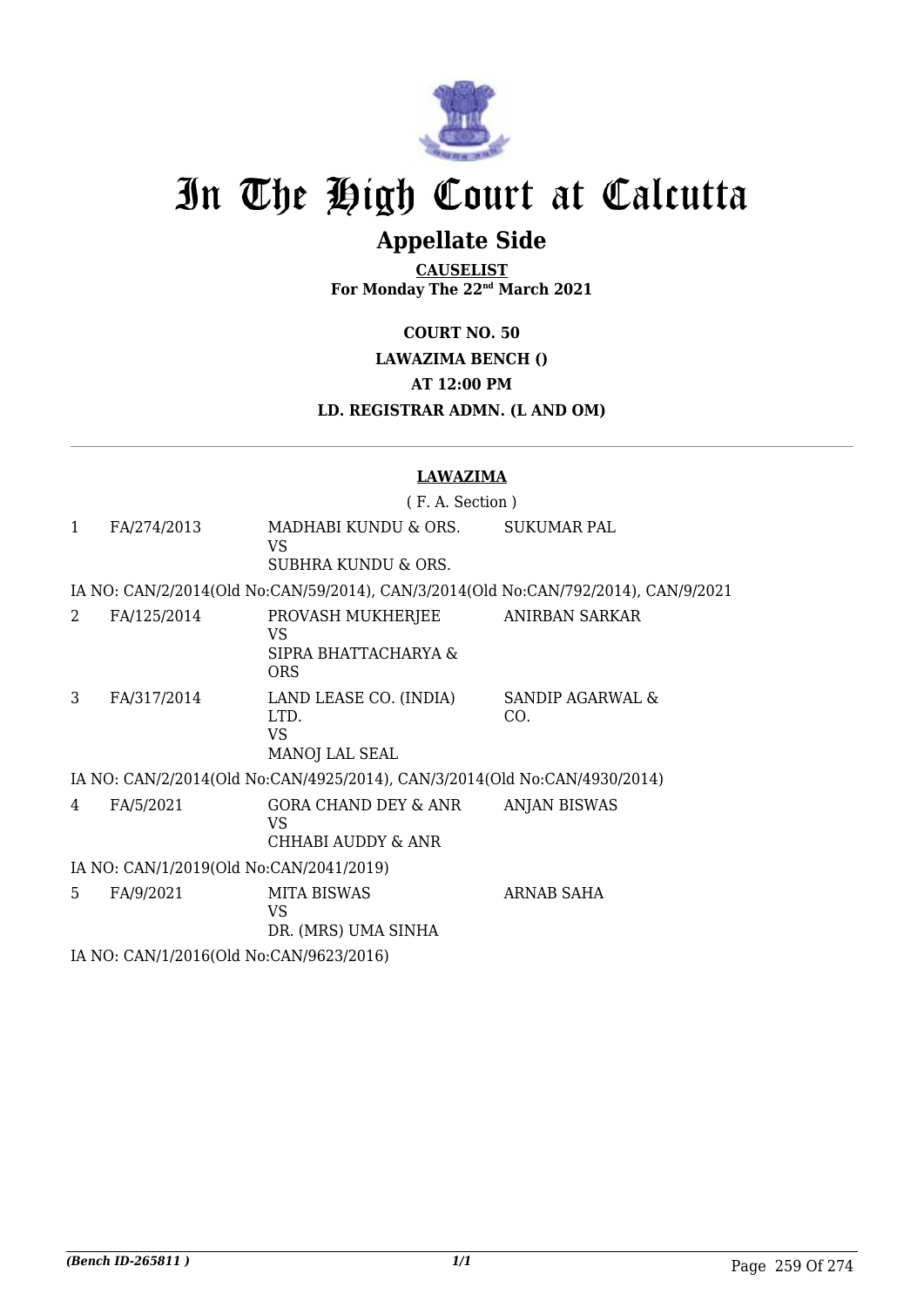

# In The High Court at Calcutta

### **Appellate Side**

**WARNING CAUSELIST For Monday The 22nd March 2021**

### **(FMA SECTION AND MANDAMUS SECTION)**

#### **THE FOLLOWING MATTERS WILL BE TAKEN UP BY HON'BLE JUSTICE RAVI KRISHAN KAPUR ON AND FROM 22.03.2021 SERIALLY AS PER THE DIRECTIONS IN THE DAILY CAUSE LIST.**

#### 1 FMA/149/2019  $(PT I + OB + 2ND$  $I/C$ ) SANDHYA MAITY @ MAITY & ORS VS NATIONAL INSURANCE CO. LTD & ORS JAYANTA KUMAR MANDAL 2 FMA/151/2019  $(PT I + OB + 2ND$  $I/C$ ) PURNIMA SENGUPTA & ANR VS BAJAJ ALLIANZE GENERAL INSURANCE COMPANY LIMITED & ANR AMIT RANJAN ROY IA NO: CAN/1/2018(Old No:CAN/7253/2018) 3 FMA/192/2019  $(PT I + OB + 2ND$  $I/C$ ) HARIPRIYA DAS & ORS VS THE NATIONAL INSURANCE CO. LTD & ANR SAIDUR RAHAMAN 4 FMA/193/2019  $(PT I + OB + 2ND$  $J/C$ KANIKA MAL & ANR VS NATIONAL INSURANCE CO. LTD & ORS JAYANTA KUMAR MANDAL 5 FMA/197/2019  $(PT I + OB + 2ND$  $I/C$ ) RUKSANA BIBI & ANR. VS THE D.M NATIONAL IN. CO. LTD.& ANR. SANDIP BANDYOPADHYAY 6 FMA/228/2019  $(PT I + OB + 2ND$  $J/C$ NICL VS SARIFA BEWA & ORS SUCHARITA PAUL IA NO: CAN/1/2018(Old No:CAN/10395/2018) 7 FMA/229/2019  $(PT I + OB + 2ND$  $J/C$ NATIONAL INSURANCE CO. LTD. VS PRASANTA MADAK &ANR PARIMAL KUMAR PAHARI IA NO: CAN/1/2018(Old No:CAN/7529/2018)

#### **WARNING LIST (FMA SECTION)**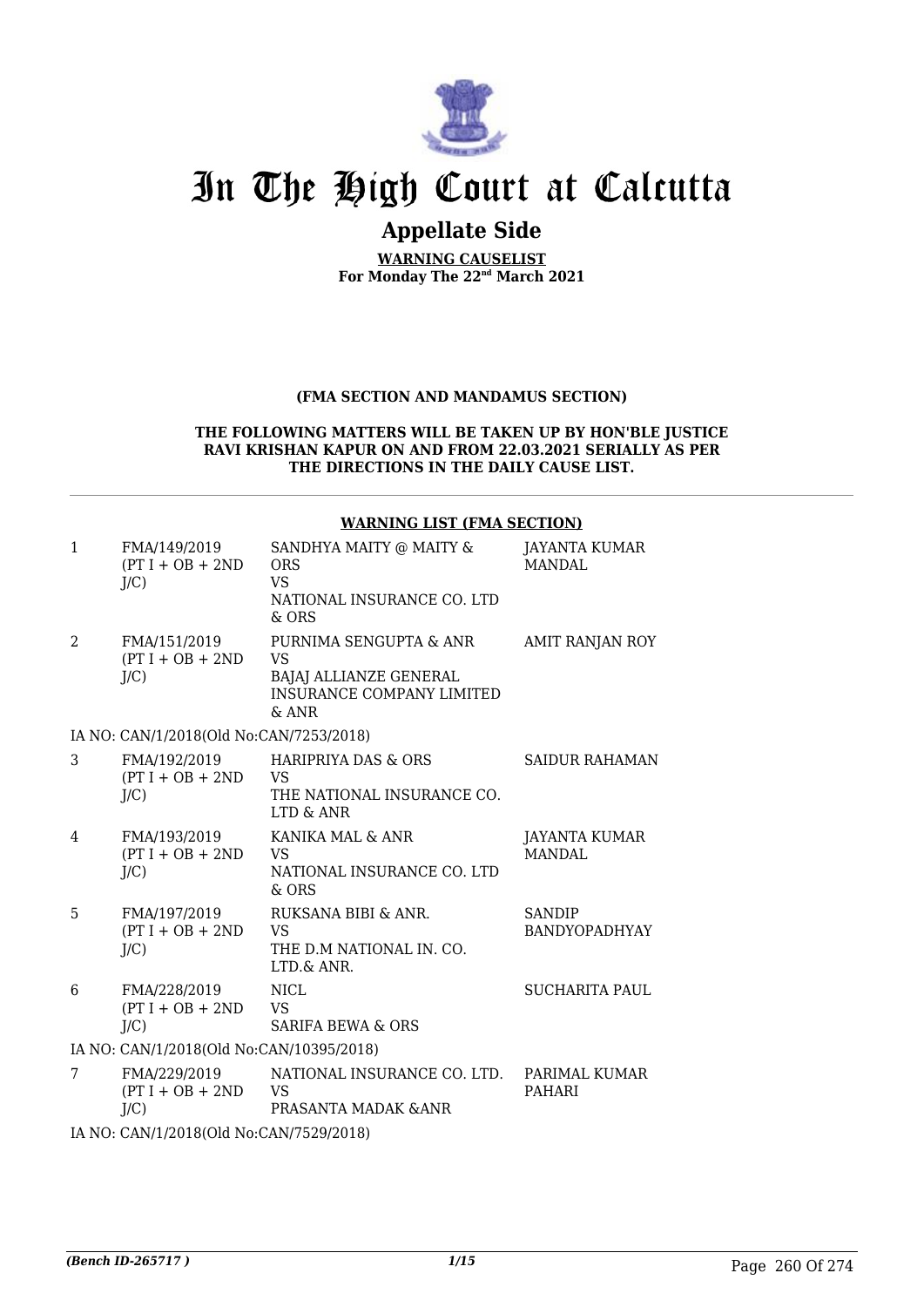| 8  | FMA/234/2019<br>$(PT I + OB + 2ND$<br>$J/C$ )                              | RATAN MARDI @ RATAN MAJHI<br>VS<br>THE NEW INDIA ASSURANCE<br><b>COMPANY LIMITED &amp; ORS</b>             | <b>SAIDUR RAHAMAN</b>                 |
|----|----------------------------------------------------------------------------|------------------------------------------------------------------------------------------------------------|---------------------------------------|
| 9  | FMA/235/2019<br>$(PT I + OB + 2ND$<br>$J/C$ )                              | PURNIMA SAHA MODAK & ORS<br>VS<br>THE NEW INDIA ASSURANCE<br>CO LTD & ANR                                  | <b>SAIDUR RAHAMAN</b>                 |
|    | IA NO: CAN/1/2019(Old No:CAN/6954/2019)                                    |                                                                                                            |                                       |
| 10 | FMA/238/2019<br>$(PT I + OB + 2ND$<br>$J/C$ + PT II + 2 FILE<br>LCR)       | <b>LALMON BIBI &amp; ORS</b><br><b>VS</b><br>BAJAJ ALLIANZ GENERAL<br><b>INSURANCE CO. LTD &amp; ANR</b>   | <b>JAYANTA KUMAR</b><br><b>MANDAL</b> |
| 11 | FMA/301/2019<br>$(PT I + OB + 2ND$<br>$J/C$ )                              | BAJAJ ALLIANZ GEN INS CO LTD<br>VS.<br>MOUSUMI DAS CHATTERJEE &<br><b>ORS</b>                              | RAJESH SINGH                          |
|    |                                                                            | IA NO: CAN/1/2018(Old No:CAN/9713/2018), CAN/2/2018(Old No:CAN/9715/2018)                                  |                                       |
| 12 | FMA/310/2019<br>$(PT I + OB + 2ND$<br>$J/C$ )                              | THE ORIENTAL INSURANCE CO<br><b>LTD</b><br><b>VS</b><br><b>BANDANA MANDAL &amp; ORS</b>                    | RAJESH SINGH                          |
|    | IA NO: CAN/1/2018(Old No:CAN/6405/2018)                                    |                                                                                                            |                                       |
| 13 | FMA/316/2019<br>$(PT I + OB + 2ND$<br>$J/C$ )                              | BAJAJ ALLIANZ GENERAL<br><b>INSURANCE COMPANY LIMITED</b><br><b>VS</b><br><b>SANKAR NATH DAS &amp; ORS</b> | RAJESH SINGH                          |
| 14 | FMA/351/2019<br>$(PT I + OB + 2ND$<br>LCR                                  | NATIONAL INSURANCE CO LTD<br><b>VS</b><br>$J/C$ + PT II + 2 FILE MRINAL KANTI MONDAL & ORS                 | RAJESH SINGH                          |
|    | IA NO: CAN/3/2019(Old No:CAN/5265/2019)                                    |                                                                                                            |                                       |
| 15 | FMA/354/2019<br>$(PT I + OB + 2ND$<br>$J/C$ )                              | THE NATIONAL INSURANCE CO.<br><b>LTD</b><br><b>VS</b><br>PUSHPA KUNWAR (WIDOW) &<br><b>ORS</b>             | <b>SANJAY PAUL</b>                    |
|    | IA NO: CAN/1/2018(Old No:CAN/8341/2018)                                    |                                                                                                            |                                       |
| 16 | FMA/361/2019<br>$(PT I + OB + 2ND$<br>$J/C$ + PT II + 2 FILE VS<br>$LCR$ ) | NATIONAL INSURANCE<br>COMPANY LIMITED<br><b>PUTUL DULAY &amp; ORS</b>                                      | SAILALENDU<br><b>BHOWMICK</b>         |
|    |                                                                            | IA NO: CAN/1/2018(Old No:CAN/1967/2018), CAN/2/2019(Old No:CAN/7465/2019)                                  |                                       |
| 17 | FMA/362/2019<br>$(PT I + OB + 2ND$<br>$J/C$ )                              | TATA AIG GEN INS CO LTD<br><b>VS</b><br>GUNBALA RANA & ANR                                                 | RAJESH SINGH                          |
|    | IA NO: CAN/1/2018(Old No:CAN/9054/2018)                                    |                                                                                                            |                                       |
| 18 | FMA/364/2019<br>$(PT I + OB + 2ND$<br>$J/C$ )                              | NATIONAL IN. CO. LTD.<br>VS.<br>RAJNI DHADA & ORS.                                                         | PARIMAL KUMAR<br>PAHARI               |

IA NO: CAN/1/2019(Old No:CAN/4071/2019)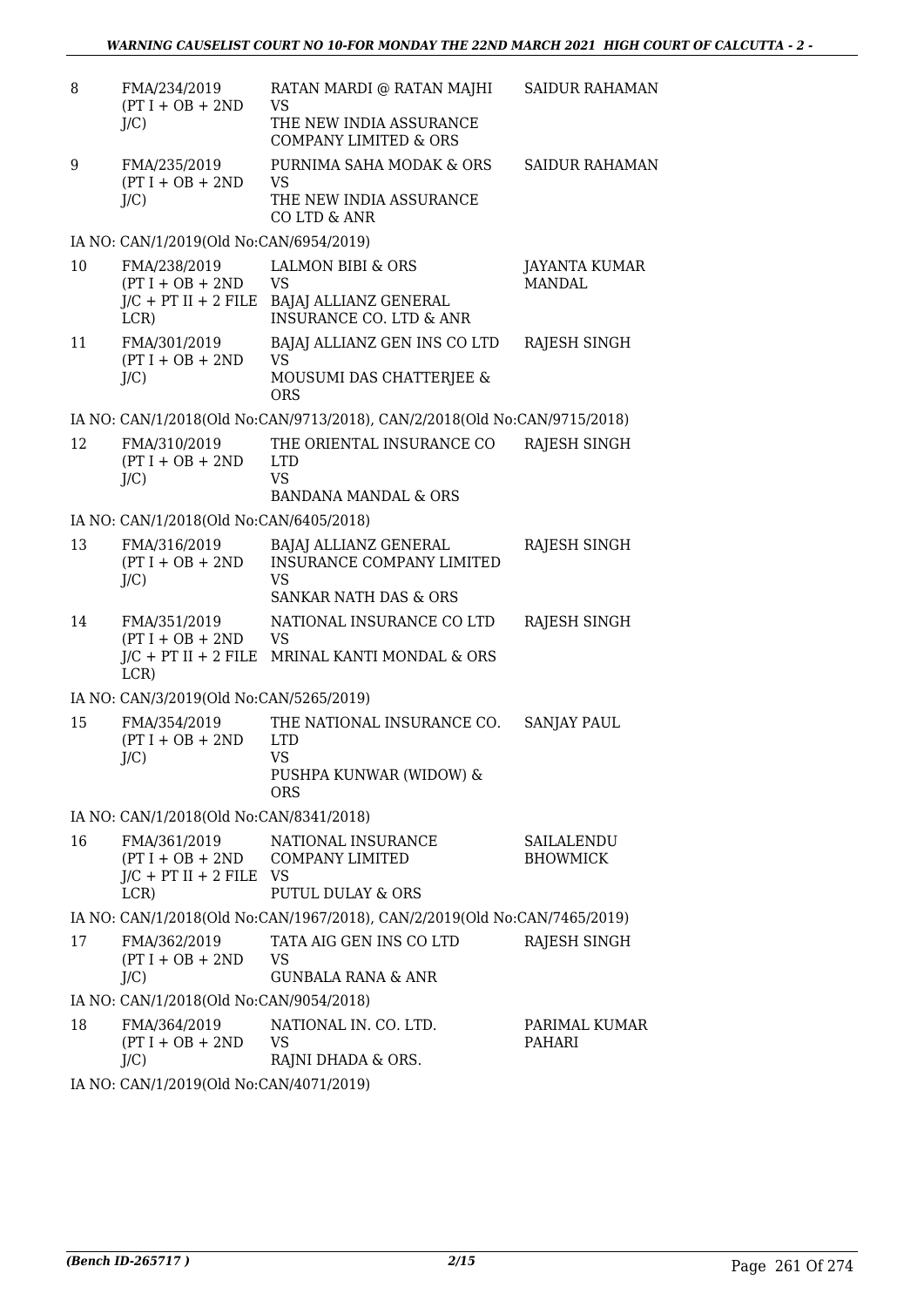| 19 | FMA/366/2019<br>$(PT I + OB + 2ND$<br>$J/C$ ) | NATIONAL IN. CO. LTD.<br>VS<br>PRADYOT @ PRADYUT KR.<br>GHOSH (DEAD) SUBTD. BY<br>PARTHA GHOSH &                        | <b>SUCHARITA PAUL</b>           |
|----|-----------------------------------------------|-------------------------------------------------------------------------------------------------------------------------|---------------------------------|
|    | IA NO: CAN/1/2018(Old No:CAN/8857/2018)       |                                                                                                                         |                                 |
| 20 | FMA/369/2019<br>$(PT I + OB + 2ND$<br>J/C     | <b>HIRANMOY MONDAL</b><br><b>VS</b><br>NEW INDIA ASSURANCE & ANR                                                        | <b>SAIDUR RAHMAN</b>            |
| 21 | FMA/370/2019<br>$(PT I + OB + 2ND$<br>J/C     | RAHUL SENGUPTA<br><b>VS</b><br>NATIONAL INSURANCE<br>COMPANY LIMITED & ANR                                              | <b>ASHIQUE MONDAL</b>           |
| 22 | FMA/373/2019<br>$(PT I + OB + 2ND$<br>$J/C$ ) | <b>RINA BISWAS &amp; ANR</b><br><b>VS</b><br>THE UNITED INDIA INSURANCE<br>CO. LTD & ORS                                | <b>SAIDUR RAHAMAN</b>           |
| 23 | FMA/374/2019<br>$(PT I + OB + 2ND$<br>$J/C$ ) | <b>DARIFA KHATUN</b><br><b>VS</b><br>THE SHRIRAM GENERAL<br><b>INSURANCE CO. LTD &amp; ANR</b>                          | <b>SAIDUR RAHAMAN</b>           |
| 24 | FMA/376/2019<br>$(PT I + OB + 2ND$<br>$J/C$ ) | LALESHWAR<br>SINH@LALASHWAR SINGH @<br><b>LALESHWAR SINGH</b><br><b>VS</b><br>KRISHNENDU PAUL & ORS                     | SOUJANYA<br><b>BANDOPADHYAY</b> |
|    |                                               | IA NO: CAN/1/2018(Old No:CAN/2649/2018), CAN/2/2019(Old No:CAN/7494/2019)                                               |                                 |
| 25 | FMA/379/2019<br>$(PT I + OB + 2ND$<br>$J/C$ ) | JAWAHARLAL GHOSH<br><b>VS</b><br><b>BILLA MULLICK &amp; ANR</b>                                                         | PURNA CHANDRA<br><b>MAITI</b>   |
| 26 | FMA/380/2019<br>$(PT I + OB + 2ND$<br>$J/C$ ) | VIJAY KUMAR MAHATO<br><b>VS</b><br>SBI GEN INS CO LTD & ANR                                                             | AMIT RANJAN ROY                 |
| 27 | FMA/381/2019<br>$(PT I + OB + 2ND$<br>$J/C$ ) | SHYAMAPRASAD GANGULY<br><b>VS</b><br>THE NEW INDIA ASS. CO. LTD. &<br>ANR.                                              | <b>SAIDUR RAHAMAN</b>           |
| 28 | FMA/382/2019<br>$(PT I + OB + 2ND$<br>$J/C$ ) | SUJATA PARYA @ SUJATA PARIA<br>& ORS<br><b>VS</b><br><b>ICICI LOMBARD GENERAL</b><br><b>INSURANCE CO. LTD &amp; ANR</b> | JAYANTA KUMAR<br><b>MANDAL</b>  |
| 29 | FMA/384/2019<br>$(PT I + OB + 2ND$<br>$J/C$ ) | JOGOMAYA MONDAL & ANR<br><b>VS</b><br>NATIONAL INSURANCE CO. LTD<br>& ANR                                               | JAYANTA KUMAR<br>MANDAL         |
| 30 | FMA/415/2019<br>$(PT I + OB + 2ND$<br>$J/C$ ) | <b>ABHIJIT MAL</b><br><b>VS</b><br>NICL & ANR                                                                           | AMITV RANJAN ROY                |
| 31 | FMA/435/2019<br>$(PT I + OB + 2ND$<br>$J/C$ ) | HOPANMAYEE SAREN & ANR<br><b>VS</b><br>THE SHRIRAM GENERAL<br>INSURANCE CO. LTD & ANR                                   | SAIDUR RAHAMAN                  |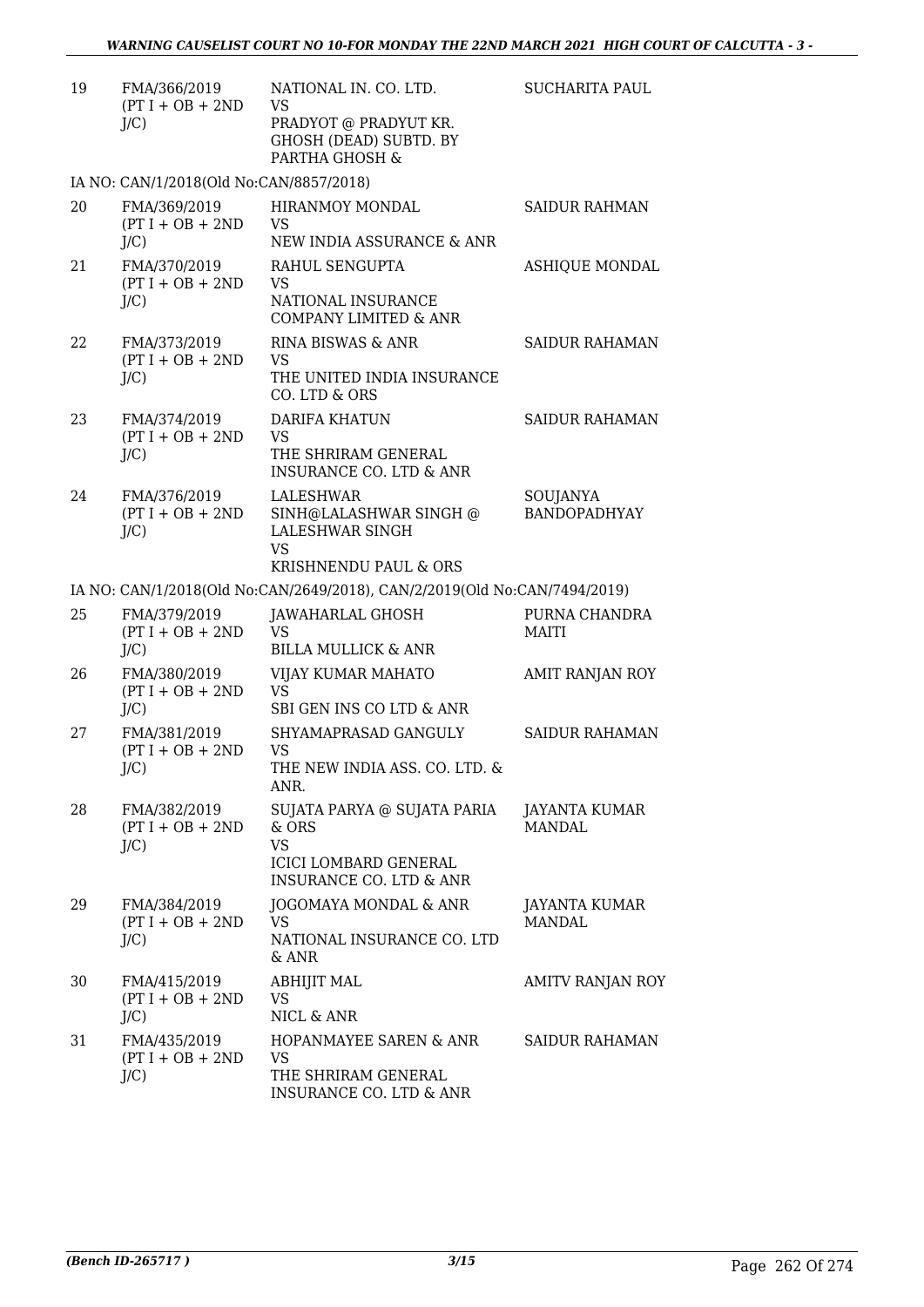| 32 | FMA/592/2019<br>$(PT I + OB + 2ND$<br>$J/C$ )  | <b>SAGAR BARUI</b><br><b>VS</b><br>THE NEW INDIA ASSURANCE<br>CO. LTD. & ANR                        | SOUJANYA<br>BANDYOPADHYAY      |
|----|------------------------------------------------|-----------------------------------------------------------------------------------------------------|--------------------------------|
|    | IA NO: CAN/2/2018(Old No:CAN/3093/2018)        |                                                                                                     |                                |
| 33 | FMA/619/2019<br>$(PT I + OB + 2ND$<br>$J/C$ )  | NATIONAL IN. CO. LTD.<br><b>VS</b><br>PAMPA SAHA & ORS.                                             | PARIMAL KR. PAHARI             |
|    | IA NO: CAN/1/2019(Old No:CAN/4072/2019)        |                                                                                                     |                                |
| 34 | FMA/622/2019<br>$(PT I + OB + 2ND$ VS          | RELIANCE G.I CO. LTD.<br>$J/C$ + PT II + 2 FILE PANCHAMI MAHATO & ORS.                              | KAMAL KRISHNA DAS              |
|    | LCR)                                           |                                                                                                     |                                |
|    | IA NO: CAN/1/2018(Old No:CAN/5670/2018)        |                                                                                                     |                                |
| 35 | FMA/659/2019<br>$(PT I + OB + 2ND$<br>$J/C$ )  | ANJANA BAL (TAMANG) & ORS<br><b>VS</b><br>THE ORIENTAL INSURANCE CO<br>LTD & ORS                    | LALTUMOHAN<br><b>GHOSH</b>     |
| 36 | FMA/820/2019<br>$(PT I + OB + 2ND$<br>$J/C$ )  | SARMILA DEVI & ORS.<br><b>VS</b><br>TARAK DUTTA SINGH                                               | HEMANDRA GUHA<br><b>ROY</b>    |
| 37 | FMA/821/2019<br>$(PT I + OB + 2ND$<br>J/C      | JHARNA DAS & ANR<br><b>VS</b><br>THE UNITED INDIA INS CO LTD<br>$&$ ANR                             | <b>SAIDUR RAHAMAN</b>          |
| 38 | FMA/822/2019<br>$(PT I + OB + 2ND$<br>$J/C$ )  | ALOKE RANJAN GHOSH & ANR<br><b>VS</b><br>THE ORIENTAL INSURANCE<br><b>COMPANY LIMITED &amp; ANR</b> | AMIT RANJAN RAY                |
|    | IA NO: CAN/1/2019(Old No:CAN/11336/2019)       |                                                                                                     |                                |
| 39 | FMA/921/2019<br>$(PT I + OB + 2ND$<br>J/C      | ABU KASHEM MONDAL<br><b>VS</b><br>THE ORIENTAL INSURANCE<br><b>COMPANY LIMITED &amp; ANR</b>        | AMIT RANJAN ROY                |
| 40 | FMA/960/2019<br>$(PT I + OB + 2ND$<br>$J/C$ )  | ICICI LOMBARD G.I CO. LTD.<br>VS<br>REKHA MURMU & ANR.                                              | PARIMAL KR. PAHARI             |
|    | IA NO: CAN/1/2019(Old No:CAN/3212/2019)        |                                                                                                     |                                |
| 41 | FMA/964/2019<br>$(PT I + OB + 2ND$<br>J/C      | THE ORIENTAL INSURANCE<br>CO.LTD.<br><b>VS</b><br><b>SMT SHAMPA MONDAL &amp; ORS</b>                | <b>SANJOY PAUL</b>             |
|    | IA NO: CAN/1/2019(Old No:CAN/1431/2019)        |                                                                                                     |                                |
| 42 | FMA/965/2019<br>$(PT I + OB + 2ND$<br>J/C      | NEW INDIA ASS. CO. LTD.<br><b>VS</b><br>HAFIJA BEWA & ORS.                                          | RAJDEEP<br><b>BHATTACHARYA</b> |
|    | IA NO: CAN/2/2019(Old No:CAN/4357/2019)        |                                                                                                     |                                |
| 43 | FMA/1125/2019<br>$(PT I + OB + 2ND$<br>J/C     | MANABHAVATI MISHRA & ORS<br><b>VS</b><br>NATIONAL INSURANCE<br>COMPANY LTD. & ORS                   | SUUBHANKAR<br><b>MANDAL</b>    |
| 44 | FMA/1129/2019<br>$(PT I + OB + 2ND$<br>$J/C$ ) | <b>AMIT KUNDU</b><br><b>VS</b><br>FARUKUDDIN MIDDYA & ANR                                           | DEBAKI NANDAN<br><b>MAITI</b>  |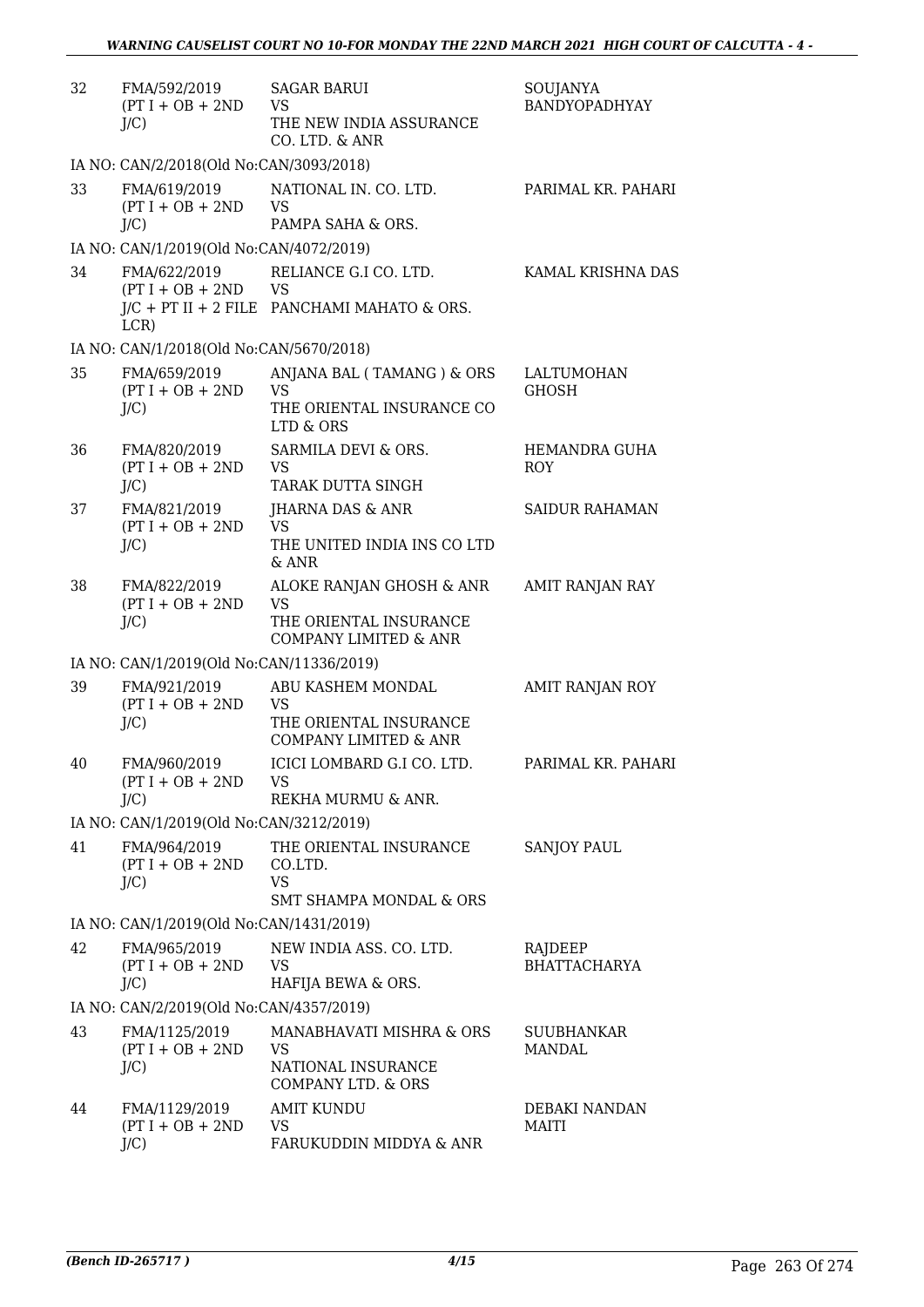| 45 | FMA/1130/2019<br>$(PT I + OB + 2ND$<br>$J/C$ ) | SAIFUL MONDAL@SK SAIFUL<br><b>MONDAL</b><br><b>VS</b><br>THE NEW INDIA ASSURANCE<br><b>COMPANY LTD &amp; ANR</b> | <b>JAYANTA BANERJEE</b>                |
|----|------------------------------------------------|------------------------------------------------------------------------------------------------------------------|----------------------------------------|
| 46 | FMA/1553/2019<br>$(PT I + OB + 2ND$<br>$J/C$ ) | MAMTAZ BIBI & ORS.<br><b>VS</b><br>NATIONAL IN. CO. LTD. & ANR.                                                  | DHANANJAY ADAK                         |
| 47 | FMA/1610/2019<br>$(PT I + OB + 2ND$<br>$J/C$ ) | SAMIM ARA<br><b>VS</b><br>NEW INDIA ASSURANCE<br><b>COMPANY LIMITED &amp; ANR</b>                                | <b>SAIDUR RAHAMAN</b>                  |
| 48 | FMA/1638/2019<br>$(PT I + OB + 2ND$<br>$J/C$ ) | PARESH NATH GHOSH<br><b>VS</b><br>NATIONAL INSURANCE CO. LTD<br>& ANR                                            | <b>SASWATA</b><br><b>BHATTACHARYYA</b> |
| 49 | FMA/1640/2019<br>$(PT I + OB + 2ND$<br>$J/C$ ) | THE NATIONAL INSURANCE<br><b>COMPANY LTD</b><br><b>VS</b><br>SAMIRESH BHADURI & ANR                              | <b>SANJAY PAUL</b>                     |
|    | IA NO: CAN/1/2019(Old No:CAN/8603/2019)        |                                                                                                                  |                                        |
| 50 | FMA/1642/2019<br>$(PT I + OB + 2ND$<br>$J/C$ ) | <b>ICICI LOMBARD GEN INS CO</b><br><b>LTD</b><br><b>VS</b><br>MUJLEKHA KHATUN & ORS                              | PARIMAL KUMAR<br>PAHARI                |
|    |                                                | IA NO: CAN/1/2019(Old No:CAN/8719/2019), CAN/2/2019(Old No:CAN/9710/2019)                                        |                                        |
| 51 | FMA/1645/2019                                  | RAMGOPAL DAS                                                                                                     | MUKTAKESH DAS                          |
|    | $(PT I + OB + 2ND$<br>$J/C$ )                  | <b>VS</b><br><b>SUBHAS PRAMANICK &amp; ANR</b>                                                                   |                                        |
| 52 | FMA/1646/2019<br>$(PT I + OB + 2ND$<br>$J/C$ ) | <b>JIAUL HOQUE &amp; ANR</b><br><b>VS</b><br>M/S BAJAJ ALLIANZ GEN INS CO<br>LTD & ANR                           | S GHOSH                                |
| 53 | FMA/1647/2019<br>$(PT I + OB + 2ND$<br>$J/C$ ) | SABNAM AZMI<br><b>VS</b><br>THE NEW INDIA ASSURANCE<br>COMPANY LTD, MALDA DIV. &<br><b>ANR</b>                   | <b>SAIDUR RAHAMAN</b>                  |
| 54 | FMA/1652/2019<br>$(PT I + OB + 2ND$<br>$J/C$ ) | <b>SANGITA KUMARI</b><br><b>VS</b><br>BHARATI AXA GEN. INSURANCE<br>CO. LTD.                                     | JAYANTA KR.<br><b>MANDAL</b>           |
| 55 | FMA/1654/2019<br>$(PT I + OB + 2ND$<br>$J/C$ ) | <b>GULSHAN ARA &amp; ORS</b><br><b>VS</b><br>NATIONAL INSURANCE CO. LTD<br>& ANR                                 | JAYANTA KUMAR<br><b>MANDAL</b>         |
| 56 | FMA/1668/2019<br>$(PT I + OB + 2ND$<br>$J/C$ ) | <b>GOLAPSA LAILA FARDOUS &amp;</b><br>ORS.<br><b>VS</b><br>THE UNITED INDIA IN. CO. LTD.<br>& ANR.               | <b>SAIDUR RAHAMAN</b>                  |
|    | IA NO: CAN/1/2019(Old No:CAN/5146/2019)        |                                                                                                                  |                                        |
| 57 | FMA/1670/2019<br>$(PT I + OB + 2ND$<br>$J/C$ ) | RANJIT MAHATO<br><b>VS</b><br>THE ORIENTAL INSURANCE CO.                                                         | JAYANTA KUMAR<br><b>MANDAL</b>         |
|    |                                                | LTD & ANR                                                                                                        |                                        |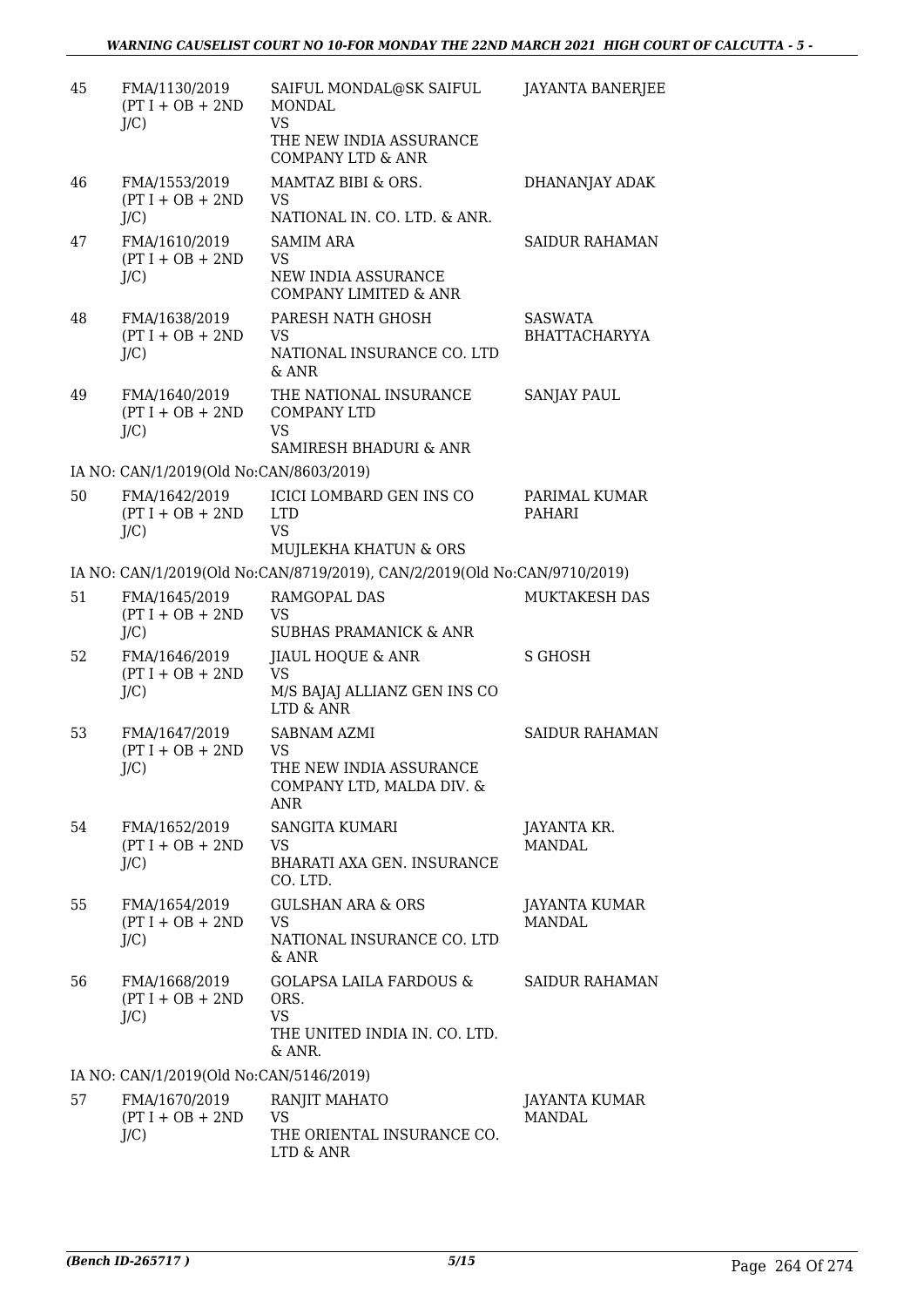| 58 | FMA/1671/2019<br>$(PT I + OB + 2ND$<br>$J/C$ )                           | <b>EMRAN ALI KHAN</b><br><b>VS</b><br>NATIONAL IN. CO. LTD. & ANR.                                           | DHANANJAY NAYAK                         |
|----|--------------------------------------------------------------------------|--------------------------------------------------------------------------------------------------------------|-----------------------------------------|
| 59 | FMA/1676/2019<br>$(PT I + OB + 2ND$<br>$J/C$ )                           | THE ORIENTAL INSURANCE CO.<br>LTD.<br><b>VS</b><br>SARASWATI DEVI @ SARASWATI<br><b>DEVI SINGH &amp; ANR</b> | PARIMAL KUMAR<br>PAHARI                 |
|    | IA NO: CAN/1/2019(Old No:CAN/10864/2019)                                 |                                                                                                              |                                         |
| 60 | FMA/1677/2019<br>$(PT I + OB + 2ND$<br>$J/C$ )                           | THE NEW INDIA ASSURANCE<br>CO. LTD.<br><b>VS</b><br>TARULATA SAHA & ANR                                      | PARIMAL KUMAR<br><b>PAHARI</b>          |
|    | IA NO: CAN/1/2019(Old No:CAN/11046/2019)                                 |                                                                                                              |                                         |
| 61 | FMA/1723/2019<br>$(PT I + OB + 2ND$<br>$J/C$ )                           | <b>BIMAL MONDAL</b><br><b>VS</b><br>THE ORIENTAL INSURANCE<br><b>COMPANY LTD &amp; ANR</b>                   | <b>SAIDUR RAHAMAN</b>                   |
| 62 | FMA/1725/2019<br>$(PT I + OB + 2ND$<br>J/C                               | NATIONAL INS CO LTD<br><b>VS</b><br><b>DIPA ROY</b>                                                          | PARIMAL KUMAR<br>PAHARI                 |
|    | IA NO: CAN/1/2019(Old No:CAN/10522/2019)                                 |                                                                                                              |                                         |
| 63 | FMA/1730/2019<br>$(PT I + OB + 2ND$<br>$J/C$ )                           | <b>SMT SANGITA ROY &amp; ANR</b><br><b>VS</b><br>THE NEW INDIA ASSURANCE<br>CO. LTD & ANR                    | <b>JAYANTA KUMAR</b><br><b>MANDAL</b>   |
| 64 | FMA/1732/2019<br>$(PT I + OB + 2ND$<br>$J/C$ )                           | NATIONAL INSURANCE CO.LTD.<br><b>VS</b><br>RAKHI MISHRA & ANR                                                | PARIMAL KUMAR<br><b>PAHARI</b>          |
|    | IA NO: CAN/1/2019(Old No:CAN/10907/2019)                                 |                                                                                                              |                                         |
| 65 | FMA/1733/2019<br>$(PT I + OB + 2ND$<br>$J/C$ + PT II + 2 FILE VS<br>LCR) | THE CALCUTTA STATE<br>TRANSPORT CORPORATION<br>MOUSUMI CHATTOPADHYAY &<br><b>ORS</b>                         | <b>RAM UDAY</b><br><b>BHATTACHARYYA</b> |
|    |                                                                          | IA NO: CAN/1/2019(Old No:CAN/5218/2019), CAN/2/2021                                                          |                                         |
| 66 | FMA/1736/2019<br>$(PT I + OB + 2ND$<br>$J/C$ )                           | MIRA CHAKRABORTY<br><b>VS</b><br>ORIENTAL INSUARANCE CO LTD                                                  | SAIDUR RAHAMAN                          |
| 67 | FMA/1738/2019<br>$(PT I + OB + 2ND$<br>$J/C$ )                           | KEYA CHATTERJEE<br><b>VS</b><br>MAGMA HDI GENERAL INS. CO.<br>LTD.                                           | <b>SAIDUR RAHAMAN</b>                   |
| 68 | FMA/1864/2019<br>$(PT I + OB + 2ND$<br>$J/C$ )                           | ICICI LIMBARD GENERAL INS.<br>CO.LTD.<br><b>VS</b><br><b>SANTI SARADAR</b>                                   | PARIMAL KUMAR<br>PAHARI                 |
|    | IA NO: CAN/1/2019(Old No:CAN/9712/2019)                                  |                                                                                                              |                                         |
| 69 | FMA/1865/2019<br>$(PT I + OB + 2ND$<br>LCR)                              | <b>JOYDEB GHOSH</b><br><b>VS</b><br>J/C + PT II + 2 FILE NATIONAL INSURANCE<br><b>COMPANY LTD &amp; ORS</b>  | ABHIJIT SINGHA RAY                      |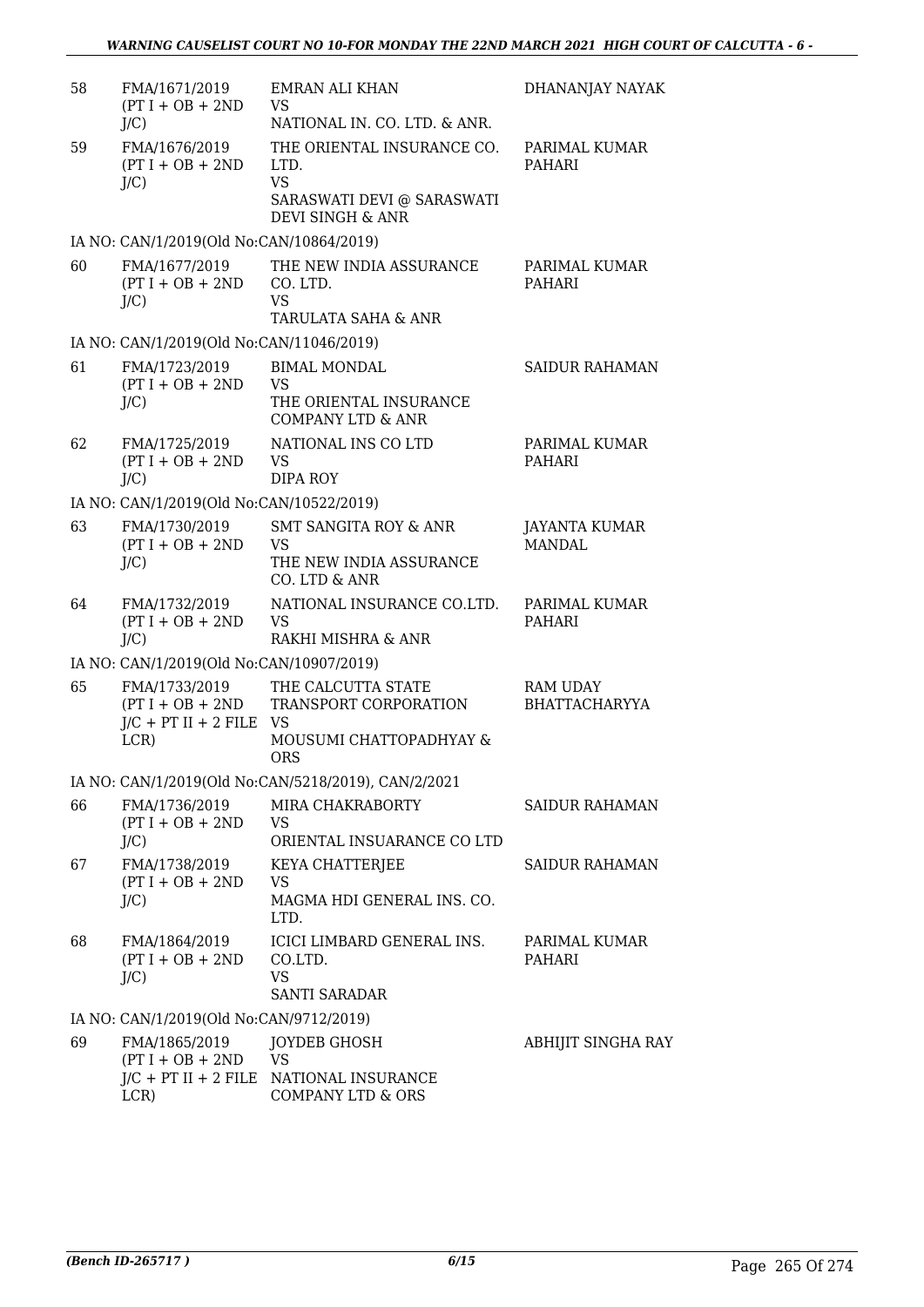| 70 | FMA/344/2020<br>$(PT I + OB + 2ND$<br>$J/C$ ) | MUNMUN KAR & ORS<br>VS<br>THE NATIONAL INSURANCE<br><b>COMPANY LTD &amp; ANR</b>                   | <b>SAIDUR RAHAMAN</b>   |
|----|-----------------------------------------------|----------------------------------------------------------------------------------------------------|-------------------------|
|    | IA NO: CAN/1/2019(Old No:CAN/3665/2019)       |                                                                                                    |                         |
| 71 | FMA/350/2020                                  | <b>SMT MITHU SINGH &amp; ORS</b>                                                                   | <b>JAYANTA BANERJEE</b> |
|    |                                               | <b>VS</b><br>THE ORIENTAL INSURANCE CO.<br>LTD. & ANR                                              |                         |
| 72 | FMA/463/2020<br>$(PT I + OB + 2ND$<br>J/C     | NATIONAL INSURANCE CO. LTD.<br><b>VS</b><br>SANTOSH TUTEJA @ BAGGA &<br>ORS.                       | ARABINDA KUNDU          |
| 73 | FMA/464/2020<br>$(PT I + OB + 2ND$<br>$J/C$ ) | THE NEW INDIA ASSURANCE<br>CO. LTD<br><b>VS</b><br>TAPAS CHAKRABORTY @<br>TAPASH CHAKRABORTY & ANR | SANJAY PAUL             |
|    | IA NO: CAN/1/2019(Old No:CAN/3013/2019)       |                                                                                                    |                         |
| 74 | FMA/465/2020<br>$(PT I + OB + 2ND$<br>$J/C$ ) | <b>ICICI LOMBART GENERAL</b><br><b>INSURANCE CO. LTD</b><br><b>VS</b>                              | <b>SAYAK MAJUMDER</b>   |
|    |                                               | MANSURA BIBI SEIKH & ORS                                                                           |                         |
|    | IA NO: CAN/1/2015(Old No:CAN/7833/2015)       |                                                                                                    |                         |
| 75 | FMA/467/2020<br>$(PT I + OB + 2ND$<br>J/C     | SHEFALI SARKAR (PAUL) & ORS<br><b>VS</b><br>THE UNITED INDIA INSURANCE<br>COMPANY LTD. & ANR       | <b>SAIDUR RAHAMAN</b>   |
| 76 | FMA/468/2020<br>$(PT I + OB + 2ND$<br>$J/C$ ) | SK. LUTAPHAR @ LUTAPHAR<br>SEIKH @ SK. LUTFAR<br><b>VS</b>                                         | <b>KRISHANU BANIK</b>   |
|    |                                               | THE UNITED INDIA INSURANCE<br><b>COMPANY LTD &amp; ORS</b>                                         |                         |
| 77 | FMA/469/2020<br>$(PT I + OB + 2ND$<br>$J/C$ ) | <b>SWAPAN</b><br>CHATTERJEE@CHATTOPADHYAY<br>VS.<br>SK SHAHNAWAZ ALI & ANR                         | SUJOY GUHA ROY          |
| 78 | FMA/470/2020<br>$(PT I + OB + 2ND$<br>$J/C$ ) | UMA MONDAL<br><b>VS</b><br>THE NATIONAL INS CO LTD &<br><b>ANR</b>                                 | AMIT RANJAN ROY         |
|    | IA NO: CAN/1/2019(Old No:CAN/11812/2019)      |                                                                                                    |                         |
| 79 | FMA/471/2020<br>$(PT I + OB + 2ND$<br>$J/C$ ) | MANJU HAZRA & ORS.<br><b>VS</b><br>UNITED INDIA INSURANCE CO.<br>LTD. & ANR.                       | AMIT RANJAN ROY         |
|    | IA NO: CAN/1/2019(Old No:CAN/11268/2019)      |                                                                                                    |                         |
| 80 | FMA/472/2020<br>$(PT I + OB + 2ND$<br>$J/C$ ) | MINOR DEBJYOTI SEN & ANR.<br>VS<br>NATIONAL INSURANCE CO. LTD.<br>& ANR.                           | KRISHANU BANIK          |
| 81 | FMA/473/2020<br>$(PT I + OB + 2ND$<br>$J/C$ ) | <b>BIJALI MAJI &amp; ORS</b><br>VS.<br>THE ORIENTAL INSURANCE CO.<br>LTD & ANR                     | DHANANJAY NAYAK         |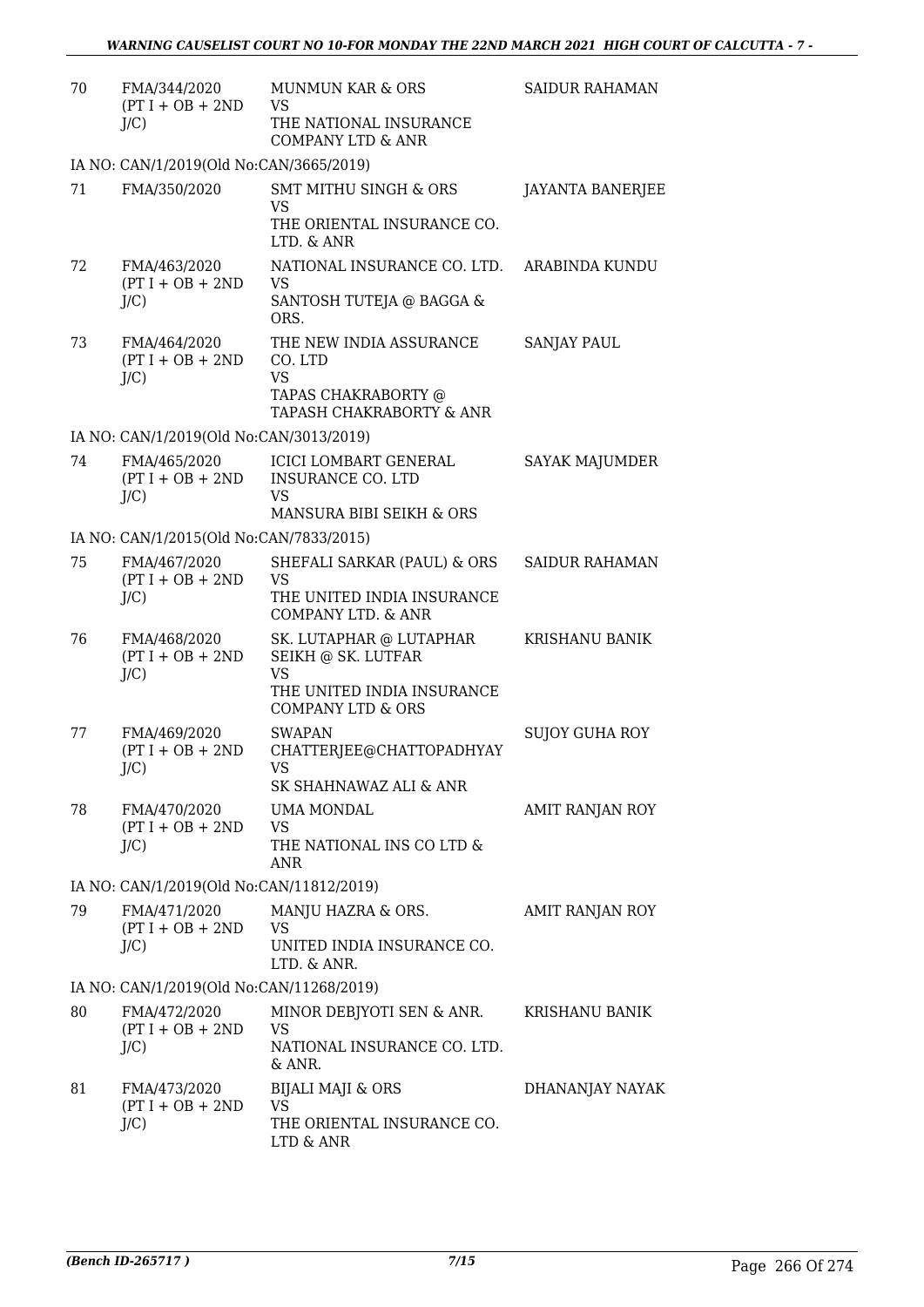| 82 | FMA/492/2020<br>$(PT I + OB + 2ND$<br>$J/C$ ) | SHIPRA BRAHMA & ORS<br><b>VS</b><br>THE NEW INDIA ASSURANCE<br>CO. LTD. & ORS                             | <b>GAUTAM KUMAR</b><br><b>THAKUR</b>       |
|----|-----------------------------------------------|-----------------------------------------------------------------------------------------------------------|--------------------------------------------|
|    | IA NO: CAN/2/2017(Old No:CAN/5266/2017)       |                                                                                                           |                                            |
| 83 | FMA/509/2020<br>$(PT I + OB + 2ND$<br>$J/C$ ) | KAMRUN NESHA BIBI & ORS<br>VS<br>THE DIVISIONAL MANAGER,<br><b>SOUTH BENGAL</b><br>S.TRANS.CORPO          | <b>ASHIQUE MONDAL</b>                      |
| 84 | FMA/571/2020<br>$(PT I + OB + 2ND$<br>$J/C$ ) | <b>DURGA RANI BAG</b><br><b>VS</b><br>THE UNITED INDIA INS CO LTD                                         | AMIT RANJAN ROY                            |
|    | IA NO: CAN/1/2019(Old No:CAN/11092/2019)      |                                                                                                           |                                            |
| 85 | FMA/572/2020<br>$(PT I + OB + 2ND$<br>$J/C$ ) | NOOR MOHAMMAD<br><b>VS</b><br><b>BHAJAN LAL SARKAR &amp; ANR</b>                                          | <b>SAJAL KANTI</b><br><b>BHATTACHARYYA</b> |
| 86 | FMA/573/2020<br>$(PT I + OB + 2ND$<br>$J/C$ ) | <b>BISWAMOY JANA</b><br><b>VS</b><br>NATIONAL INSURANCE CO. LTD<br>& ANR                                  | <b>JAYANTA KUMAR</b><br><b>MANDAL</b>      |
| 87 | FMA/574/2020<br>$(PT I + OB + 2ND$<br>$J/C$ ) | SALMAN SK @ SEKH & ORS<br><b>VS</b><br>THE NEW INDIA ASSURANCE<br>CO. LTD & ORS                           | <b>JAYANTA KUMAR</b><br>MANDAL.            |
| 88 | FMA/575/2020<br>$(PT I + OB + 2ND$<br>$J/C$ ) | JHUMA SARKAR & ANR<br><b>VS</b><br>THE NATIONAL INSURANCE CO.<br>LTD. & ORS                               | <b>JAYANTA KUMAR</b><br><b>MANDAL</b>      |
| 89 | FMA/576/2020<br>$(PT I + OB + 2ND$<br>$J/C$ ) | JAYEDA BEWA @ JAYEDA & ORS<br><b>VS</b><br>THE CHOLAMANDALAM M/S<br>GENERAL INSURANCE CO. LTD.<br>$&$ ANR | <b>JAYANTA KUMAR</b><br><b>MANDAL</b>      |
| 90 | FMA/580/2020<br>$(PT I + OB + 2ND$<br>$J/C$ ) | KALPANA MALO & ORS<br>VS<br><b>IFFCO TOKIO GENERAL</b><br><b>INSURANCE COMPANY LTD &amp;</b><br>ANR       | <b>SAIDUR RAHAMAN</b>                      |
|    | IA NO: CAN/1/2019(Old No:CAN/3666/2019)       |                                                                                                           |                                            |
| 91 | FMA/582/2020<br>$(PT I + OB + 2ND$<br>$J/C$ ) | ANITA SENAPATI & ORS<br><b>VS</b><br>NATIONAL INSURANCE<br><b>COMPANY LTD &amp; ANR</b>                   | KRISHANU BANIK                             |
|    |                                               | <b>WARNING LIST (MANDAMUS SECTION)</b>                                                                    |                                            |
| 92 | CPAN/625/2019                                 | HARU MALIK & ANR.<br><b>VS</b><br>PARTHA RANJAN MONDAL &<br>ANR.                                          | <b>ARUN NASKAR</b>                         |
|    | wt93 WPA/14160/2017                           | HARU MALIK & ANR<br><b>VS</b><br>STATE OF WEST BENGAL & ANR                                               | ARUN NASKAR                                |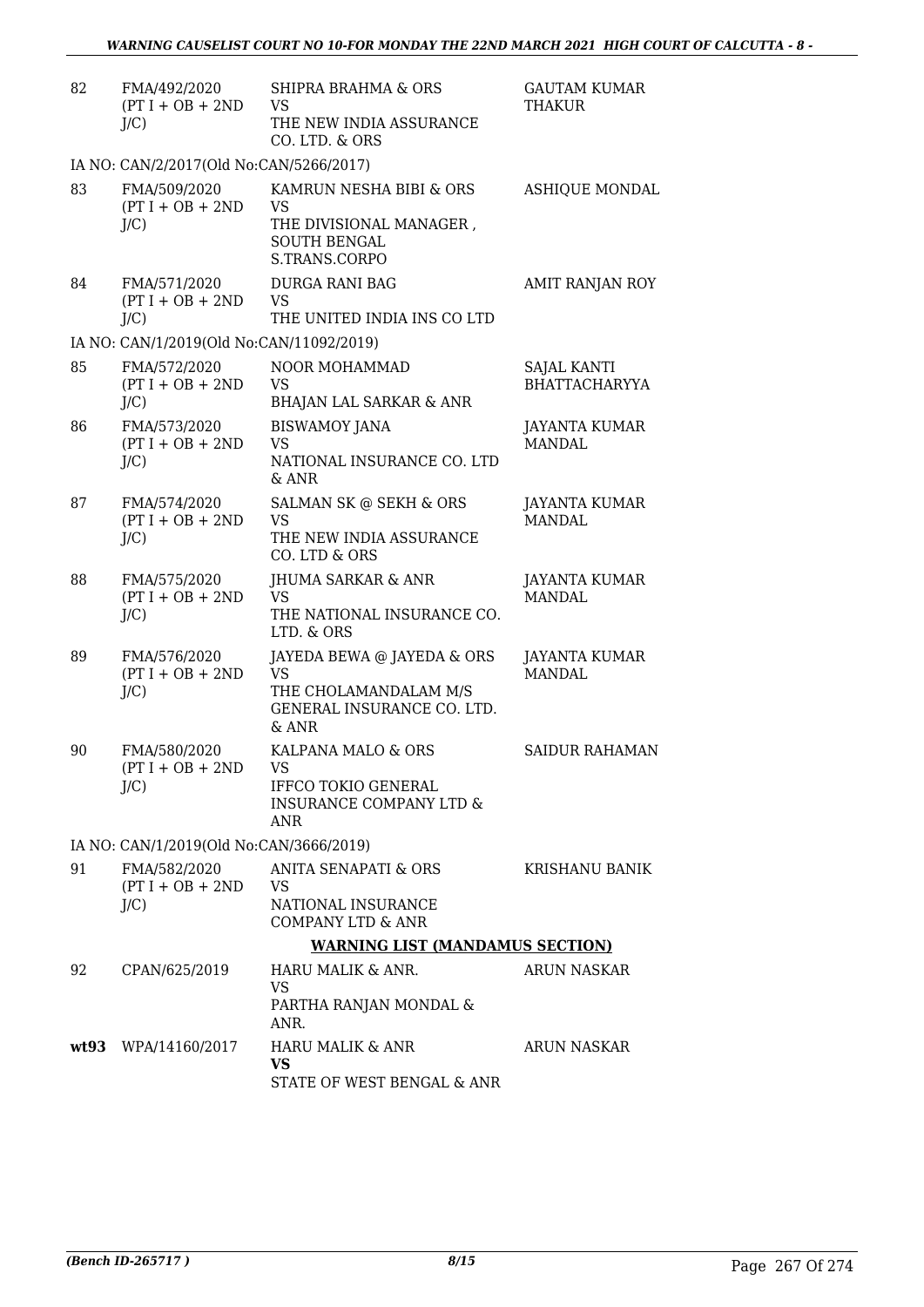| 94  | WPA/3270/2019  | KHAIRUL ISLAM<br><b>VS</b><br>THE WEST BENGAL STATE<br>ELECTRICITY DIST. CO LTD &<br><b>ORS</b>     | LIPIKA CHATTERJEE                    |
|-----|----------------|-----------------------------------------------------------------------------------------------------|--------------------------------------|
| 95  | WPA/3480/2019  | JHHALAK CHARITABLE TRUST &<br><b>ANR</b><br><b>VS</b><br>HALDIA ENERGY LIMITED &<br><b>ORS</b>      | <b>SOUMA SUBHRA RAY</b>              |
| 96  | WPA/8272/2019  | MOSARAF HOSSAIN@BABAR ALI<br><b>SK</b><br><b>VS</b><br>W.B.S.E.D.C.LTD. & ORS                       | <b>BIDYUT BARAN</b><br><b>BISWAS</b> |
| 97  | WPA/9705/2019  | YIASUF SEKH<br><b>VS</b><br>THE CHAIRMAN, W.B.S.E.D.CL &<br><b>ANR</b>                              | MD HASANUZZAMAN                      |
| 98  | WPA/10143/2019 | MOHIUDDIN MALLICK<br><b>VS</b><br>C.E.S.C. LIMITED & ORS                                            | KAJAL RAY                            |
| 99  | WPA/10300/2019 | BHUWAN PROPERTIES (P) LTD<br><b>VS</b><br><b>CESC LTD &amp; ANR</b>                                 | <b>INDRANIL HALDER</b>               |
| 100 | WPA/10438/2019 | PABITRA NATH LAHA<br><b>VS</b><br><b>WBSEDC LTD &amp; ORS</b>                                       | <b>MD ALI MALLICK</b>                |
| 101 | WPA/10509/2019 | CHAMPA GHOSH<br>VS<br>W.B. STATE ELECTRICITY<br>DISTRIBUTION COMPANY LTD.<br>& ORS                  | <b>SOURAV MUKHERJEE</b>              |
| 102 | WPA/10669/2019 | <b>SUPARTHA GHOSH</b><br><b>VS</b><br><b>W B STATE ELECTRICITY</b><br>TRANSMISSION CO LTD & ORS     | <b>ABHISEK B DAS</b>                 |
|     |                | IA NO: CAN/1/2019(Old No:CAN/5751/2019), CAN/2/2020, CAN/3/2020                                     |                                      |
| 103 | WPA/11390/2019 | <b>BASANTA KR. SHAW</b><br><b>VS</b><br>CESC LTD. & ANR.                                            | INDRANIL HALDER                      |
| 104 | WPA/12080/2019 | ANADI CHARAN BARMAN<br><b>VS</b><br>W.B. STATE ELECTRICITY<br>DISTRIBUTION COMPANY LTD.<br>& ORS    | <b>GITASHREE MISTRY</b>              |
| 105 | WPA/12671/2019 | S.M. SHAFI ALAM<br>VS<br><b>CESC LIMITED &amp; ORS</b>                                              | SEKHAR MUKHERJEE                     |
| 106 | WPA/16597/2019 | <b>INDRANI SARKAR</b><br><b>VS</b><br>CALCUTTA ELECTRIC SUPPLY<br><b>CORPORATION LTD. &amp; ORS</b> | <b>BISWADEB RAY</b><br>CHAUDHURI     |
| 107 | WPA/16922/2019 | MAHENDRA KUMAR BAID<br><b>VS</b><br>CALCUTTA ELECTRIC SUPPLY<br><b>CORPORATION LTD. &amp; ORS</b>   | <b>CHINMOY</b><br>MUKHOPADHYAY       |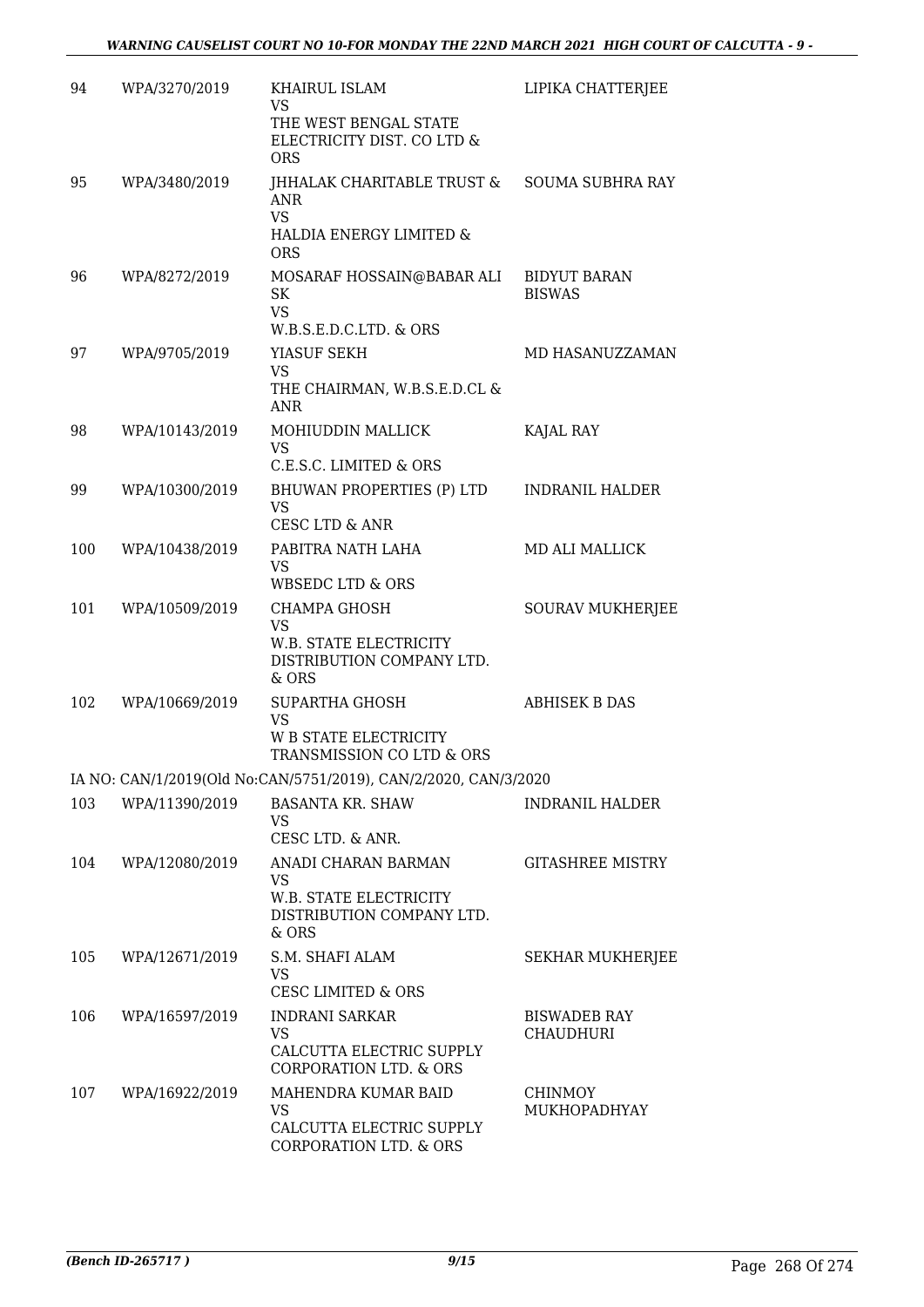| 108 | WPA/17075/2019       | VIJAY KR GUPTA<br><b>VS</b>                                                                             | <b>SUKUMAR GHOSH</b> |
|-----|----------------------|---------------------------------------------------------------------------------------------------------|----------------------|
| 109 | WPA/17486/2019       | THE CESC LTD & ORS<br>TAPAS KUMAR SAMANTA<br><b>VS</b><br><b>CESC LIMITED &amp; ORS</b>                 | <b>ARNAB ROY</b>     |
| 110 | WPA/18776/2019       | <b>AMARNATH SEN &amp; ORS</b><br>VS.<br>W.B. STATE ELECTRICITY<br>DISTRIBUTION COMPANY LTD.<br>$&$ ORS  | NILANJAN ADHIKARI    |
| 111 | WPA/18984/2019       | ARUN KANTI CHAKRABORTY<br><b>VS</b><br>STATE OF WEST BENGAL & ORS                                       | PRIYA DEY            |
| 112 | WPA/19304/2019       | <b>DULAL CHANDRA DAS</b><br><b>VS</b><br>W.B. STATE ELECTRICITY<br>DISTRIBUTION COMPANY LTD.<br>$&$ ORS | <b>TAPAS MAITY</b>   |
| 113 | WPA/19389/2019       | <b>SANTANU KHALU</b><br><b>VS</b><br>W.B. STATE ELECTRICITY<br><b>BDISTRIBUTION CO. LTD. &amp; ANR</b>  | <b>SAMRAT DAS</b>    |
|     | wt114 WPA/19390/2019 | <b>JAYANTA KHALU</b><br><b>VS</b><br>W.B. STATE ELECTRICITY<br>DISTRIBUTION CO. LTD. & ORS              | <b>SAMRAT DAS</b>    |
| 115 | WPA/19558/2019       | UTTAM KUMAR GHOSH<br><b>VS</b><br>THE WBSEDCL & ORS                                                     | <b>ARUP SARKAR</b>   |
|     | wt116 WPA/19560/2019 | <b>DUKARI ROY</b><br><b>VS</b><br>THE WBSEDCL & ORS                                                     | <b>ARUP SARKAR</b>   |
|     | wt117 WPA/19562/2019 | <b>SANTA ROY</b><br><b>VS</b><br>THE WBSEDCL & ORS                                                      | <b>ARUP SARKAR</b>   |
|     | wt118 WPA/19565/2019 | DUDKUMAR GHOSH<br><b>VS</b><br>THE WBSEDCL & ORS                                                        | <b>ARUP SARKAR</b>   |
|     | wt119 WPA/19569/2019 | <b>BISWANATH MONDAL</b><br>VS<br>THE WBSEDCL & ORS                                                      | <b>ARUP SARKAR</b>   |
|     | wt120 WPA/19571/2019 | DHIRENDRA NATH ROY<br><b>VS</b><br>THE WBSEDCL & ORS                                                    | <b>ARUP SARKAR</b>   |
|     | wt121 WPA/19573/2019 | SWAPAN KUMAR GHOSH<br><b>VS</b><br>THE WBSEDCL & ORS                                                    | <b>ARUP SARKAR</b>   |
|     | wt122 WPA/19575/2019 | HEMANTA KUMAR GHOSH<br>VS<br>THE WBSEDCL & ORS                                                          | <b>ARUP SARKAR</b>   |
|     | wt123 WPA/19578/2019 | <b>BABLU GHOSH</b><br><b>VS</b><br>THE WBSEDCL & ORS                                                    | <b>ARUP SARKAR</b>   |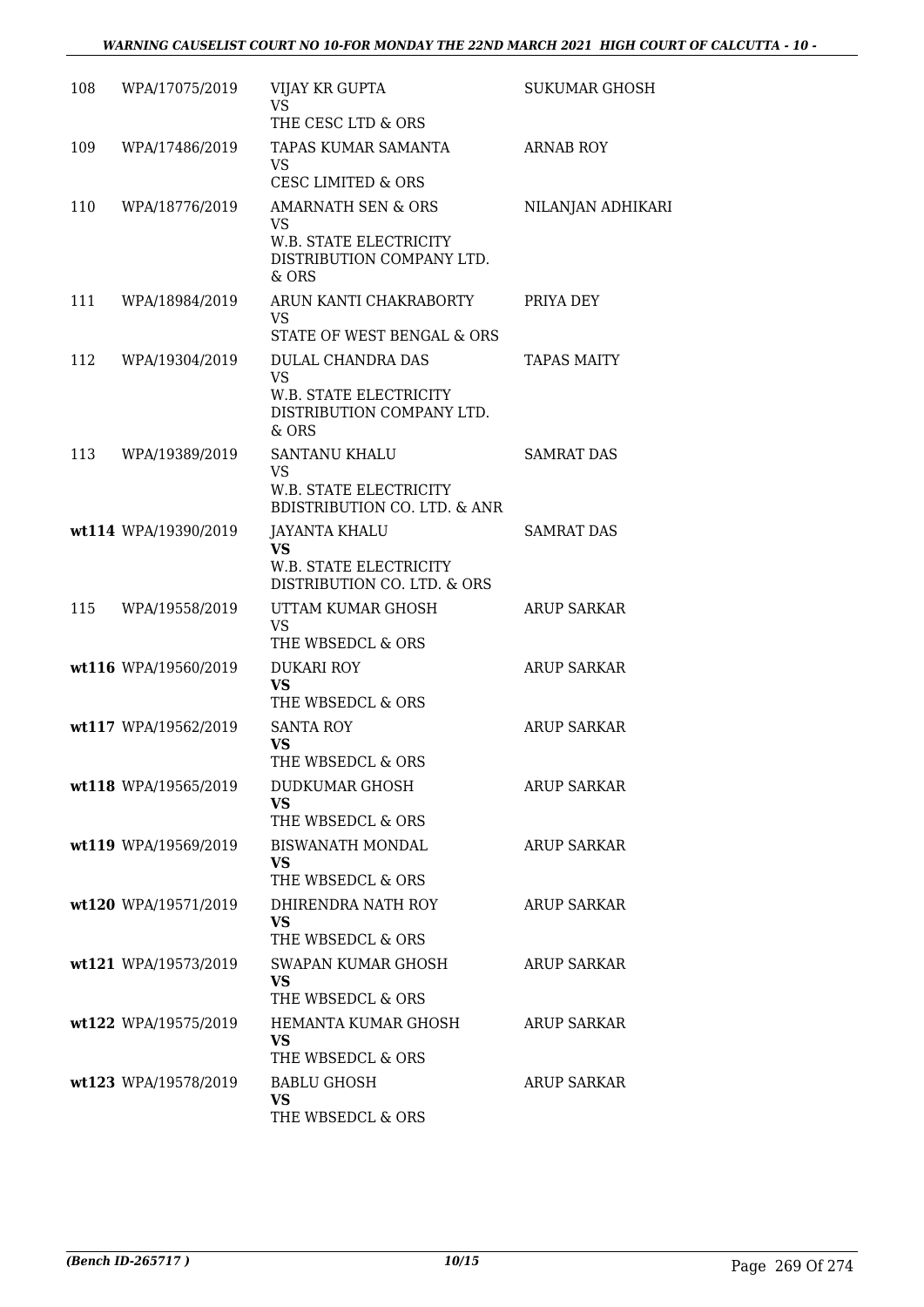|     | wt124 WPA/19580/2019 | <b>SANTU PADDHAN</b><br>VS<br>THE WBSEDCL & ORS                                                                      | <b>ARUP SARKAR</b>                  |
|-----|----------------------|----------------------------------------------------------------------------------------------------------------------|-------------------------------------|
|     | wt125 WPA/19582/2019 | <b>ASHOK KUMAR ROY</b><br><b>VS</b><br>THE WBSEDCL & ORS                                                             | ARUP SARKAR                         |
|     | wt126 WPA/19583/2019 | AJIT KUMAR GHOSH<br><b>VS</b><br>THE WBSEDCL & ORS                                                                   | <b>ARUP SARKAR</b>                  |
|     | wt127 WPA/19586/2019 | <b>BISHNU KUMAR ROY</b><br><b>VS</b><br>THE WBSEDCL & ORS                                                            | ARUP SARKAR                         |
| 128 | WPA/20114/2019       | MUKUL GHARAMI<br>VS.<br>CESC LTD & ORS                                                                               | ANINDYA BOSE                        |
| 129 | WPA/20284/2019       | BIJOY KRISHNA SARKAR & ANR<br><b>VS</b><br>STATE OF WEST BENGAL & ORS                                                | CHITTARNAJAN RAY                    |
| 130 | WPA/20873/2019       | <b>ARAFAT SEKH</b><br><b>VS</b><br>WBSEDC LTD & ORS                                                                  | MD BASHA MIR                        |
| 131 | WPA/21727/2019       | KRISHNA CHANDRA GHOSH<br><b>VS</b><br>THE WBSEDC LTD & ORS                                                           | ARPA CHAKRABORTY                    |
| 132 | WPA/21895/2019       | PINTU YADAV<br><b>VS</b><br>CESC LTD & ANR                                                                           | <b>INDRANIL HALDER</b>              |
| 133 | WPA/22550/2019       | QUAISER IMAM & ANR<br><b>VS</b><br>STATE OF WEST BENGAL & ORS                                                        | MD ASHRAFUL HUQ                     |
| 134 | WPA/22577/2019       | IZAZ AHMED @ EJJAJ AHAMED<br><b>VS</b><br>W.B. STATE ELECTRICITY<br>DISTRIBUTION COMPANY<br><b>LIMITED &amp; ORS</b> | <b>RIMA DAS</b>                     |
| 135 | WPA/22590/2019       | SK. NIZAMUDDIN SARKAR<br><b>VS</b><br>STATE OF WEST BENGAL & ORS                                                     | PARTHA SARATHI<br><b>SEN SHARMA</b> |
| 136 | WPA/22601/2019       | PARESH MARIYA @ PARESH<br><b>KARMAKAR</b><br><b>VS</b><br>STATE OF WEST BENGAL & ORS                                 | <b>SUJOY SARKAR</b>                 |
| 137 | WPA/22624/2019       | ATIAR RAHAMAN<br><b>VS</b><br>WBSEDC LTD & ORS                                                                       | MD Z RAHAMAN                        |
| 138 | WPA/22642/2019       | SATYA NARAYAN MAJILYA<br><b>VS</b><br>W.B STATE ELECTRICITY<br>DISTRIBUTION COMPANY LTD.<br>& ORS                    | TARAPADA DAS                        |
| 139 | WPA/22651/2019       | PRABIR GHOSH @ PRABIR<br>KUMAR GHOSH<br><b>VS</b><br>W.B. STATE ELECTRICITY<br>DISTRIBUTION COMPANY LTD.<br>& ORS    | <b>BIKASH CHANDRA</b><br>HALDER     |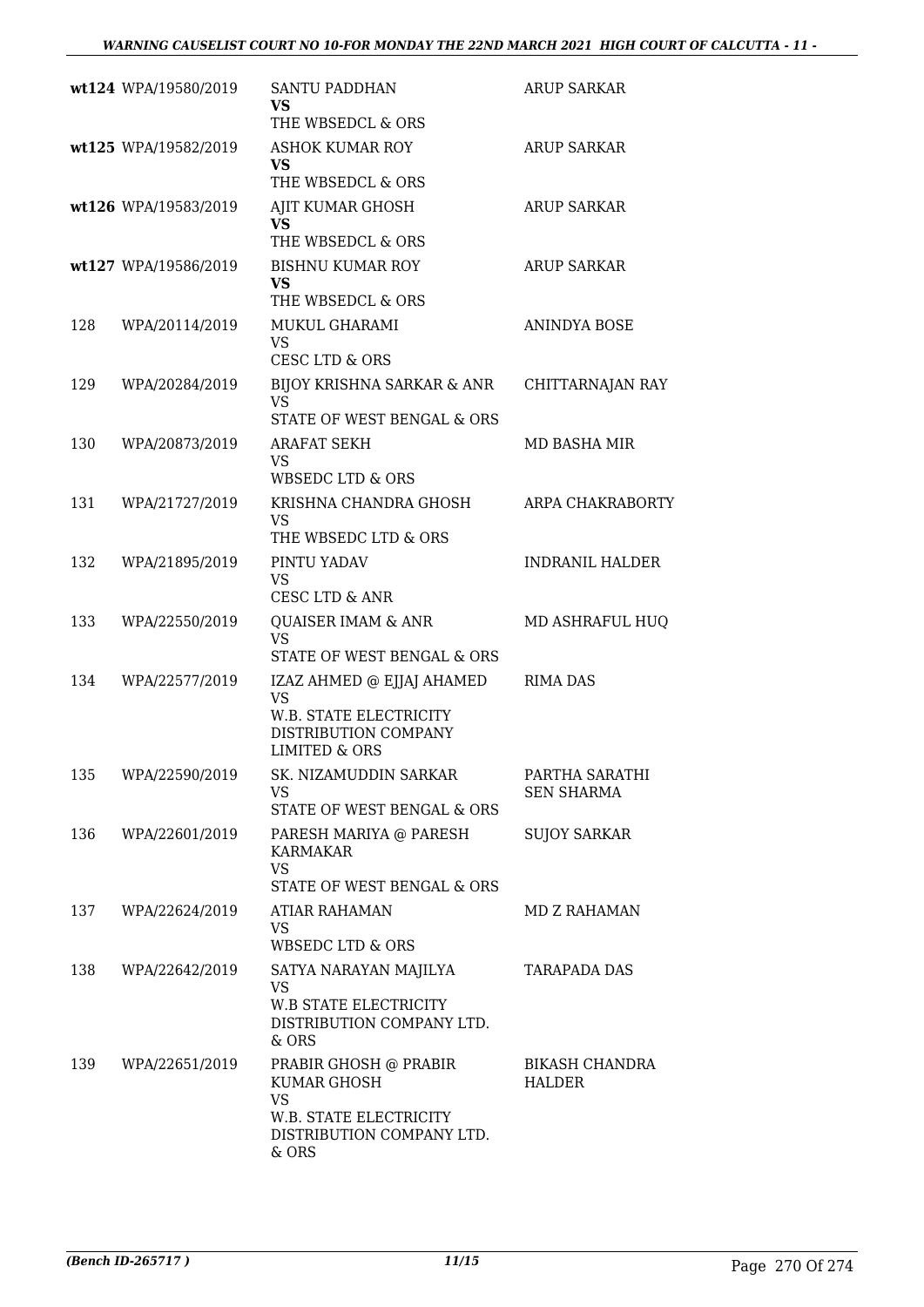| 140 | WPA/22894/2019 | NADUGOPAL SHINRI<br>VS.<br>W.B. STATE ELECTRICITY<br>DISTRIBUTION COMPANY<br><b>LIMITED &amp; ORS</b>             | <b>IQRA RAHAMAN</b>                     |
|-----|----------------|-------------------------------------------------------------------------------------------------------------------|-----------------------------------------|
| 141 | WPA/22895/2019 | KAMAL MISHRA<br><b>VS</b><br>W.B. STATE ELECTRICITY<br>DISTRIBUTION COMPANY LTD.<br>& ORS                         | PRADIP PAL                              |
| 142 | WPA/22908/2019 | CHANDI CHARAN<br><b>CHAKRABORTY</b><br><b>VS</b><br>W.B. STATE ELECTRICITY<br>DISTRTIBUTION COMPANY LTD.<br>& ORS | PARTHA SARATHI<br><b>GHOSH</b>          |
| 143 | WPA/22977/2019 | <b>SUBARNA MONDAL</b><br><b>VS</b><br>STATE OF WEST BENGAL & ORS                                                  | KAMAL KRISHNA<br><b>GUHA</b>            |
| 144 | WPA/23019/2019 | MAIDUR MONDAL @ MAIDUR<br>RAHAMAN MONDAL<br><b>VS</b><br>WBSEDCL & ORS                                            | MD. Z. RAHAMAN                          |
| 145 | WPA/23020/2019 | EKRAMUL HAQUE MONDAL<br><b>VS</b><br><b>WBSECCL &amp; ORS</b>                                                     | MD. Z. RAHAMAN                          |
| 146 | WPA/23084/2019 | RADHA KISHAN RATHI & ANR<br><b>VS</b><br>WBSEDCL&ORS                                                              | SABYASACHI HAZRA                        |
| 147 | WPA/23143/2019 | HOWRAH IDDGAH MAIDAN<br>MASJID & ANR<br><b>VS</b><br>C E S C LIMITED & ORS                                        | <b>SAYED NAZMUL</b><br><b>HOSSAIN</b>   |
| 148 | WPA/23203/2019 | <b>GAUTAM KAR</b><br><b>VS</b><br>C E S C LIMITED & ORS                                                           | <b>SALMAN HASAN</b>                     |
| 149 | WPA/23285/2019 | CHANDRAKANTA SARDAR<br><b>VS</b><br>STATE OF WEST BENGAL & ORS.                                                   | ASIT KR.<br><b>BHATTACHARYA</b>         |
| 150 | WPA/23428/2019 | MST HUSNA HENA BEGUM<br><b>VS</b><br>THE WBSEDCL & ORS                                                            | <b>ASIM KUMAR</b><br><b>CHAKRABORTI</b> |
| 151 | WPA/23495/2019 | <b>BARNA PRAKASHAN</b><br>VS.<br>CESC LTD & ANR                                                                   | <b>SUDHIR KR</b><br><b>SADHUKHAN</b>    |
| 152 | WPA/23566/2019 | AJAY KUMAR MAHATO<br>VS<br><b>CESC LIMITED &amp; ANR</b>                                                          | INDRANIL HALDER                         |
| 153 | WPA/23590/2019 | SAHIDUL ISLAM @ MANIK SK<br><b>VS</b><br>STATE OF WEST BENGAL & ORS                                               | SUJIT CHOWDHURY                         |
| 154 | WPA/23608/2019 | <b>ABIN KHAN</b><br><b>VS</b><br>THE CESC LTD. & ORS                                                              | SANJAY SAHA                             |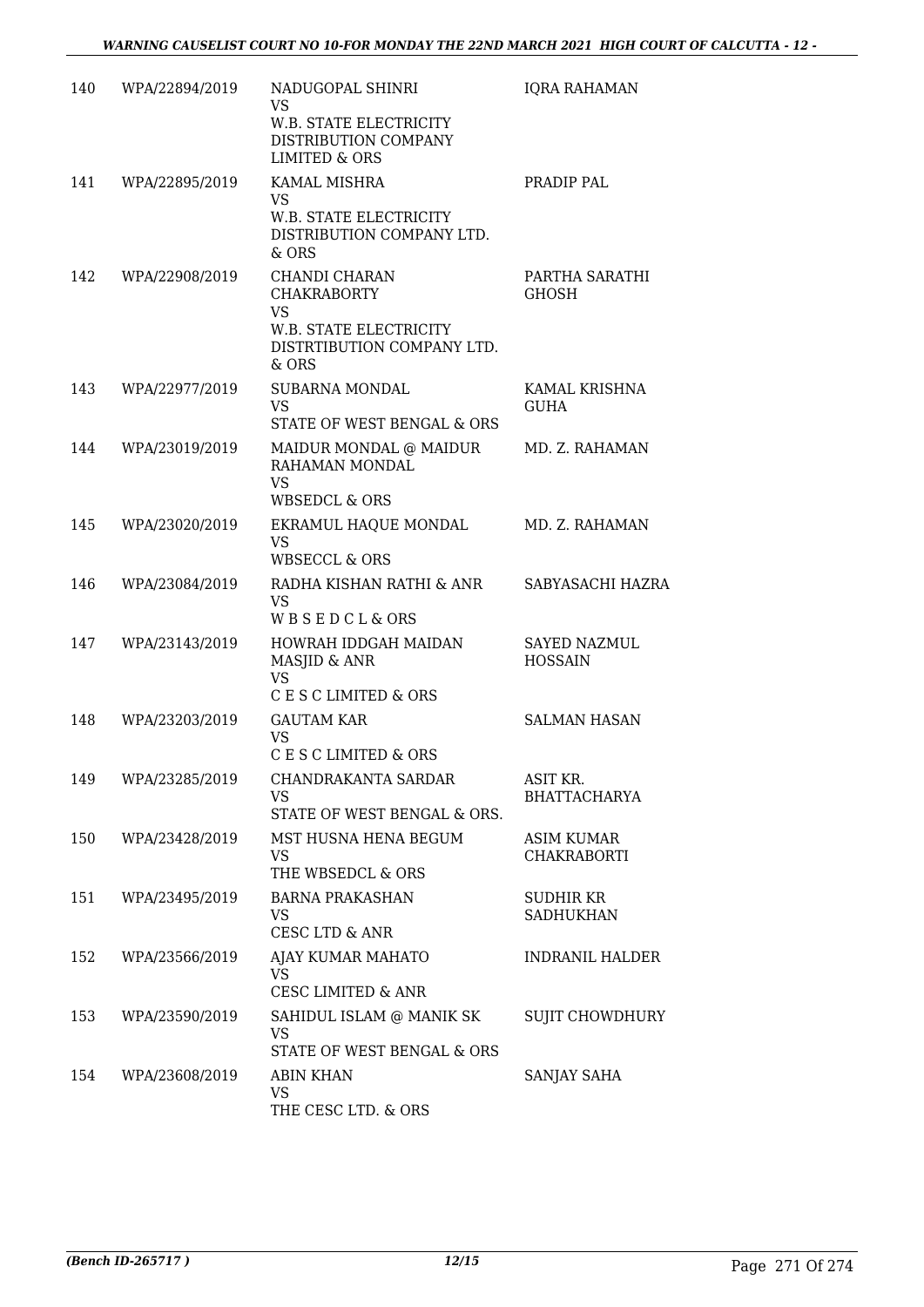| 155 | WPA/23637/2019 | ABDUL GOFFAR LASKAR<br><b>VS</b><br>W.B. STATE ELECTRICITY<br>DISTRIBUTION COMPANY LTD.<br>$&$ ORS | CHANDRA NATH<br><b>SARKAR</b>        |
|-----|----------------|----------------------------------------------------------------------------------------------------|--------------------------------------|
| 156 | WPA/23654/2019 | NABA KUMAR KUNDU & ANR<br><b>VS</b><br>CALCUTTA ELECTRICITY<br><b>SUPPLY CORPORATION &amp; ORS</b> | KARUNAMOYEE<br><b>SAMANTA</b>        |
| 157 | WPA/23669/2019 | <b>BHARAT GHARUI</b><br>VS.<br>WBSEDC COMPANY LTD & ORS                                            | SK. ABU ABBASAN                      |
| 158 | WPA/23716/2019 | MD AZIM @MD AZIM SK<br><b>VS</b><br>THE W.B.S.E.D.C.LTD & ORS                                      | RAFIQUL ISLAM                        |
| 159 | WPA/23717/2019 | <b>BARUN KUMAR RAJ</b><br><b>VS</b><br>THE W.B.S.E.D.CL. & ORS                                     | RAFIQUL ISLAM\                       |
| 160 | WPA/23728/2019 | <b>AZIDA BIBI</b><br><b>VS</b><br>THE CHAIRMAN, W.B.S.E.D.CO.<br>LTD. & ORS                        | SAILENDR ANATH<br><b>CHAKRABARTI</b> |
| 161 | WPA/23766/2019 | <b>ABDUR RAB</b><br>VS.<br>W.B. STATE ELECTRICITY<br>DISTRIBUTION COMPANY LTD.<br>$&$ ORS          | HARADHAN MONDAL                      |
| 162 | WPA/23831/2019 | JYOTIRMOY NARU & ORS<br><b>VS</b><br>THE CHAIRMAN, W.B.S.E.D.C.L.<br>& ORS                         | RAM CHANDRA<br><b>GUCHAIT</b>        |
| 163 | WPA/23871/2019 | SK. MONIRUL<br><b>VS</b><br>CALCUTTA ELECTRICITY<br>SUPPLY CORPORATION LTD &<br><b>ORS</b>         | KAMAL KANTA KAR                      |
| 164 | WPA/23940/2019 | PAPAN DEY<br><b>VS</b><br>W.B. STATE ELECTRICITY<br>DISTRIBUTION COMPANY LTD.<br>& ORS             | <b>SNEHASIS JANA</b>                 |
| 165 | WPA/24148/2019 | MD. SAMIM KHAN<br><b>VS</b><br>W.B.S.D.C.L. & ORS                                                  | SAGNIK CHATTERJEE                    |
| 166 | WPA/803/2020   | SAHADEB PARAMANIK<br><b>VS</b><br>THE WBSEDC LTD & ORS                                             | <b>TANMOY</b><br><b>CHOWDHURY</b>    |
| 167 | WPA/861/2020   | SAMSUDDIN SEKH<br><b>VS</b><br>W.B.S.D.C.L. & ORS                                                  | RAJENDRA BANERJEE                    |
| 168 | WPA/3265/2020  | SHAIK GOLAM HOSSAIN @<br><b>GULAM HUSSAIN</b><br><b>VS</b><br>STATE OF WEST BENGAL & ORS.          | KALYANI<br>BHATTACHARYYA             |
| 169 | WPA/3488/2020  | ASHESH KR. SAHA<br>VS<br>WBSEDCL & ORS.                                                            | HARADHAN MONDAL                      |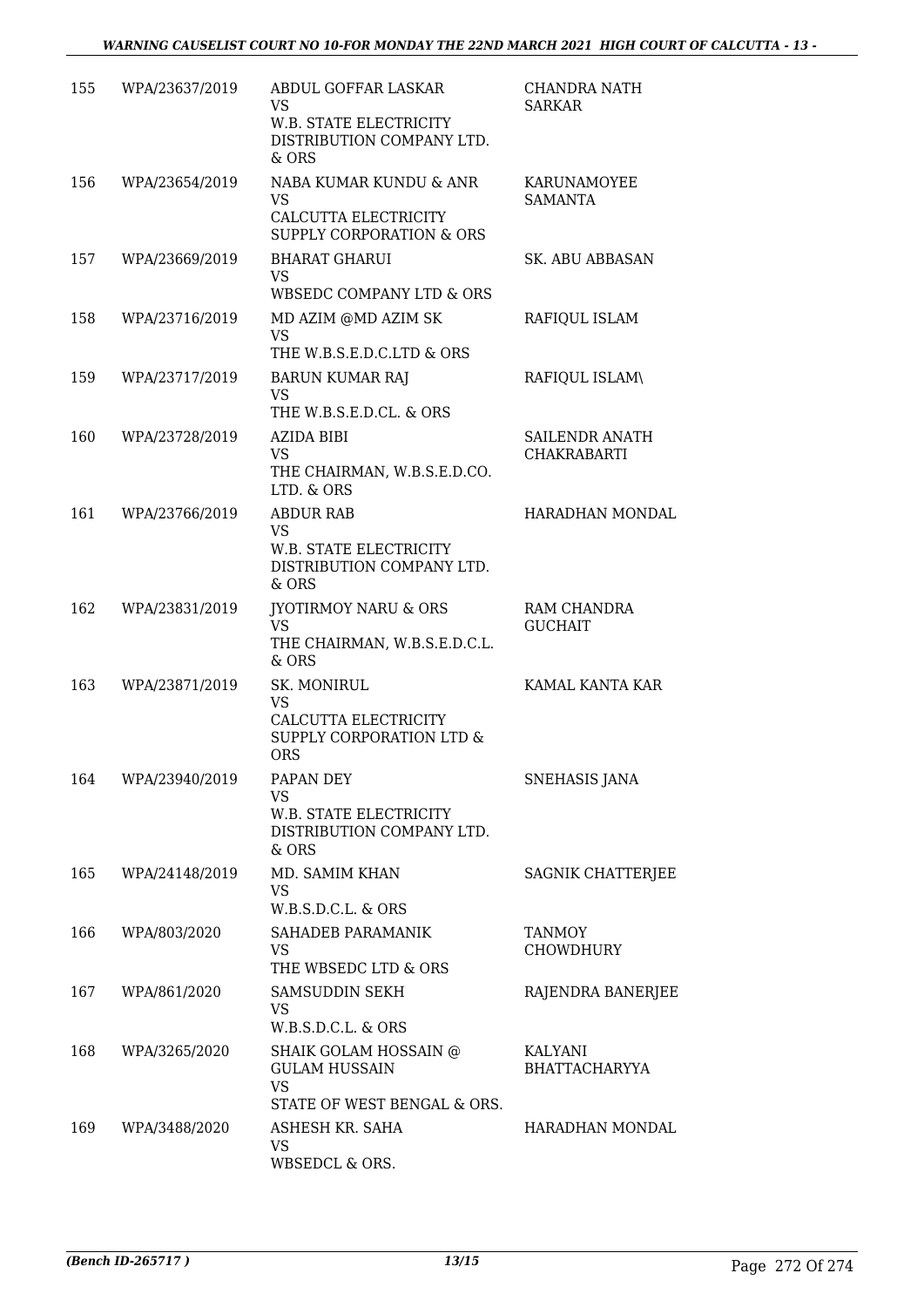| 170 | WPA/3491/2020 | SYAMAL KR. CHANDRA<br>VS<br>WBSEDCL & ORS.                                                           | ANIL KR.<br>CHATTOPADHYAY              |
|-----|---------------|------------------------------------------------------------------------------------------------------|----------------------------------------|
| 171 | WPA/3649/2020 | SEKH AKSAR<br>VS.<br>THE W B S E D C LTD. & ORS                                                      | MD. RAFQULISLAM                        |
| 172 | WPA/3652/2020 | <b>ABUL HASSAN</b><br><b>VS</b><br>THE W B S E D C LTD & ORS                                         | MD. RAFIQUL ISLAM                      |
| 173 | WPA/3676/2020 | PARIMAL KRISHNA GHOSH<br><b>VS</b><br>STATE OF WEST BENGAL & ORS                                     | KAMAL KRISHNA<br><b>GUHA</b>           |
| 174 | WPA/3677/2020 | ARCHANA ADHIKARI<br><b>VS</b><br>W.B. STATE ELECTRICITY<br>DISTRIBUTION COMPANY LTD.<br>$&$ ORS      | SUMALYA<br><b>CHAKRABORTY</b>          |
| 175 | WPA/3685/2020 | APARNA MUKHERJEE<br><b>VS</b><br>DIRECTOR OF WEST BENGAL<br>STATE ELECT. DIST. COMP. LTD.<br>& ORS   | <b>GALGUNI</b><br><b>BANDYOPAHDYAY</b> |
| 176 | WPA/3689/2020 | ABBB SOLUTIONS PVT. LTD.<br><b>VS</b><br>STATE OF WEST BENGAL & ORS                                  | <b>ANIL KUMAR DAS</b>                  |
| 177 | WPA/4045/2020 | <b>GOUR MOHAN MAJHI</b><br><b>VS</b><br>STATE OF WEST BENGAL & ORS                                   | <b>SOUMEN</b><br><b>CHATTERJEE</b>     |
| 178 | WPA/4507/2020 | <b>SAKILA BIBI &amp; ANR</b><br>VS.<br>W.B. STATE ELECTRICITY<br>DISTRIBUTION COMPANY LTD.<br>& ORS  | MD. KUTUBUDDIN                         |
| 179 | WPA/5011/2020 | <b>ABDUL NADEEM</b><br><b>VS</b><br>CALCUTTA ELECTRICITY<br>SUPPLY CORPORATION LTD. &<br><b>ORS</b>  | <b>DEBESH HALDER</b>                   |
| 180 | WPA/5012/2020 | GIRIWAR KR, AGARWAL<br>VS<br>CALCUTTA ELECTRICITY<br>SUPPLY CORPORATION LTD. &<br><b>ORS</b>         | DEBESH HALDER                          |
| 181 | WPA/5058/2020 | JABBAR ALI<br><b>VS</b><br>ASSIST. ENGINEER (AE), W.B.<br>STATE ELEC. TRNSM. CO. LTD &<br><b>ORS</b> | BADRUDDOZA<br><b>MALLICK</b>           |
| 182 | WPA/5130/2020 | <b>SUKUMAR DAS</b><br><b>VS</b><br>CESC LIMITED & ORS                                                | MANIK LAL PODDAR                       |
| 183 | WPA/5614/2020 | METSIL EXPORTS P. LTD., &<br>ANR.<br><b>VS</b><br>WB ELEC. REGULATORY COM. &<br>ORS.                 | SIDDHARTH SHROFF                       |

IA NO: CAN/1/2020(Old No:CAN/3382/2020)